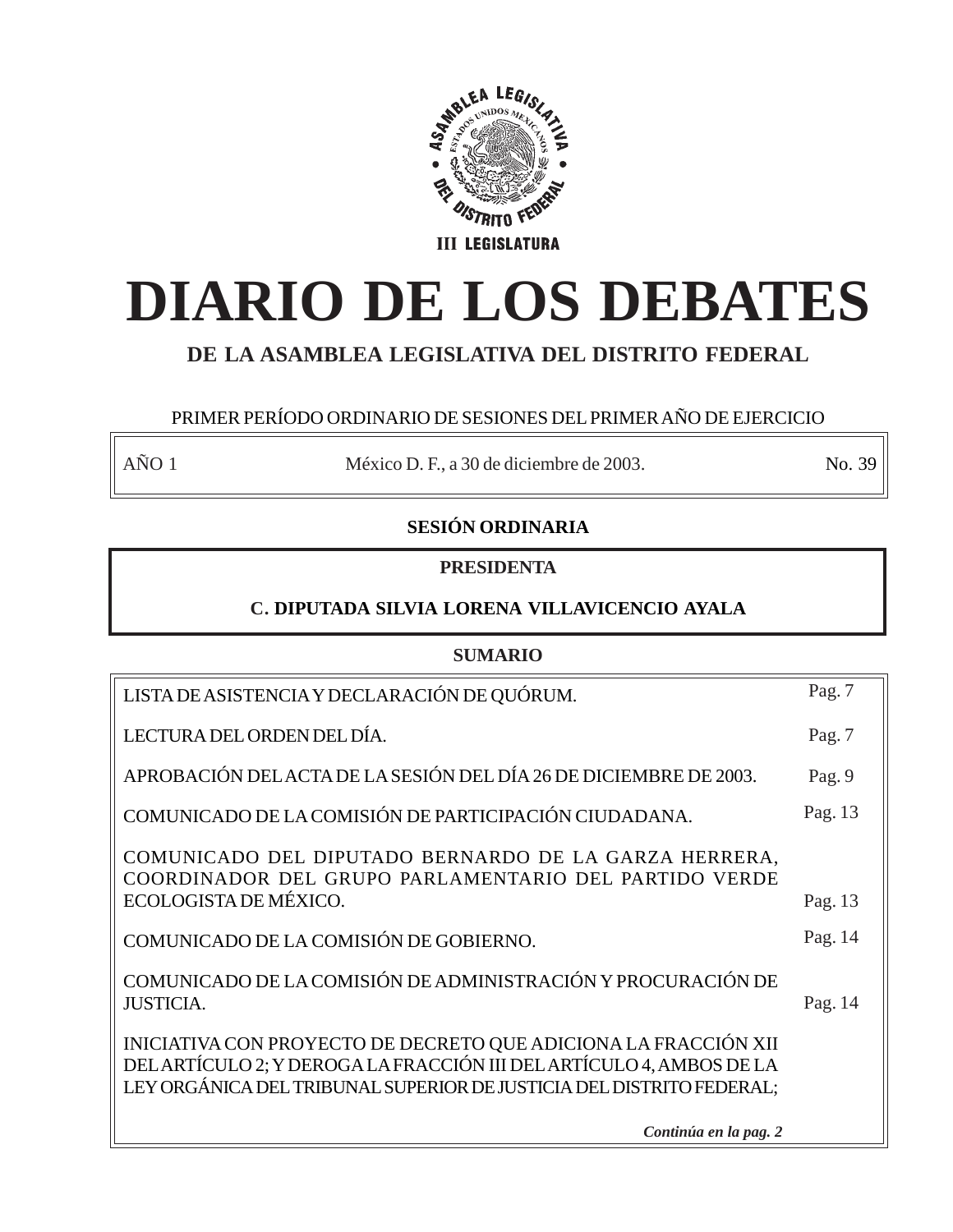| MODIFICA LA DENOMINACIÓN DE LA LEY PARA EL TRATAMIENTO DE<br>MENORES INFRACTORES PARA EL DISTRITO FEDERAL EN MATERIA COMÚNY<br>PARA TODA LA REPÚBLICA EN MATERIA FEDERAL, EN LO QUE RESPECTA AL<br>ÁMBITO DE COMPETENCIA LOCAL PARA EL DISTRITO FEDERAL PARA QUEDAR<br>COMO LEY DE JUSTICIA DE MENORES PARA EL DISTRITO FEDERAL Y SE<br>REFORMAN LOS ARTÍCULOS 1°, 2°, 3°, 4°, 10, 11 FRACCIONES XII, XVI, XVII,<br>XVIII Y XIX, EL TÍTULO DEL CAPÍTULO III, Y ARTÍCULOS 30, 33, 45, 55, 78<br>PÁRRAFO SEGUNDO, 123 Y 128, QUE PRESENTA LA DIPUTADA SILVIA OLIVA<br>FRAGOSO, DEL PARTIDO DE LA REVOLUCIÓN DEMOCRÁTICA. | Pag. 15 |
|------------------------------------------------------------------------------------------------------------------------------------------------------------------------------------------------------------------------------------------------------------------------------------------------------------------------------------------------------------------------------------------------------------------------------------------------------------------------------------------------------------------------------------------------------------------------------------------------------------------------|---------|
| INICIATIVA DE REFORMAS AL NUEVO CÓDIGO PENAL PARA EL DISTRITO<br>FEDERAL, QUE PRESENTAN LOS DIPUTADOS JOSÉ ESPINA VON ROEHRICH E<br>IRMA ISLAS LEÓN DEL PARTIDO ACCIÓN NACIONAL Y EL DIPUTADO<br>BERNARDO DE LA GARZA HERRERA, POR CONDUCTO DEL MENCIONADO EN<br>ÚLTIMO TÉRMINO.                                                                                                                                                                                                                                                                                                                                       | Pag. 22 |
| INICIATIVA DE DECRETO MEDIANTE EL CUAL SE INSCRIBE EN LETRAS DE ORO<br>EN EL MURO DE HONOR DE LA ASAMBLEA LEGISLATIVA DEL DISTRITO<br>FEDERAL, LA LEYENDA "A LOS POLICÍAS CAÍDOS DE LOS CUERPOS<br>POLICÍACOS DE LA CIUDAD DE MÉXICO", QUE PRESENTA EL PARTIDO VERDE<br>ECOLOGISTA DE MÉXICO, POR CONDUCTO DEL DIPUTADO BERNARDO DE LA<br><b>GARZA HERRERA.</b>                                                                                                                                                                                                                                                        | Pag. 24 |
| ACUERDO DE LA COMISIÓN DE GOBIERNO MEDIANTE EL CUAL SE DESIGNA A<br>LOS INTEGRANTES DE LA COMISIÓN ESPECIAL QUE ANALIZARÁ LAS DIVERSAS<br>PROPUESTAS PARA EL OTORGAMIENTO DE LA MEDALLA AL MÉRITO<br>CIUDADANO.                                                                                                                                                                                                                                                                                                                                                                                                        | Pag. 26 |
| PROPUESTA DE ACUERDO DE LA COMISIÓN DE GOBIERNO PARA QUE LA<br>ASAMBLEA LEGISLATIVA DEL DISTRITO FEDERAL CONSTITUYA UNA COMISIÓN<br>ESPECIAL PLURIPARTIDISTA QUE CONOZCA DE PROBLEMAS EXISTENTES EN<br>EL SISTEMA DE TRANSPORTE COLECTIVO.                                                                                                                                                                                                                                                                                                                                                                             | Pag. 27 |
| PROPUESTA DE ACUERDO DE LA COMISIÓN DE GOBIERNO POR EL QUE SE<br>DESIGNA A LOS DIPUTADOS INTEGRANTES DEL CONSEJO CONSULTIVO DEL<br>INSTITUTO DE LA JUVENTUD Y DEL COMITÉ ORGANIZADOR DEL PARLAMENTO<br>DE LA JUVENTUD.                                                                                                                                                                                                                                                                                                                                                                                                 | Pag. 28 |
| PROPUESTA DE ACUERDO DE LA COMISIÓN DE GOBIERNO POR EL QUE SE<br>RATIFICA EL NOMBRAMIENTO DE LOS DIPUTADOS INTEGRANTES DEL<br>CONSEJO DE FOMENTO Y DESARROLLO CULTURAL DEL DISTRITO FEDERAL.                                                                                                                                                                                                                                                                                                                                                                                                                           | Pag. 29 |
| ACUERDO DE LA COMISIÓN DE GOBIERNO PARA DESIGNAR A LOS DIPUTADOS<br>INTEGRANTES DEL COMITÉ TÉCNICO QUE DARÁ SEGUIMIENTO A LA<br>APLICACIÓN DE LA LEY DE RESIDUOS SÓLIDOS DEL DISTRITO FEDERAL.<br>Continúa en la pag. 3                                                                                                                                                                                                                                                                                                                                                                                                | Pag. 30 |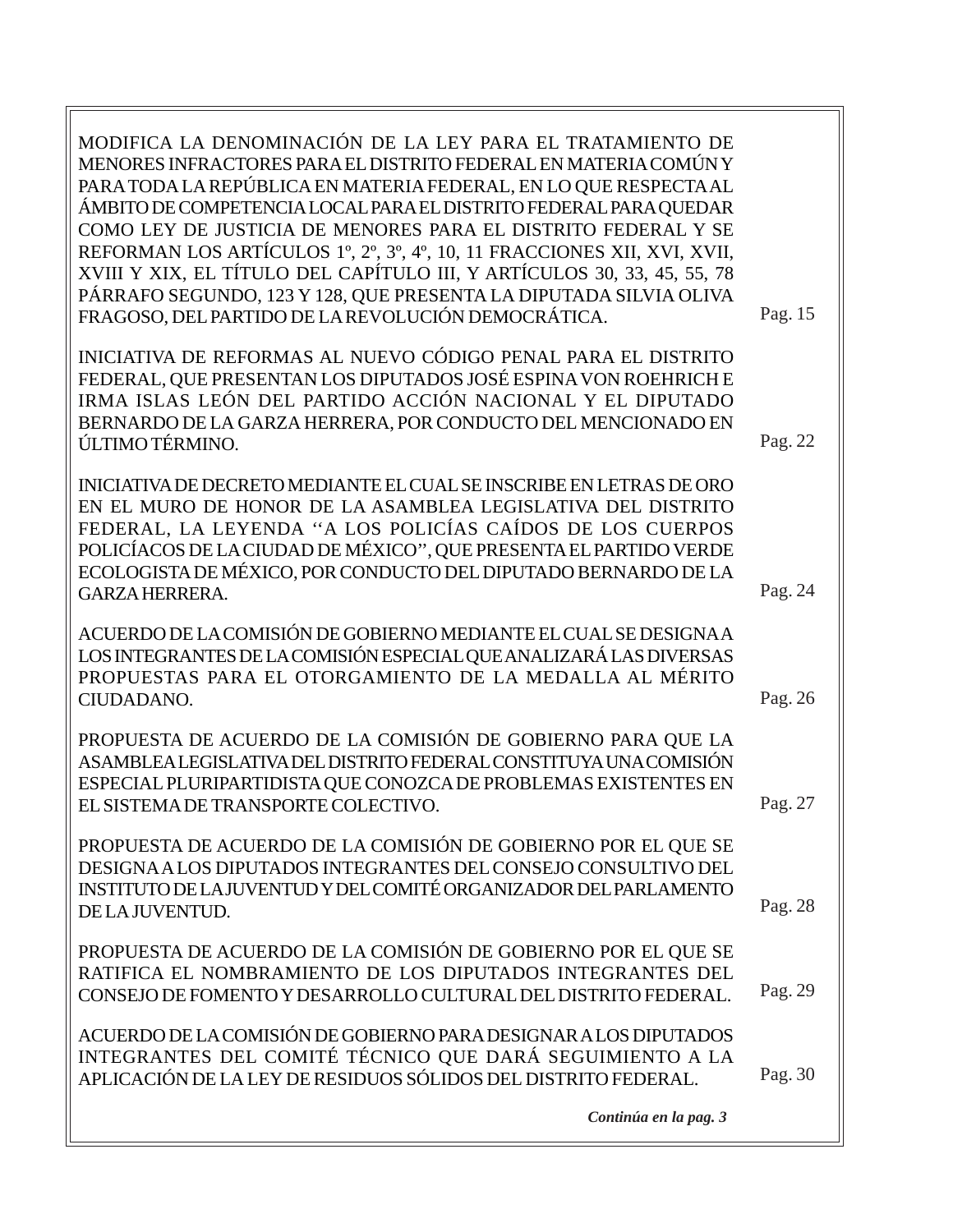| PROPUESTA DE ACUERDO DE LA COMISIÓN DE GOBIERNO POR EL QUE SE<br>DESIGNA A LAS DIPUTADAS INTEGRANTES DEL CONSEJO CONSULTIVO DEL<br><b>INSTITUTO DE LA MUJER.</b>                                                                                                 | Pag. 32 |
|------------------------------------------------------------------------------------------------------------------------------------------------------------------------------------------------------------------------------------------------------------------|---------|
| ACUERDO DE LA COMISIÓN DE GOBIERNO PARA NOMBRAR UN CONSEJERO<br>ELECTORAL SUPLENTE GENERAL, DEL INSTITUTO ELECTORAL DEL DISTRITO<br>FEDERAL.                                                                                                                     | Pag. 33 |
| PROPUESTA DE ACUERDO DE LA COMISIÓN DE GOBIERNO POR EL QUE SE<br>DESIGNA A LOS DIPUTADOS INTEGRANTES DE LA COMISIÓN DE LÍMITES<br><b>TERRITORIALES.</b>                                                                                                          | Pag. 34 |
| ACUERDO DE LA COMISIÓN DE GOBIERNO PARA CONMINAR A LAS<br>COMISIONES DE TRABAJO LEGISLATIVO A QUE DICTAMINEN A LA BREVEDAD<br>POSIBLE, LAS INICIATIVAS Y PROPUESTAS CON PUNTO DE ACUERDO<br>PENDIENTES DE ELLO.                                                  | Pag. 35 |
| ACUERDO DE LA COMISIÓN DE GOBIERNO PARA CREAR UNA COMISIÓN<br>ESPECIAL PARA EL DISEÑO Y CALENDARIZACIÓN DE LAS ACTIVIDADES<br>TENDENTES A LA CONMEMORACIÓN DEL BICENTENARIO DEL NATALICIO DEL<br>LICENCIADO BENITO JUÁREZ GARCÍA.                                | Pag. 36 |
| PROPUESTA DE ACUERDO DE LA COMISIÓN DE GOBIERNO POR EL QUE SE<br>CONVOCA A LA REALIZACIÓN DE EVENTOS DE DISCUSIÓN EN TORNO AL<br>TEMA DE LA INICIATIVA DE LEY DE CULTURA Y DE JUSTICIA CÍVICA PARA EL<br><b>DISTRITO FEDERAL.</b>                                | Pag. 38 |
| ACUERDO DE LA COMISIÓN DE GOBIERNO PARA INTEGRAR UNA COMISIÓN<br>ESPECIAL PARA APOYAR AL HONORABLE CUERPO DE BOMBEROS DE LA<br>CIUDAD DE MÉXICO.                                                                                                                 | Pag. 39 |
| PROPUESTA DE ACUERDO DE LA COMISIÓN DE GOBIERNO POR EL QUE SE<br>DESIGNA A CUATRO DIPUTADOS A CONFORMAR EL CONSEJO DE<br>TRANSPARENCIA Y ACCESO A LA INFORMACIÓN PÚBLICA DEL DISTRITO<br>FEDERAL.                                                                | Pag. 40 |
| DISCUSIÓN DEL DICTAMEN QUE PRESENTA LA COMISIÓN DE DERECHOS<br>HUMANOS PARA LA SUSTITUCIÓN DE LOS HONORABLES CONSEJEROS<br>SALIENTES Y PARA LA ELECCIÓN DE LOS NUEVOS CONSEJEROS DE LA<br>COMISIÓN DE DERECHOS HUMANOS DEL DISTRITO FEDERAL.                     | Pag. 45 |
| DISCUSIÓN DEL DICTAMEN QUE PRESENTA LA COMISIÓN DE SALUD Y<br>ASISTENCIA SOCIAL, POR EL QUE SE RATIFICA EL DECRETO DE LEY DE<br>PROTECCIÓN A LA SALUD DE LOS NO FUMADORES EN EL DISTRITO FEDERAL,<br>APROBADO POR LA HONORABLE ASAMBLEA LEGISLATIVA DEL DISTRITO |         |
| Continúa en la pag. 4                                                                                                                                                                                                                                            |         |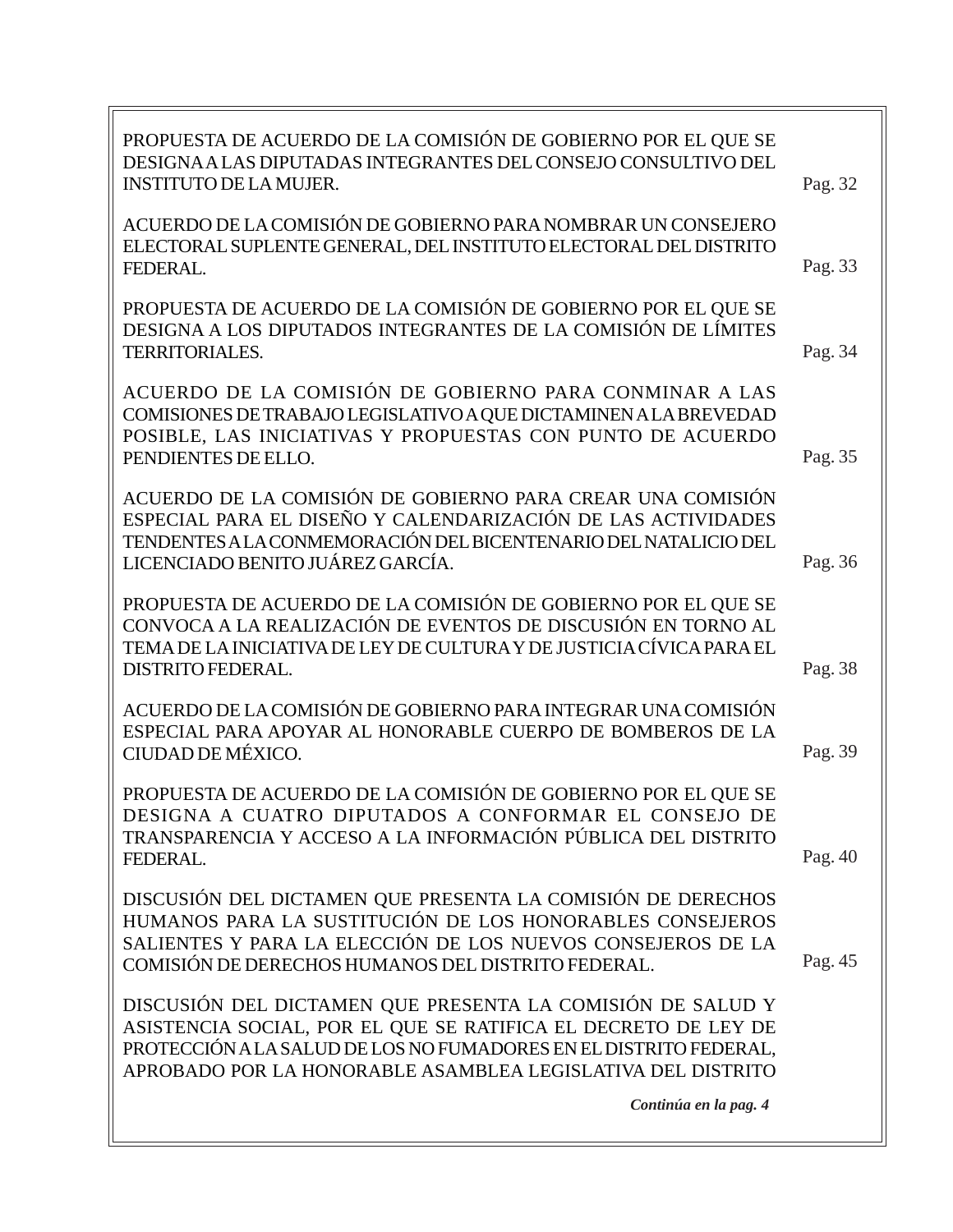| FEDERAL, SEGUNDA LEGISLATURA, DERIVADO DE LAS OBSERVACIONES QUE<br>AL RESPECTO REMITIÓ EL JEFE DE GOBIERNO DEL DISTRITO FEDERAL.                                                                                                                                                                                                                                                                                                                                     | Pag. 51  |
|----------------------------------------------------------------------------------------------------------------------------------------------------------------------------------------------------------------------------------------------------------------------------------------------------------------------------------------------------------------------------------------------------------------------------------------------------------------------|----------|
| DISCUSIÓN DEL DICTAMEN QUE PRESENTA LA COMISIÓN DE VIVIENDA<br>RELATIVO A LA PROPUESTA CON PUNTO DE ACUERDO PARA QUE ESTA<br>HONORABLE ASAMBLEA LEGISLATIVA DEL DISTRITO FEDERAL, SOLICITE AL<br>JEFE DE GOBIERNO DEL DISTRITO FEDERAL, CONSIDERAR UN INCREMENTO<br>EN EL PRESUPUESTO DESTINADO AL INSTITUTO DE VIVIENDA DEL DISTRITO<br>FEDERAL, CON LA FINALIDAD DE FORTALECER LOS PROGRAMAS Y ACCIONES                                                            |          |
| EN MATERIA DE VIVIENDA.                                                                                                                                                                                                                                                                                                                                                                                                                                              | Pag. 65  |
| MOCIÓN SUSPENSIVA DE LA DISCUSIÓN DEL DICTAMEN QUE PRESENTA LA<br>COMISIÓN DE DESARROLLO E INFRAESTRUCTURA URBANA, RELATIVA A LA<br>INICIATIVA DE DECRETO POR EL QUE SE AUTORIZA LA REGULARIZACIÓN DE<br>LOS USOS DEL SUELO PARA LOS INMUEBLES EN LOS QUE OPEREN MICRO Y<br>PEQUEÑAS EMPRESAS DEDICADAS A ACTIVIDADES DE COMERCIO,<br>INDUSTRIA Y PRESTACIÓN DE SERVICIOS, CLASIFICADAS COMO DE BAJO<br>IMPACTO, QUE PRESENTA EL DIPUTADO FRANCISCO DE PAULA AGUNDIS |          |
| ARIAS, DEL PARTIDO VERDE ECOLOGISTA DE MÉXICO.                                                                                                                                                                                                                                                                                                                                                                                                                       | Pag. 69  |
| DISCUSIÓN DEL DICTAMEN QUE PRESENTA LA COMISIÓN DE DESARROLLO E<br>INFRAESTRUCTURA URBANA, RELATIVO A LA INICIATIVA DE DECRETO POR                                                                                                                                                                                                                                                                                                                                   |          |
| EL QUE SE AUTORIZA LA REGULARIZACIÓN DE LOS USOS DEL SUELO PARA                                                                                                                                                                                                                                                                                                                                                                                                      |          |
| LOS INMUEBLES EN LOS QUE OPEREN MICRO Y PEQUEÑAS EMPRESAS                                                                                                                                                                                                                                                                                                                                                                                                            |          |
| DEDICADAS A ACTIVIDADES DE COMERCIO, INDUSTRIA Y PRESTACIÓN DE                                                                                                                                                                                                                                                                                                                                                                                                       | Pag. 72  |
| SERVICIOS, CLASIFICADAS COMO DE BAJO IMPACTO.                                                                                                                                                                                                                                                                                                                                                                                                                        |          |
| MOCIÓN SUSPENSIVA DE LA DISCUSIÓN DEL DICTAMEN QUE PRESENTA LA<br>COMISIÓN DE DESARROLLO E INFRAESTRUCTURA URBANA, RELATIVA A LA<br>INICIATIVA DE DECRETO POR EL QUE SE REFORMAN Y ADICIONAN DIVERSAS<br>DISPOSICIONES DE LA LEY DE DESARROLLO URBANO DEL DISTRITO FEDERAL<br>Y DIVERSOS ORDENAMIENTOS RELATIVOS AL PAISAJE URBANO DEL DISTRITO<br>FEDERAL, QUE PRESENTA EL DIPUTADO HÉCTOR MAURICIO LÓPEZ                                                           |          |
| VELÁZQUEZ, DEL PARTIDO REVOLUCIONARIO INSTITUCIONAL.                                                                                                                                                                                                                                                                                                                                                                                                                 | Pag. 109 |
| DISCUSIÓN DEL DICTAMEN QUE PRESENTA LA COMISIÓN DE DESARROLLO E<br>INFRAESTRUCTURA URBANA, RELATIVA A LA INICIATIVA DE DECRETO POR EL<br>QUE SE REFORMAN Y ADICIONAN DIVERSAS DISPOSICIONES DE LA LEY DE<br>DESARROLLO URBANO DEL DISTRITO FEDERAL Y DIVERSOS<br>ORDENAMIENTOS RELATIVOS AL PAISAJE URBANO DEL DISTRITO FEDERAL.                                                                                                                                     | Pag. 111 |
| DISCUSIÓN DEL DICTAMEN QUE PRESENTA LA COMISIÓN DE DESARROLLO                                                                                                                                                                                                                                                                                                                                                                                                        |          |
| SOCIAL, SOBRE LA INICIATIVA DE LEY QUE ESTABLECE EL DERECHO A RECIBIR                                                                                                                                                                                                                                                                                                                                                                                                |          |
| UN PAQUETE DE ÚTILES ESCOLARES POR CICLO ESCOLAR A TODOS LOS                                                                                                                                                                                                                                                                                                                                                                                                         |          |
|                                                                                                                                                                                                                                                                                                                                                                                                                                                                      |          |
| Continúa en la pag. 5                                                                                                                                                                                                                                                                                                                                                                                                                                                |          |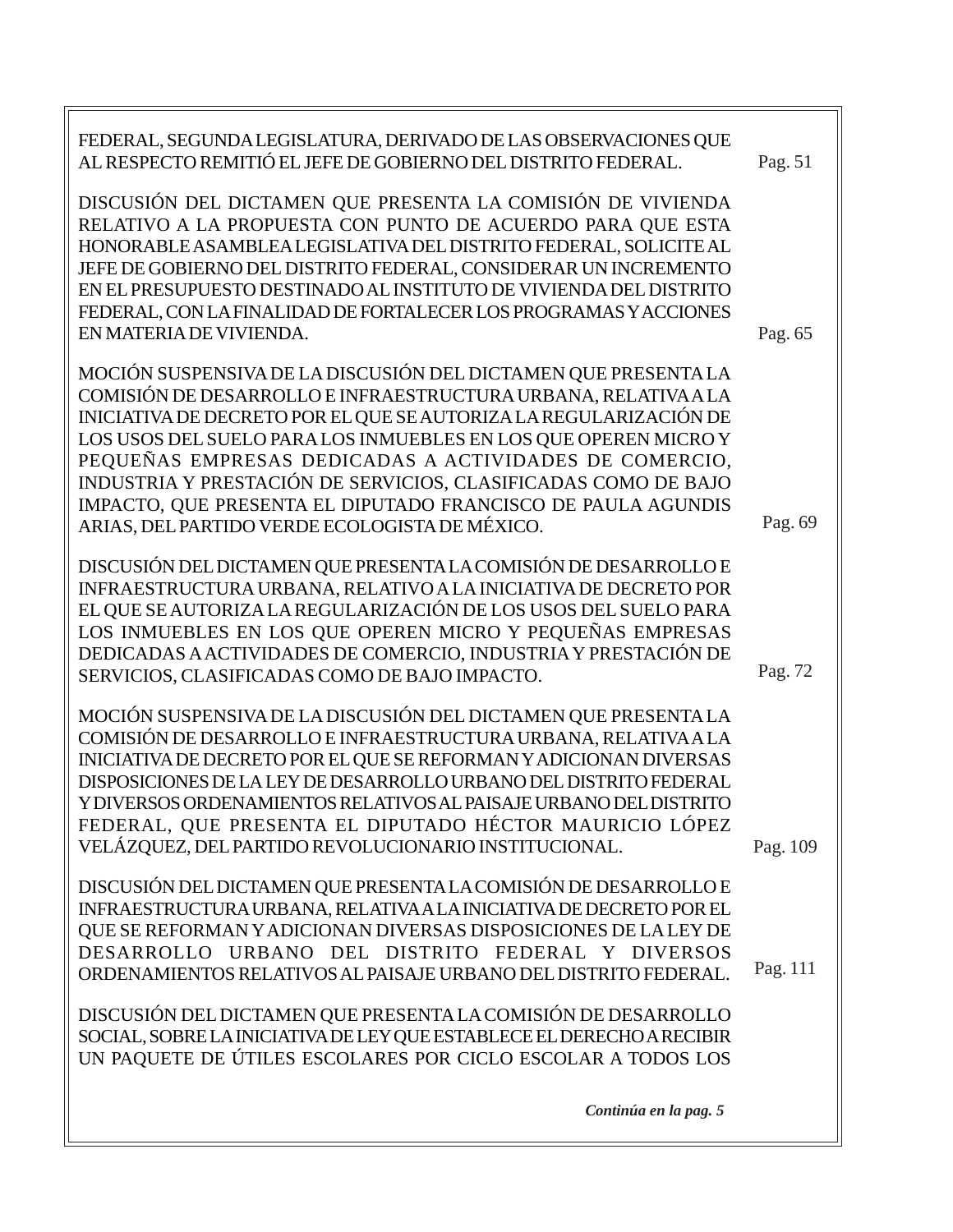| ALUMNOS RESIDENTES EN EL DISTRITO FEDERAL, INSCRITOS EN ESCUELAS<br>PÚBLICAS DEL DISTRITO FEDERAL, EN LOS NIVELES DE PREESCOLAR,<br>PRIMARIA Y SECUNDARIA.                                                                                                                                                                                                                                                                                                                                                                                                                                                                                                                                                                                                                 | Pag. 135 |
|----------------------------------------------------------------------------------------------------------------------------------------------------------------------------------------------------------------------------------------------------------------------------------------------------------------------------------------------------------------------------------------------------------------------------------------------------------------------------------------------------------------------------------------------------------------------------------------------------------------------------------------------------------------------------------------------------------------------------------------------------------------------------|----------|
| DISCUSIÓN DEL DICTAMEN QUE PRESENTA LA COMISIÓN DE DESARROLLO<br>SOCIAL RESPECTO DE LA INICIATIVA DE ADICIONES A LA LEY DE DESARROLLO<br>SOCIAL DEL DISTRITO FEDERAL.                                                                                                                                                                                                                                                                                                                                                                                                                                                                                                                                                                                                      | Pag. 155 |
| DISCUSIÓN DEL DICTAMEN QUE PRESENTA LA COMISIÓN DE DESARROLLO<br>SOCIAL, SOBRE LA INICIATIVA DE LEY QUE ESTABLECE EL DERECHO A CONTAR<br>CON UNA BECA PARA LOS JÓVENES RESIDENTES EN EL DISTRITO FEDERAL<br>QUE ESTUDIEN EN LOS PLANTELES DE EDUCACIÓN MEDIA SUPERIOR Y<br>SUPERIOR DEL GOBIERNO DEL DISTRITO FEDERAL.                                                                                                                                                                                                                                                                                                                                                                                                                                                     | Pag. 163 |
| DISCUSIÓN DEL DICTAMEN QUE PRESENTA LA COMISIÓN DE TRANSPORTE Y<br>VIALIDAD, RELATIVO A LA PROPUESTA DE INICIATIVA QUE REFORMA Y<br>ADICIONA EL ARTÍCULO 42 DE LA LEY DE TRANSPORTE Y VIALIDAD DEL<br><b>DISTRITO FEDERAL.</b>                                                                                                                                                                                                                                                                                                                                                                                                                                                                                                                                             | Pag. 174 |
| DISCUSIÓN DEL DICTAMEN QUE PRESENTA LA COMISIÓN DE<br>ADMINISTRACIÓN PÚBLICA LOCAL, RELATIVO A LA INICIATIVA POR LA QUE<br>SE REFORMAN Y ADICIONAN, DIVERSAS DISPOSICIONES DE LA LEY DEL<br>SERVICIO PÚBLICO DE CARRERA DE LA ADMINISTRACIÓN PÚBLICA DEL<br><b>DISTRITO FEDERAL.</b>                                                                                                                                                                                                                                                                                                                                                                                                                                                                                       | Pag. 178 |
| DISCUSIÓN DEL DICTAMEN QUE PRESENTA LA COMISIÓN DE<br>ADMINISTRACIÓN PÚBLICA LOCAL, EN RELACIÓN A LA PROPUESTA CON<br>PUNTO DE ACUERDO PRESENTADA POR EL GRUPO PARLAMENTARIO DEL<br>PARTIDO VERDE ECOLOGISTA DE MÉXICO, PARA QUE LA COMISIÓN DE<br>GOBIERNO NOMBRE EN SU PRÓXIMA REUNIÓN A LOS LEGISLADORES QUE<br>HAN DE SUSTITUIR A LOS DIPUTADOS INTEGRANTES DEL CONSEJO DE ACCESO<br>A LA INFORMACIÓN PÚBLICA NOMBRADOS POR LA ANTERIOR LEGISLATURA,<br>Y PARA QUE LA MESA DIRECTIVA DE ESTA HONORABLE ASAMBLEA<br>LEGISLATIVA EN EL DISTRITO FEDERAL FORMULE UN EXHORTO AL JEFE DE<br>GOBIERNO, LICENCIADO ANDRÉS MANUEL LÓPEZ OBRADOR A QUE DESIGNE<br>DE MANERA INMEDIATA A LOS TRES FUNCIONARIOS QUE LO REPRESENTARÁN<br>EN EL CONSEJO DE ACCESO A LA INFORMACIÓN. | Pag. 186 |
| DISCUSIÓN DEL DICTAMEN QUE PRESENTAN LAS COMISIONES UNIDAS DE<br>SALUD Y ASISTENCIA SOCIAL Y DE PROTECCIÓN CIVIL DE LA ASAMBLEA<br>LEGISLATIVA DEL DISTRITO FEDERAL, TERCERA LEGISLATURA, REFERENTE A<br>LA PROPUESTA CON PUNTO DE ACUERDO POR EL QUE SE SOLICITA QUE CADA<br>DIPUTADO INTEGRANTE DE LA TERCERA ASAMBLEA LEGISLATIVA DEL<br>DISTRITO FEDERAL, DONE UN DÍA DE DIETA COMO AYUDA PARA LOS<br>DAMNIFICADOS DE LOS ESTADOS AFECTADOS POR EL HURACÁN "MARTY".                                                                                                                                                                                                                                                                                                    | Pag. 191 |
| Continúa en la pag. 6                                                                                                                                                                                                                                                                                                                                                                                                                                                                                                                                                                                                                                                                                                                                                      |          |

 $\equiv$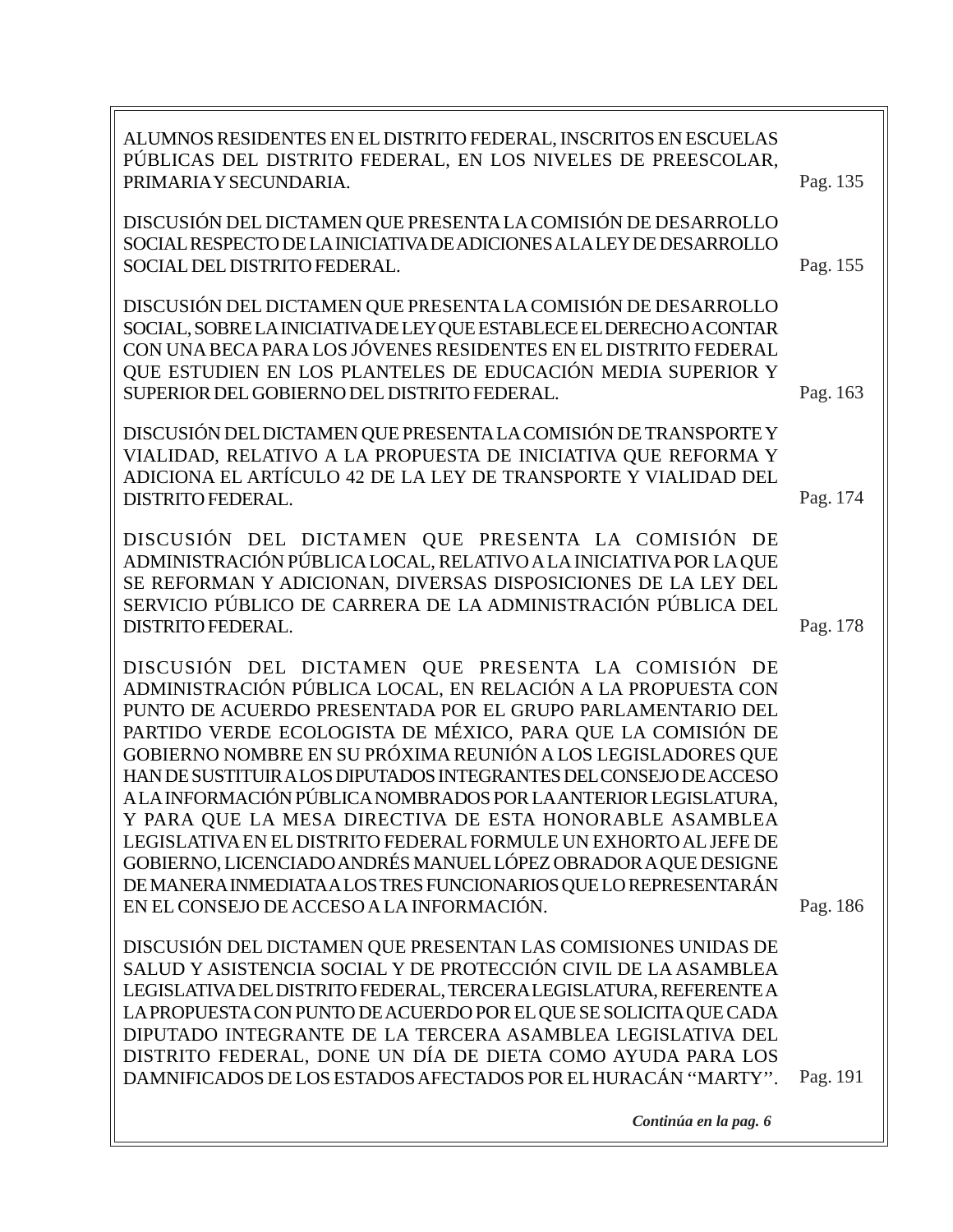| DISCUSIÓN DEL DICTAMEN QUE PRESENTA LA COMISIÓN DE DEPORTE<br>RELATIVO A UNA PROPOSICIÓN CON PUNTO DE ACUERDO PARA EMITIR UN<br>RESPETUOSO EXHORTO AL JEFE DE GOBIERNO DEL DISTRITO FEDERAL, PARA<br>QUE EN EL MARCO DE SUS ATRIBUCIONES PROCEDA A LA INSTALACIÓN DEL<br>CONSEJO DEL DEPORTE DEL DISTRITO FEDERAL.                                                                                                                                        | Pag. 196 |
|-----------------------------------------------------------------------------------------------------------------------------------------------------------------------------------------------------------------------------------------------------------------------------------------------------------------------------------------------------------------------------------------------------------------------------------------------------------|----------|
| DISCUSIÓN DEL DICTAMEN QUE PRESENTA LA COMISIÓN DE<br>ADMINISTRACIÓN Y PROCURACIÓN DE JUSTICIA, CON PROYECTO DE<br>DECRETO QUE MODIFICA EL CONTENIDO DE LOS ARTÍCULOS 349 EN MATERIA<br>DE RESPONSABILIDAD DE PERITOS TERCEROS EN DISCORDIA Y QUE<br>ADICIONAN LOS ARTÍCULOS 430 AL 441 DEL CÓDIGO DE PROCEDIMIENTOS<br>CIVILES PARA EL DISTRITO FEDERAL, EN MATERIA DE ACCIÓN DE NULIDAD<br>DE JUICIO CONCLUIDO Y QUE REFORMA, ADICIONA Y MODIFICA A LOS |          |
| ARTÍCULOS 299, 483 Y 693 DEL MISMO ORDENAMIENTO.                                                                                                                                                                                                                                                                                                                                                                                                          | Pag. 199 |
| DISCUSIÓN DEL DICTAMEN QUE PRESENTAN LAS COMISIONES UNIDAS DE<br>ADMINISTRACIÓN Y PROCURACIÓN DE JUSTICIA Y DE PRESERVACIÓN DEL<br>MEDIO AMBIENTE Y PROTECCIÓN ECOLÓGICA, RELATIVO A LA INICIATIVA<br>DE DECRETO POR EL QUE SE REFORMAN, ADICIONAN Y DEROGAN DIVERSAS<br>DISPOSICIONES DEL NUEVO CÓDIGO PENAL PARA EL DISTRITO FEDERAL EN<br>MATERIA DE DELITOS AMBIENTALES.                                                                              | Pag. 212 |
| DISCUSIÓN DEL DICTAMEN QUE PRESENTA LA COMISIÓN DE<br>ADMINISTRACIÓN Y PROCURACIÓN DE JUSTICIA, RELATIVO AL PROYECTO<br>DE DECRETO POR EL QUE SE REFORMAN Y ADICIONAN DIVERSAS<br>DISPOSICIONES DEL NUEVO CÓDIGO PENAL PARA EL DISTRITO FEDERAL.                                                                                                                                                                                                          | Pag. 227 |
| DISCUSIÓN DEL DICTAMEN QUE PRESENTAN LAS COMISIONES UNIDAS DE<br>USO Y APROVECHAMIENTO DE BIENES Y SERVICIOS PÚBLICOS Y DE<br>PRESERVACIÓN DEL MEDIO AMBIENTE Y PROTECCIÓN ECOLÓGICA.<br>RESPECTO A LA INICIATIVA DE DECRETO PARA REFORMAR LA LEY DE<br>RESIDUOS SÓLIDOS DEL DISTRITO FEDERAL.                                                                                                                                                            | Pag. 233 |
| PROPUESTA CON PUNTO DE ACUERDO PARA QUE SE REVISEN LAS CAUSAS<br>QUE HAN IMPEDIDO LA APLICACIÓN DE LA INVERSIÓN Y CONCLUSIÓN EN<br>LAS OBRAS DE LA DELEGACIÓN MILPA ALTA, QUE PRESENTA EL DIPUTADO<br>CARLOS REYES GÁMIZ, DEL PARTIDO DE LA REVOLUCIÓN DEMOCRÁTICA.                                                                                                                                                                                       | Pag. 240 |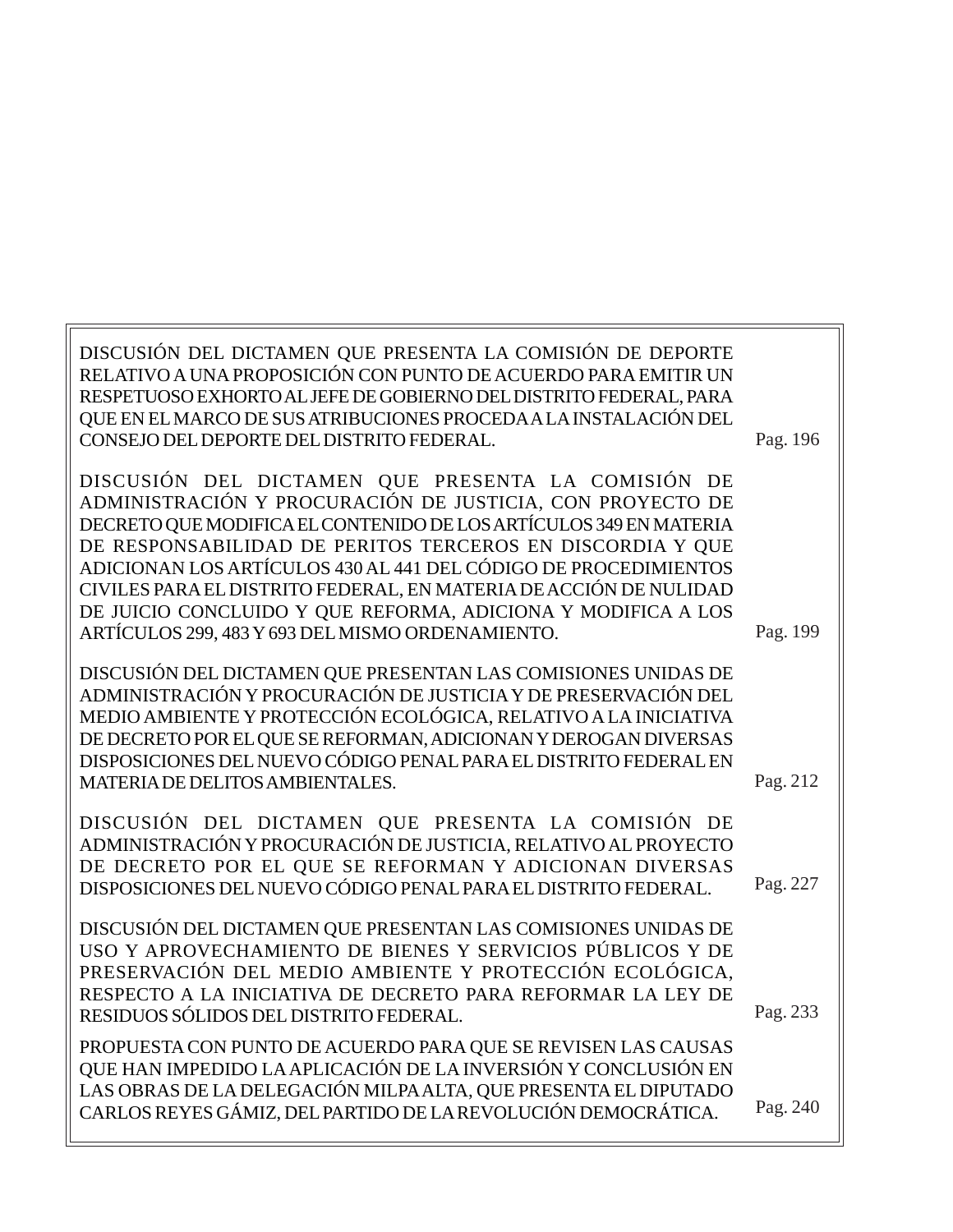#### **A las 11: 33 horas.**

**LA C. PRESIDENTA, DIPUTADA SILVIA LORENA VILLAVICENCIO AYALA.-** Proceda la secretaría a pasar lista de asistencia de los ciudadanos diputados.

**LA C. SECRETARIA, DIPUTADA MARÍA GABRIELA GONZÁLEZ MARTÍNEZ.-** Por instrucciones de la presidencia, se va a proceder a pasar lista de asistencia.

#### **(Lista de asistencia)**

¿Faltó alguna o algún ciudadano diputado de pasar lista de asistencia?

Diputada Presidenta, hay una asistencia de 55 diputados. Hay quórum.

**LA C. PRESIDENTA.-** Se abre la sesión.

Sírvase la secretaría dar lectura al orden del día de esta sesión.

**LA C. SECRETARIA.-** Por instrucciones de la presidencia, se procede a dar lectura al

#### **ORDEN DEL DÍA**

Sesión ordinaria. 30 de diciembre de 2003.

- 1. Lista de Asistencia.
- 2. Lectura del orden del día.

3. Lectura y en su caso aprobación del acta de la sesión anterior.

#### Comunicados

4. De la Comisión de Participación Ciudadana.

5. Del Diputado Bernardo de la Garza Herrera, del grupo parlamentario del Partido Verde Ecologista de México.

6. De la Comisión de Gobierno.

7. De la Comisión de Administración y Procuración de Justicia.

#### Iniciativas

8. Con proyecto de Ley de Justicia de Menores para el Distrito Federal, que presenta la diputada Silvia Oliva Fragoso, del grupo parlamentario del Partido de la Revolución Democrática.

9. Con proyecto de reformas al Nuevo Código Penal para el Distrito Federal, que presenta el grupo parlamentario del Partido Verde Ecologista de México.

10. Con proyecto de Decreto para inscribir en letras de oro la leyenda ''A los Policías caídos en cumplimiento de

su deber'', que presenta el grupo parlamentario del Partido Verde Ecologista de México.

#### Acuerdos

11. De la Comisión de Gobierno mediante el cual se designa a los integrantes de la Comisión Especial que analizará las diversas propuestas para el Otorgamiento de la Medalla al Mérito Ciudadano.

12. De la Comisión de Gobierno, con relación a la propuesta para que la Asamblea Legislativa del Distrito Federal constituya una Comisión Especial Pluripartidista que conozca de problemas existentes en el Sistema de Transporte Colectivo.

13. De la Comisión de Gobierno por el que se designa a los diputados integrantes del Consejo Consultivo del Instituto de la Juventud y del Comité Organizador del Parlamento de la Juventud.

14. De la Comisión de Gobierno, por el que se ratifica el nombramiento de los diputados integrantes del Consejo de fomento y Desarrollo Cultural del Distrito Federal.

15. De la Comisión de Gobierno, para designar a los diputados integrantes del Comité Técnico que dará seguimiento a la aplicación de la Ley de Residuos Sólidos del Distrito Federal.

16. De la Comisión de Gobierno por el que se designa a las diputadas integrantes del Consejo Consultivo del Instituto de la Mujer.

17. De la Comisión de Gobierno para nombrar un Consejero Electoral Suplente General, del Instituto Electoral del Distrito Federal.

18. De la Comisión de Gobierno por el que se designa a los diputados integrantes de la Comisión de Límites Territoriales.

19. De la Comisión de Gobierno, para conminar a las Comisiones de Trabajo Legislativo a que dictaminen a la brevedad posible las Iniciativas y Propuestas con Punto de Acuerdo pendientes de ello.

20. De la Comisión de Gobierno para crear una Comisión Especial para el Diseño y Calendarización de las actividades tendientes a la Conmemoración del Bicentenario del Natalicio del licenciado Benito Juárez García.

21. De la Comisión de Gobierno por el que se convoca a la realización de eventos de discusión en torno al tema de la iniciativa de Ley de Cultura y de Justicia Cívica para el Distrito Federal.

22. De la Comisión de Gobierno, para integrar una Comisión Especial para apoyar al H. Cuerpo de Bomberos de la Ciudad de México.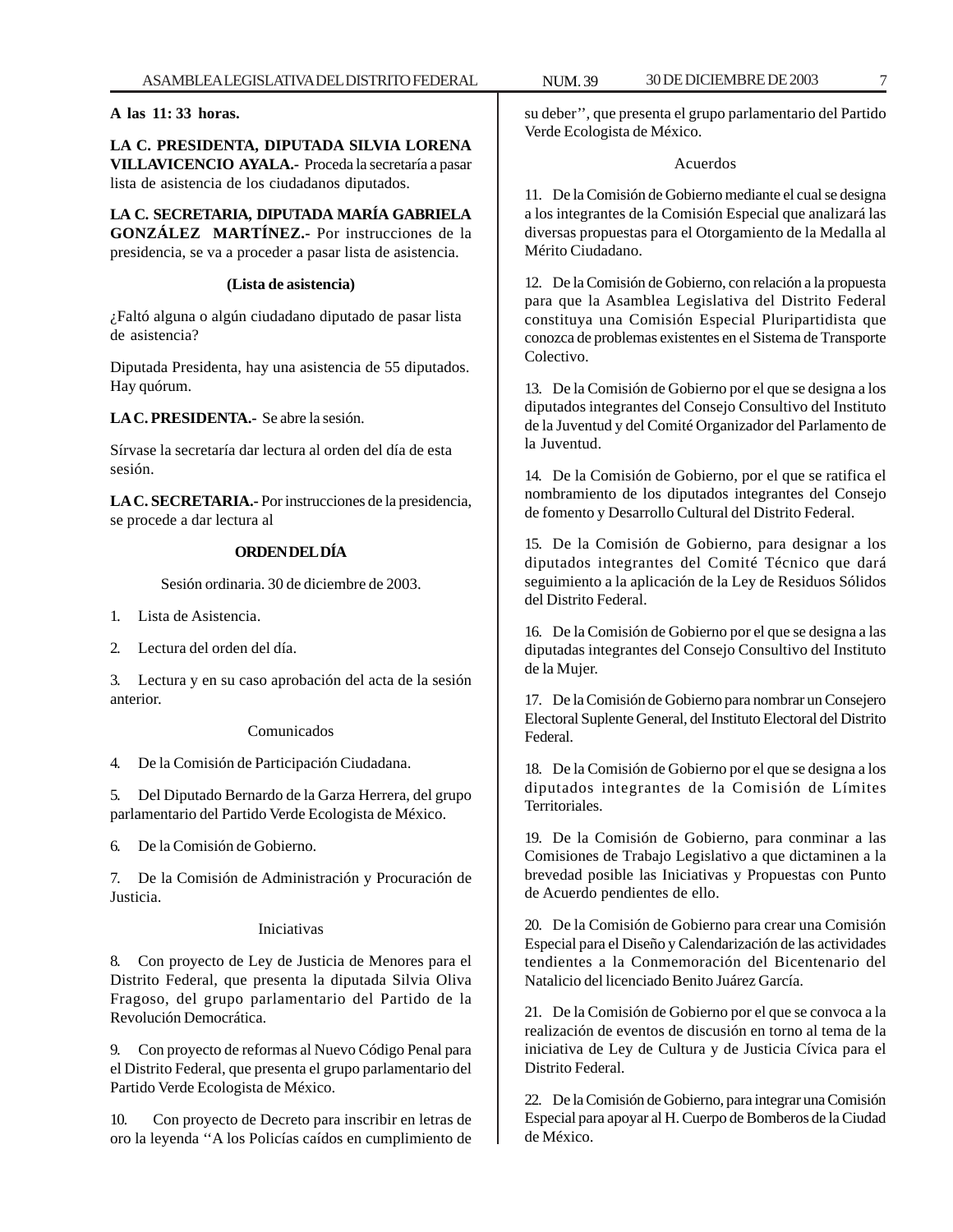23. De la Comisión de Gobierno por el que se designa a cuatro diputados a conformar el Consejo de Transparencia y Acceso a la Información Pública del Distrito Federal.

#### Dictámenes

24. Discusión y en su caso aprobación del dictamen que presenta la Comisión de Derechos Humanos, para la sustitución de los H. Consejeros salientes y para la elección de los Nuevos Consejeros de la Comisión de Derechos Humanos del Distrito Federal.

25. Discusión y en su caso aprobación del dictamen que presenta la Comisión de Salud y Asistencia Social, por el que se ratifica el decreto de Ley de Protección a la Salud de los No Fumadores en el Distrito Federal, aprobado por la H. Asamblea Legislativa del Distrito Federal, II Legislatura, derivado de las observaciones que remitió el Jefe de Gobierno del Distrito Federal al mismo, el día 28 de abril de 2003.

26. Discusión y en su caso aprobación del dictamen que presenta la Comisión de Vivienda, a la propuesta con Punto de Acuerdo para que esta H. Asamblea Legislativa del Distrito Federal, solicite al Jefe de Gobierno del Distrito Federal, considerar un Incremento en el Presupuesto destinado al Instituto de Vivienda del Distrito Federal, con la Finalidad de Fortalecer los Programas y Acciones en materia de Vivienda.

27. Discusión y en su caso aprobación del dictamen que presenta la Comisión de Desarrollo e Infraestructura Urbana, con proyecto de decreto por el que se autoriza la Regularización de los Usos del Suelo para los Inmuebles en los que operen Micro y Pequeñas Empresas dedicadas a actividades de comercio, Industria y Prestación de Servicios, clasificadas como de Bajo Impacto.

28. Discusión y en su caso aprobación del dictamen que presenta la Comisión de Desarrollo e Infraestructura Urbana, con proyecto de Decreto por el que se reforman y adicionan diversas disposiciones de la Ley de Desarrollo Urbano del Distrito Federal y diversos ordenamientos relativos al Paisaje Urbano del Distrito Federal.

29. Discusión y en su caso aprobación del dictamen que presenta la Comisión de Desarrollo Social, con proyecto de Ley que establece el derecho a un Paquete de Útiles Escolares por el ciclo escolar a todos los alumnos residentes en el Distrito Federal, inscritos en Escuelas Públicas del Distrito Federal, en los Niveles de Preescolar, Primaria y Secundaria.

30. Discusión y en su caso aprobación del dictamen que presenta la Comisión de Desarrollo Social con Proyecto de Decreto de Adiciones a la Ley de Desarrollo Social.

31. Discusión y en su caso aprobación del dictamen que presenta la Comisión de Desarrollo Social, con proyecto de

Ley que establece del derecho a contar con una Beca para los Jóvenes residentes en el Distrito Federal que estudien en los planteles de Educación Media Superior y Superior del Gobierno del Distrito Federal.

32. Discusión y en su caso aprobación del dictamen que presenta la Comisión de Transporte y Vialidad, con proyecto de decreto que reforma y adiciona el artículo 42 de la Ley de Transporte y Vialidad del Distrito Federal.

33. Discusión y en su caso aprobación del dictamen que presenta la Comisión de Administración Pública Local, con proyecto de reformas y adiciones a la Ley del Servicio Público de Carrera de la Administración Pública del Distrito Federal.

34. Discusión y en su caso aprobación del dictamen que presenta la Comisión de Administración Pública Local, a la propuesta con Punto de Acuerdo para que la Comisión de Gobierno nombre en su próxima reunión, a los legisladores integrantes del Consejo de Acceso a la Información Pública nombrados por la anterior Legislatura y para que la Mesa Directiva de esta H. Asamblea Legislativa en el Distrito Federal formule un exhorto al Jefe de Gobierno a que designe de manera inmediata a los tres funcionarios que lo representarán en el Consejo de Acceso a la Información.

35. Discusión y en su caso aprobación del dictamen que presentan la Comisiones Unidas de Salud y Asistencia Social y de Protección Civil, a la propuesta con Punto de Acuerdo por el que se solicita que cada diputado integrante de la III Asamblea Legislativa del Distrito Federal, done un día de dieta como ayuda para los damnificados de los Estados afectados por el Huracán ''Marty''.

36. Discusión y en su caso aprobación del dictamen que presenta la Comisión de Deporte, relativo a una proposición con Punto de Acuerdo para emitir un respetuoso exhorto al Jefe de Gobierno del Distrito Federal, para que en el marco de sus atribuciones proceda a la instalación del Consejo del Deporte del Distrito Federal.

37. Discusión y en su caso aprobación del dictamen que presenta la Comisión de Administración y Procuración de Justicia, con proyecto de decreto que reforma el Código de Procedimientos Civiles para el Distrito Federal.

38. Discusión y en su caso aprobación del dictamen que presentan las Comisiones Unidas de Administración y Procuración de Justicia y de Preservación del Medio Ambiente y Protección Ecológica, con proyecto de decreto que reforma el Nuevo Código Penal para el Distrito Federal, en materia de Delitos Ambientales.

39. Discusión y en su caso aprobación del dictamen que presenta la Comisión de Administración y Procuración de Justicia, con proyecto de Decreto por el que se reforma el Nuevo Código Penal para el Distrito Federal.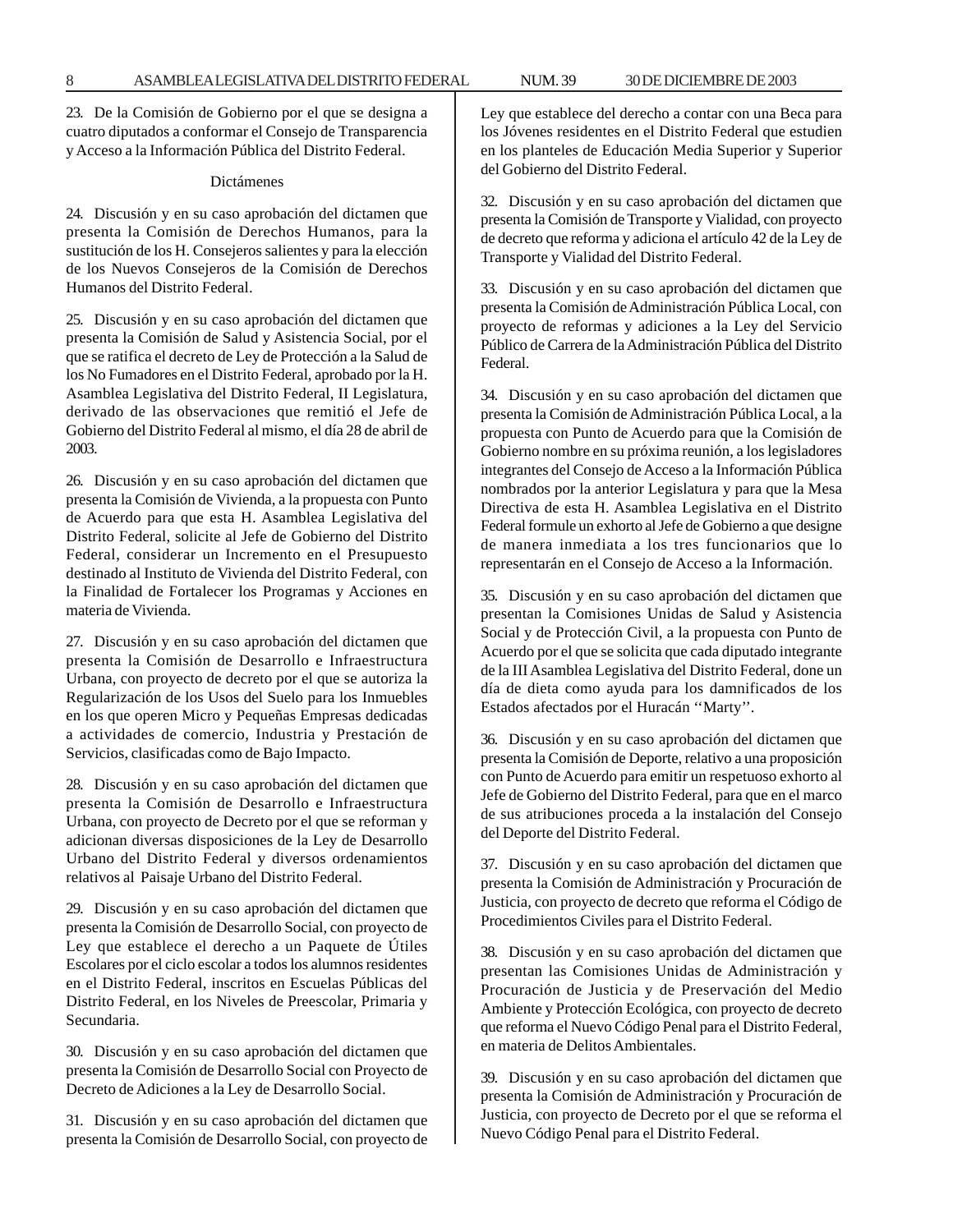40. Discusión y en su caso aprobación del dictamen que presentan las Comisiones Unidas de preservación del Medio Ambiente y Protección Ecológica y de uso y Aprovechamiento de Bienes y Servicios Públicos, con proyecto de decreto por el que reforma la Ley de Residuos Sólidos del Distrito Federal<sup>o</sup>

41. Discusión y en su caso aprobación del dictamen que presenta la Comisión de Seguridad Pública a la propuesta con Punto de Acuerdo mediante el cual la Asamblea Legislativa del Distrito Federal, III Legislatura, solicita al Jefe de Gobierno del Distrito Federal, actuar conforma a derecho para brindar los elementos necesarios que permitan la instalación del órgano de Gobierno y realizar la designación del Director General del Instituto de Estudios Científicos para la Prevención del Delito en el Distrito Federal.

#### Propuestas

42. Con Punto de Acuerdo respecto a que la Contraloría General Revise el Ejercicio del Gasto en materia de Obra Pública por contrato del Órgano Político-Administrativo en Milpa Alta durante el Ejercicio 2003, que presenta la diputada Guadalupe Chavira de la Rosa, del grupo parlamentario del Partido de la Revolución Democrática.

43. Con Punto de Acuerdo para solicitar a la Secretaría de Salud medidas de emergencia para evitar el ingreso al Distrito Federal de carne de importación proveniente de los Estados Unidos y Canadá, con el fin de impedir la propagación de la bacteria que causa la enfermedad conocida como ''Vacas Locas'', que presenta el diputado José Jiménez Magaña, del grupo parlamentario del Partido de la Revolución Democrática.

44. Con Punto de Acuerdo para solicitar a la Delegación Azcapotzalco, la creación de Áreas Recreativas y Educativas en el predio ubicado en la calle de Morelos No. 10, colonia Santiago Ahuizotla y no autorizar la construcción de vivienda en el predio citado, que presenta el diputado Valentín Eduardo Malpica Rodríguez, del grupo parlamentario del Partido de la Revolución Democrática.

45. Con Punto de Acuerdo para que el presupuesto que se asigne a la Asamblea Legislativa del Distrito Federal, para el Ejercicio Fiscal del 2004, se distribuya en base a criterios de equidad y proporcionalidad, que presenta el diputado Jorge García Rodríguez, del grupo parlamentario del Partido Revolucionario Institucional.

46. Con Punto de Acuerdo para solicitar al Ejecutivo Federal y al Congreso de la Unión, para que defiendan la libertad, la justicia y derechos humanos de los mexicanos en el Estado de California de los Estados Unidos de Norteamérica, que presenta el diputado Héctor Guijosa Mora, del grupo parlamentario del Partido de la Revolución Democrática.

47. Con Punto de Acuerdo para que la Asamblea Legislativa del Distrito Federal, asigne Mayores Recursos

Presupuéstales a Programas Estratégicos para la Promoción del Deporte en la ciudad de México, que presenta la diputada Alejandra Barrales Magdaleno, del grupo parlamentario del Partido de la Revolución Democrática.

#### Asuntos Generales

Cumplida su instrucción, diputada Presidenta.

**LA C. PRESIDENTA.-** Gracias, diputada secretaria. Se solicita a la secretaría dar cuenta a la Asamblea con el acta de la sesión anterior.

**LA C. SECRETARIA.-** Diputada Presidenta, esta secretaría le informa que ha sido distribuida el acta de la sesión anterior a los coordinadores de los grupos parlamentarios, por lo que se solicita su autorización para preguntar a la Asamblea si es de aprobarse.

**LA C. PRESIDENTA.-** Autorizada, diputada Secretaria.

**LA C. SECRETARIA.-** Está a consideración el acta.

No habiendo quien haga uso de la palabra, en votación económica se pregunta a la Asamblea si es de aprobarse el acta de referencia.

Los que estén por la afirmativa, sírvanse manifestarlo poniéndose de pie.

Los que estén por la negativa, sírvanse manifestarlo poniéndose de pie.

Aprobada el acta, diputada Presidenta.

#### *ACTA DE LA SESIÓN CELEBRADA EL DÍA VIERNES VEINTISÉIS DE DICIEMBRE DEL AÑO DOS MIL TRES.*

#### *PRESIDENCIA DE LA DIPUTADA LORENA VILLAVICENCIO AYALA*

*En la Ciudad de México, Distrito Federal, siendo las once horas con treinta minutos del día viernes veintiséis de diciembre del año dos mil tres, con una asistencia de cuarenta y nueve diputados y diputadas, la Presidenta declaró abierta la sesión.*

*Se procedió a dar lectura a el orden del día. El acta de la sesión anterior fue aprobada en votación económica.*

*La presidencia ordenó se diera lectura a un comunicado de la Comisión de Asuntos Político-Electorales; por el que solicita la ampliación del plazo con que cuentan para dictaminar la iniciativa con proyecto de decreto por el que se reforman diversos artículos del Título Cuarto de la Ley de Participación Ciudadana, se consultó al Pleno en votación económica si era de aprobarse la solicitud de referencia, resultando autorizada; ordenando hacerlo del conocimiento del Presidente de la comisión solicitante.*

*Acto seguido, se concedió el uso de la tribuna al diputado Efraín Morales Sánchez, del grupo parlamentario del*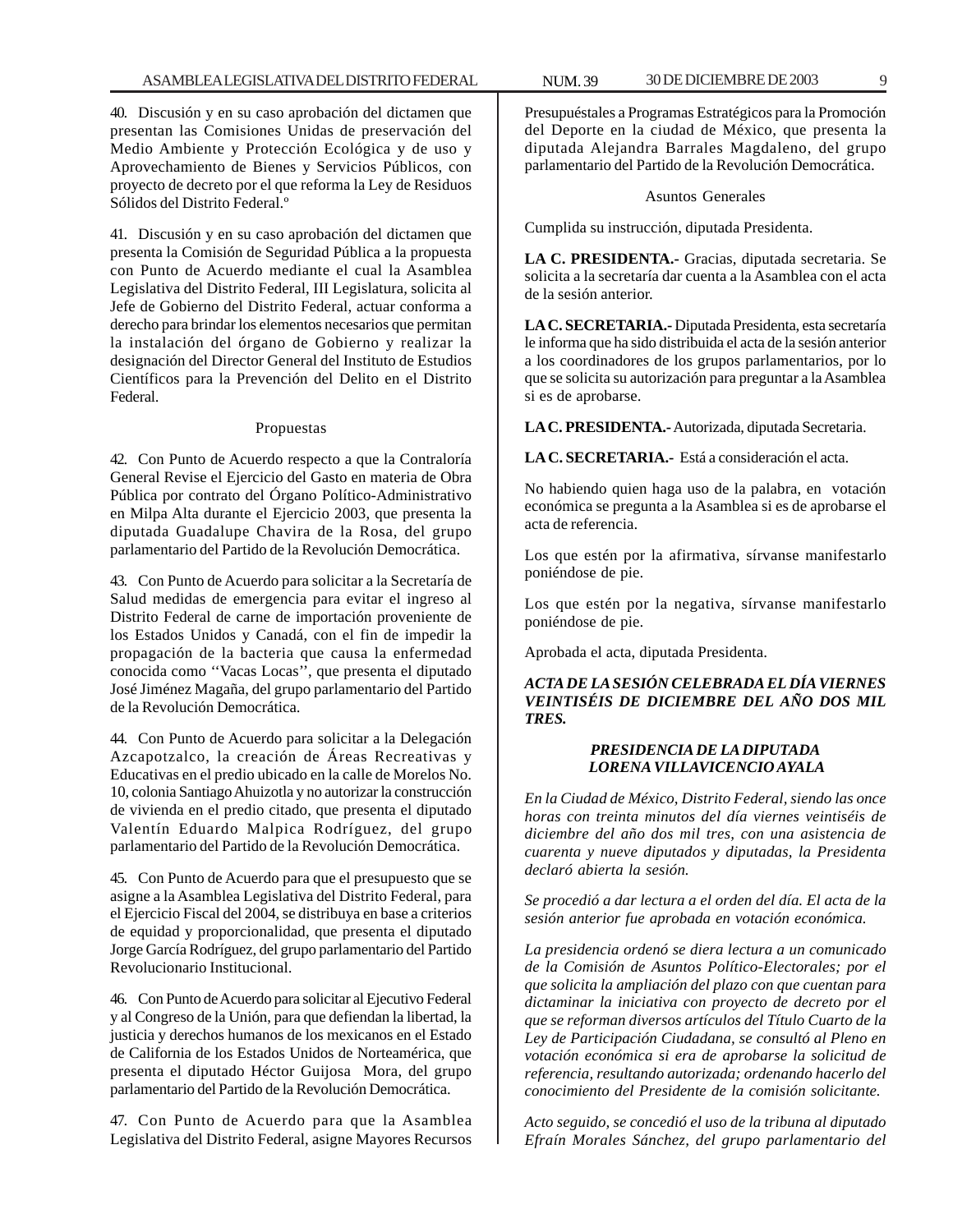*Partido de la Revolución Democrática, quien presentó una Iniciativa con proyecto de reformas a la Ley Orgánica del Tribunal Superior de Justicia, a la Ley Orgánica de la Administración Pública y a la Ley Orgánica de la Procuraduría General de Justicia, todas del Distrito Federal; turnándola para su análisis y dictamen a las Comisiones Unidas de Administración y Procuración de Justicia y de Salud y Asistencia Social.*

*Posteriormente, para presentar una Iniciativa de Código de Procedimientos Penales para el Distrito Federal, se concedió el uso de la palabra a la diputada Irma Islas León, del grupo parlamentario del Partido Acción Nacional, turnándola para su análisis y dictamen a las Comisiones Unidas de Administración y Procuración de Justicia y de Seguridad Pública.*

*Acto continuo, para presentar una Iniciativa con proyecto de decreto que adiciona el Artículo 274 bis del Código Electoral del Distrito Federal; se concedió el uso de la palabra al diputado Christian Lujano Nicolás, del grupo parlamentario del Partido Acción Nacional, la presidencia turnó esta iniciativa a la Comisión de Asuntos Político-Electorales.*

*Como siguiente punto del orden del día, se sometió a discusión y en su caso aprobación el dictamen, con proyecto de Decreto por el que se modifica el Artículo 15 de la Ley Orgánica de la Administración Pública del Distrito Federal, para crear la Secretaría de Educación y Cultura; se adiciona el Artículo 32 bis y se reforma el Artículo 28; que presentaron las Comisiones Unidas de Educación y de Cultura; se consultó a la Asamblea en votación económica si se dispensaba su lectura y se sometía a su discusión de inmediato; aprobándose la dispensa. Acto seguido, se concedió el uso de la tribuna para fundamentar el dictamen elaborado por las comisiones referidas con antelación, al diputado Rigoberto Nieto López. Al término de esta intervención, la presidencia abrió el registro de oradores, no habiendo oradores en contra; se procedió a recoger la votación nominal del dictamen en lo general y en lo particular en un solo acto, aprobándose con 56 votos a favor, 0 en contra y 0 abstenciones; quedando por enterada esta Asamblea, ordenando hacerlo del conocimiento del Licenciado Andrés Manuel López Obrador, Jefe de Gobierno del Distrito Federal.*

*Acto seguido, se procedió a someter a discusión y en su caso aprobación el dictamen, con proyecto de decreto por el que se reforman, adicionan y derogan diversas disposiciones del Código Civil para el Distrito Federal; que presentó la Comisión de Administración y Procuración de Justicia; se consultó a la Asamblea en votación económica si se dispensaba su lectura y se sometía a su discusión de inmediato; resultando aprobada la dispensa. Acto seguido, se concedió el uso* *de la palabra al diputado Alfredo Hernández Raigosa, para fundamentar el dictamen por la comisión dictaminadora. La presidencia abrió el registro de oradores, no habiendo quien hiciera uso de la palabra; ordenó se diera lectura al comunicado remitido por los coordinadores de los diferentes grupos parlamentarios, con fundamento en los artículos 41 y 44 fracción I, presentaron a consideración del Pleno las reservas de los artículos 35, 53, 54, 55, 75, 78, 80, 82, 97, 114, 117, 118, 119, 138 bis, 148 y 361; se consultó al Pleno en votación económica, si se dispensaban de su lectura y se integraban al cuerpo del dictamen para su votación en lo general y en lo particular en un solo acto, resultando aprobadas; acto continuo, se procedió a recoger la votación nominal del dictamen en lo general y en lo particular en un solo acto, con las modificaciones aprobadas por el Pleno; aprobándose con 57 votos a favor, 0 en contra y 0 abstenciones; ordenando remitirse al Jefe de Gobierno del Distrito Federal para su promulgación y su publicación en la Gaceta Oficial del Distrito Federal y para su mayor difusión en el Diario Oficial de la Federación.*

*Enseguida, se desahogó la discusión y en su caso aprobación del dictamen, relativo a la propuesta con Punto de Acuerdo para solicitar a la Titular de la Consejería Jurídica y de Servicios Legales del Gobierno del Distrito Federal, remita a la Asamblea Legislativa del Distrito Federal, un informe pormenorizado de los asuntos que se encuentran en juicio en contra del Gobierno del Distrito Federal en materia de indemnizaciones; que presentó la Comisión de Administración y Procuración de Justicia; se consultó al Pleno en votación económica si se dispensaba de su lectura y se sometía a su discusión de inmediato; aprobándose la dispensa. Acto seguido, se concedió el uso de la tribuna para fundamentar el dictamen al diputado Jesús López Sandoval, a nombre de la comisión dictaminadora. Al término de su intervención la presidencia abrió el registro de oradores; no habiendo quien hiciera uso de la palabra, se concedió el uso de la tribuna para razonar su voto, hasta por 10 minutos al diputado Alfredo Hernández Raigosa, del grupo parlamentario del Partido de la Revolución Democrática. Acto seguido, se procedió a recoger la votación nominal del dictamen en lo general y en lo particular en un solo acto; aprobándose con 56 votos a favor, 0 en contra y 0 abstenciones; ordenando hacerlo del conocimiento de la Consejera Jurídica y de Servicios Legales del Distrito Federal, por conducto del Licenciado Alejandro Encinas Rodríguez, Secretario de Gobierno del Distrito Federal.*

*Posteriormente, se desahogó la discusión y en su caso aprobación del dictamen, con proyecto de decreto por el que se reforman, adicionan y derogan diversas disposiciones de la Ley de Desarrollo Urbano, Ley Ambiental, Ley de Aguas, Ley de Vivienda y Ley del Notariado, todas del Distrito Federal; que presentaron*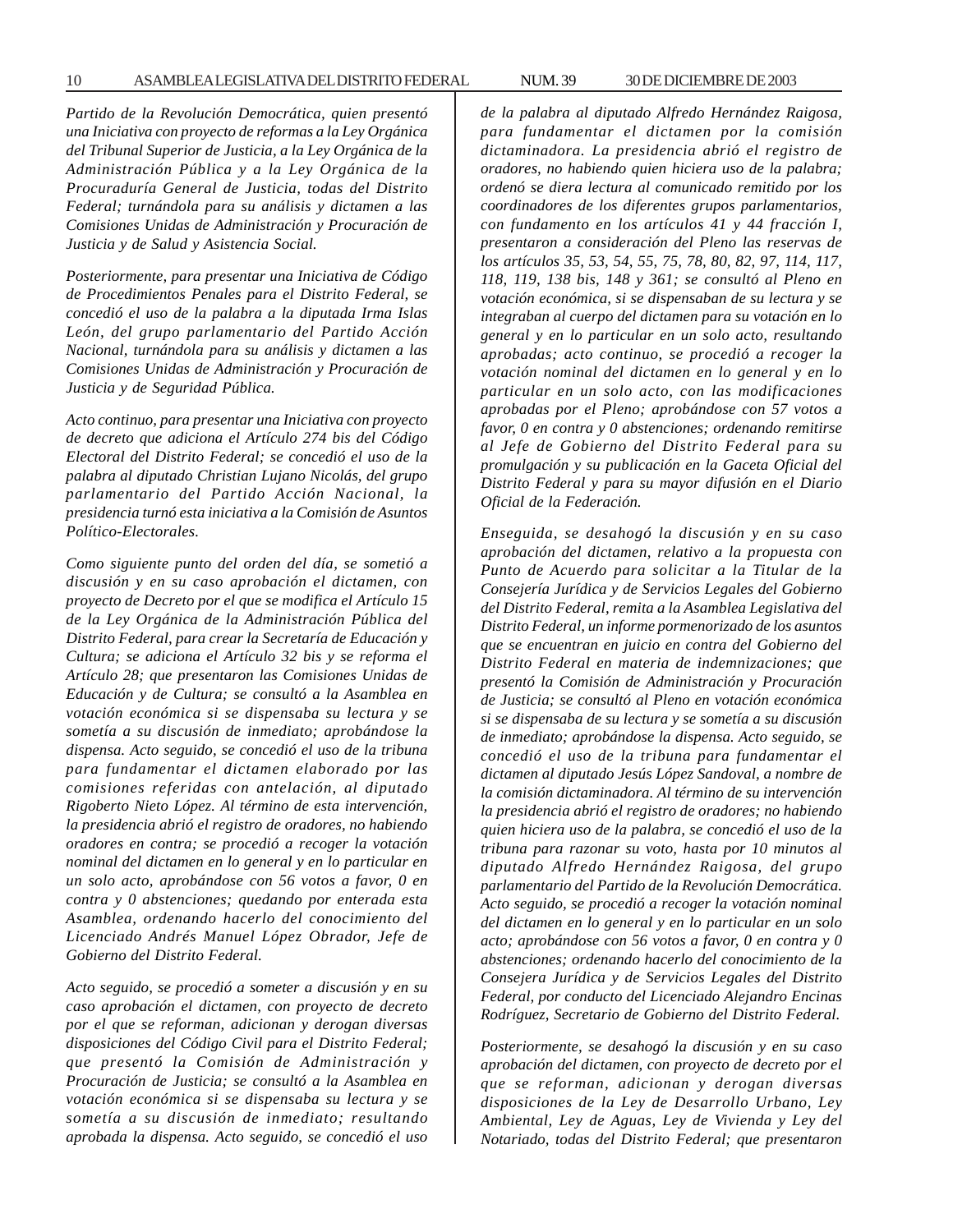*las Comisiones Unidas de Desarrollo e Infraestructura Urbana y de Notariado; se consultó a la Asamblea en votación económica si se dispensaba de su lectura y se sometía a su discusión de inmediato; aprobándose la dispensa. Acto seguido, se concedió el uso de la tribuna para fundamentar el dictamen a la diputada María Elena Torres Baltazar, por parte de las comisiones de referencia; la presidencia, ordenó insertar el dictamen de manera íntegra en el Diario de los Debates; abriendo el registro de oradores; no habiendo quien hiciera uso de la palabra, se preguntó si habían de reservarse algún artículo para ser discutido en lo particular; reservándose la diputada independiente Martha Delgado Peralta los artículos 7°, 11 y 77; y la diputada Sara Figueroa Canedo, del grupo parlamentario del Partido Verde Ecologista de México, el artículo 7° fracciones XIII y XXIII; se procedió a recoger la votación nominal del dictamen en lo general y en los artículos no reservados en lo particular; aprobándose con 58 votos a favor, 0 en contra y 0 abstenciones.*

*Acto continuo, se concedió el uso de la tribuna a la diputada independiente Martha Teresa Delgado Peralta, para desahogar la reserva a los artículos 7°, 11 y 77; se consultó a la Asamblea en votación económica si eran de aprobarse las propuestas manifestadas; desechándose.*

*Acto seguido, se dio la palabra a la diputada Sara Figueroa Canedo, del grupo parlamentario del Partido Verde Ecologista de México, para desahogar la reserva realizada al artículo 7° fracciones XIII y XXIII; se abrió el registro de oradores, concediendo el uso de la tribuna como orador en contra, hasta por 10 minutos al diputado Rafael Hernández Nava, del grupo parlamentario del Partido de la Revolución Democrática; se consultó al Pleno en votación económica si eran de aprobarse las propuestas formuladas; resultando aprobadas; desde su curul el diputado Rene Bejerano Martínez, del grupo parlamentario del Partido de la Revolución Democrática, solicitó que la votación nominal de los artículos reservados, se votara por separado el artículo 7 fracción XIII del artículo 7 fracción XXIII, para hacer la diferenciación.*

*La presidencia solicitó se recogiera la votación nominal de las reservas realizadas por la diputada independiente Martha Delgado Peralta, mismas que fueron rechazadas, votándose los artículos reservados sin las modificaciones realizadas y aprobándose en los términos del dictamen con 34 votos a favor, 3 en contra y 8 abstenciones.*

*Acto seguid*o, *se procedió a recoger la votación nominal del artículo 7° fracción XIII, sin las modificaciones planteadas en la reserva por haber sido rechazadas, aprobándose en los términos del dictamen con 47 votos a favor, 10 en contra y 1 abstención.*

*La secretaría, por instrucciones de la presidencia, procedió a recoger la votación nominal del artículo 7°* *fracción XXIII, con las modificaciones aprobadas por el Pleno; resultando aprobada con 33 votos a favor, 9 en contra y 0 abstenciones; ordenando remitirlo al Jefe de Gobierno del Distrito Federal para su promulgación y publicación en la Gaceta Oficial del Distrito Federal y para su mayor difusión en el Diario Oficial de la Federación.*

*Continuando con el orden del día, se desahogó la discusión y en su caso aprobación de los dictámenes, relativos a la aprobación de los nombramientos de los Licenciados Carmen Aída Bremauntz Monge, José Cruz Estrada y Manuel Luna Ruíz como Magistrados del Tribunal Superior de Justicia del Distrito Federal; que presentó la Comisión de Administración y Procuración de Justicia; en virtud de no haber sido distribuido el dictamen conforme lo establecido en el artículo 115 del Reglamento Interior, se consultó a la Asamblea en votación económica si se dispensaba de su lectura y se sometía a su discusión de inmediato; aprobándose la dispensa. Acto seguido, se concedió el uso de la tribuna para fundamentar el dictamen al diputado Alfredo Hernández Raigosa, por la comisión referida.*

*La presidencia, ordenó se diera lectura a los resolutivos del dictamen relativo al nombramiento de la Licenciada Carmen Aída Bremauntz Monge, como Magistrada del Tribunal Superior de Justicia del Distrito Federal; abrió el registro de oradores; no habiendo quien hiciera uso de la palabra, se procedió a recoger la votación nominal del dictamen, aprobándose con 58 votos a favor, 0 en contra y 0 abstenciones.*

*Acto seguido, la presidencia ordenó se diera lectura a los resolutivos del dictamen relativo al nombramiento del Licenciado José Cruz Estrada, como Magistrado del Tribunal Superior de Justicia del Distrito Federal; abriendo el registro de oradores; no habiendo quien hiciera uso de la palabra, se procedió a recoger la votación nominal del dictamen, aprobándose con 57 votos a favor, 0 en contra y 0 abstenciones.*

*Acto continuo, la secretaría por instrucciones de la presidencia dio lectura a los resolutivos del dictamen relativo al nombramiento del Licenciado Manuel Luna Ruíz, como Magistrado del Tribunal Superior de Justicia del Distrito Federal; se abrió el registro de oradores; no habiendo quien hiciera uso de la palabra, se procedió a recoger la votación nominal del dictamen, aprobándose con 56 votos a favor, 0 en contra y 0 abstenciones.*

*A continuación, la presidencia designó en comisión de cortesía, para acompañar a los Magistrados nombrados a su entrada al Recinto y rindieran su protesta de ley, a los diputados Andrés Lozano Lozano, Héctor Guijosa Mora, José de Jesús López Sandoval, Norma Gutiérrez de la Torre y Francisco Agundis Arias. Acto seguido, rindió protesta constitucional la Licenciada Carmen Aída*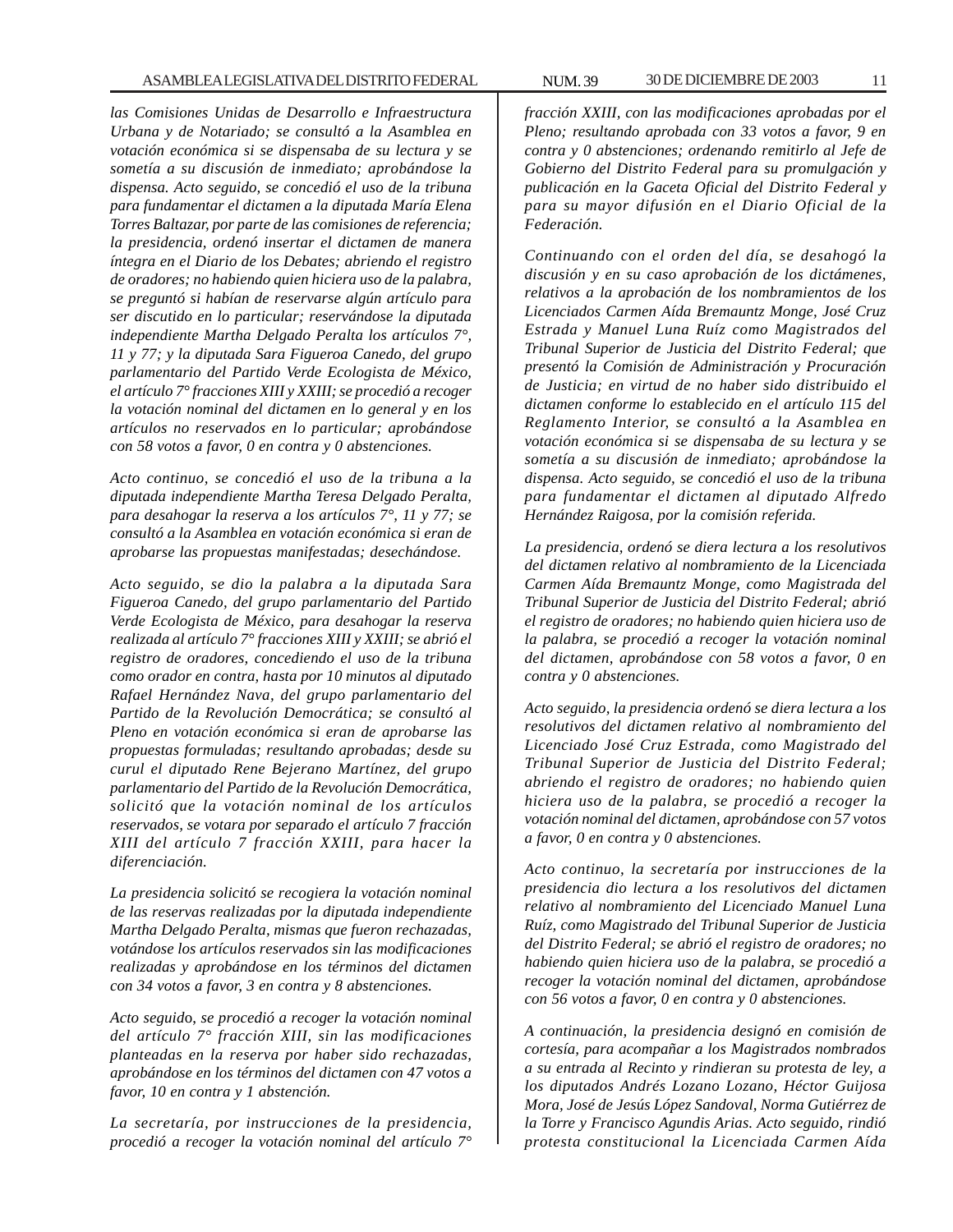*Bremauntz Monge; a continuación, rindió protesta el Licenciado José Cruz Estrada y por último rindió su protesta el Licenciado Manuel Luna Ruíz; ordenando la presidencia hacerlo del conocimiento del Presidente del Tribunal Superior de Justicia y demás autoridades correspondientes.*

*Acto seguido, se sometió a discusión y en su caso aprobación el dictamen, con proyecto de decreto por el que se reforman, adicionan y derogan diversas disposiciones del Nuevo Código Penal para el Distrito Federal y de la Ley de Salud para el Distrito Federal; que presentaron las Comisiones Unidas de Administración y Procuración de Justicia; de Equidad y Género y de Salud y Asistencia Social; se consultó a la Asamblea en votación económica si se dispensaba su lectura y se sometía a su discusión de inmediato; aprobándose la dispensa. Acto seguido, se concedió el uso de la tribuna para fundamentar el dictamen realizado por las comisiones referidas con antelación, a la diputada Maricela Contreras Julián; se abrió el registro de oradores, concediendo el uso de la tribuna como oradora en contra hasta por 10 minutos a la diputada Norma Gutiérrez de la Torre, del grupo parlamentario del Partido Revolucionario Institucional; para razonar su voto se concedió la palabra hasta por 10 minutos a la diputada Sara Figueroa Canedo, del grupo parlamentario del Partido Verde Ecologista de México, reservándose el artículo 145 para ser discutido en lo particular; procediéndose a recoger la votación nominal del dictamen en lo general y en los artículos no reservados en lo particular, aprobándose con 44 votos a favor, 6 en contra y 4 abstenciones.*

*Acto continuo, se concedió el uso de la tribuna a la diputada Sara Figueroa Canedo, del grupo parlamentario del Partido Verde Ecologista de México, para desahogar la reserva referente al artículo 145; se abrió el registro de oradores, concediendo la palabra como oradora en contra hasta por 10 minutos a la diputada Silvia Oliva Fragoso, del grupo parlamentario del Partido de la Revolución Democrática, en uso de la palabra le solicitó una interpelación el diputado Bernardo de la Garza Herrera, del grupo parlamentario del Partido Verde Ecologista de México, la cual aceptó y dio respuesta; como oradora en pro se dio la palabra hasta por 10 minutos a la diputada Irma Islas León, del grupo parlamentario del Partido Acción Nacional; se procedió a consultar en votación económica si era de aprobarse la propuesta realizada por la diputada Figueroa Canedo, resultando desechada; en consecuencia se procedió a recoger la votación nominal del artículo reservado en lo particular sin las modificaciones planteadas en la reserva y en los términos del dictamen, aprobándose con 39 votos a favor, 12 en contra y 0 abstenciones, ordenando remitirlo al Jefe de Gobierno del Distrito Federal para su promulgación y su publicación en la Gaceta Oficial del* *Distrito Federal y para su mayor difusión en el Diario Oficial de la Federación.*

*Acto seguido, se procedió a someter a discusión y en su caso aprobación el dictamen, relativo a la propuesta con Punto de Acuerdo para exhortar al Gobierno del Distrito Federal, a través de la Contraloría General del Distrito Federal, de seguimiento al cumplimiento de metas y programas a los que se destinen o hayan comprometido los 107 millones 63 mil 408 pesos, por concepto de recursos fiscales, materia de controversia en el Órgano Político-Administrativo en Miguel Hidalgo; que presentaron las Comisiones Unidas de Administración Pública Local y de Presupuesto y Cuenta Pública; se consultó a la Asamblea en votación económica si se dispensaba su lectura y se sometía a su discusión de inmediato; resultando aprobada la dispensa. Acto seguido, se concedió el uso de la palabra al diputado Alberto Trejo Villafuerte, para fundamentar el dictamen por la comisión de referencia. Acto continuo, la presidencia abrió el registro de oradores, no habiendo quien hiciera uso de la palabra; se procedió a recoger la votación nominal del dictamen en lo general y en lo particular en un solo acto; aprobándose con 55 votos a favor, 0 en contra y 0 abstenciones; ordenando hacerlo del conocimiento del Licenciado Andrés Manuel López Obrador, Jefe de Gobierno del Distrito Federal, para los efectos legales a que haya lugar.*

*A continuación, se procedió a someter a discusión y en su caso aprobación el dictamen, referente al proyecto de decreto que reforma los artículos 61 y 62 de la Ley de las y los Jóvenes del Distrito Federal, en materia del Consejo Consultivo del Instituto de la Juventud del Distrito Federal; que presentó la Comisión de Juventud; se consultó a la Asamblea en votación económica si se dispensaba su lectura y se sometía a su discusión de inmediato; aprobándose la dispensa. Acto seguido, se concedió el uso de la palabra a la diputada Mariana Gómez del Campo Gurza, para fundamentar el dictamen por la comisión dictaminadora. Acto continuo, la presidencia abrió el registro de oradores, no habiendo quien hiciera uso de la palabra; se procedió a recoger la votación nominal del dictamen en lo general y en lo particular en un solo acto; aprobándose con 51 votos a favor, 0 en contra y 0 abstenciones; ordenando remitirlo Jefe de Gobierno del Distrito Federal para su promulgación y publicación en la Gaceta Oficial del Distrito Federal y para su mayor difusión en el Diario Oficial de la Federación.*

*En otro punto del orden del día, para presentar una propuesta con Punto de Acuerdo sobre una estación de bomberos en la Delegación Cuauhtémoc, se concedió el uso de la tribuna al diputado Alfredo Hernández Raigosa, del grupo parlamentario del Partido de la Revolución Democrática.*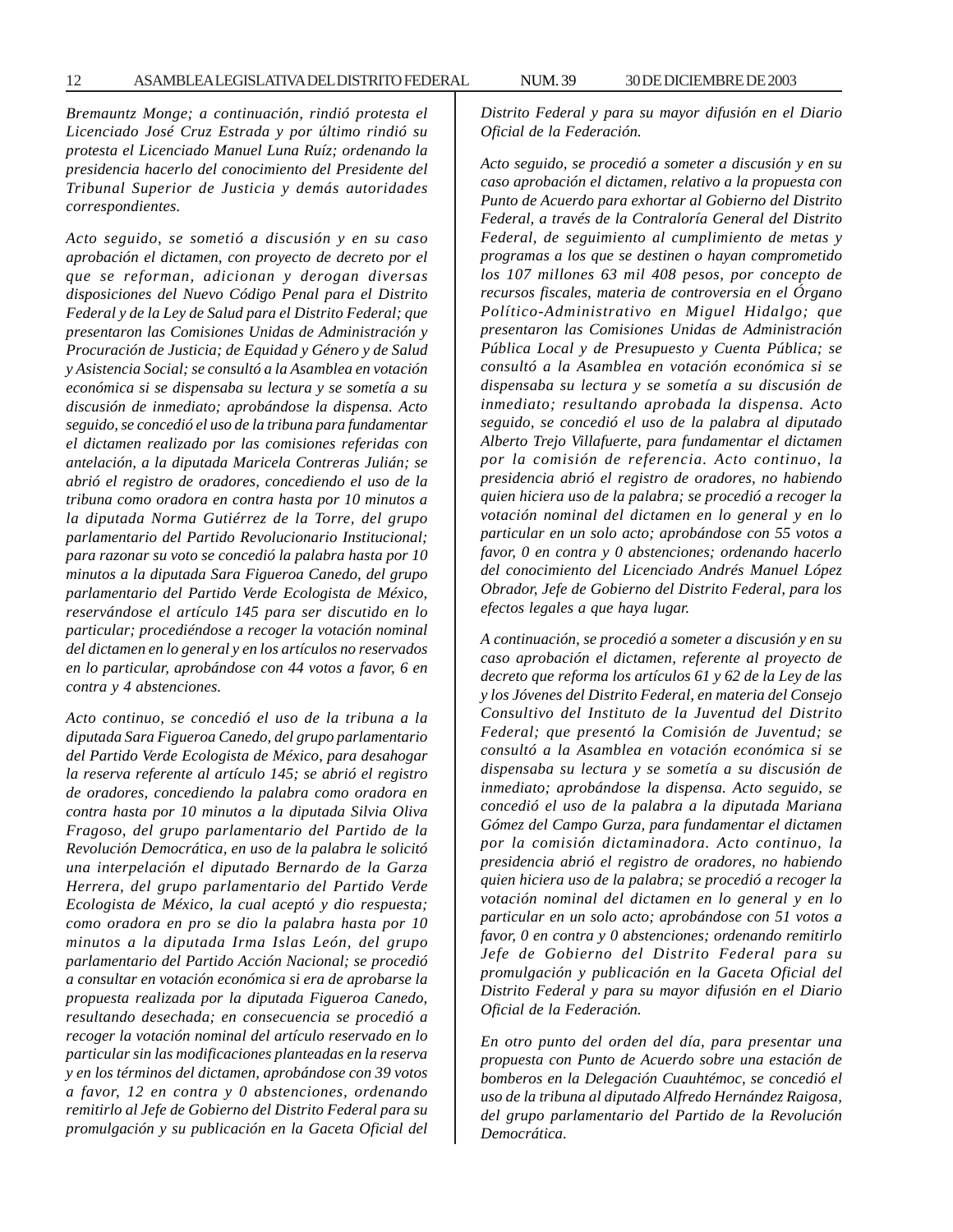#### *PRESIDENCIA DEL DIPUTADO ALFREDO CARRASCO BAZA*

*La secretaría, por instrucciones de la presidencia consultó a la Asamblea si la propuesta de referencia se consideraba de urgente y obvia resolución, resultando aprobada; se abrió el registro de oradores y no habiendo quien hiciera uso de la palabra, se consultó al Pleno si era de aprobarse la propuesta a discusión; aprobándose, turnándola a la Comisión de Gobierno para su instrumentación.*

*Acto continuo, se concedió el uso de la palabra a la diputada Irma Islas León, del grupo parlamentario del Partido Acción Nacional; quien presentó una propuesta con Punto de Acuerdo para que la Asamblea Legislativa del Distrito Federal, otorgue un reconocimiento al mérito policial; ordeno insertarse íntegramente en el Diario de los Debates; turnándola para su análisis y dictamen a la Comisión de Seguridad Pública.*

*Por instrucciones de la presidencia se procedió a continuar con el orden del día, informando la secretaría que se habían agotado los asuntos en cartera. Se dio lectura al orden del día de la siguiente sesión.*

*Siendo las catorce horas con cincuenta y cinco minutos la presidencia levantó la sesión, citando para la que tendrá lugar el día martes treinta de diciembre del año dos mil tres a las once horas, rogando a todos su puntual asistencia.*

**LA C. PRESIDENTA.-** Proceda la secretaría a dar lectura al comunicado que remite la Comisión de Participación Ciudadana por el que se solicita la ampliación del plazo con que cuenta para formular el dictamen correspondiente a la iniciativa de decreto que reforma diversas disposiciones a la Ley de Participación Ciudadana y de la Ley de Planeación de Desarrollo, ambas del Distrito Federal.

**LA C. SECRETARIA.-** Por instrucciones de la presidencia se procede a dar lectura al comunicado de referencia.

#### *COMISIÓN DE PARTICIPACIÓN CIUDADANA*

*México, Distrito Federal a 26 de diciembre de 2003.*

*DIP. SILVIA LORENA VILLAVICENCIO AYALA PRESIDENTA DE LA MESA DIRECTIVA DE LA ASAMBLEA LEGISLATIVA DEL DISTRITO FEDERAL III LEGISLATURA PRESENTE*

*Por medio de la presente, me permito solicitarle se lleve a cabo la consulta al Pleno de esta H. Asamblea Legislativa, la ampliación del plazo al dictamen de la INICIATIVA DE DECRETO QUE REFORMA DIVERSAS DISPOSICIONES DE LA LEY DE PARTICIPACIÓN CIUDADANA Y DE LA LEY DE PLANEACIÓN DE DESARROLLO, AMBAS DEL DISTRITO FEDERAL, presentada el día 4 de diciembre de 2003, por la C.*

*Diputada Mariana Gómez del Campo Gurza, esto en virtud de que dicha propuesta se encuentra en proceso de análisis y dictaminación en el seno de las Comisiones al rubro indicadas.*

*Lo anterior se solicita con fundamento en lo dispuesto por los Artículos 32 párrafo segundo y 84 del Reglamento para el Gobierno Interior de la Asamblea Legislativa del Distrito Federal, para los efectos parlamentarios correspondientes a que haya lugar.*

*Sin más por el momento y agradeciendo la atención que sirva dar a la presente, nos ponemos a sus órdenes*

#### *ATENTAMENTE*

#### *DIP. ALEIDA ALAVEZ RUÍZ PRESIDENTA*

Cumplida su instrucción, diputada Presidenta.

**LA C. PRESIDENTA.-** Gracias diputada secretaria. En términos de lo dispuesto por los artículos 32 y 84 del Reglamento para el Gobierno Interior de la Asamblea Legislativa del Distrito Federal, proceda la secretaría a preguntar a la Asamblea en votación económica, si es de aprobarse la prórroga que solicita la Comisión de Participación Ciudadana.

**LA C. SECRETARIA.-** Por instrucciones de la presidencia y en votación económica, se pregunta a la Asamblea si es de autorizarse la solicitud de prórroga de la Comisión de referencia.

Los que estén por la afirmativa, sírvanse manifestarlo poniéndose de pie.

Los que estén por la negativa, sírvanse manifestarlo poniéndose de pie.

Se autoriza, diputada Presidenta.

**LA C. PRESIDENTA.-** Hágase del conocimiento la titular de la presidencia de la Comisión de Participación Ciudadana.

Esta presidencia informa que se recibió un comunicado del diputado Bernardo de la Garza Herrera, coordinador del grupo parlamentario del Partido Verde Ecologista de México.

Proceda la secretaría darle lectura.

**LA C. SECRETARIA.-** Por instrucciones de la presidencia se procede a dar lectura al comunicado de referencia.

*México D. F. a 23 de Diciembre de 2003.*

*DIP. LORENA VILLAVICENCIO AYALA PRESIDENTA DE LA MESA DIRECTIVA DE LA ASAMBLEA LEGISLATIVA DEL DISTRITO FEDERAL*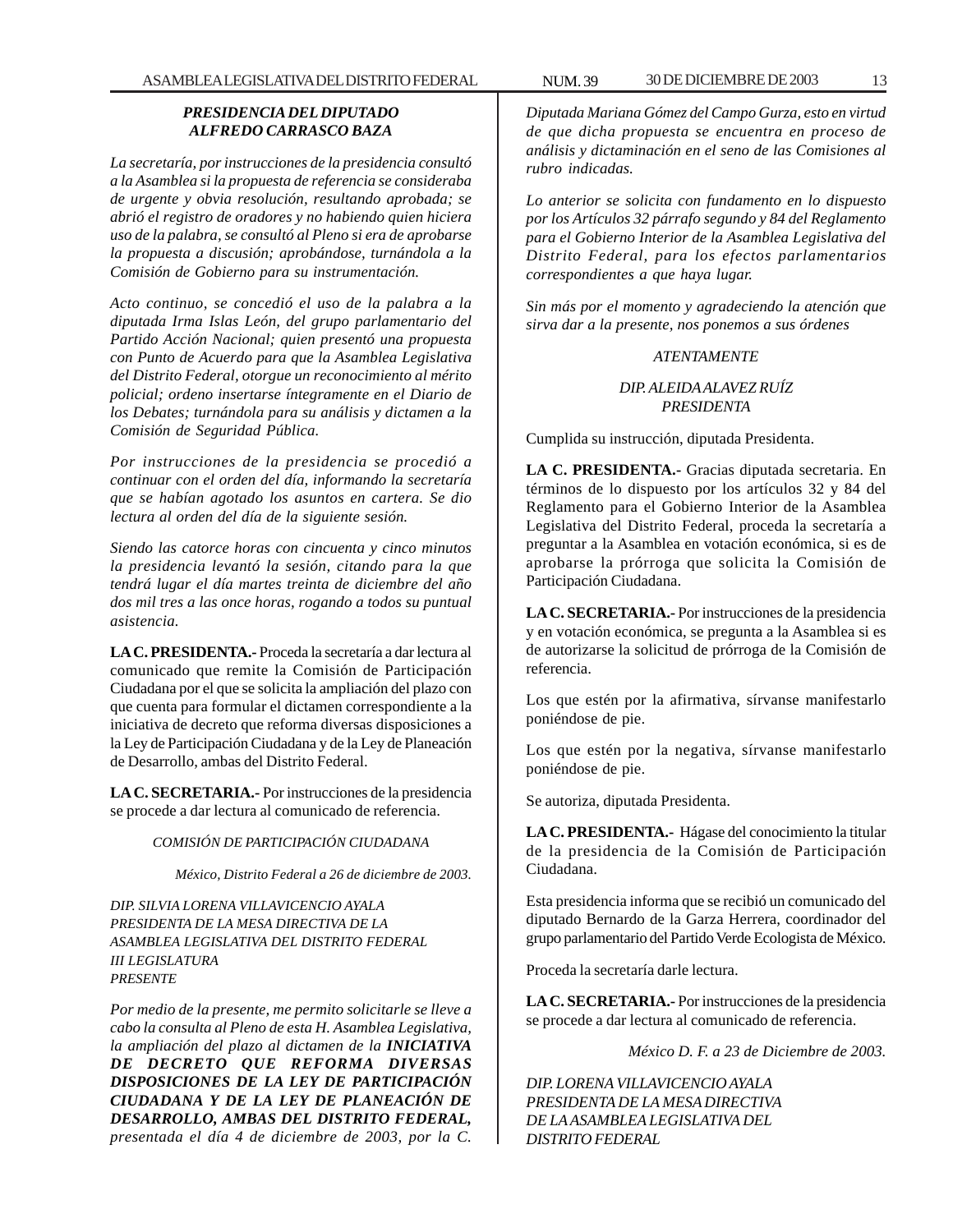#### 14 ASAMBLEA LEGISLATIVA DEL DISTRITO FEDERAL NUM. 39 30 DE DICIEMBRE DE 2003

*A través de la presente el grupo parlamentario del Partido Verde Ecologista de México solicita la inclusión dentro de las disposiciones generales de la Ley de Ingresos las disposiciones correspondientes para otorgar estímulos fiscales al deporte.*

*Para tal efecto, se solicita incluyan las propuestas de reducción al impuesto sobre espectáculos y al impuesto sobre nóminas a los equipos de futbol y beisbol que estimulen el desarrollo de deportistas mexicanos menores de 22 años de edad.*

*Estamos ciertos de que el fútbol y béisbol son dos deportes que tienen aún un gran potencial en nuestro país, y que son sectores altamente atractivos para lograr desarrollar una mayor inversión privada en la capacitación y promoción de mexicanos desde edades tempranas, de manera que sea posible incrementar la calidad y desarrollo de los deportistas mexicanos a nivel mundial.*

#### *DIP. BERNARDO DE LA GARZA HERRERA Coordinador del grupo parlamentario del PVEM*

Cumplida su instrucción, diputada Presidenta.

**LA C. PRESIDENTA.-** Está Asamblea ha quedado debidamente enterada.

Comuníquese a la Secretaría de Finanzas por conducto del Secretario de Gobierno del Distrito Federal, para su instrumentación.

Proceda la secretaría a dar lectura al comunicado que remitió la Comisión de Gobierno con relación a la Sesión Permanente en que se constituyeron las Comisiones Unidas de Derechos Humanos y de Estudios Legislativos y Práctica Parlamentarias.

**LA C. SECRETARIA.-** Por instrucciones de la presidencia, se procede a dar lectura al comunicado de referencia.

#### *ASAMBLEA LEGISLATIVA DEL DISTRITO FEDERAL III LEGISLATURA*

#### *COMISIÓN DE GOBIERNO*

#### *COMUNICADO DE LA COMISIÓN DE GOBIERNO.*

*México, Distrito Federal, a 29 de diciembre de 2003.*

*Los suscritos, integrantes de la Comisión de Gobierno de la Asamblea Legislativa del Distrito Federal, con las facultades que les confieren los artículos 50 del Estatuto de Gobierno del Distrito Federal, 41 y 44 de la Ley Orgánica de la Asamblea Legislativa del Distrito Federal y con el fin de optimizar las funciones legislativas, comunica que respecto a la discusión y en su caso aprobación del dictamen de la Ley de Sociedades de Convivencia del Distrito Federal, turnado a las* *Comisiones de Derechos Humanos y de Estudios Legislativos y Prácticas Parlamentarias, solicita se levante la sesión permanente en que se habían constituido dichas Comisiones, a fin de que este Organo Interno de Gobierno Permanente y expresión de pluralidad de la Asamblea Legislativa, impulse los acuerdos, consensos y decisiones necesarios para la próxima dictaminación a que hubiere lugar.*

*Firman por la Comisión de Gobierno las y los diputados: Silvia Lorena Villavicencio Ayala, Secretaria; José Espina Von Roehrich, Coordinador del grupo parlamentario del PAN; Bernardo de la Garza Herrera, Coordinador del grupo parlamentario del Partido Verde Ecologista de México; Carlos Reyes Gámiz, integrante; Alejandra Barrales Magdaleno, integrante y Silvia Oliva Fragoso, integrante.*

Cumplida su instrucción, diputada Presidenta.

**LA C. PRESIDENTA.-** Esta Asamblea ha quedado debidamente enterada.

Comuníquese a las presidencias de las Comisiones Unidas de Derechos Humanos y de Estudios Legislativos y Prácticas Parlamentarias.

Sírvase la secretaría dar lectura al comunicado que remite la Comisión de Administración y Procuración de Justicia, por el que se solicita la ampliación del turno de la iniciativa con proyecto de Ley de Sociedades en Convivencia.

**LA C. SECRETARIA.-** Por instrucciones de la presidencia, se procede a dar lectura al comunicado de referencia.

#### *ASAMBLEA LEGISLATIVA DEL DISTRITO FEDERAL*

#### *COMISIÓN DE ADMINISTRACIÓN Y PROCURACIÓN DE JUSTICIA*

*México, Distrito Federal, a 29 de diciembre del 2003. Oficio No. CAPJ/075/03*

*LIC. ANGELO FERNANDO CERDA PONCE COORDINADOR DE SERVICIOS PARLAMENTARIOS ASAMBLEA LEGISLATIVA DEL DISTRITO FEDERAL. PRESENTE.*

*Por medio de la presente solicito a usted amplíe el turno a esta Comisión de Administración y Procuración de Justicia respecto a la Iniciativa de Ley de Sociedades en Convivencia que fue turnada a la Comisión de Derechos Humanos de esta H. Asamblea Legislativa.*

*Hago propicia la ocasión para enviarle un fraternal saludo y reiterarle mi más distinguida consideración.*

#### *ATENTAMENTE*

#### *DIP. ALFREDO HERNÁNDEZ RAIGOSA PRESIDENTE.*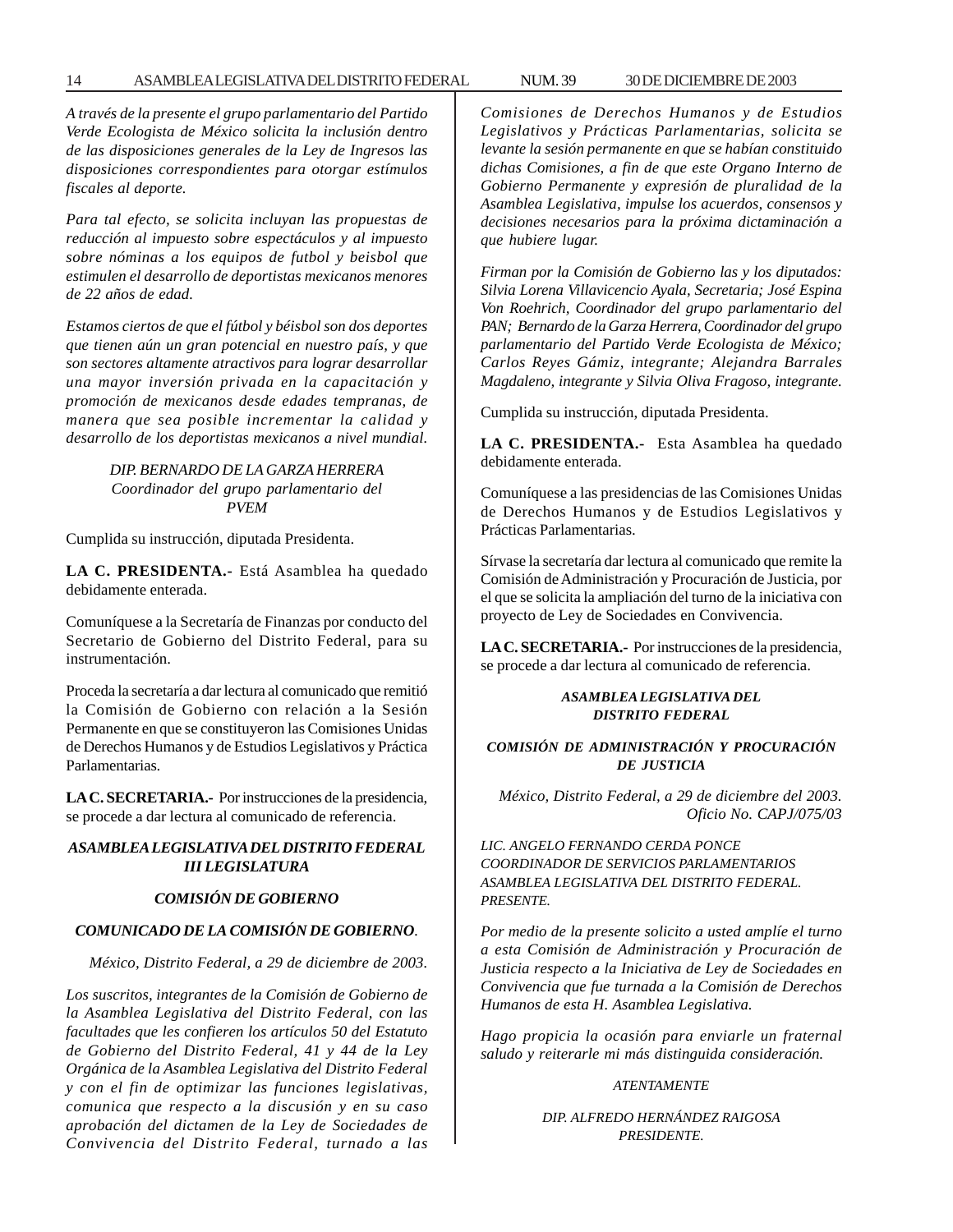Cumplida su instrucción, diputada Presidenta.

#### **LA C. PRESIDENTA.-** Gracias, diputada Secretaria.

Con fundamento en lo dispuesto por el artículo 36 fracción VIII de la Ley Orgánica de la Asamblea Legislativa del Distrito Federal, esta presidencia concede la petición solicitada.

Hágase del conocimiento de las Comisiones Unidas de Administración y Procuración de Justicia, de Estudios Legislativos y Prácticas Parlamentarias y de Derechos Humanos.

En otro asunto del orden del día, para presentar una iniciativa con proyecto de Ley de Justicia de Menores para el Distrito Federal, se concede el uso de la tribuna, hasta por treinta minutos, a la diputada Silvia Oliva Fragoso, del Partido de la Revolución Democrática.

Adelante, diputada.

**LA C. DIPUTADA SILVIA OLIVA FRAGOSO.-** Con su permiso, diputada Presidenta.

Compañeras diputadas; compañeros diputados:

La suscrita diputada, perteneciente al grupo parlamentario del Partido de la Revolución Democrática, con fundamento en el artículo 122 párrafos primero y segundo Base Primera fracción V incisos g), h), i), m) de la Constitución Política de los Estados Unidos Mexicanos, así como de los diversos 8º fracción I; 24 fracción I, 36, 42 fracciones VI y XII, 46 fracción I y 49 del Estatuto de Gobierno del Distrito Federal, y 82 fracción I del Reglamento para el Gobierno Interior de la Asamblea Legislativa del Distrito Federal; someto a la consideración de esta honorable Asamblea la siguiente iniciativa con proyecto de decreto que adiciona la fracción XII del artículo 2º y deroga la fracción III del artículo 4º, ambos de la Ley Orgánica del Tribunal Superior de Justicia del Distrito Federal; modifica la denominación de la Ley para el Tratamiento de Menores Infractores para el Distrito Federal en materia común y para toda la República en materia federal en lo que respecta al ámbito de competencia local para el Distrito Federal, y se reforman los artículos 1°, 2°, 3°, 4°, 10, 11 fracciones XII, XVI, XVII, XVIII y XIX; el título del Capítulo III y los artículos 30, 33, 45, 55, 78 y el párrafo segundo, 123 y 128.

La presente iniciativa es producto de un estudio bastante completo y minucioso en la que intervinieron la doctora Ruth Villanueva, la doctora María Engracia del Carmen Rodríguez Moroleón, el licenciado Miguel Angel Cisneros, todos ellos que son especialistas en el tema de derechos humanos de menores y readaptación social, y también producto de varios foros de consulta en lo que respecta a menores.

La exposición de motivos va a ser únicamente una síntesis y les voy a mencionar lo que contiene el cuerpo de la

iniciativa, solicitando a la presidencia que se integre completa en el Diario de los Debates.

Exposición de motivos.

La pertenencia a una de las épocas en que los países cuentan con mayor población, así como las condiciones de pobreza extrema en un mundo sumido en la globalización y en la desaparición de valores, viene a determinar el mayor problema para los jóvenes de hoy, pues antes de llegar a la juventud tienen ya muchos problemas.

Las dificultades encontradas en el largo camino que se ha recorrido para que se reconozca el estatus jurídico de persona a los niños sigue siendo el reto a discutir.

Ignorados por el derecho, los niños se tuvieran en cuenta como objeto sobre el que recaían las facultades discrecionales de los padres, su situación quedaba siempre dentro del sagrado e inviolable campo de lo privado; el reconocimiento de su condición de niños impone el respeto de los derechos humanos que se defienden para los adultos, con el complemento especial que corresponde a una mayor vulnerabilidad.

Con base en esta concepción la opinión consultiva del 17 de agosto de 2002, de la Corte Interamericana, que se refiere a los derechos de la niñez y de la adolescencia, precisa que durante el siglo XX más de 80 instrumentos internacionales de derechos humanos son aplicables a esta etapa de la vida de los seres humanos.

La permanente crisis social que amenaza nuestro presente se caracteriza por la decadencia de la familia y por grandes transformaciones sociales que la incorporan a una nueva óptica en el mundo moderno.

Los avances que ha tenido el derecho internacional nos hacen reflexionar sobre el tema de los menores infractores, que ante el aumento delictivo de la sociedad mexicana causa una gran preocupación y marca las pautas de discusiones tan importantes como la edad de la imputabilidad penal y el procedimiento especial al que deben tener derecho, armonizado con el respeto a sus derechos humanos.

La gran inseguridad que vivimos producto del aumento y de la delincuencia de los adultos generalmente se lleva al campo de los niños, y aunque en su caso no ha crecido de la misma manera la importancia de su prevención salta a la vista.

En el terreno del derecho internacional se van tejiendo normas a nivel mundial que procuran la efectiva protección de los derechos humanos, alguna de las cuales crean mecanismo de control y jurisdicción internacional en la materia. Es así como vamos a decir cuál es el cuerpo y el fundamento de esta iniciativa.

Primero.- El proteger los derechos humanos de los menores, que de acuerdo a los diversos instrumentos de carácter internacional son obligatorios en su observancia en el país.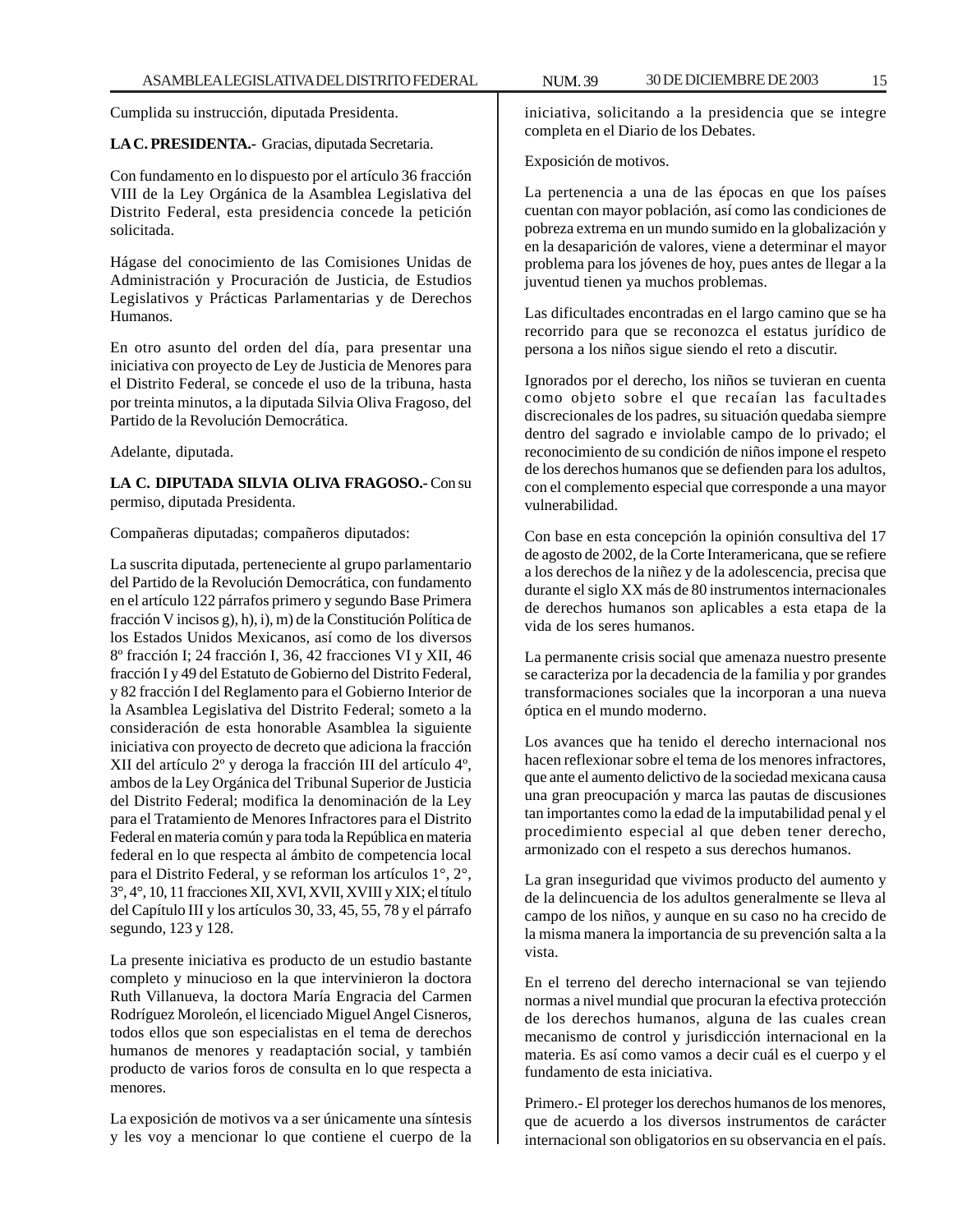Segundo.- Observar que la aplicación de la ley esté acorde a lo que dispongan los tratados internacionales que México ha signado y modificado, pues estos una vez ratificados por el Senado de la República son ley suprema de la Unión.

Tercero.- Constituye un aspecto toral en la presente iniciativa contemplar el Consejo de Menores del Distrito Federal como un órgano dependiente del Tribunal Superior de Justicia del Distrito Federal.

Cuarto.- Que el Consejo de Menores del Distrito Federal al convertirse en órgano local, resolverá estos casos que en la mayoría se presentan y que podrán resolver casos cuya competencia sea federal por los convenios que celebre con la Federación al respecto.

Quinto.- Como ocurre en los instrumentos internacionales, esta iniciativa continúa considerando como menor a aquella persona con menos de 18 años.

Sexto.- Como órgano dependiente del Tribunal Superior de Justicia del Distrito Federal el Magistrado Presidente tendrá la facultad de nombrar a quien deba fungir como Presidente del Consejo, así como a los consejeros que deban integrar la Sala Superior del mismo, lo anterior previa acreditación de los requisitos exigidos por la ley.

Séptimo.- Que el Consejo de Menores del Distrito Federal contará con la Unidad de Defensa de Menores del Distrito Federal, que será técnicamente autónoma y que dentro de sus objetivos tendrá la misión de proporcionar la defensa de los intereses legítimos, la vigilancia de los derechos humanos de los menores ante las actuaciones del Consejo, autoridad administrativa o judicial, ya sea local o federal.

Por otro lado, la iniciativa contempla acertadamente que en materia probatoria se aceptarán todos los medios de prueba aceptadas por la legislación penal, con el ánimo de llegar al conocimiento de la verdad del derecho que se pretenda demostrar.

La iniciativa contempla un sistema de salvaguarda de los derechos en relación a los medios de difusión, que se abstendrán de cualquier tipo de publicación de la identidad del menor que quede sujeto al procedimiento. En términos generales se respetará el actual procedimiento penal del Distrito Federal, por lo que se aplicará supletoriamente el Código de Procedimientos Penales para el Distrito Federal.

Además, esta ley contempla su entrada en vigor a los 6 meses después de su publicación en la Gaceta del Distrito Federal, ya que se pretende que sean transferidos todos los servicios del Consejo de Menores al ámbito del Distrito Federal, por lo que resulta un deber apoyar el establecimiento de una nueva visión que permita administrar una justicia humana principalmente para los menores.

Es cuanto, diputada Presidenta.

La dejo aquí para que se integre en el Diario de los Debates. Muchas gracias.

*INICIATIVA CON PROYECTO DE DECRETO QUE ADICIONA LA FRACCIÓN XII DEL ARTÍCULO 2º; Y DEROGA LA FRACCIÓN III DEL ARTÍCULO 4º, AMBOS DE LA LEY ORGÁNICA DEL TRIBUNAL SUPERIOR DE JUSTICIA DEL DISTRITO FEDERAL, MODIFICA LA DENOMINACIÓN DE LA LEY PARA EL TRATAMIENTO DE MENORES INFRACTORES PARA EL DISTRITO FEDERAL EN MATERIA COMÚN Y PARA TODA LA REPÚBLICA EN MATERIA FEDERAL, EN LO QUE RESPECTA AL ÁMBITO DE COMPETENCIA LOCAL PARA EL DISTRITO FEDERAL PARA QUEDAR COMO LEY DE JUSTICIA DE MENORES PARA EL DISTRITO FEDERAL Y SE REFORMAN LOS ARTÍCULOS 1º, 2º, 3º, 4º, 10, 11 FRACCIONES XII, XVI, XVII, XVIII Y XIX, EL TÍTULO DEL CAPÍTULO III, Y ARTÍCULOS 30, 33, 45, 55, 78 PÁRRAFO SEGUNDO, 123 Y 128.*

#### *H. MESA DIRECTIVA DE LA ASAMBLEA LEGISLATIVA DEL DISTRITO FEDERAL:*

*Con fundamento en el artículo 122, párrafos primero y segundo; Base Primera, fracción V, incisos g), h), i) y m) de la CONSTITUCIÓN POLÍTICA DE LOS ESTADOS UNIDOS MEXICANOS; así como los diversos 8º, fracción I; 24, fracción I; 36, 42, fracciones VI Y XII; fracción I y 49 del ESTATUTO DE GOBIERNO DEL DISTRITO FEDERAL, y 82, fracción I del REGLAMENTO PARA EL GOBIERNO INTERIOR DE LA ASAMBLEA LEGISLATIVA DEL DISTRITO FEDERAL, la suscrita Diputada Silvia Oliva Fragoso, perteneciente al Grupo Parlamentario del Partido de la Revolución Democrática, somete a la consideración de esta Asamblea la siguiente:*

*Iniciativa con Proyecto de Decreto que adiciona la fracción XII del artículo 2º; y deroga la fracción III del artículo 4º, ambos de la LEY ORGÁNICA DEL TRIBUNAL SUPERIOR DE JUSTICIA DEL DISTRITO FEDERAL, modifica la denominación de la Ley para el Tratamiento de Menores Infractores para el Distrito Federal en Materia Común y para toda la República en Materia Federal, en lo que respecta al ámbito de competencia local para el Distrito Federal para quedar como Ley de Justicia de Menores para el Distrito Federal y se reforman los artículos 1º, 2º, 3º, 4º, 10, 11 fracciones XII, XVI, XVII, XVIII Y XIX, el título del Capítulo III, y Artículos 30, 33, 45, 55, 78 párrafo segundo, 123 y 128.*

### *EXPOSICIÓN DE MOTIVOS*

*La pertenencia a una de las épocas en que los países cuentan con mayor población, así como las condiciones de pobreza extrema en un mundo sumido en la globalización y en la desaparición de los valores, viene a determinar el mayor problema para los jóvenes de hoy, pues antes de llegar a la juventud tienen necesariamente que pasar por la infancia, edad en la que muchas veces*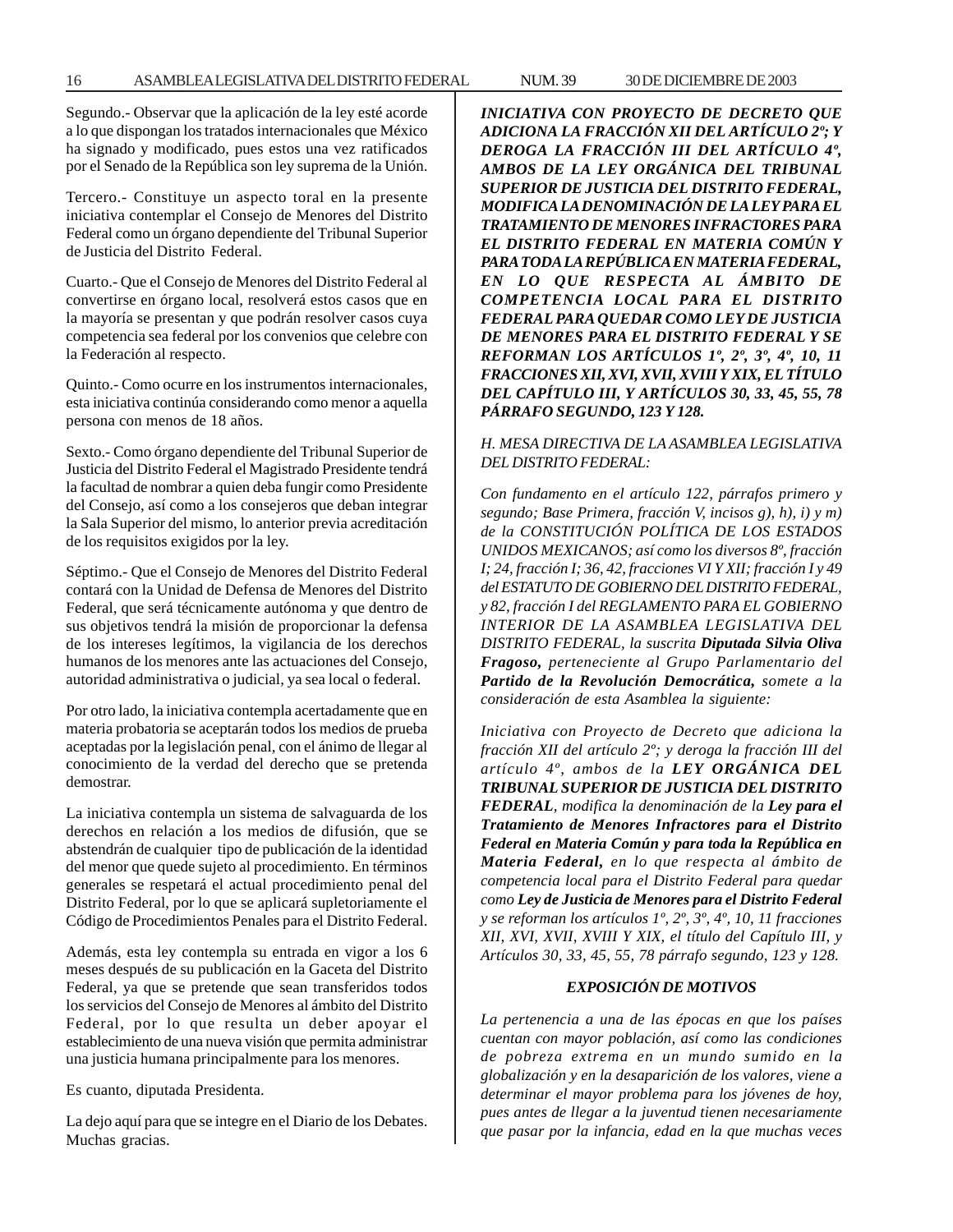*comienzan los olvidos, los agravios, los malos tratos y las insuficiencias.*

*Las dificultades encontradas en el largo camino que se ha recorrido para que se reconozca el status jurídico de persona a los niños, sigue siendo el reto a discutir.*

*Ignorados por el derecho, los niños se tuvieron en cuenta como objeto sobre el que recaían las facultades discrecionales de los padres. Su situación quedaba siempre dentro del ''sagrado e inviolable'' campo de lo privado.*

*El reconocimiento de su condición de niños impone el respeto de los derechos humanos que se defienden para los adultos, con el complemento especial que corresponde a su mayor vulnerabilidad. Con base en esta concepción, la Opinión consultiva del 17 de agosto de 2002 de la Corte Interamericana que se refiere a los derechos de la niñez/adolescencia, precisa que durante el siglo XX, más de 80 instrumentos internacionales de derechos humanos son aplicables a esta etapa de los seres humanos.*

*La permanente crisis social que amenaza a nuestro presente, se caracteriza por la decadencia de la familia y por grandes transformaciones sociales que la incorporan a una nueva óptica en el mundo moderno. Los avances sociales que la incorporan a una nueva óptica en el mundo moderno. Los avances que ha tenido el derecho internacional nos hacen reflexionar sobre el tema de los menores infractores, que ante el aumento delictivo de la sociedad Mexicana, causa gran preocupación y marca las pautas de discusiones tan importantes como la edad de la imputabilidad penal y el procedimiento especial al que deben tener derecho, armonizado con el respeto a sus derechos humanos. La gran inseguridad que vivimos producto del aumento de la delincuencia de los adultos, generalmente se lleva al campo de los niños y aunque en su caso, no ha crecido de la misma manera, la importancia de su prevención salta a la vista.*

*En el terreno del derecho internacional se van tejiendo normas a nivel mundial, que procuran la efectiva protección de los derechos humanos, algunas de las cuales crean mecanismos de control y jurisdicción internacional en la materia.*

*En 1948 la Asamblea General de Naciones Unidas aprobó la primera Declaración de los Derechos del Niño, que comprende 7 puntos y se inspira en la Declaración de 1924, según la cual los hombres y mujeres de todas las naciones: ''reconocen que la humanidad debe al niño lo mejor que puede ofrecerle, declaran y aceptan su deber de cumplir esta obligación en todos sus aspectos''. Sin embargo, no es sino hasta el 20 de noviembre de 1959, cuando se aprueba la Declaración sobre los Derechos del Niño, que preservó los postulados de la anterior,*

*añadiendo algunos detalles que se enuncian en diez principios.*

*La necesidad de otorgarle fuerza de tratado a los derechos de los menores, se concretó con la Convención sobre los Derechos del Niño, aprobada por unanimidad el 20 de noviembre de 1989, misma que entró en vigor hasta el día 2 de septiembre de 1990, después de haber sido ratificada por el vigésimo Estado signante, adquiriendo así el carácter de ley internacional.*

*En cuanto a los antecedentes mexicanos en torno a los sistemas relativos a menores infractores encontramos la influencia Norteamericana y sus jueces paternales y tribunales especializados en menores infractores, creándose en San Luis Potosí en 1923 el primer Tribunal para Menores.*

*En el Distrito Federal se expide la Ley Villa Michel sobre Previsión Social de la Delincuencia Infantil en 1928, y posteriormente se expide el Reglamento de Calificación de los Infractores Menores de Edad en el Distrito Federal en 1929 que da nacimiento al Tribunal Administrativo para Menores.*

*En el orden federal, destaca el Código Federal de Procedimientos Penales de 1934, que señala la competencia de los Tribunales de Menores de lo Estados, para conocer de casos de menores que cometieran delitos del orden federal.*

*La Comisión Instaladora de los Tribunales para Menores, se crea en 1936 cuyas funciones permitían dictar las directrices nacionales relativas al presupuesto, edificios, personal y legislación.*

*Es hasta 1941 cuando se expidió la Ley Orgánica y Normativa de Procedimiento de los Tribunales para Menores y sus instituciones auxiliares en el Distrito y Territorios Federales.*

*En 1974 se promulga la Ley que crea los Consejos Tutelares para Menores Infractores del Distrito Federal.*

*Finalmente llegamos a la Ley para el Tratamiento de Menores Infractores para el Distrito Federal en Materia Común y para toda la República en Materia Federal del 17 de diciembre de 1991, actualmente vigente.*

*Es importante destacar que la dependencia que lleva a cabo el procedimiento seguido en forma de juicio, es el Consejo de Menores, en tanto que la custodia y tratamiento de los mismos se lleva a cabo en la Dirección General de Prevención y Tratamiento de Menores, y que ambas han realizado una labor muy importante tanto cuando dependían de la Secretaría de Gobernación, como ahora que se adscriben a la Secretaría de Seguridad Pública, pues se han caracterizado por buscar la educación de los*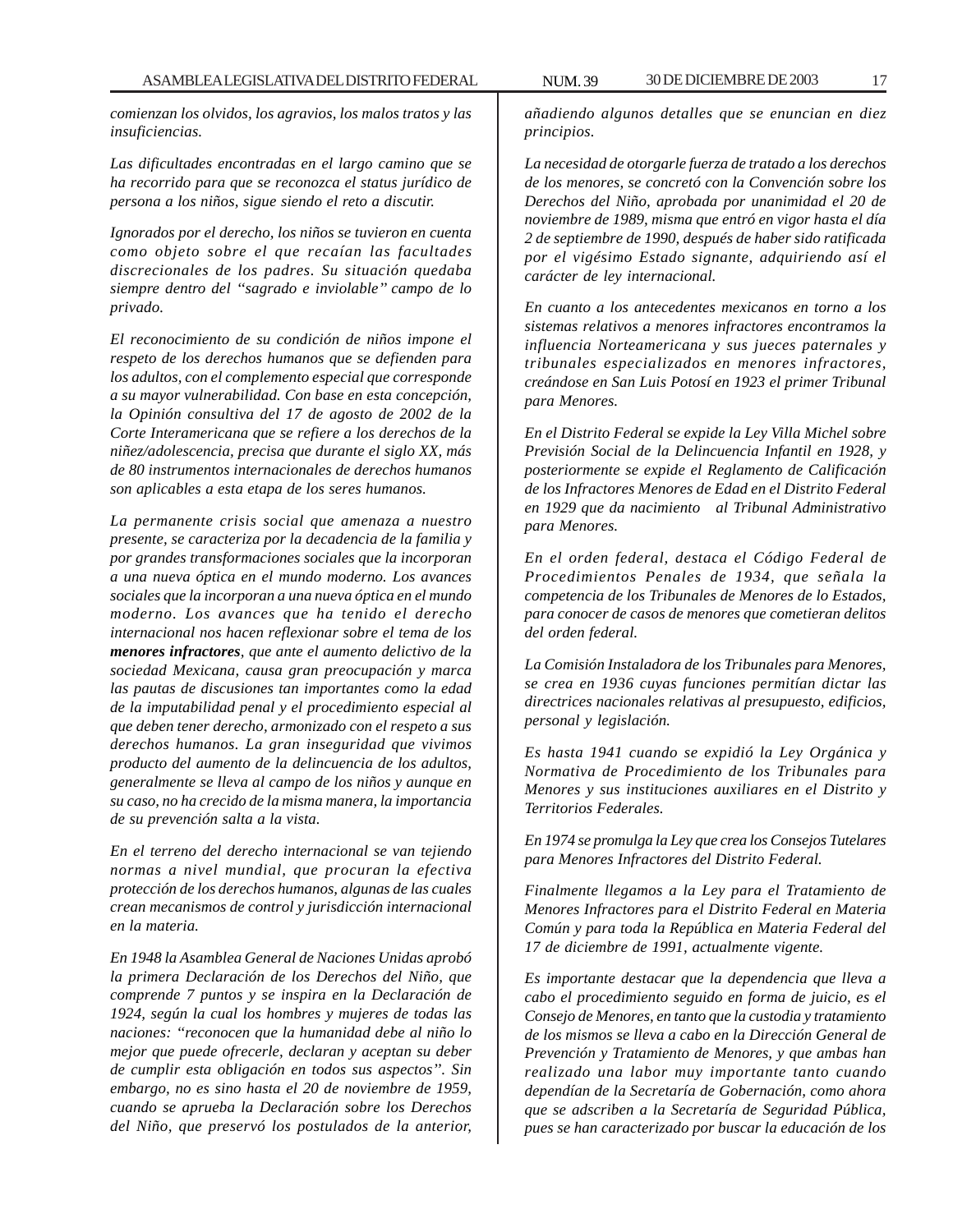*niños. Sin embargo, los tiempos modernos requieren de una visualización diferente del problema, pues se circunscribe inclusive a las normas internacionales.*

*En materia de menores infractores, la respuesta de las Naciones Unidas no se hizo esperar, pues desde el Primer Congreso de Prevención del Delito y Tratamiento del Delincuente celebrado en Ginebra en 1955, encontramos toda la Sección III dedicada a la prevención de la delincuencia de menores.*

*En el 2º Congreso de Londres, en 1960, en la Sección I se emitieron recomendaciones en cuanto a: Nuevas formas de delincuencia de menores, su origen, prevención y tratamiento.*

*Posteriormente en el Sexto Congreso celebrado en Caracas en 1980, cuando se dedica la sección IV al tema: Justicia Juvenil, antes y después del comienzo de la vida delictiva. Destacando su Resolución 4ª, que señala la necesidad de elaborar normas mínimas de justicia de menores.*

*El Séptimo Congreso celebrado en Italia en 1985, marca un cauce de gran importancia, en tanto que nos deja un documento de gran trascendencia:*

*1) Las Reglas Mínimas de Naciones Unidas para la administración de la justicia de menores (Reglas de Beijing), que contiene los principios y reglas sobre: no discriminación, mayoría de edad de la imputabilidad penal, proporcionalidad y bienestar, medidas de tratamiento especial y tratamiento en externación, sanciones justas y equitativas, libertad condicional, sistemas intermedios como hogares educativos, garantías y derechos procesales para menores, prisión preventiva como último recurso, especialización del personal y de la policía de menores, exclusión de la pena capital y penas corporales y respeto a sus derechos humanos.*

*El octavo Congreso celebrado en la Habana en 1990, constituye el evento más prolífico en la materia, aportando un par de documentos de gran envergadura:*

*1) Las directrices para la prevención de la delincuencia juvenil. (Directrices de RIAD) las cuales en el segundo párrafo del preámbulo mencionan: ''La prevención de la delincuencia juvenil requiere, por parte de toda la sociedad, esfuerzos que tiendan a garantizar un desarrollo armonioso de los adolescentes que respete y promueva su personalidad a partir de la primera infancia.*

*2) Las reglas para la protección de los menores privados de su libertad que contiene entre sus aspectos básicos:*

*El respeto a sus derechos y seguridad, último recurso el encarcelamiento, establecimiento de normas mínimas para la protección de los menores privados de su libertad.*

*Define lo que debe entenderse por menor y por la privación de libertad; se refiere a las condiciones y circunstancias de la misma con pleno respeto a los Derechos Humanos, la protección de sus derechos individuales y aplicación de las reglas. Admite los principios de presunción de inocencia, las condiciones dignas de reclusión, el debido proceso y garantías procesales, trabajo remunerado y educación, entre otros aspectos.*

*El Décimo Congreso del año 2000, nos deja la Declaración de Viena en la que podemos destacar, especialmente, la utilización y ampliación del término de prevención a:*

*Prevención social del delito que incluye a los sectores vulnerables, en el que podemos encontrar especialmente a los menores infractores y desarrollar un trabajo interesante en materia de prevención secundaria y terciaria.*

*A partir de la Declaración de los Derechos del Niño de las Naciones Unidas, dicha organización expuso las bases y principios a partir de los cuales se ha desarrollado la doctrina de la protección integral del niño y del adolescente.*

*El fundamento de la doctrina de la protección integral es precisamente la conceptualización de niños y adolescentes.*

*Por lo anterior, la primera de las posturas que asume el contenido de la normatividad propuesta, es la de seguir considerando a los menores como sujetos de derecho, reconociéndoles su calidad de imputables sujetos a las normas de un procedimiento especial para menores, bajo este régimen especial derivado de la normatividad internacional y nacional respecto a la protección que deben recibir los jóvenes y especialmente los niños.*

*Con esto, se reconoce la necesidad de que el Estado dirija el sistema de administración de justicia penal hacia este grupo social, con todas las características esenciales acordes a un sistema especial para menores que desarrollo todo un cuerpo de garantías como: el ser juzgados por tribunales judiciales previamente establecidos en los que se cumplan las formalidades esenciales del procedimiento, la presunción de inocencia, del debido proceso y la debida defensa, poniendo fin al fuero Federal.*

*Se pretende, además, reconocer que el sistema de justicia de menores infractores, es un régimen derivado de las infracciones a los ordenamientos penales y por consiguiente, a pesar de que se busca formar de valores a los jóvenes al sistema social mediante la aplicación de tratamientos, no se desconoce que intrínsecamente se trata de la privación de su libertad deambulatoria*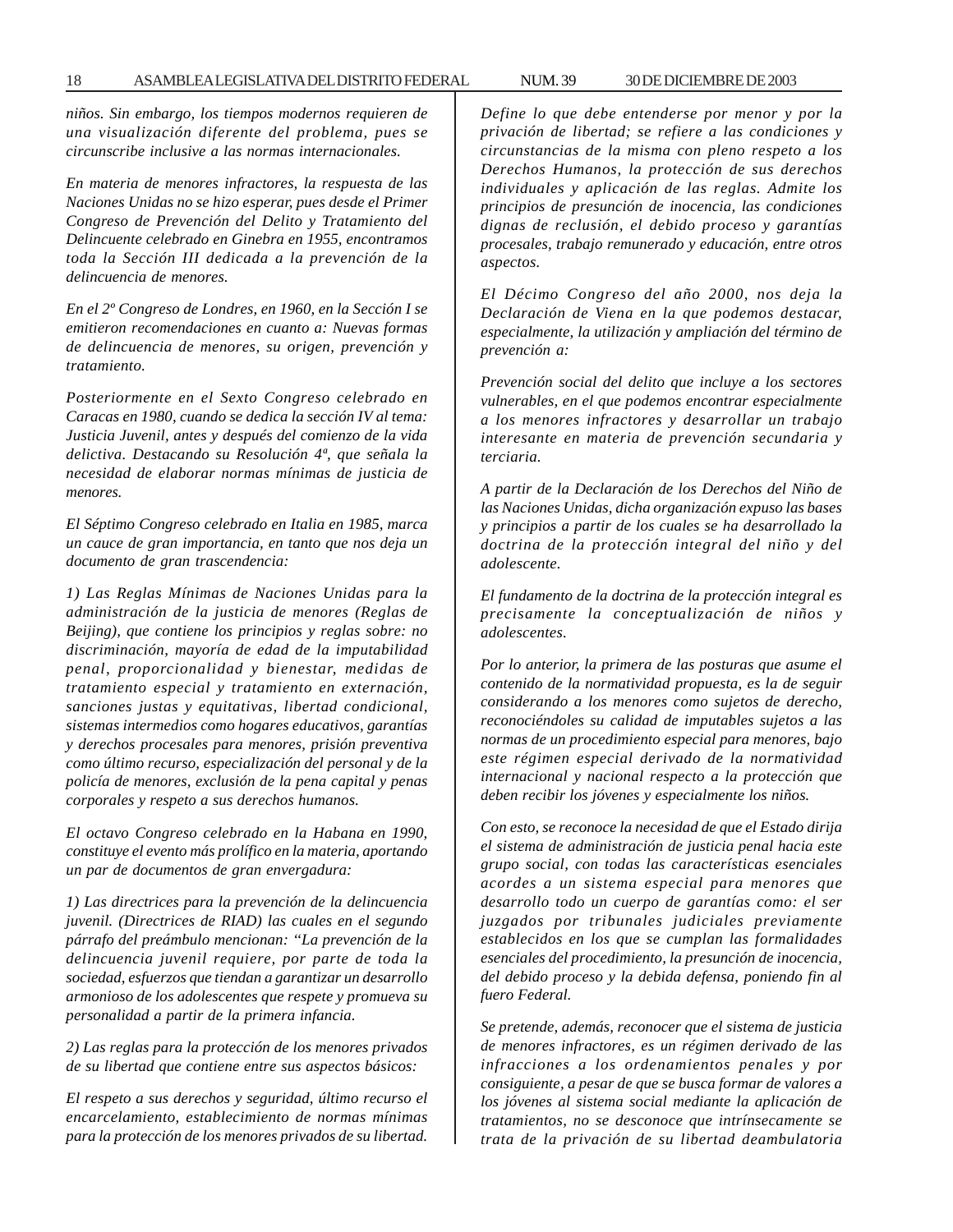*contraria a su voluntad y que, por la duración de esta, incluso prorrogable una vez que se ha alcanzado la mayoría de edad, cumple con todas las características de una pena de prisión, que aunque dirigida en lo absoluto a la prevención especial positiva, no pierde esta característica de ser una pena.*

*Derivado de lo anterior, y en estricto respeto y observancia de las garantías constitucionales, en especial la de ''exclusiva imposición de penas por parte de la autoridad judicial'', es menester reformar el sistema de justicia de menores para que en lo sucesivo se traslade a los órganos Judiciales Jurisdiccionales, la impartición de justicia en este rubro.*

*La iniciativa que hoy se presenta, plantea que el Consejo de Menores y la Dirección General de Prevención y Tratamiento de Menores, dependientes de la Secretaría de Seguridad Pública, se trasladen con todas las facultades que les son propias, al ámbito de competencia del Distrito Federal, dentro de dos de sus órganos: el ejecutivo y el judicial.*

*Una de las principales razones de lo que se propone es el carácter jurisdiccional que tiene el Consejo de Menores, especialmente en el desarrollo de su tareas en la cual lleva a cabo el desarrollo del procedimiento hasta dictar sus resoluciones que integran las medidas de orientación y protección que señala la Ley de la materia. Es tan notoria esta actividad que la Suprema Corte de Justicia de la Nación ha emitido opiniones en este sentido; de la misma forma el Propio Tribunal Superior de Justicia señala al Consejo de Menores como uno de sus órganos auxiliares.*

*Aunado a lo anterior, se observa que en un porcentaje muy alto, casi el 100% de los asuntos materia del Consejo de Menores son del fuero común, y son mínimos los del fuero federal. Además de la competencia territorial, pues la totalidad de los casos tuvieron lugar en alguna de las Delegaciones del Distrito Federal.*

*El artículo 500 del Código Federal de Procedimientos Penales y el artículo 4º de la Ley para el Tratamiento de Menores Infractores para el Distrito Federal en Materia Común y para toda la República en Materia Federal, otorgan a los Consejos o Tribunales de Menores de los Estados de la República la posibilidad de conocer de los casos en que los menores cometan delitos del orden federal. Lo que no permitiría que se causara algún conflicto en los pocos asuntos que hubiera del fuero federal.*

*La implementación de acciones y programas en materia de prevención, readaptación y reincorporación social, y la administración y custodia de los Centros donde los menores quedan sujetos a tratamiento, son funciones que desarrolla la Dirección General de Prevención y Tratamiento de Menores que depende del organismo*

*desconcentrado de Readaptación Social de la Secretaría de Seguridad Pública, misma que se ve afectada de la misma manera que el Consejo de Menores, pues casi la totalidad de los menores que se encuentran sujetos a las labores sustantivas de esta Dirección cometieron infracciones del fuero común y en el Distrito Federal; esto aunado a que los establecimientos donde llevan a cabo su tratamiento en internación, se encuentran localizados dentro del territorio del Distrito Federal.*

*Se debe destacar la gran importancia que adquiere el Distrito Federal tanto a nivel Constitucional como en el campo fáctico, por lo que entendemos que no puede ni debe impedirse su avance y la homologación de funciones acorde al desarrollo de los Estados de la República, especialmente en un tema enmarcado en la prevención como lo es la justicia de menores.*

*Resulta sumamente necesario apoyar y aprobar esta reforma, aclarando que la Federación debe seguir conservando ciertas facultades como son las de dictar las políticas de seguridad pública, y proponer la política criminal en el ámbito federal relativas a los menores infractores, que permitan prevenir eficazmente y constituir un Sistema Nacional Integral de Seguridad Pública.*

*A fin de simplificar el traslado y las labores de las áreas materia de esta iniciativa, y en tanto la Asamblea Legislativa elabora una nueva ley, se hace necesario modificar la Ley para el Tratamiento de Menores Infractores para el Distrito Federal en Materia Común y para toda la República en Materia Federal en lo que a su aspecto local se refiere, para quedar como ''Ley de Justicia de Menores para el Distrito Federal'', en la inteligencia de que, la competencia federal de la ley permanecerá incólume, por lo que seguirán funcionando tanto el Consejo de Menores, como la Dirección General de Prevención y Tratamiento de Menores pertenecientes a la Federación, pues no se afecta su competencia debido a la doble competencia que hasta la fecha implica, en el entendido que la Ley para el Tratamiento de Menores Infractores para el Distrito Federal en Materia Común y para toda la República en Materia Federal, por lo que a su ámbito federal se refiere, no sufre modificación alguna por no ser competencia de este órgano legislativo local el legislar para la Federación ni modificar su normatividad.*

*No se debe pasar por alto el señalar que la reforma que se requiere en materia de menores infractores es sumamente compleja y debe atender a un sistema integral en el que se contemplen aspectos de otras parcelas jurídicas a fin de contar con un sistema jurídico especialmente diseñado para prevenir conductas futuras que probablemente vulneren el orden jurídico. Es importante trabajar en la prevención tanto en la fase primaria de las instituciones como la familia y la escuela y la secundaria en cuanto a*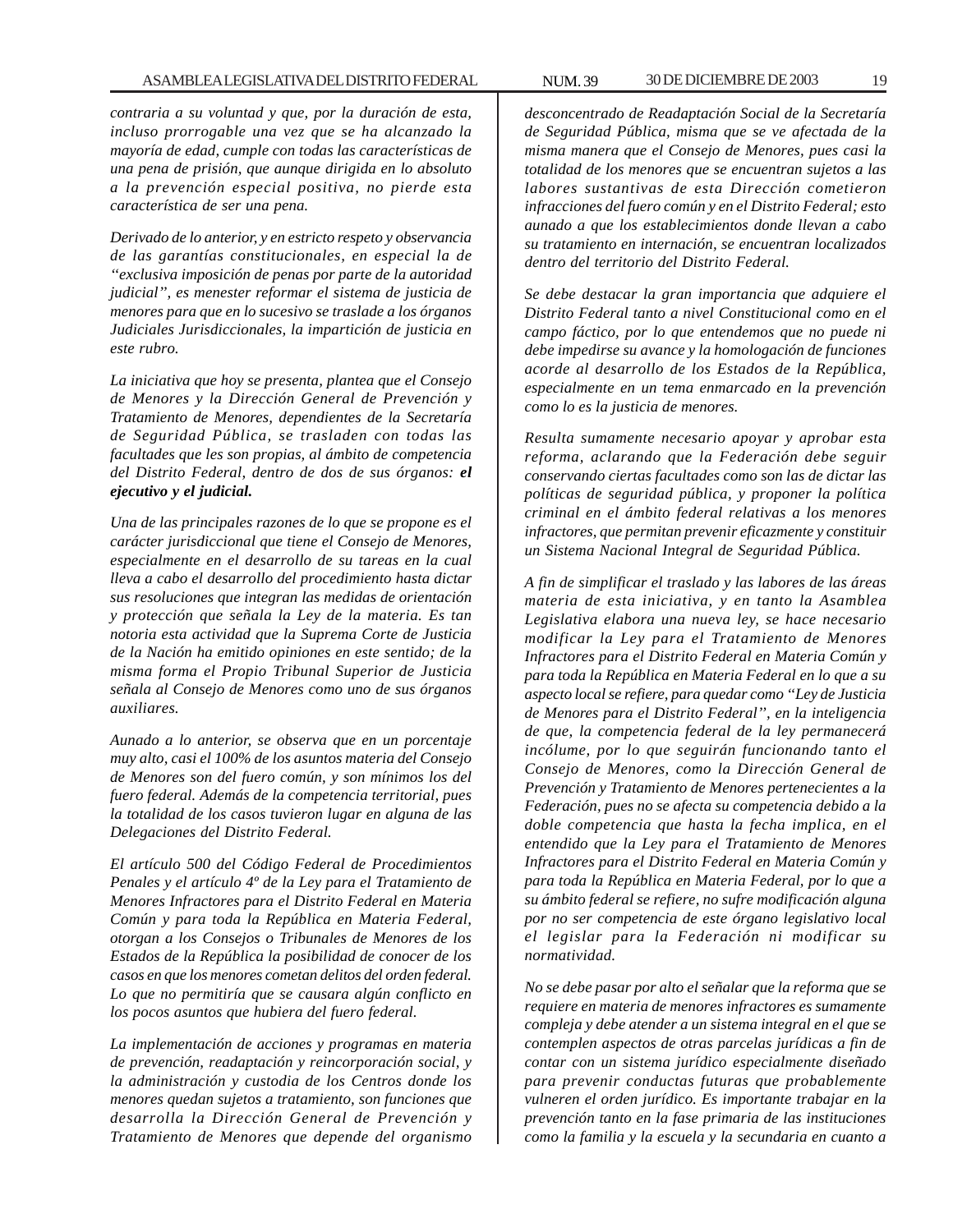*los grupos en circunstancias especialmente difíciles, que requiere programas específicos de atención y apoyo. Sin embargo, y dada esa complejidad propia del tema y de los alcances que pretende, esta reforma deberá ser gradual, por lo que en estos momentos se presenta la primera etapa de una estrategia legislativa que estará encaminada a crear todo un sistema de menores a la altura de las exigencias actuales. En tal sentido, en estos momentos se presentan las reformas consideradas como mínimas, indispensables e inaplazables en la materia, tomando como base las facultades de esta Asamblea Legislativa para legislar en materia de prevención.*

*Por lo anteriormente expuesto, y con fundamento en el artículo 122, párrafo primero y segundo; Base Primera, fracción V, incisos g), h), i) y m) de la Constitución Política de los Estados Unidos Mexicanos; así como de los diversos 8º, fracción I; 24, fracción I; 36; 42, fracciones VI y XII; 46, fracción I y 49 del Estatuto de Gobierno del Distrito Federal, y 82, fracción I del Reglamento para el Gobierno Interior de la Asamblea Legislativa del Distrito Federal, la suscrita Diputada Silvia Oliva Fragoso, perteneciente al Grupo Parlamentario del Partido de la Revolución Democrática, por el digno conducto de ustedes, CC. Secretarios, someto a la consideración de esta Honorable Asamblea, la siguiente:*

*Iniciativa con Proyecto de Decreto que adiciona la fracción XII del artículo 2º; y deroga la fracción III del artículo 4º, ambos de la Ley Orgánica del Tribunal Superior de Justicia del Distrito Federal y modifica la denominación de la Ley para el Tratamiento de Menores Infractores para el Distrito Federal en Materia Común y para toda la República en Materia Federal, en lo que respecta al ámbito de competencia local para el Distrito Federal para quedar como Ley de Justicia de Menores para el Distrito Federal y se reforman los artículos 1º, 2º, 3º, 4º, 10, 11 fracciones XII, XVI, XVII, XVIII y XIX, el título del Capítulo III, y Artículos 30, 33, 45, 55, 78 párrafo segundo, 123 y 128.*

*Artículo Primero.- Se adiciona la fracción XII del artículo 2º; y deroga la fracción III del artículo 4º, ambos de la Ley Orgánica del Tribunal Superior de Justicia del Distrito Federal, para quedar como sigue:*

*''Artículo 2º.- …*

*I. - XI*

*XII. El Consejo de Menores.''*

*Artículo 4º.- …*

*I-II…*

*III. Derogada;*

*IV-XI…*

*…*

*…''*

*Artículo Segundo.- Se modifica la denominación de la Ley para el Tratamiento de Menores Infractores para el Distrito Federal en Materia Común y para toda la República en Materia Federal, en lo que respecta al ámbito de competencia local para el Distrito Federal para quedar como Ley de Justicia de Menores para el Distrito Federal y se reforman los artículos 1º, 2º, 3º, 4º, 10, 11 fracciones XII, XVI, XVII, XVIII y XIX, el título del Capítulo III, y Artículos 30, 33, 45, 55, 78 párrafo segundo, 123 y 128, para quedar como sigue:*

#### *''LEY DE JUSTICIA DE MENORES PARA EL DISTRITO FEDERAL''*

*Artículo 1º.- La presente Ley tiene por objeto reglamentar la función del Distrito Federal en materia de menores infractores, armonizándola con la protección de sus Derechos Humanos. Asimismo, deberá promover la formación social de valores de aquéllos cuya conducta se encuentra tipificada en las leyes penales federales, del Distrito Federal y tendrá aplicación en el Distrito Federal.*

*Artículo 2º.- En la aplicación de esta ley se deberá garantizar el irrestricto respeto a los derechos consagrados por la Constitución Política de los Estados Unidos Mexicanos y los tratados internacionales, en especial los protegidos por la Convención sobre los Derechos del Niño.*

*Se promoverá y vigilará la observancia de estos derechos por parte de los funcionarios responsables, procurando siempre la correcta aplicación de los medios legales y materiales pertinentes, para prevenir cualquier violación a los mismos y, en su caso, para restituir al menor en su pleno goce y ejercicio, sin perjuicio de aplicar a quienes los conculquen, las sanciones señaladas por las leyes penales y administrativas.*

*Artículo 3º.- El menor, a quien se atribuya la comisión de una infracción , recibirá un trato justo y humano, quedando prohibidos, en consecuencia, los maltratos, la incomunicación, la coacción psicológica, o toda acción que atente contra su integridad física o mental lesionando su dignidad, por lo que deberá prevalecer siempre el interés superior del niño.*

*Artículo 4º.- La aplicación de las disposiciones de la presente Ley, corresponderá al Consejo de Menores, como órgano dependiente del Tribunal Superior de Justicia del Distrito Federal.*

*Por lo que se refiere a los actos u omisiones que se encuentren tipificados en las leyes penales federales en las que participen menores de 18 años, podrá conocer el*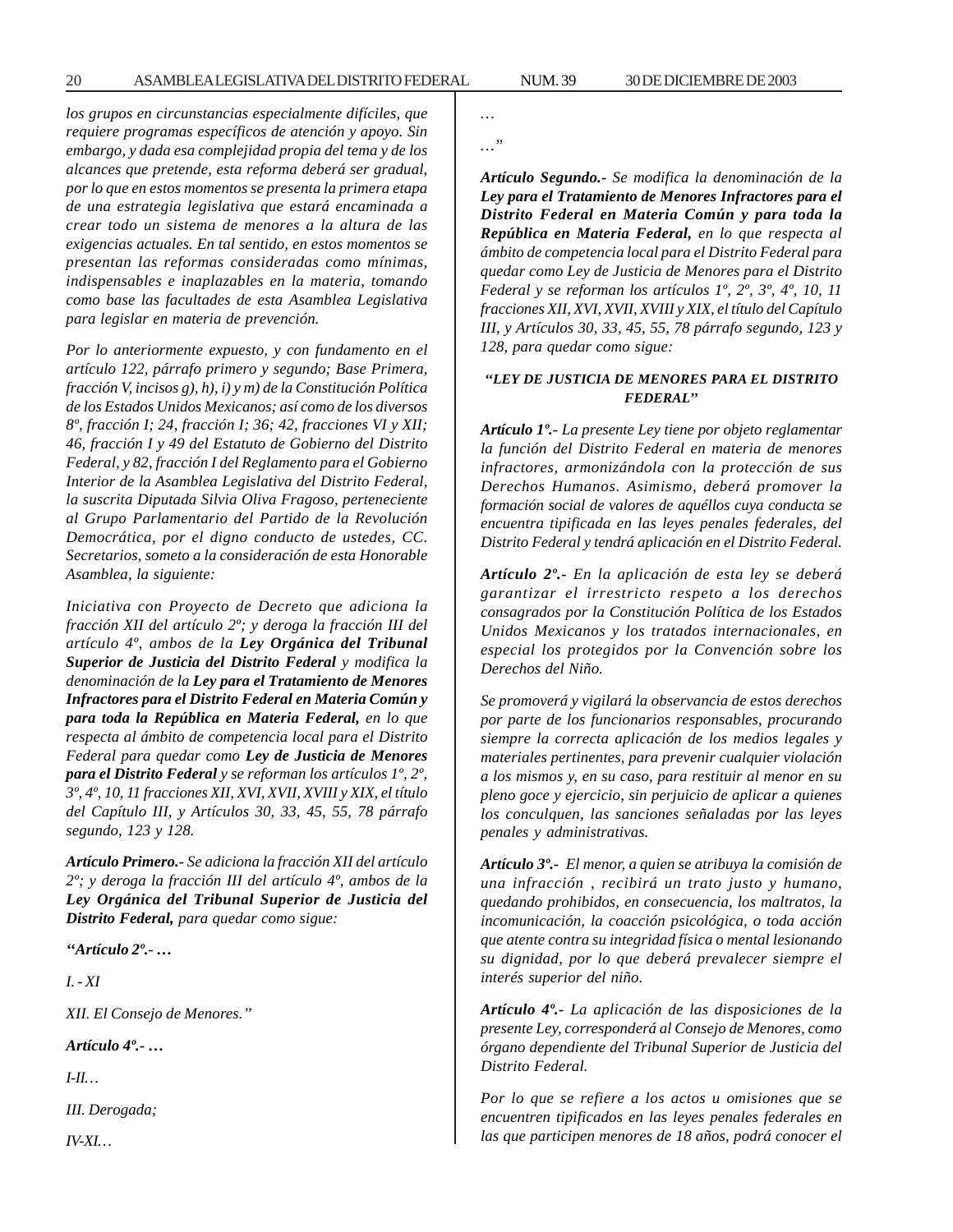*Consejo de Menores del Distrito Federal, de acuerdo a los convenios que celebre con la Federación para tal efecto.*

*Artículo 10.- El Presidente del Consejo de Menores y los consejeros de la Sala Superior, deberán ser nombrados por el Titular del Tribunal Superior de Justicia del Distrito Federal, durarán en su encargo seis años y podrán ser designados únicamente por un periodo más.*

*El Presidente del Consejo de Menores deberá tener la licenciatura en derecho con especialidad en justicia juvenil o, en su caso, comprobada experiencia en este campo.*

*Artículo 11.- Son atribuciones del Presidente del Consejo de Menores del Distrito Federal:*

#### *I-XI*

*XII.- Conocer, evaluar y realizar el seguimiento de los proyectos y programas institucionales de trabajo en el Distrito Federal.*

#### *XIII-XV…*

*XVI.- Convocar y supervisar los concursos de oposición para que el Titular del Tribunal Superior de Justicia del Distrito Federal, otorgue el cargo de consejero unitario o supernumerario.*

*XVII.- Proponer al Titular del Tribunal Superior de Justicia del Distrito Federal la designación y en su caso la remoción por causa justificada del Presidente y los miembros del Comité Técnico Interdisciplinario, así como del titular de la Unidad de Defensa de Menores del Distrito Federal;*

*XVIII.- Establecer los mecanismos adecuados y vigilar el buen funcionamiento de la Unidad de Defensa de Menores del Distrito Federal para el cumplimiento de las atribuciones que tiene asignadas.*

*XIX.- Vigilar la estricta observancia de la presente ley y demás ordenamientos aplicables en el Distrito Federal armonizándolos con un efectivo respeto a los derechos humanos de los menores, y*

*XX…*

#### *CAPÍTULO III Unidad de Defensa de Menores del Distrito Federal*

*Artículo 30.- La Unidad de Defensa de Menores del Distrito Federal, es técnicamente autónoma y tiene por objeto, en el ámbito de la prevención general y especial, la defensa de los intereses legítimos y superiores de los derechos de los menores, ante el Consejo o cualquier otra autoridad administrativa y aún judicial en materia del fuero común y en materia del fuero federal.*

*Artículo 33.- Para el desarrollo de las funciones de prevención general y especial, así como las que conciernen a la educación e instrucción de los menores infractores, el Gobierno del Distrito Federal deberá contar con una unidad administrativa destinada específicamente para ese objeto.*

*Artículo 45.- Todas las actuaciones que se lleven a cabo en el procedimiento de menores, deberán cumplir con los requisitos establecidos en el Código de Procedimientos Penales para el Distrito Federal.*

*Artículo 55.- En el procedimiento seguido ante los órganos del Consejo de Menores del Distrito Federal, se admitirán todos los medios de prueba señalados en el Código de Procedimientos Penales para el Distrito Federal, excepto los prohibidos por el mismo; por lo que cualquier documento o elemento que tenga relación con los hechos será válido para conocer la verdad sobre los mismos.*

#### *Artículo 78.-…*

*Todas las solicitudes que deban hacerse a la autoridad judicial para el libramiento de un exhorto que tenga por objeto la presentación de un menor infractor o presunto infractor, ante el Comisionado o ante el Consejero Unitario, deberán sujetarse a lo previsto en el Código de Procedimientos Penales para el Distrito Federal. Al efecto, el exhorto que expida la autoridad judicial deberá contener el pedimento del Ministerio Público, la resolución en la cual se haya ordenado la presentación y los datos necesarios para la identificación de la persona requerida y, en su caso, la resolución inicial o la definitiva, dictadas en el procedimiento que se siga ante el Consejo de Menores.*

*…*

*… …*

> *Artículo 123.- En atención a la salvaguarda de los derechos del niño y atendiendo a su interés superior, los medios de difusión se abstendrán de publicar la identidad de los menores sujetos a procedimiento y a la aplicación de las medidas de orientación, de protección y tratamiento.*

> *Artículo 128.- En todo lo relativo al procedimiento así como a las notificaciones, impedimentos, excusas y recusaciones, se aplicará supletoriamente lo dispuesto por el Código de Procedimientos Penales para el Distrito Federal.''*

#### *Transitorios*

*PRIMERO. La presente Ley entrará en vigor dentro de seis meses contados a partir del día siguiente al de su publicación en el Diario oficial de la Federación.*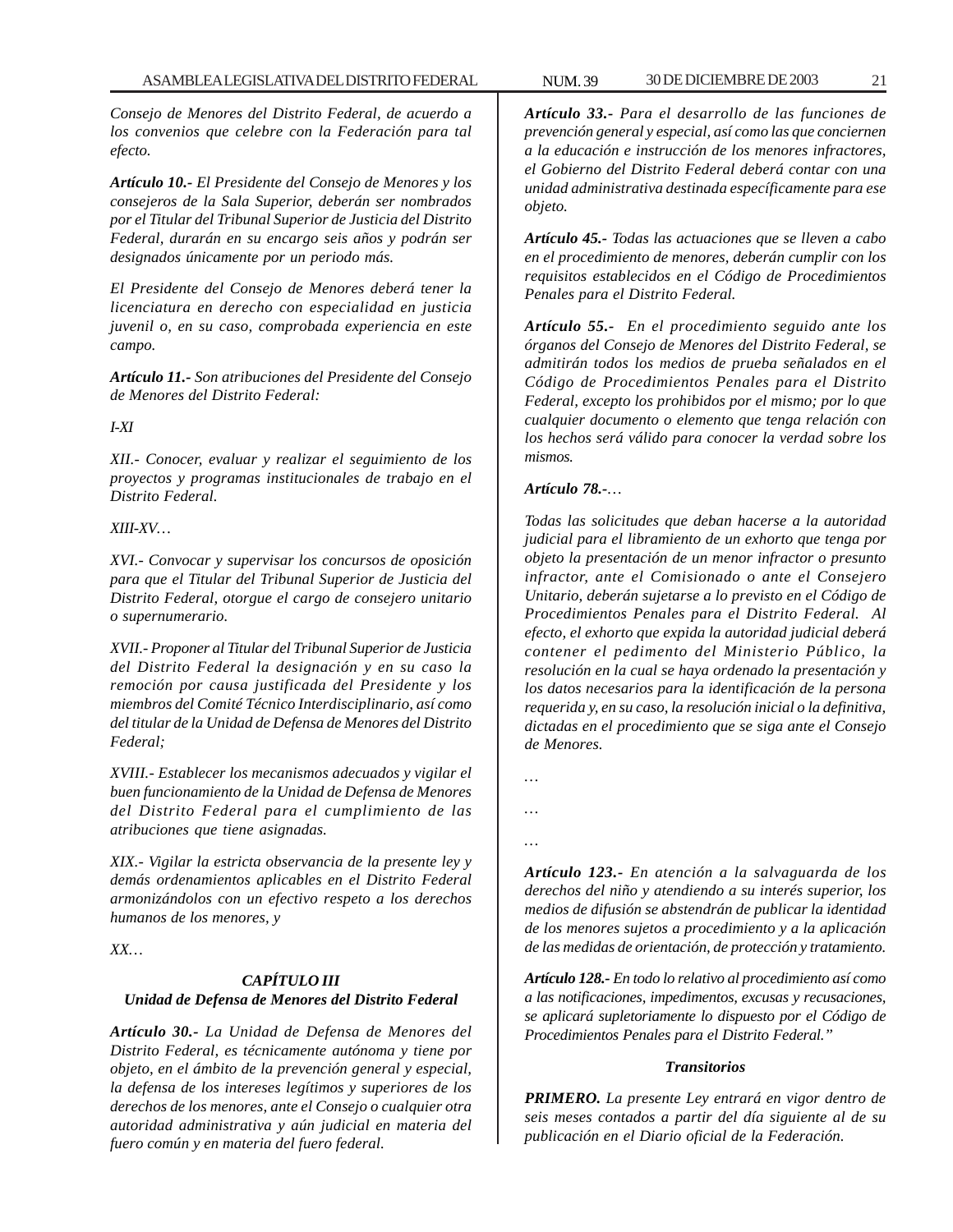*SEGUNDO. Los Gobiernos Federal y del Distrito Federal, deberán realizar los actos jurídicos necesarios para garantizar la transferencia de los recursos humanos, materiales y financieros del Consejo de Menores y de la Dirección General de Prevención y Tratamiento de Menores al Distrito Federal, para que una vez cumplido el plazo señalado en el artículo primero transitorio, se asuman completamente las funciones respectivas, sin detrimento de la continuidad y eficacia de los servicios que brindan.*

*TERCERO. Se dejan a salvo los derechos del personal de los órganos materia de este decreto, los cuales serán respetados conforme a las disposiciones legales aplicables.*

*CUARTO. Se establece el plazo de un año, contado a partir de la fecha de publicación del presente Decreto para que se elabore la nueva Ley para el tratamiento de menores en el Distrito Federal.*

*QUINTO. Se derogan todas las demás disposiciones que se opongan al presente Decreto.*

*Dip. Silvia Oliva Fragoso*

**LA C. PRESIDENTA.-** Gracias, diputada Oliva Fragoso. Insértese íntegramente en el Diario de los Debates.

Con fundamento en lo dispuesto por los artículos 36, fracciones V y VII, 84 de la Ley Orgánica de la Asamblea Legislativa del Distrito Federal; 28 y 83 del Reglamento para su Gobierno Interior, se turna para su análisis y dictamen a la Comisión de Administración y Procuración de Justicia y a la Comisión de Seguridad Pública.

Para presentar una iniciativa con proyecto de reformas al Código Penal para el Distrito Federal, se concede el uso de la tribuna al diputado Bernardo de la Garza, del grupo parlamentario del Partido Verde Ecologista de México, hasta por 30 minutos.

#### **EL C. DIPUTADO BERNARDO DE LA GARZA HERRERA.-** Con su permiso, diputada Presidenta.

Como es una sesión muy larga la que tenemos, seré breve.

En días pasados aprobamos una modificación al Código Penal para extender algunas causales de penalidades para las mujeres que abortan y a quienes las hacen abortar. Sin embargo, nosotros creemos que la penalidad que contemplan estas modificaciones son muy bajas, ya que a quien hace abortar a una mujer tiene la misma sanción penal que tendría alguien que le genera a otra persona una lesión que tarda 15 días en sanar; para nosotros un aborto no es un asunto de 15 días en sanar.

Igual para el consentimiento de la mujer; la mujer que da su consentimiento para un aborto fuera de los causales que contempla el propio Código Penal, tiene también solamente de 1 a 3 años de prisión, que viene siendo equiparable a 15 días de saneamiento de una lesión, es la misma pena y son en realidad situaciones muy diferentes.

Por lo anterior, hemos decidido presentar junto con el Partido Acción Nacional, la siguiente iniciativa de reformas al nuevo Código Penal para el Distrito Federal.

Artículo Único.- Se reforma el artículo 145 y el artículo 147 del nuevo Código Penal para el Distrito Federal para quedar como sigue:

Artículo 145.- Al que hiciere abortar a una mujer se le impondrá de 3 a 5 años de prisión, sea cual fuere el medio que empleare, siempre que lo haga con consentimiento de ella. Cuando falte el consentimiento, la prisión será de 8 a 10 años. Si mediare violencia física o moral, se impondrán de 8 a 20 años de prisión.

Artículo 147.- Se impondrá de 3 a 5 años de prisión a la mujer que voluntariamente practique su aborto o consienta en que otro la haga abortar. En este caso, el delito de aborto sólo se sancionará cuando se haya consumado.

Transitorio. El presente decreto entrará en vigor al día siguiente de su publicación.

Entrego a la secretaría la exposición de motivos, diputada Presidenta, para que se inscriba en el Diario de los Debates íntegramente.

*GRUPO PARLAMENTARIO DEL PVEM*

*México, D.F., a 30 de Diciembre de 2003.*

#### *INICIATIVA DE REFORMAS AL NUEVO CÓDIGO PENAL PARA EL DISTRITO FEDERAL*

*Los diputados que integran el Grupo Parlamentario del Partido Verde Ecologista de México, en la III Legislatura de la Asamblea Legislativa del Distrito Federal, con fundamento en lo dispuesto por los artículos 122, Apartado C. Base Primera, Fracción V, inciso h) de la Constitución Política de los Estados Unidos Mexicanos; Artículos 42, fracciones XII y XXX, 46, fracción I del Estatuto de Gobierno del Distrito Federal; Artículos 10, fracciones I, XXX, 17, fracción IV, y 83, fracción I de la Ley Orgánica de la Asamblea Legislativa del Distrito Federa; artículos 82, fracción I, 83 y 129 del Reglamento para el Gobierno Interior de la Asamblea Legislativa del Distrito Federal. Sometemos a la consideración del Pleno la presente iniciativa de reformas al Nuevo Código Penal para el Distrito Federal, de conformidad con la siguiente:*

#### *EXPOSICIÓN DE MOTIVOS*

*La interrupción provocada o no, del embarazo, con muerte del producto es lo que debemos advertir por aborto. Actualmente esta conducta, se encuentra establecida como delito dentro de nuestra legislación penal, la cual considera que siempre que se pueda demostrar la*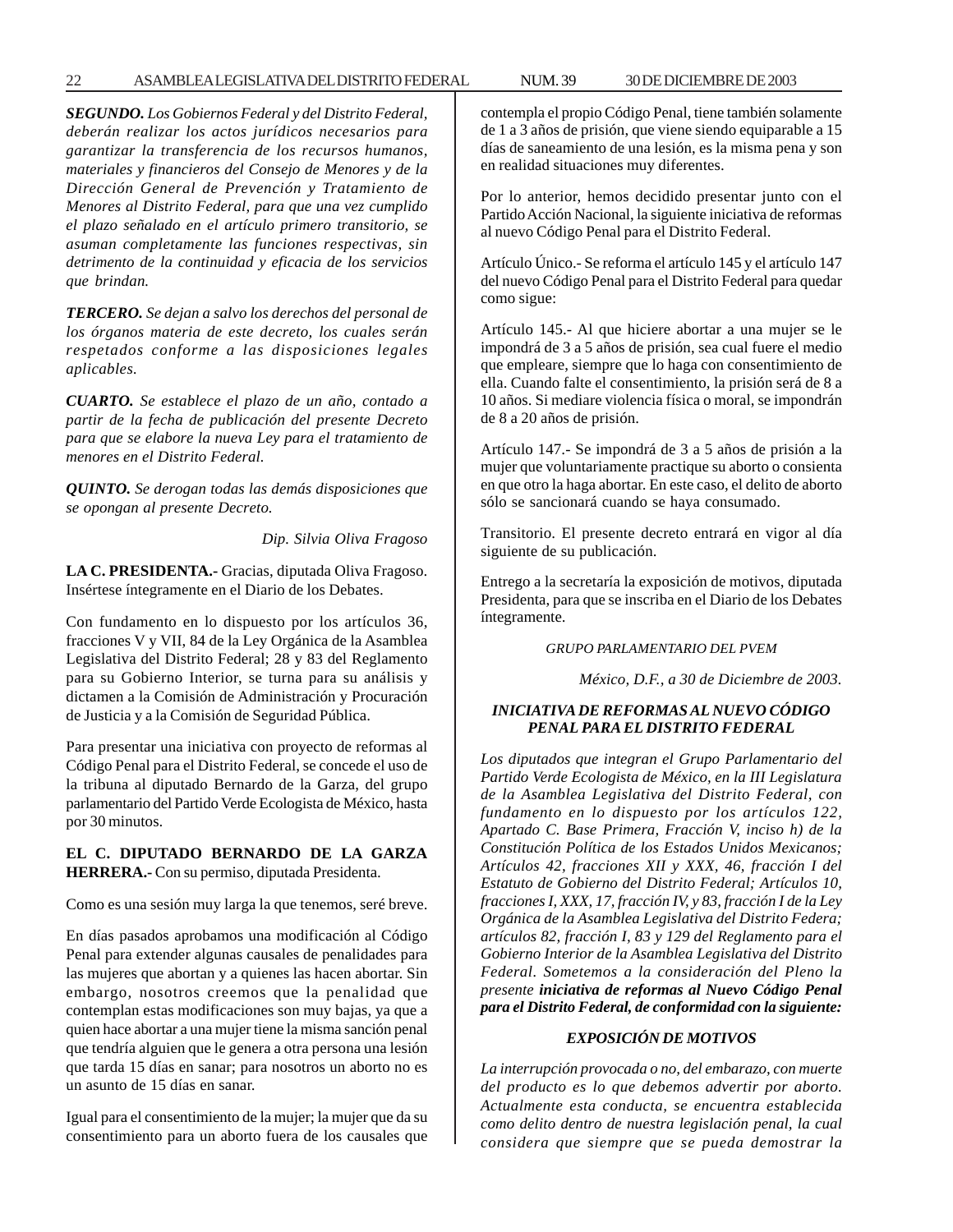*interrupción del proceso evolutivo de gestación ha ocurrido como resultado de la maniobra abortiva con muerte del producto, se está en presencia del delito de aborto, no distinguiendo la ley entre huevo, embrión o feto, por lo que la comisión del delito puede tener lugar en cualquier fase de la gestación.*

*Entre las consideraciones que debemos atender como elementos que componen este delito se encuentra la necesaria preñez, que debe ser vista como el elemento material del delito, pues se refiere a la presencia del nonato en el claustro materno, quien a su vez se convierte en el sujeto pasivo cuando el aborto es consentido por la madre y donde además se pueden convertir en dos cuando la mujer no consiente el daño.*

*Así mismo se encuentra presente el dolo en el aborto intencional cuando se tiene conocimiento de la preñez y se acepta la expulsión del producto, los medios violentos que causan la interrupción los cuales pueden ser mortales, y por último la muerte del producto consecuencia de los precedentes ya indicados.*

*La legislación mexicana sigue considerando al aborto como un delito, aunque con sus excluyentes y atenuantes, pues dentro de ella se contemplan causas de justificación y excusas absolutorias que aminoran la penalidad o absuelven al inculpado.*

*Sin embargo, existen tres supuestos los cuales siguen siendo sancionados, como son el aborto con consentimiento y sin mediar ninguna causa de justificación, la falta del consentimiento y la violencia sea ésta física o moral.*

*Ante estas hipótesis, se ha seguido la tendencia de disminuir las penas, sin que con ello se logre controlar este delito, pues en numerosos casos en los que la embarazada solicita el aborto no se tienen ninguna justificación y las razones que se aducen son insubstanciales, y para el caso del médico que lo practica no debe existir excusa suficiente como el afán devengador de honorarios, sin prevenir las condiciones clínicas necesarias para atender una situación de este tipo.*

*El objetivo de esta iniciativa es continuar considerando estas tres causas como delito, sin embargo, se propone un aumento de las penas por considerar que es necesario el establecimiento de medidas más severas que protejan la vida, independientemente de la etapa en que esta se encuentre. Pues en ella encontramos el bien jurídico tutelado de mayor protección.*

*Actualmente y haciendo un símil, el delito de homicidio que definido por el Código Penal es la conducta realizada por una persona para privar de la vida a otra no hace distinción de edad o de etapa de vida, tiene una pena de ocho a veinte años.*

*Por el contrario, dentro de este tipo penal se establece que habrá homicidios calificados los cuales aumentan en su penalidad, atendiendo a las agravantes empleadas en su comisión, por lo que establece en el Código Penal una serie de agravantes como son la premeditación, la alevosía, la ventaja y los medios empleados.*

*Todo lo que se ha descrito dentro del homicidio, también se encuentra presente en el delito de aborto, en donde se priva de la vida a otro ser, se utilizan medios violentos para la consecución del fin, existen las agravantes ya mencionadas y más aún en ocasiones no existe el consentimiento de la madre o del padre, y media violencia en cualquiera de sus vertientes.*

*Es por esta razón que no debería existir diferenciación en la pena, o existir una pena mínima para aquellos que actúan en similares circunstancias, lo correcto es sancionar con la misma rigidez a aquellos que privan de la vida a un ser independientemente de etapa de vida en que éste se encuentre. Así también debemos dotar de proporcionalidad a cada uno de los supuestos de este tipo penal, pues en la actualidad las penas son similares, sin importar si este acto se da con violencia, o sin el consentimiento de los padres.*

*Conscientes en que el aumento de las sanciones no resuelve el problema de fondo, pugnamos por medidas que coadyuven a acabar con estas prácticas, por lo que es necesario educar y concienciar a las personas de los efectos y consecuencias de un embarazo y un aborto. Sin embargo, no podemos permitir que la falta de información oportuna, se convierta en irresponsabilidad utilizando remedios que atentan contra la vida del nonato, contra el derecho a la maternidad de la madre, el derecho a la descendencia del padre y el interés poblacional de la colectividad.*

*Por ello debemos terminar con la costumbre de que hasta que se da un concurso de delitos, es decir, hasta que se produce la muerte de la madre es como se persigue este delito, es por esto, por lo que se debe atender de manera oportuna y eficaz la conducta contraria a derecho, pues una vida no se puede justificar igual que una lesión media, una vida no se puede extinguir por un descuido o una mala planeación o bien, nadie puede disponer de nuestro destino, sin nuestra voluntad y en nuestro perjuicio.*

*Por lo antes expuesto, someto a consideración de la Honorable Asamblea Legislativa del Distrito Federal, la siguiente:*

#### *INICIATIVA DE REFORMAS AL NUEVO CÓDIGO PENAL PARA EL DISTRITO FEDERAL*

*ARTÍCULO ÚNICO.- Se reforman el artículo 145 y el artículo 147 del Nuevo Código Penal para el Distrito Federal, para quedar como sigue:*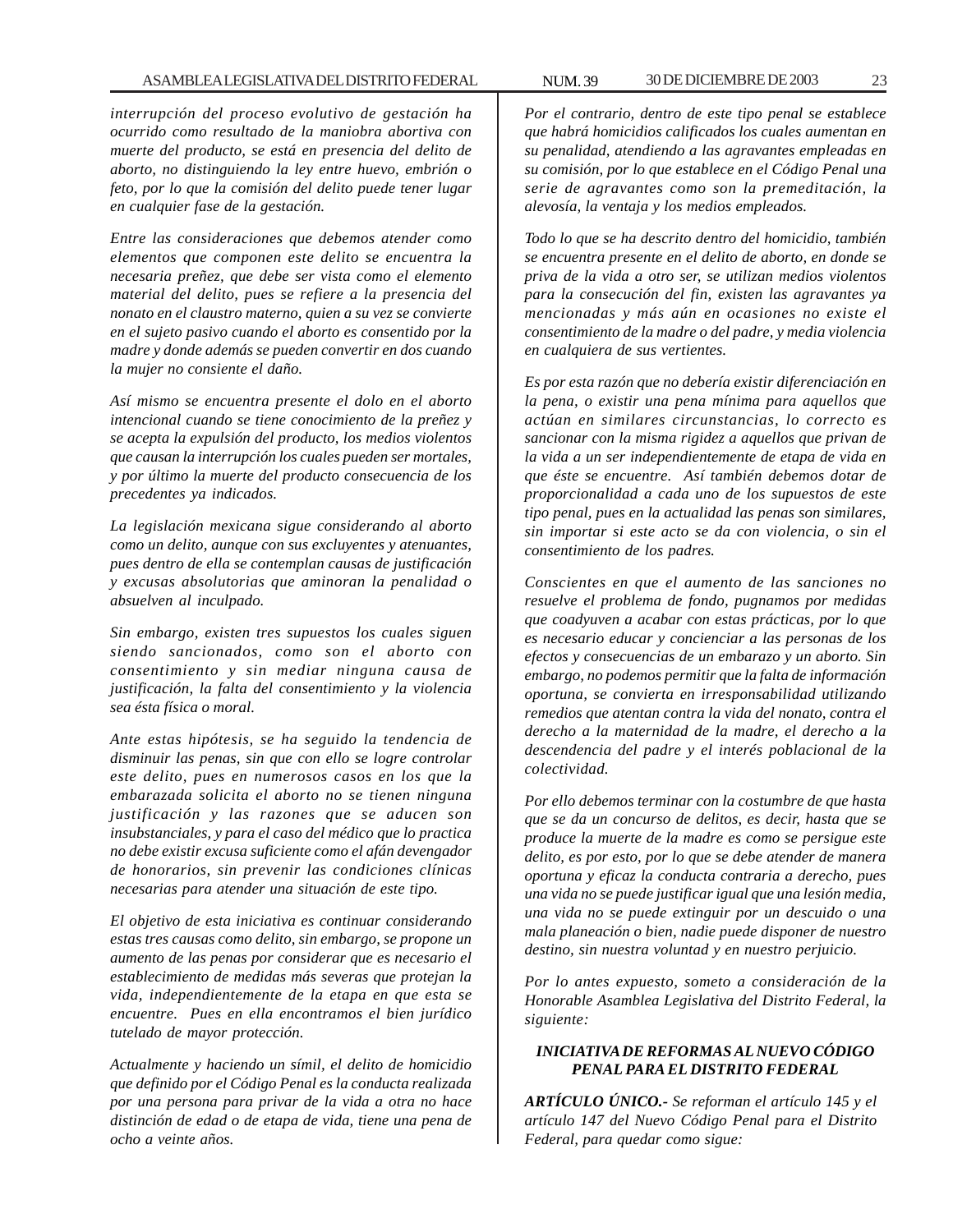*Artículo 145.- Al que hiciere abortar a una mujer, se le impondrá de tres a cinco años de prisión, sea cual fuere el medio que empleare, siempre que lo haga con consentimiento de ella.*

*Cuando falte el consentimiento, la prisión será de ocho a diez años. Si mediare violencia física o moral se impondrá de ocho a veinte años de prisión.*

*Artículo 147. Se impondrá de tres a cinco años de prisión a la mujer que voluntariamente practique su aborto o consienta en que otro la haga abortar. En esta caso, el delito de aborto sólo se sancionará cuando se haya consumado.*

#### *TRANSITORIOS*

*ÚNICO.- El presente decreto entrará en vigor al día siguiente de su publicación.*

*Firman las y los diputados: José Espina Von Roehrich, Irma Islas León y Bernardo de la Garza Herrera.*

**LA C. PRESIDENTA.-** Gracias, diputado.

Insértese íntegramente en el Diario de los Debates y con fundamento en lo dispuesto por los artículos 36 fracciones V y VII.

**LA C. DIPUTADA MARICELA CONTRERAS JULIÁN (Desde su curul).-** Señora Presidenta.

LA C. PRESIDENTA.- ¿Con qué objeto, diputada?

**LA C. DIPUTADA MARICELA CONTRERAS JULIÁN (Desde su curul).-** Para que se turne también a la Comisión de Equidad y Género.

**LA C. PRESIDENTA.-** Con fundamento en lo dispuesto por los artículos 36 fracciones V y VII; 84 de la Ley Orgánica de la Asamblea Legislativa del Distrito Federal; 28 y 83 del Reglamento para su Gobierno Interior, se turna para su análisis y dictamen a las Comisiones Unidas de Administración y Procuración de Justicia y de Equidad y Género.

Para presentar una iniciativa con proyecto de decreto para inscribir en Letras de Oro la leyenda ''A los policías caídos en cumplimiento de su deber'' se concede el uso de la tribuna hasta por treinta minutos al diputado Bernardo de la Garza, del Partido Verde Ecologista de México.

#### **EL C. DIPUTADO BERNARDO DE LA GARZA HERRERA.-** Muchas gracias, Presidenta.

Igualmente de forma muy breve.

En días pasados celebramos en esta Asamblea el Día del Policía. En ese evento mi grupo parlamentario hizo un compromiso con los cuerpos policíacos de presentar una iniciativa para que se inscriban en letras de oro en algún espacio de este Recinto una leyenda que rinda honor a los policías que han perdido su vida en la protección, en el cumplimiento de su deber y en la protección de los ciudadanos.

Por lo tanto, presentamos el siguiente decreto mediante el cual se inscriba en letras de oro en el Muro de Honor de la Asamblea Legislativa del Distrito Federal, ''A los caídos de los cuerpos policíacos de la Ciudad de México''.

Artículo 1°.- Inscríbase con letras de oro en el Muro de Honor del Recinto de la Asamblea Legislativa del Distrito Federal, ''A los caídos de los cuerpos policíacos de la Ciudad de México'' por su ejemplar desempeño para el adecuado desarrollo de la seguridad pública de nuestra Ciudad.

Artículo 2.- Se instruye a la Mesa Directiva de esta Asamblea para que lleve a cabo la organización de la ceremonia en la que se dé cumplimiento al presente decreto.

Transitorio

Único.- Este decreto entrará en vigor al día siguiente de su publicación en la Gaceta Oficial del Distrito Federal.

Igualmente hago entrega de la exposición de motivos a la secretaría para que se inscriba en su totalidad, diputada Presidenta, en el Diario de los Debates.

*GRUPO PARLAMENTARIO DEL PVEM*

*México, D.F. a 30 de Diciembre de 2003.*

#### *INICIATIVA DE DECRETO MEDIANTE EL CUAL SE INSCRIBE EN LETRAS DE ORO EN EL MURO DE HONOR DE LA ASAMBLEA LEGISLATIVA DEL DISTRITO FEDERAL, ''A LOS CAÍDOS DE LOS CUERPOS POLICÍACOS DE LA CIUDAD DE MÉXICO''*

*Los diputados que integran del Grupo Parlamentario del Partido Verde Ecologista de México, en la III Legislatura de la Asamblea Legislativa del Distrito Federal, con fundamento en lo dispuesto por los artículos 82, fracción I, 83 y 129 del Reglamento para el Gobierno Interior de la Asamblea Legislativa del Distrito Federal. Sometemos a la consideración del Pleno de la presente iniciativa de Decreto mediante el cual se inscribe en letras de Oro en el Muro de Honor de la Asamblea Legislativa del Distrito Federal, ''A los caídos de los Cuerpos Policíacos de la Ciudad de México'' de conformidad con la siguiente:*

#### *EXPOSICIÓN DE MOTIVOS*

*La Seguridad Pública es un requisito sine qua non para lograr el desarrollo de una sociedad moderna, en donde las leyes se conviertan en el medio, único y más eficiente, para salir del mundo de la brutalidad y la injusticia provocados por la corrupción y la delincuencia, que*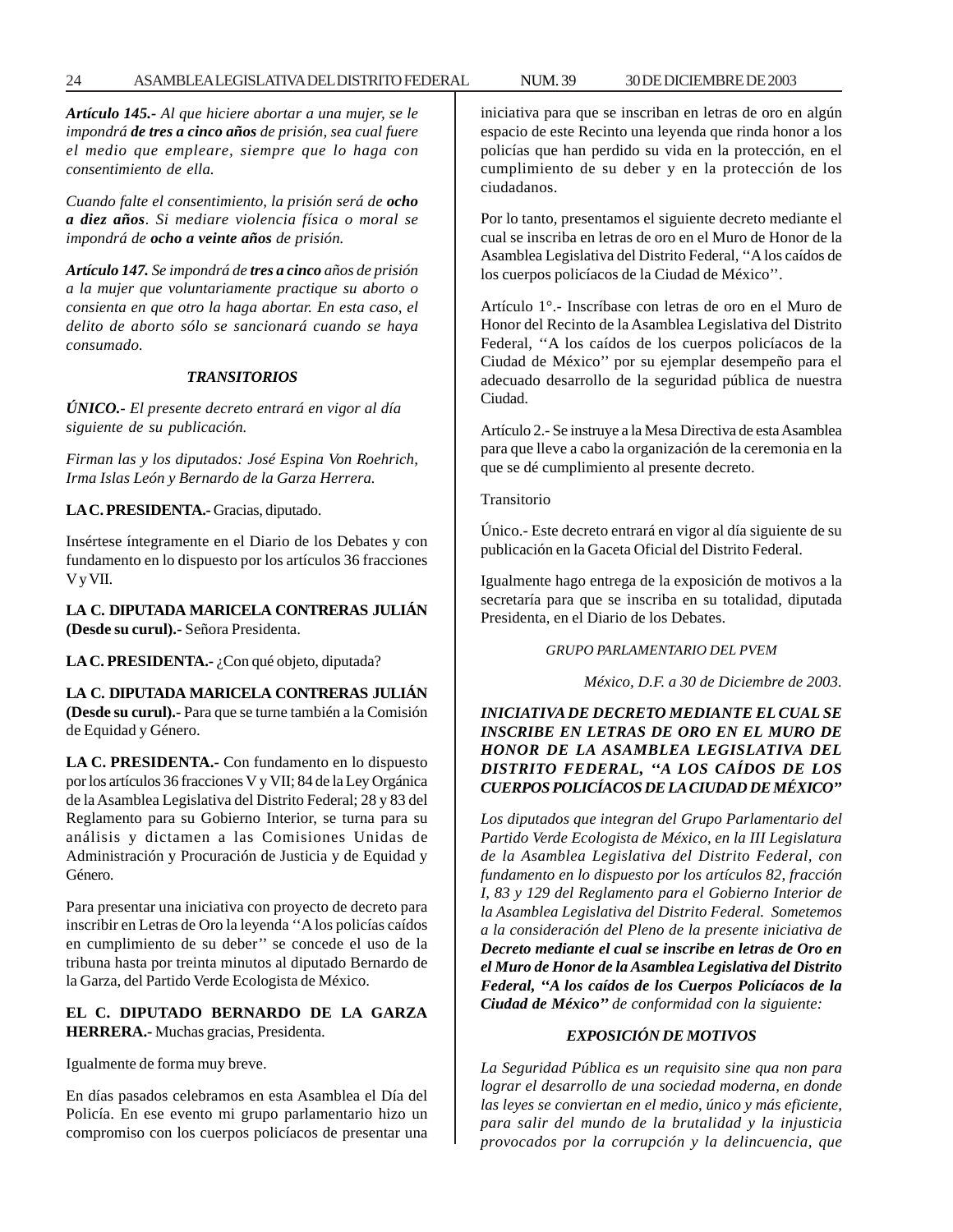*incluso, ha sumido por instantes en la desesperación a nuestra sociedad.*

*Es por esto, que el contar con Cuerpos Policíacos eficientes en el Distrito Federal es una necesidad y requisito indispensable para poder alcanzar nuestros ideales de paz, libertad y civilidad.*

*Sin embargo, es bien sabido que los índices delictivos de nuestra Ciudad no son los más alentadores, por lo que la situación de inseguridad que caracteriza al Distrito Federal ha puesto en tela de juicio la efectividad de los cuerpos policíacos con los que contamos.*

*Pese a ello, no es posible seguir permitiendo que aquéllos héroes que han dado su vida en el servicio de su labor, sigan permaneciendo en el olvido, y más aún, en el desprestigio total.*

*Ejemplo de ello, son algunos de los testimonios que los propios elementos de los distintos cuerpos policíacos han manifestado, citando textualmente se hace se referencia a uno de estos testimonios: ''Los civiles, al igual que yo cuando lo era, tienen la idea de que la policía es sinónimo de corrupción, de ladrones, de abuso y hasta de miedo''.*

*Esta ideología, ha hecho que los cuerpos policíacos no solo se encuentren desprestigiados, sino también sean blanco de humillaciones y desprecio por parte de la ciudadanía, sin importar que son ciudadanos que con esfuerzo, y en ocasiones con el material mínimo indispensable, se enfrentan no sólo a la delincuencia y escoria de la sociedad, sino también a una situación económica de precariedad.*

*En este sentido, es el deseo del Partido Verde Ecologista de México, manifestar que existe la esperanza del cambio, ya que todos y cada uno de nosotros, desde los propios elementos de la Institución Policíaca, hasta la ciudadanía y el gobierno, tenemos el poder para lograrlo y lograr así una mayor seguridad para quienes habitarán en el futuro en este nuestro país: México.*

*Es así, que se hace evidente el seguir trabajando para lograr llevar un adecuado control que permita a la ciudadanía saber qué es lo que hace cada policía y cuáles son sus hechos relevantes.*

*Sin lugar a dudas, los cuerpos policíacos de la Ciudad de México han mostrado disciplina y entrega, por lo que la Asamblea Legislativa del Distrito Federal, como principal sede de representación ciudadana, debe extender un reconocimiento a todos los policías que en cumplimiento de su deber han perecido en la búsqueda por la justicia y el respeto a un Estado de Derecho.*

*De igual forma, como ya lo ha manifestado el Secretario de Seguridad Pública del Distrito Federal, si queremos*

*que la policía cambie y sea cada vez mejor, necesitamos que aquellos que trabajan, que se arriesgan, que están entregando su vida a favor de la ciudad, sean reconocidos.*

*Es por esto, que como bien mencionamos durante la conmemoración del ''Día del Policía'', nuestro grupo parlamentario ha querido presentar esta iniciativa para emitir un Decreto mediante el cual se inscriba en letras de oro en este Honorable Recinto, un reconocimiento a los policías que entregan su vida en cumplimiento de su deber.*

*Es nuestra intención que este reconocimiento tenga un significado especial para los miembros de las Instituciones de Seguridad Pública, porque en éste se reflejan distintos aspectos, no solo la operatividad de sus elementos sino la parte humana de los hombres y mujeres de la seguridad pública. El ofrendar la vida en el cumplimiento del deber, hace que sean merecedores a ello.*

*Por otra parte, es también nuestra intención que las letras en oro que aquí se instalen sen también un recordatorio y apelación a la ética, al respeto a los Derechos Humanos, y a la relación que debe prevalecer entre la Policía y la comunidad.*

*Debe seguir siendo nuestro propósito, a través de este tipo de medidas, el seguir promoviendo los valores de cada uno de los miembros de la policía, que a diario se enfrentan a distintas situaciones concernientes al respeto de los Derechos Humanos, la ética y la búsqueda de la confianza entre la población, lo cual conlleva a lograr mayor efectividad del trabajo de seguridad pública.*

*Promover entre los elementos policíacos de la Secretaría de Seguridad Pública una cultura básica de los derechos humanos, para desarrollar el conocimiento y respeto de los mismos, es una labor que aún tiene un largo techo que cruzar para lograr que de una vez por todas, esto se refleje en el desempeño de sus funciones, y en una mejor relación y valoración de su trabajo con y para la ciudadanía.*

*Por lo anteriormente expresado y con fundamento en lo dispuesto por el artículo 129 del Reglamento para el Gobierno Interior de la Asamblea Legislativa del Distrito Federal, ponemos a consideración de esta Soberanía la siguiente Iniciativa de:*

*DECRETO mediante el cual se inscribe en Letras de Oro en el Muro de Honor de la Asamblea Legislativa del Distrito Federal, ''A los caídos de los Cuerpos Policíacos de la Ciudad de México''*

*Artículo Primero.- Inscríbase con letras de oro en el muro de honor del recinto de la Asamblea Legislativa del Distrito Federal, A los caídos de los Cuerpos Policíacos de la Ciudad de México, por su ejemplar desempeño para el adecuado desarrollo de la Seguridad Pública de nuestra ciudad.*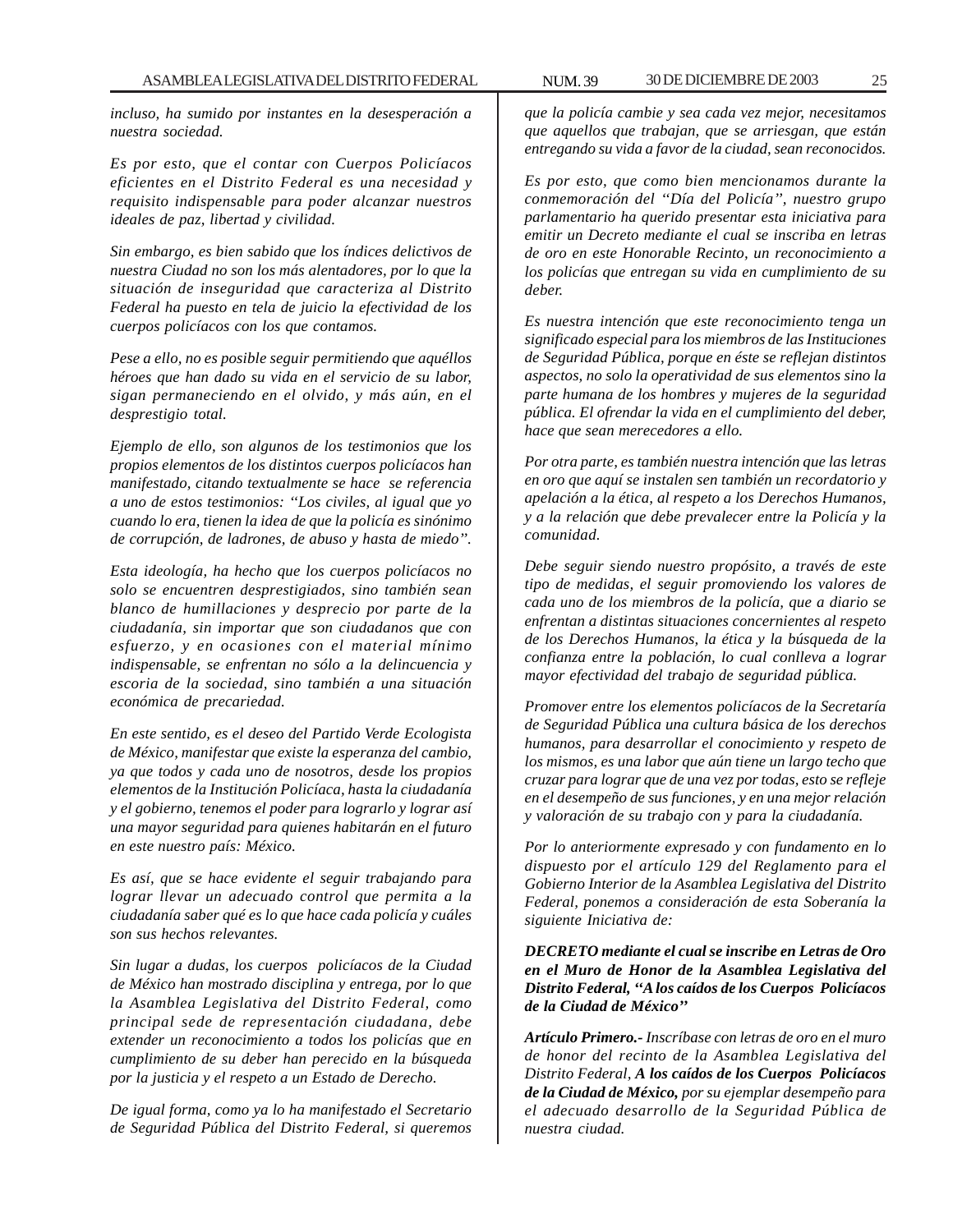*Artículo Segundo.- Se instruye a la Mesa Directiva de esta Asamblea para que lleve a cabo la organización de la ceremonia en la que se dé cumplimiento al presente Decreto.*

*Único.- Este decreto entrará en vigor el día siguiente de su publicación en la Gaceta Oficial del Distrito Federal.*

*Dado en la Asamblea Legislativa del Distrito Federal, a los 30 días del mes de Diciembre de 2003.*

*Firman los diputados: Bernardo de la Garza Herrera, Francisco Agundis Arias, José Antonio Arevalo González y Arturo Escobar y Vega.*

Muchas gracias.

#### **LA C. PRESIDENTA.-** Gracias diputado.

Con fundamento en lo dispuesto por los artículos 36 fracciones V y VII; 84 de la Ley Orgánica de la Asamblea Legislativa del Distrito Federal; 28 y 83 del Reglamento para su Gobierno Interior, se turna para su análisis y dictamen a la Comisión de Estudios Legislativos y Prácticas Parlamentarias.

Como siguiente punto del orden del día, se encuentra inscrito un Acuerdo de la Comisión de Gobierno, mediante el cual se designa a los integrantes de la Comisión especial que analizará las diversas propuestas para el otorgamiento de la Medalla al ''Merito Ciudadano''.

Proceda la secretaría a dar lectura al Acuerdo de referencia.

**EL C. SECRETARIO, DIPUTADO JUVENTINO RODRÍGUEZ RAMOS.-** Por instrucciones de la presidencia, se procede a dar lectura al Acuerdo antes mencionado.

#### *ASAMBLEA LEGISLATIVA DEL DISTRITO FEDERAL III LEGISLATURA*

#### *COMISIÓN DE GOBIERNO*

*ACUERDO DE LA COMISIÓN DE GOBIERNO MEDIANTE EL CUAL SE DESIGNA A LOS INTEGRANTES DE LA COMISIÓN ESPECIAL QUE ANALIZARÁ LAS DIVERSAS PROPUESTAS PARA EL OTORGAMIENTO DE LA MEDALLA AL MÉRITO CIUDADANO.*

#### *CONSIDERANDO*

*PRIMERO.- Que de conformidad con el artículo 41 de la Ley Orgánica de la Asamblea Legislativa del Distrito Federal, la Comisión de Gobierno es el órgano permanente de la Asamblea, encargado de optimizar el ejercicio de las funciones de la misma.*

*SEGUNDO.- Que con fundamento en lo dispuesto artículo 44 fracción II de la Ley Orgánica de la Asamblea* *Legislativa del Distrito Federal, la Comisión de Gobierno esta facultada para proponer a los integrantes de las Comisiones y Comités.*

*TERCERO.- Que en atención a lo anterior y de conformidad a lo establecido en el numeral 6 del Reglamento de la medalla al Mérito Ciudadano de la Asamblea de Representantes del Distrito Federal, se propone el siguiente:*

#### *ACUERDO*

*ÚNICO.- Se crea la Comisión Especial que analizará las diversas propuestas de la Comisión de Gobierno para el otorgamiento de la Medalla al Mérito Ciudadano y que se integrará con los siguientes diputados:*

#### *Presidente:*

*Rigoberto Nieto López. Partido de la Revolución Democrática.*

#### *Vocales:*

| Alfredo Carrasco Baza. Partido de la Revolución     |
|-----------------------------------------------------|
| Democrática.                                        |
| Emilio Fernández Allende, Partido de la             |
| Revolución                                          |
| Democrática.                                        |
| Guadalupe Ocampo Olvera. Partido de la              |
| Revolución                                          |
| Democrática.                                        |
| Efraín Morales Sánchez. Partido de la Revolución    |
| Democrática.                                        |
| Norma Gutiérrez de la Torre. Partido Revolucionario |
| <i>Institucional.</i>                               |
| Sara Figueroa Canedo. Partido Verde                 |
| <i>Ecologista de México.</i>                        |
| María Teresita de Jesús Marmolejo. Partido          |
| <b>Acción Nacional.</b>                             |
| Sofía Figueroa Torres. Partido Acción               |
| Nacional.                                           |

*Dado en el Salón de Sesiones de la Comisión de Gobierno de la Asamblea Legislativa del Distrito Federal, III Legislatura, a los veintinueve días del mes de diciembre del 2003.*

*Firman por la Comisión de Gobierno las y los diputados: René Juvenal Bejarano Martínez, Presidente; Silvia Lorena Villavicencio Ayala, Secretaria; José Espina Von Roehrich, Coordinador del grupo parlamentario del PAN; Manuel Jiménez Guzmán, Coordinador del grupo parlamentario del PRI; Bernardo de la Garza Herrera, Coordinador del grupo parlamentario del Partido Verde Ecologista de México; Carlos Reyes Gámiz, integrante; Alejandra Barrales Magdaleno, integrante y Silvia Oliva Fragoso, integrante.*

Cumplida su instrucción, diputada Presidenta.

**LA C. PRESIDENTA.-** Gracias, diputado Secretario.

Proceda la secretaría a consultar al Pleno en votación económica, si es de aprobarse el Acuerdo al que se ha dado lectura.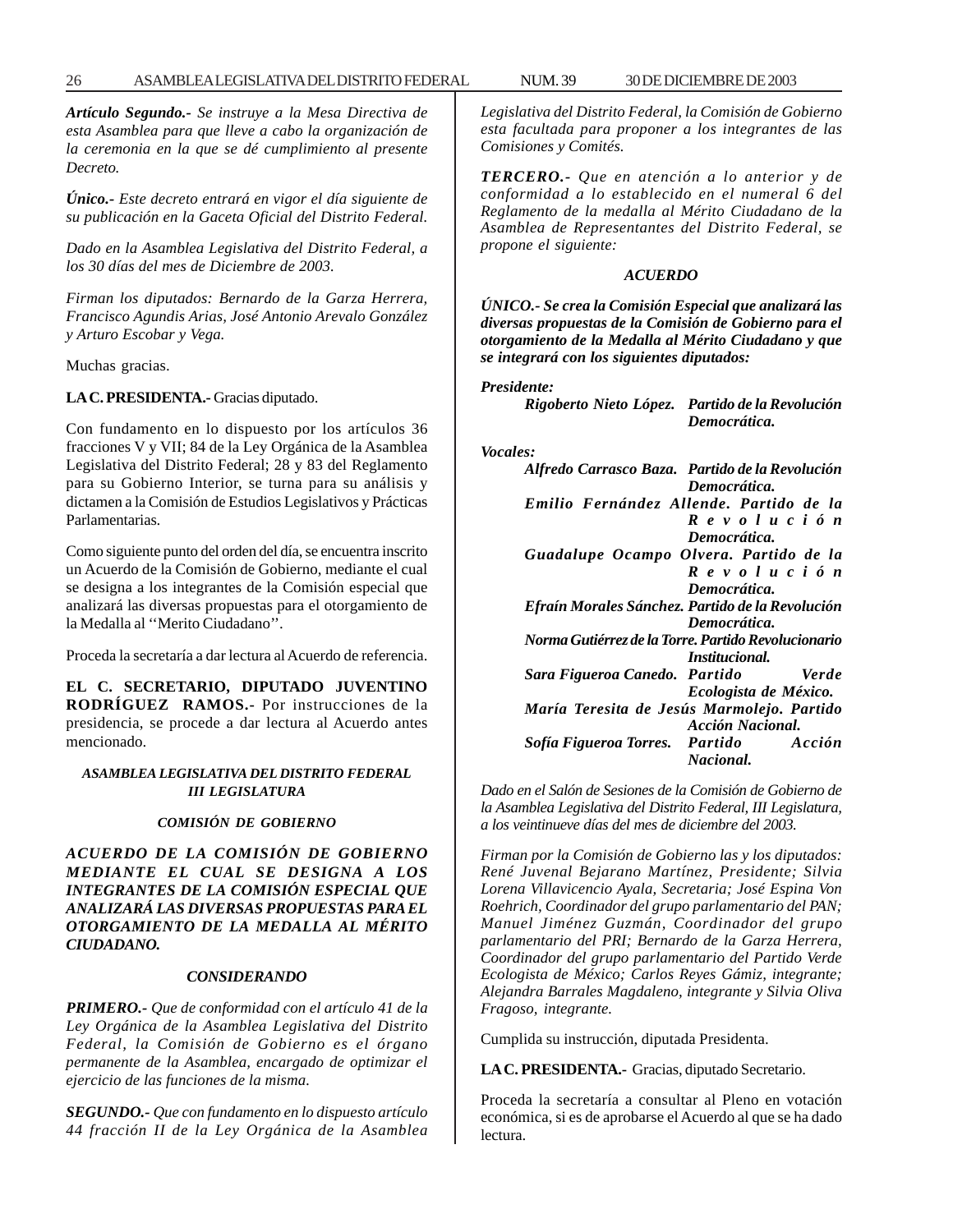**EL C. SECRETARIO.-** Por instrucciones de la presidencia y en votación económica, se consulta a la Asamblea si es de aprobarse el Acuerdo de referencia.

Los que estén por la afirmativa, sírvanse manifestarlo poniéndose de pie.

Los que estén por la negativa, sírvanse manifestarlo poniéndose de pie.

Aprobado el Acuerdo, diputada Presidenta.

**LA C. PRESIDENTA.-** Gracias, diputado Secretario.

En consecuencia, se designan a los diputados Rigoberto Nieto López, Alfredo Carrasco Baza, Emilio Fernández Allende, Guadalupe Ocampo Olvera, Efraín Morales Sánchez, Norma Gutiérrez de la Torre, Sara Figueroa Canedo, María Teresita de Jesús Marmolejo y Sofía Figueroa Torres como integrantes de la Comisión Especial para el otorgamiento de la Medalla al ''Mérito Ciudadano''.

Hágase del conocimiento de los diputados integrantes de la Comisión Especial para los efectos conducentes.

Esta presidencia informa que se recibió un Acuerdo de la Comisión de Gobierno con relación a la propuesta para que la Asamblea Legislativa del Distrito Federal constituya una Comisión Especial Pluripartidista que conozca de problemas existentes en el Sistema de Transporte Colectivo.

Proceda la secretaría a darle lectura.

**EL C. SECRETARIO.-** Por instrucciones de la presidencia, se procede a dar lectura al Acuerdo de la Comisión de Gobierno de referencia.

#### *ASAMBLEA LEGISLATIVA DEL DISTRITO FEDERAL III LEGISLATURA*

#### *COMISIÓN DE GOBIERNO*

*PROPUESTA DE ACUERDO DE LA COMISIÓN DE GOBIERNO PARA QUE LA ASAMBLEA LEGISLATIVA DEL DISTRITO FEDERAL CONSTITUYA UNA COMISIÓN ESPECIAL PLURIPARTIDISTA QUE CONOZCA DE PROBLEMAS EXISTENTES EN EL SISTEMA DE TRANSPORTE COLECTIVO.*

#### *HONORABLE ASAMBLEA:*

*A la Comisión de Gobierno fue turnada la proposición con punto de acuerdo para que esta Asamblea Legislativa, constituya una Comisión Especial pluripartidista que conozca del problema existente en el Sistema de Transporte Colectivo, la que tendrá facultades para realizar para citar al Director General del organismo público descentralizado de referencia para que informe sobre el caso y para que realicen las visitas y recorridos que sean necesarios en las instalaciones y trenes, a efecto*

*de verificar las condiciones en que se opera el servicio de transportación; suscrita por los integrantes del grupo parlamentario del Partido Verde Ecologista de México.*

*Con fundamento en l os artículo 41, 44, 59, 60, 62, 64, 67 y 70 de la Ley Orgánica de la Asamblea Legislativa del Distrito Federal y en los artículos 28, 30, 45 y 46 del Reglamento para el Funcionamiento Interior de la misma; esta Comisión se avocó al estudio de la proposición antes mencionada.*

*Por lo anteriormente expuesto y fundado, la Comisión de Gobierno somete a consideración del Pleno de esta Asamblea Legislativa el presente dictamen conforme a los siguientes*

#### *ANTECEDENTES*

*1.- Con fecha 19 de Noviembre del año en curso, el grupo parlamentario del Partido Verde Ecologista de México presentó ante el pleno de la Asamblea Legislativa, una proposición con punto de acuerdo para que se constituya una Comisión Especial pluripartidista que conozca del problema existente en el Sistema de Transporte Colectivo, la que tendrá facultades para realizar para citar al Director General del organismo público descentralizado de refencia para que informe sobre el caso y para que realicen las visitas y recorridos que sean necesarios en las instalaciones y trenes, a efecto de verificar las condiciones en que se opera el servicio de transportación.*

*2.- Por instrucciones de la presidencia de la Mesa Directiva de la H. Asamblea Legislativa del Distrito Federal, III Legislatura, fue turnada la proposición con Punto de Acuerdo a la Comisión de Gobierno con fecha 24 de noviembre del año en curso, recibida el mismo día mes y año por esta comisión. A fin de con fundamento en el artículo 32 del Reglamento para el Gobierno Interior de la Asamblea Legislativa del Distrito Federal, se procediera a la elaboración del Dictamen correspondiente.*

*3.- Para cumplir con lo dispuesto en el artículo 32 del Reglamento para el Gobierno Interior de la Asamblea Legislativa del Distrito Federal, la Comisión de Gobierno se reunió el día 29 de diciembre de 2003 para dictaminar la proposición con punto de Acuerdo presentada, con el fin de someterla a consideración del Pleno de la H. Asamblea Legislativa.*

#### *CONSIDERANDOS*

*PRIMERO.- Que el artículo 64 de la Ley Orgánica de la Asamblea Legislativa, establece la competencia de las comisiones ordinarias, mismas que se derivan de su propia denominación y en correspondencia a las materias legislativas de la Asamblea previstas en el Estatuto de Gobierno del Distrito Federal; precisando la facultad de estas para realizar las funciones expresamente se señalen*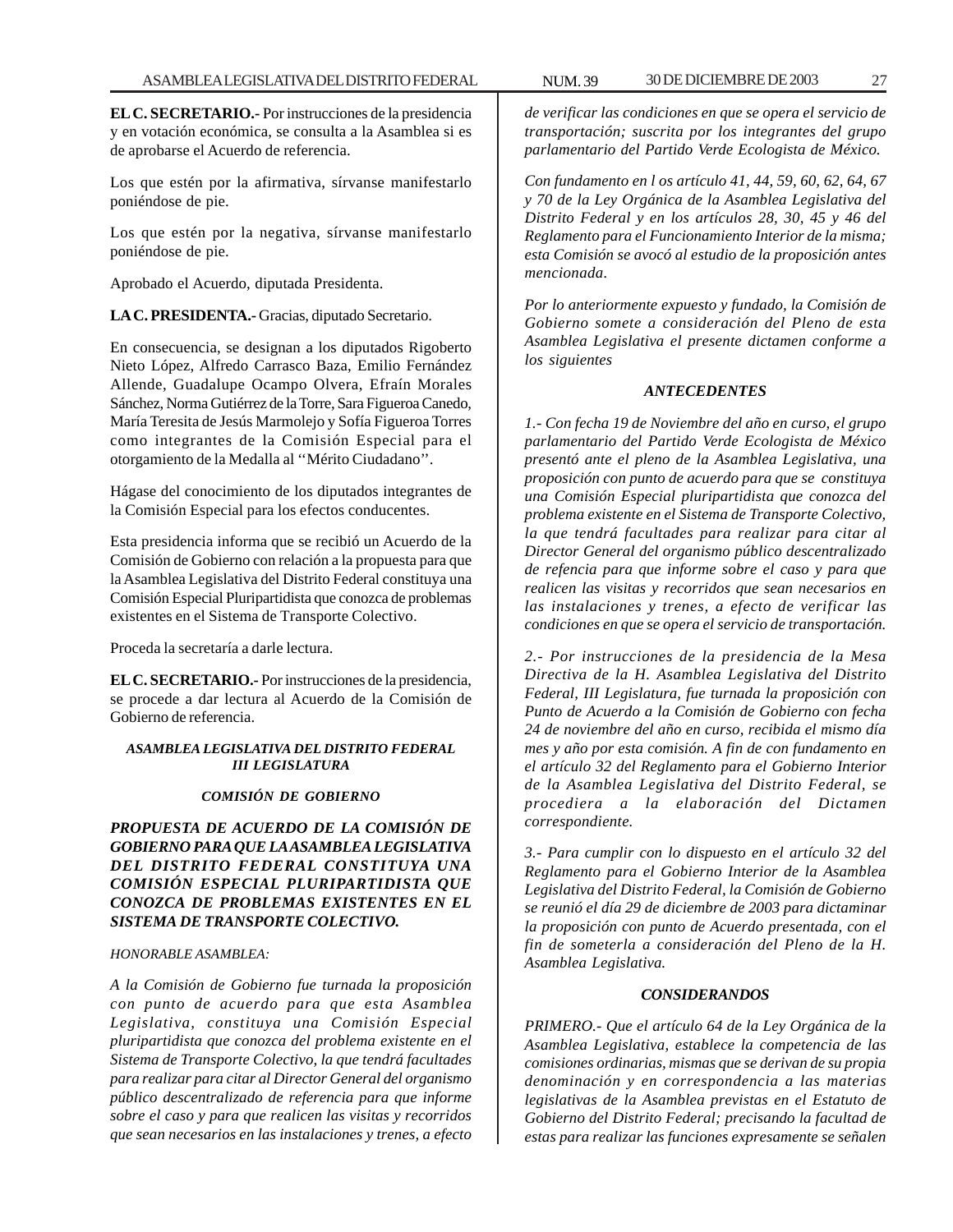*la citada ley y el Reglamento para el Gobierno Interior de la Asamblea.*

*SEGUNDO.- Que el punto de acuerdo que se analiza, propone la creación de una comisión especial para conocer sobre un tema general relacionado directamente a una Comisión ordinaria, denominada en la Ley Orgánica de la Asamblea Legislativa como Comisión de Transporte y Vialidad.*

*TERCERO.- Que una de las problemáticas específicas que se pretende analizar a partir de la creación de esta comisión Especial, se refiere un asunto de carácter laboral en un Organismo Público Descentralizado y que en todo caso, éste tema recae en el ámbito de competencias de otra Comisión ordinaria creada a partir de su establecimiento en la Ley Orgánica de la Asamblea Legislativa, denominada Comisión de Asuntos Laborales y Previsión Social.*

*CUARTO.- Que otro asunto específico que se propone analizar según los antecedentes señalados en el cuerpo del punto de acuerdo, corresponde al presupuesto de egresos aprobado por esta soberanía, tema que en primera instancia corresponde al ámbito de competencias de la Comisión de Presupuesto y Cuenta Pública, que es también una Comisión ordinaria normada en sus actividades y funciones por la Ley Orgánica y por el Reglamento para el Funcionamiento Interior de la Asamblea Legislativa del Distrito Federal.*

*QUINTO.- Que el artículo 70 de la Ley Orgánica de la Asamblea Legislativa establece con claridad el carácter y alcance de la Comisiones Especiales, y las ordinarias, de las de investigación de las jurisdiccionales.*

*SEXTO.- Que toda vez que existan al menos tres comisiones ordinarias debidamente instaladas y funcionando de manera regular, en cuyo ámbito de competencias recae el análisis y estudio de las problemáticas que sugiere el punto de acuerdo que se resuelve, la aprobación e integración de una Comisión especial redundaría en el trabajo que por su denominación y naturaleza, realizan las comisiones ordinarias a quienes en todo caso, corresponderían los temas planteados; además propiciaría la duplicidad de funciones y la realización de esfuerzos innecesarios que, de acuerdo a la dinámica legislativa y atendiendo a los asuntos en cartera, irían en detrimento de la eficacia de nuestro órgano legislativo.*

*Por lo anterior expuesto y con fundamento en los artículos 64 y 70 de la Ley Orgánica de la Asamblea Legislativa del Distrito Federal y de conformidad con lo solicitado en la proposición con punto de acuerdo, es de resolverse y se*

#### *RESUELVE*

*ÚNICO.- No procede la integración de una Comisión Especial Pluripartidista que conozca de los temas relativos al Sistema de Transporte Colectivo.*

*Signado en la Asamblea Legislativa del Distrito Federal el día 29 de diciembre del 2003.*

*Firman por la Comisión de Gobierno las y los diputados: René Juvenal Bejarano Martínez, Presidente; Silvia Lorena Villavicencio Ayala, Secretaria; José Espina Von Roehrich, Coordinador del grupo parlamentario del PAN; Manuel Jiménez Guzmán, Coordinador del grupo parlamentario del PRI; Bernardo de la Garza Herrera, Coordinador del grupo parlamentario del Partido Verde Ecologista de México; Carlos Reyes Gámiz, integrante; Alejandra Barrales Magdaleno, integrante y Silvia Oliva Fragoso, integrante.*

Cumplida su instrucción, diputada Presidenta.

**LA C. PRESIDENTA.-** Gracias, diputado Secretario.

En virtud de que el acuerdo ha que se ha dado lectura se encuentra suscrito por la totalidad de los diputados integrantes de la Comisión de Gobierno, con fundamento en lo dispuesto por el artículo 138 del Reglamento para el Gobierno Interior de la Asamblea Legislativa del Distrito Federal, proceda la secretaría a consultar a la Asamblea en votación económica si es de aprobarse.

**EL C. SECRETARIO.-** Por instrucciones de la presidencia y en votación económica, se consulta a la Asamblea si es de aprobarse el Acuerdo de referencia.

Los que estén por la afirmativa, sírvanse manifestarlo poniéndose de pie.

Los que estén por la negativa, sírvanse manifestarlo poniéndose de pie.

Aprobado el Acuerdo, diputada Presidenta.

**LA C. PRESIDENTA.-** En consecuencia, se aprueba el Acuerdo de la Comisión de Gobierno en sus términos.

Hágase del conocimiento del diputado promovente Arturo Escobar y Vega, del Partido Verde Ecologista de México.

Proceda la secretaría a dar lectura al Acuerdo de la Comisión de Gobierno, por el que se designa a los diputados integrantes del Consejo Consultivo del Instituto de la Juventud y del Comité Organizador del Parlamento de la Juventud.

**EL C. SECRETARIO.-** Por instrucciones de la presidencia, se procede a dar lectura al Acuerdo de la Comisión de Gobierno mencionado.

#### *ASAMBLEA LEGISLATIVA DEL DISTRITO FEDERAL III LEGISLATURA*

#### *COMISIÓN DE GOBIERNO*

*PROPUESTA DE ACUERDO DE LA COMISIÓN DE GOBIERNO POR EL QUE SE DESIGNA A LOS*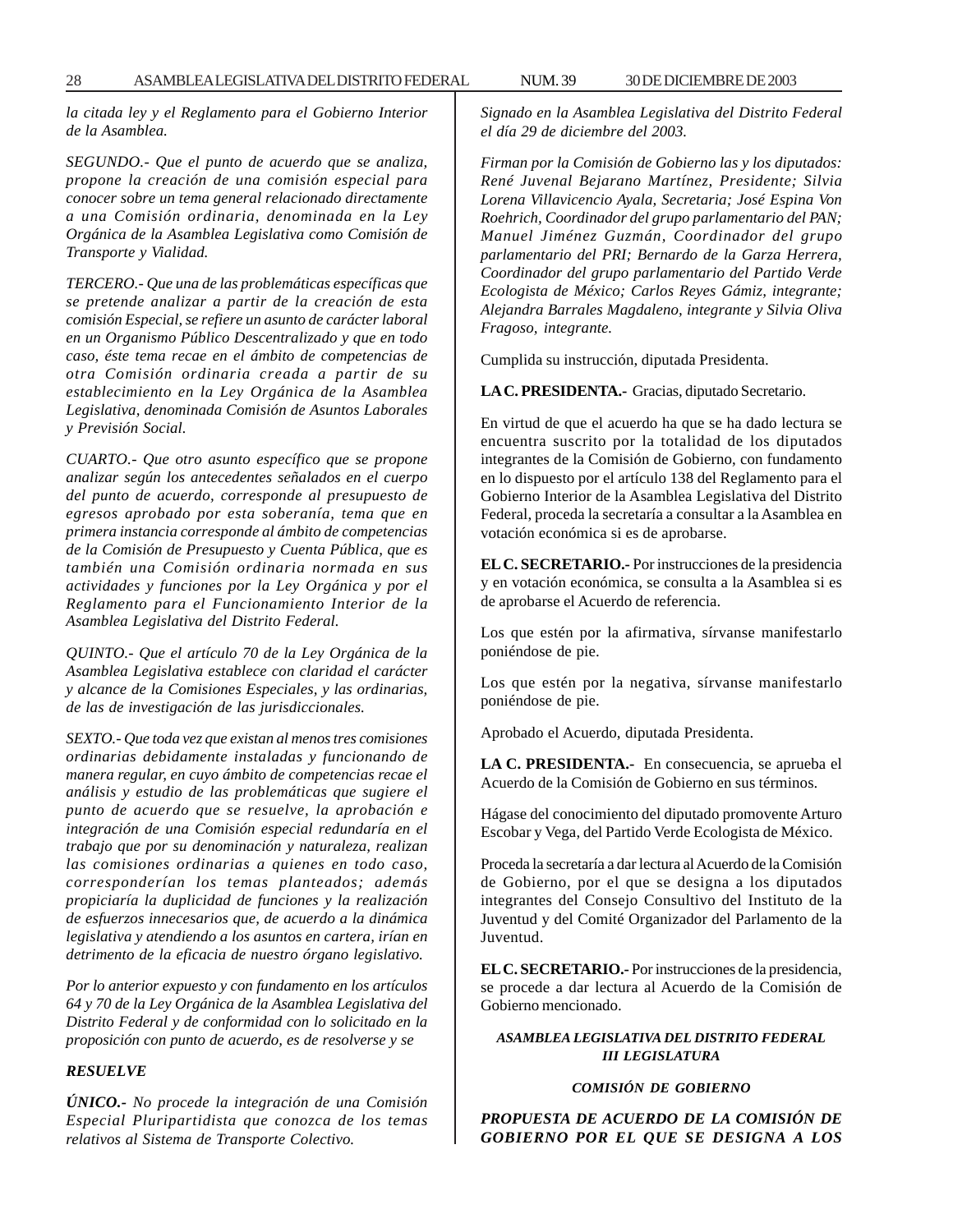#### *DIPUTADOS INTEGRANTES DEL CONSEJO CONSULTIVO DEL INSTITUTO DE LA JUVENTUD Y DEL COMITÉ ORGANIZADOR DEL PARLAMENTO DE LA JUVENTUD*

#### *CONSIDERANDO*

*PRIMERO.- En los artículos 41 de la Ley Orgánica y 77 del Reglamento para el Gobierno Interior, ambos de la Asamblea Legislativa del Distrito Federal, se establece que la Comisión de Gobierno es el órgano interno de gobierno permanente y expresión de pluralidad de la Asamblea encargado de dirigir y optimizar el ejercicio de las funciones legislativas, políticas y administrativas de la misma, como órgano colegiado impulsará acuerdos, consensos y decisiones; en virtud de los anterior la Comisión de Gobierno es competente para resolver el contenido del presente.*

*SEGUNDO.- Con base al Acuerdo emitido el 23 de diciembre del presente año, las Comisiones Unidas de Estudios Legislativos y Prácticas Parlamentarias y de la Juventud aprobó por unanimidad el Comité Organizador para la Realización del Parlamento de la Juventud del Distrito Federal y la designación del Consejo Consultivo del Instituto de la Juventud en relación a los siguientes:*

#### *ACUERDOS:*

*PRIMERO. La Comisión de Gobierno de la Tercera Legislatura de la Asamblea Legislativa del Distrito Federal, recibe el acuerdo establecido por las Comisiones Unidas de Estudios Legislativos y Prácticas Parlamentarias y de la Juventud con base a las conformidades correspondientes:*

#### *Consejo Consultivo de la Juventud.*

*Dip. Aleida Alavez Ruíz, Partido de la Revolución Democrática.*

*Dip. Mariana Gómez del Campo Gurza, Partido Acción Nacional.*

#### *Comité Organizador del Parlamento de la Juventud*

*Dip. Mariana Gómez del Campo, Partido Acción Nacional. Dip. Aleida Alavez Ruiz, Partido de la Revolución Democrática. Dip. Roberto Carlos Reyes Gámiz, Partido de la Revolución Democrática. Dip. Víctor Gabriel Varela, Partido de la Revolución Democrática. Dip. José Guadalupe Jiménez, Partido de la Revolución Democrática. Dip. Héctor Mauricio López, Partido Revolucionario Institucional. Dip. Christian Martín Lujano, Partido Acción Nacional. Lic. Pedro Pablo de Antoñano Padilla, Director del Instituto de la Juventud.*

*Instituto Electoral del Distrito Federal.*

*SEGUNDO: Notifíquese al C. Jefe de Gobierno del Distrito Federal y al Instituto de la Juventud.*

*Firman por la Comisión de Gobierno las y los diputados: René Juvenal Bejarano Martínez, Presidente; Silvia Lorena Villavicencio Ayala, Secretaria; José EspinaVon Roehrich, Coordinador del grupo parlamentario del PAN; Manuel Jiménez Guzmán, Coordinador del grupo parlamentario del PRI; Bernardo de la Garza Herrera, Coordinador del grupo parlamentario del Partido Verde Ecologista de México; Carlos Reyes Gámiz, integrante; Alejandra Barrales Magdaleno, integrante y Silvia Oliva Fragoso, integrante.*

Cumplida su instrucción, diputada Presidenta.

**LA C. PRESIDENTA.-** Gracias, diputado Secretario.

En votación económica consulte la secretaría a la Asamblea si es de aprobarse el Acuerdo de la Comisión de Gobierno a que se ha dado lectura.

**EL C. SECRETARIO.-** Por instrucciones de la presidencia y en votación económica, se consulta a la Asamblea, si es de aprobarse el acuerdo de referencia.

Los que estén por la afirmativa, sírvanse manifestarlo poniéndose de pie.

Los que estén por la negativa, sírvanse manifestarlo poniéndose de pie.

Aprobado el Acuerdo, diputado Presidenta.

**LA C. PRESIDENTA.-** En consecuencia, se aprueba el acuerdo de la Comisión de Gobierno por el que se designa a las diputadas Aleida Alavez Ruíz y Mariana Gómez del Campo Gurza, como integrantes del Consejo Consultivo del Instituto de la Juventud y a los diputados Roberto Carlos Reyes Gámiz, Víctor Gabriel Varela López, José Guadalupe Jiménez Magaña, Mauricio López Velázquez, Christian Martín Lujano Nicolás, Mariana Gómez del Campo Gurza, y Aleida Alavez Ruíz, como integrantes del Comité Organizador del Parlamento de la Juventud.

Hágase del conocimiento del Jefe de Gobierno del Distrito Federal y del Instituto de la Juventud.

Proceda la secretaría a dar lectura al Acuerdo de la Comisión de Gobierno por el que se ratifica el nombramiento de los diputados integrantes del Consejo de Fomento y Desarrollo Cultural del Distrito Federal.

**EL C. SECRETARIO.-** Por instrucciones de la presidencia se procede a dar lectura al Acuerdo de referencia.

#### *ASAMBLEA LEGISLATIVA DEL DISTRITO FEDERAL*

#### *III LEGISLATURA*

*COMISIÓN DE GOBIERNO*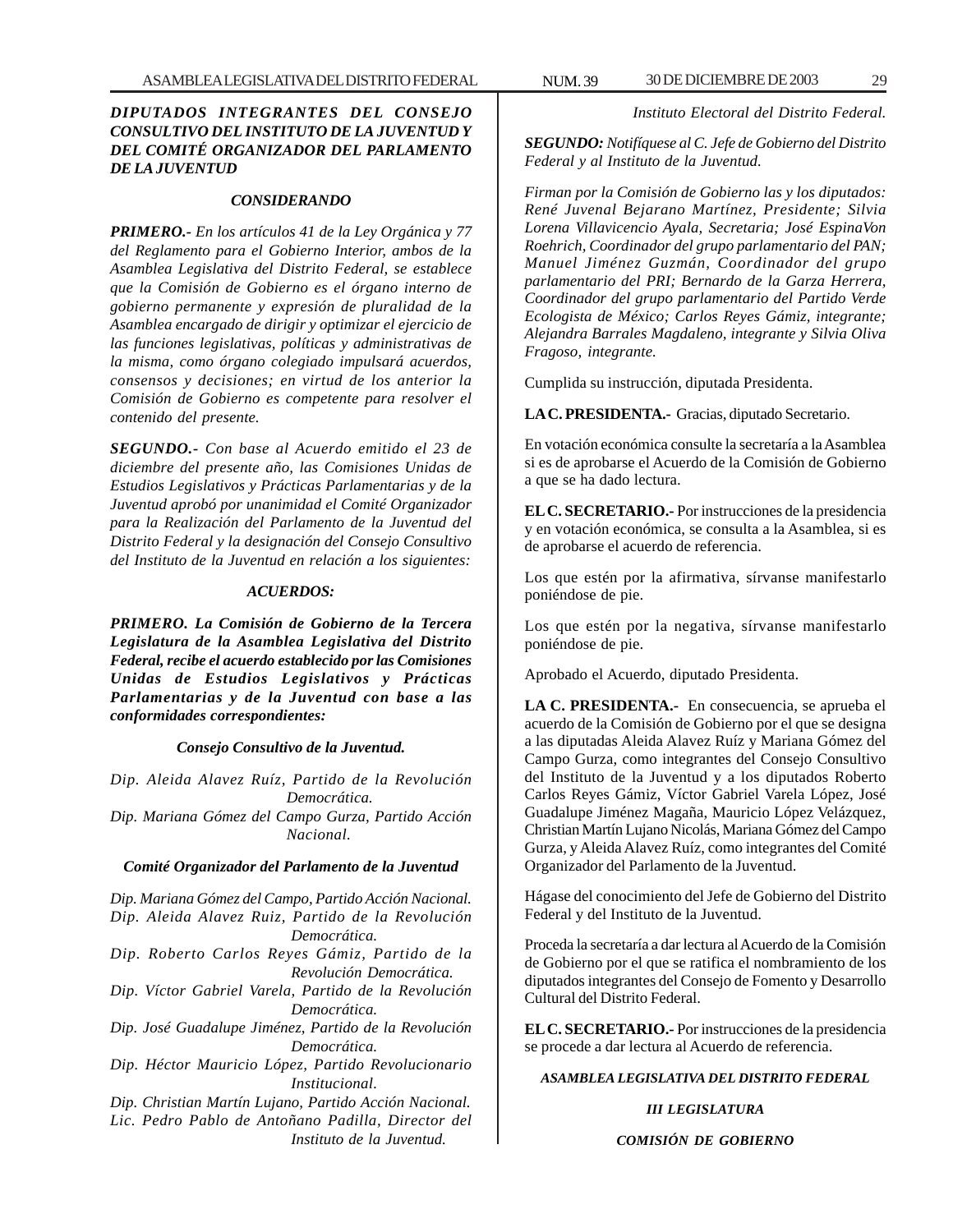#### *PROPUESTA DE ACUERDO DE LA COMISIÓN DE GOBIERNO POR EL QUE SE RATIFICA EL NOMBRAMIENTO DE LOS DIPUTADOS INTEGRANTES DEL CONSEJO DE FOMENTO Y DESARROLLO CULTURAL DEL DISTRITO FEDERAL*

#### *CONSIDERANDO*

*PRIMERO.- En los artículos 41 de la Ley Orgánica y 77 del Reglamento para el Gobierno Interior, ambos de la Asamblea Legislativa del Distrito Federal, se establece que la Comisión de Gobierno es el órgano interno de gobierno permanente y expresión de pluralidad de la Asamblea encargado de dirigir y optimizar el ejercicio de las funciones legislativas, políticas y administrativas de la misma, como órgano colegiado impulsará acuerdos, consensos y decisiones; en virtud de los anterior la Comisión de Gobierno es competente para resolver el contenido del presente.*

*SEGUNDO.- Con fecha veintinueve de diciembre del presente año, se recibió en esta H. Comisión de Gobierno, , un comunicado de la Comisión de Cultura de ésta órgano colegiado, mediante el cual informa que han acordado cumplimentar lo establecido en el artículo 25 de la Ley de Fomento Cultural para el Distrito Federal, por lo cual designaron a los Diputados María de Lourdes Rojo e Inchaustegui, María Gabriela González Martínez y Julio César Moreno Rivera, como integrantes del Consejo de Fomento y Desarrollo Cultural del Distrito Federal, en razón de lo anterior, la Comisión de Gobierno propone la celebración del siguiente*

#### *ACUERDO*

*PRIMERO. La Comisión de Gobierno acuerda ratificar el nombramiento de los Diputados María de Lourdes Rojo e Incháustegui, María Gabriela González Martínez y Julio César Moreno Rivera como integrantes del Consejo de Fomento y Desarrollo Cultural del Distrito Federal.*

*SEGUNDO.- Notifíquese el nombramiento y ratificación de referencia al Secretario de Gobierno del Distrito Federal, a efecto de que proceda conforme a derecho, en la integración e instalación del Consejo de referencia.*

*Dado en el Salón de Sesiones de la Comisión de Gobierno de la Asamblea Legislativa del Distrito Federal, III Legislatura, a los veintinueve días del mes de diciembre del dos mil tres.*

*Firman por la Comisión de Gobierno las y los diputados: René Juvenal Bejarano Martínez, Presidente; Silvia Lorena Villavicencio Ayala, Secretaria; José Espina Von Roehrich, Coordinador del grupo parlamentario del PAN; Manuel Jiménez Guzmán, Coordinador del grupo parlamentario del PRI; Bernardo de la Garza Herrera, Coordinador del grupo parlamentario del Partido Verde* *Ecologista de México; Carlos Reyes Gámiz, integrante; Alejandra Barrales Magdaleno, integrante y Silvia Oliva Fragoso, integrante.*

Cumplida su instrucción, diputada Presidenta.

**LA C. PRESIDENTA.-** Gracias, diputado Secretario. En virtud de que el acuerdo a que se ha dado lectura se encuentra suscrito por todos los diputados integrantes de la Comisión de Gobierno, con fundamento en lo dispuesto por el artículo 138 del Reglamento para el Gobierno Interior de la Asamblea Legislativa del Distrito Federal, proceda la secretaría a consultar a la Asamblea en votación económica, si es de aprobarse.

**EL C. SECRETARIO.-** Por instrucciones de la presidencia y en votación económica, se consulta a la Asamblea si es de aprobarse el Acuerdo de referencia.

Los que estén por la afirmativa, sírvanse manifestarlo poniéndose de pie.

Los que estén por la negativa, sírvanse manifestarlo poniéndose de pie.

Aprobado el Acuerdo, diputada Presidenta.

**LA C. PRESIDENTA.-** Gracias diputado Secretario.

En consecuencia se aprueba el Acuerdo de la Comisión de Gobierno por el cual se ratifica el nombramiento de los diputados María de Lourdes Rojo e Incháustegui, María Gabriela González Martínez y Julio César Moreno Rivera, como integrantes del Consejo de Fomento y Desarrollo Cultural del Distrito Federal.

Hágase del conocimiento del Secretario de Gobierno del Distrito Federal, licenciado Alejandro Encinas Rodríguez, a efecto de que proceda conforme a derecho en la integración e instalación del Consejo de Fomento y Desarrollo Cultural del Distrito Federal.

Esta presidencia hace del conocimiento de la Asamblea que se recibió un Acuerdo de la Comisión de Gobierno para designar a los diputados integrantes del Comité Técnico que dará seguimiento a la aplicación de la Ley de Residuos Sólidos del Distrito Federal.

Sírvase la secretaría dar lectura al Acuerdo de referencia.

**El C. SECRETARIO.-** Por instrucciones de la presidencia se procederá a dar lectura al Acuerdo de la Comisión de Gobierno.

#### *ASAMBLEA LEGISLATIVA DEL DISTRITO FEDERAL III LEGISLATURA*

#### *COMISIÓN DE GOBIERNO*

*ACUERDO DE LA COMISIÓN DE GOBIERNO PARA DESIGNAR A LOS DIPUTADOS INTEGRANTES DEL*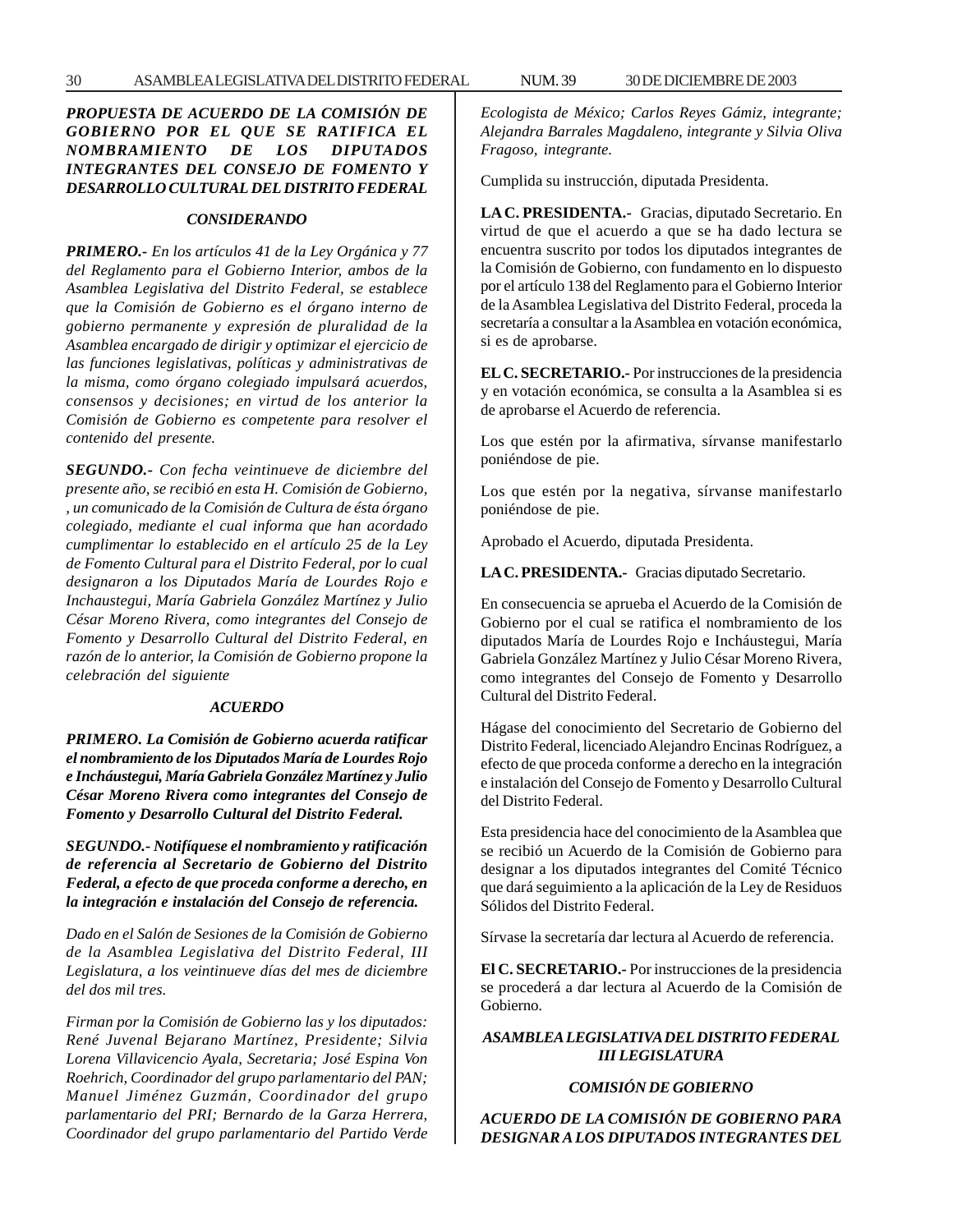#### *COMITÉ TÉCNICO QUE DARÁ SEGUIMIENTO A LA APLICACIÓN DE LA LEY DE RESIDUOS SÓLIDOS DEL DISTRITO FEDERAL.*

#### *CONSIDERANDO*

*PRIMERO.- En los artículos 41 de la Ley Orgánica y 77 del Reglamento para el Gobierno Interior, ambos de la Asamblea Legislativa del Distrito Federal, se establece que: ''La Comisión de Gobierno es el órgano interno de gobierno permanente y expresión de pluralidad de la Asamblea encargado de dirigir y optimizar el ejercicio de las funciones legislativas, políticas y administrativas de la misma, como órgano colegiado impulsará acuerdos, consensos y decisiones a este efecto se reunirá cuando menos una vez al mes.''*

*SEGUNDO.- Que en términos de los artículos 42 Fracción XIII, del Estatuto de Gobierno del Distrito Federal, 44 fracción II y 10 fracción XXV; de la Ley Orgánica de la Asamblea Legislativa del Distrito Federal y 77 del Reglamento para el Gobierno Interior de la Asamblea Legislativa del Distrito Federal, corresponde a la Asamblea Legislativa, a través de la Comisión de Gobierno, proponer la integración del Comité Técnico que dará seguimiento a la aplicación de la Ley de Residuos Sólidos del Distrito Federal.*

*TERCERO.- Que en atención a lo establecido en el Dictamen a la Iniciativa de Decreto que reforma el Artículo Tercero Transitorio de la Ley de Residuos Sólidos del Distrito Federal, aprobado por las Comisiones Unidas de Uso y Aprovechamiento de Bienes y Servicios Públicos y de Preservación del Medio Ambiente y Protección Ecológica el pasado 27 de Diciembre de 2003, se propone el siguiente:*

#### *ACUERDO*

*PRIMERO.- La Comisión de Gobierno acuerda la integración de un Comité Técnico que estará integrado por siete diputadas y diputados de la Asamblea Legislativa del Distrito Federal, III Legislatura, misma que contará con un Presidente, un Vicepresidente y un Secretario, de conformidad con el marco jurídico de la Asamblea Legislativa del Distrito Federal.*

*Presidente: Diputado Higinio Chávez García.*

*Vicepresidente: Diputado Christian Martín Lujano Nicolás.*

*Secretario: Diputado Emilio Fernández Allende.*

*Integrante: Diputada Aleida Alavez Ruíz.*

*Integrante: Diputada Martha Delgado Peralta.*

*Integrante: Diputada Sara Guadalupe Figueroa Canedo.*

*Integrante: Diputada Norma Gutiérrez de la Torre.*

*SEGUNDO.- El Comité Técnico, tendrá como función primordial, el vigilar el cumplimiento en a aplicación de la Ley de Residuos Sólidos del Distrito Federal, en apego a lo establecido por el Artículo Tercero Transitorio del ordenamiento en comento.*

*TERCERO.- El Comité Técnico, informará periódicamente y por escrito, del desarrollo de su encomienda al Pleno de la Comisión de Gobierno de la Asamblea Legislativa del Distrito Federal, III Legislatura.*

*Dado en el Salón de Sesiones de la Comisión de Gobierno de la Asamblea Legislativa del Distrito Federal, III Legislatura, a los veintinueve días del mes de diciembre del dos mil tres.*

*Firman por la Comisión de Gobierno las y los diputados: René Juvenal Bejarano Martínez, Presidente; Silvia Lorena Villavicencio Ayala, Secretaria; José Espina Von Roehrich, Coordinador del grupo parlamentario del PAN; Manuel Jiménez Guzmán, Coordinador del grupo parlamentario del PRI; Bernardo de la Garza Herrera, Coordinador del grupo parlamentario del Partido Verde Ecologista de México; Carlos Reyes Gámiz, integrante; Alejandra Barrales Magdaleno, integrante y Silvia Oliva Fragoso, integrante.*

Cumplida su instrucción diputada Presidenta.

**LA C. PRESIDENTA.-** Gracias diputado Secretario. Con fundamento en lo dispuesto por el Artículo 138 del Reglamento para el Gobierno Interior de la Asamblea Legislativa del Distrito Federal, consulte la secretaría a la Asamblea en votación económica, si es de aprobarse el Acuerdo a que se ha dado lectura.

**EL C. SECRETARIO.-** Por instrucciones de la presidencia y en votación económica, se consulta a la Asamblea si es de aprobarse el acuerdo de referencia.

Los que estén por la afirmativa, sírvanse manifestarlo poniéndose de pie.

Los que estén por la negativa, sírvanse manifestarlo poniéndose de pie.

Aprobado el Acuerdo, diputada Presidenta.

**LA C. PRESIDENTA.-** En consecuencia, se aprueba el Acuerdo de la Comisión de Gobierno por el cual se designa a los diputados Higinio Chávez García, Christian Martín Lujano Nicolás, Emilio Fernández Allende, Aleida Alavez Ruíz, Martha Teresa Delgado Peralta, Sara Guadalupe Figueroa Canedo y Norma Gutiérrez de la Torre, integrantes del Comité Técnico encargado de vigilar el cumplimiento en la aplicación de la Ley de Residuos Sólidos del Distrito Federal, en apego a lo establecido por el artículo Tercero Transitorio del ordenamiento mencionado.

Hágase del conocimiento de los diputados integrantes del Comité para los efectos conducentes.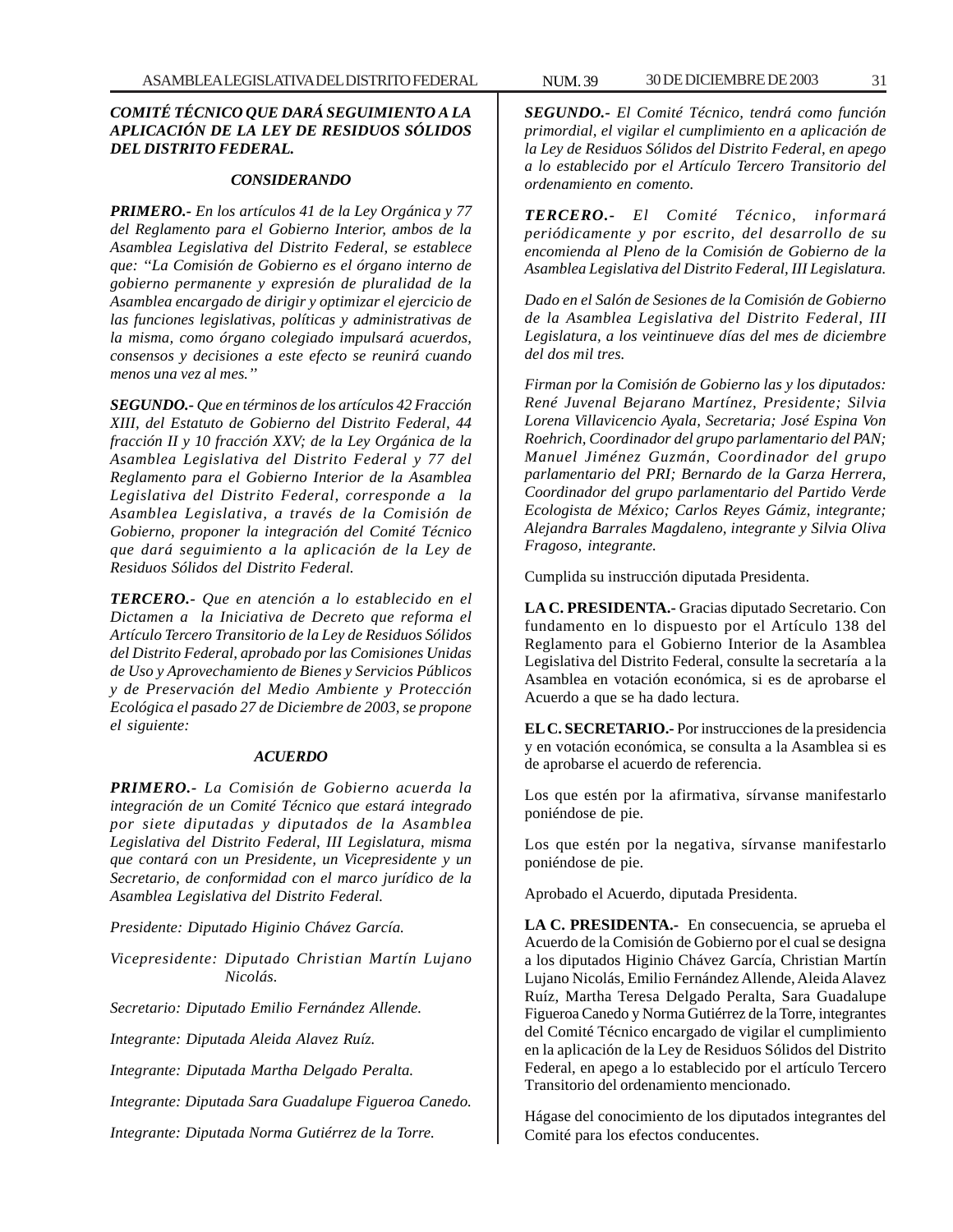Se instruye a la secretaría a dar lectura al Acuerdo de la Comisión de Gobierno por el que se designa a las diputadas integrantes del Consejo Consultivo del Instituto de la Mujer.

**EL C. SECRETARIO.-** Por instrucciones de la presidencia, se procederá a dar lectura al Acuerdo de la Comisión de Gobierno.

#### *ASAMBLEA LEGISLATIVA DEL DISTRITO FEDERAL III LEGISLATURA*

#### *COMISIÓN DE GOBIERNO*

#### *PROPUESTA DE ACUERDO DE LA COMISIÓN DE GOBIERNO POR EL QUE SE DESIGNA A LAS DIPUTADAS INTEGRANTES DEL CONSEJO CONSULTIVO DEL INSTITUTO DE LA MUJER.*

#### *CONSIDERANDO*

*PRIMERO.- En los artículos 41 de la Ley Orgánica y 77 del Reglamento para el Gobierno Interior, ambos de la Asamblea Legislativa del Distrito Federal, se establece que: ''La Comisión de Gobierno es el órgano interno de gobierno permanente y expresión de pluralidad de la Asamblea encargado de dirigir y optimizar el ejercicio de las funciones legislativas, políticas y administrativas de la misma, como órgano colegiado impulsará acuerdos, consensos y decisiones; en virtud de lo anterior la Comisión de Gobierno es competente para resolver el contenido del presente.*

*SEGUNDO.- Con base a los artículos 20, 21 y 22 de la Ley del Instituto de las Mujeres del Distrito Federal, se establece integrar un Consejo Consultivo, en donde participará una diputada de cada uno de los grupos parlamentarios representados en la Asamblea Legislativa; con el propósito de garantizar el libre ejercicio de los derechos de las Mujeres, así como el fortalecimiento de una participación igualitaria en los ámbitos social, político, cultural, económico y familiar y a fin de reivindicar los derechos que por su naturaleza les pertenecen.*

*Toda vez que las C. Diputadas de la segunda legislativa de este órgano colegiado, Dione Anguiano Flores del Partido de la Revolución Democrática, Lorena Ríos Martínez del Partido Acción Nacional, Alicia Virginia Téllez Sánchez del Partido Revolucionario Institucional, Ana Laura Luna Coria del Partido Verde Ecologista de México y Enoé Margarita Uranga Muñoz del Partido Democracia social, han concluido con su período legislativo, esta H. Comisión de Gobierno determina establecer el siguiente*

#### *ACUERDO:*

*PRIMERO.- La Comisión de Gobierno de la Tercera Legislatura de la Asamblea Legislativa del Distrito Federal, designa como nuevas integrantes del Consejo*

#### *Consultivo del Instituto de la Mujer del Distrito Federal a las C. Diputadas:*

- *Diputada: Maricela Contreras Julián, Partido de la Revolución Democrática.*
- *Diputada: María Teresita de Jesús Aguilar Marmolejo, Partido Acción Nacional.*
- *Diputada: María Claudia Esqueda Llanes, Partido Revolucionario Institucional.*
- *Diputada: Sara Figueroa Canedo, Partido Verde Ecologista de México.*

#### *SEGUNDO: Notifíquese al Instituto de las Mujeres del Distrito Federal, la designación de las nuevas integrantes del Consejo Consultivo.*

*Dado en el salón de sesiones de la Comisión de Gobierno de la Asamblea Legislativa del Distrito Federal, a veintinueve de diciembre del dos mil tres.*

*Firman por la Comisión de Gobierno las y los diputados: René Juvenal Bejarano Martínez, Presidente; Silvia Lorena Villavicencio Ayala, Secretaria; José Espina Von Roehrich, Coordinador del grupo parlamentario del PAN; Manuel Jiménez Guzmán, Coordinador del grupo parlamentario del PRI; Bernardo de la Garza Herrera, Coordinador del grupo parlamentario del Partido Verde Ecologista de México; Carlos Reyes Gámiz, integrante; Alejandra Barrales Magdaleno, integrante y Silvia Oliva Fragoso, integrante.*

Cumplida su instrucción, diputada Presidenta.

**LA C. PRESIDENTA.-** En virtud de que el Acuerdo a que se ha dado lectura se encuentra suscrito por la totalidad de los diputados integrantes de la Comisión de Gobierno, con fundamento en el artículo 138 del Reglamento para el Gobierno Interior de la Asamblea Legislativa del Distrito Federal, consulte la secretaría a la Asamblea, en votación económica, si es de aprobarse el Acuerdo.

**EL C. SECRETARIO.-** Por instrucciones de la presidencia y en votación económica, se consulta a la Asamblea si es de aprobarse el acuerdo de referencia.

Los que estén por la afirmativa, sírvanse manifestarlo poniéndose de pie.

Los que estén por la negativa, sírvanse manifestarlo poniéndose de pie.

Aprobado el Acuerdo, diputada Presidenta.

**LA C. PRESIDENTA.-** En términos de lo dispuesto por el artículo 22-D de la Ley del Instituto de la Mujer del Distrito Federal, la Asamblea Legislativa del Distrito Federal, III Legislatura, designa como integrantes del Consejo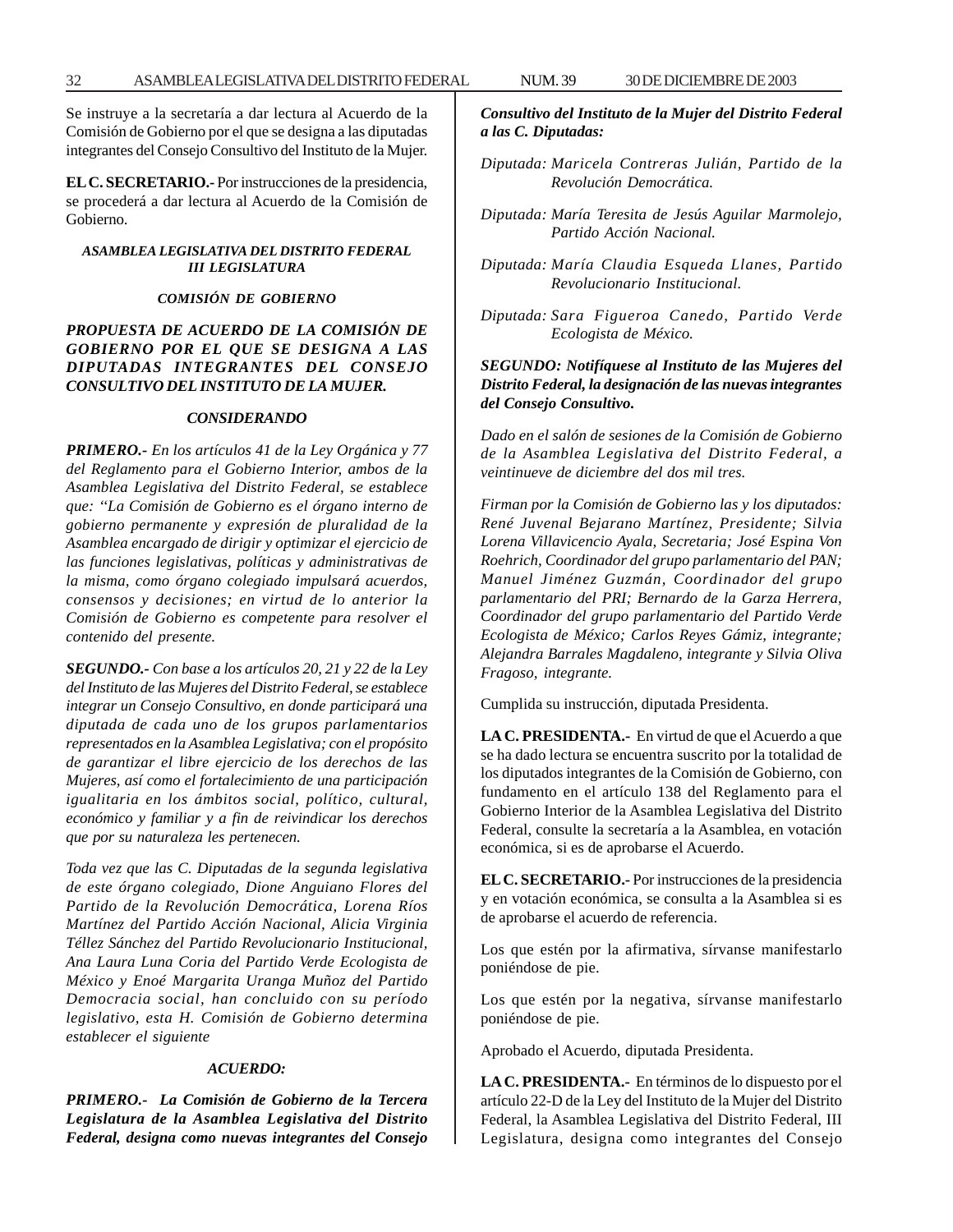Consultivo del Instituto de la Mujer del Distrito Federal a las siguientes diputadas: Maricela Contreras Julián, María Teresita de Jesús Aguilar Marmolejo, María Claudia Esqueda Llanes y Sara Figueroa Canedo.

Comuníquese al Instituto de la Mujer del Distrito Federal.

Sírvase la secretaría dar lectura al Acuerdo de la Comisión de Gobierno para nombrar un Consejero Electoral Suplente General del Instituto Electoral del Distrito Federal.

**EL C. SECRETARIO.-** Por instrucciones de la presidencia, se procederá a dar lectura al Acuerdo de la Comisión de Gobierno.

#### *ASAMBLEA LEGISLATIVA DEL DISTRITO FEDERAL III LEGISLATURA*

#### *COMISIÓN DE GOBIERNO*

#### *ACUERDO DE LA COMISIÓN DE GOBIERNO PARA NOMBRAR UN CONSEJERO ELECTORAL SUPLENTE GENERAL, DEL INSTITUTO ELECTORAL DEL DISTRITO FEDERAL.*

#### *CONSIDERANDO*

*PRIMERO.- Qué en términos de los artículos 41 de la Ley Orgánica y 77 del Reglamento para el Gobierno Interior, ambos de la Asamblea Legislativa del Distrito Federal, se establece que: ''La Comisión de Gobierno es el órgano interno de gobierno permanente y expresión de pluralidad de la Asamblea encargado de dirigir y optimizar el ejercicio de las funciones legislativas, políticas y administrativas de la misma, como órgano colegiado impulsará acuerdos, consensos y decisiones a este efecto se reunirá cuando menos una vez al mes.''*

*SEGUNDO.- Qué en términos de los artículos 125; del Estatuto de Gobierno del Distrito Federal, 44 fracción VI y 10 fracción XII de la Ley Orgánica de la Asamblea Legislativa del Distrito Federal y 55 fracción I; Código Electoral del Distrito Federal, corresponde al Pleno de la Asamblea Legislativa del Distrito Federal, designar a los integrantes del Consejo General del Instituto Electoral del Distrito Federal.*

*TERCERO.- Qué en virtud de que la Consejera María Elena Homs Tirado asumió el cargo el pasado 19 de noviembre de 2003, por renuncia del C. Rodrigo Morales Manzanares de fecha 31 de octubre del presente año, se ha generado una vacante de Consejero Electoral Suplente.*

*CUARTO.- Qué la presidencia de la Comisión de Gobierno ha recibido un comunicado de fecha 15 de diciembre de 2003, por parte del Consejero Presidente del Instituto Electoral del Distrito Federal, Licenciado Javier Santiago Castillo, mediante el cual notifica a esta*

*soberanía de la vacante de un Consejero Electoral Suplente.*

#### *RESULTANDO*

*PRIMERO.- La Comisión de Gobierno acuerda, previo análisis curricular, el nombramiento de la C. Licenciada Reyna Sandra García Álvarez, como Consejero Electoral Suplente General.*

*SEGUNDO.- Hágase del conocimiento del Pleno de la Asamblea Legislativa del Distrito Federal y consúltese en votación nominal si la elección hecha por esta Comisión de Gobierno es de aprobarse.*

*Dado en el Salón de Sesiones de la Comisión de Gobierno de la Asamblea Legislativa del Distrito Federal a los veintinueve días del mes de diciembre del dos mil tres.*

*Firman por la Comisión de Gobierno las y los diputados: René Juvenal Bejarano Martínez, Presidente; Silvia Lorena Villavicencio Ayala, Secretaria; José Espina Von Roehrich, Coordinador del grupo parlamentario del PAN; Manuel Jiménez Guzmán, Coordinador del grupo parlamentario del PRI; Bernardo de la Garza Herrera, Coordinador del grupo parlamentario del Partido Verde Ecologista de México; Carlos Reyes Gámiz, integrante; Alejandra Barrales Magdaleno, integrante y Silvia Oliva Fragoso, integrante.*

Cumplida su instrucción, diputada Presidenta.

**LA C. PRESIDENTA.-** Consulte la secretaría a la Asamblea en votación nominal si es de aprobarse el Acuerdo de la Comisión de Gobierno de referencia.

**EL C. SECRETARIO.-** Se va proceder a recoger la votación nominal del Acuerdo de la Comisión de Gobierno para nombrar un Consejero Electoral suplente general del Instituto Electoral del Distrito Federal.

De conformidad con lo establecido por el artículo 128 del Reglamento para el Gobierno Interior de la Asamblea, se solicita a la Coordinación de Servicios Parlamentarios hacer el anuncio correspondiente a efecto de que los diputados presentes puedan emitir su voto.

Se solicita a los diputados que al emitir su voto lo hagan en voz alta diciendo su nombre y apellido, añadiendo la expresión ''en pro'', ''en contra'' o ''abstención''. El de la voz recogerá la votación. Comenzamos de derecha a izquierda.

#### **(Votación Nominal)**

Juan Antonio Arévalo López, en pro.

Gabriela Cuevas, a favor.

Obdulio Ávila, en pro.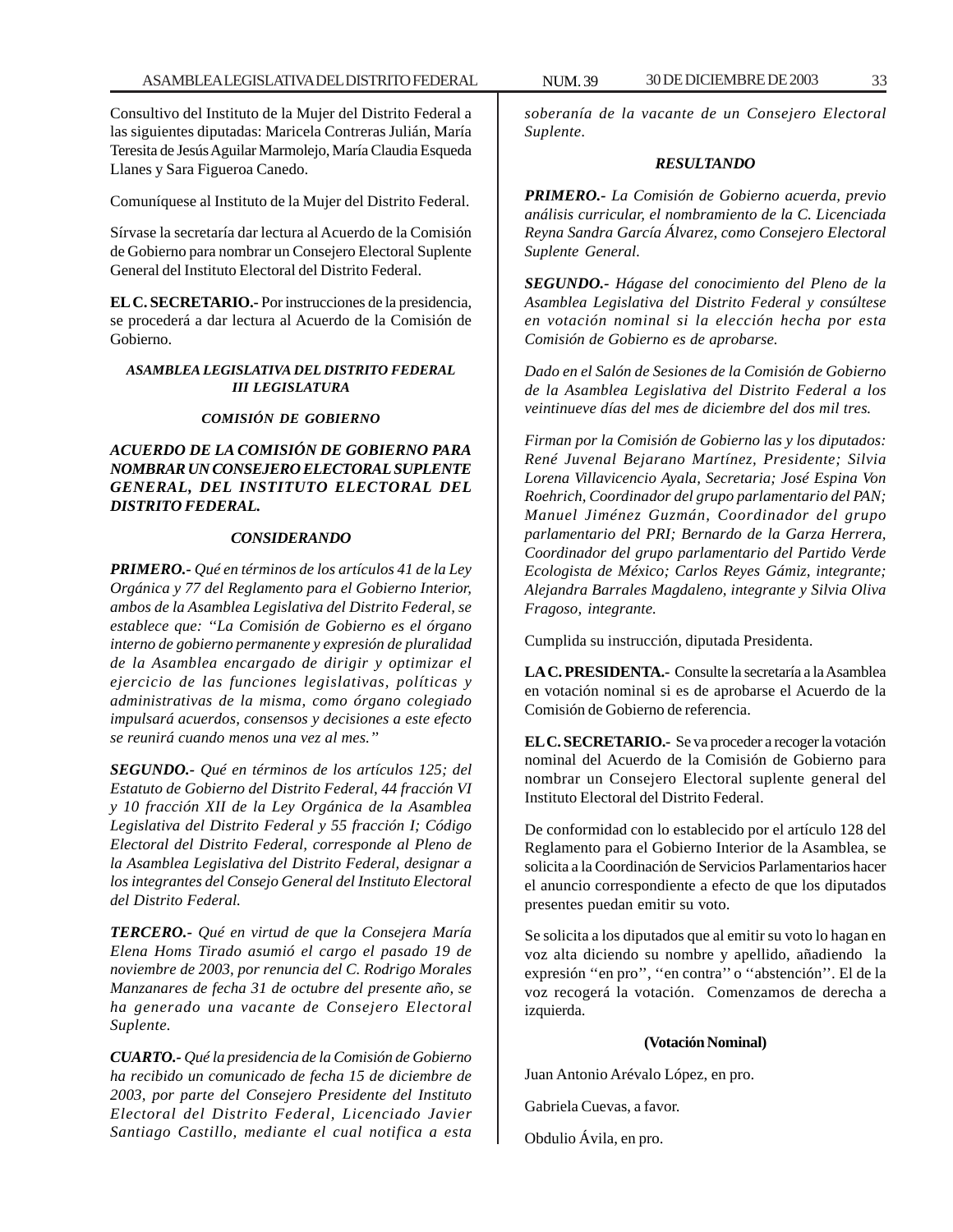34 ASAMBLEA LEGISLATIVA DEL DISTRITO FEDERAL NUM. 39 30 DE DICIEMBRE DE 2003

| Rafael Hernández, a favor.                             | Mauricio López Velázquez, en pro.                                                                                                                                                                                                             |  |
|--------------------------------------------------------|-----------------------------------------------------------------------------------------------------------------------------------------------------------------------------------------------------------------------------------------------|--|
| Emilio Fernández, en pro.                              | Sara Figueroa, en pro.                                                                                                                                                                                                                        |  |
| José Jiménez, a favor.                                 | José Medel Ibarra, a favor.                                                                                                                                                                                                                   |  |
| María de Lourdes Rojo e Incháustegui, en pro.          | Gerardo Villanueva Albarrán, a favor.                                                                                                                                                                                                         |  |
| Francisco Chiguil, en pro.                             | Julio César Moreno, a favor.                                                                                                                                                                                                                  |  |
| Maricela Contreras Julián, en pro.                     | Pablo Trejo Pérez, en pro.                                                                                                                                                                                                                    |  |
| Andrés Lozano Lozano, en pro.                          | Rodolfo Covarrubias, a favor.                                                                                                                                                                                                                 |  |
| Aleida Alavez, en pro.                                 | Julio Escamilla, a favor.                                                                                                                                                                                                                     |  |
| González Maltos, en pro.                               | Víctor Varela, a favor.                                                                                                                                                                                                                       |  |
| Araceli Vázquez, en pro.                               | María Elena Torres, en pro.                                                                                                                                                                                                                   |  |
| Higinio Chávez, a favor.                               | Martha Delgado, a favor.                                                                                                                                                                                                                      |  |
| Alfredo Hernández Raigosa, a favor.                    | EL C. SECRETARIO.- ¿Faltó alguna o algún diputado de<br>emitir su voto?                                                                                                                                                                       |  |
| José María Rivera, a favor.                            | Se va a proceder a recoger la votación de la Mesa Directiva.                                                                                                                                                                                  |  |
| Lujano Nicolás, a favor.                               | Juventino Rodríguez, en pro.                                                                                                                                                                                                                  |  |
| Jesús López, a favor.                                  | Alfredo Carrasco, a favor.                                                                                                                                                                                                                    |  |
| Jorge Lara, en pro.                                    | Villavicencio Ayala, en pro.                                                                                                                                                                                                                  |  |
| José Espina, en pro.                                   | Carlos Alberto Flores, a favor.                                                                                                                                                                                                               |  |
| Mónica Serrano, en pro.                                | María Teresita Aguilar, a favor.                                                                                                                                                                                                              |  |
| Mariana Gómez del Campo, en pro.                       | EL C. SECRETARIO.- Adelante, diputado.                                                                                                                                                                                                        |  |
| Alejandra Barrales, en pro.                            | Eduardo Malpica, en pro.                                                                                                                                                                                                                      |  |
| René Bejarano, en pro.                                 | EL C. SECRETARIO.- ¿Faltó alguna o algún diputado de                                                                                                                                                                                          |  |
| Reyes Gámiz, a favor.                                  | emitir su voto?                                                                                                                                                                                                                               |  |
| Silvia Oliva Fragoso, a favor.                         | Jorge García, en pro.                                                                                                                                                                                                                         |  |
| Miguel Angel Solares Chávez, a favor.                  | EL C. SECRETARIO.- Diputada Presidenta, el resultado de<br>la votación es el siguiente: 54 votos a favor, 0 votos en<br>contra, 0 abstenciones.                                                                                               |  |
| Rodrigo Chávez Contreras, a favor.                     |                                                                                                                                                                                                                                               |  |
| Alberto Trejo Villafuerte, en pro.                     | LA C. PRESIDENTA.- En consecuencia se aprueba el<br>Acuerdo de la Comisión de Gobierno por el que se designa<br>a la licenciada Reyna Sandra García Álvarez como Consejera<br>Electoral suplente general del Instituto Electoral del Distrito |  |
| Lourdes Alonso, en pro.                                |                                                                                                                                                                                                                                               |  |
| Irma Islas, en pro.                                    | Federal.                                                                                                                                                                                                                                      |  |
| Benjamín Muciño, en pro.                               | Cítese a la licenciada designada para que rinda su protesta<br>de ley.                                                                                                                                                                        |  |
| José Antonio Arévalo, a favor.                         | Proceda la secretaría a dar lectura al Acuerdo de la Comisión                                                                                                                                                                                 |  |
| Bernardo de la Garza, en pro.                          | de Gobierno por el que se designa a los diputados<br>integrantes de la Comisión de Límites Territoriales.                                                                                                                                     |  |
| Francisco Agundis, en pro.<br>Aguilar Álvarez, en pro. | EL C. SECRETARIO.- Por instrucciones de la presidencia<br>se procederá a dar lectura al Acuerdo de referencia.                                                                                                                                |  |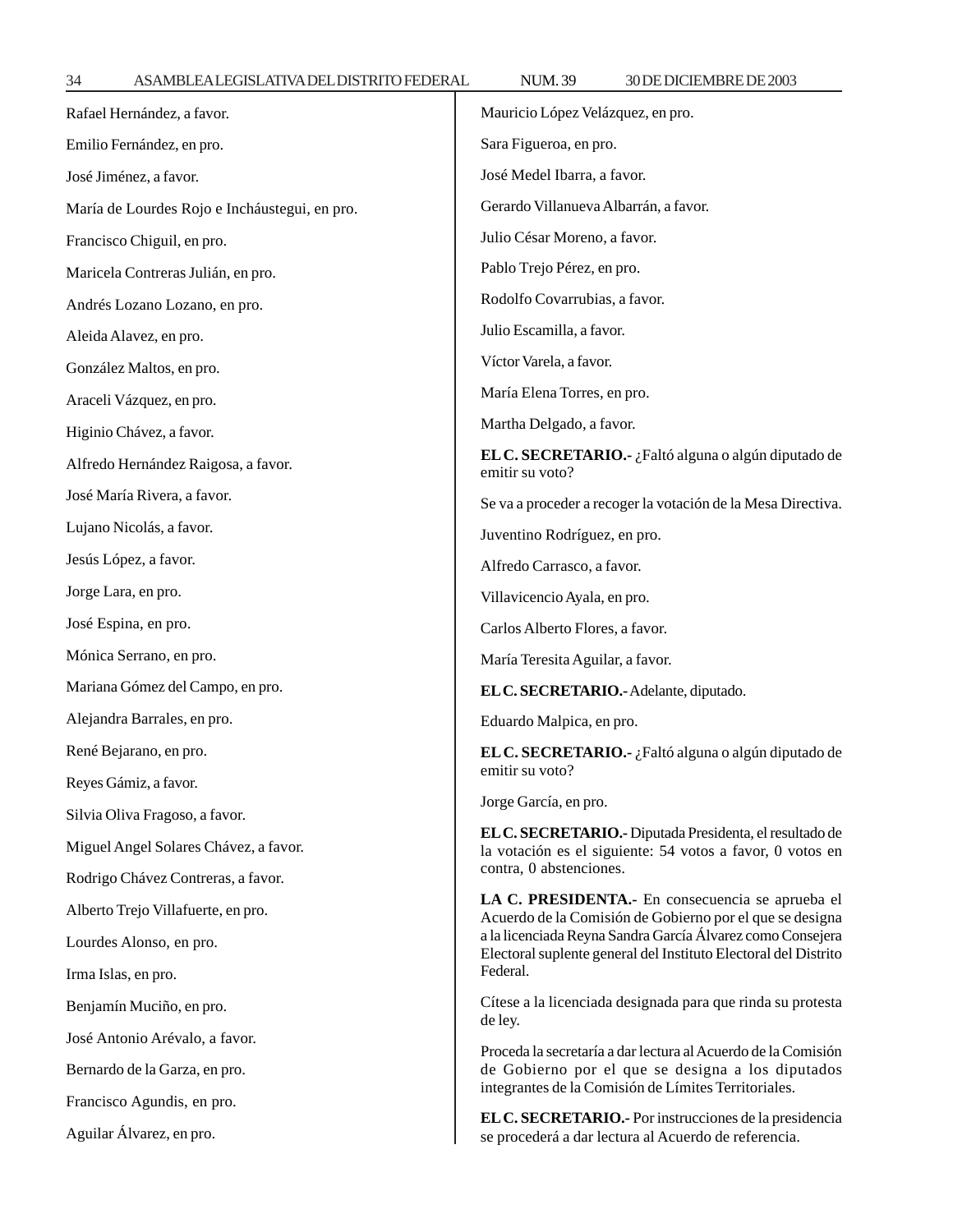#### *ASAMBLEA LEGISLATIVA DEL DISTRITO FEDERAL III LEGISLATURA*

#### *COMISIÓN DE GOBIERNO*

*PROPUESTA DE ACUERDO DE LA COMISIÓN DE GOBIERNO POR EL QUE SE DESIGNA A LOS DIPUTADOS INTEGRANTES DE LA COMISIÓN DE LÍMITES TERRITORIALES.*

#### *CONSIDERANDO*

*PRIMERO.- En los artículos 41 de la Ley Orgánica y 77 del Reglamento para el Gobierno Interior, ambos de la Asamblea Legislativa del Distrito Federal, se establece que la Comisión de Gobierno es el órgano interno de gobierno permanente y expresión de pluralidad de la Asamblea encargado de dirigir y optimizar el ejercicio de las funciones legislativas, políticas y administrativas de la misma, como órgano colegiado impulsará acuerdos, consensos y decisiones; en virtud de lo anterior la Comisión de Gobierno es competente para resolver el contenido del presente.*

*SEGUNDO.- Con la finalidad de dar estricto cumplimiento a lo establecido en el artículo 109 del Estatuto de Gobierno del Distrito Federal, se propone el siguiente:*

#### *ACUERDO:*

*PRIMERO.- La Comisión de Gobierno de la Tercera Legislatura de la Asamblea Legislativa del Distrito Federal, designa como nuevos integrantes de la Comisión de Límites Territoriales a los siguientes:*

*Diputada Presidente: Araceli Vázquez Camacho. PRD.*

*Diputado Presidente: Juan Antonio Arévalo. PAN.*

*Diputada Secretario: Guadalupe Chavira de la Rosa. PRD.*

*Diputado integrante: Jaime Aguilar Álvarez y Mazarrasa. PRI.*

*Diputado integrante: Arturo Escobar y Vega. PVEM.*

*Diputado integrante: Efraín Morales Sánchez. PRD.*

*Diputado integrante: Héctor Guijosa Mora. PRD.*

*Diputado integrante: Víctor Gabriel Varela López. PRD.*

*Diputada integrante: Mónica Serrano Peña. PAN.*

*SEGUNDO: Notifíquese al Gobierno del Distrito Federal para los efectos conducentes.*

*Dado en el salón de sesiones de la Comisión de Gobierno de la Asamblea Legislativa del Distrito Federal, III Legislatura, a los veintinueve de diciembre de dos mil tres.*

*Firman por la Comisión de Gobierno las y los diputados: René Juvenal Bejarano Martínez, Presidente; Silvia Lorena Villavicencio Ayala, Secretaria; José Espina Von*

*Roehrich, Coordinador del grupo parlamentario del PAN; Manuel Jiménez Guzmán, Coordinador del grupo parlamentario del PRI; Bernardo de la Garza Herrera, Coordinador del grupo parlamentario del Partido Verde Ecologista de México; Carlos Reyes Gámiz, integrante; Alejandra Barrales Magdaleno, integrante y Silvia Oliva Fragoso, integrante.*

Cumplida su instrucción, diputada Presidenta.

**LA C. PRESIDENTA.-** Gracias, diputado Secretario.

En votación económica consulte la secretaría a la Asamblea si es de aprobarse el Acuerdo al que se ha dado lectura.

**EL C. SECRETARIO.-** Por instrucciones de la presidencia y en votación económica, se consulta a la Asamblea si es de aprobarse el Acuerdo de referencia.

Los que estén por la afirmativa, sírvanse manifestarlo poniéndose de pie.

Los que estén por la negativa, sírvanse manifestarlo poniéndose de pie.

Aprobado el Acuerdo, diputada Presidenta.

**LA C. PRESIDENTA.-** Gracias, diputado Secretario. En consecuencia se aprueba el Acuerdo de la Comisión de Gobierno por el que se designa a los diputados integrantes de la Comisión de Límites Territoriales.

Hágase del conocimiento de los diputados integrantes de la Comisión de referencia para los efectos legales a que haya lugar, así como del Jefe de Gobierno del Distrito Federal.

Proceda la secretaría a dar lectura al Acuerdo de la Comisión de Gobierno para conminar a las comisiones de trabajo legislativo a que dictaminen a la brevedad posible las iniciativas y propuestas con punto de acuerdo pendientes de ello.

**EL C. SECRETARIO.-** Por instrucciones de la presidencia se procede a dar lectura al acuerdo de referencia.

#### *ASAMBLEA LEGISLATIVA DEL DISTRITO FEDERAL III LEGISLATURA*

#### *COMISIÓN DE GOBIERNO*

*ACUERDO DE LA COMISIÓN DE GOBIERNO PARA CONMINAR A LAS COMISIONES DE TRABAJO LEGISLATIVO A QUE DICTAMINEN A LA BREVEDAD POSIBLE, LAS INICIATIVAS Y PROPUESTAS CON PUNTO DE ACUERDO PENDIENTES DE ELLO.*

#### *CONSIDERANDO*

*PRIMERO.- Qué en términos de los artículos 41 de la Ley Orgánica y 77 del Reglamento para el Gobierno Interior, ambos de la Asamblea Legislativa del Distrito Federal, se*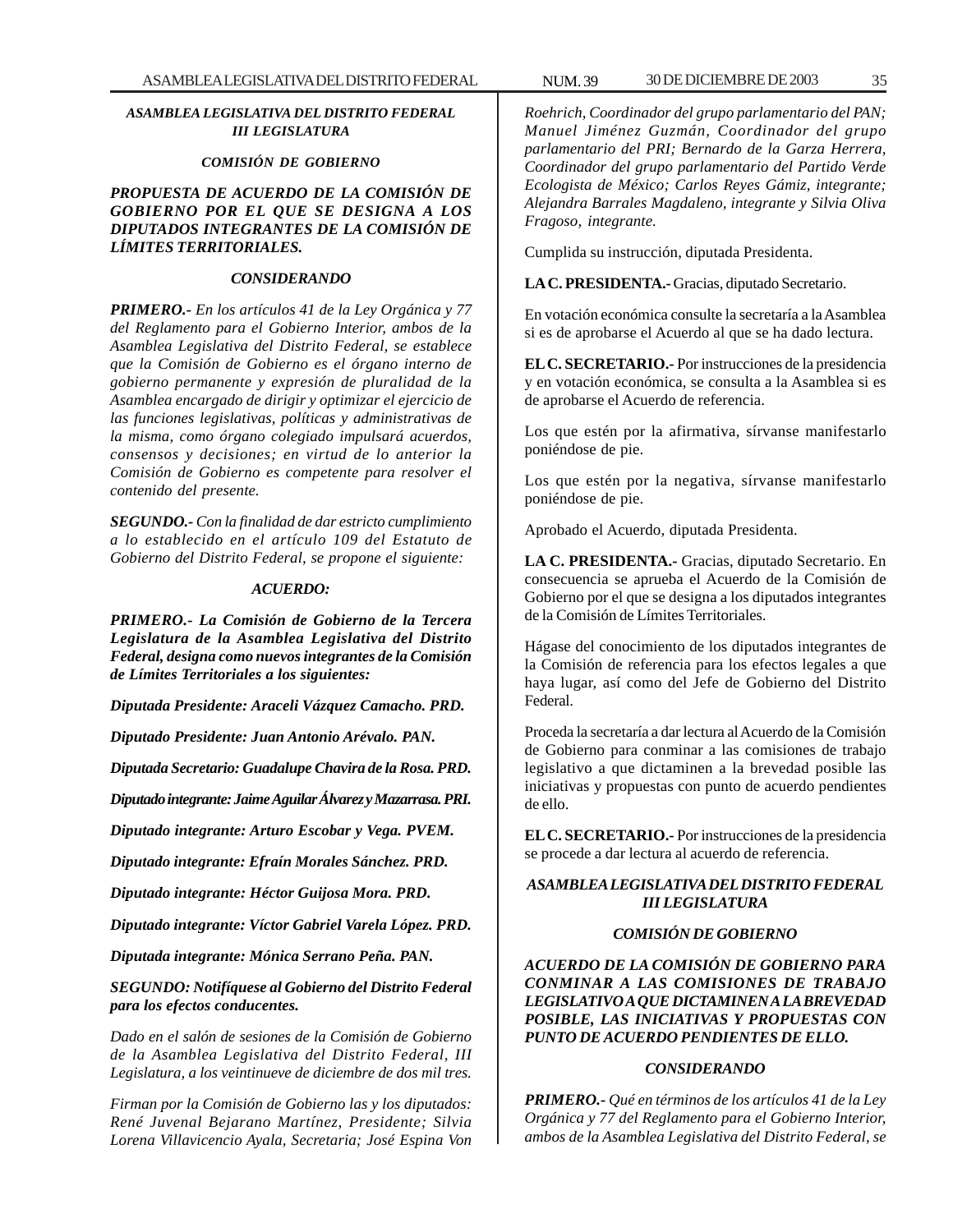*establece que: ''La Comisión de Gobierno es el órgano interno de gobierno permanente y expresión de pluralidad de la Asamblea encargado de dirigir y optimizar el ejercicio de las funciones legislativas, políticas y administrativas de la misma, como órgano colegiado impulsará acuerdos, consensos y decisiones a este efecto se reunirá cuando menos una vez al mes.''*

*SEGUNDO.- Qué una vez que los objetivos de la III Legislatura de ésta H. Asamblea Legislativa del Distrito Federal, es dotar a la Ciudad de México de un Marco Jurídico que se ajuste a las demandas y necesidades de la ciudadanía, así como el acordar, a través de todas las fuerzas políticas representadas el desarrollar un trabajo legislativo eficiente y productivo en esta soberanía así como atender los reclamos más urgentes de nuestros electores, se propone el siguiente:*

#### *ACUERDO*

*PRIMERO.- La Comisión de Gobierno de la Asamblea Legislativa del Distrito Federal, III Legislatura, acuerda conminar a las Comisiones de Trabajo Legislativo, para que a la brevedad posible dictaminen las Iniciativas y Propuestas con Punto de Acuerdo que les han sido turnadas.*

*SEGUNDO.- Se instruye a la Secretaría Técnica, para que solicite a cada una de las Comisiones de Trabajo Legislativo, el listado de asuntos que se encuentren en trámite de dictaminación en las distintas Comisiones de Trabajo y se les conmine por escrito para que se dictaminen antes del 10 de marzo de 2004.*

*Dado en el salón de sesiones de la Comisión de Gobierno de la Asamblea Legislativa del Distrito Federal, III Legislatura, a los veintinueve días del mes de diciembre de dos mil tres.*

*Firman por la Comisión de Gobierno las y los diputados: René Juvenal Bejarano Martínez, Presidente; Silvia Lorena Villavicencio Ayala, Secretaria; José Espina Von Roehrich, Coordinador del grupo parlamentario del PAN; Manuel Jiménez Guzmán, Coordinador del grupo parlamentario del PRI; Bernardo de la Garza Herrera, Coordinador del grupo parlamentario del Partido Verde Ecologista de México; Carlos Reyes Gámiz, integrante; Alejandra Barrales Magdaleno, integrante y Silvia Oliva Fragoso, integrante.*

Cumplida su instrucción, diputada Presidenta.

**LA C. PRESIDENTA.-** Gracias, diputado Secretario. En votación económica, consulte la secretaría a la Asamblea si es de aprobarse el Acuerdo a que se ha dado lectura.

**EL C. SECRETARIO.-** Por instrucciones de la presidencia y en votación económica, se consulta a la Asamblea si es de aprobarse el Acuerdo de referencia.

Los que estén por la afirmativa, sírvanse manifestarlo poniéndose de pie.

Los que estén por la negativa, sírvanse manifestarlo poniéndose de pie.

Aprobado el Acuerdo, diputada Presidenta.

**LA C. PRESIDENTA.-** En consecuencia, se aprueba el Acuerdo de referencia.

Remítase a la Secretaría Técnica de la Comisión de Gobierno para su instrumentación.

Sírvase la secretaría a dar lectura al Acuerdo de la Comisión de Gobierno para crear una Comisión Espacial para el Diseño y Calendarización de las actividades tendientes a la Conmemoración del Bicentenario del Natalicio del licenciado Benito Juárez García.

**EL C. SECRETARIO.-** Por instrucciones de la presidencia, se procede a dar lectura al Acuerdo de referencia.

#### *ASAMBLEA LEGISLATIVA DEL DISTRITO FEDERAL III LEGISLATURA*

#### *COMISIÓN DE GOBIERNO*

*ACUERDO DE LA COMISIÓN DE GOBIERNO PARA CREAR UNA COMISIÓN ESPECIAL PARA EL DISEÑO Y CALENDARIZACIÓN DE LAS ACTIVIDADES TENDENTES A LA CONMEMORACIÓN DEL BICENTENARIO DEL NATALICIO DEL LICENCIADO BENITO JUÁREZ GARCÍA.*

#### *CONSIDERANDO*

*PRIMERO.- Qué en términos de los artículos 41 de la Ley Orgánica y 77 del Reglamento para el Gobierno Interior, ambos de la Asamblea Legislativa del Distrito Federal, se establece que: ''La Comisión de Gobierno es el órgano interno de gobierno permanente y expresión de pluralidad de la Asamblea encargado de dirigir y optimizar el ejercicio de las funciones legislativas, políticas y administrativas de la misma, como órgano colegiado impulsará acuerdos, consensos y decisiones a este efecto se reunirá cuando menos una vez al mes.''*

*SEGUNDO.- Todo hombre es el escritor de su propia historia, en su historia, trasciende o pasa inadvertido ante los ojos de los demás, transforma el mundo o sólo permanece expectante ante su devenir cotidiano. Benito Juárez García, fue de esos hombres que en su propia historia de otros hombres y de un país entero.*

*TERCERO.- Nacido el 21 de marzo de 1806 en el pueblo de San Pablo Guelatao Oaxaca, Juárez concluye la carrera de Derecho en el año de 1834, época en la que entró a formar parte del grupo liberal que encabeza Miguel Méndez, introduciéndose así al mundo de la política. En*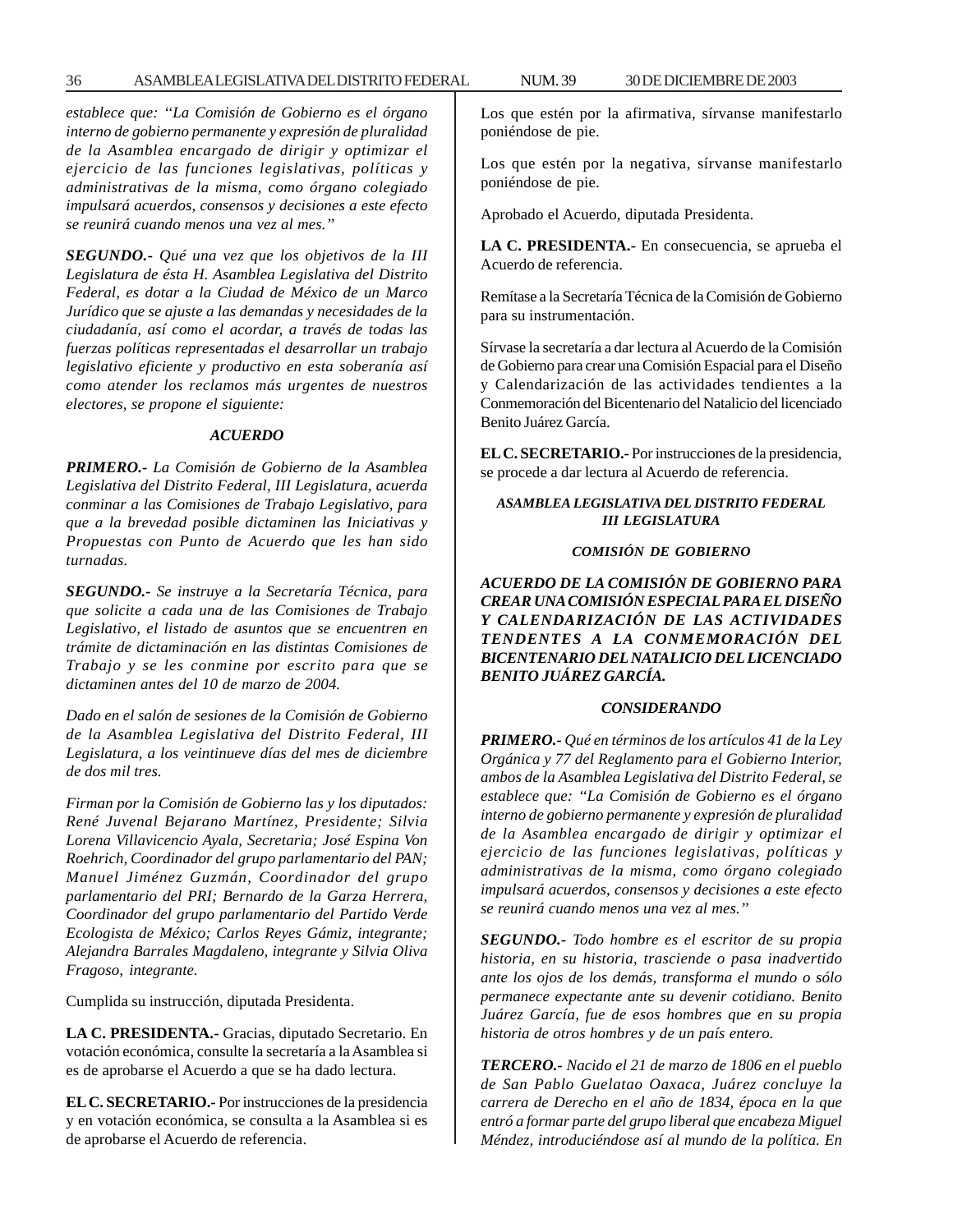*su estado desempeño diversos cargos públicos entre los que se destacan, Regidor del Ayuntamiento, Diputado Local, Magistrado del Tribunal Supremo de Justicia y Gobernador de Oaxaca, en el desempeño de estos cargos, siempre mostró su interés por la defensa de los derechos de los más desprotegidos.*

*CUARTO.- Durante su exilio en Nueva Orleáns, se relaciona con otros destacados liberales mexicanos como Melchor Ocampo, José María mata y Ponciano Arriaga. Cuando el movimiento liberal hubo de recuperar el poder, bajo el gobierno de Juan Álvarez, Juárez ocupa el cargo de Ministro de Justicia, Negocios eclesiásticos e Instrucción Pública. Es aquí donde la mente reformadora de Juárez vislumbraría en el laicismo uno de los ejes rectores de la política de Estado, así, se emite la Ley Juárez, que pone fin a las inmunidades de las fuerzas armadas y del clero en cuestiones civiles, y la Ley Lerdo impulsada por el Ministro de Finanzas que obligaba a la Iglesia a la venta de todas sus propiedades. La expedición de ambos ordenamientos y la promulgación de la Constitución liberal de 1857, desencadenaron una serie del reacciones violentas por parte de las fuerzas conservadoras, estos hechos desembocarían en la caída de Gobierno de Álvarez y Comonfort, asumiendo Juárez la Presidencia del País. Juárez, durante su Gobierno enfrentó luchas intestinas e intervenciones extranjeras, más ello no cejó sus afanes por dar a México un Estado de Derecho, en donde el respeto a las Leyes y a los Derechos Humanos habrían de ser los ejes conductores del destino del País.*

*QUINTO.- Huelga establecer que nuestro país durante la primera mitad del siglo XIX, enfrentó los embates de un País naciente, de lucha de intereses ajenos a los nacionales y del constante enfrentamiento de los grupos de poder de la época. La promulgación de la Constitución de 1857 y la República restaurada en 1867, son dos hechos que imprimen estabilidad política en la historia de México.*

*SEXTO.- Es inconcusa la trascendencia de Juárez en la conformación del Estado de Derecho Moderno, entendió que el imperio de las normas es mejor que el imperio de los hombres, concibió en los principios de soberanía nacional, legalidad, laicismo y respeto a los derechos fundamentales del hombre los elementos fundacionales del Gobierno constitucional que rige hasta nuestros días.*

*SÉPTIMO.- Convocados por el anhelo de preservar el legado de Juárez, el día de hoy los Diputados integrantes de distintas fracciones y distintas corrientes políticas, pero unidos por un plena identidad con el pensamiento liberal y progresista de este prócer, se considera oportuno integrar un grupo de trabajo a través de una Comisión Especial.*

*OCTAVO.- Los trabajos de esta Comisión habrán de reflejar la pluralidad de las distintas fuerzas políticas y* *organizará foros analíticos y mesas de discusión sobre la vida, pensamiento y obra de Juárez, la trascendencia histórica y jurídica de la Constitución de 1857, de los principios de soberanía nacional, laicismo, legalidad, del Estado de Derecho, así como el movimiento liberal mexicano. Así también, esta Comisión promoverá la publicación de las obras completas del Benemérito de las Américas, y en su caso, habrá de vincularse con los trabajos relativos al proyecto ''Plaza Juárez''. Estas actividades tendrán como objetivo fundamental la conmemoración del bicentenario de Benito Juárez. Por lo anterior, se propone el siguiente:*

#### *ACUERDO*

*ÚNICO.- La Comisión de Gobierno de la Asamblea Legislativa del Distrito Federal, III Legislatura, acuerda integración de una Comisión Especial, que estará integrada por nueve diputadas y diputados, misma que contará con un Presidente, un Vicepresidente y un Secretario, de conformidad con el marco jurídico de la Asamblea Legislativa del Distrito Federal, que tendrá entres sus principales encomiendas, diseñar y calendarizar las actividades tendientes a la conmemoración del bicentenario del natalicio del Licenciado Benito Juárez García, para quedar integrada por los siguientes Diputados y Diputadas:*

| Presidente:            | Manuel Jiménez Guzmán      |
|------------------------|----------------------------|
| <i>Vicepresidente:</i> | Francisco Chiguil Figueroa |
| Secretario:            | Mónica Serrano Peña        |
| Integrante:            | Mauricio López Velázquez   |
| Integrante:            | Julio César Moreno Rivera  |
| Integrante:            | Maricela Contreras Julián  |
| Integrante:            | Silvia Oliva Fragoso       |
| Integrante:            | Rigoberto Nieto López      |
| Integrante:            | Sara Figueroa Canedo       |

*Dado en el salón de sesiones de la Comisión de Gobierno de la Asamblea Legislativa del Distrito Federal, a los veintinueve días del mes de diciembre de dos mil l tres.*

*Firman por la Comisión de Gobierno las y los diputados: René Juvenal Bejarano Martínez, Presidente; Silvia Lorena Villavicencio Ayala, Secretaria; José Espina Von Roehrich, Coordinador del grupo parlamentario del PAN; Manuel Jiménez Guzmán, Coordinador del grupo parlamentario del PRI; Bernardo de la Garza Herrera, Coordinador del grupo parlamentario del Partido Verde Ecologista de México; Carlos Reyes Gámiz, integrante; Alejandra Barrales Magdaleno, integrante y Silvia Oliva Fragoso, integrante.*

Cumplida su instrucción, diputada Presidenta.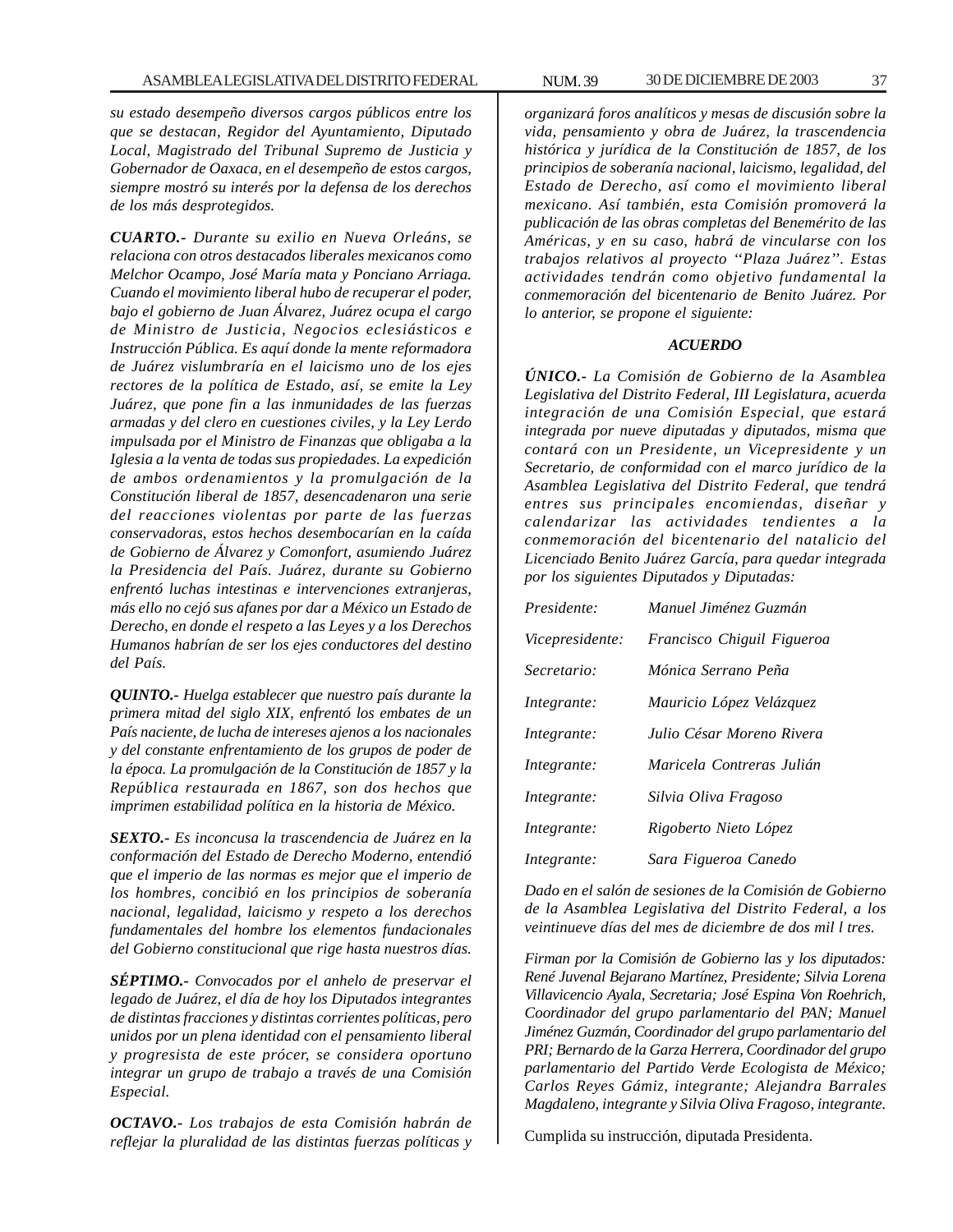### 38 ASAMBLEA LEGISLATIVA DEL DISTRITO FEDERAL 30 DE NUM. 39 DICIEMBRE DE 2003

**LA C. PRESIDENTA.-** En virtud de que el acuerdo a que se ha dado lectura se encuentra suscrito por la totalidad de los integrantes de la Comisión de Gobierno, con fundamento en lo dispuesto por el artículo 138 del Reglamento para el Gobierno Interior de la Asambleas Legislativa del Distrito Federal, consulte la secretaría a la Asamblea en votación económica, si es de aprobarse el Acuerdo de referencia.

**EL C. SECRETARIO.-** Por instrucciones de la presidencia y en votación económica, se consulta a la Asamblea si es de aprobarse el Acuerdo de referencia.

Los que estén por la afirmativa, sírvanse manifestarlo poniéndose de pie.

Los que estén por la negativa, sírvanse manifestarlo poniéndose de pie.

Aprobado el Acuerdo, diputada Presidenta.

**LA C. PRESIDENTA.-**En consecuencia, se aprueba al Acuerdo de la Comisión de Gobierno.

Hágase del conocimiento de la Comisión de referencia para los efectos conducentes.

Proceda la secretaría a dar lectura al Acuerdo de la Comisión de Gobierno, por el que se Convoca a la realización de eventos de discusión en torno al tema de la iniciativa de Ley de Cultura y Justicia Cívica para el Distrito Federal.

**EL C. SECRETARIO.-** Por instrucciones de la presidencia, se procederá a dar lectura al Acuerdo de referencia.

## *ASAMBLEA LEGISLATIVA DEL DISTRITO FEDERAL III LEGISLATURA*

### *COMISIÓN DE GOBIERNO*

*PROPUESTA DE ACUERDO DE LA COMISIÓN DE GOBIERNO POR EL QUE SE CONVOCA A LA REALIZACIÓN DE EVENTOS DE DISCUSIÓN EN TORNO AL TEMA DE LA INICIATIVA DE LEY DE CULTURA Y JUSTICIA CÍVICA PARA EL DISTRITO FEDERAL.*

#### *CONSIDERANDO*

*PRIMERO.- Qué en términos de los artículos 41 de la Ley Orgánica y 77 del Reglamento para el Gobierno Interior, ambos de la Asamblea Legislativa del Distrito Federal, se establece que la Comisión de Gobierno es el órgano interno de gobierno permanente y expresión de pluralidad de la Asamblea encargado de dirigir y optimizar el ejercicio de las funciones legislativas, políticas y administrativas de la misma, como órgano colegiado impulsará acuerdos, consensos y decisiones; en virtud de los anterior a Comisión de Gobierno es competente para resolver el contenido del presente.*

*SEGUNDO.- Reconociendo el evidente reclamo social, en el sentido de que se conforme el marco normativo* *idóneo para obtener diversas propuestas y conclusiones en el ámbito Cultural y de Justicia Cívica, se desprende el siguiente:*

### *ACUERDO.*

*PRIMERO.- La Comisión de Gobierno acuerda, con fundamento en lo establecido en su artículo 44, fracción XI de la Ley Orgánica de la Asamblea Legislativa del Distrito Federal, a convocar a eventos de discusión, sobre la iniciativa de Cultura y Justicia Cívica, con el objeto de establecer un análisis y diagnóstico más conciso sobre el tema en mención.*

*SEGUNDO.- Se solicita a las Comisiones Unidas de Administración, y Procuración de Justicia y la Comisión de Seguridad Pública integren propuesta de calendario institucional para llevar a cabo los eventos correspondientes.*

*Se requiere a la Oficialía Mayor y a la Tesorería General proporcionar los apoyos técnicos y administrativos que se requieran para tal ocasión.*

*Dado en el salón de sesiones de la Comisión de Gobierno de la Asamblea Legislativa del Distrito Federal, a los veintinueve días del mes de diciembre del dos mil tres.*

*Firman por la Comisión de Gobierno las y los diputados: René Juvenal Bejarano Martínez, Presidente; Silvia Lorena Villavicencio Ayala, Secretaria; José Espina Von Roehrich, Coordinador del grupo parlamentario del PAN; Manuel Jiménez Guzmán, Coordinador del grupo parlamentario del PRI; Bernardo de la Garza Herrera, Coordinador del grupo parlamentario del Partido Verde Ecologista de México; Carlos Reyes Gámiz, integrante; Alejandra Barrales Magdaleno, integrante y Silvia Oliva Fragoso, integrante.*

*Dado en el Salón de Sesiones de la Comisión de Gobierno de la Asamblea Legislativa del Distrito Federal, III Legislatura, a 29 de diciembre del 2003.*

Cumplida su instrucción, diputada Presidenta.

**LA C. PRESIDENTA.-** Gracias, diputado Secretario. Consulte la secretaría a la Asamblea en votación económica si es de aprobarse el Acuerdo de referencia.

**EL C. SECRETARIO.-** Por instrucciones de la presidencia y en votación económica, se consulta a la Asamblea si es de aprobarse el Acuerdo de la Comisión de Gobierno.

Los que estén por la afirmativa, sírvanse manifestarlo poniéndose de pie.

Los que estén por la negativa, sírvanse manifestarlo poniéndose de pie.

Aprobado el Acuerdo, diputada Presidenta.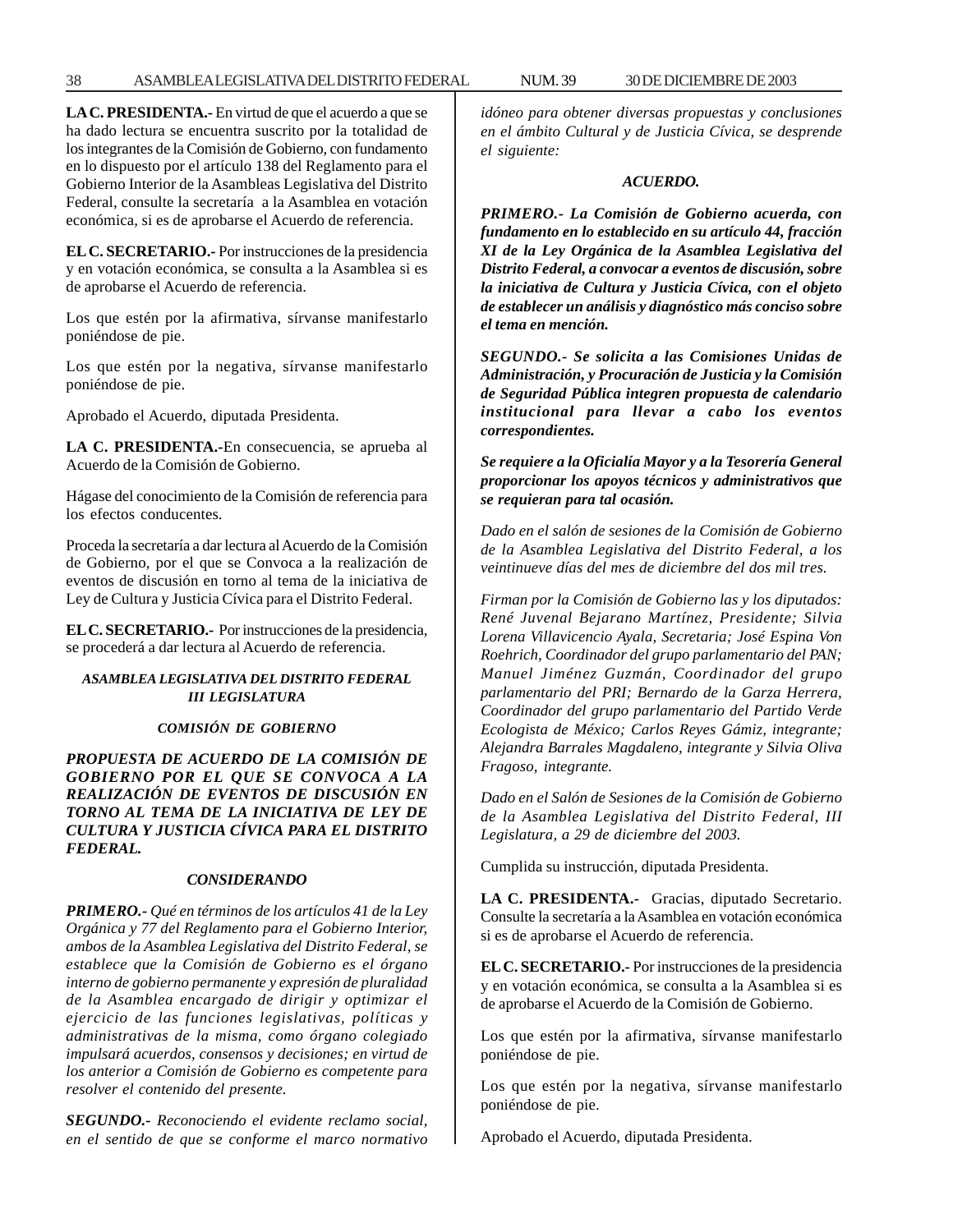### *ACUERDO*

*PRIMERO.- La Comisión de Gobierno acuerda la integración de una Comisión Especial, que estará integrada por siete Diputadas y Diputados de la Asamblea Legislativa, III Legislatura, misma que contará con un Presidente, un Vicepresidente y un Secretario, de conformidad con el marco jurídico de la Asamblea Legislativa.*

*Presidente: Diputado Alfredo Hernández Raigosa.*

*Vicepresidente: Sofía Figueroa Torres.*

*Secretario: Diputado Emilio Fernández Allende.*

*Integrante: Diputada Guadalupe Ocampo Olvera.*

*Integrante: Diputado Elio Ramón Bejarano Martínez.*

*Integrante: Diputado Jorge García Rodríguez.*

*Integrante: José Antonio Arévalo.*

*Integrante. Christian Lujano Nicolás.*

*SEGUNDO.- La Comisión Especial para apoyar al H. Cuerpo de Bomberos de la Ciudad de México, buscará, en coadyuvancia con el Gobierno del Distrito Federal, la Delegación Cuauhtémoc del Gobierno del Distrito Federal, las Cámaras de Comercio y Empresariales de la Ciudad de México, la iniciativa privada instalada en el territorio de la Demarcación y la ciudadanía en general, acercar todo tipo de apoyos para la construcción de la Central de Bomberos que se ubicará en el predio que ocupaba la discoteca ''Lobohombo.''*

*TERCERO.- La Comisión Especial para apoyar al H. Cuerpo de Bomberos de la Ciudad de México, informará periódicamente y por escrito, de los avances de su gestión al Pleno de la Comisión de Gobierno de la Asamblea Legislativa del Distrito Federal, III Legislatura.*

*Dado en el salón de sesiones de la Comisión de Gobierno de la Asamblea Legislativa del Distrito Federal, III Legislatura, a los veintinueve días del mes de diciembre de dos mil tres.*

*Firman por la Comisión de Gobierno las y los diputados: René Juvenal Bejarano Martínez, Presidente; Silvia Lorena Villavicencio Ayala, Secretaria; José Espina Von Roehrich, Coordinador del grupo parlamentario del PAN; Manuel Jiménez Guzmán, Coordinador del grupo parlamentario del PRI; Bernardo de la Garza Herrera, Coordinador del grupo parlamentario del Partido Verde Ecologista de México; Carlos Reyes Gámiz, integrante; Alejandra Barrales Magdaleno, integrante y Silvia Oliva Fragoso, integrante.*

Cumplida su instrucción, diputada Presidenta.

**LA C. PRESIDENTA.-** En consecuencia, se aprueba el Acuerdo de la Comisión de Gobierno por el que se convoca a la realización de eventos de discusión en torno al tema de la iniciativa de Ley y Cultura y Justicia Cívica del Distrito Federal.

Hágase del conocimiento de las Comisiones Unidas de Administración y Procuración de Justicia y de Seguridad Pública, a efecto de que integren la propuesta de calendario institucional para llevar a cabo los eventos correspondientes.

Asimismo, se instruye a la Oficialía Mayor y a la Tesorería General a proporcionar los apoyos técnicos y administrativos que se requieren para lograr los objetivos.

Proceda la secretaría a dar lectura al Acuerdo de la Comisión de Gobierno para integrar una Comisión Especial de apoyo al Heroico Cuerpo de Bomberos de la Ciudad de México.

**EL C. SECRETARIO.-** Por instrucciones de la presidencia, se procede a dar lectura al Acuerdo de referencia.

### *ASAMBLEA LEGISLATIVA DEL DISTRITO FEDERAL III LEGISLATURA*

# *COMISIÓN DE GOBIERNO*

*ACUERDO DE LA COMISIÓN DE GOBIERNO PARA INTEGRAR UNA COMISIÓN ESPECIAL PARA APOYAR AL H. CUERPO DE BOMBEROS DE LA CIUDAD DE MÉXICO.*

#### *CONSIDERANDO*

*PRIMERO.- Qué en términos de los artículos 41 de la Ley Orgánica y 77 del Reglamento para el Gobierno Interior, ambos de la Asamblea Legislativa del Distrito Federal, se establece que: ''La Comisión de Gobierno es el órgano interno de gobierno permanente y expresión de pluralidad de la Asamblea encargado de dirigir y optimizar el ejercicio de las funciones legislativas, políticas y administrativas de la misma, como órgano colegiado impulsará acuerdos, consensos y decisiones a este efecto se reunirá cuando menos una vez al mes.''*

*SEGUNDO.- Que en términos de los artículos 42 Fracción XIII, del Estatuto de Gobierno del Distrito Federal, 44 fracción II y 10 fracción XXV; de la Ley Orgánica de la Asamblea Legislativa del Distrito Federal y 77 del Reglamento para el Gobierno Interior de la Asamblea Legislativa del Distrito Federal, corresponde a la Asamblea Legislativa, a través de la Comisión de Gobierno, proponer la integración de las Comisiones de Trabajo que por materia se consideren necesarias.*

*TERCERO.- Qué toda vez que la prevención y la atención de incendios en la Ciudad de México es un asunto de fundamental importancia en materia de protección civil, se propone el siguiente:*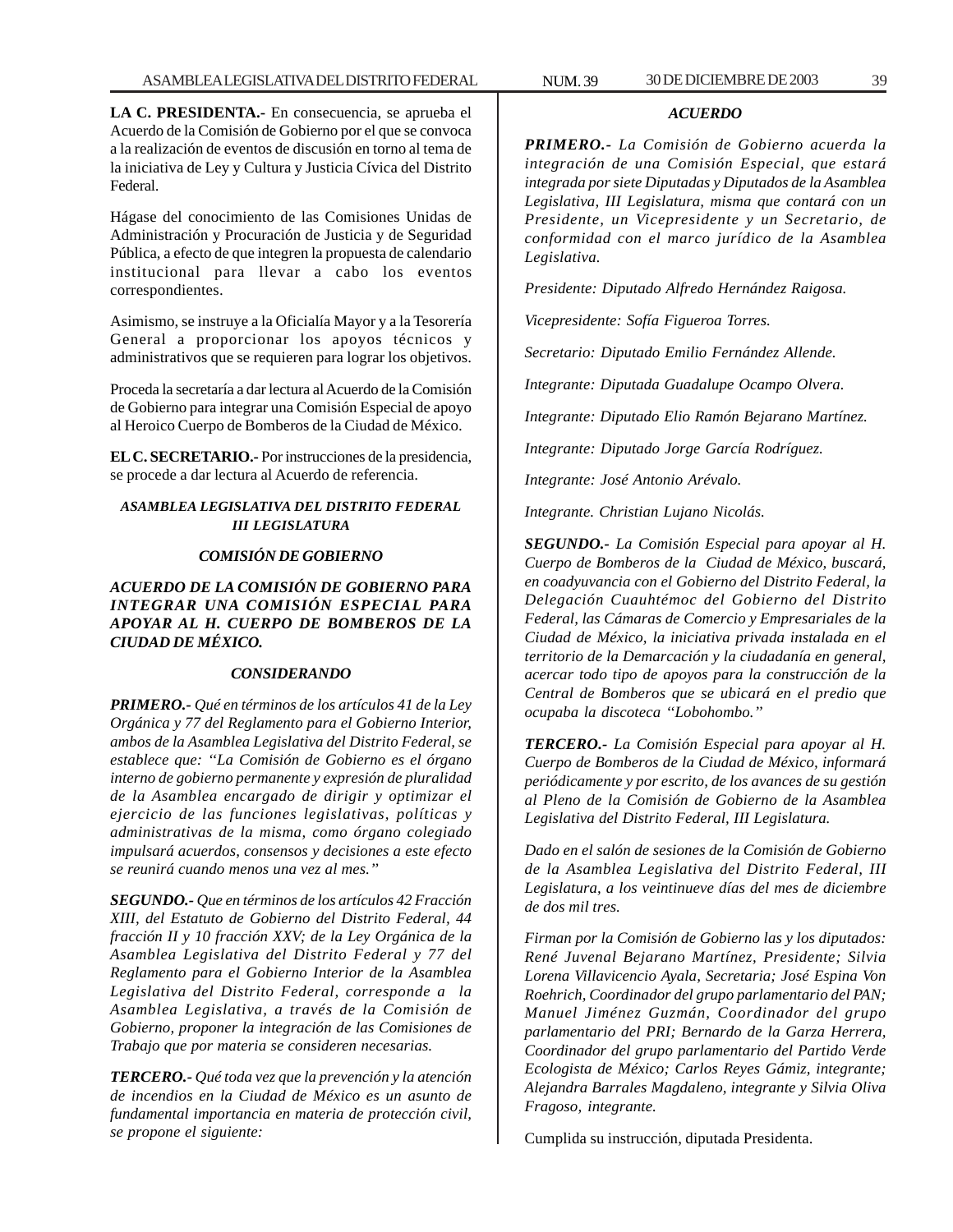40 ASAMBLEA LEGISLATIVA DEL DISTRITO FEDERAL 30 DE NUM. 39 DICIEMBRE DE 2003

**LA C. PRESIDENTA.-** Gracias, diputado Secretario. Consulte la secretaría a la Asamblea en votación económica si es de aprobarse el Acuerdo de referencia.

**EL C. SECRETARIO.-** Por instrucciones de la presidencia y en votación económica, se consulta la Asamblea si es de aprobarse el Acuerdo de la Comisión de Gobierno.

Los que estén por la afirmativa, sírvanse manifestarlo poniéndose de pie.

Los que estén por la negativa, sírvanse manifestarlo poniéndose de pie.

Aprobado el Acuerdo, diputada Presidenta.

**LA C. PRESIDENTA.-** En consecuencia se aprueba el Acuerdo de la Comisión de Gobierno.

Hágase del conocimiento de los diputados de la Comisión Especial para los efectos conducentes.

Proceda la secretaría a dar lectura al Acuerdo de la Comisión de Gobierno por el que se designan cuatro diputados a conformar el Consejo de Transparencia y Acceso a la Información Pública del Distrito Federal.

**EL C. SECRETARIO.-** Por instrucciones de la presidencia, se procederá a dar lectura al Acuerdo de referencia.

## *ASAMBLEA LEGISLATIVA DEL DISTRITO FEDERAL III LEGISLATURA*

## *COMISIÓN DE GOBIERNO*

## *PROPUESTA DE ACUERDO DE LA COMISIÓN DE GOBIERNO POR EL QUE SE DESIGNA A CUATRO DIPUTADOS A CONFORMAR EL CONSEJO DE TRANSPARENCIA Y ACCESO A LA INFORMACIÓN PÚBLICA DEL DISTRITO FEDERAL.*

## *CONSIDERANDO:*

*PRIMERO.- Qué en términos de los artículos 41 de la Ley Orgánica y 77 del Reglamento para el Gobierno Interior, ambos de la Asamblea Legislativa del Distrito Federal, se establece que la Comisión de Gobierno es el órgano interno de gobierno permanente y expresión de pluralidad de la Asamblea encargado de dirigir y optimizar el ejercicio de las funciones legislativas, políticas y administrativas de la misma, como órgano colegiado impulsará acuerdos, consensos y decisiones; en virtud de los anterior la Comisión de Gobierno es competente para resolver el contenido del presente.*

*SEGUNDO.- Con base a los artículos 57 y 58 de la Ley de Transparencia y Acceso a la Información Pública del Distrito Federal, en donde se determina el carácter y conformación del Consejo de Información Pública del Distrito Federal y su integración por representantes de*

*la Sociedad Civil y de los Órganos Ejecutivo, Legislativo, Judicial y Autónomos del Distrito Federal.*

*Toda vez que los C. Diputados de la Segunda Legislatura de este Órgano Colegiado, Guadalupe García Noriega del Partido Verde Ecologista de México, Salvador Abascal Carranza del Partido Acción Nacional y Marco Antonio Michel Díaz del Partido Revolucionario Institucional, concluyeron su período Legislativo, se propone establecer el siguiente:*

# *ACUERDO*

*PRIMERO.- La Comisión de Gobierno de la Tercera Legislatura de la Asamblea Legislativa del Distrito Federal, designa como nuevos integrantes del Consejo de Transparencia y Acceso a la Información Pública del Distrito Federal, a los C. Diputados:*

| Diputado: | María Alejandra Barrales Magdaleno,<br>Partido de la Revolución Democrática |
|-----------|-----------------------------------------------------------------------------|
| Diputado: | Miguel Angel Solares, Partido de la<br>Revolución Democrática               |
| Diputado: | Obdulio Ávila Mayo, Partido Acción<br><b>Nacional</b>                       |
| Diputado: | Carlos Alberto Flores Gutiérrez, Partido<br><b>Acción Nacional</b>          |

*SEGUNDO.- Notifíquese al Consejo de Transparencia y Acceso a la Información Pública del Distrito Federal para su información.*

*Dado en el Salón de sesiones de la Comisión de Gobierno de la Asamblea Legislativa del Distrito Federal a 29 de diciembre del 2003.*

*Firman por la Comisión de Gobierno las y los diputados: René Juvenal Bejarano Martínez, Presidente; Silvia Lorena Villavicencio Ayala, Secretaria; José Espina Von Roehrich, Coordinador del grupo parlamentario del PAN; Manuel Jiménez Guzmán, Coordinador del grupo parlamentario del PRI; Bernardo de la Garza Herrera, Coordinador del grupo parlamentario del Partido Verde Ecologista de México; Carlos Reyes Gámiz, integrante; Alejandra Barrales Magdaleno, integrante y Silvia Oliva Fragoso, integrante.*

# **EL C. DIPUTADO HÉCTOR MAURICIO LÓPEZ VELÁZQUEZ (Desde su curul).-** Diputada Presidenta.

**LA C. PRESIDENTA.-** Permítame, diputado Secretario.

¿Con qué objeto, diputado Mauricio López?

**EL C. DIPUTADO HÉCTO MAURICIO LÓPEZ VELÁZQUEZ (Desde su curul).-** Con fundamento en el artículo 113, solicito hacer uso de la palabra, segundo párrafo.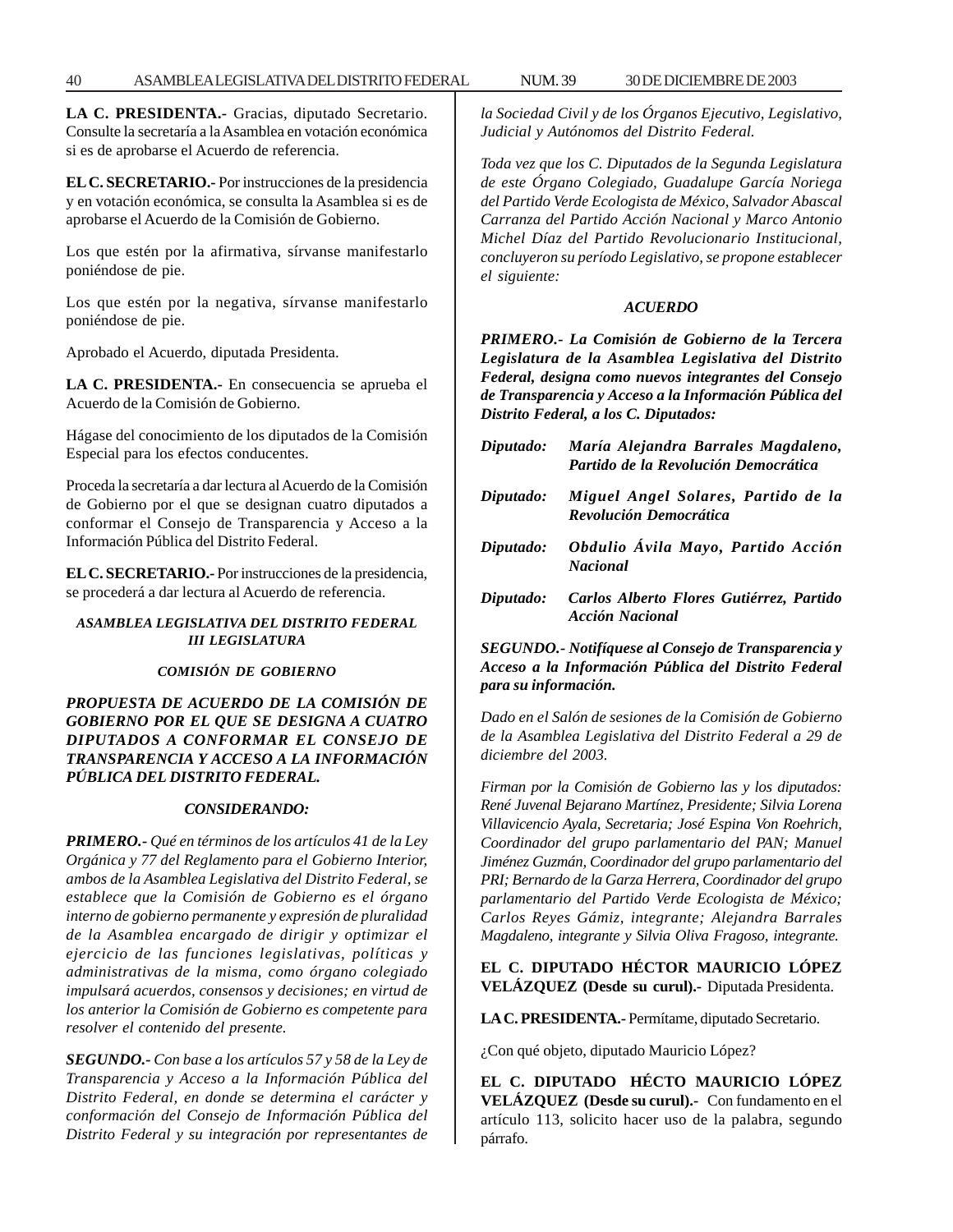**LA C. PRESIDENTA.-** A ver, proceda la secretaría, a dar lectura al artículo mencionado, que es el 113, segundo párrafo, por favor, del Reglamento para el Gobierno Interior de la Asamblea Legislativa.

Permítame, antes de darle lectura. Nada más quisiera saber el diputado Bernardo de la Garza, ¿con qué objeto, solicita el uso de la palabra?

**EL C. DIPUTADO BERNARDO DE LA GARZA HERRERA (Desde su curul).-** Con el objeto igual del 113, una vez que se desahogue la moción del diputado López, por favor.

**LA C. PRESIDENTA.-** Muy bien. Entonces, dé lectura por favor al artículo.

**EL C. SECRETARIO.-** Por instrucciones de la presidencia, voy a darle lectura al artículo 113 párrafo segundo: ''Cuando un acuerdo de la Comisión de Gobierno sea presentado al Pleno para su conocimiento, cualquier diputado podrá hacer uso de la palabra para solicitar alguna aclaración o mayor información para lo cual un integrante de dicha Comisión realizará la aclaración correspondiente.''

Cumplida su instrucción, diputada.

**LA C. PRESIDENTA.-** Gracias diputado Secretario.

Tiene el uso de la palabra, desde su lugar, el diputado Mauricio López, para solicitar la aclaración correspondiente.

**EL C. DIPUTADO HÉCTOR MAURICIO LÓPEZ VELÁZQUEZ (Desde su curul).-** ¿Por qué desde mi lugar, señora Presidenta? Puedo hacer uso de la palabra desde la tribuna.

**LA C. PRESIDENTA.-** No está señalado en el propio Artículo la intervención en tribuna, pero si usted gusta hacer su aclaración, adelante, hágala desde la tribuna.

**EL C. DIPUTADO HÉCTOR MAURICIO LÓPEZ VELÁZQUEZ.-** Vengo a solicitar a nombre de mi partido que se aclare y se nos informe el por qué se agenda el día de hoy la designación de los cuatro diputados que integrarán el Consejo de Acceso a la Información, cuando fue un punto que el día de ayer en la sesión de Comisión de Gobierno se planteó para ser discutido el día de mañana para procesar las propuestas que los diferentes partidos teníamos en este sentido.

Entiendo el proceso difícil de negociación que nos llevó a tener las reformas a la Ley de Transparencia y Acceso a la Información. Reconozco el esfuerzo que hicimos todos, pero si en este proceso lo que se trocó fue el aval a una reforma por la participación en un consejo, que quede claro, que quede explícito y si ese es el costo que vamos a pagar nosotros por haber defendido a las consejeras María Elena Pérez Jaen y Odet Rivas y la legalidad con la que actuó la II

Asamblea Legislativa, que se nos diga y lo asumimos; pero lo vamos a decir aquí en esta tribuna.

Si es el costo que vamos a pagar por haber defendido la legalidad de una Comisión de Administración que ni siquiera encabezaba el PRI, sino el diputado Federico Döring, y la lucha que dimos a favor de este proceso por contar con un instrumento mejor en materia de transparencia y acceso a la información, que se diga.

Ayer se acordó que se procesarían las propuestas de integración de este Consejo, la que hizo el Partido Verde y la que hizo mi fracción parlamentaria del PRI, que se me explique a qué horas y de qué manera se llegó a este punto de acuerdo en la Comisión de Gobierno cuando ayer no se trató en la sesión en comento, y asumimos seguramente el costo, pero que quede claro ante los medios.

¿Quienes defendieron, quienes estuvimos luchando por la legalidad, no por personas, sino por un proceso, por una acción y por la construcción de un instrumento que fuera útil para la ciudad y por un Consejo que fuera eficiente y que tuviera todo el peso y el apoyo de esta Asamblea? Si es el costo que vamos a pagar, díganoslo aquí.

Gracias.

**LA C. PRESIDENTA.-** Muy bien, diputado López.

# **EL C. DIPUTADO RENÉ JUVENAL BEJARANO MARTÍNEZ (Desde su curul).-** Señora Presidenta.

**LA C. PRESIDENTA.-** A ver, permítame tantito. Primero quiero desahogar la petición, levantó la mano el diputado Bernardo de la Garza. ¿Con qué objeto levantó usted, anteriormente? Bueno, ya no.

Ahora sí, ¿con qué objeto diputado Bejarano?

**EL C. DIPUTADO RENÉ JUVENAL BEJARANO MARTÍNEZ (Desde su curul).-** En términos del Artículo 113 fracción II, desde mi lugar deseo hacer la aclaración correspondiente, si me autoriza.

**LA C. PRESIDENTA.-** Con muchísimo gusto, nada más permítame, el diputado Obdulio Ávila levantó la mano también, y ahorita le concedemos el uso de la palabra para hacer la aclaración en términos del Artículo 113.

**EL C. DIPUTADO OBDULIO ÁVILA MAYO (Desde su curul).-** Señora Presidenta.

Sí, diputada, ya que se le otorgó el uso de la tribuna al diputado Mauricio López, solicito para rectificación de hechos.

**LA C. PRESIDENTA.-** Permítame un segundo.

Tiene usted el uso de la palabra, desde su lugar, diputado René Bejarano, como integrante de la Comisión de Gobierno,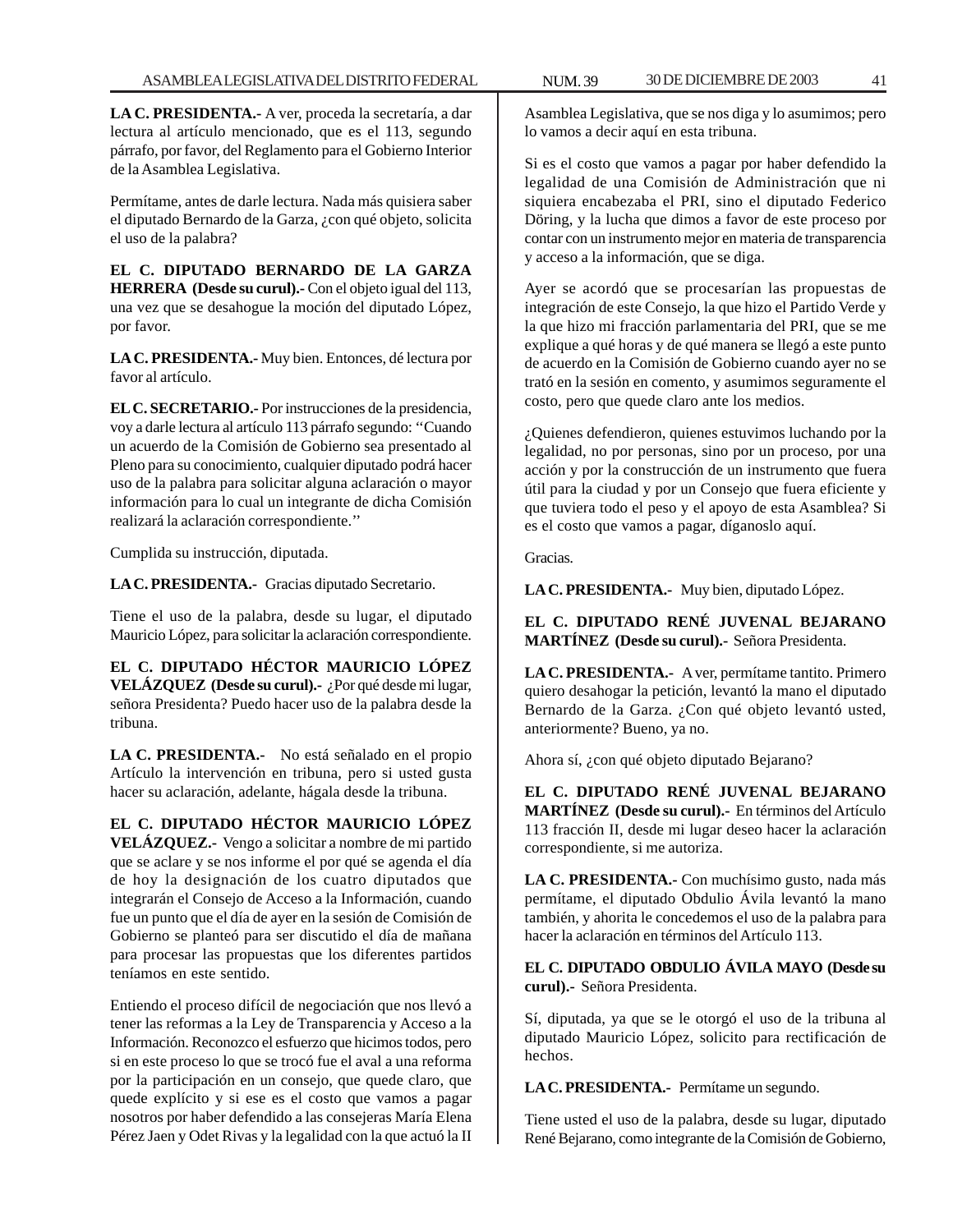para hacer las aclaraciones respectivas con fundamento en el Artículo 113 del Reglamento.

**EL C. DIPUTADO RENÉ JUVENAL BEJARANO MARTÍNEZ (Desde su curul).-** El día de ayer en la sesión de la Comisión de Gobierno se agendó en el orden del día, en el punto 20, la propuesta de Acuerdo de la Comisión de Gobierno para designar a los Cuatro Diputados representantes de la Asamblea Legislativa del Distrito Federal ante el Consejo de Transparencia y Acceso a la Información Pública del Distrito Federal.

Se hizo una propuesta que estaría sujeta a la consideración de los integrantes de la Comisión de Gobierno.

La Presidenta de la Mesa Directiva tiene en su poder el original firmado por diversos integrantes de la Comisión de Gobierno que acredita la mayoría conforme a los ordenamientos vigentes, como para hacer la propuesta correspondiente para el Pleno.

Las otras consideraciones hechas por mi amigo diputado Mauricio López, no quisiera entrar en esa discusión, habrá tiempo. Yo simple y sencillamente, a nombre de la Comisión de Gobierno y en mi condición de Presidente de la misma, defiendo el Acuerdo que está firmado y que tienen ustedes en original ahí en la Mesa Directiva y que valida la propuesta. Se hizo en la sesión correspondiente y al término de la sesión lo firmaron, y solicitaría que se pudiera decir quiénes, tienen la rubricas y las firmas del acuerdo correspondiente, y si eso acredita o no la mayoría de la Comisión de Gobierno para ser sometida al Pleno.

Se agendó en el orden del día hoy, no hubo objeción a que se incluyera y por eso lo estamos tratando.

Muchísimas gracias, diputada Presidenta.

**LA C. PRESIDENTA.-** Gracias, diputado Bejarano.

Antes de concederle el uso de la tribuna, hasta por cinco minutos, por rectificación de hechos al diputado Obdulio Ávila Mayo, sí pediría a la secretaría que desahogue, para efectos de aclaración, que desahogue la petición que hizo el diputado René Bejarano, en el sentido de darle lectura a quienes suscribieron el Acuerdo de referencia.

¿Con qué objeto, diputado Bernardo de la Garza?

**EL C. DIPUTADO BERNARDO DE LA GARZA HERRERA (Desde su curul).-** Simplemente para aclarar, Presidenta, que yo había pedido la palabra antes que el diputado Obdulio para términos del 113 y si se me puede otorgar después de que se aclare el procedimiento que usted acaba de señalar.

**LA C. PRESIDENTA.-** Sí, diputado Bernardo de la Garza, nada más le quiero recordar que hace unos momentos le pedí que usted hiciera el comentario respectivo. De todas maneras, en un momento más le doy el uso de la palabra.

**EL C. SECRETARIO, DIPUTADO JOSÉ GUADALUPE JIMÉNEZ MAGAÑA.-** Por instrucciones de la presidencia, se da lectura a los diputados que firman el Acuerdo:

*Firman por la Comisión de Gobierno las y los diputados: René Juvenal Bejarano Martínez, Presidente; Silvia Lorena Villavicencio Ayala, Secretaria; José Espina Von Roehrich, Coordinador del grupo parlamentario del PAN; Manuel Jiménez Guzmán, Coordinador del grupo parlamentario del PRI; Bernardo de la Garza Herrera, Coordinador del grupo parlamentario del Partido Verde Ecologista de México; Carlos Reyes Gámiz, integrante; Alejandra Barrales Magdaleno, integrante y Silvia Oliva Fragoso, integrante.*

Cumplida su instrucción.

**LA C. PRESIDENTA.-** Gracias, diputado Secretario.

¿Con qué objeto, diputado Jaime Aguilar?

**EL C. DIPUTADO JAIME AGUILAR ÁLVAREZ Y MAZARRASA (Desde su curul).-** Nada más que nos informaran de los diputados que dieron lectura, a qué partidos pertenecen.

**LA C. PRESIDENTA.-** Por favor, le ruego a la secretaría que pueda hacer mención de a qué partidos pertenecen quienes suscribieron el documento de referencia.

**EL C. SECRETARIO.-** Por instrucciones de la presidencia, se da lectura.

*Diputado René Juvenal Bejarano Martínez, Presidente, del Partido de la Revolución Democrática; diputada Silvia Lorena Villavicencio Ayala, Secretaria, del Partido de la Revolución Democrática; diputado José Espina Von Roehrich, Coordinador del Grupo Parlamentario del Partido Acción Nacional; diputado Roberto Carlos Reyes Gámiz, integrante, del Partido de la Revolución Democrática; diputada María Alejandra Barrales Magdaleno, integrante, del Partido de la Revolución Democrática; y diputada Silvia Oliva Fragoso, integrante, del Partido de la Revolución Democrática.*

Cumplida su instrucción.

**LA C. PRESIDENTA.-** Gracias, diputado Secretario. Tiene el uso de la tribuna, hasta por cinco minutos, para rectificación de hechos, el diputado Obdulio Ávila Mayo, y posteriormente le daré el uso del micrófono al diputado Bernardo de la Garza, para que manifieste, haga su aclaración.

**EL C. DIPUTADO OBDULIO ÁVILA MAYO.-** Con su venia, diputada Presidenta.

Vengo a esta tribuna para rectificar alguno de los comentarios que ha expresado el diputado, también amigo, Mauricio López, porque Acción Nacional durante todo este

Adelante.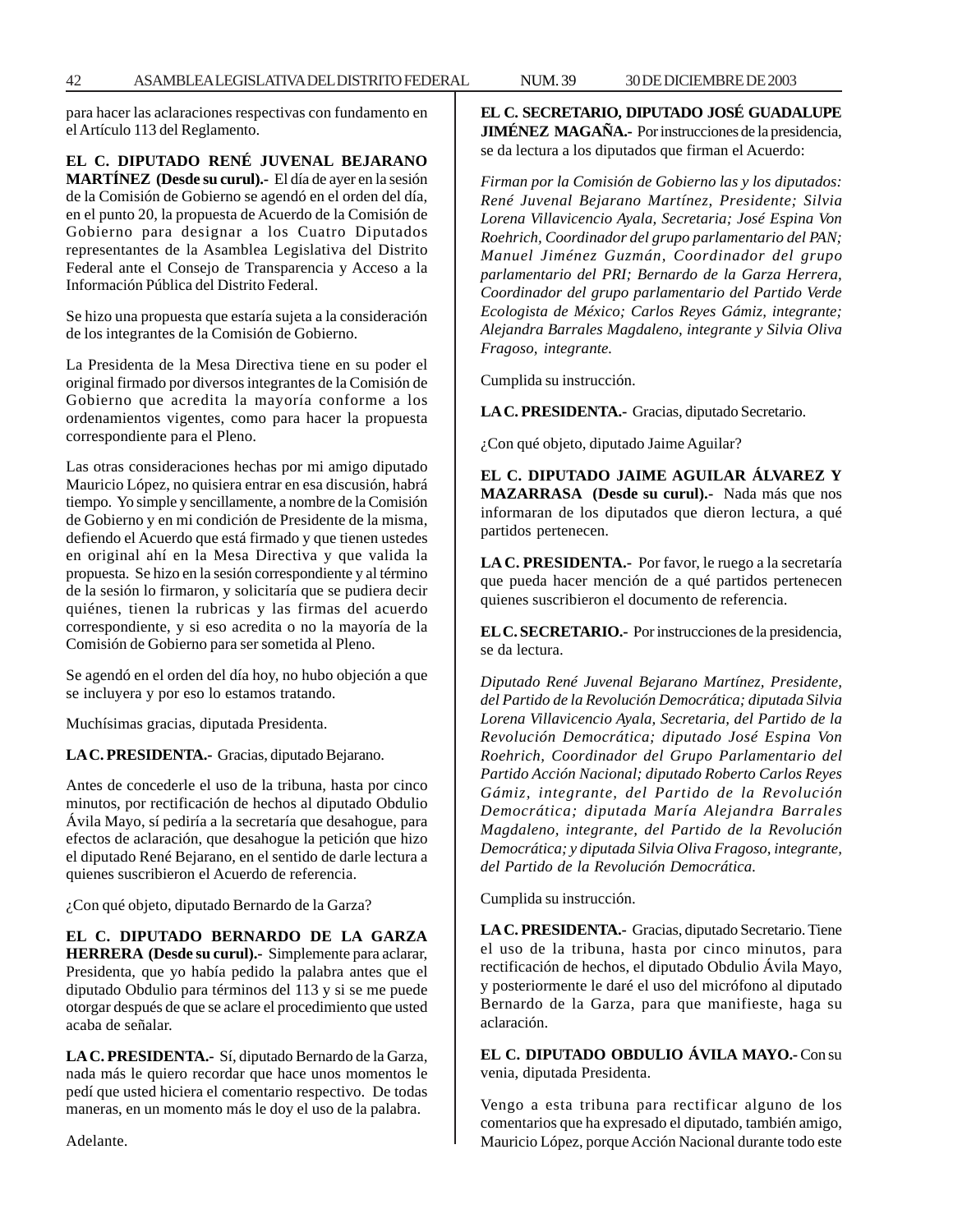proceso de discusión fue garante del proceso y de la legalidad con la que se condujo tanto la presidencia de la Comisión de Gobierno como la Comisión de Administración Pública Local en la pasada Legislatura.

Hicimos una defensa de las dos Consejeras, hicimos una defensa de todos y cada uno de los pasos dados durante el proceso y esto lo subimos a decir en tribuna porque fuimos también nosotros los que en esta tribuna presentamos una iniciativa de reformas que tendía a dar un paso más adelante en materia de acceso a la información pública y la transparencia.

Por eso señalamos desde esta tribuna que Acción Nacional reconoce y reconoció durante todo el proceso de discusión la legalidad con la que se condujo la anterior Legislatura, el proceso que se llevó pulcramente de conformidad con la Ley de Transparencia y la iniciativa, esa iniciativa que fue suscrita por el PRI, que fue suscrita por la diputada independiente, refleja esa preocupación.

Ahí están los debates en la Comisión de Administración Pública Local, en las reuniones informales, ahí están y dan cuenta los medios de comunicación que el asunto que hoy nos trae a esta tribuna no es un asunto sobre la legalidad o sobre cargar costos a algún grupo parlamentario, es un asunto distinto y sí hay que aislar la concepción de la transparencia y su defensa, en la cual Acción Nacional siempre ha sido firme, y otras cuestiones derivadas que llevan a producir el acuerdo que el día de hoy se somete a votación del Pleno.

Es cuanto, diputada Presidenta.

**LA C. PRESIDENTA.-** Gracias, diputado Ávila Mayo.

**EL C. DIPUTADO HÉCTOR MAURICIO LÓPEZ VELÁZQUEZ (Desde su curul).-** Diputada Presidenta.

LA C. PRESIDENTA.- ¿Con qué objeto, diputado?

**EL C. DIPUTADO HÉCTOR MAURICIO LÓPEZ VELÁZQUEZ (Desde su curul).-** Alusiones, diputada.

**LA C. PRESIDENTA.-** Tiene usted hasta por cinco minutos el uso de la tribuna para desahogar las alusiones personales.

**EL C. DIPUTADO HÉCTOR MAURICIO LÓPEZ VELÁZQUEZ.-** Yo pedí aquí mayores explicaciones, creo que aquí ya han sido dadas, me queda claro y así lo van a votar, pero los que estamos excluidos de participar en el Consejo creo que por algo será correctamente, y no es a lo mejor como aquí se señaló el trasladarle costos a un partido político, al mío, pero sí es clara y evidentemente el símbolo, la imagen, la concreción de quienes estuvimos concretamente en la defensa particularmente del proceso legal de designación de las Consejeras Ciudadanas.

Queda claro, queda claro lo que se ha dicho aquí y lo que se dijo en las mesas de diálogo y negociación, queda claro, ahí estuvimos más de 10 personas y sabemos en qué momento se nos preguntó si avalábamos o no esas designaciones y quién dijo ''sí yo las avalo'', y quién tuvo el valor para defender ahí en esa mesa. Ahí están esas reuniones que darán cuenta seguramente de la congruencia y la consistencia de cada quien.

Yo pedí más explicaciones, aquí están dadas, no las comparto, pero voten y decidan, lamentablemente no incorporar una representación mal plural al Consejo de Acceso a la Información Pública del Distrito Federal. Gracias.

**LA C. PRESIDENTA.-** Ahora sí diputado Bernardo de la Garza, se le concede el uso de la palabra para hacer una aclaración o solicitar una aclaración, entiendo, con fundamento en el artículo 113 del reglamento. Adelante diputado.

## **EL C. DIPUTADO BERNARDO DE LA GARZA HERRERA.-** Con su permiso, Presidenta.

Yo si bien es cierto lo que señala un diputado que me antecedió en el uso de la palabra, de que este acuerdo tiene una mayoría, eso no se puede negar, es la matemática de esta Asamblea, sin embargo a veces se construyen mayorías en un sentido, a veces se construyen mayorías en otro y tenemos diferentes responsabilidades en diferentes espacios.

Me sorprende, porque el PRD en particular en la Cámara de Diputados hizo una intensa y férrea pelea por presidirla, la Legislatura LVIII, a pesar de que los números no le daban para hacerlo, para asumir esa responsabilidad. Hablaba de que las minorías tenían que tener espacios, que tenía que tener votos, que tenía que haber pluralidad en los cargos, y así fue como accedió Erick Villanueva a la Presidencia de la Cámara de Diputados, en un acuerdo con una voluntad y vocación en ese entonces del PAN y del PRI para otorgarle a una minoría esa representación. Sin embargo, hoy niegan ustedes a las minorías la posibilidad de participar en un órgano como éste.

Ya una vez PAN y PRD hicieron un acuerdo similar con la sección instructora en la Cámara de Diputados, ahí están los resultados, violentaron también aquella vez la proporcionalidad y la pluralidad.

En este acuerdo sí será legítimo porque se va a votar y tienen ustedes dos grupos parlamentarios de mayor volumen que lo van a poder concretar. Pero que quede muy claro que no se está respetando la pluralidad, que representaría un diputado de cada grupo parlamentario, que no se está respetando la proporcionalidad tampoco, porque el resto mayor le correspondería al PRI, no 2 al PAN. Si nos fuéramos por proporcionalidad pura le corresponderían 2 diputados al PRD, con un resto mayor de .24; 1 diputado al PAN, con un resto mayor de 1.03, y un diputado al PRI, con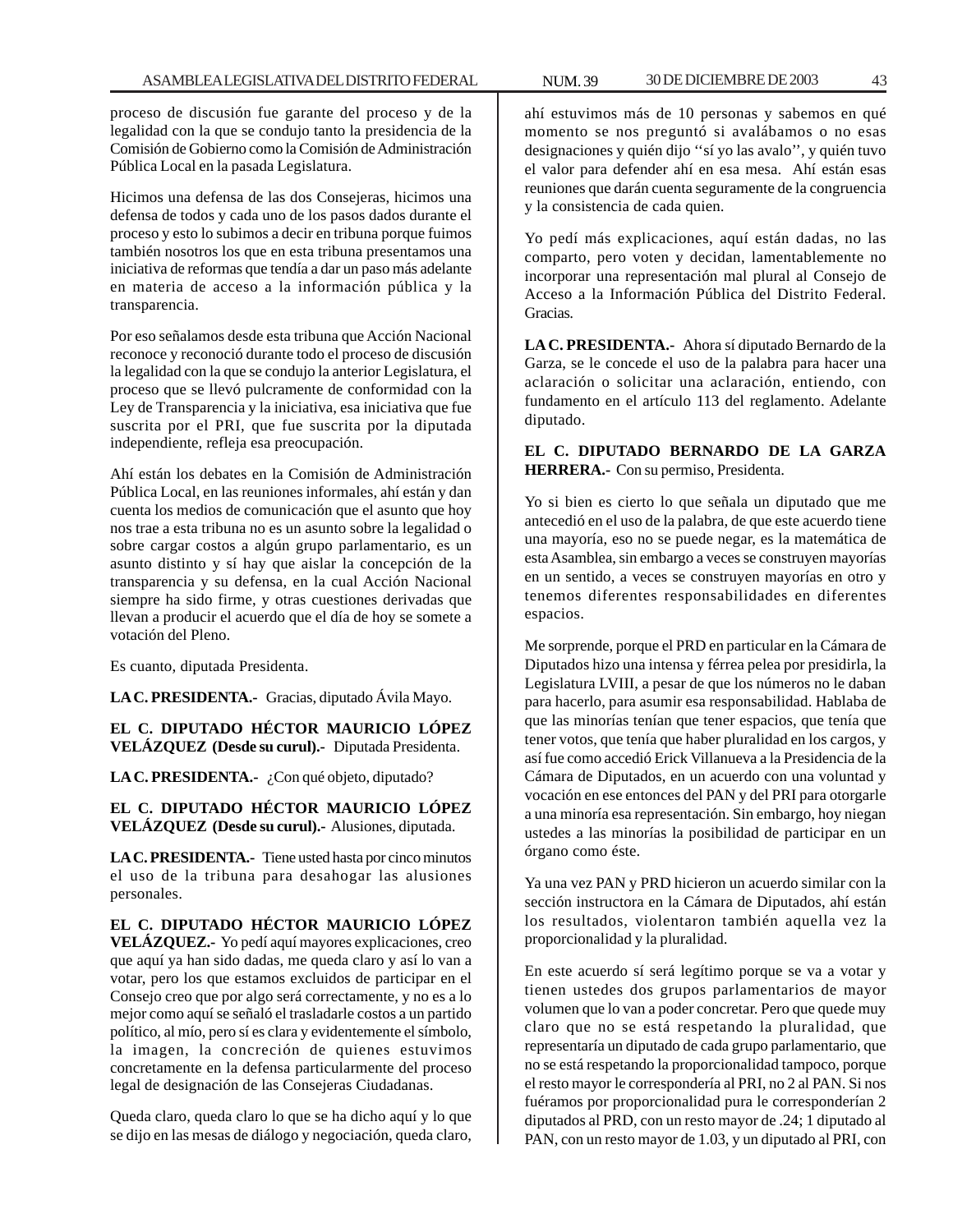un resto mayor de .42. Entonces esto no obedece ni la pluralidad ni a la proporcionalidad.

Ojalá que esta participación que tendrá la Asamblea Legislativa en este órgano no tenga los mismos resultados lamentables que tuvo cuando se pusieron también en un acuerdo similar que violentó cualquier precepto de pluralidad y proporcionalidad del PAN y el PRD en la Cámara de Diputados, los mismos resultados que tuvo esa sección instructora que conformaron por un acuerdo similar.

Qué lástima que si es un Consejo de Transparencia no podamos participar todos, después de todo no se pretende ocultar nada ahí, entonces la participación plural debería de enriquecer, más que entorpecer los trabajos de este Consejo.

Muchas gracias, Presidenta.

**LA C. PRESIDENTA.-** Gracias, diputado De la Garza.

Esta presidencia les informa que ha recibido una solicitud de que la votación de este punto se haga de forma nominal, con fundamento en el artículo 132 del Reglamento Interior, que está suscrita por el diputado Mauricio López.

Esta presidencia considera que está en todo su derecho y por lo tanto solicito a la secretaría que realice la votación nominal para ver si es de aprobarse el Acuerdo de la Comisión de Gobierno de referencia.

## **EL C. DIPUTADO RENÉ JUVENAL BEJARANO MARTÍNEZ (Desde su curul).-** Diputada Presidenta.

LA C. PRESIDENTA.- ¿Con qué objeto, diputado Bejarano?

**EL C. DIPUTADO RENÉ JUVENAL BEJARANO MARTÍNEZ (Desde su curul).-** Para solicitar que pudiera usted ordenar, dado que ahora están reunidas diversas comisiones elaborando dictámenes, que la Coordinación de Proceso Parlamentario pudiera dar los avisos correspondientes para que pudieran acudir los diputados que están reunidos fuera del salón de sesiones y que no conocían de la votación nominal.

**LA C. PRESIDENTA.-** De acuerdo, diputado Bejarano. Esta presidencia, esta Mesa Directiva instruye a la Coordinación respectiva para los llamados correspondientes, a efecto de que puedan emitir su voto de forma nominal cada uno de los diputados que integran esta Soberanía.

**EL C. SECRETARIO, DIPUTADO JUVENTINO RODRÍGUEZ RAMOS.-** Por instrucciones de la Presidenta, se va a proceder recoger la votación del Acuerdo de referencia.

De conformidad con lo establecido por el artículo 128 del Reglamento para el Gobierno Interior de la Asamblea, se solicita a la Coordinación de Servicios Parlamentarios hacer el anuncio correspondiente a efecto de que los diputados presentes puedan emitir su voto. Se solicita a los diputados que al emitir su voto lo hagan en voz alta diciendo su nombre y apellido, añadiendo la expresión en pro, en contra o abstención. El de la voz recogerá la votación. Comenzamos

#### **(Votación Nominal)**

Juan Antonio Arévalo López, en pro.

Gabriela Cuevas, en pro.

de derecha a izquierda.

Jesús López, en pro

Mónica Serrano, en pro.

Sofía Figueroa, en pro.

Rafael Hernández, a favor. Emilio Fernández, en pro.

Eduardo Malpica, en pro.

Maricela Contreras Julián, a favor.

José Jiménez, en pro.

María de Lourdes Rojo e Incháustegui, en pro.

Francisco Chiguil, en pro.

Andrés Lozano Lozano, en pro.

Aleida Alavez, en pro.

Higinio Chávez, a favor.

González Maltos, a favor.

Araceli Vázquez, en pro.

Lujano Nicolás, en pro.

Benjamín Muciño, a favor.

Mariana Gómez del Campo, en pro.

José María Rivera, a favor.

Irma Islas, en pro.

Jorge Lara, en pro.

José Espina, en pro.

Obdulio Ávila, en pro.

Reyes Gámiz, a favor.

Alejandra Barrales, en pro.

René Bejarano, en pro.

Silvia Oliva Fragoso, a favor.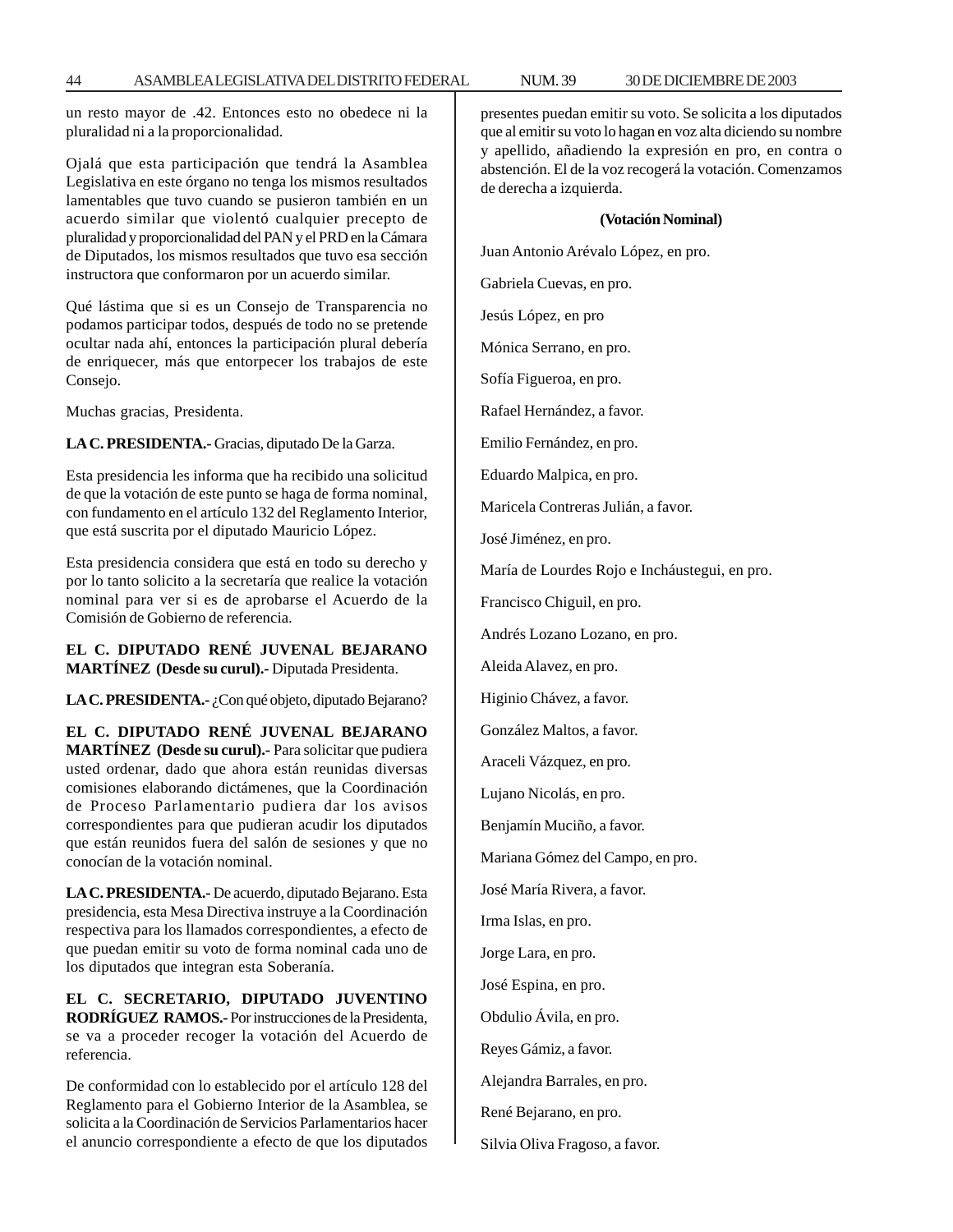Miguel Angel Solares Chávez, a favor.

Elio Bejarano, en pro.

Rodrigo Chávez Contreras, a favor.

Alberto Trejo Villafuerte, en pro.

Lourdes Alonso, en pro.

Alfredo Hernández Raigosa, a favor.

Martha Delgado Peralta, en contra.

José Antonio Arévalo, en contra.

Bernardo de la Garza, en contra.

Aguilar Álvarez, en contra.

Mauricio López Velázquez, en contra.

Medel Ibarra, en contra.

Jiménez Guzmán, en contra.

Gerardo Villanueva Albarrán, a favor.

Efraín Morales, a favor.

Rigoberto Nieto, a favor.

Julio César Moreno, a favor.

María Elena Torres, a favor.

Víctor Varela, en pro.

Pablo Trejo Pérez, a favor.

Rodolfo Covarrubias, a favor.

Julio Escamilla, a favor.

Francisco Agundis, en contra.

**EL C. SECRETARIO.-** ¿Faltó alguna o algún diputado de emitir su voto?

Héctor Guijosa, en pro.

**EL C. SECRETARIO.-** Se va a proceder a recoger la votación de la Mesa Directiva.

Juventino Rodríguez, en pro.

Jorge García Rodríguez, en contra.

Villavicencio Ayala, a favor.

Carlos Alberto Flores, a favor.

María Teresita Aguilar, a favor.

**EL C. SECRETARIO.-** Diputada Presidenta, el resultado de la votación fue el siguiente: 49 votos a favor, 9 votos en contra, 0 abstenciones.

**LA C. PRESIDENTA.-** En consecuencia, se aprueba el Acuerdo de la Comisión de Gobierno por el que se designa como nuevos integrantes del Consejo de Transparencia y de Acceso a la Información Pública del Distrito Federal a los siguientes diputados: María Alejandra Barrales Magdaleno, Miguel Angel Solares, Obdulio Ávila Mayo y Carlos Alberto Flores Gutiérrez.

Hágase del conocimiento del Instituto de Transparencia y Acceso a la Información Pública del Distrito Federal para los efectos conducentes.

El siguiente punto del orden del día es la discusión y en su caso aprobación del dictamen que presenta la Comisión de Derechos Humanos para la Sustitución de los Consejeros salientes y para la elección de los Nuevos Consejeros de la Comisión de Derechos Humanos del Distrito Federal.

En virtud de que el dictamen fue distribuido entre las diputadas y diputados en términos de lo dispuesto por el artículo 115 del Reglamento para el Gobierno Interior de la Asamblea Legislativa del Distrito Federal, proceda la secretaría a consultar a la Asamblea en votación económica si se dispensa la lectura del mismo y se somete a discusión de inmediato.

**EL C. SECRETARIO.-** Por instrucciones de la presidencia y en votación económica, se consulta a la Asamblea si es de dispensarse la lectura del dictamen de referencia y se somete a discusión de inmediato.

Los que estén por la afirmativa, sírvanse manifestarlo poniéndose de pie.

Los que estén por la negativa, sírvanse manifestarlo poniéndose de pie.

Dispensada la lectura, diputada Presidenta.

**LA C. PRESIDENTA.-** Gracias, diputado Secretario.

Para fundamentar el dictamen se concede el uso de la palabra al diputado Julio César Moreno Rivera, a nombre de la Comisión de Derechos Humanos.

Adelante, diputado.

**EL C. DIPUTADO JULIO CÉSAR MORENO RIVERA.-** Con el permiso de la presidencia.

> *Comisión de Derechos Humanos de la Asamblea Legislativa de Distrito Federal III Legislatura*

*DICTAMEN PARA LA SUSTITUCIÓN DE LOS H. CONSEJEROS SALIENTES Y PARA LA ELECCIÓN DE LOS NUEVOS CONSEJEROS DE LA COMISIÓN DE DERECHOS HUMANOS DEL DISTRITO FEDERAL.*

*Honorable Asamblea:*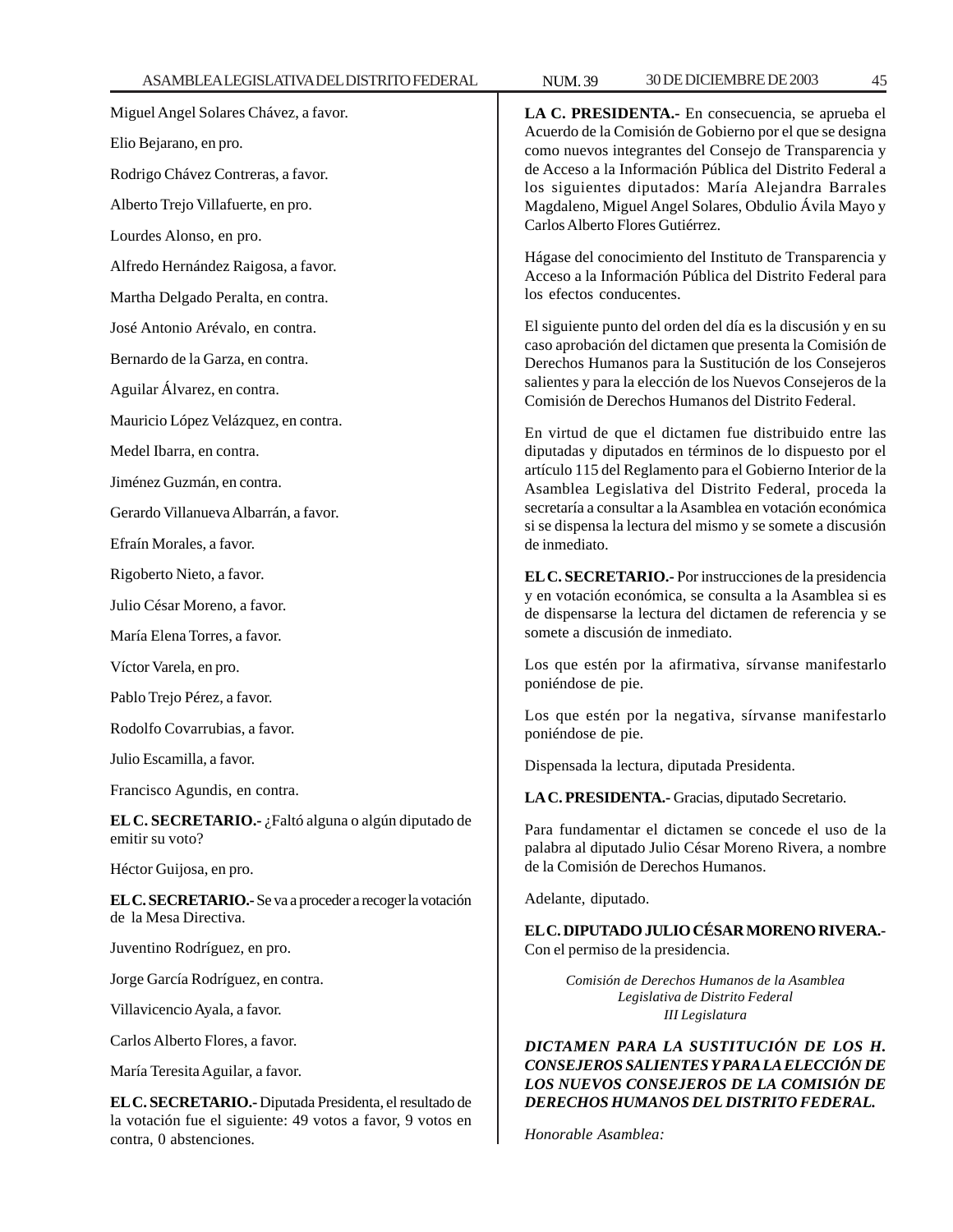*Con fundamento en los artículos 102, Apartado B, primer párrafo y 122, Apartado C, Base Primera, fracción V, inciso h) de la Constitución Política de los Estados Unidos Mexicanos; 36 y 42 fracción XII del Estatuto de Gobierno del Distrito Federal; 1º, 7º, 11 y 12 primer párrafo de la Ley de la Comisión de Derechos Humanos del Distrito Federal; 1, 7 y 10 fracción XI y 105 fracciones I, II, III, IV y V de la Ley Orgánica de la Asamblea Legislativa del Distrito Federal; 28, 32 primer párrafo; 33 y 84 del Reglamento para el Gobierno Interior de la Asamblea Legislativa del Distrito Federal, la Comisión de Derechos Humanos de la Asamblea Legislativa del Distrito Federal emite el siguiente Punto de Acuerdo, con base en los siguientes.*

#### *ANTECEDENTES*

*I.- El Presidente de la Comisión de Derechos Humanos del Distrito Federal, Maestro Emilio Álvarez Icaza Longoria, mediante oficio de fecha 27 de octubre del 2003 enviado a la presidencia de la Comisión de Derechos Humanos de la Asamblea Legislativa del Distrito Federal, III Legislatura, informó de la necesidad de sustituir a tres de los diez integrantes del H. Consejo del Órgano que preside, pues dos de ellos renunciaron a su cargo y otros más concluyó el cargo para el cual fue electo, por cual esta Asamblea Legislativa debe efectuar las sustituciones correspondientes.*

*II.- Por Acuerdo de la Comisión de Derechos Humanos de la Asamblea Legislativa del Distrito Federal, el 14 y 15 de noviembre del 2003 se publicó en varios diarios de circulación nacional la convocatoria de las organizaciones, entidades, instituciones y organismos no gubernamentales que trabajan en la promoción y defensa de los derechos humanos, para que propusieran ciudadanos y ciudadanas que en su opinión gozaren de reconocido prestigio, con el objeto de que integren el H. Consejo de la Comisión de Derechos Humanos. La Presidencia de la Comisión de Derechos Humanos de la Asamblea Legislativa recibió por parte de varias Organizaciones de la Sociedad Civil diversas candidaturas formales, las cuales sumaron un total de 19 ciudadanas y ciudadanos propuestos como Consejeros de la Comisión de Derechos Humanos del Distrito Federal.*

*III.- Con el objeto de que la ciudadanía aportara mayores elementos de juicio respecto de los candidatos y candidatas propuestos, los días 25 y 26 de noviembre del 2003, y por acuerdo de la Comisión de Derechos Humanos de la Asamblea Legislativa, se publicó en dos diarios de circulación nacional el comunicado con la lista de postulantes a ocupar las referidas vacantes en el H. Consejo de la Comisión de Derechos Humanos del Distrito Federal.*

*IV.- En las oficinas de la Presidencia de la Comisión de Derechos Humanos de la Asamblea Legislativa del Distrito Federal, se recibieron por parte de distintos* *sectores de la ciudadanía varios comunicados de apoyo a los diferentes candidatos, así como nuevos elementos para ser valorados respecto a las propuestas hechas. Es importante destacar la participación de la sociedad interesada en este proceso, a través de la información enviada.*

*V.- El 03 de diciembre del 2003, los miembros de las Comisiones de Derechos Humanos de la Asamblea Legislativa, habiéndose declarado en Sesión Permanente, acordaron la lista de ciudadanas y ciudadanos propuestos para integrar el H. Consejo de la Comisión de Derechos Humanos del Distrito Federal que serían entrevistados a fin de contar con mayores elementos para emitir su dictamen. Del mismo modo acordaron los siguientes criterios para realizar la selección de nuevos consejeros:*

*a) Por mayoría de votos se definió entrevistar a los candidatos y candidatas que hubiesen entregado su currículo personal, por lo cual los 19 candidatos y candidatas serían entrevistados.*

*b) Igualmente se acordó, que las sesiones de entrevistas tendrían el carácter de extraordinarias y bastaría la presencia de un integrante de la Comisión de Derechos Humanos de la Asamblea Legislativa del Distrito Federal para que tuviesen verificativo.*

*c) Como parte de este mecanismo, se acordó solicitar a los candidatos y candidatas que expresaran brevemente su trayectoria en la promoción y defensa de los derechos humanos y que expresaran su opinión respecto a los retos, acciones, compromisos dentro del H. Consejo de la Comisión de Derechos Humanos del Distrito Federal.*

*d) Asimismo se acordó que en caso de que alguna o algún nominado no se presentara en la fecha y hora determinada para su entrevista podría ser citada hasta por una segunda ocasión.*

*e) Por último, se cuidó mantener el principio de equidad en la integración del Consejo y así atender lo dispuesto por el artículo 11 de la Ley de la Comisión de Derechos Humanos del Distrito Federal donde se establece que ningún caso, la integración del Consejo excederá del 60% de personas del mismo sexo.*

*Agotado lo anterior, previa la revisión de la Ruta Crítica aprobada, se determinaron las fechas en las que habría de efectuarse las entrevistas a las candidatas y candidatos, mismas que quedaron a realizarse en tres bloques los días 8, 10 y 12 de diciembre del 2003.*

*VI.- El día 3 de diciembre del 2003, por acuerdo de los integrantes de la Comisión de Derechos Humanos de la Asamblea Legislativa del Distrito Federal se determinó que los postulantes se entrevistarían con los diputados integrantes de dicha comisión en orden alfabético.*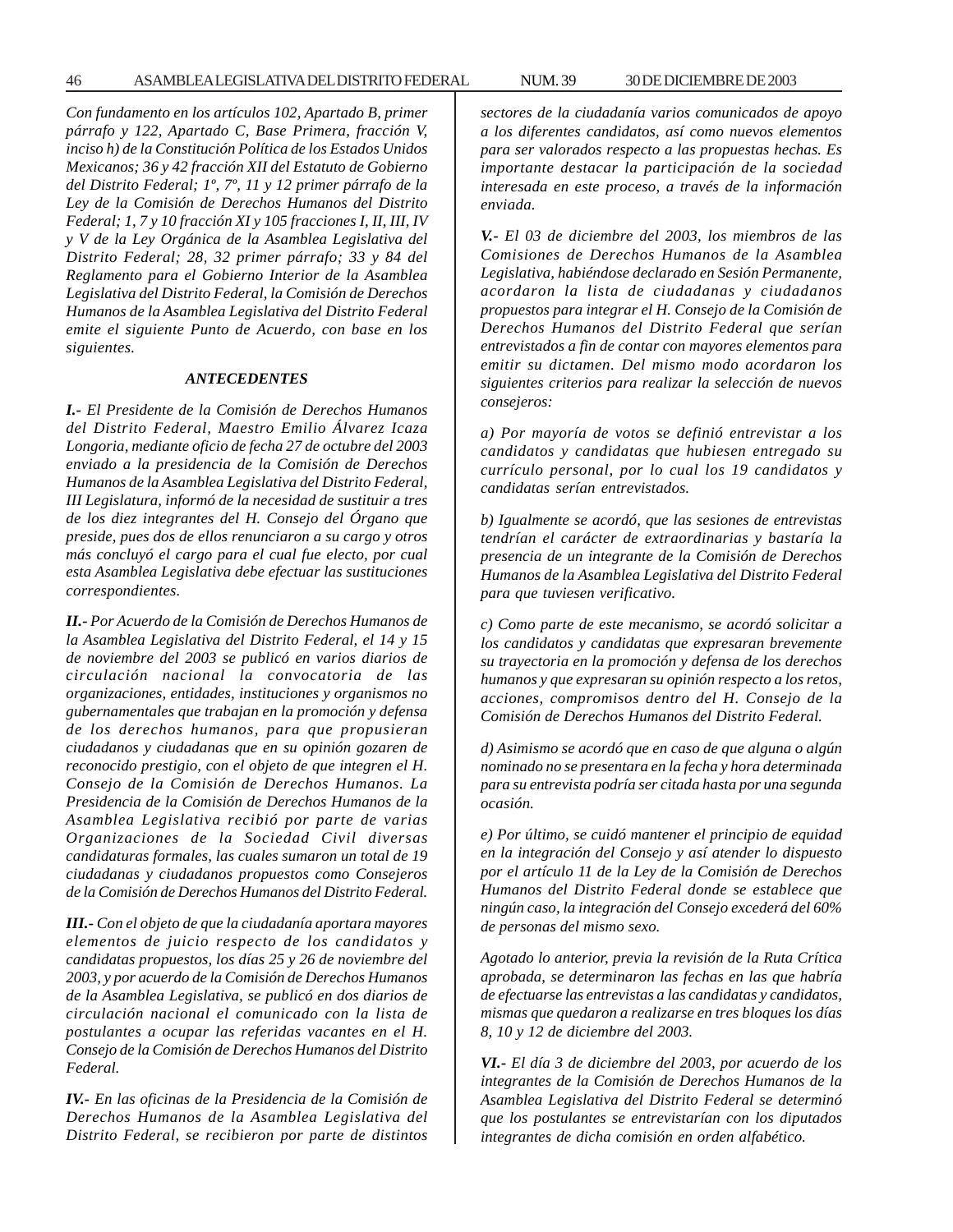*Es necesario señalar que previo a las entrevistas se presentaron una declinación, por lo que la lista de candidatas y candidatos entrevistados se redujo a 18 postulantes.*

*VII.- En virtud del punto anterior, las entrevistas se efectuaron en el siguiente orden: el día 8 de diciembre a las 16 horas: los CC. Lic. Silvia Aguilera García; Lic. Nallely Ivonne Alvarez Herrera, Lic. José Luis Buendía Hegewisch, Mtro. Jorge Humberto Carreto Siller, Dr. Miguel Covián Andrade, Dr. Antonio Cruz Parcero y Lic. Miguel Angel Granados Chapa; el día 10 de diciembre a las 16:30 horas: los C.C. Dr. Armando Hernández Cruz, Lic. Fermín Hernández Franco, Lic. Roberto Eloín Munguía Fuentes, Lic. Blanche Petrich Moreno, Lic. Rafael Reigada Robles Gil, Lic. Carlos Ríos Espinosa, Dra. María del Carmen Rodríguez Morelión; y el 12 de diciembre, a las 11 horas: los C.C. Lic. Sonia Rojas Castro, Lic. Angel Torres Álvarez, Dr. David Vega Vera, Lic. Bárbara Zamora y Lic. Carlos Alfredo Zetina Cornejo.*

*En cumplimiento de la mecánica acordada, todas las y los entrevistados expusieron en un máximo de 10 minutos, su experiencia en la promoción y defensa de los Derechos Humanos, así como los retos y compromisos dentro de este H. Consejo de la Comisión de Derechos Humanos del Distrito Federal.*

*Para continuar con la evaluación de las entrevistas, se acordó una ronda de preguntas y respuestas con el fin de que las y los Diputados tuviesen la oportunidad de manifestar sus inquietudes y de que los entrevistados pudieran abordar a mayor profundidad algunos temas.*

*Es importante señalar que todas las candidatas y candidatos demostraron un alto nivel de preparación y experiencia en materia de derechos humanos, además de un compromiso constante en su defensa y promoción.*

*VIII.- A través de correo electrónico con fecha 15 de diciembre del 2003, dirigido a la Secretaría Técnica de la Comisión de Derechos Humanos de esta Asamblea Legislativa, signado por la Secretaría Técnica de la Comisión de Derechos Humanos del Distrito Federal, se hizo del conocimiento de la Comisión de Derechos Humanos de la Asamblea Legislativa del Distrito Federal, que el H. Consejo del órgano protector de los derechos humanos en esta capital no cuenta entre sus H. Consejeros, con servidores públicos que estén ocupando un cargo, comisión o empleo en la Administración Pública.*

*IX.- En sesión de trabajo realizada el día 17 de diciembre del 2003, los integrantes de esta Comisión de Derechos Humanos analizaron y evaluaron las entrevistas efectuadas durante los días 8, 10 y 12 de diciembre del año en curso, concluyendo encontrarse con elementos suficientes y en condiciones para elegir a los tres*

*Candidatos que habrían de ser propuestos al Pleno de la Asamblea Legislativa del Distrito Federal. Asimismo los Diputados integrantes acordaron considerar los siguientes criterios objetivos para evaluar el perfil de cada uno de los aspirantes finalistas:*

- *A) Experiencia profesional*
- *B) Experiencia académica*
- *C) Participación social*
- *D) Publicaciones*
- *E) Trayectoria política*
- *F) Experiencia internacional*
- *G) Experiencia en ámbitos de los derechos humanos*
- *H) Fama pública*
- *I) Calidad y conocimiento de los temas expuestos*

*Asimismo, se acordó que la elección de las tres personas que habrían de ser propuestas al Pleno de la Asamblea Legislativa, sería a través del análisis de cada uno de los y las candidatas en orden alfabético y del voto de las y los diputados integrantes de la Comisión de Derechos Humanos. La elección atendió al criterio de equidad que establece el Artículo 11 de la Ley de la Comisión de Derechos Humanos, mismo que establece que en ningún caso, la integración del Consejo excederá del 60% de personas del mismo sexo.*

*Por último, la Comisión de Derechos Humanos de esta Asamblea Legislativa del Distrito Federal procedió a concluir la evaluación de las entrevistas y definir la integración de la lista de candidatos que, a juicio de la Comisión de Derechos Humanos de la Asamblea Legislativa, deberían de aparecer.*

*X.- Como resultado del ejercicio antes descrito los integrantes de esta Comisión de Derechos Humanos en sesión de trabajo efectuada el día 17 de diciembre del 2003, efectuaron la votación en forma libre y abierta para determinar los nombres y el orden de prelación y de sustitución de los candidatos propuestos por esta Comisión en los términos de los artículos 11 y 12 de la Ley de la Comisión de Derechos Humanos del Distrito Federal. Lo que dio como resultado la definición de los tres candidatos que se propondrán al Pleno de este órgano legislativo para el cargo de Consejeros de la Comisión de Derechos Humanos del Distrito Federal,.*

- *1.- Lic. Carlos Ríos Espinosa,*
- *2.- Lic. Silvia Aguilera García,*
- *3.- Lic. Miguel Angel Granados Chapa.*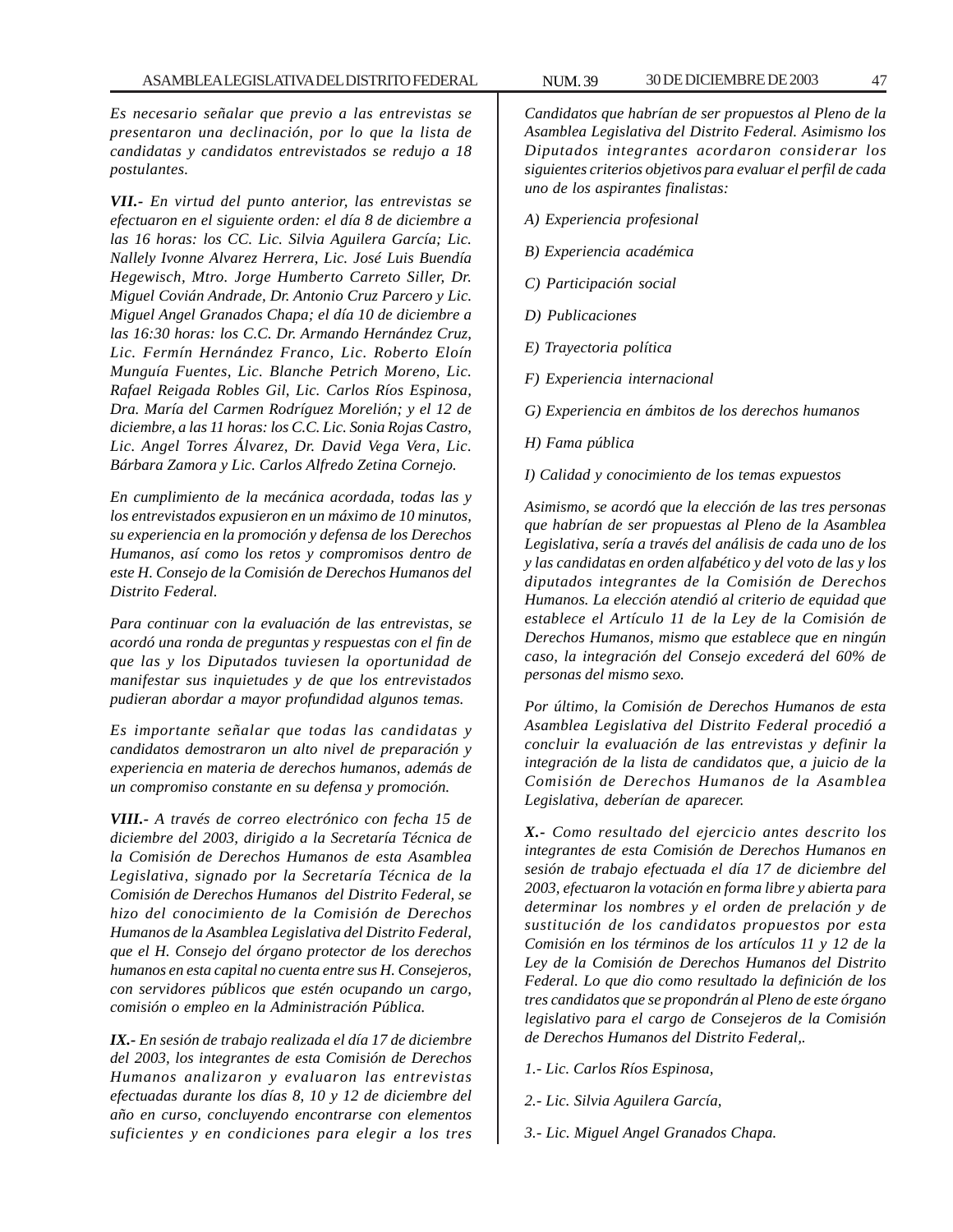48 ASAMBLEA LEGISLATIVA DEL DISTRITO FEDERAL 30 DE NUM. 39 DICIEMBRE DE 2003

*Este orden es también el resultado de la insaculación realizada por la Comisión de Derechos Humanos de la Asamblea Legislativa del Distrito Federal, con objeto de determinar el orden en que deberán ser sustituidos los nuevos consejeros, quienes deberán atender a lo dispuesto en el artículo 11 de la Ley de la Comisión de Derechos Humanos del Distrito Federal, reformado a través del decreto publicado en la Gaceta Oficial del Distrito Federal el día 23 de diciembre del 2003. En virtud de la citada disposición, los derechos adquiridos de los 7 Consejeros que actualmente conforman el Consejo del Ombudsman capitalino seguirán vigentes, en tanto que los tres nuevos*

*1. Licenciado Carlos Ríos Espinosa en diciembre del 2006.*

*consejeros deberán ser sustituidos de la siguiente orden:*

*2. Licenciada Sylvia Aguilera García en diciembre del 2007, y*

*3. Licenciado Miguel Angel Granados Chapa en diciembre del 2008.*

*Con base a lo anterior y con fundamento en el artículo 32 del Reglamento Interior de la Asamblea Legislativa del Distrito Federal, esta Comisión de Derechos Humanos de esta Asamblea Legislativa del Distrito Federal, en su III Legislatura, después de analizar y discutir el presente dictamen, ha resuelto someterlo a la consideración de este honorable Pleno de conformidad con los siguientes:*

#### *CONSIDERADOS*

*1.- En virtud de que en término de los artículos 11 y 12 de la Ley de la Comisión de Derechos Humanos del Distrito Federal el H. Consejo de la Comisión de Derechos Humanos del Distrito Federal debe integrarse por diez personalidades de reconocido prestigio dentro de la sociedad y por su labor en la promoción, estudio o difusión de los derechos humanos, y de que actualmente es necesario sustituir y designar a tres de los diez consejeros, debido a las causas expuestas en el Antecedente I del presente dictamen, es procedente que la Asamblea Legislativa del Distrito Federal elija a las cuatro personas que deben completar el referido Consejo.*

*2.- La fracción I del artículo 105 de la Ley Orgánica de la Asamblea Legislativa del Distrito Federal establece que faltando sesenta días para la conclusión del período para el que fue nombrado el H. Consejero de la Comisión de Derechos Humanos del Distrito Federal, el Presidente de ésta notificará tal circunstancia a la Asamblea Legislativa del Distrito Federal, por lo cual y atendiendo lo dispuesto por el artículo 12 de la Ley de la Comisión de Derechos Humanos del Distrito Federal donde se establece que los miembros del H. Consejo de la Comisión de Derechos Humanos del Distrito Federal serán nombrados por el órgano legislativo local, el Presidente de la Comisión de Derechos Humanos envió el oficio señalado en el Antecedente I de este Dictamen y en cumplimiento de lo* *que dispone el artículo 105 de la Ley Orgánica de la Asamblea Legislativa del Distrito Federal a efecto de notificar a este órgano legislativo de la necesidad de efectuar las sustituciones al Consejo de la Comisión de Derechos Humanos del Distrito Federal.*

*3.- En términos de la fracción II del artículo 105 de la Ley Orgánica de la Asamblea Legislativa del Distrito Federal, la Asamblea Legislativa del Distrito Federal, por conducto de su Comisión de Derechos Humanos, convocó a los organismos, entidades e instituciones que consideró se han distinguido en la promoción y defensa de los derechos humanos para que propusieran candidatos, tal como se expresó en el Antecedente II del presente dictamen.*

*4.- En consecuencia al considerar lo anterior, la Comisión de Derechos Humanos de la Asamblea Legislativa del Distrito Federal, III Legislatura mandó publicar, en por lo menos dos de los diarios de mayor circulación nacional, las propuestas recibidas, con el objeto de que los interesados pudieran aportar mayores elementos, en virtud de la fracción III del citado artículo 105. Lo anterior se observa del Antecedente III de este escrito.*

*5.- De acuerdo con los Antecedentes V, VI, VII y X del presente punto de acuerdo y en base a la fracción IV del artículo 105 de la Ley Orgánica de la Asamblea Legislativa del Distrito Federal, los diputados miembros de la Comisión de Derechos Humanos de la Asamblea Legislativa, se entrevistaron con los ciudadanos propuestos que decidieron asistir. Posteriormente analizaron sus currículas y los elementos de juicio que se desprendieron de dichas entrevistas.*

*Por lo anteriormente expuesto y fundado, la Comisión de Derechos Humanos de la Asamblea Legislativa del Distrito Federal, con las facultades que le confiere la fracción V del artículo 105 de la Ley Orgánica de la Asamblea Legislativa del Distrito Federal y el párrafo primero del artículo 32 del Reglamento para el Gobierno Interior de la Asamblea Legislativa del Distrito Federal:*

#### *RESUELVE*

*PRIMERO.- En los términos del artículo 11 y 12 de la Ley de la Comisión de Derechos Humanos del Distrito Federal, se propone al honorable Pleno de esta Asamblea Legislativa del Distrito Federal, los nombres de los siguientes ciudadanos y ciudadanas, a efecto de que sean aprobados y para que en su caso, formen parte del H. Consejo de la Comisión de Derechos Humanos del Distrito Federal:*

- *1.- Lic. Carlos Ríos Espinosa,*
- *2.- Lic. Silvia Aguilera García,*
- *3.- Lic. Miguel Angel Granados Chapa.*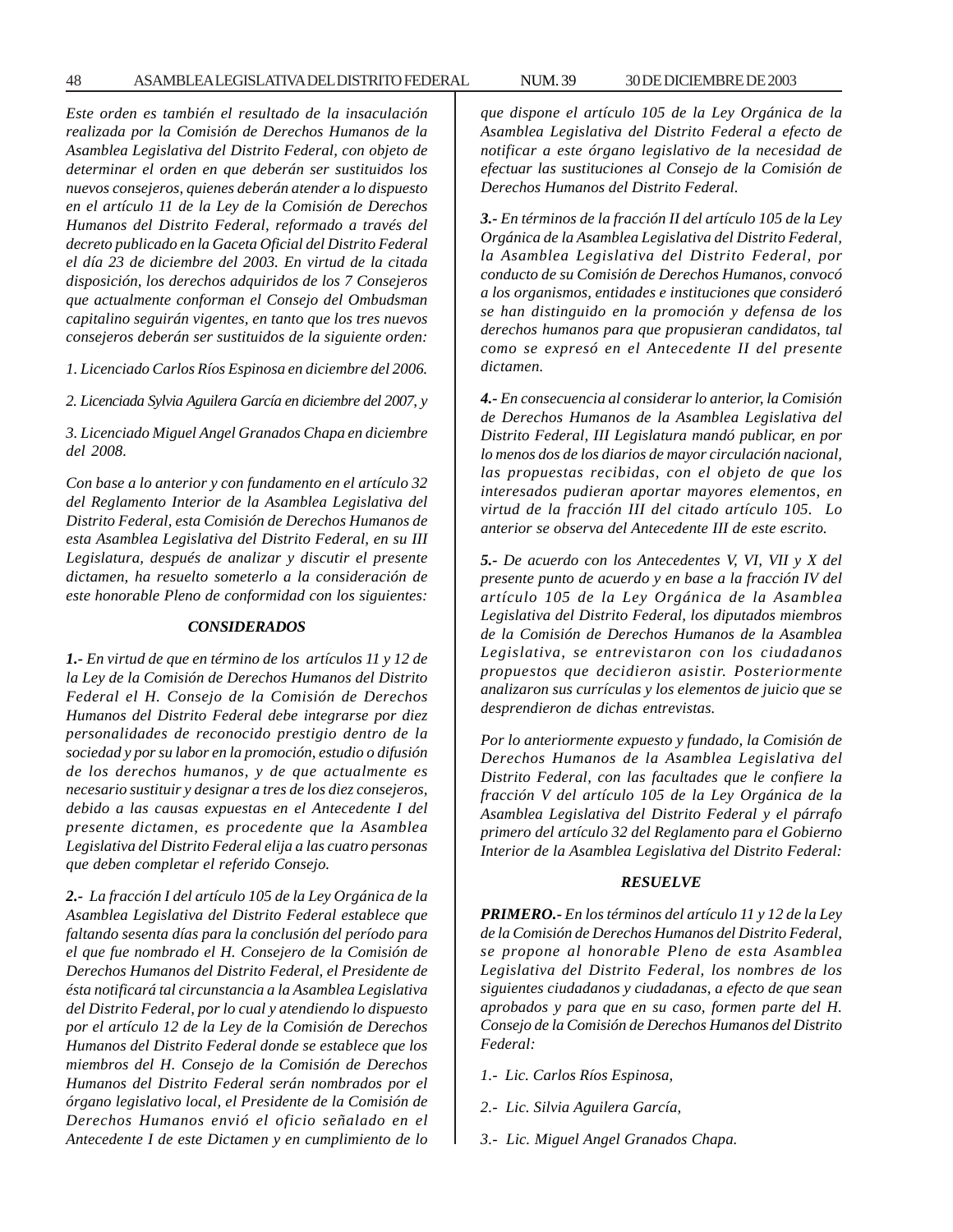*SEGUNDO.- El orden del listado anterior corresponde al resultado de la insaculación que prevé la Ley de la Comisión de Derechos Humanos en caso de que sean electos dos o más Consejeros al mismo tiempo, con objeto de determinar el orden de prelación en que deberán ser sustituidos, por lo que con fundamento en el artículo Cuarto Transitorio del decreto publicado el 23 de diciembre del 2003 en la Gaceta Oficial del Distrito Federal por el que se reforma el artículo 11 de la Ley de la Comisión de Derechos Humanos del Distrito Federal, las sustituciones de los nuevos Consejeros se efectuarán de acuerdo al siguiente calendario:*

*1. Licenciado Carlos Ríos Espinosa en diciembre de 2006.*

*2. Licenciada Sylvia Aguilera García en diciembre del 2007, y*

*3. Licenciado Miguel Angel Granados Chapa en diciembre del 2008.*

*TERCERO.- En consecuencia y con fundamento en el artículo 11 de la Ley de la Comisión de Derechos Humanos del Distrito Federal y en cumplimiento del decreto de reformas al artículo de referencia, y publicado en la Gaceta Oficial del Distrito Federal el día 23 de diciembre del 2003 el H. Consejo de la Comisión de Derechos Humanos del Distrito Federal queda integrado de la siguiente forma:*

| <b>CONSEJERO</b>                                   | <b>FECHA DE</b><br><b>NOMBRAMIENTO</b> | <b>FECHA DE</b><br>SUSTITUCIÓN |
|----------------------------------------------------|----------------------------------------|--------------------------------|
| Elena<br>Azaola<br>$\mathcal{L}$<br>Garrido        | Diciembre 2000                         | Diciembre 2004                 |
| 2.<br>María de los<br>Angeles<br>González<br>Gamio | Diciembre 2000                         | Diciembre 2005                 |
| 3.<br>Santiago<br>Corcuera Cabezut                 | Diciembre 2000                         | Diciembre 2006                 |
| 4. Isidro Cisneros                                 | Septiembre 2002                        | Septiembre 2007                |
| 5 <sup>1</sup><br>Judith Bokser<br><b>Misses</b>   | Septiembre 2002                        | Septiembre 2008                |
| 6.<br>Daniel<br>Cazés<br>Menache                   | Septiembre 2000                        | Septiembre 2009.               |
| 7. Patricia Galeana<br>Herrera                     | Septiembre 2002                        | Septiembre 2010                |

*Es importante destacar que a partir del año dos mil seis se realizarán dos sustituciones, con objeto de cumplir con las reformas referidas al artículo 11 de la Ley de la Comisión de Derechos Humanos del Distrito Federal.*

*México Distrito Federal a 17 de diciembre de dos mil tres.*

*Firman por la Comisión de Derechos Humanos las y los diputados: Julio césar Moreno Rivera, Presidente; Norma Gutiérrez de la Torre, Secretaria; así como los integrantes María de Lourdes Rojo e Incháustegui, Alfredo Carrasco Baza.*

Es cuanto, diputada Presidenta.

**LA C. PRESIDENTA.-** Gracias, diputado Moreno Rivera. Está a discusión el dictamen. Se abre el registro de oradores. ¿Oradores en contra?

¿Alguna o algún diputado desea razonar su voto?

Proceda entonces la secretaría a recoger la votación nominal del dictamen en lo general y en lo particular en un solo acto.

**EL C. SECRETARIO.-** Se va proceder a recoger la votación nominal del dictamen en lo general y en lo particular en un solo acto.

De conformidad con lo establecido por el artículo 128 del Reglamento para el Gobierno Interior de la Asamblea, se solicita a la Coordinación de Servicios Parlamentarios hacer el anuncio correspondiente a efecto de que los diputados presentes puedan emitir su voto.

Se solicita a los diputados que al emitir su voto lo hagan en voz alta diciendo su nombre y apellido, añadiendo la expresión ''en pro'', ''en contra'' o ''abstención''. El de la voz recogerá la votación. Comenzamos de derecha a izquierda.

#### **(Votación Nominal)**

Gabriela Cuevas, en pro.

Jesús López, en pro. Mónica Serrano, en pro.

Rafael Hernández, a favor.

Emilio Fernández, en pro.

Eduardo Malpica, en pro.

Héctor Guijosa, en pro.

Maricela Contreras Julián, a favor.

Higinio Chávez, a favor.

Aleida Alavez, en pro.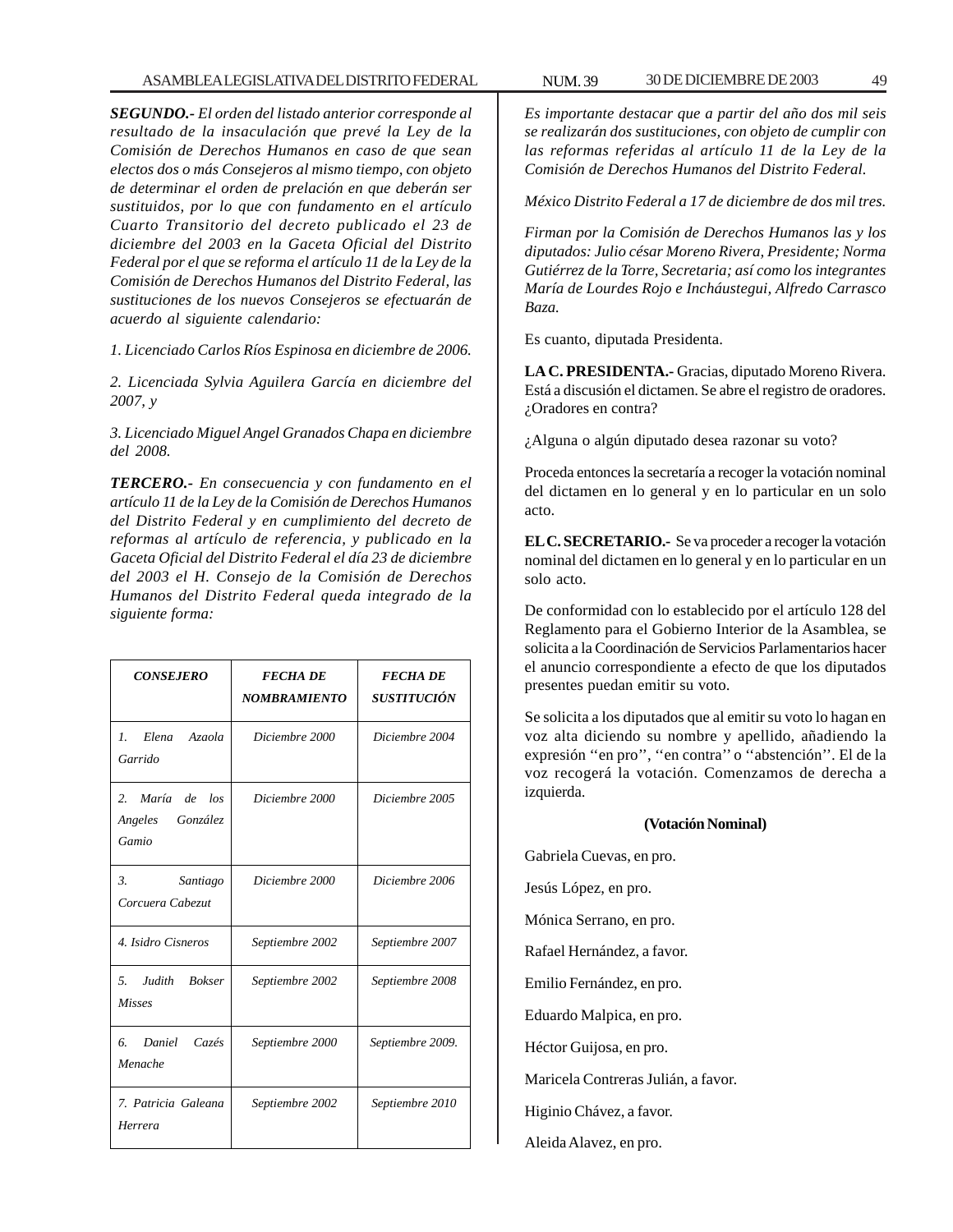50 ASAMBLEA LEGISLATIVA DEL DISTRITO FEDERAL NUM. 39 30 DE DICIEMBRE DE 2003

| José Jiménez, en pro.                         | Gerardo Villanueva Albarrán, a favor.                                                                                                           |  |
|-----------------------------------------------|-------------------------------------------------------------------------------------------------------------------------------------------------|--|
| María de Lourdes Rojo e Incháustegui, en pro. | Alejandra Barrales, en pro.                                                                                                                     |  |
| Francisco Chiguil, en pro.                    | Efraín Morales, a favor.                                                                                                                        |  |
| Andrés Lozano Lozano, en pro.                 | Rigoberto Nieto, a favor.                                                                                                                       |  |
| Araceli Vázquez, en pro.                      | Julio César Moreno, a favor.                                                                                                                    |  |
| Alfredo Hernández Raigosa, a favor.           | Víctor Varela, a favor.                                                                                                                         |  |
| Lujano Nicolás, en pro.                       | Pablo Trejo Pérez, en pro.                                                                                                                      |  |
| Benjamín Muciño, a favor.                     | Rodolfo Covarrubias, a favor.                                                                                                                   |  |
| Juan Antonio Arévalo López, en pro.           | Julio Escamilla, a favor.                                                                                                                       |  |
| José Antonio Arévalo, a favor.                | EL C. SECRETARIO.- ¿Faltó alguna o algún diputado de                                                                                            |  |
| Mariana Gómez del Campo, en pro.              | emitir su voto?                                                                                                                                 |  |
| José María Rivera, a favor.                   | Se va a proceder a recoger la votación de la Mesa Directiva.                                                                                    |  |
| Sofía Figueroa, en pro.                       | Juventino Rodríguez, a favor.                                                                                                                   |  |
| Irma Islas, en pro.                           | Jorge García Rodríguez, a favor.                                                                                                                |  |
| Jorge Lara, en pro.                           | Alfredo Carrasco, a favor.                                                                                                                      |  |
| José Espina, en pro.                          | Lorena Villavicencio, en pro.                                                                                                                   |  |
| Carlos Alberto Flores, a favor.               | María Teresita Aguilar, a favor.                                                                                                                |  |
| René Bejarano, en pro.                        | EL C. SECRETARIO.- Diputada Presidenta, el resultado de<br>la votación es el siguiente: 57 votos a favor, 0 votos en<br>contra, 0 abstenciones. |  |
| Silvia Oliva Fragoso, en pro.                 |                                                                                                                                                 |  |
| Reyes Gámiz, a favor.                         | Cumplida su instrucción, diputada Presidenta.                                                                                                   |  |
|                                               | LA C. PRESIDENTA.- En consecuencia se aprueba el                                                                                                |  |
| Miguel Ángel Solares Chávez, a favor.         |                                                                                                                                                 |  |
| Elio Bejarano, en pro.                        | dictamen que presenta la Comisión de Derechos Humanos<br>para la sustitución de Consejeros de la Comisión de                                    |  |
| Rodrigo Chávez Contreras, a favor.            | Derechos Humanos del Distrito Federal.                                                                                                          |  |
| Alberto Trejo Villafuerte, en pro.            | La Asamblea Legislativa del Distrito Federal, Tercer<br>Legislatura, designa como Consejeros de la Comisión de                                  |  |
| Lourdes Alonso, en pro.                       | Derechos Humanos del Distrito Federal a los ciudadanos<br>Carlos Ríos Espinosa, Sylvia Aguilera García y Miguel Ángel                           |  |
| María Elena Torres, en pro.                   | Granados Chapa.                                                                                                                                 |  |
| González Maltos, a favor.                     | En los términos del dictamen aprobado en el orden del                                                                                           |  |
| Aguilar Álvarez, a favor.                     | listado anterior, corresponde al resultado de la insaculación<br>que prevé la Ley de la Comisión de Derechos Humanos en                         |  |
| López Velázquez, en pro.                      | caso de que sean electos dos ó más Consejeros al mismo<br>tiempo, con objeto de determinar el orden de prelación en                             |  |
| Medel Ibarra, a favor.                        | que deberán ser sustituidos en el momento en que por ley<br>tengan que ser reemplazados dentro del Consejo de la                                |  |
| Jiménez Guzmán, en pro.                       | Comisión de Derechos Humanos del Distrito Federal.                                                                                              |  |
| Bernardo de la Garza, en pro.                 | Las sustituciones de los nuevos consejeros se efectuarán<br>de la siguiente manera: licenciado Carlos Ríos Espinosa en                          |  |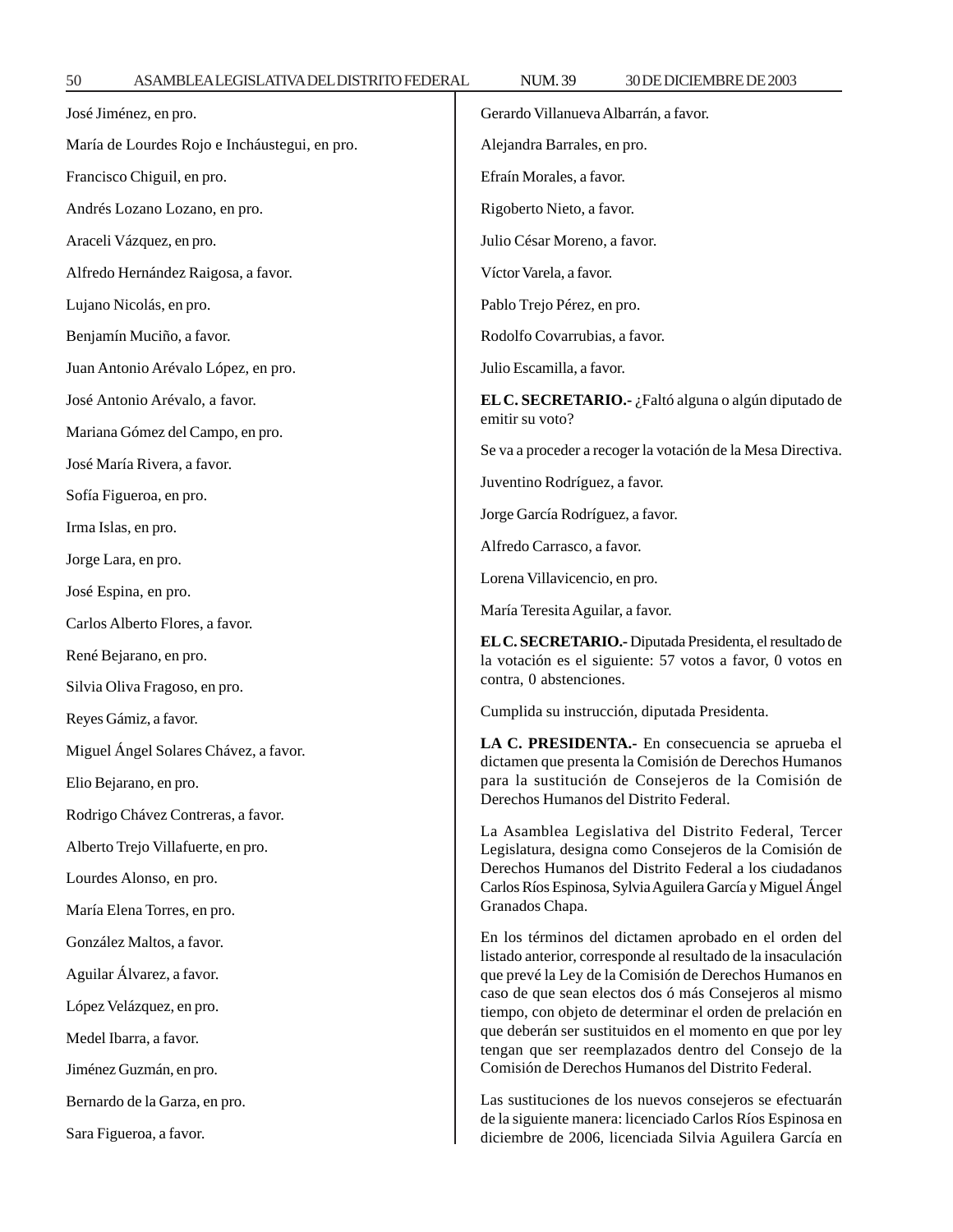diciembre de 2007, y el licenciado Miguel Ángel Granados Chapa en diciembre de 2008.

Hágase del conocimiento del Presidente de la Comisión de Derechos Humanos del Distrito Federal y remítase al Jefe de Gobierno del Distrito Federal para su publicación en la Gaceta Oficial del Distrito Federal.

Cítese a los ciudadanos designados para que rindan su protesta de ley.

El siguiente punto del orden del día es la discusión y, en su caso, aprobación del dictamen que presenta la Comisión de Salud y Asistencia Social por el que se ratifica el decreto de Ley de Protección a la Salud de los No Fumadores en el Distrito Federal, aprobado por la Honorable Asamblea Legislativa del Distrito Federal, II Legislatura, derivado de las observaciones que remitió el Jefe de Gobierno del Distrito Federal al mismo el día 28 de abril de 2003.

En virtud de que el dictamen a que se ha hecho referencia fue distribuido entre los diputados y diputadas en términos de lo dispuesto por el artículo 115 del Reglamento para el Gobierno Interior de la Asamblea Legislativa del Distrito Federal, proceda la secretaría a consultar a la Asamblea en votación económica, si se dispensa la lectura del mismo y se somete a su discusión de inmediato.

**EL C. SECRETARIO.-** Por instrucciones de la presidencia y en votación económica, se consulta a la Asamblea si es de dispensarse la lectura del dictamen de referencia y se somete a discusión de inmediato.

Los que estén por la afirmativa, sírvanse manifestarlo poniéndose de pie.

Los que estén por la negativa, sírvanse manifestarlo poniéndose de pie.

Dispensada la lectura, diputada Presidenta.

## *ASAMBLEA LEGISLATIVA DEL DISTRITO FEDERAL, III LEGISLATURA*

*Comisión de Salud y Asistencia Social*

*DICTAMEN POR EL QUE SE RATIFICA EL DECRETO DE LEY DE PROTECCIÓN A LA SALUD DE LOS NO FUMADORES EN EL DISTRITO FEDERAL APROBADO POR LA H. ASAMBLEA LEGISLATIVA DEL DISTRITO FEDERAL, II LEGISLATURA, DERIVADO DE LAS OBSERVACIONES QUE REMITIÓ EL JEFE DE GOBIERNO DEL DISTRITO FEDERAL AL MISMO, EL DÍA 28 DE ABRIL DE 2003.*

### *Honorable Asamblea:*

*A la Comisión de Salud y Asistencia Social de la Asamblea Legislativa del Distrito Federal, II Legislatura, fue turnada para su estudio, análisis y dictamen, las*

*observaciones que remitió el Jefe de Gobierno del Distrito Federal al Decreto de Ley de Protección a la Salud de los No Fumadores en el Distrito Federal, presentada por el entonces Diputado Camilo Campos López, a nombre de diversos Diputados integrantes del Grupo Parlamentario del Partido Verde Ecologista de México, de la H. Asamblea Legislativa del Distrito Federal, II Legislatura, presentada y aprobada en la Sesión Ordinaria de fecha 10 de abril de 2003, correspondiente al Segundo Período de Sesiones del Tercer Año de Ejercicio de la II Legislatura de la Asamblea Legislativa del Distrito Federal.*

*Con fundamento en lo dispuesto por los artículos 122, Apartado C, base primera, fracción V, inciso i) de la Constitución Política de los Estados Unidos Mexicanos; 42, fracción XIII, del Estatuto de Gobierno del Distrito Federal; 10, fracción I, 59, 60, 61, 62 y 63 de la Ley Orgánica de la Asamblea Legislativa del Distrito Federal; 28, 32, 33, 83 y 84 del Reglamento para el Gobierno Interior de la Asamblea Legislativa del Distrito Federal, la Comisión de Salud y Asistencia Social, de esta Asamblea Legislativa del Distrito Federal, III Legislatura, es competente para conocer del Decreto y de las referidas observaciones.*

*Con base en ello, esta Comisión de Salud y Asistencia Social, presenta ante el H. Pleno de esta Asamblea Legislativa del Distrito Federal, III Legislatura el DICTAMEN POR EL QUE SE RATIFICA EL DECRETO DE LEY DE PROTECCIÓN A LA SALUD DE LOS NO FUMADORES EN EL DISTRITO FEDERAL APROBADO POR LA H. ASAMBLEA LEGISLATIVA DEL DISTRITO FEDERAL, II LEGISLATURA, DERIVADO DE LAS OBSERVACIONES QUE REMITIÓ EL JEFE DE GOBIERNO DEL DISTRITO FEDERAL EL DÍA 28 DE ABRIL DE 2003, de conformidad con los siguientes:*

## *A N T E C E D E N T E S*

- *1. Con fecha 30 de abril de 2002, fue presentada ante el H. Pleno de la Asamblea Legislativa del Distrito Federal, II Legislatura, la Iniciativa de Ley de Protección a la Salud de los No Fumadores en el Distrito Federal por el Diputado Camilo Campos López a nombre de Diversos integrantes de la Fracción Parlamentaria del Partido Verde Ecologista de México, y turnada a la Comisión de Salud y Asistencia Social, para su estudio, análisis y dictamen correspondiente.*
- *2. En Sesión Ordinaria celebrada con fecha 10 de abril del 2003, dentro del Segundo Periodo Ordinario de Sesiones, del Tercer año de Ejercicio, el Pleno de la H. Asamblea Legislativa del Distrito Federal, II Legislatura, aprobó el Dictamen con Proyecto de Decreto de Ley de Protección a la Salud de los No Fumadores en el Distrito Federal.*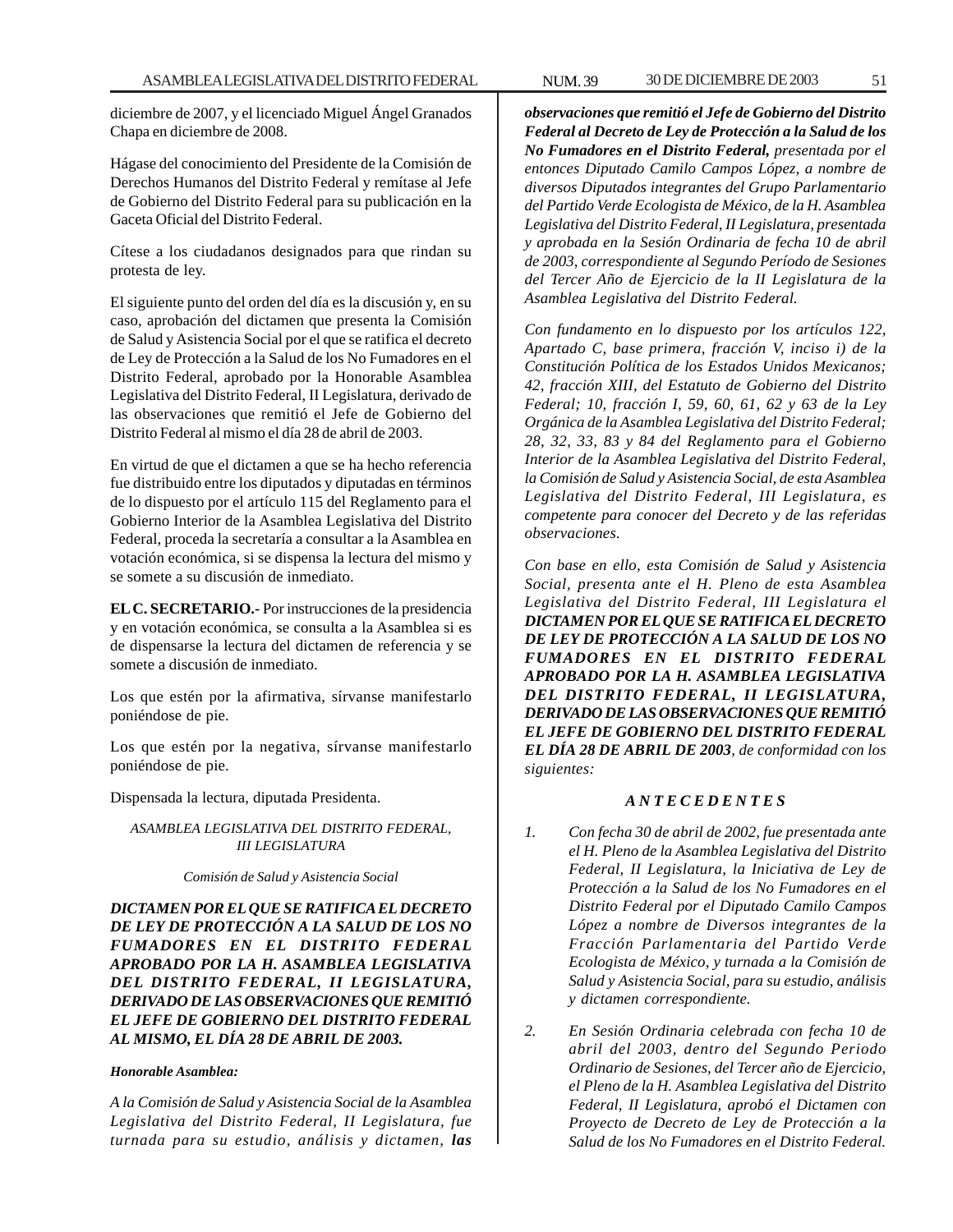### 52 ASAMBLEA LEGISLATIVA DEL DISTRITO FEDERAL NUM. 39 30 DE DICIEMBRE DE 2003

- *3. Con fecha 14 de abril del 2003, fue remitido al Jefe de Gobierno del Distrito Federal, el Decreto de Ley de Protección a la Salud de los No Fumadores en el Distrito Federal para su promulgación y publicación correspondiente en la Gaceta Oficial del Distrito Federal y en el Diario Oficial de la Federación para su mayor difusión.*
- *4. Con fecha 28 de abril del 2003, en ejercicio de las atribuciones que le confieren los artículos 122 BASE SEGUNDA, Fracción II, inciso b) de la Constitución Política de los Estados Unidos Mexicanos; y 48 del Estatuto de Gobierno para el Distrito Federal, el Jefe de Gobierno remitió observaciones al Decreto de Ley de Protección a la Salud de los No Fumadores en el Distrito Federal.*
- *5. Con fecha 29 de abril del 2003, fue turnado a la Comisión de Salud y Asistencia Social de la Asamblea Legislativa del Distrito Federal, II Legislatura, por el Presidente de la Mesa Directiva en turno, las observaciones que remitió el Jefe de Gobierno del Distrito Federal, para su análisis y dictamen.*
- *6. En Sesión del Pleno de la Comisión de Salud y Asistencia Social de la Asamblea Legislativa del Distrito Federal, II Legislatura, celebrada el 30 de abril del 2003, previas las discusiones y deliberaciones correspondientes, analizaron las observaciones que remitió el Jefe de Gobierno del Distrito Federal al Decreto de Ley de Protección a la Salud de los No Fumadores en el Distrito Federal aprobado por la H. Asamblea Legislativa del Distrito Federal, II Legislatura el día 10 de abril de 2003 bajo los siguientes:*

### *C O N S I D E R A N D O S*

*PRIMERO.- Que la Salud, entendida como la ausencia de enfermedades que implica una situación física y mental sana, es materia en la que concurren la Federación y las Entidades Federativas, en virtud de que se trata de un derecho consagrado por nuestra Constitución como una garantía individual, y su protección responde a una necesidad real y de interés fundamental para los mexicanos; de tal forma que las autoridades federales y locales deben verter sus esfuerzos y recursos, para procurar los servicios de salud, a través de la firma de los acuerdos y convenios según los programas de regionalización administrativa.*

*SEGUNDO.- Que del análisis y estudio al Decreto de Ley de Protección a la Salud de los No Fumadores en el Distrito Federal y a las observaciones que remitió el Jefe de Gobierno del Distrito Federal, se desprenden las siguientes consideraciones:*

- I. *Que existe una corresponsabilidad y analogía de criterios entre esta Asamblea Legislativa del Distrito Federal y el Jefe de Gobierno del Distrito Federal, pues en las observaciones que remitió al Decreto de Ley de Protección a la Salud de los No Fumadores en el Distrito Federal, menciona que ''entendido que es responsabilidad del Estado garantizar el derecho constitucional a la protección a la salud y por otra parte que el tabaquismo se reconoce como un problema de salud pública, cuya estrategia de combate requiere promover la sensibilización de la población en general en relación con los alcances y los daños a la salud ocasionados por el consumo y la exposición al humo de tabaco, de la realización de acciones coordinadas entre las diversas instituciones del sector salud y otros sectores que participan en la prevención y el control del tabaquismo en el país, desarrollar actividades de educación y promoción de la salud, orientadas a fortalecer los factores protectores, así como disminuir, atenuar o modificar los factores de riesgo, con el propósito de evitar, o por lo menos, postergar la edad de inicio del consumo del tabaco y la manifestación de los diversos problemas de salud asociados con el consumo y la exposición al humo de tabaco…''*
- II. *Que el Jefe de Gobierno del Distrito Federal reconoce y valida como un gran avance la aprobación del Decreto de Ley de Protección a la Salud de los No Fumadores en el Distrito Federal.*

*TERCERO.- Que la primera observación vertida, se refiere a los artículos 4 y 6 del Decreto de Ley de Protección a los No Fumadores, en el sentido de que ''…de conformidad con el artículo 194 de la Ley General de Salud, el control sanitario conformado por el conjunto de acciones de orientación, educación, muestreo, verificación, aplicación de medidas de seguridad y sanciones, queda a cargo de la Secretaría de Salud Federal, al ejercicio de estas atribuciones''; se desprende que:*

> *I. Resulta infundado e insuficiente el argumento vertido, toda vez que el artículo 194 de la Ley General de Salud, señala que se entiende por control sanitario: ''el conjunto de acciones de orientación, educación, muestreo verificación, aplicación de medidas de seguridad y sanciones, que ejerce la Secretaría de Salud con la*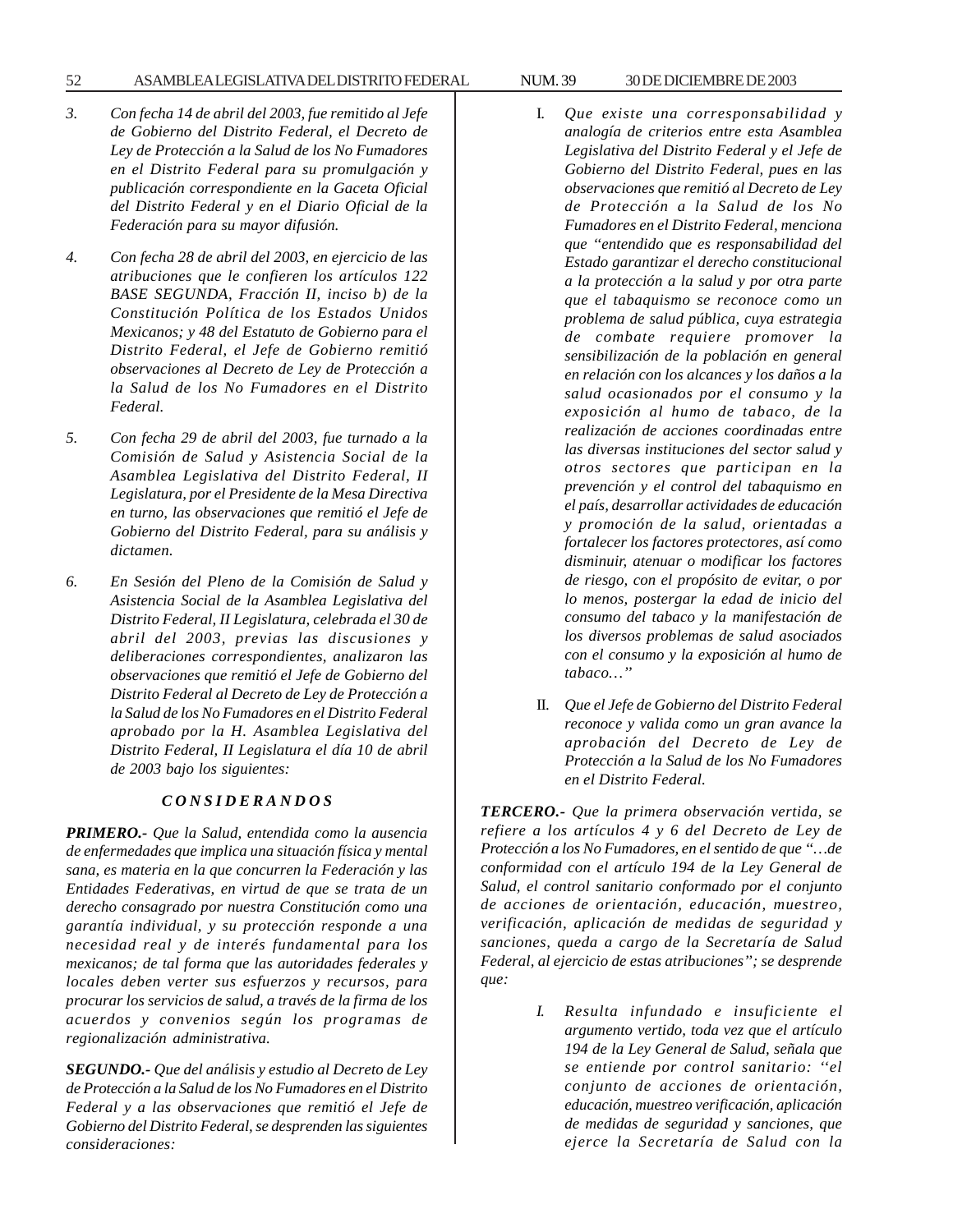*participación de los productores, comercializadores y consumidores, en base a lo que establecen las normas oficiales mexicanas''. Así mismo, dicho artículo establece los supuestos a los que será aplicable el control sanitario, y que de la lectura de los mismos no se desprende que la Secretaría de Salud del Gobierno Federal se reserve la verificación, medidas de seguridad o aplicación de sanciones relativas a la protección de salud de los No fumadores o en general, de la materia del Decreto de Ley objeto de este dictamen.*

*Además esta apreciación parte de una premisa falaz ya que la regulación que se hace con esta Ley no es en materia de control sanitario, puesto que no esta regulando lo relativo a los procesos de elaboración o producción del tabaco y sus derivados; sino que en realidad el proyecto de Ley en análisis pretende regular lo relativo a los efectos del consumo del tabaco en la salud de la población ubicada en microambientes específicos, sin efectos sanitarios.*

*II. Que el artículo 393 de la Ley General de Salud establece que: ''Corresponde a la Secretaría de Salud y a los gobiernos de las entidades federativas, en el ámbito de sus respectivas competencias, la vigilancia del cumplimiento de esta Ley y las demás disposiciones que se dicten con base en ella.*

*Que de igual forma, el artículo 396 del citado ordenamiento, establece que la vigilancia sanitaria se llevará a cabo a través de las visitas de verificación a cargo del personal autorizado por la autoridad competente.*

*Por lo tanto, se desecha la propuesta de modificación a los artículos 4 y 6 del Decreto de Ley de Protección a la Salud de los No Fumadores en el Distrito Federal en el sentido de que el Gobierno del Distrito Federal carece de competencia en materia de verificación y aplicación de sanciones.*

*III. Que en el apartado o inciso B.- de la primera observación remitida, el Jefe de Gobierno manifiesta su inconformidad respecto a que éste ejerza sus atribuciones en materia de verificación a través de las delegaciones según el texto del artículo 6 del multicitado Decreto de Ley, en este sentido, es de anotarse que la Ley de Salud del Distrito*

*Federal no confiere facultades expresas al Jefe de Gobierno o a la Secretaría de Salud del Gobierno del Distrito Federal, para efectuar tales actos, motivo por el cual esta Asamblea acepta la adecuación que sugiere el Jefe de Gobierno.*

*CUARTO.- Que en la observación marcada con el número 2.- de las observaciones que remitió el Jefe de Gobierno, se hace referencia al contenido del artículo 8 del Decreto de Ley de Protección a Salud de los No Fumadores en el Distrito Federal, de la que se desprende que:*

- *I. Resulta adecuada la observación vertida por el Jefe de Gobierno, en el sentido de únicamente referirse en el texto de la Ley a ''Juez Cívico'', sin mayor calificativo; toda vez que de éstos se encuentran supeditados a la Administración Pública Centralizada y no a los órganos político administrativos, por lo que se corrige el Decreto de referencia en los artículos: 8 fracciones I y II y último párrafo, 9, primer párrafo, 16 segundo párrafo, 19, 30, 33 quinto párrafo.*
- *II. Toda vez que la sugerencia del Jefe de Gobierno resulta a todas luces benéfica y mejora la comprensión de la disposición, es procedente y se acepta la propuesta de redacción a la fracción I del artículo 8 del Decreto de Ley materia de este Dictamen.*

*QUINTO.- Que en relación a la observación que hace el Jefe de Gobierno al artículo 10, penúltimo y último párrafos se considera adecuada la propuesta, en el sentido de mejorar la redacción con la finalidad de evitar excesos que se traducirían en perjuicios significativos para los titulares de los establecimientos mercantiles, por lo que se modifica el texto del Decreto de referencia.*

*SEXTO.- Respecto a la observación que hace el Jefe de Gobierno del artículo 11 esta se considera aceptable toda vez que mejora la redacción del texto y se modifica el Decreto de referencia.*

*SÉPTIMO.- Con relación a la observación que hace el Jefe de Gobierno en cuanto al contenido del artículo 12, se considera procedente la observación, no así la eliminación del artículo en su totalidad, por lo que se modifica el contenido del mismo dejando la regulación de la publicidad del tabaco relativa a espectaculares, murales, paradas y estaciones de transporte y mobiliario urbano a lo dispuesto en la Ley General de Salud y el Reglamento correspondiente.*

*OCTAVO.- En cuanto a las observaciones formuladas del artículo 20 de la Ley en comento es pertinente hacer mención que se retome de forma parcial las observaciones hechas por el Jefe de Gobierno en los siguientes términos:*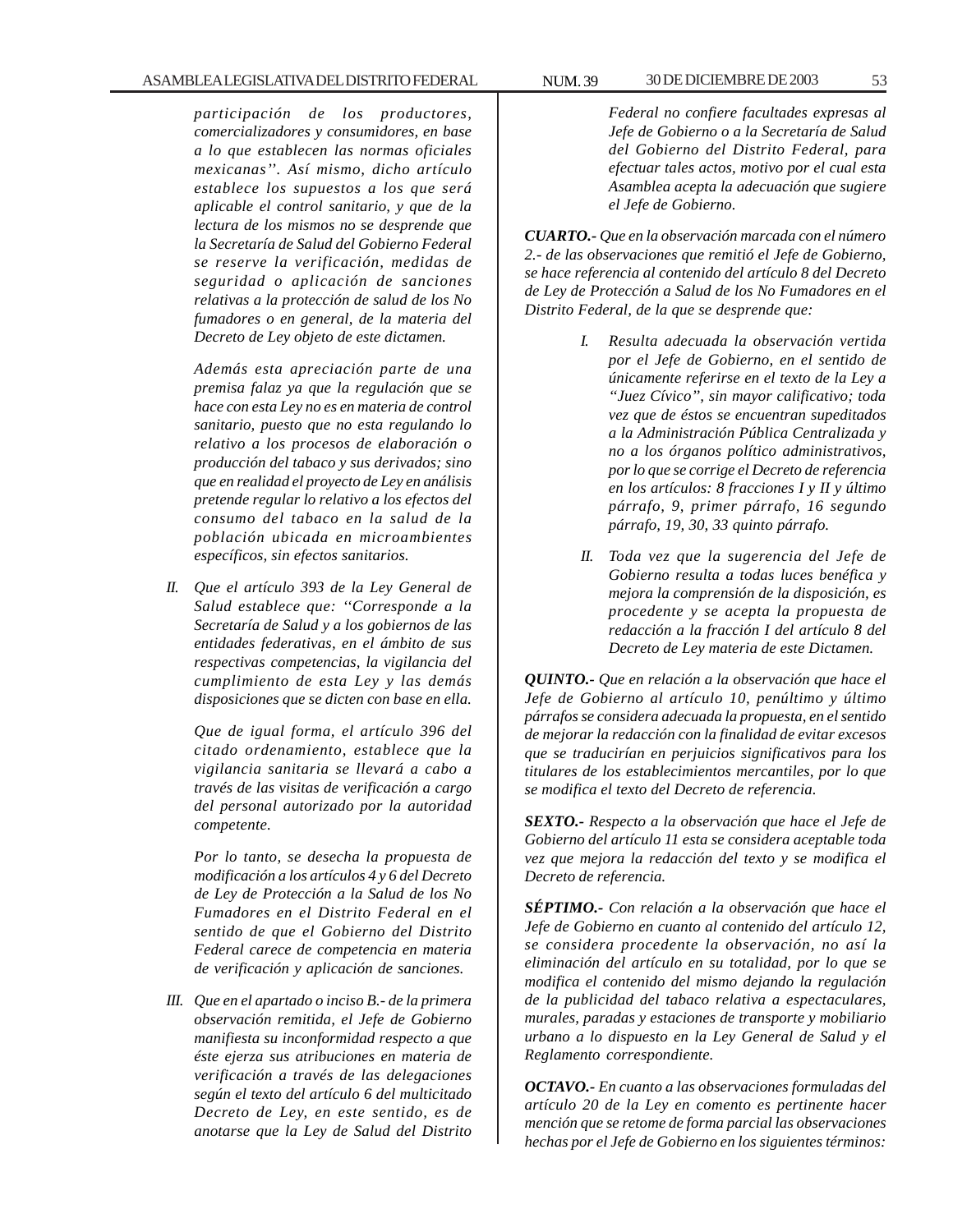### 54 ASAMBLEA LEGISLATIVA DEL DISTRITO FEDERAL NUM. 39 30 DE DICIEMBRE DE 2003

- *I. En relación al primer párrafo del artículo de merito no ha lugar de suprimir las palabras locales cerrados como sugiere el ejecutivo local, toda vez que con esta propuesta de redacción se contraviene lo dispuesto en el artículo 10 fracción I en la que se señala los locales cerrados como espacios prohibidos para fumar.*
- *II. Respecto a la fracción I del artículo en cita no es procedente la modificación que sugiere el Jefe de Gobierno, de cambiar personas mayores de edad a personas mayor de edad por reglas de gramática y sintaxis, por lo que la misma queda como fue aprobada por el pleno de esta Asamblea Legislativa.*
- *III. En relación a la observación que hace el ejecutivo local respecto a las fracciones II y III del artículo en análisis no se aceptan las misma en razón de que esta modifica el espíritu la fracción a la que se alude, en virtud de lo anterior y con el fin de mejorar la redacción y el sentido de las citadas fracciones, estas se adecua el contenido del mismo.*
- *IV. Respecto a las fracciones III y IV que propone el ejecutivo local, esta dictaminadora considera su incorporación de forma parcial.*

*NOVENO.- En relación con la observación marcada con el número 6, que propone la disminución del porcentaje destinado para No Fumadores en los establecimientos en los que se expendan al público alimentos o bebidas para su consumo en el lugar, mencionados en el artículo 13 del Decreto objeto de este dictamen, se consideraron suficientes los argumentos vertidos; toda vez que si hablamos de estadísticas o porcentajes en los términos planteados, la misma no se contrapone con el objeto de la Ley, ni con su denominación, que es la protección a la Salud de los No Fumadores.*

*En este sentido, al hablar de cifras y estadísticas es de mencionarse una vez más que:*

- *a. 122 personas a nivel nacional, mueren diariamente por causas ligadas directamente al consumo del tabaco.*
- *b. Que los fumadores pasivos, tienen tres veces más posibilidad de sufrir una enfermedad respiratoria, que los que no se encuentran expuestos al humo del tabaco;*
- *c. Que el humo de tabaco puede ocasionar en los niños menores de un año, asma, bronquitis y en las peores circunstancias, la muerte súbita;*
- *d. De acuerdo a las cifras proporcionadas por la Secretaría de Salud del Gobierno Federal, las Instituciones de seguridad social y asistencia pública gastan cada año el equivalente a medio punto porcentual del Producto Interno Bruto en tratamientos por enfermedades relacionadas con el tabaco, es decir, alrededor del 32 mil 867 millones de pesos, el equivalente entre el 6 y 12 por ciento del presupuesto del sistema de salud nacional.*
- *e. Que el 62 por ciento de los decesos ocasionados por enfermedades cardiacas están asociados con el tabaquismo.*

*Respecto a los restaurantes, bares, discotecas y hoteles y considerando que no existen estudios estadísticos específicos y reales que permitan establecer la proporción y porcentajes de clientes no fumadores respecto de los fumadores que acuden a estos establecimientos en la Ciudad de México, se llegó a la conclusión de que esta situación podría generar un impacto económico negativo al no corresponder con la realidad. En este tenor, debe evitarse que la protección de los no fumadores, se traduzca en un probable perjuicio para la industria de este tipo de servicios, ya que incidir en el desarrollo de estos servicios, se traduciría finalmente en un perjuicio para la ciudad, pues resultan ser de vital importancia económica.*

*Toda vez que en las reuniones celebradas entre los integrantes de esta Comisión Dictaminadora y la Cámara Nacional de la Industria Restaurantera y Alimentos Condimentados, a pesar de haber sido solicitada con oportunidad, no fueron proporcionados datos que sustentaran una disminución o modificación en los porcentajes planteados, resulta importante resaltar que la intención del legislador no es, ni será, la de afectar a tercero, sean empresas o particulares, motivo por el cual, esta Comisión Dictaminadora, acepta parcialmente la propuesta hecha por el Jefe de Gobierno de disminuir del 40 al 25 por ciento, las áreas para No Fumadores en este tipo de locales, para quedar en 30 por ciento.*

*DÉCIMO.- Que por lo que hace a la observación marcada con el número 7, al artículo 14 del Decreto en comento, no se considera apropiada la modificación propuesta, en virtud de que se hable de un tema en específico sobre le humo del tabaco y no sobre la contaminación al aire en términos generales como lo regula la Ley Ambiental del Distrito Federal, por lo que no iría en contraposición de lo establecido en la misma.*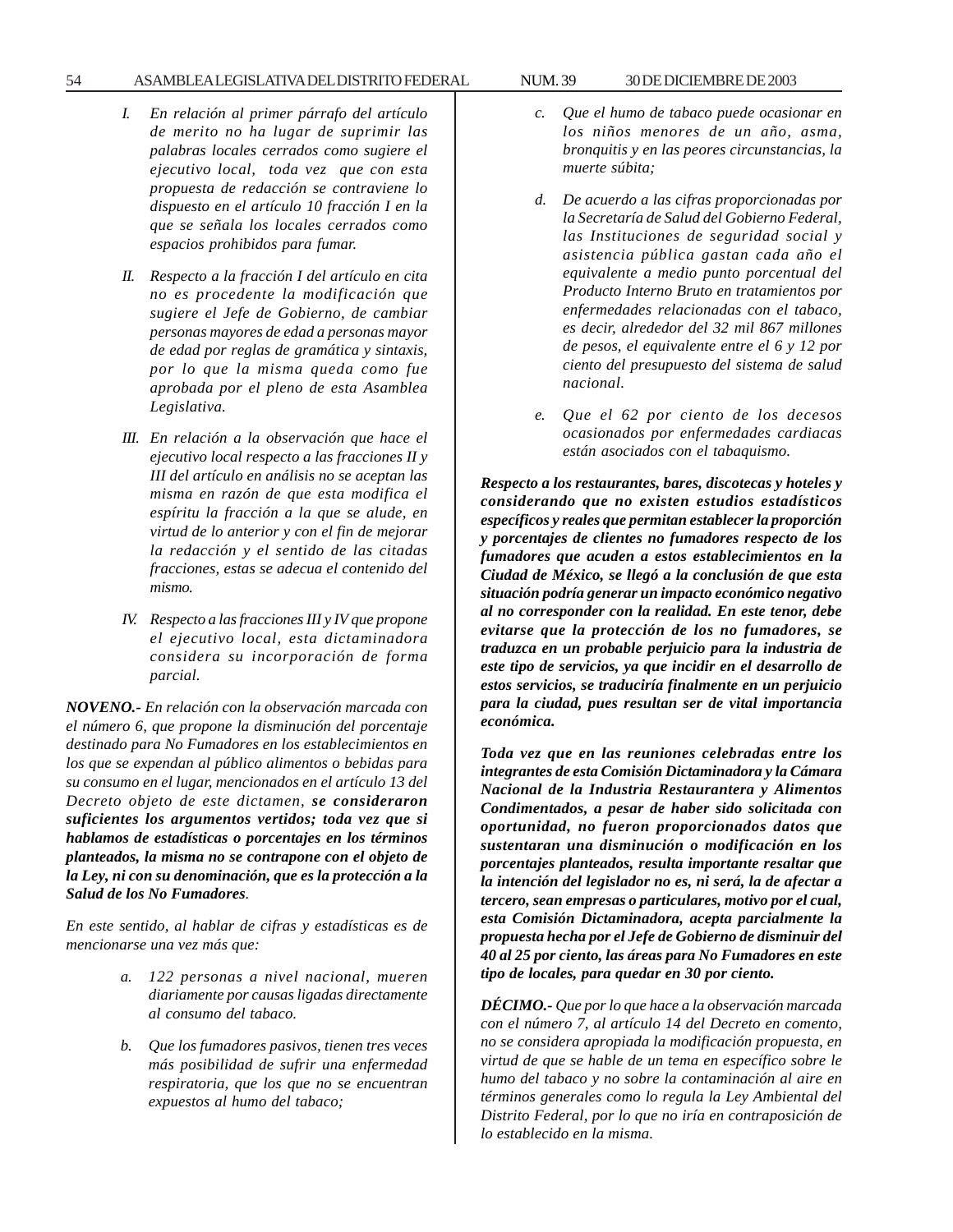*DÉCIMO PRIMERO.- Que en relación a la observación que hace el Jefe de Gobierno al artículo 15, para disminuir del 40 al 10 por ciento de las habitaciones en los establecimientos de hospedaje, es de comentarse que la misma se acepta parcialmente en los mismos términos citados por el Considerando Noveno de este Dictamen para quedar en 15 por ciento de las habitaciones en establecimientos de hospedaje.*

*DÉCIMO SEGUNDO.- En relación a la observación relativa al artículo 16, se retoma la misma para adecuar debidamente el supuesto y otorgar mayor seguridad jurídica.*

*DÉCIMO TERCERO.- Respecto a la propuesta que el Jefe de Gobierno remite al artículo 23, se acepta como viable la redacción sugerida toda vez que proporciona mayor claridad y certeza jurídica.*

*DÉCIMO CUARTO.- En cuento a las observaciones por el Jefe de Gobierno efectuadas al artículo 25 y por la que señala el mismo debe de suprimirse, al respecto, es necesario precisar que este artículo debe permanecer, ya que el mismo considera que los recursos que se obtengan por las multas a las infracciones de esta Ley sean canalizados para la ejecución de acciones de prevención y tratamiento de enfermedades atribuibles al tabaco como: el cáncer, afecciones pulmonares, enfermedades cardiovasculares, respiratorias entre otras; así como para investigaciones sobre el tabaquismo y sus riesgos, dado que el problema del tabaquismo es un problema de salud pública.*

*A mayor abundamiento, y para reforzar lo dicho, se cita en forma textual el contenido del artículo 6 del Código Financiero para el Distrito Federal que establece que: ''Solo mediante Ley podrá afectarse un ingreso a un fin específico. Todos los ingresos que tenga derecho a percibir el Distrito Federal, aún cuando se destinen a un fin específico, serán recaudados por las autoridades fiscales o por las personas y oficinas que las mismas autoricen. Por tal virtud, no es atendible la propuesta sugerida.*

*DÉCIMO QUINTO.- Respecto a la observación que hace el Jefe de Gobierno al artículo 32, se considera pertinente realizar un ajuste a la redacción del artículo a efecto de la ambigüedad que éste venia presentando.*

*DÉCIMO SEXTO.- Por lo que hace a observación marcada con el numeral 13, relativa al contenido del artículo 33, se considera procedente la observación y se elimina el contenido del artículo de referencia, por considerar que ya se encuentra contenido en el numeral 9 del Decreto objeto de este dictamen.*

*DÉCIMO SÉPTIMO.- Finalmente nos referimos a la observación que hace el Jefe de Gobierno, en torno a que sea la policía del Distrito Federal quien ponga a*

*disposición del juez cívico a los infractores de la presente Ley, aun cuando su exposición respecto al tema es limitada, en un afán propositivo los integrantes de esta Comisión consideramos importante que exista una coadyuvancia de los elementos de las policías Auxiliar y Bancaria Industrial, en tal sentido se deberá sustituir en el texto de la Ley donde aparezca el término policía preventiva por el de policía del Distrito Federal, lo que habrá de realizarse en los artículos: 5 fracción VII, 8 fracción II, 16 segundo y tercer párrafo, 17, 18 primer párrafo,19, 22 y 30.*

*7. En Sesión del Pleno de la Comisión de Salud y Asistencia Social de la Asamblea Legislativa del Distrito Federal, III Legislatura, celebrada el 24 de diciembre del 2003, previas las discusiones y deliberaciones correspondientes y después de haber analizado los considerandos de referencia, resolvieron ratificar el Decreto de Ley de Protección a la Salud de los No Fumadores en el Distrito Federal aprobado por la H. Asamblea Legislativa del Distrito Federal, II Legislatura el día 10 de abril de 2003, aceptando y desechando parcialmente las observaciones que remitió el Jefe de Gobierno del Distrito Federal el día 28 de abril de 2003 al Decreto de referencia y que dictaminara, la Comisión de Salud y Asistencia Social de la Asamblea Legislativa del Distrito Federal, II Legislatura.*

*Por lo anteriormente expuesto y con fundamento en los artículos 59, 60, 61, 62, 63 y 86 de la Ley Orgánica de la Asamblea Legislativa del Distrito Federal; 28, 32 y 33 del Reglamento para el Gobierno Interior de la Asamblea Legislativa del Distrito Federal, los integrantes de la Comisión de Salud y Asistencia Social de esta Asamblea Legislativa del Distrito Federal, III Legislatura, sometemos a este H. Pleno, la aprobación del presente dictamen al tenor de los siguientes:*

### *R E S O L U T I V O S*

*ÚNICO.- Se ratifica el Decreto de Ley de Protección a la Salud de los No Fumadores en el Distrito Federal, aprobado por el H. Pleno de la Asamblea Legislativa del Distrito Federal, II Legislatura en la Sesión Ordinaria de fecha 10 de abril de 2003, correspondiente al Segundo Período de Sesiones del Tercer Año de Ejercicio en los siguientes términos.*

- *A. Se desechan las observaciones que remitió el Jefe de Gobierno del Distrito Federal el día 28 de abril de 2003, relativas a los artículos 4, 6 en forma parcial 14 y 25 del Decreto de Ley de Protección a los No Fumadores en el Distrito Federal.*
- *B. Se aceptan las observaciones que remitió el Jefe de Gobierno del Distrito Federal el día 28 de*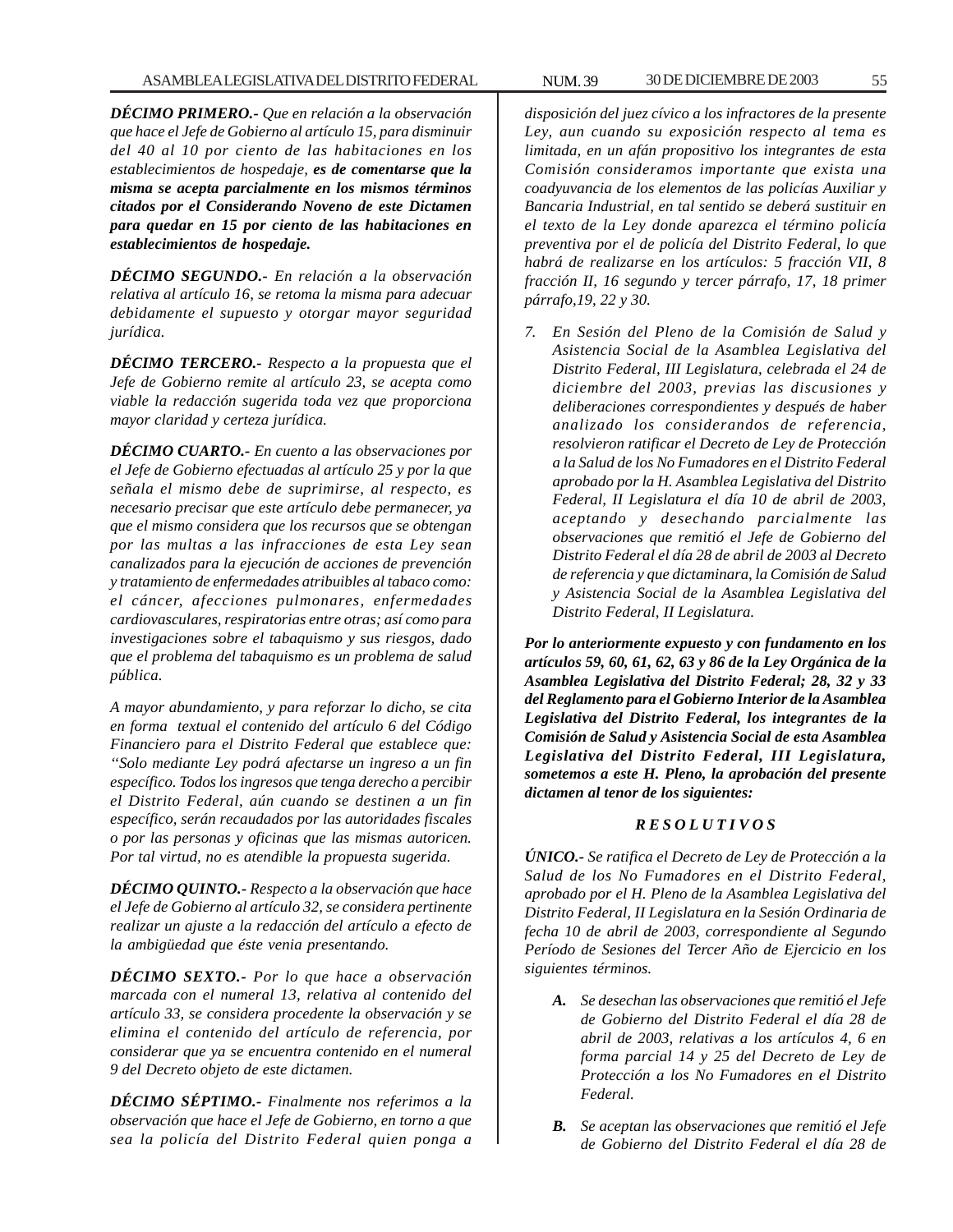*abril de 2003, relativas a los artículos 6, 8 y con relación al mismo, se modifican los artículos 9, 13, 15, 16, 19, 30 y 33; se modifican los artículos 10, 11, 12, 16, 20, 23, 32, 33, 34 y como consecuencia de este, los artículos 5, fracción VII, 8 fracción II, 16 segundo y tercer párrafo 17, 18 primer párrafo, 19, 22 y 30 del Decreto de Ley de Protección a la Salud de los No Fumadores en el Distrito Federal, para quedar como sigue:*

### *LEY DE PROTECCIÓN A LA SALUD DE LOS NO FUMADORES EN EL DISTRITO FEDERAL*

*TÍTULO PRIMERO DISPOSICIONES GENERALES Capítulo Único Disposiciones Generales*

## *TÍTULO SEGUNDO ATRIBUCIONES DE LAS AUTORIDADES*

*Capítulo Único De la distribución de Competencias y Atribuciones*

## *TÍTULO TERCERO MEDIDAS PARA LA PROTECCIÓN A LOS NO FUMADORES*

*Capítulo Primero Prohibiciones Capítulo Segundo Obligaciones Capítulo Tercero De los Órganos de Gobierno del Distrito Federal*

#### *TÍTULO CUARTO DE LAS SANCIONES*

*Capítulo Primero De los tipos de Sanciones Capítulo Segundo Del monto de las Sanciones*

### *ARTÍCULOS TRANSITORIOS*

## *LEY DE PROTECCIÓN A LA SALUD DE LOS NO FUMADORES EN EL DISTRITO FEDERAL.*

# *TÍTULO PRIMERO DISPOSICIONES GENERALES Capítulo Único Disposiciones Generales*

*Artículo 1.- La presente Ley es de orden público e interés general y tiene por objeto:*

*I. Proteger la salud de los no fumadores de los efectos por inhalar involuntariamente el humo ambiental generado por la combustión del tabaco, y*

*II. Establecer mecanismos y acciones tendientes a prevenir y disminuir las consecuencias generadas en la salud de la población, derivadas de la inhalación involuntaria del humo ambiental generado por la combustión del tabaco en cualquiera de sus formas.*

*Artículo 2.- La aplicación y vigilancia del cumplimiento de esta Ley corresponderá al Jefe de Gobierno del Distrito Federal a través de los Órganos Políticos Administrativos de las Demarcaciones Territoriales y las instancias administrativas correspondientes, en sus respectivos ámbitos de competencia.*

*Artículo 3.- En la vigilancia del cumplimiento de esta Ley coadyuvarán activamente:*

- *I. Los propietarios, poseedores o responsables y empleados de los locales, establecimientos cerrados, así como de los vehículos de transporte público de pasajeros a los que se refiere esta Ley;*
- *II. Las asociaciones de padres de familia de las escuelas e institutos públicos o privados;*
- *III. Los usuarios de los establecimientos cerrados, oficinas o industrias, que en todo momento podrán exigir el cumplimiento de las disposiciones de la presente Ley, y*
- *IV. Los órganos de control; interno de las diferentes oficinas de los Órganos de Gobierno del Distrito Federal y Órganos Autónomos, cuando el infractor sea servidor público y se encuentre en dichas instalaciones.*

*Artículo 4.- En el procedimiento de verificación, impugnaciones y sanciones a las que se refiere la presente Ley será aplicable la Ley de Procedimiento Administrativo del Distrito Federal.*

*Artículo 5.- Para los efectos de la presente Ley se entenderá por:*

- *I. Secretaría de Salud: a la Secretaría de Salud del Distrito Federal;*
- *II. Seguridad Pública: a la Secretaría de Seguridad Pública del Distrito Federal;*
- *III. Ley: a la Ley de Protección a la Salud de los No fumadores en el Distrito Federal;*
- *IV. Delegación: al Órgano Político Administrativo que se encuentra en cada una de las demarcaciones territoriales en las que se divide el Distrito Federal;*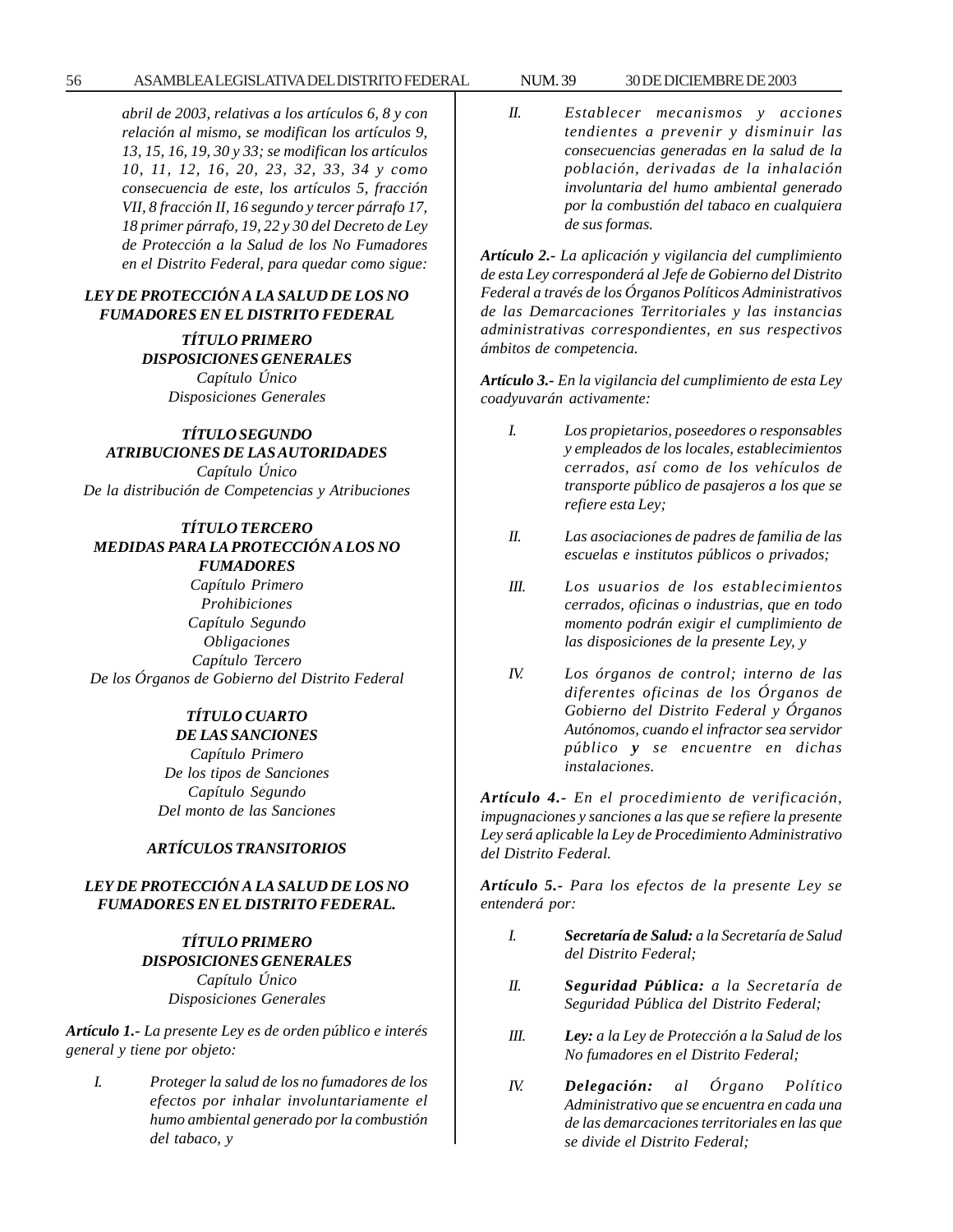- *V. Fumador Pasivo: a quien de manera involuntaria inhala el humo exhalado por el fumador y/o generado por la combustión del tabaco de quienes sí fuman;*
- *VI. No fumadores: a quienes no tienen el hábito de fumar; y*
- *VII. Policía del Distrito Federal: elemento de la policía adscrita al Gobierno del Distrito Federal.*

### *TÍTULO SEGUNDO ATRIBUCIONES DE LA AUTORIDAD*

*Capítulo Único De la Distribución de Competencias y de las Atribuciones*

*Artículo 6.- El Jefe de Gobierno del Distrito Federal, ejercerá las funciones de vigilancia, inspección y aplicación de sanciones que correspondan en el ámbito de su competencia, para lo cual tendrá las siguientes facultades:*

*I. Conocer de las denuncias presentadas por los ciudadanos o usuarios, cuando, en los edificios, establecimientos mercantiles, médicos, industriales, de enseñanza, edificios e instalaciones de los Órganos de Gobierno del Distrito Federal y Órganos Autónomos del Distrito Federal, no se establezcan salas para fumadores aisladas de las áreas de uso común, o habiéndolas no se respete la prohibición de fumar, fuera de las áreas destinadas para ello.*

> *Para el caso de las instalaciones del Gobierno del Distrito Federal, se dictaran las medidas preventivas necesarias a efecto de proteger la salud de los no fumadores, mismas que se prolongarán hasta que sea corregida la falta;*

- *II. Ordenar de oficio o por denuncia ciudadana, la realización de visitas de verificación en los establecimientos, empresas y oficinas de los Órganos de Gobierno del Distrito Federal, para cerciorarse del cumplimiento de las disposiciones de esta Ley;*
- *III. Sancionar a los titulares de los establecimientos mercantiles o empresas que no cumplan con las restricciones de esta Ley;*
- *IV. Sancionar a los particulares que, al momento de la visita, hayan sido encontrados consumiendo tabaco en los lugares en que se encuentre prohibido,*

*siempre y cuando se les invite a modificar su conducta y se nieguen a hacerlo;*

- *V. Informar a los órganos de control interno de las oficinas o instalaciones que pertenezcan a los Órganos de Gobierno del Distrito Federal, la violación a la presente Ley de los servidores públicos, a efecto de que se inicien los procedimientos administrativos correspondientes; y*
- *VI. Las demás que le otorgue la Ley y demás disposiciones jurídicas aplicables.*

*Artículo 7.- Son atribuciones de la Secretaría de Salud:*

- *I. Llevar a cabo en coordinación con la Secretaría de Salud del Gobierno Federal, la operación del Programa contra el Tabaquismo;*
- *II. Llevar a cabo campañas para la detección temprana del fumador;*
- *III. Promover con las autoridades educativas la inclusión de contenidos a cerca del tabaquismo en programas y materiales educativos;*
- *IV. La orientación a la población sobre los riesgos a la salud por el consumo de tabaco;*
- *V. Diseñar el catálogo de letreros y/o señalamientos preventivos, informativos o restrictivos, que serán colocados al interior de los establecimientos, empresas y oficinas de los Órganos de Gobierno del Distrito Federal, para prevenir el consumo de tabaco y establecer las prohibiciones pertinentes;*
- *VI. Realizar en conjunto con la iniciativa privada campañas permanentes de información, concientización y difusión para prevenir el uso y consumo de tabaco; y*
- *VII. Las demás que le otorgue la Ley y demás disposiciones jurídicas aplicables.*

*Artículo 8.- Son atribuciones de Seguridad Pública las siguientes:*

*I. Poner a disposición del Juez Cívico competente en razón del territorio, a las personas físicas que hayan sido sorprendidas fumando tabaco en cualquiera de sus presentaciones, en algún lugar prohibido, siempre que hayan sido conminados a modificar su conducta y se nieguen a hacerlo;*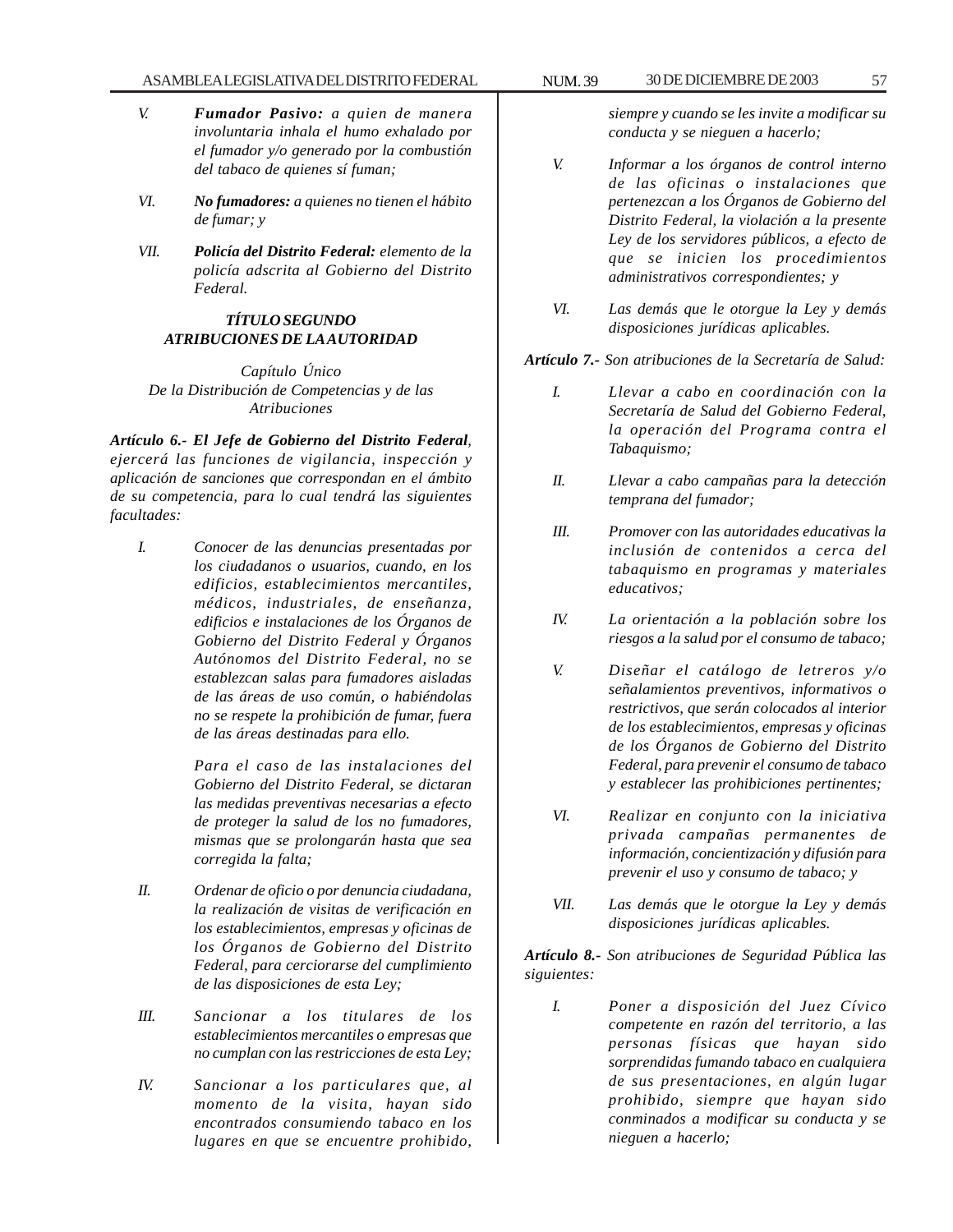### 58 ASAMBLEA LEGISLATIVA DEL DISTRITO FEDERAL NUM. 39 30 DE DICIEMBRE DE 2003

*II. Poner a disposición del Juez Cívico competente en razón de territorio, a las personas físicas que hayan sido denunciadas, ante algún policía del Distrito Federal, por incumplimiento a esta Ley.*

> *Para el caso de establecimientos mercantiles, Seguridad Pública procederá a petición del titular o encargado de dichos establecimientos; y*

*III. Las demás que le otorguen ésta y demás disposiciones jurídicas.*

*Las atribuciones a que se refiere este artículo serán ejercidas por Seguridad Pública, a través de la policía del Distrito Federal, quienes al momento de ser informados por el titular o encargado del establecimiento de la comisión de una infracción, invitarán al infractor a modificar su conducta, a trasladarse a las áreas reservadas para fumadores o abandonar el lugar, y en caso de no acatar la indicación, pondrán a disposición del Juez Cívico que se trate, al infractor.*

*Artículo 9.- Son atribuciones de los Jueces Cívicos las siguientes:*

- *I. Conocer de las infracciones realizadas por las personas físicas que pongan a disposición la policía del Distrito Federal; y*
- *II. Aplicar las sanciones que se deriven del incumplimiento de esta Ley.*

*Para el procedimiento de sanción, que sea competencia del Juez Cívico, se seguirá lo establecido en la Ley de Justicia Cívica para el Distrito Federal.*

## *TÍTULO TERCERO MEDIDAS PARA LA PROTECCIÓN A LOS NO FUMADORES*

*Capítulo Primero Prohibiciones*

*Artículo 10.- En el Distrito Federal queda prohibida la práctica de fumar en los siguientes lugares:*

- *I. Fuera de las zonas autorizadas para fumar en establecimientos, locales cerrados, empresas e industrias;*
- *II. En elevadores de cualquier edificación;*
- *III. En los establecimientos particulares en los que se proporcione atención directa al público, tales como oficinas bancarias, financieras, comerciales o de servicios;*
- 
- *IV. En las oficinas de cualquier dependencia o entidad de la Administración Pública del Distrito Federal y de los Órganos Autónomos del Distrito Federal, oficinas, juzgados o instalaciones del Órgano Judicial, y oficinas administrativas, auditorios, módulos de atención, comisiones o salas de juntas del Órgano Legislativo del Distrito Federal;*
- *V. En hospitales, clínicas, centros de salud, centros de atención médica públicos, sociales o privados, salas de espera, auditorios, bibliotecas y cualquier otro lugar cerrado de las instituciones médicas y de enseñanza;*
- *VI. En unidades destinadas al cuidado y atención de niños y adolescentes, personas de la tercera edad y personas con capacidades diferentes;*
- *VII. Bibliotecas Públicas, Hemerotecas o Museos;*
- *VIII. Instalaciones deportivas;*
- *IX. En centros de educación inicial, básica a media superior, incluyendo auditorios, bibliotecas, laboratorios, instalaciones deportivas, salones de clase y sanitarios;*
- *X. En los cines, teatros y auditorios cerrados a los que tenga acceso el público en general, con excepción de las secciones de fumadores en los vestíbulos;*
- *XI. En los vehículos de transporte público de pasajeros que circulen en el Distrito Federal;*
- *XII. En los vehículos de transporte escolar o transporte de personal; y*
- *XIII. En cualquier otro lugar que en forma expresa determine la Secretaría de Salud, siempre que no cuenten con áreas reservadas para no fumadores.*

*En todos los establecimientos mercantiles, que de conformidad con la Ley para el Funcionamiento de Establecimientos Mercantiles del Distrito Federal, requieran de la Licencia tipo ''B'' y tengan autorizados espacios para bailar, queda prohibido fumar en dichos espacios, para lo cual los propietarios, poseedores o responsables deberán informar a los usuarios tal circunstancia, sin menoscabo de cumplir con lo dispuesto en el artículo 13 de la presente Ley.*

*Será responsabilidad de los propietarios o funcionarios de los establecimientos o instalaciones a que se refieren*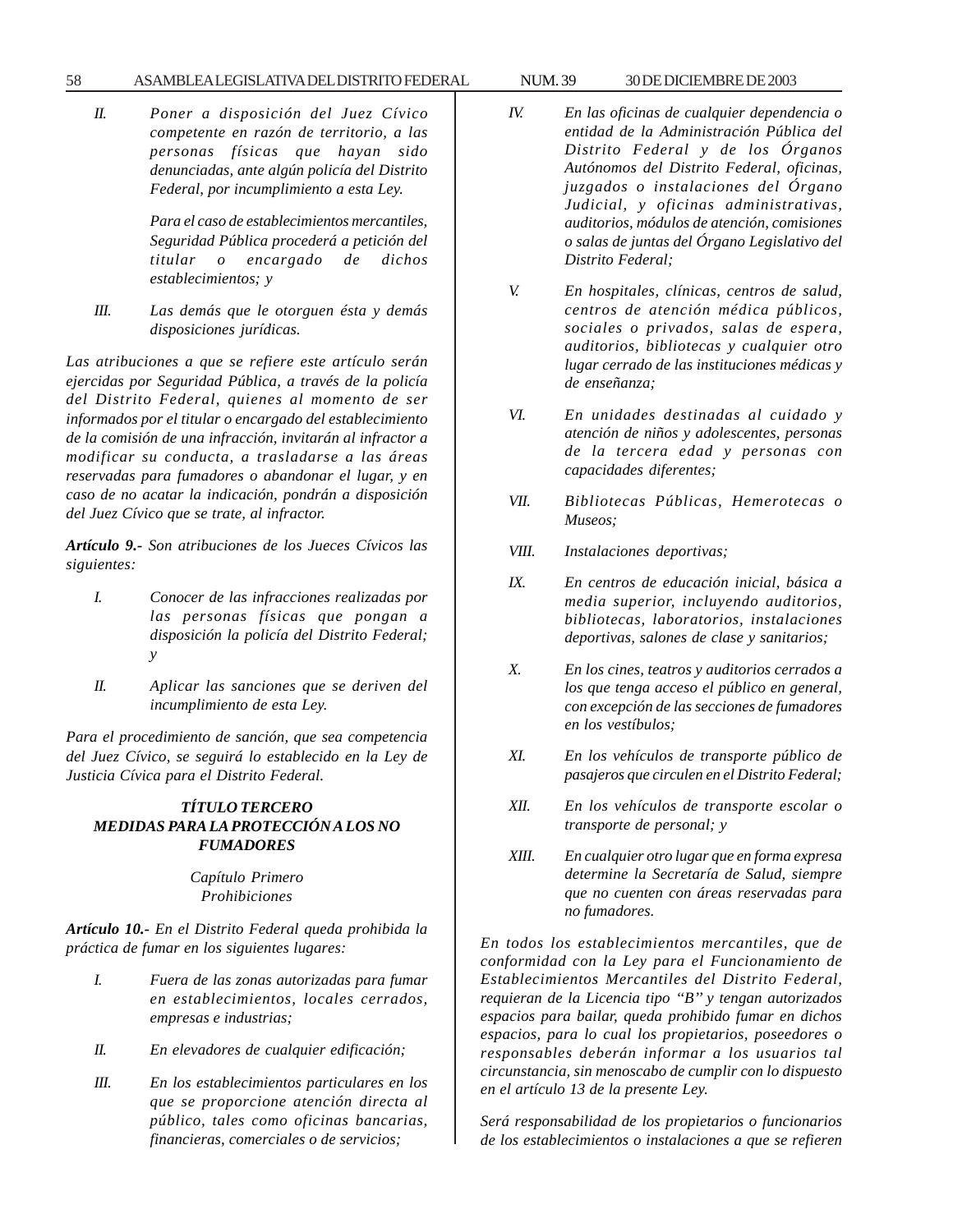*las fracciones III, IV y X, de este artículo, asignar áreas para fumadores, mismas que deberán cumplir con los requisitos definidos en la presente Ley.*

*Artículo 11.- Queda prohibido permitir a los menores de 18 años que no se hagan acompañar de una persona mayor de edad, el ingreso a las áreas designadas para fumadores en restaurantes, cafeterías, auditorios, salas de espera, oficinas, cines, teatros o cualquier otro lugar de los señalados por esta Ley.*

*Los propietarios, poseedores o responsables de los lugares a que se refiere el párrafo anterior, serán sancionados económicamente por tolerar o autorizar que los menores que no se encuentren acompañados de una persona mayor de edad permanezcan en áreas de fumar.*

*Artículo 12.- La publicidad de tabaco que incluye espectaculares, murales, paradas y estaciones de transportes y mobiliario urbano deberá sujetarse a lo dispuesto en la Ley General de Salud y en el Reglamento de la Ley General de Salud en materia de publicidad.*

> *Capítulo Segundo De las Obligaciones*

*Artículo 13.- En los locales cerrados y establecimientos en los que se expendan al público alimentos o bebidas para su consumo en el lugar, los propietarios, poseedores o responsables de la negociación de que se trate, deberán delimitar de acuerdo a la demanda de los usuarios, secciones reservadas para sus clientes no fumadores, las cuales no podrán ser menores del 30 por ciento de los lugares con que cuente el establecimiento, mismas que podrán ampliarse atendiendo la demanda de usuarios.*

*Dichas secciones deberán estar identificadas con señalización en lugares visibles al público asistente y cumplir con lo dispuesto en el artículo 14 de la presente Ley.*

*Artículo 14.- Las secciones para fumadores y no fumadores deberán quedar separadas una de la otra, estar identificadas permanentemente con señalamientos y avisos en lugares visibles al público asistente, incluyendo las mesas, dichos señalamientos y avisos deberán apegarse a los criterios que para el efecto emita la Secretaría de Salud, así como contar con las condiciones mínimas siguientes:*

- I. *Estar aislada de las áreas de no fumadores o contar con los estudios y equipos que avalen y garanticen que el humo producido por la práctica de fumar tabaco, no se filtre a las áreas reservadas para no fumadores;*
- II. *Tener ventilación hacia el exterior, y*
- III. *Ubicarse, de acuerdo con la distribución de las personas que ahí concurran, por piso, área o edificio.*

*Artículo 15.- En los establecimientos dedicados al hospedaje, se destinará para las personas no fumadoras un porcentaje del total de las habitaciones, que será equivalente a las exigencias del mercado. En todo caso, dicho porcentaje no podrá ser menor al 15 por ciento.*

*Artículo 16.- Los propietarios, poseedores o responsables de los locales cerrados y establecimientos de que se trate, serán responsables en forma subsidiaria con el infractor, si existiera alguna persona fumando fuera de las áreas destinadas para ello.*

*El propietario o titular del establecimiento, o su personal, deberá exhortar, a quien se encuentre fumando fuera de las áreas autorizadas, a que se abstenga de hacerlo, o trasladarse a las áreas autorizadas para tal fin; en caso de negativa, se le invitará a abandonar las instalaciones; si el infractor se resiste a dar cumplimiento al exhorto, el titular o sus dependientes solicitarán el auxilio de algún policía, a efecto de que pongan al infractor a disposición del Juez Cívico competente.*

*La responsabilidad de los propietarios, poseedores o administradores, a que se refiere el presente artículo terminará en el momento en que el propietario o titular del local o establecimiento dé aviso a la policía del Distrito Federal.*

*Los mecanismos y procedimientos que garanticen la eficacia en la aplicación de la medida referida en el párrafo anterior, quedarán establecidos en el reglamento respectivo que al afecto se expida.*

*Artículo 17.- Las personas físicas que violen lo previsto en este capitulo, después de ser conminadas a modificar su conducta, cuando no lo hicieren podrán ser puestas a disposición del Juez Cívico correspondiente, por cualquier policía del Distrito Federal.*

*Artículo 18.- Los propietarios, poseedores o responsables de los vehículos a que se refiere las fracciones XI y XII, del articulo 10, deberán fijar, en el interior y exterior de los mismos, letreros, logotipos o emblemas que indiquen la prohibición de fumar, en caso de que algún pasajero se niegue a cumplir con la prohibición, se deberá dar aviso a algún policía, a efecto de que sea remitido con el Juez Cívico.*

*Los conductores de los vehículos que no acaten las disposiciones del presente ordenamiento, deberán ser reportados en forma semanal a la Secretaría de Transportes y Vialidad, a través del Juzgado Cívico que reciba la denuncia, para que ésta implemente las correcciones disciplinarias correspondientes, sin perjuicio de las sanciones que establece esta Ley.*

*Artículo 19.- Los integrantes de las asociaciones de padres de familia de las escuelas e institutos de educación, sean públicos o privados, podrán coadyuvar en la*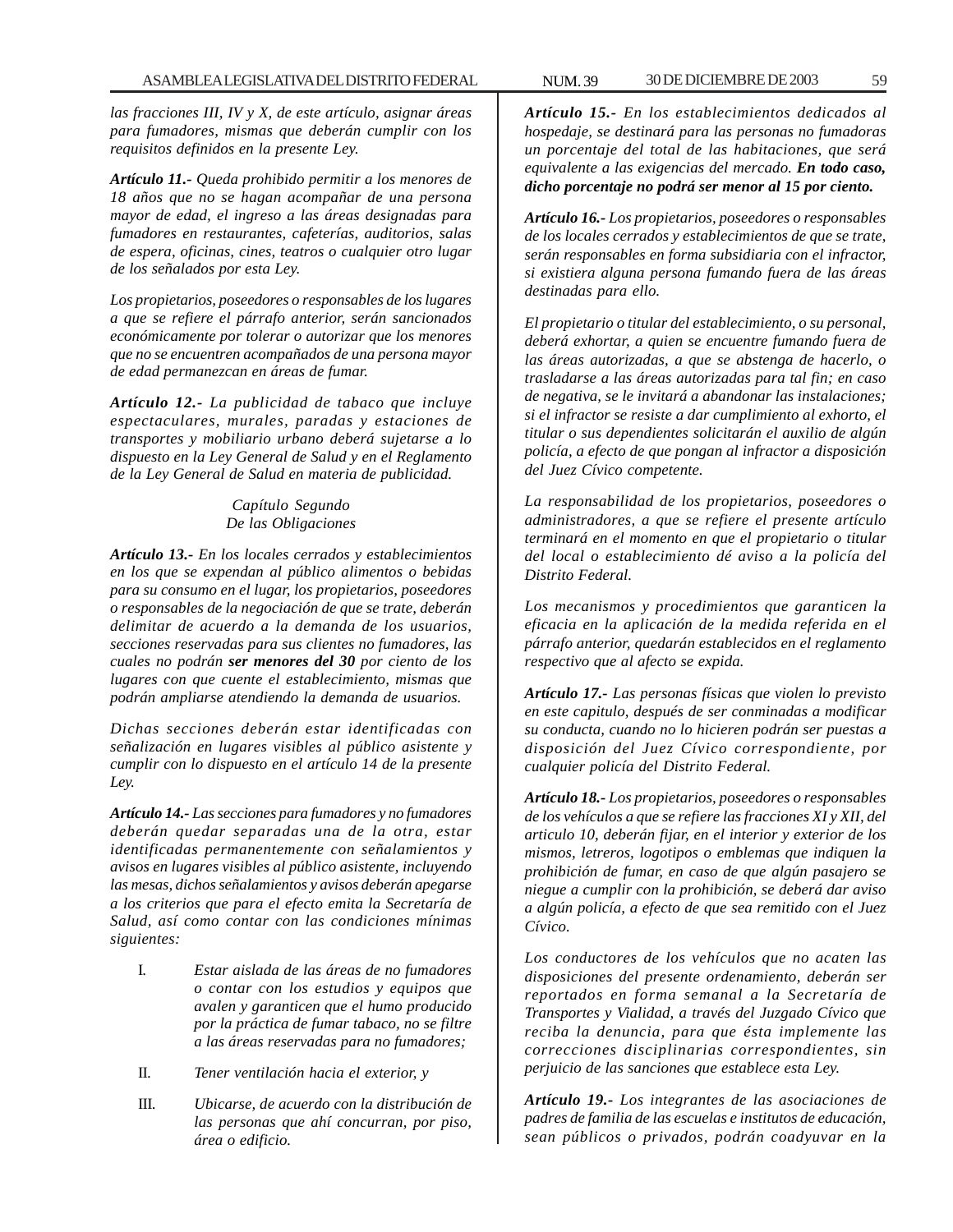*vigilancia, de manera individual o colectiva, que se cumpla con la prohibición de fumar en las aulas, bibliotecas, auditorios y demás instalaciones a las que deban acudir los alumnos, y el personal docente de las respectivas instituciones educativas, pudiendo dar aviso a algún policía, para que estos sean quienes pongan a disposición del Juez Cívico, a la persona o personas que incumplan con este ordenamiento.*

*Artículo 20.- En los locales cerrados y establecimientos en los que se expenden alimentos y bebidas para su consumo en el lugar, los propietarios, poseedores o responsables de la negociación deberán:*

- *I. Invitar a las personas mayores de edad, a que se abstengan de ingresar con menores de edad a las áreas destinadas para fumadores;*
- *II. Colocar en los accesos de las áreas para fumadores, letreros y/o señalamientos para prevenir el consumo de tabaco, que contengan alguna de las leyendas que aparezcan en el artículo 276 de la Ley General de Salud; y*
- *III. Colocar permanentemente en las mesas de las áreas para fumadores dipticos, trípticos o cualquier otro elemento de vinil o plastificado, que contengan información que advierta de los daños a la salud que causa el consumo de tabaco.*

*Capítulo Tercero De las Órganos de Gobierno del Distrito Federal*

*Artículo 21.- En las oficinas o instalaciones de los distintos Órganos de Gobierno del Distrito Federal y Órganos Autónomos del Distrito Federal, podrán acondicionarse áreas, salas o espacios abiertos para fumadores, mismos que deberán cumplir con los requerimientos especificados en el artículo 14 de la presente Ley.*

*En caso de que los inmuebles por su estructura o distribución no respondan a tales circunstancias, la prohibición de fumar será aplicable en toda la superficie del mismo.*

*Artículo 22.- Las personas físicas que no sean servidores públicos, y que no respeten las disposiciones de la presente Ley cuando se encuentren en un edificio público, y después de ser conminadas a modificar su conducta o abandonar el lugar, cuando no lo hicieren podrán ser puestas de inmediato a disposición del Juez Cívico, por cualquier policía del Distrito Federal.*

*Artículo 23.- Los Órganos de Gobierno y Autónomos del Distrito Federal, instruirán a los titulares de cada una de sus dependencias, unidades administrativas, órganos,*

*entidades o similar que estén adscritos a ellos, para que en sus oficinas, sanitarios, bodegas o cualquier otra instalación, sean colocados los señalamientos que determine la Secretaría de Salud, respecto a la prohibición de fumar.*

*Artículo 24.- Todas aquellas concesiones o permisos que otorgue el Gobierno del Distrito Federal y cuyo objeto sea brindar algún servicio al público, en la concesión se establecerán los mecanismos necesarios para que se dé cumplimiento a la presente Ley.*

*Artículo 25.- El Jefe de Gobierno del Distrito Federal deberá garantizar, que los recursos económicos que se recauden por la imposición de sanciones derivadas del incumplimiento a la presente Ley, sean canalizados a la ejecución de acciones para la prevención y tratamiento de enfermedades atribuibles al tabaco o para llevar a cabo investigaciones sobre el tabaquismo y sus riesgos.*

*Artículo 26.- Los funcionarios y servidores públicos que violen lo dispuesto en la presente Ley serán sancionados por los órganos de control interno que les corresponda.*

## *TÍTULO CUARTO DE LAS SANCIONES*

*Capítulo Primero De los Tipos de Sanciones*

*Artículo 27.- La contravención a las disposiciones de la presente Ley, será considerada falta administrativa, y dará lugar a la imposición de una sanción económica, y en caso de existir reincidencia un arresto por 36 horas.*

*Artículo 28.- Para la fijación de la sanción económica, que deberá hacerse entre el mínimo y máximo establecido, se tomará en cuenta la gravedad de la infracción concreta, las condiciones económicas de la persona física o moral a la que se sanciona, la reincidencia y demás circunstancias que sirvan para individualizar la sanción.*

*Artículo 29.- Las sanciones administrativas podrán consistir en:*

- I. *Multa, que podrá ser del equivalente de diez y hasta cien días de salario mínimo diario general vigente en el Distrito Federal; y*
- II. *Arresto hasta por 36 horas.*

*En el caso de reincidencia, se aplicará el doble del monto de la sanción impuesta, en caso de repetir la conducta sancionada, procede arresto hasta por 36 horas.*

> *Capítulo Segundo Del Monto de las Sanciones*

*Artículo 30.- Se sancionará con multa equivalente a diez días de salario mínimo diario general vigente, a las*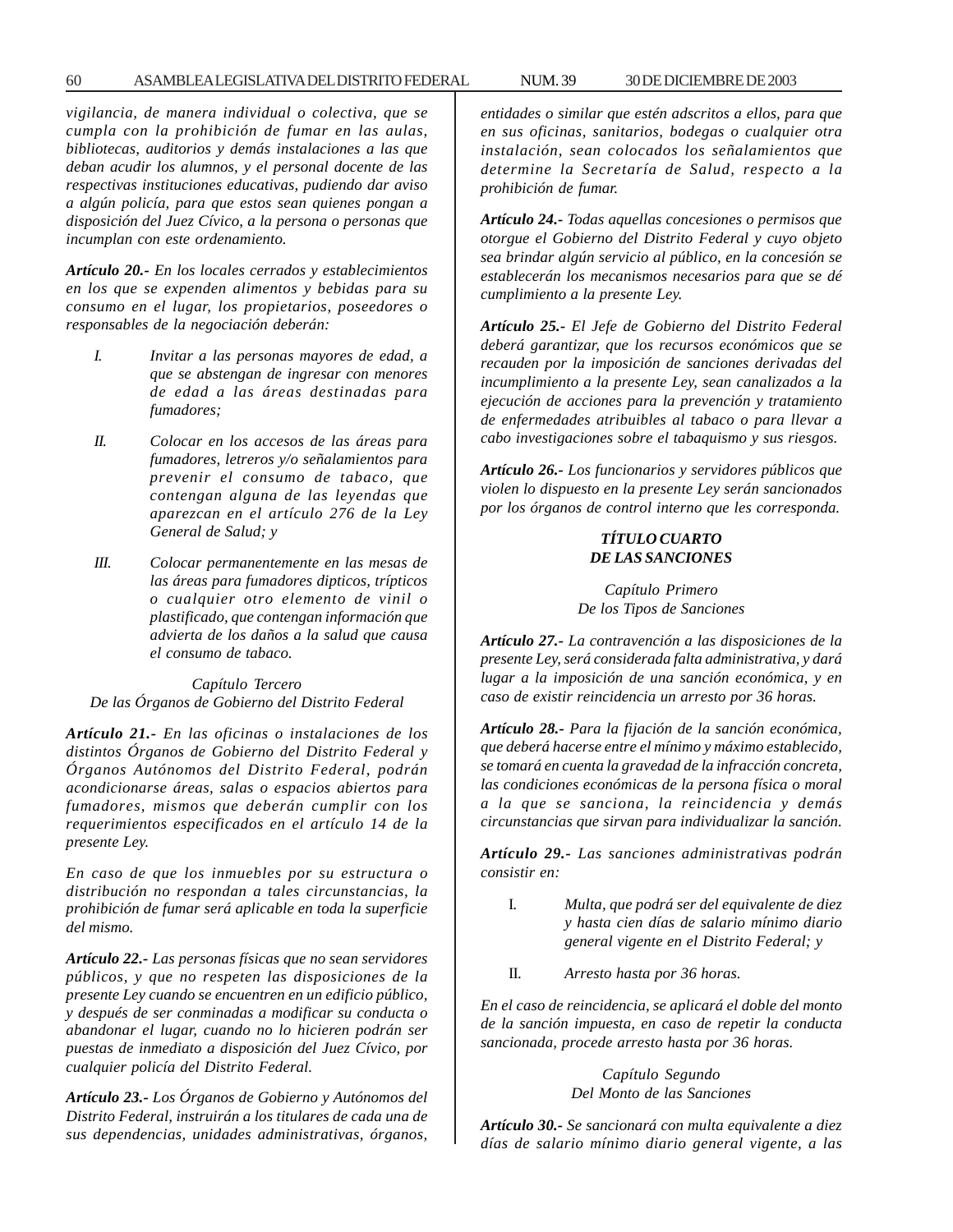*personas que fumen en los lugares que prohíbe el presente ordenamiento; la multa será impuesta por el Juez Cívico correspondiente, y será puesto a disposición de éste, por cualquier policía del Distrito Federal.*

*Artículo 31.- Se sancionará con multa equivalente de treinta y hasta cien veces de salario mínimo diario general vigente, cuando se trate de propietarios, poseedores o responsables de los locales cerrados y establecimientos, que no cumplan con las disposiciones de la presente Ley.*

*Artículo 32.- Se sancionará con veinte días de salario mínimo diario general vigente al titular de la concesión o permiso cuando se trate de vehículos de transporte público de pasajeros; en el caso de que no fijen las señalizaciones a que se refiere esta Ley, o toleren o permitan la realización de conductas prohibidas por esta Ley.*

*En caso de reincidencia por los titulares señalados en el presente artículo, así como en el artículo anterior, se aplicará el doble de la sanción económica impuesta; en caso de segunda reincidencia, procederá la clausura del establecimiento, así como la cancelación de la concesión o permiso.*

## *ARTÍCULOS TRANSITORIOS.*

*ARTÍCULO PRIMERO.- Túrnese al jefe de Gobierno del Distrito Federal para su promulgación y publicación en la Gaceta Oficial del Distrito Federal y en el Diario Oficial de la Federación, para su mayor difusión.*

*ARTÍCULO SEGUNDO.- La presente Ley entrará en vigor al día siguiente de su publicación en la Gaceta Oficial del Distrito Federal.*

*ARTÍCULO TERCERO.- Para la exacta observancia y aplicación de esta Ley el Jefe de Gobierno del Distrito Federal expedirá el o los reglamentos correspondientes, mismos que deberán expedirse y publicarse a más tardar dentro de los noventa días siguientes a la entrada en vigor de ésta.*

*ARTÍCULO CUARTO.- La Secretaría de Salud, contará con un plazo de sesenta días naturales, posteriores a la publicación de la Ley, para la elaboración y difusión del manual de señalamientos y avisos que deberán ser colocados en forma obligatoria, para los establecimientos, empresas, industrias y Órganos de Gobierno y Órganos Autónomos ha que hace referencia el presente ordenamiento.*

*ARTÍCULO QUINTO.- Una vez establecido el manual de señalamientos y avisos, la Secretaría de Salud del Distrito Federal difundirá su contenido, a través de las cámaras empresariales e industriales, medios masivos de comunicación y Delegaciones.*

*ARTÍCULO SEXTO.- Todos los establecimientos mercantiles, empresas, industrias, Órganos de Gobierno*

*del Distrito Federal y Órganos Autónomos del Distrito Federal a que se refiere la presente Ley, contarán con un plazo de ciento ochenta días naturales a partir de la publicación del presente ordenamiento, para cumplir con todos los requerimientos de éste.*

*ARTÍCULO SÉPTIMO.- Se abroga el Reglamento para la Protección a los No Fumadores en el Distrito Federal.*

*Recinto Parlamentario de Donceles a 26 de Diciembre de 2003.*

*Firman por la Comisión de Salud y Asistencia social las y los diputados: Efraín Morales Sánchez, Presidente; José Antonio Arévalo González, Vicepresidente; así como los integrantes: Maricela Contreras Julián y Elio Ramón Bejarano Martínez.*

**LA C. PRESIDENTA.-** Gracias, diputado Secretario.

Para fundamentar el dictamen se concede el uso de la palabra al diputado Efraín Morales Sánchez, a nombre de la Comisión de Salud y Asistencia Social.

Adelante, diputado.

**EL C. DIPUTADO EFRAÍN MORALES SÁNCHEZ.-** Con su permiso, señora Presidenta.

Honorable Asamblea:

En virtud de que ha sido dispensada la lectura del dictamen, únicamente me voy a referir a los resolutivos y que es uno nada más.

Se ratifica el decreto de Ley de Protección a la Salud de los No Fumadores en el Distrito Federal, aprobado por el honorable pleno de la Asamblea Legislativa del Distrito Federal, II Legislatura, en la sesión ordinaria de fecha 10 de abril de 2003, correspondiente al segundo período de sesiones del tercer año de ejercicio en los siguientes términos:

- a) Se desechan las observaciones que remitió el Jefe de Gobierno del Distrito Federal el día 28 de abril del 2003, relativas a los artículos 4 y 6 en forma parcial 13, 14, 15 y 25 del decreto de ley de protección a los no fumadores en el Distrito Federal.
- b) Se aceptan las observaciones que remitió el Jefe de Gobierno del Distrito Federal, el día 28 de abril de 2003, relativas a los artículos 6, 8 y con relación al mismo se modifican los artículos 9, 16, 19, 30 y 33; se modifican los artículos 10, 11, 12, 16, 20, 23, 32, 33, 34 y como consecuencia de éste, los artículos 5 fracción VII; 8 fracción II; 16 segundo y tercer párrafo; 17, 18 primer párrafo; 19, 22 y 30 del decreto de Ley de Protección a la Salud de los No Fumadores en el Distrito Federal.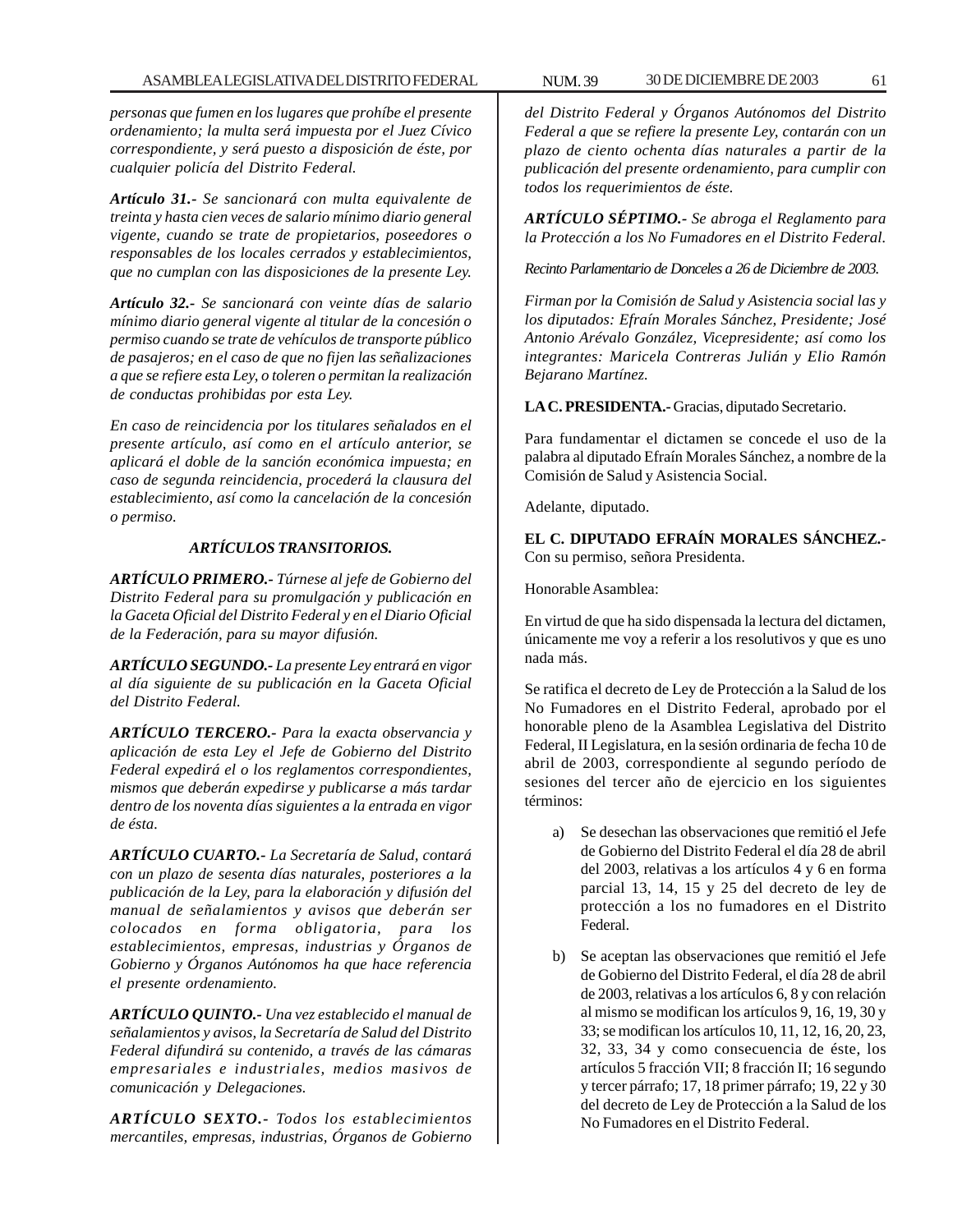Firman los diputados: Efraín Morales Sánchez, Presidente de la Comisión de Salud y Asistencia Social; diputado José Antonio Arévalo González, Vicepresidente; diputada Sofía Figueroa Torres, Secretaria; diputada Maricela Contreras Julián, integrante y diputado Elio Bejarano Martínez, integrante.

Muchas gracias.

**LA C. PRESIDENTA.-** Gracias, diputado Morales Sánchez. Está a discusión el dictamen. Se abre el registro de oradores.

¿Oradores en contra? ¿Alguna o algún diputado desea razonar su voto?

Diputado Arévalo. Adelante, tiene el uso de la Tribuna para razonar su voto hasta por diez minutos.

**EL C. DIPUTADO JOSÉ ANTONIO ARÉVALO GONZÁLEZ.-** Con el permiso de la Presidenta.

Compañeras y compañeros diputados:

Todos sabemos que la salud es uno de los requisitos básicos para que una persona desarrolle sus capacidades y pueda llevar una vida plena. Sin embargo, en nuestros días el consumo del tabaco sigue siendo uno de los factores de riesgo más importantes, encontrándose entre las principales causas de morbilidad y mortalidad en nuestro país y en el resto del mundo; situación a la que hemos brindado escasa atención.

Actualmente alrededor de 4.9 millones de personas, fallecen cada año a causa de padecimientos relacionados al consumo del tabaco o por la exposición al humo del mismo, a una tasa que cobra una vida cada 8 segundos. De manera que si la tendencia actual persiste, para el año 2020 habrá más de 10 millones de muertes anuales en el mundo por enfermedades relacionadas al consumo del tabaco y 7 de cada 10 ocurrirán en los países en vías de desarrollo.

Es por ello que el tema del consumo del tabaco debe ser un asunto de prioridad para esta Asamblea, toda vez que representa un gran riesgo para la salud de nuestro país.

En este sentido, es fundamental destacar algunos de los efectos provocados por el abuso del consumo del tabaco, el cual se asocia directamente con la muerte derivada del cáncer de pulmón, garganta, aparición de tumores malignos en boca, esófago, hígado y páncreas, afecciones cardiovasculares como hipertensión, padecimientos respiratorios y bajo peso en recién nacidos. Los sujetos más vulnerables son los niños y jóvenes, quienes se ven expuestos involuntariamente al humo del tabaco, especialmente a temprana edad, afectando significativamente su salud, debido en gran medida a la inmadurez de sus sistema inmunológico; adicionalmente, son más vulnerables a convertirse de fumadores pasivos a fumadores activos, principalmente por imitación, presión social y falta de información.

Desafortunadamente hacemos caso omiso de las serias implicaciones en la salud e incluso económicas que trae consigo el tabaquismo, pues es indiscutible que éste genera un fuerte problema de salud pública y grandes pérdidas económicas por gastos en atención médica, así como por ausentismo laboral.

Cada año nuestro sistema de salud destina parte del gasto corriente para la atención médica de afecciones asociadas con el consumo del tabaco.

Debemos entender, tal y como se ha hecho en países de primer mundo, que el tabaquismo es un problema prioritario, por ello se requieren urgentes medidas legislativas, toda vez que el Distrito Federal ocupa uno de los más altos índices de personas adictas al tabaco con más de 2 millones y medio de fumadores, según los datos de la Secretaría de Salud del año 2001.

Existe un gran número de personas que son obligados a convertirse en fumadores pasivos por la necesidad de convivir con personas que son adictos al consumo del tabaco, generando de esta manera riesgo importante en la salud.

Sirva esto para recordar que todos los ciudadanos tenemos derecho a la salud y a respirar un aire limpio, atendiendo a lo establecido en el artículo 4º de nuestra Constitución.

Los capitalinos tenemos derecho a respirar un aire libre de humo, de tabaco en lugares públicos, en nuestro lugar de trabajo, en los centros de salud y de enseñanza, en los transportes y ascensores, en las superficies comerciales, incluyendo restaurantes y en las oficinas de la Administración Pública.

La falta de una legislación que establezca un mínimo de respeto para el no fumador y de una política sanitaria que fomente la educación social, perjudica de manera importante a los fumadores pasivos.

Estas razones aumentadas a las estadísticas confirman la necesidad de una legislación que restrinja el tabaco en zonas públicas para proteger la salud de las personas. Por ello, la necesidad de la ley que hoy se somete a su consideración, donde atendidas las observaciones que realizará el Jefe de Gobierno será una respuesta viable a la demanda de los capitalinos sobre este problema.

Asimismo, vale la pena recordar que el dejar de fumar trae consigo beneficios inmediatos para la salud, como e suna reducción de 300% en el riesgo de sufrir un infarto al corazón y de un 200% de desarrollar enfermedades cardiovasculares; además, 96% de las personas entre los 15 y 29 años de edad que dejen de fumar, evitarán la muerte relacionada con el tabaquismo y en promedio agregarán más de 8 años a su esperanza de vida promedio.

Como podemos ver hay muchas ventajas que se derivan del control en el hábito de fumar y no sólo se consigue el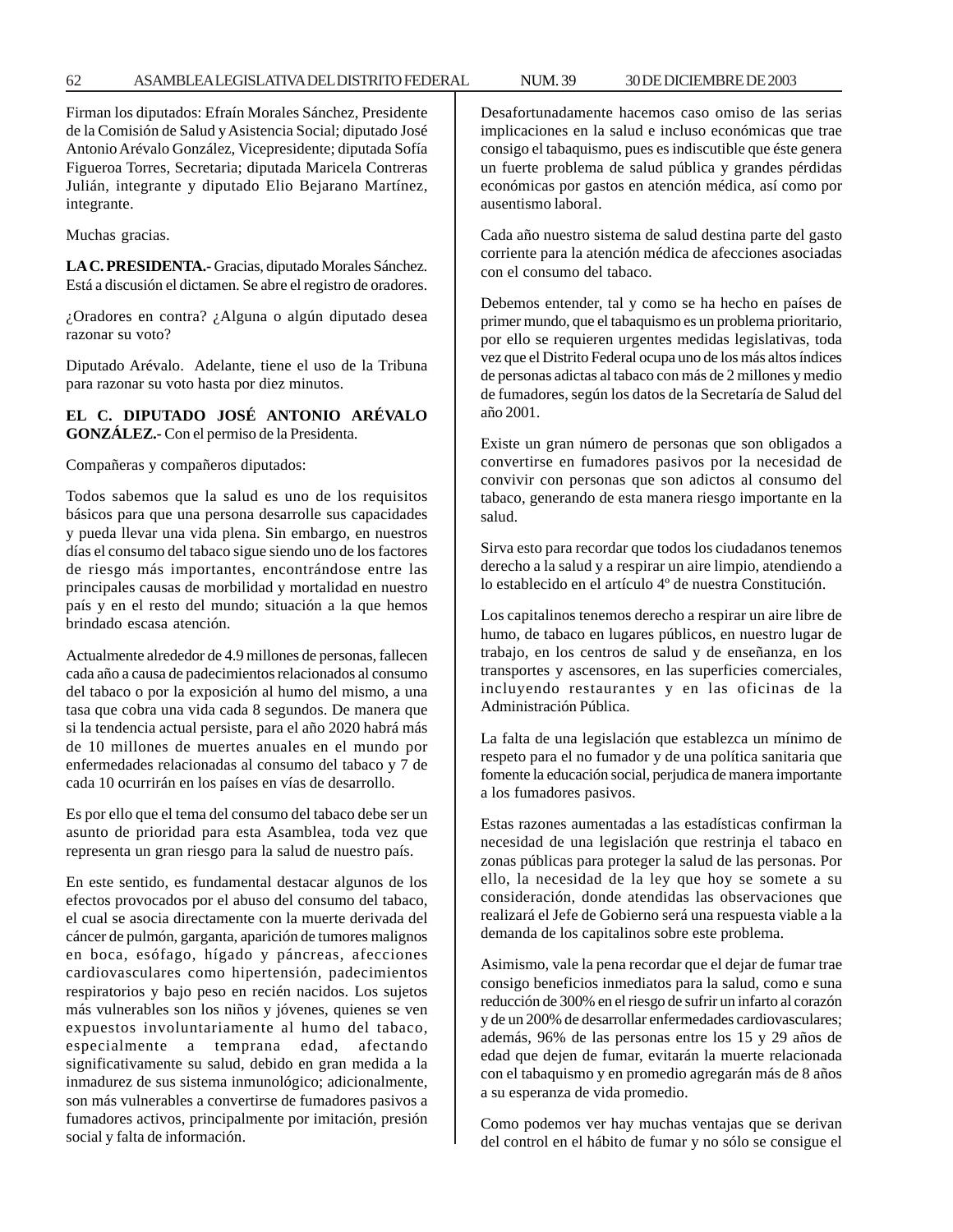respeto a los derechos de las personas que no simpatizan con esta práctica.

El dictamen que hoy se somete a nuestra consideración presenta un ordenamiento que no prohíbe el seguir con el hábito para quienes acostumbran a hacerlo, únicamente dispone una serie de restricciones acordes a lo que los sectores vulnerables de esta actividad reclaman y que va en concordancia con lo que otros países y ciudades del mundo han implementado para contrarrestar los efectos negativos que provocan en la salud.

Es importante destacar que con esta ley no se privilegia la sanción, sino la tolerancia y el respeto de respirar un aire limpio en la ciudad, que muchos carecen de este derecho, en donde si bien es cierto no es exclusivamente por el humo del tabaco, pero sí representa uno de los principales limitantes para su pleno ejercicio.

Por todas las razones vertidas y ateniendo a que el espíritu de este ordenamiento es limitar y no prohibir, es el de tolerar y no sancionar, solicito a todos ustedes votar en sentido afirmativo el dictamen que hoy se somete a su consideración.

Por su atención, muchas gracias.

**LA C. PRESIDENTA.-** Gracias, diputado Arévalo.

**EL C. DIPUTADO JAIME AGUILAR ÁLVAREZ Y MAZARRASA (Desde su curul).-** Diputada Presidenta.

**LA C. PRESIDENTA.-** Sí, diputado Jaime Aguilar. Dígame ¿con qué objeto?

¿También quiere razonar su voto?

**EL C. DIPUTADO JAIME AGUILAR ÁLVAREZ Y MAZARRASA (Desde su curul).-** Por favor.

### LA C. PRESIDENTA.- ¿Para hechos?

**EL C. DIPUTADO JAIME AGUILAR ÁLVAREZ Y MAZARRASA (Desde su curul).-** Yo quisiera pedirle Presidenta, que como veo que seguramente van a aprobar esta ley, el mismo día de hoy se designara un área para fumadores en este Salón de Sesiones.

**LA C. PRESIDENTA.-** Esta presidencia toma acuse de su propuesta.

Esta presidencia informa que ha recibido un comunicado suscrito por los Coordinadores de los distintos grupos parlamentarios.

Proceda la secretaría a dar lectura al escrito.

**EL C. SECRETARIO.-** Por instrucciones de la presidencia, se va a proceder a dar lectura al comunicado de referencia.

*ASAMBLEA LEGISLATIVA DEL DISTRITO FEDERAL III LEGISLATURA*

### *COMISIÓN DE GOBIERNO*

*Recinto Legislativo, 30 de diciembre de 2003.*

*DIP. SILVIA LORENA VILLAVICENCIO AYALA. PRESIDENTA DE LA MESA DIRECTIVA DE LA ASAMBLEA LEGISLATIVA DEL D. F. PRESENTE.*

*Por este conducto, los que suscribimos, integrantes de la Comisión de Gobierno, con fundamento en lo dispuesto por el artículo 41 y 44, fracción I de la Ley Orgánica de la Asamblea Legislativa del Distrito Federal, nos permitimos presentar a la consideración del Pleno las reservas con propuesta de modificaciones a los artículo 6, 13, 14 y 15 del dictamen con Proyecto de Ley de Protección a la Salud de los No Fumadores en el Distrito Federal, derivado de las observaciones que remitió el Jefe de Gobierno el 28 de abril del 2003.*

*En virtud de lo anterior y toda vez que las modificaciones propuestas se encuentran consensadas y cuentan con la firma de los Coordinadores y representantes de los distintos Grupos Parlamentarios con representación en nuestro Órgano de Gobierno, con fundamento en lo dispuesto por le artículo 132 del Reglamento para el Gobierno Interior, tenemos a bien solicitarle se dispense de su lectura y sean sometidas a votación nominal junto con el cuerpo del dictamen en lo general y en lo particular en un sólo acto.*

*Sin otro particular, agradeciendo la atención que sirva brindar a la presente, le reiteramos la más atenta y distinguida de nuestras consideraciones.*

*Firman por la Comisión de Gobierno las y los diputados: René Juvenal Bejarano Martínez, Presidente; Silvia Lorena Villavicencio Ayala, Secretaria; José Espina Von Roehrich, Coordinador del grupo parlamentario del PAN; Manuel Jiménez Guzmán, Coordinador del grupo parlamentario del PRI; Bernardo de la Garza Herrera, Coordinador del grupo parlamentario del Partido Verde Ecologista de México; Carlos Reyes Gámiz, integrante; Alejandra Barrales Magdaleno, integrante y Silvia Oliva Fragoso, integrante.*

Cumplida su instrucción diputada Presidenta.

**LA C. PRESIDENTA.-** En virtud de lo anterior y toda vez que las propuestas de modificación anexas al comunicado se encuentran suscritas por los coordinadores de los grupos parlamentarios, proceda la secretaría a consultar al Pleno, si se dispensa la lectura de las mismas y se incorporan al cuerpo del dictamen para su votación en lo general y en lo particular en un solo acto.

**EL C. SECRETARIO.-** Por instrucciones de la presidencia y en votación económica, se consulta a la Asamblea si es de dispensarse la lectura de la propuesta de modificación de referencia, para integrarse al cuerpo del dictamen, para su votación en lo general y en lo particular en un solo acto.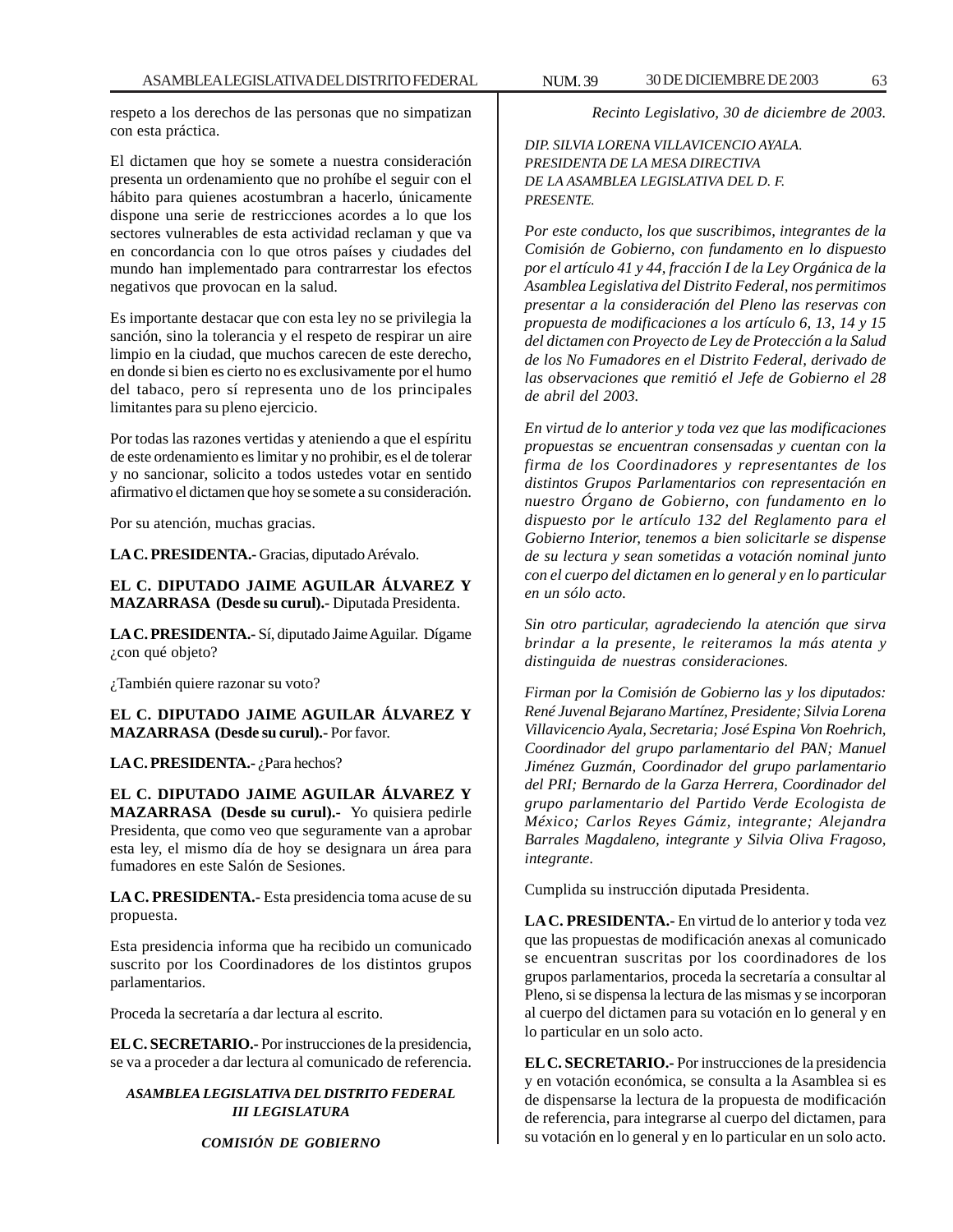Los que estén por la afirmativa, sírvanse manifestarlo poniéndose de pie.

Los que estén por la negativa, sírvanse manifestarlo poniéndose de pie.

Dispensada la lectura, diputada Presidenta, y se autoriza su incorporación al cuerpo del dictamen para su votación en lo general y en lo particular en un solo acto.

### *ACUERDO DE RESERVAS PARA LA MODIFICACIÓN AL CONTENIDO DE LOS ARTÍCULOS 6, 13, 14, Y 15 DEL DECRETO DE LEY DE PROTECCIÓN A LA SALUD DE LOS NO FUMADORES EN EL DISTRITO FEDERAL, DERIVADO DE LAS OBSERVACIONES QUE REMITIÓ EL JEFE DE GOBIERNO DEL DISTRITO FEDERAL EL 28 DE ABRIL DE 2003*

#### *Texto consensuado del artículo 6.*

*Artículo 6.- El Gobierno del Distrito Federal, ejercerá las funciones de vigilancia, inspección y aplicación de sanciones que correspondan en el ámbito de su competencia, para lo cual tendrá las siguientes facultades:*

*…*

#### *Texto consensuado del artículo 13.*

*Artículo 13.- En los locales cerrados y establecimientos en los que se expendan al público alimentos o bebidas para su consumo en el lugar, los propietarios, poseedores o responsables de la negociación de que se trate, deberán delimitar de acuerdo a la demanda de los usuarios, secciones reservadas para sus clientes no fumadores, las cuales no podrán ser menores del 30 por ciento de los lugares con que cuente el establecimiento, mismas que podrán ampliarse atendiendo la demanda de usuarios.*

*…*

#### *Texto consensuado del artículo 14.*

*Artículo 14.- Las secciones para fumadores y no fumadores deberán quedar delimitadas una de la otra, estar identificadas permanentemente con señalamientos y avisos en lugares visibles al público asistente, incluyendo las mesas, dichos señalamientos y avisos deberán apegarse a los criterios que para el efecto emita la Secretaria de Salud, así como contar con las condiciones mínimas siguientes:*

*…*

#### *Texto consensuado del artículo 15.*

*Artículo 15.- En los establecimientos dedicados al hospedaje, se destinará para las personas no fumadoras un porcentaje del total de las habitaciones, que será equivalente a las exigencias del mercado. En todo caso, dicho porcentaje no podrá ser menor al 15 por ciento.*

**LA C. PRESIDENTA.-** En consecuencia proceda la secretaría a recoger la votación nominal del dictamen en lo general y en lo particular en un solo acto, con las modificaciones aprobadas por el Pleno.

**EL C. SECRETARIO.-** Se va a proceder a recoger la votación en lo general y en lo particular en un solo acto, con las modificaciones aprobadas por el Pleno.

De conformidad con lo establecido por el artículo 128 del Reglamento para el Gobierno Interior de la Asamblea, se solicita a la Coordinación de Servicios Parlamentarios hacer el anuncio correspondiente a efecto de que los diputados presentes puedan emitir su voto.

Se solicita a los diputados que al emitir su voto lo hagan en voz alta diciendo su nombre y apellido, añadiendo la expresión ''en pro'', ''en contra'' o ''abstención''. El de la voz recogerá la votación. Comenzamos de derecha a izquierda.

#### **(Votación Nominal)**

Juan Antonio Arévalo López, en pro.

Gabriela Cuevas, en pro.

Rafael Hernández, a favor.

Emilio Fernández, en pro.

Maricela Contreras Julián, a favor.

José Jiménez, en pro.

María de Lourdes Rojo e Incháustegui, en pro.

Francisco Chiguil, en pro.

Araceli Vázquez, en pro.

Eduardo Malpica, en pro.

Christian Lujano, en pro.

Jesús López, en pro.

Obdulio Ávila, en pro.

Mariana Gómez del Campo, en pro.

José María Rivera, a favor.

Sofía Figueroa, en pro.

Irma Islas, en pro.

Jorge Lara, en pro.

José Espina, en pro.

Carlos Alberto Flores, a favor.

Alejandra Barrales, en pro.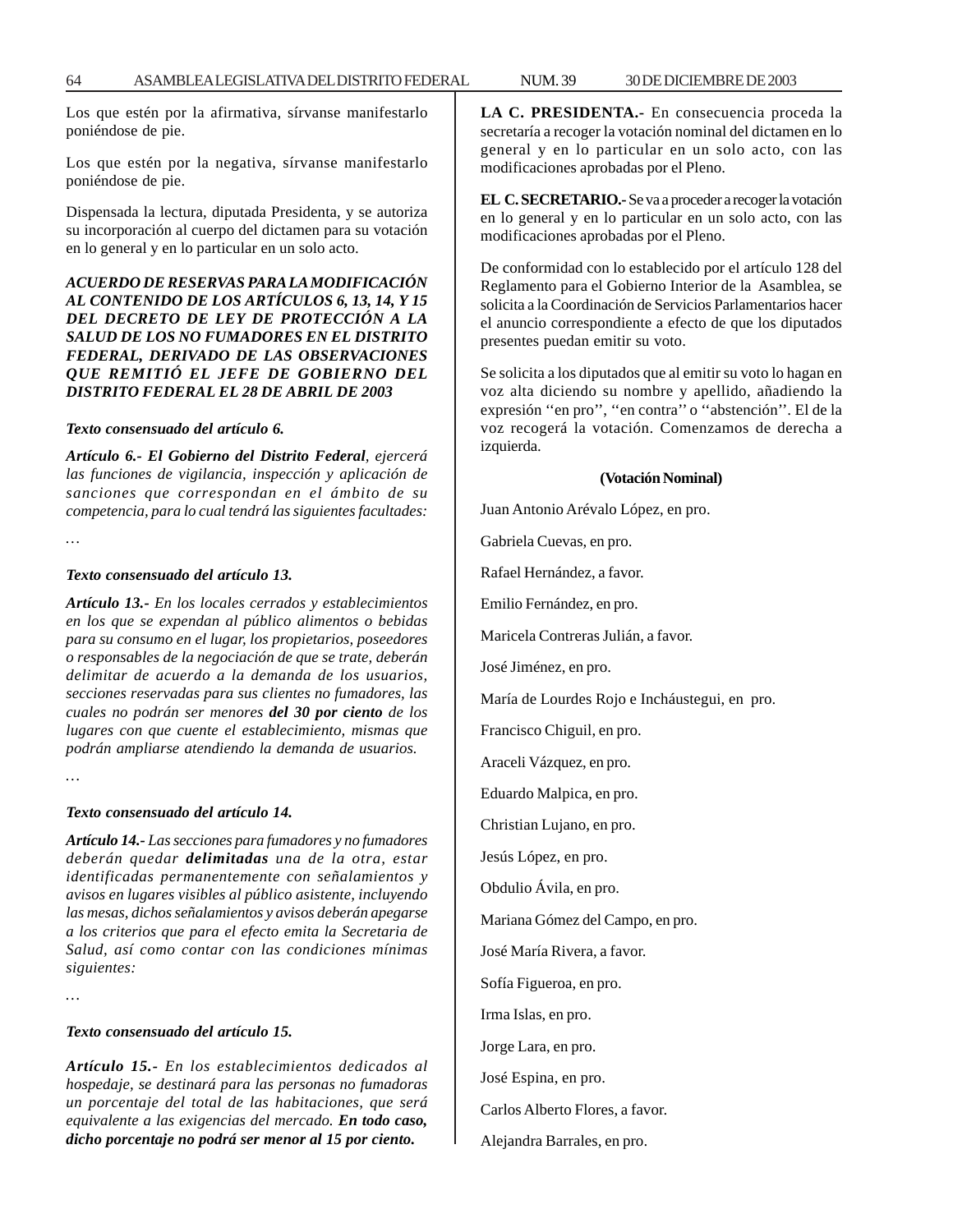estenográfica.

| ASAMBLEALEGISLATIVADELDISTRITO FEDERAL                                  | 30 DE DICIEMBRE DE 2003<br>65<br><b>NUM.39</b>                                                                                                                                                                                                                                                                                                                              |  |
|-------------------------------------------------------------------------|-----------------------------------------------------------------------------------------------------------------------------------------------------------------------------------------------------------------------------------------------------------------------------------------------------------------------------------------------------------------------------|--|
| René Bejarano, en pro.                                                  | Héctor Guijosa, a favor.                                                                                                                                                                                                                                                                                                                                                    |  |
| Reyes Gámiz, en pro.                                                    | Alfredo Hernández Raigosa, a favor.                                                                                                                                                                                                                                                                                                                                         |  |
| Miguel Angel Solares, a favor.                                          | Benjamín Muciño, a favor.                                                                                                                                                                                                                                                                                                                                                   |  |
| Elio Bejarano, en pro.                                                  | EL C. SECRETARIO.- ¿Faltó alguna o algún diputado de<br>emitir su voto?<br>Mónica Serrano a favor.                                                                                                                                                                                                                                                                          |  |
| Rodrigo Chávez Contreras, a favor.                                      |                                                                                                                                                                                                                                                                                                                                                                             |  |
| Silvia Oliva Fragoso, a favor.                                          | EL C. SECRETARIO.- Se va a proceder a recoger la votación<br>de la Mesa Directiva.                                                                                                                                                                                                                                                                                          |  |
| Alberto Trejo Villafuerte, en pro.                                      |                                                                                                                                                                                                                                                                                                                                                                             |  |
| Lourdes Alonso, en pro.                                                 | Juventino Rodríguez, a favor.                                                                                                                                                                                                                                                                                                                                               |  |
| María Elena Torres, en pro.                                             | Jorge García Rodríguez, abstención.                                                                                                                                                                                                                                                                                                                                         |  |
| Aleida Alavez, en pro.                                                  | Alfredo Carrasco, a favor.                                                                                                                                                                                                                                                                                                                                                  |  |
| Lozano Lozano, en pro.                                                  | María Teresita Aguilar, a favor.                                                                                                                                                                                                                                                                                                                                            |  |
| González Maltos, a favor.                                               | EL C. SECRETARIO.- Diputado Presidente, el resultado<br>de la votación fue el siguiente: 55 votos a favor, 1 voto en<br>contra y 3 abstenciones.                                                                                                                                                                                                                            |  |
| Higinio Chávez, en pro.                                                 |                                                                                                                                                                                                                                                                                                                                                                             |  |
| José Antonio Arévalo, a favor.                                          | EL C. PRESIDENTE, ALFREDO CARRASCO BAZA.-<br>Gracias diputado Secretario.                                                                                                                                                                                                                                                                                                   |  |
| Francisco Agundis, a favor.                                             |                                                                                                                                                                                                                                                                                                                                                                             |  |
| Aguilar Álvarez, en contra.                                             | Toda vez que el dictamen que presenta la Comisión de Salud y<br>Asistencia Social ha sido aprobado por las dos terceras partes                                                                                                                                                                                                                                              |  |
| Bernardo de la Garza, a favor.                                          | del número total de votos de los diputados presentes en la                                                                                                                                                                                                                                                                                                                  |  |
| López Velázquez, abstención.                                            | sesión, se ratifica el decreto de Ley de Protección a la Salud de<br>los No Fumadores en el Distrito Federal, aprobado por la H.                                                                                                                                                                                                                                            |  |
| Medel Ibarra, a favor.                                                  | Asamblea Legislativa del Distrito Federal, II Legislatura.                                                                                                                                                                                                                                                                                                                  |  |
| Jiménez Guzmán, a favor.                                                | Remítase al Jefe de Gobierno del Distrito Federal para su<br>promulgación y publicación en la Gaceta Oficial del Distrito                                                                                                                                                                                                                                                   |  |
| Sara Figueroa, en pro.                                                  | Federal y para su mayor difusión en el Diario Oficial de la<br>Federación.                                                                                                                                                                                                                                                                                                  |  |
| Gerardo Villanueva Albarrán, a favor.                                   |                                                                                                                                                                                                                                                                                                                                                                             |  |
| Efraín Morales, a favor.                                                | El siguiente punto del orden del día es la discusión y en<br>su caso aprobación del dictamen que presenta la                                                                                                                                                                                                                                                                |  |
| Rigoberto Nieto, a favor.                                               | Comisión de Vivienda a la propuesta con Punto de<br>Acuerdo para que esta H. Asamblea Legislativa del<br>Distrito Federal solicite al Jefe de Gobierno del Distrito<br>Federal considerar un incremento en el Presupuesto<br>destinado al Instituto de Vivienda del Distrito Federal,<br>con la finalidad de fortalecer los programas y acciones<br>en materia de vivienda. |  |
| Julio César Moreno, a favor.                                            |                                                                                                                                                                                                                                                                                                                                                                             |  |
| Guadalupe Ocampo, a favor.                                              |                                                                                                                                                                                                                                                                                                                                                                             |  |
| Víctor Varela, a favor.                                                 |                                                                                                                                                                                                                                                                                                                                                                             |  |
| Pablo Trejo, a favor.                                                   | En virtud de que el dictamen fue distribuido entre las<br>diputadas y diputados, en términos de lo dispuesto por el<br>artículo 115 del Reglamento para el Gobierno Interior de la                                                                                                                                                                                          |  |
| Rodolfo Covarrubias, a favor.                                           |                                                                                                                                                                                                                                                                                                                                                                             |  |
| Julio Escamilla, abstención.                                            | Asamblea Legislativa del Distrito Federal, proceda la                                                                                                                                                                                                                                                                                                                       |  |
| EL C. SECRETARIO.- ¿Faltó alguna o algún diputado de<br>emitir su voto? | secretaría a consultar a la Asamblea en votación<br>económica, si se dispensa la lectura del mismo y se somete<br>a discusión de inmediato.                                                                                                                                                                                                                                 |  |
| Que le pasen el micrófono para que quede en la versión                  | EL C. SECRETARIO.- Por instrucciones de la presidencia                                                                                                                                                                                                                                                                                                                      |  |

**EL C. SECRETARIO.-** Por instrucciones de la presidencia y en votación económica, se consulta a la Asamblea si es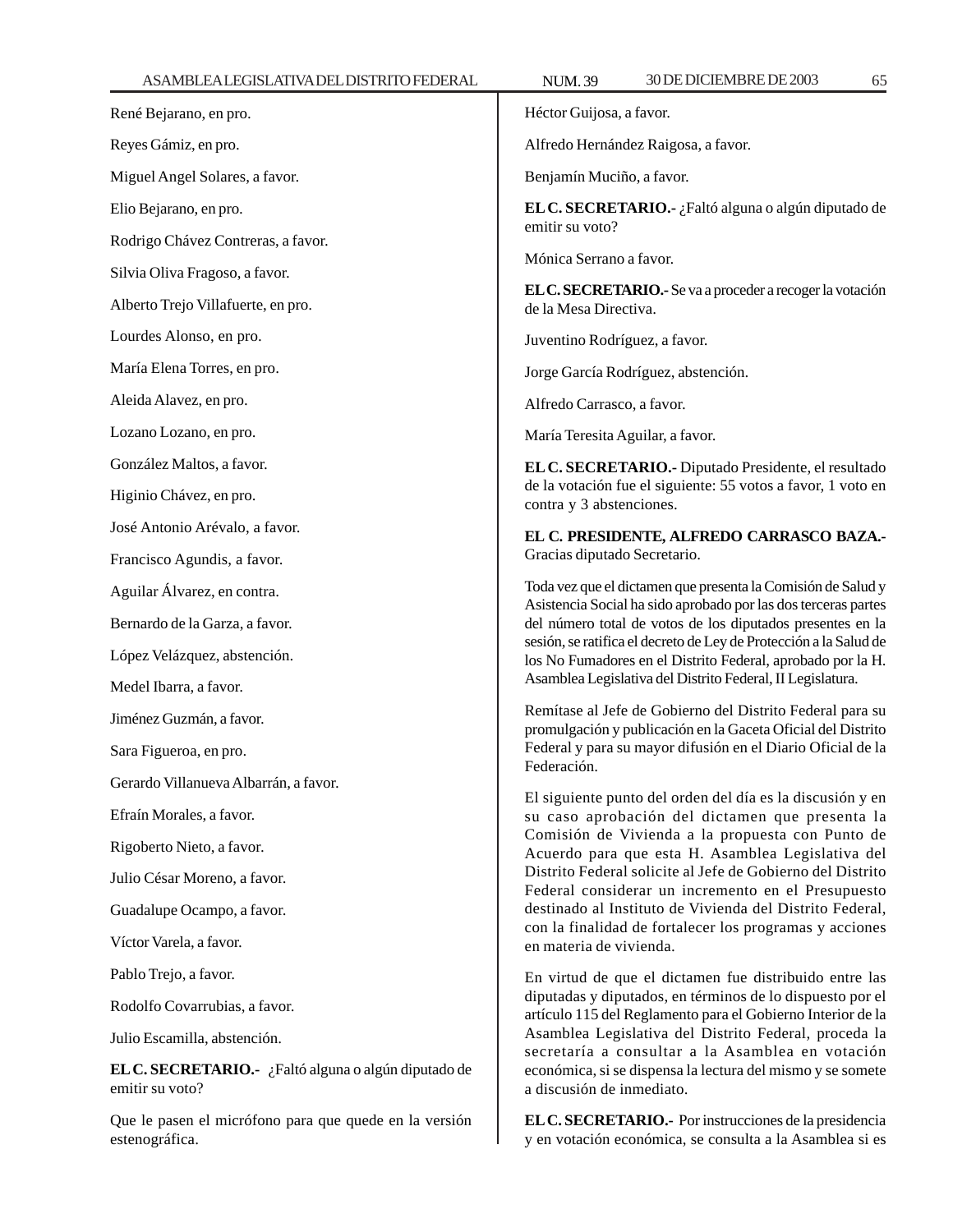de dispensarse la lectura del dictamen de referencia y se somete a discusión de inmediato.

Los que estén por la afirmativa, sírvanse manifestarlo poniéndose de pie.

Los que estén por la negativa, sírvanse manifestarlo poniéndose de pie.

Dispensada la lectura, diputado Presidente.

#### *COMISIÓN DE VIVIENDA*

*DICTAMEN A LA PROPUESTA CON PUNTO DE ACUERDO PARA QUE ESTA H. ASAMBLEA LEGISLATIVA EN EL DISTRITO FEDERAL, SOLICITE AL JEFE DE GOBIERNO DEL DISTRITO FEDERAL, CONSIDERAR UN INCREMENTO EN EL PRESUPUESTO DESTINADO AL INSTITUTO DE VIVIENDA DEL DISTRITO FEDERAL CON LA FINALIDAD DE FORTALECER LOS PROGRAMAS Y ACCIONES EN MATERIA DE VIVIENDA.*

#### *H. ASAMBLEA LEGISLATIVA*

*A la Comisión de Vivienda de esta Asamblea Legislativa del Distrito Federal III Legislatura, se ha remitido para su análisis y dictamen, LA PROPUESTA CON PUNTO DE ACUERDO PARA QUE ESTA H. ASAMBLEA LEGISLATIVA EN EL DISTRITO FEDERAL, SOLICITE AL JEFE DE GOBIERNO DEL DISTRITO FEDERAL, CONSIDERAR UN INCREMENTO EN EL PRESUPUESTO DESTINADO AL INSTITUTO DE VIVIENDA DEL DISTRITO FEDERAL CON LA FINALIDAD DE FORTALECER LOS PROGRAMAS Y ACCIONES EN MATERIA DE VIVIENDA.*

*En tal virtud, esta Comisión conforme a las facultades que le confiere los artículos 59, 60 fracción II, 63, 64 y 73 de la Ley Orgánica de la Asamblea Legislativa del Distrito Federal; 28, 30, 32, 33 y 84 del Reglamento para el Gobierno Interior de la Asamblea Legislativa del Distrito Federal se dedicó a la revisión y análisis de la propuesta en comento y a la elaboración del dictamen correspondiente.*

*Por lo anteriormente fundado, esta Comisión de Vivienda se aboca al análisis y estudio del punto de acuerdo antes mencionado, bajo los siguientes:*

### *A N T E C E D E N T E S*

*1.- Con fecha 18 de noviembre del 2003, fue presentada por el Diputado Carlos Alberto Flores Gutiérrez, integrante del Grupo Parlamentario de Acción Nacional, ante el Pleno de la Asamblea Legislativa del Distrito Federal, UNA PROPUESTA CON PUNTO DE ACUERDO PARA QUE LA MESA DIRECTIVA DE ESTA H. ASAMBLEA LEGISLATIVA DEL DISTRITO FEDERAL, SOLICITE AL JEFE DE GOBIERNO DEL DISTRITO FEDERAL CONSIDERAR UN INCREMENTO EN EL* *PRESUPUESTO DESTINADO AL INSTITUTO DE VIVIENDA DEL DISTRITO FEDERAL, con la finalidad de fortalecer los programas y acciones en materia de vivienda.*

*2. Por instrucciones de la Presidencia de la Mesa Directiva de la H. Asamblea Legislativa del Distrito Federal III Legislatura, la propuesta con punto de acuerdo antes indicada fue turnada a la Comisión de Vivienda mediante oficio MD/246/2003, a fin de que con fundamento en los artículos 28, 32 y 84 del Reglamento para el Gobierno Interior de la Asamblea Legislativa del Distrito Federal, se procediera a la elaboración del dictamen correspondiente.*

*3. Para dar cumplimiento a lo dispuesto por el artículo 28 del Reglamento para el Gobierno Interior de la Asamblea Legislativa del Distrito Federal, la Comisión de Vivienda se reunió en sesiones de trabajo el 1º y 15 de diciembre del presente año, para dictaminar el punto de acuerdo de referencia, con el fin de someterlo a la consideración del Pleno de esta H. Asamblea Legislativa del Distrito Federal, bajo los siguientes:*

### *C O N S I D E R A N D O S*

*PRIMERO.- Que en la Ciudad de México el Instituto de Vivienda del Distrito Federal se encuentra trabajando para garantizar el derecho a una vivienda digna prevista en el artículo cuarto de la Constitución Política de los Estados Unidos Mexicanos.*

*SEGUNDO.- Debido a la importancia que tiene el desarrollo de los programas de vivienda, el Gobierno del Distrito Federal ha reflejado su interés año con año en los presupuestos de egresos correspondientes a los ejercicios fiscales de los años 2000, 2001, 2002 y 2003, expresándose en las siguientes cantidades:*

- *En el año 2000 se ejerció un monto de \$ 630´683,659.00.*
- *En el año 2001 se ejerció un monto de \$ 2,257´421,210.00.*
- *En el año 2002 se ejerció un monto de \$ 2,383´407,722.00.*
- *En el presente año se ejerce un monto de \$ 2,227´798,769.00, y*
- *Para el ejercicio 2004 se prevé un monto de \$ 2,683´371,286.00.*

*TERCERO.- Es así que el incremento presupuestal previsto para el Instituto de Vivienda del Distrito Federal será de \$455´578,517.00 que se traduce en un incremento del 16.98 por ciento mayor al presupuesto asignado al presente año.*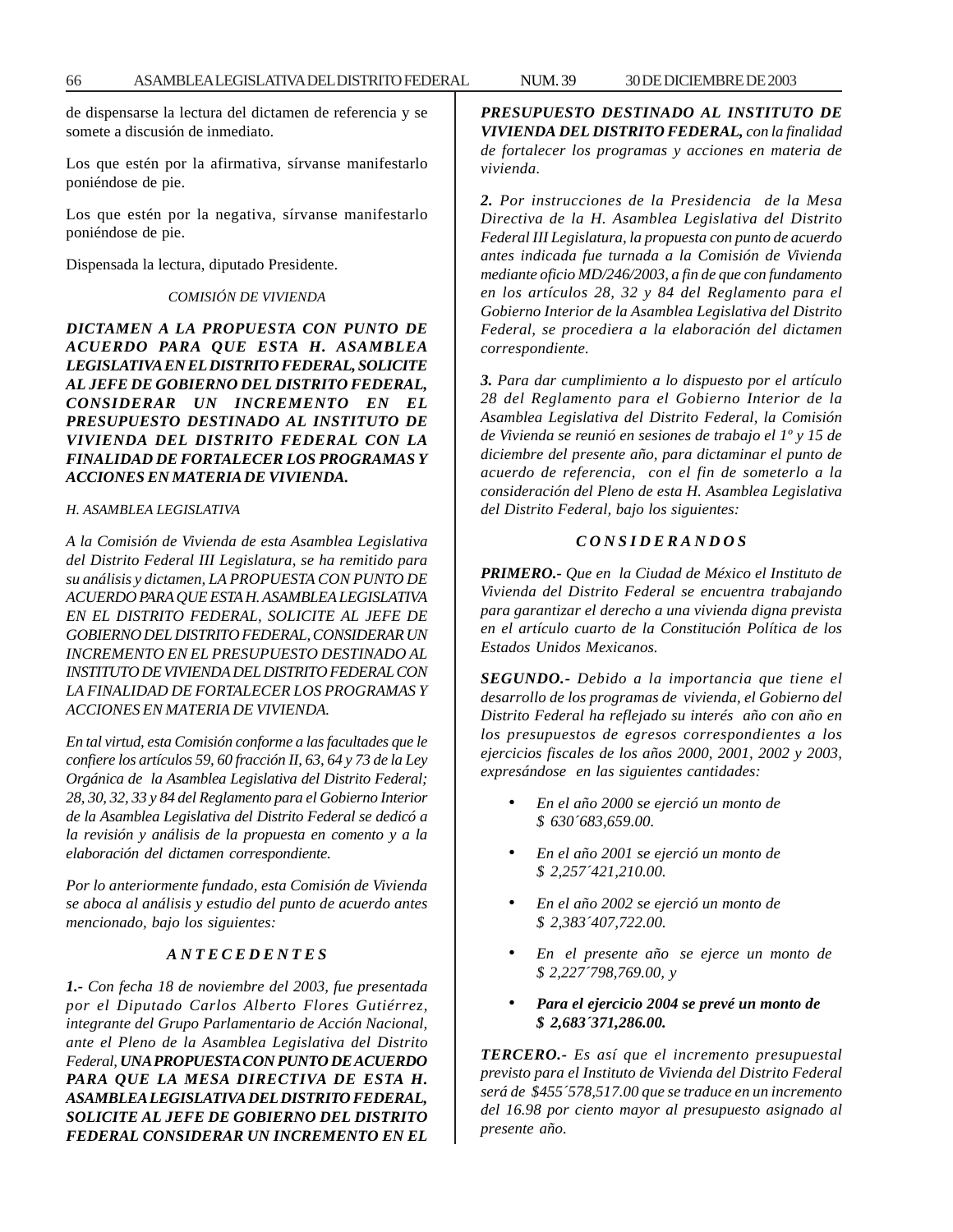*CUARTO.- Que el presupuesto en materia de vivienda se ha traducido visiblemente en un mayor número de construcciones, que están dirigidas principalmente a la población de escasos ingresos y a los que están ubicados en campamentos, asentamientos y zonas de alto riesgo.*

*QUINTO.- Que en virtud de que a la fecha se hizo llegar a este órgano legislativo el Proyecto de Presupuesto de Egresos para el ejercicio fiscal 2004 y en el cual prevé un incremento en materia de vivienda, no es de atenderse el punto relativo a solicitar el incremento de referencia.*

*SEXTO.- Toda vez que en la propuesta con punto de acuerdo se solicita al Director del Instituto de Vivienda del Distrito Federal, el listado de las organizaciones y beneficiarios de créditos autorizados y en trámite, los integrantes de esta Comisión, han considerado atendible dicha petición, en virtud de los incrementos presupuestales a que se hace referencia en el considerando segundo.*

*Por lo anterior, y con fundamento en lo dispuesto por los artículos 28, 32 y 84 del Reglamento para el Gobierno Interior de la Asamblea Legislativa del Distrito Federal, esta Comisión de Vivienda, habiendo estudiado y analizado el contenido del punto de acuerdo de cuenta se:*

### *R E S U E L V E*

*PRIMERO.- No es necesario hacer la petición al Jefe de Gobierno de la Ciudad de México para que considere un incremento en el presupuesto destinado al Instituto de Vivienda del Distrito Federal, toda vez que éste se encuentra previsto en el Proyecto de Presupuesto de Egresos para el ejercicio fiscal 2004.*

*SEGUNDO.- Solicitar a través de la Comisión de Vivienda y del Órgano de Gobierno de la Asamblea Legislativa del Distrito Federal al Instituto de Vivienda del Distrito Federal, el listado de las organizaciones y beneficiarios de los créditos que se encuentran autorizados y en trámite.*

*Firman por la Comisión de Vivienda las y los diputados: José Jiménez Magaña, Presidente, Carlos Alberto Flores Gutiérrez, Vicepresidente; José Medel Ibarra, Secretario; Rodrigo Chávez Contreras, integrante; Guadalupe Ocampo, integrante.*

*En la Ciudad de México, a 18 de diciembre del dos mil tres. Salón de Sesiones de la III Legislatura de la Asamblea Legislativa del Distrito Federal.*

**EL C. PRESIDENTE.-** Gracias, diputado Secretario.

Para fundamentar el dictamen, se concede el uso de la Tribuna, por la Comisión de Vivienda, al diputado José Jiménez Magaña.

Adelante, diputado.

**EL C. DIPUTADO JOSÉ GUADALUPE JIMÉNEZ MAGAÑA.-** Con su permiso, diputado Presidente.

En virtud de que el dictamen ya fue distribuido entre los compañeros diputados y diputadas y en atención también a lo extenso de nuestra orden del día, me limitaré a dar lectura a las resoluciones.

*PRIMERO.- No es necesario hacer la petición al Jefe de Gobierno de la Ciudad de México para que considere un incremento en el presupuesto destinado al Instituto de Vivienda del Distrito Federal, toda vez que éste se encuentra previsto en el Proyecto de Presupuesto de Egresos para el ejercicio fiscal 2004.*

*SEGUNDO.- Solicitar a través de la Comisión de Vivienda y del Órgano de Gobierno de la Asamblea Legislativa del Distrito Federal al Instituto de Vivienda del Distrito Federal, el listado de las organizaciones y beneficiarios de los créditos que se encuentran autorizados y en trámite.*

*Firman por la Comisión de Vivienda las y los diputados: José Jiménez Magaña, Presidente, Carlos Alberto Flores Gutiérrez, Vicepresidente; José Medel Ibarra, Secretario; Rodrigo Chávez Contreras, integrante; Guadalupe Ocampo, integrante.*

Muchas gracias.

**EL C. PRESIDENTE.-** Gracias, diputado José Jiménez Magaña. Está a discusión el dictamen. Se abre el registro de oradores.

¿Oradores en contra?

¿Alguna o algún diputado desea razonar su voto?

Tiene el uso de la palabra, hasta por diez minutos, diputado.

**EL C. DIPUTADO CARLOS ALBERTO FLORES GUTIÉRREZ.-** Con su venia, señor Presidente.

Los legisladores del Partido Acción Nacional queremos construir una ciudad fincada en estructuras sólidas, donde la familia encuentre espacios adecuados para su desarrollo tanto individual como social, considerando el legítimo derecho a una vivienda como un espacio fundamental de uso familiar y un bien al que todos los ciudadanos tienen derecho y no sólo aquellos que comprometen su voto.

Es por ello que los integrantes del grupo parlamentario del Partido Acción Nacional pretendemos que las políticas en materia de vivienda se rijan bajo los principios elementales de justicia y equidad en su otorgamiento.

Mediante la propuesta de Punto de Acuerdo que es materia del dictamen que deberá votar el Pleno de esta Asamblea, el grupo parlamentario del Partido Acción Nacional pretende corroborar si el presupuesto que se ha otorgado para dotar de una vivienda digna a los habitantes de esta ciudad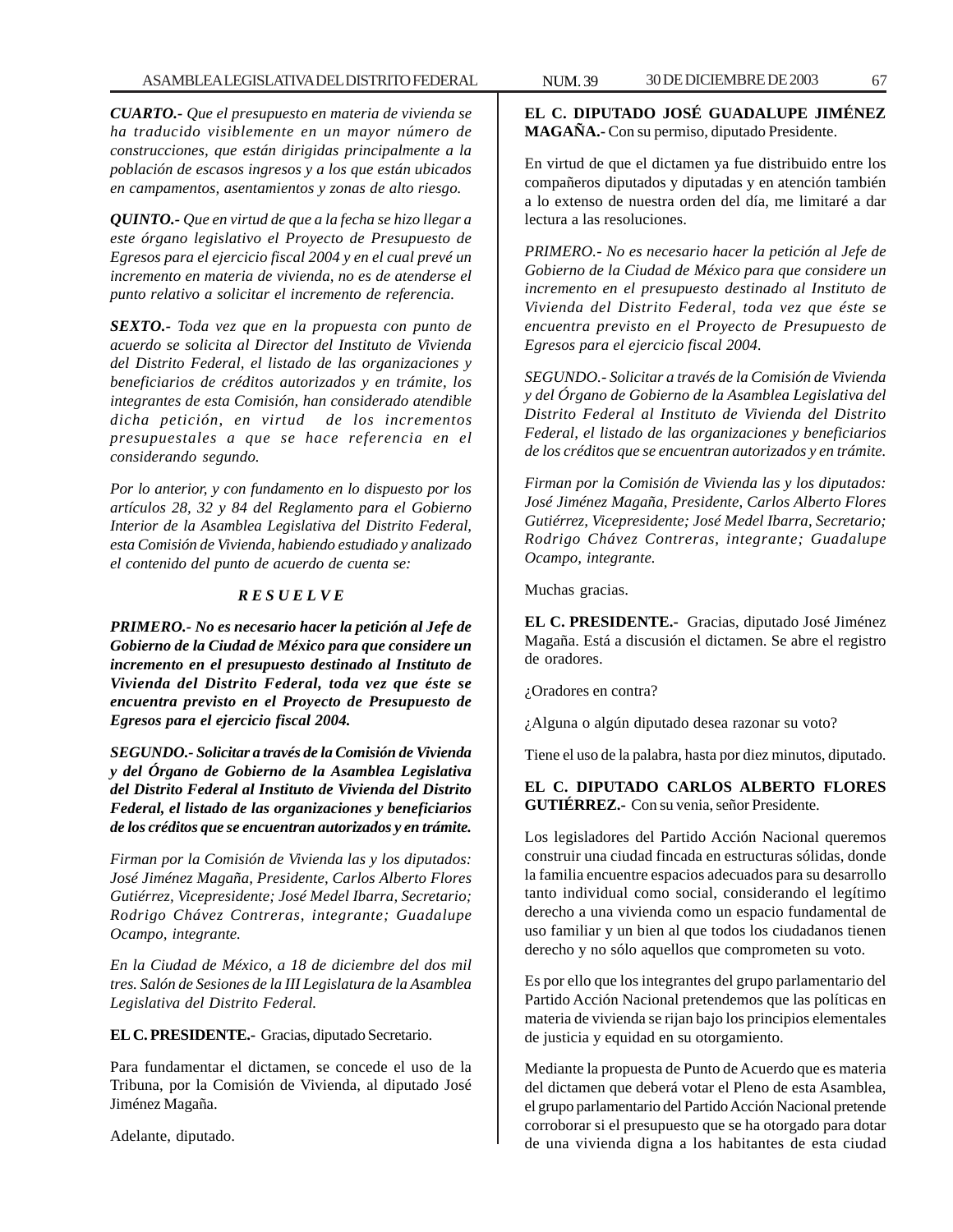efectivamente se ha ejercido bajo los principios de justicia y equidad.

El desempeño de este órgano legislativo debe rebasar las posiciones partidistas, debe trabajar a favor de la dignidad de la persona humana sin distinción alguna. El desempeño de esta Asamblea no debe orientarse mediante el cálculo político de costo-beneficio.

La dignidad de las personas no sólo debe reconocerse en el discurso, sino en las acciones manifiestas que emprendamos, proyectadas en hechos y obras que pretendan transformar su entorno en provecho propio y de los suyos.

Esa es la razón por la que mediante la propuesta de Punto de Acuerdo que presentó Acción Nacional se solicita mayor transparencia en el ejercicio de recursos al Director del Instituto de Vivienda del Distrito Federal.

En tal virtud, el de la voz, a nombre de mi grupo parlamentario, presentó la multicitada propuesta con punto de acuerdo para solicitar lo siguiente: que el Jefe de Gobierno del Distrito Federal hiciera llegar a este órgano legislativo el padrón actualizado de beneficiarios de los créditos de vivienda otorgados por el Instituto de Vivienda, la ubicación precisa donde se han desarrollado los programas de vivienda en todas sus modalidades, el listado de las organizaciones con quienes se ha celebrado convenio para el otorgamiento de vivienda, así como los convenios en trámite y los nombres de quienes representan a dichas organizaciones y los montos que a la fecha le han sido autorizados.

La finalidad es clara: queremos que la administración pública actual transparente sus acciones y reglas de operación en el manejo de recursos públicos en materia de vivienda. Con ello se pretende prevenir situaciones de corrupción, discrecionalidad e irresponsabilidad en la asignación de créditos de vivienda a organizaciones sociales con vínculos partidistas.

Estos son los temas que deben llamar la atención de esta Asamblea Legislativa, para que las disposiciones presupuestales que aquí son discutidas y aprobadas no se queden en el marco de las buenas intenciones.

No olvidemos que en el sistema de gobierno democrático, como el que hoy vivimos, la legalidad, la credibilidad y la transparencia son acciones del gobierno que son fundamentales para garantizar un orden político estable.

El abuso del poder político y la discrecionalidad en el ejercicio de los recursos públicos y la asignación de créditos a organizaciones sociales con vínculos partidistas deterioran el sistema democrático en el que hoy vivimos.

El grupo parlamentario del Partido Acción Nacional celebra la voluntad política demostrada por los diputados del Partido de la Revolución Democrática que integran la Comisión de Vivienda y que votaron a favor de este dictamen. Ahora está en manos del Director del Instituto de Vivienda el despejar la duda si efectivamente se está dando un trato justo a miles de ciudadanos que solicitan un crédito de manera individual.

Ahora corresponde al arquitecto David Cervantes Peredo actuar en congruencia con el voto de los diputados del Partido de la Revolución Democrática, para demostrar que no sólo se canalizan los créditos para los líderes de organizaciones promotoras de vivienda y que dichos créditos no sólo representan una oportunidad política para el partido en el gobierno de la ciudad.

Con la aprobación de este punto de acuerdo el mensaje es muy claro: hemos entendido que la sociedad demanda de sus gobiernos acciones y programas transparentes, hemos comprendido que la sociedad del Distrito Federal ha madurado políticamente y que no quiere regresar a prácticas clientelares.

Muchas gracias.

**EL C. PRESIDENTE.-** Gracias, diputado.

Proceda la Secretaría a recoger la votación nominal del dictamen en un solo acto.

**EL C. SECRETARIO.-** Se va proceder a recoger la votación nominal en un solo acto.

De conformidad con lo establecido por el artículo 128 del Reglamento para el Gobierno Interior de la Asamblea, se solicita a la Coordinación de Servicios Parlamentarios hacer el anuncio correspondiente a efecto de que los diputados presentes puedan emitir su voto.

Se solicita a los diputados que al emitir su voto lo hagan en voz alta diciendo su nombre y apellido, añadiendo la expresión ''en pro'', ''en contra'' o ''abstención''. El de la voz recogerá la votación. Comenzamos de derecha a izquierda.

#### **(Votación Nominal)**

Juan Antonio Arévalo López, a favor.

Gabriela Cuevas, en pro.

José Antonio Arévalo, a favor.

Rafael Hernández, a favor.

Emilio Fernández, en pro.

Maricela Contreras, a favor.

José Jiménez, a favor.

Francisco Chiguil, en pro.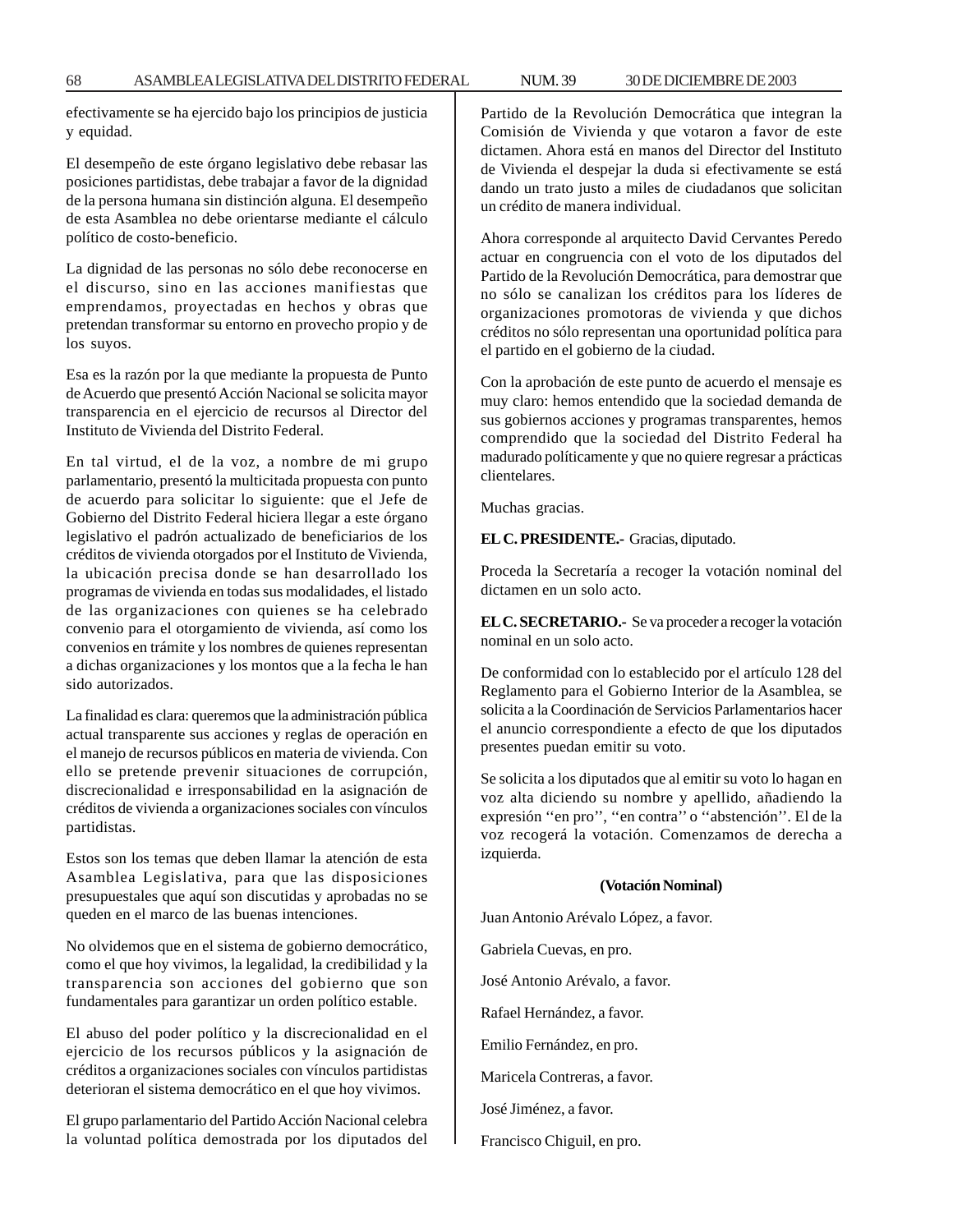Rodolfo Covarrubias, a favor.

**EL C. SECRETARIO.-** ¿Faltó alguna o algún diputado de emitir su voto?

Se va a proceder a recoger la votación de la Mesa Directiva.

Juventino Rodríguez, en pro.

Jorge García Rodríguez, a favor.

Alfredo Carrasco, a favor.

María Teresita Aguilar, a favor.

**EL C. SECRETARIO.-** Diputado Presidente, el resultado de la votación es el siguiente: 47 votos a favor, 0 votos en contra, 0 abstenciones.

**EL C. PRESIDENTE.-** Gracias, diputado Secretario.

En consecuencia se aprueba el dictamen que presenta la Comisión de Vivienda.

Hágase del conocimiento de las Comisiones de Gobierno y de Vivienda de este órgano legislativo para su instrumentación.

El siguiente punto del orden del día es la discusión y, en su caso, aprobación del dictamen que presenta la Comisión de Desarrollo e Infraestructura Urbana, con proyecto de decreto por el que se autoriza la Regularización de los Usos del Suelo para los Inmuebles en los que operen Micro y Pequeña Empresas dedicadas a actividades de Comercio, Industria, Prestación de Servicios clasificadas como Bajo Impacto.

En virtud de que el dictamen no fue distribuido entre los diputados y diputadas en términos de lo dispuesto por el artículo 115 del Reglamento para el Gobierno Interior de la Asamblea Legislativa del Distrito Federal, proceda la secretaría a consultar a la Asamblea en votación económica, si se dispensa el procedimiento a que se refiere dicho precepto, así como la lectura del mismo.

**EL C. DIPUTADO FRANCISCO AGUNDIS ARIAS (Desde su curul).-** Señor Presidente.

**EL C. PRESIDENTE.-** Diputado, ¿con que objeto?

**EL C. DIPUTADO FRANCISCO DE PAULA AGUNDIS ARIAS (Desde su curul).-** Señor Presidente, para presentar una moción suspensiva, la cual en este momento se le está haciendo llegar por escrito.

*MOCIÓN SUSPENSIVA A LA DISCUSIÓN DEL DICTAMEN CON PROYECTO DE DECRETO POR EL QUE SE AUTORIZA LA REGULARIZACIÓN DE LOS USOS DE SUELO PARA LOS INMUEBLES EN LOS QUE OPEREN MICRO Y PEQUEÑA EMPRESAS DEDICADAS A ACTIVIDADES DE COMERCIO,*

Guadalupe Chavira, en pro. Araceli Vázquez, en pro. Eduardo Malpica, en pro. Christian Lujano Nicolás, en pro. Obdulio Ávila, en pro. Jesús López, a favor. José María Rivera, a favor. Sofía Figueroa, en pro. Irma Islas, en pro. Jorge Lara, en pro. José Espina, en pro. Carlos Alberto Flores, a favor. Reyes Gámiz, a favor. Julio Escamilla, a favor. Julio César Moreno, a favor. Alejandra Barrales, en pro. René Bejarano, en pro. Mariana Gómez del Campo, en pro. Silvia Oliva Fragoso, a favor. Miguel Ángel Solares Chávez, a favor. Elio Bejarano, en pro. Alberto Trejo Villafuerte, en pro. Lourdes Alonso, en pro. María Elena Torres, en pro. Lorena Villavicencio, en pro. Francisco Agundis, a favor. Medel Ibarra, a favor. Jiménez Guzmán, en pro. Benjamín Muciño, a favor. Rigoberto Nieto, a favor. Guadalupe Ocampo, a favor. Víctor Varela, a favor.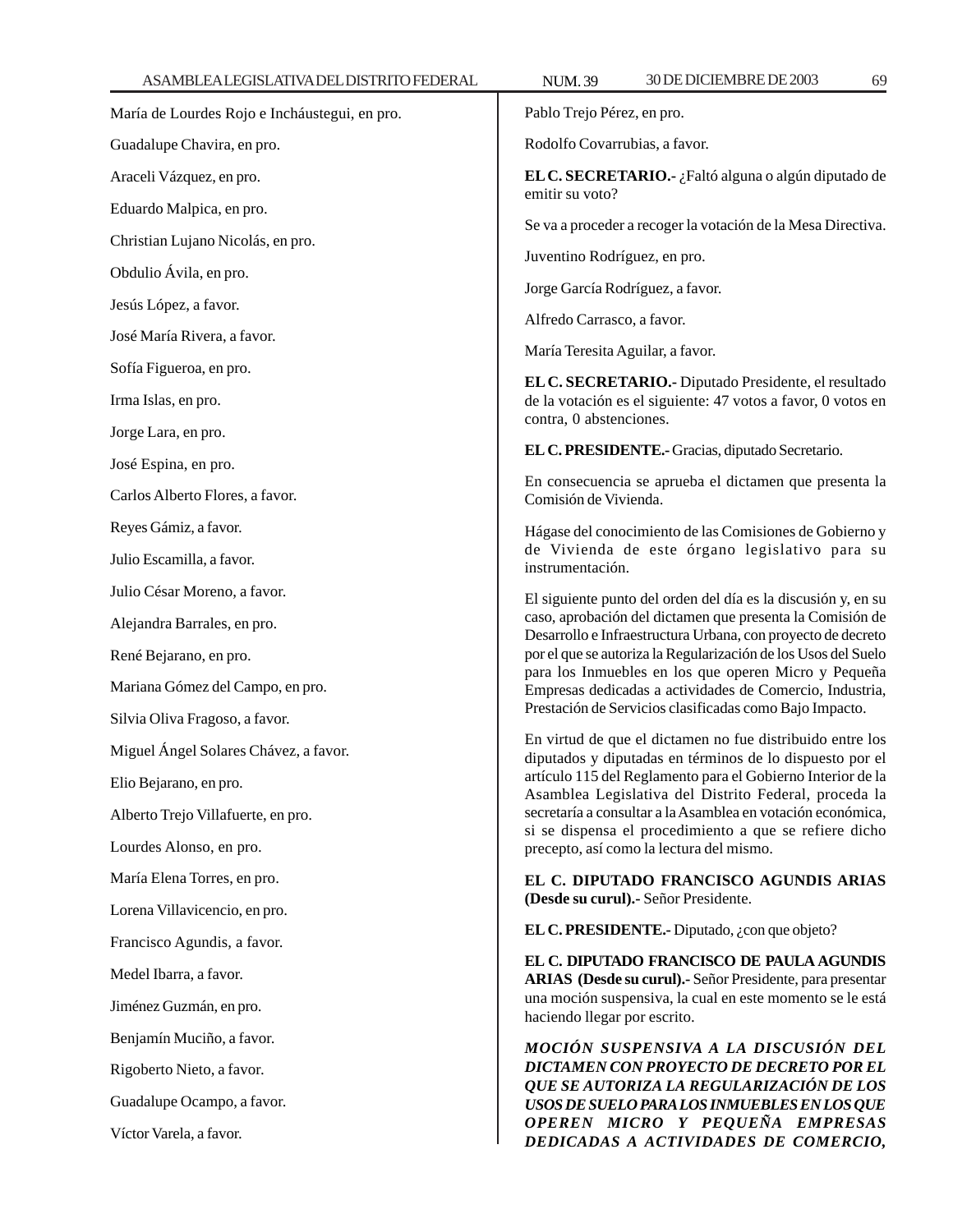## *INDUSTRIA, PRESTACIÓN DE SERVICIOS CLASIFICADAS COMO DE BAJO IMPACTO.*

*Recinto Legislativo de Donceles, a 30 de Diciembre de 2003.*

### *C. PRESIDENTE DE LA MESA DIRECTIVA PRESENTE*

*Con fundamento en lo dispuesto por a fracción IV del artículo 122 del Reglamento Interior de esta Asamblea, deseo por su amable conducto, someter a consideración del pleno, la siguiente proposición de Moción Suspensiva en torno a la discusión del dictamen con proyecto de decreto que reforma y adiciona diversas disposiciones de la Ley de Desarrollo Urbano, que presenta la Comisión de Desarrollo e Infraestructura Urbana; bajo las consideraciones que habré de fundamentar en tribuna.*

*Por lo anteriormente expuesto, se solicita iniciar el procedimiento previsto en el artículo 123 de nuestro Reglamento.*

*Firman la presente solicitud de Moción Suspensiva los diputados: Héctor Mauricio López Velázquez, José Medel Ibarra, Jaime Aguilar Álvarez y Mazarrasa y Manuel Jiménez Guzmán.*

**EL C. PRESIDENTE.-** Se solicita a la secretaría dar lectura al artículo 123 del Reglamento.

**EL C. SECRETARIO.-** Por Instrucciones de la presidencia, le voy a dar lectura al artículo 123 del Reglamento.

En el caso de presentarse una moción suspensiva, ésta deberá ser por escrito oyendo a su autor si la quiere fundar. En este caso, el Presidente someterá a discusión de inmediato la proposición, pudiendo hacer uso de la palabra hasta dos oradores en contra y dos en pro por un tiempo máximo de 10 minutos cada uno. Agotada la discusión, la moción se someterá a votación del Pleno, y en caso de que ésta fuese negativa, se tendrá por desechada continuándose con el debate. En caso de que fuese fundada, el Presidente ordenará la conclusión del debate del asunto que la originó. No podrá presentarse más de una moción suspensiva en la discusión de un asunto.

Cumplida su instrucción, diputada Presidenta.

### **LA C. PRESIDENTA, DIPUTADA SILVIA LORENA VILLAVICENCIO AYALA.-** Gracias, diputado Secretario.

Toda vez que esta presidencia ha recibido de parte del diputado Francisco Agundis la solicitud por escrito de moción suspensiva, tiene el uso de la tribuna para fundamentar su petición y posteriormente abriremos el registro para hablar en contra y a favor.

Adelante, diputado Agundis.

**EL C. DIPUTADO FRANCISCO DE PAULA AGUNDIS ARIAS.-** Muchas gracias, diputada Presidenta.

Compañeras y compañeros legisladores:

He solicitado esta moción suspensiva y quiero hacer uso de la palabra en esta tribuna para tratar un asunto de lo más delicado.

Un servidor en calidad de Presidente de la Comisión de Fomento Económico, solicité por escrito a la Mesa Directiva rectificar el turno de la presente iniciativa que ya ha sido dictaminada. Solicité que se le diera turno a las Comisiones Unidas de Fomento Económico y de Desarrollo Urbano, por una simple y muy sencilla razón: lo que se está haciendo aquí es que se están regularizando, se están legalizando los comercios irregulares de esta capital. Esto tiene que ver de manera directa con el fomento y desarrollo económico del Distrito Federal, no con una simple autorización de uso de suelo.

Lo que esta iniciativa hace es que va a legalizar a través de la utilización del suelo que con anterioridad había sido declarado lugares no aptos para tener establecimientos mercantiles, para que ahora así lo sea.

No se está analizando la viabilidad urbana, no se está dictaminando si procede ambientalmente o no, no se está revisando su impacto ecológico, no se está autorizando un simple uso de suelo o la creación de una nueva vialidad; se está dictaminando una iniciativa que impactará de manera muy importante el desarrollo económico de la capital; pero desafortunadamente se hizo caso omiso de la solicitud que envié a la Mesa Directiva.

Al parecer se prefirió, probablemente por un error de la gente que trabaja en el área de Proceso Parlamentario, a una Comisión que preside el PRD, ya que la Comisión de Fomento Económico la preside un servidor, probablemente para realizar un trámite más a modo y para procurar los intereses del Ejecutivo.

Yo les quiero decir que los miembros de la Comisión de Fomento Económico fuimos llamados a una reunión con la titular de esta dependencia, la licenciada Jenny Saltiel, donde nos trató las necesidades y los argumentos, nos estableció los motivos del por qué era una iniciativa adecuada y necesaria en los tiempos actuales.

Esta Comisión de Fomento Económico asistió a esa reunión con todos sus integrantes. En esa reunión se solicitó, un servidor lo hizo, información a la Secretaria Saltiel, que nos dijera cuántos establecimientos mercantiles se iban a regularizar.

## **EL C. DIPUTADO JULIO CÉSAR MORENO RIVERA (Desde su curul).-** Señor Presidenta.

**LA C. PRESIDENTA.-** ¿Con qué objeto, diputado Julio César.

**EL C. DIPUTADO JULIO CÉSAR MORENO RIVERA (Desde su curul).-** Para solicitarle al orador si me acepta una pregunta.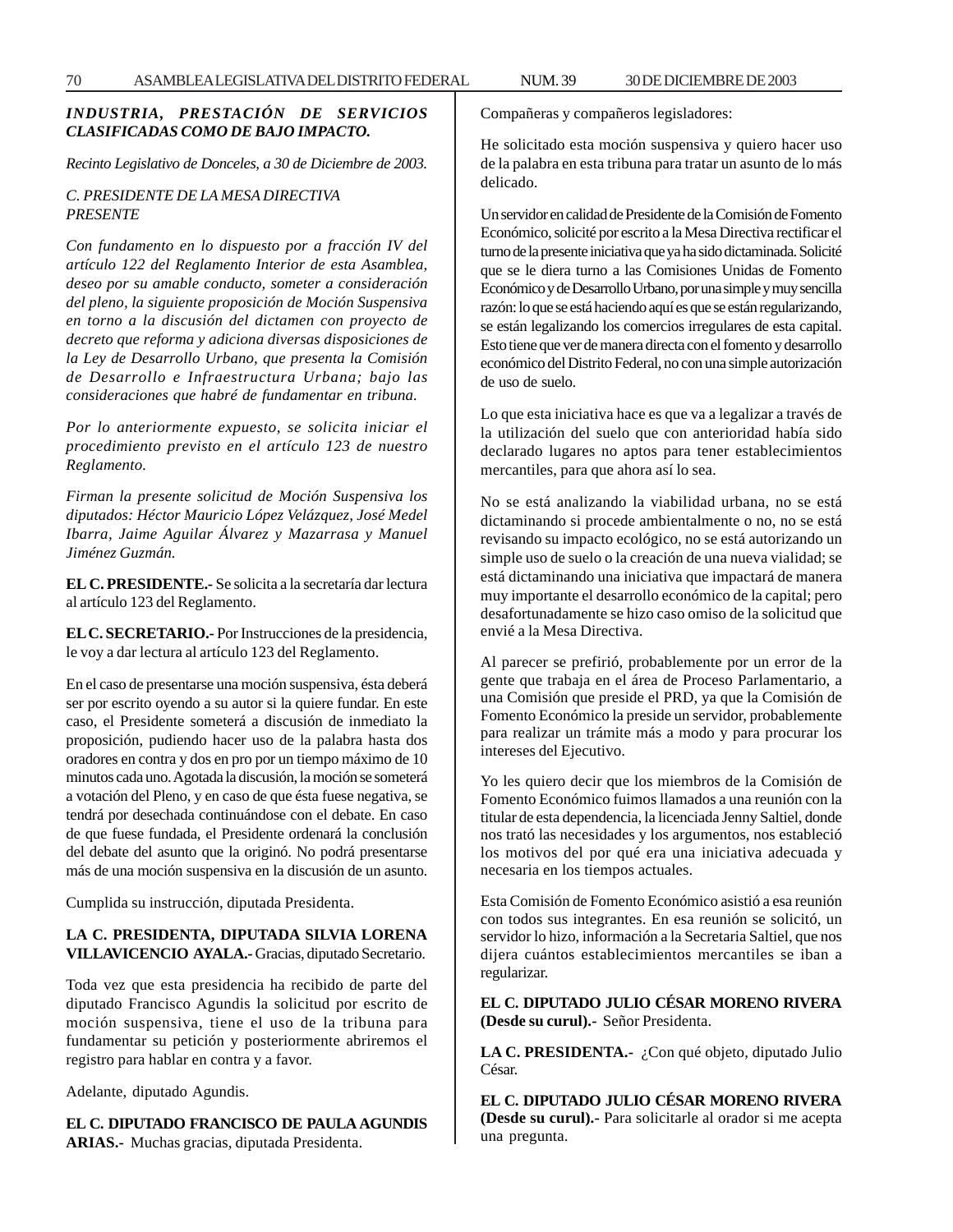**LA C. PRESIDENTA.-** ¿Acepta usted una pregunta del diputado Julio César Moreno?

## **EL C. DIPUTADO FRANCISCO DE PAULA AGUNDIS ARIAS.-** Por supuesto.

**LA C. PRESIDENTA.-** Tiene usted la autorización para hacer la interpelación.

**EL C. DIPUTADO JULIO CÉSAR MORENO RIVERA (Desde su curul).-** Solamente para preguntarle al diputado orador con qué fecha presentó usted su solicitud y si sabe usted en qué etapa se encontraba el procedimiento del dictamen.

**EL C. DIPUTADO FRANCISCO DE PAULA AGUNDIS ARIAS.-** Son dos preguntas, con mucho gusto le voy a responder. La primera, si nos hace favor el Secretario Técnico de pasarme la fecha, no la tengo de memoria.

La segunda que es muy importante: cómo vamos a saber en qué trámite se encuentra si su grupo parlamentario dictamina al vapor iniciativas que le manda el Ejecutivo, ustedes la revisarán en la madrugada y nos presentan el dictamen.

Yo le quiero decir, por experiencia, la Comisión que presido los dictámenes cuando se analizan ya están elaborados, no se analiza la iniciativa, lo que se hace es analizar un dictamen; quiere decir que la iniciativa ya fue sancionada por el Presidente de la Comisión, pero qué bueno que me hace esa pregunta, porque eso confirma el por qué del turno de esta iniciativa a una Comisión que dignamente preside un miembro de su grupo parlamentario.

**EL C. DIPUTADO JULIO CÉSAR MORENO RIVERA (Desde su curul).-** Señora Presidenta.

**LA C. PRESIDENTA.-** ¿Con qué objeto, diputado Julio César Moreno?

**EL C. DIPUTADO JULIO CÉSAR MORENO RIVERA (Desde su curul).-** Solicitarle nuevamente al orador nos diga la fecha con que presentó su solicitud, fue la pregunta.

**LA C. PRESIDENTA.-** Diputado Agundis ¿acepta usted la interpelación?

**EL C. DIPUTADO FRANCISCO DE PAULA AGUNDIS ARIAS.-** El día 23, diputado. Ahorita voy a presentar otra para que anote la fecha y ya no me pregunte la vez que sigue.

**LA C. PRESIDENTA.-** No acepta. Así que continúe el orador.

**EL C. DIPUTADO FRANCISCO DE PAULA AGUNDIS ARIAS.-** Entonces, lo que está pasando aquí es que estamos aprobando una iniciativa que dictaminó una comisión que no está en el ámbito de su competencia analizar el desarrollo económico de la capital.

Les quiero reiterar, compañeros legisladores, que la propia titular del área llamó a la Comisión de Fomento Económico para tratar este tema, pero el turno se le dio a la Comisión de Desarrollo Urbano.

Entonces, continuando con mi exposición, a solicitud de un servidor a la titular del ramo de cuántas empresas iban a ser regularizadas, en dónde había más empresas que requerían incorporarse a la legalidad, les quiero comentar que no sabía.

Presentó una iniciativa el Ejecutivo, cuando ni siquiera sabe el impacto económico que va a tener en la capital. Esta iniciativa desde origen está viciada. Fue una iniciativa irresponsablemente creada por el Ejecutivo sin tener los argumentos ni los elementos para poderla crear, pero este proceso de irresponsabilidad continuó en esta Asamblea Legislativa. Es claro que la Comisión de Fomento Económico tiene dentro de sus responsabilidades analizar el desarrollo económico de la capital.

Asimismo, quiero hacer de su conocimiento en este momento que hay otra iniciativa de procedimiento administrativo, ya fue turnada a la Comisión de Administración Pública.

En su artículo 35 nada más y nada menos se establecen los requisitos para poder aperturar un negocio comercial, para aperturar un negocio mercantil, pero tampoco sabemos cuántas solicitudes vamos a recibir, qué número de ciudadanos capitalinos a través de esta simplificación administrativa buscará abrir un nuevo negocio.

Eso también es competencia de la Comisión de Fomento Económico, pero tampoco fue turnada ahí. ¿A dónde creen que fue turnada? A otra Comisión que no preside el PRI ni preside el PAN ni preside el Partido Verde.

Hoy, diputado, tan amablemente me hizo la pregunta con fecha 30 de diciembre presento a la Mesa Directiva otro oficio en donde solicito que dicha iniciativa sea turnada a Comisiones Unidas de Administración Pública y de Fomento Económico.

Señoras y señores legisladores:

Sin duda, se requiere realizar un análisis de esta iniciativa, y no les pido un análisis a conciencia, les pido el mínimo análisis. Si me dijera: nos informara el Ejecutivo qué beneficio trae de manera directa al desarrollo económico de la Capital, si supiéramos de cuántos establecimientos mercantiles estamos hablando o de cuántas solicitudes, yo creo que ahí estaríamos en una posición responsable para poder dictaminarla y terminando les quiero decir que esta iniciativa fue turnada a la Asamblea Legislativa el día 23, 22 de diciembre, ya fue dictaminada y presentada a Pleno.

Entonces, señor diputado, no hay muchos días en esta Asamblea para presentar cambios de turno, de iniciativas,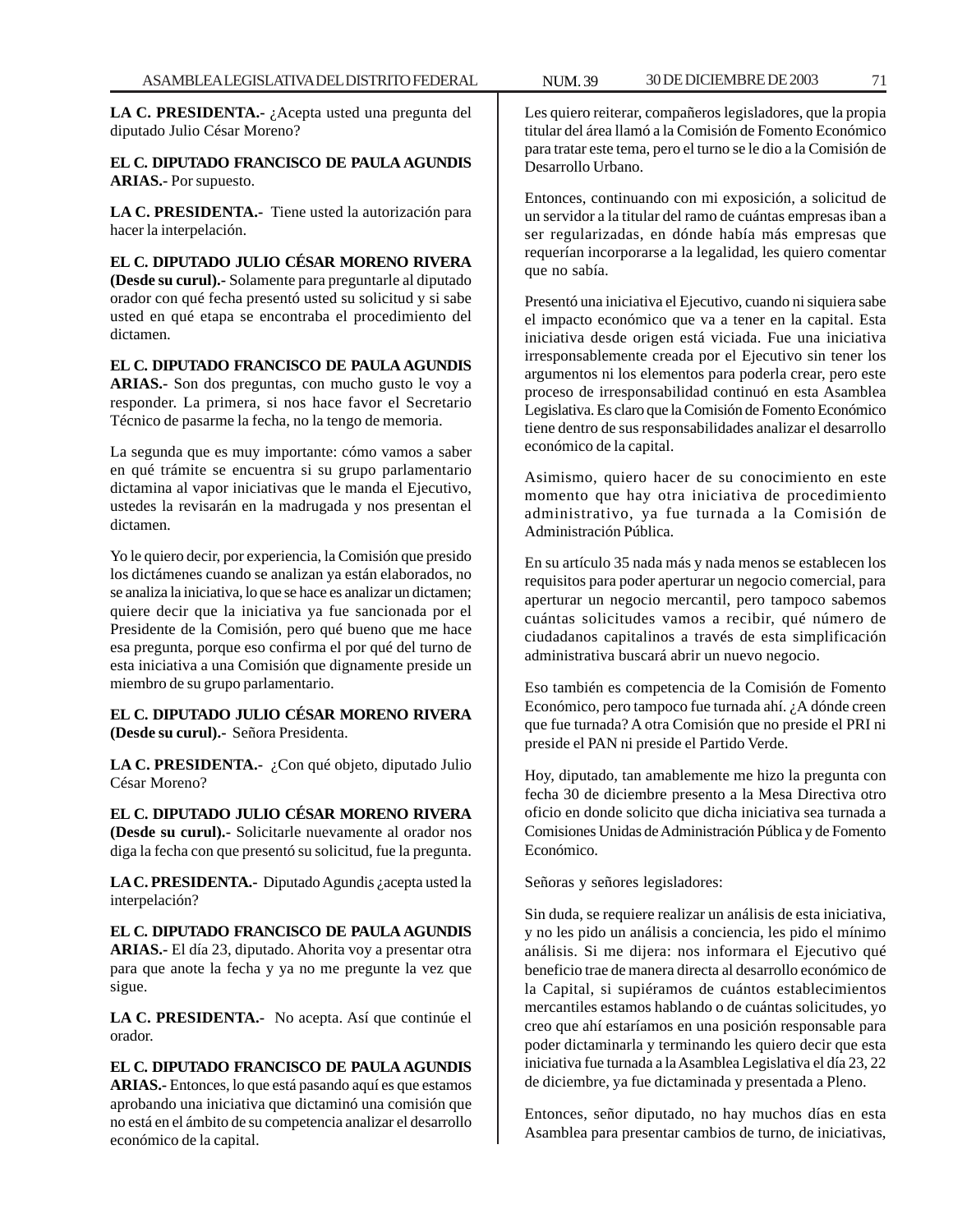ya que éstas son dictaminadas en horas y en horas no se permite realizar un análisis responsable, un análisis que de verás otorgue de certidumbre y de elementos necesarios a los ciudadanos de esta Capital para contar con aristas que nos lleven a un desarrollo económico más transparente, con menos obstáculos administrativos y que beneficien a la economía de la gente que eso es lo que se busca hacer.

Muchas gracias.

**LA C. PRESIDENTA.-** Gracias, diputado Agundis.

Antes de abrir la discusión de esta propuesta de moción suspensiva, en virtud de que la petición tiene que ver con un turno que esta Presidencia dio en base a sus atribuciones, a la atribución del artículo 36 fracción VIII, si quisiera si ustedes me lo permiten hacer la aclaración conducente.

Efectivamente, el día 22 de diciembre recibimos la petición por escrito de manera muy informal, porque era una tarjeta, solicitando que se hiciera, que se ampliara el turno. Permítame, diputado Agundis. Que se hiciera el turno a la Comisión de Fomento Económico.

Se le solicitó por parte de la Coordinación de Servicios Parlamentarios al diputado y a su Secretario Técnico que si podrían formalizar por escrito, fundado y motivada la petición respectiva. Sin embargo, a pesar de que no fue realizada en esos términos, la sesión anterior nos comprometimos a valorar en esta sesión la posibilidad de hacer el returno respectivo, pero en razón de que ya está prácticamente dictaminado nos vimos en la incapacidad de darle respuesta a la petición que efectivamente hizo el diputado Agundis.

Simplemente y con esto termino la aclaración, quiero decirles que es una iniciativa que habla fundamentalmente de la regularización de los usos de suelo, razón por la cual esta Presidencia consideró que la naturaleza de la iniciativa estaba más vinculada a la Comisión de Desarrollo Urbano que a la Comisión de Fomento Económico.

Nada más.

Adelante diputado Agundis, con qué objeto.

### **EL C. DIPUTADO FRACISCO DE PAULA AGUNDIS**

**ARIAS (Desde su curul).-** Para una aclaración, señora Presidenta. Yo le quiero manifestar que ni yo ni el secretario técnico de la Comisión en ningún momento, nunca recibimos una solicitud de formalizar el escrito, y además le quiero pues dar a entender una situación que existe en la Asamblea: Es muy difícil formalizar escritos cuando no contamos con la papelería necesaria para hacerlo, y asimismo decirle que se ha solicitado de manera verbal cambios de turno y se han realizado. Entonces no sé a qué se refiere usted con la formalización. Si tiene que ver con que sea membretado o no, lo haremos así. Pero a mí parecer y como se ha dado otros turnos en otras ocasiones de manera verbal, no creo que sea un requisito ni un pretexto para no haber realizado el turno solicitado.

**LA C. PRESIDENTA.-** Gracias diputado.

Nada más comentar, con esto termino la aclaración respectiva, que efectivamente en esta Asamblea se ha solicitado de manera verbal antes de que concluyamos los puntos se han solicitado diversas peticiones, se han hecho diversas peticiones de ampliar los turnos. Todo mundo tiene el derecho a hacerlo y esta Presidencia ha sido sensible a ampliar los turnos de manera tal que podamos ver las iniciativas desde diversos puntos de vista.

Está ahora sí a discusión, en términos del Artículo 123, la propuesta de moción suspensiva. Pregunto a la Asamblea si existen oradores en contra.

No habiendo oradores en contra, no puedo abrir la lista a los oradores en pro.

Por lo tanto proceda la secretaría a consultar a la Asamblea en votación económica si es de aprobarse o desecharse la propuesta de moción presentada por el diputado Francisco Agundis.

**LA C. SECRETARIA, DIPUTADA MARÍA GABRIELA GONZÁLEZ MARTÍNEZ.-** Por instrucciones de la presidencia y en votación económica, se consulta al Pleno si es de aprobarse la propuesta de referencia.

Los que estén por la afirmativa, sírvanse manifestarlo poniéndose de pie.

Los que estén por la negativa, sírvanse manifestarlo poniéndose de pie.

Desechada la propuesta, diputada Presidenta.

**LA C. PRESIDENTA.-** Continuamos entonces con el punto de la orden del día en el que iniciábamos, que era la discusión y en su caso aprobación del dictamen que presenta la Comisión de Desarrollo e Infraestructura Urbana con proyecto de Decreto por el que se Autoriza la Regularización de los Usos del Suelo para los Inmuebles en los que operen Micro y Pequeñas Empresas dedicadas a Actividades de Comercio, Industria y Prestación de Servicios, clasificadas como de Bajo Impacto.

En virtud de que el dictamen no fue distribuido entre las diputadas y diputados, en términos de lo dispuesto por el Artículo 115 del Reglamento para el Gobierno Interior de la Asamblea Legislativa del Distrito Federal, proceda la secretaría a consultar a la Asamblea en votación económica, si se dispensa el procedimiento a que se refiere dicho precepto, así como la lectura del mismo y se somete a su discusión de inmediato.

**LA C. SECRETARIA.-** Por instrucciones de la Presidencia y en votación económica, se consulta a la Asamblea si es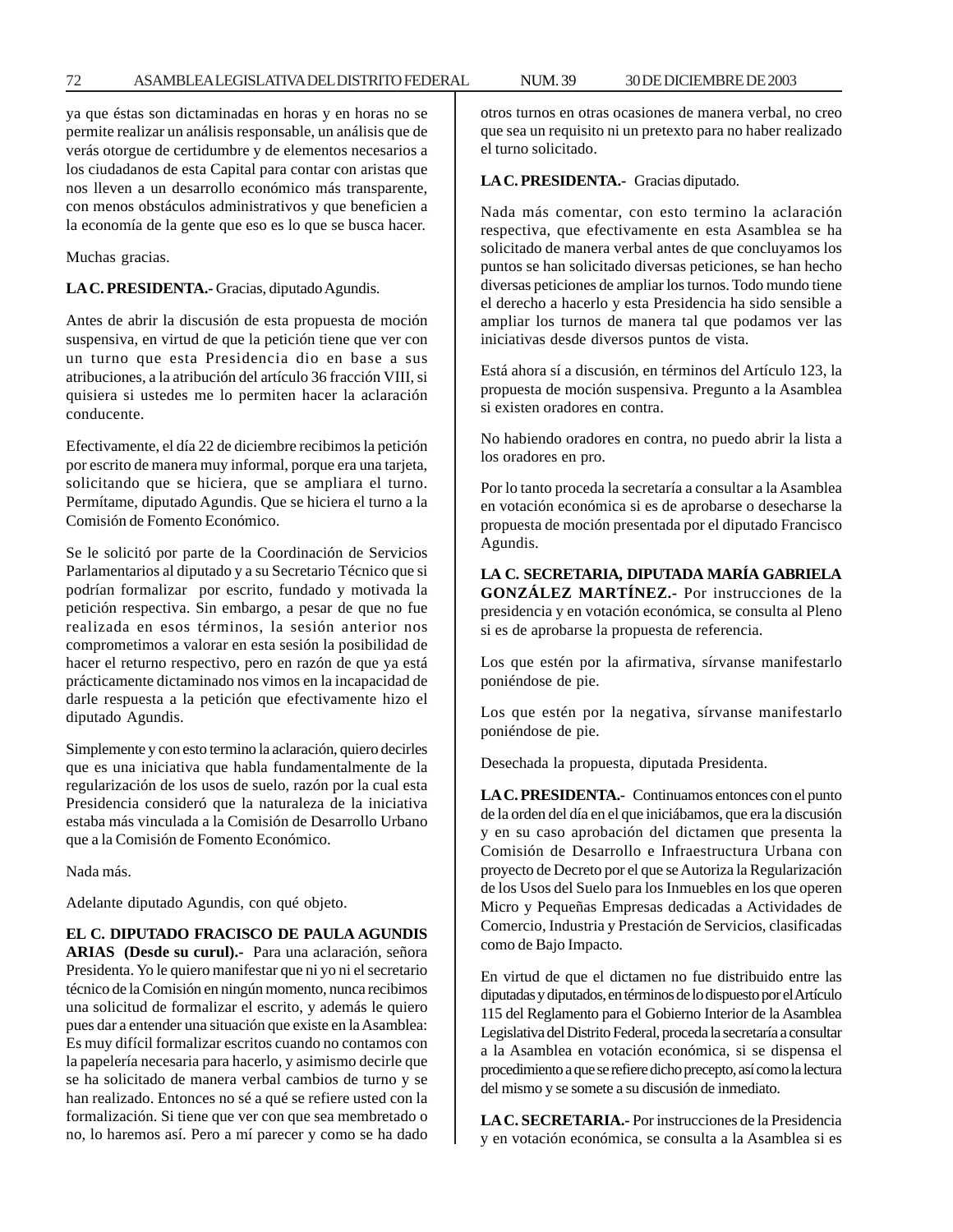de dispensarse el procedimiento de referencia, así como la lectura del dictamen y se somete a discusión de inmediato.

Los que estén por la afirmativa, sírvanse manifestarlo poniéndose de pie.

Los que estén por la negativa, sírvanse manifestarlo poniéndose de pie.

Dispensada el procedimiento y la lectura, diputada Presidenta.

**LA C. PRESIDENTA.-** Gracias diputada Secretaria.

Para fundamentar el dictamen se concede el uso de la palabra a la diputada María Elena Torres Baltazar, a nombre de la Comisión de Desarrollo e Infraestructura Urbana.

**LA C. DIPUTADA MARÍA ELENA TORRES BALTAZAR.-** Con la venia de presidencia.

> *Comisión de Desarrollo e Infraestructura Urbana*

*DICTAMEN A LA INICIATIVA DE DECRETO POR EL QUE SE AUTORIZA LA REGULARIZACION DE LOS USOS DEL SUELO PARA LOS INMUEBLES EN LOS QUE OPEREN MICRO Y PEQUEÑAS EMPRESAS DEDICADAS A ACTIVIDADES DE COMERCIO, INDUSTRIA Y PRESTACION DE SERVICIOS, CLASIFICADAS COMO DE BAJO IMPACTO.*

*México D.F., a 29 de diciembre de 2003*

*HONORABLE ASAMBLEA LEGISLATIVA DEL DISTRITO FEDERAL, III LEGISLATURA HONORABLE ASAMBLEA LEGISLATIVA:*

*A la Comisión de Desarrollo e Infraestructura Urbana de esta honorable Asamblea Legislativa del Distrito Federal, III Legislatura fue turnada para su estudio, análisis y dictamen la INICIATIVA DE DECRETO POR EL QUE SE AUTORIZA LA REGULARIZACION DE LOS USOS DEL SUELO PARA LOS INMUEBLES EN LOS QUE OPEREN MICRO y PEQUEÑAS EMPRESAS DEDICADAS A ACTIVIDADES DE COMERCIO, INDUSTRIA Y PRESTACION DE SERVICIOS, CLASIFICADAS COMO DE BAJO IMPACTO, enviada por el Jefe de Gobierno del Distrito Federal.*

*Con fundamento en los artículos 63 y 64 de la Ley Orgánica, 28, 32 y 33 del Reglamento para el Gobierno Interior de la Asamblea Legislativa del Distrito Federal, esta Comisión de Desarrollo e Infraestructura Urbana es competente para conocer y dictaminar la iniciativa de decreto mencionada, de conformidad con los siguientes*

### *ANTECEDENTES*

*I.- En sesión ordinaria del pleno de esta H. Asamblea Legislativa del Distrito Federal, III Legislatura, celebrada*

*el día 22 de diciembre del año 2003, se presentó ante el pleno la INICIATIVA DE DECRETO POR EL QUE SE AUTORIZA LA REGULARIZACION DE LOS USOS DEL SUELO PARA LOS INMUEBLES EN LOS QUE OPEREN MICRO y PEQUEÑAS EMPRESAS DEDICADAS A ACTIVIDADES DE COMERCIO, INDUSTRIA Y PRESTACION DE SERVICIOS, CLASIFICADAS COMO DE BAJO IMPACTO, remitida por el Jefe de Gobierno del Distrito Federal, Licenciado Andrés Manuel López Obrador.*

*II.- En la misma fecha por instrucciones de la Presidencia de la Mesa Directiva de esta H. Asamblea Legislativa del Distrito Federal, III Legislatura, fue turnada dicha iniciativa a la Comisión de Desarrollo e Infraestructura a fin de que con fundamento en el artículo 28 del Reglamento para el Gobierno Interior de la Asamblea Legislativa se procediera a su análisis y dictamen correspondiente.*

*III.- Que con fecha 29 de diciembre del 2003, se realizó una reunión de trabajo de la Comisión de Desarrollo e Infraestructura para el estudio y análisis de la iniciativa en comento, emitiendo el presente dictamen bajo los siguientes:*

#### *CONSIDERANDOS*

*PRIMERO.- Que esta Comisión de Desarrollo e Infraestructura, con fundamento en los artículos 63 y 64 de la Ley Orgánica, 28, 32 y 33 del Reglamento para el Gobierno Interior de la Asamblea Legislativa del Distrito Federal es competente para conocer y dictaminar la INICIATIVA DE DECRETO POR EL QUE SE AUTORIZA LA REGULARIZACION DE LOS USOS DEL SUELO PARA LOS INMUEBLES EN LOS QUE OPEREN MICRO y PEQUEÑAS EMPRESAS DEDICADAS A ACTIVIDADES DE COMERCIO, INDUSTRIA Y PRESTACION DE SERVICIOS, CLASIFICADAS COMO DE BAJO IMPACTO, enviada por el Jefe de Gobierno del Distrito Federal.*

*SEGUNDO.- Que el Programa General de Desarrollo del Distrito Federal contempla la necesidad de emitir acuerdos y realizar gestiones que permitan a las empresas, en especial a las micro y pequeñas, mejorar aspectos administrativos y jurídicos, a fin de que se inserten exitosamente en los mercados formales.*

*TERCERO.-.Que el fomento a las inversiones, la generación de empleo y la defensa del trabajo son elementos esenciales para lograr el bienestar de la población y contribuir al desarrollo sustentable de la Ciudad.*

*CUARTO.- Que la operación de los establecimientos mercantiles, industriales y de servicio en un marco de legalidad, certidumbre y seguridad jurídica es condición*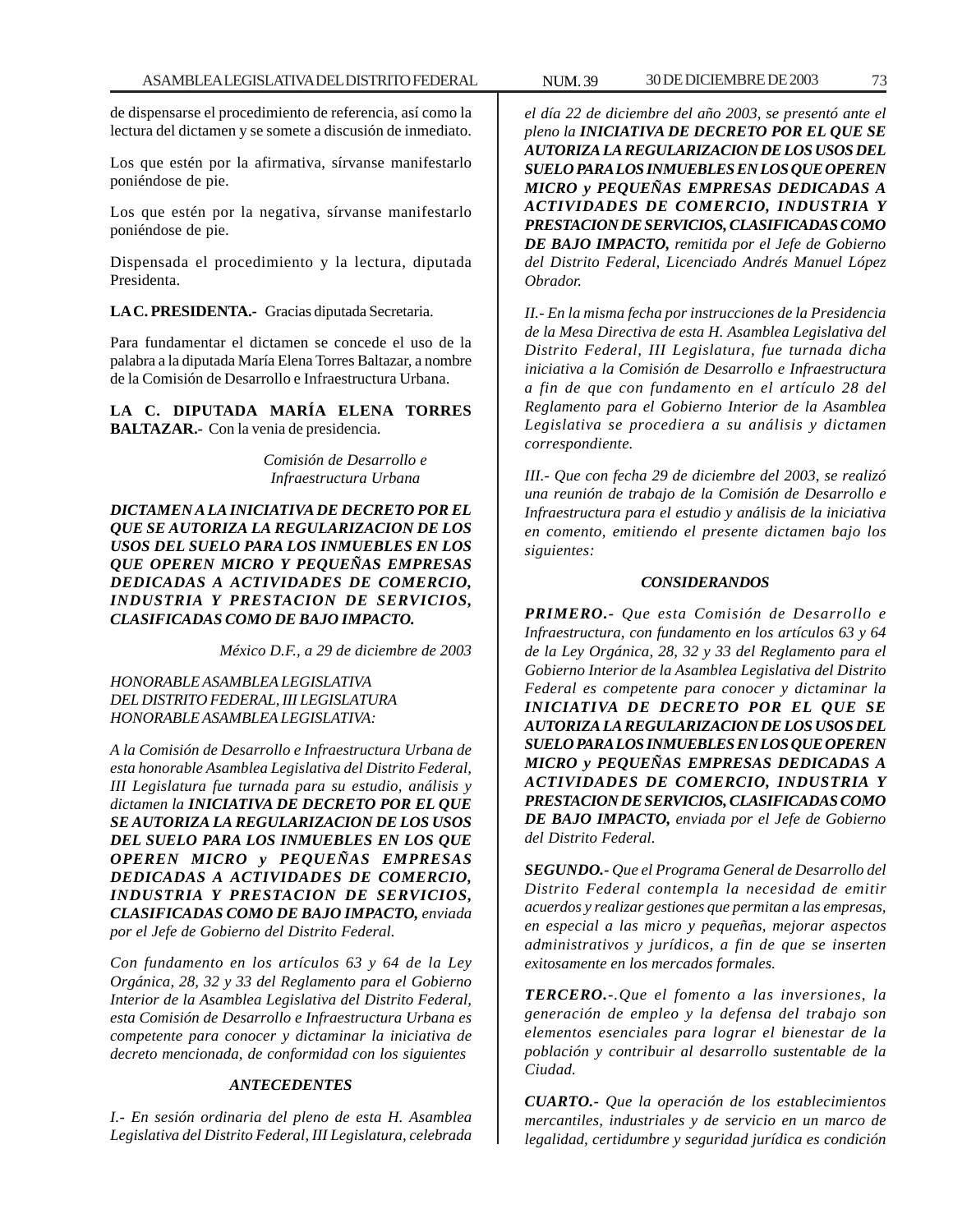*necesaria para que éstos tengan posibilidades de crecimiento, consolidación, acceso a créditos y estímulos a la inversión.*

*QUINTO.- Que la dinámica propia del desarrollo económico de la Ciudad ha modificado las disposiciones que regulan el ordenamiento territorial del Distrito Federal.*

*SEXTO.- Que como consecuencia de lo anterior, actualmente existe una gran cantidad de micro y pequeñas empresas que operan de manera irregular en lo que atañe al uso de suelo en el Distrito Federal, por lo que es necesaria la creación de instrumentos que permitan regularizar sus actividades en forma ágil y expedita.*

*Por lo anteriormente expuesto y con fundamento en lo dispuesto por los Artículos 122, apartado C, BASE PRIMERA, fracción V, inciso j) de la Constitución Política de los Estados Unidos Mexicanos; 38, 42 fracciones XII y XVI del Estatuto de Gobierno del Distrito Federal; 10 fracción I, 11, 59, 60 fracción II; 61, 62, 63, 64, 67 y 73 de la Ley Orgánica de la Asamblea Legislativa del Distrito Federal; 28, 29, 32, 33 y 84 del Reglamento para el Gobierno Interior de la Asamblea Legislativa del Distrito Federal, esta Comisión de Desarrollo e Infraestructura Urbana, emite el siguiente*

*Por economía parlamentaria se dispensó la lectura del articulado, pero solicito a la presidencia de esta Soberanía que se incorpore en el Diario de los Debates como si hubiera sido leído.*

#### *RESOLUTIVO*

*ÚNICO: SE APRUEBA LA INICIATIVA DE DECRETO POR EL QUE SE AUTORIZA LA REGULARIZACION DE LOS USOS DEL SUELO PARA LOS INMUEBLES EN LOS QUE OPEREN MICRO y PEQUEÑAS EMPRESAS DEDICADAS A ACTIVIDADES DE COMERCIO, INDUSTRIA Y PRESTACION DE SERVICIOS, CLASIFICADAS COMO DE BAJO IMPACTO, ENVIADA POR EL JEFE DE GOBIERNO DEL DISTRITO FEDERAL, EN TÉRMINOS DE LO FUNDADO Y MOTIVADO EN LOS CONSIDERANDOS DEL PRESENTE DICTAMEN, PARA QUEDAR COMO SIGUE:*

*PRIMERO.- Se autoriza un procedimiento para la modificación de los usos del suelo para la regularización de los inmuebles en los que operen micro y pequeñas empresas dedicadas a actividades de comercio, industria y prestación de servicios, clasificadas como de bajo impacto, de conformidad con el Listado que como Anexo 1 forma parte del presente Decreto.*

*SEGUNDO.- Se entenderá por empresas de bajo impacto las que realicen actividades que no obstruyan la vía pública ni provoquen congestionamientos viales; no arrojen sustancias o deshechos tóxicos ni utilicen* *materiales peligrosos; no emitan humos ni ruidos perceptibles por los vecinos; no constituyan un riesgo para la salud, la vida o los bienes de la comunidad; y en las que no se vendan o consuman bebidas alcohólicas.*

*TERCERO.- Podrán obtener los beneficios que otorga este Decreto, las micro y pequeñas empresas que cumplan con lo siguiente:*

*I. Que cuenten, en el caso de las microempresas, hasta con cinco empleados para comercio; hasta con 20 empleados para servicios y hasta con 30 empleados para industria. En el caso de las pequeñas empresas, de seis hasta 20 empleados para comercio; de 21 hasta 50 empleados para servicios y de 31 hasta 100 empleados para la industria;*

*II. Que desarrollen sus actividades en una superficie total construida de hasta 250 m2, en los casos de comercio y prestación de servicios y de hasta 500 m2 de superficie construida, en el caso de industria;*

*III. Que realicen actividades señaladas expresamente en el Listado de Actividades de Bajo Impacto que forma parte del presente Decreto como Anexo 1;*

*IV. Que realicen alguna de las actividades señaladas en el Anexo 3 del presente instrumento de conformidad con la normatividad ambiental, por lo que no están sujetas a tramitar la Licencia Ambiental Única del Distrito Federal y*

*V. Que se encuentren en el censo validado por la Delegación respectiva.*

*CUARTO.- La Secretaría de Desarrollo Económico expedirá la Cédula de Micro o Pequeña Empresa correspondiente.*

*QUINTO.- Se exceptúan de los beneficios que otorga el presente Decreto a:*

*I. Las micro y pequeñas empresas que operen en casas habitación, en superficies mayores al 20% del total del inmueble;*

*II. Las micro y pequeñas empresas que requieran de Licencia de Funcionamiento de conformidad con la Ley para el Funcionamiento de Establecimientos Mercantiles, señaladas en el Anexo 2 de éste Decreto.*

*III. Las micro y pequeñas empresas que operen en inmuebles ubicados en:*

*a) Suelo de Conservación;*

*b) Áreas naturales protegidas, y*

*c) Áreas de conservación patrimonial*

*IV: Las medianas y grandes empresas.*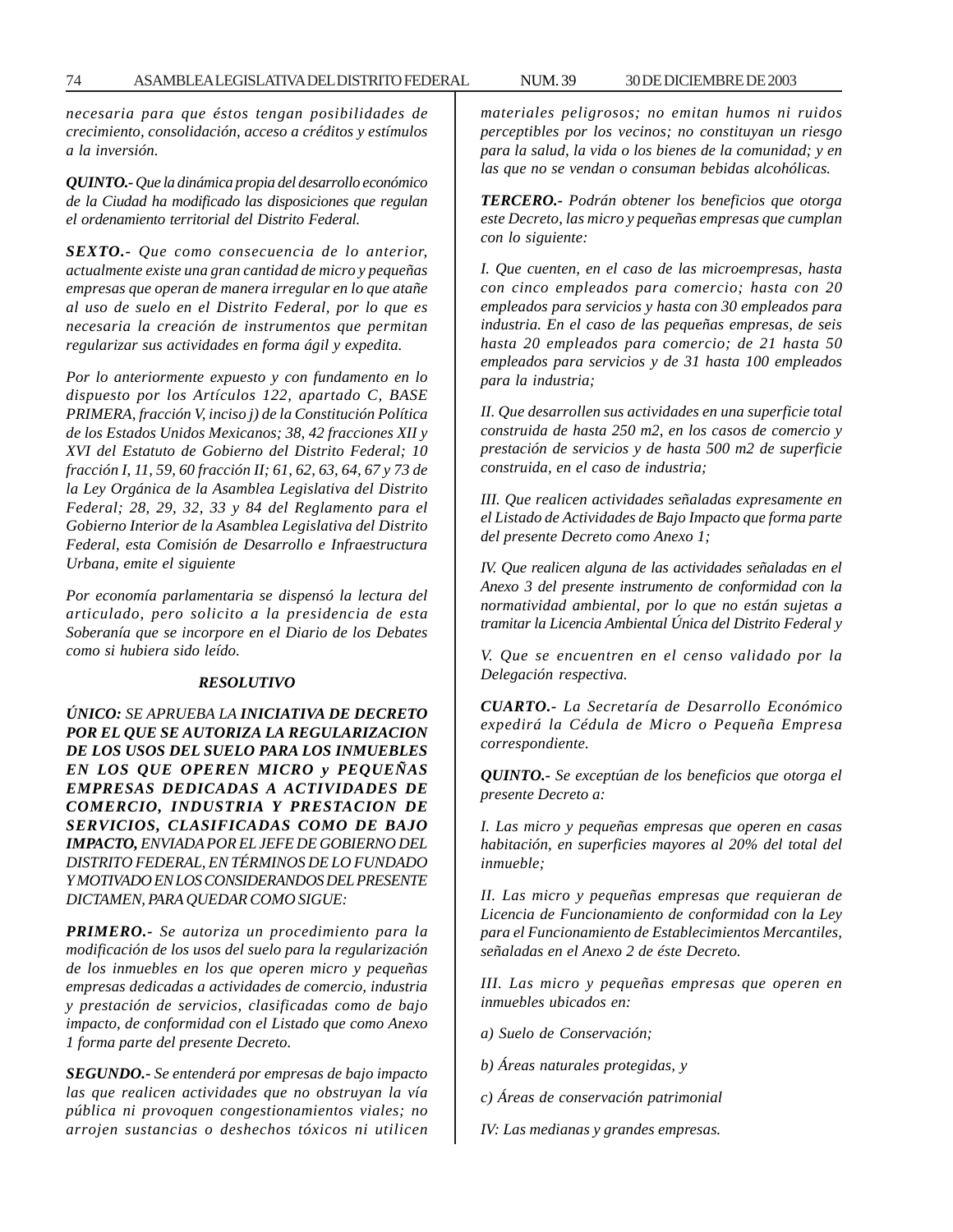*V. Las micro y pequeñas empresas que no se encuentren en los supuestos señalados en las fracciones III y IV del artículo Tercero de éste Decreto.*

*SEXTO.- Para la obtención de los beneficios otorgados por el presente Decreto, las micro y pequeñas empresas presentarán su solicitud de regularización de uso del suelo en el formato que determinen las Secretarías de Desarrollo Urbano y Vivienda y de Desarrollo Económico, de conformidad con el siguiente procedimiento:*

*l. La solicitud deberá presentarse ante la Delegación correspondiente y acompañarse de la documentación siguiente:*

*a) Copia simple de la última boleta predial pagada;*

*b) Original o copia certificada de una identificación oficial y copia simple, para su cotejo;*

*c) Original de la Cédula de Micro o Pequeña Empresa, expedida por la Secretaría de Desarrollo Económico y copia simple, para su cotejo;*

*d) Original o copia certificada del documento con el que se acredite la propiedad o posesión del inmueble y copia simple, para su cotejo;*

*e) Tratándose de inmuebles que funcionen bajo el régimen de propiedad en condominio, copia simple de la escritura constitutiva del régimen y del acta de la sesión de condóminos con la que se acredite la conformidad de los demás condóminos, y*

*f) Tratándose de personas morales, además de los requisitos señalados en los incisos a) y c) anteriores, original o copia certificada del acta constitutiva, de la escritura pública con la que el representante legal acredite su representación e identificación oficial de éste, así como copias simples, para su cotejo.*

*II. La Delegación recibirá y validará las solicitudes y las integrará en paquetes, para su análisis conjunto por las Secretarías de Desarrollo Urbano y Vivienda y de Desarrollo Económico, y*

*III. Una vez llevado a cabo dicho análisis, la Secretaría de Desarrollo Urbano y Vivienda formulará el dictamen de uso del suelo respectivo y lo turnará a la Secretaría de Desarrollo Económico y a la Delegación correspondiente.*

*SÉPTIMO.- En caso de que el dictamen determine el uso del suelo como permitido, el solicitante realizará el pago de derechos respectivo conforme a lo establecido en el Código Financiero para el Distrito Federal. El dictamen se inscribirá en el Registro de los Planes y Programas de la Secretaría de Desarrollo Urbano y Vivienda.*

*OCTAVO.- Obtenido el uso del suelo permitido, las micro y pequeñas empresas deberán realizar los trámites necesarios para su legal funcionamiento.*

*NOVENO.- La Secretarías de Desarrollo Urbano y Vivienda, la Secretaría de Desarrollo Económico y las Delegaciones serán las encargadas, en el ámbito de sus respectivas atribuciones, de dar cumplimiento al presente instrumento.*

### *TRANSITORIOS*

*PRIMERO.- Este Decreto entrará en vigor al día siguiente de su publicación en la Gaceta Oficial del Distrito Federal y concluirá su vigencia el 31 de diciembre de 2004.*

*SEGUNDO.- En caso de que a la entrada en vigor del presente Decreto, se encuentren en trámite solicitudes de cambio de uso del suelo, las micro y pequeñas empresas podrán optar por continuar su trámite conforme al procedimiento iniciado o desistirse de éste e iniciar otro en términos del presente instrumento.*

*TERCERO.- Las Secretarías de Desarrollo Urbano y Vivienda y de Desarrollo Económico deberán dar a conocer el formato a que se refiere el numeral Sexto del presente instrumento, a más tardar dentro de los 15 días hábiles posteriores a la fecha de publicación del presente Decreto.*

*Firman el presente dictamen diputada María Elena Torres Baltazar, Presidenta; diputado Higinio Chávez García, Vicepresidente; diputada Gabriela Cuevas Barrón, Secretaria; diputada Sara Guadalupe Figueroa, integrante del Partido Verde Ecologista de México; diputado Carlos Alberto Flores Gutiérrez, integrante; diputado Miguel Angel Solares Chávez, integrante; diputado Rodrigo Chávez Contreras, integrante; y diputado Rafael Hernández Nava.*

*\_\_\_\_\_ O \_\_\_\_\_*

*ANEXO 1 LISTADO DE ACTIVIDADES DE BAJO IMPACTO*

### *CMAP99: COMERCIO: 621011*

*Clase de actividad: Comercio al por menor en tiendas de abarrotes y similares Incluye: Recauderías, estanquillos, misceláneas y tiendas de abarrotes*

*CMAP99: COMERCIO: 621024 Clase de actividad: Comercio al por menor de embutidos Incluye: Salchichonerias y charcuterías*

*CMAP99: COMERCIO: 621061 Clase de actividad: Comercio al por menor de leche y productos lacteos Incluye: Lecherías y cremerías*

*CMAP99: COMERCIO: 621071 Clase de actividad: Comercio al por menor de pan y tortillas Incluye: Expendios de pan y tortillas*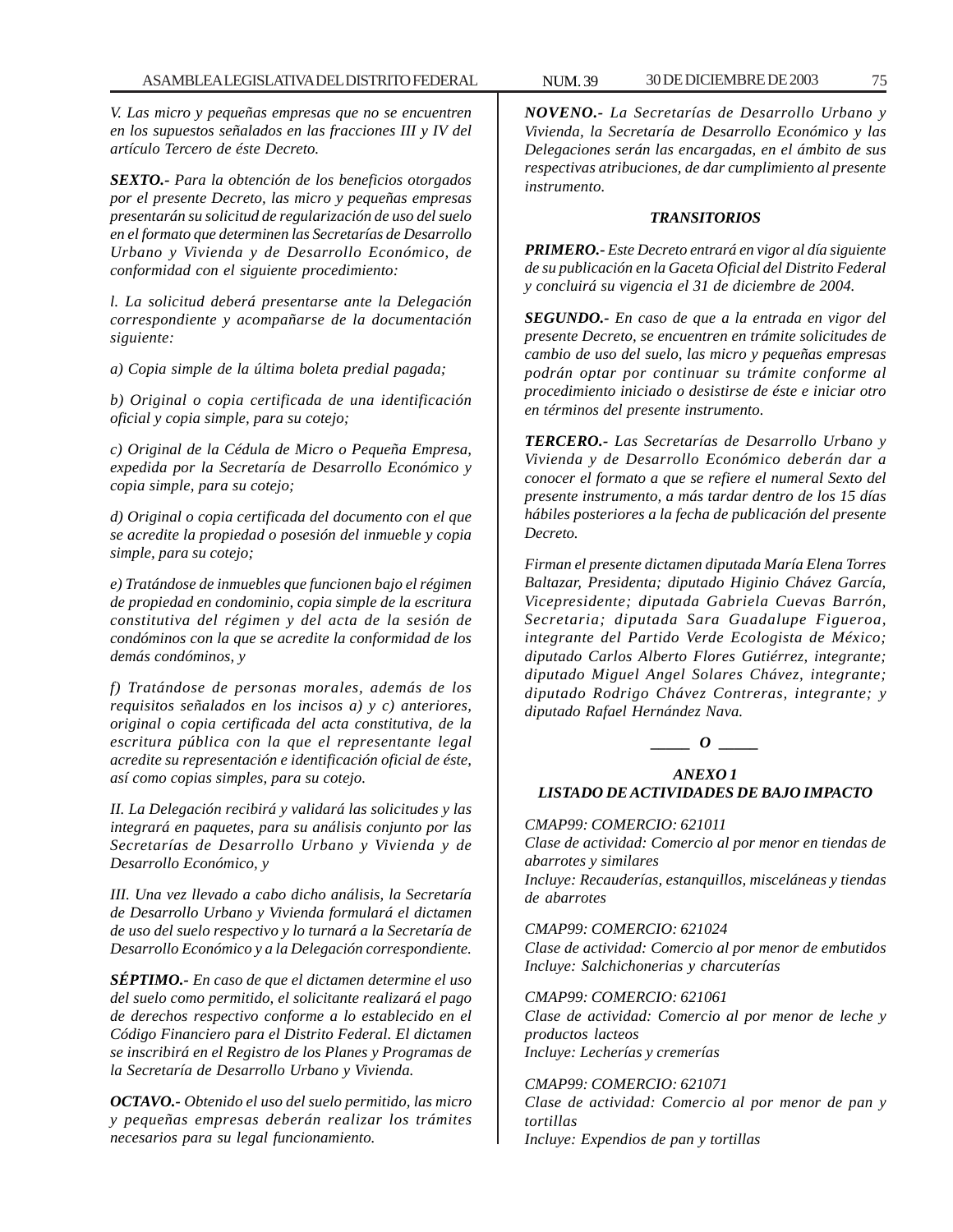*CMAP99: COMERCIO: 621072 Clase de actividad: Comercio al por menor de dulces, chocolates y confituras Incluye: Dulcerías y tiendas de artículos para fiestas (cubiertos, platos y vasos desechables, gorritos, globos, serpentinas etc.)*

*CMAP99: COMERCIO: 621073 Clase de actividad: Comercio al por menor de helados y paletas Incluye: Comercio de helados y paletas de agua, yogur, leche y aguas frescas*

*CMAP99: COMERCIO: 622013 Clase de actividad: Comercio en minisupers Incluye: Minisupers*

*CMAP99: COMERCIO: 622014 Clase de actividad: Comercio al por menor en tiendas naturistas Incluye: Tiendas naturistas*

*CMAP99: COMERCIO: 623011 Clase de actividad: Comercio al por menor de productos farmacéuticos Incluye: Farmacias y boticas*

*CMAP99: COMERCIO: 623012 Clase de actividad: Farmacias con venta de artículos diversos Incluye:*

*CMAP99: COMERCIO: 623013 Clase de actividad: Comercio al por menor de perfumes, cosméticos y similares Incluye: Perfumerías, tiendas de cosméticos y tiendas de productos de belleza*

*CMAP99: COMERCIO: 623021 Clase de actividad: Comercio al por menor de tiendas de vestir Incluye: Tiendas de ropa*

*CMAP99: COMERCIO: 623022 Clase de actividad: Comercio al por menor de sombreros Incluye: Tiendas de sombreros de todo tipo*

*CMAP99: COMERCIO: 623024 Clase de actividad: Comercio al por menor de casimires, telas y similares Incluye: Tiendas de casimires, telas y similares*

*CMAP99: COMERCIO: 623027 Clase de actividad: Comercio al por menor de accesorios de vestir*

*Incluye: Tiendas de accesorios de vestir como aretes, prendedores, pañoletas, broches, donas, diademas, bolsas, monederos, cintos, entre otros.*

*CMAP99: COMERCIO: 623031 Clase de actividad: Comercio al por menor de prendas de vestir de cuero y piel Incluye: Tiendas de ropa de cuero y piel*

*CMAP99: COMERCIO: S/C Clase de actividad: Comercio al por menor de artículos para bebés Incluye: Tiendas de artículos para bebés*

*CMAP99: COMERCIO: 623026 Clase de actividad: Comercio al por menor de de artículos de mercería Incluye: Mercerías*

*CMAP99: COMERCIO: 623029 Clase de actividad: Comercio al por menor de otros insumos textiles Incluye: Tiendas de hilos y estambres*

*CMAP99: COMERCIO: 623032 Clase de actividad: Comercio al por menor de de calzado Incluye: zapaterías*

*CMAP99: COMERCIO: 623039 Clase de actividad: Comercio al por menor de artículos de cuero y piel Incluye: Petaquerías*

*CMAP99: COMERCIO: 623041 Clase de actividad: Comercio al por menor de anteojos y sus accesorios Incluye: Ópticas*

*CMAP99: COMERCIO: 623043 Clase de actividad: Comercio al por menor de de aparatos de comunicación Incluye: Tiendas de aparatos de comunicación, principalmente teléfonos celulares, faxes, interfonos y sus accesorios*

*CMAP99: COMERCIO: 623044 Clase de actividad Comercio al por menor de lámparas y candiles Incluye: Tiendas de lámparas y candiles ornamentales*

*CMAP99: COMERCIO: 623045 Clase de actividad: Comercio al por menor de artículos para decorar interiores Incluye: Tiendas de decoración y de material para manualidades. Artículos decorativos*

*CMAP99: COMERCIO: 623051 Clase de actividad: Comercio al por menor de libros Incluye: Librerías*

*CMAP99: COMERCIO: 623053 Clase de actividad: Comercio al por menor de discos y cassetes de audio y video Incluye: Tiendas de discos*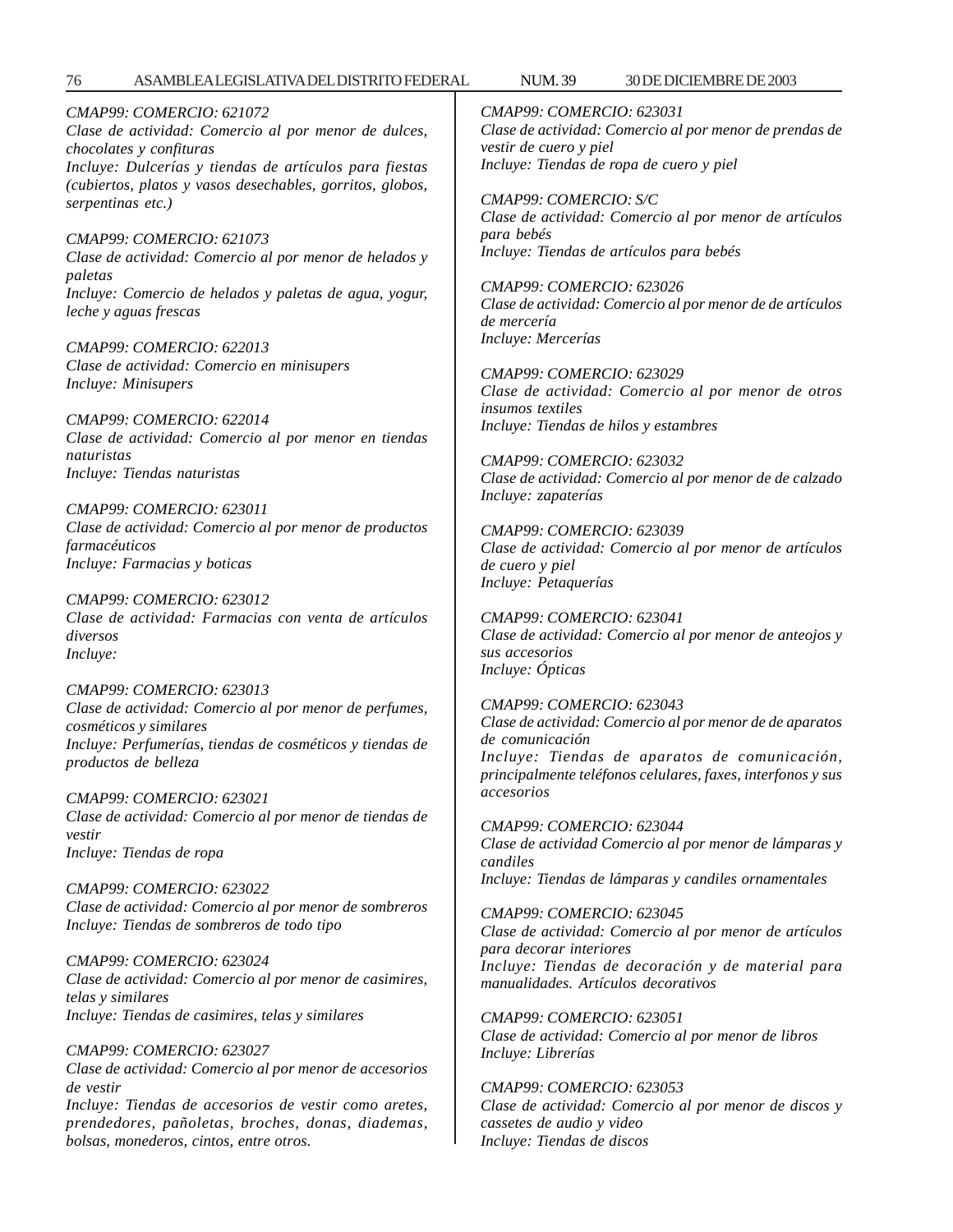*CMAP99: COMERCIO: 623054 Clase de actividad Comercio al por menor de instrumentos musicales Incluye: Tiendas de instrumentos musicales y sus accesorios*

*CMAP99: COMERCIO: 623055 Clase de actividad: Comercio de artículos de filatelia y numismática Incluye: Tiendas de filatelia y numismática*

*CMAP99: COMERCIO: 623056 Clase de actividad: Comercio al por menor de juguetes Incluye: Tiendas de juguetes*

*CMAP99: COMERCIO: 623059 Clase de actividad: Comercio al por menor de otros artículos de esparcimiento Incluye: Tiendas de juegos de mesa. Excluye ''sexshops''*

*CMAP99: COMERCIO: 623057 Clase de actividad: Comercio al por menor de artículos de fotografía y similares Incluye: Tiendas de artículos fotográficos y sus accesorios. Excluye actividades de revelado*

*CMAP99: COMERCIO: 623058 Clase de actividad: Comercio al por menor de artículos de papelerías Incluye: Papelerías*

*CMAP99: COMERCIO: 623061 Clase de actividad Comercio al por menor de artículos deportivos Incluye: Tiendas de deportes*

*CAMP99: COMERCIO: 623062 Clase de actividad: Comercio al por menor de bicicletas Incluye: tiendas de bicicletas y vehículos de pedal como triciclos y carros*

*CMAP99: COMERCIO: 623067 Clase de actividad: Comercio al por menor de relojerías, joyería y similares Incluye: Joyerías, relojerías y tiendas de artículos decorativos de metales preciosos como charolas y jarrones*

*CMAP99: COMERCIO: 623068 Clase de actividad: Comercio en tiendas de regalos y novedades Incluye: Tiendas de regalos y novedades*

*CMAP99: COMERCIO: 623072 Clase de actividad: Comercio al por menor de enseres eléctricos y línea blanca Incluye: Tiendas de enseres eléctricos, línea blanca y enseres menores, así como sus partes, refacciones y*

*accesorios (televisiones, estéreos, lavadoras, estufas, refrigeradores, máquinas de coser, freidoras, tostadoras de pan, licuadoras, cafeteras, entre otros)*

*CMAP99: COMERCIO: 623073 Clase de actividad: Comercio al por menor de computadoras y máquina de oficina Incluye: tiendas de máquinas de oficina, computadoras, periféricos (hardware) y consumibles*

*CMAP99: COMERCIO: 623076 Clase de actividad: Comercio de flores y plantas naturales Incluye: Florerías*

*CMAP99: COMERCIO: 623077 Clase de actividad: Comercio al por menor de flores y plantas artificiales Incluye:*

*CMAP99: COMERCIO: 623078 Clase de actividad: Comercio al por menor de artículos de mesa y ornamentales Incluye: Tiendas de artículos como cubiertos, vasos, vajillas, baterías de cocina*

*CMAP99: COMERCIO: 623087 Clase de actividad: Comercio de artículos religiosos Incluye: Tiendas de artículos religiosos, como: imágenes, oraciones, estampas, utensilios para ceremonias, biblias, medallas*

*CMAP99: COMERCIO: 623091 Clase de actividad: Comercio de artesanías Incluye: Tiendas de artesanías o de imitación artesanal*

*CMAP99: COMERCIO: 623098 Clase de actividad: Comercio en tiendas de mascotas Incluye: Tiendas de mascotas y acuarios*

*CMAP99: SERVICIOS: 720021 Clase de actividad: Mensajería foránea Incluye: Mensajería y paquetería foránea*

*CMAP99: SERVICIOS: 720022 Clase de actividad: Mensajería local Incluye: Mensajería y paquetería local*

*CMAP99: SERVICIOS: 720061 Clase de actividad: Casetas telefónicas Incluye: Casetas telefónicas para llamadas locales y de larga distancia*

*CMAP99: SERVICIOS: 811061 Clase de actividad: Casas de cambio Incluye: Casas de cambio*

*CMAP99: SERVICIOS: 831181 Clase de actividad: Videoclubs Incluye: Videoclubes. Incluye la renta de videojuegos*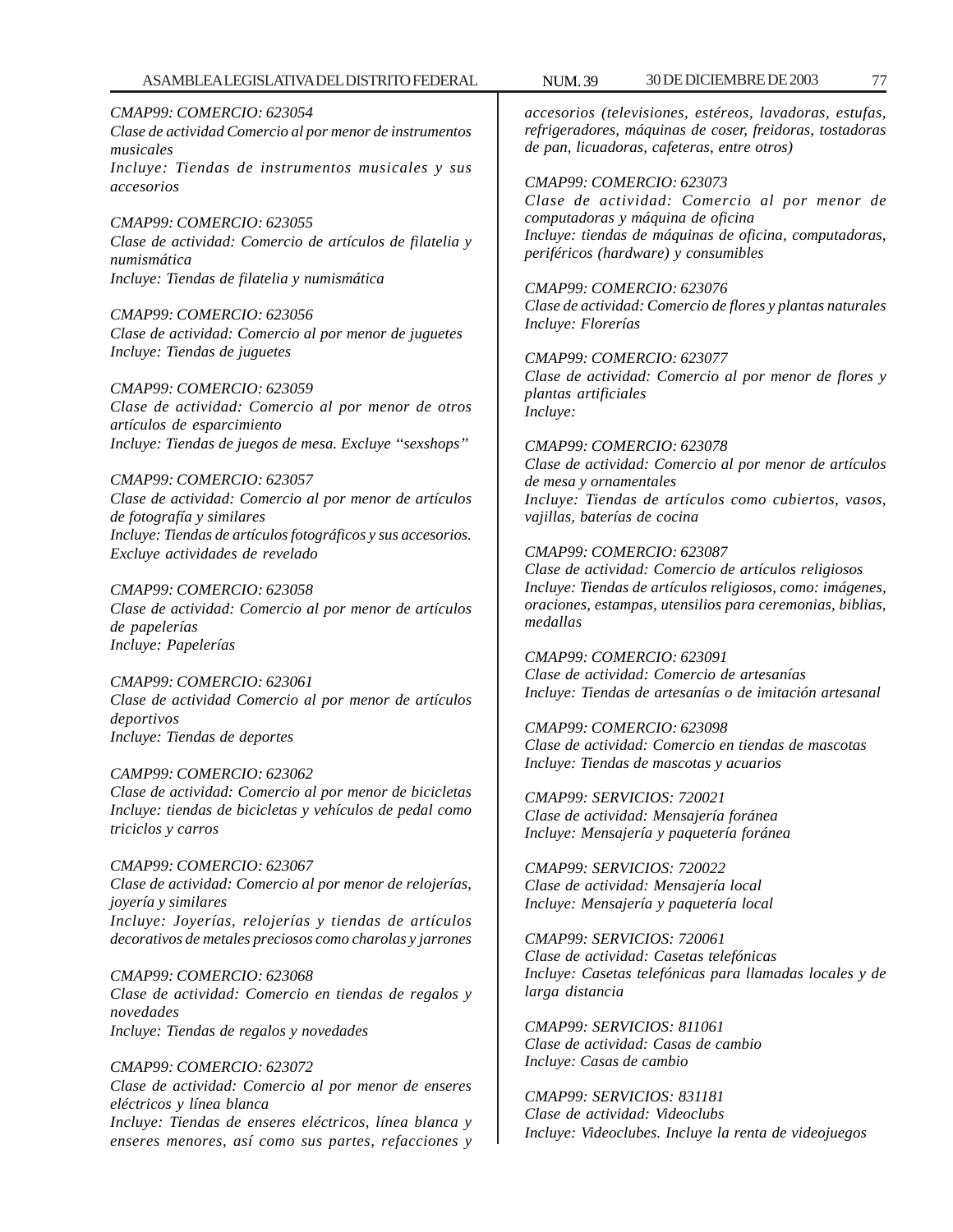78 ASAMBLEA LEGISLATIVA DEL DISTRITO FEDERAL 30 DE NUM. 39 DICIEMBRE DE 2003

*CMAP99: SERVICIOS: 831211 Clase de actividad: Alquiler de prendas de vestir Incluye: Tiendas de alquiler de ropa*

*CMAP99: SERVICIOS: 923121 Clase de actividad: Consultorios y clínicas de medicina general del sector privado Incluye: Consultorios de médicos generales*

*CMAP99: SERVICIOS: 923131 Clase de actividad: Consultorios y clínicas de especialidades médicas del sector privado Incluye: Consultorios de médicos con especialidad, como: ginecología, obstetricia, cardiología, oncología, neurología, entre otros*

*CMAP99: SERVICIOS: 923133 Clase de actividad: Consultorios médicos homeópatas Incluye: Consultorios médico homeópatas*

*CMAP99: SERVICIOS: 923141 Clase de actividad: Consultorios y clínicas dentales del sector privado Incluye: Consultorios odontólogos*

*CMAP99: SERVICIOS: 923151 Clase de actividad: Consultorios de nutriólogos y dietistas del sector privado Incluye: Consultorios de nutriólogos y dietistas*

*CMAP99: SERVICIOS: 923154 Clase de actividad: Consultorios de quiroprácticos del sector privado Incluye: Consultorios de quiroprácticos*

*CMAP99: SERVICIOS: 923155 Clase de actividad: Consultorios de optometría Incluye: Consultorios de optometristas (oculistas)*

*CMAP99: SERVICIOS: 923179 Clase de actividad: Otra atención médica no hospitalaria del sector privado Incluye: Dispensarios médicos*

*CMAP99: SERVICIOS: 923152 Clase de actividad: Psicología social y de conducta por el sector privado Incluye: Consultorios de psicólogos y psicoterapeutas*

*CMAP99: SERVICIOS: 923153 Clase de actividad: Terapia ocupacional y del lenguaje del sector privado Incluye: Consultorios médicos dedicados a proporcionar tratamiento y rehabilitación a personas con problemas de lenguaje, oído ocupacionales y psicomotrices*

*CMAP99: SERVICIOS: 923171 Clase de actividad: Centro de planificación familiar del sector privado Incluye: Centros de planificación familiar*

*CMAP99: SERVICIOS: 923172 Clase de actividad: Atención médica a enfermos mentales por el sector privado Incluye: Consulta médica externa para rehabilitación de enfermos mentales*

*CMAP99: SERVICIOS: 924151 Clase de actividad: Asistencia social de ayuda mutua Incluye: Atención de adiciones: alcohólicos anónimos, entre otros*

*CMAP99: SERVICIOS: 921111 Clase de actividad: Educación preescolar por el sector privado Incluye: Jardín de niños y preprimaria*

*CMAP99: SERVICIOS: 921187 Clase de actividad: Servicios educativos por el sector privado para discapacitados Incluye: Escuelas de educación de cualquier nivel preuniversitario para personas con discapacidad con base en grupos de pocos alumnos*

*CMAP99: SERVICIOS: 921182 Clase de actividad: Capacitación computacional por el sector privado Incluye: Escuelas de computación*

*CMAP99: SERVICIOS: 921183 Clase de actividad: Capacitación ejecutiva por el sector privado Incluye: Academias de contabilidad, finanzas, administración y mercadotecnia*

*CMAP99: SERVICIOS: 921184 Clase de actividad: Educación técnica y de oficios por el sector privado Incluye: Capacitación técnica y de oficios, tales como: mecánica automotriz, electrónica, electricidad, hotelería, corte y confección, entre otros.*

*CMAP99: SERVICIOS: 921185 Clase de actividad: Enseñanza de bellas artes por el sector privado*

*Incluye: Academias de danza, teatro, música y bellas artes*

*CMAP99: SERVICIOS: 921186 Clase de actividad: Enseñanza de idiomas por el sector privado Incluye: Academias de idiomas*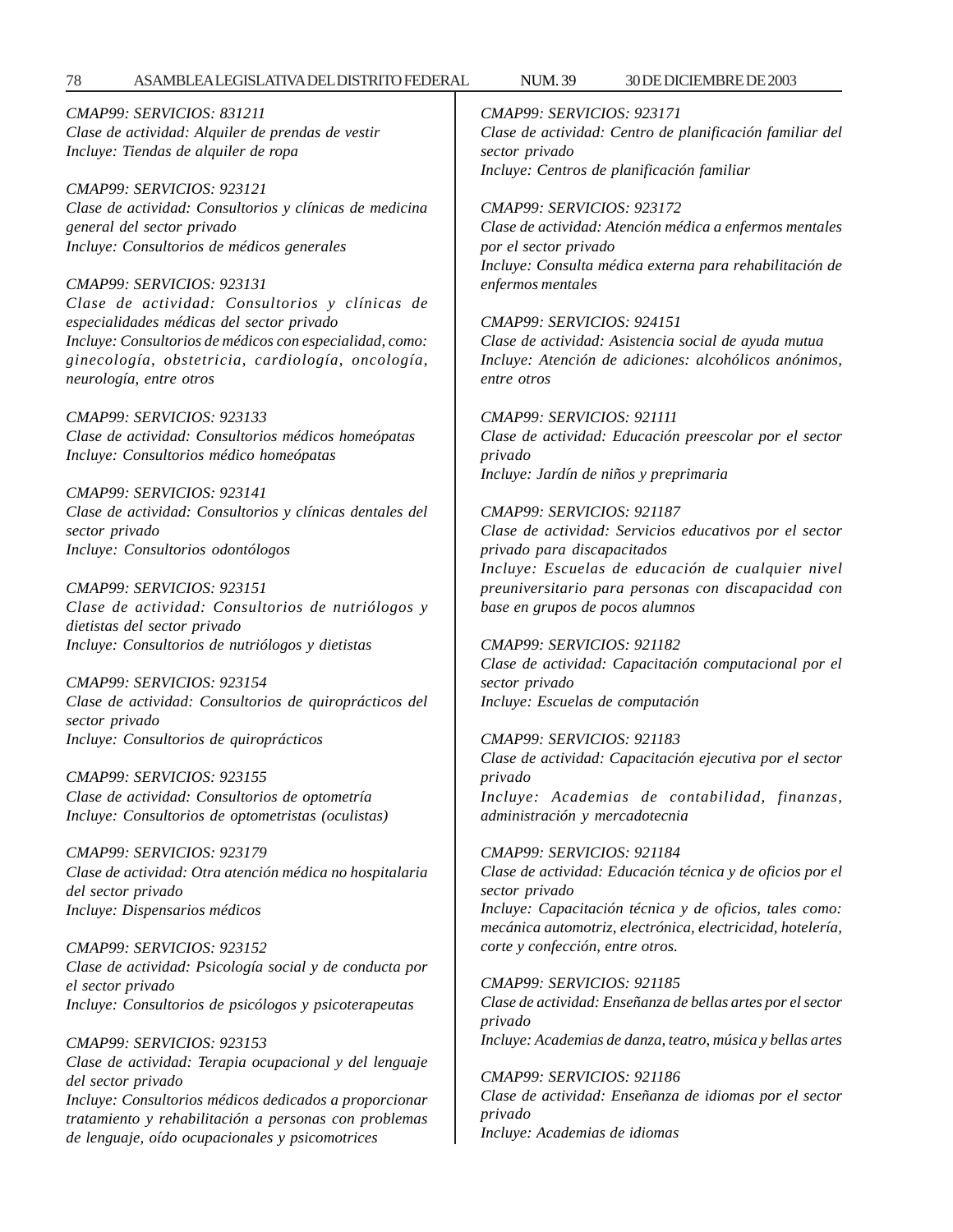### *CMAP99: SERVICIOS: 921191*

*Clase de actividad: Educación de otro tipo de planteles del sector privado Incluye: Escuelas de manejo, personalidad y superación personal*

*CMAP99: SERVICIOS: 924181 Clase de actividad: Guarderías del sector privado Incluye: Guarderías*

### *CMAP99: SERVICIOS: 931019*

*Clase de actividad: otros restaurantes con servicio de meseros*

*Incluye: Servicios de comida en el lugar como cafés, fondas y restaurantes. Excluye: Venta de bebidas alcohólicas con más de 14º GL*

#### *CMAP99: SERVICIOS: 931031*

*Clase de actividad: Restaurantes de comida para llevar Incluye: Comida para llevar como pizzerías, neverías, rosticerías, fuentes de sodas, cocinas económicas, supercocinas, taquerías, torterías, antojerías, entre otras.*

#### *CMAP99: SERVICIOS: 931041*

*Clase de actividad: Suministro de comida por contrato a empresas e instituciones*

*Incluye: Suministro de comida por contrato a empresas e instituciones. Excluye operación de comedores industriales*

*CMAP99: SERVICIOS: 932041 Clase de actividad: Casas de huéspedes Incluye: Casas de huéspedes*

### *CMAP99: SERVICIOS: 9491111*

*Clase de actividad: Enseñanza de deportes por el sector privado Incluye: Adiestramiento físico en yoga, artes marciales,*

*fisicoculturismo, pesas y similares*

### *CMAP99: SERVICIOS: 942141*

*Clase de actividad: Bibliotecas y hemerotecas del sector privado Incluye: Bibliotecas y hemerotecas*

#### *CMAP99: SERVICIOS: S/C*

*Clase de actividad: Consultoría en computación Incluye: Consultoría en computación, edición y desarrollo de software*

### *CMAP99: SERVICIOS: S/C*

*Clase de actividad: Edición y desarrollo de software Incluye: Consultoría en computación, edición y desarrollo de software*

### *CMAP99: SERVICIOS: 951002*

*Clase de actividad: Procesamiento electrónico de información*

*Incluye: Renta de tiempo en computadora, para edición y captura de información y su impresión*

*CMAP99: SERVICIOS: 951003 Clase de actividad: Consulta en línea y otros proveedores de información Incluye: Servicio de internet y otros servicios de consulta en línea. Incluye cybercafés*

*CMAP99: SERVICIOS: 951012 Clase de actividad: Bufetes jurídicos Incluye: Bufetes jurídicos*

*CMAP99: SERVICIOS: 951019 Clase de actividad: Otros servicios jurídicos Incluye: Servicios de apoyo para efectuar trámites legales*

#### *CMAP99: SERVICIOS: 951021*

*Clase de actividad: contabilidad y auditoría Incluye: Servicios de contabilidad, auditoría y asesoría contable y fiscal a los negocios, incluye representación ante autoridades fiscales*

#### *CMAP99: SERVICIOS: 951022*

*Clase de actividad: Consultoría en administración Incluye: Consultoría en administración general, financiera, organización y de recursos humanos. Consultoría actuarial y manejo de impuestos para seguridad social y fondos de pensiones.*

### *CMAP99: SERVICIOS: 951024*

*Clase de actividad: Consultoría en economía Incluye: Consultoría económica sobre proyectos de inversión, estudios sobre productividad y eficiencia productiva, diagnóstico y elaboración de programas para desarrollo sectorial o regional*

### *CMAP99: SERVICIOS: 951025*

*Clase de actividad: Consultoría en mercadotecnia Incluye: Consultoría o asesoría en mercadotecnia*

### *CMAP99: SERVICIOS: 951032*

*Clase de actividad: Servicios de relaciones públicas Incluye: Servicios de asesoría, diseño, producción y difusión de campañas para promover y mejorar la imagen ante el público en general*

### *CMAP99: SERVICIOS: 951051*

*Clase de actividad: arquitectos e ingenieros civiles Incluye: Consultoría y diseño arquitectónico, estudios preliminares, diseño, programación de proyectos, presupuestos, planos, etc.*

### *CMAP99: SERVICIOS: 951052*

*Clase de actividad: Ingeniería industrial Incluye: Consultoría y diseño en diversas áreas de la ingeniería como: mecánica, eléctrica, electrónica, química, principalmente*

#### *CMAP99: SERVICIOS: 951059*

*Clase de actividad: Consultoría científica no mencionada antes*

*Incluye: Consultoría científica y técnica en biología, química sociología, estadística matemáticas, física, agrícola, industrial, entre otras*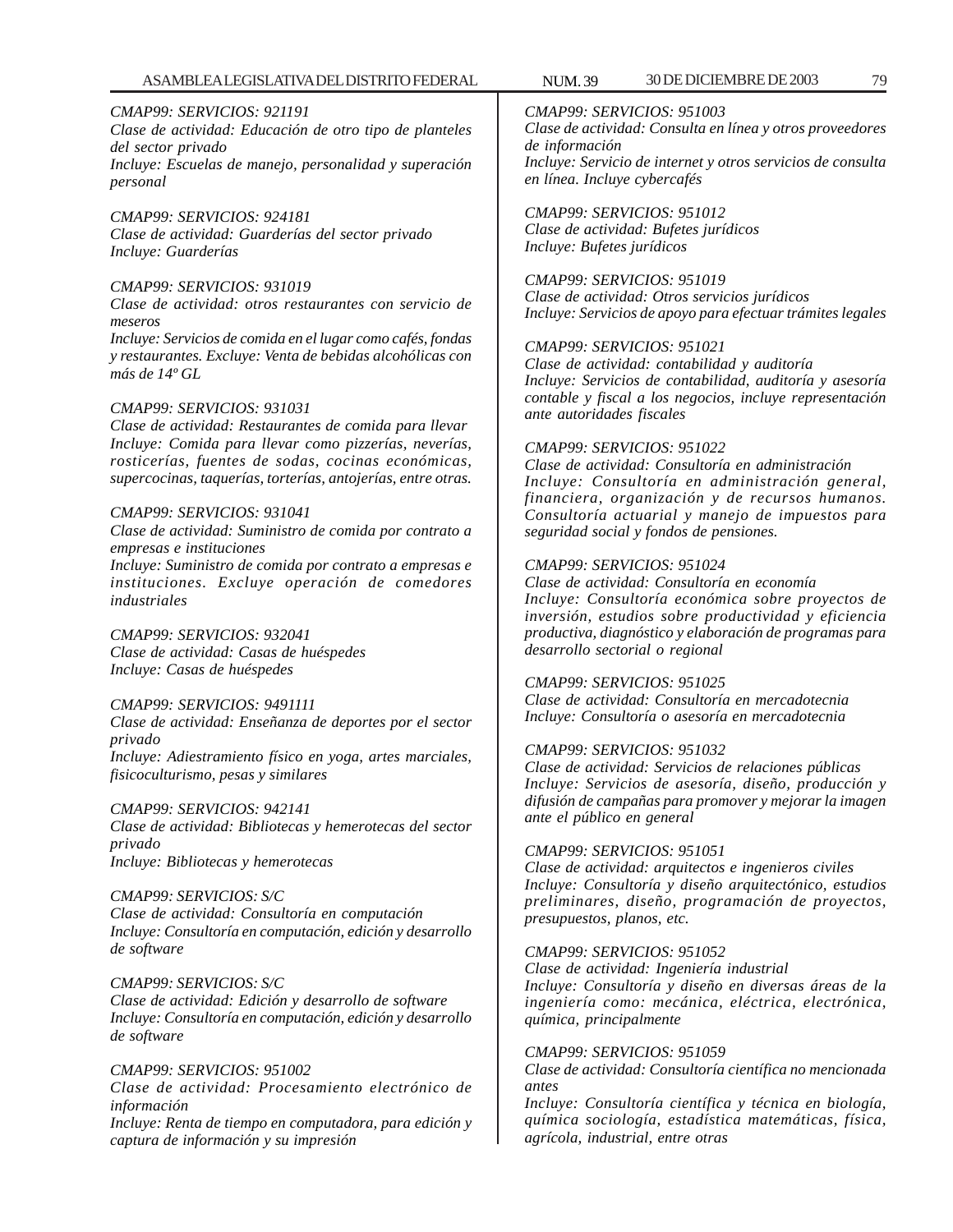## *CMAP99: SERVICIOS: 951065*

*Clase de actividad: Urbanistas y arquitectos de paisajes Incluye: Consultoría, diseño y planeación urbana y arquitectónica*

### *CMAP99: SERVICIOS: 951091*

*Clase de actividad: Consultoría en medio ambiente Incluye: Consultoría en medio ambiente. Excluye: manejo de sustancias y materiales peligrosos*

### *CMAP99: SERVICIOS: 951013*

*Clase de actividad: Investigación e información de solvencia financiera Incluye: Servicios de investigación y recopilación de*

*información sobre la solvencia financiera de las personas o negocios*

### *CMAP99: SERVICIOS: 951014*

*Clase de actividad: Agencias de cobro Incluye: Agencias de cobro*

### *CMAP99: SERVICIOS: 951026*

*Clase de actividad: Agencias aduanales Incluye: Servicios de asesoría y tramitación para la importación y exportación de mercancías y transportación de las mismas*

### *CMAP99: SERVICIOS: 951031*

*Clase de actividad: Agencias de publicidad (campañas integrales o completas)*

*Incluye: Servicios integrados de asesoría, diseño, producción y difusión de campañas publicitarias en medios masivos de comunicación*

### *CMAP99: SERVICIOS: 951033*

*Clase de actividad: Agencias de reventa de tiempo y espacios publicitarios*

*Incluye: Servicios de reventa de tiempo y espacio publicitario en medios masivos de comunicación a publicistas, agencias de publicidad o a las empresas*

### *CMAP99: SERVICIOS: 951034*

*Clase de actividad: Agencias de representación de medios masivos de comunicación Incluye: Agencias de representación de medios masivos*

*de comunicación*

### *CMAP99: SERVICIOS: 951036*

*Clase de actividad: Publicidad de correo, telefonía, teleproceso y similares*

*Incluye: diseño y ejecución de campañas publicitarias por correo con materiales de publicidad como folletos, volantes, catálogos y cupones. Incluye compilación, actualización y venta de listas de clientes potenciales*

### *CMAP99: SERVICIOS: 951038*

*Clase de actividad: Investigación de mercado y encuestas de opinión*

*Incluye: Investigación de mercado y encuestas de opinión*

## *CMAP99: SERVICIOS: 951039*

*Clase de actividad: Otros servicios publicitarios Incluye: Servicios de bienvenida. Decoración de exhibidores de comercios, salas de exhibición. Diseño de rótulos*

## *CMAP99: SERVICIOS: 951041*

*Clase de actividad: Agencias de colocación de personal Incluye: Agencias de reclutamiento, selección y colocación de personal a cualquier nivel*

## *CMAP99: SERVICIOS: 951042*

*Clase de actividad: Agencias de empelo temporal Incluye: Agencias de empleo temporal. Incluye Agencias de modelo*

### *CMAP99: SERVICIOS: 951043*

*Clase de actividad: Administración y renta de personal Incluye: Suministro de personal, permanente para otros establecimientos*

### *CMAP99: SERVICIOS: 951044*

*Clase de actividad: Selección de ejecutivos y consultoría en recursos humanos*

*Incluye: Agencias de selección, búsqueda y reclutamiento de personal ejecutivo para ocupar puestos de alta dirección y gerenciales. Consultoría en recursos humanos*

### *CMAP99: SERVICIOS: 951055*

*Clase de actividad: Servicios de mapeo Incluye: Elaboración de mapas a través de múltiples técnicas y tecnologías. Incluye servicios de fotogravimetría, topografía y levantamiento catastral*

### *CMAP99: SERVICIOS: 951081*

*Clase de actividad: Diseño de interiores Incluye: Servicios de diseño y decoración de interiores*

### *CMAP99: SERVICIOS: 951083*

*Clase de actividad: Diseño industrial Incluye: Diseño y creación de propios de maquinaria, muebles, automóviles y herramientas principales*

### *CMAP99: SERVICIOS: 951084*

*Clase de actividad: Diseño gráfico Incluye: Diseños de imágenes visuales o ilustraciones y creación de logotipos o símbolos gráficos*

#### *CMAP99: SERVICIOS: 951085 Clase de actividad: Servicios de dibujo*

*Incluye: Servicios de dibujo arquitectónico y de ingeniería*

### *CMAP99: SERVICIOS: 951089*

*Clase de actividad: Diseño de otro tipo Incluye: Diseño de enseres personales, tales como: ropa, calzado, etc.*

*CMAP99: SERVICIOS: 951071 Clase de actividad: Escritorios públicos Incluye: Escritorios públicos*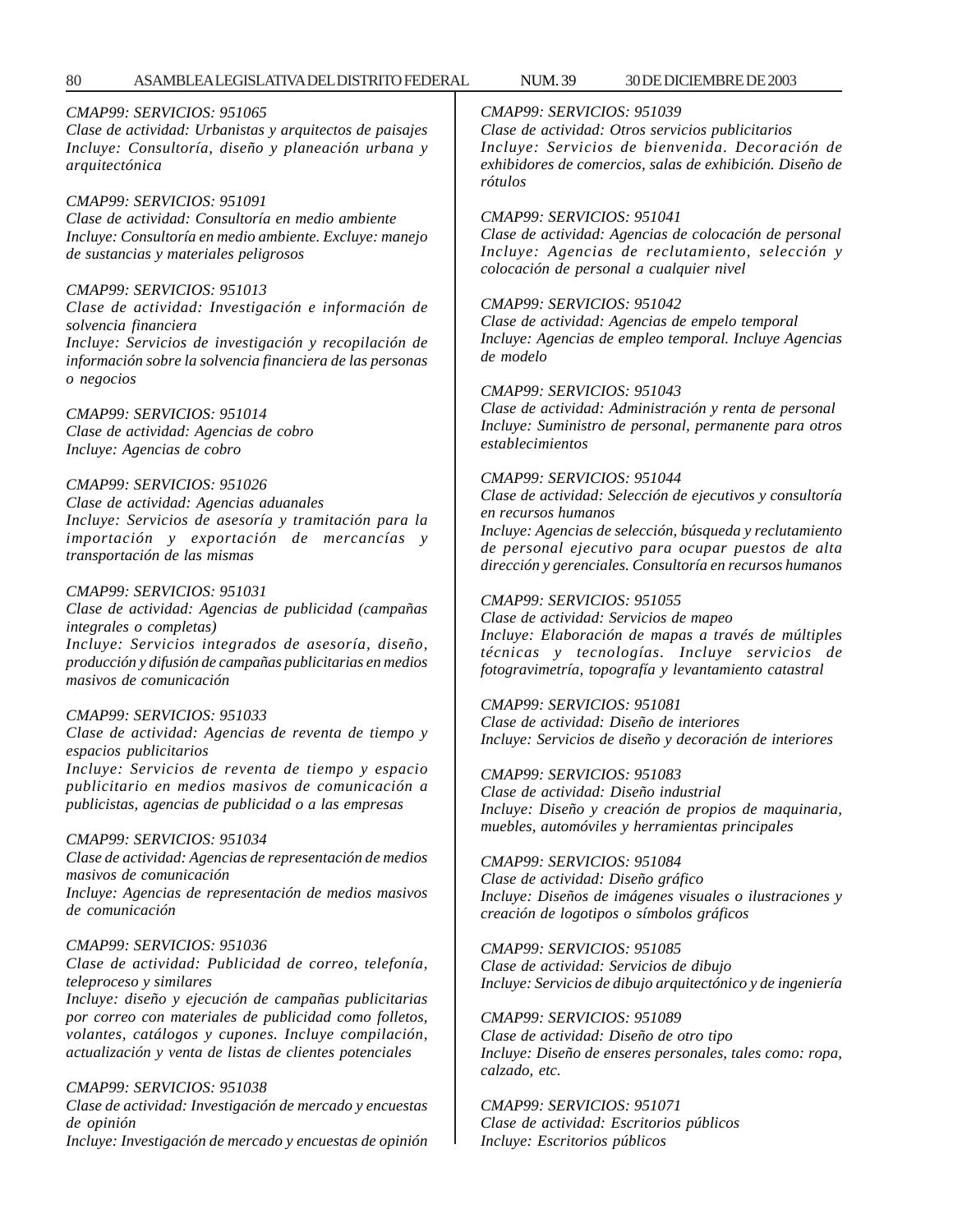### ASAMBLEA LEGISLATIVA DEL DISTRITO FEDERAL NUM. 39 30 DE DICIEMBRE DE 2003 81

### *CMAP99: SERVICIOS: 951072*

*Clase de actividad: Preparación de documentos Incluye: Mecanografía, captura y formato de textos a máquina o en computadora*

### *CMAP99: SERVICIOS: 951073*

*Clase de actividad: Fotocopiado y centros de operaciones de oficina Incluye: Servicio de fotocopiado, fax, engargolado, enjicado principalmente. Excluye actividades de fotocopiado heliográfico*

### *CMAP99: SERVICIOS: 952011*

*Clase de actividad: Salones de belleza, peluquerías y estéticas Incluye: Salas de belleza, peluquerías y estéticas*

#### *CMAP99: SERVICIOS: 952014*

*Clase de actividad: Estudios fotográficos y fotografía comercial*

*Incluye: Servicios de fotografía comercial y por computadora. Estudios fotográficos y de videograbación para eventos sociales*

#### *CMAP99: SERVICIOS: 952091*

*Clase de actividad: Predicción del futuro y servicios esotéricos en general Incluye: Lectura de cartas, de café y de la mano. Servicios espiritistas*

#### *CMAP99: SERVICIOS: 961191*

*Clase de actividad: Mantenimiento de equipo de precisión*

*Incluye: Reparación y mantenimiento de equipo electrónico y de precisión, como: equipo médico, de comunicación, básculas, balanzas, microscópicos, entre otros*

#### *CMAP99: SERVICIOS: 961192*

*Clase de actividad: Mantenimiento de máquinas principalmente de oficinas*

*Incluye: Mantenimiento y reparación de máquinas de oficina, como máquinas de escribir, fotocopiadoras, calculadoras, entre otras*

#### *CMAP99: SERVICIOS: 961193*

*Clase de actividad: Mantenimiento de equipo de cómputo y sus periféricos Incluye: Mantenimiento y reparación de computadoras, impresoras, monitores, teclados, unidades de almacenamiento de información, entre otros*

*CMAP99: SERVICIOS: 964312 Clase de actividad: Reparación de calzado Incluye: Reparación de calzado y artículos de cuero y piel*

*CMAP99: SERVICIOS: 961313 Clase de actividad: Reparación de relojes y joyas Incluye: Reparación de toda clase de relojes y joyería fina*

#### *CMAP99: SERVICIOS: 961315*

*Clase de actividad: Mantenimiento de televisores, videocaseteras y similares Incluye: Reparación y mantenimiento de enseres domésticos, tales como: televisores, videograbadoras, equipos modulares, videocámaras, entre otros*

#### *CMAP99: SERVICIOS: 961319*

*Clase de actividad: Mantenimiento de otros bienes de uso personal Incluye: Reparación y mantenimiento de otros bienes como juguetes, paraguas, persianas, entre otros*

#### *CMAP99: SERVICIOS: 961321*

*Clase de actividad: Tapicería y reparación de muebles y asientos Incluye: Tapizado de muebles como sillones, sillas, sofás, entre otros restauración de muebles antiguos*

#### *CMAP99: SERVICIOS: 961331*

*Clase de actividad: Reparación de aparatos eléctricos Incluye: Reparación y mantenimiento de enseres menores para el hogar y personales, tales como: licuadoras, hornos, tostadoras de pan, planchas, refrigeradores, lavadoras, aspiradoras, secadoras, rasuradotas, taladros, entre otros*

*CMAP99: SERVICIOS: 961341 Clase de actividad: Reparación de bicicletas Incluye: Reparación y mantenimiento de bicicletas*

*CMAP99: SERVICIOS: 961351 Clase de actividad: Talleres de soldadura Incluye: Talleres de soldadura*

#### *CMAP99: SERVICIOS: 961352*

*Clase de actividad: Servicio de afiladuría Incluye: Servicios de afilado de herramientas de corte, tales como: tijeras, cuchillos, navajas, entre otros*

### *CMAP99: SERVICIOS: 961361*

*Clase de actividad: Reparación de instalaciones eléctricas en inmuebles Incluye: Electricistas*

*CMAP99: SERVICIOS: 961362 Clase de actividad: Reparación de instalaciones hidrosanitarias en inmuebles Incluye: Plomeros*

*CMAP99: SERVICIOS: 961371 Clase de actividad: Cerrajerías mecánicas*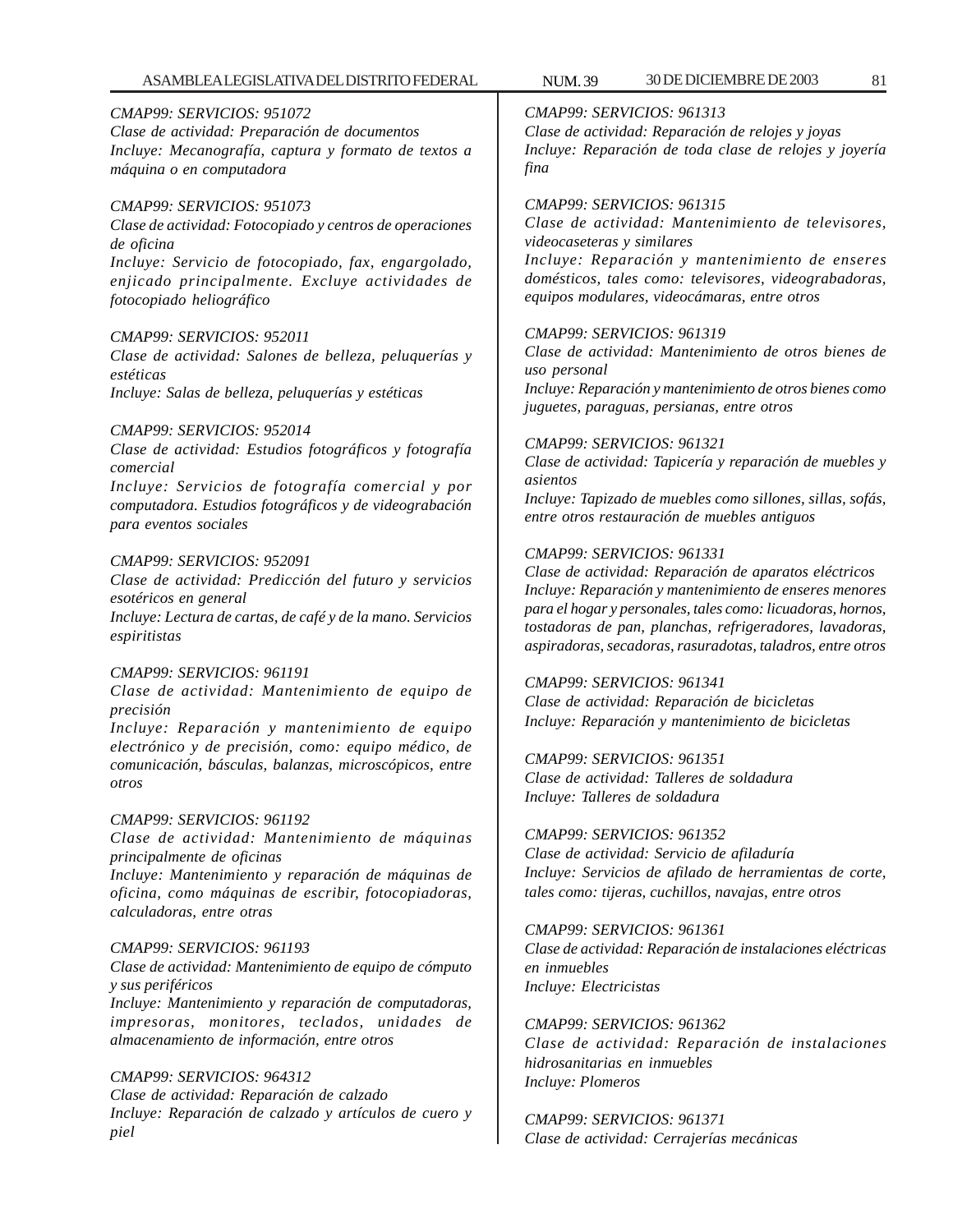*Incluye: Cerrajerías que hacen duplicado convencional de llaves*

### *CMAP99: SERVICIOS: 961372*

*Clase de actividad: Cerrajerías electrónicas Incluye: Cerrajerías que usan equipo especializado para abrir cerraduras electrónicas. Mantenimiento de bóvedas. Incluye instalación, reparación y mantenimiento de portones eléctricos*

#### *CMAP99: SERVICIOS: 961399*

*Clase de actividad: Otras reparaciones principalmente domésticas*

*Incluye: Reparación y mantenimiento de otros artículos para el hogar como instrumentos musicales, cámaras fotográficas, aparatos de gimnasia, entre otros*

### *CMAP99: SERVICIOS: 973191*

*Clase de actividad: estacionamiento para vehículos automotores Incluye: Estacionamiento para vehículos automotores*

### *CMAP99: SERVICIOS: 979021*

*Clase de actividad: Agencias de viaje Incluye: Agencias de viaje*

### *CMAP99: INDUSTRIA MANUFACTURERA: 311222*

*Clase de actividad: Producción crema, queso y mantequilla Incluye: Producción artesanal de queso y crema*

#### *CMAP99: INDUSTRIA MANUFACTURERA: S/C*

*Clase de actividad:*

*Incluye: Producción artesanal de cajeta, chongos zamoranos, otros dulces a base de leche, ates, dulces regionales y mermeladas*

#### *CMAP99: INDUSTRIA MANUFACTURERA: 312132*

*Clase de actividad: Producción de helados y paletas Incluye: Producción artesanal de helados, nieves y paletas a base de agua, leche, crema y yogur*

*CMAP99: INDUSTRIA MANUFACTURERA: 311512 Clase de actividad: Panaderías Incluye: Panaderías (sólo con horno eléctrico)*

*CMAP99: INDUSTRIA MANUFACTURERA: 311621 Clase de actividad: Producción de tortillas de maíz Incluye: Tortillerías. Excluye molinos de nixtamal*

*CMAP99: INDUSTRIA MANUFACTURERA: 312151 Clase de actividad: Producción de moles Incluye: Producción artesanal de pastas para moles, adobos pipianes y similares*

*CMAP99: INDUSTRIA MANUFACTURERA: 312152 Clase de actividad: Producción de alimentos frescos Incluye: Producción de alimentos frescos para consumo inmediato destinados a comerciantes y prestadores de servicios, tales como emparedados, tamales, flanes, gelatinas y otros postres*

### *CMAP99: INDUSTRIA MANUFACTURERA: S/C*

*Clase de actividad:*

*Incluye: Elaboración de alimentos vegetarianos, naturistas y similares*

### *CMAP99: INDUSTRIA MANUFACTURERA: 313011*

*Clase de actividad: Envasado de aguas purificadas o de manantial*

*Incluye: envasado y purificación de agua por filtro, electrólisis u ósmosis inversa*

### *CMAP99: INDUSTRIA MANUFACTURERA: 321311*

*Clase de actividad: Confección de sabanas, colchas, cortinas y similares*

*Incluye: Confección de sábanas, colchas, cortinas fundas para cojines y almohadas, edredones, cobertores, manteles, servilletas, toallas, entre otros*

#### *CMAP99: INDUSTRIA MANUFACTURERA: 321339*

*Clase de actividad: confección de banderas y otros productos con telas sin recubrir*

*Incluye: Confección de banderas, banderolas, banderines y estandartes*

#### *CMAP99: INDUSTRIA MANUFACTURERA: 322053*

*Clase de actividad: Producción de accesorios de vestir Incluye: Producción de accesorios de vestir como guantes, corbatas, pañuelos, mascadas, bufandas, entre otras*

*CMAP99: INDUSTRIA MANUFACTURERA: 323021*

*Clase de actividad: Producción de maletas, bolsas de mano y similares*

*Incluye: Producción de maletas, portafolios, carteras, bolsas de mano, mochilas y similares de cuero y piel*

*CMAP99: INDUSTRIA MANUFACTURERA: 323029 Clase de actividad: Producción de otros artículos de cuero y piel*

*Incluye: Producción de artículos diversos de cuero y piel como llaveros, cigarreras, cinturones, entre otros*

*CMAP99: INDUSTRIA MANUFACTURERA: 321421 Clase de actividad: Producción de medias y calcetines Incluye: Producción de calcetines, calcetas, mallas y leotardos*

*CMAP99: INDUSTRIA MANUFACTURERA: 321422 Clase de actividad: Tejido de ropa interior de punto Incluye: Producción de ropa interior y de dormir de punto*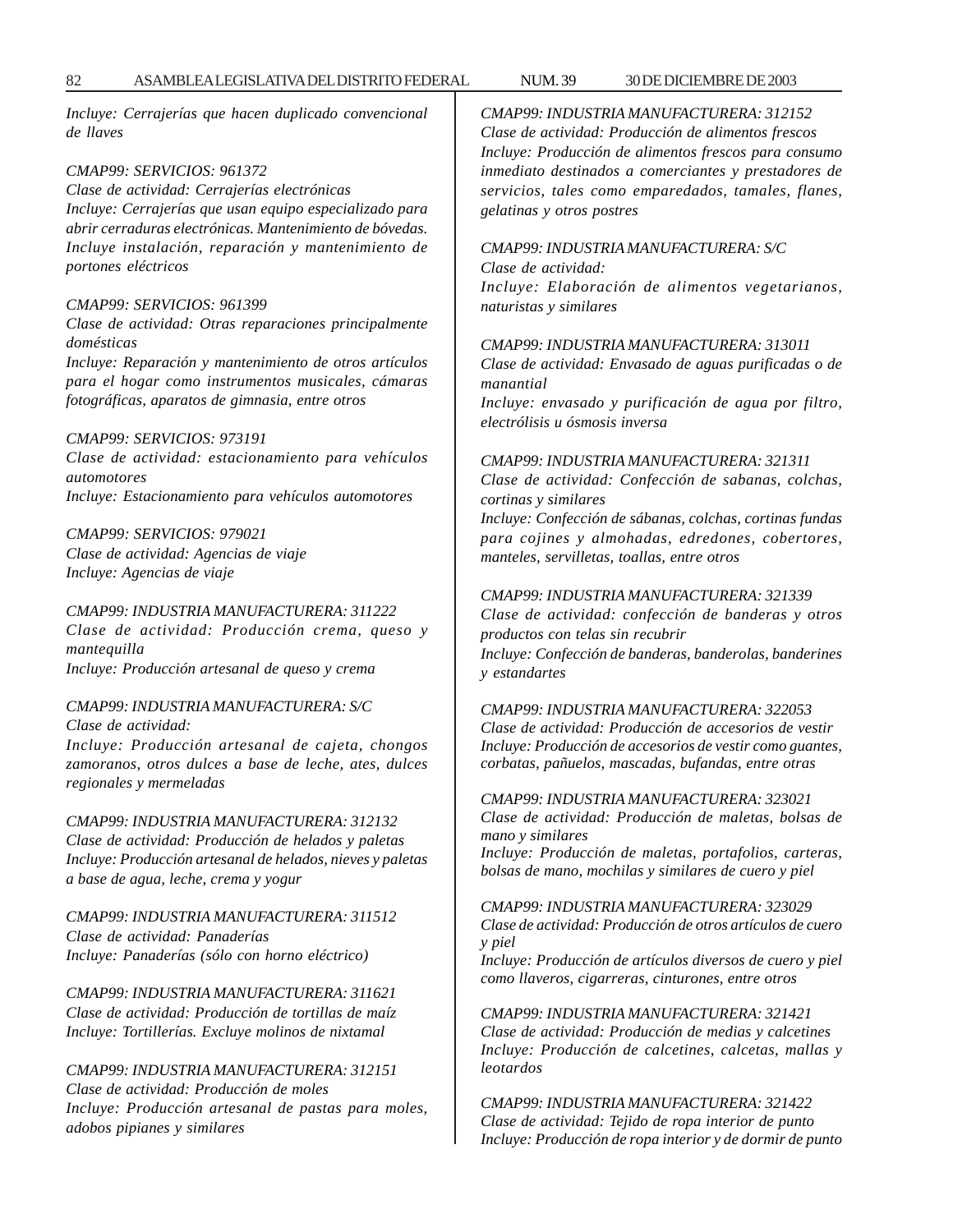*CMAP99: INDUSTRIA MANUFACTURERA: 321439 Clase de actividad: Tejido de otra ropa exterior de punto Incluye: Producción manual o maquinada de otras prendas exteriores de tejido de punto, como: sudaderas, playeras, pantalones, faldas, coordinados, entre otros*

*CMAP99: INDUSTRIA MANUFACTURERA: 322011 Clase de actividad: Confección de corsetería Incluye: Confección de corsetería y lencería*

*CMAP99: INDUSTRIA MANUFACTURERA 322012 Clase de actividad: Confección de ropa interior y de dormir Incluye: Contección de ropa interior, pijamas y batas*

*CMAP99: INDUSTRIA MANUFACTURERA: 322021 Clase de actividad: Confección de camisas Incluye: Confección de camisas de vestir, sport, guayaberas, entre otras*

### *CMAP99: INDUSTRIA MANUFACTURERA: 322022 Clase de actividad: Confección de uniformes Incluye: Confección de uniforme de todo tipo*

*CMAP99: INDUSTRIA MANUFACTURERA: 322023 Clase de actividad: Confección de disfraces, trajes regionales y similares Incluye: Confección de disfraces, trajes de torero, hábitos religiosos, trajes regionales y vestuario artístico*

## *CMAP99: INDUSTRIA MANUFACTURERA: S/C*

*Clase de actividad: Confección de ropa exterior para hombre hecha sobre medida Incluye: Confección de ropa exterior hecha sobre medida (sastrería)*

## *CMAP99: INDUSTRIA MANUFACTURERA: S/C*

*Clase de actividad: Confección de ropa exterior para mujer hecha sobre medida Incluye: Confección de ropa exterior hecha sobre medida (sastrería)*

*CMAP99: INDUSTRIA MANUFACTURERA: S/C Clase de actividad: Confección artesanal de ropa exterior para hombre hecha en serie Incluye: Confección artesanal de ropa exterior en serie*

*CMAP99: INDUSTRIA MANUFACTURERA: S/C Clase de actividad: Confección artesanal de ropa exterior para mujer hecha en serie Incluye: Confección artesanal de ropa exterior en serie*

## *CMAP99: INDUSTRIA MANUFACTURERA: S/C*

*Clase de actividad: Confección artesanal de ropa exterior para niños hecha en serie*

*Incluye: Confección artesanal de ropa exterior en serie*

*CMAP99: INDUSTRIA MANUFACTURERA: S/C Clase de actividad: Confección artesanal de ropa de cuero y piel para hombre Incluye: Confección artesanal de ropa exterior de cuero*

## *CMAP99: INDUSTRIA MANUFACTURERA: S/C*

*Clase de actividad: Confección artesanal de ropa de cuero y piel para mujer Incluye: Confección artesanal de ropa exterior de cuero*

## *CMAP99: INDUSTRIA MANUFACTURERA: 324011*

*Clase de actividad: Producción de calzado artesanal con corte de cuero y piel*

*Incluye: Producción artesanal de calzado con corte de cuero y piel*

## *CMAP99: INDUSTRIA MANUFACTURERA: 324012*

*Clase de actividad: Producción de calzado artesanal con corte de tela Incluye: Producción artesanal de calzado con corte de*

*tela*

## *CMAP99: INDUSTRIA MANUFACTURERA: 324013*

*Clase de actividad: Producción de calzado artesanal con corte de otros materiales*

*Incluye: Producción de calzado artesanal con corte de otros materiales como: madera y rafia. Incluye huaraches, alpargatas y similares*

## *CMAP99: INDUSTRIA MANUFACTURERA: 331221*

*Clase de actividad: Producción de artículos artesanales trenzados de vara, carrizo y similares*

*Incluye: Producción de artesanal de artículos trenzados y anudados como cestos, macetas, bases para asientos, bolsos y artículos ornamentales, a partir de diversos materiales como vara, carrizo y mimbre principalmente*

## *CMAP99: INDUSTRIA MANUFACTURERA: 331231*

*Clase de actividad: Producción artesanal de envases, tarimas y otros contenedores de madera*

*Incluye: Producción artesanal de estuches, cajas y otro tipo de contenedores a base de materia como huacales, baúles, barriles, entre otros. Incluye producción de tarimas de madera para embalaje y estiba*

## *CMAP99: INDUSTRIA MANUFACTURERA: 331232*

*Clase de actividad: Producción artesanal de artículos de madera para el hogar*

*Incluye: Producción artesanal de artículos de madera para el hogar como cucharas, molinillos, servilleteros, máquinas de manuales para hacer tortillas y otros utensilios de cocina*

## *CMAP99: INDUSTRIA MANUFACTURERA: 331234*

*Clase de actividad: Producción artesanal de hormas y tacones*

*Incluye: Producción artesanal de hormas, tensores y tacones*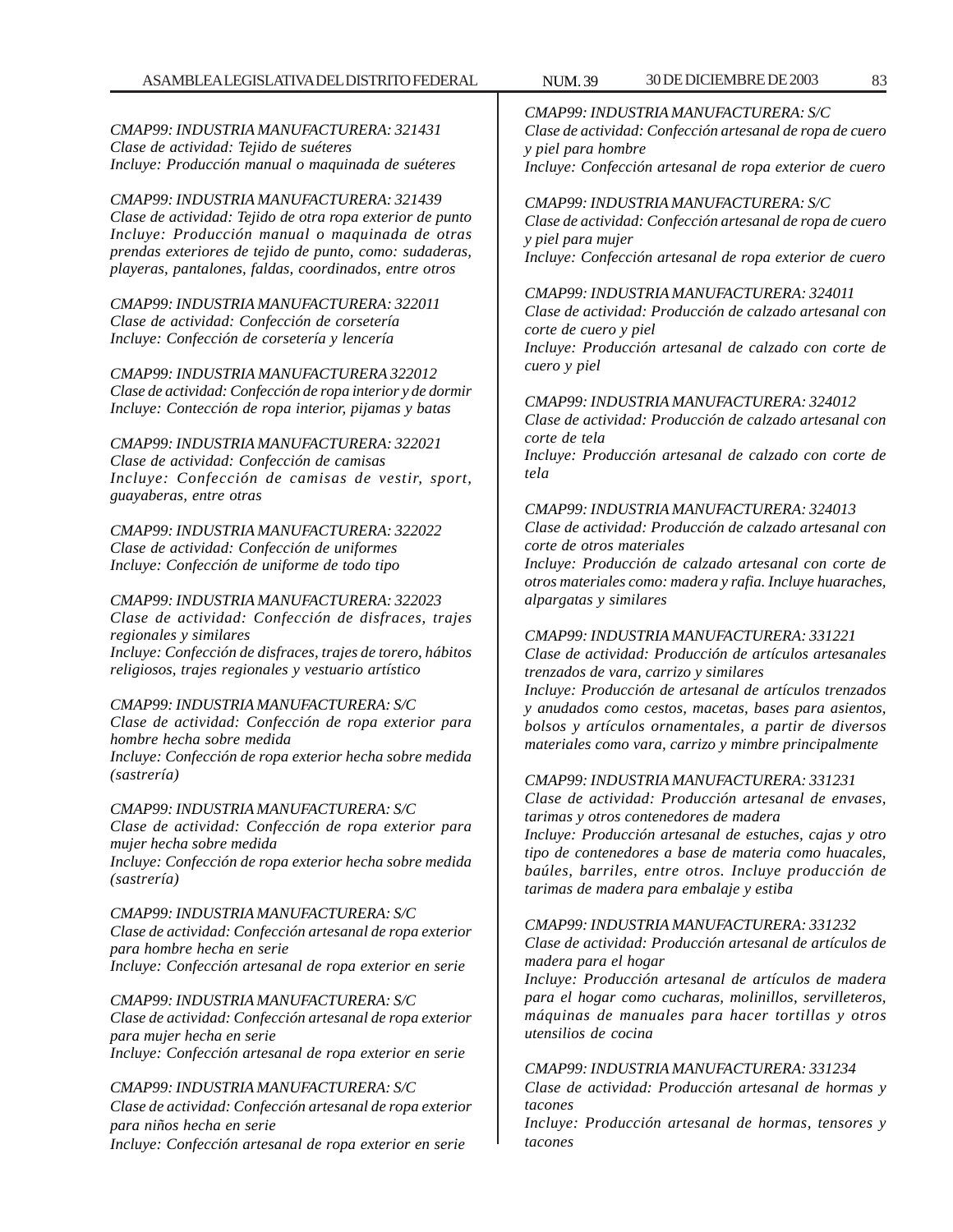*CMAP99: INDUSTRIA MANUFACTURERA: 331235 Clase de actividad: Producción artesanal de juguetes de madera*

*Incluye: Producción artesanal de juegos y juguetes de madera tales como trompos, baleros, carros, caballitos, rompecabezas, juegos de ajedrez, de damas chinas, entre otros*

### *CMAP99: INDUSTRIA MANUFACTURERA: 341061*

*Clase de actividad: Producción artesanal de bolsas y otros contenedores de papel*

*Incluye: Producción artesanal de bolsas, sacos, costales y otros envases y contenedores hechos principalmente de papel*

#### *CMAP99: INDUSTRIA MANUFACTURERA: 341064*

*Clase de actividad: Producción artesanal de cuadernos, sobres y similares de papel o cartón*

*Incluye: Producción artesanal de cuadernos, libretas, sobres, folders, entre otros*

### *CMAP99: INDUSTRIA MANUFACTURERA: 342011*

*Clase de actividad: Edición de periódicos sin la impresión integrada*

*Incluye: Edición de periódicos sin la impresión integrada. Incluye: Administración de derechos autoriales de las notas, editoriales y noticias difundidas por este medio; Uso o explotación de información protegida por la ley de propiedad intelectual a favor de terceros; y Composición editorial de la información a divulgar por estos periódicos*

### *CMAP99: INDUSTRIA MANUFACTURERA: 342012*

*Clase de actividad: Edición de revista sin la impresión integrada*

*Incluye: Edición de revista sin la impresión integrada. Administración de derechos autoriales de las notas difundidas por este medio; Uso o explotación de información protegida por la ley de propiedad intelectual a favor de terceros; y Composición editorial de la información a divulgar por estas revistas*

#### *CMAP99: INDUSTRIA MANUFACTURERA: 342013*

*Clase de actividad: Edición de libros sin la impresión integrada*

*Incluye: Edición de libros sin la impresión integrada. Administración de derechos autoriales de las notas y editoriales difundidas por este medio; Uso o explotación de información protegida por la ley de propiedad intelectual a favor de terceros; y Composición editorial de la información a divulgar en los libros*

### *CMAP99: INDUSTRIA MANUFACTURERA: 342014*

*Clase de actividad: Edición de directorios y bases de datos sin la impresión integrada*

*Incluye: Edición de directorios sin la impresión integrada. Administración de derechos autoriales de la información difundida por este medio; Uso o explotación de información protegida por la ley de propiedad intelectual a favor de terceros; y Composición editorial de la información a consolidar en base de datos*

*CMAP99: INDUSTRIA MANUFACTURERA: S/C Clase de actividad: Termoimpresión en prendas de vestir Incluye: Termoimpresión en prendas de vestir*

*CMAP99: INDUSTRIA MANUFACTURERA: 361100 Clase de actividad: Producción artesanal de artículos cerámicos no estructurales*

*Incluye: Producción artesanal de artículos domésticos y ornamentales de barro, loza y porcelana*

*CMAP99: INDUSTRIA MANUFACTURERA: 362041 Clase de actividad: Producción artesanal de artículos de vidrio*

*Incluye: Producción artesanal de artículos domésticos y ornamentales de vidrio*

*CMAP99: INDUSTRIA MANUFACTURERA: 382311 Clase de actividad: Producción de equipo de computo y sus periféricos Incluye: ensamble de computadoras personales*

*CMAP99: INDUSTRIA MANUFACTURERA: 383162 Clase de actividad: Producción de lámparas y candiles Incluye: Producción artesanal de lámparas y candiles ornamentales*

### *CMAP99: INDUSTRIA MANUFACTURERA: 390011*

*Clase de actividad: Producción de Joyería y orfebrería de metales y piedras preciosas Incluye: Producción artesanal de joyería y orfebrería de*

*metales y piedras preciosas y semipreciosas*

#### *CMAP99: INDUSTRIA MANUFACTURERA: 390012*

*Clase de actividad: Producción de joyería de metales y piedras no preciosas Incluye: Producción artesanal de joyería de fantasía a partir de piedras, metales, conchas entre otros*

*CMAP99: INDUSTRIA MANUFACTURERA: 390013*

*Clase de actividad: Producción de artículos de orfebrería de metales no preciosos*

*Incluye: Producción de artículos de orfebrería de metales como latón, cobre, bronce, entre otros*

*CMAP99: INDUSTRIA MANUFACTURERA: 390046*

*Clase de actividad: Producción de sellos metálicos y de goma*

*Incluye: Producción artesanal de sellos metálicos y de goma*

### *CMAP99: INDUSTRIA MANUFACTURERA: 383231*

*Clase de actividad: Producción masiva de medios magnéticos y ópticos*

*Incluye: Reproducción masiva de música, imágenes, textos y datos en medios magnéticos y ópticos*

*Este listado de actividades se acota además por la superficie en que se llevará a cabo cada actividad:*

*1) Para comercio y servicios hasta 250 m2 de construcción 2)Para industria manufacturera hasta 500 m2 de construcción*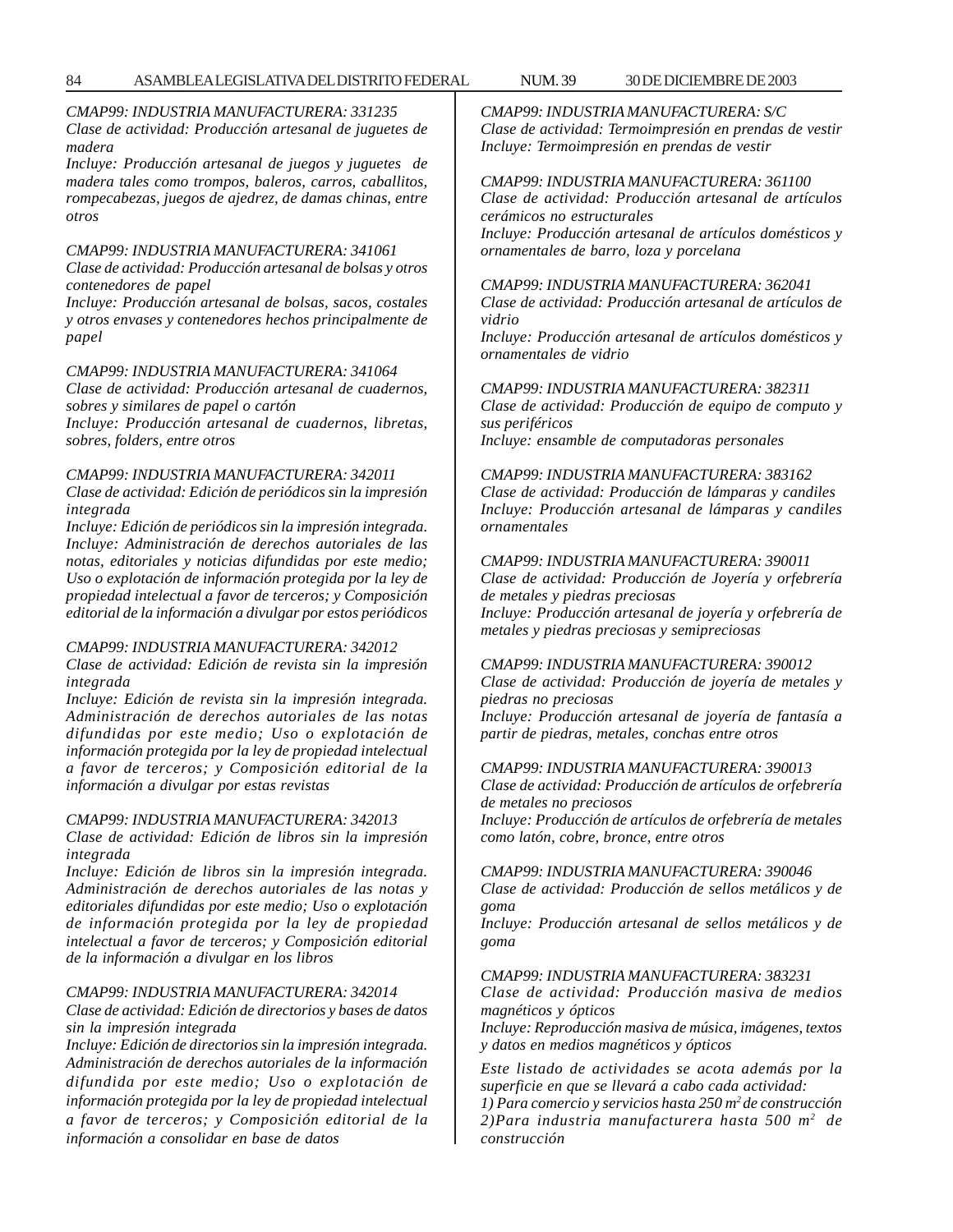#### *\_\_\_\_\_ O \_\_\_\_\_ ANEXO 2*

*ESTABLECIMIENTOS MERCANTILES QUE REQUIEREN DE LICENCIA DE FUNCIONAMIENTO TIPO A:*

- *Salones de fiesta*
- *Restaurantes*
- *Establecimientos de hospedajes*
- *Salas de cine*
- *Teatros*
- *Auditorios*

### *ESTABLECIMIENTOS MERCANTILES QUE REQUIEREN DE LICENCIA DE FUNCIONAMIENTO TIPO B:*

- *Cervecería*
- *Pulquería*
- *Bares*
- *Cantinas*
- *Discotecas*
- *Salones de baile*
- *Peñas*
- *Salas de cine con venta de bebidas alcohólicas*
- *Cabaret*

## $\bm{o}$

### *ANEXO 3 LISTADO DE CLASES DE LA CLASIFICACIÓN MEXICANA DE ACTIVIDADES Y PRODUCTOS QUE NO ESTÁN SUJETAS A TRAMITAR LA LICENCIA AMBIENTAL ÚNICA DEL DISTRITO FEDERAL*

*No.: 1 Clase: 342011 Descripción General: Edición de periódicos sin la impresión integrada*

*No.: 2 Clase: 342012 Descripción General: Edición de revistas sin la impresión integrada*

*No.: 3 Clase: 342013 Descripción General: Edición de libros sin la impresión integrada*

*No.: 4 Clase: 342014 Descripción General: Edición de directorios y bases de datos sin la impresión integrada*

### *No.: 5*

*Clase: 342019 Descripción General: Edición de otros materiales sin la impresión integrada*

*No.: 6*

*Clase: 921187 Descripción General: Servicios educativos por el sector privado para discapacitados*

*No.: 7 Clase: 921287 Descripción General: Servicios educativos por el sector público para discapacitados*

*No.: 8 Clase: 931063 Descripción General: Pulquerías (únicamente venta y sin preparación ni venta de alimentos)*

*No.: 9*

*Clase: 932041 Descripción General: Casa de Huéspedes (con calderas menores de 10 C.C. o la suma de ellas menor a 10 C.C.)*

*No.: 10*

*Clase: 941179 Descripción General: Postproducción y otros servicios cinematográficos del sector privado*

*No.: 11 Clase: 941173 Descripción General: Distribución de películas por el sector privado*

*No.: 12 Clase: 941279 Descripción General: Postproducción y otros servicios cinematográficos del sector público*

*No.: 13 Clase: 941261 Descripción General: Produción independiente de programas de televisión por el sector público*

*No.: 14 Clase: 942111 Descripción General: Museos y salas de arte del sector privado*

*No.: 15 Clase: 942141 Descripción General: Bibliotecas y hemerotecas del sector privado*

*No.: 16 Clase: 942211 Descripción General: Museos y Salas de arte del sector público*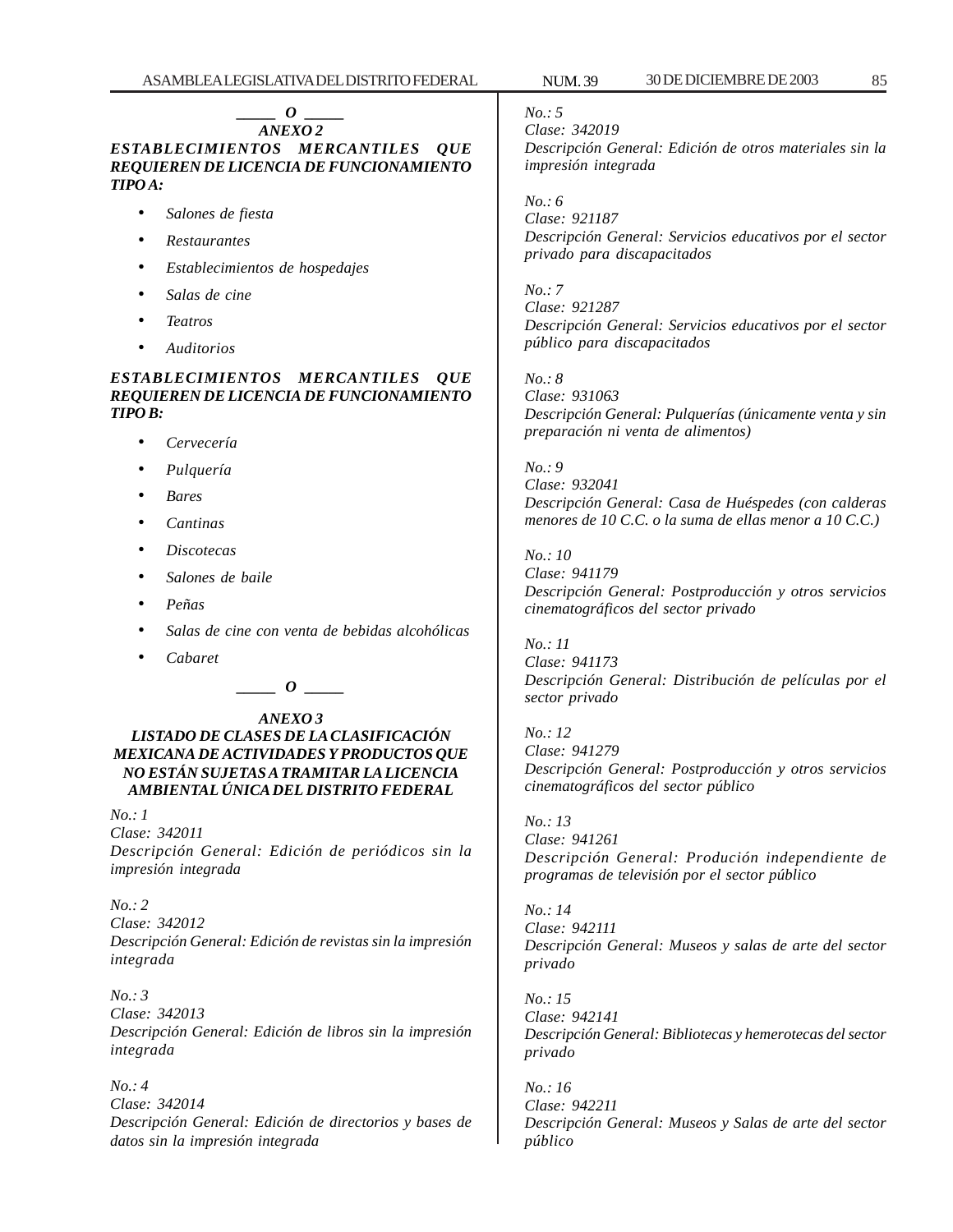*No.: 17 Clase: 942241 Descripción General: Bibliotecas y hemerotecas del sector público*

*No.: 18 Clase: 953021 Descripción General: Planchadurías (Únicamente)*

*No.: 19 Clase: 961312 Descripción General: Reparación de calzado*

*No.: 20 Clase: 961331 Descripción General: Reparación de aparatos eléctricos*

*No.: 21 Clase: 961313 Descripción General: Reparación de relojes y joyas*

*No.: 22 Clase: 961371 Descripción General: Cerrajerías mecánicas*

*No.: 23 Clase: 961372 Descripción General: Cerrajerías electrónicas*

*No.:24 Clase: 961341 Descripción General: Reparación de bicicletas*

*No.: 25 Clase: 973123 Descripción General: Servicios de bascula*

*No.: 26 Clase: 923133 Descripción General: Consultorios médicos homéopatas*

*No.: 27 Clase: 924131 Descripción General: asilos para ancianos y discapacitados por el sector privado (con calderas menores a 10 c.c. o la suma de ellas menor a 10 c. c.)*

*No.: 28 Clase: 924132 Descripción General: Orfelinatos y casa de cuna del sector privado (con calderas menores a 10 C.C. o la suma de ellas menor a 10 C.C.)*

*No.: 29 Clase: 924173 Descripción General: Asistencia social del sector privado ante catastrofes*

*No.: 30 Clase: 924174*

*Descripción General: Asistencia social por el sector privado para empleo y rehabilitación laboral*

*No.: 31 Clase: 924181 Descripción General: guarderías del sector privado (con calderas menores a 10 C.C. o la suma de ellas menor a 10 C.C.)*

*No.: 32 Clase: 924232 Descripción General: Orfelinatos y casas de cuna del sector público (con calderas menores a 10 C.C. o la suma de ellas menor a 10 C.C.)*

*No.: 33 Clase: 924273 Descripción General: Asistencia social por el sector público ante catastrofes*

*No.: 34 Clase: 924274 Descripción General: Asistencia social por el sector público para empleo y rehabilitación laboral*

*No.: 35 Clase: 924281 Descripción General: Guarderías del sector público (con calderas menores a 10 C.C. o la suma de ellas menor a 10 C.C.)*

*No.: 36 Clase: 924931 Descripción General: Asilos para ancianos y discapacitados por el sector público (con calderas menores a 10 C.C. o la suma de ellas menor a 10 C.C.)*

*No.: 37 Clase: 925011 Descripción General: Cámaras y asociaciones*

*No.: 38 Clase: 925031 Descripción General: Sindicatos y uniones de trabajadores*

*No.: 39 Clase: 925021 Descripción General: Colegios y asociaciones de profesionistas*

*No.: 40 Clase: 925041 Descripción General: Asociaciones, ligas y federaciones deportivas y recreativas*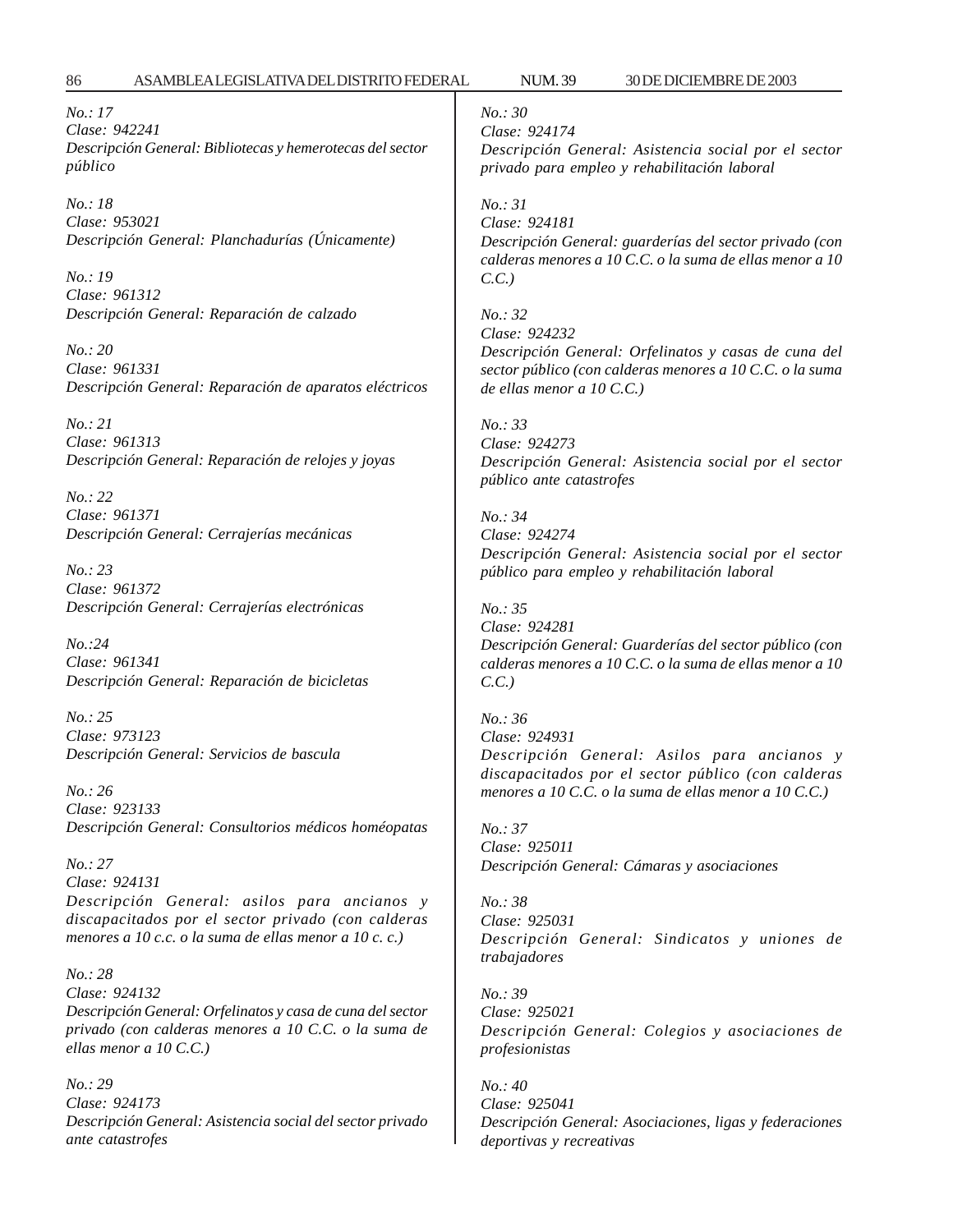#### *No.: 41*

*Clase: 929011*

*Descripción General: Organizaciones religiosas (con calderas menores a 10 C.C. o la suma de ellas menor a 10 C.C.)*

### *No.: 42*

*Clase: 949111 Descripción General: enseñanza de deportes por el sector privado (con calderas menores a 10 C.C. o la suma de ellas menor a 10 C.C.)*

### *No.: 43*

*Clase: 949211 Descripción General: enseñanza de deportes por el sector público (con calderas menores a 10 C.C. o la suma de ellas menor a 10 C.C.)*

### *No.: 44*

*Clase: 942122 Descripción General: Jardines botánicos y zoológicos de sector privado (con calderas menores a 10 C.C. o la suma de ellas menor a 10 C.C. y sin servicio veterinario)*

#### *No.: 45*

*Clase: 942222 Descripción General: Jardines botánicos y zoológicos del sector público (con calderas menores a 10 C.C. o la suma de ellas menor a 10 C.C.)*

### *No.: 46 Clase: 952012 Descripción General: Baños públicos (con calderas menores a 10 C.C. o la suma de ellas menor a 10 C.C.)*

*No.: 47 Clase: 952013 Descripción General: Sanitarios públicos y bolerías (con calderas menores a 10 C.C. o la suma de ellas menor a 10 C.C.)*

*No.: 48 Clase: 311423 Descripción General: Tostado y molienda de café (con 1 a 5 empleados)*

*No.: 49 Clase: 311512 Descripción General: panaderías (con 1 a 5 empleados y que cuenten únicamente con horno eléctrico)*

*No.: 50 Clase: 311513 Descripción General: Producción de galletas y pastas para sopas (con 1 a 5 empleados)*

*No.: 51*

*Clase: 311621 Descripción General: Producción de tortillas de maíz y trigo (tortillerías de 1 a 5 empelados)*

*No.: 52*

*Clase: 312114 Descripción General: Tratamiento y envasado de miel de abeja (con 1 a 5 empelados)*

*No.: 53 Clase: 312151 Descripción General: producción de moles (con 1 a 5 empelados)*

### *No.: 54 Clase: 312132 Descripción General: Envasado de té (con 1 a 5 empleados)*

*No.: 55 Clase: 314022 Descripción General: Producción de puros y otros productos de tabaco (con 1 a 5 empleados)*

### *No.: 56*

*Clase: 321131 Descripción General: Tejido de alfombras de henequen (con 1 a 5 empleados)*

## *No.: 57*

*Clase: 321132 Descripción General: Tejido de alfombras y otras fibras duras (con 1 a 5 empleados)*

## *No.: 58*

*Clase: 321241 Descripción General: Tejidos de lana y sus mezclas (con 1 a 5 empleados y que no se realice lavado ni teñido)*

### *No.: 59 Clase: 321242*

*Descripción General: Tejidos de lana y sus mezclas (con 1 a 5 empleados y que no se realice lavado ni teñido)*

*No.: 60 Clase: 321252 Descripción General: Tejido de rafia sintética (con 1 a 5 empleados y que no se realice lavado ni teñido)*

### *No.: 61 Clase: 321251 Descripción General: Producción de redes y mallas textiles (con 1 a 5 empleados y que no se realice lavado ni teñido)*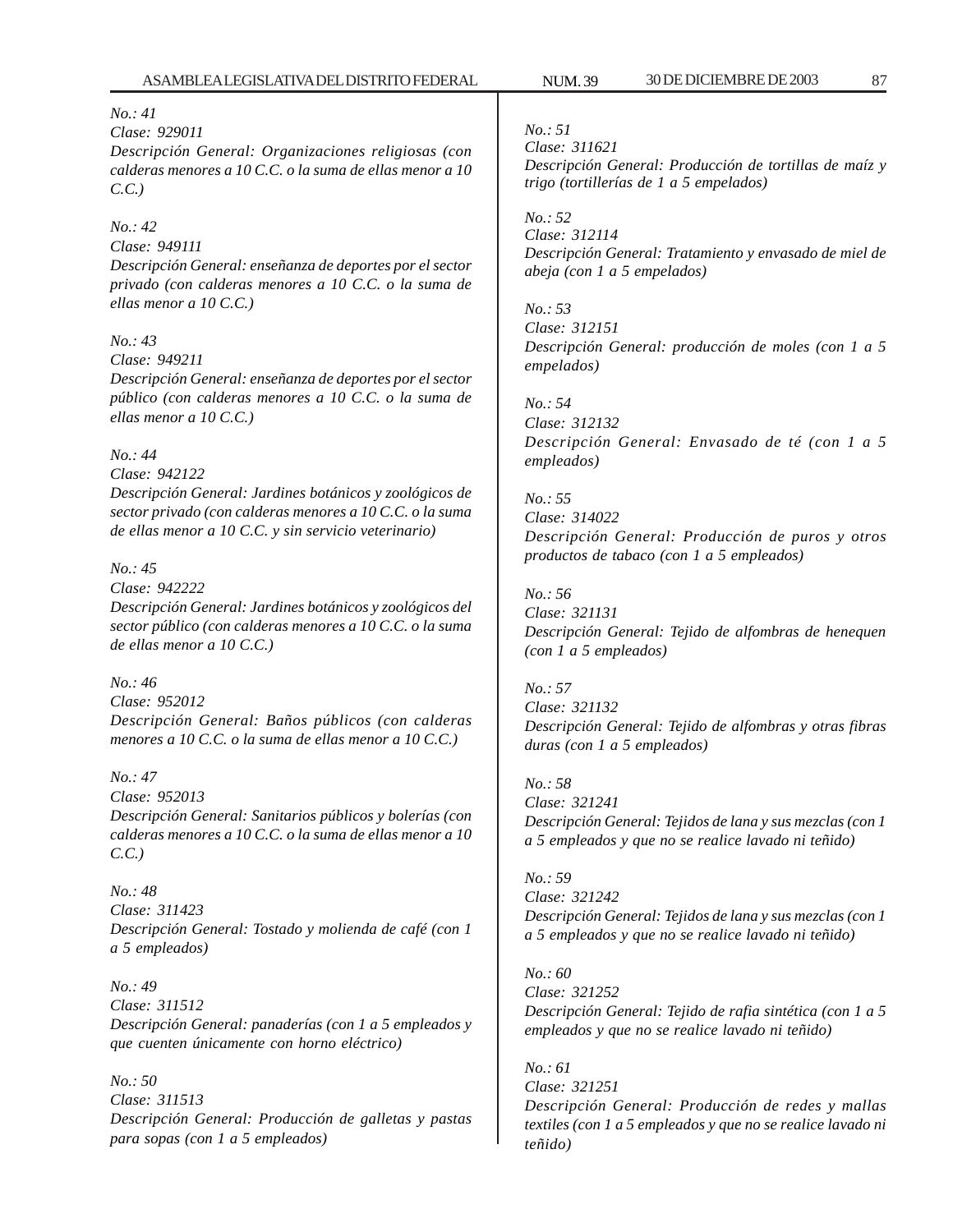*No.: 62 Clase: 321351 Descripción General: Deshilado y bordado a mano de productos textiles (con 1 a 5 empleados)*

*No.: 63 Clase: 321331 Descripción General: Producción de bolsas y costales textiles (con 1 a 5 empleados)*

*No.: 64 Clase: 321321 Descripción General: Tejido a mano de alfombras y tapetes de fibras blandas (con 1 a 5 empleados)*

*No.: 65 Clase: 321322 Descripción General: Tejido a maquina de alfombras y tapetes de fibras blandas (con 1 a 5 empleados)*

*No.: 66 Clase: 321421 Descripción General: producción de medias y calcetines (con 1 a 5 empleados)*

*No.: 67 Clase: 321431 Descripción General: Tejido de sueteres (con 1 a 5 empleados)*

*No.: 68 Clase: 321422 Descripción General: Tejido de ropa interior de punto (con 1 a 5 empleados)*

*No.: 69 Clase: 321411 Descripción General: Tejido de telas de punto (con 1 a 5 empleados)*

*No.:70 Clase: 321439 Descripción General: Tejido de ropa exterior de punto (con 1 a 5 empleados)*

*No.: 71 Clase: 323021 Descripción General: Producción de maletas, bolsas de mano y similares (con 1 a 5 empleados y que no se realice curtido ni teñido)*

*No.: 72 Clase: 323029 Descripción General: Producción de otros artículos de cuero o piel (con 1 a 5 empleados y que no realice curtido ni teñido)*

## *No.: 73*

*Clase: 324011*

*Descripción General: Producción de calzado con corte de cuero o piel (con 1 a 5 empleados y que no realice curtido ni teñido)*

*No.: 74*

*No.: 75*

*Clase: 324012 Descripción General: Producción de calzado con corte de tela (con 1 a 5 empleados y que no realice curtido ni teñido)*

*Clase: 324013 Descripción General: Producción de calzado con corte de otros materiales (con 1 a 5 empleados y que no realice curtido ni teñido)*

*No.: 76 Clase: 331221 Descripción General: Prod. de artículos trenzados de vara, carrizo y similares (con 1 a 5 empleados)*

*No.: 77 Clase: 331234 Descripción General: Producción de hormas y tacones Producción de calzado con corte de cuero o piel (con 1 a 5 empleados)*

*No.: 78 Clase: 331232 Descripción General: Producción de artículos de madera para el hogar (con 1 a 5 empelados)*

*No.: 79 Clase: 331235 Descripción General: Producción de juguetes de madera (con 1 a 5 empleados)*

*No.: 80 Clase: 331236 Descripción General: Producción de artículos deportivos de madera (con 1 a 5 empleados)*

*No.: 81 Clase: 331239 Descripción General: Producción de otros artículos de madera (con 1 a 5 empleados)*

*No.: 82 Clase: 332011 Descripción General: Producción de muebles principalmente de madera (con 1 a 5 empleados)*

*No.: 83 Clase: 332031 Descripción General: Producción de partes de madera para muebles (con 1 a 5 empleados)*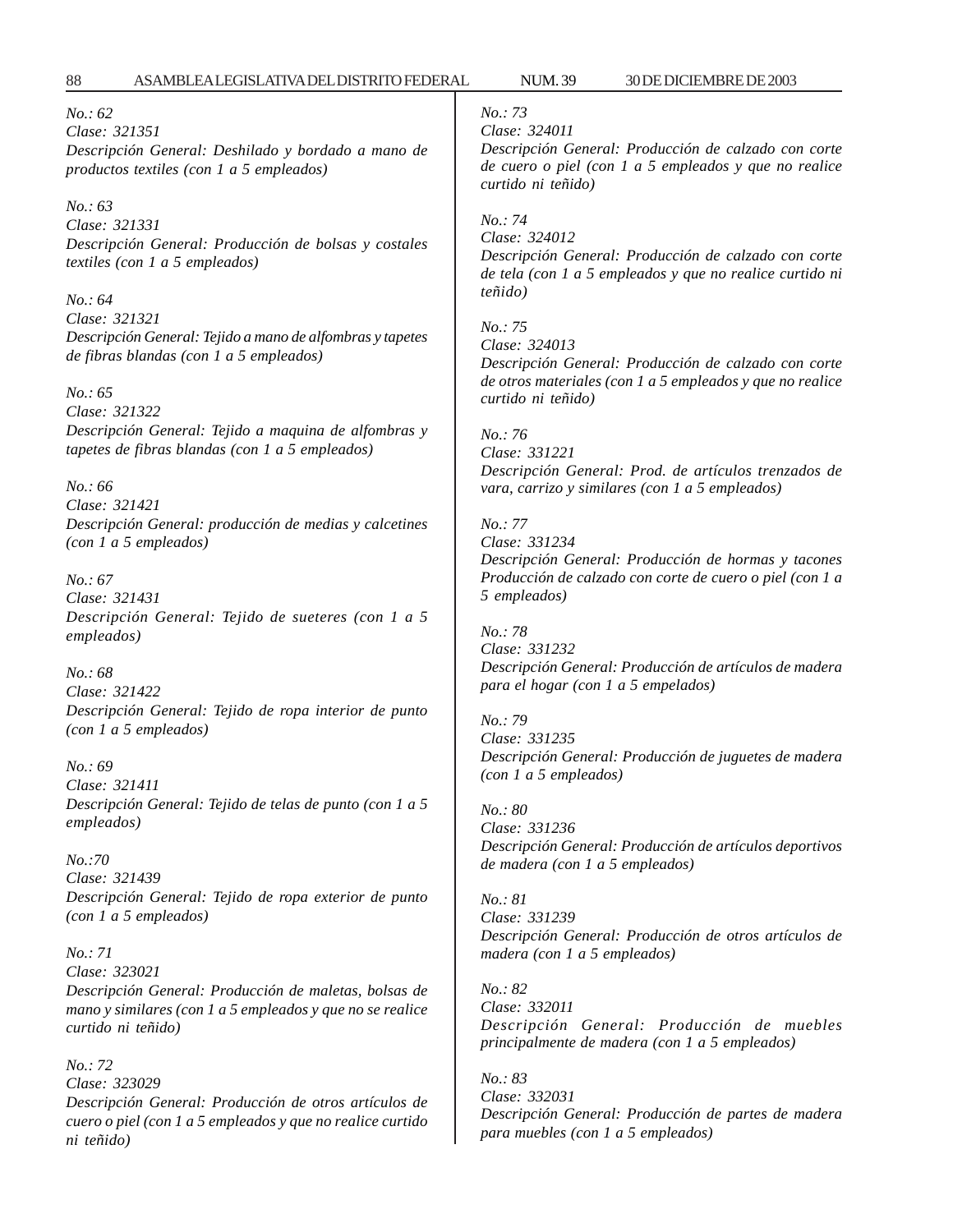*No.: 84 Clase: 332022 Descripción General: Producción de persianas (con 1 a 5 empleados)*

*No.: 85 Clase: 342051 Descripción General: Encuadernación (con 1 a 5 empleados)*

*No.:86 Clase: 342041 Descripción General: Composición tipográfica (con 1 a 5 empleados)*

*No.: 87 Clase: 361100 Descripción General: Producción de artículos cerámicos no estructurales (con 1 a 5 empleados)*

*No.: 88 Clase: 361221 Descripción General: Producción de azulejos y losetas cerámicas (con 1 a 5 empleados)*

*No.: 89 Clase: 382264 Descripción General: Producción de equipo automatización (con 1 a 5 empleados y que sólo ensamblen)*

*No.: 90 Clase: 382321 Descripción General: Producción de máquinas de oficina (con 1 a 5 empleados y que sólo ensamblen)*

*No.: 91 Clase: 382311 Descripción General: Producción de equipo de computo y sus periféricos (con 1 a 5 empleados y que sólo se ensamblen)*

*No.: 92 Clase: 383153 Descripción General: Producción de material eléctricos (con 1 a 5 empleados y que sólo ensamblen)*

*No.: 93 Clase: 383159 Descripción General: Producción de accesorios electricos (con 1 a 5 empleados y que sólo ensamblen)*

*No.: 94 Clase: 383162 Descripción General: Producción de lámparas y candiles (con 1 a 5 empleados y que sólo ensamblen)*

*No.: 95 Clase: 383262 Descripción General: Estudios de grabación (con 1 a 5 empleados)*

*No.: 96 Clase: 383263 Descripción General: Producción de masters para discos y cintas (con 1 a 5 empleados)*

*No.: 97 Clase: 383264 Descripción General: Editores musicales (con 1 a 5 empleados)*

*No.: 98 Clase: 385023 Descripción General: Producción de relojes electrónicos y sus partes (con 1 a 5 empleados)*

*No.: 99 Clase: 390042 Descripción General: Producción de instrumentos musicales (con 1 a 5 empleados)*

*No.: 100 Clase: 390044 Descripción General: Producción de escobas, cepillos y similares (con 1 a 5 empleados)*

*No.: 101 Clase: 381434 Descripción General: Prod. de artículos de hojalata (con 1 a 5 empleados)*

*No.: 102 Clase: 621023 Descripción General: Comercio al por menor de carnes rojas y similares (con 1 a 5 empleados)*

*No.: 103 Clase: 621025 Descripción General: Comercio al por menor de carnes de aves (con 1 a 5 empleados)*

*No.: 104 Clase: 621031 Descripción General: Comercio al por menor de huevo (con 1 a 5 empleados)*

*No.: 105 Clase: 621071 Descripción General: Comercio al por menor de pan y tortillas (con 1 a 5 empleados)*

*No.: 106 Clase: 621061 Descripción General: Comercio al por menor de leche y productos lacteos (con 1 a 5 empleados)*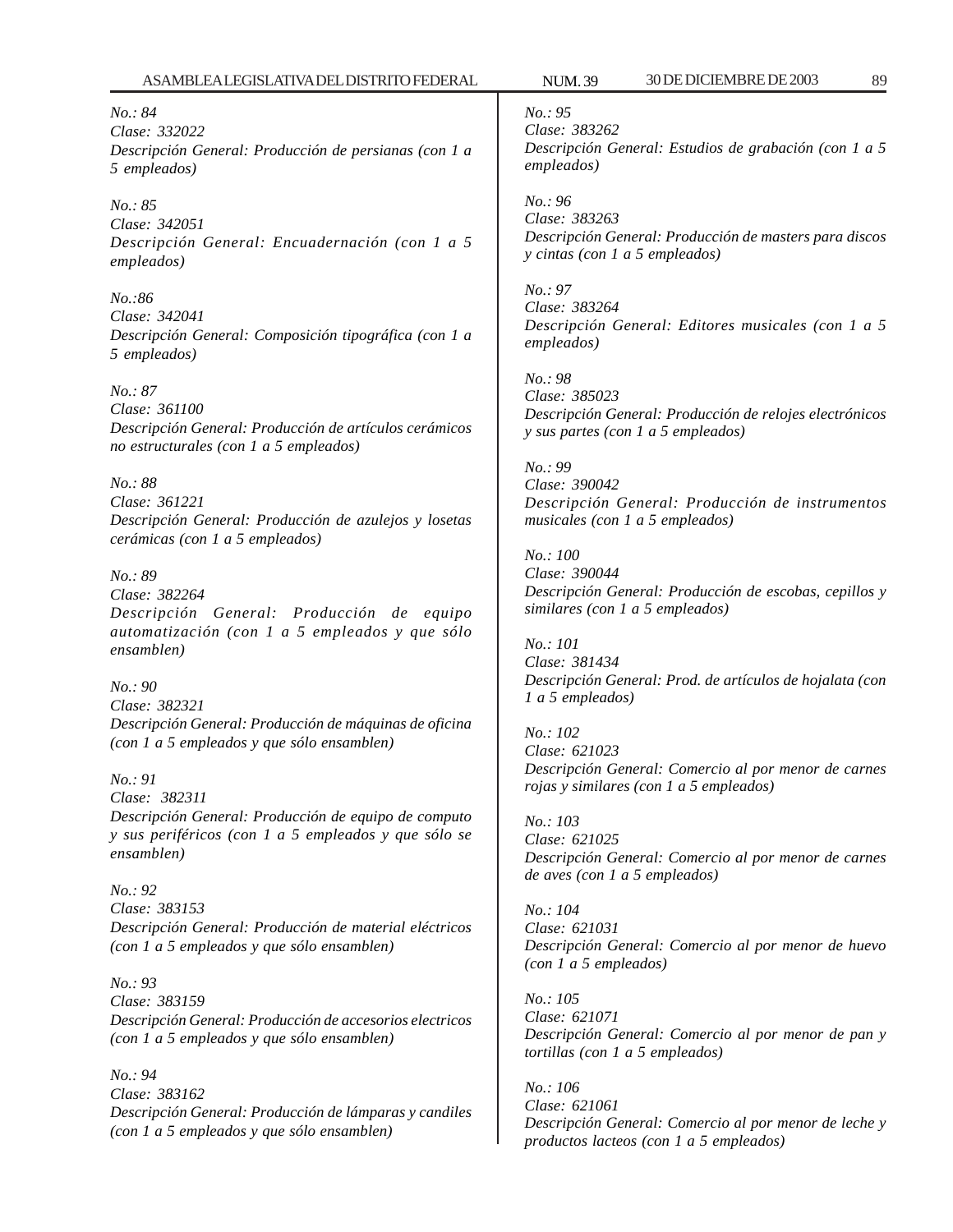*No.: 107 Clase: 621024 Descripción General: Comercio al por menor de embutidos (con 1 a 5 empleados)*

*No.: 108 Clase: 621072 Descripción General: Comercio al por menor de dulces, chocolates y confituras (con 1 a 5 empleados)*

*No.: 109 Clase: 621073 Descripción General: Comercio al por menor de helados y paletas (con 1 a 5 empleados)*

*No.: 110 Clase: 621083 Descripción General: Comercio al por menor de cerveza (con 1 a 5 empleados)*

*No.: 111 Clase: 621089 Descripción General: Comercio al por menor de otras bebidas alcohólicas (con 1 a 5 empleados)*

*No.: 112 Clase: 621091 Descripción General: Comercio al por menor de cigarros y otros productos de tabaco (con 1 a 5 empleados)*

*No.: 113 Clase: 621081 Descripción General: Comercio al por menor de refrescos (con 1 a 5 empleados)*

*No.: 114 Clase: 621082 Descripción General: Comercio al por menor de aguas purificadas (con 1 a 5 empleados)*

*No.: 115 Clase: 621011 Descripción General: Comercio al por menor en tiendas de abarrotes y similares (con 1 a 5 empleados)*

*No.: 116 Clase: 621079 Descripción General: Comercio al por menor de otros productos alimentarios (con 1 a 5 empleados)*

*No.: 117 Clase: 621042 Descripción General: Comercio al por menor de granos y semillas (con 1 a 5 empleados)*

*No.: 118 Clase: 621043 Descripción General: Comercio al por menor de chiles secos y especias (con 1 a 5 empleados)*

*No.: 119 Clase: 622013 Descripción General: Comercio en mini supers (con 1 a 5 empleados)*

*No.: 120 Clase: 621041 Descripción General: Comercio al por menor de frutas y legumbres frescas (con 1 a 5 empleados)*

*No.: 121 Clase: 622014 Descripción General: Comercio al por menor en tiendas naturistas (con 1 a 5 empleados)*

*No.: 122 Clase: 623011 Descripción General: Comercio al por menor de productos farmacéuticos (con 1 a 5 empleados)*

*No.: 123 Clase: 623012 Descripción General: Farmacias con venta de artículos diversos (con 1 a 5 empleados)*

*No.: 124 Clase: 623013 Descripción General: Comercio al por menor de perfumes cosméticos y similares (con 1 a 5 empleados)*

*No.: 125 Clase: 623019 Descripción General: Comercio al por menor de otros artículos para el cuidado personal (con 1 a 5 empleados)*

*No.: 126 Clase: 623098 Descripción General: Comercio en tiendas de mascotas (con 1 a 5 empleados y sin servicio veterinario)*

*No.: 127 Clase: 623024 Descripción General: Comercio al por menor de casimires telas y similares (con 1 a 5 empleados)*

*No.: 128 Clase: 623025 Descripción General: comercio al por menor de blancos (con 1 a 5 empleados)*

*No.: 129 Clase: 623026 Descripción General: Comercio al por menor de artículos de mercería (con 1 a 5 empleados)*

*No.: 130 Clase: 623029 Descripción General: Comercio al por menor de otros insumos textiles (con 1 a 5 empleados)*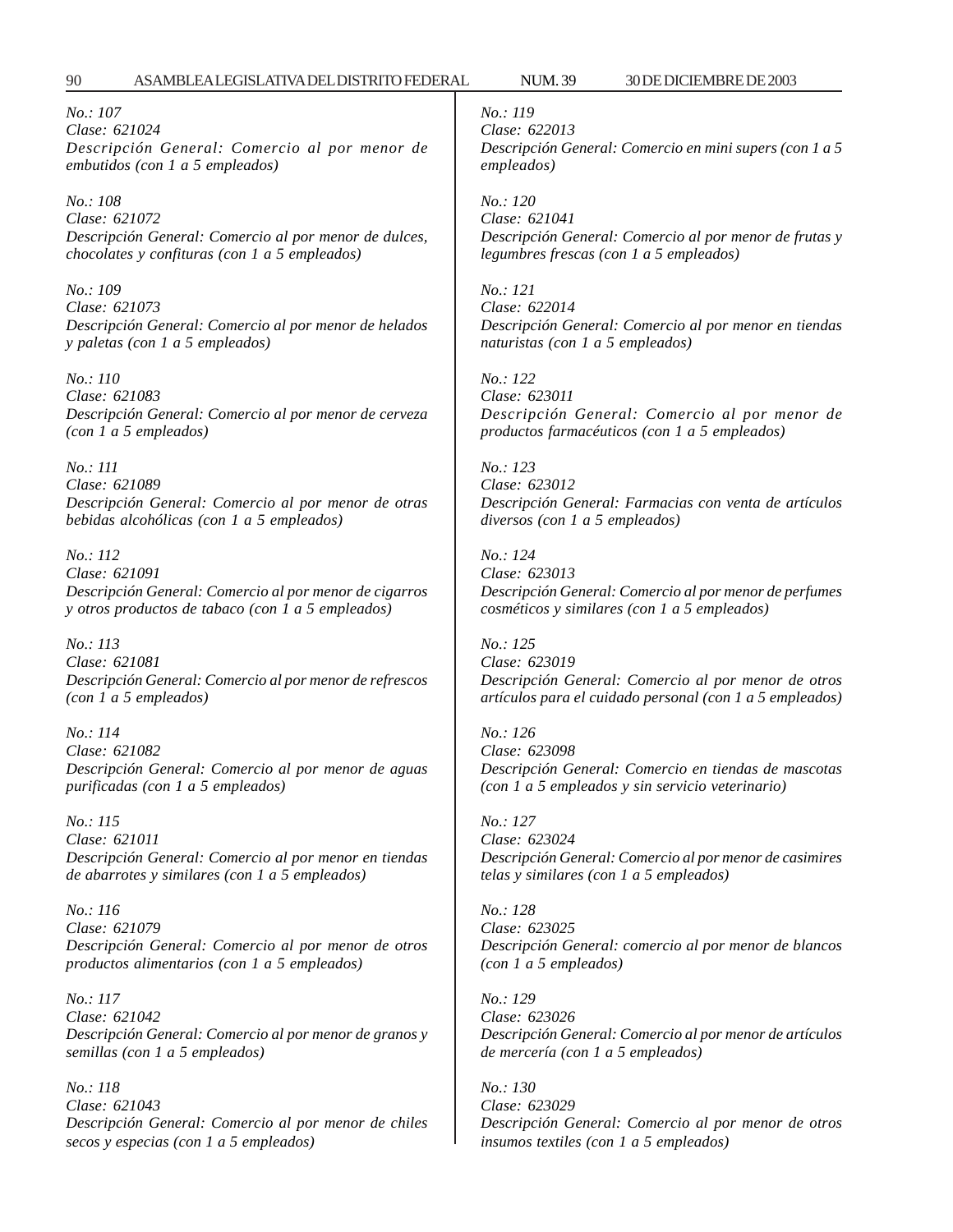*No.: 131 Clase: 623021 Descripción General: Comercio al por menor de prendas de vestir (con 1 a 5 empleados)*

*No.: 132 Clase: 623031 Descripción General: Comercio al por menor de prendas de vestir de cuero o piel (con 1 a 5 empleados)*

*No.: 133 Clase: 623032 Descripción General: Comercio al por menor de calzado (con 1 a 5 empleados)*

*No.: 134 Clase: 623022 Descripción General: Comercio al por menor de sombreros (con 1 a 5 empleados)*

*No.: 135 Clase: 623039 Descripción General: Comercio al por menor de artículos de cuero y/o piel (con 1 a 5 empleados)*

*No.: 136 Clase: 623027 Descripción General: Comercio al por menor de accesorios de vestir (con 1 a 5 empleados)*

*No.: 137 Clase: 623075 Descripción General: Comercio al por menor de alfombras, tapetes y similares (con 1 a 5 empleados)*

*No.: 138 Clase: 623085 Descripción General: Comercio al por menor de vidrios, espejos similares (con 1 a 5 empleados)*

*No.: 139 Clase: 623054 Descripción General: Comercio al por menor de instrumentos musicales (con 1 a 5 empleados)*

*No.: 140 Clase: 623053 Descripción General: Comercio al por menor de discos y cassetes de audio y video (con 1 a 5 empleados)*

*No.:141 Clase: 623074 Descripción General: Comercio de antigüedades y obras de arte (con 1 a 5 empleados)*

*No.: 142 Clase: 623072 Descripción General: Comercio al por menor de enseres eléctricos y línea blanca (con 1 a 5 empleados)*

*No.: 143*

*Clase: 623046 Descripción General: Comercio de artículos para auto construcción y reparaciones domésticas (con 1 a 5 empleados)*

*No.: 144 Clase: 623084 Descripción General: Comercio al por menor de articulaciones de ferretería (con 1 a 5 empleados)*

*No.: 145 Clase: 623081 Descripción General: Comercio al por menor de pinturas, lacas, barnices y similares (con 1 a 5 empleados)*

*No.:146 Clase: 623083 Descripción General: Comercio al por menor de artículos de tlapalería (con 1 a 5 empleados)*

*No.: 147 Clase: 623078 Descripción General: Comercio al por menor de artículos de mesa y ornamentales (con 1 a 5 empleados)*

*No.: 148 Clase: 623044 Descripción General: Comercio al por menor de lámparas y candiles (con 1 a 5 empleados)*

*No.: 149 Clase: 623082 Descripción General: Comercio al por menor de material y accesorios eléctricos (con 1 a 5 empleados)*

*No.: 150 Clase: 623097 Descripción General: Comercio al por menor de grasas, aceites y lubricantes (con 1 a 5 empleados y que no se realice cambios de aceite)*

*No.: 151 Clase: 623057 Descripción General: Comercio al por menor de artículos de fotografía y similares (con 1 a 5 empleados)*

*No.: 152 Clase: 623061 Descripción General: Comercio al por menor de artículos deportivos (con 1 a 5 empleados)*

*No.: 153 Clase: 623058 Descripción General: Comercio al por menor de artículos de papelería (con 1 a 5 empleados)*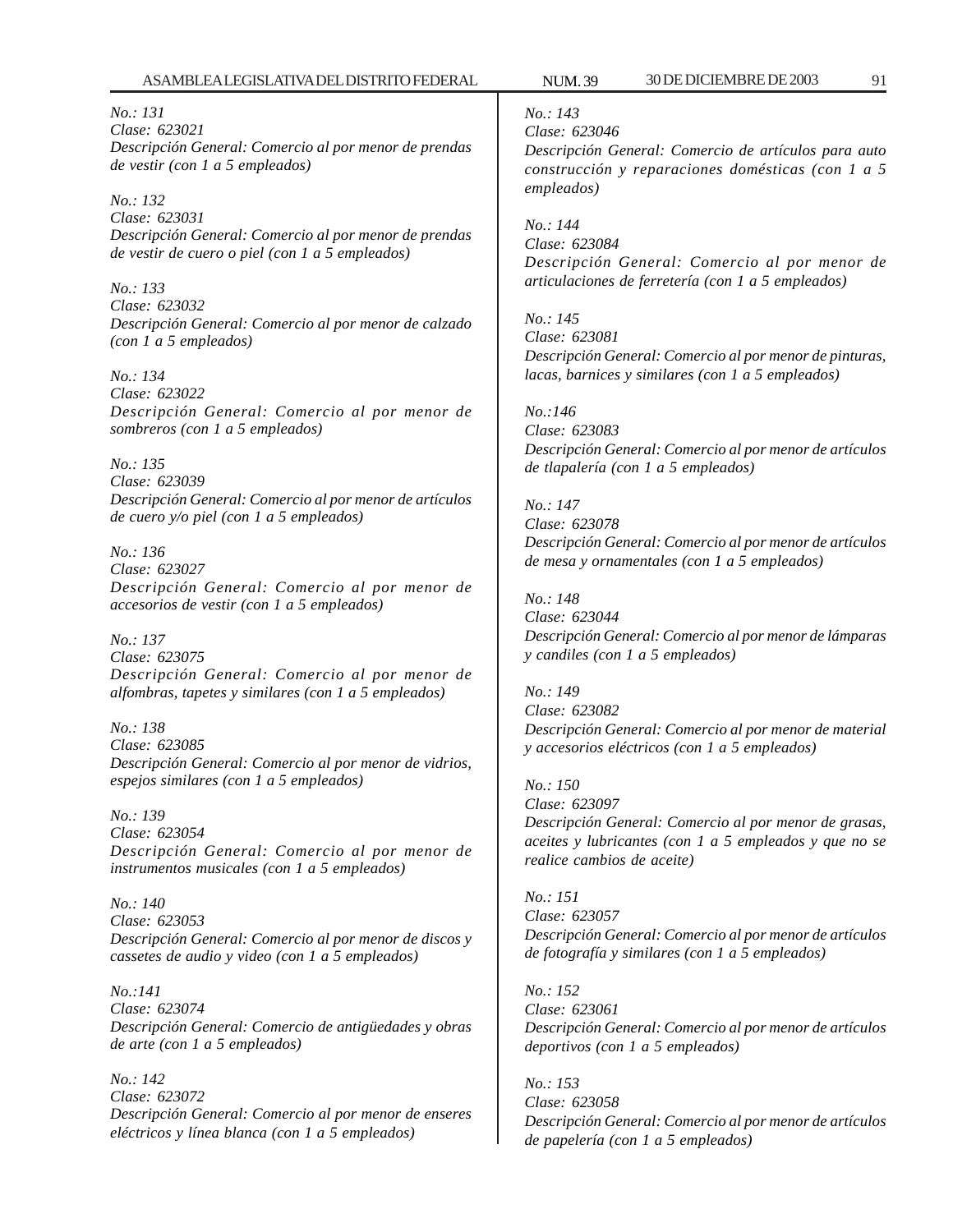*No.: 154 Clase: 623051 Descripción General: Comercio al por menor de libros (con 1 a 5 empleados)*

*No.: 155 Clase: 623052 Descripción General: Comercio al por menor de periódicos y revistas (con 1 a 5 empleados)*

*No.: 156 Clase: 623076 Descripción General: Comercio de flores y plantas naturales (con 1 a 5 empleados)*

*No.: 157 Clase: 623077 Descripción General: Comercio al por menor de flores y plantas artificiales (con 1 a 5 empleados)*

*No.: 158 Clase: 623041 Descripción General: Comercio al por menor de anteojos y sus accesorios (con 1 a 5 empleados)*

*No.: 159 Clase: 623056 Descripción General: Comercio al por menor de juguetes (con 1 a 5 empleados)*

*No.: 160 Clase: 623073 Descripción General: Comercio al por menor de computadoras y maquinas de oficina (con 1 a 5 empleados)*

*No.: 161 Clase: 623042 Descripción General: Comercio al por menor de aparatos y artículos ortopédicos (con 1 a 5 empleados)*

*No.: 162 Clase: 623067 Descripción General: Comercio al por menor de relojería, joyería y similares (con 1 a 5 empleados)*

*No.: 163 Clase: 623068 Descripción General: Comercio en tiendas de regalos y novedades (con 1 a 5 empleados)*

*No.: 164 Clase: 623091 Descripción General: Comercio de artesanías (con 1 a 5 empleados)*

*No.: 165 Clase: 623087 Descripción General: Comercio de artículos religiosos*

*No.: 166 Clase: 623086 Descripción General: Comercio al por menor de artículos de jarciería (con 1 a 5 empleados)*

*No.: 167 Clase: 623088 Descripción General: Comercio de artículos usados de uso doméstico (con 1 a 5 empleados)*

*No.: 168 Clase: 623062 Descripción General: Comercio al por menor de bicicletas (con 1 a 5 empleados)*

*No.: 169 Clase: 623063 Descripción General: Comercio de motocicletas (con 1 a 5 empleados y sin reparación ni mantenimiento)*

*No.: 170 Clase: 623064 Descripción General: Comercio al por menor de otros equipos de transporte usados (con 1 a 5 empleados y sin reparación ni mantenimiento)*

*No.: 171 Clase: 623092 Descripción General: Comercio de boletos de lotería*

*No.: 172 Clase: 623043 Descripción General: Comercio al por menor de aparatos de comunicación (con 1 a 5 empleados)*

*No.: 173 Clase: 623045 Descripción General: Comercio al por menor de artículos para decorar interiores (con 1 a 5 empleados)*

*No.: 174 Clase: 623055 Descripción General: Comercios de artículos de filatelía y numística (con 1 a 5 empleados)*

*No.: 175 Clase: 623059 Descripción General: Comercio al por menor de otros artículos no mencionados antes (con 1 a 5 empleados)*

*No.: 176 Clase: 623023 Descripción General: Comercio al por menor de pañales (con 1 a 5 empleados)*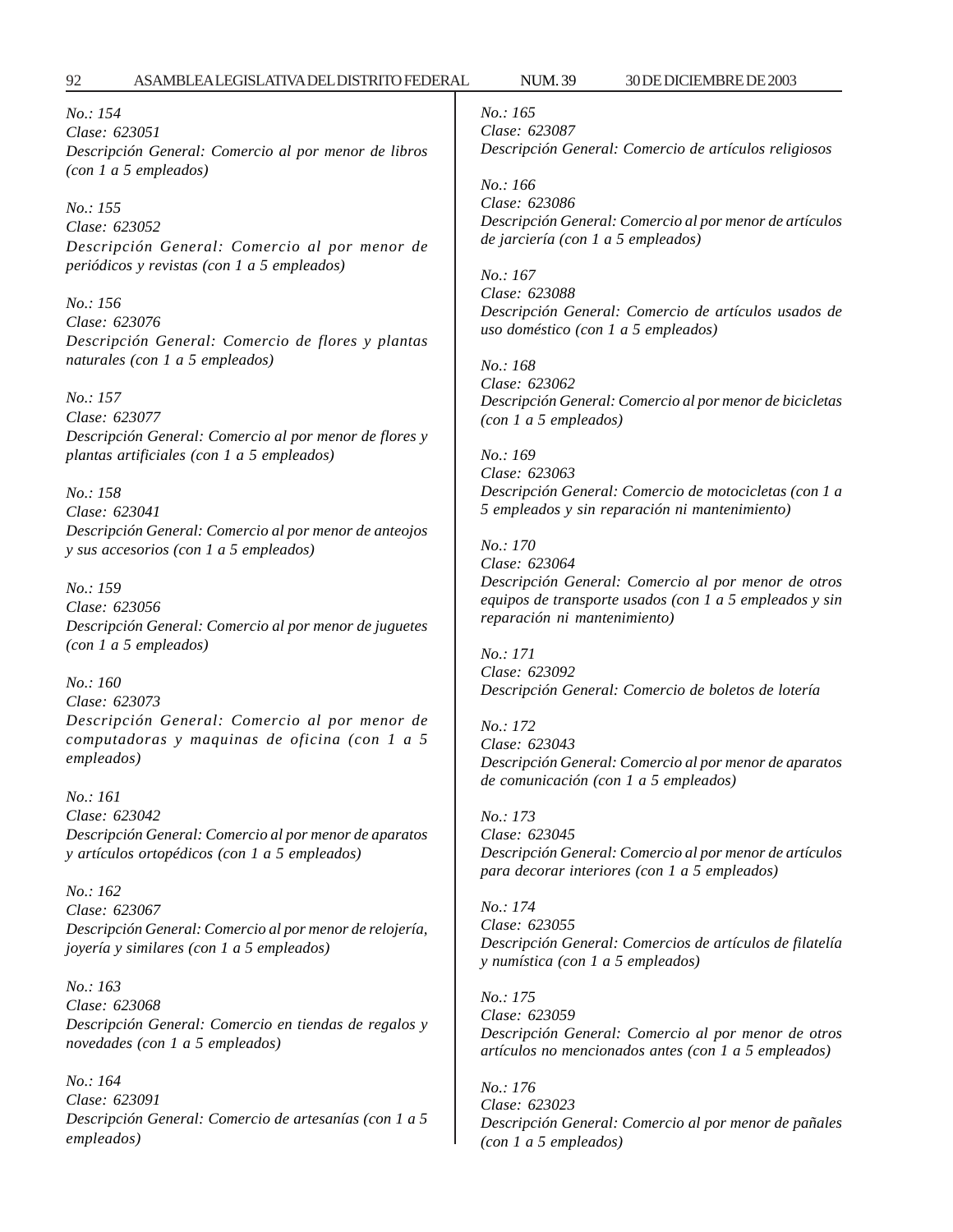### *No.: 177*

#### *Clase: 625022*

*Descripción General: Comercio al por menor de refacciones automotrices nuevas (con 1 a 5 empleados y que no se realice cambio de aceites, reparación ni mantenimiento)*

#### *No.: 178*

*Clase: 625023 Descripción General: Comercio al por menor de accesorios automotrices nuevos (con 1 a 5 empleados y no se realice cambio de aceite, reparación ni mantenimiento)*

*No.: 179 Clase: 625031 Descripción General: Comercio de refacciones usadas y partes de colisión (con 1 a 5 empleados y que no se realice cambio de aceite)*

*No.: 180 Clase: 612012 Descripción General: Comercio al por mayor de hilados y telas textiles (con 1 a 5 empleados)*

*No.: 181 Clase: 612013 Descripción General: Comercio al por mayor de blancos (con 1 a 5 empleados)*

*No.: 182 Clase: 612019 Descripción General: Comercio al por mayor de insumos textiles (con 1 a 5 empleados)*

*No.: 183 Clase: 612021 Descripción General: Comercio al por mayor de pendas de vestir (con 1 a 5 empleados)*

*No.: 184 Clase: 612022 Descripción General: Comercio al por mayor de accesorios de vestir (con 1 a 5 empleados)*

*No.: 185 Clase: 612023 Descripción General: Comercio al por mayor de calzado (con 1 a 5 empleados)*

*No.: 186 Clase: 612011 Descripción General: Comercio al por mayor de fibras textiles (con 1 a 5 empleados)*

*No.: 187 Clase: 612071 Descripción General: Comercio de materiales no metálicos para la construcción (con 1 a 5 empleados)*

*No.: 188 Clase: 612066 Descripción General: Comercio de madera aserrada (con 1 a 5 empleados)*

*No.: 189 Clase: 612079 Descripción General: Comercio de otros insumos para la construcción (con 1 a 5 empleados)*

*No.: 190 Clase: 612056 Descripción General: Comercio al por mayor de papel y cartón nuevo (con 1 a 5 empleados)*

*No.: 191 Clase: 612055 Descripción General: Comercio de envases y material de empaque (con 1 a 5 empleados)*

*No.: 192 Clase: 612031 Descripción General: Comercio al por mayor de productos farmacéuticos (con 1 a 5 empleados)*

*No.: 193 Clase: 612032 Descripción General: Comercio al por mayor de productos de tocador (con 1 a 5 empleados)*

*No.: 194 Clase: 612072 Descripción General: Comercio al por mayor de pinturas, lacas y barnices (con 1 a 5 empleados)*

*No.: 195 Clase: 612073 Descripción General: Comercio al por mayor de material eléctrico (con 1 a 5 empleados)*

*No.: 196 Clase: 612088 Descripción General: Comercio al por mayor de muebles (con 1 a 5 empleados)*

*No.: 197 Clase: 612081 Descripción General: Comercio de maquinaria de uso agropecuario (con 1 a 5 empleados y que no se realice reparación ni mantenimiento)*

*No.: 198 Clase: 612082 Descripción General: Comercio de maquinaria para las manufacturas (con 1 a 5 empleados y que no se realice reparación ni mantenimiento)*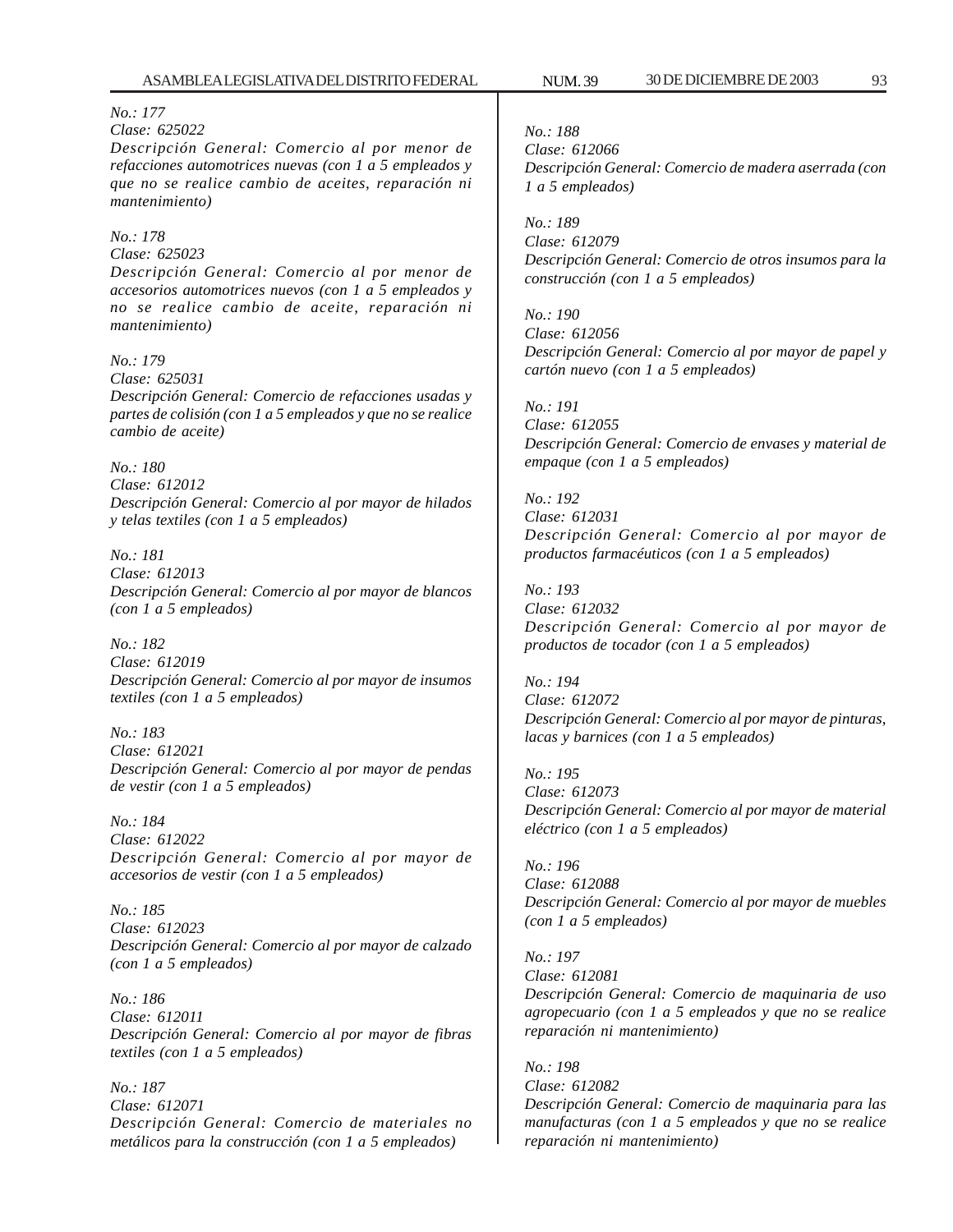#### *No.: 199*

#### *Clase: 612083*

*Descripción General: Comercio de maquinaria para la construcción (con 1 a 5 empleados y que no se realice reparación ni mantenimiento)*

### *No.: 200*

*Clase: 612087 Descripción General: Comercio de equipos y maquinaria de uso general (con 1 a 5 empleados y que no se realice reparación ni mantenimiento)*

#### *No.: 201*

*Clase: 612085 Descripción General: Comercio al por mayor de equipo de fotografía y comunicaciones (con 1 a 5 empleados y que no realice reparación ni mantenimiento)*

#### *No.: 202*

*Clase: 612086 Descripción General: Comercio de muebles y equipo médico y de laboratorios*

#### *No.: 203*

*Clase: 612089 Descripción General: Comercio de maquinaria para el comercio y los servicios (con 1 a 5 empleados y que no se realice reparación ni mantenimiento)*

#### *No.: 204*

*Clase: 612084 Descripción General: Comercio al por mayor de equipo de procesamiento informático*

#### *No.: 205*

*Clase: 612093 Descripción General: Comercio al por mayor de refacciones para camiones (con 1 a 5 empleados y que no realice reparación ni mantenimiento)*

*No.: 206 Clase: 612091 Descripción General: Agencias distribuidoras o concesionarias de camiones nuevos (con 1 a 5 empleados y que no realice reparación ni mantenimiento)*

*No.: 207 Clase: 612092 Descripción General: Comercio de camiones usados (con 1 a 5 empleados y que no se realice reparación ni mantenimiento)*

*No.: 208 Clase: 612052 Descripción General: Comercio al por mayor de artículos de papelería (con 1 a 5 empleados)*

## *No.: 209*

*Clase: 612057*

*Descripción General: Comercio al por mayor de materiales para diseño y pintura artística (con 1 a 5 empleados)*

*No.: 210*

*Clase: 612042 Descripción General: Comercio al por mayor de juguetes (con 1 a 5 empleados)*

*No.: 211 Clase: 612043 Descripción General: Comercio al por mayor de bicicletas (con 1 a 5 empleados)*

*No.: 212 Clase: 612074 Descripción General: Comercio al por mayor de vidrios, espejos y lunas (con 1 a 5 empleados)*

*No.: 213 Clase: 612041 Descripción General: Comercio al por mayor de discos y cassetes de audio y video (con 1 a 5 empleados)*

*No.: 214 Clase: 612044 Descripción General: Comercio al por mayor de artículos deportivos (con 1 a 5 empleados)*

*No.: 215 Clase: 612049 Descripción General: Comercio al por mayor de otros artículos recreativos (con 1 a 5 empleados)*

*No.: 216 Clase: 612045 Descripción General: Comercio al por mayor de instrumentos musicales (con 1 a 5 empleados)*

*No.: 217 Clase: 612051 Descripción General: Comercio al por mayor de relojes, joyería y bisutería (con 1 a 5 empleados)*

*No.: 218 Clase: 612053 Descripción General: Comercio al por mayor de libros (con 1 a 5 empleados)*

*No.: 219 Clase: 622054 Descripción General: Comercio al por mayor de revistas y periódicos (con 1 a 5 empleados)*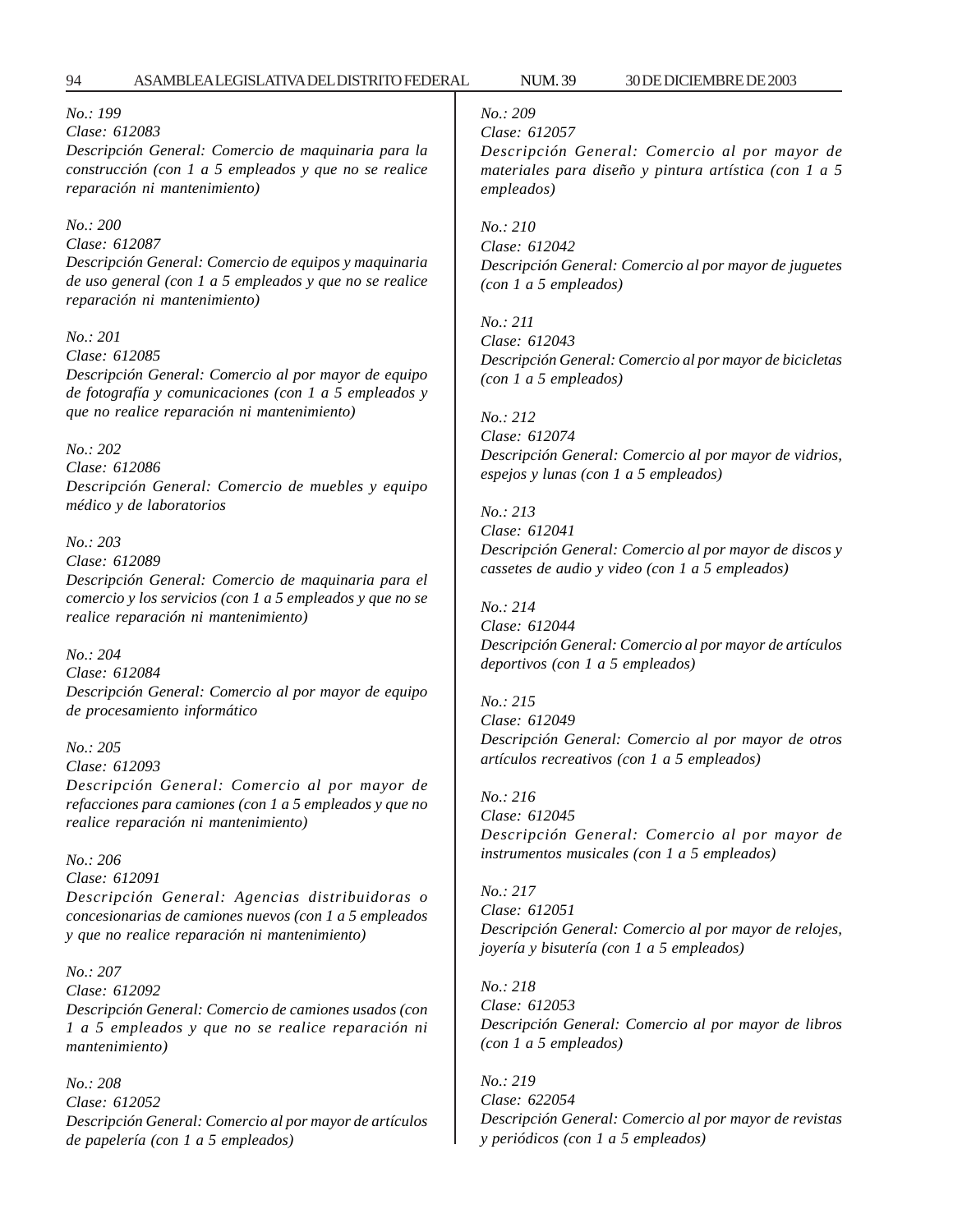*No.: 220 Clase: 612033 Descripción General: Comercio al por mayor de productos naturistas (con 1 a 5 empleados)*

*No.: 221 Clase: 614041 Descripción General: Comercio al por mayor de frutas y legumbres frescas (con 1 a 5 empleados)*

*No.: 222 Clase: 614042 Descripción General: Comercio al por mayor de granos y semillas (con 1 a 5 empleados)*

*No.: 223 Clase: 614031 Descripción General: Comercio al por mayor de huevo (con 1 a 5 empleados)*

*No.: 224 Clase: 614061 Descripción General: Comercio al por mayor de leche y productos lácteos (con 1 a 5 empleados)*

*No.: 225 Clase: 614011 Descripción General: Comercio al por mayor de abarrotes y ultramarinos (con 1 a 5 empleados)*

*No.: 226 Clase: 614024 Descripción General: Comercio al por mayor de embutidos (con 1 a 5 empleados)*

*No.: 227 Clase: 614072 Descripción General: Comercio al por mayor de chocolates, dulces y confituras (con 1 a 5 empleados)*

*No.: 228 Clase: 614062 Descripción General: Comercio al por mayor de botanas y frituras (con 1 a 5 empleados)*

*No.: 229 Clase: 614071 Descripción General: Comercio al por mayor pan, pasteles y galletas (con 1 a 5 empleados)*

*No.: 230 Clase: 614074 Descripción General: Comercio al por mayor de conservas alimenticias (con 1 a 5 empleados)*

*No.: 231 Clase: 614079 Descripción General: Comercio al por mayor de otros productos alimenticios (con 1 a 5 empleados)*

*No.: 232*

*Clase: 614081 Descripción General: Comercio al por mayor de refrescos y aguas purificadas (con 1 a 5 empleados)*

*No.: 233 Clase: 614091 Descripción General: Comercio al por mayor de cigarros y otros productos de tabaco (con 1 a 5 empleados)*

*No.: 234 Clase: 622013 Descripción General: Comercio en mini supers (con 1 a 5 empleados)*

*No.: 235 Clase: 621041 Descripción General: Comercio al por menor de frutas y legumbres frescas (con 1 a 5 empleados)*

*No.: 236 Clase: 622014 Descripción General: Comercio al por menor en tiendas naturistas (con 1 a 5 empleados)*

*No.: 237 Clase: 623011 Descripción General: Comercio al por menor de productos farmacéuticos (con 1 a 5 empleados)*

*No.: 238 Clase: 931031 Descripción General: Restaurantes de comida para llevar solo cocinas económicas (Establecimientos con calderas menores a 10 C.C. o la suma de ellas sea menor a 10 C.C.)*

*No.: 239 Clase: 952031 Descripción General: Servicios de velación y funerarias (sin crematorio, ni servicio de embalsame)*

*No.: 240 Clase: 952091 Descripción General: Predicción del futuro y servicios esotéricos en general (con 1 a 5 empleados)*

*No.: 241 Clase: 973191 Descripción General: Estacionamiento para vehículos automotores (con 1 a 5 empleados y que no se realice reparación ni mantenimiento)*

*No.: 242 Clase: 961191 Descripción General: Mantenimiento de equipo de precisión (con 1 a 5 empleados)*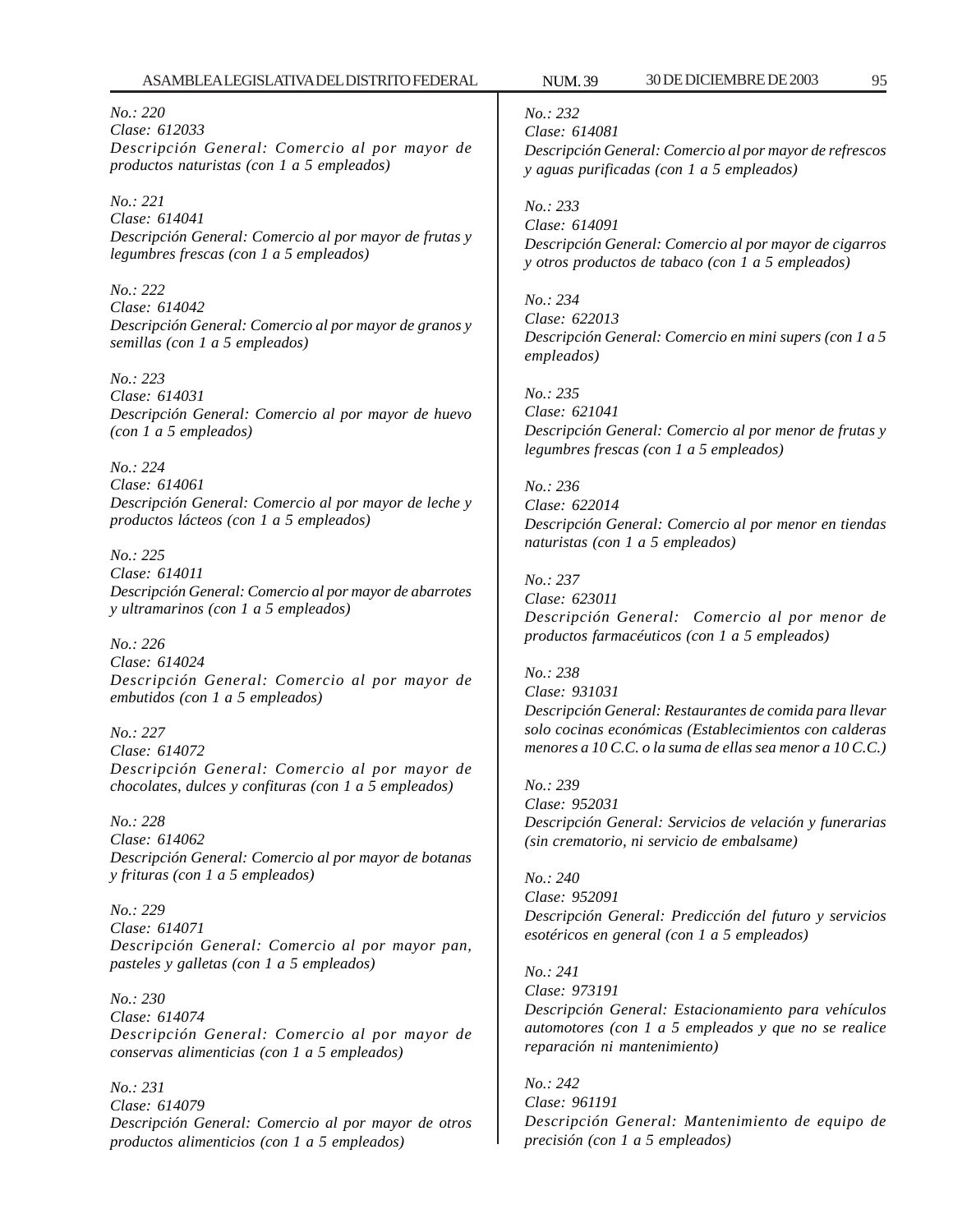*No.: 243 Clase: 961199 Descripción General: Mantenimiento de otros equipos y aparatos electrónicos (con 1 a 5 empleados)*

*No.: 244 Clase: 961192 Descripción General: Mantenimiento de máquinas principalmente de oficina (con 1 a 5 empleados)*

*No.: 245 Clase: 961193 Descripción General: Mantenimiento de equipo de computo y sus periféricos (con 1 a 5 empleados)*

*No.: 246 Clase: 961233 Descripción General: Reparación de vidrios y cristales automotrices (con 1 a 5 empleados)*

*No.: 247 Clase: 961241 Descripción General: Vulcanización y reparación de llantas y cámaras (con 1 a 5 empleados)*

*No.: 248 Clase: 961312 Descripción General: Reparación de calzado (con 1 a 5 empleados)*

*No.: 249 Clase: 961315 Descripción General: Mantenimiento de televisores, video caseteras y similares (con 1 a 5 empleados)*

*No.: 250 Clase: 961352 Descripción General: Servicios de afiladuría (con 1 a 5 empleados)*

*No.: 251 Clase: 923121 Descripción General: Consultorios y clínicas de medicina general del sector privado (con 1 a 5 empleados y sin servicio de hospitalización ni servicio de cirugía)*

*No.: 252 Clase: 923131 Descripción General: Consultorios y clínicas de especialidades médicas del sector privado (con 1 a 5 empleados y sin servicio de hospitalización ni servicio de cirugía)*

*No.: 253 Clase: 923151 Descripción General: Consultorios de nutriologos y dietistas del sector privado (con 1 a 5 empleados)*

## *No.: 254*

*No.: 261*

*Clase: 923152 Descripción General: Psicología social y de conducta por el sector privado (con 1 a 5 empleados)*

*No.: 255 Clase: 923153 Descripción General: Terapia ocupacional y de lenguaje del sector privado (con 1 a 5 empleados)*

*No.: 256 Clase: 923154 Descripción General: Consultorios de quiroprácticos del sector privado (con 1 a 5 empleados)*

*No.: 257 Clase: 923155 Descripción General: Consultorios de optometría (con 1 a 5 empleados)*

*No.: 258 Clase: 923159 Descripción General: Otros consultorios médicos del sector privado (con 1 a 5 empleados y sin servicio de hospitalización ni servicio de cirugía)*

*No.: 259 Clase: 923171 Descripción General: Centros de planificación familiar del sector privado(con 1 a 5 empleados)*

*No.: 260 Clase: 923172 Descripción General: atención médica a enfermos mentales por el sector privado (con 1 a 5 empleados y sin servicio de cirugía)*

*Clase: 923179 Descripción General: Otra atención médica no hospitalaria por el sector privado (con 1 a 5 empleados y sin servicio de hospitalización ni servicio de cirugía)*

*No.: 262 Clase: 923221 Descripción General: Consultorios y clínicas de medicina general del sector público (con 1 a 5 empleados y sin servicio de hospitalización ni cirugía)*

*No.: 263 Clase: 923231 Descripción General: Consultivo y clínicas de especialidades médicas del sector público (con 1 a 5 empleados y sin servicio de hospitalización ni cirugías)*

*No.: 264 Clase: 923241 Descripción General: Consultorios y clínicas dentales del sector público (con 1 a 5 empleados y sin servicio de hospitalización ni cirugía)*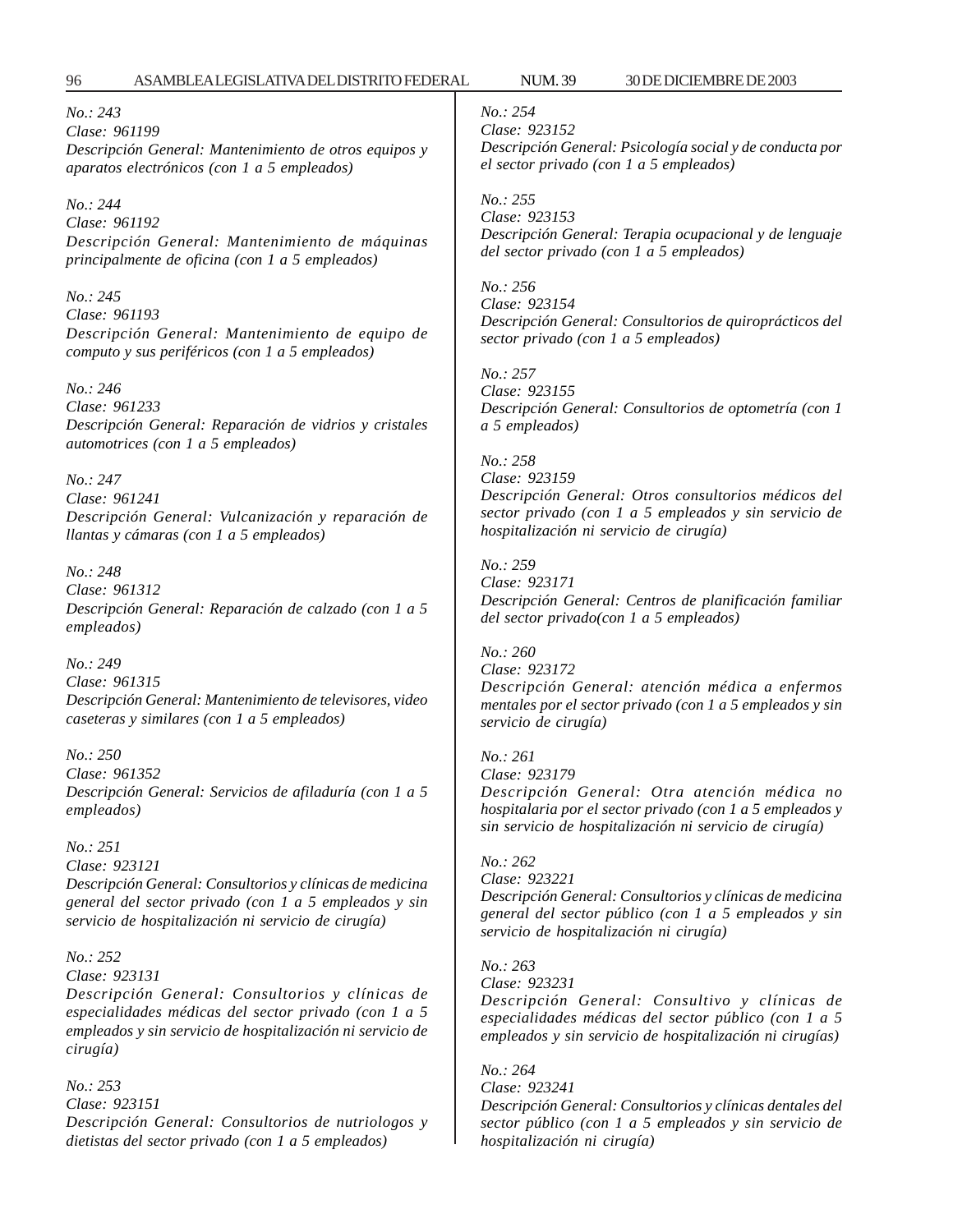## *No.: 275*

*Clase: 92151 Descripción General: Asistencia social de ayuda mutua (con 1 a 5 empleados)*

*No.: 276 Clase: 924161 Descripción General: Otra asistencia social persuasiva o de orientación del sector privado (con 1 a 5 empleados)*

*No.: 277 Clase: 924171 Descripción General: Suministro de comida por asistencia social del sector privado (con 1 a 5 empleados)*

### *No.: 278*

*Clase: 924172*

*Descripción General: Albergue temporal de asistencia social del sector privado (con 1 a 5 empleados y con calderas menores a 10C.C. o la suma de ellas menor de 10 C.C.)*

### *No.: 279*

*Clase: 924241 Descripción General: Asistencia social no residencial por el sector público para niños y jóvenes (con 1 a 5 empleados)*

### *No.: 280*

*Clase: 924242 Descripción General: Asistencia social no residencial por el sector público para ancianos y discapacitados (con 1 a 5 empleados)*

*No.: 281 Clase: 924261 Descripción General: Otra asistencia social persuasiva o de orientación del sector público (con 1 a 5 empleados)*

## *No.: 282 Clase: 924271 Descripción General: de comida por asistencia social del sector público (con 1 a 5 empleados)*

### *No.: 283*

*Clase: 924272*

*Descripción General: Albergue temporal de asistencia social por el sector público (con 1 a 5 empleados y con calderas de menores a 10 C.C. o la suma de ellas menor a 10 C.C.)*

*No.: 284 Clase: 951073 Descripción General: Fotocopiado y centros de operaciones de oficina (con 1 a 5 empleados)*

*No.: 265*

*Clase: 923251 Descripción General: Consultorios de nutriologos y dietistas del sector público (con 1 a 5 empleados y sin servicio de hospitalización ni cirugía)*

### *No.: 266*

*Clase: 923252 Descripción General: Psicología social y de conducta por el sector público (con 1 a 5 empleados)*

*No.: 267 Clase: 923253 Descripción General: Terapia ocupacional y del lenguaje del sector público (con 1 a 5 empleados)*

### *No.: 268*

*Clase: 923254 Descripción General: Consultorios de quiroprácticos del sector público*

### *No.: 269*

*Clase: 923259 Descripción General: Otros consultorios médicos del sector público (con 1 a 5 empleados y sin servicio de hospitalización ni servicio de cirugía)*

### *No.: 270*

*Clase: 923271 Descripción General: Centros de planificación familiar del sector público (con 1 a 5 empleados)*

### *No.: 271*

*Clase: 923272 Descripción General: Atención médica a enfermos mentales por el sector público (con 1 a 5 empleados y sin servicio de cirugía)*

### *No.: 272*

*Clase: 923279 Descripción General: Otra atención médica no hospitalaria por el sector público (con 1 a 5 empleados y sin servicio de hospitalización ni servicio de cirugía)*

### *No.: 273*

*Clase: 924141 Descripción General: Asistencia social no residencial por el sector privado para niños y jóvenes (con 1 a 5 empleados)*

## *No.: 274*

*Clase: 924142*

*Descripción General: Asistencia social no residencial por el sector privado para ancianos y discapacitados (con 1 a 5 empleados y sin servicio de hospitalización)*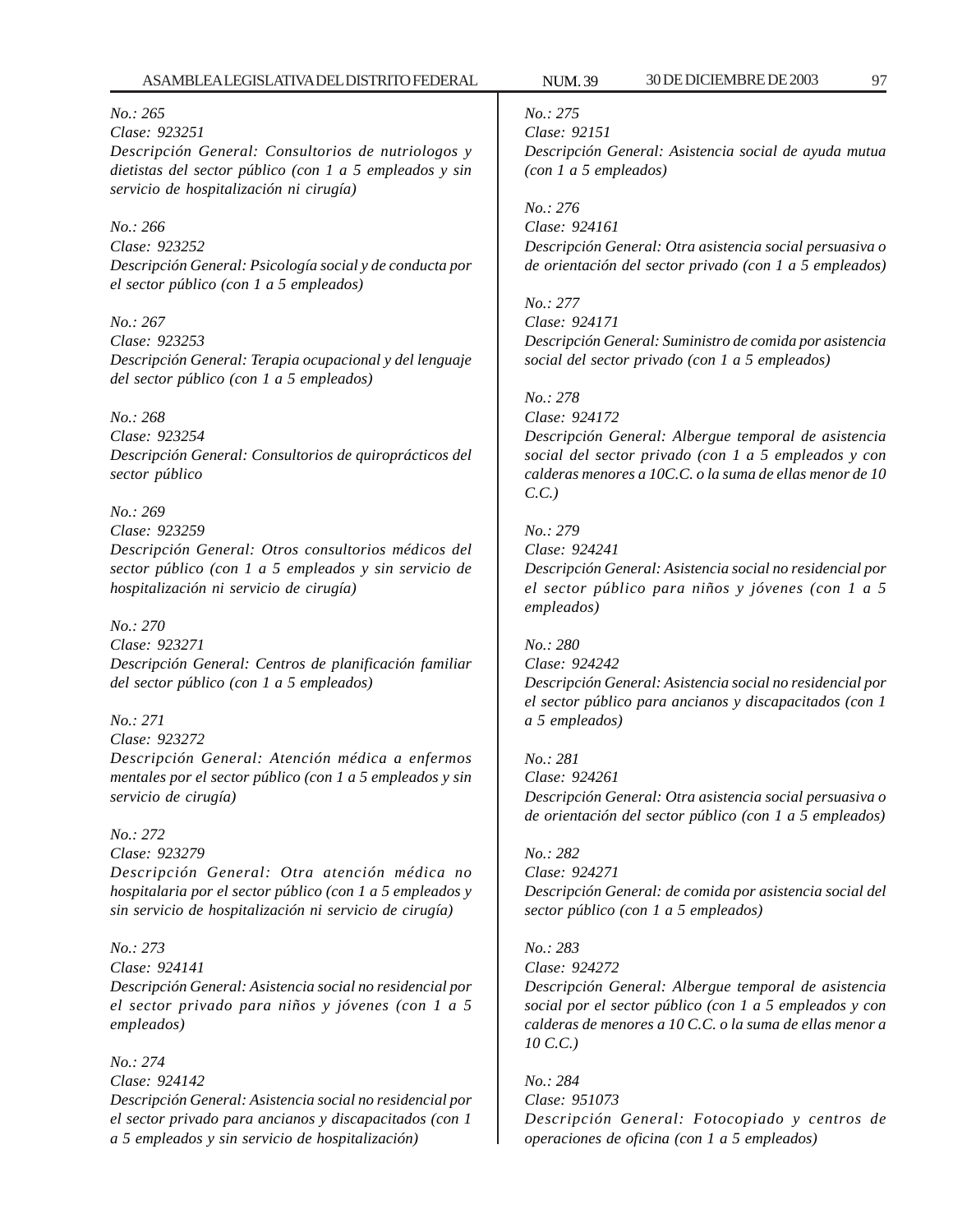### *No.: 285 Clase: 961321 Descripción General: Tapicería y reparación de muebles y asientos (con 1 a 5 empleados)*

### *No.: 286*

*Clase: 961332 Descripción General: Tapicería en automóviles y camiones (con 1 a 5 empleados)*

#### *No.: 287*

*Clase: 952021 Descripción General: Salas de mensaje (con 1 a 5 empleados y con calderas menores a 10C.C. o la suma de ellas menor a 10 C.C)*

### *No.: 288*

*Clase: 321311 Descripción General: Confección de sabanas, colchas, cortinas y similares (con 1 a 100 empleados)*

#### *No.: 289*

*Clase: 321341 Descripción General: Confección de toldos y cubiertas textiles de uso automotriz (con 1 a 100 empleados)*

#### *No.: 290*

*Clase: 321332 Descripción General: Confección de asientos y accesorios de tela de uso automotriz (con 1 a 100 empleados)*

*No.: 291 Clase: 321339 Descripción General: Confección de banderas y otros prod. con tela sin recubrir (con 1 a 100 empleados)*

### *No.: 292*

*Clase: 322041*

*Descripción General: Confección de ropa exterior para hombre hecha en serie (con 1 a 100 empleados, con calderas menores a 10 C.C. o la suma de ellas menor a 10 C.C. y que no se realice lavado ni teñido)*

### *No.: 293*

### *Clase: 322042*

*Descripción General: Confección de ropa exterior para mujer hecha en serie (con 1 a 100 empleados, con calderas menores a 10 C.C. o la suma de ellas menor a 10 C.C. y que no se realice lavado ni teñido)*

#### *No.: 294*

#### *Clase: 322021*

*Descripción General: Confección de camisas (con 1 a 100 empleados, con calderas menores a 10 C.C. o la suma de ellas menor a 10 C.C. y que no se realice lavado ni teñido)*

## *No.: 295*

*Clase: 322022*

*Descripción General: Confección de uniformes (con 1 a 100 empleados, con calderas menores a 10 C.C. o la suma de ellas menor a 10 C.C. y que no se realice lavado ni teñido)*

### *No.: 296 Clase: 322061*

*Descripción General: Confección de ropa o cuero o piel para hombre (con 1 a 100 empleados, con calderas menores a 10 C.C. o la suma de ellas menor a 10 C.C. y que no se realice lavado ni teñido)*

*No.: 297*

*Clase: 322062*

*Descripción General: Confección de ropa o cuero o piel para mujer (con 1 a 100 empleados, con calderas menores a 10 C.C. o la suma de ellas menor a 10 C.C. y que no se realice lavado ni teñido)*

#### *No.: 298*

*Clase: 322043*

*Descripción General: Confección de ropa exterior para niños hecha en serie (con 1 a 100 empleados, con calderas menores a 10 C.C. o la suma de ellas menor a 10 C.C. y que no se realice lavado ni teñido)*

### *No.: 299*

### *Clase: 322023*

*Descripción General: Confección de disfraces, trajes regionales y similares (con 1 a 100 empleados, con calderas menores a 10 C.C. o la suma de ellas menor a 10 C.C. y que no se realice lavado ni teñido)*

### *No.: 300*

### *Clase: 322011*

*Descripción General: Confección de corsetería (con 1 a 100 empleados, con calderas menores a 10 C.C. o la suma de ellas menor a 10 C.C. y que no se realice lavado ni teñido)*

### *No.: 301*

*Clase: 322012*

*Descripción General: Confección de ropa interior y de dormir (con 1 a 100 empleados, con calderas menores a 10 C.C. o la suma de ellas menor a 10 C.C. y que no se realice lavado ni teñido)*

# *No.: 302*

*Clase: 322052*

*Descripción General: Producción de sombreros y simlares de fibras blandas (con 1 a 100 empleados, con calderas menores a 10 C.C. o la suma de ellas menor a 10 C.C. y que no se realice lavado ni teñido)*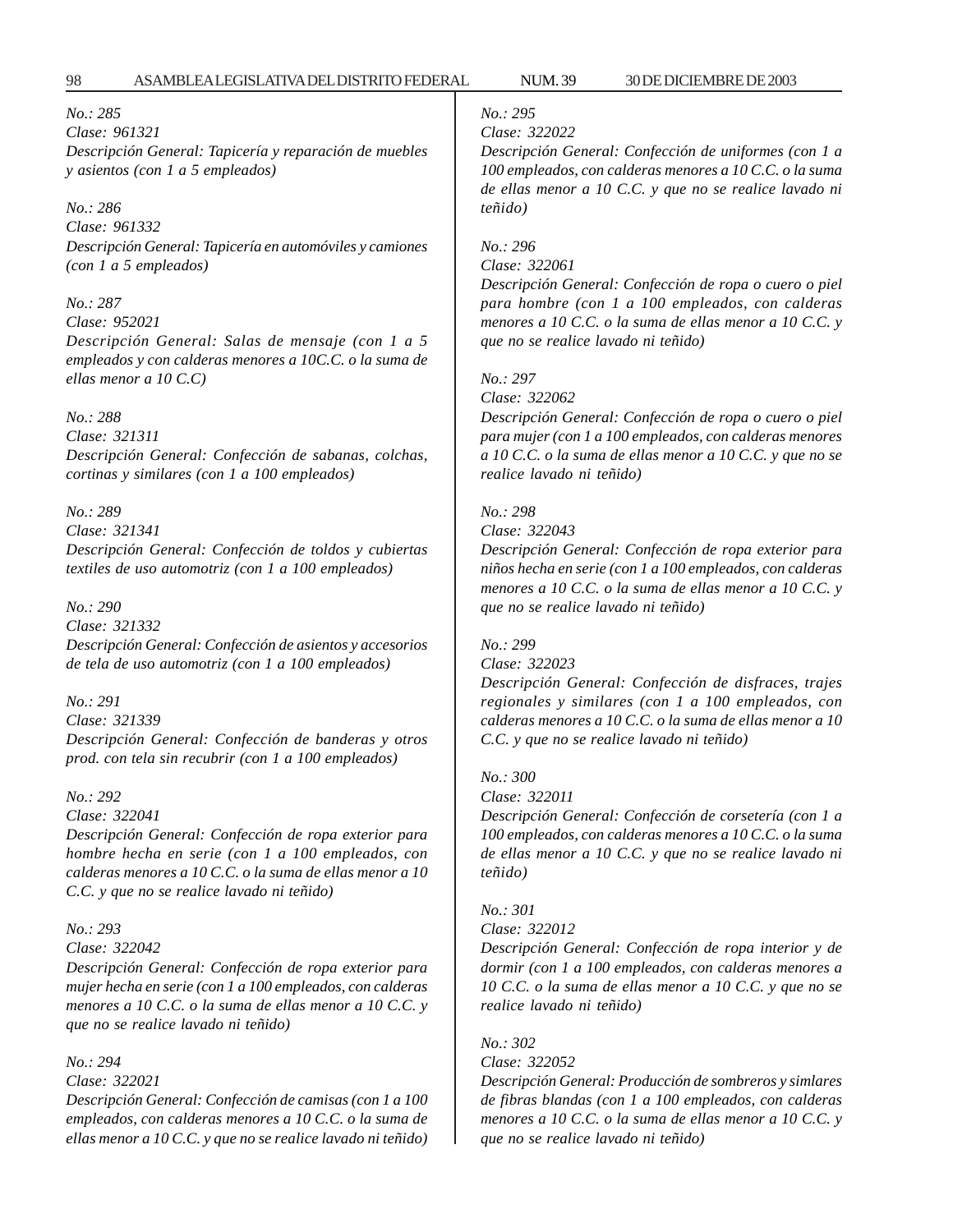ASAMBLEA LEGISLATIVA DEL DISTRITO FEDERAL NUM. 39 30 DE DICIEMBRE DE 2003 99 *No.: 303 Clase: 322051 Descripción General: Producción de sombreros y simlares de fibras duras (con 1 a 100 empleados, con calderas menores a 10 C.C. o la suma de ellas menor a 10 C.C. y que no se realice lavado ni teñido) No.: 304 Clase: 811011 Descripción General: Banca central (con 1 a 100 empleados) No.: 305 Clase: 811021 Descripción General: Banca de desarrollo (con 1 a 100 empleados) No.: 306 Clase: 811022 Descripción General: Fondos y fideicomisos financieros para el desarrollo (con 1 a 100 empleados) No.: 307 Clase: 811031 Descripción General: Banca múltiple (con 1 a 100 empleados) No.: 308 Clase: 811041 Descripción General: Uniones de crédito (con 1 a 100 empleados) No.: 309 Clase: 811056 Descripción General: Almacenes de depósito financiero (con 1 a 100 empleados) No.: 310 Clase: 811051 Descripción General: Arrendadoras financiera (con 1 a 100 empleados) No.: 311*

*Clase: 811061 Descripción General: Casa de cambio (con 1 a 100 empleados)*

*No.: 312 Clase: 811062 Descripción General: Centros cambiarios (con 1 a 100 empleados)*

*No.: 313 Clase: 811053 Descripción General: Factoraje financiero (con 1 a 100 empleados)*

*No.: 314 Clase: 811042 Descripción General: Cajas de ahorro popular (con 1 a 100 empleados)*

*No.: 315 Clase: 811049 Descripción General: Otras instituciones de ahorro y préstamo (con 1 a 100 empleados)*

*No.: 316 Clase: 811052 Descripción General: Montepíos (con 1 a 100 empleados)*

*No.: 317 Clase: 811054 Descripción General: Sociedades financieras con objeto limitado (con 1 a 100 empleados)*

*No.: 318 Clase: 811055 Descripción General: Autofinanciamiento (con 1 a 100 empleados)*

*No.: 319 Clase: 811079 Descripción General: Otras instituciones de intermediación crediticia (con 1 a 100 empleados)*

*No.: 320 Clase: 812021 Descripción General: Casas de bolsa (con 1 a 100 empleados)*

*No.: 321 Clase: 812031 Descripción General: Sociedades de inversión (con 1 a 100 empleados)*

*No.: 322 Clase: 812032 Descripción General: Sociedades operadoras de sociedades de inversión (con 1 a 100 empleados)*

*No.: 323 Clase: 812011 Descripción General: Bolsas de valores (con 1 a 100 empleados)*

*No.: 324 Clase: 813011 Descripción General: Fianzas (con 1 a 100 empleados)*

*No.: 325 Clase: 813021 Descripción General: Seguros de vida (con 1 a 100 empleados)*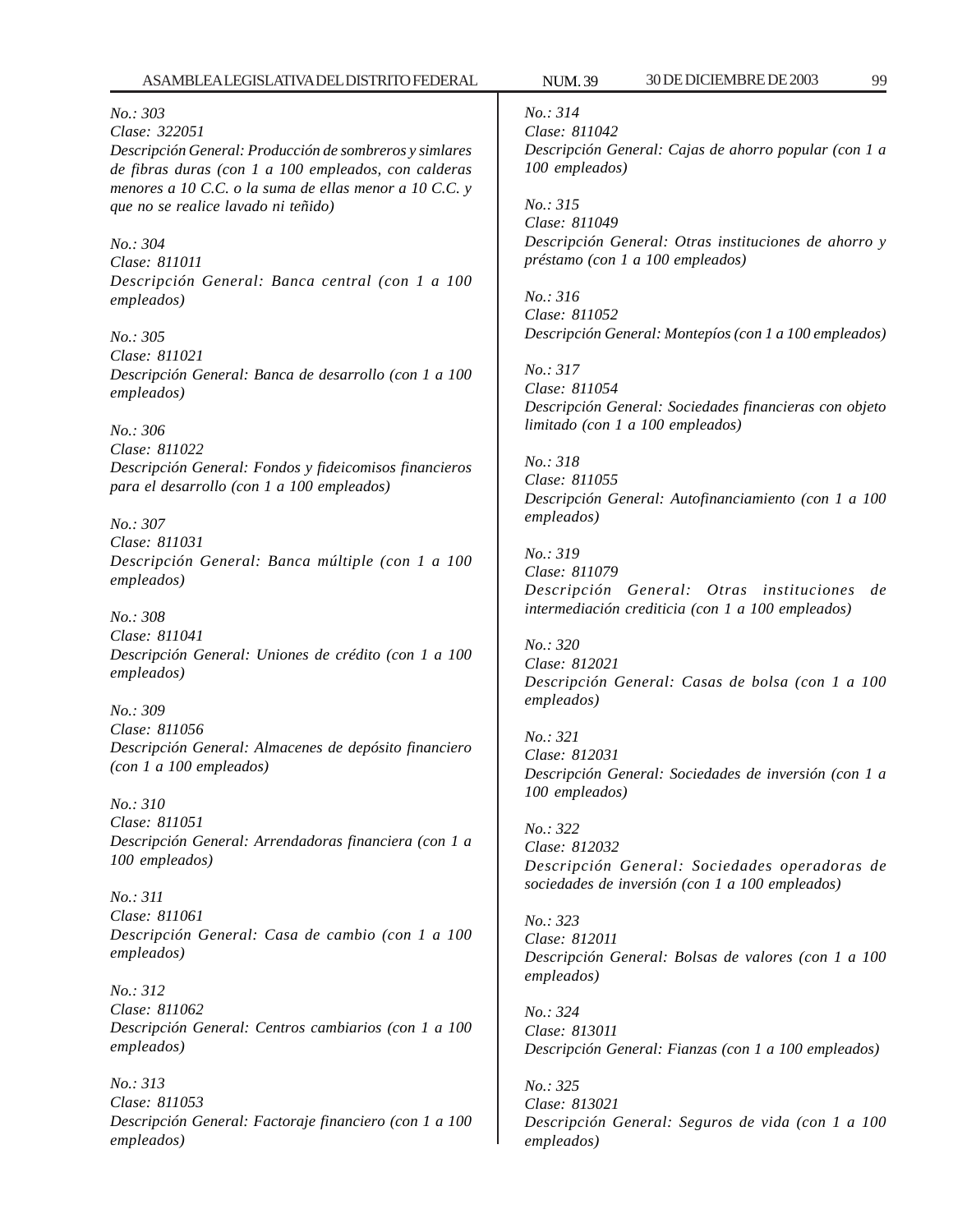*No.: 326 Clase: 813022 Descripción General: Fondos de aseguramiento campesino (con 1 a 100 empleados)*

*No.: 327 Clase: 803123 Descripción General: Compañías de seguros no especializadas por ramo (con 1 a 100 empleados)*

*No.: 328 Clase: 813031 Descripción General: Cajas de pensiones independientes (con 1 a 100 empleados)*

*No.: 329*

*Clase: 821111 Descripción General: Alquiler sin intermediación de viviendas amuebladas sin servicio de hoteleria (con 1 a 100 empleados)*

*No.: 330 Clase: 821112 Descripción General: Alquiler sin intermediación de viviendas sin amueblar (con 1 a 100 empleados)*

*No.: 331 Clase: 821119 Descripción General: alquiler sin intermediación de otros bienes raíces (con 1 a 5 empleados)*

*No.: 332 Clase: 821211 Descripción General: Inmobiliarias (con 1 a 100 empleados)*

*No.: 333 Clase: 821212 Descripción General: Administración de bienes inmuebles (con 1 a 100 empleados)*

*No.: 334 Clase: 821231 Descripción General: Valuación, asesoría y promoción de bienes inmuebles (con 1 a 100 empleados)*

*No.: 335 Clase: 831111 Descripción General: Alquiler de maquinaria agropecuaria sin operador (con 1 a 100 empleados y que no se realice reparación ni mantenimiento)*

*No.: 336 Clase: 831112 Descripción General: Alquiler de maquinaria agropecuaria con operador (con 1 a 100 empleados y que no se realice reparación ni mantenimiento)*

## *No.: 337*

*Clase: 831121*

*Descripción General: Alquiler de maquinaria para minería y construcción sin operador (con 1 a 100 empleados y que no se realice reparación ni mantenimiento)*

*No.: 338 Clase: 831122*

*Descripción General: Alquiler de maquinaria para la construcción con operador (con 1 a 100 empleados y que no se realice reparación ni mantenimiento)*

*No.: 339 Clase: 831131*

*Descripción General: Alquiler de maquinaria y equipo para la industria manufacturera (con 1 a 100 empleados y que no se realice reparación ni mantenimiento)*

*No.: 340 Clase: 831141 Descripción General: Alquiler de equipo de procesamiento informático (con 1 a 100 empleados)*

*No.: 341 Clase: 831142 Descripción General: Alquiler de equipo y mobiliario de oficina (con 1 a 100 empleados y que no se realice reparación ni mantenimiento)*

*No.: 342 Clase: 831159 Descripción General: Alquiler de otra maquinaria para el comercio y los servicios (con 1 a 100 empleados y que no se realice reparación ni mantenimiento)*

*No.: 343 Clase: 831151 Descripción General: Alquiler de equipo para transportar y levantar materiales (con 1 a 100 empleados y que no se realice reparación ni mantenimiento)*

*No.: 344 Clase: 831171 Descripción General: Alquiler de autotransporte de carga (con 1 a 100 empleados y que no se realice reparación ni mantenimiento)*

*No.: 345 Clase: 831181 Descripción General: vides clubes (con 1 a 100 empleados)*

*No.: 346 Clase: 831182 Descripción General: Alquiler de audio y video (con 1 a 100 empleados)*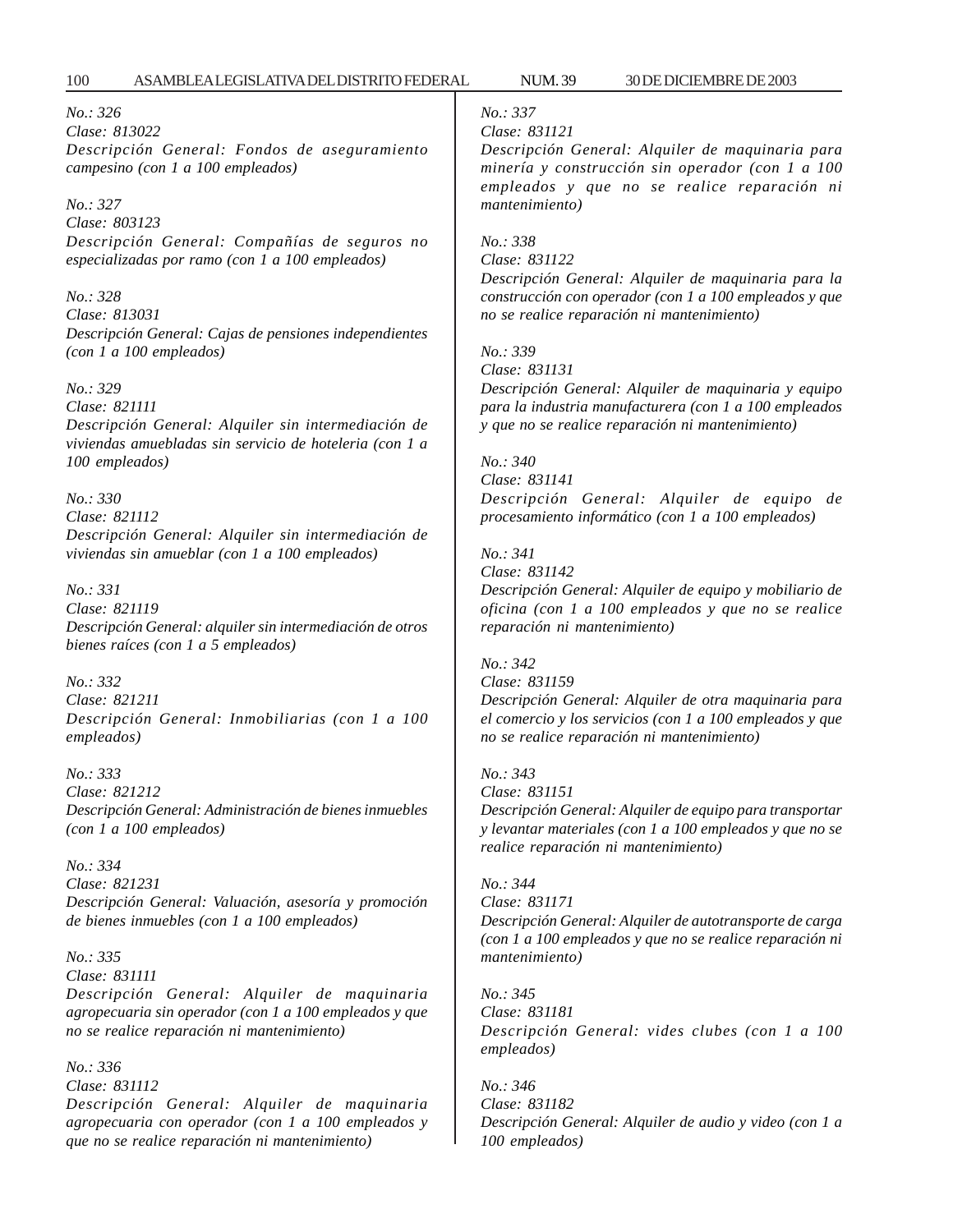*No.: 347 Clase: 831183 Descripción General: Alquiler de instrumentos musicales, luz y sonido (con 1 a 100 empleados)*

*No.: 348 Clase: 831152 Descripción General: Alquiler de equipo de fotográfico profesional (con 1 a 100 empleados)*

*No.: 349 Clase: 831161 Descripción General: Alquiler de otra maquinaria y equipo de producción (con 1 a 100 empleados y que no se realice reparación ni mantenimiento)*

*No.: 350*

*Clase: 831172 Descripción General: Alquiler de equipo de transporte no automotor (con 1 a 100 empleados y que no se realice reparación ni mantenimiento)*

*No.: 351 Clase: 831221 Descripción General: Alquiler de toldos, mesas, sillas, vajillas y similares (con 1 a 100 empleados)*

*No.: 352 Clase: 831211 Descripción General: Alquiler de prendas de vestir (con 1 a 100 empleados)*

*No.: 353 Clase: 831222 Descripción General: Alquiler de electrodomésticos (con 1 a 100 empleados)*

*No.: 354 Clase: 831229 Descripción General: Alquiler de otros bienes muebles (con 1 a 100 empleados)*

*No.: 355 Clase: 831231 Descripción General: Centros generales de alquiler (con 1 a 100 empleados y que no se realice reparación ni mantenimiento)*

*No.: 356 Clase: 910011 Descripción General: Administración pública federal en general (con 1 a 100 empleados)*

*No.: 357 Clase: 910021 Descripción General: Desarrollo y regulación económica federal (con 1 a 100 empleados)*

*No.: 358 Clase: 910041 Descripción General: Instituciones federales para la ecología y medio ambiente (con 1 a 100 empleados)*

*No.: 359 Clase: 910082 Descripción General: Relaciones exteriores (con 1 a 100 empleados)*

*No.: 360 Clase: 910084 Descripción General: Cámaras de senadores, diputados y similares (con 1 a 100 empleados)*

*No.: 361 Clase: 910085 Descripción General: Embajadas y sedes diplomáticas del país en el extranjero (con 1 a 100 empleados)*

*No.: 362 Clase: 910091 Descripción General: Otras dependencias de la administración pública federal (con 1 a 100 empleados)*

*No.: 363 Clase: 910081 Descripción General: Delegaciones regionales de la administración pública federal (con 1 a 100 empleados)*

*No.: 364 Clase: 910012 Descripción General: Administración pública estatal en general (con 1 a 100 empleados)*

*No.: 365 Clase: 910022 Descripción General: Desarrollo y regulación económica estatal (con 1 a 100 empleados)*

*No.: 366 Clase: 910042 Descripción General: Dependencias estatales para la ecología y medio ambiente (con 1 a 100 empleados)*

*No.: 367 Clase: 910092 Descripción General: Otras dependencias de la administración pública federal (con 1 a 100 empleados)*

*No.: 368 Clase: 910013 Descripción General: Administración pública municipal en general (con 1 a 100 empleados)*

*No.: 369 Clase: 910023 Descripción General: Desarrollo y regulación económica estatal (con 1 a 100 empleados)*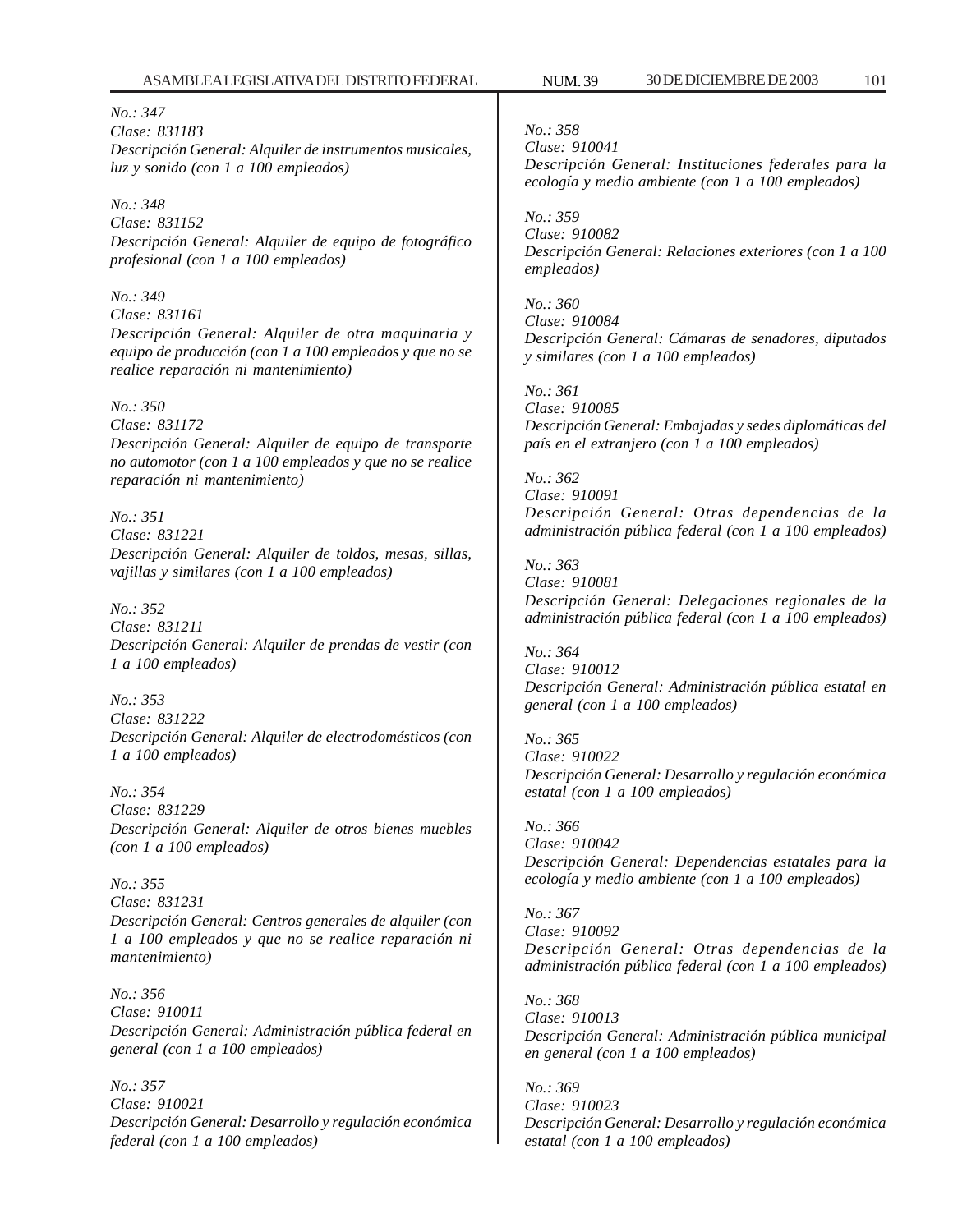*No.: 370 Clase: 910043 Descripción General: Dependencias municipales para la ecología y medio ambiente (con 1 a 100 empleados)*

*No.: 371 Clase: 910053 Descripción General: Dependencias municipales para el bienestar social (con 1 a 100 empleados)*

*No.: 372 Clase: 910093 Descripción General: Otras de las dependencias de la administración pública municipal (con 1 a 100 empleados)*

*No.: 373 Clase: 910031 Descripción General: Orden, justicia y seguridad pública federal (con 1 a 100 empleados)*

*No.:374 Clase: 910032 Descripción General: Orden, justicia y seguridad pública estatal (con 1 a 100 empleados)*

*No.: 375 Clase: 910033 Descripción General: Orden, justicia y seguridad pública municipal (con 1 a 100 empleados)*

*No.: 376 Clase: 910072 Descripción General: Servicios estatales para la sanidad y previsión de contingencias (con 1 a 100 empleados)*

*No.: 377 Clase: 910073 Descripción General: Servicios municipales para la sanidad y previsión de contingencias (con 1 a 100 empleados)*

*No.: 378 Clase: 910051 Descripción General: Dependencias federales para el bienestar social (con 1 a 100 empleados)*

*No.: 379 Clase: 910052 Descripción General: Dependencias estatales para el bienestar social (con 1 a 100 empleados)*

*No.: 380 Clase: 922213 Descripción General: Investigación en ciencias sociales y humanidades del sector público (con 1 a 100 empleados)* *No.: 381 Clase: 941151*

*Descripción General: Transmisión y repetición radiofónica del sector privado (con 1 a 100 empleados)*

*No.: 382 Clase: 941152 Descripción General: Transmisión y repetición televisiva libre del sector privado (con 1 a 100 empleados)*

*No.: 383 Clase: 941153 Descripción General: Transmisión televisiva por suscripción del sector privado (con 1 a 100 empleados)*

*No.: 384 Clase: 941161 Descripción General: Producción independiente de programas de televisión por el sector privado (con 1 a 100 empleados)*

*No.: 385 Clase: 941162 Descripción General: Producción de programas de televisión por televisoras que no transmiten (con 1 a 100 empleados)*

*No.: 386 Clase: 941111 Descripción General: Compañías de teatro del sector privado (con 1 a 100 empleados)*

*No.: 387 Clase: 941112 Descripción General: Compañías de danza del sector privado (con 1 a 100 empleados)*

*No.: 388 Clase: 941119 Descripción General: Otras compañías artísticas del sector privado (con 1 a 100 empleados)*

*No.: 389 Clase: 941272 Descripción General: Alquiler de estudios para la filmación por el sector público (con 1 a 100 empleados)*

*No.: 390 Clase: 941273 Descripción General: Distribución de películas por el sector público (con 1 a 100 empleados)*

*No.: 391 Clase: 941251 Descripción General: Transmisión y repetición radiofónica del sector público (con 1 a 100 empleados)*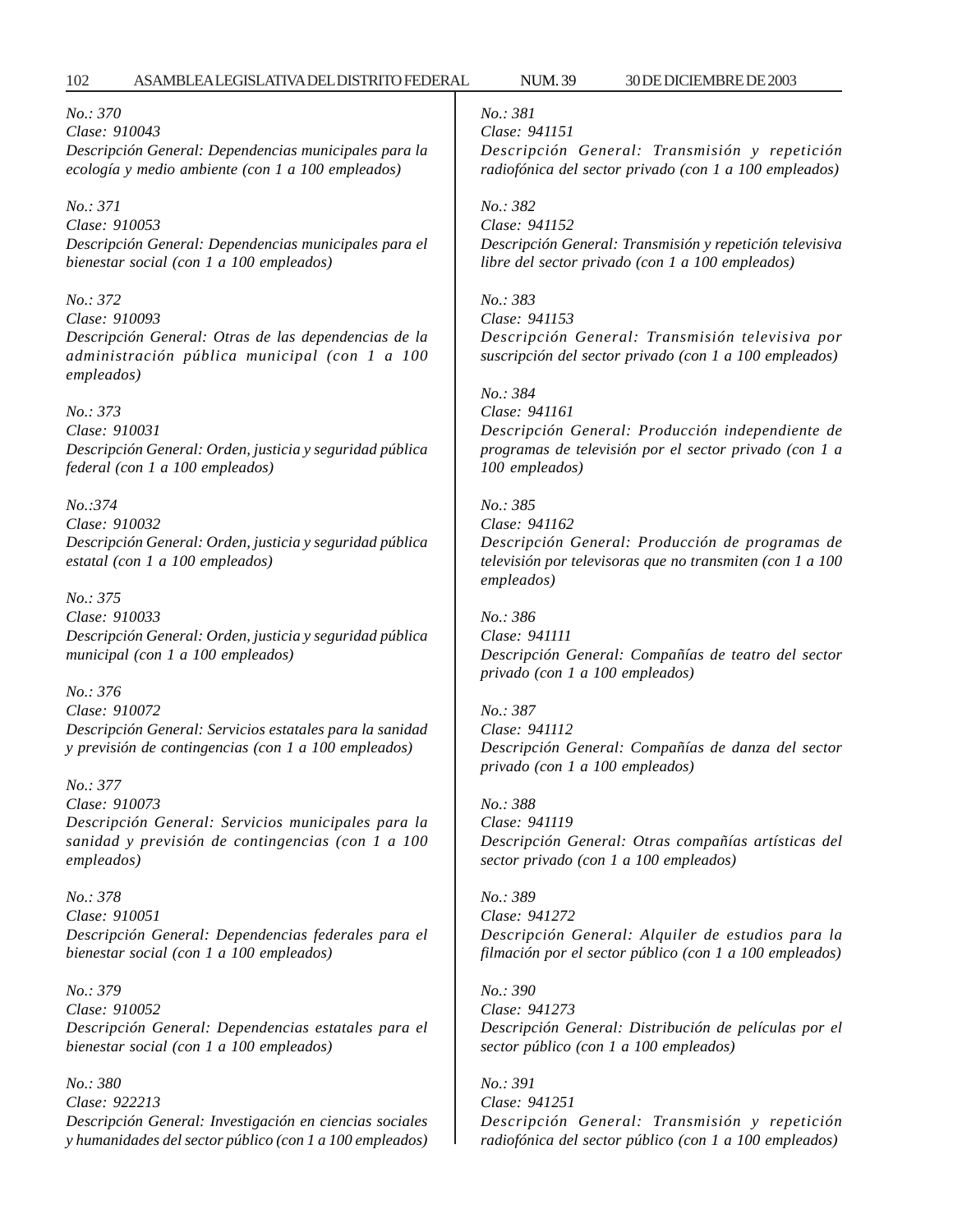*No.: 392 Clase: 941252 Descripción General: Transmisión y repetición televisiva libre del sector público (con 1 a 100 empleados)*

*No.: 393 Clase: 941211 Descripción General: Compañías de teatro del sector público (con 1 a 100 empleados)*

*No.: 394 Clase: 941212 Descripción General: Compañías de danza del sector público (con 1 a 100 empleados)*

*No.: 395 Clase: 941219 Descripción General: Otras compañías artísticas del sector público (con 1 a 100 empleados)*

*No.: 396 Clase: 941222 Descripción General: Presentación de espectáculos con instalaciones por el sector público (con 1 a 100 empleados)*

*No.: 397 Clase: 951011 Descripción General: Notarías públicas (con 1 a 100 empleados)*

*No.: 398 Clase: 951012 Descripción General: Bufetes jurídicos (con 1 a 100 empleados)*

*No.: 399 Clase: 951021 Descripción General: Contabilidad y auditoría (con 1 a 100 empleados)*

*No.: 400 Clase: 951001 Descripción General: Consultoría en computación (con 1 a 100 empleados)*

*No.: 401 Clase: 951003 Descripción General: Consulta en línea y otros proveedores de información (con 1 a 100 empleados)*

*No.: 402 Clase: 951005 Descripción General: Edición y desarrollo de software (con 1 a 100 empleados)*

*No.: 403 Clase: 951009 Descripción General: Procesamiento electrónico de información (con 1 a 100 empleados)*

*No.: 404 Clase: 951051 Descripción General: Arquitectos e ingenieros civiles (con 1 a 100 empleados)*

*No.: 405 Clase: 951052 Descripción General: Ingeniería industrial (con 1 a 100 empleados)*

*No.: 406 Clase: 951053 Descripción General: Inspección de edificios (con 1 a 100 empleados)*

*No.: 407 Clase: 951054 Descripción General: Estudios geofísicos (con 1 a 100 empleados)*

*No.: 408 Clase: 951055 Descripción General: Servicios de mapeo (con 1 a 100 empleados)*

*No.: 409 Clase: 951083 Descripción General: Diseño industrial (con 1 a 100 empleados)*

*No.: 410 Clase: 951089 Descripción General: Diseño de otro tipo (con 1 a 100 empleados)*

*No.: 411 Clase: 951025 Descripción General: Consultoría en mercadotecnia (con 1 a 100 empleados)*

*No.: 412 Clase: 951031 Descripción General: Agencias de publicidad (campañas integrales o completas) (con 1 a 100 empleados)*

*No.: 413 Clase: 951033 Descripción General: Agencias de reventa de tiempo y espacios publicitarios (con 1 a 100 empleados)*

*No.: 414 Clase: 951034 Descripción General: Agencias de representación de medios masivos de comunicación (con 1 a 100 empleados)*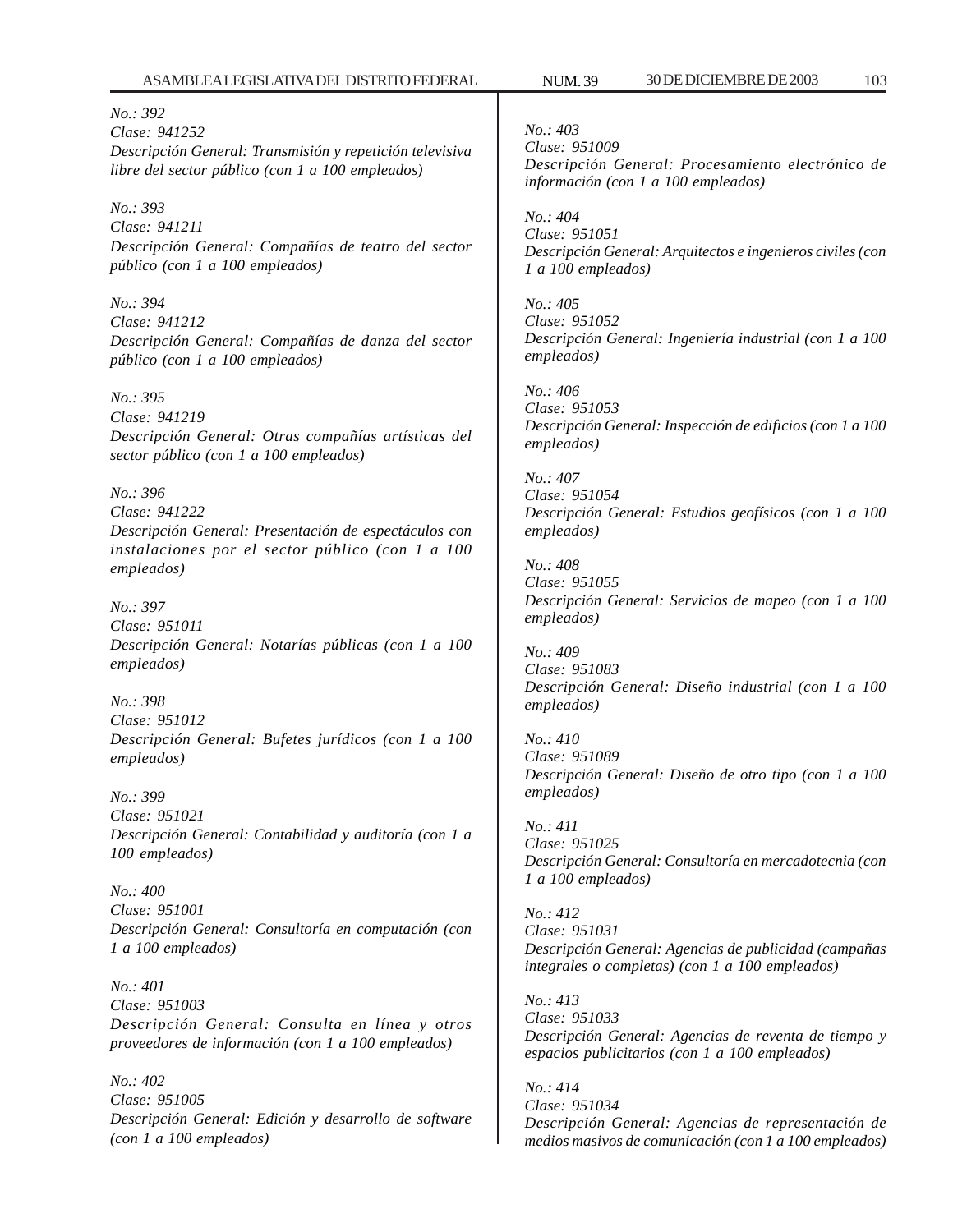*No.: 415 Clase: 951036 Descripción General: Publicidad por correo, telefonía tele proceso y similares (con 1 a 100 empleados)*

*No.: 416 Clase: 951037 Descripción General: Distribución de material publicitario (con 1 a 100 empleados)*

*No.: 417 Clase: 951039 Descripción General: Otros servicios publicitarios (con 1 a 100 empleados)*

*No.: 418 Clase: 951094 Descripción General: Producción de videos, videoclips y material audiovisual (con 1 a 100 empleados)*

*No.: 419 Clase: 951084 Descripción General: Diseño gráfico (con 1 a 100 empleados)*

*No.: 420 Clase: 951085 Descripción General: Servicios de dibujo (con 1 a 100 empleados)*

*No.: 421 Clase: 951023 Descripción General: Organización y administración de empresas (con 1 a 100 empleados)*

*No.: 422 Clase: 951024 Descripción General: Consultoría en economía (con 1 a 100 empleados)*

*No.: 423 Clase: 951027 Descripción General: Dirección de grupos financieros (con 1 a 100 empleados)*

*No.: 424 Clase: 951028 Descripción General: Dirección de grupos corporativos (con 1 a 100 empleados)*

*No.: 425 Clase: 951029 Descripción General: Administración de otros grupos empresariales (con 1 a 100 empleados)*

*No.: 426 Clase: 951032 Descripción General: Servicios de relaciones públicas (con 1 a 100 empleados)*

*No.: 427 Clase: 961022 Descripción General: Consultoría en administración (con 1 a 100 empleados)*

*No.: 428 Clase: 951098 Descripción General: Valuación de bienes muebles (con 1 a 100 empleados)*

*No.: 429 Clase: 951019 Descripción General: Otros servicios jurídicos (con 1 a 100 empleados)*

*No.: 430 Clase: 951026 Descripción General: Agencias aduanales (con 1 a 100 empleados)*

*No.: 431 Clase: 951013 Descripción General: Investigación e información de solvencia financiera (con 1 a 100 empleados)*

*No.: 432 Clase: 951078 Descripción General: Agencias noticiosas (con 1 a 100 empleados)*

*No.: 433 Clase: 951014 Descripción General: Agencias de cobro (con 1 a 100 empleados)*

*No.: 434 Clase: 951071 Descripción General: Escritorios públicos (con 1 a 100 empleados)*

*No.: 435 Clase: 922213 Descripción General: Investigación en ciencias sociales y humanidades del sector público (con 1 a 100 empleados)*

*No.: 436 Clase: 951041 Descripción General: agencias de colocación de personal (con 1 a 100 empleados)*

*No.: 437 Clase: 951042 Descripción General: Agencias de empleo temporal (con 1 a 100 empleados)*

*No.: 438 Clase: 951043 Descripción General: Administración y renta de personal (con 1 a 100 empleados)*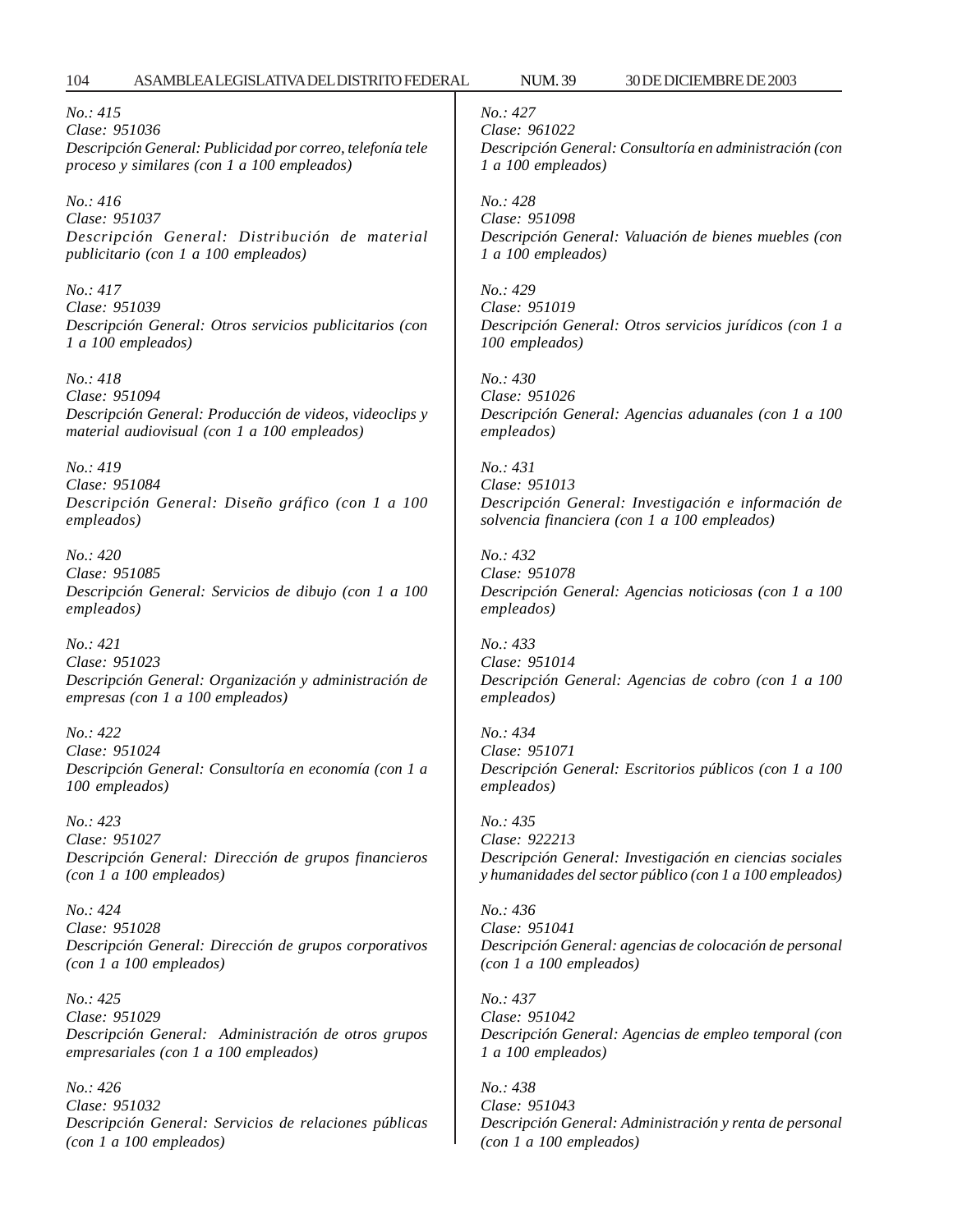*No.: 439 Clase: 951044 Descripción General: Selección de ejecutivos y consultoría en recursos humanos (con 1 a 100 empleados)*

*No.: 440 Clase: 951066 Descripción General: Protección, seguridad y custodia (con 1 a 100 empleados)*

*No.: 441 Clase: 951067 Descripción General: Sistemas de seguridad (con 1 a 100 empleados)*

*No.: 442 Clase: 951081 Descripción General: Diseño de interiores (con 1 a 100 empleados)*

*No.: 443 Clase: 951065 Descripción General: Urbanistas y arquitectos de paisaje (con 1 a 100 empleados)*

*No.: 444 Clase: 951068 Descripción General: Servicios de apoyo con infraestructura (con 1 a 100 empleados)*

*No.: 445 Clase: 929021 Descripción General: Partidos y otras organizaciones políticas (con 1 a 100 empleados)*

*No.: 446 Clase: 929031 Descripción General: Organizaciones civiles y similares (con 1 a 100 empleados)*

*No.: 447 Clase: 951074 Descripción General: Recepción de llamadas y telemercadeo (con 1 a 100 empleados)*

*No.: 448 Clase: 951079 Descripción General: Otros servicios de apoyo (con 1 a 100 empleados)*

*No.: 449 Clase: 979029 Descripción General: Servicios de centros de reservaciones (con 1 a 100 empleados)*

*No.: 450 Clase: 974011 Descripción General: Asesoría en inversiones (con 1 a 100 empleados)*

*No.: 451*

*Clase: 974012 Descripción General: Representaciones de Instituciones financieras del exterior (con 1 a 100 empleados)*

*No.: 452 Clase: 974019 Descripción General: Otros servicios relacionados a la inversión de capitales (con 1 a 100 empleados)*

*No.: 453 Clase: 974029 Descripción General: Servicios relacionados a la intermediación crediticia y/o monetaria (con 1 a 100 empleados)*

*No.: 454 Clase: 975012 Descripción General: Venta de mercancías al por mayor a través de telecomunicaciones (con 1 a 100 empleados)*

*No.: 455 Clase: 975013 Descripción General: Venta de mercancías al por mayor por correo o catálogos (con 1 a 100 empleados)*

*No.: 456 Clase: 975019 Descripción General: Intermediación comercial al por mayor (con 1 a 100 empleados)*

*No.: 457 Clase: 975022 Descripción General: Venta de mercancías al por menor a través de telecomunicaciones (con 1 a 100 empleados)*

*No.: 458 Clase: 979021 Descripción General: Agencias de viajes (con 1 a 100 empleados)*

*No.: 459 Clase: 979022 Descripción General: Operadores de tours (con 1 a 100 empleados)*

*No.: 460 Clase: 980011 Descripción General: Organismos internacionales (con 1 a 100 empleados)*

*No.: 461 Clase: 980021 Descripción General: Embajadas y similares del gobiernos extranjeros en el país (con 1 a 100 empleados)*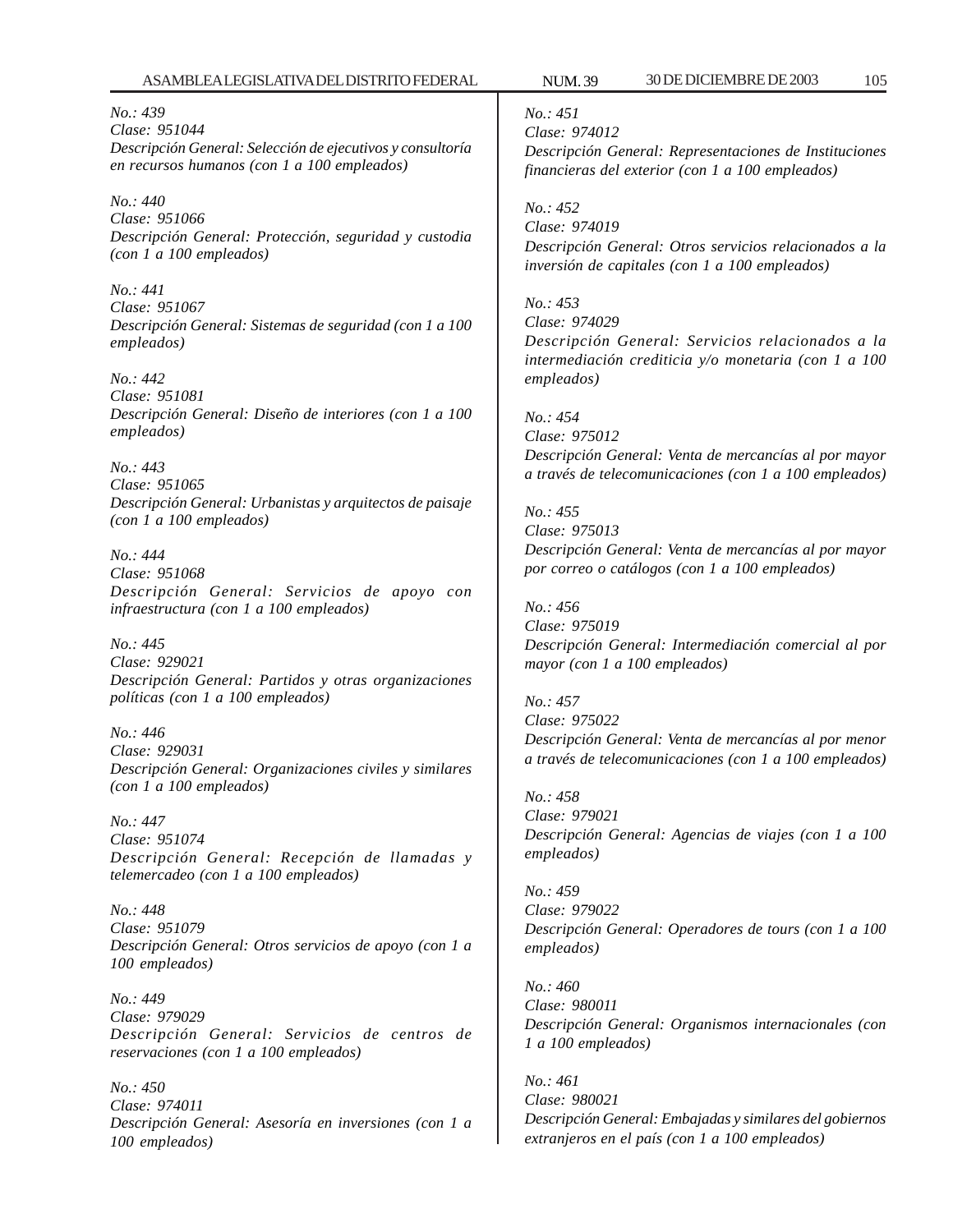*No.:462 Clase: 980022 Descripción General: Otros espacios extra territoriales (con 1 a 100 empleados)*

Es cuanto, señora Presidenta.

**LA C. PRESIDENTA.-** Gracias, diputada Torres Baltazar. Insértese íntegramente en el Diario de los Debates.

Está a discusión el dictamen. Se abre el registro de oradores.

¿Oradores en contra? ¿Oradores en pro?

Tiene el uso de la tribuna hasta por diez minutos para hablar en contra del dictamen el diputado Francisco Agundis, del Partido Verde Ecologista de México.

### **EL C. DIPUTADO FRANCISCO DE PAULA AGUNDIS ARIAS.-** Muchas gracias, señora Presidenta.

Yo quisiera de veras compañeras diputadas y diputados, que seamos responsables, que hagamos las cosas con convicción, por interés y para que beneficien a los ciudadanos de la capital.

La iniciativa que hoy se va a aprobar no cuenta con un análisis mínimo de impacto económico.

Aprovechando que mi buen amigo el diputado va a pasar a Tribuna y no acepta preguntas, se la voy a hacer desde ahorita para ver si cuando suba ya tiene la respuesta. A mí me gustaría saber cuántas empresas, señor diputado, se van a regularizar con esta iniciativa, si pudiera decirme dónde quedan, a qué se dedican.

Nadie aquí sabe, porque así lo decidió el Ejecutivo, conocer cuántas empresas chocolate estamos legalizando. Al menos el Ejecutivo Federal cuando legalizó los autos chocolate sabía cuántos eran. Aquí no sabemos absolutamente nada, y no sabemos nada porque esto fue hecho a espaldas de la Comisión de Fomento Económico, la misma Comisión que tenía que haber realizado un análisis responsable de la iniciativa de la Secretaria Jenny Saltiel, la misma Secretaria que, se acuerdan, les comenté, nos invitó a verla para presentarnos este proyecto de iniciativa, y probablemente las preguntas que le realizamos, el interés que teníamos los miembros de la Comisión de allegarnos de elementos informativos suficientes para poder analizar y en su momento tomar una determinación en algún sentido, no le fueron agradables a la Secretaría y decidió muy hábilmente con la ayuda de los jóvenes de este lado, mandarla a otra comisión que preside el mismo partido al que ella pertenece.

Sí les hago un atento llamado, de veras, porque no puede ser, compañeras y compañeros, que continuemos haciéndole los mandados al Ejecutivo. Cada uno aquí es un ser vivo independiente, con capacidad, por eso llegamos aquí, pues esa capacidad aplíquenla para ser responsables.

No puede Agricultura dictaminar situaciones presupuestales; no puede Fomento Económico dictaminar temas de agricultura. Tampoco me parece correcto que la Comisión de Desarrollo Urbano dictamine temas de desarrollo económico.

Hay otra iniciativa que probablemente con esta velocidad exprés se presente mañana en los mismos términos y ahora es para facilitar la apertura de micro y pequeñas empresas. Esperemos que se le dé turno, como lo he solicitado hace un momento, a las comisiones institucionales, la institucionalidad debe venir desde la presidencia de la Asamblea hasta cada una de las comisiones, el trabajo que en ellas se realiza es de análisis, discusión y, en su caso, aprobación; pero también es un trabajo institucional, está compuesta de un manera plural. No podemos enviar, turnar a comisiones a modo las iniciativas que creamos convenientes, cada comisión tiene su área, tiene su responsabilidad y tiene su campo de acción. Hagámoslo así.

Por eso quiero hacer un llamado a todos ustedes a que al menos sepamos qué es lo que estamos regularizando y cuántas empresas chocolatas existen en la ciudad en qué áreas y a qué se dedican.

Muchas gracias.

**LA C. PRESIDENTA.-** Gracias, diputado Agundis.

Tiene el uso de la tribuna hasta por diez minutos, para hablar en pro del dictamen, el diputado Rafael Hernández, del Partido de la Revolución Democrática.

**EL C. DIPUTADO RAFAEL HERNÁNDEZ NAVA.-** Compañeras diputadas, compañeros diputados. Con su permiso, señora Presidenta.

Queremos decir a la pregunta que nos hace nuestro compañero diputado, de cuántas empresas hay. Particularmente no se sabe, no sé. SEDECO registró en el último censo 200 mil, de pequeño y micro empresas. Partimos de ahí, de la ley que se aprobó en 1999 colocando el artículo al comento.

Decimos nosotros que de este 100% para ser más específicos, el 97% de estas empresas son micro y pequeñas empresas, el 50% son irregulares, Insisto, fuente SEDECO.

En este artículo que se realizó en el 99, artículo 74, a la fecha el 50% de los que quisieron regularizar su micro y pequeña industria han desistido, y han desistido porque se tarda de 2 meses a 2 años para poder regularizar; pasando por toda la tramitología y que en consecuencia nosotros estamos proponiendo en esta ley simplificar, no es otra cosa mas que simplificar la cuestión administrativa y la autorización que se debe vetar a estas empresas.

Por otro lado, nosotros y en lo que respecta de manera individual, uno escoge a sus amigos.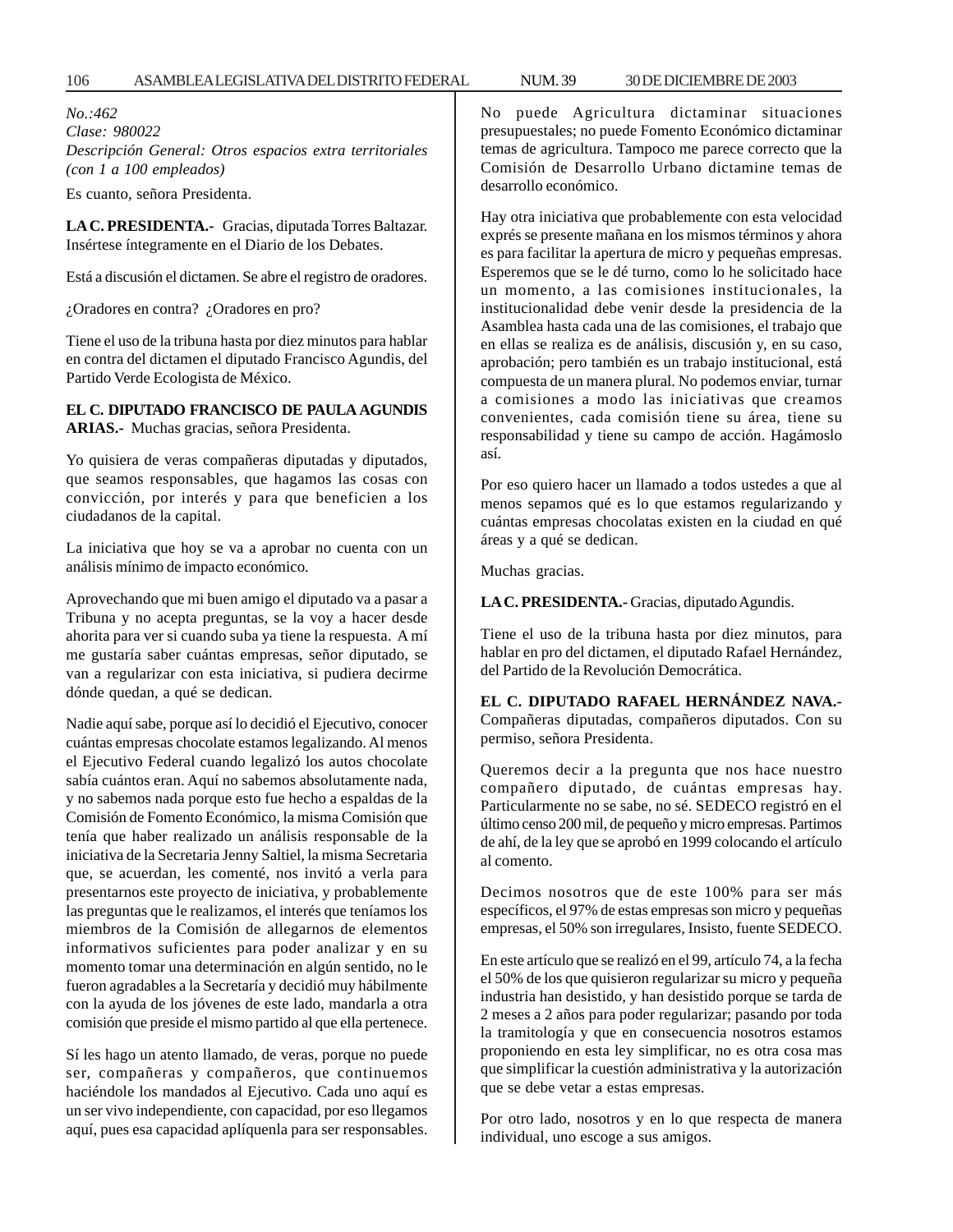Segundo, lo que intentamos corregir de fondo es aquella premisa y aquel compromiso que hizo nuestro Presidente de la República en querer legalizar y que ustedes votaron con él y estuvieron con él de legalizar estos changarros; nosotros les decimos pequeña y microindustrias, para que no nos confundamos.

Eso es lo que nos hace diferentes, que sí somos consecuentes. Eso es lo que nos hace diferentes, que en este gobierno democrático primero es la gente y primero los pobres, efectivamente compañeros.

### **EL C. DIPUTADO FRANCISCO DE PAULA AGUNDIS ARIAS (Desde su curul).-** Diputada Presidenta.

**LA C. PRESIDENTA.-** Permítame el orador.

¿Con qué objeto, diputado Agundis?

**EL C. DIPUTADO FRANCISCO DE PAULA AGUNDIS ARIAS (Desde su curul).-** Señora Presidenta, como el orador en Tribuna alguna vez manifestó en ella cuando se solicitó por parte del Ejecutivo a esta Asamblea, no requerir un permiso de construcción para edificación en vez de 200 metros, y cómo él mismo lo manifestó que era constructor, con esto no me estoy refiriendo a un conflicto de intereses, a lo que me estoy refiriendo es que el diputado conocía del tema y por eso participó. Yo le quería hacer una pregunta al orador.

**LA C. PRESIDENTA.-** De acuerdo. ¿Diputado Rafael Hernández, acepta usted la interpelación del diputado Francisco Agundis?

**EL C. DIPUTADO RAFAEL HERNÁNDEZ NAVA.-** En las sesiones pasadas, yo solicité, lo vuelvo a solicitar hoy a todos las diputadas y diputados, que en este tiempo que vamos a durar en esta Legislatura yo no voy a hacer preguntas ni voy a aceptar preguntas.

**LA C. PRESIDENTA.-** No aceptó su pregunta, diputado Agundis. Prosiga por favor el orador en el uso de la palabra.

**EL C. DIPUTADO RAFAEL HERNÁNDEZ NAVA.-** Nosotros queremos decir que con el Programa de Desarrollo Urbano del Distrito Federal, lo que estamos buscando es el fomento a las inversiones, la generación de empleos que fundamentalmente es lo que nos preocupa a este Gobierno democrático.

También nos preocupa que tenga una seguridad jurídica, que es condición necesaria para que estos tengan posibilidades de crecimiento consolidado y puedan mantener a sus familias.

También nos preocupa que en forma rápida y ágil sea expedita esta autorización.

También nos preocupa que en bastantes años no se había regularizado y que hoy estamos nosotros haciendo este

planteamiento para poder regularizar estas pequeñas y medianas industrias. Se autoriza un procedimiento para la modificación de los usos de suelo que es fundamental el meollo del asunto.

Lo que estamos haciendo es que el uso de suelo se está en estos momentos, hasta la fecha, autorizado, pero en vías de hecho ya se está ejerciendo.

Lo que nosotros decimos es que se debe de hacer las modificaciones de los usos de suelo para la regularización de los inmuebles en los que operan micro y pequeñas empresas, dedicadas a actividades de comercio industria, prestación de servicios, clasificadas como de bajo impacto; entiéndase de bajo impacto a todas aquellas empresas que no obstruyen; uno, la vía pública ni promueven congestionamiento viales, no arrojan sustancias tóxicas o desechos ni utilizan materiales peligroso, no emiten humo ni ruido perceptibles a los vecinos, a eso nos estamos refiriendo compañeras y compañeros.

Nosotros hemos venido manifestando que es una preocupación el desarrollo económico para hacer un desarrollo sustentable en esta Ciudad, y pasa precisamente por estudios de impacto ambiental, de impacto económico que tiene la SEDECO en su biblioteca central; pero además lo que nosotros estamos viniendo también a decir que lo que no se considera para autorizar estos micro y pequeña industria, porque tampoco vamos a actuar ni ton ni son.

Nosotros y la fundamentación que hacemos para las empresas que vamos a exceptuar de estos beneficios que otorga el presente decreto serán las siguientes:

1.- Los micro y pequeñas empresas que operen en casa habitación, en superficies mayores del 20% del total del inmueble.

2.- Tampoco se va a autorizar las micros y pequeñas empresas que requieran de licencia de funcionamiento, de conformidad con la Ley para el Funcionamiento de Establecimientos Mercantiles señalados en el anexo.

3.- Tampoco se va a autorizar a las micros y pequeñas empresas que operen en inmuebles ubicados en:

a) Suelo de conservación ecológica.

b) Áreas naturales y protegidas.

c) Áreas de conservación patrimonial.

En esos puntos es donde nosotros decimos que no se va a autorizar. Las micros y pequeñas empresas que no se encuentran en los supuestos señalados, que se autoriza en las fracciones III y IV de este Título de la ley, también quedan exceptuadas de lo mismo.

Los requisitos. Decíamos de una forma que también es preocupación del gobierno actual, del gobierno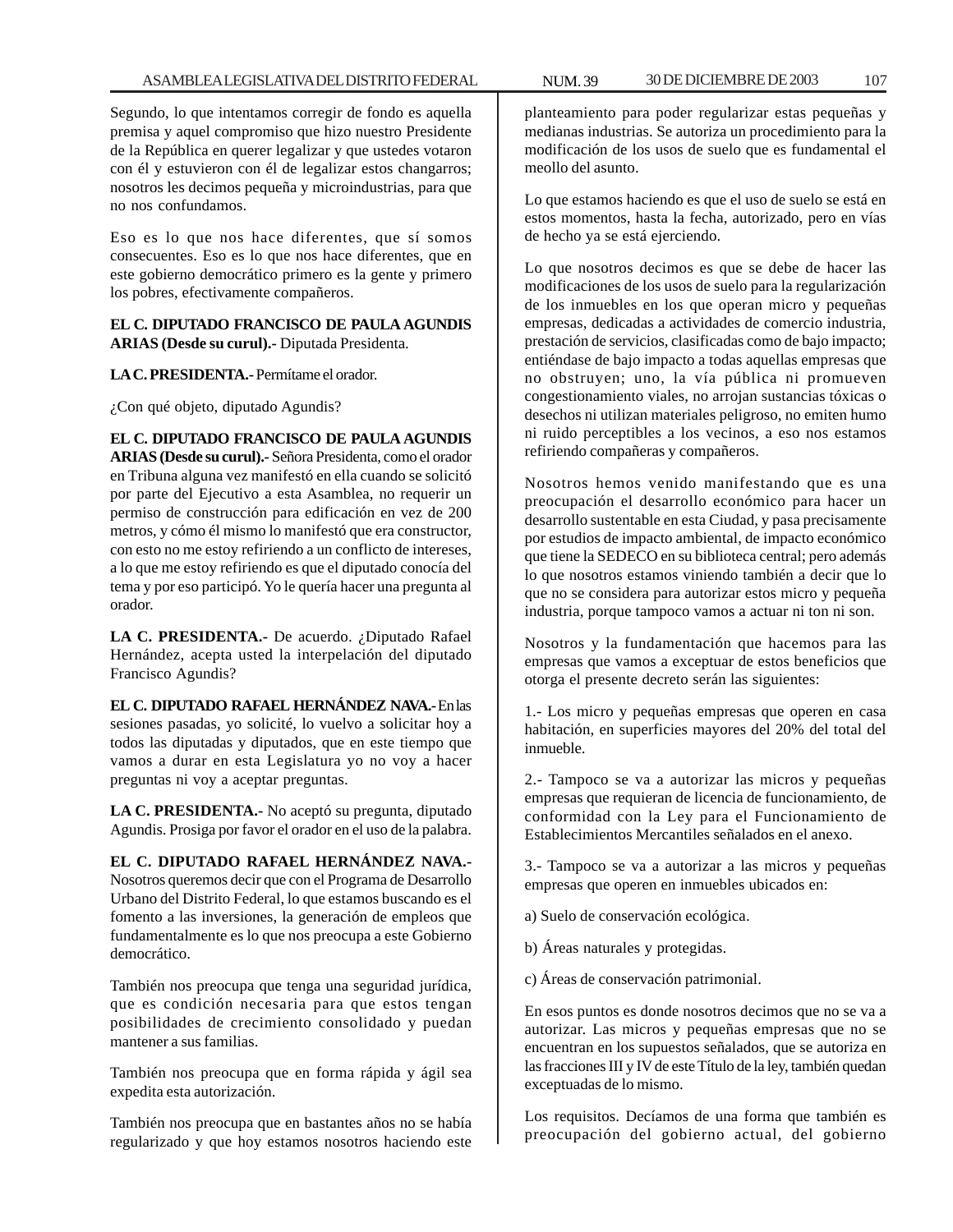#### 108 ASAMBLEA LEGISLATIVA DEL DISTRITO FEDERAL 30 DE NUM. 39 DICIEMBRE DE 2003

democrático, con el objetivo fundamental de hacer una regularización de todas estas industrias, que además con apoyos del mismo gobierno, con los ahorros que está haciendo el mismo gobierno y no a suspensión como nos lo están pretendiendo hacer hoy en el Congreso de la Unión con esos 1 mil 430 millones que el día de hoy aparece que todavía se nos va a cercenar a los ciudadanos del Distrito Federal.

Con ahorros de este gobierno democrático decimos que los microcréditos van de 3 mil a 200 mil pesos, todo de acuerdo al proyecto de impacto que presenten, al proyecto ejecutivo que presente los mismos, los interesados, esto es la ciudadanía y en ese tenor nos va a alcanzar para dar créditos y con la simplificación administrativa que a continuación describo:

Únicamente será la solicitud que deberá presentarse ante la delegación correspondiente;

a) Copia simple de la última boleta predial pagada.

b) Original y copia certificada de una identificación oficial y copia simple para su cotejo.

c) Original de la cédula de la micro y pequeña empresa.

d) Original y copia certificada del documento con el que se acredite la propiedad.

e) Tratándose de inmuebles de función de bajo régimen de propiedad en condominio, con copia simple.

f) Tratándose de personas morales, además de los requisitos señalados en los incisos a), c), d) y e) original y copia certificada del acta constitutiva.

Por eso es que nosotros decimos que, primero, el objetivo fundamental es apoyar a la pequeña y microempresa para que sean los créditos accesibles a la ciudadanía que así lo requiera.

Dos, se está coadyuvando a generar empleos que buena falta nos hacen en el Distrito Federal.

Tres, la simplificación administrativa.

Son elementos de razón que nosotros venimos planteando en este dictamen que se presentó el 22 de diciembre para presentarse nuevamente el 29 de diciembre.

Por acciones y ejecuciones parlamentarias, creemos que se presentó en esta Comisión, que fue lo más adecuado.

Por su atención, es cuanto, señora Presidenta.

**LA C. PRESIDENTA.-** Gracias, diputado Hernández.

¿Alguna o algún diputado desea razonar su voto?

Antes de proceder a recoger la votación en lo general del dictamen, se pregunta a las diputadas y diputados si habrán de reservarse algún artículo para ser discutido en lo particular.

En virtud de no existir reserva de artículos, proceda la secretaría a recoger la votación nominal del dictamen en lo general y en lo particular en un solo acto.

**LA C. SECRETARIA.-** Se va a proceder a recoger la votación nominal del dictamen en lo general y en lo particular en un solo acto.

De conformidad con lo establecido por el artículo 128 del Reglamento para el Gobierno Interior de la Asamblea, se solicita a la Coordinación de Servicios Parlamentarios hacer el anuncio correspondiente a efecto de que los diputados presentes puedan emitir su voto. Se solicita a los diputados que al emitir su voto lo hagan en voz alta diciendo su nombre y apellido, añadiendo la expresión en pro, en contra o abstención. La de la voz recogerá la votación. Comenzamos de derecha a izquierda.

#### **(Votación Nominal)**

Juan Antonio Arévalo López, a favor.

Obdulio Ávila, en pro.

Gabriela Cuevas, en pro.

Jesús López, en pro.

Mónica Serrano, en pro.

Martha Delgado, Abstención.

Rafael Hernández, a favor.

Emilio Fernández, en pro.

Eduardo Malpica, en pro.

Héctor Guijosa, en pro.

Maricela Contreras Julián, a favor.

Higinio Chávez, a favor.

Aleida Alavez, en pro.

José Jiménez, en pro.

María de Lourdes Rojos e Incháustegui, en pro.

Francisco Chiguil, en pro.

Andrés Lozano Lozano, en pro.

González Maltos, en pro.

Araceli Vázquez, en pro.

Guadalupe Chavira, en pro.

Alfredo Hernández Raigosa, a favor.

Sara Figueroa, en contra.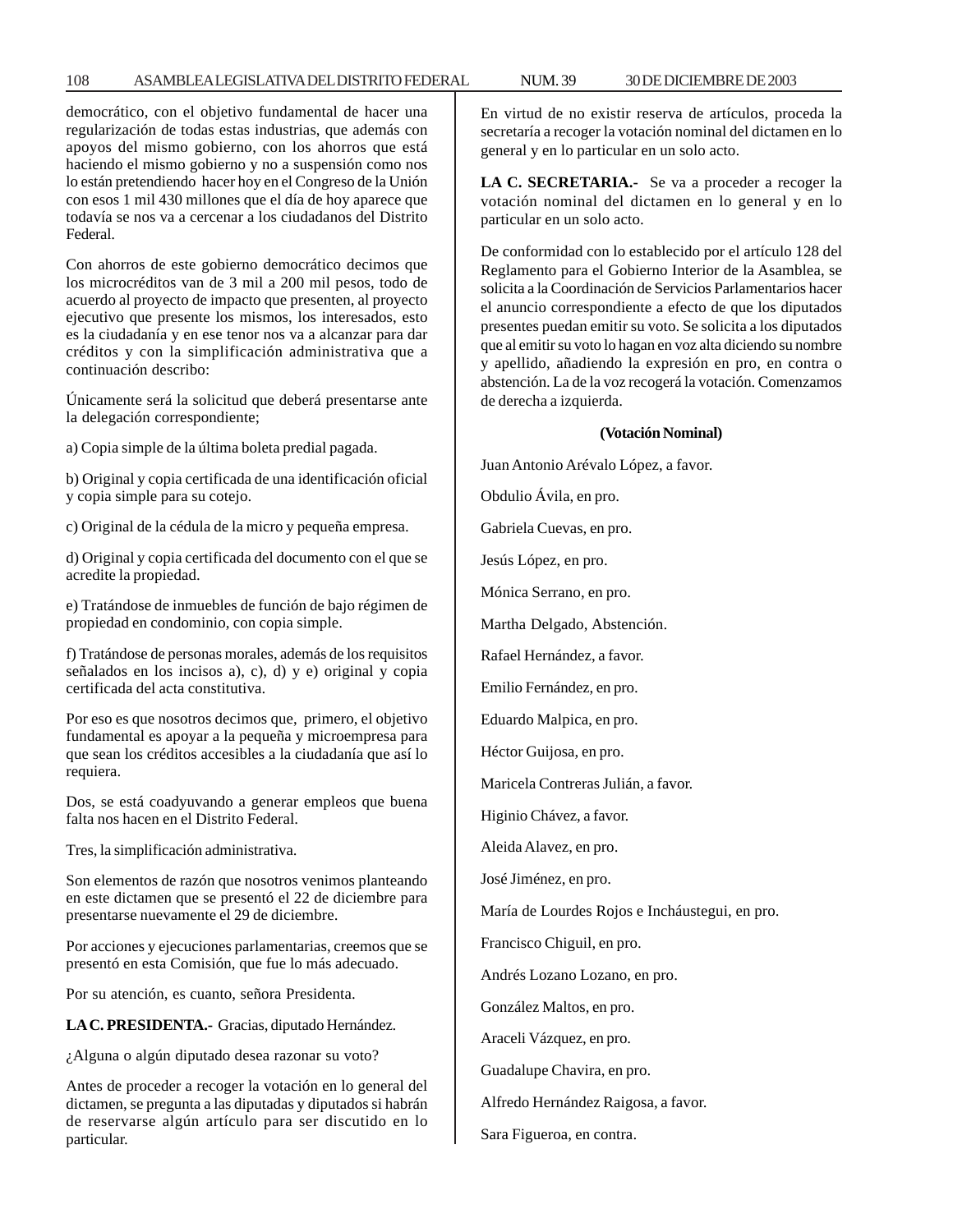| Benjamín Muciño, a favor.                                               | <b>LAC</b>          |
|-------------------------------------------------------------------------|---------------------|
| José María Rivera, a favor.                                             | emiti               |
| Sofía Figueroa, en pro.                                                 | Se va               |
| Irma Islas en pro.                                                      | Gabri               |
| José Espina, en pro.                                                    | Jorge               |
| Carlos Alberto Flores, a favor.                                         | Alfre               |
| Alejandra Barrales, en pro.                                             | Lorer               |
| René Bejarano, en pro.                                                  | María               |
| Reyes Gámiz, a favor.                                                   | <b>LAC</b><br>de la |
| Silvia Oliva Fragoso, a favor.                                          | contr               |
| Miguel Angel Solares Chávez, a favor.                                   | LA O                |
| Elio Bejarano, en pro.                                                  | dicta<br>Infra      |
| Rodrigo Chávez Contreras, a favor.                                      | la Re<br>en qu      |
| Alberto Trejo Villafuerte, en pro.                                      | Activ               |
| Lourdes Alonso, a favor.                                                | Servi               |
| María Elena Torres, en pro.                                             | Remi<br>prom        |
| Bernardo de la Garza, en contra.                                        | Feder<br>Feder      |
| José Antonio Arévalo, en contra.                                        | El sig              |
| Francisco Agundis, en contra.                                           | caso:<br>Desa       |
| Aguilar Álvarez, a favor.                                               | Decr                |
| López Velázquez, en pro.                                                | dispo<br>Fede       |
| Medel Ibarra, a favor.                                                  | Urba                |
| Jiménez Guzmán, en pro.                                                 | EL 0<br>VEL.        |
| Julio César Moreno, a favor.                                            |                     |
| Guadalupe Ocampo, a favor.                                              | <b>LAC</b>          |
| Víctor Varela, en pro.                                                  | EL 0<br>VEL.        |
| Rigoberto Nieto, a favor.                                               | suspe               |
| Pablo Trejo Pérez, en pro.                                              | Re                  |
| Rodolfo Covarrubias, a favor.                                           | PRES                |
| Julio Escamilla, a favor.                                               | <b>PRES</b>         |
| LA C. SECRETARIA.- ¿Alguna o algún diputado faltó de<br>emitir su voto? | Con<br>artíci       |
| Lara, en pro.                                                           | de es               |
| Mariana Gómez del Campo, en pro.                                        | a la c<br>Moci      |

**LA C. SECRETARIA.-** ¿Alguna o algún diputado faltó de r su voto?

proceder a recoger la votación de la Mesa Directiva.

ela González, en pro.

García Rodríguez, a favor.

do Carrasco, a favor.

na Villavicencio, a favor.

a Teresita Aguilar, a favor.

**LA C. SECRETARIA.-** Diputada Presidenta, el resultado votación es el siguiente: 44 votos a favor, 4 votos en a, 1 abstención.

**LA C. PRESIDENTA.-** En consecuencia, se aprueba el men que presenta la Comisión de Desarrollo e estructura Urbana con decreto por el que se Autoriza gularización de los Usos del Suelo para los Inmuebles le Operen Micro y Pequeñas Empresas dedicadas a vidades de Comercio, Industria y Prestación de cios clasificadas como de Bajo Impacto.

ftase al Jefe de Gobierno del Distrito Federal para su ulgación y publicación en la Gaceta Oficial del Distrito ral y para su mayor difusión en el Diario Oficial de la ación.

uiente punto del orden del día es la discusión y en su aprobación del dictamen que presenta la Comisión de rrollo e Infraestructura Urbana con proyecto de eto por el que se reforman y adicionan diversas siciones de la Ley de Desarrollo Urbano del Distrito ral y diversos ordenamientos relativos al Paisaje no del Distrito Federal.

**EL C. DIPUTADO HÉCTOR MAURICIO LÓPEZ VELÁZQUEZ (Desde su curul).-** Sí.

**PRESIDENTA.-** ¿Con qué objeto?

**EL C. DIPUTADO HÉCTOR MAURICIO LÓPEZ VELÁZQUEZ (Desde su curul).-** Para presentar una moción ensiva.

*Recinto Legislativo de Donceles, a 30 de diciembre de 2003*

## *PRESIDENTE DE LA MESA DIRECTIVA*

### *PRESENTE*

*Con fundamento en lo dispuesto por la fracción IV del artículo 122 del Reglamento para el Gobierno Interior de esta Asamblea, deseo por su amable conducto someter a la consideración del Pleno, la siguiente proposición de Moción Suspensiva en torno a la discusión del dictamen*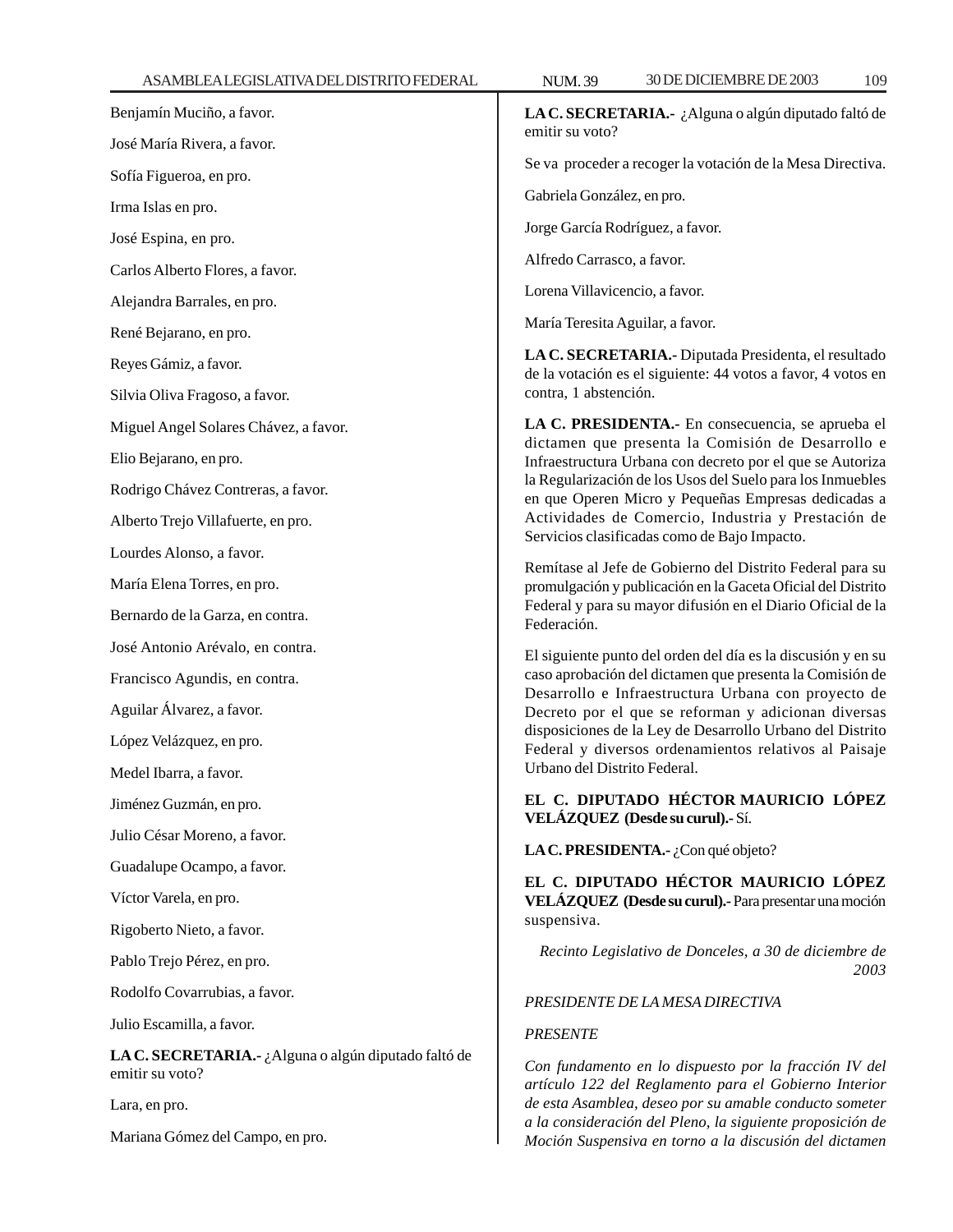*con proyecto de Decreto que reforma y adiciona diversas disposiciones de la Ley de Desarrollo urbano que presenta la Comisión de Desarrollo e Infraestructura Urbana, bajo las consideraciones que habré de fundamentar en tribuna.*

*Por lo anteriormente expuesto, se solicita iniciar el procedimiento previsto en el artículo 123 de nuestro Reglamento.*

*Firma la presente solicitud los diputados integrantes del Partido Revolucionario Institucional: Héctor Mauricio López Vélazquez, José Medel Ibarra, Jaime Aguilar Álvarez y Mazarrasa y Manuel Jiménez Guzmán.*

# **LA C. PRESIDENTA.-** ¿La presentó ya por escrito?

Adelante. Permítame primero recibir su propuesta por escrito, se le concede el uso de la tribuna al diputado Mauricio López para fundamentar su petición de moción suspensiva.

# **EL C. DIPUTADO HÉCTOR MAURICIO LÓPEZ VELÁZQUEZ.-** Con su permiso, señora Presidenta.

Aquí en esta tribuna se ha señalado el día de hoy en reiteradas ocasiones que, hay que ser responsables al momento de dictaminar, que hay que ser congruentes y que hay que tomar en cuenta las diferentes posiciones que se han planteado en los ordenamientos particulares que hoy estamos recibiendo en una orden del día bastante cargada, pero no por eso no debemos de prestarle el oportuno análisis y el cuidadoso proceso de reflexión a una serie de iniciativas en las cuales se ha vuelto echar a andar el microondas legislativo, ya ni siquiera es al vapor.

Hoy se dictamina o se pretende presentar ya a su aprobación una iniciativa de reforma y adiciones a la Ley de Desarrollo Urbano del Distrito Federal con ordenamientos que tienen que ver con el paisaje urbano. Un largo debate en la pasada Legislatura y en la cual nosotros presentamos el 11 de noviembre una iniciativa completa e integral sobre Ley de Paisaje Urbano, que no se tomó en cuenta o por lo menos no se menciona en el cuerpo del dictamen, aunque sí hay párrafos completos, hay conceptos completos que se toman de nuestra iniciativa para incorporarlos a este dictamen y no se hace una sola mención a él.

Eso sí se dictamina una iniciativa similar, parcial, presentada el 16 de diciembre; 16 de diciembre se presentó la iniciativa por parte del diputado Manuel González Maltos, y la que presentó Claudia Esqueda el 11 de noviembre ni una mención ni un comentario, aunque haya párrafos completos de nuestra iniciativa en este dictamen, párrafos y conceptos completos y bueno primero en tiempo, primero en derecho y primero las ideas expuestas, por lo menos pónganle comillas por el mínimo respeto a los derechos de autor, completas las ideas, completos los conceptos, pero en un diferente contexto.

Nosotros plantemos una Ley de Paisaje Urbano, no adiciones a un capítulo de la Ley de Desarrollo Urbano, una visión que iba más allá de regular los anuncios espectaculares.

Aquí la Secretaria de Desarrollo Urbano dijo que la visión era regular más allá que los anuncios espectaculares. Con esto sólo van a hacer lo que el Jefe de Gobierno ha señalado, sólo establecer una política para regular el paisaje exterior en lo relativo a los anuncios espectaculares del Periférico, pero el paisaje urbano es mucho más que eso, es establecer una política arquitectónica para la ciudad, es establecer criterios para el alumbrado público, para la señalización, para los semáforos, para que Reforma no sea distinta de otras avenidas y para que haya una coherencia en esta ciudad.

Hay toda una iniciativa de ley respaldada por seminarios en la Universidad, con los arquitectos, con los ingenieros de México que no se toma en cuenta. Es por ello que estamos solicitando una moción suspensiva para que se regrese a Comisiones este dictamen y que pueda ser dictaminado en conjunto con la iniciativa que nosotros presentamos.

Por lo menos dígannos en el cuerpo del dictamen por qué se desecha o por qué no se tomó en cuenta la iniciativa presentada por mi fracción, por la diputada Claudia Esqueda.

Cumplan con el procedimiento parlamentario mínimo. Elaboren por lo menos argumentos para desechar una iniciativa que tiene el respaldo de académicos, que tiene el respaldo de diferentes especialistas en materia de paisaje urbano. Díganlo. Exprésenlo. Porque esta iniciativa solamente tiene como objeto regular los anuncios comerciales que hay en Periférico.

Espero que a través de esta moción suspensiva puedan recapacitar y que podamos revisar de manera integral estos ordenamientos y tengamos una política integral en la ciudad de paisaje urbano, no un parche como se pretende hacer con este dictamen si es aprobado el día de hoy.

Por estas consideraciones solicito, señora Presidenta, que se ponga a consideración la moción suspensiva que presento a nombre del Partido Revolucionario Institucional de mi fracción en esta Asamblea Legislativa.

Es cuanto.

**LA C. PRESIDENTA.-** Gracias, diputado Mauricio López.

En los términos señalados por el artículo 123 del Reglamento, está a discusión la propuesta de moción suspensiva presentada por el diputado Mauricio López. ¿Oradores en contra? Diputado Miguel Angel Solares.

Tiene el uso de la tribuna para hablar en contra de la moción suspensiva.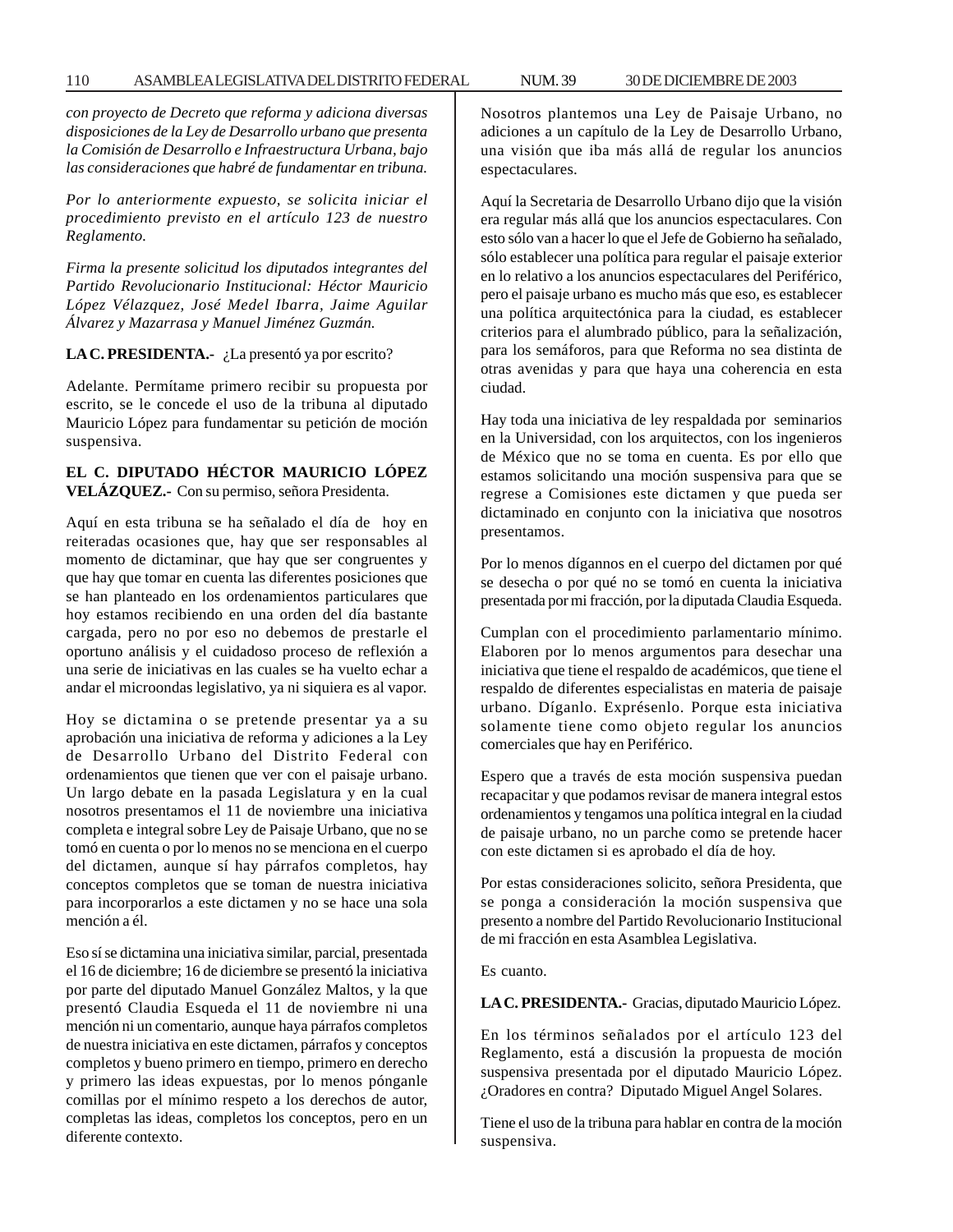¿Oradores en pro? Diputado Jaime Aguilar.

Adelante, diputado Miguel Angel Solares, tiene el uso de la palabra hasta por 10 minutos para hablar en contra de la moción suspensiva.

**EL C. DIPUTADO MIGUEL ANGEL SOLARES CHÁVEZ.-** Gracias, con su venia, diputada Presidenta.

He pasado a esta tribuna con el objetivo de manifestar la posición de mi partido en contra de la propuesta de moción suspensiva presentada por el diputado que me antecedió en esta tribuna.

La Comisión de Desarrollo e Infraestructura Urbana de esta III Legislatura de la Asamblea Legislativa, ha adoptado como un elemento fundamental en el desarrollo de sus trabajos el evitar la legislación al vapor.

A la fecha esta Comisión ha recibido ocho iniciativas para ser dictaminadas, de ellas se han aprobado, se han dictaminado únicamente 4, porque como lo señalé hace un momento, tenemos como objetivo fundamental evitar la legislación al vapor. Hemos asumido nuestro trabajo legislativo con suma responsabilidad.

Quienes hemos estado participando en el análisis y en la discusión de los dictámenes ya presentados, lamentamos mucho la ausencia del diputado que representa al Partido Revolucionario Institucional. No hemos contado con sus comentarios, no hemos contado con su apoyo para poder sacar adelante estas iniciativas.

Efectivamente, la fracción parlamentaria del Revolucionario Institucional hizo llegar una iniciativa de ley sobre paisaje urbano. Quiero comentarles, compañeros diputados, compañeras diputadas, que es una iniciativa bastante completa, muy amplia, por lo cual se requiere de un análisis profundo, a fondo, de manera tal que cuando esta iniciativa tenga que dictaminarse se haga con un verdadero sentido de responsabilidad y no sea el resultado de un trabajo hecho al vapor.

La Comisión tiene como uno de sus pendientes más importantes la revisión, el análisis, la discusión de esa iniciativa, tendrá que hacerse, pero sí requerimos del tiempo necesario, del tiempo suficiente para que la dictaminación se haga así, a conciencia, a fondo; y esperamos, porque consideramos que sus puntos de vista son verdaderamente importantes, que en las próximas sesiones de la Comisión esté presente el diputado que el Revolucionario Institucional ha designado como integrante de esta Comisión.

Es cuanto, diputada Presidenta.

Gracias.

**LA C. PRESIDENTA.-** Gracias, diputado Solares.

Tiene el uso de la palabra hasta por diez minutos para hablar a favor de la moción suspensiva, el diputado Jaime Aguilar.

# **EL C. DIPUTADO JAIME AGUILAR ÁLVAREZ Y MAZARRASA.-** Con su permiso, Presidenta.

Aunque creo que ya no me debió haber dado el uso de la palabra, porque el diputado que me antecedió vino a fundamentar por qué teníamos que tener una moción suspensiva, habló en pro de la moción suspensiva.

Tenemos una iniciativa que es muy importante, una iniciativa que es muy complicada, una iniciativa que ve de veras el paisaje urbano, pero no nos da tiempo de estudiarla, pero sí nos da tiempo obviamente ya no sólo es al vapor, ésta es una nueva forma, sino es con parches. Vamos a parchar el pedacito que nos mandó el Jefe de Gobierno, y mañana parchamos otro pedacito que nos mande el Jefe de Gobierno.

Verdaderamente no es creíble que se pueda expresar que hay una iniciativa importantísima y que no se toma en cuenta y sólo se hacen modificaciones a una ley para ver qué hacemos con los anuncios en el Periférico. En el fondo hay algo, y lo voy a repetir, en el fondo hay algo importante, que ya dijo en esta Tribuna mi compañera Norma Gutiérrez con motivo de otras iniciativas: sólo se dictamina las iniciativas de la mayoría.

Sé que estamos en una sesión larga y creo que estamos perdiendo el tiempo, pero queremos dejar claro que en este caso hablamos dos diputados en pro de la moción suspensiva y todavía no oigo quién hable en contra.

**LA C. PRESIDENTA.-** Gracias, diputado Jaime Aguilar.

Proceda la secretaría a consultar a la Asamblea en votación económica si es de aprobarse o desecharse la propuesta de moción presentada por el diputado Mauricio López.

**LA C. SECRETARIA.-** Por instrucciones de la presidencia, se pregunta al Pleno en votación económica si es de aprobarse la propuesta de moción suspensiva.

Los que estén por la afirmativa, sírvanse manifestarlo poniéndose de pie.

Los que estén por la negativa, sírvanse manifestarlo poniéndose de pie.

Desechada la propuesta, diputada Presidenta.

**LA C. PRESIDENTA.-** Continuamos entonces con el punto del orden del día. Decía yo que no obstante de que el dictamen no fue distribuido entre las diputadas y diputados, en términos de lo dispuesto por el artículo 115 del Reglamento para el Gobierno Interior de la Asamblea Legislativa del Distrito Federal, proceda la secretaría a consultar a la Asamblea en votación económica, si se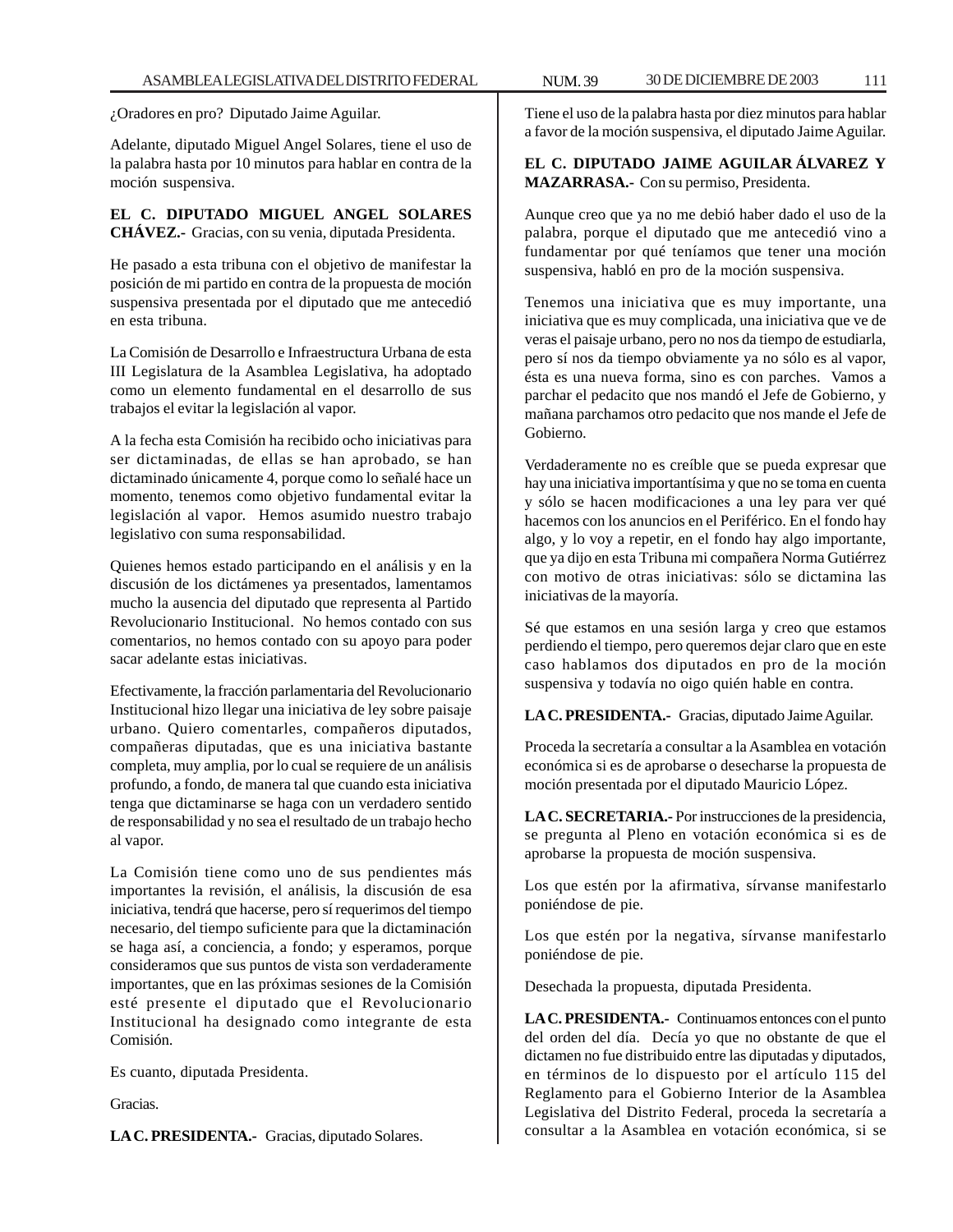dispensa el procedimiento a que se refiere dicho precepto, así como la lectura del mismo y se somete a su discusión de inmediato.

**LA C. SECRETARIA.-** Por instrucciones de la presidencia y en votación económica, se consulta a la Asamblea si es de dispensarse el procedimiento de referencia, así como la lectura del dictamen y se somete a su discusión de inmediato.

Los que estén por la afirmativa, sírvanse manifestarlo poniéndose de pie.

Los que estén por la negativa, sírvanse manifestarlo poniéndose de pie.

Dispensado el procedimiento y la lectura, diputada Presidenta.

**LA C. PRESIDENTA.-** Gracias, diputada Secretaria.

Para fundamentar el dictamen se concede el uso de la palabra a la diputada María Elena Torres Baltazar, a nombre de la Comisión de Desarrollo e Infraestructura Urbana.

**LA C. DIPUTADA MARÍA ELENA TORRES BALTAZAR.-** Honorable Asamblea Legislativa del Distrito Federal:

*Comisión de Desarrollo e Infraestructura Urbana*

*DICTAMEN A LA INICIATIVA DE DECRETO POR EL QUE SE REFORMAN Y ADICIONAN DIVERSAS DISPOSICIONES DE LA LEY DE DESARROLLO URBANO DEL DISTRITO FEDERAL Y DIVERSOS ORDENAMIENTOS RELATIVOS AL PAISAJE URBANO DEL DISTRITO FEDERAL*

*México D.F., a 29 de diciembre de 2003*

# *HONORABLE ASAMBLEA LEGISLATIVA DEL DISTRITO FEDERAL, III LEGISLATURA*

*A la Comisión de Desarrollo e Infraestructura Urbana de esta H. Asamblea Legislativa del Distrito Federal, III Legislatura, fue turnada para su análisis y dictamen la INICIATIVA DE DECRETO POR EL QUE SE REFORMAN Y ADICIONAN DIVERSAS DISPOSICIONES DE LA LEY DE DESARROLLO URBANO DEL DISTRITO FEDERAL Y DIVERSOS ORDENAMIENTOS RELATIVOS AL PAISAJE URBANO DEL DISTRITO FEDERAL, presentada por el diputado Juan Manuel González Maltos, a nombre de los legisladores de los Partidos de la Revolución Democrática y Verde Ecologista de México.*

*Con fundamento en lo dispuesto por los Artículos 122, apartado C, BASE PRIMERA, fracción V, inciso j) de la Constitución Política de los Estados Unidos Mexicanos; 38, 42 fracciones XII y XVI del Estatuto de Gobierno del Distrito Federal; 10 fracción I, 11, 59, 60 fracción II; 61,*

*62, 63, 64, 67 y 73 de la Ley Orgánica de la Asamblea Legislativa del Distrito Federal; 28, 29, 32, 33 y 84 del Reglamento para el Gobierno Interior de la Asamblea Legislativa del Distrito Federal, esta Comisión de Desarrollo e Infraestructura Urbana se avocó al estudio de la citada iniciativa de ley, bajo los siguientes:*

## *ANTECEDENTES*

*1.- En sesión ordinaria del Pleno de esta Asamblea Legislativa del Distrito Federal, III Legislatura, celebrada el día 16 de diciembre de dos mil tres, el C. Diputado Juan Manuel González Maltos, presentó una propuesta de INICIATIVA DE DECRETO POR EL QUE SE REFORMAN Y ADICIONAN DIVERSAS DISPOSICIONES DE LA LEY DE DESARROLLO URBANO DEL DISTRITO FEDERAL Y DIVERSOS ORDENAMIENTOS RELATIVOS AL PAISAJE URBANO DEL DISTRITO FEDERAL, a nombre de los legisladores de los Partidos de la Revolución Democrática y Verde Ecologista de México.*

*2.- En virtud de lo anterior, con fecha 16 de diciembre de 2003, se remitió por conducto de la Mesa Directiva, a los diputados integrantes de esta Comisión, copia simple de las iniciativas citadas, a fin de que manifestaran sus observaciones y comentarios a las mismas.*

*3.- De conformidad con lo dispuesto por los 63 de la Ley Orgánica de la Asamblea Legislativa del Distrito Federal; 28, 32, 33 y 84 del Reglamento para el Gobierno Interior de la Asamblea Legislativa del Distrito Federal, ésta Comisión de Desarrollo e Infraestructura Urbana, en sesión de trabajo del día 29 de diciembre de 2003, se reunió para aprobar el presente dictamen, con la finalidad de someterlo a la consideración del Pleno de este Órgano Legislativo, en razón de los siguientes*

#### *CONSIDERANDOS*

*PRIMERO.- Que esta Comisión de Desarrollo e Infraestructura Urbana tiene competencia legal para conocer de la INICIATIVA DE DECRETO POR EL QUE SE REFORMAN Y ADICIONAN DIVERSAS DISPOSICIONES DE LA LEY DE DESARROLLO URBANO DEL DISTRITO FEDERAL Y DIVERSOS ORDENAMIENTOS RELATIVOS AL PAISAJE URBANO DEL DISTRITO FEDERAL, en virtud de lo dispuesto en los numerales 10 fracción I, 11, 59, 60 fracción II; 61, 62, 63, 64 y 73 de la Ley Orgánica; 28, 29, 32, 33 y 84 del Reglamento para el Gobierno Interior, ambos de la Asamblea Legislativa del Distrito Federal.*

*SEGUNDO.- Que el objetivo fundamental de esta iniciativa es el de hacer frente al desorden existente en el territorio urbano en las actividades de anuncios publicitarios, instalaciones subterráneas e instalación para la utilización del espacio aéreo en la Ciudad de México.*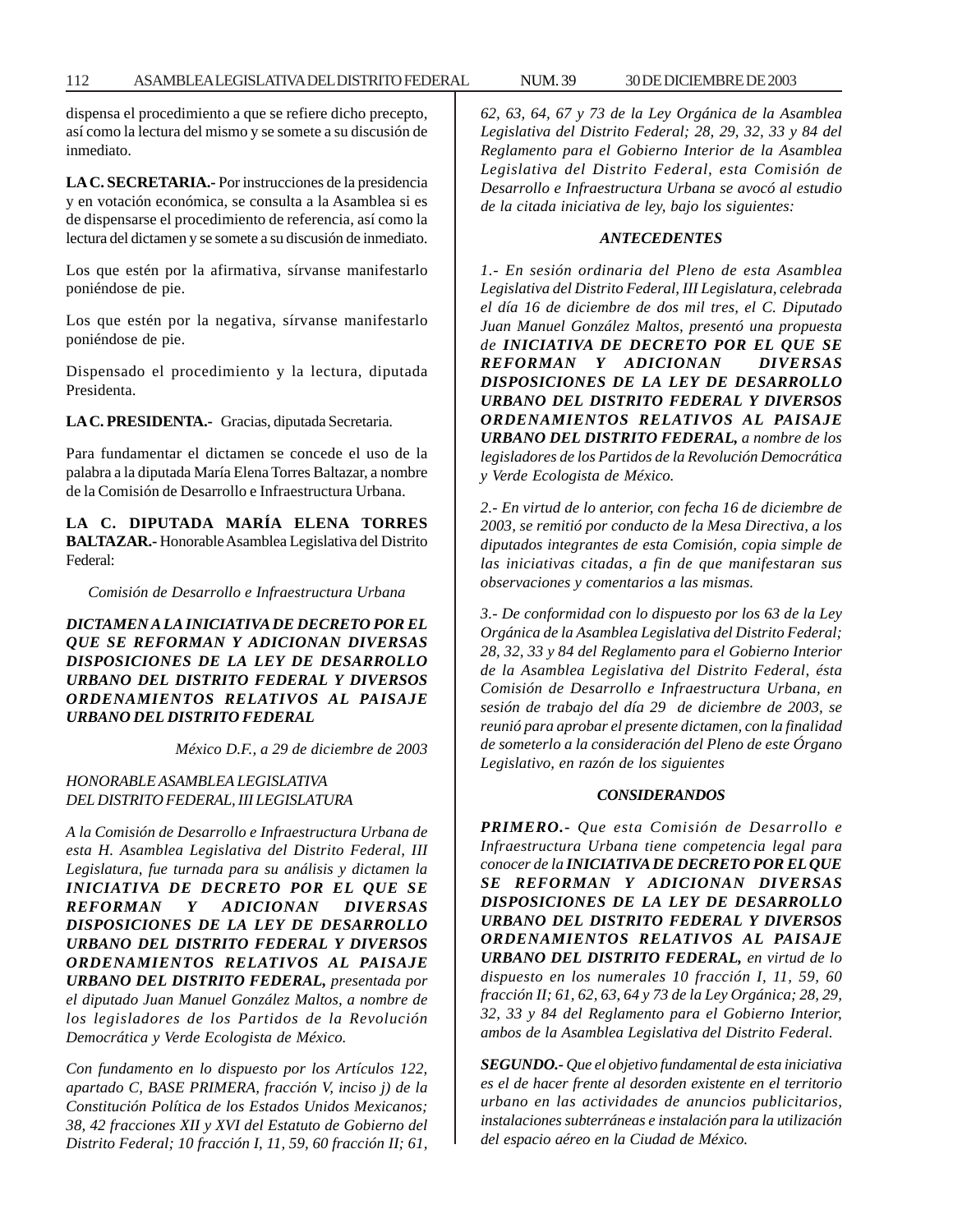*TERCERO.- Que como estas actividades están estrechamente vinculadas con el ordenamiento territorial, la manera idónea de alcanzar este objetivo es la de establecer normas complementarias de reordenamiento territorial para regular su uso y combatir la proliferación de actividades ilícitas que incrementan el desorden urbano.*

*CUARTO.- Que se trata de reforzar la ley de la materia; es decir, la Ley de Desarrollo Urbano del Distrito Federal, porque es ahí donde se establecen las disposiciones sobre ordenamiento urbano y las atribuciones de la entidad administrativa responsable de que estas se cumplan.*

*QUINTO.- Que es urgente hacer frente al crecimiento caótico de los anuncios espectaculares los cuales violan flagrantemente las normas de zonificación, tamaño, peso y protección civil, ya que se ha dado una práctica generalizada de evasión de normas y sanciones que, en el mejor de los casos, son consideradas por las empresas publicitarias como ''costos'' adicionales de la publicidad; pero, por lo común son fuente generadora de prácticas de corrupción y violaciones al estado de derecho.*

*SEXTO.- Que independientemente de la calidad artística que los anuncios puedan tener, la proliferación de elementos ajenos al entorno urbano contribuye al caos y genera alteraciones y desequilibrio en el entorno urbano, ya que la colocación de los anuncios oculta las características del recorrido vial y relega a segundo plano a los elementos prioritarios del entorno urbano, como es el caso del mobiliario destinado a señalización del tránsito.*

*SÉPTIMO.- Que en la medida en que el objetivo de los anuncios es el de captar la atención de automovilistas y peatones, por su propia naturaleza, la saturación de ellos que actualmente se presenta en nuestra ciudad genera distracción y el desorden visual que incrementa el riesgo a automovilistas y peatones, por lo que es necesario salvaguardar la seguridad de las vialidades disminuyendo los riesgos que se derivan del desorden en el entorno urbano, reforzando el carácter de las actividades de publicidad en el entorno urbano, como actividades estrictamente sujetas a licencia, permiso o autorización de la autoridad a efecto de facilitar la responsabilidad de la autoridad de salvaguardar el orden público y recuperar el paisaje urbano afectado*

*OCTAVO.- Que se necesita un sistema comprensivo para reforzar la regulación en estas materias que de a la principal autoridad instrumentos nuevos y más eficaces para combatir la proliferación de actividades ilegales; dotándola de nuevos mecanismos para que la ley se cumpla. Por lo que se requiere regular la ubicación y distribución, el número el tamaño y las características de los anuncios: particularmente en tramos críticos de vialidad.*

*NOVENO.- Que por lo que se refiere a las instalaciones subterráneas, en el Distrito Federal el caos existente se generó, en buena medida, en virtud de la ausencia de un gobierno propio que estableciera la normatividad local necesaria par regular su construcción y ordenamiento.*

*DÉCIMO.- Que hay una creciente exigencia ciudadana para poner fin a este caos que solo genera riesgos y molestias a los habitantes de la ciudad, si bien, en nuestro sistema de distribución de competencias cuestiones como la energía y las comunicaciones son reservadas a la federación, lo que se refiere al uso de la vía - pública para instalaciones subterráneas vinculadas a estas materias, su construcción y ordenamiento corresponde a las leyes y reglamentos de carácter local.*

*DÉCIMO PRIMERO.- Que esta iniciativa plantea, en materia de instalaciones subterráneas, el elevar a rango de ley una práctica que se ha venido desarrollando informalmente entre las autoridades y los proveedores de servicios por medio de este tipo de instalaciones en la ciudad. Se trata de generalizar y hacer obligatoria la coordinación con las autoridades locales a efecto de reducir el riesgo y las molestias a los habitantes de la Ciudad.*

*DÉCIMO SEGUNDO.- Que en el caso de las instalaciones para el uso del espacio aéreo, nos encontramos con una ausencia de regulación local y caos existente. Por lo que se requiere contar con bases para la regulación local y el mejoramiento del entorno.*

*DÉCIMO TERCERO.- Que para solucionar tales efectos negativos, se consideran pertinentes las diversas reformas y modificaciones a la normatividad de la materia relativas al paisaje urbano del Distrito Federal que se proponen y se dictaminan en el presente documento.*

*Por lo anteriormente expuesto y debidamente fundamentado esta Comisión de Desarrollo e Infraestructura Urbana con las facultades que le confieren los Artículos 10 fracción I, 11, 59, 60 fracción II; 61, 62, 63, 64, 67 y 73 de la Ley Orgánica de la Asamblea Legislativa del Distrito Federal; 28, 29, 32, 33 y 84 del Reglamento para el Gobierno Interior de la Asamblea Legislativa del Distrito Federal, emite el siguiente:*

# *RESOLUTIVO*

*ÚNICO: SE APRUEBA LA INICIATIVA DE DECRETO POR EL QUE SE REFORMAN Y ADICIONAN DIVERSAS DISPOSICIONES DE LA LEY DE DESARROLLO URBANO DEL DISTRITO FEDERAL Y DIVERSOS ORDENAMIENTOS RELATIVOS AL PAISAJE URBANO DEL DISTRITO FEDERAL EN TÉRMINOS DE LO FUNDADO Y MOTIVADO EN LOS CONSIDERANDOS DEL PRESENTE DICTAMEN, PARA QUEDAR COMO SIGUE:*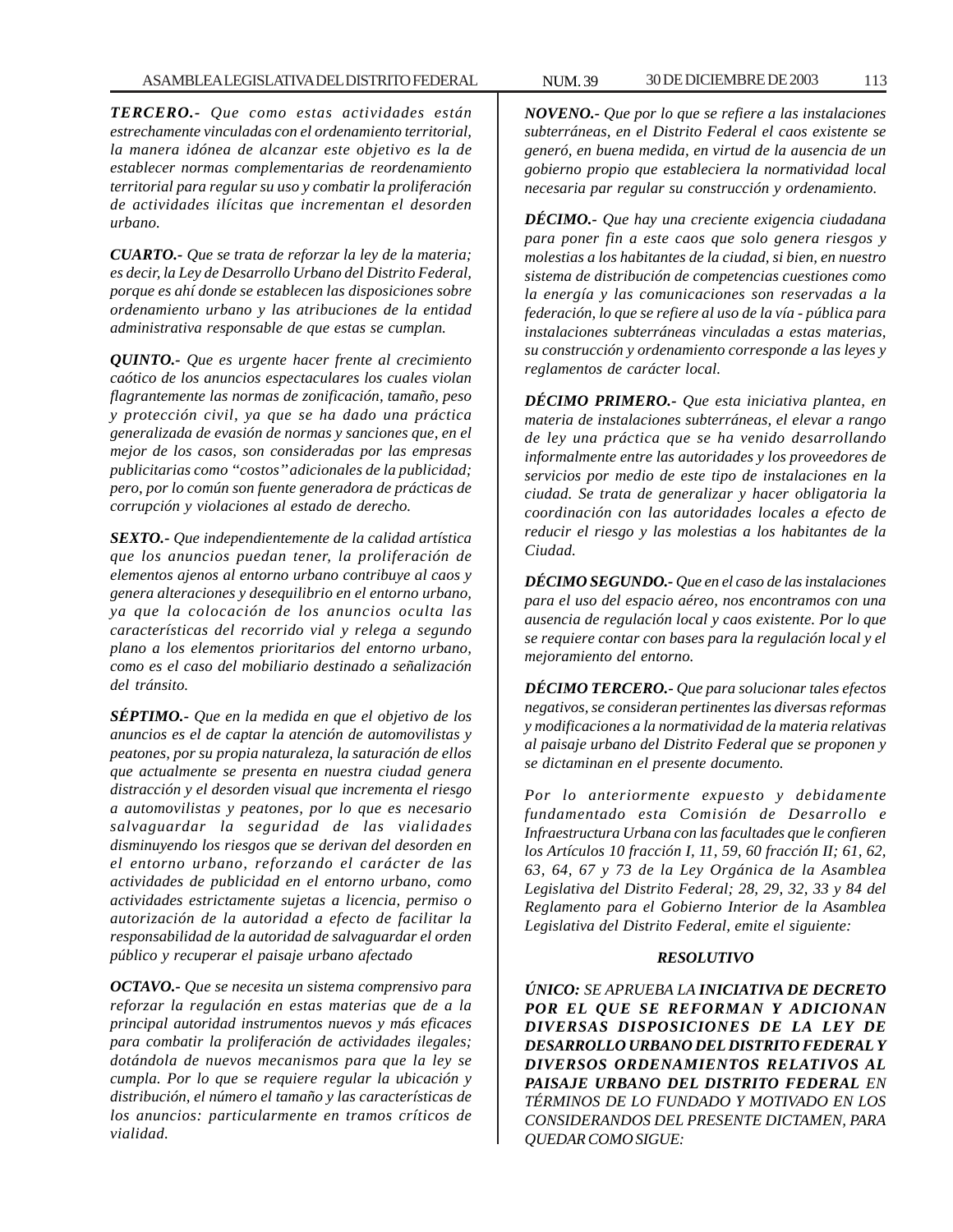*ARTÍCULO PRIMERO.- Se reforman: la fracción XXII del artículo 7; la fracción XIX del artículo 11; el artículo 29; las fracciones II y III, del Artículo 34; el artículo 56; la fracción III del Artículo 60: y la fracción VII del artículo 95. Se adicionan: la fracción III del artículo 1, y se recorre la numeración de la siguiente fracción de dicho artículo; la fracción XI, del artículo 2, y se recorre la numeración de las siguientes fracciones de dicho artículo; las siguientes definiciones al artículo 7: Anuncio, Anunciante, Contaminación visual, Elementos del paisaje urbano, Empresa publicitaria, Entorno urbano, Paisaje Urbano, Publicidad Exterior, Propietario, Poseedor, Responsable solidario, y Titular, las que se ordenarán en estricto orden alfabético descendente, recorriéndose la numeración de las siguientes fracciones de dicho artículo; la fracción XXVIII, del artículo 11; la fracción IX, del artículo 12 y se recorre la numeración de la siguiente fracción de dicho artículo; al título del Capítulo III el término DEL ESPACIO AÉREO y se adicionan los artículos 41 A, hasta el 41 E; al Título IV. Del Ordenamiento Territorial, el Capítulo VIII. Del Ordenamiento del Paisaje Urbano, Primera sección, y se adicionan los artículos 61 A, hasta el 61 Y; la fracción X del artículo 95 y se recorre la numeración de la siguiente fracción de dicho artículo, así como un último párrafo; los artículo 96 A, 96 B y 96 C; todos de la Ley de Desarrollo Urbano del Distrito Federal, publicada el 29 de enero de 1996 en la Gaceta oficial del Distrito Federal, y se agregan los transitorios correspondientes, para quedar como sigue:*

#### *LEY DE DESARROLLO URBANO*

#### *TÍTULO I*

# *DISPOSICIONES GENERALES Capítulo único*

*Artículo 1. La presente ley es de orden público e interés social y tiene por objeto:*

*I.-…*

*II.-…*

*III.- La protección, conservación, recuperación y consolidación del Paisaje Urbano del Distrito Federal, así como de los elementos que lo componen.*

*IV. Establecer las normas y principios básicos mediante los cuales se llevará a cabo el desarrollo urbano; y*

*a)…*

*b)…*

*c)…*

*….*

*Artículo 2. …*

*…*

*I al VIII…*

*IX.- La regulación protección recuperación y conservación de los elementos del paisaje urbano y sus valores tradicionales, para tutelar los derechos y preservar el interés colectivo en el disfrute de un paisaje urbano armónico.*

*X La conservación del medio natural, de la flora y fauna silvestres en el territorio del Distrito Federal; la restauración de la salubridad de la atmósfera, del agua, del suelo y el subsuelo; la adecuada interrelación de la naturaleza con los centros de población y la posibilidad de su aprovechamiento y disfrute por los habitantes;*

*XI. La protección, la conservación, la restauración y la consolidación de la fisonomía propia e imagen urbana y de su patrimonio arqueológico, histórico, artístico y cultural; incluyendo aquellos elementos que sin estar formalmente catalogados merezcan tutela en su conservación y consolidación, de conformidad con lo establecido en el artículo 3 fracción V de esta Ley;*

*XII. La coordinación de acciones con entidades y dependencias federales, de las entidades federativas y de los municipios conurbados; así como la concertación de acciones con los particulares y las organizaciones privadas y sociales;*

*XIII. El mejoramiento de las zonas habitacionales deterioradas física o funcionalmente, donde habita población de bajos ingresos; y*

*XIV. La desconcentración de las acciones de la Administración Pública del Distrito Federal, así como la coordinación de las acciones administrativas en el ámbito de la planeación del desarrollo urbano y del territorio.*

*Los programas deberán prever las medidas y acciones para lograr los objetivos anteriores.*

*Artículo 7. Para efectos de la presente Ley se entenderá por:*

- *I. Anunciante: La persona física o moral que utiliza los servicios de publicidad para difundir o publicitar productos, bienes, servicios o actividades;*
- *II. Anuncio: Toda expresión gráfica o escrita emitida por cualquier medio que señale, promueva, muestre o difunda al público*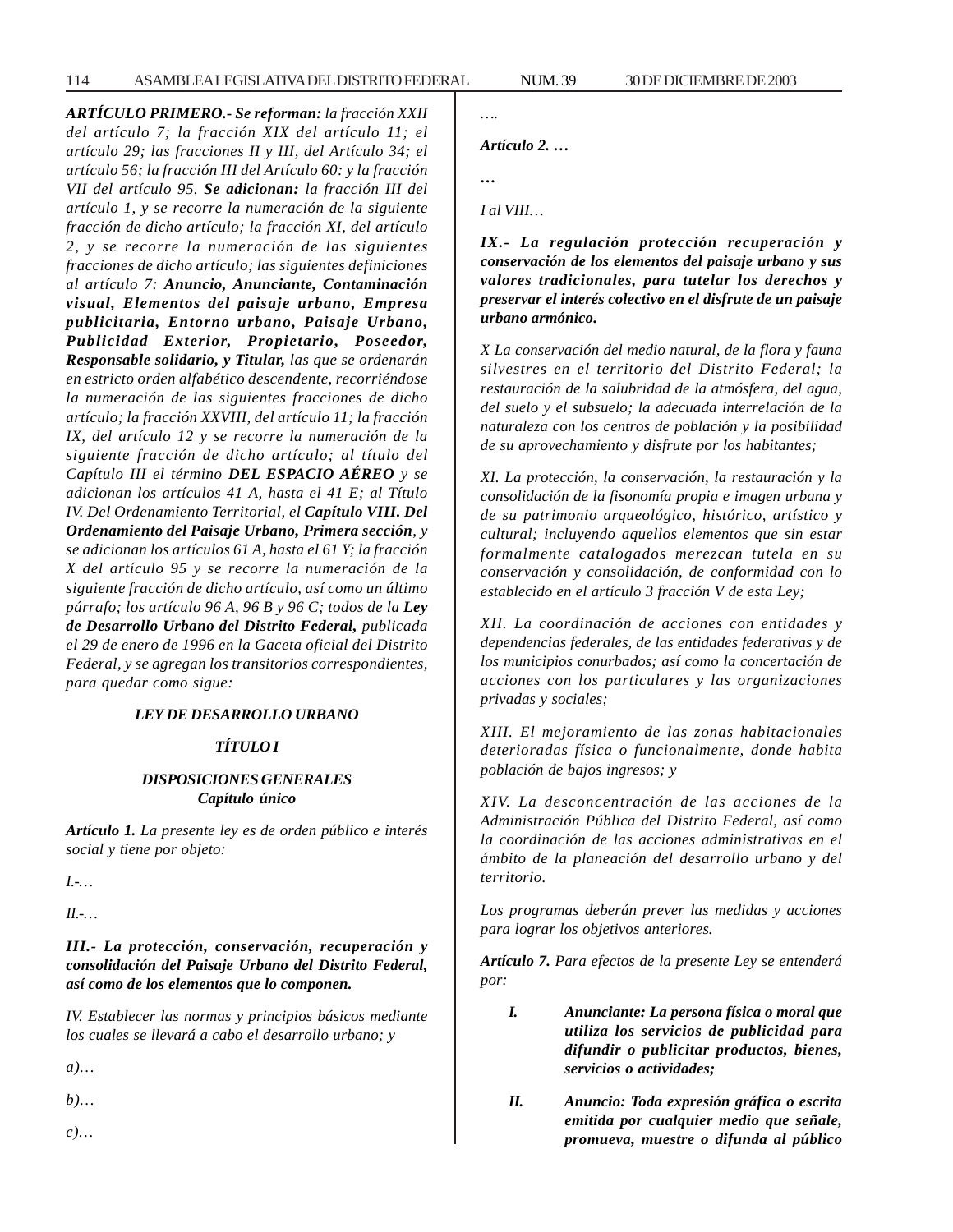*cualquier mensaje relacionado con la producción, compra y venta de bienes, con la prestación de servicios y con el ejercicio de actividades lícitas reguladas por la Ley;*

- *III. Asamblea: Asamblea Legislativa del Distrito Federal;*
- *IV. Clasificación del suelo: la división de la superficie del Distrito Federal en urbana y de conservación;*
- *V. Código Civil: Código Civil vigente en el Distrito Federal;*
- *VI. Coeficiente de utilización del suelo: la relación aritmética existente entre la superficie total construida en todos los niveles de la edificación y la superficie total del terreno;*
- *VII. Coeficientes de ocupación del suelo: la relación aritmética existente entre la superficie construida en planta baja y la superficie total del terreno;*
- *VIII. Contaminación Visual: Alteración que impide la contemplación y disfrute armónico del paisaje natural, rural y urbano, ocasionando impactos negativos importantes en la percepción visual, por la distorsión o cualquier forma de transformación del entorno natural, histórico o urbano, que deteriore la calidad de vida de las personas.*
- *IX. Destinos: los fines públicos a los que se prevea dedicar determinados predios propiedad del Distrito Federal;*
- *X. Elementos del paisaje urbano: Los espacios públicos abiertos, los bienes del dominio público y del dominio privado del Distrito Federal, los espacios abiertos, las construcciones, edificaciones y sus fachadas, la publicidad exterior, el espacio aéreo urbano, el subsuelo urbano, el mobiliario urbano, los espacios destinados a la edificación, pisos, banquetas y pavimentos, las instalaciones provisionales para puestos callejeros, ferias, circos o espectáculos, así como el paisaje natural que lo rodea y las secuencias, perspectivas y corredores visuales;*
- *XI. Empresa publicitaria: Persona física o moral que ejerce como actividad la comercialización de espacios publicitarios para exhibir, promover, difundir y publicar*

*productos, bienes o servicios a través de un anuncio y que se ostenta como titular de la licencia;*

- *XII. Entorno urbano: Conjunto de elementos naturales y construidos que conforman el territorio urbano, y que constituyen el marco de referencia y convivencia de los habitantes y visitantes, determinado por las características físicas, costumbres y usos, que se relacionan entre sí;*
- *XIII. Equipamiento urbano: el conjunto de inmuebles, instalaciones y construcciones, destinados a prestar a la población, los servicios de administración pública, de educación y cultura; de comercio, de salud y asistencia; de deporte y de recreación, de traslado y de transporte, y otros, para satisfacer sus necesidades;*
- *XIV. Espacio Urbano: el volumen ubicado, determinado, condicionado y desarrollado sobre el suelo urbano. Es el ámbito donde existen edificaciones o que es susceptible de ser edificado;*
- *XV. Estatuto: el Estatuto de Gobierno del Distrito Federal;*
- *XVI. Estímulos: las medidas jurídicas, administrativas, fiscales y financieras que aplicarán las autoridades competentes para promover y facilitar la participación de los sectores público, social y privado en la elaboración, modificación, ejecución y evaluación de los programas;*
- *XVII. Estructura urbana: conjunto de componentes, tales como el suelo, la vialidad, el transporte, la vivienda, el equipamiento urbano, la infraestructura, el mobiliario urbano, la imagen urbana, el medio ambiente, entre otros, que actúan interrelacionados y que constituyen la Ciudad;*
- *XVIII. Estructura Vial: conjunto de calles intercomunicadas, de uso común y propiedad pública, destinadas al libre tránsito de vehículos y peatones, entre las diferentes áreas o zonas de actividades. Puede tener distinto carácter en función de un medio considerado: local, urbano, regional y nacional;*
- *XIX. Imagen objetivo: lo que un plan pretende lograr en su ámbito espacial y temporal de validez;*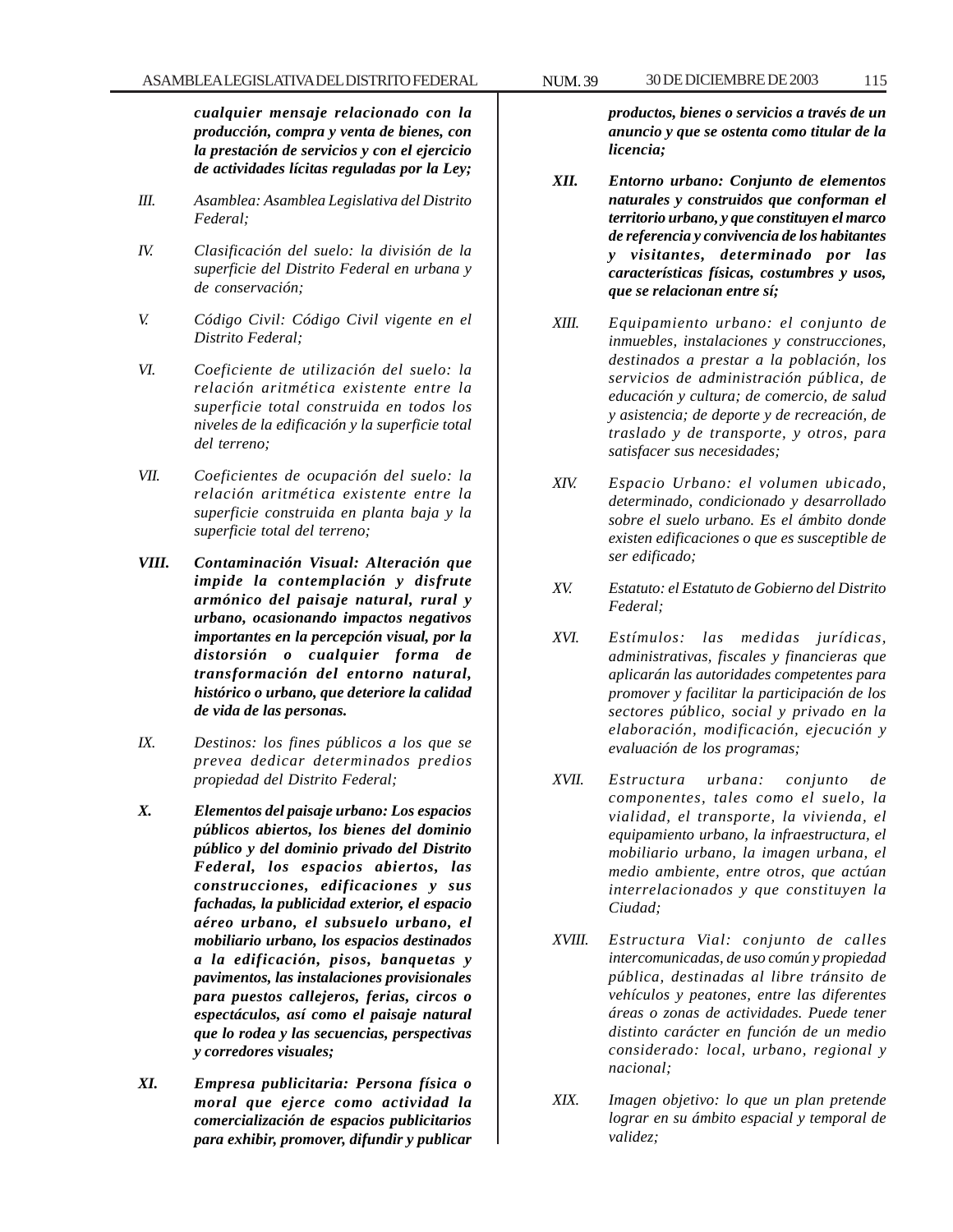#### 116 ASAMBLEA LEGISLATIVA DEL DISTRITO FEDERAL NUM. 39 30 DE DICIEMBRE DE 2003

- *XX. Imagen Urbana: resultado del conjunto de percepciones producidas por las características específicas, arquitectónicas, urbanísticas y socioeconómicas de una localidad, más las originadas por los ocupantes de este ámbito físico-territorial, en el desarrollo de sus actividades habituales, en función de las pautas de conducta que los motiva. Tanto la forma y aspectos de la traza urbana, tipo de antigüedad de las construcciones así como las particularidades de barrios, calles, edificios o sectores y elementos históricos y artísticos de una localidad, son elementos entre otros, que dan una visión general o parcial de sus características;*
- *XXI. Impacto Urbano: es la influencia o alteración causada por alguna obra pública o privada, que por su forma o magnitud rebase las capacidades de la infraestructura o de los servicios públicos del área o zona donde se pretenda realizar la obra; afecte negativamente el espacio urbano, la imagen urbana y la estructura socioeconómica, al generar fenómenos de especulación inmobiliaria o de bienes y servicios; signifique un riesgo para la salud, la vida o los bienes de la comunidad; o que signifique su desplazamiento o expulsión paulatina, o para el patrimonio cultura, histórico, arqueológico o artístico de la Ciudad;*
- *XXII. Infraestructura urbana: las redes y sistemas de organización y distribución de bienes y servicios, incluyendo su equipamiento para el buen funcionamiento de la Ciudad;*
- *XXIII. Ley General: la Ley General de Asentamientos Humanos;*
- *XXIV. Ley Orgánica: la Ley Orgánica de la Administración Pública del Distrito Federal;*
- *XXV. Ley: la Ley de Desarrollo Urbano del Distrito Federal;*
- *XXVI. Lote mínimo: el que tiene la superficie mínima que determinen los programas;*
- *XXVII. Medidas de seguridad: las encaminadas a evitar los daños que puedan causar las instalaciones, construcciones y obras, tanto públicas como privadas;*
- *XXVIII. Mobiliario Urbano: Todos aquellos elementos urbanos complementarios, que sirven de apoyo a la infraestructura y al*

*equipamiento, que integran la imagen de la Ciudad;*

- *XXIX. Normas de ordenación: las que regulan la intensidad, la ocupación y formas de aprovechamiento del suelo y el espacio urbano; así como las características de las edificaciones, las construcciones, la transferencia de potencialidades de desarrollo urbano, el impacto urbano y las demás que señala esta Ley; dichas normas se establecerán en los programas general, delegacionales y parciales y en el Reglamento de esta Ley;*
- *XXX. Paisaje urbano: conjunto de elementos naturales, así como aquellos producidos por la acción humana, que forman parte de la ciudad y de su entorno, y que constituyen el marco de percepción visual de sus habitantes, considerados como un valor del medio ambiente urbano, jurídicamente protegible;*
- *XXXI. Publicidad exterior: la actividad de dar a conocer al público en general, por medio de una representación visual o escrita, un mensaje sobre un bien, producto, servicio o actividad, a través de la utilización de anuncios, carteles o cualesquiera medios, materiales de diversa índole, con la finalidad de promover el consumo, el conocimiento o la contratación de bienes o servicios;*
- *XXXII. Participación social y privada: todas las formas de intervención de los sectores social o privado en el proceso de planeación, mejoramiento y conservación del Distrito Federal;*
- *XXXIII. Patrimonio Cultural Urbano: conjunto de elementos y bienes inmuebles que expresan los valores y forma de vida materiales y espirituales del Distrito Federal, y que sean declarados tales, por disposición de la Ley o por declaratoria específica de las autoridades en materia de cultura, a petición ciudadana o por vía de las autoridades en materia urbana;*
- *XXXIV. Planeación del ordenamiento territorial: el proceso permanente y continuo de formulación, programación, presupuestación, ejecución, control, fomento, evaluación y revisión del ordenamiento territorial;*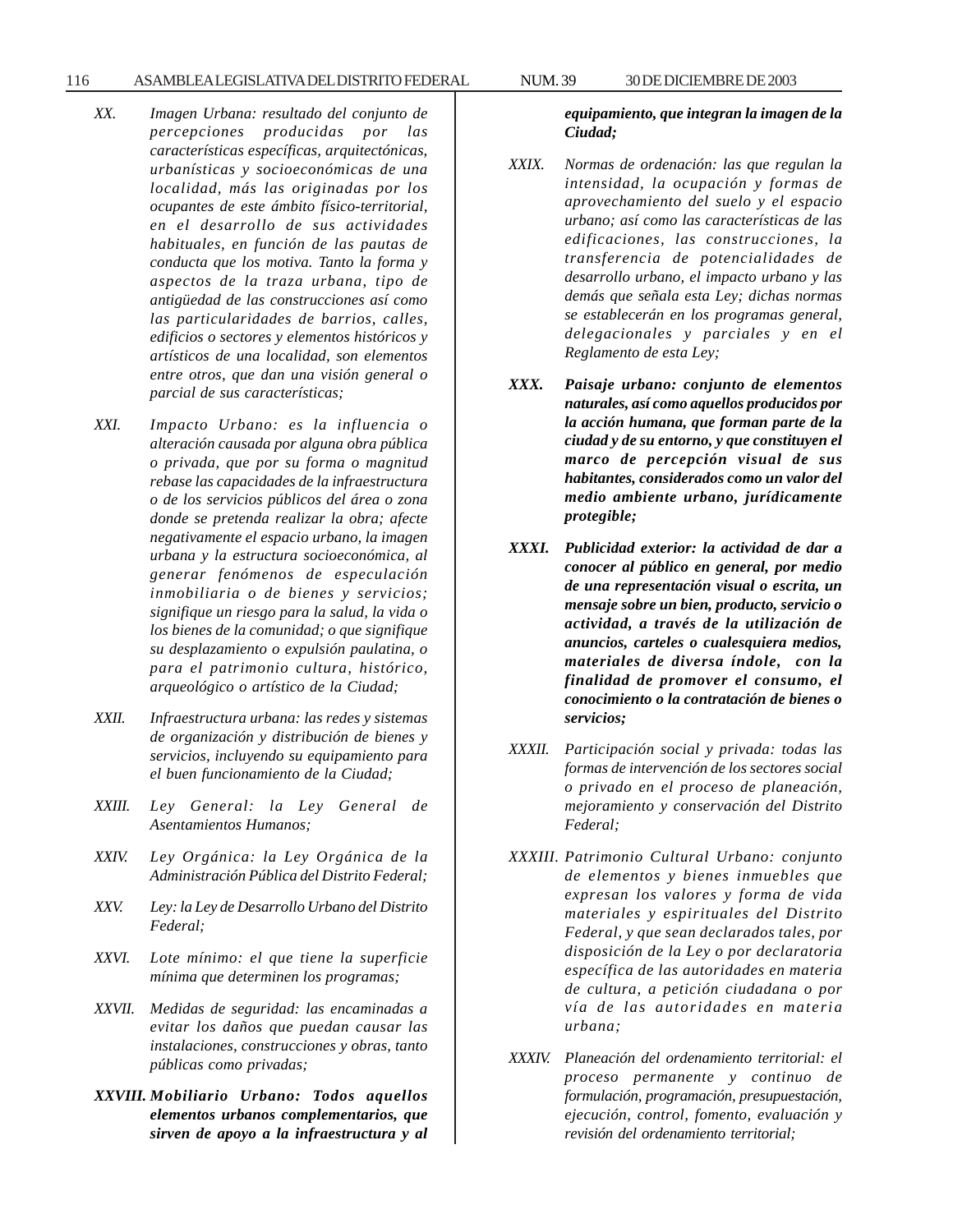- *XXXV. Polígono de actuación: superficie delimitada del suelo que se determina en los programas, a solicitud de la Administración Pública o de los particulares para llevar a cabo las acciones determinadas en esta Ley;*
- *XXXVI. Poseedor: persona física o moral que por cualquier título detente la posesión de un bien inmueble o predio, donde se pretenda realizar alguna construcción o , en su caso, instalar un anuncio y su estructura;*
- *XXXVII. Programa Delegacional: el que establece la planeación del desarrollo urbano y el ordenamiento territorial de una Delegación del Distrito Federal;*
- *XXXVIII.Programa General de Desarrollo del Distrito Federal: el que contiene las directrices generales del desarrollo social, económico, político y cultural del Distrito Federal, de conformidad con el Estatuto;*
- *XXXIX. Programa General: es el que determina la estrategia, política, acciones y normas de ordenación del territorio del Distrito Federal, así como las bases para expedir los programas delegacionales y parciales;*
- *XL. Programa parcial: el que establece la planeación del desarrollo urbano y el ordenamiento territorial, en áreas específicas. Los Programas Parciales tienen un carácter especial adaptado a las condiciones particulares de algunas áreas;*
- *XLI. Programas anuales de desarrollo urbano: los que establecen la vinculación entre los programas, los programas sectoriales y el presupuesto de egresos del Distrito Federal para cada ejercicio fiscal; corresponden a los sectores del desarrollo urbano y el ordenamiento territorial definido en las fracciones anteriores;*
- *XLII. Programas sectoriales: los que determinan la estrategia, política y acciones generales de los diversos sectores del desarrollo urbano y el ordenamiento territorial, las reservas territoriales, agua potable, drenaje, transporte y vialidad, vivienda, medio natural y equipamiento urbano;*
- *XLIII. Programas: el Programa General, los Delegacionales y los Parciales;*
- *XLIV. Propietario: Persona física o moral que tiene la propiedad jurídica de un bien inmueble o predio, donde se pretenda*

*realizar alguna construcción, o en su caso, instalar un anuncio y su estructura;*

- *XLV. Reciclamiento: acción de mejoramiento, implica someter una zona del Distrito Federal a un nuevo proceso de desarrollo urbano, con el fin de aumentar los coeficientes de ocupación y utilización del suelo, relotificar la zona o regenerarla y que podrán recibir transferencias de potencialidades de desarrollo urbano;*
- *XLVI. Relotificación: es la agrupación de inmuebles comprendidos; en un polígono de actuación sujeto a desarrollo o a mejoramiento urbanos, para su nueva división, y en su caso una relocalización de los usos de suelo dentro del polígono, ajustada a los programas;*
- *XLVII. Reservas: las áreas o predios de la Ciudad o centro de población que serán utilizados para su crecimiento;*
- *XLVIII. Responsable solidario: Toda persona física o moral obligada conjuntamente con el titular, a responder de las obligaciones derivadas de la construcción, colocación, instalación, modificación y/o retiro de cualquier elemento mueble o inmueble que altere o modifique el paisaje urbano;*
- *XLIX. Riesgo: todo evento que de ocurrir puede poner en peligro la integridad o la vida de las personas, sus bienes o el ambiente;*
- *L. Secretaría: Secretaría de Desarrollo Urbano y Vivienda;*
- *LI. Secretario: Secretario de Desarrollo Urbano y Vivienda;*
- *LII. Sistema de actuación por cooperación: es aquél en el que participan los órganos de la Administración Pública del Distrito Federal y los sectores social y/o privado;*
- *LIII. Sistema de actuación privada: aquél en el que participa exclusivamente el sector privado;*
- *LIV. Sistema de actuación social: aquél en el que participa exclusivamente el sector social;*
- *LV. Sistema de Actuación: los sistemas mediante los cuales tanto los particulares, como la Administración Pública del Distrito Federal, podrá llevar a cabo la aplicación de los programas en los polígonos de actuación.*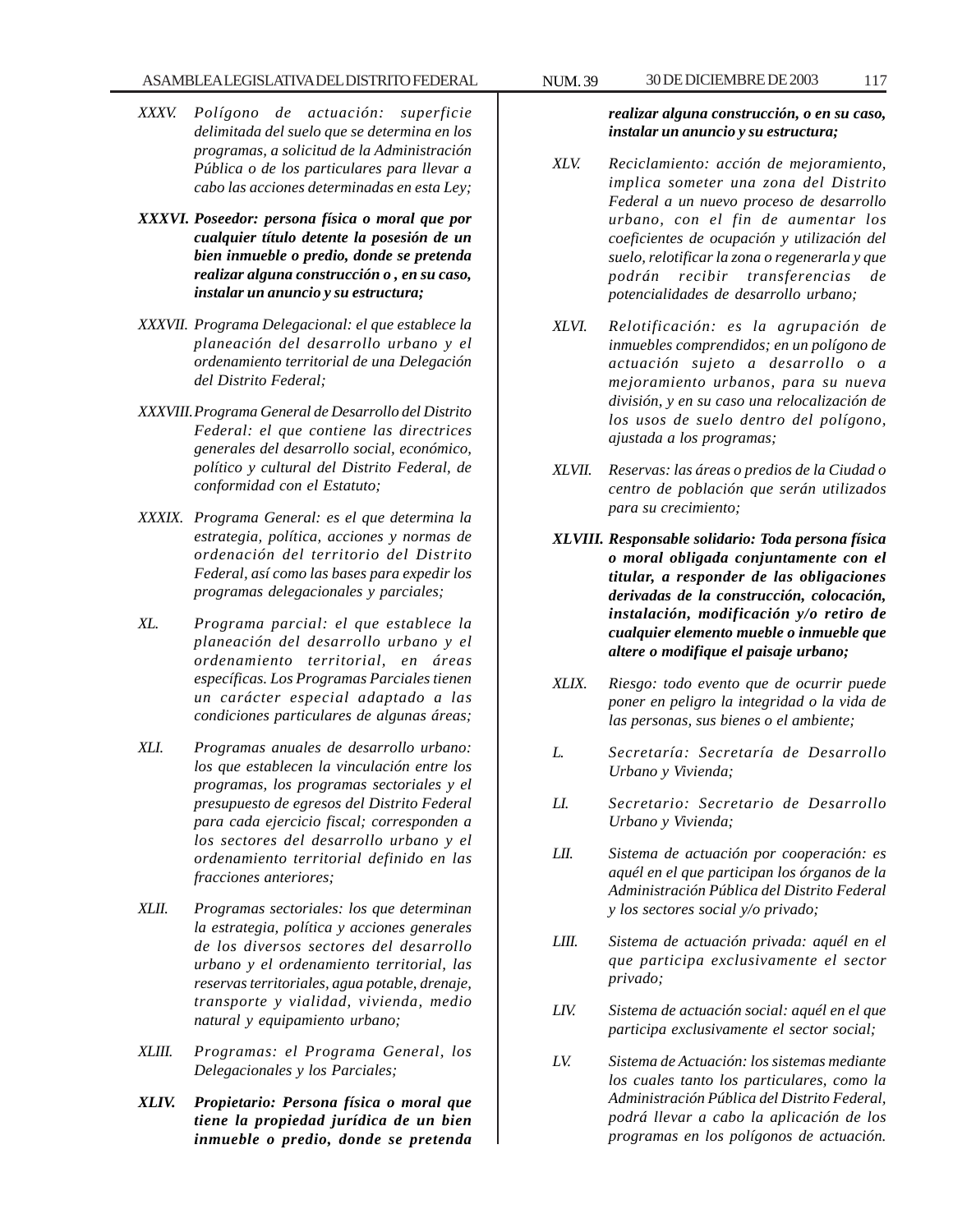### 118 ASAMBLEA LEGISLATIVA DEL DISTRITO FEDERAL NUM. 39 30 DE DICIEMBRE DE 2003

*Estos sistemas son: actuación privada, actuación social, actuación por cooperación;*

- *LVI. Sistema de transferencia de potencialidad de desarrollo urbano: es el conjunto de normas, procedimientos e instrumentos que permiten ceder los derechos excedentes o totales de intensidad de construcción no edificados que le correspondan a un propietario respecto de su predio, en favor de un tercero, sujetándose a las disposiciones de los programas y a la autorización de la Secretaría;*
- *LVII. Titular: Persona física o moral a cuyo nombre se expide la licencia o permiso y, en su caso, presenta el aviso o manifestación de construcción.*
- *LVIII. Traza Urbana: Estructura básica de la Ciudad de México o de parte de ella, en lo que se refiere a la vialidad y demarcación de manzanas o predios limitados por la vía pública. Representación gráfica de los elementos mencionados para una zona urbana existente o en proyecto;*
- *LIX. Usos: los fines particulares a que podrán dedicarse determinadas zonas o predios de la Ciudad o centro de población;*
- *LX. Vivienda de interés popular: la vivienda cuyo precio de venta al público es superior a 15 salarios mínimos anuales, vigentes en el Distrito Federal y que no excede de 25 salarios mínimos anuales;*
- *LXI. Vivienda de interés social: la vivienda cuyo precio máximo de venta al público es de 15 salarios mínimos anuales vigentes en el Distrito Federal;*
- *LXII. Zona Conurbada de la Ciudad de México: la continuidad física y demográfica formada por la Ciudad de México y los centros de población situados en los territorios municipales de las entidades federativas circunvecinas;*
- *LXIII. Zona Metropolitana del Valle de México: ámbito inmediato de influencia socioeconómica y físico-espacial de la zona urbana del Valle de México; integrada por las 16 demarcaciones territoriales del Distrito Federal y los municipios correspondientes del Estado de México y del Estado de Hidalgo.*

*LXIV. Zonificación: la división del suelo urbano o de conservación en zonas, para asignar usos del suelo específicos o una mezcla de ellos, en relación a las características socioeconómicas y de funcionamiento de dichas zonas; constituyendo uno de los principales componentes del ordenamiento territorial; y*

*Artículo 11. Son atribuciones de la Secretaría, además de las que le confiere la Ley Orgánica, las siguientes:*

*I al XVIII…*

*XIX. Elaborar los lineamientos, políticas y normas para la protección, conservación y la consolidación de la imagen urbana y del paisaje urbano, del mobiliario urbano, del patrimonio cultural urbano y para anuncios y publicidad exterior;*

*XX al XXVII…*

*XXVIII. Expedir los Planos de Zonificación tomando en cuenta las normas ambientales que en materia de contaminación visual emita la Secretaría de Medio Ambiente, en materia de anuncios para determinar las zonas prohibidas y permitidas, así como someterlos a consideración de la Asamblea Legislativa del Distrito Federal.*

*Artículo 12.- …*

*I al VIII. …*

*IX.- Vigilar y coordinarse con la Secretaría del Medio Ambiente en el cumplimiento de la normativa en materia de paisaje e imagen urbana y contaminación visual;*

*X.- Ejercer las demás atribuciones que le otorgue esta Ley.*

*Artículo 29.- El ordenamiento territorial, comprende el conjunto de las disposiciones que tienen por objeto establecer la relación entre la distribución de los usos, destinos y reservas del suelo del Distrito Federal con los asentamiento humanos, las actividades y derechos de sus habitantes, la zonificación y las normas de ordenación, así como la reglamentación en materia de construcciones de imagen y paisaje urbano, de equipamiento urbano, de impacto urbano o urbano-ambiental y de anuncios.*

*Artículo 34. Los reglamentos en materias relacionadas con el desarrollo urbano, contendrán entre otras, las disposiciones y regulaciones siguientes:*

*I.- …*

*II.- En materia de imagen urbana: integración al contexto y al paisaje urbano, propio de la expresión natural de los inmuebles fachadas frentes, materiales, mobiliario,*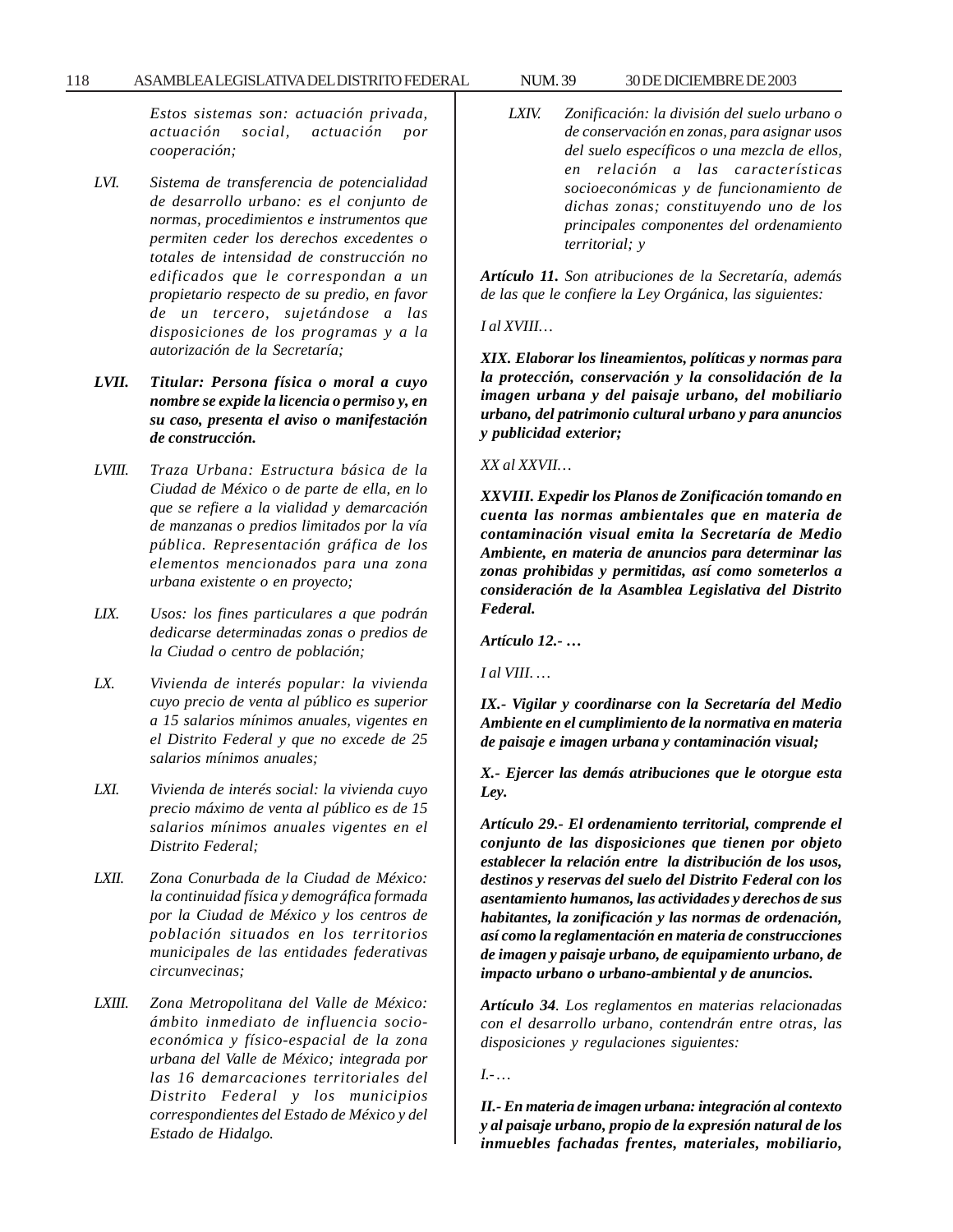*elementos del patrimonio cultural urbano, y las responsabilidades de los que infrinjan los valores de los elementos naturales y construidos del paisaje urbano;*

*III.- En materia de anuncios: diseño forma, dimensión, materiales, elaboración, fijación, instalación, colocación, iluminación, distribución y distanciamiento de los anuncios en los sitios, lugares y espacios a los que tenga acceso el publico, que estén en la vía publica o que sean visibles desde ella; así como, las responsabilidades a las que se harán acreedores los propietarios de los anuncios y de los inmuebles en donde se ubiquen estos; además del anunciante.*

## *CAPÍTULO III DEL ESPACIO AÉREO, LA VÍA PÚBLICA Y LA INFRAESTRUCTURA URBANA*

*Artículo 41A.- Para las instalaciones subterráneas, uso de la infraestructura de penetración, mantenimiento o retiro de ductos, y conducción de toda clase de fluidos en el Distrito federal, que se realicen con el fin de introducir servicios y cualesquiera otras, se requerirá, previo inicio de obra, la autorización correspondiente, debiendo observar lo dispuesto por esta ley y demás ordenamientos aplicables.*

*Artículo 41 B.- Para llevar a cabo cualquier instalación aérea, tales como elementos de telecomunicación, postes, contra postes, puntales, postes de refuerzo, sostenes para apoyo, antenas, cables, tensores, cámaras de video, o cualquier otro elemento similar, deberán observarse las disposiciones de la presente ley y sus reglamentos, en materia de conservación, protección y restauración del paisaje urbano.*

*En el caso de zonas o inmuebles catalogados por el INAH, INBA o registrados por la Secretaría con valor patrimonial, deberán además, obtener la autorización correspondiente.*

*Artículo 41 C.- Las excavaciones o cortes de cualquier índole que se realicen en vía pública para instalaciones subterráneas y cuya profundidad sea mayor a sesenta centímetros, requerirán de licencia de construcción específica suscrita por un Director Responsable de Obra, de conformidad con el procedimiento establecido en el Reglamento de Construcciones para el Distrito Federal.*

*Este requisito no será exigido cuando la excavación constituya una etapa de la edificación autorizada por la licencia de construcción respectiva o se trate de pozos con línea de exploración para estudios de mecánica de suelos, o para obras de jardinería.*

*Artículo 41 D.- El uso del espacio aéreo en la ciudad para la instalación de antenas de telecomunicación y estaciones repetidoras de telefonía celular, requerirá*

*autorización de la Secretaría. En el caso de inmuebles catalogados por el INAH, INBA o registrados por la Secretaría con valor patrimonial, deberán obtener la autorización correspondiente.*

*Artículo 41 E.- La Ley y sus Reglamentos determinarán los requisitos que se deberá observar el proyecto, la ejecución y mantenimiento de las estaciones repetidoras de telefonía celular, así como su comportamiento estructural, considerando siempre el impacto negativo que su instalación puedan provocar al paisaje e imagen urbana. Así mismo, contendrán los requisitos que deberán cumplir los proyectos para la instalación de antenas.*

*Artículo 56.- El reglamento de esta ley dispondrá las normas conducentes que regulen la conservación de: la funcionalidad imagen, paisaje, estilo, ambiente y carácter de los elementos del patrimonio cultural urbano.*

*Artículo 60.-…*

*I.-…*

*II.-…*

*III. Cuando pueda afectarse negativamente el espacio, la imagen y el paisaje urbano y el paisaje natural, así como a la estructura socioeconómica; y*

*IV.-…*

*…*

*… …*

# *Título IV. Del Ordenamiento Territorial Capítulo VIII. Del Ordenamiento del Paisaje Urbano Primera sección*

*Artículo 61 A. Son elementos del paisaje urbano del Distrito Federal, los espacios abiertos, el equipamiento urbano, la publicidad exterior, el espacio aéreo urbano, el subsuelo urbano, el mobiliario urbano, instalaciones provisionales para puestos callejeros, así como el paisaje natural que lo rodea y las secuencias, perspectivas y corredores visuales.*

*La Secretaría determinará las disposiciones aplicables a los elementos del paisaje urbano, de conformidad con lo establecido en esta ley y su reglamentación, así como la utilización y aprovechamiento de los mismos.*

# *De los anuncios y la publicidad exterior Apartado A*

*Artículo 61 B. Las disposiciones de esta sección tienen por objeto regular la fijación, instalación, distribución, ubicación, modificación y retiro de toda clase de*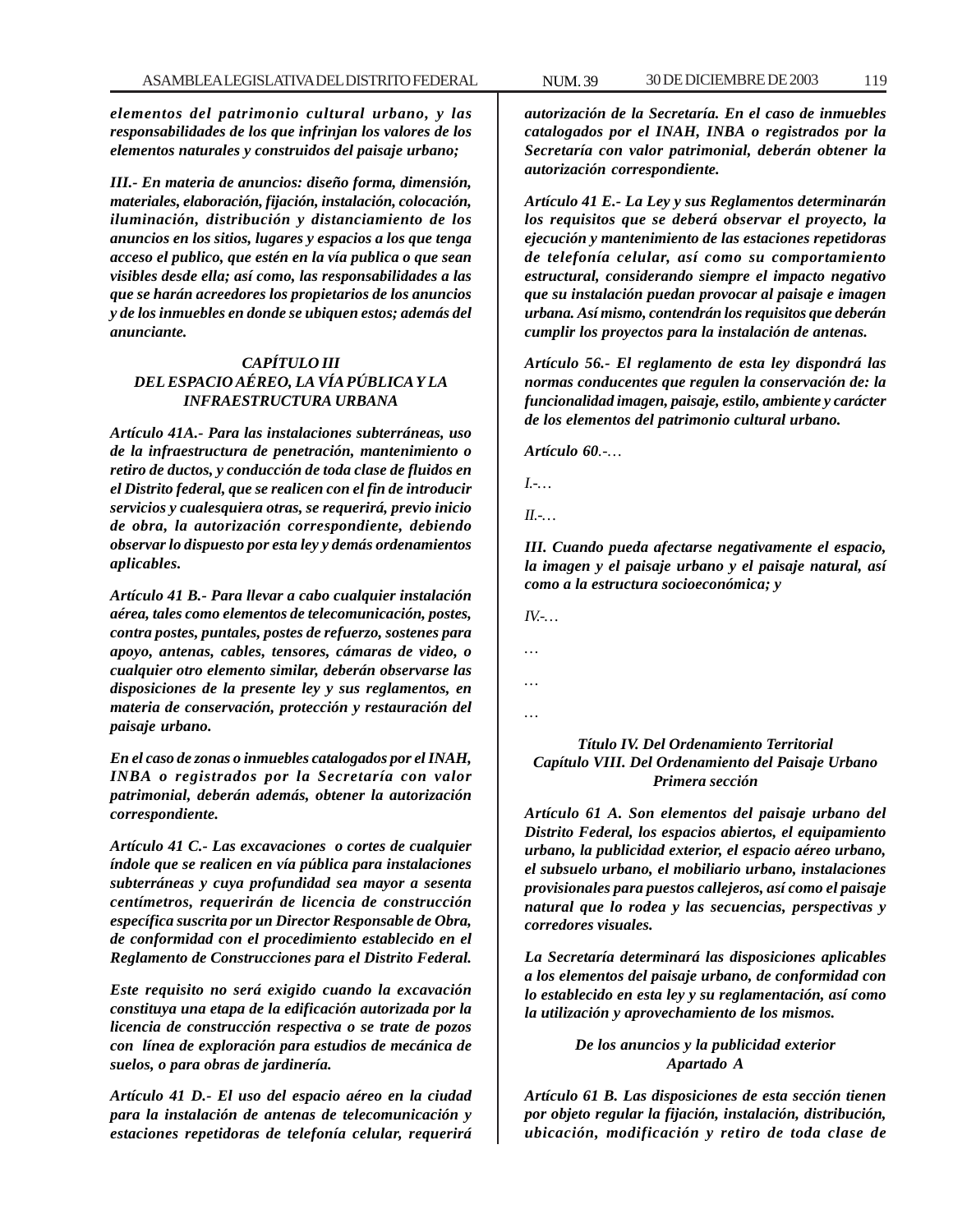*publicidad exterior y anuncios, incluyendo los emplazados en mobiliario urbano, en vía pública o visibles desde la vía pública.*

*Artículo 61 C. Para llevar a cabo la construcción, instalación, colocación, fijación, modificación, ampliación, retiro, desmantelamiento y, en su caso, la demolición de estructuras que soporten o sustenten el anuncio, será necesario obtener de la autoridad competente, ya sea licencia, autorizaciones temporales o aviso, que corresponda en los términos de la presente Ley y la normativa aplicable.*

*De las licencias*

*Artículo 61 D. Se requerirá la licencia correspondiente para fijar o instalar anuncios, en los siguientes casos:*

*I. En azotea, auto soportados, en saliente, volados o colgantes, en marquesina o adosados y en lonas o materiales similares, cuando requieran responsiva de Director Responsable de Obra y/o Corresponsable, en términos de lo dispuesto por el Reglamento para el ordenamiento del paisaje urbano;*

*II. De proyección óptica;*

*III. Electrónicos;*

*IV. De neón;*

*V. En mobiliario urbano;*

*VI. Instalados en tápiales; y*

*VII. Cualquier otra modalidad que modifique o altere el entorno urbano y que señale la Secretaría.*

*En el caso de modificaciones que no alteren sustancialmente la estructura de estos anuncios, el titular deberá dar aviso a la autoridad que otorgó la licencia. En caso contrario deberá tramitarse una nueva licencia.*

*Artículo 61 E. Las licencias tendrán una vigencia máxima de un año y podrán ser revalidadas en los términos que señala la Ley del Procedimiento Administrativo del Distrito Federal.*

*Artículo 61 F. Los titulares de las licencias tendrán las siguientes obligaciones:*

*I. Mantener el anuncio en condiciones de seguridad y estabilidad, llevando a cabo las obras o reparaciones que la autoridad indique;*

*II. Instalar en un plazo máximo de sesenta días naturales, la estructura del anuncio contados a partir de la fecha de expedición de la licencia;*

*III. Llevar y resguardar un libro de bitácora, mismo que deberá ser presentado cuando las autoridades competentes lo requieran.*

*IV. En caso de la transmisión de la licencia, deberá de informarse a la autoridad que la expidió, en términos de lo que señala el reglamento.*

*VII. Mantener vigente la póliza del seguro de responsabilidad civil y daños a terceros, durante la permanencia del anuncio y su estructura;*

*VIII. Colocar en lugar visible del anuncio nombre, denominación o razón social del titular de la licencia, el número de la licencia, el nombre y registro del Director Responsable de Obra y/o Corresponsable;*

*IX. Observar las Reglas Técnicas que en materia de anuncios expida la Secretaría;*

*X. Observar las normas ambientales que en materia de contaminación visual emita la Secretaría de Medio Ambiente;*

*XI. Respetar las restricciones que establezcan los Planos de Zonificación en materia de anuncios; y*

*XII. Pagar los derechos que por licencia corresponda, de conformidad con el Código Financiero para el Distrito Federal.*

*XIII. Cumplir con la normativa contenida en las disposiciones aplicables.*

*De las autorizaciones temporales*

*Artículo 61 G. Se requerirá obtener de las Delegaciones la autorización temporal correspondiente para fijar o instalar los siguientes anuncios:*

*I. Anuncios adosados, pintados sobre la superficie de las edificaciones, en mantas y banderolas cuyas dimensiones determine el Reglamento para el ordenamiento del paisaje urbano;*

*II. En objetos inflables;*

*III. En saliente, volados o colgantes, siempre que la altura de su estructura de soporte sea de hasta 2.50 metros del nivel de banqueta a su parte inferior y su carátula no exceda de 45 centímetros de longitud por 45 centímetros de altura y un espesor de 20 centímetros;*

*IV. Autosoportados, con una altura de hasta 2.50 metros del nivel de banqueta a su parte inferior; en estos casos la carátula no deberá exceder de 90 centímetros de longitud por 1.20 metros de altura y un espesor de 20 centímetros, y*

*V. En marquesinas, con dimensiones de hasta 3.60 metros de longitud por 90 centímetros de altura y un espesor de 20 centímetros y cuyo peso sea de hasta 50 Kg.*

*V. Cualquier otra modalidad que modifique o altere el entorno urbano y que señale la Secretaría.*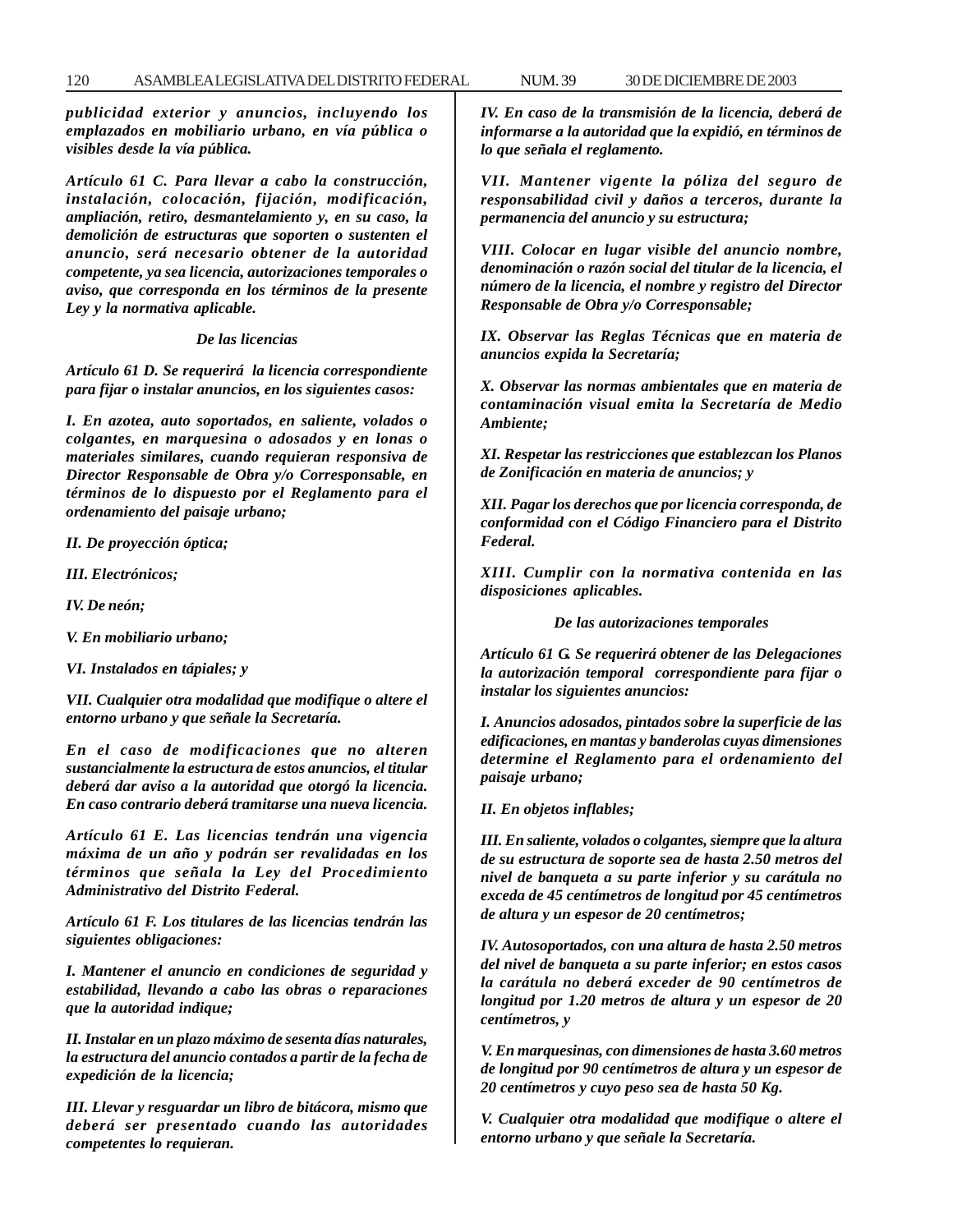*Dichas autorizaciones deberán cumplir con lo dispuesto en la presente Ley y el Reglamento respectivo.*

*Artículo 61 H. Las autorizaciones temporales tendrán una vigencia de hasta 120 días y podrán ser revalidadas, en una sola ocasión, en términos de lo dispuesto por la Ley de Procedimiento Administrativo del Distrito Federal, excepto en los casos a que se refieren las fracciones III, IV y V del artículo anterior, que tendrán una vigencia de 90 días máximo.*

## *De los avisos*

*Art. 61 I. Se requerirá de la presentación o aviso por escrito a la Delegación, cuando se trate de anuncios que contengan mensajes de carácter cívico, social, cultural ambiental, deportivo, artesanal, teatral o de folklore nacional, no incluyan marca comercial alguna y la actividad o evento que promocionen no persiga fines de lucro, siempre y cuando sean promovidos por alguna autoridad, asociación civil o institución de asistencia social. Estos anuncios podrán ser colocados en mantas, marquesinas, adosados o integrados, en saliente, volados o colgantes cuyas dimensiones señale el Reglamento correspondiente.*

*Dichos anuncios deberán ser retirados por su propietario a más tardar al concluir el evento o actividad para el cual se presentó el aviso, sin que exceda de un plazo de 15 días.*

## *Disposiciones comunes a licencias y autorizaciones temporales*

*Artículo 61 J. La solicitud de licencia y autorización temporal a que se refiere este Capítulo, deberá ser suscrita por el publicista, por el propietario o poseedor del inmueble y, en su caso, por el representante legal de las personas antes mencionadas; así como por el Director Responsable de Obra y/o Corresponsable cuando se requiera.*

#### *De las prohibiciones en materia de anuncios*

*Artículo 61 K. En ningún caso se otorgará Licencia o Permiso, para la fijación o instalación de anuncios que se encuentren en los siguientes supuestos:*

*I. Aquellos que por su ubicación, dimensiones o materiales empleados en su construcción o instalación, pongan en riesgo la vida, la integridad física de las personas, la seguridad de sus bienes u ocasionen molestias a los vecinos del lugar en que se pretendan instalar; produzcan cambios violentos en la intensidad de la luz y efectos hacia el interior de las habitaciones, y limitar la ventilación e iluminación a las mismas, afectando o alterando la adecuada prestación de los servicios públicos o la limpieza e higiene.*

*II. Cuando en un anuncio no se observen las disposiciones señaladas en el reglamento y en los Planos de Zonificación en materia de Anuncios, que expida la Secretaría;*

*III. Cuando por su contenido, ideas, imágenes, textos o figuras inciten a la violencia, promuevan conductas antisociales o ilícitas, faltas administrativas, discriminación de razas, grupos, condición social o el consumo de productos nocivos a la salud, sin las leyendas preventivas que establecen las disposiciones jurídicas de la materia;*

*IV. Cuando contengan caracteres, combinaciones de colores o tipología de las señales o indicaciones que regulen el tránsito, o superficies reflejantes similares a las que utilizan en sus señalamientos la Secretaría de Transporte y Vialidad u otras dependencias oficiales;*

*V. Cuando se utilicen materiales corrosivos o considerados como peligrosos por la Ley Ambiental del Distrito Federal y demás normas de competencia federal o local que puedan contaminar el ambiente;*

*VI. Cuando obstruyan total o parcialmente la visibilidad de las placas de nomenclatura o cualquier señalamiento oficial, y*

*VII. Cuando se pretendan instalar en:*

*a) En áreas no autorizadas para ello conforme a los Planos de Zonificación en materia de anuncios expedidos por la Secretaría;*

*b) Vía pública, parques;*

*c) En un radio de 200 metros a partir de vialidades de acceso controlado, vías federales y vías de ferrocarril en uso, y que para su instalación requieran Director Responsable de Obra y/o Corresponsable;*

*d) Cerros, rocas, árboles, bordes de ríos, presas, lomas, laderas, bosques, lagos, canales o puentes;*

*e) Ventanas, puertas, muros de vidrio, acrílicos u otros elementos, cuando obstruyan totalmente la iluminación natural al interior de las edificaciones;*

*f) Entradas o áreas de circulación de pórticos, pasajes y portales;*

*g) Columnas de cualquier estilo arquitectónico;*

*h) En zonas declaradas como áreas naturales protegidas, de valor ambiental, o como suelo de conservación*

*i) En una distancia menor de 150 metros, medidos en proyección horizontal, del límite de las áreas naturales protegidas, áreas de valor ambiental y suelo de conservación;*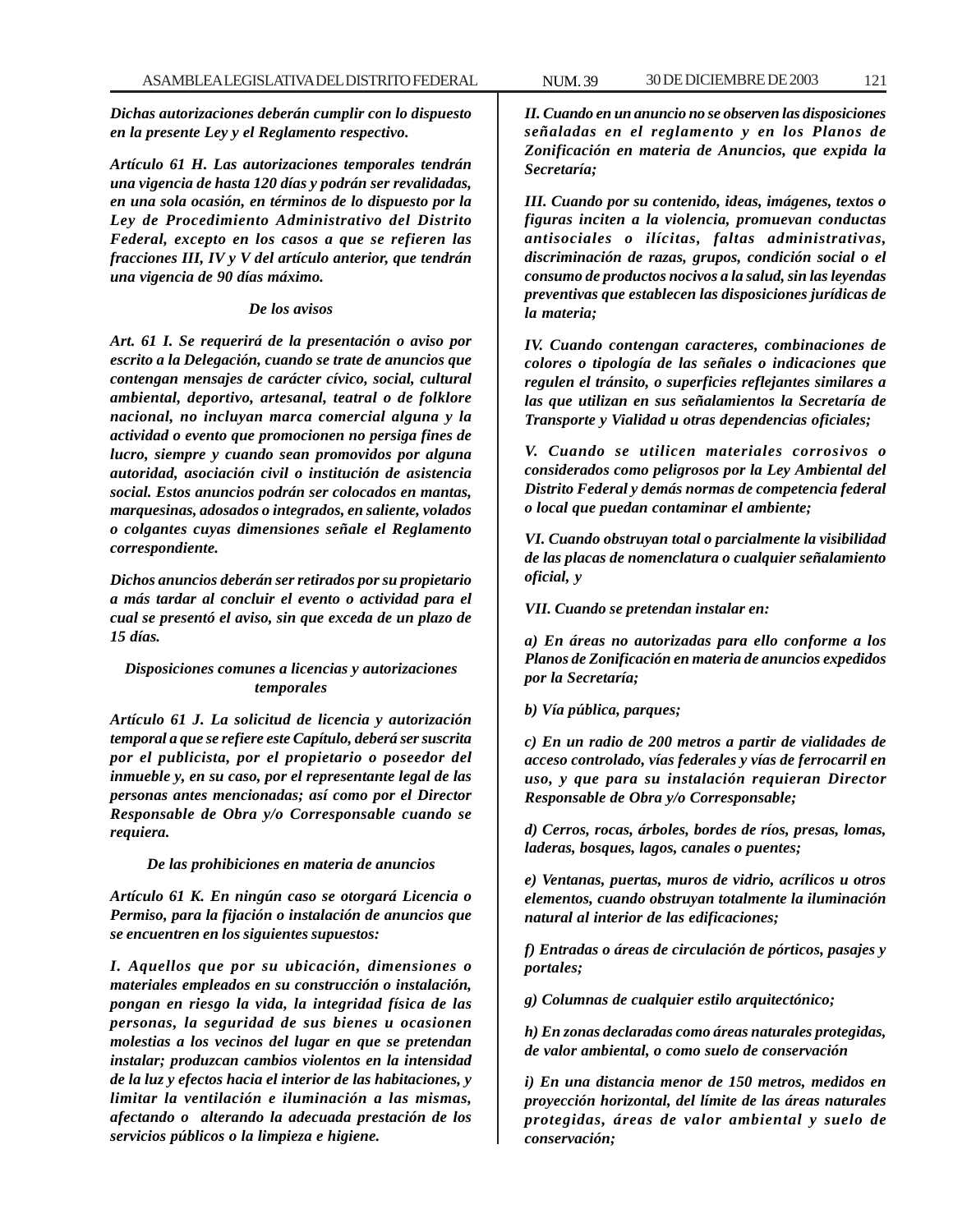*j) Puentes vehiculares y peatonales, pasos a desnivel, muros de contención y taludes;*

*k) Estructura que soporta las antenas de telecomunicación;*

*l) Fuera del área de la cartelera autorizada y en la estructura que soporta la cartelera;*

*m) Anuncios electrónicos o de neón en los lugares donde ocasionen molestias a los vecinos, con la producción de cambios violentos en la intensidad de luz, cuyos efectos penetren hacia el interior de las habitaciones; y*

*n) Los lugares que prohíba expresamente esta Ley y demás disposiciones jurídicas aplicables.*

*Para el caso de los incisos h) e i), quedan exceptuados de la prohibición los anuncios de tipo institucional colocados por la propia autoridad que informen sobre el cuidado, preservación, limpieza, clasificación y seguridad de estas zonas, las cuales, en todo caso, deberán ser armónicas y cumplir con el objeto de esta ley.*

*Los anuncios pintados en bardas deberán utilizar preferentemente pintura vinílica, o aquella que no impacte de manera negativa el ambiente y dar mantenimiento constante de forma tal que no se permita el deterioro de la superficie donde se pintó el anuncio.*

*Artículo 61 L. El propietario y/o poseedor del inmueble o predio que permita la construcción, instalación, colocación o fijación de anuncios, incluyendo su estructura, sin contar con la licencia, autorización o aviso correspondiente, se hará acreedor a las sanciones que establece este ordenamiento y demás aplicables.*

*Es obligación del propietario o poseedor del inmueble en el que se encuentren instalados anuncios, resguardar en el domicilio, el original de la licencia o autorización temporal o, en su caso, copia certificada, para el efecto de ser exhiba cuando le sea requerida oficialmente.*

*Asimismo, es obligación del propietario o poseedor del inmueble en que se encuentren instalados anuncios, cumplir con las disposiciones establecidas en la presente Ley y sus ordenamientos.*

*Artículo 61 M. No se permitirá la instalación de anuncios en mobiliario urbano cuando:*

*I. Se trate del perímetro A y B del Centro Histórico, zonas históricas, arqueológicas, artísticas, patrimoniales e inmuebles catalogados por el Instituto Nacional de Antropología e Historia, por el Instituto Nacional de Bellas Artes, o registrados por la Secretaría.*

*II. Anuncien productos que dañen a la salud, sin indicar las leyendas preventivas previstas por la normatividad en la materia;*

*III. Empleen los símbolos patrios con fines comerciales, salvo para su promoción, exaltación y respeto, de conformidad con la Ley sobre el Escudo, la Bandera y el Himno Nacional;*

*IV. Interfieran la visibilidad de la circulación vial y peatonal;*

*V. Obstaculicen los accesos del Sistema de Transporte Colectivo o lugares de riesgo;*

*VI. No cumplan con esta Ley y demás disposiciones jurídicas aplicables.*

*Artículo 61 N. Las licencias y autorizaciones temporales se revocarán en los siguientes casos:*

*I. Aquella licencia o autorización que se presente y resulte ajena al anuncio;*

*II. Transmitir los derechos de la licencia, sin cumplir con las formalidades establecidas en esta Ley y su reglamento correspondiente;*

*III No contar con póliza de seguro vigente;*

*IV. En caso de reincidencia de infracción a cualquier disposición contenida en esta ley y su reglamento correspondiente;*

*VII. Cuando no se efectúen los trabajos de conservación y mantenimiento del anuncio o de sus estructuras, dentro del plazo señalado por la autoridad;*

*VIII. Cuando se ejecuten las obras de construcción, instalación o modificación sustancial, reparación o retiro de estructuras de anuncios sin la responsiva de un Director Responsable de Obra y/o Corresponsable, en su caso;*

*IX. Cuando se utilicen para fines distintos a los autorizados;*

*X. Cuando por motivo de la instalación de un anuncio, se ponga en peligro la integridad física de las personas y de sus bienes;*

*XI. Cuando se hayan modificado las condiciones de los anuncios sin haber dado el aviso o recabado la autorización correspondiente;*

*XIII. Las demás causas contenidas en la presente Ley y demás disposiciones aplicables.*

#### *Del Mobiliario Urbano*

*Artículo 61 O. se considera Mobiliario Urbano todos los elementos urbanos complementarios, ya sean fijos, permanentes, móviles o temporales, ubicados en vía pública o en espacios públicos que sirven de apoyo a la infraestructura y al equipamiento urbano y que forman parte de la imagen de la ciudad.*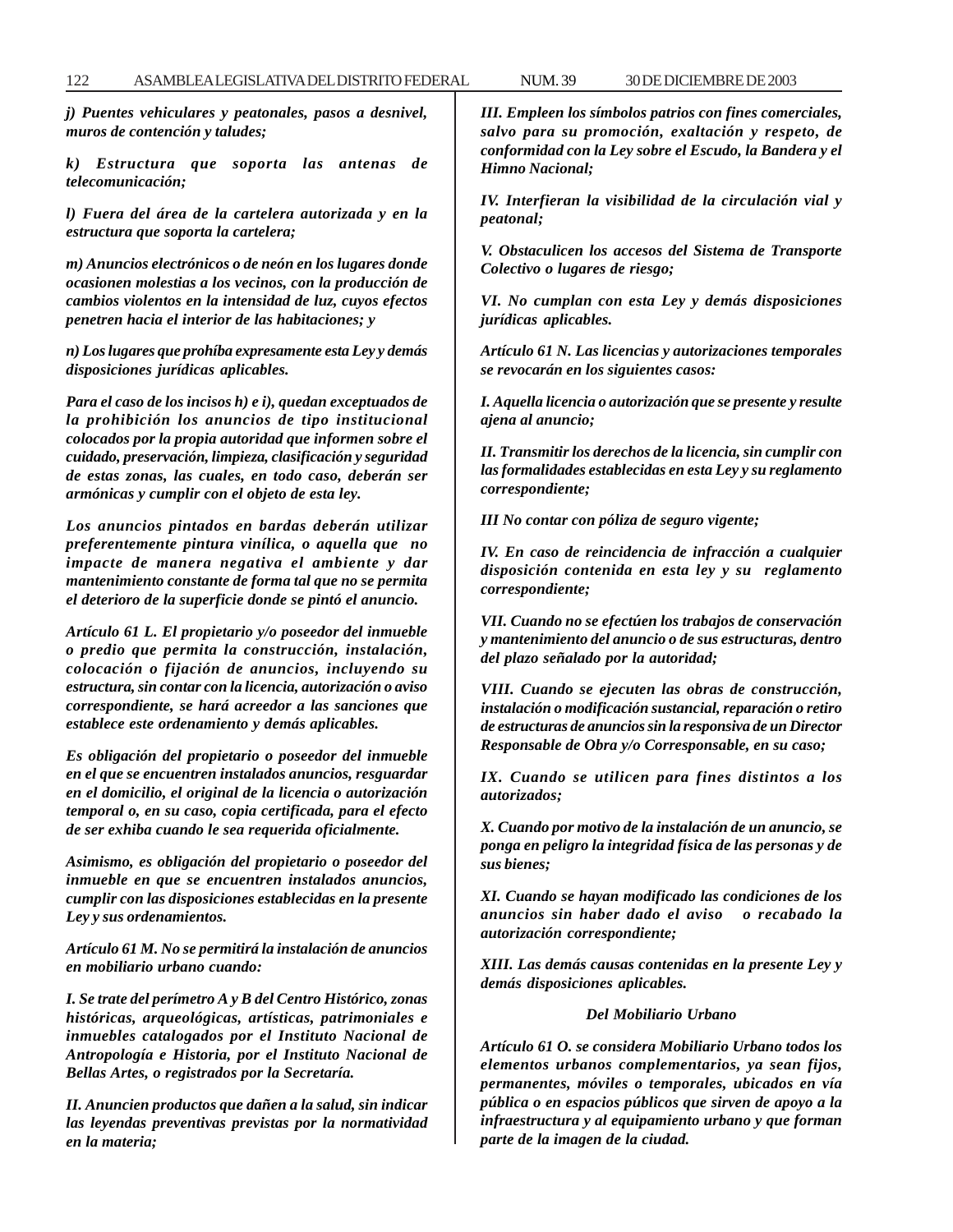*Artículo 61-P. Los elementos del mobiliario urbano, según su función, se clasifican en:*

- *a.- Para el descanso;*
- *b.- Para la comunicación;*
- *c.- Para la información:*
- *d.- Para las necesidades fisiológicas;*
- *e.- Para el comercio;*
- *f.- Para la seguridad;*
- *g.-Para la higiene;*
- *h.-De servicio,*

*i.- De jardinería y aquellos otros muebles que determinen la Secretaría y la Comisión Mixta de Mobiliario Urbano.*

*Artículo 61 Q. La Comisión Mixta de Mobiliario Urbano es el órgano integrado por los sectores público, social y privado, la cual tiene las siguientes atribuciones;*

- *I. Asesorar y proponer a la Secretaría las políticas estrategias, líneas de acción, normas, instrumentos y criterios de aplicación;*
- *II. Dictaminar sobre el diseño distribución, emplazamiento, instalación, operación y mantenimiento del mobiliario urbano en la vía publica y espacios públicos del territorio del Distrito Federal, haciéndolo del conocimiento de la Secretaría;*
- *III. Emitir dictámenes técnicos que le sean solicitados por el Jefe de Gobierno o la Secretaría;*
- *IV. Proponer programas de reubicación o redistribución de mobiliario urbano;*
- *V. Aprobar el ordenamiento interno que rija el funcionamiento y la operación de la Comisión;*
- *VI. Crear las subcomisiones necesarias para llevar acabo el estudio de propuestas de diseño, distribución, instalación, ubicación, mantenimiento y operación de mobiliario urbano, así como de bases y evaluaciones para los concursos que se realicen al respecto;*
- *VII. Las demás que le confiera esta Ley y la normativa aplicable.*

*Artículo 61 R. Corresponderá a la Secretaría la elaboración y colocación de la nomenclatura oficial en vía pública tal como avenidas, calles, callejones, cerradas, glorietas, parques y aquellos espacios públicos que la propia dependencia determine en el Distrito Federal.*

*Artículo 61 S. La Comisión de Nomenclatura del Distrito Federal, en coordinación con la Secretaría asignará, revisará y, en su caso, modificará la denominación contenida en las placas de nomenclatura, con base en lo dispuesto por esta Ley y demás ordenamientos aplicables.*

*Artículo 61 T. Las placas de nomenclatura deberán de contener:*

- *a).- El nombre de la calle;*
- *b).- La colonia;*
- *c).- La delegación; y*
- *d).- El código postal.*

*Corresponde a las delegaciones, en el ámbito de su demarcación territorial, el cuidado y protección de las placas de nomenclatura.*

*Artículo 61 U. La presente ley y su reglamentación determinarán las disposiciones necesarias para regular y controlar la contaminación visual con el objeto de proteger a las personas de los riesgos potenciales de la misma, logrando así un equilibrio visual del paisaje urbano.*

*Artículo 61 V. Pueden llegar a constituir fuentes de contaminación visual:*

*a.- Fuentes fijas: Aquellas edificaciones, construcciones o inmuebles donde se instalen o adhieran contaminantes visuales que impacten en forma negativa el paisaje urbano o la percepción visual de los transeúntes o conductores de vehículos automotores;*

*b.- Fuentes móviles: Los vehículos automotores que porten o emitan contaminantes visuales que impactan de forma negativa la percepción visual de las personas; y*

*c.- Fuentes naturales: Las de origen biogénico, de fenómenos naturales y erosivos que impacten negativamente el paisaje urbano.*

*Artículo 61 W. La infracción a las disposiciones en materia de contaminación visual traerá aparejada la aplicación de medidas de seguridad y sanciones administrativas establecidas en esta ley, su reglamentación y la normatividad ambiental, en su caso.*

#### *De la imagen urbana*

*Artículo 61 X. Corresponde al Gobierno del Distrito Federal, por conducto de la Secretaría, preservar y vigilar que las percepciones arquitectónicas, urbanísticas y naturales propias de la imagen de la Ciudad de México, no se vean alteradas o impactadas negativamente.*

*Artículo 61 Y. La presente ley, su Reglamento y el Reglamento para el Ordenamiento del Paisaje Urbano,*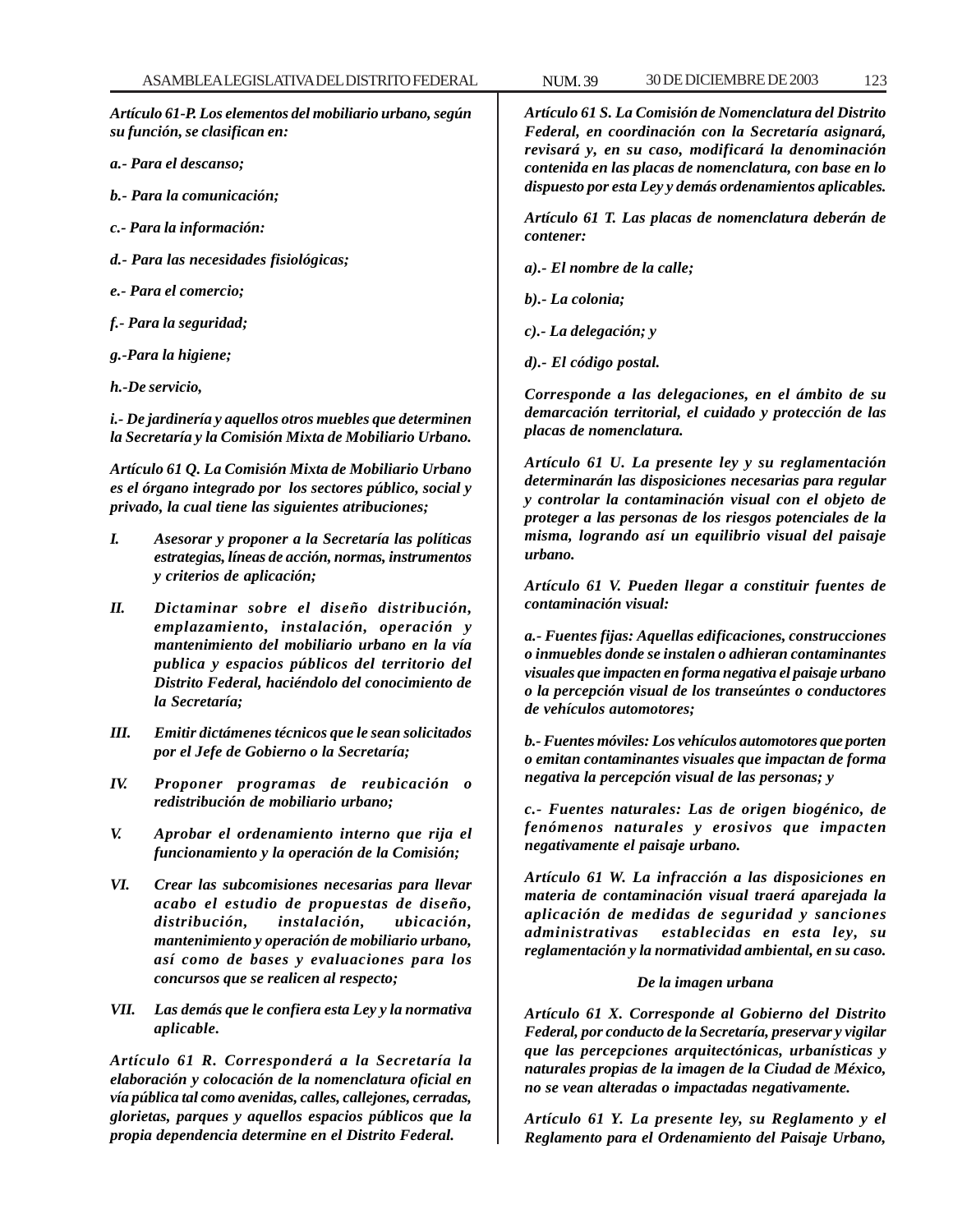*contendrán las disposiciones relativas a la protección y restauración de la imagen urbana, así como las medidas de seguridad y sanciones en caso de violaciones a la normatividad de la materia.*

*Artículo 95.-…*

*I al VI…*

*VII. La revocación de las licencias, permisos y autorizaciones otorgados*

*VIII.-…*

*IX.-…*

*X. El retiro de los anuncios y sus estructuras;*

*La sanción correspondiente al retiro del anuncio y sus estructuras, deberá efectuarse por el titular de la licencia o permiso y/o el propietario o poseedor del predio, en un término que no exceda las 24 horas siguientes a partir de la notificación que al efecto se realice; en caso contrario el retiro será efectuado por la autoridad con cargo al particular, cuyo costo tendrá el carácter de crédito fiscal.*

*Artículo 96.-…*

*… …*

*Artículo 96 A. Los responsables solidarios, a que se refiere el artículo 7° de este ordenamiento, responderán por el pago de gastos y multas, por las infracciones cometidas a la presente ley y sus reglamentos y demás disposiciones aplicables, que determine la autoridad competente.*

*Artículo 96-B. Serán solidariamente responsables del pago de los gastos causados por el retiro o la demolición de los anuncios que dicte la autoridad, quienes hayan intervenido en la autorización o contratación para la colocación del anuncio. Se presume, salvo prueba en contrario, que han intervenido en la autorización o contratación para la colocación de los anuncios:*

- *I. El propietario del anuncio y su estructura;*
- *II. El propietario o poseedor del inmueble en que se ubique el anuncio; y*
- *III. El productor o prestador de los bienes o servicios que se anuncien.*

*Artículo 96- C. Procederá la ejecución forzosa en caso de que se hubiera agotado el procedimiento administrativo y el obligado no hubiera acatado lo ordenado por la autoridad competente.*

### *ARTÍCULOS TRANSITORIOS*

*PRIMERO.- Las adiciones y modificaciones a la presente Ley entrarán en vigor al día siguiente de su publicación en la Gaceta oficial del Distrito Federal.*

*SEGUNDO.- Se derogan todas aquellas disposiciones legales o reglamentarias que se opongan o contravengan al presente decreto.*

*TERCERO.- El Jefe de Gobierno contará con un plazo de 180 días naturales contados a partir de la entrada en vigor del presente decreto para emitir el Reglamento para el Ordenamiento del Paisaje Urbano. En tanto se publique dicho reglamento se aplicará lo establecido en los reglamentos de anuncios, mobiliario urbano, así como el reglamento de esta Ley.*

*CUARTO.- La Secretaría tendrá un plazo de 120 días naturales, contados a partir de la entrada en vigor de este decreto, para instrumentar un Programa de Reordenamiento de Anuncios, instalados con anterioridad a la entrada en vigor del presente decreto.*

*Los interesados de participar en este Programa tendrán un plazo de 30 días naturales, contados a partir de la publicación de este ordenamiento, para presentar ante la Secretaría un inventario que contenga el número, ubicación y características de los anuncios que puedan ser objeto de reordenamiento. Aquellos anuncios no manifestados no podrán formar parte de dicho Programa.*

*QUINTO.- Los procedimientos administrativos iniciados con anterioridad a la entrada en vigor del presente decreto, seguirán sustanciándose en los términos de dichas disposiciones.*

*SEXTO. Los anuncios comerciales fijos que hubieran sido objeto de procedimientos administrativos y que a la fecha de entrada en vigor del presente decreto hubiera quedado en firme su resolución administrativa, no serán incluidos en el Programa de Reordenamiento de Anuncios, que pondrá en marcha la Secretaría de Desarrollo Urbano y Vivienda.*

*SÉPTIMO.- La Secretaría tendrá un plazo de 180 días naturales contados a partir de la entrada en vigor de este decreto, para expedir y someter a consideración de la Asamblea Legislativa del Distrito Federal los Planos de zonificación en materia de anuncios, los cuales adquieren vigencia jurídica. Una vez que termine el proceso de modificación de los Programas Delegacionales de Desarrollo Urbano, se incorporarán a estos.*

*OCTAVO. Hasta en tanto no se publiquen en la Gaceta Oficial del Distrito Federal, continuarán vigentes los Planos de Zonificación en materia de anuncios, en todo aquello que no se opongan a este decreto.*

*ASÍ LO RESOLVIERON LOS INTEGRANTES DE LA COMISIÓN DE DESARROLLO E INFRAESTRUCTURA URBANA, EN MÉXICO, DISTRITO FEDERAL, A 29 DE DICIEMBRE DE 2003.*

*Firman el presente dictamen las y los diputados: María Elena Torres Baltazar, Presidenta; Higinio Chávez García,*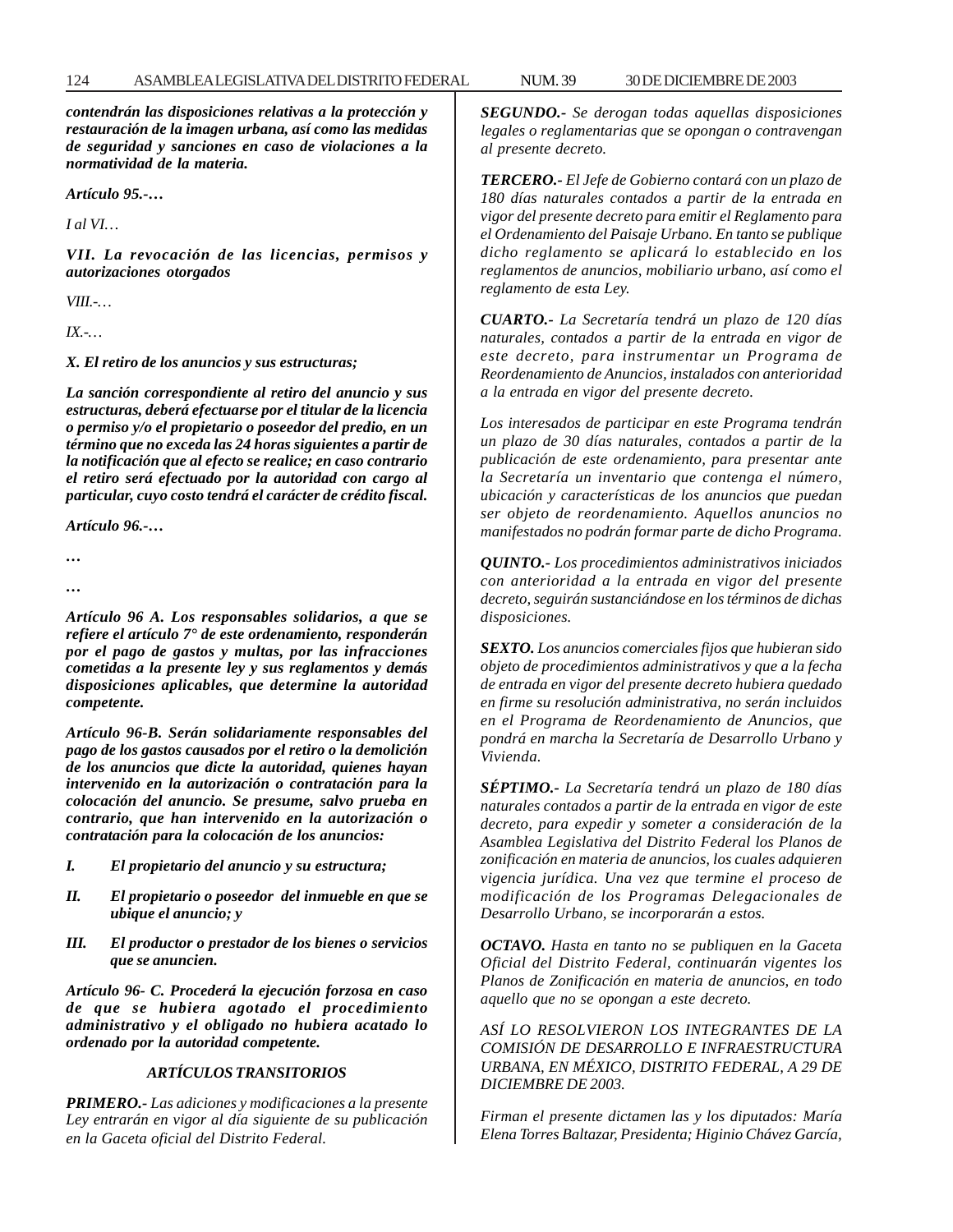*Vicepresidente; Gabriela Cuevas Barrón, Secretaria; así como los integrantes: Sara Guadalupe Figueroa, Carlos Alberto Flores Gutiérrez, Miguel Angel Solares Chávez, Rodrigo Chávez Contreras y diputado Rafael Hernández Nava.*

Es cuanto, señora Presidenta.

**LA C. PRESIDENTA.-** Gracias, diputada Torres Baltazar. Insértese íntegramente en el Diario de los Debates.

Está a discusión el dictamen. Se abre el registro de oradores.

¿Oradores en contra? ¿Oradores en pro?

Tiene el uso de la tribuna, hasta por diez minutos para hablar en contra del dictamen, el diputado Mauricio López.

# **EL C. DIPUTADO HÉCTOR MAURICIO LÓPEZ VELÁZQUEZ.-** Con su permiso, señora Presidenta.

Vengo a dejar testimonio en el Diario de los Debates cual judío que va al muro de los lamentos, de una serie de argumentos que quiero verter en contra de este dictamen.

Primero.- Se dictamina antes una iniciativa presentada en diciembre, cuando nosotros lo hicimos en noviembre 11. Se dice que no se legisla al vapor, 14 días para legislar, 14 días para dictaminar esta iniciativa que muestra claras inconsistencias y que quiero señalar.

Segundo.- El dictamen toma elementos de nuestra iniciativa, que presentamos un mes antes, es muy difícil que se dé la coincidencia en redacciones de manera plena, a menos que exista telepatía o que exista plagio, sin hacer mención alguna lo que es un típico y claro caso de piratería legislativa.

Tercero.- El dictamen en su elaboración adolece de técnica legislativa y una inadecuada estructura de la ley.

Cuarto.- Se pretende reducir el paisaje urbano al combate de anuncios espectaculares. Espero que los partidos que presentaron esta iniciativa no pongan ni un espectacular en Periférico en año de campañas. Mucho ayudarían ambos para ser consistentes con su propuesta, creando un nuevo capítulo para ello, como es el Capítulo VIII del Título Cuarto de la Ley de Desarrollo Urbano.

Quinto.- Se pretende que el titular que reciba a sanción de retirar su anuncio espectacular lo haga en 24 horas, junto con las estructuras utilizadas, cosa que es imposible hacer. Necesitamos reglas, necesitamos normas, pero con estos plazos sumarísimos verdaderamente ponen en indefensión a los ciudadanos que firmen contratos de buena fe, desconociendo las implicaciones que tiene el rentar su azotea o una parte de su predio para ubicar un anuncio espectacular, sí reglas, sí normas, pero con plazos serios, 24 horas para retirar un espectacular, quiero ver cuándo, a menos que vayan a utilizar las grúas que compró el Jefe de

Sexto.- Algo sumamente grave es lo que establecen los artículos 96A y 96B que dejan en verdadero estado de indefensión a quien de buena fe celebra un contrato o presta parte de su inmueble para la colocación de estos anuncios sin saber o poder saber si el titular cuenta con los permisos correspondientes.

Séptimo.- No se dice en ninguna parte de los transitorios si se abroga el reglamento de mobiliario urbano o se modificará.

Octavo.- Es inaplicable la ley y se contradice con los transitorios por el plazo de entrada en vigor de la misma, y vamos a ver cómo empiezan a florecer los amparos.

Por estas consideraciones es que argumentamos nuestra posición en contra de esta iniciativa.

Legislemos bien, con coherencia y consistencia, creemos instrumentos jurídicos que se puedan cumplir, tengamos una altura de miras para pensar más allá de los anuncios espectaculares en el tema del paisaje urbano, seamos modernos en ese sentido y no nos quedemos en una forma de legislación vía parches que no es un reformismos ni es un gradualismo en la materia. Si carecemos de una visión integral, vamos a entrar en francas y graves contradicciones cuando estemos revisando otro tipo de ordenamientos que regulen el mobiliario urbano ni siquiera me atrevería yo a llamar esto una iniciativa que mejore el paisaje urbano de la ciudad.

Es cuanto, señora Presidenta.

**LA C. PRESIDENTA.-** Gracias, diputado López.

Tiene el uso de la tribuna hasta por diez minutos para hablar en pro del dictamen, el diputado Miguel Angel Solares.

**EL C. DIPUTADO MIGUEL ANGEL SOLARES CHÁVEZ.-** Con su venia, diputada Presidenta.

He decidido pasar a tribuna a defender el dictamen por las siguientes razones:

Primero que nada debo aclarar que aquí no hay piratería legislativa. Aquellos párrafos en los que hay coincidencia entre la iniciativa presentada por el Revolucionario Institucional y la que se dictaminó son idénticos solamente en aquellas partes en donde se habla, en donde nos remitimos al Reglamento de Anuncios, son las únicas semejanzas que existen. De manera tal que la versión en el sentido de que hay piratería legislativa es totalmente falsa.

Sí, es necesario señalar también que resulta importante, interesante desde luego tomar las experiencias de otras ciudades y de otros países. La iniciativa que presentó el

esos espectaculares.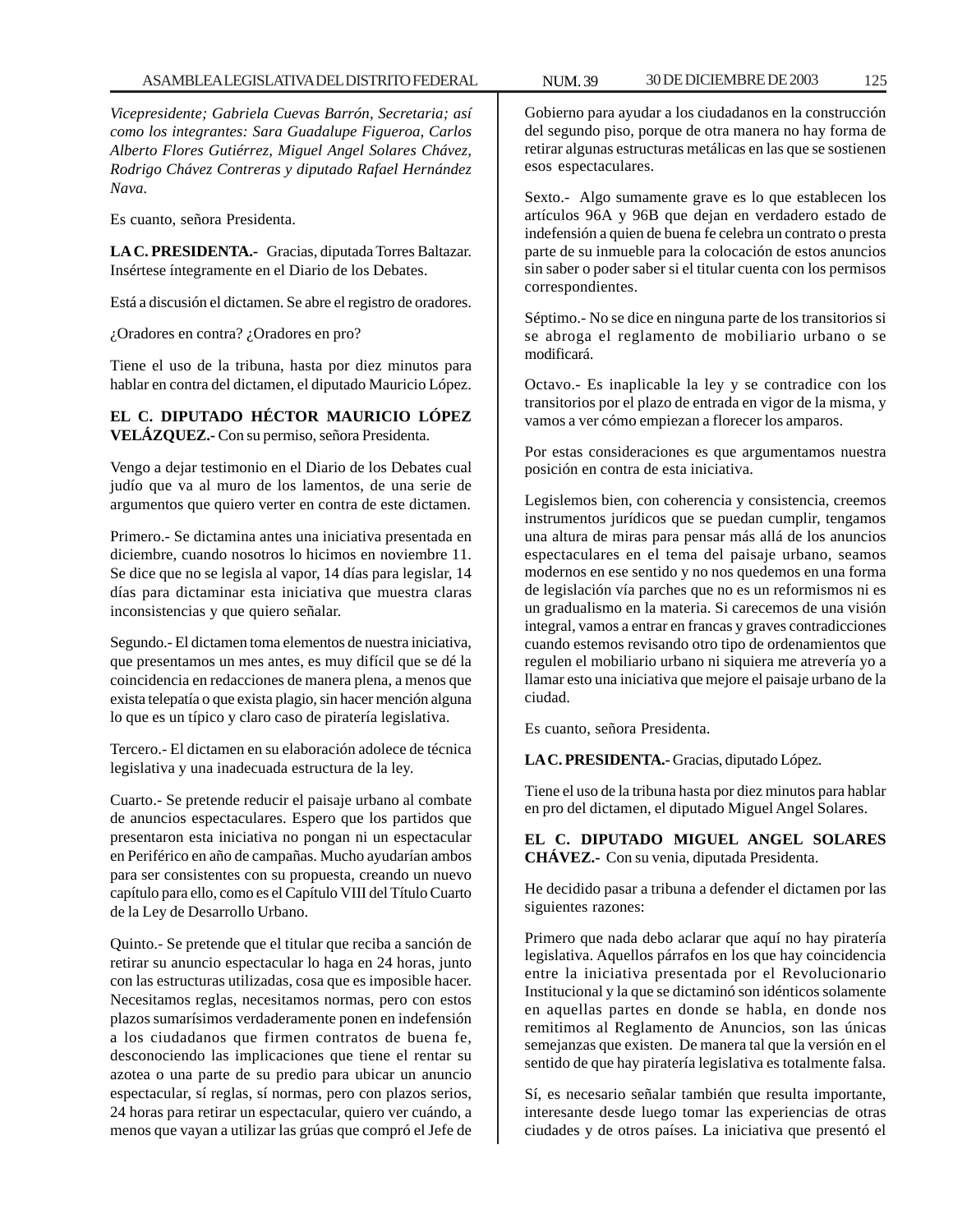Revolucionario Institucional, tiene como referente a la ordenanza de Barcelona, no es algo que haya salido solamente de la iniciativa y del cerebro de un equipo de asesores inteligentes sino que tiene, está basada fundamentalmente en la ordenanza de Barcelona.

¿Por qué defendemos el dictamen? Porque no es solamente como se planteó aquí un asunto relacionado con los anuncios espectaculares en el Periférico, no, esto va mucho más allá. Sí, desde luego, tiene mucho que ver con la publicidad exterior, por eso estamos hablando de paisaje urbano, pero tiene mucho que ver con las instalaciones subterráneas que se han venido dando bajo un desorden terrible y tiene mucho que ver con el uso del espacio aéreo, con las instalaciones que ocupan el espacio aéreo.

Luego entonces no podemos señalar que el dictamen está hablándonos solamente de los espectaculares en Periférico, y no se trata de prohibirlos, no. Se trata de regularlos. Se trata de poner orden en esta enorme anarquía que sufrimos los capitalinos y que sufren nuestros visitantes con la saturación de anuncios que aparecen por doquier y que con esta ley que se pretende aprobar el día de hoy y que está a consideración de este Pleno, vamos a combatir también una de las lacras que sufrimos desde hace mucho tiempo y que es la corrupción.

¿Ante quien se rinde cuentas? ¿A quién se le pide permiso? ¿Quién otorga las licencias para la colocación de tanto anuncio? ¿Quién otorga los permisos para el uso del subsuelo? Bueno, hay licencias o permisos que otorga la Federación, pero lo que está relacionado con las excavaciones debe ser competencia del gobierno local.

Esta Ley, esta iniciativa de Ley, este dictamen que estamos sometiendo a consideración de este pleno, pretende poner orden en medio del desorden, en medio de este caos que estamos sufriendo, que estamos viviendo los capitalinos desde hace muchos años.

Yo invito a mis compañeros diputados, a mis compañeros diputadas a que votemos a favor del dictamen porque ese es el instrumento que nos va a permitir hacer frente al desorden existente en el territorio urbano y que lo dan esos anuncios publicitaros, las instalaciones subterráneas y el uso indiscriminado del espacio aéreo.

Compañeros diputados, compañeras diputadas, tenemos una gran responsabilidad con la ciudadanía, con nuestros vecinos capitalinos; esta responsabilidad se manifiesta aquí aprobando aquello que efectivamente se va a traducir en beneficio de aquellos que nos dieron un voto de confianza en las urnas el pasado 6 de julio.

Es cuanto, diputada Presidenta.

**EL C. DIPUTADO HÉCTOR MAURICIO LÓPEZ VELÁZQUEZ (Desde su curul).-** Señora Presidenta.

**LA C. PRESIDENTA.-** Gracias diputado Miguel Angel Solares. ¿Con qué objeto, diputado Mauricio López?

**EL C. DIPUTADO HÉCTOR MAURICIO LÓPEZ VELÁZQUEZ (Desde su curul).-** Para rectificación de hechos.

**LA C. PRESIDENTA.-** Tiene el uso de la tribuna, hasta por cinco minutos, para rectificación de hechos.

**EL C. DIPUTADO HÉCTOR MAURICIO LÓPEZ VELÁZQUEZ.-** Con su permiso, señora Presidenta.

Efectivamente, señor diputado, nuestra iniciativa no sólo se basa en el estudio y análisis de la reglamentación existente en la materia en otros países como es la Ordenanza de Barcelona y la Reglamentación Italiana y la Portuguesa incluso la Cubana, que fueron parte en el marco de un derecho comparado que consultamos para establecer lo que era de aplicable, utilizable o interesante de revisar en una legislación, en nuestro caso en la Ciudad de México. Lo que usted verá seguramente, éticamente bien planteado en los considerandos de nuestra iniciativa.

Nosotros sí señalamos claramente ahí de dónde tomamos las ideas, de dónde vinieron las reflexiones y cuál fue el contexto que revisamos para elaborar esta ley, más de 3 años; y la sometimos a consideración de la Universidad Nacional Autónoma de México, de la UAM y del Poli, de arquitectos e ingenieros, al final de periodo pasado todavía, en un seminario que se organizó en la Universidad Nacional Autónoma de México.

Consultamos a los expertos, tomamos en cuenta sus opiniones y así lo hicimos constar en los considerandos, para ser congruentes y para ser éticamente aplicados los elementos de análisis y de consideración de otras experiencias y de otras opiniones.

Es solamente para eso que he subido, señora Presidenta, señores compañeros diputados.

Gracias.

**LA C. PRESIDENTA.-** Gracias, diputado.

¿Alguna o algún diputado desea razonar su voto?

Permítame, diputado Rafael Hernández, porque primero va a hacer uso de la tribuna para razonar su voto la diputada Sara Figueroa, del Partido Verde Ecologista de México.

Tiene el uso de la tribuna hasta por diez minutos, diputada.

**LA C. DIPUTADA SARA GUADALUPE FIGUEROA CANEDO.-** Con el permiso de la presidencia.

Compañeras y compañeros diputados:

El dictamen que hoy se somete a consideración del Pleno es un tema que en mucho importa al Partido Verde, pues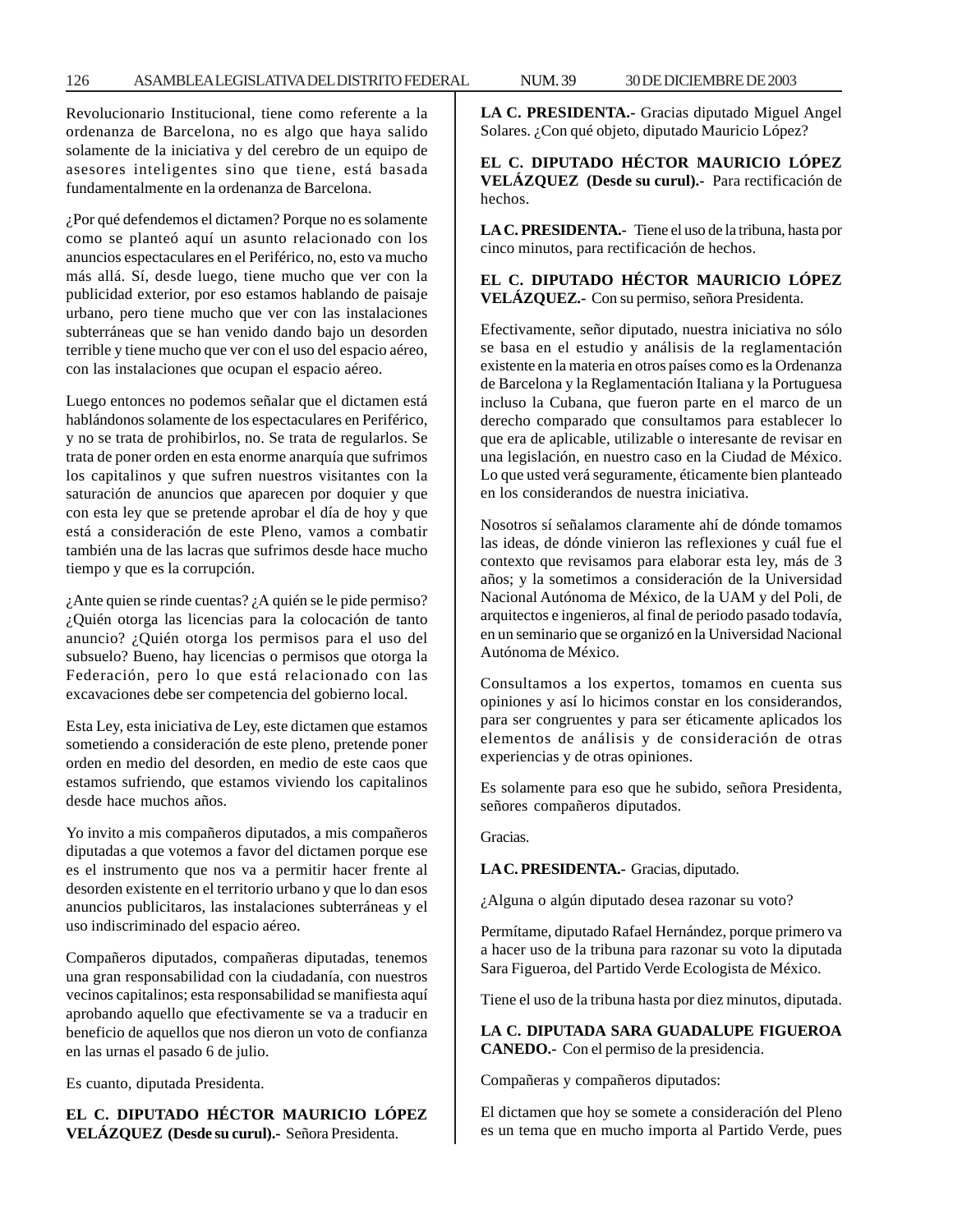esta propuesta surge desde la II Legislatura, quien en su momento tuvo la encomienda de legislar en materia de contaminación visual y paisaje urbano, protegiendo no sólo la salud de los habitantes de la ciudad sino también en entorno ambiental.

Por ello, el día de hoy celebramos el arribo a este Pleno de esta iniciativa de reformas, porque en muchas ocasiones ponemos atención en la contaminación del aire, suelo, agua, sin percatarnos que existen otras formas perjudiciales de agresión de nuestro medio y a nosotros mismos, ello es la contaminación visual, que es el cambio y desequilibrio del paisaje, ya sea natural o artificial, que afecta las condiciones de vida y las funciones vitales de los seres humanos.

Es así que el paisaje urbano de nuestra ciudad poco a poco se ha ido deteriorando ante un uso desenfrenado de la publicidad y una falta de reglamentación al respecto, que coloca a las autoridades ante la imposibilidad para poder actuar oportuna y adecuadamente.

Es por ello que el dictamen respecto a las reformas a la Ley de Desarrollo Urbano y diversos ordenamientos relativos al paisaje urbano del Distrito Federal, representa un elemento fundamental para otorgar una mejor calidad de vida a sus habitantes.

Como bien se menciona en el dictamen, es urgente hacer frente al crecimiento caótico de los anuncios espectaculares, los cuales violan flagrantemente las normas de zonificación, tamaño, peso y protección civil, por lo cual es importante para nuestra ciudad contar con una adecuada reglamentación, así como limitar los daños causados a los capitalinos sujetos a una excesiva contaminación visual a causa de la saturación por exceso de imágenes que sin duda causan cierto estrés en ellos.

Es por esto que este dictamen otorgará no sólo mayor seguridad jurídica a los poseedores de anuncios publicitarios, sino también ofrecerá una normatividad que obligará a los anunciantes a otorgar un seguro de responsabilidad civil y daños a terceros, con lo cual será posible atender los riesgos inherentes a estos anuncios.

Adicionalmente, la reglamentación para limitar el uso de materiales corrosivos o considerados como peligrosos por la Ley Ambiental, es un elemento más que se desprende de este dictamen para dar mayor seguridad a los habitantes de nuestra ciudad que día a día nos enfrentamos ante una gran cantidad de anuncios publicitarios pendiendo de distintas viviendas.

De igual forma nos parece adecuada la disposición que se establece para no utilizar cerros, rocas, bosques o lomas para pintar, pegar o implantar anuncios publicitarios, así como el Pleno respeto a las áreas naturales protegidas, que sin lugar a dudas no sólo desvirtúan el paisaje natural, sino que genera enormes daños a la poca naturaleza con la que ya cuenta el Distrito Federal.

Asimismo, consideramos un grave avance incluir en el artículo 7 de la Ley de Desarrollo Urbano del Distrito Federal la definición de contaminación visual, a la cual hasta ahora no se le ha dado la importancia debida, así como la consideración de las normas ambientales que en materia de contaminación visual se emiten.

Por otra parte, el considerar la realización de instalaciones subterráneas de cableado y adecuada disposición de antenas de telecomunicación representa una medida que sin duda nos coloca en circunstancias similares a las de las grandes metrópolis del mundo, en donde esta medida ha coadyuvado para el embellecimiento de grandes ciudades y para una disposición más segura de las telecomunicaciones.

Por todo esto, el grupo parlamentario del Partido Verde Ecologista de México manifiesta su voto a favor del presente dictamen en virtud de la gran aportación que representa para conformar no sólo una ciudad más moderna y acorde con las nuevas necesidades de nuestra ciudad, sino más bella.

Muchas gracias.

**LA C. PRESIDENTA.-** Gracias, diputada Figueroa.

Tiene el uso de la tribuna hasta por diez minutos para razonar su voto el diputado Rafael Hernández, y se prepara para los mismos propósitos el diputado Carlos Flores, del Partido Acción Nacional.

**EL C. DIPUTADO RAFAEL HERNÁNDEZ NAVA.-** Con su permiso, señora Presidenta.

Compañeras diputadas y diputados:

Yo quise subir a esta tribuna para razonar el voto.

Como miembro de la Comisión de Desarrollo Urbano, una vez que llegó este dictamen y en lo referente en este artículo de paisaje urbano, yo quiero informar que no únicamente se trata de los espectaculares. Yo quiero decir que no es lo mismo venir acá, subir a tribuna y hablar cuando en no menos de siete sesiones los que estuvimos en la Comisión lo estuvimos discutiendo, no menos siete veces donde analizamos punto por punto, propuesta a propuesta, y lo que no se vale es no tener una autoridad política y moral para venir a hacer planteamientos cuando no se trabaja en las mesas, en la Comisión.

Quiero informar que el diputado no se ha presentado a ni una sola de las reuniones de la Comisión. Por eso es que no está enterado de que dicho proyecto en lo que respecta al paisaje urbano y a la Ley de Desarrollo Urbano fue consensuado, fue planteado y efectivamente fue creado por los especialistas del Colegio de Ingenieros, del Colegio de Arquitectos, pero además también retomado de aquel encuentro que realizamos entre la UNAM, el POLI y la UAM,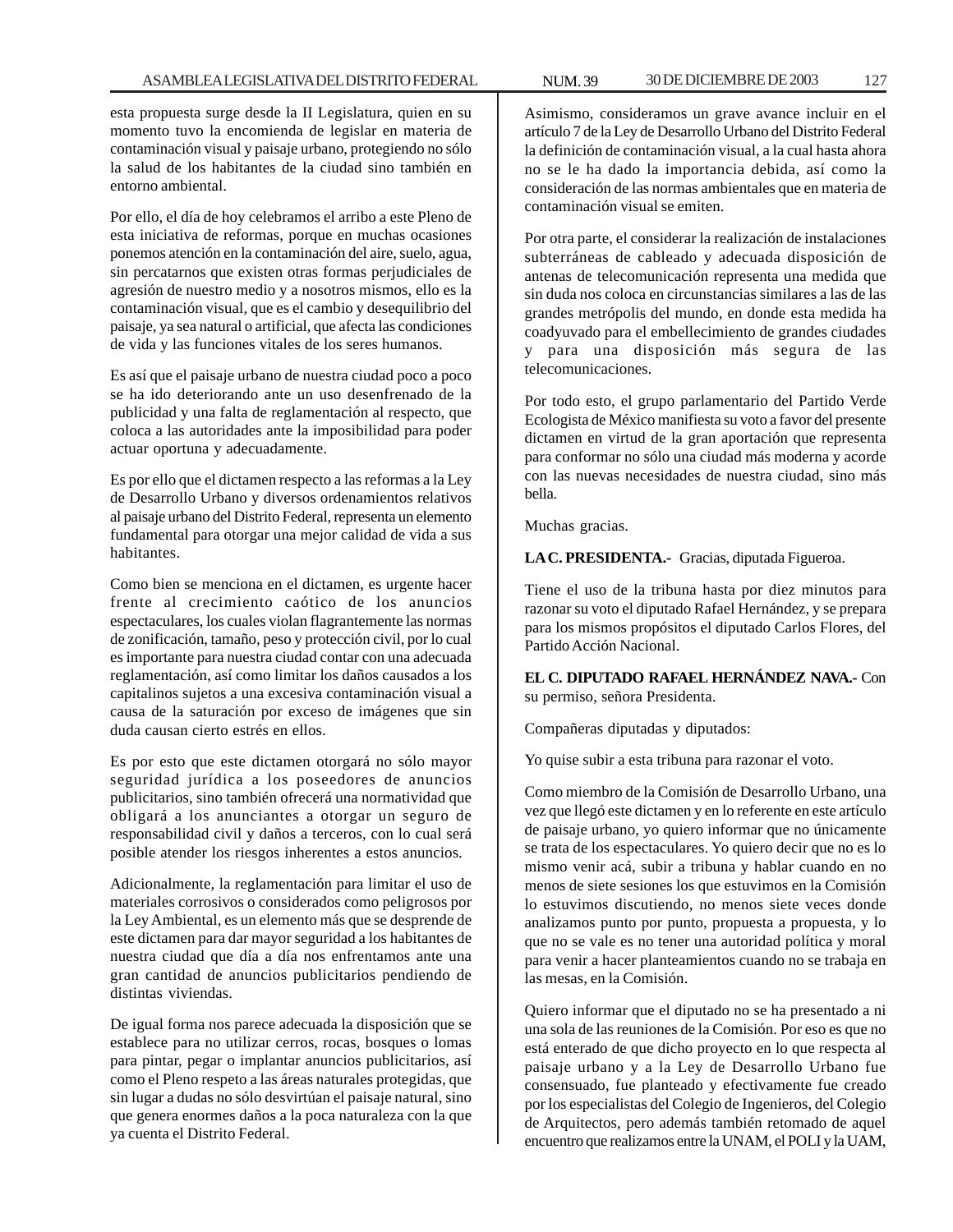encabezados por el arquitecto José María Gutiérrez, de la UNAM; Torres Bejarano, del Politécnico; y González Torres, de la UAM.

Con la anuencia de estos compañeros se ha venido trabajando desde hace dos años y también con SEDUVI para hacer este planteamiento que se transforma y se quiere hacer un planteamiento en ley.

Por estos elementos es por lo que decimos que se desconoce los planteamientos y únicamente se viene a decir que existe una copia, que existe un plagio, y yo quiero decir que efectivamente hemos retomado inclusive de eso y muchos otros puntos donde coincidimos. Nosotros no vamos a aceptar que haya una piratería legislativa porque embarca a todas estas instituciones que hemos realizado este proyecto.

Por eso yo llamo a todas las diputadas y diputados responsables, que asisten a sus comisiones, que asisten a sus plenos en trabajos legislativos, a que aprobemos esta ley. No únicamente se trata de la cuestión de los espectaculares. Vamos al meollo del asunto en este punto del paisaje urbano.

En 70 años de un gobierno nos dejó alrededor de 5 mil espectaculares en la Ciudad de México, nos dejó una tremenda corrupción. Lo que queremos es corregir, lo que queremos es regular algo, y sigo insistiendo, en la herencia maldita que se nos ha quedado.

Faltaba en aquel entonces, antes del 97, con la firma de un subdirector y un jefe de unidad de jurídica o de obras para autorizar, y es como están las autorizaciones, bajo los elementos legaloides, que bien saben aquellos que estuvieron tanto tiempo en el poder, se han seguido manteniendo.

Lo que nosotros queremos tampoco nos espanta, lo que nosotros queremos es resolver el problema de fondo y lo vamos a resolver regulando, haciendo este planteamiento y aprobando este tipo de leyes y este tipo de modificaciones que venimos a proponer con nuestra compañera Presidenta de la Comisión y en Comisión, eso es lo que queremos hacer, compañeras y compañeros, porque nosotros sí nos debemos a esta ciudadanía, nos debemos a ser una ciudad sustentable.

El paisaje urbano tampoco se limita nada más a lo subterráneo, a lo aéreo y a los espectaculares; tenemos la señalización, el balizamiento, los jardines, los mercados, etcétera.

Cuando se viene aquí a decir que estamos pirateando, yo quiero decir que por falta de conocimiento de causa, por falta de trabajo, por falta de iniciativa y por falta verdaderamente de una visión de un gobierno democrático es que se tiene, eso nos hace diferentes, eso no lo vamos a cambiar.

Por eso es que nosotros llamamos, insisto, no venimos aquí nosotros a hacer leyes, a hacer planteamientos al vapor, no lo hemos hecho, no lo vamos a hacer, dejamos que las cosas maduren, consensuamos, consultamos, resumimos y definimos, pero además también incluimos.

Hubo bastante planteamientos en la Comisión de la compañera que me antecedió, que bien cambiamos, anexamos y por eso es que se presenta a este pleno.

Yo llamo a todas aquellas diputadas y diputados responsables que sí vienen a trabajar a aprobar este dictamen.

Señora Presidenta, es cuanto.

**LA C. PRESIDENTA.-** Gracias, diputado Rafael Hernández.

Esta presidencia le concede el uso de la tribuna hasta por diez minutos al diputado Carlos Flores, para razonar su voto.

## **EL C. DIPUTADO CARLOS ALBERTO FLORES GUTIÉRREZ.-** Muchas gracias, Presidenta.

Para Acción Nacional, la finalidad de estas modificaciones a la Ley de Desarrollo Urbano es tutelar los derechos a disfrutar de un medio ambiente sano, en armonía, a través de la regulación del ordenamiento territorial y la utilización de los espacios públicos del Distrito Federal.

A través de estas reformas, hemos observado y planteado que se debe de ir más allá de establecer y normar los elementos del paisaje urbano, para incorporar conceptos que prolongan los alcances de las modificaciones de ley que se presenta, introduciendo la protección, conservación, recuperación y consolidación del paisaje urbano del Distrito Federal y de los elementos que lo componen, ya que como todos sabemos, se han presentado una serie de situaciones en torno a la mala utilización de los espacios destinados a los anuncios espectaculares, instalaciones subterráneas e instalaciones para el uso del espacio aéreo, así como el uso desbordado de la publicidad comercial que han deteriorado la imagen de nuestra ciudad.

Con estas reformas a la ley se establece que los anunciantes, los directores responsables de obra y los propietarios de inmuebles serán responsables solidarios de la legalidad del anuncio, por lo que deberán cerciorarse que el panorámico cuente con las autorizaciones correspondientes. Si el propietario de un anuncio no cumple con la multa impuesta por el Gobierno del Distrito Federal, se cobrará al responsable de obra o a la compañía que se anunció en esa cartelera.

Bajo el espíritu del proyecto de reformas que hoy discutimos en esta Asamblea Legislativa, serán responsables solidarios con las empresas publicitarias los anunciantes, quienes al contratar el espacio deberán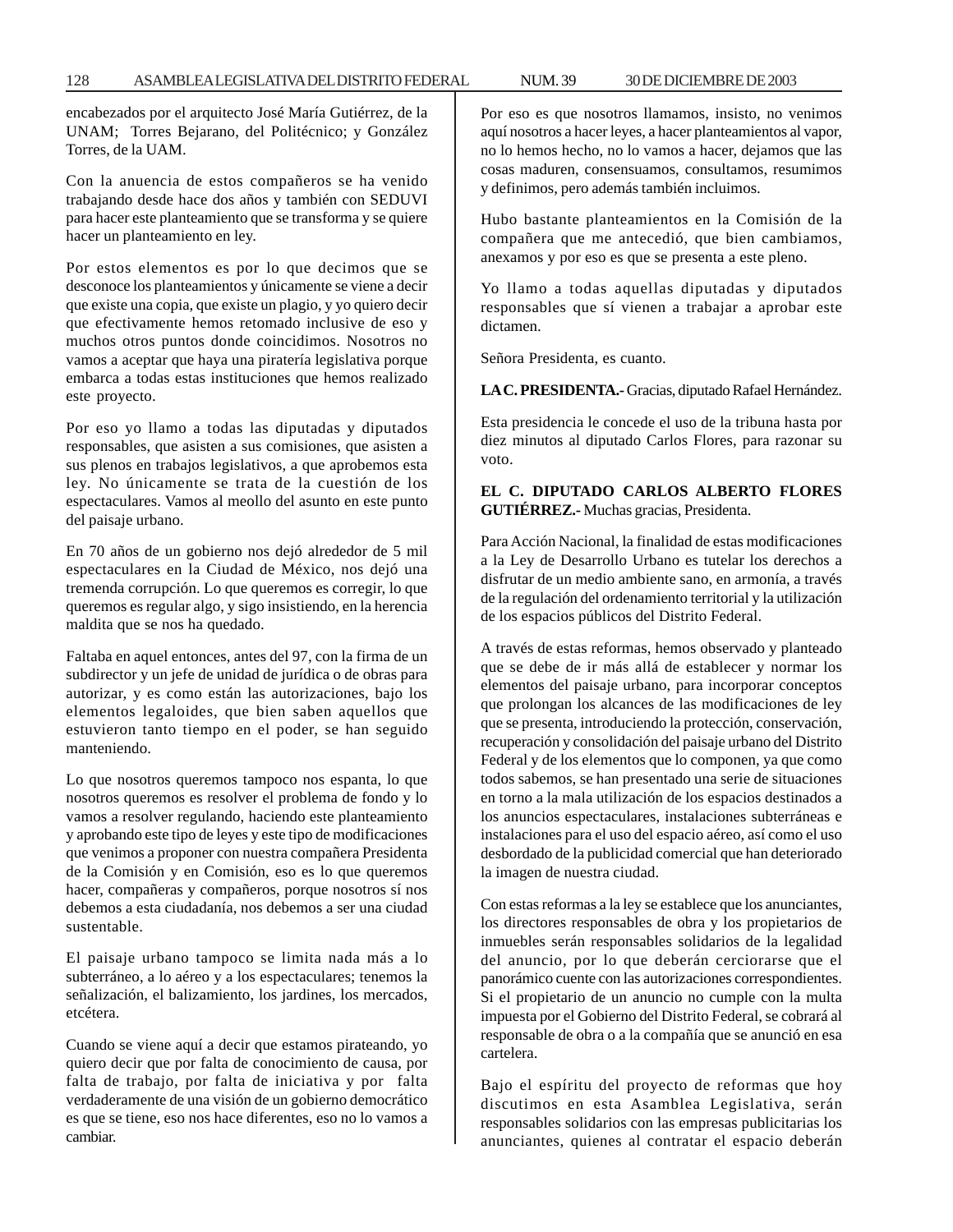verificar que la empresa publicitaria cumpla con las disposiciones de la ley y en el reglamento y que se cuente con licencia o permiso publicitario.

Esta Asamblea Legislativa debe concebir esta propuesta de modificación como un instrumento cuyo objetivo esencial será que los ciudadanos, usuarios y visitantes del Distrito Federal, convivan en un espacio urbano con dimensión humana en el que la seguridad, la limpieza, las manifestaciones culturales y la preservación de los valores, sean la regla general y no la excepción.

En su oportunidad, el Grupo Parlamentario del Partido Acción Nacional, planteó ante la mesa de discusión de la Comisión de Desarrollo e Infraestructura Urbana la necesidad de clarificar y precisar conceptos como el de publicidad exterior. El fruto del intercambio de opiniones y consideraciones nos llevó a acceder a la definición de la misma que a la letra dice: La actividad de dar a conocer al público en general por medio de una representación visual o escrita un mensaje sobre un bien, producto o servicio o actividad a través de la utilización de anuncios, carteles o cualesquiera medios materiales de diversa índole con la finalidad de promover el consumo, el conocimiento o la contratación de bienes o servicios.

No deben minimizarse los consensos alcanzados sobre las definiciones de conceptos fundamentales, pues gracias a ellos las disposiciones normativas que hoy se discuten en este recinto disminuirán en la interpretación y discrecionalidad en la aplicación de la ley que hasta la fecha se ha dado.

El Grupo Parlamentario del Partido Acción Nacional, dará su voto a favor de las modificaciones a la Ley de Desarrollo Urbano, pues con dicho proyecto se propone una ciudad libre de contaminación visual, buscando al reordenamiento de la publicidad exterior que deberá cumplir con normas claras en materia de ubicación, seguridad, saturación y tamaño, estableciendo en estas reformas los lineamientos generales para normar la instalación, colocación y retiro de anuncios en elementos de mobiliario urbano, espectaculares y en general toda la publicidad exterior que por su tamaño, ubicación, distribución y número, se convierte en un riesgo para los habitantes, automovilistas y para las propias condiciones estructurales de las edificaciones.

El suscrito como integrante del grupo parlamentario del Partido Acción Nacional propuso una limitante a los anuncios temporales, es decir, a aquellos que sólo requieren de cierto tiempo para publicitarse y que no son permanentes.

Vemos con agrado que el proyecto de reformas a la Ley que es materia del dictamen que hoy se discute, haya cancelado disposiciones generosas en los tiempos otorgados a los anuncios temporales, lo que refleja la voluntad política de quienes integramos la Comisión de Desarrollo Urbano.

Gracias a esa disposición para modificar los tiempos otorgados a los anuncios temporales, es que se elimina la posibilidad de que sean revalidados el número de veces que se deseara.

Nuestra propuesta fue en el sentido de que sólo se pudieran revalidar por una sola vez y acabar con un mecanismo mediante el cual a través de anuncios temporales se hicieran permanentes en nuestra ciudad.

En el cuerpo del dictamen, se asume que el paisaje urbano es factor de bienestar social e individual y que su protección, ordenamiento y gestión, implica derechos y responsabilidades para todos.

La imagen urbana representa un valor colectivo, porque afecta a todos los ciudadanos del Distrito Federal quienes tienen el derecho a la percepción de un paisaje armónico y libre de contaminación visual.

Con estas reformas y en particular con las observaciones realizadas por Acción Nacional, se va más allá de la regulación de la publicidad exterior y se atienden de manera específica las vallas, anuncios espectaculares, publicidad en los comercios, mobiliario urbano, antenas de telecomunicaciones, instalaciones subterráneas y aéreas, lo que incide en todo el contexto de percepción del paisaje urbano.

Muchas gracias.

**LA C. PRESIDENTA.-** Gracias, diputado Carlos Flores.

Esta presidencia informa que ha recibido un comunicado suscrito por los coordinadores de los distintos grupos parlamentarios.

Proceda la secretaría dar lectura al escrito de referencia.

**LA C. SECRETARIA.-** Por instrucciones de la presidencia se va a leer el comunicado de referencia.

#### *COMISIÓN DE ADMINISTRACIÓN PÚBLICA LOCAL*

*Recinto Legislativo, 30 de diciembre de 2003.*

*DIPUTADA SILVIA LORENA VILLAVICENCIO AYALA PRESIDENTA DE LA MESA DIRECTIVA DE LA ASAMBLEA LEGISLATIVA DEL DISTRITO FEDERAL PRESENTE*

*Por este conducto los que suscribimos coordinadores de diversos grupos parlamentarios, así como Presidentes y Secretarios de las Comisiones de Desarrollo e Infraestructura Urbana y administración Pública Local, en este órgano legislativo, con fundamento en lo dispuesto por le artículo 41 y 44, fracción I de la Ley Orgánica de la Asamblea Legislativa del Distrito Federal, nos permitimos presentar a la consideración del Pleno la adición al cuerpo del dictamen recaído a la Iniciativa de Decreto*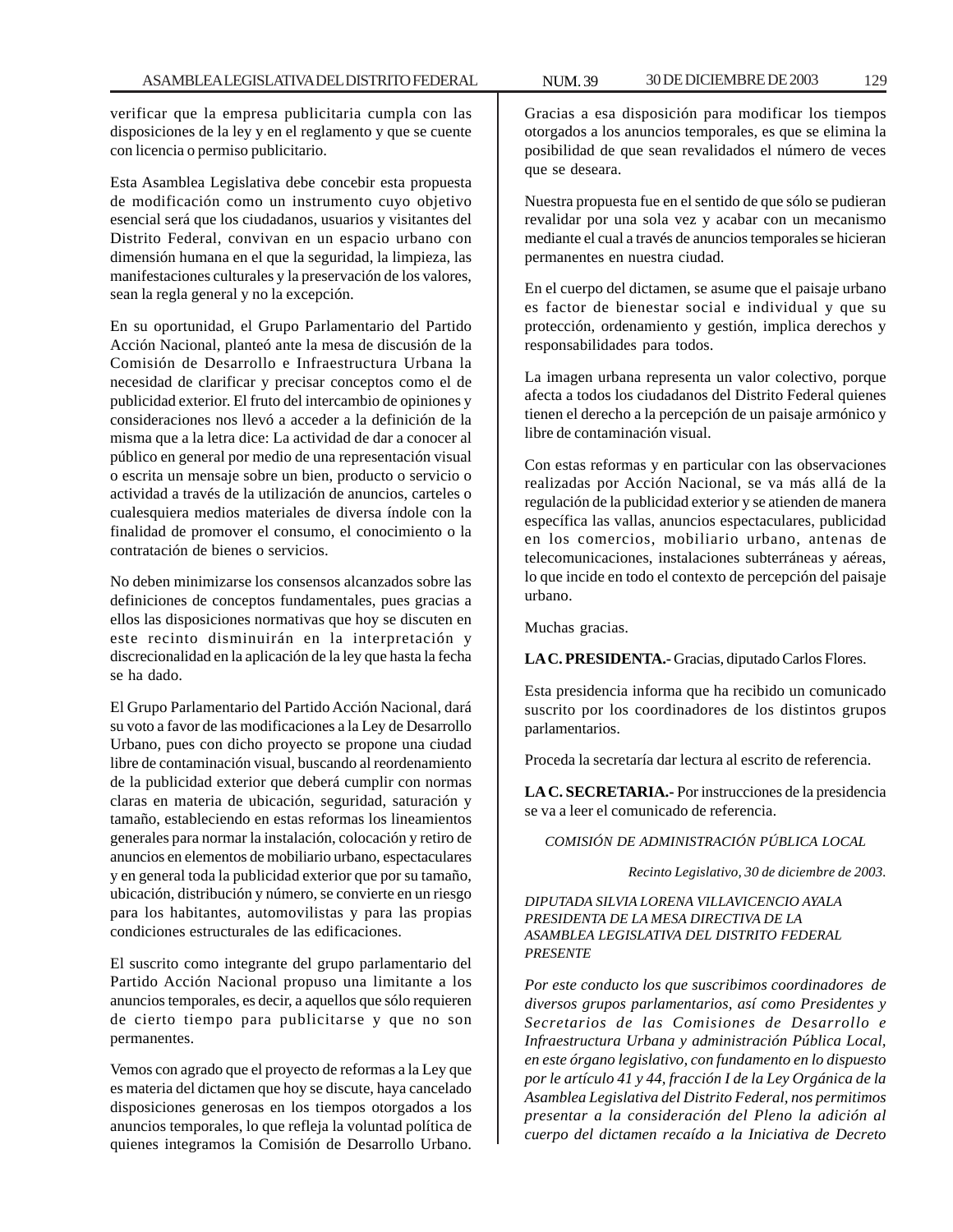#### 130 ASAMBLEA LEGISLATIVA DEL DISTRITO FEDERAL 30 DE NUM. 39 DICIEMBRE DE 2003

*por el que se reforman y adicionan diversas disposiciones de la Ley de Desarrollo Urbano del Distrito Federal, las modificaciones y adiciones a la Ley del Tribunal de lo Contencioso Administrativo del Distrito Federal, así como diversas disposiciones de la Ley de Procedimiento Administrativo del Distrito Federal.*

*En virtud de lo anterior y toda vez que las modificaciones propuestas se encuentran consensadas y cuentan con las firmas de los coordinadores y representantes de los distintos grupos parlamentarios con representación en nuestro Órgano de Gobierno, con fundamento en lo dispuesto por el artículo 132 del Reglamento para el Gobierno Interior, tenemos a bien solicitarle se dispense de su lectura y sean sometidas a votación nominal junto con el cuerpo del dictamen en lo general y en lo particular en un sólo acto.*

*Sin otro particular, agradeciendo la atención que sirva brindar a la presente, le reiteramos, la más atenta y distinguida de nuestras consideraciones.*

*Firman por el grupo parlamentario del Partido de la Revolución Democrática: diputado René Juvenal Bejarano Martínez, Coordinador; Por el grupo parlamentario del Partido Acción Nacional, diputado José Espina Von Roehrich, Coordinador del Grupo Parlamentario del Partido Verde Ecologista, diputado Bernardo de la Garza Herrera, Coordinador: Por la Comisión de Desarrollo e Infraestructura Urbana: diputada María Elena Torres Baltazar, Presidenta; diputada Gabriela Cuevas Barrón, Secretaria. Por la Comisión de Administración Pública Local: diputado Alberto Trejo Villafuerte, Presidente; diputado Obdulio Ávila Mayo, Secretario.*

Cumplida su instrucción, diputada Presidenta.

**EL C. DIPUTADO JAIME AGUILAR ÁLVAREZ Y MAZARRASA (Desde su curul).-** Señora Presidenta.

**LA C. PRESIDENTA.-** ¿Con qué objeto, diputado Jaime Aguilar?

**EL C. DIPUTADO JAIME AGUILAR ÁLVAREZ Y MAZARRASA (Desde su curul).-** Hacerle una pregunta, Presidenta.

**LA C. PRESIDENTA.-** Adelante, puede hacer usted la pregunta.

**EL C. DIPUTADO JAIME AGUILAR ÁLVAREZ Y MAZARRASA (Desde su curul).-** Están dando cuenta de unas modificaciones al dictamen que no conocemos y que vamos a dispensar la lectura. Entonces, cómo vamos a votar algo que no está en el dictamen, se está proponiendo ahorita y se propone que se dispense la lectura. No entiendo cómo, y espero que aquí sí estamos todos de acuerdo, cómo podemos votar algo que ni está en el dictamen y se dispensa la lectura; eso sí ya se me haría verdaderamente una locura, a un dictamen que se hizo ayer en la noche y que se modifica hoy, sin que sepamos en qué términos.

**LA C. PRESIDENTA.-** Diputado, esta presidencia le quiere aclarar que estamos dando lectura a un comunicado que nos envían los diferentes coordinadores de los grupos parlamentarios. Nosotros tenemos la obligación de dar lectura al mismo en los términos que está señalado; sin embargo, en aras de que podamos ilustrar la votación de cada uno de los diputados, esta presidencia no tiene ningún problema en que se pueda dar lectura a cada uno de los artículos en particular y que podamos proseguir con el procedimiento.

**LA C. SECRETARIA.-** Por instrucciones de la presidencia, se da lectura al contenido del comunicado de referencia.

*ACUERDO DE ADICIONES AL DICTAMEN RECAÍDO EN LA INICIATIVA DE DECRETO POR EL QUE SE REFORMAN Y ADICIONAN DIVERSAS DISPOSICIONES DE LA LEY DE DESARROLLO URBANO DEL DISTRITO FEDERAL Y DIVERSOS ORDENAMIENTOS RELATIVOS AL PAISAJE URBANO DEL DISTRITO FEDERAL.*

*El día 29 de diciembre del año en curso, la Comisión de Desarrollo Urbano e Infraestructura Urbana, dictaminó la Iniciativa de Decreto por el que se reforman y adicionan diversas disposiciones de la Ley de Desarrollo Urbano del Distrito Federal y diversos ordenamientos relativos al paisaje urbano del Distrito Federal, omitiéndose en el dictamen lo relativo a las propuestas de adiciones y modificaciones a la Ley del Tribunal de lo Contencioso Administrativo del Distrito Federal, y las propuestas que reforman, modifican y derogan diversas disposiciones de la Ley de Procedimiento Administrativo del Distrito Federal. Toda vez que en el dictamen en comento se aprueban en Comisión las adiciones y modificaciones a la Ley de Desarrollo Urbano del Distrito Federal y en el octavo considerando del cuerpo del dictamen se razona la necesidad de reforzar la regulación en estas materias que dé a la autoridad instrumentos nuevos y más eficaces para combatir la proliferación de actividades ilegales. En consecuencia las propuestas de adiciones y modificaciones resultan indispensables para la aplicación de las adecuaciones aprobadas a la Ley de Desarrollo Urbano del Distrito Federal.*

# *ADICIONES Y MODIFICACIONES A LA LEY DEL TRIBUNAL DE LO CONTENCIOSO ADMINISTRATIVO DEL D. F.*

#### *SE MODIFICA*

*Artículo 34.- Sólo podrán intervenir en el juicio, las personas que tengan interés legítimo en el mismo. En los*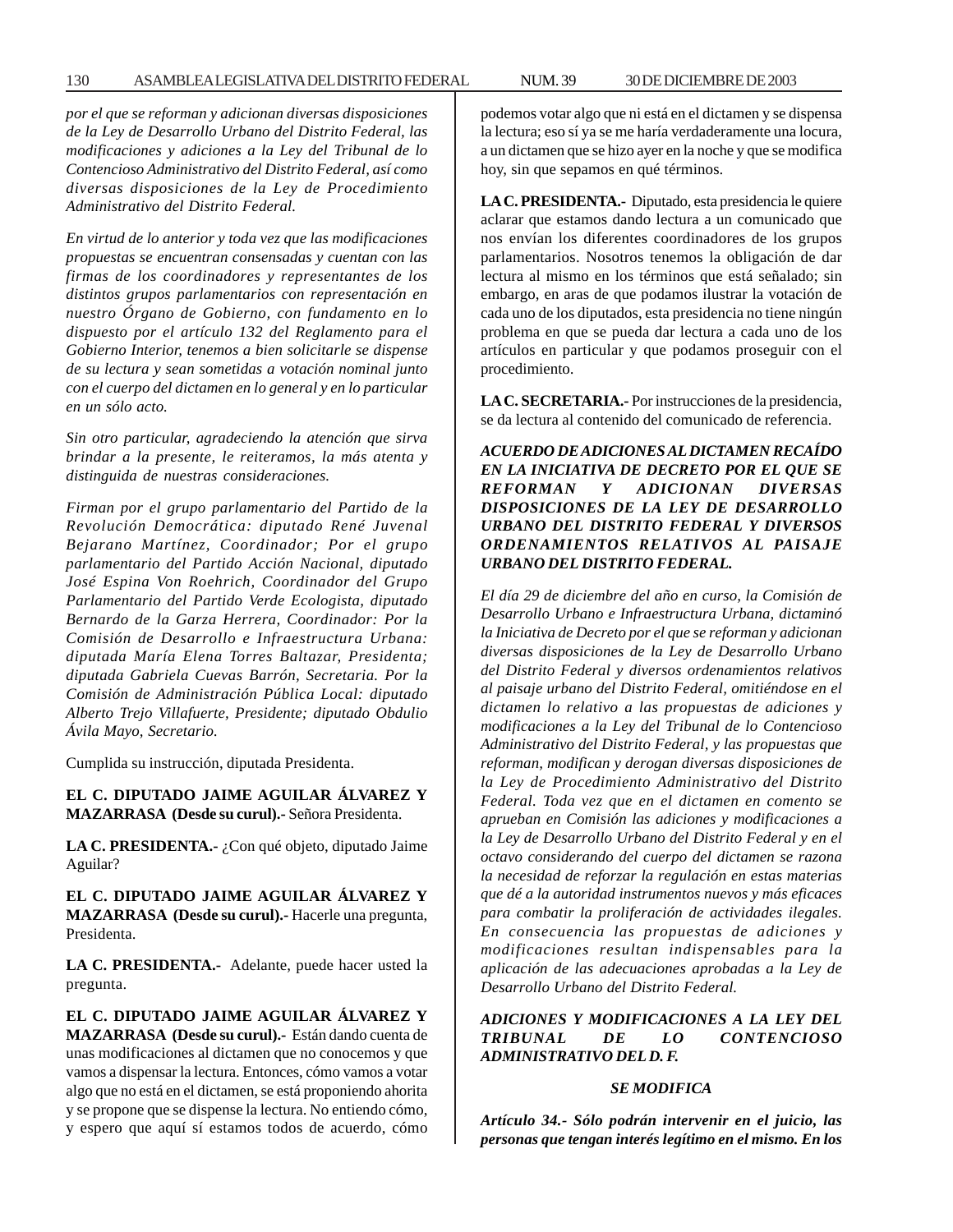*casos en que el actor pretenda obtener sentencia que le permita realizar actividades reguladas, deberá acreditar su interés jurídico mediante la correspondiente concesión, licencia, permiso, autorización o aviso.*

*Artículo 54. El Presidente de la Sala admitirá la demanda, o en los siguientes casos la desechará:*

- *I. Si examinada se encontrare que el acto impugnado se dictó de acuerdo con la Jurisprudencia establecida por la Suprema Corte de Justicia de la Nación o por el propio Tribunal,*
- *II. Si encontrare motivo manifiesto o indudable de improcedencia y,*
- *III. Si siendo oscura o irregular y previniendo al actor para subsanarla en el término de cinco días no lo hiciere la oscuridad o irregularidad subsanables, no serán más que aquéllas referentes a la falta o imprecisión de los requisitos formales a que se refiere el artículo 50 de esta ley.*

#### *SE ADICIONA*

*El Presidente de la Sala, previo la admisión de la demanda de oficio, deberá entrar al estudio de las causales de improcedencia que de la misma se adviertan y, en caso de actualizarse algunas de ellas, procederá a desechar la demanda en los términos de la fracción II de este artículo.*

*Artículo 59. La suspensión podrá solicitarla el actor en cualquier etapa del juicio y tendrá por efecto evitar que se ejecute la resolución impugnada. Sólo podrá ser concedida por el Presidente de la Sala a petición del Magistrado Instructor a quien le haya sido solicitada por el actor dentro del término de veinticuatro horas siguientes a la verificación de la existencia y autenticidad del acto que se impugna, y en su caso, a la consulta ciudadana a que se refiere el artículo anterior.*

*Previo al otorgamiento de la suspensión, deberá verificarse que con la misma no se afecten los derechos de terceros o el interés social.*

*Cuando los actos que se impugnan hubieren sido ejecutados y afecten a los demandantes impidiéndoles el ejercicio de su única actividad de subsistencia o el acceso a su domicilio particular, el Presidente de la Sala podrá dictar las medidas cautelares que estime pertinentes para preservar dicho medio de subsistencia, siempre y cuando dicha actividad constituye su único medio de subsistencia lo cual debe ser comprobado fehacientemente.*

*Excepcionalmente, bajo su más estricta responsabilidad el Presidente de la Sala podrá acordar la suspensión con efectos restitutorios, en cualquiera de las fases del procedimiento hasta antes de la sentencia respectiva.*

*No se otorgará la suspensión si es en perjuicio del interés social, si se contravinieren disposiciones de orden público o se dejare sin materia el juicio.*

## *SE ADICIONA*

*Cuando se solicite la suspensión para la realización de actividades reguladas, que requieran de concesión, licencia, permiso, autorización o aviso y el actor no exhiba dicha documental, no se otorgará la misma.*

*La suspensión podrá ser revocada por el Presidente de la Sala en cualquier etapa del juicio, si varían las condiciones por las cuales se otorgó.*

*Capítulo VIII. De la Improcedencia y Sobreseimiento.*

*Artículo 72. El juicio ante el Tribunal de lo Contencioso Administrativo del Distrito Federal es improcedente:*

- *I. Contra actos o resoluciones de autoridades que no sean del Distrito Federal;*
- *II. Contra actos o resoluciones del propio Tribunal;*
- *III. Contra actos o resoluciones que sean materia de otro juicio contencioso administrativo que se encuentre pendiente de resolución, promovido por el mismo actor contra las mismas autoridades y el mismo acto administrativo, aunque las violaciones reclamadas sean distintas;*
- *IV. Contra actos o resoluciones que hayan sido juzgados en otro juicios contenciosos administrativo, en los términos de la fracción anterior;*
- *V. Contra actos o resoluciones que no afecten los intereses legítimos del actor, que se hayan consumado de un modo irreparable o que hayan sido consentidos expresa o tácitamente, entendiéndose por estos últimos aquellos contra los que no se promovió el juicio dentro de los casos señalados por esta Ley;*
- *VI. Contra actos o resoluciones de autoridades administrativas del Distrito Federal, cuya impugnación mediante algún recurso u otro medio de defensa legal se encuentre en trámite;*
- *VII. Contra reglamentos, circulares o disposiciones de carácter general, que no hayan sido aplicados concretamente al promovente;*
- *VIII. Cuando de las constancias de autos apareciere fehacientemente que no existen las resoluciones o actos que se pretenden impugnar;*
- *IX. Cuando hubieren cesado los efectos de los actos o resoluciones impugnados, o no pudieren producirse por haber desaparecido el objeto del mismo;*
- *X. Contra actos o resoluciones que deban ser revisados de oficio por las autoridades*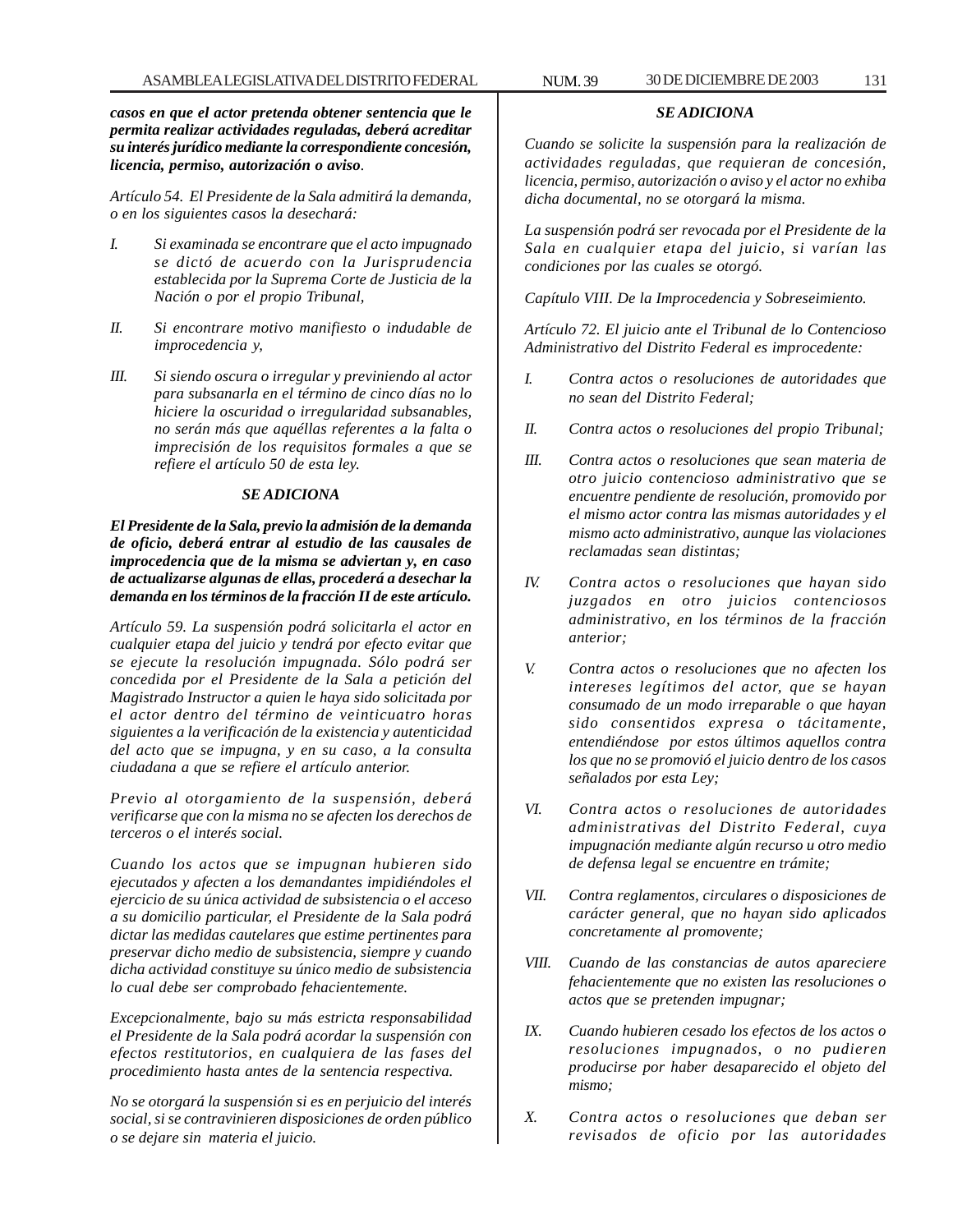*administrativas del Distrito Federal, y dentro del plazo legal establecido para tal efecto;*

#### *(SE ADICIONA)*

*XI. Cuando no se acredite el interés jurídico, en los casos a que se refiere el segundo párrafo del artículo 34 de esta Ley; y*

*XII. En los demás casos en que la improcedencia esté establecida en algún otro precepto de esta Ley.*

## *TRANSITORIOS*

*PRIMERO.- El presente decreto entrará en vigor al día siguiente de su publicación.*

*SEGUNDO.- Los juicios iniciados con anterioridad a la presente publicación, continuarán su proceso con base a la normatividad que les dio inicio*

#### *ADICIONES Y MODIFICACIONES A LA LEY, PROCEDIMIENTO ADMINISTRATIVO DEL D. F.*

*Artículo 14.- La ejecución forzosa por la Administración Pública del Distrito Federal, se efectuará respetando siempre el principio de proporcionalidad, por los siguientes medios:*

*I. Apremio sobre el patrimonio;*

*II. Ejecución subsidiaria;*

*III. Multa, y*

*IV. Actos que se ejerzan sobre la persona.*

*Tratándose de la fracción I, III y IV, se estará a lo que se establezcan las disposiciones legales aplicables.*

*Si fueren varios los medios de ejecución admisible, se elegirá el menos restrictivo de la libertad individual.*

*Si fuere necesario entrar en el domicilio particular del administrado, la Administración Pública del Distrito Federal deberá observar lo dispuesto por el Artículo 16 Constitucional.*

*Se propone:*

#### *SE ADICIONA:*

*Tratándose de las fracciones anteriores, se estará a lo que establezcan las disposiciones legales aplicables, sin perjuicio de las facultades de ejecución directa a que se refieren los artículos 17, 18 y 19 de esta Ley.*

#### *(SE ADICIONA)*

*Artículo 14 BIS. Procede la Ejecución forzosa una vez que se agote el procedimiento respectivo y medie resolución de la autoridad competente en los siguientes casos:*

*I.- Cuando exista obligación a cargo de los propietarios o poseedores de los predios sobre los que la autoridad competente haya decretado ocupación parcial o total, de retiro de obstáculos que impidan la realización de las obras de utilidad o interés social, sin que la realicen en los plazos determinados;*

*II.- Cuando haya obligación de demoler total o parcialmente las construcciones que se encuentren en estado ruinoso o signifiquen un riesgo para la vida, bienes, o entorno de los habitantes, sin que éstas se ejecute;*

*III.- Cuando exista la obligación de reparar las edificaciones que así lo requieran de acuerdo con el Reglamento de Construcciones del Distrito Federal y no se cumpla con ella;*

*IV.- Cuando los propietarios o poseedores hubieran construido en contravención a lo dispuesto por los programas, siempre que dichas obras se hubieran realizado con posterioridad a la entrada en vigor de los mismos, y no se hicieran las adecuaciones ordenadas, o bien no se procediera a la demolición ordenada en su caso; y*

*V.- Cuando los propietarios de terrenos sin edificar se abstengan de conservarlos libres de maleza y basura.*

*El costo de la ejecución forzosa se considera crédito fiscal en los términos del Código Financiero del Distrito Federal.*

*Se modifica:*

*Artículo 19.- En caso de no existir causales que excluyan su responsabilidad o vencido el plazo señalado en el artículo 18 de esta Ley sin que hayan ejecutado los trabajos, las autoridades practicarán diligencias de visita domiciliaria a efecto de constatar la omisión y procederá a realizar directamente la ejecución de los actos.*

*Artículo 19 Bis.- MEDIDAS DE APREMIO*

*La autoridad administrativa competente, para hacer cumplir sus determinaciones podrá emplear indistintamente, cualquiera de las siguientes medidas de apremio;*

*I.- Multa por equivalente a entre treinta y sesenta días de salario mínimo general vigente en el momento y en el lugar donde se realizó la conducta que motivó el medio de apremio;*

*II.- Auxilio de la Fuerza Pública; y*

*III.- Arresto hasta por treinta y seis horas inconmutable.*

*Si resultaran insuficientes las medidas de apremio, se procederá contra el rebelde por el delito de desobediencia y resistencia de particulares.*

*Artículo 20.- Se deroga.*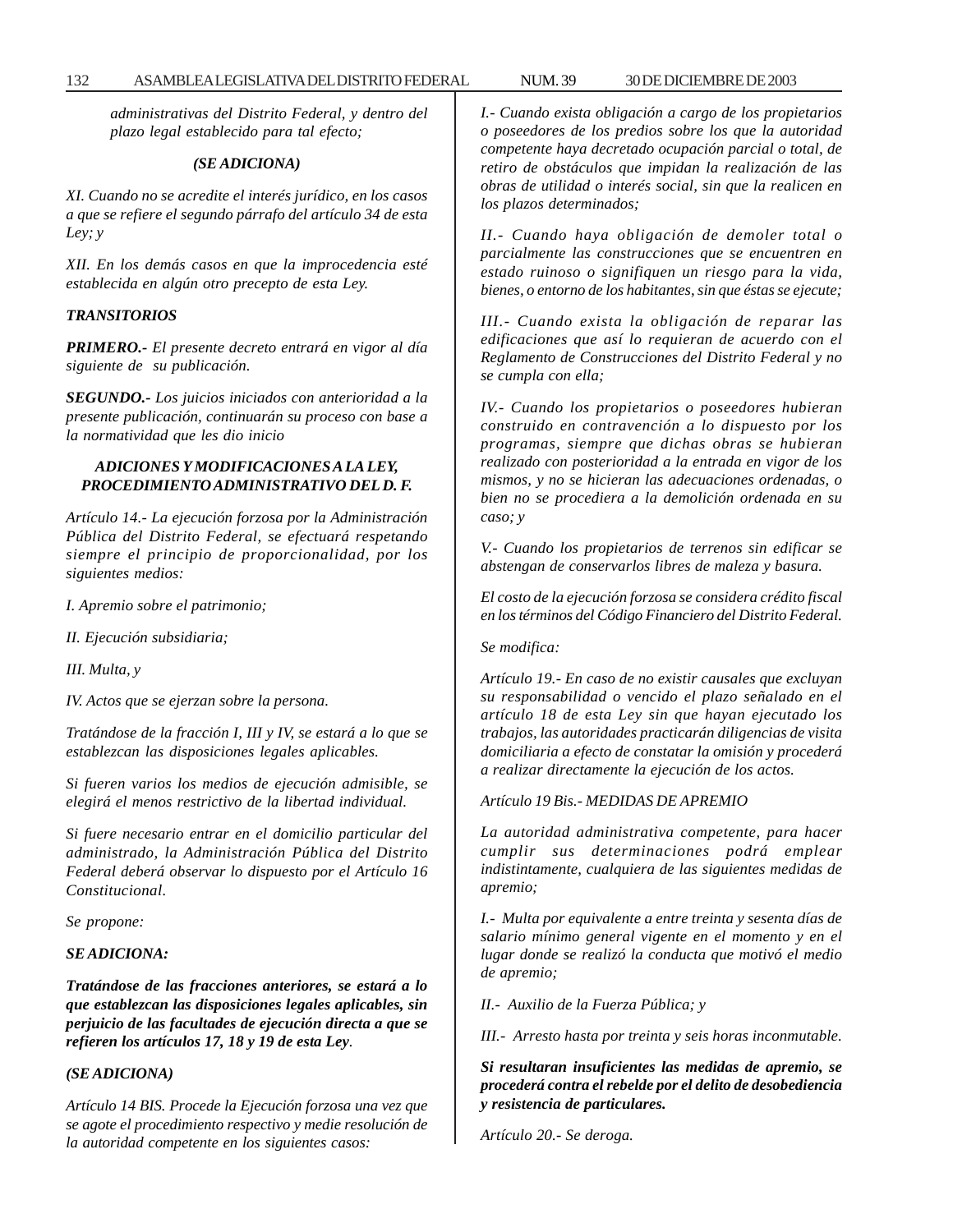#### *Se modifica*

*Artículo 20 Bis.- En todos los casos de riesgo a la seguridad pública, a la integridad física y salubridad de las personas o mediando razones de urgencia, la autoridad competente procederá directamente a la ejecución de los trabajos.*

## *Se modifica:*

*Artículo 23.- El acto que ordene la clausura de un local o establecimiento, así como la ejecución subsidiaria y directa, podrá ser ejecutado por la autoridad competente mediante el auxilio de la fuerza pública, previo cumplimiento del procedimiento establecido en las disposiciones legales aplicables o, en su defecto, del previsto en el Título Tercero de esta Ley.*

#### *Se modifica*

*Artículo 28.- Cuando se trate de actos favorables al interesado, la autoridad competente podrá ejercer su acción ante el Tribunal, dentro de los cinco años siguientes a la fecha en que haya sido notificada la resolución. En caso de que dichos actos tengan efectos de trato sucesivo, la autoridad competente podrá demandar la nulidad, en cualquier momento pero la sentencia que el órgano jurisdiccional administrativo dicte, sólo podrá retrotraer sus efectos hasta los cinco años anteriores a la presentación de la demanda.*

#### *Se modifica*

## *CAPÍTULO NOVENO. DE LAS MEDIDAS CAUTELARES Y DE SEGURIDAD*

*Artículo 106.- Se consideran medidas cautelares y de seguridad las disposiciones que dicte la autoridad competente para proteger la salud, la seguridad pública y en el cumplimiento de la normatividad referente a actividades reguladas que requieran de concesión, licencia, permiso, autorización o aviso. Las medidas cautelares y de seguridad se establecerán en cada caso por las normas administrativas que no deberán contravenir las disposiciones legales aplicables.*

## *TRANSITORIOS:*

*PRIMERO.- El presente decreto entrará en vigor al día siguiente de su publicación.*

*SEGUNDO.- Los procedimientos iniciados con anterioridad a la presente publicación, continuarán su proceso con base en la normatividad que les dio inicio.*

*Dado en el salón de sesiones a las 10:00 horas del día 30 de diciembre del año dos mil tres.*

*Firman por el grupo parlamentario del Partido de la Revolución Democrática: diputado René Juvenal Bejarano Martínez, Coordinador.*

*Por el grupo parlamentario del Partido Acción Nacional el diputado José Espina Von Roehrich.*

*Por el grupo parlamentario del Partido Verde Ecologista: diputado Bernardo de la Garza Herrera, Coordinador.*

*Por la Comisión de Desarrollo e Infraestructura Urbana: diputada María Elena Torres Baltazar, Presidenta; diputada Gabriela Cuevas Barrón, Secretaria.*

*Por la Comisión de Administración Pública Local: diputado Alberto Trejo Villafuerte, Presidente; diputado Obdulio Ávila Mayo, Secretario.*

Cumplida su instrucción, señora Presidenta.

**LA C. PRESIDENTA.-** Espero que haya quedado cabalmente satisfecha la petición del diputado Jaime Aguilar.

En virtud de lo anterior y toda vez que las propuestas de modificación anexas al comunicado se encuentran suscritas por los coordinadores de los grupos parlamentarios, proceda la secretaría a consultar al Pleno si se incorporan al cuerpo del dictamen para su votación en lo general y en lo particular en un solo acto.

**LA C. SECRETARIA.-** Por instrucciones de la presidencia y en votación económica se consulta a la Asamblea si es de integrarse las propuestas de referencia al cuerpo del dictamen para su votación en lo general y en lo particular en un solo acto.

Los que estén por la afirmativa, sírvanse manifestarlo poniéndose de pie.

Los que estén por la negativa, sírvanse manifestarlo poniéndose de pie.

Se autoriza su incorporación al cuerpo del dictamen para su votación en lo general y en lo particular en un solo acto.

**LA C. PRESIDENTA.-** Gracias, diputada Secretaria.

Antes de proceder a recoger la votación en lo general del dictamen, se pregunta a las diputadas y diputados si habrán de reservarse algún artículo para ser discutido en lo particular.

En consecuencia proceda la secretaría a recoger la votación nominal del dictamen en lo general y en lo particular en un solo acto, con las modificaciones aprobadas por el Pleno.

**LA C. SECRETARIA.-** Se va a proceder recoger la votación nominal del dictamen en lo general y en lo particular en un solo acto, con las modificaciones aprobadas por el Pleno.

De conformidad con lo establecido por el artículo 128 del Reglamento para el Gobierno Interior de la Asamblea, se solicita a la Coordinación de Servicios Parlamentarios hacer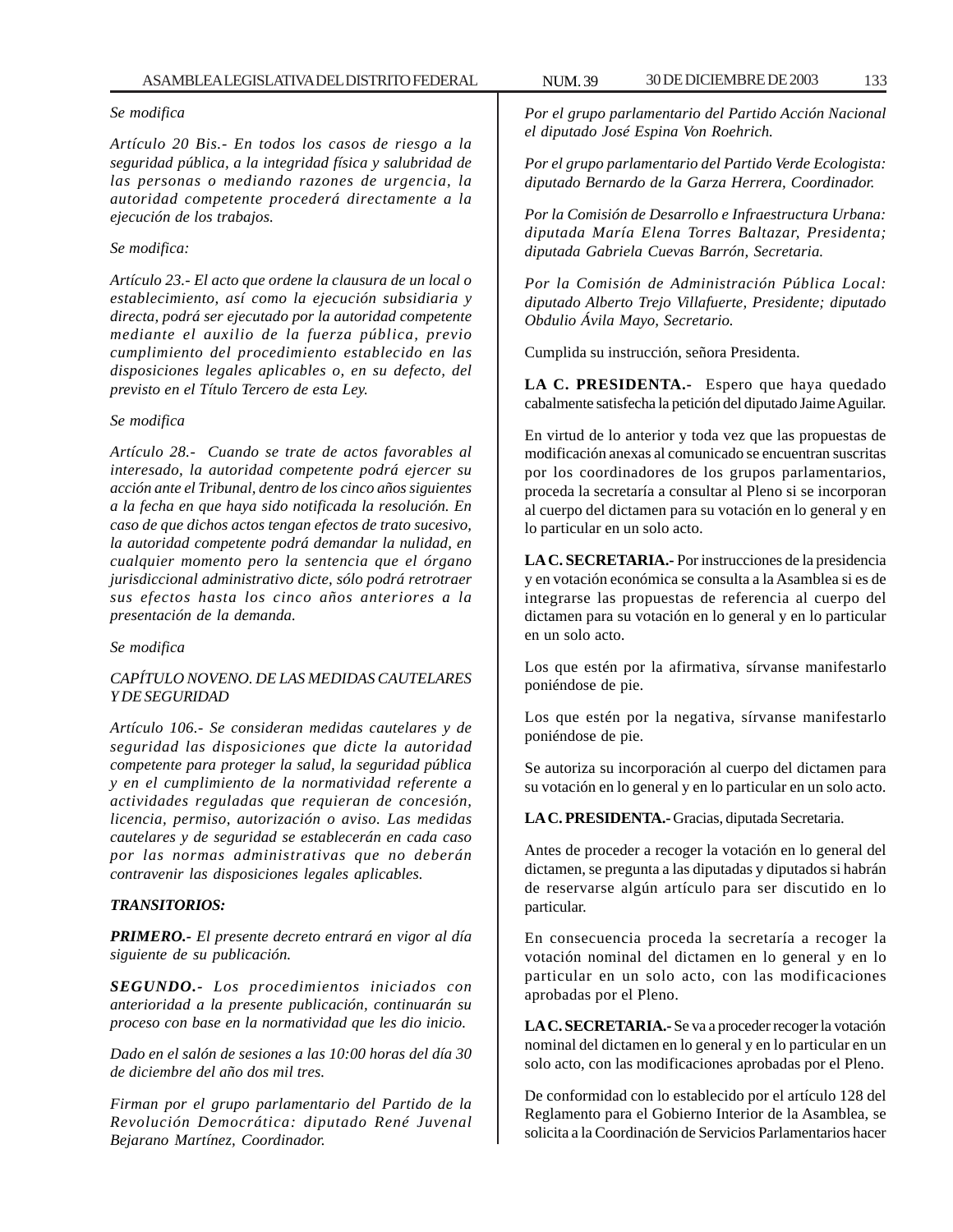el anuncio correspondiente a efecto de que los diputados presentes puedan emitir su voto.

Se solicita a los diputados que al emitir su voto lo hagan en voz alta diciendo su nombre y apellido, añadiendo la expresión en pro, en contra o abstención. La de la voz recogerá la votación. Comenzamos de derecha a izquierda.

#### **(Votación Nominal)**

Jesús López, a favor.

Mónica Serrano, en pro.

Martha Delgado, a favor.

Rafael Hernández, a favor.

Emilio Fernández, en pro.

Héctor Guijosa, a favor.

Maricela Contreras Julián, a favor.

Higinio Chávez, a favor.

José Jiménez, a favor.

María de Lourdes Rojo e Incháustegui, en pro.

Francisco Chiguil, en pro.

Andrés Lozano Lozano, en pro.

González Maltos, a favor.

Araceli Vázquez, en pro.

Alfredo Hernández Raigosa, a favor.

Lujano Nicolás, a favor.

Sofía Figueroa, en pro.

Carlos Alberto Flores, a favor.

Jorge Lara, en pro.

José Espina, en pro.

Gabriela Cuevas, en pro.

Benjamín Muciño, a favor.

Alejandra Barrales, en pro.

René Bejarano, en pro.

Silvia Oliva Fragoso, a favor.

Miguel Ángel Solares Chávez, a favor.

Elio Bejarano, en pro.

Rodrigo Chávez, a favor.

Alberto Trejo Villafuerte, en pro. Lourdes Alonso, en pro. María Elena Torres, en pro. José Antonio Arévalo, a favor. Aguilar Álvarez, en contra. López Velázquez, en contra. Jiménez Guzmán, en contra. Sara Figueroa, en pro. Bernardo de la Garza, a favor. Juan Antonio Arévalo López, a favor. Gerardo Villanueva Albarrán, a favor. Rigoberto Nieto, a favor. Julio César Moreno, a favor. Guadalupe Ocampo, a favor. Pablo Trejo Pérez, en pro. Rodolfo Covarrubias, a favor. Julio Escamilla, en pro. **LA C. SECRETARIA.-** ¿Faltó alguna o algún diputado de emitir su voto? Reyes Gámiz, a favor. Jorge García Rodríguez, en contra. **LA C. SECRETARIA.-** Se va a proceder a recoger la votación de la Mesa Directiva. Gabriela González, en pro. Juventino Rodríguez, en pro. Lorena Villavicencio, en pro. María Teresita Aguilar, a favor. **LA C. SECRETARIA.-** Diputada Presidenta, la votación es el siguiente: 47 votos a favor, 4 votos en contra, 0 abstenciones. **LA C. PRESIDENTA.-** En consecuencia, se aprueba el

dictamen que presenta la Comisión de Desarrollo e Infraestructura Urbana con decreto por el que se reforman y adicionan diversas disposiciones de la Ley de Desarrollo Urbano del Distrito Federal y de diversos ordenamientos relativos al Paisaje Urbano del Distrito Federal.

Remítase al Jefe de Gobierno del Distrito Federal para su promulgación y publicación en la Gaceta Oficial del Distrito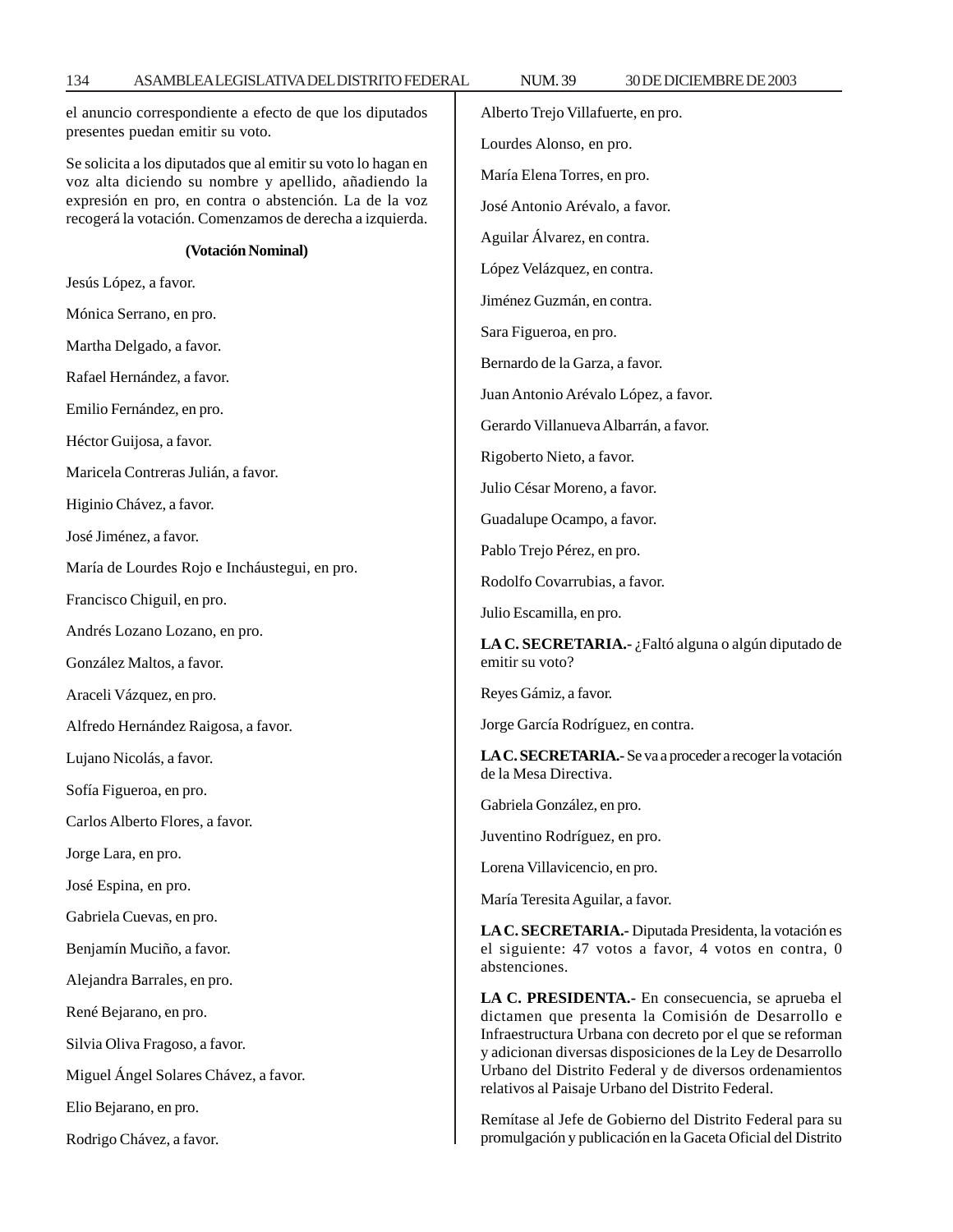Federal, y para su mayor difusión en el Diario Oficial de la Federación.

El siguiente punto del orden del día es la discusión y en su caso aprobación del dictamen que presenta la Comisión de Desarrollo Social con proyecto de Ley que establece el Derecho a un Paquete de Útiles Escolares por Ciclo Escolar a todos los Alumnos residentes en el Distrito Federal, inscritos en Escuelas Públicas del Distrito Federal en los niveles de Preescolar, Primaria y Secundaria.

No obstante de que el dictamen no fue distribuido entre las diputadas y diputados, en términos de lo dispuesto por el artículo 115 del Reglamento para el Gobierno Interior de la Asamblea Legislativa del Distrito Federal, proceda la secretaría a consultar a la Asamblea en votación económica, si se dispensa el procedimiento al que se refiere dicho precepto, así como a la lectura del mismo y se somete a su discusión de inmediato.

**EL C. SECRETARIO, DIPUTADO JUVENTINO RODRÍGUEZ RAMOS.-** Por instrucciones de la presidencia y en votación económica, se consulta a la Asamblea si es de dispensarse el procedimiento de referencia, así como la lectura del dictamen y se somete a discusión de inmediato.

Los que estén por la afirmativa, sírvanse manifestarlo poniéndose de pie.

Los que estén por la negativa, sírvanse manifestarlo poniéndose de pie.

Dispensado el procedimiento y la lectura, diputada Presidenta.

> *COMISIÓN DE DESARROLLO SOCIAL DIP. JUVENTINO RODRÍGUEZ RAMOS PRESIDENTE*

*DICTAMEN QUE PRESENTA LA COMISIÓN DE DESARROLLO SOCIAL, SOBRE LA ''INICIATIVA DE LEY QUE ESTABLECE EL DERECHO A RECIBIR UN PAQUETE DE ÚTILES ESCOLARES POR CICLO ESCOLAR A TODOS LOS ALUMNOS RESIDENTES EN EL DISTRITO FEDERAL, INSCRITOS EN ESCUELAS PÚBLICAS DEL DISTRITO FEDERAL, EN LOS NIVELES DE PREESCOLAR, PRIMARIA Y SECUNDARIA.''*

*22 de diciembre de 2003*

*H. Asamblea Legislativa del Distrito Federal*

*A la Comisión de Desarrollo Social fue turnada para su análisis y dictamen, la ''Iniciativa de Ley que establece el Derecho a recibir un paquete de útiles escolares por ciclo escolar a todos los alumnos residentes en el Distrito Federal, inscritos en escuelas públicas del Distrito*

*Federal, en los niveles de Preescolar, Primaria y Secundaria'', presentada por la diputada Alejandra Barrales Magdaleno del Grupo Parlamentario del Partido de la Revolución Democrática y, suscrita por diputados integrantes del Grupo Parlamentario del Partido Revolucionario Institucional y la diputada independiente Martha Teresa Delgado Peralta.*

*Con fundamento en lo dispuesto por los artículos 59, 60, 61, 62, 63, 64 y 73, de la Ley Orgánica de la Asamblea Legislativa del Distrito Federal y 28, 32 y 33 del Reglamento para el Gobierno Interior de la Asamblea Legislativa del Distrito Federal, esta Comisión se abocó al estudio y análisis de la propuesta presentada, conforme a los siguientes:*

#### *ANTECEDENTES*

*1.- En Sesión Ordinaria del Pleno de esta H. Asamblea Legislativa del Distrito Federal, III Legislatura, celebrada el día 16 de diciembre de 2003, fue presentada por la diputada Alejandra Barrales Magdaleno del Grupo Parlamentario del Partido de la Revolución Democrática, la:*

*''Iniciativa de Ley que establece el Derecho a recibir un paquete de útiles escolares por ciclo escolar a todos los alumnos residentes en el Distrito Federal, inscritos en escuelas públicas del Distrito Federal, en los niveles de Preescolar, Primaria y Secundaria'', y suscrita por diputados integrantes del Grupo Parlamentario del Partido Revolucionario Institucional y la diputada independiente Martha Teresa Delgado Peralta.*

*2.- Fue turnada a esta Comisión de Desarrollo Social, por la Mesa Directiva de esta H. Asamblea Legislativa del Distrito Federal, III Legislatura, mediante oficios MD/ 429 / 2003 con fecha 16 de diciembre del año en curso, a fin de realizar su análisis y dictamen correspondiente de la ''Iniciativa de Ley que establece el Derecho a recibir un paquete de útiles escolares por ciclo escolar a todos los alumnos residentes en el Distrito Federal, inscritos en escuelas públicas del Distrito Federal, en los niveles de Preescolar, Primaria y Secundaria''.*

*3.- Esta Comisión Dictaminadora de Desarrollo Social, previa convocatoria realizada en términos de Ley, se reunió para la discusión, estudio y análisis de la propuesta en mención a las 9:00 horas del día 26 de diciembre de 2003, en esta Ciudad de México Distrito Federal; emitiendo el presente dictamen, de acuerdo en los siguientes:*

#### *CONSIDERANDOS*

*PRIMERO.- Que esta Comisión, de conformidad con los artículos 42, fracción XIII, del Estatuto del Gobierno del Distrito Federal; 10, fracción I, 62 fracción XV y 64 de la*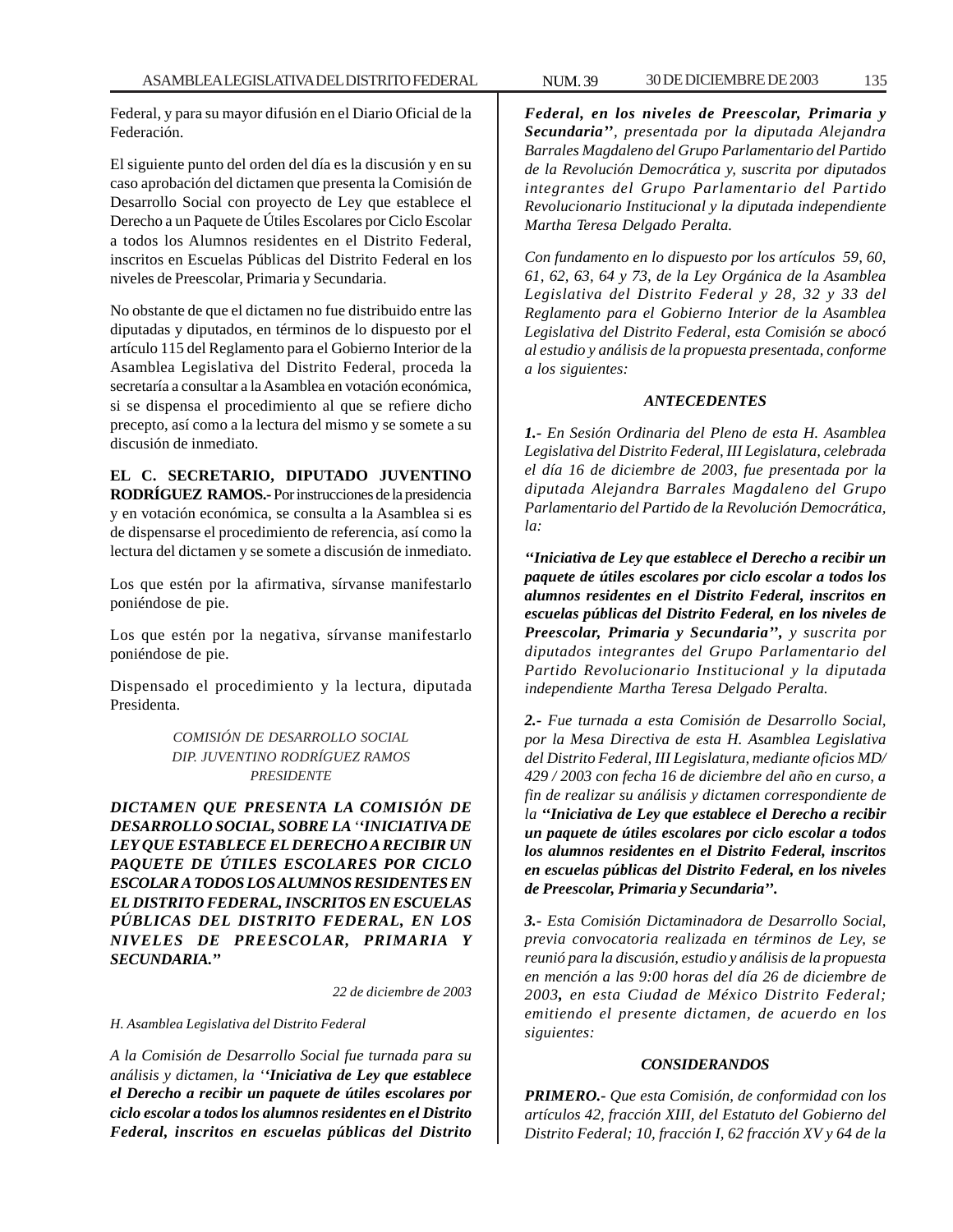*Ley Orgánica de la Asamblea Legislativa del Distrito Federal; 28 y 29 del Reglamento para el Gobierno Interior de la Asamblea Legislativa del Distrito Federal, se considera competente para analizar y dictaminar la ''Iniciativa de Ley que establece el Derecho a recibir un paquete de útiles escolares por ciclo escolar a todos los alumnos residentes en el Distrito Federal, inscritos en escuelas públicas del Distrito Federal, en los niveles de Preescolar, Primaria y Secundaria''.*

*SEGUNDO.- Que esta dictaminadora considera procedente el análisis y Dictamen de la presente Iniciativa de Decreto por constituir una asignatura referida a las atribuciones conferidas a la Asamblea Legislativa del Distrito Federal en el articulo 122, inciso C), Base Primera, Fracción V, inciso i), donde se señala que es facultad de este órgano legislativo: ''Normar (…) la salud y asistencia social; y la previsión social''. De igual forma, está facultada en el Estatuto de Gobierno del Distrito Federal en el artículo 42, Fracción XIII, por medio de la cual se dispone que la Asamblea Legislativa tiene la facultad de: ''Normar (…) la asistencia social; y la previsión social''.*

*TERCERO.- Que según datos de la Secretaría de Desarrollo Social a fines de junio de 2003 se tenía una matrícula de 1,385,174 alumnos en los niveles de preescolar, primaria y secundaria en 2,787 escuelas públicas del Distrito Federal.*

| Planteles y Matrícula por Delegación de 2003 |                  |                  |  |  |
|----------------------------------------------|------------------|------------------|--|--|
| Delegación                                   | <b>Planteles</b> | <i>Matrícula</i> |  |  |
| Alvaro Obregón                               | 181              | 68311            |  |  |
| Azcapotzalco                                 | 175              | 82164            |  |  |
| Benito Juárez                                | 114              | 29443            |  |  |
| Coyoacán                                     | 185              | 201895           |  |  |
| Cuajimalpa                                   | 50               | 72001            |  |  |
| Cuauhtémoc                                   | 236              | 311735           |  |  |
| Gustavo A. Madero                            | 408              | 39388            |  |  |
| Iztacalco                                    | 150              | 24446            |  |  |
| Iztapalapa                                   | 506              | 97827            |  |  |
| Magdalena Contreras                          | 73               | 67931            |  |  |
| Miguel Hidalgo                               | 144              | 87719            |  |  |
| Milpa Alta                                   | 41               | 72331            |  |  |
| Tláhuac                                      | 92               | 32966            |  |  |
| Tlalpan                                      | 155              | 73328            |  |  |
| Venustiano Carranza                          | 171              | 48028            |  |  |
| Xochimilco                                   | 106              | 72661            |  |  |
| <b>Total</b>                                 | 2787             | 1385174          |  |  |

*Fuente: Secretaría de Desarrollo Social del Gobierno del Distrito Federal.* 

*Existen profundas desigualdades producto de la discriminación por género y por condición social, el*

*promedio de analfabetismo en el Distrito Federal es de casi el 3%, sin embargo afecta directamente a hombres y a mujeres, el 73% de las analfabetas son mujeres, ello indica que por cada hombre analfabeto hay más de tres mujeres que no saben leer ni escribir.*

*CUARTO.- Que mantener en el sistema educativo a las niñas y niños pobres requiere mucho más que ofrecerles escuelas. Una vez que entran a las escuelas, muchos no pueden permanecer en ellas debido a la reprobación y a la deserción escolar, vinculada con las condiciones sociales de pobreza que se viven, que junto con otras como la alimentaria y de capacidades, representan un problema multifactorial que requiere decisiones de primer nivel para que el Gobierno de la Ciudad establezca programas profundos y accesibles de tal forma que no se deje a las familias pobres sin posibilidades de educación por la falta de útiles escolares.*

*QUINTO.- Que aún y cuando el Programa Integrado Territorial para el Desarrollo Social, instrumentado por el Gobierno de la Ciudad promueve el bienestar en materia de alimentación, salud, educación, empleo, seguridad social, vivienda, transporte y cultura, es indispensable garantizar mediante la Ley los recursos económicos suficientes para que los estudiantes no deserten por falta de materiales escolares para culminar el proceso educativo.*

*SEXTO.- Que la educación constituye el eje fundamental del desarrollo social, cultural económico y político, razón por la cual debe ser considerada como parte de las políticas públicas encaminadas a avanzar hacia la equidad en la educación, una educación de calidad adecuada a los habitantes de la Ciudad en el que se puedan desarrollar, sin ninguna presión por la falta de materiales escolares.*

*SÉPTIMO.- Que desde una óptica cognitiva, es indispensable forjar en el educando un espíritu universal en el sentido de que sea capaz de apropiarse de la cultura humana precedente y actual; de dominar los idiomas y conocimientos científicos y técnicos; todo alumno de nivel básico debe tener acceso a los instrumentos y útiles más recientes de la construcción del conocimiento.*

*OCTAVO.- Que la educación básica preescolar, primaria y secundaria es la etapa de formación de las personas en las que se desarrollan las habilidades del pensamiento y las competencias básicas para favorecer el aprendizaje sistemático y continuo, así como las disposiciones y actitudes que normaran su vida. Por esta razón, es de considerarse necesario el que se pueda contar con un marco normativo que garantice la no deserción de los alumnos, y con ello combatir la pobreza desde la raíz, evitando la proliferación de niños de la calle, el analfabetismo, la delincuencia, etc.*

*NOVENO.- Que para apuntalar el concepto de calidad en la educación básica, debemos desarrollar procesos*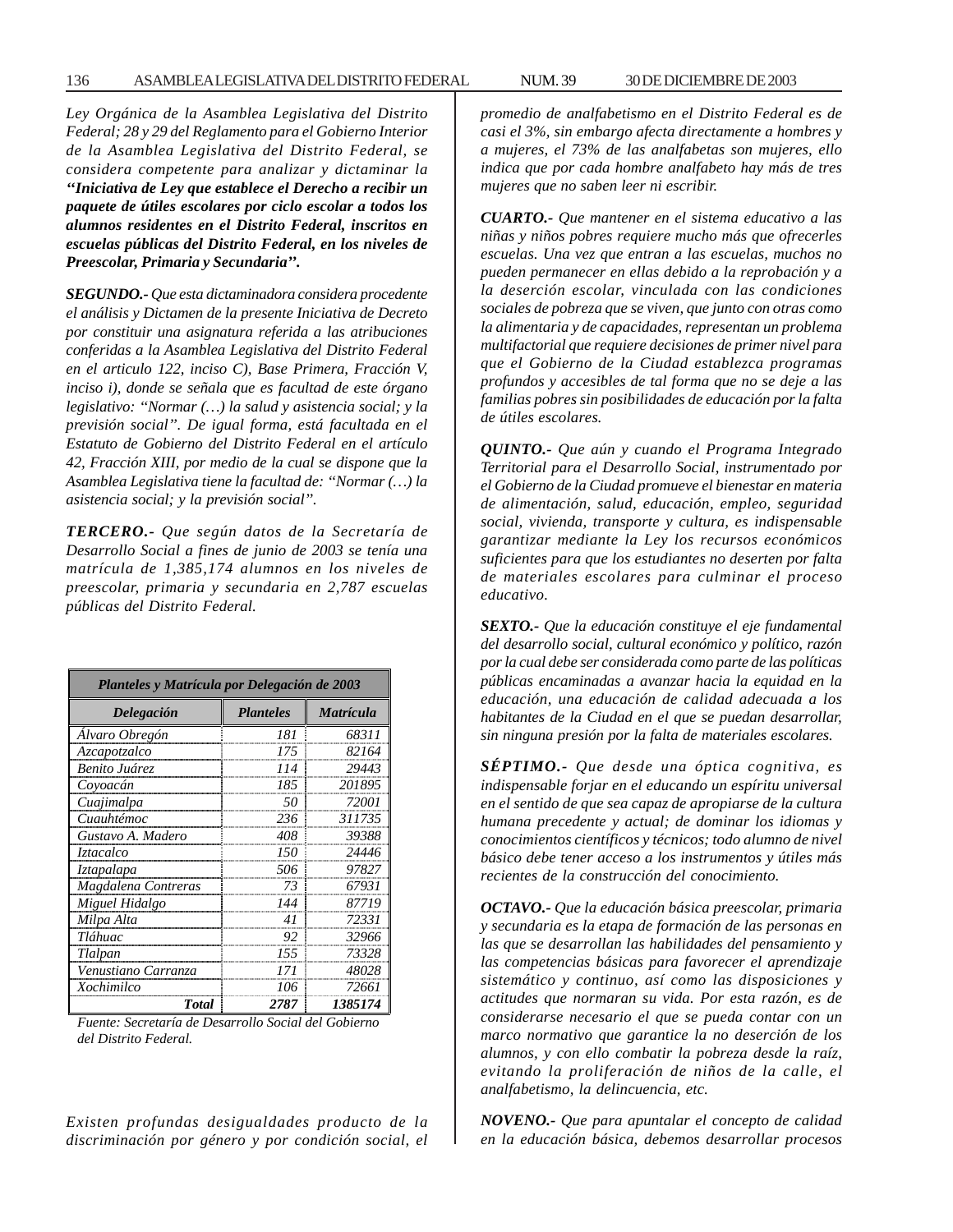*educativos integrales, aprendizajes significativos pertinentes, que privilegien aspectos formativos y proporcionen conocimientos, que ayuden a mejorar las condiciones de vida; para lograrlo es necesario proporcionar los instrumentos necesarios y suficientes para un óptimo desempeño académico, proporcionar una educación que corresponda a la exigencia de cambio social en beneficio de los más vulnerables, innovando una nueva cultura educativa concientizadora y democrática, en donde la participación del Gobierno, profesores, alumnos y padres de familia se oriente a combatir el rezago y aumente los niveles de escolaridad, garantizando una educación permanente que reduzca las desigualdades que en materia educativa existen, y revertir así el grave abandono que durante décadas han sufrido los alumnos de educación básica pública en el Distrito Federal.*

*DÉCIMO.- Que resulta necesario que la educación básica gratuita, tenga todo el respaldo del Gobierno, y que ésta sea realmente la columna vertebral del desarrollo económico y social, porque no es posible que aun existan niños que reciben educación en condiciones precarias, y peor aun que debido a las condiciones de pobreza en nuestra ciudad, se vean obligados a abandonar la escuela por falta de recursos y tengan que salir a la calle a desempeñar trabajos, perdiendo así el interés por el estudio, pues lo más importante para ellos es sacar lo del día para apoyar en el gasto familiar y eso les resulta mucho más significativo que la escuela.*

*DÉCIMO PRIMERO.- Que en el articulado de la Ley se parte de la concepción de que la educación es un derecho fundamental y un pilar estratégico para el desarrollo de la Ciudad, de la sociedad y del individuo; que permite potenciar la capacidad productiva, fortalecer la convivencia humana y desarrollar el pensamiento crítico, bases imprescindibles para la formación científica, humanística, cívica, ética y cultural de la población. El artículo primero retoma estos principios básicos al señalar que ''Artículo 1º. Los alumnos radicados en el Distrito Federal inscritos en las escuelas públicas de la Entidad en los niveles de preescolar, primaria y secundaria escolarizadas, tienen derecho al recibir gratuitamente un paquete básico de útiles escolares determinado a partir de la lista oficial de útiles aprobada por la SEP en correspondencia a cada ciclo escolar que inicien.'', el artículo descrito garantizaría el cumplimiento de lo estipulado en el artículo tercero de nuestra Carta Magna primer párrafo que a la letra dice: ''Artículo 3º. Todo individuo tiene derecho a recibir educación. El Estado – Federación, Estados, Distrito Federal y municipios, impartirá educación preescolar, primaria y secundaria.''*

*De la misma manera se estaría en posibilidad de garantizar que el gobierno de la Ciudad pudiera cumplir con eficiencia la consagrado en el artículo tercero* *fracción quinta, que a la letra dice: ''Artículo 3º…V. Además de impartir la educación preescolar, primaria y secundaria señalados en el primer párrafo, el Estado promoverá y atenderá todos los tipos y modalidades educativos –incluyendo la educación inicial y a la educación superior- necesarios para el desarrollo de la nación, apoyará la investigación científica y tecnológica, alentará el fortalecimiento y difusión de nuestra cultura.''*

*DÉCIMO SEGUNDO.- Que la educación en el Distrito Federal requiere un vasto impulso que permita abatir el rezago educativo, elevar la tasa de escolarización, garantizar el acceso gratuito a la escuela y fortalecer una red de apoyos, entre ellos un paquete de útiles escolares, que fomenten la permanencia y el egreso. Para lograr la igualdad en el acceso, la permanencia y los resultados satisfactorios de los estudiantes, es necesario proporcionar e incrementar los materiales educativos y los apoyos económicos y asistenciales, tales como desayunos y transportes escolares, becas y despensas alimenticias y útiles escolares, materiales que el Gobierno de la Ciudad ha instrumentado en diferentes programas para abatir la pobreza, sin embargo los útiles escolares son considerados como prioritarios para que los estudiantes puedan seguir en su formación. En la Iniciativa de Ley en su artículo se estaría garantizando los recursos económicos suficientes para que los alumnos puedan contar con un paquete de útiles escolares al señalar que: ''Artículo 2º. El Jefe de Gobierno del Distrito Federal deberá incluir en su Proyecto de Presupuesto de Egresos del Distrito Federal, un monto que garantice la operación del programa que otorgue al inicio de cada ciclo escolar, un paquete de útiles escolares a todos los alumnos inscritos en escuelas públicas del Distrito Federal en los niveles de preescolar, primaria y secundaria.''*

*Esto es razón contundente para exigir la transparencia de la educación –en las mejores condiciones presupuestales-, congruentes con el derecho que le asiste a nuestra población por recibir una educación democrática y de calidad, diferente a las administraciones sometidas a la voluntad de los gobiernos corruptos.*

*DÉCIMO TERCERO.- Que el artículo tercero de la Iniciativa de Ley se deja en claro la responsabilidad de la viabilidad financiera para la educación al señalar que: ''Artículo 3º. La Asamblea Legislativa del Distrito Federal deberá aprobar en el Decreto de Presupuesto Anual la asignación suficiente para hacer efectivo el derecho de un paquete de útiles a los alumnos inscritos en escuelas públicas del Distrito Federal en los términos del artículo primero de esta Ley.''. De esta manera la Asamblea tendrá que garantizar una transparencia que implique el ejercicio de facultades y atribuciones legales, tendientes a mejorar cualitativa y cuantitativamente la educación básica, así como la definición del financiamiento para cumplir con este reto.*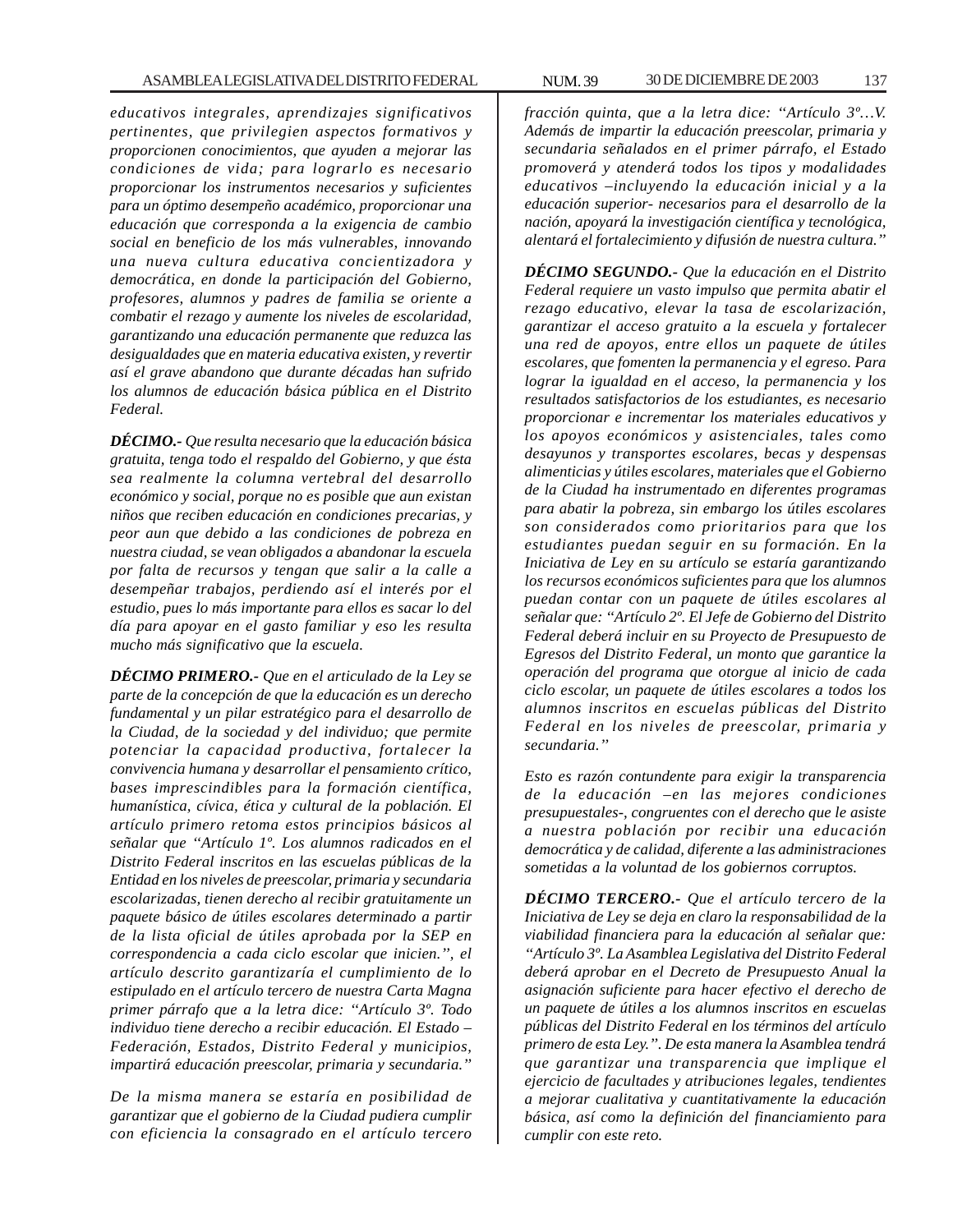*DÉCIMO CUARTO.- Que de acuerdo a la matricula de alumnos, en los niveles de preescolar, primaria y secundaria en las 2,787 escuelas públicas del Distrito Federal, se cuenta con el presupuesto necesario para la operación de esta iniciativa de Ley, aunado a esto y según el Instituto Nacional de Estadística Geografía e Informática (INEGI),este tipo de inversión es viable, debido a que el crecimiento poblacional en el grupo de la edad de 0 a 14 años cada vez es menor, por lo que en la siguiente tabla se muestra un estimado del paquete escolar básico por nivel escolar:*

# *ESTIMADO DEL COSTO DEL PROGRAMA SEGÚN LA MATRÍCULA, DESAGREGADO POR NIVEL ESCOLAR*

| <b>Nivel</b> | <i>Matrícula</i> | <b>Planteles</b> | Precio promedio del | Costo total |
|--------------|------------------|------------------|---------------------|-------------|
|              |                  |                  | <i>paauete*</i>     |             |
| Preescolar   | 199484           | 910              | 39.83               | 7945447.72  |
| Primaria     | 779663           | 1311             | 57.17               | 44573333.7  |
| Secundaria   | 406027           | 566              | 136.75              | 55524792.3  |
| <b>TOTAL</b> | 1385174          | 2787             | 91.25               | 108042974   |

*\*Estimado inicial a precios comerciales de mayoreo (sin convenio con proveedores) Fuente: Secretaria de Desarrollo Social del GDF.*

# *LISTA OFICIAL DE ÚTILES ESCOLARES Y COSTO DE MATERIALES*

| Primer grado                                                                               | Precio<br>unitario | Quinto grado                                                                                            | Precio<br>unitario | Secundaria                                                                                                         | Precio<br>unitario |
|--------------------------------------------------------------------------------------------|--------------------|---------------------------------------------------------------------------------------------------------|--------------------|--------------------------------------------------------------------------------------------------------------------|--------------------|
| Un cuaderno de<br>cuadricula grande, de<br>100 hojas                                       | 4,7                | Cuatro cuadernos, tres de<br>cuadricula chica y uno de<br>hojas blancas, tamaño<br>carta, de 100 hojas  | 21,6               | Un cuaderno de<br>100 hojas para<br>cada una de las<br>asignaturas                                                 | 70,2               |
| Un cuaderno de rayas,<br>de 100 hojas                                                      | 4,7                | Un cuaderno de rayas, de<br>100 hojas                                                                   | 5,4                | Un lápiz, un<br>bicolor, un<br>sacapuntas, un<br>bolígrafo                                                         | 3,67               |
| Un cuaderno de 50<br>hojas blancas                                                         | 4,7                | Un lápiz del número 2, un<br>bicolor y un bolígrafo                                                     | 3,17               | Una caja de<br>lápices de colores<br>y una goma para<br>borrar                                                     | 4,2                |
| Un lápiz del numero 2,<br>un bicolor y una goma<br>para borrar                             | 2,57               | Una caja de 12 lápices de<br>colores de madera y una<br>goma para borrar                                | 4,2                | Un pegamento<br>liquido o un lápiz<br>adhesivo, ambos<br>no tóxicos                                                | 4,52               |
| Una caja de seis lápices<br>de colores de madera o<br>una caja de seis<br>pinturas de cera | 4,95               | Un pegamento liquido o<br>un lápiz adhesivo, ambos<br>no tóxicos                                        | 4,52               | Un juego de<br>escuadras sin<br>graduar, un<br>compás de<br>precisión, una<br>regla graduada y<br>un transportador | 45,5               |
| Un pegamento liquido o<br>un lápiz adhesivo,<br>ambos no tóxicos                           | 4,52               | Un juego de geometría<br>con regla graduada de 30<br>cm., un sacapuntas y unas<br>tijeras de punta roma | 9,66               | Un bloc de hojas<br>tamaño carta o un<br>paquete de 100<br>hojas                                                   | 8,66               |
| Una regla de plástico,<br>un sacapuntas y unas<br>tijeras de punta roma                    | 2,93               | Un compás de precisión                                                                                  | 17,3               | <b>TOTAL</b>                                                                                                       | 136,75             |
| Un bloc de hojas<br>blancas tamaño carta o<br>un paquete de 100 hojas<br>blancas           | 8,66               | Un bloc de hojas blancas,<br>tamaño carta, o un<br>paquete de 100 hojas<br>blancas                      | 8,66               |                                                                                                                    |                    |
| Una barra de plastilina                                                                    | 2,1                | <b>TOTAL</b>                                                                                            | 74,51              |                                                                                                                    |                    |
| <b>TOTAL</b>                                                                               | 39,83              |                                                                                                         |                    |                                                                                                                    |                    |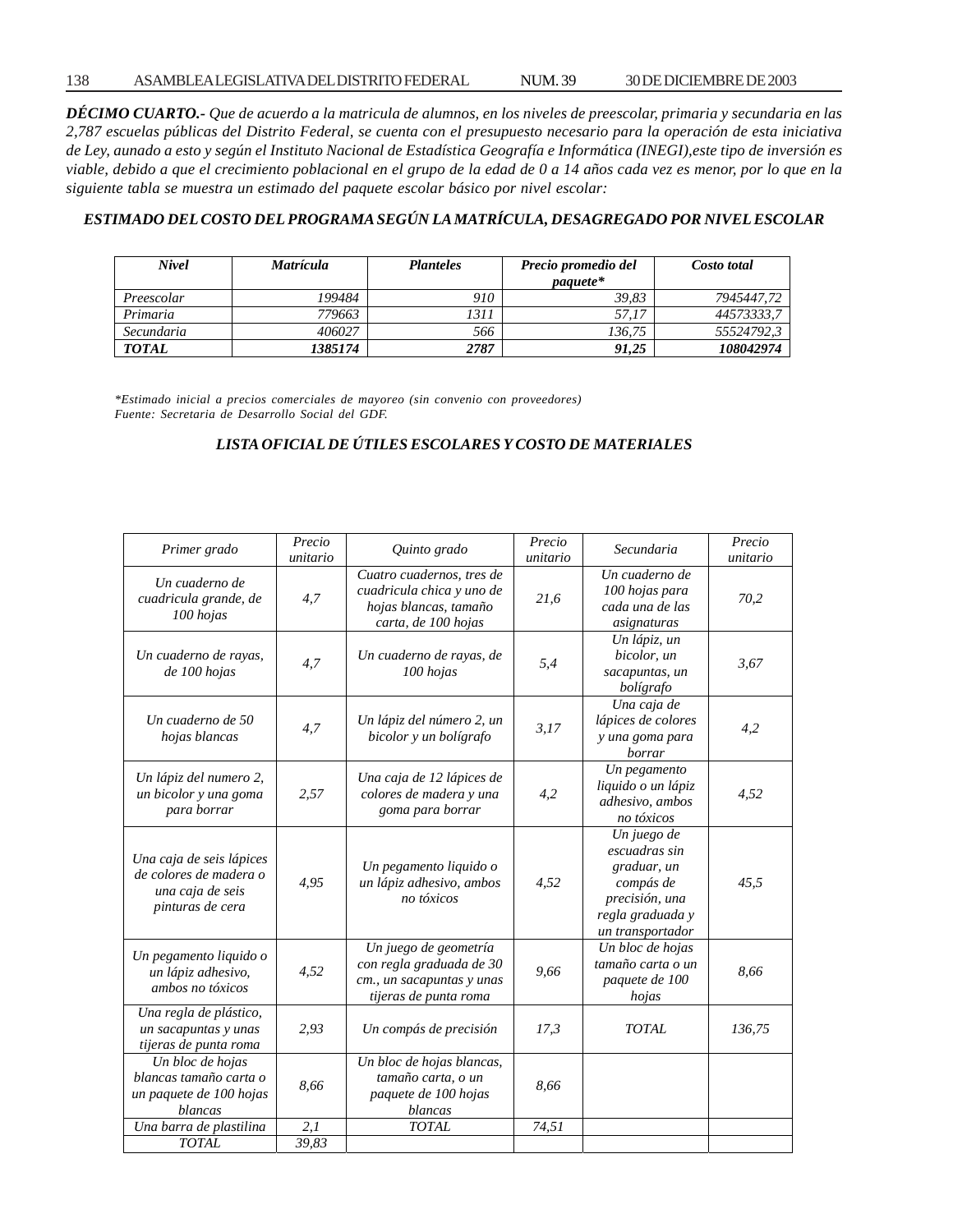# *COMPARATIVO DE COSTO ANUAL DEL PROGRAMA CON OTRAS DEPENDENCIAS*

| Presupuesto proyectado para el ejercicio 2004 del IEDF |                                           |       |                                                              |       |  |
|--------------------------------------------------------|-------------------------------------------|-------|--------------------------------------------------------------|-------|--|
| Costo Anual del<br>Programa                            | <i>Prerrogativas a Partidos y</i><br>APLS | $\%$  | Subprograma de<br>Coordinación y evaluación<br>institucional | $\%$  |  |
| 108042973.7                                            | 254265227                                 | 42.49 | 215462130                                                    | 50.14 |  |

| Costo Anual del Programa | Presupuesto Proyectado<br>para Asamblea Legislativa | $\%$  |
|--------------------------|-----------------------------------------------------|-------|
| 108042973.7              | 716495500                                           | 15.08 |

| Presupuesto provectado para el Gabinete de Gobierno y Seguridad Pública |                         |      |                     |               |  |
|-------------------------------------------------------------------------|-------------------------|------|---------------------|---------------|--|
| Costo Anual del<br>Programa                                             | Procuración de Justicia | $\%$ | Readaptación Social | $\frac{a}{2}$ |  |
| 108042973.7                                                             | 3238567183              | 3.34 | 891373508.00        |               |  |

| Presupuesto Proyectado para Gabinete de Progreso con Justicia |                                                      |      |                    |                             |  |
|---------------------------------------------------------------|------------------------------------------------------|------|--------------------|-----------------------------|--|
| Costo Anual del<br>Programa                                   | Fomento y Desarrollo de<br>la Educación y el Deporte | $\%$ | Servicios de Salud | $\mathcal{O}_{\mathcal{A}}$ |  |
| 108042973.7                                                   | 1321917250                                           |      | 4916799853         | 2.20                        |  |

*DÉCIMO QUINTO.- Que la Comisión de Desarrollo Social convalida la disposición establecida en el artículo 4º de la Iniciativa propuesta, a fin de que la dependencia del Gobierno del Distrito Federal responsable de operar el proceso de formación, adquisición, distribución y entrega de los paquetes de útiles escolares, sea aquella a la que la Ley Orgánica de la Administración Pública del Distrito Federal le confiera atribuciones en materia educativa.*

*DÉCIMO SEXTO.- Que la Comisión de Desarrollo Social corrobora la necesidad de establecer la reglamentación del programa en la que se establezcan los requisitos y procedimientos necesarios para hacer efectivo el derecho que establece esta Ley, así como los mecanismos para la evaluación y fiscalización del programa.*

*DÉCIMO SÉPTIMO.- En merito de lo antes expuesto, los proponentes de la Iniciativa de Ley motivo de este dictamen exponen argumentos válidos y suficientes y en cumplimiento a lo establecido en los artículos 28 y 32 del Reglamento para el Gobierno Interior de la Asamblea Legislativa del Distrito Federal, la Comisión de Desarrollo Social emite el siguiente*

#### *DICTAMEN*

*PRIMERO.-Con referencia a la Iniciativa de Ley que establece el Derecho a recibir un paquete de útiles escolares por ciclo escolar a todos los alumnos residentes en el Distrito Federal, inscritos en escuelas públicas del Distrito Federal, en los niveles de Preescolar, Primaria y Secundaria y en atención a los razonamientos fundados y motivados, previo el análisis y discusión, esta Comisión determinó que es de aprobarse, en los siguientes términos:*

# *INICIATIVA DE LEY QUE ESTABLECE EL DERECHO A UN PAQUETE DE ÚTILES ESCOLARES POR CICLO ESCOLAR A TODOS LOS ALUMNOS RESIDENTES EN EL DISTRITO FEDERAL, INSCRITOS EN ESCUELAS PÚBLICAS DEL DISTRITO FEDERAL EN LO NIVELES DE PREESCOLAR, PRIMARIA Y SECUNDARIA.*

*Artículo 1°. Los alumnos radicados en el Distrito Federal inscritos en las escuelas públicas de la Entidad en los niveles de preescolar, primaria y secundaria escolarizadas, tienen derecho a recibir gratuitamente un paquete básico de útiles escolares determinado a partir de la lista oficial de útiles aprobada por la SEP en correspondencia a cada ciclo escolar que inicien.*

*Artículo 2°. El Jefe de Gobierno del Distrito Federal deberá incluir en su Proyecto de Presupuesto de Egresos del Distrito Federal, un monto que garantice la operación del programa que otorgue al inicio de cada ciclo escolar, un paquete de útiles escolares a todos los alumnos inscritos en escuelas públicas del Distrito Federal en los niveles de preescolar, primaria y secundaria.*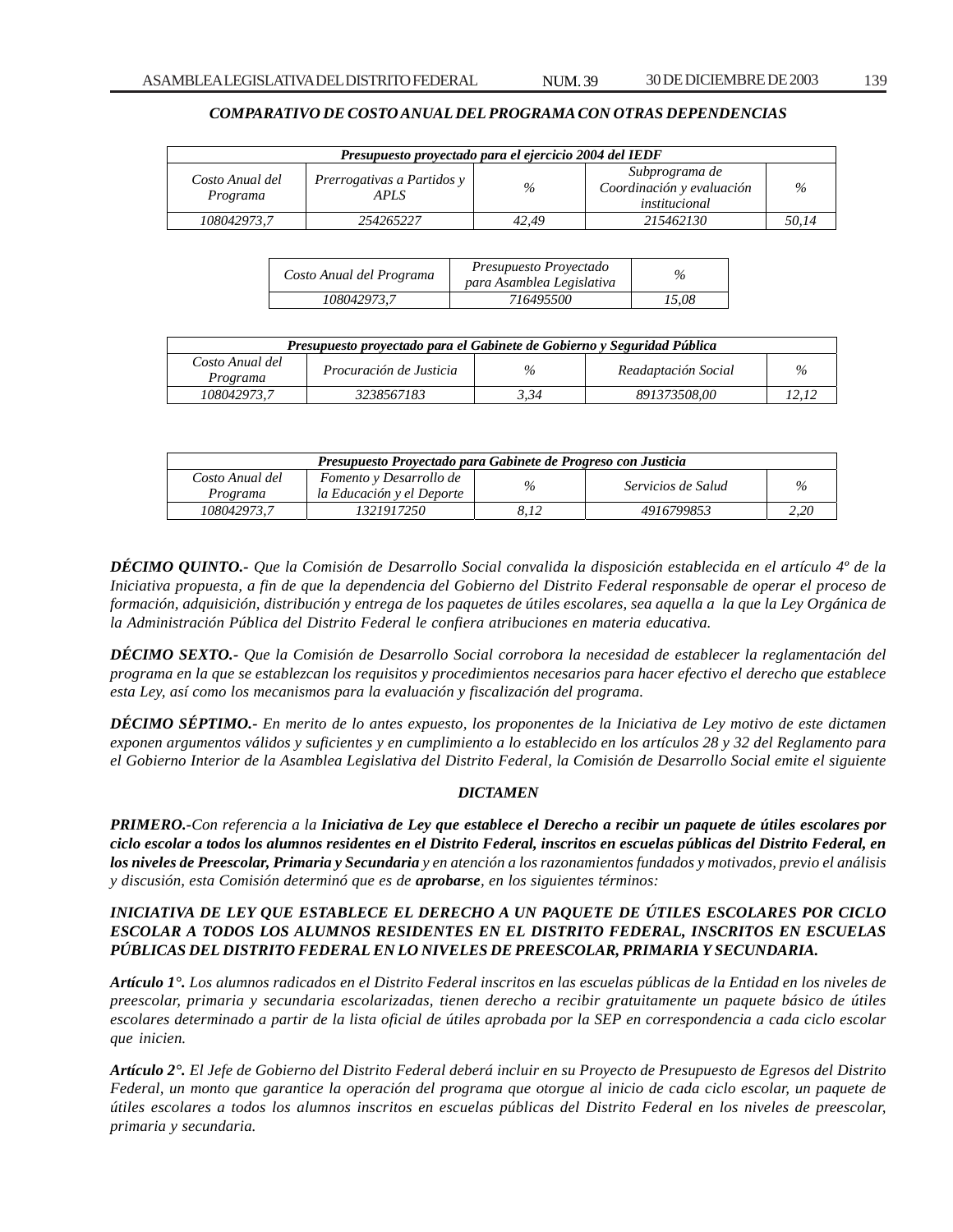### 140 ASAMBLEA LEGISLATIVA DEL DISTRITO FEDERAL NUM. 39 30 DE DICIEMBRE DE 2003

*Artículo 3°. La Asamblea Legislativa del Distrito Federal deberá aprobar en el Decreto de Presupuesto Anual la asignación suficiente para hacer efectivo el derecho de un paquete de útiles a los alumnos inscritos en escuelas públicas del Distrito Federal en los términos del artículo primero de esta Ley.*

*Artículo 4°. La dependencia del Gobierno del Distrito Federal responsable de operar el proceso de formación, adquisición, distribución y entrega de los paquetes de útiles escolares, será aquella a la que la Ley Orgánica de la Administración Pública del Distrito Federal le confiere atribuciones en materia educativa.*

*Artículo 5°. En el ámbito de sus facultades, el Jefe de Gobierno elaborará la reglamentación del programa en la que se establezcan los requisitos y procedimientos necesarios para hacer efectivo el derecho que establece esta Ley, así como los mecanismos para la evaluación y fiscalización del programa.*

## *TRANSITORIOS*

*PRIMERO.- La presente Ley entrará en vigor una vez que se cuente con la suficiencia presupuestal para hacer efectivo el derecho de un paquete de útiles a los alumnos inscritos en escuelas públicas del Distrito Federal''.*

*SEGUNDO.- Remítase al Jefe de Gobierno del Distrito Federal, Lic. Andrés Manuel López Obrador, para los efectos conducentes.*

*Firman por la Comisión de Desarrollo Social las y los diputados: Juventino Rodríguez Ramos, Presidente; Guadalupe Ocampo Olvera, Vicepresidenta; así como los integrantes: Sara Guadalupe Figueroa Canedo, Valentín Eduardo Malpica Rodríguez, Maricela Contreras Julián y María Guadalupe Chavira de la Rosa.*

**LA C. PRESIDENTA.-** Gracias, diputado Secretario.

Para fundamentar el dictamen, se concede el uso de la tribuna por la Comisión de Desarrollo Social a la diputada Maricela Contreras Julián.

#### **LA C. DIPUTADA MARICELA CONTRERAS JULIÁN.-** Con su permiso, diputada Presidenta.

La Comisión de Desarrollo Social, recibió la iniciativa de ley que establece el derecho a recibir un paquete de útiles escolares por ciclo escolar a todos los alumnos residentes en el Distrito Federal, inscritos en escuelas públicas del Distrito Federal en los niveles de preescolar, primaria y secundaria, y se consideró que es de aprobarse el dictamen, ya que la educación no es un gasto, es una inversión, puesto que con esta ley se impulsa el crecimiento y la equidad de la población estudiantil y se garantiza el derecho constitucional consagrado en el artículo 3° de nuestra Constitución para que los niños y las niñas reciban educación preescolar, primaria y secundaria, obligatoria y gratuita.

Serán importantes los esfuerzos que se hagan para que se proporcionen útiles escolares a los estudiantes a las escuelas públicas de la Ciudad en educación preescolar, primaria y secundaria, ya que según los datos de la Secretaría de Desarrollo Social, en junio del 2003 se tenía una matrícula de 1 millón 385 mil 174 alumnos en educación básica en 2 mil 787 escuelas públicas del Distrito Federal.

El Gobierno del Distrito Federal, ha realizado acciones encaminadas a mejorar las condiciones debidas de las familias para lograr la justicia social a través de programas de becas a hijos de madres solteras en riesgo de deserción escolar, para que los niños y niñas de escasos recursos puedan asistir a la escuela.

El programa de útiles escolares busca reforzar estas acciones y que los menores no abandonen la escuela por falta de materiales que se requieren para continuar en sus estudios. No basta con que el Estado imparta la educación básica obligatoria, sino que se requiere que además se realicen acciones dirigidas a las familias del Distrito Federal y que sus integrantes se encuentren en la posibilidad de continuar sus estudios sin que exista como obstáculo la falta de materiales de útiles escolares.

La educación como eje fundamental de la sociedad, se debe ver favorecida por las políticas públicas de un gobierno moderno y progresista basado en programas tendientes a alcanzar la equidad y la mayor calidad en la educación que imparte el gobierno, y que todos los habitantes que residen en el Distrito Federal, se vean fortalecidos por las acciones de un gobierno que se preocupa en la cultura universal que se imparte en las escuelas y que éste sea un derecho de todos y todas las personas de esta Ciudad.

Es responsabilidad de los asambleístas de esta H. Asamblea Legislativa del Distrito Federal, III Legislatura, favorecer la aprobación de esta ley para los niños y las niñas que son el futuro de nuestra Nación. Al ser obligatoria la aplicación de este ordenamiento jurídico, se tutela indiscutiblemente el derecho de la educación gratuita y obligatoria y asimismo se evita el crecimiento alarmante que existe de infantes que se ven orillados a abandonar sus estudios por falta de recursos económicos para adquirir los útiles escolares que son un instrumento necesario para el aprendizaje óptimo en todos los niveles educativos.

En esta ley se establece con claridad que la educación es un derecho fundamental y universal de los alumnos que acuden a escuelas públicas impulsando así su desarrollo integral que se obtiene a través de la educación y la misma se impulsará a proporcionar gratuitamente un paquete de útiles escolares desde el nivel preescolar, primaria y secundaria, con lo que se pretende alcanzar y apoyar la enseñanza de calidad.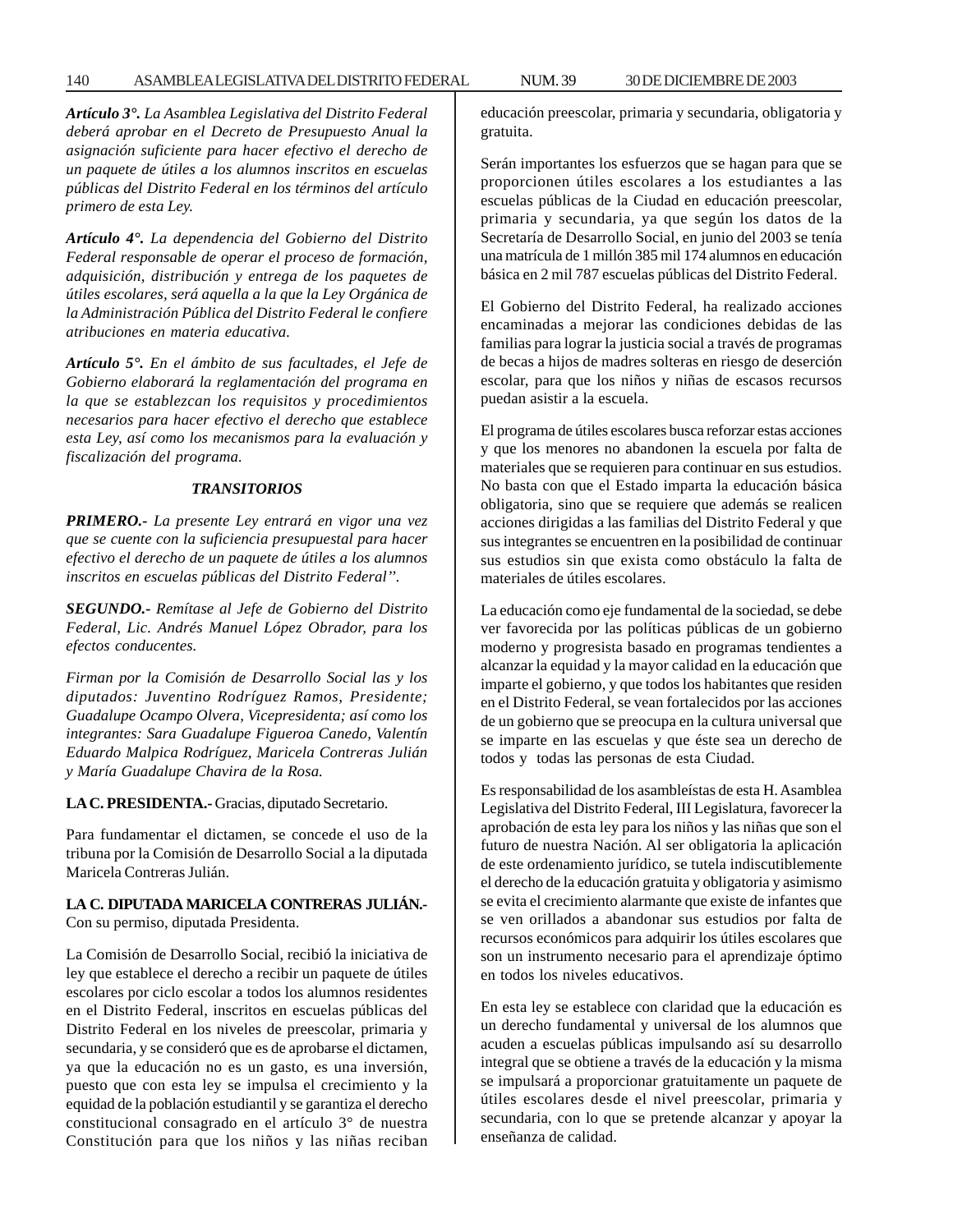Para lograr que los alumnos que acuden a escuelas públicas continúen sus estudios y lo hagan con las mejores condiciones posibles, es necesario además de otorgar el paquete de útiles escolares, aumentar el apoyo para este sector de la población.

Los integrantes de la Asamblea Legislativa del Distrito Federal deben aprobar cada año en el Decreto de Presupuesto Anual la asignación de recursos suficientes para otorgar el paquete de útiles escolares a los alumnos residentes en el Distrito Federal inscritos en escuelas públicas.

Según datos del Instituto Nacional de Estadística y Geografía e Informática esta inversión es factible, toda vez que el crecimiento poblacional en esta ciudad en la edad de 0 a 14 años cada año va en decremento.

Esta ley, junto con otros programas que se impulsan por el gobierno, buscan reducir las desigualdades producto de la discriminación de género y por condición social.

Por otro lado, es inaceptable que los niños por las condiciones de vida en las que se encuentran en diversas zonas del Distrito Federal abandonen la primaria y en mayor medida los niños que egresan de la primaria ya no se inscriben en secundaria. El porcentaje de deserción en primaria fue de 1.8 por ciento en el ciclo escolar 1999-2000, mientras que en secundaria fue de 8.1 por ciento en el mismo período; además, el costo que tendría esta ley es menor en comparación con los enormes beneficios que traería el proporcionar los útiles escolares a los alumnos de preescolar, primaria y secundaria que asisten a escuelas públicas en el Distrito Federal.

Este programa anualmente costaría del gasto destinado para el Distrito Federal 108 millones 042 mil 974 pesos, lo que representa el .13 por ciento del presupuesto total del Gobierno del Distrito Federal para el año 2004; por lo que representa un bajo impacto presupuestal anual y un altísimo beneficio para la ciudad la aplicación de este programa.

Por lo anterior, se concluye que no existen elementos financieros ni jurídicos que impidan la aprobación y en su caso la aplicación de esta ley que beneficiaría a los niños y las niñas del Distrito Federal que acuden a escuelas públicas con la firme intención de mejorar sus condiciones de vida.

Por lo anterior, solicitamos su voto a favor de este dictamen.

Muchas gracias.

## **EL C. PRESIDENTE, DIPUTADO CARLOS ALBERTO FLORES GUTIÉRREZ.-** Gracias, diputada Contreras Julián.

Está a discusión el dictamen. Se abre el registro de oradores.

¿Oradores en contra?

No habiendo oradores en contra, tiene el uso de la palabra el diputado Benjamín Muciño para razonar su voto, hasta por diez minutos.

**EL C. DIPUTADO JOSÉ BENJAMÍN MUCIÑO PÉREZ.-** Con la venia de la presidencia.

Señoras, señores diputados.

Vengo a esta tribuna a razonar el voto de mi grupo parlamentario sobre el dictamen que nos ha presentado hoy la Comisión de Desarrollo Social, porque nos parece, en sentido estricto, que no reúne los requisitos establecidos en el artículo 42 y 44 del Reglamento Interno de Comisiones de esta Asamblea, ya que hasta el momento y al suponer que no se contó con el quórum legal para llevar a cabo la sesión de Comisión en que fue aprobado este dictamen y al solicitar también para efectos probatorios, como aclara la Ley Orgánica y el Reglamento, la versión estenográfica donde se siente claramente la asistencia y el sentido de la votación nominal de los miembros presentes, esta petición no ha sido satisfecha. De suyo cabe entonces señalar al Diario de los Debates que desde luego no hay quórum que pueda satisfacer el requisito para aprobar este dictamen.

Segundo. Que es lamentable que en el caso del primer artículo transitorio, no se acuerde y precise con toda claridad, además de explicitar el cargo presupuestal al erario de la ciudad con el que se pretende llevar a cabo esta tan útil obra.

Pensamos en Acción Nacional que es un derecho de los infantes el poder gozar de los elementos que le puedan dar la mayor y mejor educación.

Que es también un elemento importante el poder satisfacer las necesidades en términos de la educación que cada día se requiere en el país, en particular en la ciudad, al enfrentarnos a un entorno cada vez más competitivo, pero con lo que no estamos de acuerdo es pensar que pobreza se reduce o que la equivocación mejora cuando se violan normas parlamentarias que afectan de origen el dictamen en comento.

Es cuanto, señor Presidente.

**EL C. PRESIDENTE.-** Muchas gracias, diputado Muciño.

Para razonar su voto tiene el uso de la palabra el diputado Elio Bejarano, hasta por diez minutos.

# **EL C. DIPUTADO ELIO RAMÓN BEJARANO MARTÍNEZ.-** Con su permiso, señor Presidente.

Yo creo que realmente lo que se vino a decir aquí es estar en contra del dictamen, porque el documento, la discusión cubrió y cumplió con los requisitos que marca el Reglamento, mayoría de la Comisión y pues se puede acudir a la versión estenográfica.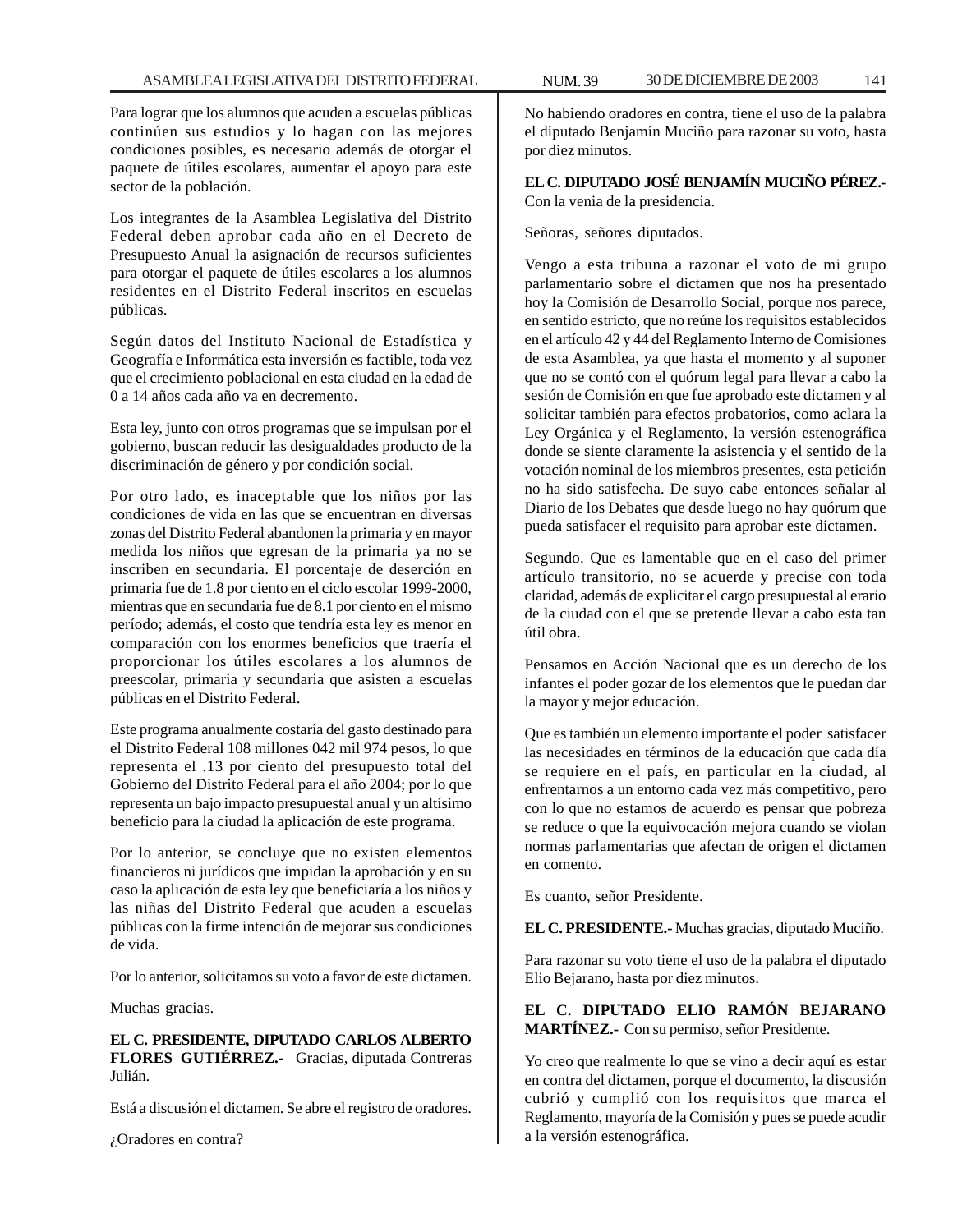Luego, de fondo, lo que estamos discutiendo es que el Partido Acción Nacional siempre ha manifestado una posición en contra de los programas de desarrollo social.

**EL C. DIPUTADO JOSÉ BENJAMÍN MUCIÑO PÉREZ (Desde su curul).-** Señor Presidente.

**EL C. PRESIDENTE.** - Sí. ¿Me permite un momento diputado Bejarano?

**EL C. DIPUTADO JOSÉ BENJAMÍN MUCIÑO PÉREZ (Desde su curul).-** Preguntarle al señor diputado, si aceptar una pregunta.

**EL C. PRESIDENTE.-** Diputado Bejarano ¿acepta usted una pregunta del diputado Muciño?

**EL C. DIPUTADO ELIO RAMÓN BEJARANO MARTÍNEZ.-** Desde luego.

**EL C. PRESIDENTE, DIPUTADO CARLOS ALBERTO FLORES GUTIÉRREZ.-** Adelante, diputado.

**EL C. DIPUTADO JOSÉ BENJAMÍN MUCIÑO PÉREZ (Desde su curul).-** Gracias, señor Presidente.

Señor diputado, como usted recordará, en nuestra normatividad se verifica y se asienta que la versión estenográfica es valor probatorio para el caso de las sesiones de Comisiones. ¿Sabe usted por qué no ha sido entregada la versión estenográfica que ampara el dictamen en comento y en su caso si no hubiera este valor probatorio de dictamen qué pasaría con el mismo?

**EL C. DIPUTADO ELIO RAMÓN BEJARANO MARTÍNEZ.-** Sí. Se anularía, pero la verdad es que aquí tengo el dictamen, está firmado por 7 de 9 integrantes de la Comisión de Desarrollo Social, y eso le da validez y le da fortaleza al punto que estamos discutiendo. Aquí está el dictamen.

Miren, en el fondo, yo recupero la intervención, lo que está discutiendo son dos modos de ver al fenómeno educativo, y lo que estamos aquí defendiendo es fundamentalmente el artículo 3º constitucional en su carácter y en el principio de gratuidad.

# **LA C. PRESIDENTA, DIPUTADA SILVIA LORENA VILLAVICENCIO AYALA.-** Por favor, ruego que es eche a andar el reloj.

Adelante, diputado.

# **EL C. DIPUTADO ELIO RAMÓN BEJARANO MARTÍNEZ.-** Sí, gracias.

Segundo, ¿a quién está beneficiando esta Ley? A los niños del Distrito Federal que están en edad escolar y están escolarizados. ¿Cuántos son? Un millón medio de infantes. ¿Cuántos...?

**EL C. DIPUTADO JOSÉ ESPINA VON ROEHRICH (Desde su curul) .-** Señora Presidenta.

LA C. PRESIDENTA.- ¿Con que objeto, diputado? Permítame el orador un momentito.

**EL C. DIPUTADO JOSÉ ESPINA VON ROEHRICH (Desde su curul).-** Para pedirle que le pregunte al orador si me acepta una pregunta.

**EL C. DIPUTADO ELIO RAMÓN BEJARANO MARTÍNEZ.-** Desde luego que sí.

**LA C. PRESIDENTA.-** Sí, ya le concede la interpelación.

**EL C. DIPUTADO JOSÉ ESPINA VON ROEHRICH (Desde su curul).-** Muchas gracias diputado.

¿Me podría informar cuándo se hace realidad lo se hará realidad esta Ley, cuándo entrará en vigor para beneficiar a todos los destinatarios del mismo?

**EL C. DIPUTADO ELIO RAMÓN BEJARANO MARTÍNEZ.-** Hay un Transitorio que me voy a permitir leer del propio dictamen, que dice: ''La presente ley entrará en vigor en el momento de contar con la suficiencia presupuestal para hacer efectivo el derecho de un paquete de útiles a los alumnos residentes en el Distrito Federal inscritos en las escuelas públicas del Distrito Federal, en los niveles de preescolar, primaria y secundaria''. Lo contempla la discusión.

**EL C. DIPUTADO JOSÉ ESPINA VON ROEHRICH (Desde su curul).-** Señora Presidenta.

**LA C. PRESIDENTA.-** Sí, diputado José Espina, ¿con qué objeto?

**EL C. DIPUTADO JOSÉ ESPINA VON ROEHRICH (Desde su curul).-** Nuevamente para preguntar si acepta una pregunta.

LA C. PRESIDENTA.-<sup>*i*</sup> Acepta usted una interpelación del diputado José Espina?

**EL C. DIPUTADO ELIO RAMÓN BEJARANO MARTÍNEZ.-** Claro.

**LA C. PRESIDENTA.-** Adelante, diputado José Espina.

**EL C. DIPUTADO JOSÉ ESPINA VON ROEHRICH (Desde su curul).-** ¿Qué garantías hay de la suficiencia presupuestal para llevar a la práctica esta ley? Porque de no haberlo será una ley de letra muerta.

**EL C. DIPUTADO ELIO RAMÓN BEJARANO MARTÍNEZ.-** Muchas garantías porque es algo que es prioritario para el Partido de la Revolución Democrática, algo que debería ser prioritario para todos los partidos, porque aquí juramos respetar y hacer guardar los principios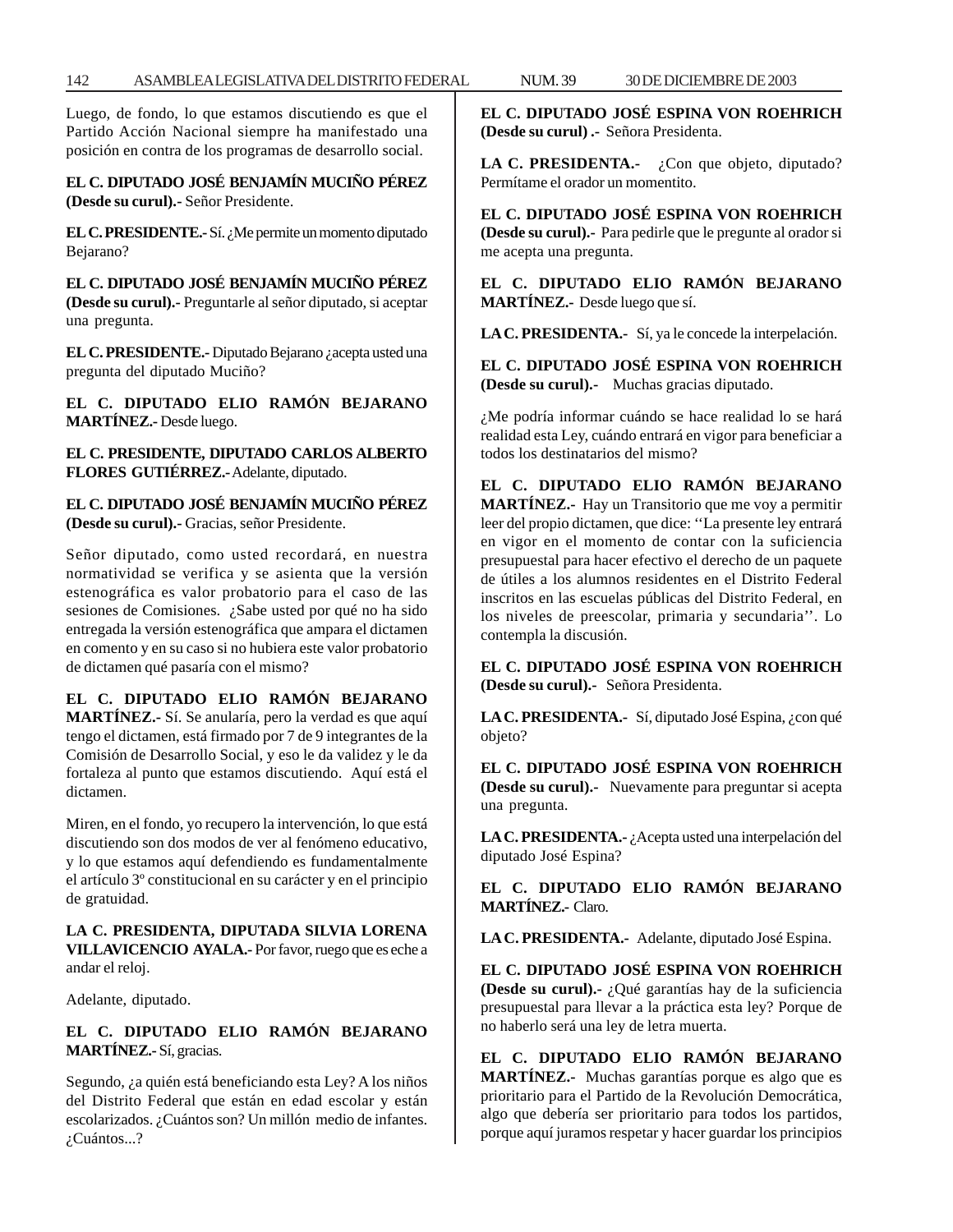de la Constitución y parte de los Artículos de la Constitución es el 3º Constitucional que habla sobre la escuela y la educación pública.

Por eso sería fundamental que esta Ley que va a garantizar un derecho social y va a concretar un derecho constitucional, nadie estuviera en contra.

Yo creo que sí va a haber posibilidades de que aquí a tres meses garanticemos con las economías y con ajustes presupuestales el techo presupuestal necesario para garantizar la entrega de útiles escolares para el ciclo escolar 2004-2005 en el mes de agosto o septiembre del 2004.

¿Otra pregunta?

**EL C. DIPUTADO JOSÉ BENJAMÍN MUCIÑO PÉREZ (Desde su curul).-** Señora Presidenta.

LA C. PRESIDENTA.- Sí, ¿con qué objeto?

**EL C. DIPUTADO JOSÉ BENJAMÍN MUCIÑO PÉREZ (Desde su curul).-** Si me acepta una pregunta.

**LA C. PRESIDENTA.-** Sí, le solicita una interpelación más, diputado.

**EL C. DIPUTADO ELIO RAMÓN BEJARANO MARTÍNEZ.-** Soy maestro. Claro que sí, estoy acostumbrado.

**LA C. PRESIDENTA.-** Está concedida la interpelación.

**EL C. DIPUTADO JOSÉ BENJAMÍN MUCIÑO PÉREZ (Desde su curul).-** Señor diputado Bejarano, ¿podría indicarnos por favor si este es un asunto prioritario para el Gobierno de la Ciudad por qué no está incluido en el Presupuesto de Ingresos, en la Ley de Egresos y en general en el paquete financiero, por qué no está incluido, señor diputado?

**EL C. DIPUTADO ELIO RAMÓN BEJARANO MARTÍNEZ.-** Bien, tendrían que preguntarle al Gobierno de la Ciudad, porque esta propuesta salió de la compañera Alejandra Barrales, representante de la fracción, pero la respuesta sería para el Gobierno de la Ciudad.

Yo sí le puedo responder a nivel de diputado por qué nos comprometimos en la campaña a apoyar lo más que se pudiera los programas de desarrollo social del Gobierno del Distrito Federal, enriquecerlos y en el caso concreto de los que somos profesores, que somos muchos acá, que tenemos que ver con la educación, René, Araceli Vázquez, Rigoberto Nieto, está, habemos varios diputados, Miguel Angel Solares, un servidor, Lourdes Alonso, sabemos muy bien lo que representa esta ley en el caso del Distrito Federal para beneficiar a la población del Distrito Federal, pero la respuesta sería cuestión de preguntarle a ellos, a los del Gobierno, pero en lo que respecta a nosotros, estamos

convencidos de la nobleza y las ventajas de esta ley en favor de la infancia del Distrito Federal.

¿Otra pregunta?

**LA C. PRESIDENTA.-** Continúe por favor señor diputado.

# **EL C. DIPUTADO ELIO RAMÓN BEJARANO MARTÍNEZ.-** Entonces recupero la intervención.

Miren, nosotros estamos convencidos, la ventaja de que cuando en agosto de 2004 que inicia el ciclo escolar, en preescolar, primaria y secundaria, los profesores y los alumnos tengan oportunidad de iniciar bien el ciclo escolar e iniciarlo bien significa tener los implementos necesarios para que el trabajo educativo se desarrolle de la mejor manera.

Tenemos un fenómeno perverso que es, primero, el que los niños dejan de acudir a los grupos, y niñas, porque no tienen los útiles escolares, y el primer fenómeno es el ausentismo; y el segundo fenómeno más grave es la deserción escolar, y creemos que con esta ley, ya no programa, ley, vamos a poder eliminar uno de los muchos factores que generan la deserción escolar, porque entiendo que no es unifactorial, son muchos más.

Sabemos muy bien lo que significa el fenómeno educativo, hablamos de 1 millón 500 mil alumnos, pero involucran a 1 de cada 2 habitantes del Distrito Federal, a 4 millones, están involucrados en el fenómeno educativo.

Queremos en el fondo, como ya se dijo, reivindicar al artículo 3º Constitucional en su carácter de gratuidad. Queremos apoyar la labor de los 30 mil maestros de primaria, de los 20 mil maestros de secundaria y de las 11 mil educadoras del D.F. para que desarrollen en mejores condiciones el trabajo educativo, que aunado al Programa de Becas, al Programa de Fortalecimiento de la Infraestructura Educativa, al Programa de Transporte Escolar Gratuito, al Programa de Despensas, para que cada día tengamos, como sigue siendo todavía el D.F., la mejor entidad a nivel aprovechamiento educativo.

Por eso yo digo que en el fondo la objeción al formato de cómo se aprobó el dictamen no es tal, es fundamentalmente que se está en contra de que se vea la inversión educativa, ustedes lo ven como un gasto y nosotros lo vemos como una inversión, nosotros defendemos al Artículo 3º, ustedes le dan la espalda. Es la gran diferencia.

Tenemos una Delegación donde la franja de la escuela privada le ha ido ganando a la escuela pública, la Benito Juárez, tenemos más matrícula ahí en escuelas particulares que en escuelas públicas. ¿Por qué? Porque se ha abandonado el apoyo a la escuela pública, y podremos ir a datos y a cifras.

Con este programa y con esta ley creemos que vamos a fortalecer a la escuela pública general. Por eso queremos la universalidad, para que todos los alumnos la tengan.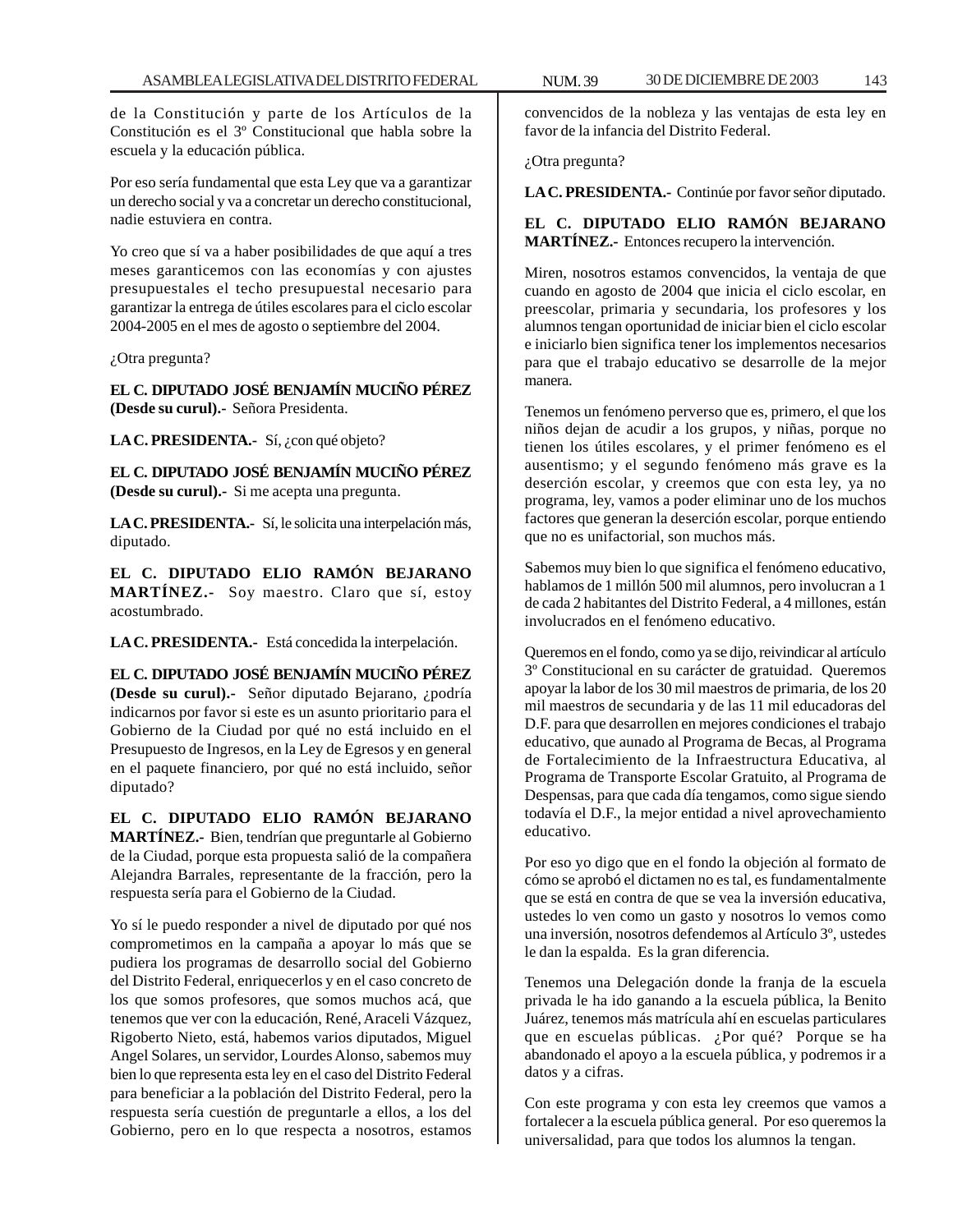## 144 ASAMBLEA LEGISLATIVA DEL DISTRITO FEDERAL NUM. 39 30 DE DICIEMBRE DE 2003

Estamos hermanados con la política del Gobierno del D.F., claro que sí, no nos avergüenza, lo tenemos claro, y por eso queremos que de ahí la partida que hay para útiles escolares para secundaria, algo pueda también ayudar al programa de los libros gratuitos para secundaria, que todavía ahí el programa está un poco débil.

Nadie, nadie, desde 1962 que se aprobó la Comisión Nacional de Libros Gratuitos, ha estado en contra de ese patrimonio; nadie, y fue patrimonio de la lucha de mucha gente que se volviera ley. Ciertamente Adolfo López Mateos fue quien llevó a rango y la conquista del libro.

Entonces que queremos dar aquí un ejemplo, en el caso de la capital de la República, de que el apoyo a los alumnos con útiles escolares, no solamente entregar lápices, cuadernos, gomas, no, es un acto de apoyo a la escuela pública y de fortalecimiento al trabajo educativo. Queremos regresarle a la escuela pública lo que fue: un centro de convivencia social.

Luego andamos aprobando leyes para qué hacemos con los 14 mil niños de la calle, programas especiales compensatorios; andamos aprobando leyes para ver qué hacemos para capacitar y educar a los reclusos de los centros preventivos, reclusorios. Aquí nuestra visión es invirtamos dinero, presupuesto para que esas generaciones por venir tengan mejores condiciones educativas y de cultura, desde luego también de empleo, y por eso estamos a favor de esta ley y por eso tenemos que buscar todos de dónde garantizar el presupuesto.

No es irresponsable ni es utópica, es realizable, y estamos comprometidos a que en el 2004 garanticemos el inicio del ciclo escolar con estos útiles escolares. Tenemos que coadyuvar.

¿De quién es esa conquista? ¿De los diputados solamente del PRD? No, es una conquista de muchos elementos y actores sociales. En otros estados de la República se tienen que venir a plantar aquí al Zócalo a pedir aumento salarial y traen demandas de su comunidad; si se regresan con conquistas como uniformes y útiles gratuitos, en los Estados de Guerrero, Michoacán, Oaxaca, una ruta más difícil, muy honrosa, pero más difícil. Aquí lo que estamos haciendo es con mucha sensibilidad garantizar ese beneficio para todos los niños, y repito, viéndolo como una inversión, no como un gasto, viéndolo como parte de un programa de desarrollo social.

¿Lo es todo? Claro que no, faltan muchas cosas más, falta enriquecer la propuesta de desarrollo social, falta meter la mano en los programas; no nos han dejado, ustedes saben que no nos han dejado. Tenemos la mejor infraestructura, tenemos 1,111 jardines de niños, 2,300 primarias, 911 secundarias, tenemos un gran potencial, tenemos al mejor y al más capacitado magisterio; queremos tener también a los mejores alumnos, y con esto vamos a ayudar.

No es todo, es parte de lo que tenemos que garantizar, y por eso estamos pidiendo que se vote a favor de esta ley y obviar la posible falta de comunicación que hubo, pero en el fondo que estemos de acuerdo en apoyar a la escuela pública, en apoyar al millón 500 mil alumnos y que en un proceso de tres meses garanticemos con las economías el presupuesto necesario y que lo veamos al artículo 3º Constitucional como una guía del proceder que tenemos que hacer en la escuela pública, es lo que queremos, y también echarle la mano al presupuesto de los libros para secundaria, es todavía algo que tiene que ser apoyado.

Por eso es que la fracción del PRD, por eso es que queremos que se vote a favor de esta ley.

A todos, muchas gracias.

**LA C. PRESIDENTA.-** Gracias, diputado Bejarano.

Primero quiero comentar que esta presidencia ha recibido la solicitud del diputado Jorge Alberto Lara para hacer uso de la tribuna para rectificaciones de hechos.

**LA C. DIPUTADA MARÍA ALEJANDRA BARRALES MAGDALENO (Desde su curul).-** Diputada Presidenta.

**LA C. PRESIDENTA.-** ¿Sí, diputada con qué objeto?

**LA C. DIPUTADA MARÍA ALEJANDRA BARRALES MAGDALENO (Desde su curul).-** Diputada, solicitando mi intervención por alusiones personales.

**LA C. PRESIDENTA.-** Para alusiones personales.

**EL C. DIPUTADO FRANCISCO DE PAULA AGUNDIS ARIAS (Desde su curul).-** Diputada Presidenta.

**LA C. PRESIDENTA.-** ¿Dígame diputado Agundis?

**EL C. DIPUTADO FRANCISCO DE PAULA AGUNDIS ARIAS (Desde su curul).-** Para razonamiento de voto, Presidenta.

**LA C. PRESIDENTA.-** De acuerdo.

Entonces tiene el uso de la palabra la diputada Alejandra Barrales por alusiones personales, hasta por cinco minutos.

Permítanme un segundo, antes de darles el uso de la tribuna, me veo obligada a informarles lo siguiente.

Con fundamento en lo dispuesto por el artículo 101 del Reglamento para el Gobierno Interior de la Asamblea Legislativa, proceda la secretaría a consultar a la Asamblea en votación económica si se prorroga la sesión hasta concluir los asuntos en cartera.

**LA C. SECRETARIA.-** Por instrucciones de la presidencia y en votación económica, se consulta a la Asamblea si es de prorrogarse la sesión hasta la conclusión de los asuntos en cartera.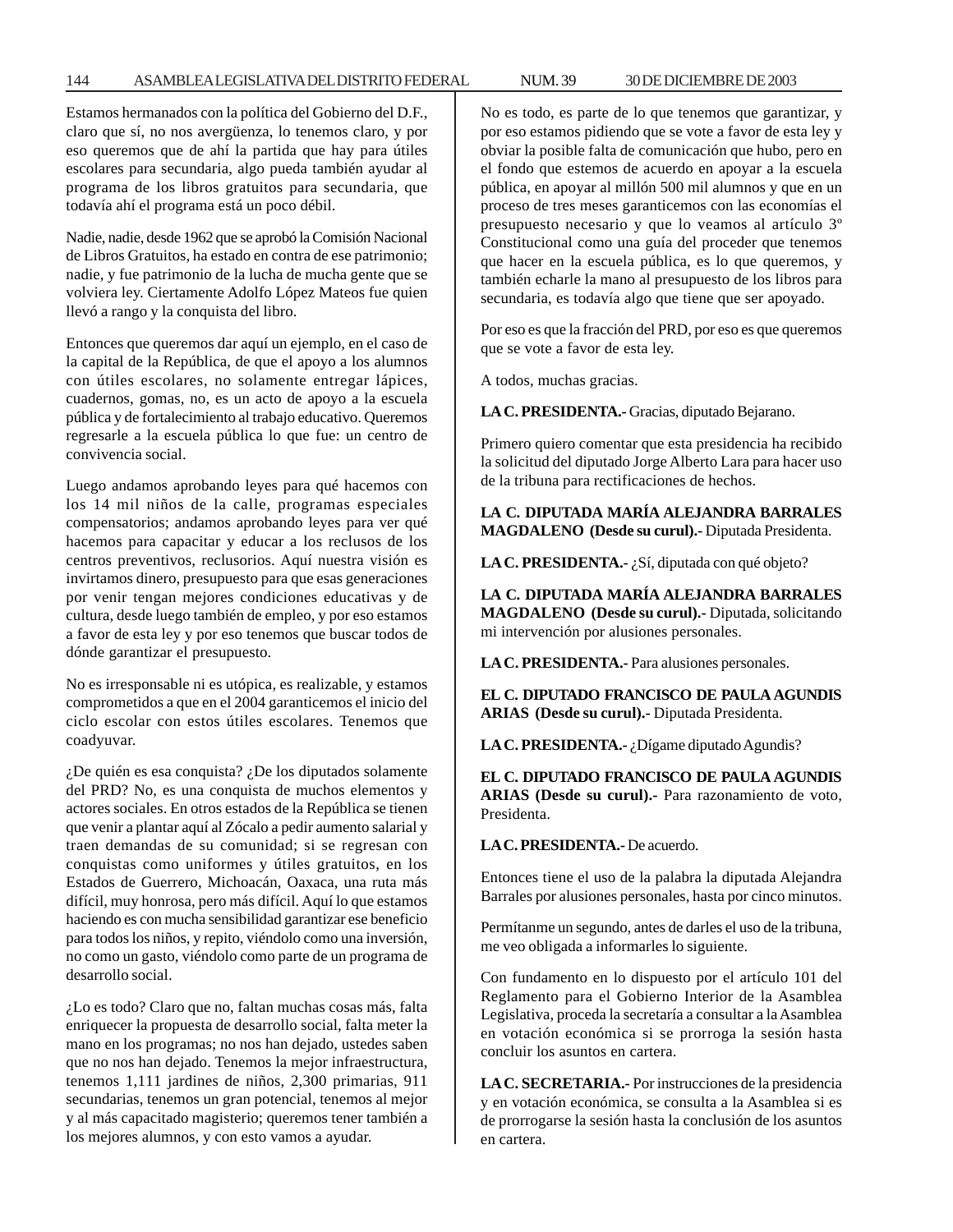Los que estén por la afirmativa, sírvanse manifestarlo poniéndose de pie.

Los que estén por la negativa, sírvanse manifestarlo poniéndose de pie.

Aprobada la propuesta, diputada Presidenta.

**LA C. PRESIDENTA.-** Gracias, diputada Secretaria.

Ahora sí, tiene el uso de la palabra por alusiones personales, la diputada Barrales hasta por cinco minutos.

# **LA C. DIPUTADA MARÍA ALEJANDRA BARRALES MAGDALENO.-** Muchas gracias, señora Presidenta.

Sólo para comentar, efectivamente hace un momento se hizo referencia a una servidora como quien tuvo la posibilidad de presentar recientemente la iniciativa que en este momento se presenta ya en su carácter de dictamen, y que efectivamente busca dotar de paquetes de útiles gratuitos a todos los niños de educación básica en nuestra ciudad.

Resulta difícil para una servidora el reconocer que lo que se viene aquí es a defender un programa que a pesar de ser un programa de tal magnitud e impacto social, para muchos legisladores todavía sea objeto de cuestionamiento.

Quiero comentar con referencia a lo que aquí se señala de que cuándo será el momento en el que este programa podrá ponerse en práctica, pues que lamentablemente quienes hoy preguntan cuándo se podrá poner en práctica, no han trabajado sino para efectivamente que con mucha dificultad el Distrito Federal pueda sacar adelante el tema de presupuesto; más bien, yo lo que haría sería invitar a los legisladores de Acción Nacional para que en conjunto acudiéramos al Congreso Federal y preguntáramos a sus diputados cuándo van a colaborar, cuándo nos van a apoyar para que el Distrito Federal pueda sacar adelante los diferentes programas, entre otros, los programas sociales que ya son un compromiso con la gente.

Resulta también difícil el reconocer el que se desconozca o se cuestione de qué manera ese programa efectivamente garantiza combatir la deserción escolar. Se ha comentado ya, se han entregado documentos a los diferentes integrantes no sólo de la Comisión de Desarrollo Social, sino de todas las comisiones y a todos los interesados en conocer al respecto, de qué manera se ha demostrado que este programa en otros países, en este propio país, en otros estados, ha garantizado que con bate la deserción escolar.

Está demostrado que el 45% de quienes abandonan la escuela en la educación básica lo hacen por razones económicas. Está demostrado también que en aquellos lugares donde se puede dotar de útiles escolares a la población, efectivamente acuden más niños, más niñas a recibir estos beneficios.

Entonces, aquí la invitación a todos los legisladores, pero particularmente a los que hoy se cuestionan en beneficio y el impacto real de este programa para conocer juntos verdaderamente el alcance y el valor que tiene para nuestra ciudad el garantizarle la educación a los niños y a los jóvenes del Distrito Federal.

Nosotros seguiremos luchando en el PRD, en nuestra Fracción para que a pesar de que se siga trabajando, a pesar de que el Distrito Federal queda fuera del apoyo económico de los programas federales, de los programas sociales, seguiremos trabajando para que el Distrito Federal siga siendo ejemplo, siga siendo cabeza a nivel nacional del compromiso social, del trabajo con la gente.

Por su atención, gracias.

**LA C. PRESIDENTA.-** Gracias, diputada Barrales.

Tiene el uso de la tribuna, hasta por cinco minutos para rectificar hechos, el diputado Jorge Lara, del Partido Acción Nacional y se prepara para razonar su voto el diputado Francisco Agundis, del Partido Verde Ecologista de México.

**EL C. DIPUTADO JORGE ALBERTO LARA RIVERA.-** Muchas gracias, señora Presidenta.

Qué lástima que se confundan los términos del debate, compañeras y compañeros, qué lastima que un tema que sin duda tiene un fondo muy noble y que desde luego compartimos y no dudamos en decirlo se convierta en una ligereza por un manejo poco serio e incluso frívolo de las formas legislativas. En el procesamiento de este dictamen se ha pasado por alto reglas elementales de la discusión y del funcionamiento de las Comisiones.

Sin duda esta ley si se aprueba en estos términos, con este Transitorio, pasará al anecdotario del frenesí populista e incluso será una joya que se guardará en el mismo anaquel que muchas de las joyas del echeverrismo.

Este Transitorio que estarán a punto de aprobar en un momento los señores de la mayoría es una ligereza, viola el principio de legalidad, no solamente el de la legalidad del procesamiento del dictamen, es decir de la legalidad parlamentaria, sino el de la legalidad constitucional, el de la legalidad presupuestal y todos los principios que rigen nuestro derecho presupuestario, el principio de anualidad, el principio de certeza.

Yo quisiera decir en este sentido que incluso una carta a los Reyes Magos de las que están haciendo ahora los niños tiene mayor certeza que esto que ustedes van a aprobar hoy día.

Se habla de universalidad pero no se es capaz de responder una pregunta precisa que hace una diputado de nuestra Fracción de cuándo será exigible este supuesto beneficio social que sin duda, insisto, compartimos en el fondo.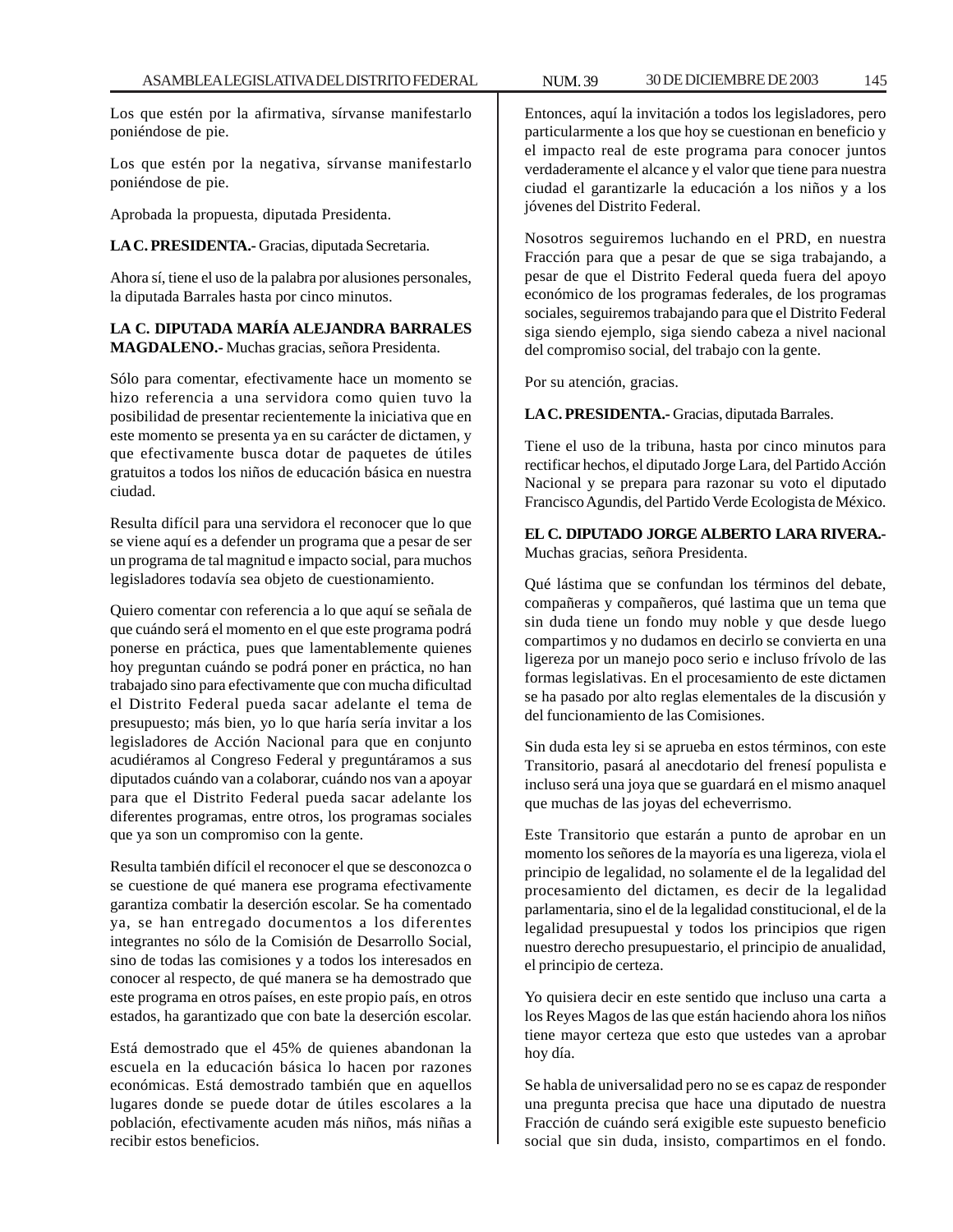Desafortunadamente aquí hay un doble discurso, incluso una posición que no es seria.

Desde luego que se puede hacer este programa y se pueden hacer todos los programas sociales y elevarlos utilizando la ley para algo que no es, elevarlos a rango de ley si es su voluntad, hacerlos obligatorios, siempre y cuando existieran los recursos.

El problema es que ni ustedes, compañeros de la mayoría, ni el Jefe de Gobierno están dispuestos a hacer una reforma fiscal, a proponer una modernización de los tributos en nuestra ciudad, porque saben que eso implicaría un costo político, que desde luego no quieren ni están dispuestos a afrontar ni a asumir y desde luego es muy fácil voltear a ver a la Federación y yo vengo aquí a controvertir lo que se ha comentado en esta Tribuna a propósito de que la Federación hay que ir a cabildear presupuestos en la Cámara de Diputados, no diputada, usted y yo éramos diputados federales y en esa ocasión, desde hace tres años, hemos aprobado la reintegración del Distrito Federal, la dotación de recursos federales muy importantes y lo aprobamos tres años consecutivos.

Entonces, que no se confunda e insisto, todo lo que son programas sociales con los cuales estamos de acuerdo si se quiere llevar a ley, hagámoslo, pero dotemos de recursos y no abramos expectativas ni hagamos ilusiones ni ganemos cabezales en los periódicos con una ley, que insisto, tiene menor seriedad que una carta de los Reyes Magos.

Muchas gracias.

**LA C. PRESIDENTA.-** Gracias, diputado Jorge Lara.

Tiene el uso de la tribuna hasta por diez minutos para razonar su voto, el diputado Francisco Agundis, del Partido Verde Ecologista de México.

# **EL C. DIPUTADO FRANCISCO DE PAULA AGUNDIS ARIAS.-** Gracias, diputada Presidenta.

El Ejecutivo Local no incluyó en su presupuesto este tema, y eso qué importa. Los diputados también nos podemos preocupar e identificar las prioridades, también podemos identificar cuáles son los temas que la gente reclama, lo que la sociedad necesita, para eso estamos aquí, para identificar las necesidades de la gente y no importa que el Jefe de Gobierno no lo haya incluido, señores, porque eso no es un obstáculo.

Yo de veras quiero reconocer que los legisladores de esta Asamblea también tienen la capacidad de hacer prioridad temas que los ciudadanos así consideran. Qué bueno que vemos hacia futuro, qué bueno que vemos por nuestra infancia, qué bueno que nos preocupamos por nuestros jóvenes. Aquí también se llamó y se habló de populismo. Los niños no votan.

Lo que se busca hacer aquí, enhorabuena, es preocuparnos por otro sector de la sociedad que a nuestro parecer es el más importante, son los jóvenes y los niños de nuestra Capital.

Los recursos ¿de dónde van a salir? Señores, finalmente la Asamblea Legislativa dispone la asignación de recursos, el mismo Gobierno Federal conforme identifica prioridades, reasigna los recursos.

Yo creo que esta iniciativa responde a las necesidades de la gente, pero también establece que los legisladores somos capaces de solucionar problemas y ofrecer respuesta a los requerimientos de la sociedad.

Qué bueno, que hoy aquí se vaya a aprobar un tema prioritario que identificaron los legisladores. Lo que está sucediendo hoy, es una inversión a futuras generaciones.

No cabe en esta iniciativa hablar de populismo ni hablar de falta de recursos, y tampoco yo creo que eso demerita la calidad de legisladores, venir a afirmar aquí que si el Ejecutivo Local no lo incluyó en su presupuesto, por qué estamos tocando el tema.

Señores, somos representantes de la gente. Hay que cubrir sus necesidades, hay que ofrecer soluciones y hacer propuestas que den viabilidad a la capacitación de futuras generaciones.

Es por ello que con la preocupación que el Partido Verde ha demostrado siempre por los jóvenes y por los niños de nuestro país, es que estamos a favor de la presente iniciativa, conscientes de que no existe limitación alguna y el fondo de la misma es en beneficio de nuestros niños.

Muchas gracias.

**EL C. DIPUTADO RIGOBERTO FIDENCIO NIETO LÓPEZ (Desde su curul).-** Señora Presidenta.

LA C. PRESIDENTA.- ¿Con qué objeto?

**EL C. DIPUTADO RIGOBERTO FIDENCIO NIETO LÓPEZ (Desde su curul).-** Para hechos.

**LA C. PRESIDENTA.-** Para hechos tiene el uso de la tribuna el diputado Rigoberto Nieto, hasta por cinco minutos, para rectificación de hechos.

**EL C. DIPUTADO RIGOBERTO FIDENCIO NIETO LÓPEZ.-** Bien, con su permiso señora Presidenta.

Miren, yo creo que el fondo de todo esto en realidad son dos visiones y dos concepciones del mundo y de la vida; son dos proyectos diferentes, un proyecto conservador y un proyecto democrático; un proyecto reaccionario y un proyecto liberal; un proyecto que indudablemente recoge las aportaciones y los principios más elementales del movimiento democrático desde fines del Siglo XIX hasta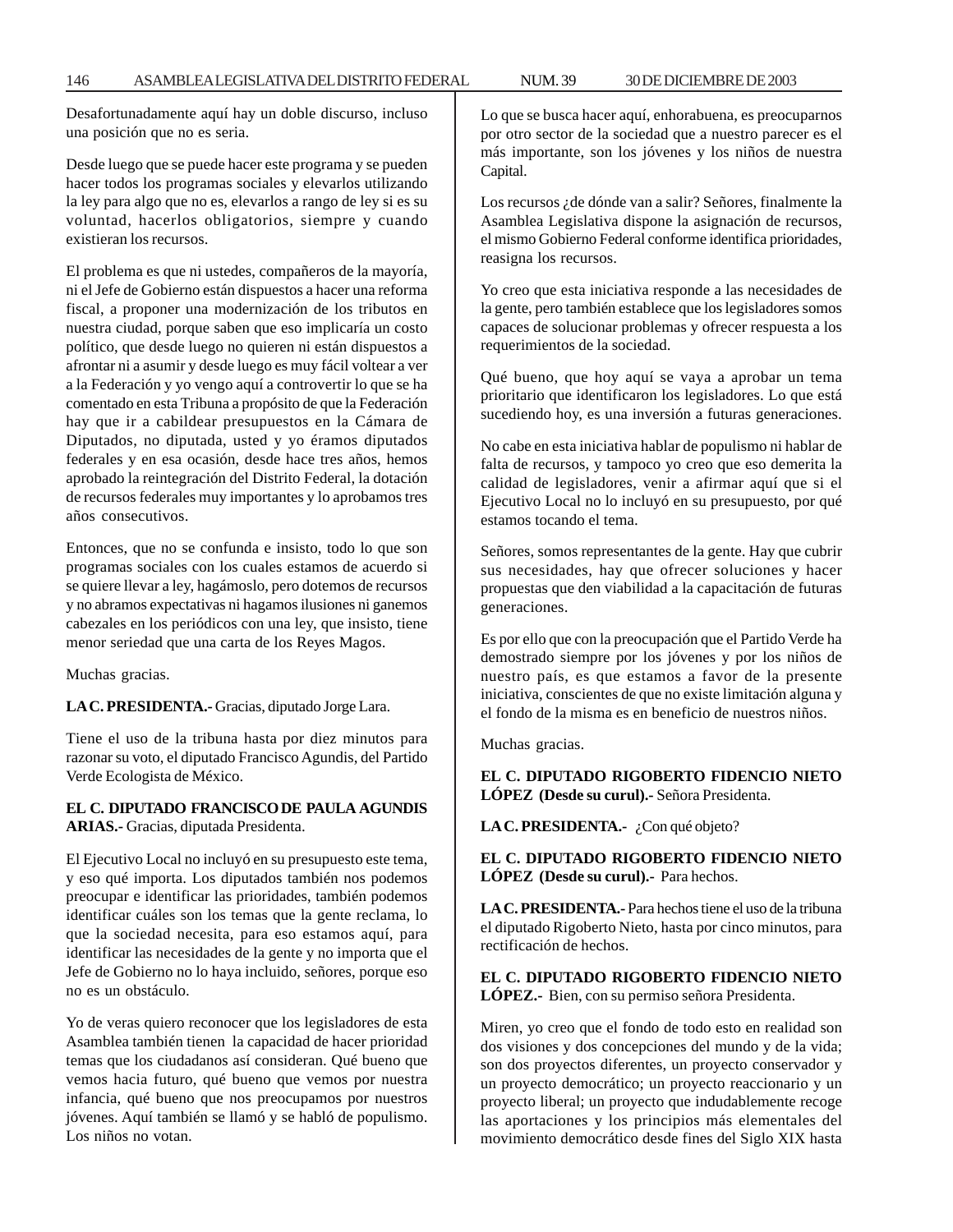este momento. Ahí está la clave y esto se ve en todas las discusiones cualesquiera que sean; en todas las sesiones nosotros hemos visto estos dos planteamientos.

El último de los casos es el referido a Cuba, en el cual definitivamente nosotros no podemos cerrar los ojos ante una evidencia y una realidad, ante una objetividad. Ahí está muy claro el planteamiento de una concepción reaccionaria conservadora y de una concepción concretamente científica, liberal, progresista y democrática.

Nosotros en el caso de Cuba vimos que algunas personas señalaban de que no existe un avance, un desarrollo, simplemente se les iba en catalogar o más bien en adjetivizar a ese régimen socioeconómico y político que vive este país.

Sin embargo no podemos nosotros desdeñar desde ningún punto de vista los grandes avances y el desarrollo que tiene este país en el aspecto cultural, en el aspecto deportivo, en el aspecto educativo, simplemente no hay analfabetismo como nosotros lo podemos al ver aquí con 17 millones de analfabetas en este país y la culpa de todo precisamente es la Federación y ahorita me voy a referir a ello que uno de los compañeros diputados señalaba.

Entonces, ante ese problema, ahí es donde nosotros podemos distinguir y ver claramente dos concepciones del mundo y de la vida. Esto se enseñaba desde la década de los 30 en el libro de texto en aquél entonces que salía precisamente en el periódico El Nacional, se podía ver dos tipos de interpretación y dos formas, dos métodos para poder interpretar el mundo y la vida.

Si ustedes buscan estos libros, seguramente se darán cuenta de ello y creo que definitivamente pues no se ha aprendido de este tipo de hechos como el que estoy señalando.

Por otro lado y ya refiriéndome al caso que nos motiva, desde mi punto de vista y como Presidente de la Comisión de Educación de esta Legislatura, me es muy grato subir a esta tribuna no solamente para apoyar la iniciativa de nuestra compañera diputada Alejandra Barrales, sino que al mismo tiempo nosotros vemos que esta iniciativa es de un avance enorme y gigantesco, es de un paso muy importante para impulsar la educación equitativa y de calidad en la Ciudad de México.

Precisamente nosotros nos encontramos en estas condiciones, en la cual ya hablaba solamente de un elemento, el analfabetismo, de la deserción, de la reprobación y otras cosas más, volteando a la Federación, porque la Federación es la culpable de esta situación en la cual se encuentra la educación; una educación realmente en crisis en todos los tipos, niveles y modalidades que puedan existir en la educación en este país.

Simplemente basta con ver los datos estadísticos de la propia Secretaría de Educación Pública y cualquier otro dato estadístico que ustedes puedan mencionar, se darán cuenta de que el culpable de todo ello es precisamente la Federación, quien no quiere aportar o dar los recursos necesarios del financiamiento al presupuesto necesario para que realmente tengamos una educación de calidad, una educación de excelencia en todos esos tipos, niveles y modalidades.

En consecuencia, nosotros vemos que esta iniciativa de nuestra compañera impulsa una educación equitativa y de calidad, esto también está dentro del marco de referencia dentro de la propia Ley de Educación para el Distrito Federal en su Artículo 33, del cual habla precisamente en ese capítulo cuarto sobre la cuestión del financiamiento.

Nosotros estamos diciendo ahí que el 8 por ciento del producto interno bruto debe ser destinado a la educación y sí es posible, cuestión que definitivamente la Federación, el gobierno foxista sencillamente ha hecho caso omiso de lo mismo, por eso tenemos una educación en crisis, repito, en todos esos tipos, niveles y modalidades.

Acciones de esta naturaleza, como la iniciativa que presenta nuestra compañera, son de gran beneficio para la población del Distrito Federal, ya que en estos momentos de grave deterioro de la economía de los hogares mexicanos es común que la compra de útiles escolares sea relegada por las familias en aras de otros satisfactores más básicos, con graves prejuicios para el aprendizaje...

**LA C. PRESIDENTA.-** Señor diputado, nada más para decirle que concluya, se ha agotado su tiempo. Se lo pido de manera muy respetuosa.

# **EL C. DIPUTADO RIGOBERTO FIDENCIO NIETO LÓPEZ.-** Concluyo.

Hasta la permanencia en la escuela de los hijos estudiantes de tales familias.

Por último, algunos elementos que acaban de señalar compañeros diputados de que esto realmente se ve con ligereza, de que viola el principio de la legalidad constitucional, en el artículo también 3º se puede observar claramente esas dos concepciones.

¿Qué es lo que queremos nosotros, los del Partido de la Revolución Democrática? Una educación de calidad, una educación de excelencia, una educación que esté basado en el Artículo 3º Constitucional, una educación científica, laica, gratuita, obligatoria.

# **LA C. PRESIDENTA.-** Diputado.

**EL C. DIPUTADO RIGOBERTO FIDENCIO NIETO LÓPEZ.-** ¿Qué es lo que quieren los de la otra concepción, concretamente los del Partido Acción Nacional? Es una educación católica, una educación privada, una educación anticientífica.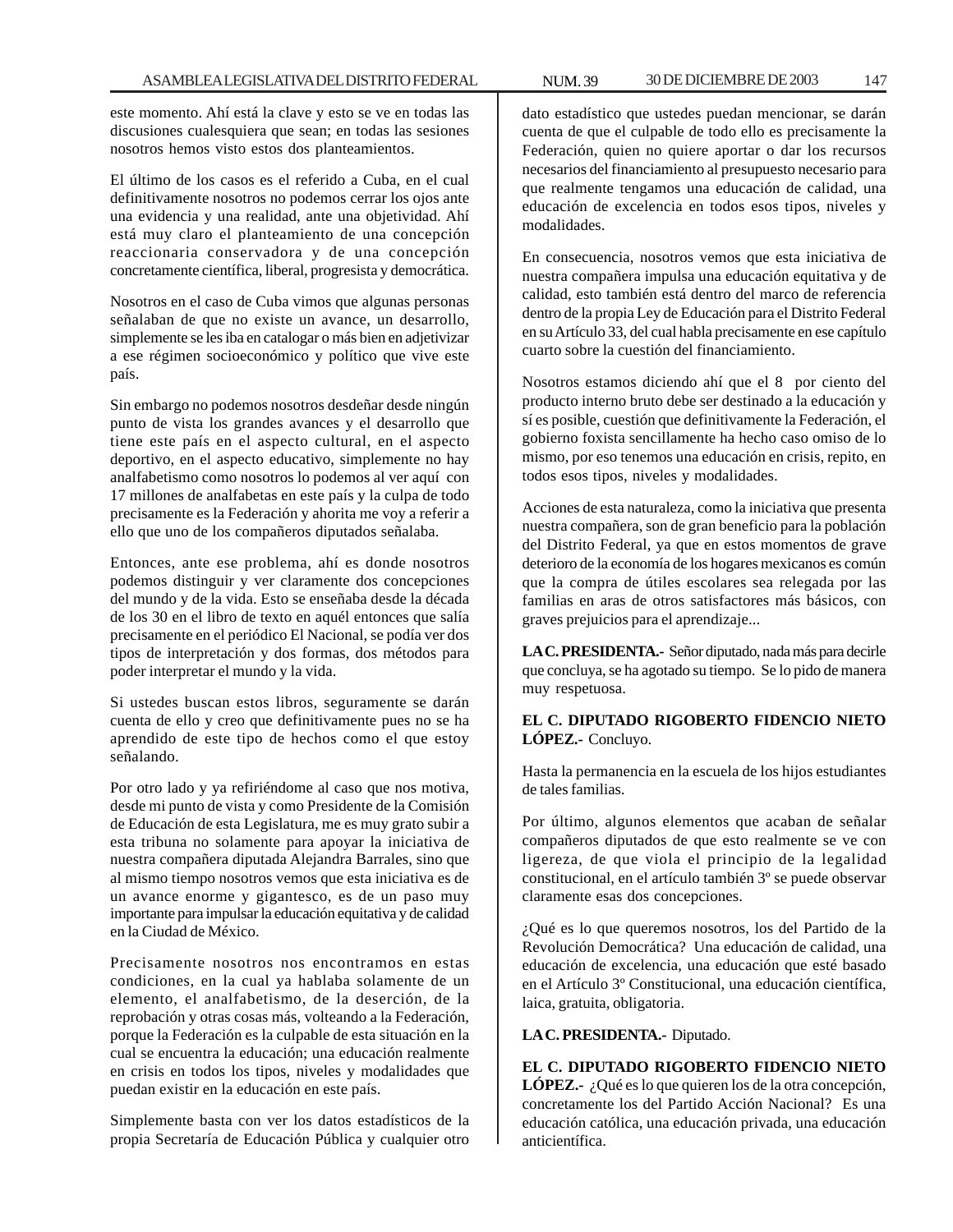**LA C. PRESIDENTA.-** Señor diputado, por favor, se ha agotado su tiempo.

**EL C. DIPUTADO RIGOBERTO FIDENCIO NIETO LÓPEZ.-** De todos modos vamos a volver a pasar.

**LA C. PRESIDENTA.-** Esta presidencia informa que ha recibido un comunicado suscrito por los coordinadores de los distintos grupos parlamentarios.

Proceda la secretaría a dar lectura al escrito de referencia.

**EL C. SECRETARIO, DIPUTADO JUVENTINO RODRÍGUEZ RAMOS.-** Por instrucciones de la presidencia, se va a proceder a dar lectura al comunicado de referencia.

### *ASAMBLEA LEGISLATIVA DEL DISTRITO FEDERAL III LEGISLATURA*

#### *COMISIÓN DE GOBIERNO*

*Recinto Legislativo, 30 de diciembre de 2003.*

*DIP. SILVIA LORENA VILLAVICENCIO AYALA. PRESIDENTA DE LA MESA DIRECTIVA DE LA ASAMBLEA LEGISLATIVA DEL D. F. PRESENTE*

*Por este conducto, los que suscribimos, integrantes de la Comisión de Gobierno, con fundamento en lo dispuesto por le artículo 41 y 44, fracción I de la Ley Orgánica de la Asamblea Legislativa del Distrito Federal, nos permitimos presentar a la consideración del Pleno la reserva con propuesta de adición de un artículo transitorio al dictamen con proyecto de Ley que establece el derecho a un paquete de Útiles escolares por ciclo escolar a todos los alumnos residentes en el Distrito Federal, inscritos en escuelas públicas en los niveles preescolar, primaria y secundaria.*

*En virtud de lo anterior y toda vez que las modificaciones propuestas se encuentran consensuadas y cuentan con la firma de los Coordinadores y representantes de los distintos Grupos Parlamentarios con representación en nuestro Órgano de Gobierno, con fundamento en lo dispuesto por le artículo 132 del Reglamento para el Gobierno Interior, tenemos a bien solicitarle se dispense de su lectura y sean sometidas a votación nominal junto con el cuerpo del dictamen en lo general y en lo particular en un sólo acto.*

*Sin otro particular, agradeciendo las atenciones que sirva brindar a la presente, le reiteramos la más atenta y distinguida de nuestras consideraciones.*

*Firman por la Comisión de Gobierno las y los diputados: René Juvenal Bejarano Martínez, Presidente; Silvia Lorena Villavicencio Ayala, Secretaria; José Espina Von Roehrich, Coordinador del grupo parlamentario del PAN; Bernardo de la Garza Herrera, Coordinador del grupo parlamentario del Partido Verde Ecologista de México;* *Carlos Reyes Gámiz, integrante; Alejandra Barrales Magdaleno, integrante y Silvia Oliva Fragoso, integrante.*



*PROPUESTA PARA INCLUIR UN ARTÍCULO TRANSITORIO EN LA INICIATIVA DE LEY QUE ESTABLECE EL DERECHO A UN PAQUETE DE ÚTILES ESCOLARES POR CICLO ESCOLAR A TODOS LOS ALUMNOS RESIDENTES EN EL DISTRITO FEDERAL INSCRITOS EN ESCUELAS PÚBLICAS DEL DISTRITO FEDERAL, EN LOS NIVELES PREESCOLAR, PRIMARIA Y SECUNDARIA.*

#### *CONSIDERANDO*

*1.- Que en el marco del Convenio Libros de Texto para Estudiantes de Secundarias Públicas en el Distrito Federal, se considera a la Dirección General de Asuntos Educativos la responsable de elaborar los procedimientos administrativos para la distribución de los mismos.*

*2.- Que en el Programa Nacional de Educación 2001- 2006 se considera la distribución de libros de texto gratuito.*

*3.- Que existe una Comisión Nacional de Libros de Texto Gratuitos (CONALITEG) como la dependencia responsable de la producción de ejemplares, lo que dio como resultado que para el año 2003 se distribuyeran 174.7 millones de libros.*

*Por lo anterior y en virtud de la necesidad de que en los paquetes de útiles escolares se incluya los libros de texto gratuitos, a fin de que los estudiantes cuenten con las herramientas básicas necesarias para el desempeño de sus actividades propiamente escolares, se propone se adicione a la Ley el segundo artículo transitorio que en el capítulo respectivo se menciona, mismo que quedaría de la siguiente forma y con lo cual, el actual segundo transitorio pasaría a ser tercer transitorio.*

*SEGUNDO.- Con la entrada en vigor de la presente Ley en la distribución de paquete de útiles escolares se entregará a cada estudiante que se encuadre en la presente, los libros de texto necesarios acordes a su nivel escolar de manera gratuita.*

#### *ASAMBLEA LEGISLATIVA DEL DISTRITO FEDERAL III LEGISLATURA*

#### *COMISIÓN DE GOBIERNO*

*Recinto Legislativo, 23 de diciembre de 2003.*

*DIP. SILVIA LORENA VILLAVICENCIO AYALA. PRESIDENTA DE LA MESA DIRECTIVA DE LA ASAMBLEA LEGISLATIVA DEL D. F. PRESENTE*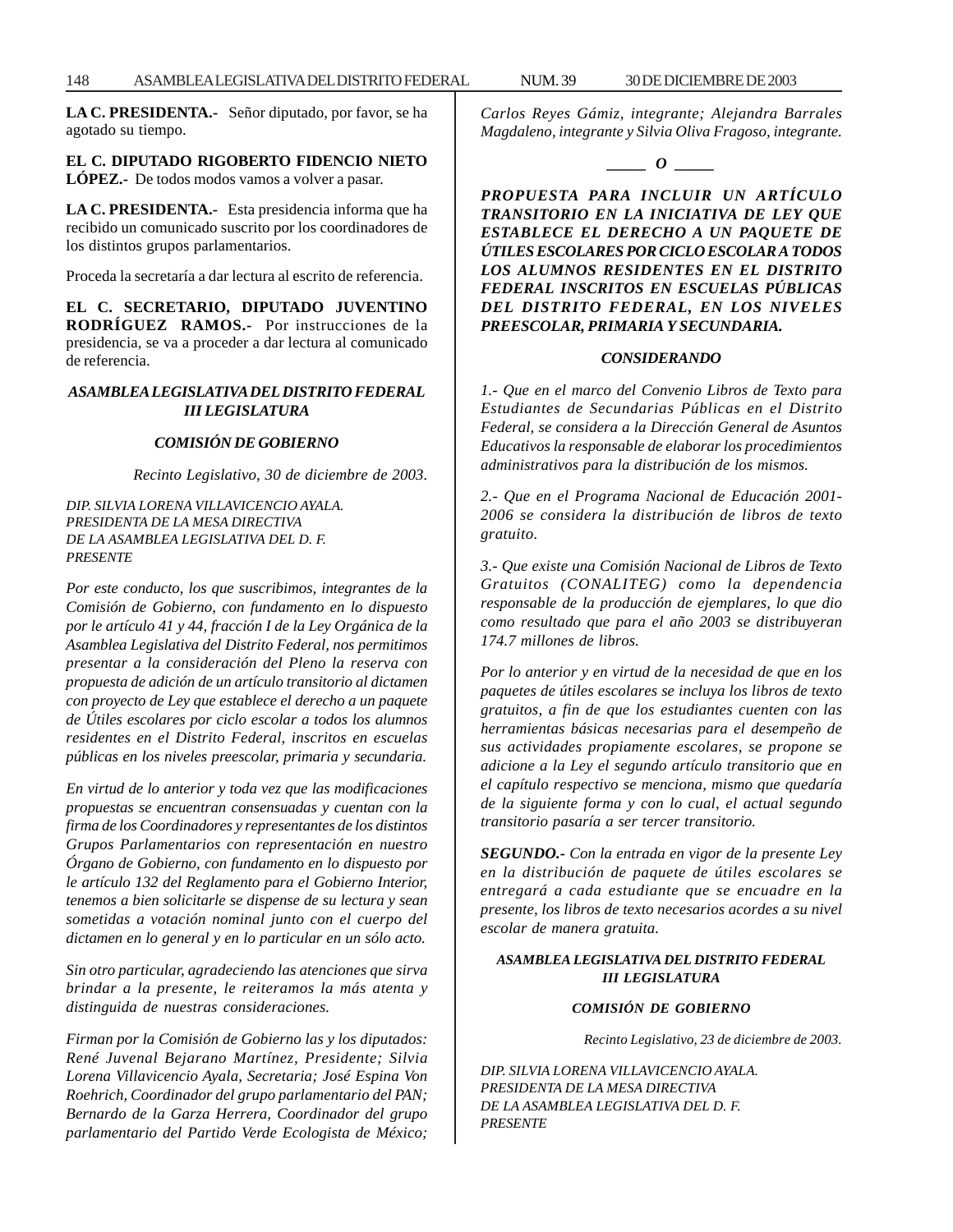*Por este conducto, los que suscribimos, integrantes de la Comisión de Gobierno, con fundamento en lo dispuesto por el artículo 41 y 44, fracción I de la Ley Orgánica de la Asamblea Legislativa del Distrito Federal, nos permitimos presentar a la consideración del Pleno las reservas con propuesta de modificación y adición a los artículos Transitorios del dictamen con proyecto de ley que establece el derecho a un paquete de útiles escolares por ciclo escolar a todos los alumnos residentes en el Distrito Federal, inscritos en escuelas públicas en los niveles preescolar, primaria y secundaria.*

*En virtud de lo anterior y toda vez que las modificaciones propuestas se encuentran consensuadas y cuentan con la firma de los Coordinadores y representantes de los distintos Grupos Parlamentarios con representación en nuestro Órgano de Gobierno, con fundamento en lo dispuesto por el artículo 132 del Reglamento para el Gobierno Interior, tenemos a bien solicitarle se dispense de su lectura y sean sometidas a votación nominal junto con el cuerpo del dictamen en lo general y en lo particular en un sólo acto.*

*Sin otro particular, agradeciendo la atención que sirva brindar a la presente, le reiteramos la más atenta y distinguida de nuestras consideraciones.*

*Firman por la Comisión de Gobierno las y los diputados: René Juvenal Bejarano Martínez, Presidente; Silvia Lorena Villavicencio Ayala, Secretaria; Manuel Jiménez Guzmán, Coordinador del grupo parlamentario del PRI; Bernardo de la Garza Herrera, Coordinador del grupo parlamentario del Partido Verde Ecologista de México; Carlos Reyes Gámiz, integrante; Alejandra Barrales Magdaleno, integrante y Silvia Oliva Fragoso, integrante.*

# *\_\_\_\_\_ O \_\_\_\_\_*

*ACUERDO DE RESERVAS PARA LA MODIFICACIÓN Y ADICIÓN DE LOS ARTÍCULOS PRIMERO Y SEGUNDO TRANSITORIOS DE LA LEY QUE ESTABLECE EL DERECHO A UN PAQUETE DE ÚTILES ESCOLARES POR CICLO ESCOLAR A TODOS LOS ALUMNOS RESIDENTES EN EL DISTRITO FEDERAL, INSCRITOS EN ESCUELAS PÚBLICAS EN LOS NIVELES PREESCOLAR, PRIMARIA Y SECUNDARIA.*

# *Texto consensuado del Transitorio Primero.*

*PRIMERO.- La presente ley, entrará en vigor para el año 2004 una vez que se cuente con la suficiencia presupuestal, para hacer efectivo el derecho a un paquete de útiles escolares por ciclo escolar a todos los alumnos residentes en el Distrito Federal, inscritos en escuelas públicas en los niveles preescolar, primaria y secundaria.*

*SEGUNDO.- Con la entrada en vigor de la presente ley en la distribución del paquete de útiles escolares se entregará a cada estudiante que se encuadre en la*

*presente, los libros de texto necesarios acordes a su nivel escolar de manera gratuita.*

Cumplida su instrucción, diputada Presidenta.

**LA C. PRESIDENTA.-** Gracias, diputado Secretario.

En virtud de lo anterior y toda vez que las propuestas de modificación anexas al comunicado se encuentran suscritas por diversos coordinadores de los grupos parlamentarios, proceda la secretaría a consultar al Pleno si se dispensa la lectura de las mismas y se incorporan al cuerpo del dictamen para su votación en lo general y en lo particular en un solo acto.

**EL C. SECRETARIO.-** Por instrucciones de la presidencia y en votación económica se consulta a la Asamblea si es de dispensarse la lectura de la propuesta de modificaciones de referencia, para integrarse al cuerpo del dictamen para su votación en lo general y en lo particular en un solo acto.

Los que estén por la afirmativa, sírvanse manifestarlo poniéndose de pie.

Los que estén por la negativa, sírvanse manifestarlo poniéndose de pie.

Dispensada la lectura, diputada Presidenta y se autoriza su incorporación al cuerpo del dictamen para su votación en lo general y en lo particular en un solo acto.

**LA C. PRESIDENTA.-** Gracias, diputado Secretario.

Antes de proceder a recoger la votación en lo general del dictamen, se pregunta a las diputadas y diputados si habrán de reservar algún artículo para ser discutido en lo particular.

**EL C. DIPUTADO JOSÉ BENJAMÍN MUCIÑO PÉREZ (Desde su curul).-** Diputada Presidenta.

**LA C. PRESIDENTA.-** Dígame, diputado Muciño.

**EL C. DIPUTADO JOSÉ BENJAMÍN MUCIÑO PÉREZ (Desde su curul).-** Para reservar el Primero Transitorio, Presidenta.

LA C. PRESIDENTA.- ¿Alguien más desea reservar algún artículo en lo particular?

Toda vez que ha sido reservado un artículo para ser discutido en lo particular, proceda la secretaría en votación nominal a consultar al pleno si es de aprobarse el dictamen en lo general y los artículos no reservados en lo particular, con las modificaciones aprobadas por este Pleno de forma económica.

**EL C. SECRETARIO.-** Se va a proceder recoger la votación nominal del dictamen en lo general y en lo particular en un solo acto, con las modificaciones aprobadas por el Pleno.

De conformidad con lo establecido por el artículo 128 del Reglamento para el Gobierno Interior de la Asamblea, se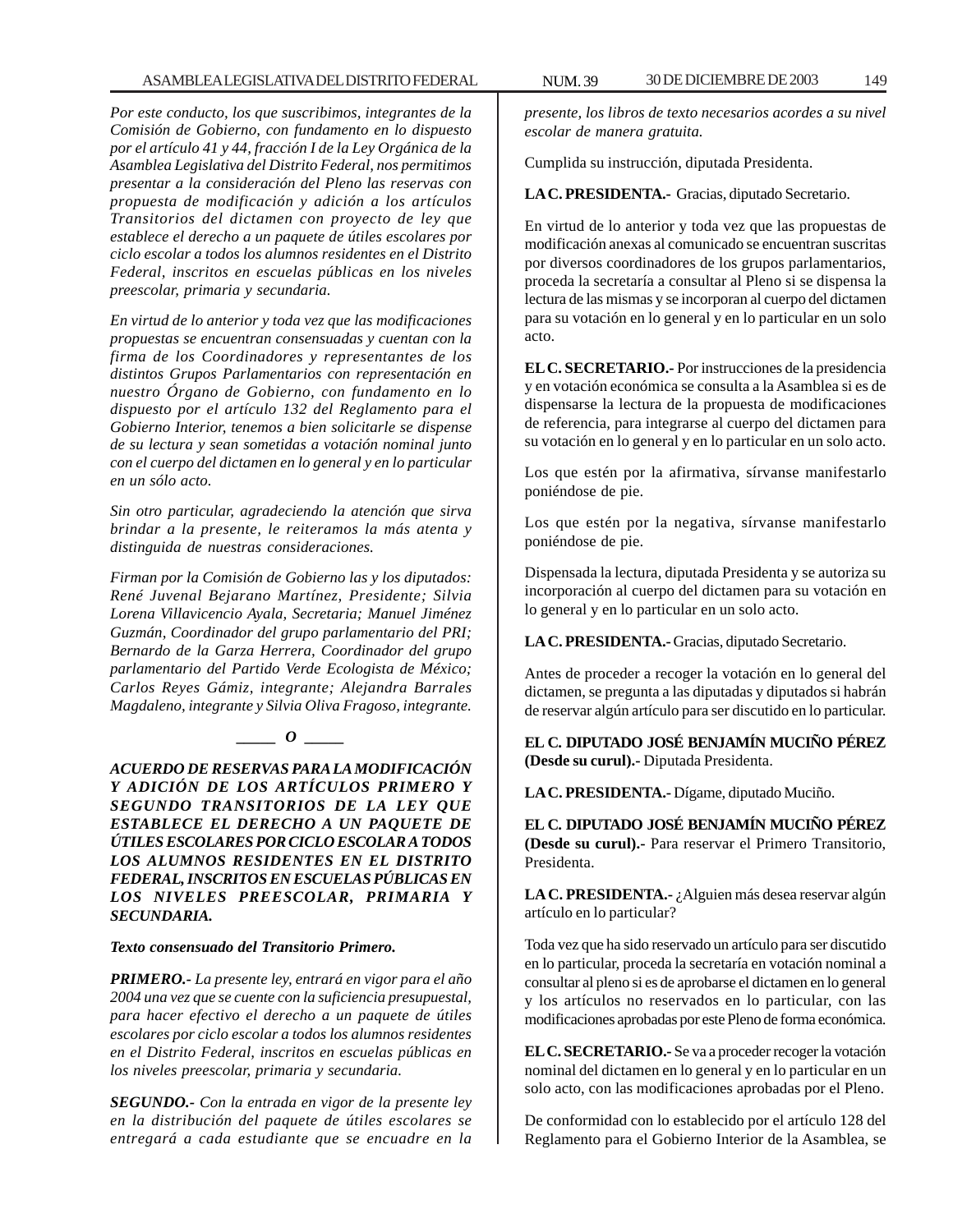solicita a la Coordinación de Servicios Parlamentarios hacer el anuncio correspondiente a efecto de que los diputados presentes puedan emitir su voto. Se solicita a los diputados que al emitir su voto lo hagan en voz alta diciendo su nombre y apellido, añadiendo la expresión ''en pro'', ''en contra'' o ''abstención''. El de la voz recogerá la votación. Comenzamos de derecha a izquierda. **(Votación Nominal)** Juan Antonio Arévalo López, abstención. Sofía Figueroa, abstención. Gabriela González, abstención. Gabriela Cuevas, abstención. Martha Delgado, a favor. Rafael Hernández, a favor. Emilio Fernández, en pro. Eduardo Malpica, en pro. Maricela Contreras Julián, a favor. Higinio Chávez, a favor. José Jiménez, en pro. María de Lourdes Rojo e Incháustegui, en pro. Francisco Chiguil, en pro. González Maltos, a favor. Araceli Vázquez, a favor. Flores Gutiérrez, abstención. Lujano Nicolás, abstención. Benjamín Muciño, abstención. Lara Rivera, abstención. Mariana Gómez del Campo, abstención. Irma Islas, abstención. José Espina, abstención. Obdulio Ávila, abstención. Alejandra Barrales, en pro. René Bejarano, en pro. Reyes Gámiz, a favor. Miguel Ángel Solares Chávez, a favor. Elio Bejarano, en pro. Rodrigo Chávez Contreras, a favor. Alberto Trejo Villafuerte, en pro. Lourdes Alonso, en pro. María Elena Torres, en pro. Silvia Oliva Fragoso, en pro. Andrés Lozano Lozano, en pro. Alfredo Hernández Raigosa, a favor. Sara Figueroa, a favor. José Antonio Arévalo, a favor. Francisco Agundis Arias, a favor. Bernardo de la Garza, en pro. Aguilar Álvarez, en pro. Mauricio López, en pro. Jesús López, abstención. Mónica Serrano, abstención. Gerardo Villanueva Albarrán, a favor. Rigoberto Nieto, a favor. Guadalupe Ocampo, a favor. Víctor Varela, en pro. Pablo Trejo, a favor. Rodolfo Covarrubias, a favor. Julio Escamilla, a favor. Julio César Moreno, a favor. **EL C. SECRETARIO.-** ¿Faltó alguna o algún diputado de emitir su voto? Se va a proceder a recoger la votación de la Mesa Directiva. Juventino Rodríguez, a favor de la educación pública. Alfredo Carrasco, a favor. Lorena Villavicencio, a favor. María Teresita Aguilar, abstención. **EL C. SECRETARIO.-** Diputada Presidenta, el resultado de la votación es el siguiente: 40 votos a favor, 0 votos en contra y 15 abstenciones. Es cuanto, diputada Presidenta.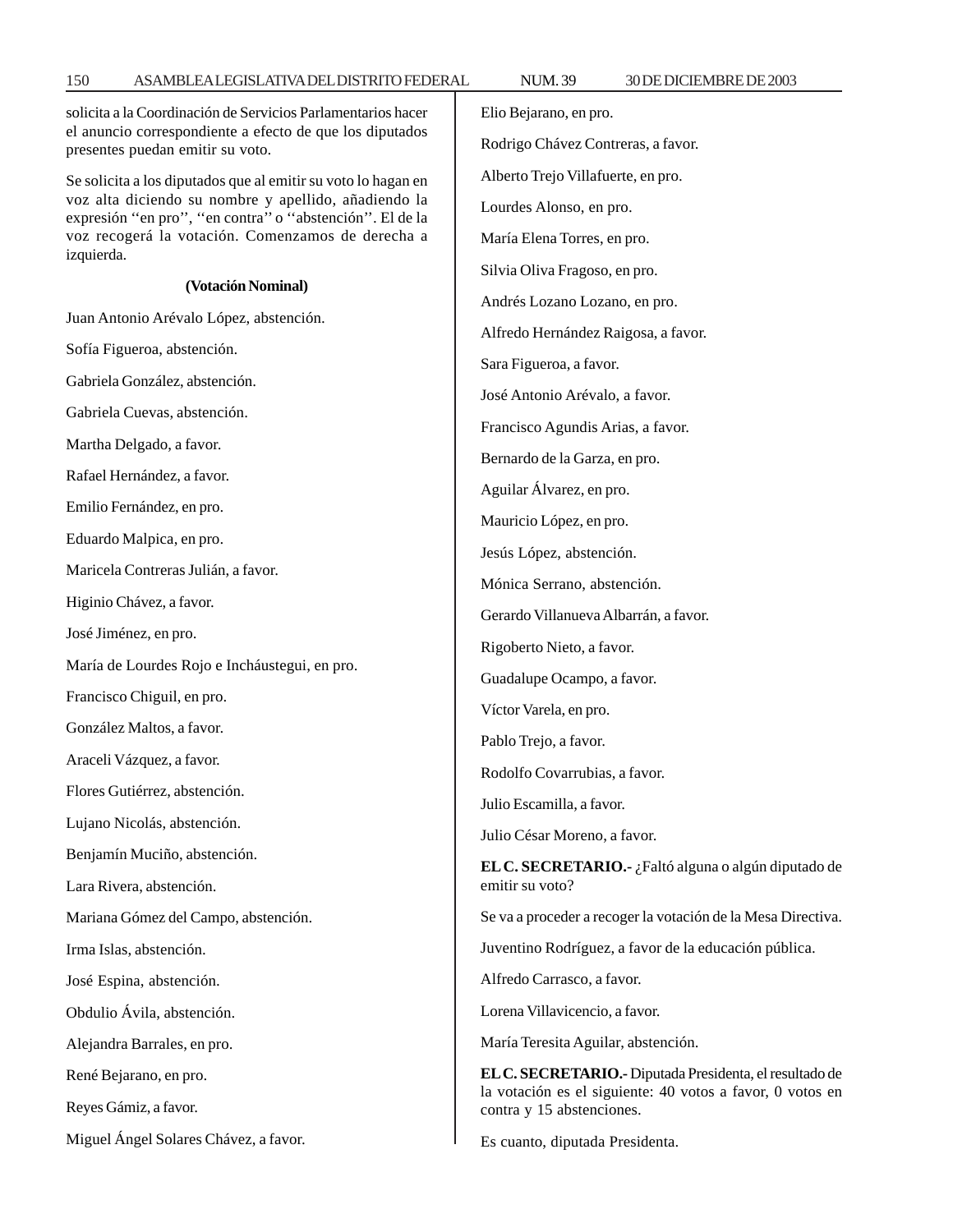**LA C. PRESIDENTA.-** En consecuencia, se aprueba el dictamen en lo general y los artículos no reservados en lo particular con las modificaciones aprobadas por el Pleno.

Se va a proceder a desahogar el artículo reservado. En consecuencia, para presentar la propuesta de modificación al artículo Primero Transitorio, se concede el uso de la palabra al diputado Benjamín Muciño, del Partido Acción Nacional.

# **EL C. DIPUTADO JOSÉ BENJAMÍN MUCIÑO PÉREZ.-**

Con la venia de la presidencia.

He reservado el artículo Primero Transitorio en función de lo siguiente: Primero, porque en derecho uno de los elementos más importantes es la seguridad jurídica y aquí hay que darle certeza a los niños del Distrito Federal para saber cuándo podrán exigir la aplicación de esta Ley y su derecho a ser educados adecuada y atinadamente como aquí se ha comentado.

Segundo, haciendo caso de los argumentos expresados por nuestros compañeros en el tema de darle una visión liberal que desde luego con progreso histórico, simplemente proponerles que aprueben esta muy liberal propuesta del Primero Transitorio, y desde luego proponérsela al Jefe de Gobierno que también se atreva a ser liberal.

*La propuesta en comento del artículo Primero Transitorio es la siguiente: El presente decreto entrará en vigor al día siguiente de su publicación en la Gaceta Oficial del Distrito Federal.*

Esta es la propuesta. Seamos liberales entonces, seamos progresistas, démosle certeza a esos infantes de la Ciudad de México y vámonos poniendo todos en orden.

Es cuanto, señora Presidenta.

**LA C. PRESIDENTA.-** Gracias, diputado Muciño.

Está a discusión la propuesta de modificación del artículo Primero Transitorio.

¿Oradores en contra? Se inscribe el diputado René Bejarano.

¿A favor? El diputado Jorge Lara.

Tiene el uso de la tribuna hasta por diez minutos el diputado René Bejarano para hablar en contra de la propuesta presentada por el diputado Benjamín Muciño.

Adelante, diputado.

# **EL C. DIPUTADO RENÉ JUVENAL BEJARANO MARTÍNEZ.-** Gracias, compañera Presidenta.

He solicitado el uso de la palabra en contra para explicar que no procede la propuesta del diputado Muciño, aunque el objetivo era que así quedara, porque las decisiones que se tomaron en la Cámara de Diputados, ratificada después en la Cámara de Senadores, eliminaron la posibilidad de que determinado monto presupuestal pudiera aprovecharse y vamos a tener que hacer un ajuste a la Ley de Ingresos y al Presupuesto de Egresos para poder redistribuir el presupuesto en función de los acuerdos que ya tomamos en el paquete financiero; estamos hablando de alrededor de 2 mil millones de pesos que originalmente estaban presupuestados, que si los descuentan de la propuesta original deja al presupuesto de la ciudad alrededor de 1 mil millones menos del ejercido este año.

Por eso estamos poniendo el Transitorio de que dependerá de la factibilidad presupuestal y abordaremos el 15 de enero, que hemos acordado convocar a un período extraordinario de sesiones, el tema y tomando en cuenta lo que la Cámara de Diputados resuelva en materia de la Ley de Egresos, podríamos conocer si existe factibilidad y hasta qué monto para poder hacer entrar en vigor esta ley.

Tengo en mis manos una propuesta de adición a un artículo Vigésimo Segundo Transitorio, al proyecto de Decreto del Presupuesto de Egresos de la Federación para el ejercicio 2004 que algunos diputados integrantes de su partido pretenden presentar, a lo mejor ya presentaron en el seno de la Cámara de Diputados, para que el Distrito Federal pueda hacerse cargo de los servicios de educación básica y normal conforme al convenio que para el efecto se tendría que firmar y radicando los recursos correspondientes si es que esto se aprueba.

Se habla de un anexo, que es donde viene el monto de lo que se está presupuestando. Hasta donde conocemos lo que se está proponiendo transferir es un 10 por ciento más de lo que se transfiere al Estado de México y ahí está quizás la trampa, porque para empezar la infraestructura y las obligaciones educativas en la ciudad de México son muy superiores a las del Estado de México y, en segundo lugar, no hay Estado de la República que no se queje de que los recursos que la Federación les envía para la educación básica y normal no les alcanzan y algunos hasta han sugerido regresar a la Federación la administración de estos servicios; porque la Federación lo que ha hecho es desentenderse de la obligación sin garantizar la transferencia suficiente de recursos.

Vamos a saber si esto lo aprueban o no, vamos a conocer si recortan o no el programa de apoyo y fortalecimiento a las entidades federativas, vamos a conocer si de los recortes al presupuesto del gasto corriente de la Federación algo le toca al Distrito Federal, porque hasta ahora lo que el acuerdo que firman el PRI, el PAN y otros Partidos en la Cámara sólo asigna recursos de más a los Estados, son 10 Estados donde casualmente va a haber elecciones en los próximos dos años. Es una casualidad que los recursos recortados a la Federación se asignen sólo a 10 entidades y desde luego hasta el momento ni un solo peso más al Distrito Federal, pero quizás menos.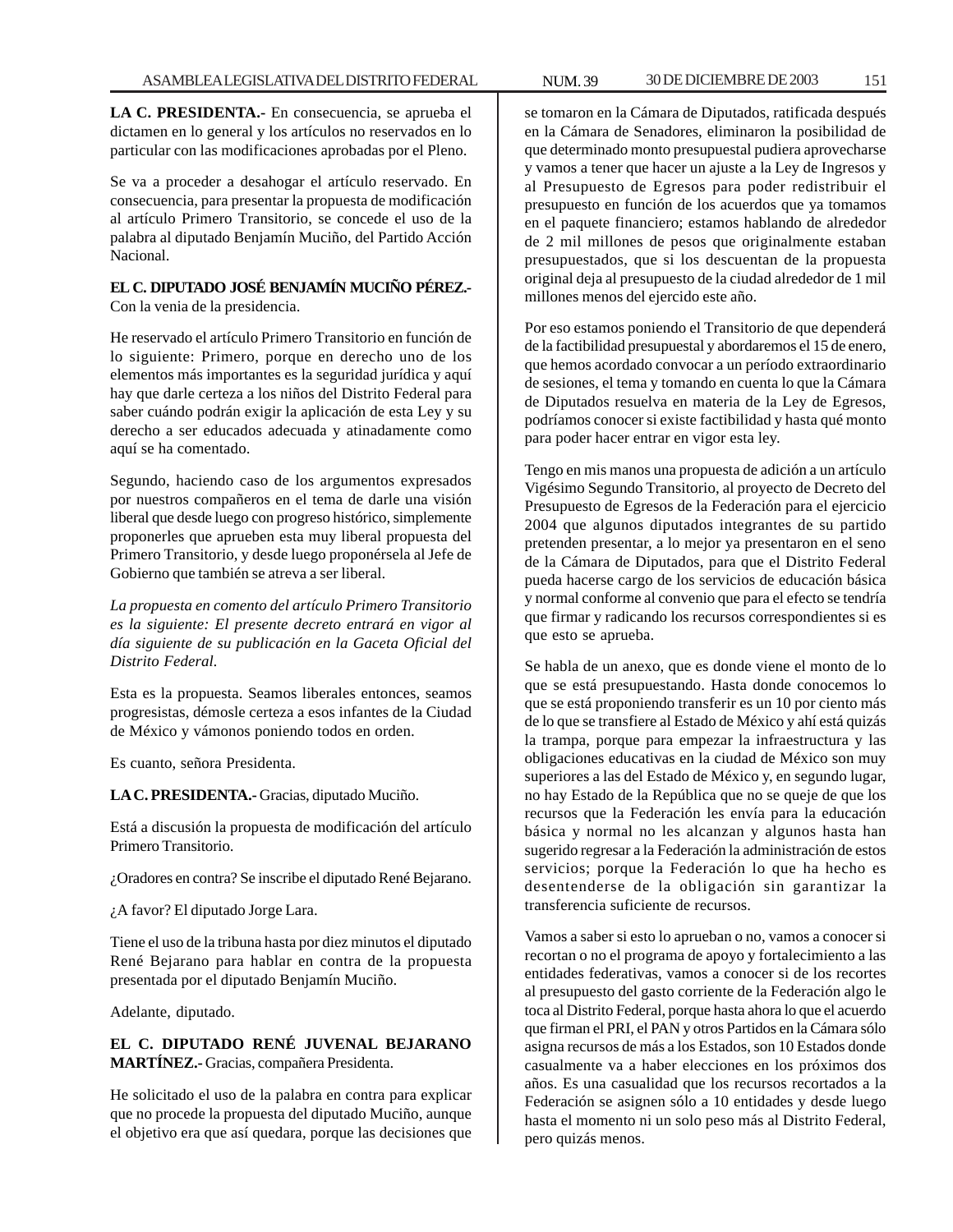Por eso el Transitorio deja abierta la posibilidad a la factibilidad presupuestal, pero además hay Delegaciones que en su proyecto de presupuesto, que ya está incluido, incluyeron este rubro.

Hace dos años la Delegación Cuauhtémoc viene entregando los útiles escolares, lo hizo ya en su programa la Delegación Coyoacán y la Delegación Tlalpan, que además hizo la previsión presupuestal para entregar también uniformes dentro de su presupuesto ordinario; claro, son cantidades pequeñas.

La estimación que hacemos es que el monto que se requiere aproximadamente va de 119 a 150 millones de pesos y se hace una compra consolidada, 119 si en secundaria en lugar de útiles se fortalece el Programa de Libros de Texto y 150 si se da universalmente a todos los niños de todas las delegaciones.

¿De dónde podríamos disponer? Hay que ver si las delegaciones que ya tenían presupuestado absorben eso, entonces baja un poco.

En segundo lugar, podemos ver si se hacen economías, todavía tenemos que ver conforme a los acuerdos, el destino de los remanentes, de los autónomos y podríamos saber si se pueden hacer más economías en algunas áreas, incluida la propia Asamblea.

De tal manera que yo lo que creo es que exactamente por lo que dijo el diputado, es que el transitorio debe conservarse así, porque otorgando el beneficio de la duda, qué tal si los recursos que el punto de acuerdo que propone el PAN, el PRI y otros, sí da dinero suficiente, a lo mejor no lo sé, no conozco la cantidad, a lo mejor alcanza, pero ahora no lo sabemos.

Ahora, estamos diciendo que no nos vamos a reunir. Sí, ya está programada la reunión, el día 15 obviamente antes, vamos a comentarlo, este y otros programas no nada más, y ya veremos qué podemos hacer.

De hecho del presupuesto que se solicitó por los autónomos, no les disminuimos si no redistribuimos lo que pidieron de más, tomando como base su modificado y el ajuste inflacionario y radicamos recursos para el hospital en Iztapalapa y para la universidad que podría servir para las becas, pero se puede revisar todavía más.

Vamos a hacer un esfuerzo de mayor recaudación sin necesidad de crear nuevos impuestos. Sí estamos de acuerdo en elevar y aumentar la base de contribuyentes, lo vamos a hacer a través de los llamados REPECO, los Registros del Pequeño Comercio.

El Programa que ya aprobamos, el decreto para regularizar comercios, nos va a permitir que cada uno de los regularizados pague 100 pesos cada mes y estamos hablando de una meta modesta de alrededor de 300 mil pequeños negocios que pudieran entrar en este año en el programa que serviría para amplia la base de contribuyentes, a lo mejor eso nos da alrededor de 300 millones. No lo sé.

La compra consolidada se tiene que hacer alrededor de abril, mayo para que esté lista en agosto, pero además podemos hacer una compra consolidada sin necesidad de pagar todo de una vez, por el volumen que implicaría y lo vamos a hacer como lo marca la ley en coordinación con los titulares de las delegaciones políticas.

De tal manera, diputado, con todo respeto, sí estamos actuando con seriedad. No quiero extenderme más.

**EL C. DIPUTADO JOSÉ BENJAMÍN MUCIÑO PÉREZ (Desde su curul).-** Diputada Presidenta.

**LA C. PRESIDENTA.-** Sí, diputado Muciño.

**EL C. DIPUTADO JOSÉ BENJAMÍN MUCIÑO PÉREZ (Desde su curul).-** Si por su conducto le permitiría al orador aceptarme una pregunta.

LA C. PRESIDENTA.- Sí. Diputado Bejarano ¿Usted acepta una pregunta?

**EL C. DIPUTADO RENÉ JUVENAL BEJARANO MARTÍNEZ.-** Sí, con mucho gusto, diputado.

**LA C. PRESIDENTA.-** Sí se acepta.

Adelante, diputado Muciño.

# **EL C. DIPUTADO JOSÉ BENJAMÍN MUCIÑO PÉREZ (Desde su curul).-** Gracias.

Señor diputado, he escuchado con atención la posición que ha presentado en este momento. Quisiera hacerle una pregunta simple, desde luego considerando los datos que nos acaba de dar que son muy duros, respecto de una ciudad que no se va a recuperar fácilmente el próximo año.

Quiere decir esto, entonces, que para que los programas de desarrollo social, en particular el referido a educación por parte del Gobierno de la Ciudad ¿se requieren de recursos federales para se lleven a cabo?

Gracias.

**EL C. DIPUTADO RENÉ JUVENAL BEJARANO MARTÍNEZ.-** Pido que…

**LA C. PRESIDENTA.-** Sí, que se prenda el reloj.

**EL C. DIPUTADO RENÉ JUVENAL BEJARANO MARTÍNEZ.-** No. Que se quede parado mientras contesto y luego concluyo.

**LA C. PRESIDENTA.-** Sí, que no se cuantifique el tiempo Bejarano.

**EL C. DIPUTADO RENÉ JUVENAL BEJARANO MARTÍNEZ.-** Que se quede parado el reloj y el diputado que tome asiento, porque le voy a contestar.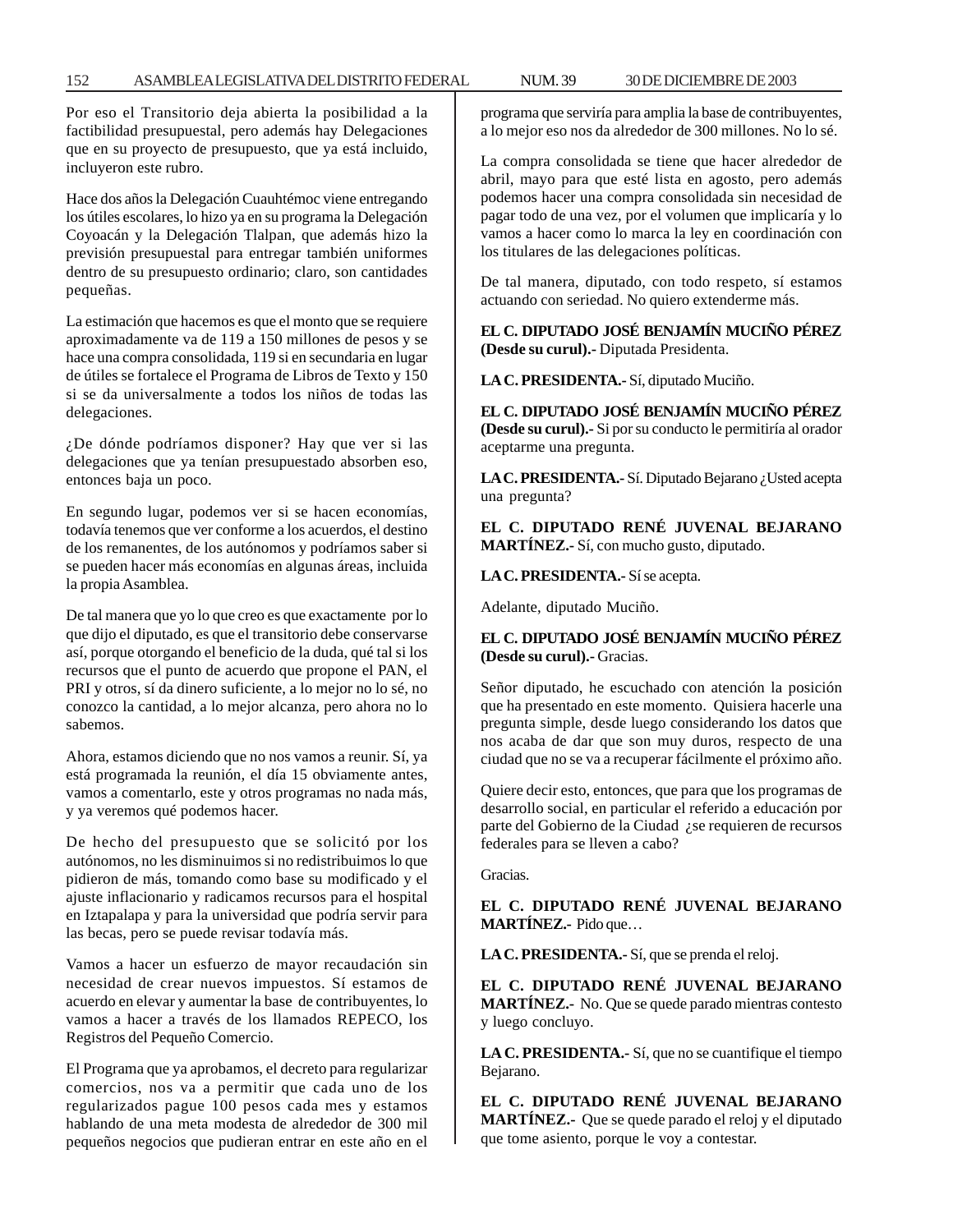La Ciudad aporta a la Federación el 55% del Impuesto Sobre la Renta, alrededor del 54% del Impuesto al Valor Agregado. La Ciudad recauda por ingresos propios alrededor de 44 mil millones de pesos. Lo que la Ciudad recibe de participaciones del Gobierno Federal es cada vez menor en base a la fórmula que desde 1989, 88, se aprobó de redistribución de los recursos federales.

Los programas sociales que hemos venido implementando se han hecho sin necesidad de elevar impuestos, tarifas o derechos; se ha aplicado una política de reducción del gasto corriente. Quizás la Federación podría hacer lo mismo. Le invito a que pudiéramos analizar que en los tres años del Gobierno Federal, la Federación, el Gobierno Federal ha creado 634 Direcciones Generales que ha tenido y le puedo dar los datos con precisión, los ofrezco, para que vea cómo la Federación ha elevado el gasto corriente.

El testimonio evidente en la ciudad es que hemos reducido el gasto corriente, eliminado gastos innecesarios y eso ha permitido darle sustentabilidad a los programas sociales.

Ahora bien, usted seguramente sabe que en la ciudad hay pobreza; que las tragedias que hemos podido conocer recientemente de una madre que, disculpen ustedes, es producto de la pobreza y sin embargo estamos excluidos del FAI, del Programa de Fortalecimiento al Apoyo a la Infraestructura Social, como si en la ciudad no hubiera pobres. Sí los hay muchos y la Federación nos ha excluido. ¿Ayudaría a los programas sociales? Sí.

Ahí donde usted vive, que somos vecinos, sabe bien que hay muchas necesidades y no vendría nada mal que la Federación por ejemplo pudiera apoyar en la Colonia Portales con programas de mejoramiento urbano, de construcción de vivienda, de combate a la delincuencia, de combate a las adicciones, de vigilancia preventiva federal. Usted sabe bien que ha crecido mucho la economía informal en esa zona y que esa zona merece por su tradición cultural una vida mejor, y no le haría nada mal que la Federación pudiera ayudar.

Hacen falta políticas de Estado. En honor en la Cámara se archiva en un cajón de archivo muerto, ahí en un recipiente de cristal que simula un espacio, cascabelea la ponzoña y eso no sólo es antiestético, es antiético y lástima.

De tal manera que ojalá cambie la percepción y yo creo que usted que es un hombre sensible, que es un hombre que se transporta en el Metro, que tiene un origen social similar al mío, va a estar de acuerdo.

Si puede continuar el reloj.

Para concluir, les pido, aprueben el Transitorio en los términos del dictamen, porque va en serio, porque sé lo que significa, no estamos haciendo demagogia queremos hechos.

Muchas gracias.

**LA C. PRESIDENTA.-** Gracias, diputado Bejarano.

Tiene el uso de la tribuna para hablar en pro de la modificación propuesta por el diputado Muciño, el diputado Jorge Alberto Lara, del Partido Acción Nacional.

# **EL C. DIPUTADO JORGE ALBERTO LARA RIVERA.-** Gracias, señora Presidenta.

Qué bueno que me antecedió en el uso de la palabra el diputado Bejarano, quien desde luego le da gravedad y seriedad a estos debates y no recurre a las figuras que más bien huelen a naftalina de un debate dual, del marxismo y del conservadurismo, cuando no estamos discutiendo ni siquiera en esos términos. Además, respeto mucho el tono, el fondo de los argumentos, incluso la reflexión de fondo que hizo.

Yo no conozco ni podría afirmar con toda certidumbre, como lo hizo el Procurador Bátiz y ahora el diputado Bejarano, si los motivos de las desgracias familiares que estamos viviendo en estos días estén directa e íntimamente vinculados con el problema de la miseria, probablemente, muy probablemente sea así.

Yo creo que esto nos habla precisamente del fondo real del debate, se tardó pero salió. El fondo real del debate es una falta de recursos en todas las esferas, el fondo real del debate es que los recursos fiscales tanto a nivel federal como en el Distrito Federal son insuficientes, el fondo real del debate se advirtió, se señaló en el momento oportuno en la Cámara de Diputados cuando quiso llevarse una propuesta de reforma fiscal que fue denostada con todo tipo de argumentos para que no prosperara, que muy seguramente hoy nos daría la posibilidad no solamente de dotar con paquetes educativos, como se pretende en esta ley, sino muchas otras cuestiones.

El fondo del debate tiene que ver con cuál es la posición del Distrito Federal en el Sistema Nacional de Coordinación Fiscal, el fondo del debate tiene que ver precisamente con esto, que sabemos y entendemos que el Distrito Federal en términos reales aporta el 25% del Producto Interno Bruto a las finanzas del Erario.

Pero el fondo del debate también es, compañeras y compañeros, que hay una proporción de solamente el 11% del Producto Interno Bruto que se va a las arcas del Erario, que es un retraso, ese sí histórico, ese sí imperdonable, y que se ha dado a través de los sexenios, y eso es lo que tenemos que remontar y eso es lo que muchas fuerzas políticas no quieren, y que luego nos llevan a debatir en las instancias locales este tipo de problemas y de nudos gordianos financieros, porque lo que estamos haciendo, admítanlo compañeras y compañeros, nos van a ganar en la votación de este particular, lo que estamos haciendo no es jurídicamente correcto, viola todos los principios de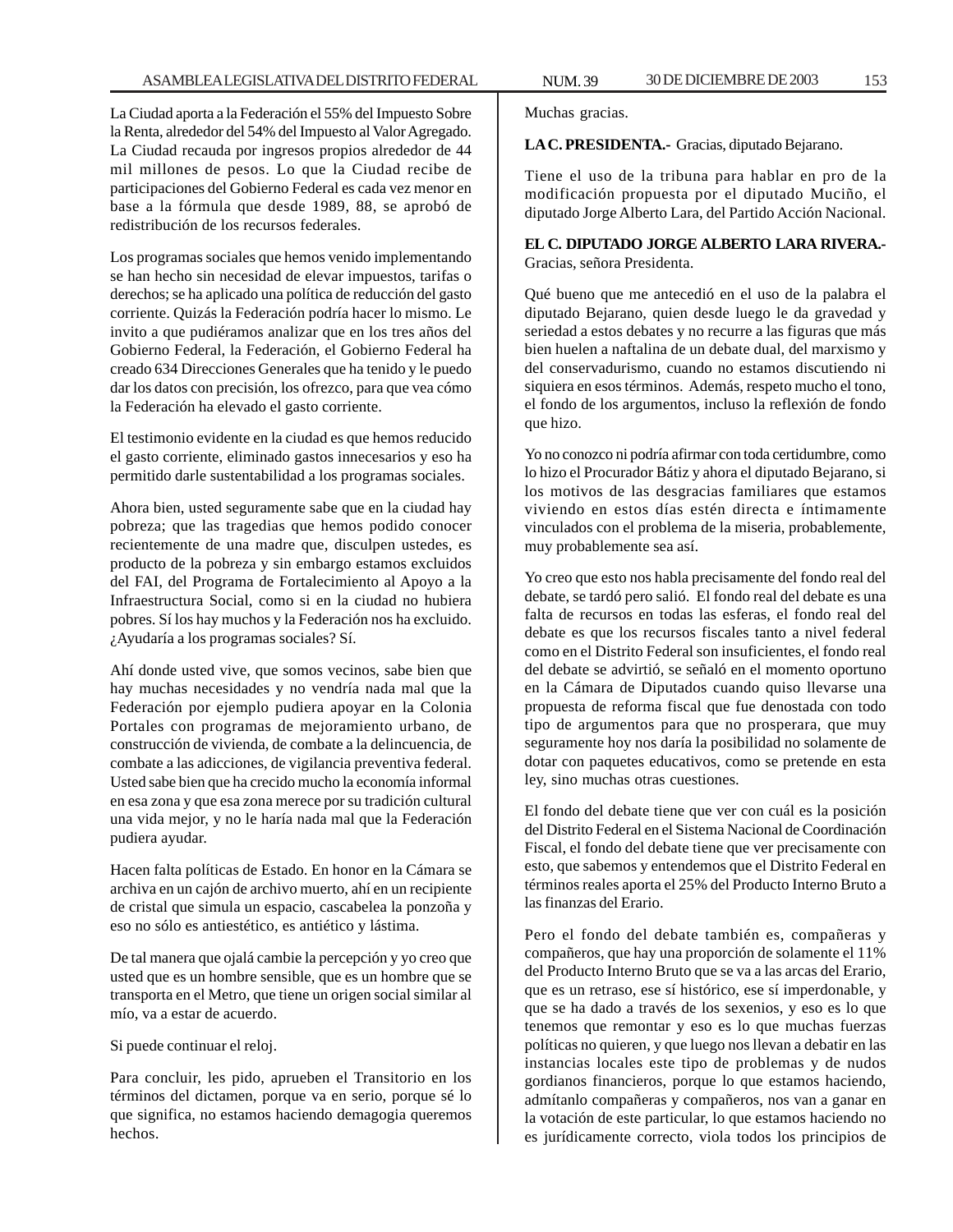# 154 ASAMBLEA LEGISLATIVA DEL DISTRITO FEDERAL NUM. 39 30 DE DICIEMBRE DE 2003

derecho presupuestal, lo dije hace un rato y lo reafirmo, el principio de legalidad, el principio de certidumbre, el principio de anualidad, cuál es la prisa, podemos aprobar estos paquetes, desde luego que lo podemos hacer, veamos entonces hacia dónde van las nuevas políticas tributarias del gobierno y veámoslo y emplacémonos, quedemos emplazados para ello en el extraordinario que ya se advierte en el horizonte próximo.

Hagámoslo con seriedad, así con los mismos términos y en el mismo tono con el que vino aquí a hablar el diputado Bejarano, porque desafortunadamente lo que queda, está quedando expresado en la redacción del Transitorio, no coincide con la seriedad y con la objetividad con la que vino a hablar aquí el diputado Bejarano.

Muchas gracias.

**LA C. PRESIDENTA.-** Proceda la secretaría en votación económica, a preguntar a la Asamblea si es de aprobarse la propuesta de modificación presentada.

**EL C. SECRETARIO.-** Por instrucciones de la presidencia se pregunta al Pleno en votación económica si es de aprobarse la propuesta de referencia.

Los que estén por la afirmativa, favor de manifestarlo poniéndose de pie.

Los que estén por la negativa, favor de manifestarlo poniéndose de pie.

Desechada la propuesta, diputada Presidenta.

**LA C. PRESIDENTA.-** En consecuencia se desecha la propuesta, lo que significa que queda firme el dictamen.

Agotadas las reservas de los artículos, proceda la secretaría a recoger la votación nominal del artículo reservado en términos del dictamen.

**EL C. SECRETARIO.-** De conformidad con lo establecido por el artículo 128 del Reglamento para el Gobierno Interior de la Asamblea, se solicita a la Coordinación de Servicios Parlamentarios hacer el anuncio correspondiente a efecto de que los diputados presentes puedan emitir su voto.

Se solicita a los diputados que al emitir su voto lo hagan en voz alta diciendo su nombre y apellido, añadiendo la expresión ''en pro'', ''en contra'' o ''abstención''. El de la voz recogerá la votación. Comenzamos de derecha a izquierda.

#### **(Votación Nominal)**

Juan Antonio Arévalo López, abstención.

Sofía Figueroa, abstención.

Jesús López, abstención.

Mónica Serrano, abstención.

Obdulio Ávila, abstención.

Martha Delgado, a favor del dictamen.

Rafael Hernández, a favor.

Emilio Fernández, en pro.

Eduardo Malpica, en pro.

Héctor Guijosa, a favor.

Higinio Chávez, a favor.

José Jiménez, en pro.

María de Lourdes Rojo e Incháustegui, en pro.

Francisco Chiguil, en pro.

Andrés Lozano Lozano, en pro.

González Maltos, a favor.

Araceli Vázquez, en pro.

Alfredo Hernández Raigosa, a favor.

Christian Lujano, abstención.

Benjamín Muciño, abstención.

José Espina, abstención.

Jorge Lara, abstención.

Irma Islas, abstención.

Carlos Alberto Flores, abstención.

Alejandra Barrales, en pro.

René Bejarano, en pro.

Reyes Gámiz, a favor.

Silvia Oliva Fragoso, a favor.

Miguel Ángel Solares Chávez, a favor.

Elio Bejarano, en pro.

Rodrigo Chávez, a favor.

Alberto Trejo Villafuerte, en pro.

Francisco Agundis Arias, en contra.

Sara Figueroa, en contra.

Bernardo de la Garza, en pro.

José Antonio Arévalo, en pro.

Mauricio López, en pro.

Aguilar Álvarez, en pro.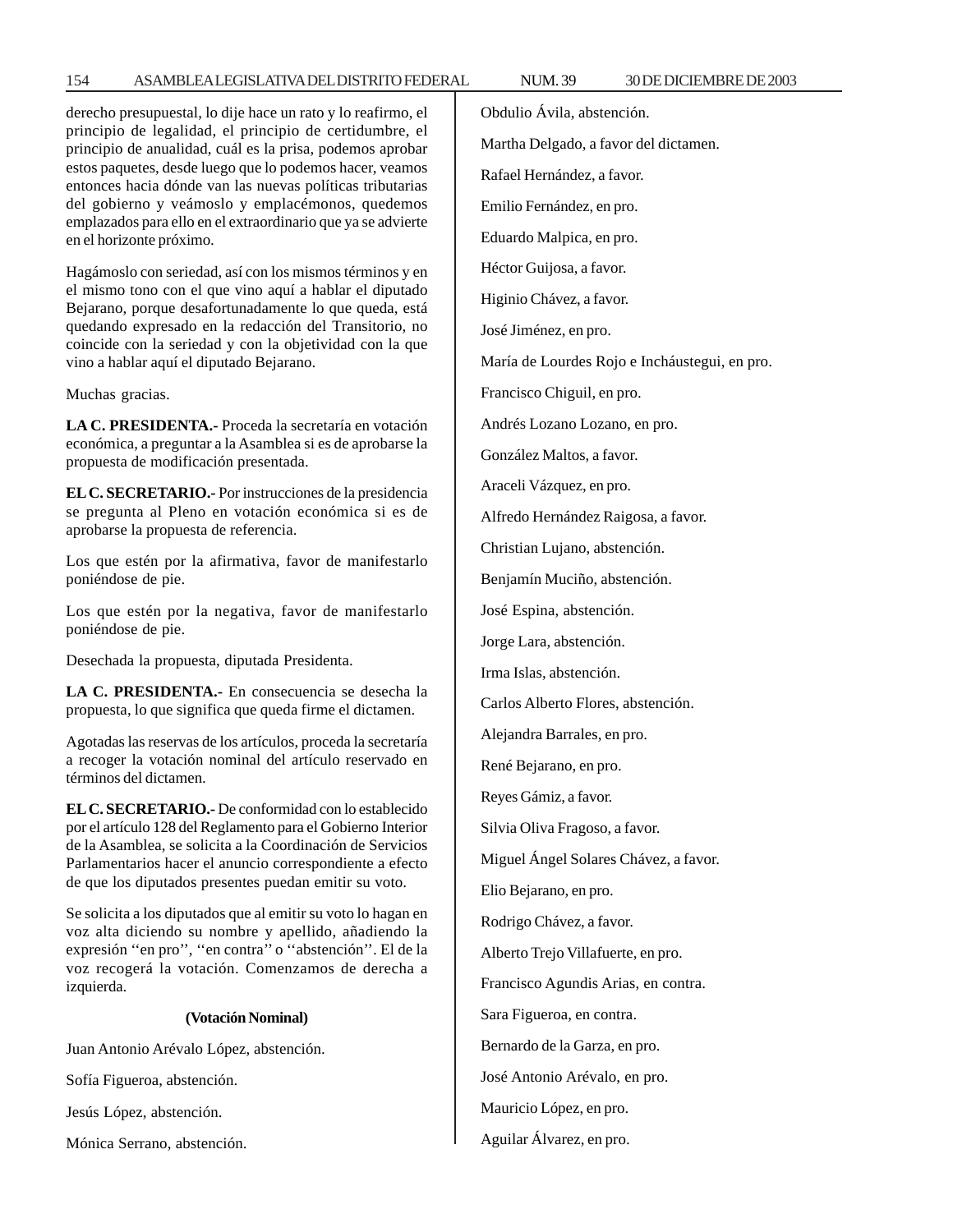Jiménez Guzmán, en pro.

Maricela Contreras Julián, a favor.

Gerardo Villanueva Albarrán, a favor.

Julio César Moreno, a favor.

Rigoberto Nieto, a favor.

Guadalupe Ocampo, a favor.

Víctor Varela, en pro.

María Elena Torres, en pro.

Pablo Trejo, a favor.

Rodolfo Covarrubias, a favor.

Julio Escamilla, a favor.

Lourdes Alonso, a favor.

**EL C. SECRETARIO.-** ¿Faltó alguna o algún diputado de emitir su voto?

Se va a proceder a recoger la votación.

**EL C. DIPUTADO FRANCISCO DE PAULA AGUNDIS ARIAS (Desde su curul).-** Diputada Presidenta.

**LA C. PRESIDENTA.-** Permítame señor Secretario.

¿Diputado con qué objeto diputado?

**EL C. DIPUTADO FRANCISCO DE PAULA AGUNDIS ARIAS (Desde su curul).-** Presidenta, para rectificar mi voto y manifestar el sentido en pro.

**LA C. PRESIDENTA.-** Se ha tomado nota ya de la rectificación de su voto. Continúe por favor con la votación, señor Secretario.

**EL C. SECRETARIO.-**¿Falta alguna o algún diputado de emitir su voto?

Se va a proceder a recoger la votación de la Mesa Directiva.

Juventino Rodríguez a favor.

Jorge García Rodríguez, a favor.

Alfredo Carrasco, a favor.

Villavicencio Ayala, en pro.

María Teresita Aguilar, abstención.

**LA C. DIPUTADA SARA GUADALUPE FIGUEROA CANEDO (Desde su curul).-** Diputada Presidenta.

**LA C. PRESIDENTA.-** ¿Sí, con qué objeto diputada?

**LA C. DIPUTADA SARA GUADALUPE FIGUEROA CANEDO (Desde su curul).-** Rectificación de voto a favor. **LA C. PRESIDENTA.-** De acuerdo. Ruego a la secretaria que tome nota de la rectificación del voto de la diputada Sara Figueroa.

**EL C. SECRETARIO.-** Diputada Presidenta, el resultado de la votación es el siguiente: 43 votos a favor, 0 votos en contra y 12 abstenciones.

Cumplida su instrucción, diputada Presidenta.

**LA C. PRESIDENTA.-** En consecuencia, se aprueba el dictamen que presenta la Comisión de Desarrollo Social con Ley que establece el Derecho a un Paquete de Útiles Escolares por Ciclo Escolar a todos los alumnos residentes en el Distrito Federal, inscritos en Escuelas Públicas del Distrito Federal en los niveles de Preescolar, Primaria y Secundaria.

Remítase al Jefe de Gobierno del Distrito Federal para su promulgación y publicación en la Gaceta Oficial del Distrito Federal y para su mayor difusión en el Diario Oficial de la Federación.

**EL C. PRESIDENTE, DIPUTADO ALFREDO CARRASCO BAZA.-** El siguiente punto del orden del día, es la discusión y en su caso aprobación del dictamen que presenta la Comisión de Desarrollo Social con proyecto de decreto de adiciones a la Ley de Desarrollo Social.

En virtud de que el dictamen a que se ha hecho referencia no fue distribuido en entre las diputadas y diputados, en términos de lo dispuesto por el artículo 115 del Reglamento para el Gobierno Interior de la Asamblea Legislativa del Distrito Federal, proceda la secretaría a consultar a la Asamblea en votación económica, si se dispensa el procedimiento a que se refiere dicho precepto, así como la lectura del mismo y se somete a discusión de inmediato.

**EL C. SECRETARIO.-** Por instrucciones de la presidencia y en votación económica, se consulta a la Asamblea si es de dispensarse el procedimiento a que se refiere el artículo 115 del Reglamento para el Gobierno Interior de la Asamblea Legislativa del Distrito Federal, así como la lectura del dictamen y se somete a discusión de inmediato.

Los que estén por la afirmativa, sírvanse manifestarlo poniéndose de pie.

Los que estén por la negativa, sírvanse manifestarlo poniéndose de pie.

Dispensado el procedimiento y la lectura, diputado Presidente.

> *COMISIÓN DE DESARROLLO SOCIAL DIP. JUVENTINO RODRÍGUEZ RAMOS PRESIDENTE*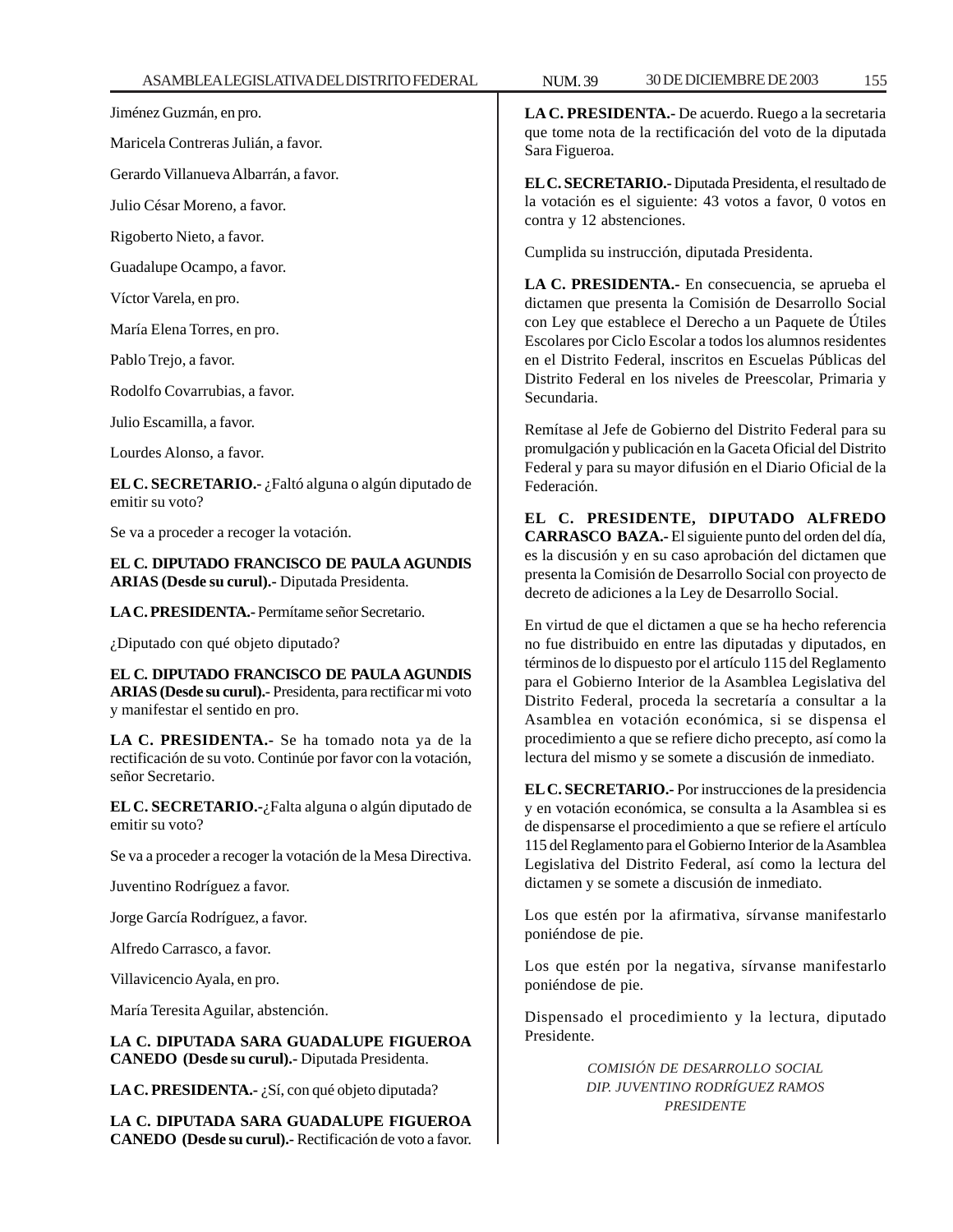# *DICTAMEN A LA INICIATIVA DE ADICIONES A LA LEY DE DESARROLLO SOCIAL DEL DISTRITO FEDERAL*

*H. Asamblea Legislativa del Distrito Federal. P r e s e n t e.*

*Fue turnada a esta Comisión de Desarrollo Social, para su respectivo análisis y dictamen, la propuesta enviada por el Diputado Víctor Gabriel Varela López referente a la ''Iniciativa de Adiciones a la Ley de Desarrollo Social del Distrito Federal''.*

*En ejercicio de las facultades que confieren los artículos 122, Base Primera, Fracción V, inciso i) de la Constitución Política de los Estados Unidos Mexicanos; 42 Fracción XIII del Estatuto de Gobierno del Distrito Federal; 10, fracción I, 59, 62, 64 y 84 de la Ley Orgánica de la Asamblea Legislativa del Distrito Federal; 28, 32, 83 y 84 del Reglamento para el Gobierno Interior de la Asamblea Legislativa del Distrito Federal; esta Comisión abordó el estudio y análisis de la propuesta presentada, tomando como base los siguientes:*

#### *ANTECEDENTES*

*PRIMERO.- En Sesión Ordinaria del pleno de esta H. Asamblea Legislativa del Distrito Federal, III Legislatura, celebrada el día 30 de octubre del año 2003, se presentó la ''Iniciativa de Adiciones a la Ley de Desarrollo Social del Distrito Federal'', por el Diputado Víctor Gabriel Varela López del Grupo Parlamentario del Partido de la Revolución Democrática.*

*SEGUNDO.- Con fecha 30 de octubre del año 2003, la Presidenta de la Mesa Directiva de la Asamblea Legislativa del Distrito Federal, acordó remitir para su análisis y dictamen a esta Comisión de Desarrollo Social, la ''Iniciativa de Adiciones a la Ley de Desarrollo Social del Distrito Federal''.*

*TERCERO.- Con fecha 30 de octubre del año 2003, mediante oficio No. MD/132/2003, la Presidenta de la Mesa Directiva de la Asamblea Legislativa del Distrito Federal, Dip. Claudia Esqueda Llanes, remitió dicha Iniciativa de Ley a esta Comisión de Desarrollo Social con el propósito de emitir el Dictamen conducente.*

*CUARTO.- Que dentro del articulado de la Ley de Desarrollo Social, no existe ningún capítulo que haga mención al diseño de estrategias y metodologías para la medición de la pobreza, que es una realidad que debe ser considerada como un asunto de atención prioritaria en la ciudad, lo que reclama reexaminar si la población más necesitada ha sido tomada en cuenta apropiadamente en el planteamiento de las políticas económicas y sociales instrumentadas hasta ahora, y para lo cual se emite el siguiente dictamen, bajo los siguientes:*

#### *CONSIDERANDOS*

*PRIMERO.- Que esta Comisión, de conformidad con lo artículos 42, fracción XIII, 46 fracción I del Estatuto de Gobierno del Distrito Federal; 10 fracción I y II y 64 de La Ley Orgánica de la Asamblea Legislativa del Distrito Federal, 28, 30 y 32 primer párrafo del Reglamento para el Gobierno Interior de la Asamblea Legislativa del Distrito Federal, se considera competente para analizar y dictaminar la ''Iniciativa de Adiciones a la Ley de Desarrollo Social del Distrito Federal''.*

*SEGUNDO.- Que esta dictaminadora está facultada para realizar el análisis y Dictamen de la presente ''Iniciativa de Adiciones a la Ley de Desarrollo Social del Distrito Federal'', en el artículo 122 inciso C), base primera, fracción V, inciso i), donde se señala que es facultad de este órgano legislativo ''Normar (…) la salud y asistencia social; y la previsión social''. De igual forma, esta facultada en el Estatuto de Gobierno del Distrito Federal en el Artículo 42, fracción XIII, por medio de la cual se dispone que la Asamblea Legislativa tiene la facultad de : ''Normar (…) la asistencia social; y la previsión social''.*

*TERCERO.- Que en la actualidad, la Ciudad se encuentra inmersa en la discusión sobre la viabilidad de la recuperación económica nacional y las modalidades de la reforma política, considerando como asunto marginal la necesidad de realizar reformas sociales; lo social se ha abordado parcialmente. Hoy en día, el panorama es el siguiente: una situación de muy bajos ingresos para la mayoría de la población y de pobreza extrema, mientras que por otro lado, resurge un proceso de concentración de la riqueza a niveles que se creían superados hace algunos años. La pobreza económica generada por la aplicación del modelo neoliberal, a costa del sacrificio de todos los mexicanos, es solamente uno de los ejemplos.*

*CUARTO.- Que uno de los problemas más graves de nuestra Ciudad, desde el punto de vista social, es el de la pobreza, sin que hasta el momento se cuente con algún instrumento que permita a los legisladores, a las instancias de Gobierno y a la sociedad, evaluar con precisión el impacto que tiene el conjunto de acciones sociales que aplica el Gobierno del Distrito Federal, y así tener muestras reales, para evaluar las políticas sociales y estimar las condiciones de pobreza. Es necesario contar con un instrumento público replicable y auditable para determinar el número de personas en situación de pobreza, el lugar donde se encuentran, el grado, tipo de intensidad, y desde luego los avances o retrocesos en su disminución.*

*QUINTO.- Que para el estudio y análisis de la pobreza se debe entender el concepto y su clasificación de acuerdo a los niveles y condiciones en que ésta se presenta. En este sentido, no existe un significado único del termino*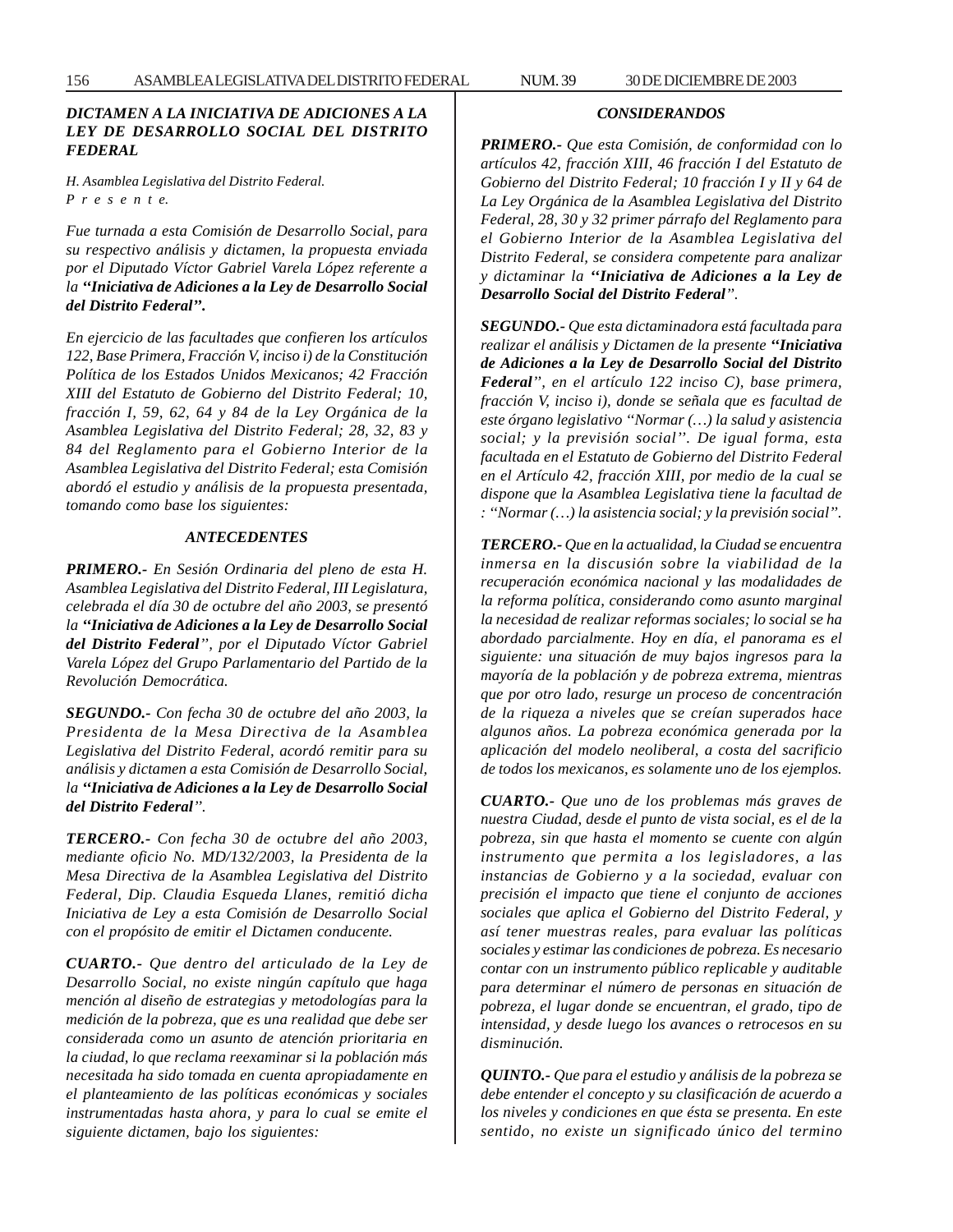*pobreza, aunque un elemento común de las definiciones es la identificación de un nivel de vida que no puede ser alcanzado por cierto grupo de personas, lo que les representa una adversidad socialmente inaceptable. Pobreza es un termino que hace referencia a la privación de elementos necesarios para la vida humana dentro de una sociedad, así como de medios o recursos para modificar esta situación. La pobreza puede definirse entonces como la privación de capacidades básicas, la carencia de los medios que se consideran apropiados en una sociedad especifica para alcanzar dichas capacidades.*

*SEXTO.- Que a pesar de que el gasto social en la Ciudad se mantiene como el principal rubro del gasto público que se proyecta anualmente, no se encuentra a la altura de las necesidades de una población que continua siendo muy joven y que requiere de muchos apoyos en materia de educación, salud, vivienda y asistencia social y que en los últimos años se ha empobrecido notablemente.*

*SÉPTIMO.- Que el problema de la pobreza no solo es uno de los más graves en la Ciudad, sino el más grave de los problemas de la humanidad, pues según reportes del World Bank, más del 85% de la población la sufre, sin embargo poco se sabe de cómo la gente pobre percibe y reacciona a su pobreza, su conocimiento y comprensión es indispensable si se quieren aplicar acciones para combatirla. Los estudios sobre la pobreza consideran como condiciones estructurales, indicadores medibles como los siguientes: el desempleo, falta de propiedades, ausencia de ahorros, limitación habitual de alimentos, cuidados médicos y vivienda precaria. Factores que dan como resultado patrones distintivos de desorganización en la comunidad y en la familia, mismas que a su vez producen un grupo de carencias, actitudes y valores, fuertes sentimientos de marginalidad, desesperanza, dependencia, inferioridad, y fuerte orientación del presente, con relativamente poca habilidad para diferir las recompensas y planeación del futuro.*

*OCTAVO.- Que la Iniciativa de Adiciones a la Ley presentada, coadyuvará con la descripción de las estrategias y metodologías necesarias para obtener parámetros confiables de medición de la pobreza, como una tarea esencial desde el punto de vista del diseño y seguimiento de las políticas encaminadas hacia el mejoramiento del desarrollo social y humano. Aunque la pobreza es una condición humana multidimensional que no puede reducirse a una simple estadística, su medición es una herramienta importante, ya que permite:*

- *Evaluar el desarrollo de la Ciudad en términos del mejoramiento de las condiciones de vida de la población.*
- *Establecer la magnitud del problema del desarrollo.*
- *Caracterizar el fenómeno para el diseño de las políticas, programas y acciones del sector público.*
- *Evaluar las políticas, programas y acciones públicas de Desarrollo Social, en términos de su incidencia sobre la pobreza.*

*NOVENO.- Que para el examen de las políticas públicas, la medición de la pobreza tiene cuando menos tres aplicaciones principales: 1) Diagnóstico del problema, 2) Diseño de instrumentos de política y 3) Evaluación de políticas públicas.*

*El diagnostico, debe conocer la magnitud y profundidad de la pobreza por zonas y que esto se convierta en el parámetro para destinar recursos, así como tomar en cuenta la relación entre el crecimiento económico y la pobreza, pues conocer la magnitud de la pobreza y su evolución en el tiempo, constituye un instrumento indispensable para dilucidar el problema. Además de evaluar la gestión pública, permitirá verificar el éxito o fracaso de las políticas orientadas a fomentar el bienestar social y en consecuencia, disminuir la pobreza.*

*Para el diseño de políticas públicas se deberán identificar los grupos con mayor pobreza y determinar la contribución de cada subgrupo a la pobreza total, considerando a estos elementos como valiosos para el diseño de políticas.*

*Los índices de pobreza servirán también para evaluar el efecto de los programas o proyectos específicos, en otras palabras los índices de pobreza podrán ser utilizados como indicadores prioritarios de bienestar social, para definir metas claras de Gobierno y evaluar el éxito de las políticas públicas.*

*DÉCIMO.- Que para la medición de la pobreza se deberá tomar en cuenta indicadores que capten la multidimensionalidad de la pobreza como :*

- *1. Necesidades básicas insatisfechas.*
- *2. Índice de pobreza humana.*
- *3. Método de medición de la pobreza monetaria (Líneas de pobreza)*

*DÉCIMO PRIMERO.- Que el diseño de políticas sociales debe estar basado en el diagnostico y en la identificación de los niveles de pobreza que arrojen los indicadores de la misma, focalizando el problema en:*

*Pobreza de primer nivel.- Esta indica que 1 de cada 5 hogares, tienen un ingreso per cápita que es insuficiente para comprar la canasta que cubre los requerimientos nutritivos necesarios para vivir.*

*Pobreza de segundo nivel.- Señala en números redondos que casi 5 de cada 10 hogares tienen un ingreso que no*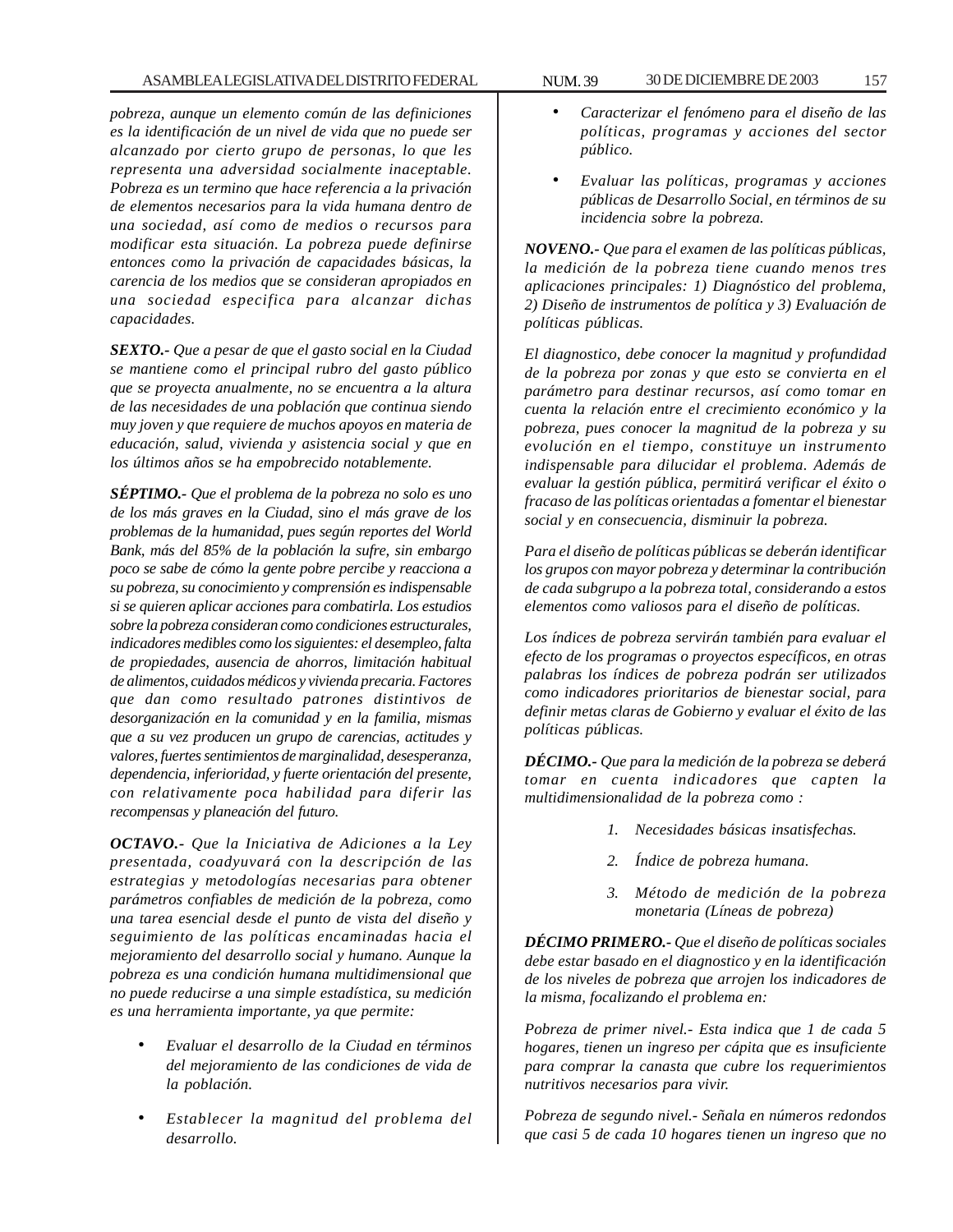*alcanza para satisfacer el conjunto formado por las necesidades alimenticias, vestuario, vivienda, transporte, salud y educación.*

*Pobreza de tercer nivel.- Esta expresa que cerca de 6 de cada 10 hogares no tiene recursos económicos para satisfacer el perfil de consumo de aquellos hogares que tienen un ingreso total per cápita suficiente para comprar los bienes y servicios que comúnmente adquieren los hogares cuyo ingreso es suficiente para adquirir la canasta alimentaria.*

*DÉCIMO SEGUNDO.- Que la pobreza es una realidad inaceptable para cualquier sociedad. Por ello y aún considerando la variedad de cálculos posibles sobre su magnitud, requiere ser considerada como un asunto de atención prioritaria, por tal motivo, la instrumentación de las estrategias para medir la pobreza deberán ser diseñadas en función al diagnóstico y de los indicadores multidimencionales como el de necesidades básicas insatisfechas, el índice de pobreza humana y con esto el método de medición integrada de la pobreza, así como la evaluación de las políticas sociales.*

*En mérito de lo antes expuesto y con fundamento en los artículos 122, inciso C), Base Primera, fracción V, inciso i), de la Constitución de los Estados Unidos Mexicanos; 42 fracción XIII, del Estatuto de Gobierno del Distrito Federal; 28, 29, 83 y 84 del Reglamento para el Gobierno Interior de la Asamblea Legislativa del Distrito Federal, esta Comisión emite el siguiente:*

#### *DICTAMEN*

*ÚNICO.- Con referencia a la ''Iniciativa de Adiciones a la Ley de Desarrollo Social del Distrito Federal'', presentada por el Diputado Víctor Gabriel Varela López, y en atención a los razonamientos fundados y motivados, previo el análisis y discusión, esta Comisión determinó que es de aprobarse, en los siguientes términos:*

## *LEY DE DESARROLLO SOCIAL PARA EL DISTRITO FEDERAL*

*Capítulo Noveno.*

*Artículos del 35 al 39*

*Artículo 35.- La Metodología para medir la evolución de la pobreza y el desarrollo social, será un instrumento público que permitirá planear, diseñar y evaluar el impacto de la aplicación de la Política de Desarrollo Social en el Distrito Federal.*

*Artículo 36.- La Secretaría será la responsable de elaborar y actualizar la Metodología para medir la evolución de la pobreza y el desarrollo social del Distrito Federal. Para el efecto podrá suscribir convenios con instituciones académicas, gubernamentales o sociales para fijar los lineamientos y criterios que permitan definir,* *identificar y medir la pobreza y desarrollo social del Distrito Federal.*

*Artículo 37.- La Metodología y los estudios sobre la evolución de la pobreza y el desarrollo social del Distrito Federal, serán enviados a la Asamblea Legislativa del Distrito Federal y al Consejo para conocer su opinión, misma que deberá emitirse en los treinta días posteriores a la recepción del documento.*

*Artículo 38.- La Secretaría realizará las mediciones de la evolución de la pobreza y el desarrollo social en el Distrito Federal con una periodicidad anual, con la finalidad de implementar políticas sociales con nuevos conceptos de sustentabilidad y equidad que rescaten la seguridad humana y por consiguiente el Desarrollo Social, disminuyendo con ello la pobreza en nuestra Ciudad.*

*Artículo 39.- La Secretaría publicará en la Gaceta Oficial del Distrito Federal la metodología y los resultados de las mediciones de la evolución de la pobreza y el desarrollo social y pondrá a disposición de los ciudadanos, a través de sus paginas electrónicas, todos los estudios e información requerida para aplicar la Metodología.*

### *TRANSITORIOS*

*Primero.- El presente decreto entrará en vigor al día siguiente de su publicación en la gaceta oficial del Distrito Federal.*

*Firman por la Comisión de Desarrollo Social las y los diputados: Juventino Rodríguez Ramos, Presidente; Guadalupe Ocampo Olvera, Vicepresidenta; así como los integrantes: Sara Guadalupe Figueroa Canedo, José María Rivera Cabello, Valentín Eduardo Malpica Rodríguez, Maricela Contreras Julián, María Guadalupe Chavira de la Rosa y Norma Gutiérrez de la Torre.*

**EL C. PRESIDENTE.-** Gracias diputado Secretario. Para fundamentar el dictamen, se concede el uso de la tribuna por la Comisión de Desarrollo Social al diputado Juventino Rodríguez Ramos.

Adelante, diputado.

**EL C. DIPUTADO JUVENTINO RODRÍGUEZ RAMOS.-** Con el permiso de la presidencia.

Compañeras y compañeros diputados:

El desarrollo social, es un proceso permanente mediante el cual se amplían las capacidades y las opciones de las personas y las comunidades para que puedan ejercer plenamente sus libertades y derechos y realizar todo su potencial productivo y creativo de acuerdo con sus aspiraciones, intereses, convicciones y necesidades, se trata de un proceso para mejorar las condiciones de vida de las personas, sin embargo, las acciones que hasta el momento se han aplicado, no han sido suficientes.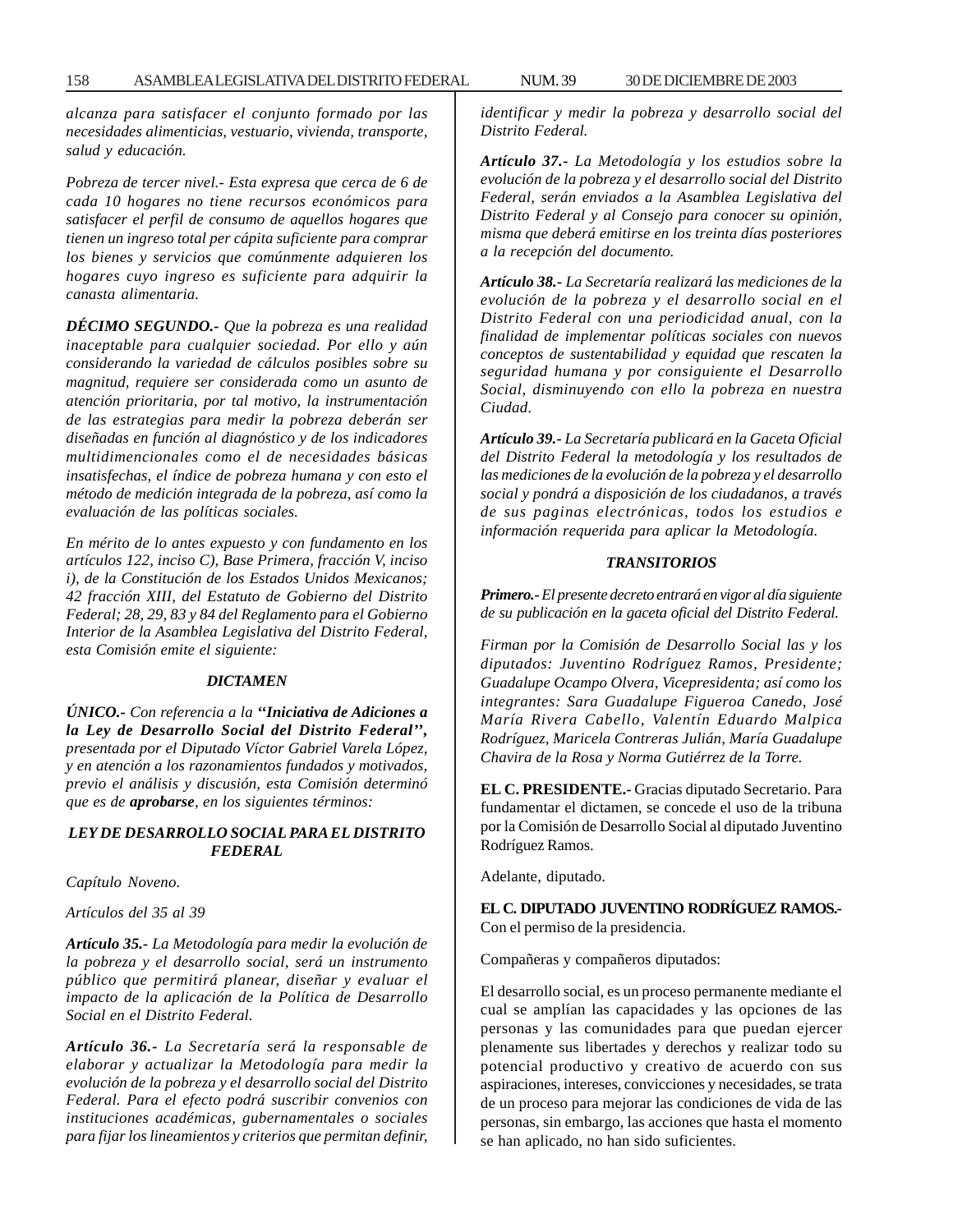Para el diseño de estrategias, se debe de contar con una base sólida, se debe de partir el soporte científico del conocimiento y de la investigación empírica que sirvan como indicadores para enfrentar los grandes problemas de nuestra ciudad como lo es el combate a la pobreza.

Hoy debemos partir de un nuevo concepto de asistencia social, coincidiéndola como un derecho y como una dádiva, como una simple acción altruista, con acciones de fondo más allá de actitudes asistencialistas y paternalistas.

Hablar del proceso de transición democrática y se impacta en la nueva política social requiere hacer una serie de consideraciones en torno a los grandes retos que tenemos para combatir los niveles de pobreza y de pobreza extrema con sus inherentes secuelas.

La pobreza en nuestra ciudad es una realidad inaceptable que impide las aspiraciones más elementales de los individuos y es sin lugar a dudas un problema de considerable gravedad.

Por ello y a pesar de la variedad de cálculos posibles sobre su magnitud, requiere ser considerada como un asunto de atención prioritaria para el gobierno.

Cuando avanzamos en el estudio de la pobreza debemos de comprender su dimensión y aunque no existe un significado único en las diversas teorías, encontramos elementos en común para identificar que los grupos sociales, individuos y comunidades no alcanzan los niveles de vida aceptables, lo que les representa una adversidad social inaceptable.

Pobreza es un concepto que hace referencia a la privación de elementos necesarios para la vida humana dentro de la sociedad, así como de medios o recursos para modificar esa situación.

Es necesario por tanto reconsiderar la importancia de definir metodologías probadas para medir la pobreza, pues incluso las cifras más conservadoras revelan la persistencia del problema en magnitudes preocupantes; ello reclama reexaminar si la población más vulnerable ha sido tomada en cuenta apropiadamente en el planteamiento de las políticas económicas y sociales instrumentadas hasta ahora.

Tenemos que medir cuántos son, dónde viven, cómo viven y cómo piensan para definir las mejores estrategias de política pública para enfrentarla.

Por lo anterior y para el examen de políticas públicas resulta fundamental definir metodologías y técnicas para la medición de la pobreza con base en un auténtico diagnóstico que permita conocer realmente las condiciones de la misma para diseñar instrumentos de políticas reales y evaluarlas en el corto, mediano y largo plazo.

La medición de la pobreza es una tarea esencial desde el punto de vista del diseño de las políticas encaminadas hacia el mejoramiento de las condiciones de vida.

Aunque la pobreza es una condición humana, multidimensional, que no puede reducirse a una estadística, su medición es una herramienta importante ya que permite evaluar el desarrollo de la ciudad en términos del mejoramiento de las condiciones de vida de la población.

Establecer la magnitud de los problemas del desarrollo económico.

Caracterizar el fenómeno para el diseño de políticas, programas y acciones del sector público y evaluar las políticas, programas y acciones públicas de desarrollo social en términos de su incidencia sobre la pobreza.

Es por ello que la aprobación de esta iniciativa de adiciones a la Ley de Desarrollo Social representa un avance significativo para dotar de facultades al Gobierno del Distrito Federal y de esta manera cuente con medidas reales y oficiales que sirvan como punto de referencia para conocer el efecto de los programas o proyectos específicos.

Los índices de pobreza podrán ser utilizados como indicadores prioritarios del bienestar social para definir metas cuantificables del Gobierno y evaluar el éxito de las políticas públicas.

En síntesis, la medición de la pobreza nos permitirá identificar claramente sus niveles y magnitud con base entre otros en el ingreso per cápita, incluyendo la adquisición de la canasta básica que cubre los requerimientos nutritivos necesarios para vivir, así como el vestuario, la vivienda, el transporte, la salud y la educación que permita contar con datos cuantitativos para conocer los índices de marginación.

Hoy es necesario consolidar el proyecto democrático del Gobierno de la Ciudad para colocar en primer plano los intereses de las mayorías que combatan la injusticia, la represión y la violación de los derechos humanos.

Las políticas públicas deben responder a estas exigencias garantizando el mejoramiento de las condiciones de vida en el corto plazo con un enfoque redistributivo con equidad donde la participación social sea un verdadero instrumento para alcanzar el desarrollo económico sustentable.

Diputadas y diputados:

Uno de los problemas más graves de nuestra ciudad, desde el punto de vista social, es el de la pobreza, sin que hasta el momento se cuente con algún instrumento que permita a los legisladores, a las instancias de gobierno y a la sociedad evaluar con precisión el impacto que tiene el conjunto de acciones sociales que aplica el Gobierno del Distrito Federal y así tener muestras reales para evaluar las políticas y estimar las condiciones de pobreza.

Es necesario contar con un instrumento público replicable y auditable para determinar el número de personas en situación de pobreza, el lugar donde se encuentra, el grado,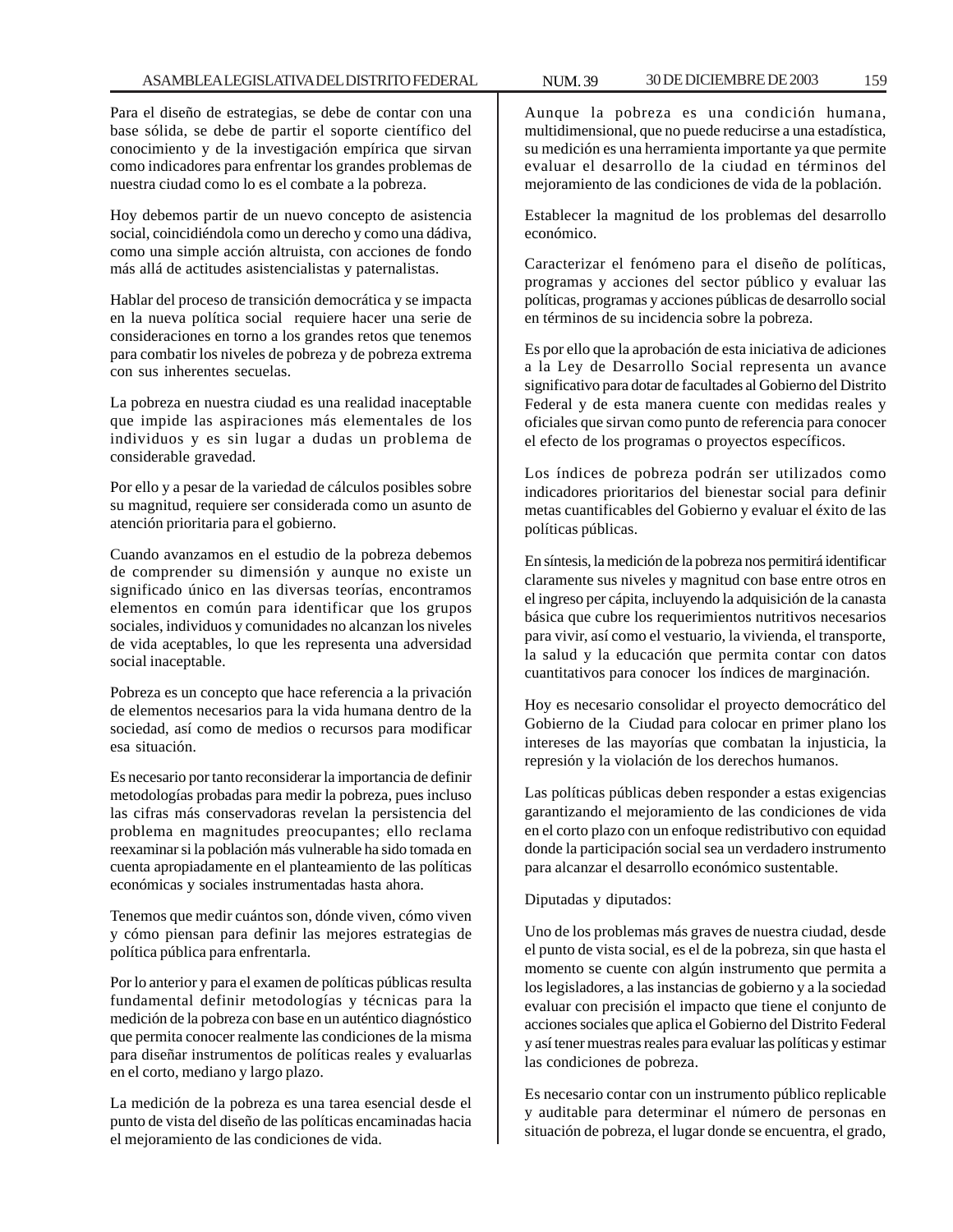tipo de intensidad y desde luego los avances o retrocesos en su disminución.

Con la aprobación de la iniciativa de adiciones a la Ley de Desarrollo Social, se dotará de facultades al Gobierno de la Ciudad para que defina las Metodologías y Estrategias necesarias para obtener parámetros confiables de medición de la pobreza como una tarea esencial de las políticas públicas.

Por economía parlamentaria omito leer el texto del dictamen y solicito sea incorporado íntegramente al Diario de los Debates.

Pongo a consideración de esta Soberanía la aprobación del dictamen que la Comisión de Desarrollo Social presenta sobre la iniciativa de adiciones a la Ley de Desarrollo Social del Distrito Federal.

Es cuanto, diputado Presidente.

**EL C. PRESIDENTE.-** Gracias, diputado Juventino Rodríguez.

Insértese íntegramente al Diario de los Debates.

Está a discusión el dictamen. Se abre el registro de oradores.

¿Oradores en contra?

¿Alguna o algún diputado desea razonar su voto?

Adelante, diputado Muciño, tiene el uso de la palabra hasta por diez minutos.

# **EL C. DIPUTADO JOSÉ BENJAMÍN MUCIÑO PÉREZ.-** Con la venia de la presidencia.

Señoras y señores diputados:

Simplemente para en uso del tiempo de todos abreviar el fundamento de este voto.

Como en el caso del anterior dictamen que nos ocupa en este momento, el pasado se dirimió en la misma reunión de la Comisión de Desarrollo Social y a pesar de que han pasado ya una hora con 27 minutos, seguimos sin contar con el documento probatorio pleno de carácter, como lo señala nuestra normatividad, que es la versión estenográfica para avalar este dictamen.

Ciertamente el llevar a cabo con metodología la medición de la pobreza nos permite adelantar varios temas.

Primero y entre otras cosas, darle certidumbre al informe de la Secretaria de Desarrollo Social vertido en esta tribuna, donde afirmó que en tres años de gobierno perredista a cargo de López Obrador, el índice de marginalidad sigue siendo de 60%.

Segundo, que precisamente para incorporar los recursos federales que tanta falta le hacen a los programas de López Obrador en la Ciudad de México, se requiere de una

metodología que implique que cuando menos 9 de los 13 Programas Sociales que ejecuta hoy el gobierno tengan además de destinatarios, elementos reales de progreso y que puedan irse instrumentando con las propias finanzas de la Ciudad.

Tercero, llama la atención que ahora se quiere tecnologizar o metodologizar como aquí se ha comentado la medición de la pobreza. Qué mayor metodología que el número de beneficiarios de los padrones de programas sociales que en forma reiterada el gobierno se ha negado a entregarle a esta Soberanía; qué mejor forma de contarlos que en los eventos partidarios a los que se dice que ya no se hace alusión y se practican y tenemos fotografías y testimonios de periódicos y testimonios de personas que así lo acreditan.

Lamentablemente por la falta de quórum para dictaminar esta iniciativa, aún cuando las firmas fueron recogidas en forma posterior para acreditar el procedimiento, es lamentable no poder aprobarlo; lamentable porque como aquí se ha señalado el desarrollo sustentable no puede fincarse ni en la obligación de procedimientos ni en la del marco legal aplicable; lamentable porque a pesar de escuchar buenas intenciones para mejorar el ámbito social del Distrito Federal, ésta queda de manifiesto mancillada porque no se sigue ni procedimiento ni ley alguna.

El Partido Acción Nacional se abstendrá en esta nueva iniciativa.

Es cuanto, señor Presidente.

**EL C. PRESIDENTE.-** Gracias diputado Benjamín Muciño.

Para el mismo tema tiene el uso de la palabra el diputado Víctor Varela, hasta por diez minutos.

Adelante diputado.

**EL C. DIPUTADO VÍCTOR GABRIEL VARELA LÓPEZ.-** Buenas tardes compañeros diputados.

Con su autorización compañero Presidente.

Queremos antes que nada hacer un reconocimiento a la política social implementada por la actual administración que ha permitido contribuir a revertir algunos de los más graves estragos que ocasiona la aplicación de la política neoliberal a nivel nacional.

Nos queda claro que las políticas públicas impulsadas por la Secretaría de Desarrollo Social en el Distrito Federal tiene como fundamento reconocer a los pobres y excluidos como sujetos de pleno derecho y se orientan a favorecer tanto al mejoramiento de sus condiciones de vida como su participación en todos los órdenes de la vida social.

Creemos que la cuestión de la medición de la pobreza deba ser una de las formas como un partido, como un proyecto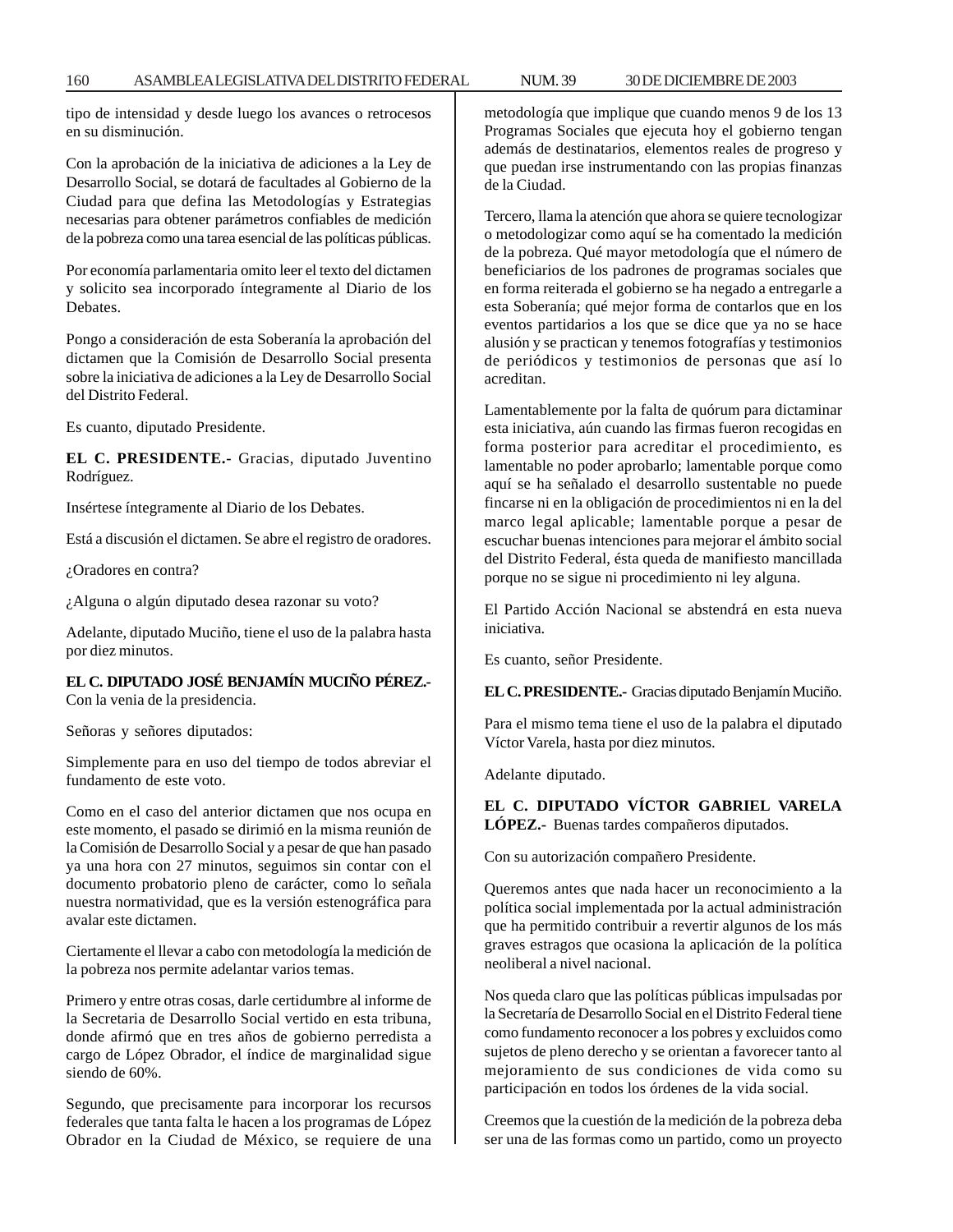político deba de llevar a cabo su gobierno. Sí da cierto temor el que aquí se diga por ejemplo que una evidencia tan grande y tan cruel como es este drama familiar que se vivió hace unas semanas, no sea una evidencia clarísima de que la desigualdad, de que la pobreza exista aquí en nuestra ciudad.

Causa desconcierto el que se ponga en duda si esto no es provocado por la pobreza, este drama del infanticidio primero y luego el suicidio de una señora, de una persona totalmente comprobado que vivía en extrema pobreza, se ponga en duda si fue causa precisamente el nivel de pobreza con que se vivía.

Se puede, por la formación política y partidista desconocer una realidad, a lo mejor si la realidad que se vive en algunas delegaciones de donde provienen la mayoría de algunos diputados de algún grupo parlamentario no les permita conocer esta realidad, pero también existe incluso si la realidad concreta se les hace difícil acceder, también existe la realidad literaria y desde hace siglos. Víctor Hugo en su novela clásica de ''Los Miserables'', consigna estos dramas que desde siempre se han vivido, que desde siempre se han vivido a causa de la pobreza.

Víctor Hugo Rascón Banda, en otra obra de teatro que después pasara a la historia como película, con el título de ''Los Motivos de Luz'', consigna otro de estos casos, exactamente lo mismo, la muerte y el suicidio de infantes y de la madre por la cuestión de la pobreza.

Si esto no nos ayuda a saber que en el Distrito Federal hay pobreza, que en el país hay pobreza, pues obviamente tenemos que recurrir a sistemas más metodológicos para ir midiendo la pobreza.

Es obvio entonces con estas dudas el pensar por qué entonces este partido que gobierna el país se le hace tan fácil el excluirnos de muchos de los programas que todas las otras entidades federativas tienen derecho y tienen participación.

Queremos destacar que la política social impulsada por la administración capitalina no busca ser asistencialista ni que tenga una duración de seis años. Por su parte, la Asamblea Legislativa del D.F. estamos generando los mecanismos jurídicos que permitan garantizar el acceso permanente e institucionalizado a los derechos universales, a la población que se encuentra en pobreza en la Ciudad de México, visión que en definitiva supera la focalización federal, porque en este caso no se están excluyendo deliberadamente a ningún sector social.

En este sentido, reconocemos la importancia que habrá de tener para la Ciudad Capital la aprobación de la Ley de la Pensión Universal para Adultos Mayores aprobada recientemente por esta Soberanía, propuesta legislativa que se orienta en el sentido de continuar abatiendo la pobreza entre los sectores vulnerables.

Reconocemos ampliamente el programa integrado territorial aplicado por el Gobierno Capitalino, pues se ha convertido en uno de los principales avances en la tarea de frenar el empobrecimiento en la ciudad, aplicando de manera sistemática acciones bien definidas que impactan directamente en el bienestar de la población de escasos recursos.

El hecho de que en este año se destinen cerca de 6 mil millones de pesos para las acciones de apoyo a adultos mayores, a los consumidores de Leche Liconsa, que también en un acto de insensibilidad como uno de los primeros actos de gobierno, el Gobierno Federal foxista le puso su aumento, su pilón al precio de la Leche Liconsa.

Ampliación y rehabilitación de vivienda, desayunos escolares, apoyo a personas con discapacidad y otras acciones más, representan acciones serias para enfrentar de manera frontal y sin retórica la pobreza en la Capital; pero para los legisladores del Distrito Federal queda claro que hay muchas tareas todavía por hacer, que es necesario profundizar en el impacto que están teniendo la políticas sociales en los universos de personas que son atendidas.

Hace falta conocer las nuevas necesidades sociales que se van generando por los grupos vulnerables de la Capital, a fin de canalizar las partidas presupuestales y así fortalecer acciones para frenar la intensidad de la pobreza en los sectores más dañados, pero también es importante para los diputados locales al momento de definir los presupuestos sociales, tener claridad de los parámetros que nos permitan conocer los rezagos que se presentan en la cuestión social.

Consideramos que los efectos de las políticas económicas que se impulsan a nivel nacional impactan seriamente en los niveles de bienestar de la ciudadanía de menores ingresos, y por ello a pesar de los enormes esfuerzos que se realiza por la administración local, se siguen presentando algunos rezagos en sectores vulnerables que urge atender.

Pero algo que sí resulta deleznable a todas luces e injusto e inequitativo, es el hecho de que a nivel federal se haya excluido al Distrito Federal desde la Primera Legislatura, curiosamente cuando un proyecto democrático de izquierda llegaba al Gobierno Local, del Fondo de Aportaciones para la Infraestructura Social, cuyo destino es la realización de obra de infraestructura para la población que vive en extrema pobreza, lo anterior bajo el argumento ridículo e inconsistente de que en la Ciudad de México no existe pobreza extrema. Ya dimos casos dramáticos de que sí la hay.

Ahora los diputados federales han bajado en un 80% el monto financiero de la deuda solicitada por el Gobierno del Distrito Federal, que era el más bajo de los últimos 15 años. Sin duda que esta reducción impactará seriamente las obras de infraestructura para atender a la población capitalina y las acciones para atender los rezagos sociales en las Delegaciones.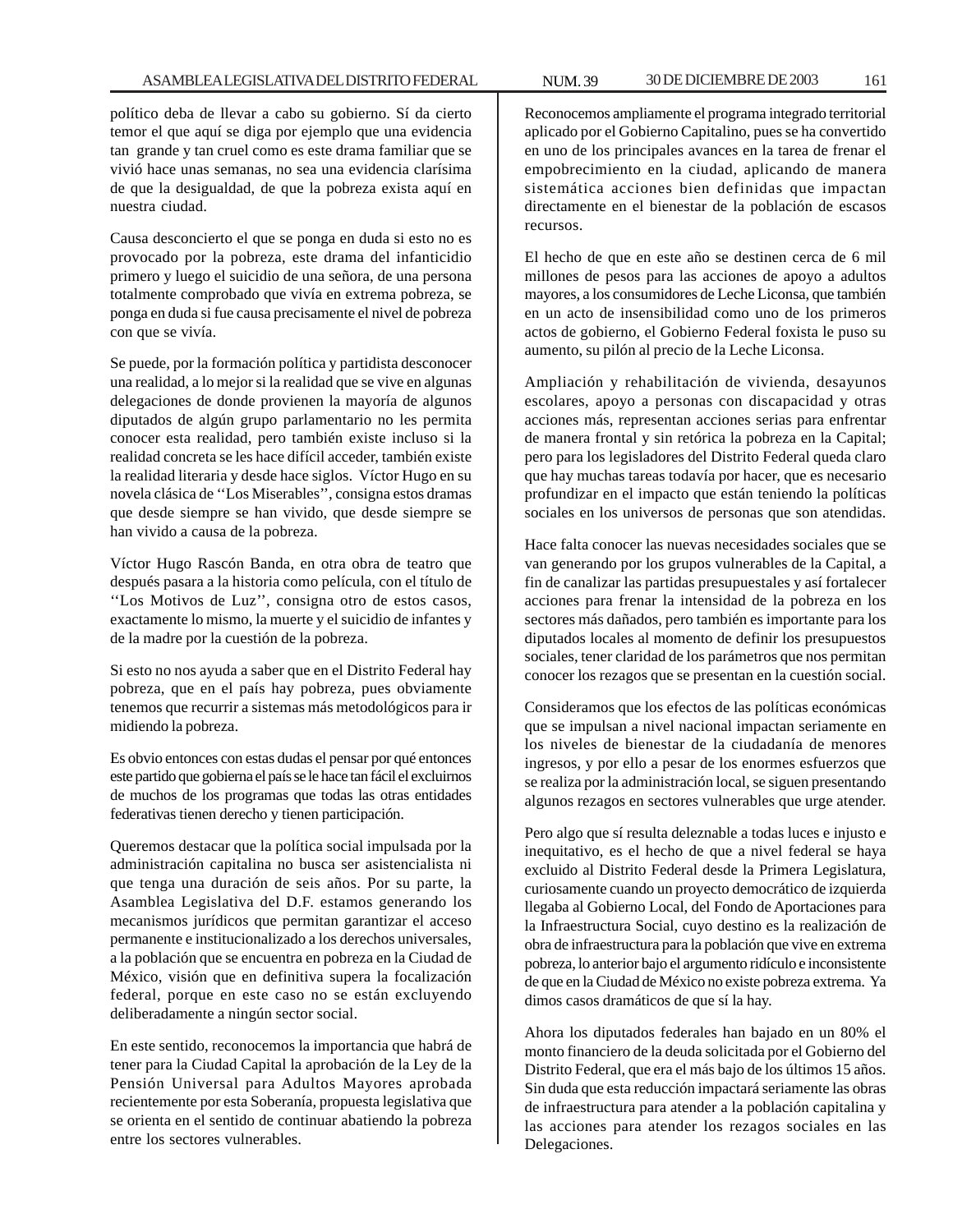Con estas acciones los diputados federales dejan en la total indefensión al Distrito Federal para atender la situación de pobreza. Lo anterior a pesar de que la entidad genera la cuarta parte de la riqueza total del país y da cobijo diariamente a parte de su población de 8.9 millones a más de 9 millones de personas de la zona conurbada, con todas las implicaciones que esto genera.

Otro golpe del revanchismo, de los berrinches políticos en contra del Gobierno del Distrito Federal que aparece ya consignado en los diarios de circulación nacional, es que ahora se pretende excluir al Distrito Federal del Programa de Apoyo de Fortalecimiento de las Entidades Federativas, cuyo monto previsto para el próximo año es de 1,400 millones de pesos y cuyo destino es el Saneamiento Financiero, la Construcción y Equipamiento de la Infraestructura Urbana, el apoyo a los Sistemas de Pensiones y la Modernización de los Sistemas de Catastro y de Recaudación local. Lo anterior obviamente daña a los usuarios de la ciudad, pero perjudica en primer lugar a los sectores más empobrecidos por su condición de vulnerabilidad.

La preocupación se agrava todavía más porque hay la propuesta del Ejecutivo Federal en el Congreso para que disminuya el Fondo de Aportaciones Múltiples de los recursos federales, lo cual impactará negativamente el trabajo del DIF, particularmente se despojará de desayunos escolares a los niños de las escuelas capitalinas. Aquí preguntamos qué culpa tienen, usando el léxico de nuestro Gobierno Federal, qué culpa tienen los chiquillos y las chiquillas de la ciudad capital de la frustración y berrinches políticos que está haciendo el Ejecutivo Federal. Creo que ninguno, ellos no tienen por qué pagar esto.

Se dará menor atención también con esto a las personas indigentes y niños de la calle.

Por lo anterior, es que consideramos positivo que la Comisión de Desarrollo Social haya tenido a bien aprobar la iniciativa de adiciones a la Ley actual de Desarrollo Social del Distrito Federal, que permitirá sin duda tener claridad sobre la medición de la situación de la pobreza y cuyos resultados servirán para planear, diseñar y evaluar los avances de las políticas implementadas.

Se refrenda en el dictamen aprobado que es la Secretaría de Desarrollo Social la encargada de elaborar y actualizar la metodología para medir la pobreza mediante la suscripción de convenios con universidades e instituciones gubernamentales. Este es un avance para contar con un instrumento público replicable, auditable y transparente.

Celebramos que se ratifique en el dictamen el hecho de que esta metodología sea puesta a consideración de esta soberanía y del Consejo de Desarrollo Social para que emitan sus opiniones antes de la publicación en la Gaceta Oficial.

En el caso de nuestra soberanía le corresponderá retomar los parámetros definidos por la Secretaría para medir la pobreza en la ciudad anualmente y en base a ello determinar el incremento de partidas presupuestales en los aspectos sociales que sea necesario fortalecer.

Por último, el dictamen ratifica el principio de transparencia, ahora en el caso de los estudios de medición de pobreza, y así cualquier persona o institución podrán contar con la información necesaria para conocer o en su caso verificar la situación de los rezagos sociales que padece nuestra ciudad. Nunca hemos estado por las autocomplacencias, y eso nos sirve también para evitar las especulaciones de que...

**EL C. PRESIDENTE.-** Diputado Víctor, con todo respeto se ha agotado su tiempo.

**EL C. DIPUTADO VÍCTOR GABRIEL VARELA LÓPEZ.-** Concluyo. De que de esto se pueda dar un uso partidista

como aquí se ha pretendido especular. Es todo.

Gracias.

**EL C. PRESIDENTE.-** Gracias, diputado Víctor Varela.

Antes de proceder a recoger la votación en lo general del dictamen, se pregunta a las diputadas y diputados si habrán de reservarse algún artículo para ser discutido en lo particular.

En virtud de no existir reserva de artículos, proceda la secretaría a recoger la votación nominal del dictamen en lo general y en lo particular en un solo acto.

**LA C. SECRETARIA, DIPUTADA MARÍA GABRIELA GONZÁLEZ MARTÍNEZ.-** Se va a proceder recoger la votación nominal del dictamen en lo general y en lo particular en un solo acto.

De conformidad con lo establecido por el artículo 128 del Reglamento para el Gobierno Interior de la Asamblea, se solicita a la Coordinación de Servicios Parlamentarios hacer el anuncio correspondiente a efecto de que los diputados presentes puedan emitir su voto.

Se solicita a los diputados que al emitir su voto lo hagan en voz alta diciendo su nombre y apellido, añadiendo la expresión ''en pro'', ''en contra'' o ''abstención''. La de la voz recogerá la votación. Comenzamos de derecha a izquierda.

#### **(Votación Nominal)**

Juan Antonio Arévalo López, abstención.

Benjamín Muciño, abstención.

Jesús López, abstención.

Mónica Serrano, abstención.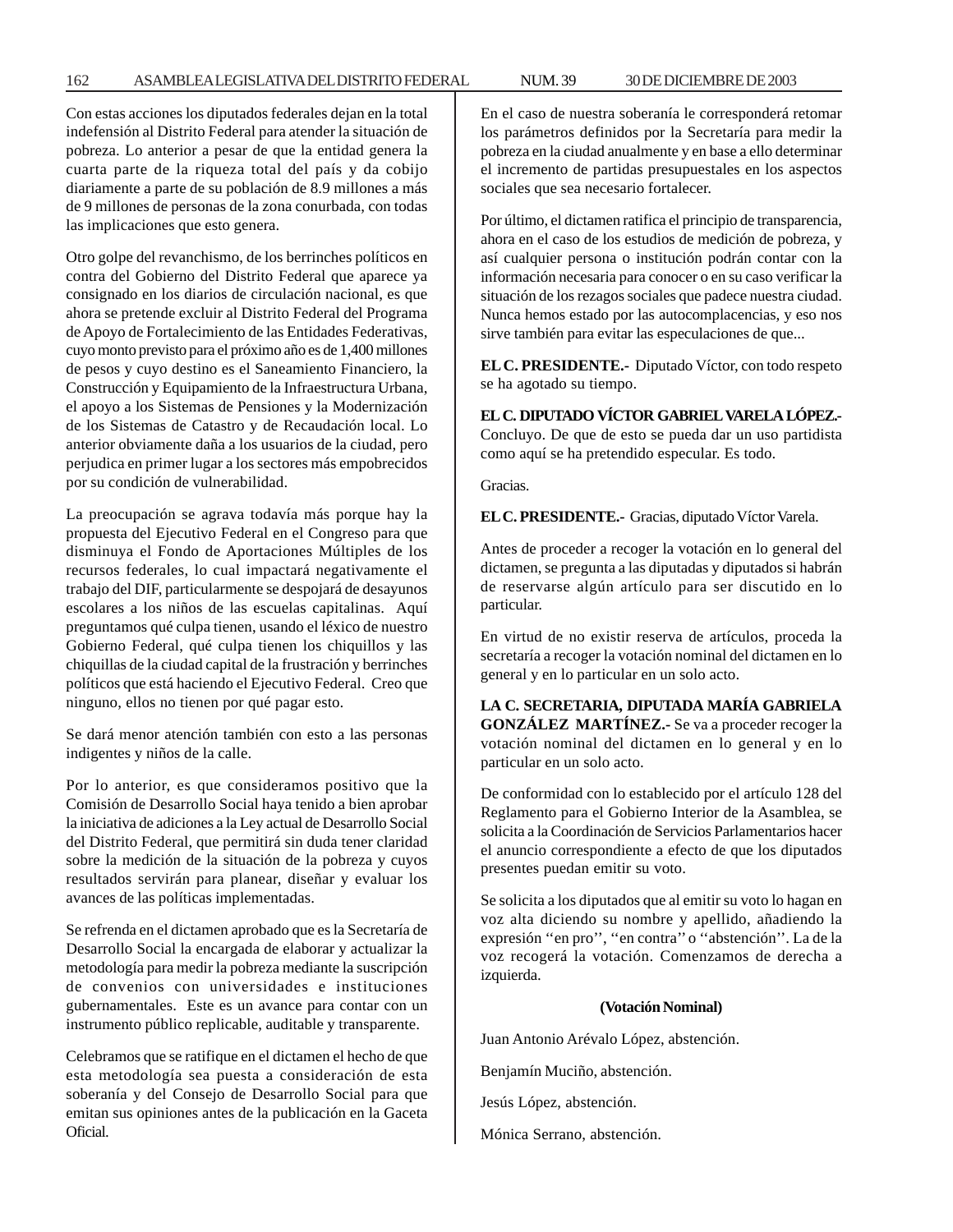| Martha Delgado, a favor.                      | Gerardo Villanueva Albarrán, a favor.                                                                                       |  |  |
|-----------------------------------------------|-----------------------------------------------------------------------------------------------------------------------------|--|--|
| Rafael Hernández, a favor.                    | Rigoberto Nieto, a favor.                                                                                                   |  |  |
| Emilio Fernández, en pro.                     | Julio César Moreno, a favor.                                                                                                |  |  |
| Eduardo Malpica, en pro.                      | Guadalupe Ocampo, a favor.                                                                                                  |  |  |
| Héctor Guijosa, en pro.                       | Víctor Varela, a favor.                                                                                                     |  |  |
| Higinio Chávez, a favor.                      | Pablo Trejo, en pro.                                                                                                        |  |  |
| José Jiménez, en pro.                         | Rodolfo Covarrubias, a favor.                                                                                               |  |  |
| María de Lourdes Rojo e Incháustegui, en pro. | Julio Escamilla, a favor.                                                                                                   |  |  |
| Francisco Chiguil, en pro.                    | Alberto Trejo Villafuerte, en pro.                                                                                          |  |  |
| Andrés Lozano Lozano, en pro.                 | LA C. SECRETARIA.- ¿Faltó alguna o algún diputado de<br>emitir su voto?                                                     |  |  |
| González Maltos, a favor.                     | Maricela Contreras Julián, a favor.                                                                                         |  |  |
| Araceli Vázquez, a favor.                     |                                                                                                                             |  |  |
| Alfredo Hernández Raigosa, a favor.           | José Espina, abstención.                                                                                                    |  |  |
| Sofía Figueroa, abstención.                   | LA C. SECRETARIA.- Se va a proceder a recoger la votación<br>de la Mesa Directiva.                                          |  |  |
| Irma Islas León, abstención.                  | Gabriela González, abstención.                                                                                              |  |  |
| Jorge Lara, abstención.                       | Juventino Rodríguez, a favor.                                                                                               |  |  |
| Carlos Alberto Flores, abstención.            | Alfredo Carrasco, a favor.                                                                                                  |  |  |
| Reyes Gámiz, a favor.                         | María Teresita Aguilar, abstención.                                                                                         |  |  |
| Miguel Ángel Solares Chávez, a favor.         | LA C. SECRETARIA.- Diputado Presidente, el resultado                                                                        |  |  |
| Elio Bejarano, en pro.                        | de la votación es el siguiente: 38 votos a favor, 0 votos en<br>contra, 14 abstenciones.                                    |  |  |
| Rodrigo Chávez Contreras, a favor.            | EL C. PRESIDENTE.- Gracias, diputada Secretaria.                                                                            |  |  |
| Silvia Oliva Fragoso, a favor.                | En consecuencia se aprueba el dictamen que presenta la                                                                      |  |  |
| Lourdes Alonso, a favor.                      | Comisión de Desarrollo Social, con decreto de adiciones a<br>la Ley de Desarrollo Social.                                   |  |  |
| María Elena Torres, en pro.                   | Remítase al Jefe de Gobierno del Distrito Federal para su                                                                   |  |  |
| Sara Figueroa, abstención.                    | promulgación y publicación en la Gaceta Oficial del Distrito<br>Federal y para su mayor difusión en el Diario Oficial de la |  |  |
| Aguilar Álvarez, a favor.                     | Federación.                                                                                                                 |  |  |
| Jiménez Guzmán, en pro.                       | El siguiente punto del orden del día es la discusión y, en su                                                               |  |  |
| Bernardo de la Garza, abstención.             | caso, aprobación del dictamen que presenta la Comisión<br>de Desarrollo Social, con proyecto de Ley que Establece el        |  |  |
| José Antonio Arévalo, abstención.             | Derecho a contar con una Beca para los Jóvenes Residentes<br>en el Distrito Federal que estudien en los Planteles de        |  |  |
| Jorge García Rodríguez a favor.               | Educación Media Superior y Superior del Gobierno del<br>Distrito Federal.                                                   |  |  |
| Mauricio López, a favor.                      | En virtud de que el dictamen a que se ha hecho referencia                                                                   |  |  |
| René Bejarano, en pro.                        | no fue distribuido entre las diputadas y diputados, en                                                                      |  |  |
| Alejandra Barrales, en pro.                   | términos de lo dispuesto por el artículo 115 del Reglamento<br>para el Gobierno Interior de la Asamblea Legislativa del     |  |  |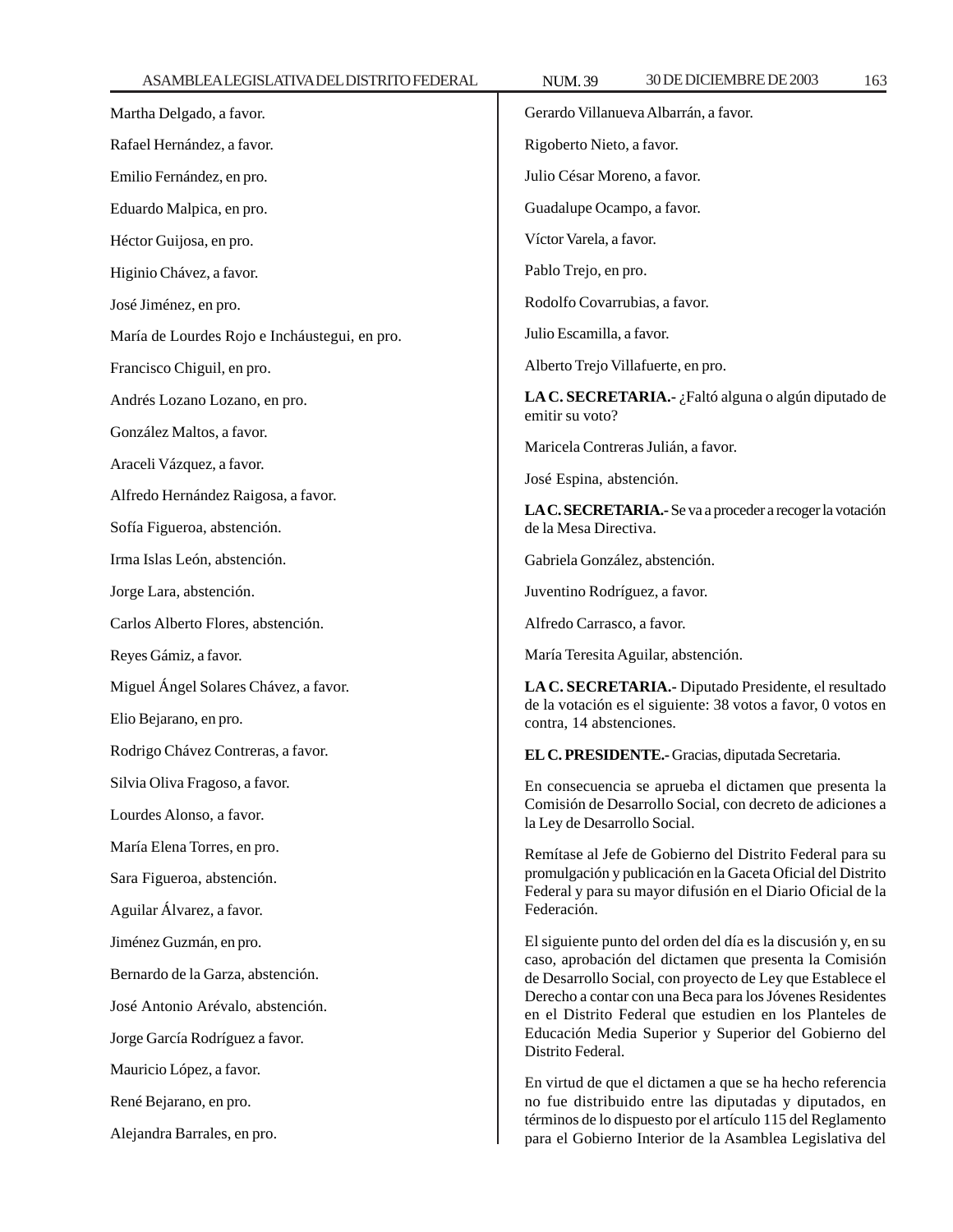Distrito Federal, proceda la secretaría a consultar a la Asamblea en votación económica si se dispensa el procedimiento a que se refiere dicho precepto, así como la lectura del mismo y se somete a discusión de inmediato.

**LA C. SECRETARIA.-** Por instrucciones de la presidencia y en votación económica, se consulta a la Asamblea si es de dispensarse el procedimiento a que se refiere el artículo 115 del Reglamento para el Gobierno Interior de la Asamblea Legislativa del Distrito Federal, así como la lectura del dictamen y se somete a discusión de inmediato.

Los que estén por la afirmativa, sírvanse manifestarlo poniéndose de pie.

Los que estén por la negativa, sírvanse manifestarlo poniéndose de pie.

Dispensado el procedimiento y la lectura, diputado Presidente.

# *COMISIÓN DE DESARROLLO SOCIAL DIP. JUVENTINO RODRÍGUEZ RAMOS PRESIDENTE*

# *DICTAMEN QUE PRESENTA LA COMISIÓN DE DESARROLLO SOCIAL, SOBRE LA ''INICIATIVA DE LEY QUE ESTABLECE EL DERECHO A CONTAR CON UNA BECA PARA LOS JÓVENES RESIDENTES EN EL DISTRITO FEDERAL QUE ESTUDIEN EN LOS PLANTELES DE EDUCACIÓN MEDIA SUPERIOR Y SUPERIOR DEL GOBIERNO DEL DISTRITO FEDERAL.''*

*Con fundamento en lo dispuesto por los artículos 59, 60, 61, 62, 63, 64 y 73, de la Ley Orgánica de la Asamblea Legislativa del Distrito Federal y 28, 32 y 33 del Reglamento para el Gobierno Interior de la Asamblea Legislativa del Distrito Federal, esta Comisión se abocó al estudio y análisis de la propuesta presentada, conforme a los siguientes:*

#### *ANTECEDENTES*

*1.- En Sesión Ordinaria del Pleno de esta H. Asamblea Legislativa del Distrito Federal, III Legislatura, celebrada el día 04 de diciembre de 2003, fue presentada por el Grupo Parlamentario del Partido Verde Ecologista de México la ''Iniciativa de Ley que establece el Derecho a contar con una Beca para los jóvenes residentes en el Distrito Federal que estudien en los Planteles de Educación Media Superior y Superior del Gobierno del Distrito Federal''.*

*2.- Fue turnada a esta Comisión de Desarrollo Social, por la Mesa Directiva de esta H. Asamblea Legislativa del Distrito Federal, III Legislatura, mediante oficio MD/ 440 / 2003 con fecha 18 de diciembre del año en curso, a fin de realizar su análisis y dictamen correspondiente la ''Iniciativa de Ley que establece el Derecho a contar con* *una Beca para los jóvenes residentes en el Distrito Federal que estudien en los Planteles de Educación Media Superior y Superior del Gobierno del Distrito Federal''.*

*3.- Esta Comisión Dictaminadora de Desarrollo Social , previa convocatoria realizada en términos de Ley, se reunió para la discusión, estudio y análisis de la propuesta en mención a las 9:00 horas del día 26 de diciembre de 2003, en el salón uno del edificio del Zócalo, ubicado en Plaza de la Constitución Nº 7 en esta Ciudad de México Distrito Federal; emitiendo el presente dictamen, de acuerdo en los siguientes:*

#### *CONSIDERANDOS*

*PRIMERO.- Que esta Comisión, de conformidad con los artículos 42, fracción XIII, del Estatuto del Gobierno del Distrito Federal; 10, fracción I, 62 fracción XV y 64 de la Ley Orgánica de la Asamblea Legislativa del Distrito Federal; 28 y 29 del Reglamento para el Gobierno Interior de la Asamblea Legislativa del Distrito Federal, se considera competente para analizar y dictaminar la ''Iniciativa de Ley que establece el Derecho a contar con una Beca para los jóvenes residentes en el Distrito Federal que estudien en los Planteles de Educación Media Superior y Superior del Gobierno del Distrito Federal''.*

*SEGUNDO.- Que esta dictaminadora considera procedente el análisis y Dictamen de la presenta Iniciativa de Decreto por constituir una asignatura referida a las atribuciones conferidas a la Asamblea Legislativa del Distrito Federal en el articulo 122, inciso C), Base Primera, Fracción V, inciso i), donde se señala que es facultad de este órgano legislativo: ''Normar (…) la salud y asistencia social; y la previsión social''. De igual forma, está facultada en el Estatuto de Gobierno del Distrito Federal en el artículo 42, Fracción XIII, por medio de la cual se dispone que la Asamblea Legislativa tiene la facultad de: ''Normar (…) la asistencia social; y la previsión social''.*

*TERCERO.- Que el concepto de juventud, en la sociedad industrial avanzada ha sufrido una transformación, producida desde el seno de instituciones como la familia, la escuela y el trabajo. En este sentido la escolarización juega un papel importante en la formación de la juventud, pues la educación y el conocimiento, son los medios indispensables para el progreso y la superación de la persona y del cambio social que nuestro país requiere.*

*CUARTO.- Que la educación constituye el eje fundamental del desarrollo social, cultural, económico y político, razón por la cual debe ser considerada como parte de las políticas públicas encaminadas a avanzar hacia la equidad. Una educación de calidad que cumpla con las aspiraciones de la población de esta Ciudad, en las que*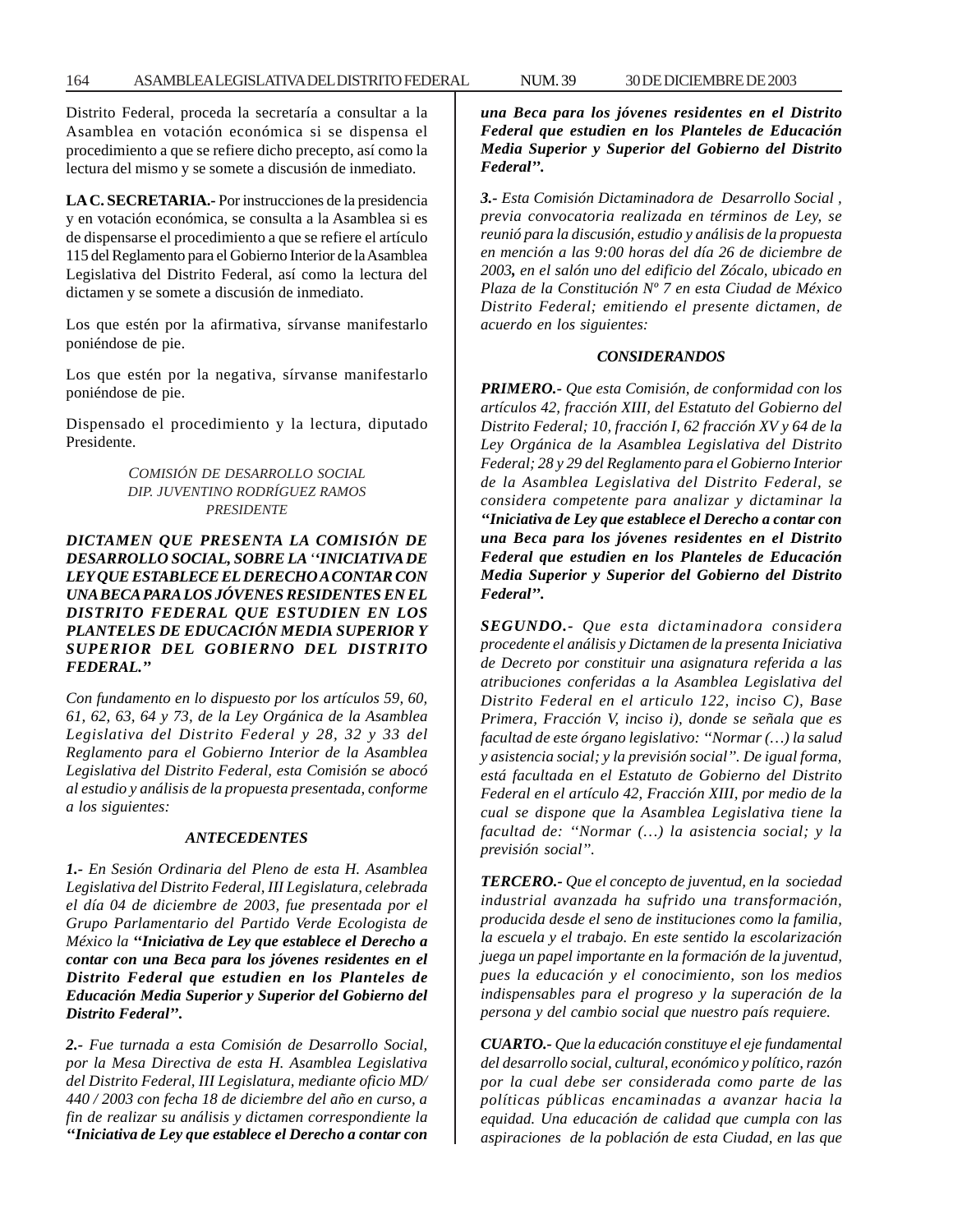*se puedan desarrollar sin presiones, por falta de recursos que obligan a los jóvenes a buscar diversas fuentes de ingresos, abandonando así sus estudios.*

*QUINTO.- Que resulta prioritario que la educación gratuita como se establece en la Carta Magna, en el Distrito Federal sea respaldada por el Gobierno, debido a que en las aspiraciones de las nuevas generaciones se deben considerar, su formación técnica y profesional y sus niveles de educación permanente, sobre todo porque los mercados laborales, los mercados de exportación y los nuevos impulsos a la industria del conocimiento y la cultura se están perfilando fuertemente en la sociedad como aspectos de movilidad y crecimiento relacionados con indicadores educativos.*

*SEXTO.- Que debido a la precaria situación económica en la que se encuentran la mayoría de las familias del Distrito Federal, ha obligado a que miles de jóvenes abandonen sus estudios, con la intención de buscar fuentes de empleo que contribuyan al gasto familiar, lo cual ha ocasionado que el promedio de escolaridad de la población de 15 años en adelante sea apenas de 9.4%, lo que significa que el ciclo de educación termina en el nivel secundaria. En este sentido, observamos que casi el 90% de la población de 5 a 15 años actualmente asiste a la escuela, porcentaje que disminuye a medida que se incrementa la edad de los estudiantes, de tal manera que de la población de 16 a 19 años de edad, sólo el 60.3% asiste a la escuela, posteriormente de la población de 20 a 24 años de edad, únicamente 31.6% asiste a la escuela y de la población de 25 a 29 años de edad solamente el 11.6% .*

| Población de 10-14 años                                         | 747,986 |
|-----------------------------------------------------------------|---------|
| Población que asiste a la escuela                               | 95.5%   |
| Tercero de Secundaria                                           | 238,109 |
| Nivel de deserción                                              | 29.9%   |
| Alumnos que desertan de tercero<br>de secundaria a preparatoria | 71,195  |

*SÉPTIMO.- Que las condiciones que enfrenta la juventud en el proceso educativo son verdaderamente adversas, ya que en cada ciclo escolar se van restringiendo los espacios educativos, desde nivel medio superior, agudizándose el filtro en el nivel superior por la falta de apoyos para el desarrollo académico, lo cual, constituye sin duda un elemento adicional que contribuye a la deserción en estos niveles en el Distrito Federal.*

*OCTAVO.- Que es importante que la calidad en los niveles educativos en las personas, sean elementos claves para el desarrollo de la productividad e incrementar sus niveles de vida. Estos componentes son importantes para la superación de la pobreza; el impacto de la educación de calidad contribuye al desarrollo psicosocial de todas las personas, sobre todo las más vulnerables.*

*NOVENO.- Que la falta de servicios de educación, salud, cultura y deporte se convierten en factores que estimulan y propician una situación de vulnerabilidad en este sector poblacional, contextos propicios para que los jóvenes incurran en conductas delictivas, de violencia o en casos de adicción. Estas carencias representan sin duda alguna, casos de marginación social. La inversión en la Educación redituara a futuro en el desarrollo económico, intelectual, científico y técnico de esta gran Ciudad.*

*DÉCIMO.- Que tradicionalmente la educación formal ha constituido un espacio indispensable para la integración de los jóvenes en la sociedad. La escuela tiene como principal objetivo desarrollar los conocimientos y habilidades necesarias que permitan la movilidad de los jóvenes dentro del cuerpo social. Sin embargo, la oferta educativa ha sido limitada; los sistemas pedagógicos no cuentan con mecanismos de inclusión y dialogo que permitan escuchar las diversas inquietudes de los jóvenes. Lo anterior, se ve traducido en un alto grado de deserción escolar que incide en la falta de habilidades básicas y en el acceso al mercado laboral.*

*DÉCIMO PRIMERO.- Que desde el mes de marzo del 2002, el Gobierno de la Ciudad comenzó la operación de un programa de atención a jóvenes en situación de riesgo, coordinado por la Secretaria de Desarrollo Social del GDF, con la participación de diversas dependencias:*

*Coordinación de Planeación del Desarrollo Territorial.*

*Dirección General de Equidad y Desarrollo Social.*

*Dirección General de Participación Ciudadana.*

*Instituto de la Juventud del Distrito Federal.*

*Instituto de Asistencia e Integración Social.*

*Instituto de las Mujeres del DF.*

*Instituto de Educación Media Superior.*

| Edad         | Población<br>total | Asiste a la<br>escuela | ocupada | $\vert$ Población $\vert$ Estudian v<br>trabajan | $\vert$ No estudian<br>ni trabajan |
|--------------|--------------------|------------------------|---------|--------------------------------------------------|------------------------------------|
| $15-25$ años | 1,813,156          | 798,346                | 798.903 | $\parallel$ 1,597,249                            | 215.907                            |
|              | 100%               | 44%                    | 44%     | 88%                                              | 11.9%                              |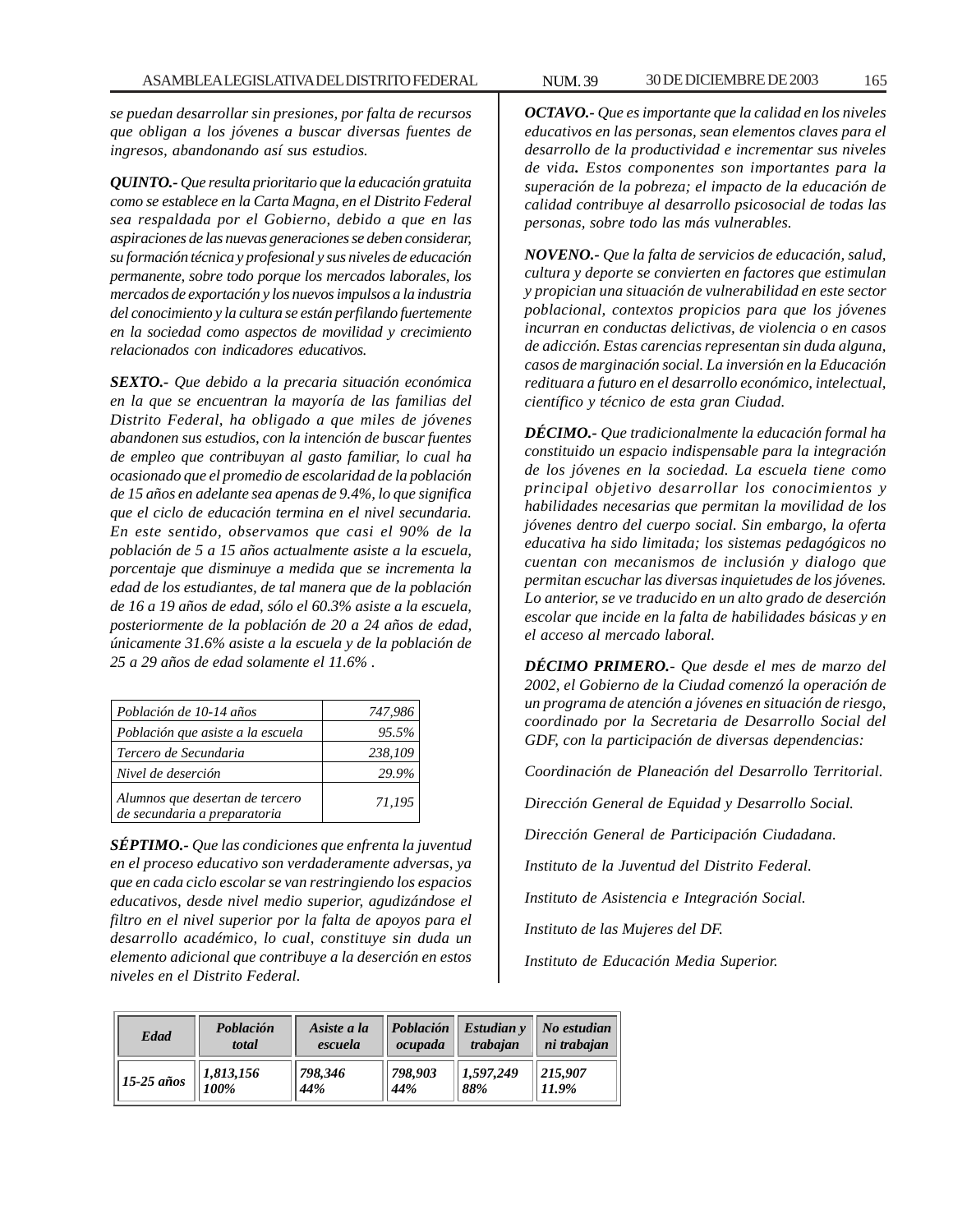*Universidad de la Ciudad de México.*

*Sistema para el Desarrollo Integral de la Familia del DF.*

*Coordinación Ejecutiva de Desarrollo Informático.*

*Dirección de Ejecución de Sanciones Penales.*

*Este programa fue diseñado con la intención de atender y promover la integración social de jóvenes en situación en riesgo, para prevenir y protegerlos de la violencia, el delito y las adicciones, garantizando con ello el pleno ejercicio de sus derechos, así como generar una mejor convivencia familiar y comunitaria.*

*DÉCIMO SEGUNDO.- Que por motivos económicos, actualmente más del 44% abandonan la escuela, según datos del Programa a Jóvenes en Situación de Riesgo, por lo cual, es necesario estimular una política educativa que contribuya a que los estudiantes de nivel medio superior y superior, terminen sus estudios a través de otorgar un apoyo económico, tomando en cuenta que los recursos para tal fin ascenderían a 126 millones de pesos aproximadamente, beneficiando con medio salario mínimo vigente que equivale a \$656 en el Distrito Federal a 16,000 alumnos que son los que integran el padrón de las Preparatorias y Universidad de la Ciudad de México.*

*DÉCIMO TERCERO.- Que en el articulado de la Ley se parte de la concepción de que la educación es un derecho fundamental y un pilar estratégico para el desarrollo de la Ciudad, de la sociedad y del individuo; que permite potenciar la capacidad productiva, fortalecer la convivencia humana y desarrollar el pensamiento crítico, bases imprescindibles para la formación científica, humanística, cívica, ética y cultural de la población. El artículo primero retoma estos principios básicos al señalar que ''Artículo 1º. Los alumnos radicados en el Distrito Federal inscritos en los planteles de nivel medio superior y superior del Gobierno del Distrito Federal, tendrán derecho al recibir, una beca no menor a medio salario mínimo vigente en el Distrito Federal, el artículo descrito garantizaría el cumplimiento de lo estipulado en el artículo tercero de nuestra Carta Magna primer párrafo que a la letra dice: ''Artículo 3º. Todo individuo tiene derecho a recibir educación. El Estado–Federación, Estados, Distrito Federal y municipios, impartirá educación preescolar, primaria y secundaria.''*

*De la misma manera se estaría en posibilidad de garantizar que el gobierno de la Ciudad pudiera cumplir con eficiencia lo consagrado en el artículo tercero fracción quinta, que a la letra dice: ''Artículo 3º…V. Además de impartir la educación preescolar, primaria y secundaria señalados en el primer párrafo, el Estado promoverá y atenderá todos los tipos y modalidades educativos –incluyendo la educación inicial y a la educación superior- necesarios para el desarrollo de la* *nación, apoyará la investigación científica y tecnológica, alentará el fortalecimiento y difusión de nuestra cultura.''*

*DÉCIMO CUARTO.- Que la educación en el Distrito Federal requiere un vasto impulso que permita abatir el rezago educativo, elevar la tasa de escolarización, garantizar el acceso gratuito a la escuela y fortalecer una red de apoyos, entre ellos una beca no menor a medio salario mínimo vigente en el Distrito Federal, que fomenten la permanencia y el egreso. Para lograr la igualdad en el acceso, la permanencia y los resultados satisfactorios de los estudiantes, es necesario proporcionar e incrementar los materiales educativos y los apoyos económicos y asistenciales.*

*En la Iniciativa de Ley en su Artículo 4º. ''El Jefe de Gobierno del Distrito Federal deberá incluir en su Proyecto de Presupuesto de Egresos del Distrito Federal, la asignación que garantice, efectivamente, el derecho a este apoyo económico para los jóvenes''. Esto es razón contundente para exigir la transparencia de la educación en las mejores condiciones presupuestales, congruentes con el derecho que le asiste a nuestra población por recibir una educación democrática y de calidad, diferente a otras administraciones.*

*DÉCIMO QUINTO.- Que en el artículo 5º de la Iniciativa de Ley plantea la responsabilidad de: La Asamblea Legislativa del Distrito Federal para aprobar, en el Decreto de Presupuesto anual, el monto suficiente para hacer efectivo este derecho'' de una beca no menor a medio salario mínimo vigente en el Distrito Federal en los términos del artículo primero de esta Ley. De esta manera la Asamblea tendrá que garantizar una transparencia que implique el ejercicio de facultades y atribuciones legales, tendientes a mejorar cualitativa y cuantitativamente la educación, así como la definición del financiamiento para cumplir con este reto.*

*DÉCIMO SEXTO.- Que la Comisión de Desarrollo Social corrobora la necesidad de establecer la reglamentación en la que se establezcan los requisitos y procedimientos necesarios para el ejercicio del derecho establecido en esta Ley, así como los mecanismos para la verificación de la residencia, la elaboración y actualización permanente del padrón de beneficiarios.*

*DÉCIMO SÉPTIMO.- En merito de lo antes expuesto, los proponentes de la Iniciativa de Ley motivo de este dictamen exponen argumentos válidos y suficientes y en cumplimiento a lo establecido en los artículos 28 y 32 del Reglamento para el Gobierno Interior de la Asamblea Legislativa del Distrito Federal, la Comisión de Desarrollo Social emite el siguiente:*

#### *DICTAMEN*

*PRIMERO.- Con referencia a la ''Iniciativa de Ley que establece el Derecho a contar con una Beca para los*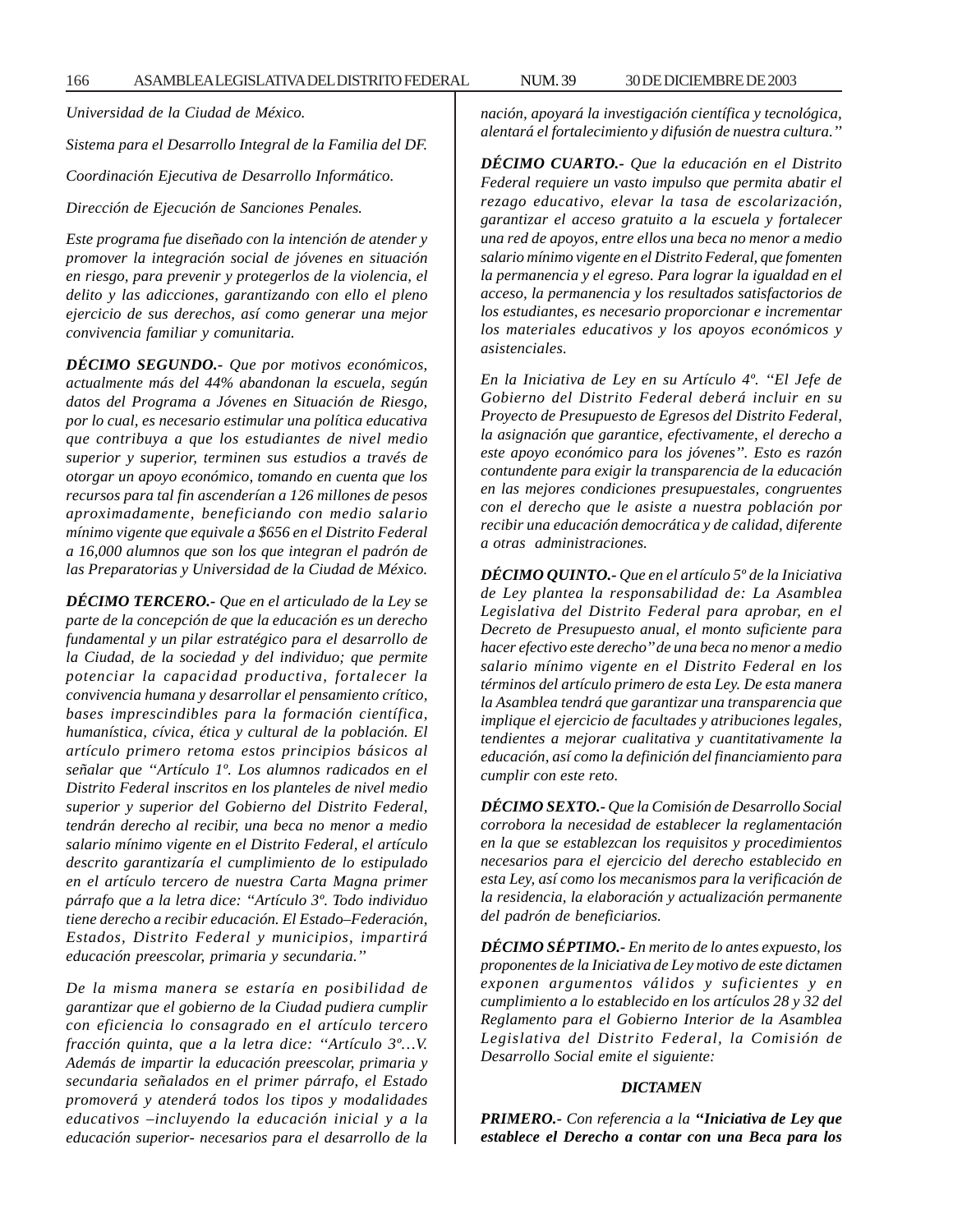*jóvenes residentes en el Distrito Federal, que estudien en los planteles de Educación Media Superior y Superior del Gobierno del Distrito Federal'', y en atención a los razonamientos fundados y motivados, previo el análisis y discusión, esta Comisión determinó que es de aprobarse, en los siguientes términos:*

*INICIATIVA DE LEY QUE ESTABLECE EL DERECHO A CONTAR CON UNA BECA PARA LOS JÓVENES RESIDENTES EN EL DISTRITO FEDERAL QUE ESTUDIEN EN LOS PLANTELES DE EDUCACIÓN MEDIA SUPERIOR Y SUPERIOR DEL GOBIERNO DEL DISTRITO FEDERAL.*

*Artículo 1°.- Los jóvenes residentes en el Distrito Federal, que estudien en los planteles de educación Media Superior y Superior del Gobierno del Distrito Federal, tendrán derecho a recibir de parte de estas Instituciones, una Beca no menor a medio salario mínimo vigente ene. Distrito Federal.*

*Artículo 2.- Tendrán derecho a la Beca a la que se refiere el artículo anterior, los y las jóvenes que residan en el Distrito Federal y cumplan con los siguientes requisitos:*

*I.- Estar inscrito en los planteles de educación Media Superior y Superior del Gobierno del Distrito Federal.*

*II.- Ser alumno regular de acuerdo con los planes y programas de estudio.*

*III.- Acreditar la residencia en el Distrito Federal, comprobable.*

*IV.- No contar con apoyo económico de otras Instituciones públicas o privadas.*

*Las autoridades en los planteles de educación Media Superior y Superior deberán revisar previo otorgamiento de la Beca, la educación necesaria en un plazo no mayor de treinta días hábiles.*

*Artículo 3.- Todos los planteles de educación Media Superior y Superior, deberán elaborar y actualizar anualmente el padrón de beneficiarios, el cual será remitido por la Secretaria de Desarrollo Social al Jefe de Gobierno del Distrito Federal.*

*Dicho padrón, deberá ser entregado por el Jefe de Gobierno a la Asamblea Legislativa, para que este pueda ser auditado por la Contaduría Mayor de Hacienda.*

*Artículo 4.- El Jefe de Gobierno del Distrito Federal deberá incluir en el Proyecto de Presupuesto de Egresos del Distrito Federal, la asignación que garantice, efectivamente, el derecho a este apoyo económico para los jóvenes.*

*Así mismo, el Jefe de Gobierno, deberá garantizar el pago oportuno de las obligaciones a las que se refiere esta Ley.*

*Artículo 5.- La Asamblea Legislativa del Distrito Federal deberá aprobar, en el Decreto de Presupuesto Anual, el monto suficiente para hacer efectivo este derecho.*

*Artículo 6.- La forma como se hará valer la Beca, la verificación de la residencia, la elaboración y actualización permanente del padrón de beneficiarios y demás requisitos y procedimientos necesarios para el ejercicio del derecho establecido en esta Ley, se fijara en el reglamento correspondiente, cumpliendo con los plazos establecidos.*

# *CAPÍTULO II SANCIONES*

*Artículo 7.- Los servidores públicos, responsables de la ejecución de esta Ley, que no cumplan con la obligación de actuar con apego a los principios de igualdad e imparcialidad, incurrirán en falta grave y serán sancionados conforme a los ordenamientos legales aplicables.*

*Así mismo, los servidores públicos no podrán en ningún caso condicionar o negar el otorgamiento del apoyo económico, ni podrán emplearlo para hacer proselitismo partidista, en caso contrario, serán sancionados de acuerdo a lo establecido en el párrafo anterior.*

*Artículo 8.- La persona que proporciones información falsa o no cumpla con los requisitos para solicitar el apoyo económico, o para conservarlo pagará una multa equivalente a los 50 días de salario mínimo vigente en el Distrito Federal.*

#### *TRANSITORIOS*

*PRIMERO.- La presente Ley, entrará en vigor una vez que se cuente con la suficiencia presupuestal, para hacer efectivo el derecho de una Beca para los jóvenes residentes en el Distrito Federal que estudien en los Planteles de Educación Media Superior y Superior del Gobierno del Distrito Federal*

*SEGUNDO.- En tanto no se expida el Reglamento de la presente Ley, el procedimiento para tener el derecho a recibir la Beca seguirá los mismos pasos establecidos y practicados en los diversos programas que con el mismo fin lleva a cargo el Gobierno del Distrito Federal''.*

*SEGUNDO.- Remítase al Jefe de Gobierno del Distrito Federal, Lic. Andrés Manuel López Obrador, para los efectos conducentes.*

*Firman por la Comisión de Desarrollo Social las y los diputados: Juventino Rodríguez Ramos, Presidente; Guadalupe Ocampo Olvera, Vicepresidenta; así como los integrantes: Sara Guadalupe Figueroa Canedo, Valentín Eduardo Malpica Rodríguez, Maricela Contretras Julián, María Guadalupe Chavira de la Rosa y Norma Gutiérrez de la Torre.*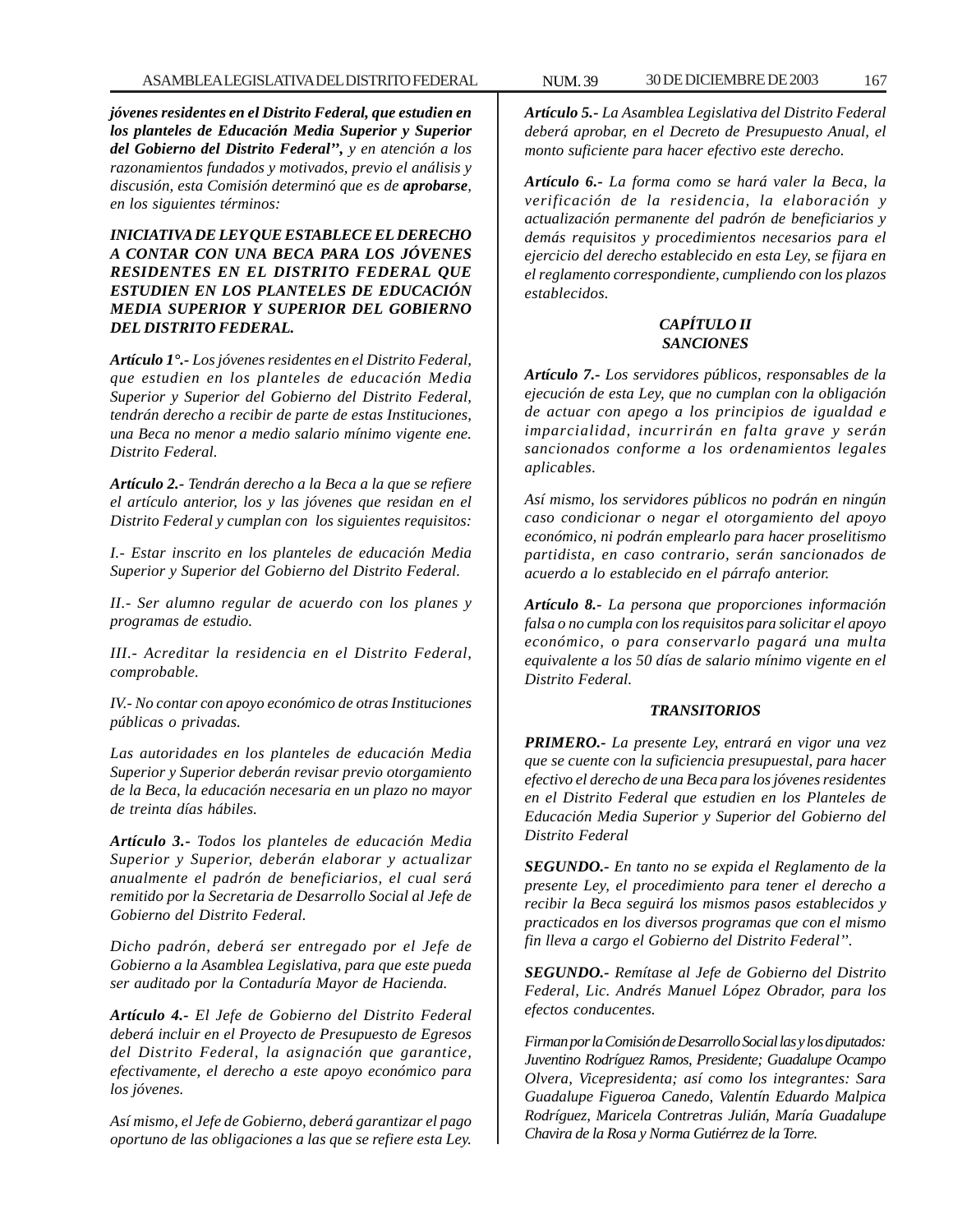**EL C. PRESIDENTE.-** Gracias, diputada Secretaria.

Para fundamentar el dictamen, se concede el uso de la tribuna por la Comisión de Desarrollo Social al diputado Juventino Rodríguez Ramos.

Adelante, diputado.

**EL C. DIPUTADO JUVENTINO RODRÍGUEZ RAMOS.-** Con el permiso de la presidencia.

Compañeras y compañeros diputados:

Debe reconocerse que el origen estructural que ha limitado a la posibilidad de construir una ciudad más justa y próspera, es la profunda desigualdad social, producto del modelo neoliberal de desarrollo económico dominante.

Otra vertiente son las insuficientes oportunidades de acceso a la educación de los diversos sectores sociales, lo cerrado de los distintos circuitos culturales y de estímulo intelectual, las nulas posibilidades de acceso a la información y el conocimiento en un mundo globalizado y de internacionalización de los procesos productivos.

Ante esta situación, la aprobación del dictamen representa la culminación de un proceso de análisis y discusión que permite ir comprendiendo no sólo el concepto de educación y sus diversas manifestaciones, sino algo más profundo, la complejidad del cambio educativo que es necesario orientar para que nuestra ciudad asegure un desarrollo sustentable y genere con ello niveles que crecientes de calidad para afrontar con éxito los retos del nuevo siglo.

La formulación de políticas sociales y educativas, son fundamentales para que el Gobierno de la Ciudad avance hacia un sistema educativo amplio, equitativo, flexible, dinámico, articulado y diversificado, que ofrezca educación para el desarrollo integral de la población y que sea reconocido por su calidad y por contar con mecanismos efectivos de participación de la sociedad.

En los próximos años, nuestra sociedad estará compuesta mayoritariamente por jóvenes en edad de participar con plenos derechos y responsabilidades en la vida social y laboral. Este hecho constituye uno de los motivos más firmes para sustentar una visión optimista de nuestro futuro.

La política educativa tiene que convertirse en la columna vertebral y actuar como agente del cambio social, generando la capacidad creadora, la imaginación y el compromiso de las nuevas generaciones destinadas a transformar el escenario cultural, social, político y económico de nuestra ciudad y de México.

Los jóvenes requieren contar con oportunidades de empleo y desarrollo, integración y participación social. Estas oportunidades sólo podrán asegurarse con el adecuado impulso a la educación.

Diputadas y diputados: La educación media superior y superior se encuentra en crisis, muestra grandes limitaciones pare retener y formar a los estudiantes con aspiraciones de formación universitaria. Muchos de ellos desertan de sus estudios por motivos económicos y se incorporan al mercado de trabajo sin haber adquirido las competencias educativas necesarias y señalando que los apoyos para los estudiantes de bajos recursos son escasos.

Con la aprobación de esta iniciativa de ley los estudiantes residentes en el Distrito Federal que estudien en las instituciones de educación media superior y superior del Gobierno de la Ciudad, tendrán derecho a una beca no menor a la mitad del salario mínimo vigente en el Distrito Federal.

Cómo no apoyar económicamente a los estudiantes si son un medio estratégico para enriquecer el capital humanos y social de la ciudad y la inteligencia individual y colectiva de los mexicanos.

Es fundamental enriquecer la cultura con la apropiación de las humanidades, las artes, las ciencias y las tecnologías y para contribuir al aumento de la competitividad y el empleo requeridos en un modelo económico basado en la información y el conocimiento.

El que los estudiantes puedan contar con una beca, significa que puedan ser partícipes de una política educativa de calidad y con una amplia aceptación social.

Se pretende una sólida formación para lograr altas tasas de titulación, de servicios oportunos para la atención individual y en grupo de los estudiantes, así como de infraestructura moderna para apoyar el trabajo académico de profesores y alumnos. El reto es asegurar que los estudiantes culminen sus estudios en los tiempos previstos en los planes y programas de sus carreras.

Con la aprobación de la iniciativa de ley, garantizaremos que los estudiantes con problemas económicos puedan tener acceso a un sistema de becas y financiamiento para consolidar su permanencia y logren terminar con oportunidad sus estudios.

El eje rector de la acción gubernamental en materia social, es el desarrollo humano como referente básico para el diseño de políticas educativas para jóvenes estudiantes de bajos recursos.

Para alcanzar la igualdad de oportunidades, es necesario lograr la permanencia de los estudiantes en el sistema educativo y generar nuevas alternativas que aseguren una educación de calidad. La educación tiene que convertirse en la columna vertebral del desarrollo sustentable para la ciudad.

Para lograr la igualdad en el acceso, la permanencia y los resultados satisfactorios de los estudiantes, es necesario proporcionar e incrementar los materiales educativos y los apoyos económicos y asistenciales.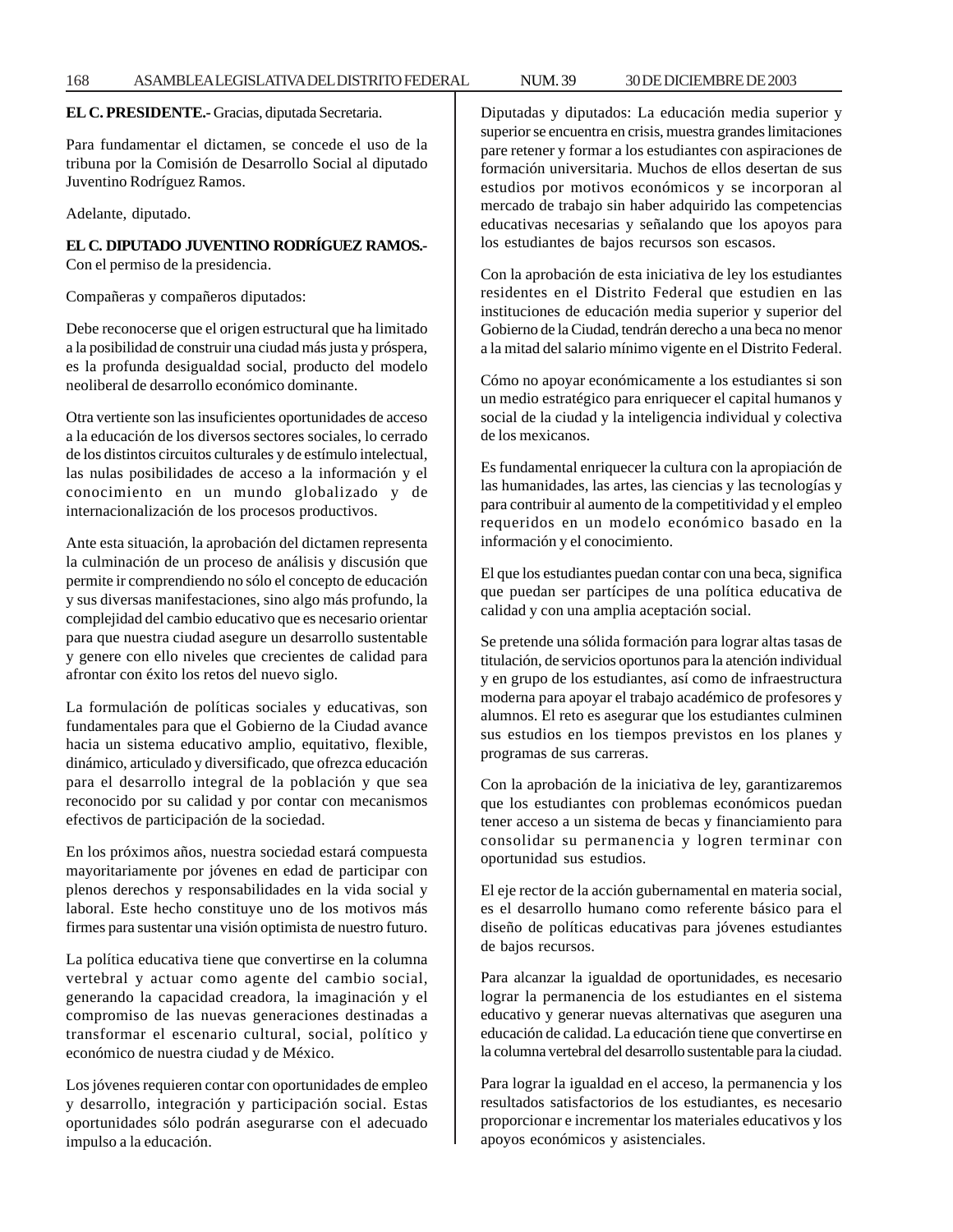Por lo anterior, los integrantes de la Comisión de Desarrollo Social resolvieron que es procedente aprobar la iniciativa de ley que establece el derecho a contar con una beca para los jóvenes residentes en el Distrito Federal que estudien en los planteles de educación media superior y superior del Gobierno del Distrito Federal.

Por economía parlamentaria solicito omitir la lectura del texto del dictamen y sea integrado en su totalidad en el Diario de los Debates.

Es cuanto, diputado Presidente.

**EL C. PRESIDENTE.-** Gracias, diputado Juventino Rodríguez.

Insértese íntegramente en el Diario de los Debates.

Está a discusión el dictamen. Se abre el registro de oradores.

¿Oradores en contra?

¿Alguna o algún diputado desea razonar su voto?

Adelante, tiene el uso de la tribuna, hasta por diez minutos.

# **EL C. DIPUTADO JORGE ALBERTO LARA RIVERA.-** Gracias, señor Presidente.

Compañeras y compañeros:

En el mismo sentido de los dictámenes previamente votados en esta tarde, nuestro partido no está en contra del fondo de la propuesta y simple y sencillamente y sin agotar la totalidad del tiempo que se me ha concedido, vengo a anunciar que el Grupo Parlamentario del Partido Acción Nacional habrá de abstenerse de votar este dictamen en virtud de que el mismo es espurio, en virtud de que el mismo no cuenta con la formalidad legal que marca nuestro ordenamiento, toda vez de que en el momento en que fue votado en una disuelta sesión de la Comisión correspondiente, ya como se ha antedicho, no había quórum.

Tenemos más de ocho horas esperando una versión estenográfica de la sesión de Comisión en la cual conste de viva voz el sentido de la votación de cada uno de los integrantes que estaban presentes en ese instante de la emisión del voto y no nos ha sido entregado. Nuestros compañeros integrantes de la Comisión nos dan cuenta de que no había quórum.

¿Qué significa esto? Sabemos que también quizás no sería la primera vez que esto ocurra, pero si en esta legislatura se empezaría a relajar con una gran celeridad y a una velocidad muy rápida el ceñirse a las formas que nos mandata la ley.

Es por estas razones que conminamos a todos ustedes a reponer el procedimiento.

Lo único que pedimos y no es mucho pedir, toda vez que estamos todos muy cargados, es de que se reponga el procedimiento, de que se abra la sesión de la Comisión, de que se vote como la ley manda y yo creo que en ese sentido vería satisfecha la representación del PAN su observación.

Como no se ha dado de esta manera y como creemos y esto el tiempo seguramente nos habrá de dar la razón, esto implicará una flexibilización muy peligrosa sobre todo para las minorías y aquí hablo de que podría ser el PRI, que podría ser el Verde, que podría ser la propia compañera Martha Delgado, es una circunstancia muy peligrosa para las minorías de que empecemos a recurrir a la práctica de pasar a firma los dictámenes, y eso es lo que estamos advirtiendo en este momento, que ya se empezó a dar y que no queremos que se vuelva una práctica socorrida, porque quienes habremos de padecer desde luego esto, seremos las minorías y a final de cuentas la democracia y el cumplimiento de la ley.

Por eso los invitamos a reponer el procedimiento mientras tanto habremos de abstenernos en este dictamen.

Gracias.

**EL C. PRESIDENTE.-** Gracias, diputado Jorge Lara.

Para razonar su voto, tiene el uso de la palabra el diputado Bernardo de la Garza, del Partido Verde Ecologista de México.

Adelante, diputado. Tiene el uso de la palabra hasta por diez minutos.

**EL C. DIPUTADO BERNARDO DE LA GARZA HERRERA.-** Con el permiso de la presidencia.

Venimos a esta tribuna a manifestar nuestra alegría por haber logrado que se dictaminará a favor en esta iniciativa presentada por nuestro grupo parlamentario hace varias sesiones ya, pero sobre todo prometida para el electorado del país, para el electorado de la ciudad durante las campañas donde centramos en tres propuestas muy concretas las campañas del Partido Verde, una de esas propuestas era ésta y por eso nos da mucha alegría poder venir a esta tribuna a dar fe de que hemos cumplido con el electorado.

Yo creo que es una preocupación para todos la deserción que hay en la escolaridad en nuestro país a nivel federal, a nivel local. Sin duda la mayor deserción se da al pasar de primaria a secundaria. Sin embargo de secundaria a preparatoria por ejemplo son cerca de la mitad de los alumnos los que dejan de cursar y esa una cifra similar la que sucede en el Distrito Federal.

Muchos jóvenes tienen que abandonar la escuela para poder contribuir al gasto familiar, es una de las grandes causas de deserción de escolaridad de nuestro país. Difícilmente se puede encontrar un mecanismo mejor que éste para poder ayudar a los jóvenes a contribuir en el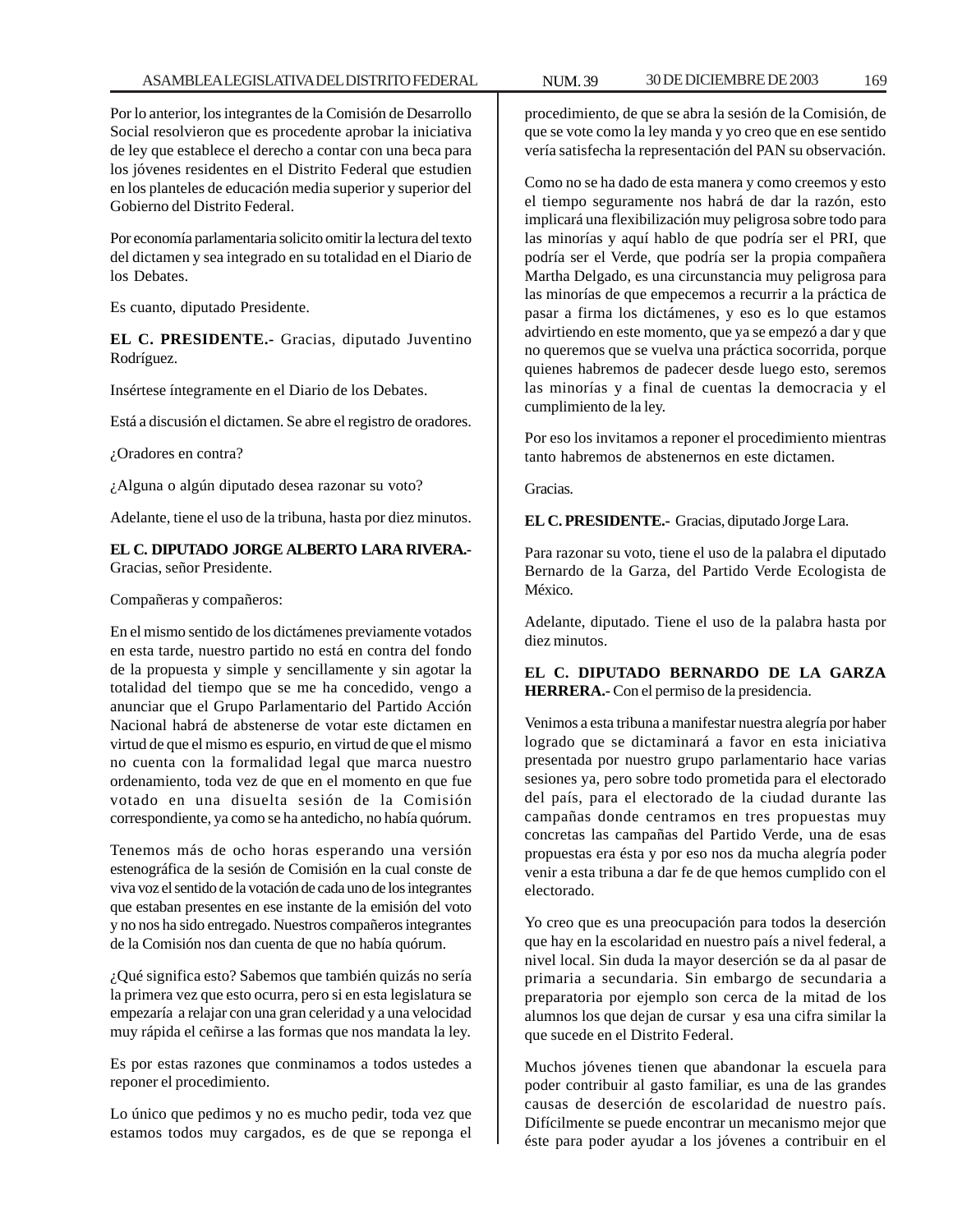gasto familiar o a no ser una carga en el costo del gasto familiar y así poder mantenerse estudiando para poder acceder a un futuro mejor.

Sólo con la educación vamos a poder combatir con pasos firmes la iniquidad que existe en nuestro país. Nosotros creemos que si hay algún gasto que no se puede considerar como asistencial, sin duda ese es el gasto en educación y muestra de ello está en hacer una reflexión sobre los números que implica este programa.

La plantilla estudiantil que se estará apoyando con esta iniciativa es de 16 mil alumnos de las preparatorias del Distrito Federal y la UCM; esos 16 mil alumnos tendrían un costo en un principio de alrededor de 115 millones de pesos; pero yo quiero decir que si se logra, se irá logrando que se vayan graduando estos alumnos de la universidad. Si cada uno de ellos podemos lograr a través de este programa que consiga un empleo de 7,500 pesos brutos al mes, que yo creo que es lo que al menos todos los que estamos en este recinto creo que tenemos una retribución mayor a esa, tendrán una carga impositiva, una tasa impositiva del 6.67%. Quiero decir que en diez años, en el año 11, el cobro que se haga sobre los alumnos que se han beneficiado de este programa será mayor que el costo del programa mismo, es decir éste no es un programa asistencial, este es un programa que en el medio plazo es autofinanciable.

Yo quiero señalar que el apoyo que se les está dando a los jóvenes a través de esta iniciativa en cinco años de trabajar en el mercado laboral con un sueldo de 7,500 pesos brutos al mes, tenemos que hacer alguna suposición, en cinco años, al inicio del quinto año estarán repagando a través de su contribución vía ISR el apoyo que les hemos brindado el día de hoy.

Esto sin duda vale la pena, porque si no les damos este apoyo y si la gente, los estudiantes de México siguen desertando de la escuela, difícilmente podrán acceder a estos salarios y muchos tendrán que conformarse con el salario mínimo, que como todos sabemos no tiene ISR. Entonces ésta es una inversión, repito, a mediano plazo es autofinanciable.

En el Artículo Transitorio que es similar, prácticamente idéntico al que se aprobó en la iniciativa de útiles escolares que afortunadamente también se aprobó hace unos momentos, sí existe pues una duda sobre cuándo podrá entrar en 2004 este programa en vigor y dependerá de los resultados presupuestales que se obtengan de la participación de los fondos federales. Sin embargo la incertidumbre sólo de acota al año 2004. Es muy claro el Transitorio cuando señala que sólo para el año 2004 dependerá de la suficiencia presupuestal, es decir que a más tardar todos los jóvenes que cursen preparatoria y universidad en la Ciudad de México tienen la garantía y la certeza de que recibirán un 50% del salario mínimo vigente a partir del año 2005, y eso repito nos da mucho gusto.

Me voy de esta Tribuna con la satisfacción de haberle cumplido al electorado del Verde.

Muchas gracias.

**EL C. PRESIDENTE.-** Gracias diputado Bernardo de la Garza.

Esta presidencia informa que ha recibido un comunicado suscrito por los coordinadores de los distintos grupos parlamentarios.

Proceda la secretaría a dar lectura al escrito.

**LA C. SECRETARIA.-** Por instrucciones de la presidencia se va a proceder a dar lectura al comunicado de referencia.

# *ASAMBLEA LEGISLATIVA DEL DISTRITO FEDERAL III LEGISLATURA*

#### *COMISIÓN DE GOBIERNO*

*Recinto Legislativo, 23 de diciembre de 2003.*

*DIP. SILVIA LORENA VILLAVICENCIO AYALA. PRESIDENTA DE LA MESA DIRECTIVA DE LA ASAMBLEA LEGISLATIVA DEL D. F. PRESENTE*

*Por este conducto, los que suscribimos, integrantes de la Comisión de Gobierno, con fundamento en lo dispuesto por le artículo 41 y 44, fracción I de la Ley Orgánica de la Asamblea Legislativa del Distrito Federal, nos permitimos presentar a la consideración del Pleno las reservas con propuesta de modificación al artículo Transitorio del dictamen con proyecto de Ley que establece el derecho a contar con una beca para los jóvenes residentes en el Distrito Federal que estudien en los planteles de Educación Media Superior y Superior del Gobierno del Distrito Federal.*

*En virtud de lo anterior y toda vez que las modificaciones propuestas se encuentran consensadas y cuentan con la firma de los Coordinadores y representantes de los distintos Grupos Parlamentarios con representación en nuestro Órgano de Gobierno, con fundamento en lo dispuesto por le artículo 132 del Reglamento para el Gobierno Interior, tenemos a bien solicitarle se dispense de su lectura y sean sometidas a votación nominal junto con el cuerpo del dictamen en lo general y en lo particular en un sólo acto.*

*Sin otro particular, agradeciendo la atención que sirva brindar a la presente, le reiteramos la más atenta y distinguida de nuestras consideraciones.*

*Firman por la Comisión de Gobierno las y los diputados: René Juvenal Bejarano Martínez, Presidente; Silvia Lorena Villavicencio Ayala, Secretaria; José Espina Von Roehrich, Coordinador del grupo parlamentario del PAN;*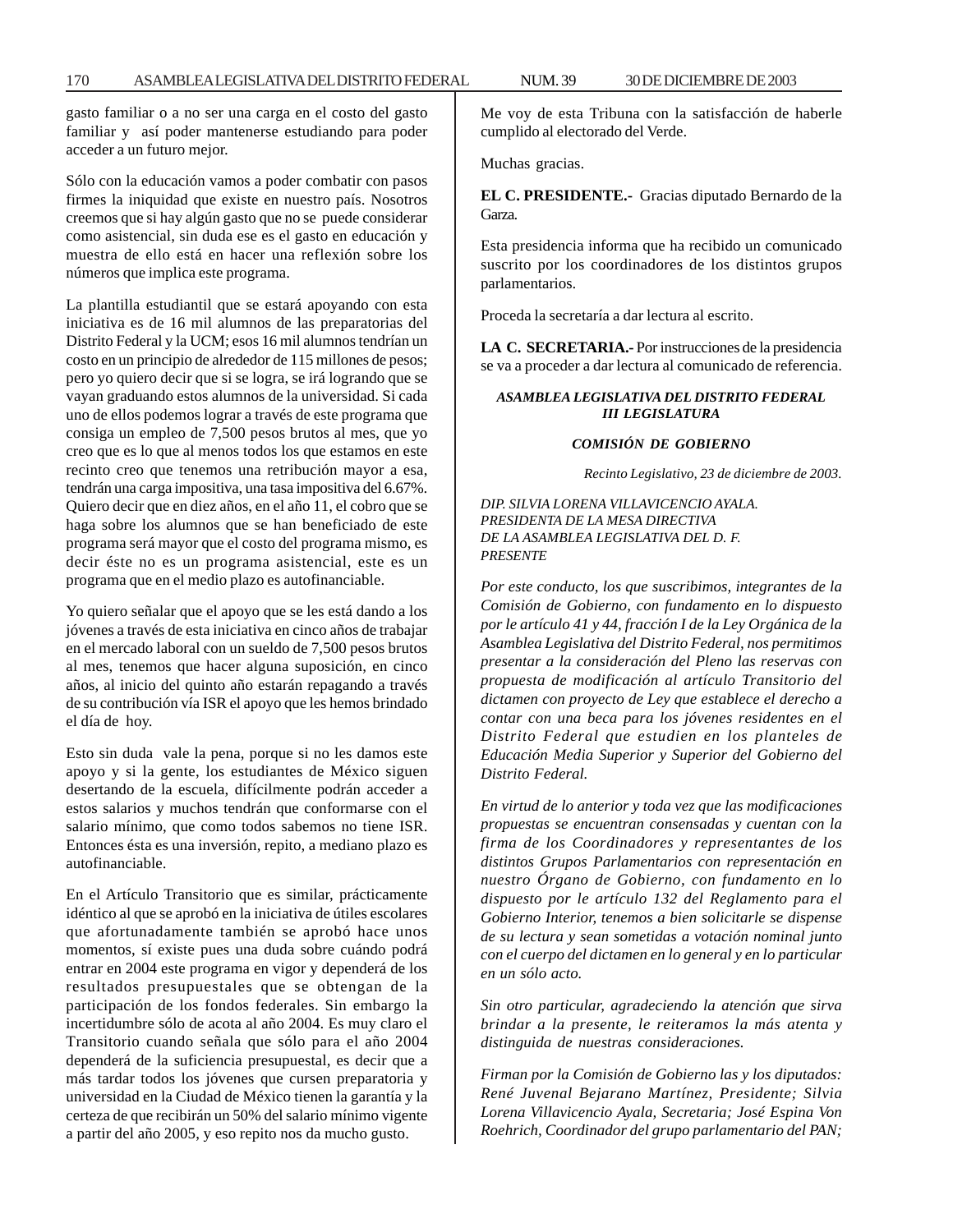*Manuel Jiménez Guzmán, Coordinador del grupo parlamentario del PRI; Bernardo de la Garza Herrera, Coordinador del grupo parlamentario del Partido Verde Ecologista de México; Carlos Reyes Gámiz, integrante; Alejandra Barrales Magdaleno, integrante y Silvia Oliva Fragoso, integrante.*

*\_\_\_\_\_ O \_\_\_\_\_*

*ACUERDO DE RESERVAS PARA LA MODIFICACIÓN DEL ARTÍCULO TRANSITORIO DE LA LEY QUE ESTABLECE EL DERECHO A CONTAR CON UNA BECA PARA LOS JÓVENES RESIDENTES EN EL DISTRITO FEDERAL QUE ESTUDIEN EN LOS PLANTELES DE EDUCACIÓN MEDIA SUPERIOR Y SUPERIOR DEL GOBIERNO DEL DISTRITO FEDERAL.*

#### *Texto consensuado del Transitorio.*

*PRIMERO.- La presente ley, entrará en vigor para el año 2004 una vez que se cuente con la suficiencia presupuestal, para hacer efectivo el derecho a contar con una beca para los jóvenes residentes en el Distrito Federal que estudien en los planteles de Educación Superior y Superior del Gobierno del Distrito Federal.*

Cumplida su instrucción, diputado Presidente.

**EL C. PRESIDENTE.-** Gracias, diputada Secretaria.

En virtud de lo anterior y toda vez que las propuestas de modificación anexas al comunicado se encuentran suscritas por los Coordinadores de los grupos parlamentarios, proceda la secretaría a consultar al Pleno si se dispensa la lectura de las mismas y se incorporan al cuerpo del dictamen para su votación en lo general y en lo particular en un solo acto.

**LA C. SECRETARIA.-** Por instrucciones de la presidencia, y en votación económica, se consulta a la Asamblea si es de dispensarse la lectura de la propuesta de modificaciones de referencia para integrarse al cuerpo del dictamen para su votación en lo general y en lo particular en un solo acto.

Los que estén por la afirmativa, sírvanse manifestarlo poniéndose de pie.

Los que estén por la negativa, sírvanse manifestarlo poniéndose de pie.

Dispensada la lectura, diputado Presidente, y se autoriza su incorporación al cuerpo del dictamen para su votación en lo general y en lo particular en un solo acto.

**EL C. PRESIDENTE.-** Gracias, diputada Secretaria.

Antes de proceder a recoger la votación en lo general del dictamen, se pregunta a las diputadas y diputados si habrán de reservarse algún artículo para ser discutido en lo particular.

¿Con qué objeto?

**LA C. DIPUTADA MARTHA TERESA DELGADO PERALTA (Desde su curul).-** Para reservar.

**EL C. PRESIDENTE.-** Adelante, diputada.

**LA C. DIPUTADA MARTHA TERESA DELGADO PERALTA (Desde su curul).-** Para reservarme, señor Presidente, artículo 1º y artículo 2º.

**EL C. PRESIDENTE.-** Toda vez que han sido reservados artículos, los artículos 1 y 2, para ser discutidos en lo particular, proceda la secretaría, en votación nominal, a consultar al Pleno si es de aprobarse el dictamen en lo general y los artículos no reservados en lo particular.

**LA C. SECRETARIA.-** De conformidad con lo establecido por el artículo 128 del Reglamento para el Gobierno Interior de la Asamblea, se solicita a la Coordinación de Servicios Parlamentarios hacer el anuncio correspondiente a efecto de que los diputados presentes puedan emitir su voto.

Se solicita a los diputados que al emitir su voto lo hagan en voz alta diciendo su nombre y apellido, añadiendo la expresión ''en pro'', ''en contra'' o ''abstención''. La de la voz recogerá la votación. Comenzamos de derecha a izquierda.

#### **(Votación Nominal)**

Juan Antonio Arévalo López, abstención.

Jesús López, abstención.

Mónica Serrano, abstención.

Obdulio Ávila, en contra.

Martha Delgado, a favor.

Emilio Fernández, en pro.

Eduardo Malpica, en pro.

Héctor Guijosa, en pro.

José Jiménez, en pro.

María de Lourdes Rojo e Incháustegui, en pro.

Francisco Chiguil, en pro.

Lozano Lozano, en pro.

González Maltos, a favor.

Maricela Contreras Julián, a favor.

Araceli Vázquez, en pro.

Alfredo Hernández Raigosa, a favor.

Lujano Nicolás, abstención.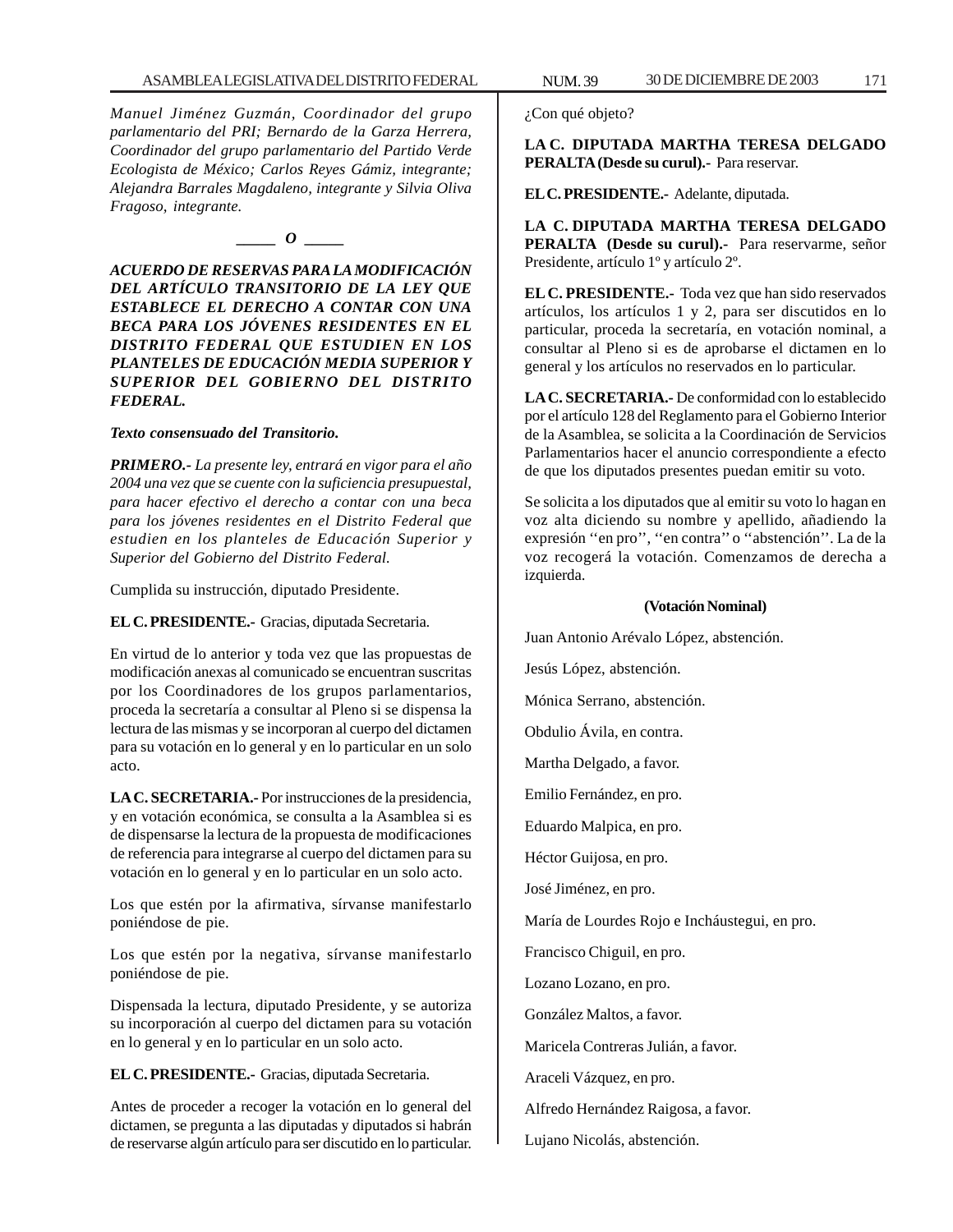| 172<br>ASAMBLEALEGISLATIVADELDISTRITO FEDERAL | <b>NUM.39</b><br>30 DE DICIEMBRE DE 2003                                                                                                                                                                                                                                        |  |  |
|-----------------------------------------------|---------------------------------------------------------------------------------------------------------------------------------------------------------------------------------------------------------------------------------------------------------------------------------|--|--|
| Benjamín Muciño, abstención.                  | LA C. SECRETARIA.- Se va proceder a recoger la votación<br>de la Mesa Directiva.<br>Gabriela González, abstención.<br>Juventino Rodríguez, a favor.<br>Alfredo Carrasco, a favor.<br>María Teresita Aguilar, abstención.                                                        |  |  |
| Sofía Figueroa, abstención.                   |                                                                                                                                                                                                                                                                                 |  |  |
| Lara, abstención.                             |                                                                                                                                                                                                                                                                                 |  |  |
| Flores Gutiérrez, abstención.                 |                                                                                                                                                                                                                                                                                 |  |  |
| José Espina, abstención.                      |                                                                                                                                                                                                                                                                                 |  |  |
| Alejandra Barrales, en pro.                   |                                                                                                                                                                                                                                                                                 |  |  |
| René Bejarano, en pro.                        | LA C. SECRETARIA.- Diputado Presidente, el resultado<br>de la votación es el siguiente: 40 votos a favor, 0 votos er                                                                                                                                                            |  |  |
| Elio Bejarano, en pro.                        | contra, 13 abstenciones.                                                                                                                                                                                                                                                        |  |  |
| Rodrigo Chávez, a favor.                      | EL C. PRESIDENTE.- En consecuencia se aprueba e<br>dictamen en lo general y los artículos no reservados en lo                                                                                                                                                                   |  |  |
| Alberto Trejo Villafuerte, en pro.            | particular.                                                                                                                                                                                                                                                                     |  |  |
| María Elena Torres, en pro.                   | Se va proceder a desahogar cada uno de los artículos                                                                                                                                                                                                                            |  |  |
| Sara Figueroa, en pro.                        | reservados. En consecuencia para presentar una propuesta<br>de modificación al artículo 1°, se concede el uso de la palabra<br>a la diputada independiente Martha Delgado. Adelante<br>diputada.                                                                                |  |  |
| José Antonio Arévalo, en pro.                 |                                                                                                                                                                                                                                                                                 |  |  |
| Bernardo de la Garza, en pro.                 | LA C. DIPUTADA MARTHA TERESA DELGADO                                                                                                                                                                                                                                            |  |  |
| Francisco Agundis Arias, en pro.              | PERALTA.- Gracias, señor Presidente.                                                                                                                                                                                                                                            |  |  |
| Jorge García Rodríguez, a favor.              | Compañeros y compañeras diputados y diputadas:                                                                                                                                                                                                                                  |  |  |
| Aguilar Álvarez, en pro.                      | No sé si estamos aquí en una carrera para ver quién hace                                                                                                                                                                                                                        |  |  |
| Mauricio López, en pro.                       | más leyes o quién le da más dinero a más gente y quiér<br>dictamina más rápido más iniciativas. Lo que sí es que en lo                                                                                                                                                          |  |  |
| Irma Islas, abstención.                       | que me da el tiempo vida para revisar todo lo que nos llega<br>de dictámenes, no hay vez que no me encuentre cor                                                                                                                                                                |  |  |
| Reyes Gámiz, a favor.                         | bastantes incongruencias y comentarios a lo que estamos<br>haciendo; quizá se deba por la prisa que tenemos o quiza                                                                                                                                                             |  |  |
| Gerardo Villanueva, a favor.                  | se deba a que no estamos teniendo cuidado en lo que<br>estamos aprobando.                                                                                                                                                                                                       |  |  |
| Julio César Moreno, a favor.                  |                                                                                                                                                                                                                                                                                 |  |  |
| Silvia Oliva Fragoso, a favor.                | El dictamen que aprobamos en lo general tiene en su artículo<br>1° el siguiente texto: "Artículo 1° .- Los jóvenes residentes                                                                                                                                                   |  |  |
| Guadalupe Ocampo, a favor.                    | en el Distrito Federal, que estudien en los planteles de<br>educación Media Superior y Superior del Gobierno de<br>Distrito Federal, tendrán derecho a recibir de parte de estas<br>Instituciones, una Beca no menor a medio salario mínimo<br>vigente en el Distrito Federal." |  |  |
| Pablo Trejo Pérez, a favor.                   |                                                                                                                                                                                                                                                                                 |  |  |
| Rodolfo Covarrubias, a favor.                 |                                                                                                                                                                                                                                                                                 |  |  |
| Julio Escamilla, a favor.                     | Les estamos aprobando 20 pesos; el salario mínimo es de                                                                                                                                                                                                                         |  |  |

Lourdes Alonso, a favor.

Miguel Angel Solares Chávez, a favor.

**LA C. SECRETARIA.-** ¿Faltó alguna o algún diputado de emitir su voto?

Higinio Chávez, a favor.

Víctor Varela, a favor.

Villavicencio Ayala, a favor.

# **LA C. SECRETARIA.-** Se va proceder a recoger la votación

# **LA C. DIPUTADA MARTHA TERESA DELGADO**

Les estamos aprobando 20 pesos; el salario mínimo es de 40, y nunca dice semanal, mensual, diario, no aparece ningún plazo ni en ese artículo ni en ningún otro.

La propuesta, señores y señoras, es que le pongamos por lo menos la palabra mensual, para que entonces sirva de algo la beca y el esfuerzo que están haciendo los que están proponiendo esta ley, además de cumplir con sus compromisos de campaña.

*''Artículo 1°.- Los jóvenes residentes en el Distrito Federal, que estudien en los planteles de educación Media Superior y Superior del Gobierno del Distrito Federal,*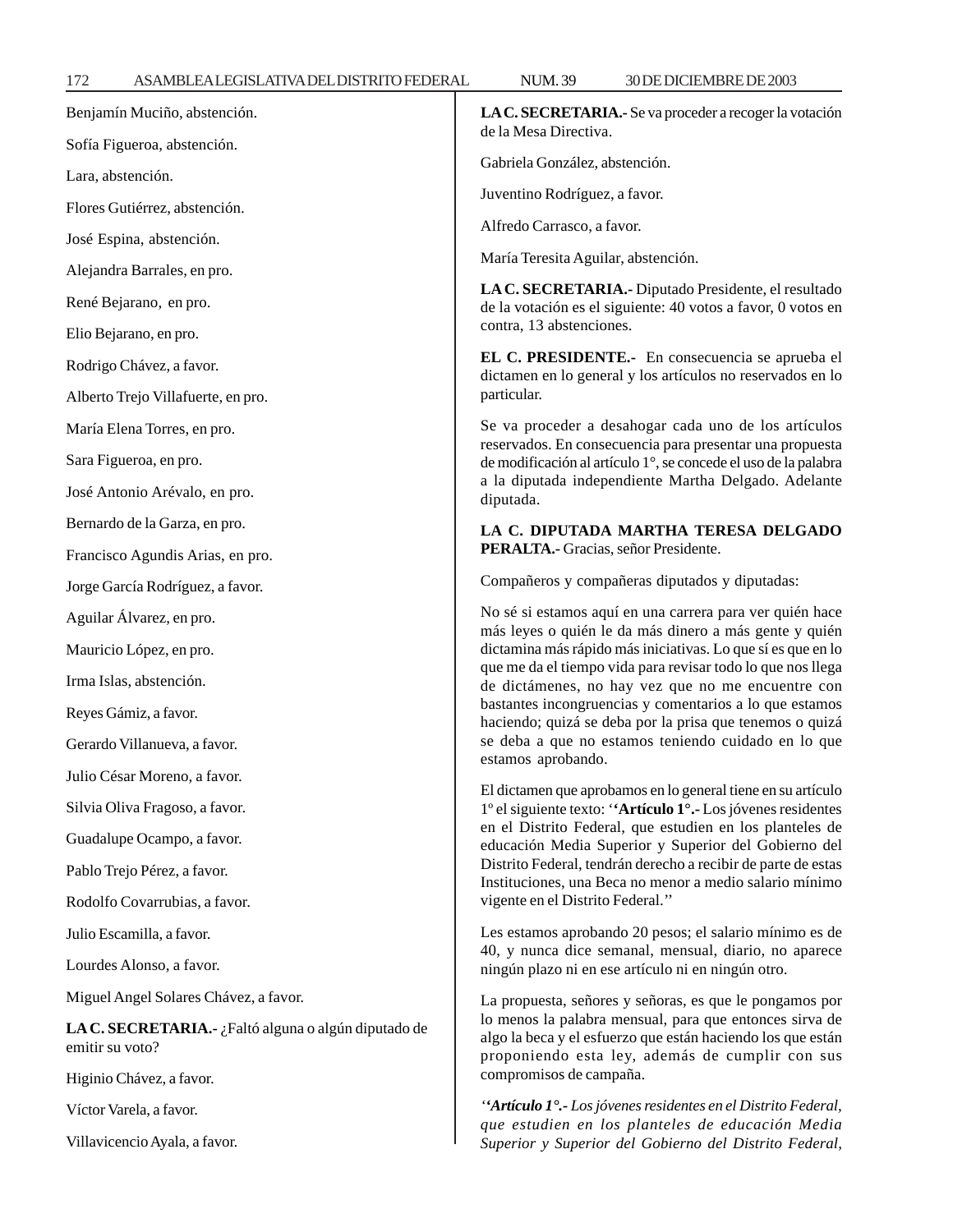*tendrán derecho a recibir de parte de estas Instituciones, una Beca no menor a medio salario mínimo mensual vigente ene. Distrito Federal.''*

Quisiera que se votara esto en lo particular y posteriormente comentar el siguiente artículo que me he reservado.

Gracias, señor Presidente.

**EL C. PRESIDENTE.-** Gracias, diputada Martha Delgado.

Está a discusión la propuesta de modificación. Se abre el registro de oradores. ¿Oradores en contra?

**EL C. DIPUTADO BERNARDO DE LA GARZA HERRERA (Desde su curul).-** Diputado Presidente.

**EL C. PRESIDENTE.-** ¿Con qué objeto, diputado?

**EL C. DIPUTADO BERNARDO DE LA GARZA HERRERA (Desde su curul).-** En contra.

**EL C. PRESIDENTE.-** Tiene el uso de la palabra, diputado Bernardo de la Garza, hasta por diez minutos para hablar en contra.

# **EL C. DIPUTADO BERNARDO DE LA GARZA HERRERA.-** Gracias.

Simplemente señalar que no me parece del todo improcedente la posición que asumió la diputada Martha Delgado, pero sí quisiera señalar que también los considerandos son parte del dictamen, y en el considerando décimo segundo establece claramente que se está hablando de un salario mínimo vigente mensual; de igual forma los cálculos matemáticos que se han elaborado para complementar el dictamen en todos ellos también se ha tomado la cifra mensual del salario mínimo vigente. Entonces para nosotros no hay duda que se trata de medio salario mínimo mensual, pero incluso en el artículo 1º, si se le da lectura, como bien señala: una beca no menor a medio salario mínimo vigente en el Distrito Federal. Si el apoyo se da diario, será 20 pesos diarios; si se da mensual, será medio salario mensual; si se da anual, será medio salario anual.

Entonces si bien no es insensata ni mucho menos la propuesta, creo que está salvado en el dictamen y se podría mantener también en sus términos sin ningún problema jurídico.

Muchas gracias.

**EL C. PRESIDENTE.-** Gracias, diputado. Proceda la secretaría en votación económica, a preguntar a la Asamblea si es de aprobarse la propuesta de modificación presentada.

**LA C. SECRETARIA.-** Por instrucciones de la presidencia, se pregunta al Pleno en votación económica si es de aprobarse la propuesta de modificación.

Los que estén por la afirmativa, sírvanse manifestarlo poniéndose de pie.

Los que estén por la negativa, sírvanse manifestarlo poniéndose de pie.

Aprobada la propuesta, diputado Presidente.

**EL C. PRESIDENTE.-** En consecuencia, se reserva para su votación nominal en conjunto de los artículos reservados.

Se va a proceder a desahogar el artículo 2.

En consecuencia, para presentar una propuesta de la modificación al artículo 2, se concede el uso de la palabra a la diputada independiente Martha Delgado, hasta por diez minutos.

Adelante, diputada.

**LA C. DIPUTADA MARTHA TERESA DELGADO PERALTA.-** Gracias, señor Presidente.

En cuanto al 2° artículo, he de referirme a su último párrafo que establece que:

''Artículo 2.- …

 $I$  a IV.-  $\ldots$ 

Las autoridades en los planteles de educación Media Superior y Superior deberán revisar previo otorgamiento de la Beca, la educación necesaria en un plazo no mayor de treinta días hábiles.''

La propuesta es que se sustituya la palabra ''educación'' por la palabra ''documentación'' para quedar como sigue:

*''Artículo 2.- …*

*I a IV.- …*

*Las autoridades en los planteles de educación Media Superior y Superior deberán revisar previo otorgamiento de la Beca, la documentación necesaria en un plazo no mayor de treinta días hábiles.''*

Gracias, señor Presidente.

**EL C. PRESIDENTE.-** Gracias, diputada Martha Delgado.

Está a discusión la propuesta de modificación. Se abre el registro de oradores.

¿Oradores en contra?

Proceda la secretaría en votación económica a preguntar a la Asamblea si es de aprobarse la propuesta de modificación presentada.

**LA C. SECRETARIA.-** Por instrucciones de la presidencia, se pregunta al Pleno en votación económica, si es de aprobarse la propuesta de modificación.

Los que estén por la afirmativa, sírvanse manifestarlo poniéndose de pie.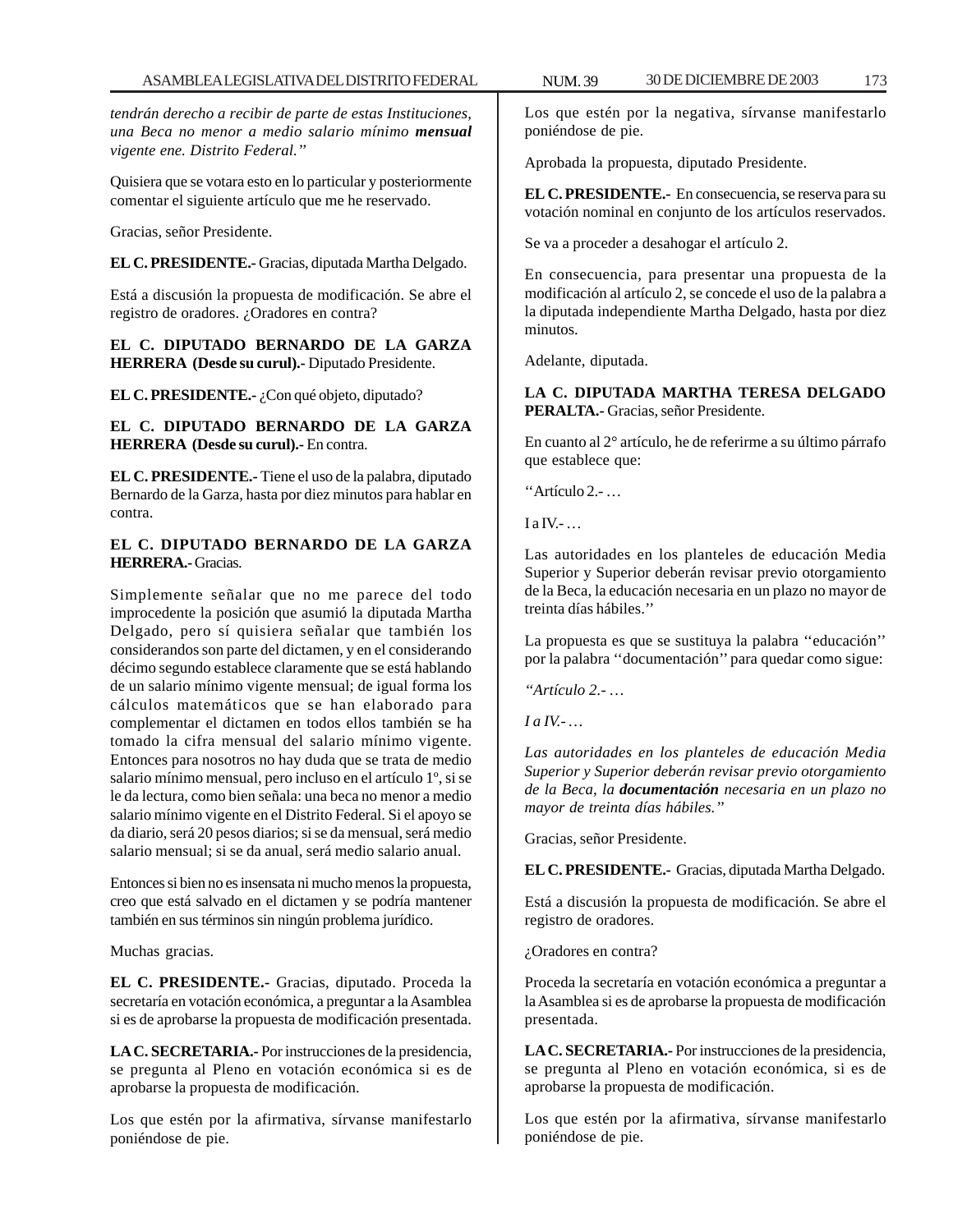Los que estén por la negativa, sírvanse manifestarlo poniéndose de pie.

Aprobada la propuesta, diputado Presidente.

**EL C. PRESIDENTE.-** Gracias, diputada Secretaria.

En consecuencia, se reserva para su votación nominal en conjunto de los artículos reservados.

Agotadas las reservas de los artículos antes expuestos, proceda la secretaría a recoger la votación nominal de los artículos reservados con las modificaciones aprobadas por la Asamblea en votación económica.

**LA C. SECRETARIA.-** De conformidad con lo establecido por el artículo 128 del Reglamento para el Gobierno Interior de la Asamblea, se solicita a la Coordinación de Servicios Parlamentarios hacer el anuncio correspondiente a efecto de que los diputados presentes puedan emitir su voto.

Se solicita a los diputados que al emitir su voto lo hagan en voz alta, diciendo su nombre y apellido, añadiendo la expresión ''en pro'', ''en contra'' o ''abstención''. La de la voz recogerá la votación. Comenzamos de derecha a izquierda.

### **(Votación Nominal)**

Juan Antonio Arévalo López, abstención.

Jesús López, abstención.

Mónica Serrano, abstención.

Martha Delgado, a favor.

Emilio Fernández, en pro.

Eduardo Malpica, en pro.

Héctor Guijosa, en pro.

Higinio Chávez, a favor.

José Jiménez, en pro.

María de Lourdes Rojo e Incháustegui, en pro.

Francisco Chiguil, en pro.

Andrés Lozano Lozano, en pro.

González Maltos, a favor.

Alfredo Hernández Raigosa, a favor.

Lujano Nicolás, abstención.

Sofía Figueroa, abstención.

Carlos Alberto Flores, abstención.

José Espina, abstención.

Lara, abstención.

Alejandra Barrales, en pro.

René Bejarano, en pro.

Irma Islas, abstención.

Alberto Trejo Villafuerte, en pro.

Reyes Gámiz, a favor.

Elio Bejarano, en pro.

Rodrigo Chávez, a favor.

María Elena Torres, en pro.

Sara Figueroa, en pro.

José Antonio Arévalo, a favor.

Bernardo de la Garza, a favor.

Agundis Arias, en pro.

Jorge García Rodríguez, en pro.

Aguilar Álvarez, en pro.

Mauricio López, en pro.

Maricela Contreras Julián, a favor.

Gerardo Villanueva, a favor.

Julio César Moreno, a favor.

Guadalupe Ocampo, a favor.

Víctor Varela, en pro.

Pablo Trejo, a favor.

Rodolfo Covarrubias, a favor.

Julio Escamilla, a favor.

**LA C. SECRETARIA.-** ¿Faltó alguna o algún diputado de emitir su voto?

Benjamín Muciño, abstención.

**LA C. SECRETARIA.-** Se va a proceder a recoger la votación de la Mesa Directiva.

Gabriela González abstención.

Juventino Rodríguez, en pro.

Alfredo Carrasco, a favor.

María Teresita Aguilar, abstención.

**LA C. SECRETARIA.-** Diputado Presidente, el resultado de la votación es el siguiente: 35 votos a favor, 0 votos en contra, 2 abstenciones.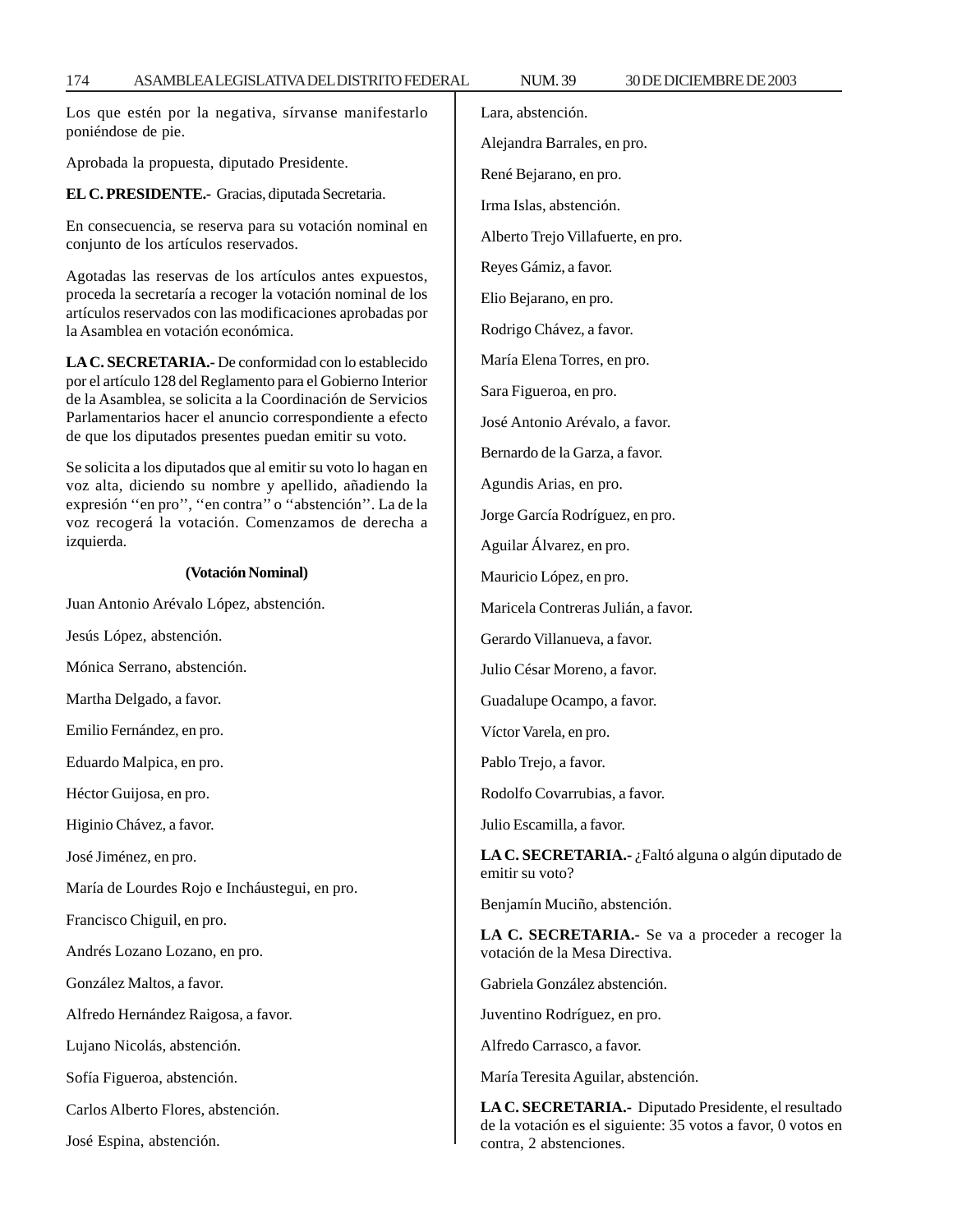#### **EL C. PRESIDENTE.-** Gracias, diputada Secretaria.

En consecuencia, se aprueba el dictamen que presenta la Comisión de Desarrollo Social con Ley que establece el Derecho a contar con una Beca para los Jóvenes Residentes en el Distrito Federal que estudien en los planteles de Educación Media Superior y Superior del Gobierno del Distrito Federal, con las modificaciones aprobadas.

Remítase al Jefe de Gobierno del Distrito Federal para su promulgación y publicación en la Gaceta Oficial del Distrito Federal y para su mayor difusión en el Diario Oficial de la Federación.

El siguiente punto del orden del día, es la discusión en su caso aprobación del dictamen que presenta la Comisión de Transporte y Vialidad con proyecto de decreto que reforma y adiciona el artículo 42 de la Ley de Transporte y Vialidad del Distrito Federal.

En virtud de que el dictamen a que se ha hecho referencia no fue distribuido entre las diputadas y diputados, en términos de lo dispuesto por el artículo 115 del Reglamento para el Gobierno Interior de la Asamblea Legislativa del Distrito Federal, proceda la secretaría a consultar a la Asamblea en votación económica, si se dispensa el procedimiento a que se refiere dicho precepto, así como la lectura del mismo y se somete a discusión de inmediato.

**LA C. SECRETARIA.-** Por instrucciones de la presidencia y en votación económica, se consulta a la Asamblea si es de dispensarse el procedimiento a que se refiere el artículo 115 del Reglamento para el Gobierno Interior de la Asamblea Legislativa del Distrito Federal, así como la lectura del dictamen y se somete a discusión de inmediato.

Los que estén por la afirmativa, sírvanse manifestarlo poniéndose de pie.

Los que estén por la negativa, sírvanse manifestarlo poniéndose de pie.

Dispensado el procedimiento y la lectura, diputado Presidente.

*Comisión de Transporte y Vialidad*

# *DICTAMEN DE LA PROPUESTA DE INICIATIVA QUE REFORMA Y ADICIONA EL ARTÍCULO 42 DE LA LEY DE TRANSPORTE Y VIALIDAD DEL DISTRITO FEDERAL.*

*A la Comisión de Transporte de esta Honorable Asamblea Legislativa del Distrito Federal, III Legislatura, fue turnada para su estudio, análisis y dictamen la propuesta de Iniciativa que Reforma la Ley de Transporte y Vialidad del Distrito Federal, sobre la adición de la fracción XXI del artículo 42 de dicho ordenamiento, presentada por el Dip. José Antonio Arévalo González, integrante del Grupo*

*Parlamentario del Partido Verde Ecologista de México, el pasado 2 de octubre del año en curso.*

*Con fundamento en lo previsto por los artículos 59, 63 y 64 de l Ley Orgánica de la Asamblea Legislativa del Distrito Federal y los artículos 28, 32 y 33 del Reglamento para el Gobierno Interior de la Asamblea Legislativa del Distrito Federal, la Comisión de Transporte y Vialidad es competente para conocer de la propuesta en comento, por lo que procedió al estudio y análisis de la propuesta de referencia, emitiendo al siguiente dictamen.*

#### *ANTECEDENTES*

*I. El pasado 2 de octubre del presente año, ante el pleno de la Asamblea Legislativa del Distrito Federal, el Diputado José Antonio Arévalo González, del Partido Verde Ecologista de México, presentó una iniciativa que reforma y adiciona el artículo 42 de la Ley de Transporte y Vialidad del Distrito Federal,*

*II. El mismo día, la Mesa Directiva de la Asamblea Legislativa del Distrito Federal resolvió turnar a esta Comisión la propuesta en comento.*

*III. El día 29 de octubre del año en curso, la Comisión de Transporte y Vialidad realizó su primera sesión Ordinaria, donde se presentó la propuesta de referencia para conocimiento y consideraciones sobre la misma por los integrantes de la comisión.*

*IV. El día 309 de octubre de 2003, se solicitó al Pleno de la Asamblea Legislativa la ampliación del plazo para dictaminar la propuesta de referencia, solicitud que fue aprobada el 4 de noviembre de 2003.*

*V. Con fecha 29 de diciembre de 2003 se presentó a la Comisión para su discusión y, en su caso, aprobación el presente dictamen al tenor de los siguientes:*

# *CONSIDERANDOS*

*PRIMERO.- Que del análisis y estudio a la propuesta de la iniciativa que Reforma la Ley de Transporte y Vialidad del Distrito Federal, la adición de una fracción XXI del artículo 42 de la Ley, establece dentro de las Obligaciones de los concesionarios:*

*''Fracción XXI.- Contar e instalar los sistemas de seguridad necesarios para proteger a los usuarios del Servicio en su patrimonio e integridad física.*

*Para el caso de los operadores instalar una cabina de seguridad que les permita accionar los sistemas de seguridad que se implementen por la Secretaría de Seguridad Pública.''*

*SEGUNDO.- Que la iniciativa tiene el propósito de disminuir la frecuencia de actos delictivos infringidos a usuarios y operadores del transporte público*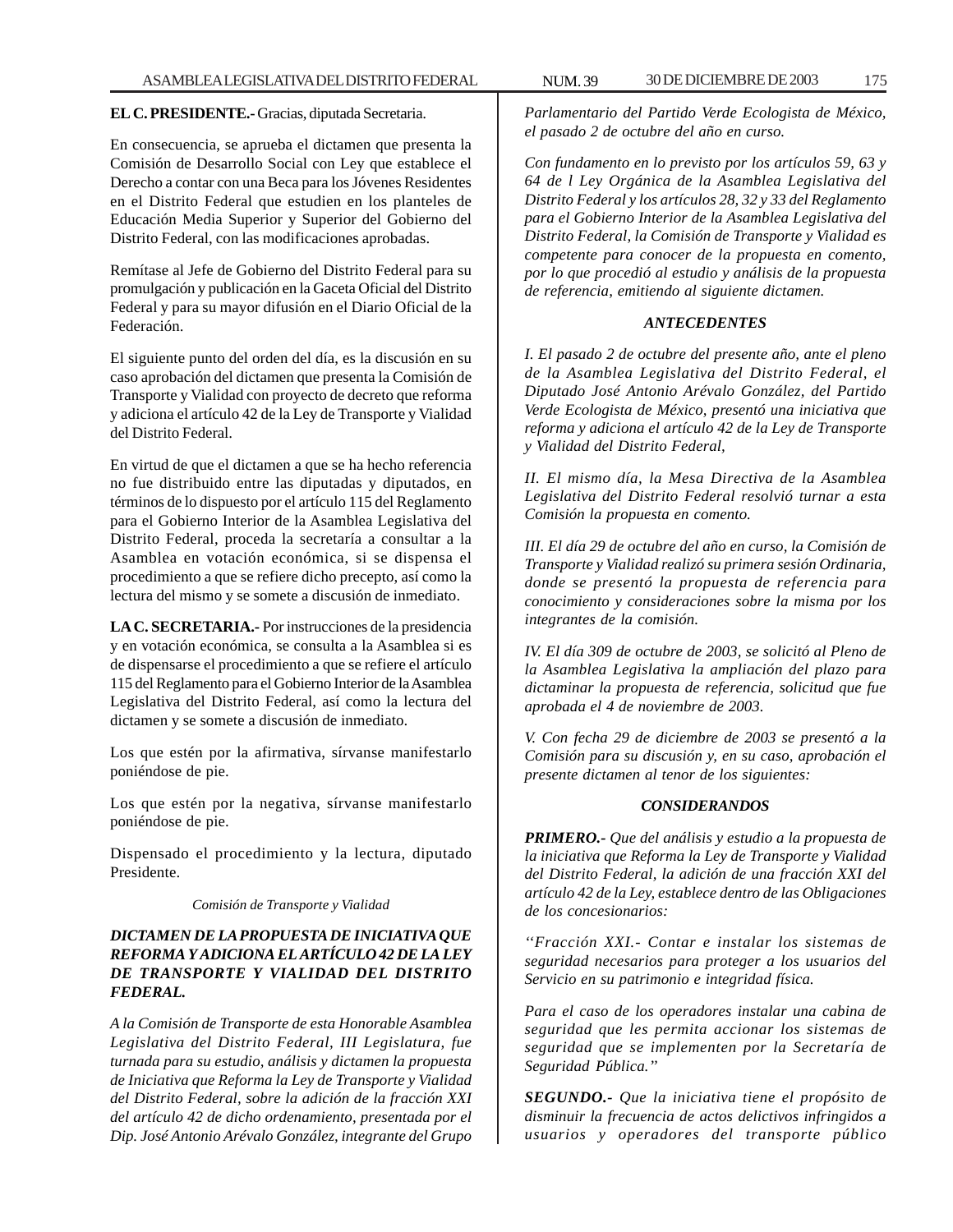*concesionado, por lo que es necesario avanzar hacia un enfoque moderno que sea capaz de integrar diversas tecnologías y procedimientos con el objeto de generar un uso más seguro del transporte y que garantice de manera más eficiente el desplazamiento de personas.*

*TERCERO.- Que la iniciativa pretende implementar en el Sistema de Transporte Público concesionado, una cabina de seguridad para el conductor de la unidad, que le permita accionar los sistemas de seguridad que implemente la Secretaría de Seguridad Pública.*

*La Secretaría de Seguridad Pública solamente ha establecido un dispositivo de alerta en el entorno inmediato de autobuses y microbuses, denominado ''Botón de Alerta o de Pánico'', el cual puede ser accionado en lugares diferentes del vehículo por personas distintas al operador.*

*Hasta la fecha, no se conoce de ningún otro proyecto de la Secretaría de Seguridad Publica para aplicar dispositivos tecnológicos o físicos a vehículos dedicados a transporte público, por lo que la instalación de una cabina en la actualidad requerirá que, en el futuro, cualquier otro dispositivo tenga que llegar necesariamente al lugar del operador hasta en tanto se designe el dispositivo que proteja físicamente a los usuarios del transporte, y eventualmente, lo puedan activar.*

*CUARTO.- Que la Secretaría de Seguridad Pública ha designado la aplicación de dispositivos para la revisión física de personas en transporte público, de las que han resultado 150,224 revisiones a taxi y 238,313 a microbuses al 21 de diciembre de 2003.*

*QUINTO.- Que de las revisiones a transporte público se ha obtenido la reducción de índices delictivos tales como robo a usuario, contra la salud, sexuales, portación de arma, lesiones y otro, contabilizados en 17 en el mes de enero a sólo 6 robos a usuario y 1 hasta el 21 de diciembre pasado.*

*SEXTO.- Que la iniciativa propone la implementación de una cabina se seguridad, únicamente para el conductor y no así para salvaguardar la integridad física y patrimonial de los usuarios del transporte.*

*SÉPTIMO.- Que la iniciativa no dispone la forma de instalar la cabina ni de la participación por parte de las autoridades respectivas para conocer y verificar la correcta colocación de las misma; ni de las disposiciones que las empresas armadoras tendrían que seguir para considerar técnicamente la implementación de una cabina desde fábrica para vehículos destinados al transporte de pasajeros, así como de su viabilidad financiera; ni del impacto económico que conlleva para el concesionario y/o operador de la unidad al absorber necesariamente el* *costo de compra e instalación de la cabina o, en su caso, de disposiciones para que el Gobierno de la Ciudad disponga apoyos para que los transportistas instalen la cabina en sus unidades.*

*OCTAVO.- Que la propuesta no consideró modificar las actuales normas técnicas de diseño y fabricación de taxis, microbuses y autobuses, que se especifican en los Lineamientos de seguridad y Confort de cada fabricante, ya que la cabina debe considerar situaciones como el asalto por arma blanca y de fuego de diferente calibre, volcaduras, choques diversos, incendio, explosión, además de las necesarias para visión interior y exterior periférica, así como maniobrabilidad del vehículo, además del ascenso y descenso seguro y fácil de pasajeros.*

*NOVENO.- Que diferentes proveedores consultados al respecto indican que, además de pagar un costo mínimo de \$8,550.00 pesos a \$12,000.00 pesos por la instalación de materiales diversos para la cabina, no se garantiza al 100% la seguridad del operador y si en cambio, se advierten diferentes riesgos si la cabina no cuenta con acceso diferente del destinado a pasajeros y/o salida de emergencia exclusiva para el conductor del vehículo.*

*Adicionalmente, deben considerarse costos de mantenimiento preventivo, correctivo y sustitución de la cabina.*

*Bajo estos antecedentes y cosniderandos, debe desecharse la propuesta de instalar una cabina de seguridad que permita accionar los sistemas deseguridad en vehículos de transporte público concesionado.*

*Por lo anteriormente expuesto y fundado, en términos de lo dispuesto por los artículos 28, 32 y 33 del Reglamento para el Gobierno Interior de la Asamblea Legislativa del Distrito Federal, así como por lo solicitado en la Iniciativa de Decreto por la que se reforma y adiciona una fracción XXI del artículo 42 de la Ley de Transporte y Vialidad del Distrito Federal, la Comisión de Transporte y Vialidad estima que se de resolverse y se resuelve:*

*ÚNICO: Se desecha la Iniciativa de Decreto por la que se reforma y adiciona una fracción XXI del artículo 42 de la Ley de Transporte y Vialidad del Distrito Federal.*

*Archívese como un asunto total y definitivamente concluido.*

*Firman el presente dictamen, el 29 de diciembre de 2003, por la Comisión de Transporte y Vialidad las y los diputados: José Benjamín Muciño Pérez, Presidente; Rafael Hernández Nava, Vicepresidente; así como los integrantes: Mariana Gómez del Campo Gurza, Alfredo Carrasco Baza y Martha Delgado Peralta.*

**EL C. PRESIDENTE.-** Gracias, diputada Secretaria.

Para fundamentar el dictamen, se concede el uso de la tribuna al diputado Benjamín Muciño Pérez, por la Comisión de Transporte y Vialidad.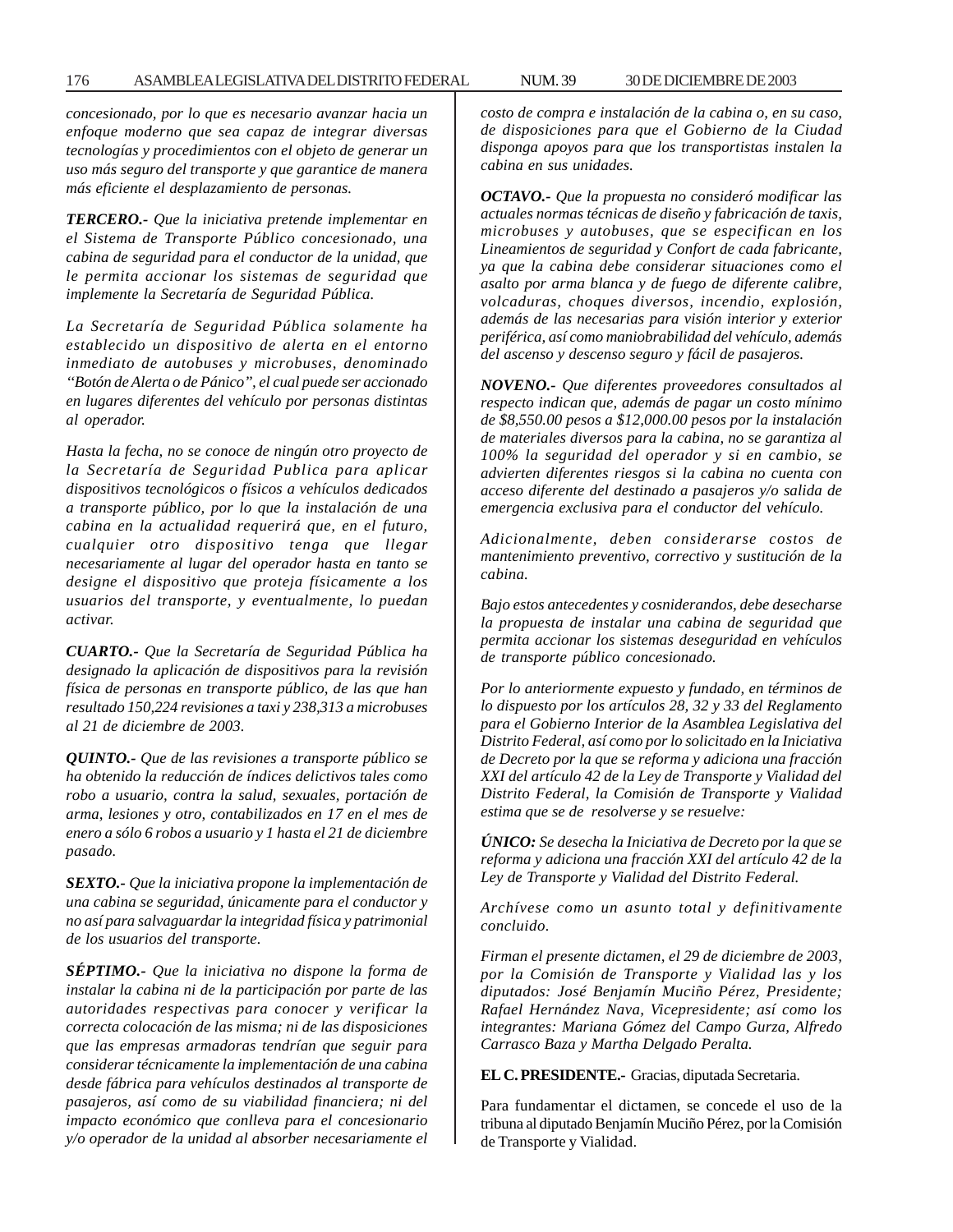Adelante, diputado.

**EL C. DIPUTADO JOSÉ BENJAMÍN MUCIÑO PÉREZ.-** Con la venia de la presidencia.

Ruego a la presidencia integrar en el Diario de los Debates la totalidad del dictamen, sólo me referiré a tres puntos principales y una consideración del proponente.

Primero. Que la Comisión de Transporte y Vialidad de la Asamblea Legislativa del Distrito Federal recibió la propuesta de parte del diputado José Antonio Arévalo González del Partido Verde Ecologista para proponer la instalación de una cabina en todos los transportes concesionados de servicio público en la ciudad.

La iniciativa en términos de lo comentado con la Comisión, no dispone la forma de instalar la cabina ni de la participación por parte de las autoridades respectivas para conocer y verificar la correcta colocación de la misma ni de las disposiciones que las empresas armadoras tendrían que seguir para considerar técnicamente la implementación de una cabina desde fábrica para vehículos destinados a transportes de pasajeros, así como de seguridad financiera, ni del impacto económico que conlleva para el concesionario y/o operador de la unidad al absorber necesariamente el costo de compra e instalación de la cabina o en su caso de disposiciones para que el Gobierno de la Ciudad disponga apoyos para que los transportistas instalen la cabina en sus unidades.

Que la propuesta no consideró modificar las actuales normas técnicas de diseño y fabricación de taxis, microbuses y autobuses que se especifican en los lineamientos de seguridad y confort de cada fabricante, ya que la cabina debe considerar situaciones como el asalto por arma blanca y de fuego de diferentes calibres, volcaduras, choques diversos, incendio, explosión, además de las necesarias para visión interior y exterior periférica, además de considerar maniobrabilidad del vehículo, así como ascenso y descenso seguro y fácil de pasajeros.

Que diferentes proveedores consultados al respecto, indican que además de pagar un costo mínimo de 8,550 a 12,000 pesos, por la instalación de materiales diversos para la cabina, no se garantiza al 100% la seguridad del operador y sí en cambio se advierten diferentes riesgos si la cabina no cuenta con acceso diferente del destinado a pasajeros y/o salida de emergencia exclusiva para el conducto del vehículo. Adicionalmente deben considerarse costos de mantenimiento preventivo, correctivo y sustitución de la cabina.

Fueron estos argumentos, entre otros nueve considerandos los que llevaron a la Comisión de Transporte y Vialidad a definir como resolutivo único, desechar la iniciativa del decreto por la que se reforma y adiciona una fracción XXI del artículo 42 de la Ley de Transporte y Vialidad del Distrito Federal para archivarse como un asunto total y definitivamente concluido.

Finalmente, agradecer la consideración que nos hizo el diputado José Antonio Arévalo González del Partido Verde Ecologista proponente de la misma para retirar la propuesta y poderla presentar en el próximo Período Ordinario de Sesiones.

Es cuanto, señor Presidente.

**EL C. PRESIDENTE.-** Gracias, diputado Benjamín Muciño.

Está a discusión el dictamen. Se abre el registro de oradores.

¿Oradores en contra?

¿Alguna o algún diputado desea razonar su voto?

Proceda la secretaría a recoger la votación nominal en un solo acto.

**LA C. SECRETARIA.-** De conformidad con lo establecido por el artículo 128 del Reglamento para el Gobierno Interior de la Asamblea. Se solicita a la Coordinación de Servicios Parlamentarios hacer el anuncio correspondiente a efecto de que los diputados presentes puedan emitir su voto.

Se solicita a los diputados que al emitir su voto lo hagan en voz alta, diciendo su nombre y apellido, añadiendo la expresión ''en pro'', ''en contra'' o ''abstención''. La de la voz recogerá la votación. Comenzamos de derecha a izquierda.

#### **(Votación Nominal)**

Juan Antonio Arévalo López, a favor. Martha Delgado, a favor. Aguilar Álvarez, a favor. Emilio Fernández, en pro. Eduardo Malpica, en pro. José Espina, en pro. Maricela Contreras Julián, a favor. Higinio Chávez, a favor. José Jiménez, en pro. Francisco Chiguil, en pro. Lozano Lozano, en pro. González Maltos, a favor. Rodrigo Chávez, a favor. Flores Gutiérrez, a favor. Mónica Serrano, en pro. Lujano Nicolás, en pro.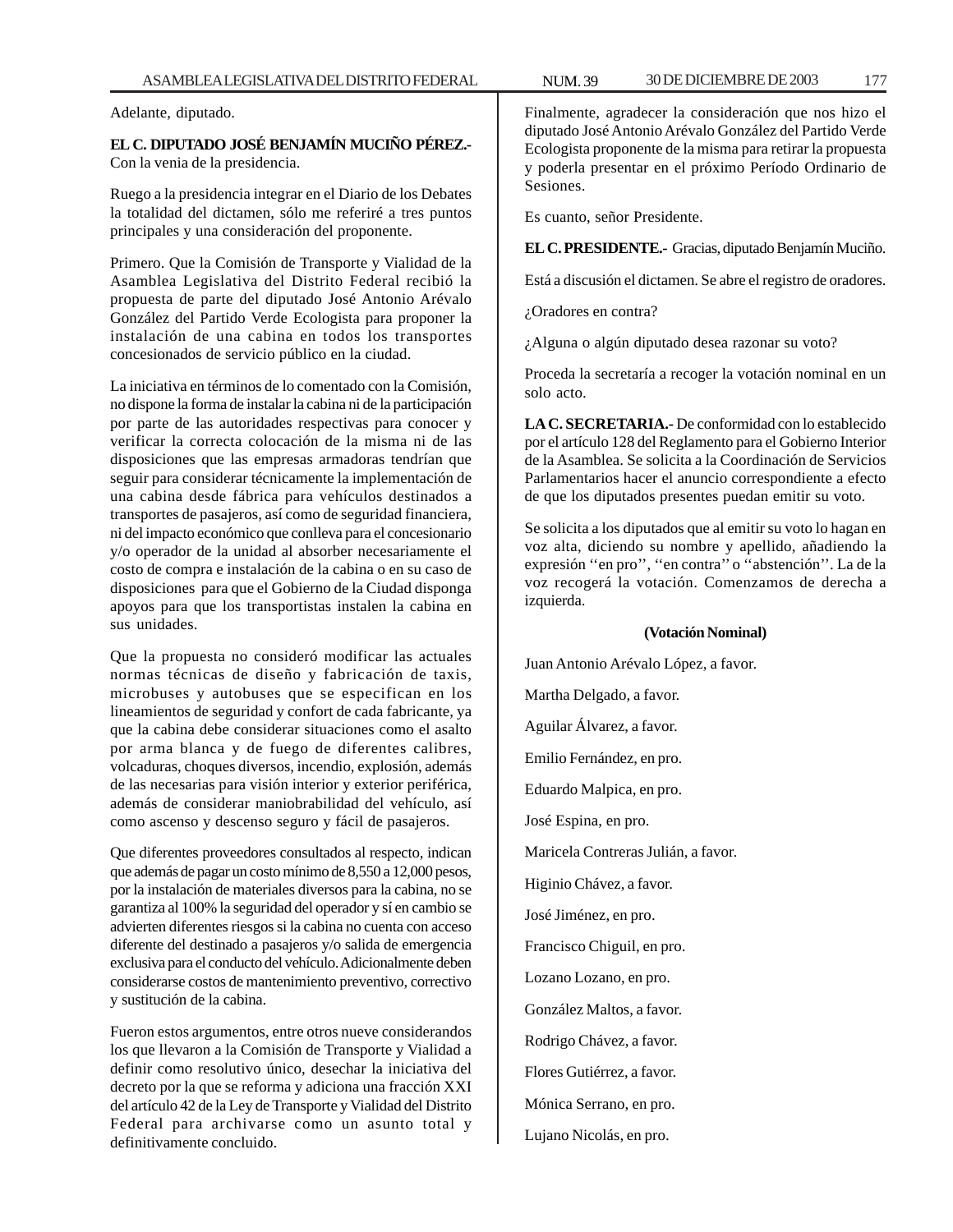| 178                                                                                                                                                                                    | ASAMBLEALEGISLATIVADELDISTRITO FEDERAL                                             | <b>NUM.39</b>                                                                                                                                                                                                                                                                                                                                                | 30 DE DICIEMBRE DE 2003                                     |  |                                                                        |                        |                                                                                                                                                                                                                                                                                                              |  |  |
|----------------------------------------------------------------------------------------------------------------------------------------------------------------------------------------|------------------------------------------------------------------------------------|--------------------------------------------------------------------------------------------------------------------------------------------------------------------------------------------------------------------------------------------------------------------------------------------------------------------------------------------------------------|-------------------------------------------------------------|--|------------------------------------------------------------------------|------------------------|--------------------------------------------------------------------------------------------------------------------------------------------------------------------------------------------------------------------------------------------------------------------------------------------------------------|--|--|
|                                                                                                                                                                                        | Jesús López, en pro.                                                               | En consecuencia se desecha la iniciativa en comento.                                                                                                                                                                                                                                                                                                         |                                                             |  |                                                                        |                        |                                                                                                                                                                                                                                                                                                              |  |  |
| Benjamín Muciño, a favor.<br>José María Rivera, a favor.<br>Sofía Figueroa, en pro.<br>Irma Islas, en pro.                                                                             |                                                                                    | Hágase del conocimiento del diputado proponente para<br>los efectos del artículo 88 del Reglamento.<br>El siguiente punto de la orden del día es la discusión y en<br>su caso aprobación del dictamen que presenta la Comisión<br>de Administración Pública Local con proyecto de reformas<br>y adiciones a la Ley del Servicio Público de Carrera de la     |                                                             |  |                                                                        |                        |                                                                                                                                                                                                                                                                                                              |  |  |
|                                                                                                                                                                                        |                                                                                    |                                                                                                                                                                                                                                                                                                                                                              |                                                             |  |                                                                        | Obdulio Ávila, en pro. | Administración Pública del Distrito Federal.                                                                                                                                                                                                                                                                 |  |  |
|                                                                                                                                                                                        |                                                                                    |                                                                                                                                                                                                                                                                                                                                                              |                                                             |  | Lara, en pro.<br>Alejandra Barrales, en pro.<br>René Bejarano, en pro. |                        | No obstante de que el dictamen a que se ha hecho referencia<br>no fue distribuido entre las diputadas y diputados, en<br>términos de lo dispuesto por el artículo 115 del Reglamento<br>para el Gobierno Interior de la Asamblea Legislativa del<br>Distrito Federal, proceda la secretaría a consultar a la |  |  |
|                                                                                                                                                                                        |                                                                                    |                                                                                                                                                                                                                                                                                                                                                              |                                                             |  |                                                                        |                        |                                                                                                                                                                                                                                                                                                              |  |  |
|                                                                                                                                                                                        | Miguel Angel Solares Chávez, a favor.                                              |                                                                                                                                                                                                                                                                                                                                                              | la lectura del mismo y se somete a discusión de inmediato.  |  |                                                                        |                        |                                                                                                                                                                                                                                                                                                              |  |  |
|                                                                                                                                                                                        | Alberto Trejo Villafuerte, en pro.                                                 |                                                                                                                                                                                                                                                                                                                                                              | LA C. SECRETARIA.- Por instrucciones de la presidencia      |  |                                                                        |                        |                                                                                                                                                                                                                                                                                                              |  |  |
|                                                                                                                                                                                        | Bernardo de la Garza, abstención.                                                  | y en votación económica, se consulta a la Asamblea si es<br>de dispensarse el procedimiento a que se refiere el Artículo                                                                                                                                                                                                                                     |                                                             |  |                                                                        |                        |                                                                                                                                                                                                                                                                                                              |  |  |
|                                                                                                                                                                                        | Sara Figueroa, abstención.                                                         |                                                                                                                                                                                                                                                                                                                                                              | 115 del Reglamento para el Gobierno Interior de la Asamblea |  |                                                                        |                        |                                                                                                                                                                                                                                                                                                              |  |  |
|                                                                                                                                                                                        | José Antonio Arévalo, abstención.                                                  | Legislativa del Distrito Federal, así como la lectura del<br>dictamen y se somete a discusión de inmediato.                                                                                                                                                                                                                                                  |                                                             |  |                                                                        |                        |                                                                                                                                                                                                                                                                                                              |  |  |
|                                                                                                                                                                                        | Mauricio López, en pro.                                                            | Los que estén por la afirmativa, sírvanse manifestarlo                                                                                                                                                                                                                                                                                                       |                                                             |  |                                                                        |                        |                                                                                                                                                                                                                                                                                                              |  |  |
|                                                                                                                                                                                        | Jiménez Guzmán, en pro.                                                            | poniéndose de pie.                                                                                                                                                                                                                                                                                                                                           |                                                             |  |                                                                        |                        |                                                                                                                                                                                                                                                                                                              |  |  |
|                                                                                                                                                                                        | Guadalupe Ocampo, a favor.                                                         | Los que estén por la negativa, sírvanse manifestarlo<br>poniéndose de pie.<br>Dispensado el procedimiento y la lectura, diputado<br>Presidente.                                                                                                                                                                                                              |                                                             |  |                                                                        |                        |                                                                                                                                                                                                                                                                                                              |  |  |
|                                                                                                                                                                                        | Gerardo Villanueva, a favor.                                                       |                                                                                                                                                                                                                                                                                                                                                              |                                                             |  |                                                                        |                        |                                                                                                                                                                                                                                                                                                              |  |  |
|                                                                                                                                                                                        | Pablo Trejo, en pro.                                                               |                                                                                                                                                                                                                                                                                                                                                              |                                                             |  |                                                                        |                        |                                                                                                                                                                                                                                                                                                              |  |  |
|                                                                                                                                                                                        | María Elena Torres, en pro.                                                        |                                                                                                                                                                                                                                                                                                                                                              | COMISIÓN DE ADMINISTRACIÓN PÚBLICA LOCAL                    |  |                                                                        |                        |                                                                                                                                                                                                                                                                                                              |  |  |
|                                                                                                                                                                                        | Julio Escamilla, a favor.                                                          |                                                                                                                                                                                                                                                                                                                                                              | DICTAMEN QUE PRESENTA LA COMISIÓN DE                        |  |                                                                        |                        |                                                                                                                                                                                                                                                                                                              |  |  |
| emitir su voto?                                                                                                                                                                        | LA C. SECRETARIA.- ¿Faltó alguna o algún diputado de                               | ADMINISTRACIÓN PUBLICA LOCAL, RELATIVO A<br>LA INICIATIVA POR LA QUE SE REFORMAN Y<br>ADICIONAN DIVERSAS DISPOSICIONES DE LA LEY<br>DEL SERVICIO PÚBLICO DE CARRERA DE LA<br>ADMINISTRACIÓN PÚBLICA DEL DISTRITO                                                                                                                                             |                                                             |  |                                                                        |                        |                                                                                                                                                                                                                                                                                                              |  |  |
|                                                                                                                                                                                        | Mariana Gómez del Campo, en pro.                                                   |                                                                                                                                                                                                                                                                                                                                                              |                                                             |  |                                                                        |                        |                                                                                                                                                                                                                                                                                                              |  |  |
|                                                                                                                                                                                        | LA C. SECRETARIA.- Se va a proceder a recoger la votación<br>de la Mesa Directiva. | <b>FEDERAL.</b><br>Diciembre de 2003.                                                                                                                                                                                                                                                                                                                        |                                                             |  |                                                                        |                        |                                                                                                                                                                                                                                                                                                              |  |  |
|                                                                                                                                                                                        | Gabriela González, en pro.                                                         | HONORABLE ASAMBLEA                                                                                                                                                                                                                                                                                                                                           |                                                             |  |                                                                        |                        |                                                                                                                                                                                                                                                                                                              |  |  |
|                                                                                                                                                                                        | Jorge García Rodríguez, en pro.                                                    | A la Comisión de Administración Publica Local fue                                                                                                                                                                                                                                                                                                            |                                                             |  |                                                                        |                        |                                                                                                                                                                                                                                                                                                              |  |  |
| Alfredo Carrasco, a favor.<br>María Teresita Aguilar, a favor.<br>LA C. SECRETARIA.- Diputado Presidente, el resultado<br>de la votación es el siguiente: 39 votos a favor, 0 votos en |                                                                                    | turnada la iniciativa por la que se reforman y adicionan<br>diversas disposiciones de la Ley del Servicio Público de<br>Carrera de la Administración Pública del Distrito<br>Federal, al respecto y con fundamento en lo dispuesto en<br>los artículos 62 y 64 de la Ley Orgánica de la Asamblea<br>Legislativa del Distrito Federal: 28 y 29 del Reglamento |                                                             |  |                                                                        |                        |                                                                                                                                                                                                                                                                                                              |  |  |

*Legislativa del Distrito Federal; 28 y 29 del Reglamento para el Gobierno Interior de la Asamblea Legislativa del Distrito Federal; esta Comisión previo estudio del turno*

**EL C. PRESIDENTE.-** Gracias diputada Secretaria.

contra, 3 abstenciones.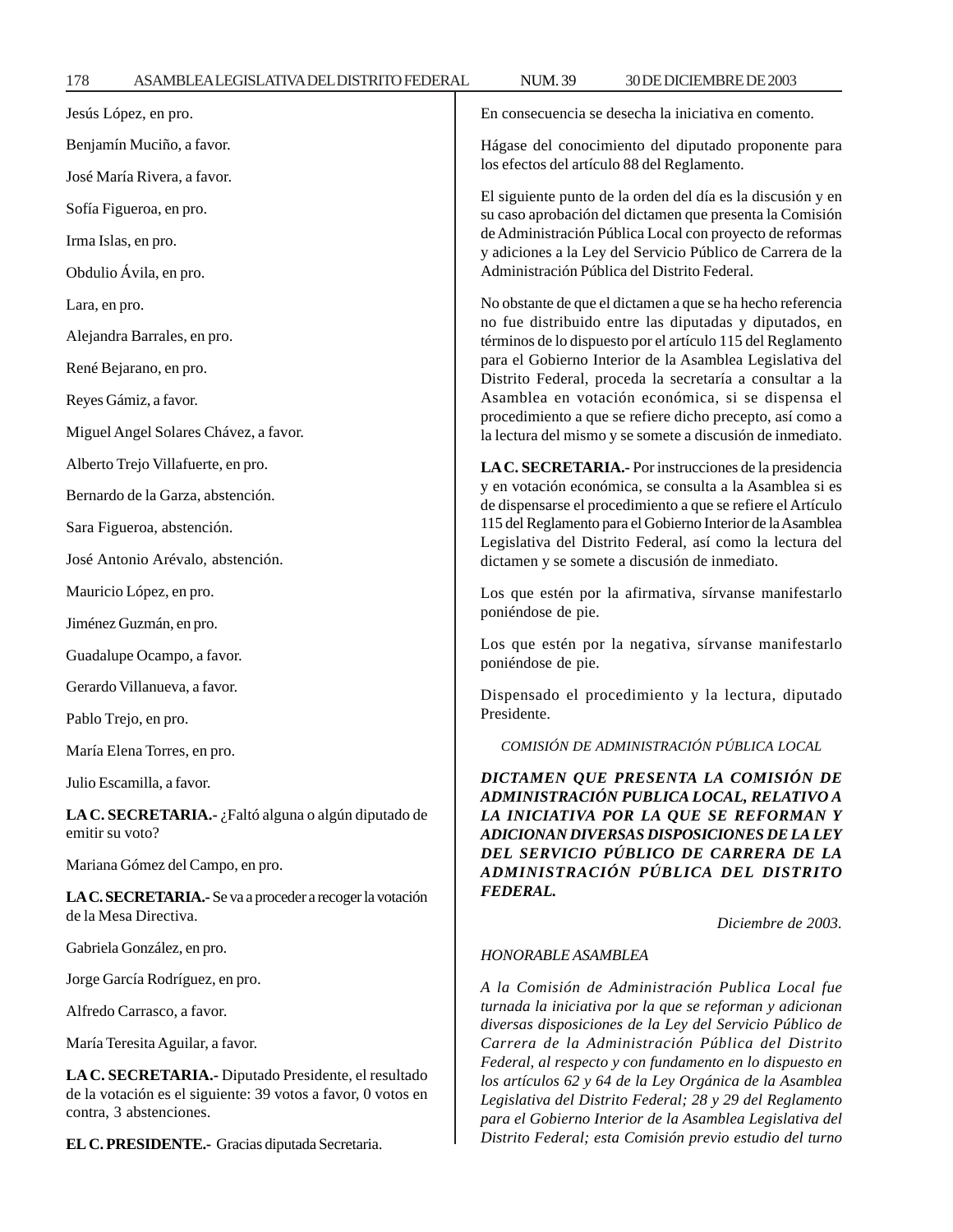*correspondiente, emite el presente dictamen conforme a los siguientes:*

#### *ANTECEDENTES*

*1.- Con fecha 16 de diciembre de 2003, el Pleno de esta Asamblea Legislativa resolvió enviar para su análisis y dictamen a la Comisión de Administración Publica Local, la iniciativa de reformas y adiciones a los artículos 3º Fracción II, IV y XII, 6º Fracción II, 8, 15, 16 Fracción IV, 20, 23 Fracción I, 26 Fracción XVI, 29 Fracción I, 30, 35, 44, 60 y 2º Transitorio de la Ley de Servicio Público de Carrera de l Administración Pública del Distrito Federal, misma que fue turnada mediante oficio No . MD/428/2003 el mismo día a esta dictaminadora.*

*2.- Con fecha 213 de junio de 2000 se publicó en la Gaceta Oficial del Distrito Federal la Ley de Servicio Público de Carrera de la Administración Pública del Distrito Federal.*

*3.- La Comisión de Administración Publica Local se reunió a las 9:00 horas del día lunes 29 de diciembre de 2003, en la Sala de Juntas de la Comisión de Gobierno, ubicada en las calles de Donceles y Allende, en el Centro Histórico de esta Ciudad, para analizar y dictaminar sobre la Iniciativa de Reformas y adiciones, de la Ley de Servicio Público de Carrera de la Administración Pública del Distrito Federal, materia del presente dictamen.*

#### *CONSIDERANDOS*

*PRIMERO.- Que con fundamento en lo dispuesto en los artículos 62 y 64 de la Ley Orgánica de la Asamblea Legislativa del Distrito Federal; 28, y 84 del Reglamento para el Gobierno Interior de la Asamblea Legislativa del Distrito Federal, y en virtud de que la Iniciativa en comento tiene como propósito que el Servicio Público de Carera tiene aplicación en la Administración Pública del Distrito Federal, esta Comisión es competente para analizar y dictaminar la Iniciativa presentada por el Diputado Emilio Fernández Allende, del grupo parlamentario del Partido de la Revolución Democrática y suscrita por los diputados: René Bejarano, José Medel Ibarra, Rafael Hernández Nava, Higinio Chávez García, Aleida Alavez Ruiz, María Rojo, Francisco Chiguil Figueroa, Andrés Lozano Lozano, Juan Manuel González Maltos, María Araceli Vázquez Camacho, Alfredo Hernández, Eduardo Malpica Rodríguez, Héctor Guijosa Mora y Julio Escamilla Salinas.*

*SEGUNDO.- Esta dictaminadora da cuenta que el proponente de la Iniciativa de Reformas y Adiciones a diversas disposiciones de la Ley de Servicio Público de Carrera de la Administración Pública del Distrito Federal, Diputado Emilio Fernández Allende, señala en su exposición de motivos lo siguiente: Un síntoma lamentable del ejercicio político tradicional en México es la conformación de los aparatos administrativos,*

*atendiendo más a criterios políticos que al cumplimiento cabal de las responsabilidades, siendo este uno de los detonantes de crisis en el sistema político.*

*El tema de capacidad de los equipos de gobierno es una constante y el desempeño de los servidores públicos es fundamental en la relación entre gobierno y gobernados.*

*En todo sistema democrático maduro la constante no es la lucha partidista por reclutar dentro de sus filas a los mejores burócratas y funcionarios. El énfasis consiste en el programa político y orientación de la política pública, y lo que permitiría lo primero es la existencia de un servicio público de carrera que ofrezca estabilidad en la operación de la administración pública y permita a los políticos concentrarse en asuntos de su competencia.*

*No obstante el desarrollo de una natural vocación del servidor público que comprenda el conocimiento de los procedimientos y técnicas que permitan la operación eficiente de las oficinas públicas, lo que garantiza su logro, es el servicio público de carrera. A través de este se inculca y obliga a los funcionarios a cumplir sus deberes con fundamento en una actitud de servicio a los ciudadanos, con lo cual se evitan interrupciones de la gestión de la administración pública y proporciona estabilidad y basamiento en la actividad económica.*

*La responsabilidad de las políticas, acciones y omisiones de la autoridad no está concentrada en los factores estratégicos, sino que está diluida entre un gran número de instancias burocráticas, de tal forma que con sustento legal nadie resulta responsable, el proceso de implementación de acciones hace intervenir a numerosas instancias, lo cual generalmente entorpece la acción gubernamental. Al mismo tiempo, el sistema concentra la toma de decisiones en la cima de la pirámide burocrática.*

*Así tenemos que la Administración Pública del Distrito Federal, ha sido sumamente politizada durante toda su historia, debiendo reconocer que la responsabilidad política y la legitimidad de las decisiones administrativas, siempre deberá, corresponder a los poderes Legislativo, Ejecutivo y a los Jefes Delegacionales democráticamente electos por los capitalinos. Pero ese reconocimiento no debe llevarnos al extremo que el Jefe de Gobierno del Distrito Federal y los Jefes Delegacionales, tengan total discrecionalidad formal para remover o para contratar, en su caso, a miles de cuadros burocráticos con base en criterios políticos. Lo que necesita el Distrito Federal es una burocracia estable y técnicamente bien preparada; por lo tanto, se requieren procedimientos de reclutamiento y promoción claros basados en criterios profesionales, técnicos y administrativos.*

*El resultado de una reforma administrativa depende de quiénes ganan y pierden y de la forma en que se logra el acuerdo político final. En cualquier caso, es esencial la*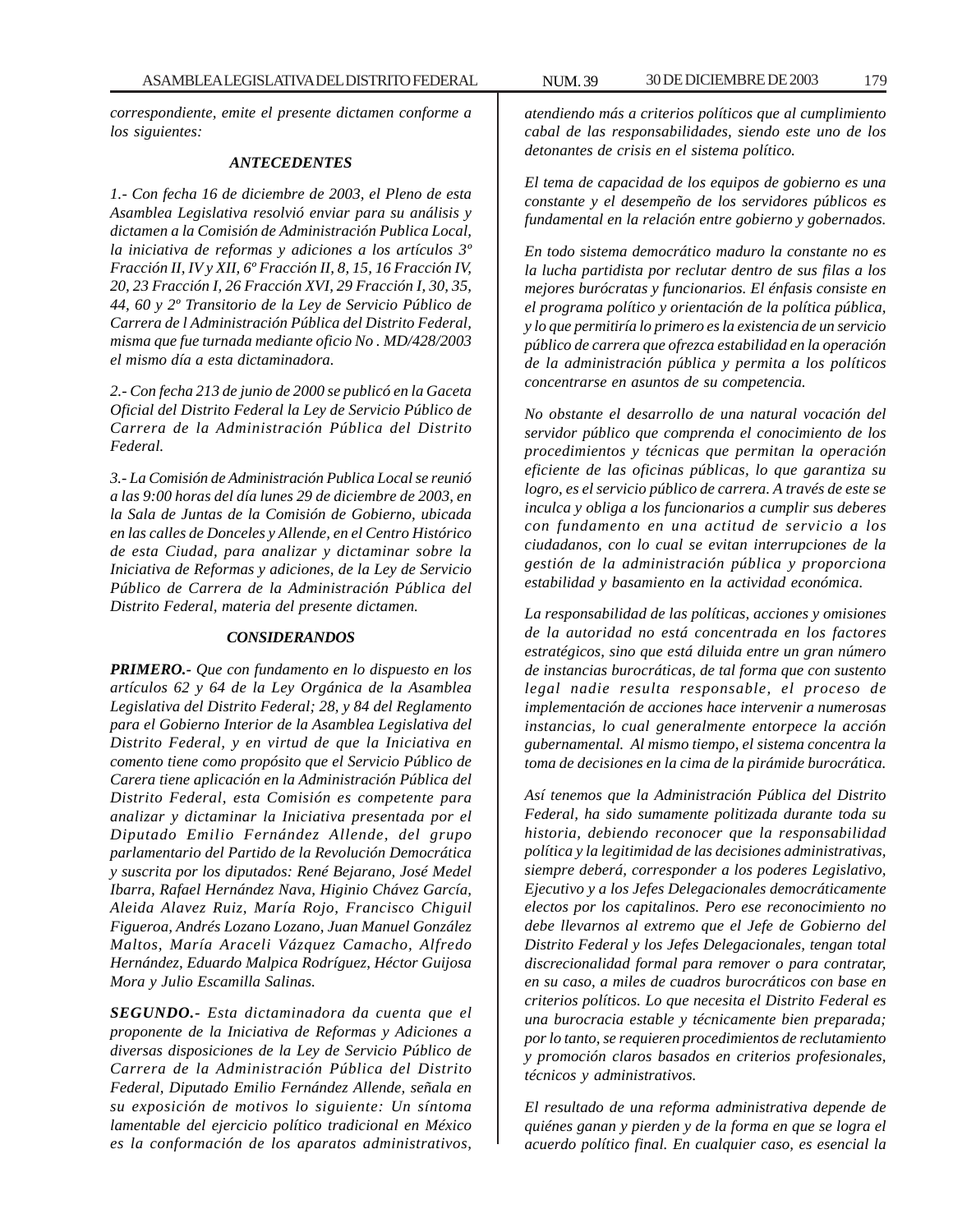*colaboración activa de los burócratas, por lo que resulta importante organizar el cambio de forma de tal que existan*

*Es necesario que la Administración Pública del Gobierno del Distrito Federal responda las exigencias ciudadanas e inicie un proceso de reforma administrativa que permita que haya un servicio público de calidad, que se desempeñe con eficiencia y que destierre para siempre el compadrazgo, la corrupción y el clientelismo político.*

*estímulos y alternativas para los grupos afectados.*

*Establecer el servicio público de carrera no sólo en la administración central del Gobierno de la Ciudad de México sino en los Órganos Político Administrativos de las demarcaciones territoriales de la Ciudad, puede ser el instrumento de transformación fundamental del servicio público en cuanto a eficacia, honradez, transparencia e imparcialidad en la administración gubernamental.*

*El 15 de abril de 1999, el Ingeniero Cuauhtémoc Cárdenas Solórzano, Jefe de Gobierno del Distrito Federal de entonces, presentó ante la Asamblea Legislativa del Distrito Federal una iniciativa de Ley del Servicio Público de Carrera de la Administración Pública del Distrito Federal.*

*Esta Iniciativa manifiesta en su exposición de motivos que: ''Ante la necesidad de reconstruir la Administración Pública del Distrito Federal y contar con personal profesional, honesto y capacitado que ofrezca servicios de calidad: el establecimiento de un Servicio Público de carrera es uno de los retos más importantes, cuyo objetivo primordial es cambiar las prácticas gubernamentales tradicionales para romper con los usos prebendarios de forma de administración atrasada y burocrática. En contexto, el Gobierno del Distrito Federal tiene un compromiso fundamental de cambio democrático, que debe reducirse en un ejercicio administrativo, legal y eficaz''.*

*Esta Iniciativa de Ley también retoma los principios rectores de la administración pública del Distrito Federal consagrados en el Estatuto de Gobierno y que son: el mérito, la legalidad, la honradez, la lealtad, la imparcialidad, la profesionalización, la eficiencia y la eficacia.*

*Así, observando la importancia de contar con un instrumento de profesionalización de los servidores públicos de la Administración Pública del Distrito Federal, se publicó por órdenes de la Jefa de Gobierno, el 13 de junio del año 2000, la Ley del Servicio Público de Carrera de la Administración Pública del Distrito Federal, la cual se sustenta, a decir de su articulado, en el mérito, la igualdad de oportunidades y el desarrollo permanente, con el propósito de que la Administración Pública cumpla con sus programas y alcances de sus metas con base en la actuación de personal calificado que preste*

*servicio de calidad, con imparcialidad, libre de prejuicios, con lealtad a la institución, de manera continua, uniforme, regular y permanente, para satisfacer las necesidades y responder a las demandas de los habitantes del Distrito Federal.*

*Conforme a lo preceptuado por la Ley del Servicio Público de Carrera del Distrito Federal, particularmente en lo referente a su ámbito de aplicación, ésta deberá tener carácter obligatorio para la Administración Pública Central y Desconcentrada del Distrito Federal, tal y como lo dispone el numeral 2º de la Ley.*

*La Ley Orgánica de la Administración Pública del Distrito Federal enuncia en su artículo 2º:*

*…''En las demarcaciones territoriales en que se divida el Distrito Federal, la Administración Pública Central contará con Órganos Político Administrativos desconcentrados con autonomía funcional en acciones de gobierno, a los que genéricamente se les denominará Delegación del Distrito Federal…''*

*Ordenamiento derivado de los artículos 87 y 104 del Estatuto de Gobierno del Distrito Federal, norma fundamental de organización y funcionamiento del Gobierno del Distrito Federal.*

*De igual manera, el Reglamento Interior de la Administración Pública del Distrito Federal dispone en su artículo 7º que para el despacho de los asuntos que competan a la Secretaría de Gobierno se les adscriben los Órganos Políticos Administrativos, lo cual los hace distintos de los Órganos Desconcentrados.*

*Asi mismo, la Ley Orgánica establece en su artículo 39, fracción XLVI, que le corresponde a los titulares de las Delegaciones el ejecutar el sistema de servicio público de carrera que se determine para estos Órganos.*

*La Ley Orgánica de la Administración Pública del Distrito Federal (LOAPDF) y la Ley del Servicio Público de Carrera de la Administración Pública del Distrito Federal (LSPC) refieren, para los efectos de cada una de ellas, dos conceptos distintos de administración pública centralizada y administración pública desconcentrada.*

*Respecto al primer ordenamiento, en su artículo 3º, establece que, para los efectos de esta ley, la administración pública centralizada está integrada por la Jefatura de Gobierno del Distrito Federal, las Secretarías, la Procuraduría General de Justicia del Distrito Federal, la Oficialía Mayor, la Contraloría General del Distrito Federal y la Consejería Jurídica y de Servicios Legales; y que la administración pública desconcentrada se integra por los órganos político administrativos de cada demarcación territorial genéricamente denominados Delegaciones del Distrito*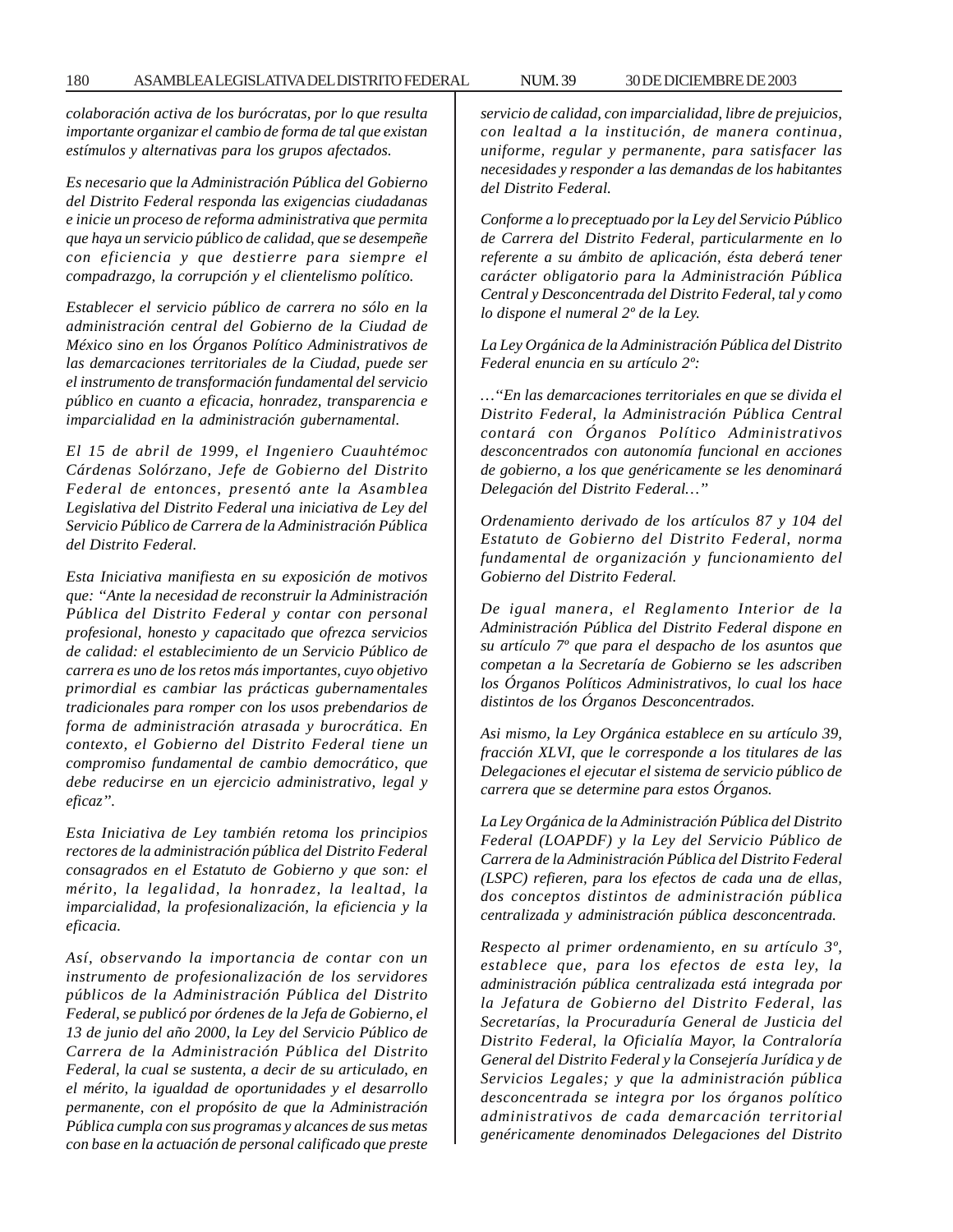*Federal y los órganos administrativos constituidos por el Jefe de Gobierno, jerárquicamente subordinados al propio Jefe de Gobierno o a la dependencia que éste determine.*

*Ahora bien, la LSPC previene en su numeral 3º que, para los efectos de esta ley se entenderá por administración pública centralizada la que define como tal la Ley Orgánica de la Administración Pública del Distrito Federal, a excepción de la Procuraduría General de Justicia del Distrito Federal y la Secretaría de Seguridad Pública; y por administración pública desconcentrada los órganos administrativos desconcentrados creados por el Jefe de Gobierno del Distrito Federal, por reglamento, decreto o acuerdo, que estén jerárquicamente subordinados a él o a la dependencia que éste determine.*

### *De lo anterior se desprende que:*

*Cada uno de los ordenamientos citados refieren conceptos específicos para el ámbito de su aplicación.*

*Para la LSPC, los significados de administración pública centralizada y desconcentrada son distintos a los que previene la LOAPDF, pues excluye expresamente en el primer concepto a la Secretaría de Seguridad Pública y a la PJGDF; y en el otro, omite mencionar a los Órganos Políticos Administrativos o Delegaciones.*

*En este sentido, resulta importante, toda vez que al servicio civil de carrera ha sido, sobre todo en los países desarrollados en el mundo, un elemento fundamental en el desempeño de sus gobiernos, que el servicio público de carrera deba aplicarse en todo y cada uno de los niveles de gobierno donde se tiene que servir a la ciudadanía con calidad y calidez, a un bajo costo asegurando el ahorro de recursos que permita a la administración pública atender las demandas sociales.*

*El servicio público de carrera debe implementarse en el ámbito Delegacional, desde quienes coordinan actividades que tienen que ver con la limpia en la ciudad, la recolección de basura y su desplazamiento, hasta las actividades más complejas que cotidianamente son demandas. Estas actividades tienen que darse de manera continua por servidores públicos profesionales y no por políticos improvisados que entran con cada administración a nuevos procesos de aprendizaje en démerito de la calidad en el servicio y la continuidad de los programas, ocasionando mayores erogaciones.*

*Los servidores públicos hacen la diferencia. Cuando son capaces e integros generan un ambiente de confianza, confianza que resulta fundamental en esta transición democrática. Por lo tanto, es necesario que las delegaciones se rijan por los mismos principios que consagra la Ley del Servicio Público de Carrera, para la Administración Pública Central.*

*Por lo antes expuesto, someto a consideración de este Órgano Legislativo la siguiente:*

*…*

*TERCERO.- Que la Ley del Servicio Público de Carrera de la Administración Pública del Distrito Federal tiene por objeto establecer y normar el servicio público de carrera de la Administración Pública del Distrito Federal.*

*CUARTO.- Que el Servicio Público de Carrera es el instrumento para la profesionalización de los servidores públicos de la Administración Pública del Distrito Federal que se sustenta en el mérito, la igualdad de oportunidades y el desarrollo permanente, con el propósito de que la Administración Pública cumpla con sus programas y alcance sus metas con base en la actuación de personal calificado que preste servicios de calidad con imparcialidad libre de perjuicios con lealtad a la institución de manera continua, uniforme, regular y permanente para satisfacer las necesidades y responder a las demandas de los habitantes del Distrito Federal.*

*QUINTO.- Que la iniciativa de reformas a la Ley del Servicio Público de Carrera de la Administración Pública del Distrito Federal se pone a consideración en los siguientes términos: ÚNICO.- Se reforman los artículo 3º Fracción II, IV y XII, 6º Fracción II, 8, 15, 16 Fracción IV, 20, 23 Fracción I, 26 Fracción XVI, 29 Fracción I, 30, 35, 44, 60 y 2º Transitorio de la Ley del Servicio Público de Carrera de la Administración Pública del Distrito Federal vigente.*

*SEXTO.- Que con las reformas y adiciones propuestas a la Ley del Servicio Público de Carrera de la Administración Pública del Distrito Federal, se pretende que el servicio público de carrera se implemente en el ámbito Delegacional.*

*SÉPTIMO.- Que en artículo 2, de la Ley de Servicio Público de Carrera de la Administración Pública del Distrito Federal, establece la obligatoriedad de aplicación de dicho ordenamiento, de esta manera señala los sujetos destinatarios de la norma en los siguientes términos:*

*''Artículo 2. Esta Ley es de aplicación obligatoria para la Administración Pública Central y desconcentrada del Distrito Federal.*

*Las Entidades de la Administración Pública Paraestatal contarán con sistemas propios del Servicio Público de Carrera.''*

*Con base en lo anteriormente señalado, menester precisar que las delegaciones no están sujetas a la aplicación de la ley objeto de iniciativa. Sin embargo, si bien la Comisión dictaminadora, en términos de los dispuesto por los artículos 32 y 84 del Reglamento para el Gobierno Interior de la Asamblea Legislativa del Distrito Federal,*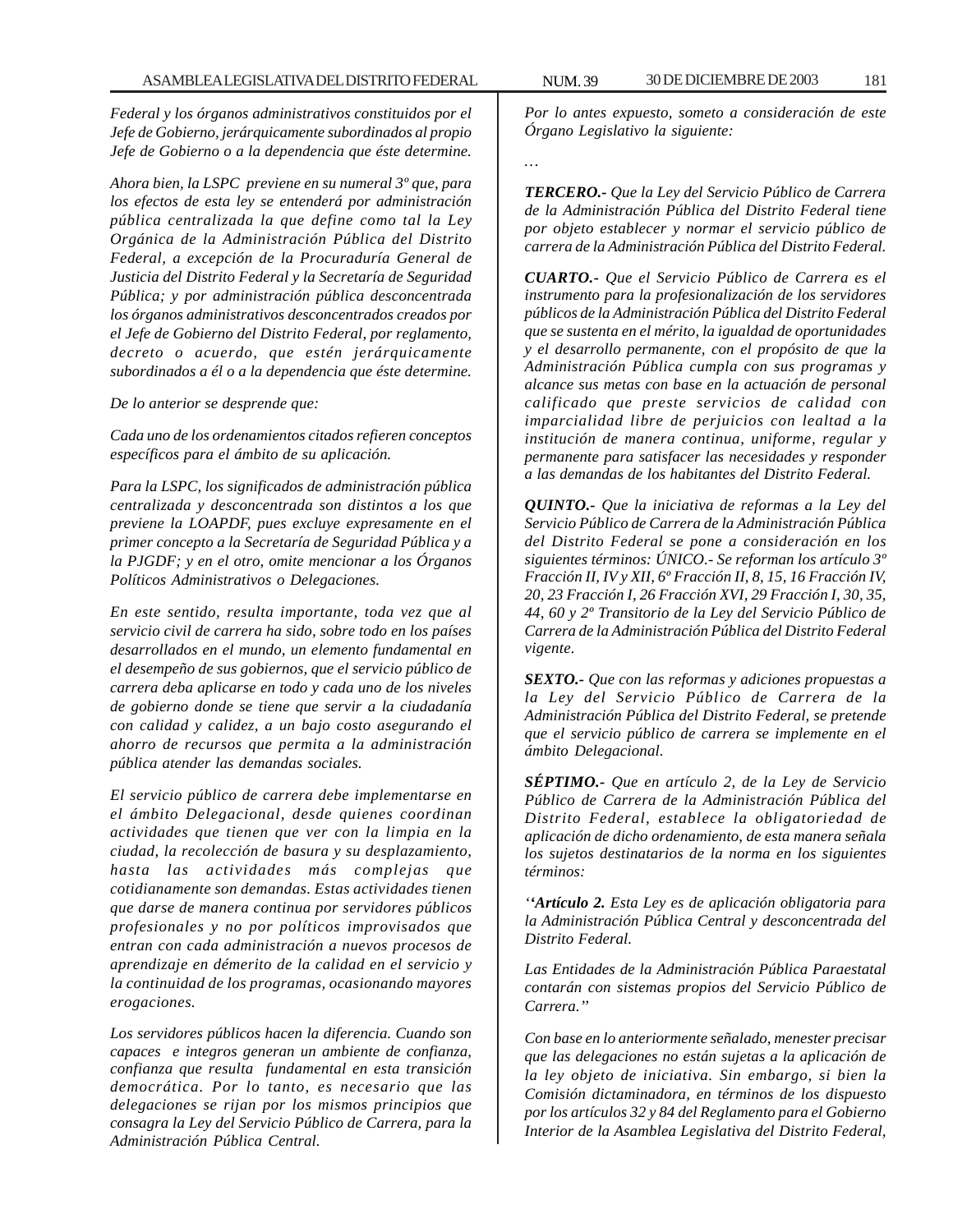## 182 ASAMBLEA LEGISLATIVA DEL DISTRITO FEDERAL NUM. 39 30 DE DICIEMBRE DE 2003

*tiene facultades para incluir como sujetos de la ley a las citadas delegaciones, pues así se solicita en la iniciativa de cuenta, lo cierto es que conviene hacer un análisis sobre el objeto de la misma.*

*OCTAVO.- Que la naturaleza jurídico política de las delegaciones tiene su origen en la Constitución Política de los Estados Unidos Mexicanos. El 122, Apartado C, Base Tercera, dice textualmente:*

*BASE TERCERA.- Respecto a la organización de la administración pública local en el Distrito Federal:*

- *I. Determinará los lineamientos generales para la distribución de atribuciones entre los órganos centrales, desconcentrados y descentralizados;*
- *II. Establecerá los órganos político-administrativos en cada una de las demarcaciones territoriales en que se divida el Distrito Federal.*

*Asimismo, fijará los criterios para efectuar la división territorial del Distrito Federal, la competencia de los órganos político administrativos correspondientes, la forma de integrarlos, su funcionamiento, así como las relaciones de dichos órganos con el Jefe de Gobierno del Distrito Federal.*

*Los titulares de los órganos político administrativos de las demarcaciones territoriales serán elegidos en forma universal, libre, secreta y directa, según lo determine la ley.''*

*NOVENO.- Que asimismo, el artículo 117 del Estatuto de Gobierno del Distrito Federal, señala la competencia dentro de sus jurisdicciones de las Delegaciones en los siguientes términos:*

*''Artículo 117.- Las Delegaciones tendrán competencia, dentro de sus respectivas jurisdicciones, en las materias de: gobierno, administración, asuntos jurídicos, obras, servicios, actividades sociales, protección civil, seguridad pública, promoción económica, cultural y deportiva, y demás que señalen las leyes.*

*El ejercicio de tales atribuciones se realizará siempre de conformidad con las leyes y demás disposiciones normativas aplicables en cada materia y respetando las asignaciones presupuestales.*

*Los Jefes Delegacionales tendrán bajo su responsabilidad las siguientes atribuciones:*

*I. Dirigir las actividades de la Administración Pública en la Delegación;*

*II. Prestar los servicios públicos y realizar obras, atribuidos por la ley y demás disposiciones aplicables, dentro del marco de las asignaciones presupuestales;*

*III. Participar en la prestación de servicios o realización de obras con otras Delegaciones y con el gobierno de la Ciudad conforme las disposiciones presupuestales y de carácter administrativo aplicables;*

*IV. Opinar sobre la concesión de servicios públicos que tengan efectos en la Delegación y sobre los convenios que se suscriban entre le Distrito Federal y la Federación o los estados o municipios limítrofes que afecten directamente a la Delegación;*

*V. Otorgar y revocar, en su caso, licencias, permisos, autorizaciones y concesiones, observando las leyes y reglamentos aplicables;*

*VI. Imponer sanciones administrativas por las infracciones a las leyes y reglamentos;*

*VII. Proponer al Jefe de Gobierno, los proyectos de programas operativos anuales y de presupuesto de la Delegación, sujetándose a las estimaciones de ingresos para el Distrito Federal;*

*VIII. Coadyuvar con la dependencia de la administración pública del Distrito Federal que resulte competente, en las tareas de seguridad pública y protección civil en la Delegación;*

*IX. Designar a los servidores públicos de la Delegación, sujetándose a las disposiciones del Servicio Civil de Carrera. En todo caso, los funcionarios de confianza, mandos medios y superiores, serán designados y removidos libremente por el Jefe Delegacional;*

*X. Establecer la estructura organizacional de la Delegación conforme a las disposiciones aplicables, y*

*XI. Las demás que les otorguen este Estatuto, las leyes, los reglamentos y los acuerdos que expida el Jefe de Gobierno.*

*DÉCIMO.- Que el artículo 5, de la Ley de Servicio Público de Carrera de la Administración Pública del Distrito Federal, señala que los servidores públicos de carrera son aquellos que siendo personal de confianza hayan cumplido con el proceso de ingreso previsto en dicha ley y ocupen alguna plaza de Director de Área, Subdirector de Área, Jefes de Unidad Departamental, y sus respectivos homólogos, así como persona de enlace y líder coordinador de proyecto, dicho precepto reza textualmente:*

*''Artículo 5.- Son servidores públicos de carrera de la Administración Pública del Distrito Federal, aquellos que siendo personal de confianza hayan cumplido con el proceso de ingreso, previsto en la presente ley, y ocupen alguna plaza de los puestos siguientes:*

*I. Director de Área y homólogos;*

*II. Subdirector de Área y homólogos;*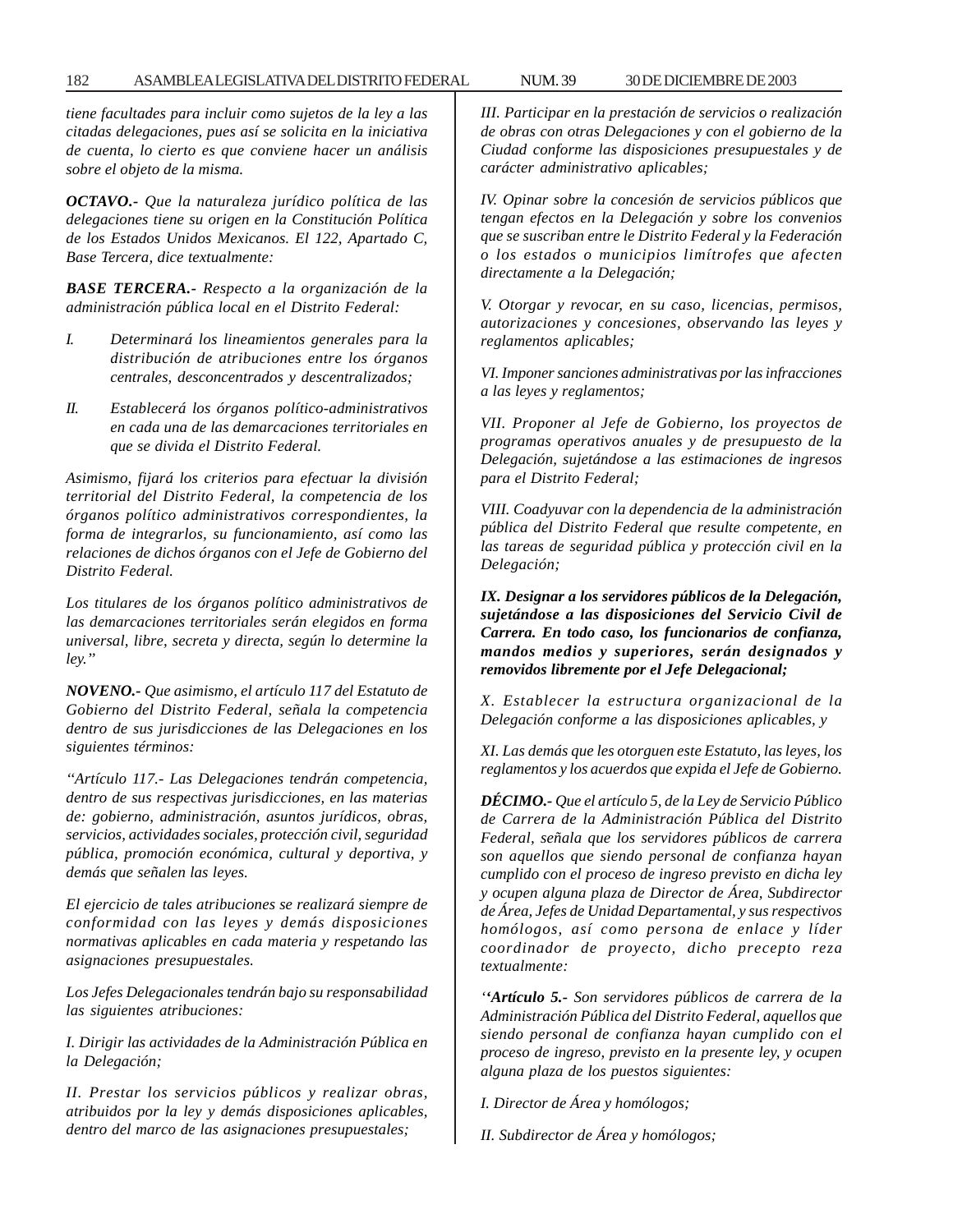*III. Jefe de Unidad Departamental y homólogos, y*

*IV. Personal de enlace y lider coordinador de proyectos.*

*El desempeño de estos puestos implica requisito de actitud, habilidad, preparación y experiencia.*

*Se exceptuarán de los dispuesto en la fracción I, de este artículo los directores de área y homólogos que desarrollan actividades de carácter político, los cuales serán considerados como cargos de libre designación, de conformidad con la lista de puestos que establezca el Reglamento de la presente ley.*

*Excepcionalmente los puestos de estructura con nivel de mandos superiores y homólogos, podrán ser considerados dentro de sistema del servicio público de carrera, cuando así lo acuerde el consejo, previa solicitud de los comités correspondientes.''*

*DÉCIMO PRIMERO.- Que de la lectura del artículo 117 del Estatuto de Gobierno, se advierte la facultad de los Jefes Delegacionales para designar y remover libremente a los funcionarios de confianza, mandos medios y superiores.*

*Por otro lado, la iniciativa propone precisamente que las delegaciones, se incorporen dentro del régimen de servicio público de carrera, conforme a los supuestos que señala el artículo 5 de la ley objeto de reforma.*

*De esta manera, resulta incuestionable que el Estatuto de Gobierno del Distrito Federal, establece cómo deben designarse los directores generales, de área, jefes departamentales, es decir, el personal de confianza, mandos medios y superiores de la delegación, lo anterior conforme a la fracción IX, del artículo 117 citado anteriormente.*

*Por lo tanto, no debe comprenderse a las delegaciones la aplicación del Servicio Público de Carrera, en virtud de que tienen un régimen de autonomía que el Estatuto les reconoce; de lo contrario, se propiciaría un conflicto de normas y se atentaría contra el principio de supremacía estatutaria.*

*DÉCIMO SEGUNDO.- Que no pasa inadvertido a esta dictaminadora, que el objeto de la presente iniciativa, dada su naturaleza y alcance, debe obedecer a un proceso de consulta pública con los destinatarios de la norma, así como de quienes tendrán la obligación de aplicar dicho régimen. Para ello, es necesario abrir foros, consultas, mesas de trabajo y métodos que nos permitan regular de manera adecuada el servicio público de carrera en los órganos político administrativos, tomando en consideración la limitación que por el momento existe dentro del Estatuto de Gobierno, ello requeriría, invariablemente, reformas a éste ordenamiento y a su vez*

*se respetaría la autonomía de gobierno con que cuentan las delegaciones.*

*No obsta señalar que en la actualidad, los Jefes Delegacionales ejercer plenamente la facultad de designar y remoción libre de los servidores públicos de confianza, mandos medios y superiores, dentro de su demarcación territorial.*

*Razón de lo anterior se estima que ha lugar a desechar la iniciativa propuesta, en virtud de las consideraciones vertidas en el presente dictamen.*

*DÉCIMO TERCERO.- Que esta dictaminadora, en uso de la facultad que le confiere los artículos 32 y 84 del Reglamento Interior para el Gobierno de la Asamblea Legislativa del Distrito Federal y para mejor proveer tienen a bien reformas los transitorios Primero, Tercero, Cuarto y Quinto de la Ley del Servicio Público de Carrera de la Administración Pública del Distrito Federal, a efecto de que su aplicación obedezca a un proceso de consulta y análisis en cuanto a su ampliación. Para ello, se requiere abrir un espacio donde se permita recibir todas aquellas inquietudes, propuestas y observaciones tendientes a enriquecer la aplicación adecuada de la presente ley.*

*Por lo anteriormente expuesto y en cumplimiento a lo previsto en el artículo 32 del Reglamento para el Gobierno Interior de la Asamblea Legislativa del Distrito Federal, la Comisión de Administración Pública Local, estima que es de resolver y se*

## *RESUELVE*

*PRIMERO.- Se desecha la iniciativa presentada por el Dip. Emilio Fernández Allende, por las razones expuestas en el cuerpo de considerandos que integran el presente dictamen.*

*SEGUNDO.- Se reforman los artículos Primero, Tercero, Cuarto y Quinto Transitorios de la Ley del Servicio Público de Carrera de la Administración Pública del Distrito Federal para quedar como sigue:*

## *DECRETO*

## *Transitorios*

*PRIMERO.- La presente Ley entrará en vigor el 1° de enero del 2001. Los procedimientos descritos en los Títulos Tercero, Cuarto y Quinto, de la Ley, entrarán en vigor el 1° de julio del 2006.*

*…*

*TERCERO.- El Catálogo y Tabulador a que aluden las fracciones II y III del artículo 10 de esta Ley deberán presentarse para su opinión al Consejo Directivo a más tardar el 30 de enero del 2006.*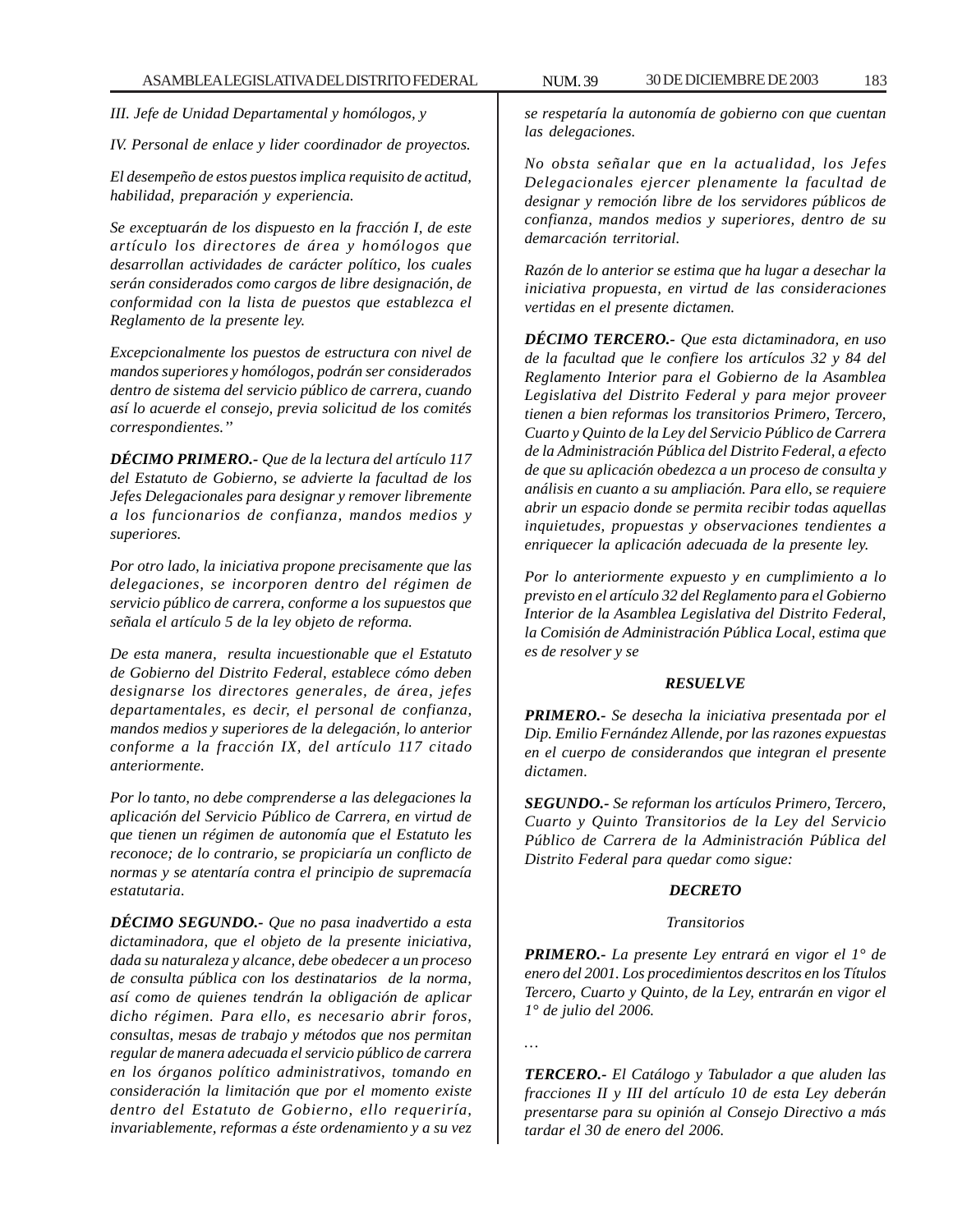# 184 ASAMBLEA LEGISLATIVA DEL DISTRITO FEDERAL NUM. 39 30 DE DICIEMBRE DE 2003

*CUARTO.- Los Servidores Públicos que al 1° de Julio del 2006 se encuentren desempeñando algunos de los puestos a que aluden el artículo 5° de esta Ley podrán cumplir con lo dispuesto en las fracciones I y II del artículo 37 y, una vez satisfecho este requisito, se les expedirá el nombramiento respectivo en los términos de lo dispuesto por los artículos 45 y 46, párrafo primero y tercero. En estos casos no se exigirá lo requerido en el artículo 32, fracción IV, de esta Ley.*

*QUINTO.- Las vacantes que se den a partir del 1° de Julio del año 2006 invariablemente se sujetarán a los procedimientos de ingreso y promoción establecidos en la misma.*

*Firman por la Comisión de Administración Pública Local los diputados: Alberto Trejo Villafuerte, Presidente; Obdulio Ávila Mayo, Secretario; así como los integrantes: Carlos Alberto Flores Gutiérrez, Gerardo Villanueva Albarrán, Francisco Chiguil Figueroa, Andrés Lozano Lozano y Miguel Angel Solares Chávez.*

# **EL C. PRESIDENTE.-** Gracias diputada Secretaria.

Para fundamentar el dictamen se concede el uso de la tribuna al diputado Alberto Trejo Villafuerte, por la Comisión de Administración Pública Local.

Adelante diputado.

# **EL C. DIPUTADO ALBERTO TREJO VILLAFUERTE.-** Gracias, con su venia diputado Presidente.

# Honorable Asamblea:

Con fundamento en lo dispuesto en la fracción I del Artículo 117 del Reglamento para el Gobierno Interior de la Asamblea Legislativa del Distrito Federal, la Comisión de Administración Pública Local tiene a bien presentar el dictamen aprobado por unanimidad en reunión de trabajo relativo a la iniciativa por la cual se reforman y adicionan diversas disposiciones de la Ley del Servicio Público de Carrera de la Administración Pública del Distrito Federal, presentada por el diputado Emilio Fernández Allende.

Del estudio y análisis de la iniciativa en comento, la Comisión dictaminadora resolvió, atendiendo principalmente los siguientes razonamientos:

Primero.- Que en virtud de que la Ley del Servicio Público de Carrera tiene por objeto establecer y normar el servicio público, y tiene aplicación en la Administración Pública del Distrito Federal, esta Comisión se declaró competente para analizar y dictaminar la iniciativa presentada por el diputado Emilio Fernández Allende.

Segundo.- Que el servicio público de carrera es el instrumento para la profesionalización de los servidores públicos de la Administración Pública del Distrito Federal, que se sustenta en el mérito, la igualdad de oportunidades y el desarrollo permanente, con el propósito de que la Administración Pública cumpla con sus programas y alcance sus metas con base en la actuación del personal calificado que preste servicios de calidad, con imparcialidad, libre de prejuicios, con lealtad a la institución de manera continua, uniforme, regular y permanente para satisfacer las necesidades y responder a las demandas de los habitantes del Distrito Federal.

Tercero.- Que la iniciativa de reformas a la Ley del Servicio Público de Carrera de la Administración Pública del Distrito Federal consistía en reformar los artículos 3º fracción II, IV y XII, 6º fracción II; 8, 15, 16 fracción IV, 20 y 23 fracción I, 23 fracción XVI, 29 fracción I, 30, 35, 44, 60 y Segundo Transitorio de la Ley de Servicio Público de Carrera de la Administración Pública del Distrito Federal, tendientes a que el Servicio Público de Carrera se implementara en el ámbito delegacional.

Cuarto.- Que la naturaleza jurídica de las delegaciones tiene su origen en la Constitución Política de los Estados Unidos Mexicanos, el artículo 122, Apartado C, Base Tercera.

Quinto.- Que asimismo se analizó la fracción IX del artículo 117 del Estatuto de Gobierno del Distrito Federal, que señala la competencia dentro de sus jurisdicciones de las Delegaciones del Distrito Federal, en los siguientes términos:

''Artículo 117.- Las Delegaciones tendrán competencia, dentro de sus respectivas jurisdicciones, en las materias de: gobierno, administración, asuntos jurídicos, obras, servicios, actividades sociales, protección civil, seguridad pública, promoción económica, cultural y deportiva, y demás que señalen las leyes. El ejercicio de tales atribuciones se realizará siempre de conformidad con las leyes y demás disposiciones normativas aplicables en cada materia y respetando las asignaciones presupuestales.

Los Jefes Delegacionales tendrán bajo su responsabilidad las siguientes atribuciones:

# I. a VIII.- …;

IX. Designar a los servidores públicos de la Delegación, sujetándose a las disposiciones del Servicio Civil de Carrera. En todo caso, los funcionarios de confianza, mandos medios y superiores, serán designados y removidos libremente por el Jefe Delegacional.

Sexto.- Que no pase inadvertido a esta dictaminadora que el objeto de la presente iniciativa, dada su naturaleza y alcance, debe obedecer a un proceso de consulta pública con los destinatarios de la norma, así como de quienes tendrán la obligación de aplicar dicho régimen. Para ello es necesario abrir foros, consultas, mesas de trabajo y métodos que nos permitan regular de manera adecuada el servicio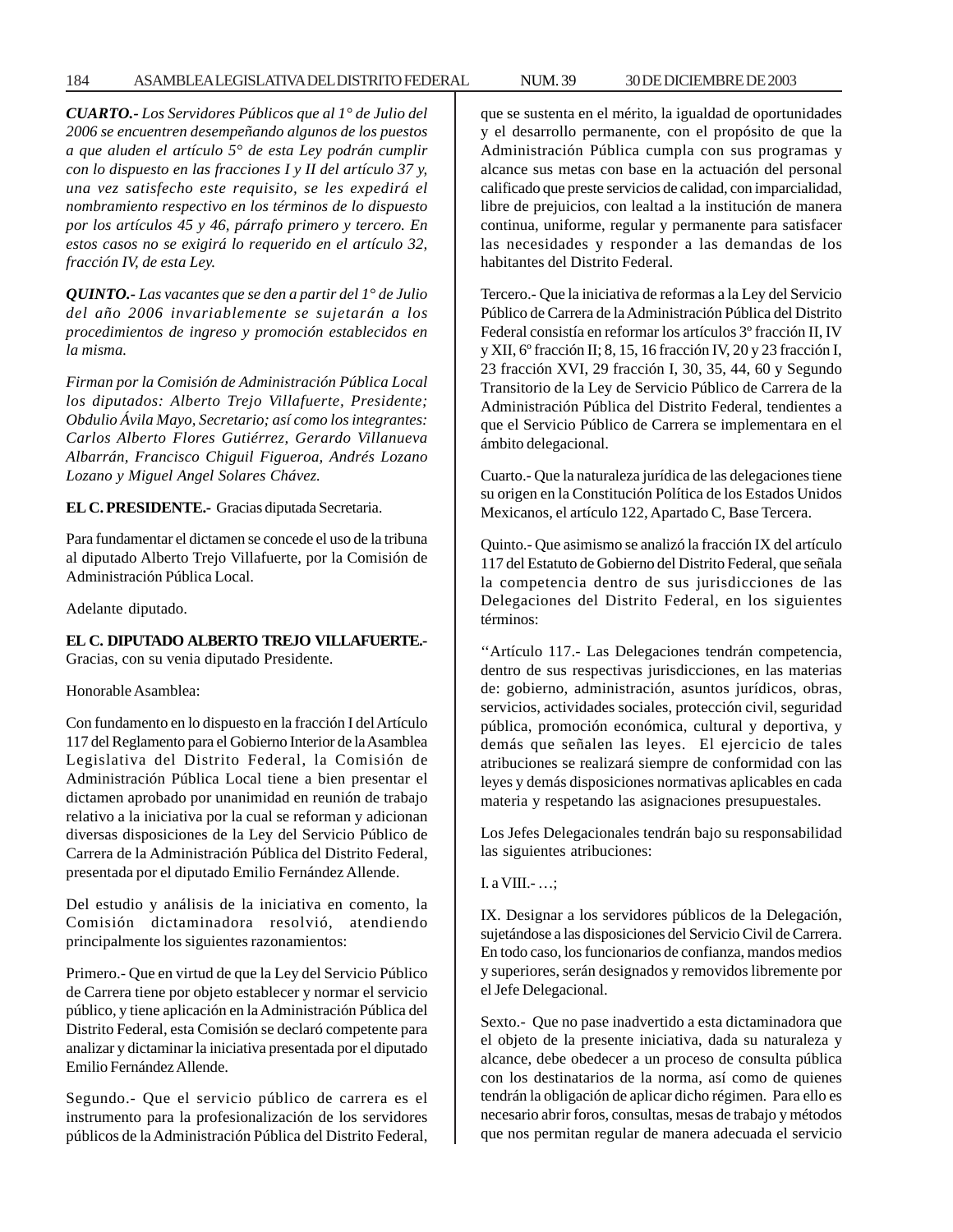público de carrera en los órganos político-administrativos, tomando en consideración la limitación que por el momento existe dentro del Estatuto de Gobierno. Ello requeriría invariablemente reformas a este ordenamiento y a su vez se respetaría la autonomía de gobierno con que cuentan las delegaciones.

Séptimo.- Que en relación al razonamiento anterior esta dictaminadora, en uso de la facultad que le confieren los artículos 32 y 84 del Reglamento Interior para el Gobierno de la Asamblea Legislativa del Distrito Federal, y para mejor proveer tienen a bien reformas los transitorios Primero, Tercero, Cuarto y Quinto de la Ley del Servicio Público de Carrera de la Administración Pública del Distrito Federal, a efecto de que su aplicación obedezca a un proceso de consulta y análisis en cuanto a su ampliación. Para ello se requiere abrir un espacio donde se permita recibir todas aquellas inquietudes, propuestas y observaciones tendientes a enriquecer la aplicación adecuada de la presente ley.

Por lo anteriormente expuesto y fundado, la Comisión de Administración Pública Local resolvió:

## RESUELVE

PRIMERO.- Se desecha la iniciativa presentada por el Dip. Emilio Fernández Allende, por las razones expuestas en el cuerpo de considerandos que integran el presente dictamen.

SEGUNDO.- Se reforman los artículos Primero, Tercero, Cuarto y Quinto Transitorios de la Ley del Servicio Público de Carrera de la Administración Pública del Distrito Federal para quedar como sigue:

## DECRETO

### Transitorios

PRIMERO.- La presente ley entrará en vigor el 1° de enero del 2001. Los procedimientos descritos en los Títulos Tercero, Cuarto y Quinto, de la Ley, entrarán en vigor el 1° de julio del 2006.

…

TERCERO.- El Catálogo y Tabulador a que aluden las fracciones II y III del artículo 10 de esta Ley deberán presentarse para su opinión al Consejo Directivo a más tardar el 30 de enero del 2006.

CUARTO.- Los servidores públicos que al 1° de julio del 2006 se encuentren desempeñando algunos de los puestos a que aluden el artículo 5° de esta Ley podrán cumplir con lo dispuesto en las fracciones I y II del artículo 37 y, una vez satisfecho este requisito, se les expedirá el nombramiento respectivo en los términos de lo dispuesto por los artículos 45 y 46, párrafo primero y tercero. En estos

casos no se exigirá lo requerido en el artículo 32, fracción IV. de esta Ley.

QUINTO.- Las vacantes que se den a partir del 1° de Julio del año 2006 invariablemente se sujetarán a los procedimientos de ingreso y promoción establecidos en la misma.

Es cuanto, diputada Presidenta.

**LA C. PRESIDENTA, DIPUTADA SILVIA LORENA VILLAVICENCIO AYALA.-** Gracias, diputado Alberto Trejo.

Está a discusión el dictamen. Se abre el registro de oradores.

¿Oradores en contra? ¿Alguna o algún diputado desea razonar su voto?

Antes de proceder a recoger la votación en lo general del dictamen, se pregunta a las diputadas y diputados si habrán de reservarse algún artículo para ser discutido en lo particular.

En virtud de no existir reserva de ningún artículo, proceda la secretaría a recoger la votación nominal del dictamen en lo general y en lo particular en un solo acto.

**LA C. SECRETARIA.-** Se va proceder a recoger la votación nominal del dictamen en lo general y en lo particular en un solo acto.

De conformidad con lo establecido por el artículo 128 del Reglamento para el Gobierno Interior de la Asamblea, se solicita a la Coordinación de Servicios Parlamentarios hacer el anuncio correspondiente a efecto de que los diputados presentes puedan emitir su voto.

Se solicita a los diputados que al emitir su voto lo hagan en voz alta, diciendo su nombre y apellido, añadiendo la expresión ''en pro'', ''en contra'' o ''abstención''. La de la voz recogerá la votación. Comenzamos de derecha a izquierda.

### **(Votación Nominal)**

Juan Antonio Arévalo López, a favor.

Jesús López, en pro.

Mónica Serrano, en pro.

Emilio Fernández, abstención.

Eduardo Malpica, a favor.

José Jiménez, en pro.

Maricela Contreras, a favor.

Higinio Chávez, a favor.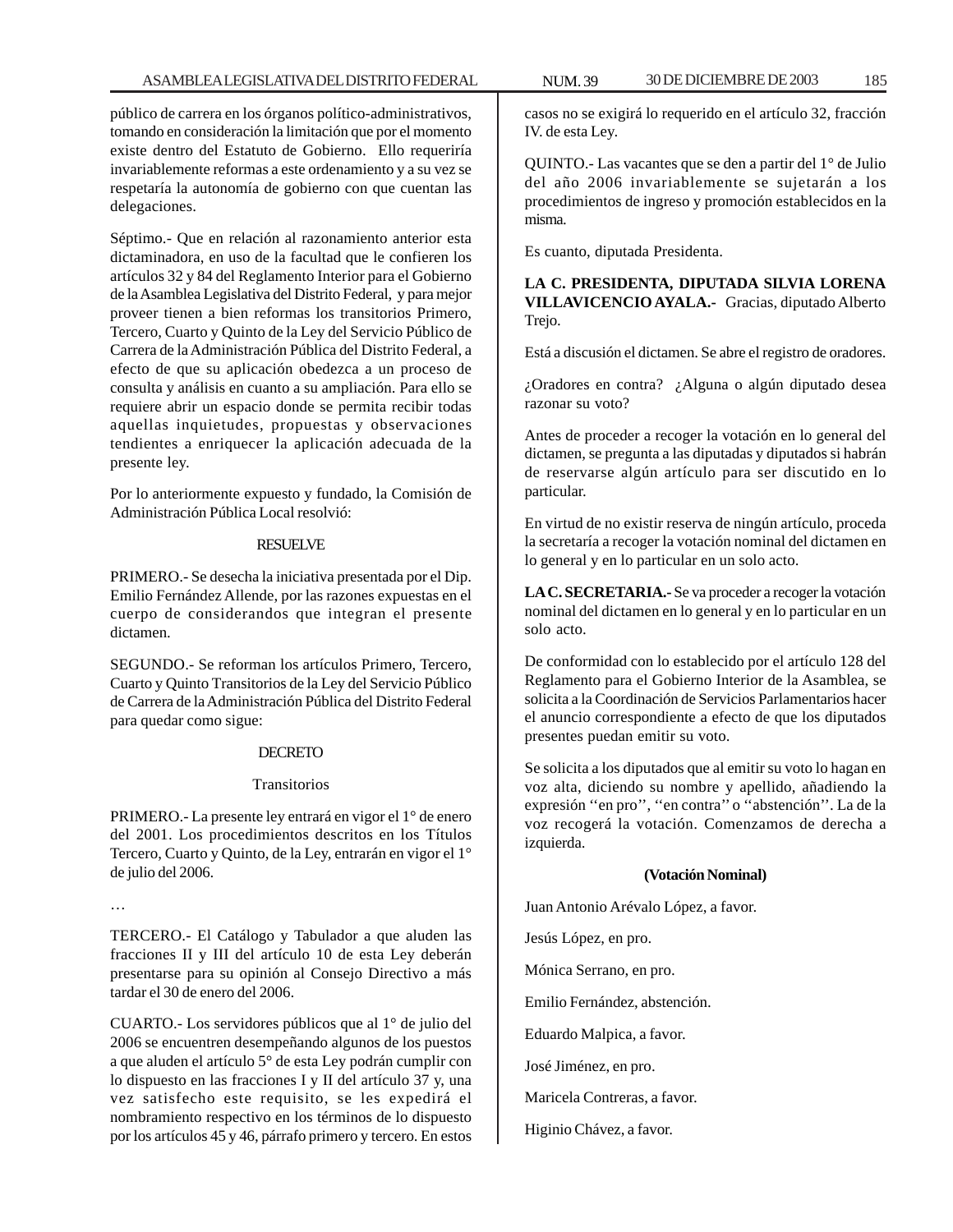| María de Lourdes Rojo e Incháustegui, en pro. | Rodolfo Covarrubias, a favor.                                                                                             |
|-----------------------------------------------|---------------------------------------------------------------------------------------------------------------------------|
| Francisco Chiguil, en pro.                    | Julio Escamilla, a favor.                                                                                                 |
| Lozano Lozano, en pro.                        | LA C. SECRETARIA.- ¿Faltó alguna o algún diputado de                                                                      |
| González Maltos, a favor.                     | emitir su voto?                                                                                                           |
| Sara Figueroa, a favor.                       | Martha Delgado, a favor.                                                                                                  |
| Mariana Gómez del Campo, a favor.             | LA C. SECRETARIA.- ¿Faltó alguna o algún diputado de<br>emitir su voto?                                                   |
| Gabriela Cuevas, a favor.                     | Se va a proceder a recoger la votación de la Mesa Directiva.                                                              |
| José María Rivera, a favor.                   | Gabriela González, a favor.                                                                                               |
| Sofía Figueroa, en pro.                       | Jorge García Rodríguez, a favor.                                                                                          |
| Jorge Lara, en pro.                           | Alfredo Carrasco, a favor.                                                                                                |
| José Espina, en pro.                          | Lorena Villavicencio Ayala, a favor.                                                                                      |
| Carlos Alberto Flores, a favor.               | María Teresita Aguilar, a favor.                                                                                          |
| Irma Islas, en pro.                           | LA C. SECRETARIA.- Diputada Presidenta, el resultado                                                                      |
| René Bejarano, en pro.                        | de la votación es el siguiente: 48 votos a favor, 0 votos en<br>contra, 1 abstención.                                     |
| Reyes Gámiz, a favor.                         | LA C. PRESIDENTA.- En consecuencia se aprueba el                                                                          |
| María Elena Torres, en pro.                   | dictamen que presenta la Comisión de Administración<br>Pública Local con proyecto de reformas y adiciones a la            |
| Miguel Ángel Solares Chávez, a favor.         | Ley del Servicio Público de Carrera de la Administración                                                                  |
| Alberto Trejo Villafuerte, en pro.            | Pública del Distrito Federal.                                                                                             |
| Lourdes Alonso Flores, en pro.                | Remítase al Jefe de Gobierno del Distrito Federal para su<br>promulgación y publicación en la Gaceta Oficial del Distrito |
| Silvia Oliva Fragoso, a favor.                | Federal y para su mayor difusión en el Diario Oficial de la<br>Federación.                                                |
| Araceli Vázquez, en pro.                      | El siguiente punto del orden del día es la discusión y, en su                                                             |
| Alfredo Hernández Raigosa, a favor.           | caso, aprobación del dictamen que presenta la Comisión                                                                    |
| Francisco Agundis, a favor.                   | de Administración Pública Local a la propuesta con Punto<br>de Acuerdo para que la Comisión de Gobierno nombre en         |
| José Antonio Arévalo, en pro.                 | su próxima reunión a los Legisladores que han de sustituir<br>a los diputados integrantes del Consejo de Acceso a la      |
| Aguilar Álvarez, en pro.                      | Información Pública nombrados por la anterior Legislatura                                                                 |
| Mauricio López, en pro.                       | y para que la Mesa Directiva de esta honorable Asamblea<br>Legislativa del Distrito Federal formule un exhorto al Jefe    |
| Jiménez Guzmán, en pro.                       | de Gobierno a que designe de manera inmediata a los tres<br>funcionarios que lo representarán en el Consejo de Acceso     |
| Rigoberto Nieto, a favor.                     | a la Información.                                                                                                         |
| Julio César Moreno, a favor.                  | En virtud de que el dictamen no fue distribuido entre las<br>diputadas y diputados, en términos de lo dispuesto por el    |
| Guadalupe Ocampo, a favor.                    | artículo 115 del Reglamento para el Gobierno Interior de la                                                               |
| Víctor Varela, en pro.                        | Asamblea Legislativa del Distrito Federal, proceda la<br>secretaría a consultar a la Asamblea en votación económica       |
| Gerardo Villanueva, a favor.                  | si se dispensa el procedimiento a que se refiere el artículo<br>invocado, así como la lectura del mismo y se somete a su  |
| Pablo Trejo, a favor.                         | discusión de inmediato.                                                                                                   |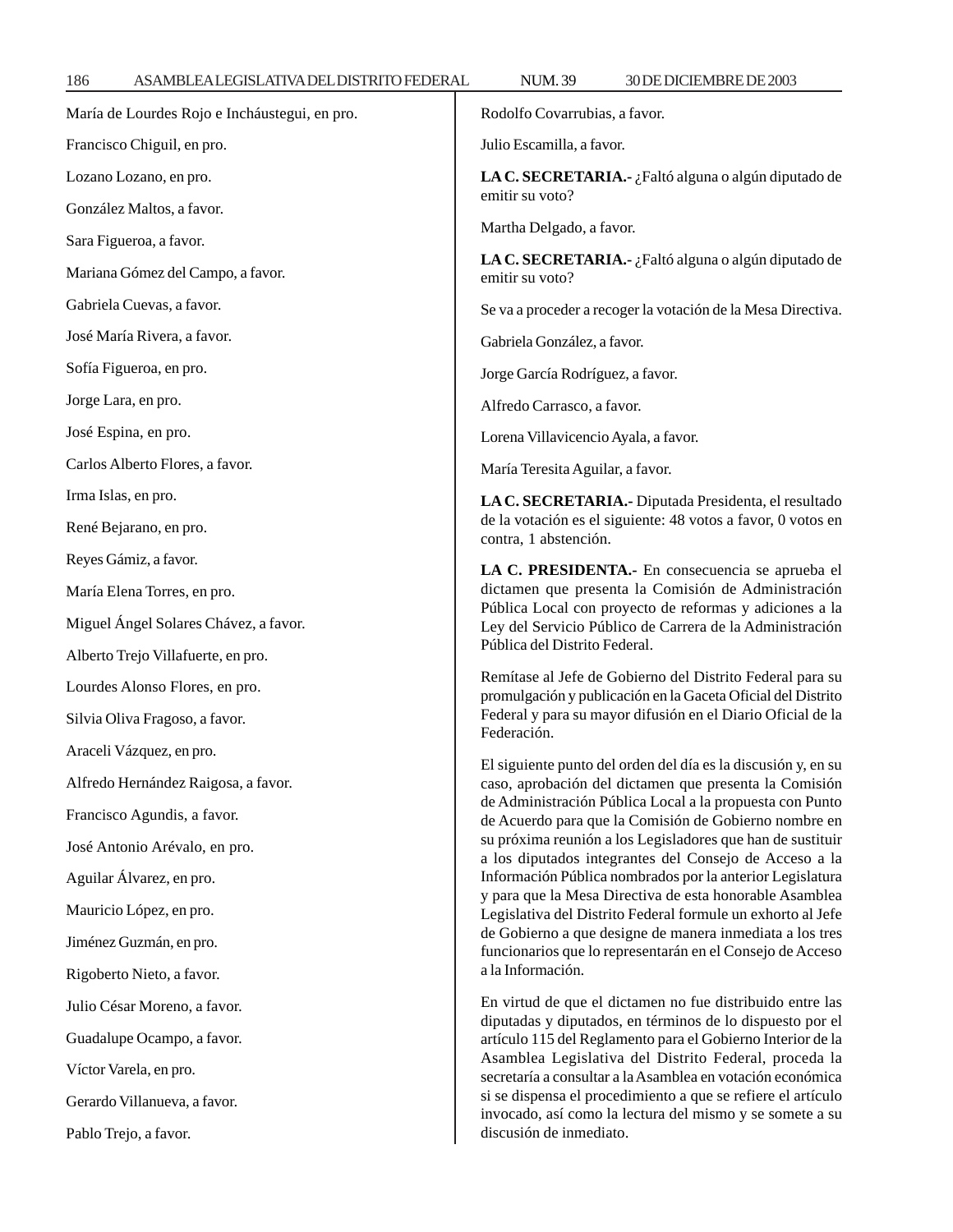**LA C. SECRETARIA.-** Por instrucciones de la presidencia y en votación económica, se consulta a la Asamblea si es de dispensarse el procedimiento a que se refiere el artículo 115 del Reglamento para el Gobierno Interior de la Asamblea Legislativa, así como la lectura del dictamen de referencia y se somete a discusión de inmediato.

Los que estén por la afirmativa, sírvanse manifestarlo poniéndose de pie.

Los que estén por la negativa, sírvanse manifestarlo poniéndose de pie.

Dispensado el procedimiento y la lectura, diputada Presidenta.

*COMISIÓN DE ADMINISTRACIÓN PÚBLICA LOCAL*

*DICTAMEN QUE PRESENTA LA COMISIÓN DE ADMINISTRACIÓN PUBLICA LOCAL, EN RELACIÓN A LA PROPUESTA CON PUNTO DE ACUERDO PRESENTADA POR EL GRUPO PARLAMENTARIO DEL PARTIDO VERDE ECOLOGISTA DE MÉXICO, PARA QUE LA COMISIÓN DE GOBIERNO NOMBRE EN SU PRÓXIMA REUNIÓN A LOS LEGISLADORES QUE HAN DE SUSTITUIR A LOS DIPUTADOS INTEGRANTES DEL CONSEJO DE ACCESO A LA INFORMACIÓN PÚBLICA NOMBRADOS POR LA ANTERIOR LEGISLATURA Y ARA QUE LA MESA DIRECTIVA DE ESTA H. ASAMBLEA LEGISLATIVA DEL DISTRITO FEDERAL FORMULE UN EXHORTO AL JEFE DE GOBIERNO, LIC. ANDRÉS MANUEL LÓPEZ OBRADOR A QUE DESIGNE DE MANERA INMEDIATA A LOS TRES FUNCIONARIOS QUE LO REPRESENTARÁN EN EL CONSEJO DE ACCESO A LA INFORMACIÓN.*

## *HONORABLE ASAMBLEA:*

*A la Comisión de Administración Pública , le fue turnada para su estudio, análisis y dictamen, la propuesta con Punto de Acuerdo presentada ante el Pleno por el grupo parlamentario del partido Verde Ecologista de México, para que la Comisión de Gobierno nombre en su próxima reunión a los Legisladores que han de sustituir a los diputados integrantes del Consejo de Acceso a la Información Pública nombrados por la anterior legislatura y para que la Mesa Directiva de esta H. Asamblea Legislativa del Distrito Federal formule un exhorto al Jefe de Gobierno, Lic. Andrés Manuel López Obrador para que designe de manera inmediata a los tres funcionarios que lo representarán en el Consejo de Acceso a la Información.*

*En atención a lo anterior, y con fundamento en lo establecido en los artículos 62 y 64 de la Ley Orgánica de la Asamblea Legislativa del Distrito Federal; 28 y 29 del Reglamento para el Gobierno Interior de la Asamblea Legislativa del Distrito Federal, la Comisión de que suscribe se permite someter a la consideración de esta Honorable Asamblea el presente dictamen al tenor de los siguientes*

# *ANTECEDENTES*

*PRIMERO.- El día ocho de mayo del año dos mil tres, se publicó en la Gaceta Oficial del Distrito Federal, la Ley de Transparencia y Acceso a la Información Pública del Distrito Federal, misma en la que se señala el artículo Segundo Transitorio:*

> *''Segundo.- La designación de los miembros del Consejo de Información, deberá tener lugar dentro de los 60 días naturales siguientes a la entrada en vigor de la presente Ley.*

> *Para lo anterior, los titulares de los órganos Ejecutivo, Legislativo, Judicial y Autónomos por Ley, deberán tomar las mediadas necesarias para dar cumplimiento al contenido del párrafo anterior.*

> *Para la designación de los tres consejeros que provendrán de la sociedad civil, la Comisión de Administración Pública Local de la Asamblea Legislativa del Distrito Federal emitirá la convocatoria con la debida anticipación a efecto de hacer dicha designación.*

> *Una vez integrado el Consejo en términos de esta Ley, podrá iniciar sus funciones, salvo las disposiciones transitorias que la misma establece.''*

*En cumplimiento a lo anterior, la Comisión de Administración Pública Local y la Comisión de Gobierno de la Asamblea Legislativa II Legislatura, realizaron actos relacionados con la convocatoria y designación de los Consejeros Representantes de los entes públicos, así como de los provenientes de las sociedad civil.*

*SEGUNDO.- El 15 de Julio de 2003, el Gobierno del Distrito Federal, interpuso ante la Suprema Corte de Justicia de la Nación la controversia constitucional 50/2003, señalando como Actos Reclamados en la demanda inicial los realizados por la Comisión de Administración Pública Local de la Asamblea Legislativa II Legislatura, en lo relativo a la convocatoria de aspirantes a Consejeros Ciudadanos al Consejo de Información Pública del Distrito Federal, así como todos y cada uno de los actos realizados por la Asamblea Legislativa y sus comisiones para designar a los Consejeros Ciudadanos, y el acto de la Comisión de Gobierno de la Asamblea por el que se designó Consejeros Ciudadanos del Consejo de Información Pública del Distrito Federal a los CC. Odette Rivas Romero, María Elena Pérez -Jaen Zermeño y Leoncio Lara Sáenz.*

*Asimismo, el Gobierno del Distrito Federal amplió su demanda, reclamando la toma de protesta de los*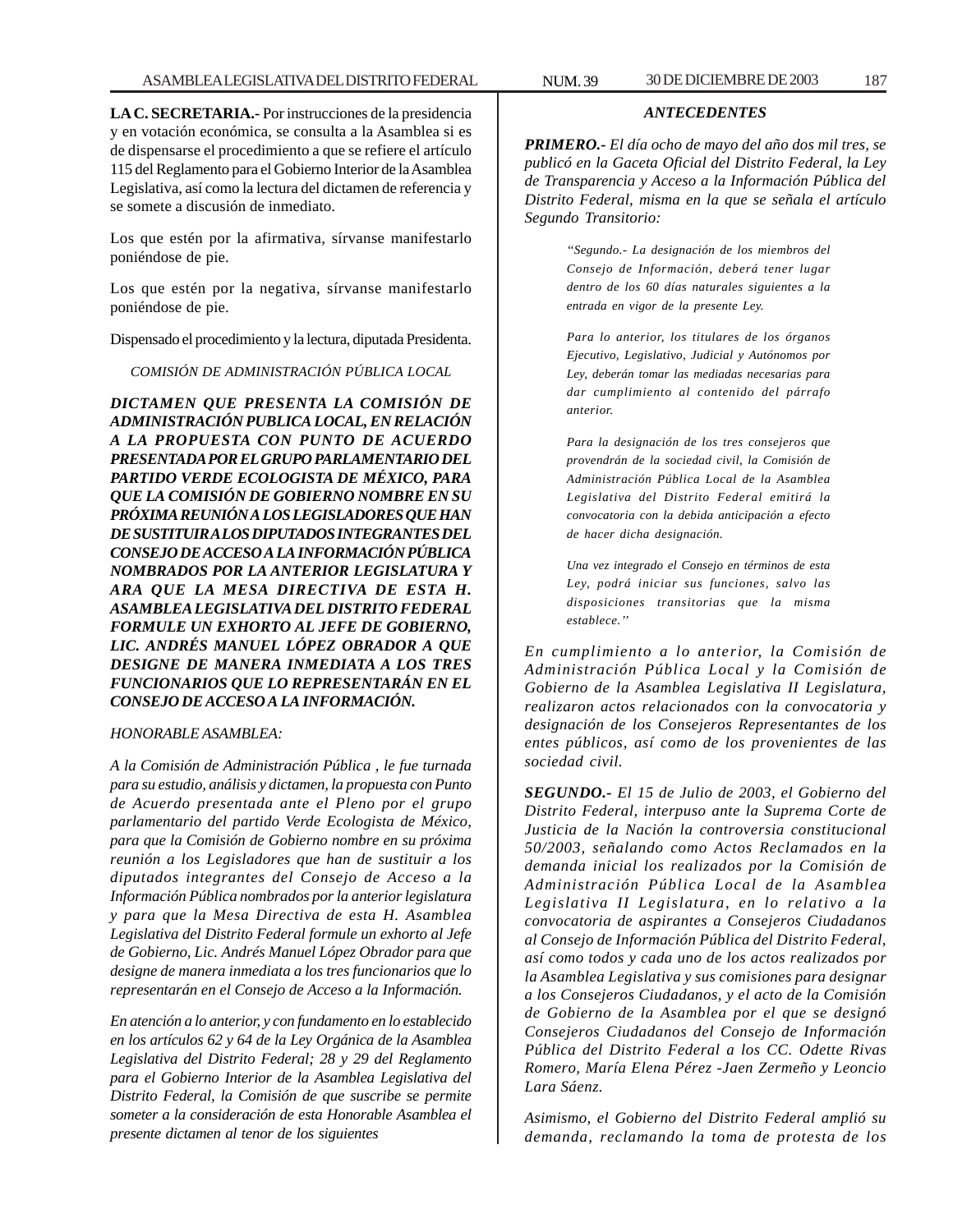*Consejeros Ciudadanos y el aviso de inicio de los trabajos para la instalación del Consejo de Información Pública del Distrito Federal, informando al Jefe de Gobierno por medio del oficio CGPGM/172/03; así como la comunicación y requerimiento de trámite de la erogación para la operación y administración del Consejo de Información Pública del Distrito Federal al Jefe de Gobierno por medio de oficio CGPGM/172/03.*

*TERCERO.- Una vez recibida la controversia, el 08 de agosto del presente año, la Suprema Corte de Justicia de la Nación, otorgó la suspensión provisional de los actos impugnados, en los siguientes términos: ''… procede conceder la suspensión para los efectos de que las cosas se mantengan en el estado en que se actualmente se encuentran, esto es, para que no se tenga por instalado y comience a sesionar el Consejo de Información Pública del Distrito Federa; lo anterior, hasta en tanto se dicte la correspondiente resolución en este asunto…''*

*CUARTO.- El día 03 de diciembre de 2003, surte efectos la notificación de la resolución recaída al recurso de reclamación 225/2003-PL, recurrido por la Asamblea Legislativa del Distrito Federal y mismo que se deriva del incidente de suspensión de la controversia constitucional 50/2003, fallándose en el sentido siguiente: PRIMERO.- Es procedente y fundado el presente recurso de reclamación derivado del incidente de suspensión de la controversia constitucional 50/20003. SEGUNDO.- Se revoca el auto recurrido de ocho de agosto de dos mil tres, dictado por el Ministro instructor en el citado incidente de suspensión. TERCERO.- Se niega la suspensión de los actos impugnados en la controversia constitucional 50/2003, promovida por el Jefe de Gobierno del Distrito Federal.*

*QUINTO.- El la sesión ordinaria del día 6 de noviembre del año en curso, ante el pleno de la Asamblea, los Diputados Obdulio Ávila Mayo y Alberto Trejo Villafuerte, respectivamente, presentaron iniciativas con propuestas para reformar, adicionar y derogar diversas disposiciones de la Ley de Transparencia y Acceso a la Información Pública del Distrito Federal que finalmente fueron reformados.*

*SEXTO.- El día 16 de diciembre del año en curso, el pleno de la Asamblea Legislativa III Legislatura aprobó el dictamen acumulado de la dos iniciativas de reforma a la Ley de Transparencia y Acceso a la Información Pública del Distrito Federal, así como las reservas consensuadas por los grupos parlamentarios del PVEM, PRI, PAN y PRD a diversos artículos de la citada Ley de Transparencia y Acceso a la Información Pública del Distrito Federal que finalmente fueron reformados.*

*SÉPTIMO.- Esta Comisión dictaminadora, se reunió para la discusión, estudio y análisis de la propuesta en mención* *a las 09:00 horas del día 29 de diciembre de 2003, en la sala de juntas de la Comisión de Gobierno, ubicada en donceles y Allende, primer piso, Centro Histórico, en esta Ciudad de México Distrito Federal; emitiendo el presente dictamen, de acuerdo a los siguientes*

### *CONSIDERANDOS*

*PRIMERO.- Que con fundamento en lo establecido en los artículos 62 y 64 de la Ley Orgánica de la Asamblea Legislativa del Distrito Federal, 28 y 84 del Reglamento para el Gobierno Interior de la Asamblea Legislativa del Distrito Federal, esta Comisión de Administración Pública Local es competente para el estudio, análisis y dictamen de este asunto.*

*SEGUNDO.- Que los diputados proponentes de la propuesta con punto de acuerdo en comento, consideran en los puntos 4, 5, 6 y 7 de su propuesta, que la transparencia será una herramienta de enorme trascendencia para tener éxito en el combate a la corrupción y en la creación una nueva cultura, a través de impulsar la transparencia y la rendición de cuentas en las gestiones públicas, evitándose además la discrecionalidad de los servidores públicos, haciéndose pública toda la información del gobierno, excepto aquella que debe mantenerse reservada. Además acertadamente resaltan la participación del Consejo de Acceso a la Información, conformado por ciudadanos, por representantes de los tres órganos de gobierno, y un representante de cada uno de los órganos autónomos, fungiendo como la instancia de supervisión y vigilancia en el cumplimiento de la ley.*

*TERCERO.- Que en la Ley de Transparencia y Acceso a la Información Pública del Distrito Federal publicada el día ocho de mayo del presente año, no se estableció claramente la instancia responsable de la instalación del Consejo de Acceso a la Información Pública del Distrito Federal, situación que constituye uno de los motivos por los cuales las iniciativas presentadas por los Diputados Obdulio Ávila Mayo y Alberto Trejo Villafuerte, resultaban necesarias.*

*CUARTO.- Que los proponentes afirman en los puntos 9 y 10 de su propuesta con punto de acuerdo motivo del presente dictamen, que ''El pasado 14 de noviembre, la Suprema Corte de Justicia de la Nación, revocó la suspensión concedida al Jefe de Gobierno, contra la instalación del Consejo, lo que implica que este órgano encargado de establecer las políticas y lineamientos para que los capitalinos tengan acceso a la información, pueda instalarse, resultando necesario para hacer efectivo del derecho a la información, pueda instalarse, resultado necesario de que aún no se cuenta con la resolución definitiva para las personas.'' y ''En el entendido de que aún no se cuenta con a resolución definitiva, se puede concluir que el fondo del asunto no impide que el Consejo*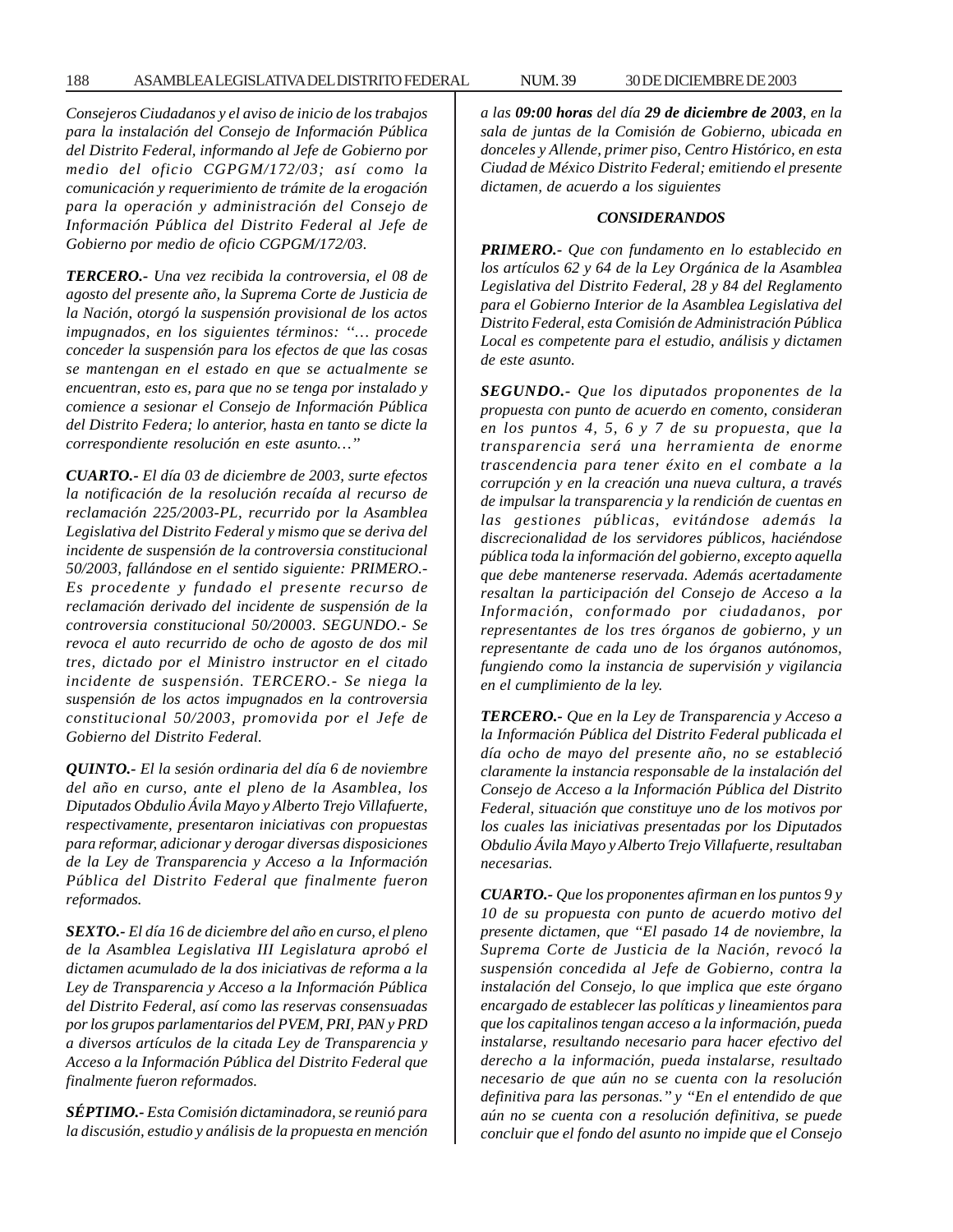*sesione de manera valida, ya que éste está integrado por doce miembros los cuales en su mayoría ya están asignados, y no únicamente por tres, por lo que continuar con este vacío implicaría una afectación grave para la sociedad''. Sin embargo, la notificación de la resolución del recurso de reclamación interpuesto por la Asamblea, surtió efectos el día tres de diciembre de dos mil tres en los términos ya referidos en el antecedente cuarto.*

*QUINTO.- Que en las reformas a la Ley de Transparencia y Acceso a la Información Pública del Distrito Federal, aprobadas por consenso el pasado día 16 de diciembre del presente año, se reforma precisamente entre otros el artículo 58 en donde claramente se establece el procedimiento para convocar a los aspirantes a Consejeros Ciudadanos, para la designación de los Consejeros Ciudadanos y para la instalación del Consejo de Acceso a la Información Pública del Distrito Federal. Respecto a la designación de los representantes del órgano legislativo que serán propuestos por la Comisión de Gobierno y aprobados por el pleno de la Asamblea, su designación se ceñirá al plazo considerado para la designación de los Consejeros Ciudadanos.*

*Asimismo, en los artículos transitorios de la reforma consensuada a la Ley, se establecen los plazos en los que se llevarán acabo los procedimientos referidos en el párrafo anterior.*

*SEXTO.- Que el artículo Primero Transitorio de la iniciativa de reforma aprobada el pasado día 16 de diciembre del año en curso, señala: El presente decreto entrará en vigor al siguiente día de su publicación en la Gaceta Oficial del Distrito Federal.'' y el artículo Segundo Transitorio ''La designación de los Consejeros Ciudadanos, integrantes del Consejo de Información Pública deberá tener lugar dentro de los sesenta días naturales posteriores a la entrada en vigor del presente decreto, por lo que los aspirantes deberán, sin excepción alguna ,observar los términos de lo dispuesto en el artículo 58 de la Ley.*

*Las dos Consejeras Ciudadanas nombradas por la Asamblea Legislativa del Distrito Federal, II Legislatura, continuarán en sus funciones por el período que marca esta Ley, en tanto no medie renuncia al nombramiento conferido, salvo lo dispuesto en el artículo 60 de la presente Ley.*

*Los representantes de los entes públicos deberán ser nombrados dentro de los sesenta días naturales siguientes a la entrada en vigor del presente decreto Los entes públicos que hubieren designado a sus representantes podrán ratificarlos si así lo prefieren.*

*Una vez instalado el Consejo en términos de esta Ley, deberá iniciar sus funciones.''*

*SÉPTIMO.- El pasado 10 de diciembre de 2003, mediante oficio de fecha 04 de diciembre del año en curso, el Jefe de Gobierno del Distrito Federal, Lic. Andrés Manuel López Obrador, informa a la Presidenta de la Mesa Directiva de este órgano legislativo, Diputada Silvia Lorena Villavicencio Ayala, la designación de los C.C. C.P. Bertha Elena Luján Uranga, Contralora General del Gobierno del Distrito Federal, Lic. Alejandro Encinas Rodríguez, Secretario de Gobierno del Distrito Federal y al Ing. Octavio Romero Oropeza, Oficial Mayor del Gobierno del Distrito Federal, como representantes de la Administración Pública, ante el Consejo de Información Pública del Distrito Federal.*

*OCTAVO.- Que la propuesta con punto de acuerdo, motivo de presente dictamen se forma de dos partes, la que corresponde a ''.. que la Comisión de Gobierno nombre en su próxima reunión a los legisladores que han de sustituir a los diputados integrantes del Consejo de Acceso a la Información Pública nombrados por la anterior legislatura…'' y la que refiere a''… para que la Mesa Directiva de esta H. Asamblea Legislativa en del Distrito Federal formule un exhorto al Jefe de Gobierno, Lic. Andrés Manuel López Obrador a que designe de manera inmediata a los tres funcionarios que lo representarán en el Consejo de Acceso a la Información.''*

*NOVENO.- Que en lo relativo al planteamiento que hacen los proponentes en la segunda parte de su propuesta con punto de acuerdo ''.. formule un exhorto…'' se debe de entender como exhorto.- (1ª. Persona singular del presente de indicativo de exhortar; fórmula que el juez emplea en ciertos despachos.) sustantivo masculino. Derivado. Despacho que libra un juez a otro de igual categoría para que mande dar cumplimiento a lo que le pide (Diccionario de la Lengua Española, Real Academia Española, Vigésima Primera Edición). Y por exhortar.- (Del latín exhortari) verbo transitivo. Incitar a uno con palabras, razones y riesgos a que haga o deje de hacer valer alguna cosa (Diccionario de la Lengua Española, Real Academia Española, Vigésima Primera Edición).*

*DÉCIMO.- Toda vez que las reformas a la Ley de Transparencia y Acceso a la Información Pública del Distrito Federal, aprobadas el día dieciséis de diciembre del año dos mil tres, concretamente en lo que respecta al artículo 58, definen claramente el procedimiento al que deberán sujetarse los aspirantes a Consejeros Ciudadanos y el procedimiento mediante el cual se designará a los Consejeros representantes de los entes públicos, además de que el órgano ejecutivo ya realizó la designación de los funcionarios que fungirán como representantes al Consejo de Acceso a la Información Pública del Distrito Federal y en cumplimento a lo previsto en el artículo 32 del Reglamento para el Gobierno Interior de la Asamblea Legislativa del Distrito Federal, la Comisión de Administración Pública Local.*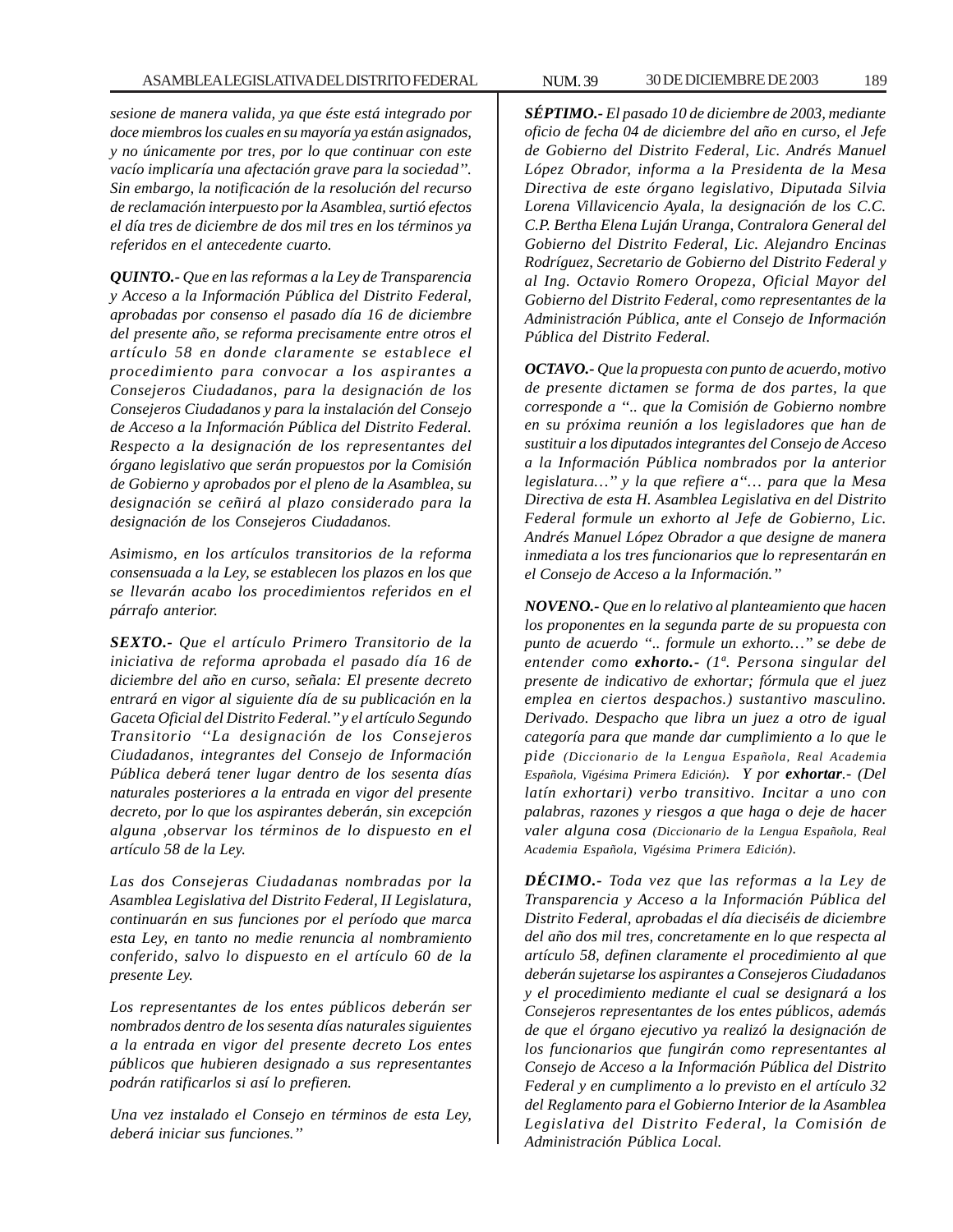*ÚNICO.- Se desecha la propuesta con punto de acuerdo presentada por el grupo parlamentario del Partido Verde Ecologista de México el pasado diecinueve de noviembre del año dos mil tres, misma que se refieren los antecedentes y considerandos que integran el presente dictamen.*

*Firman por la Comisión de Administración Pública Local los diputados: Alberto Trejo Villafuerte, Presidente; Obdulio Ávila Mayo, Secretario; así como los integrantes: Carlos Alberto Flores Gutiérrez, Gerardo Villanueva Albarrán, Francisco Chiguil Figueroa, Andrés Lozano Lozano y Víctor Gabriel Varela López.*

# **LA C. PRESIDENTA.-** Gracias, diputada Secretaria.

Para fundamentar el dictamen, se concede el uso de la palabra al diputado Alberto Trejo Villafuerte por la Comisión de Administración Pública Local.

# **EL C. DIPUTADO ALBERTO TREJO VILLAFUERTE.-**

Con su venia, diputada Presidenta.

## Honorable Asamblea:

Con fundamento en lo dispuesto en la fracción I del artículo 117 del Reglamento para el Gobierno Interior de la Asamblea Legislativa del Distrito Federal, la Comisión de Administración Pública Local tiene a bien presentar el dictamen aprobado por unanimidad en reunión de trabajo relativo a la propuesta con Punto de Acuerdo presentada por el grupo parlamentario del Partido Verde Ecologista de México, para que la Comisión de Gobierno nombre en su próxima reunión a los legisladores que han de sustituir a los diputados integrantes del Consejo al Acceso a la Información Pública y nombrados por la anterior Legislatura y para que la Mesa Directiva de esta honorable Asamblea formule un exhorto al Jefe de Gobierno, licenciado Andrés Manuel López Obrador a que designe de manera inmediata a los tres funcionarios que los representarán en el Consejo de Acceso a la Información.

Del estudio y análisis de la iniciativa en comento, la Comisión dictaminadora resolvió atendiendo principalmente los siguientes razonamientos:

1.- El pasado 6 de noviembre del año en curso, ante el Pleno de esta Asamblea, los diputados Obdulio Ávila Mayo y el de la voz, Alberto Trejo Villafuerte respectivamente, presentaron iniciativas con propuesta para reformar, adicionar y derogar diversas disposiciones de la Ley de Transparencia de Acceso a la Información del Distrito Federal.

2.- El día 16 de diciembre del año en curso, el Pleno de la Asamblea Legislativa, III Legislatura, aprobó el dictamen acumulado de las dos iniciativas de reforma a la Ley de Transparencia de Acceso a la Información Pública del Distrito Federal, así como las reservas consensuadas por los grupos parlamentarios del Partido Verde Ecologista de México, Partido Revolucionario Institucional, Partido Acción Nacional y Partido de la Revolución Democrática, a diversos artículos de la citada Ley de Transparencia y Acceso a la Información Pública del Distrito Federal, que finalmente fueron reformados.

3.- Que en la Ley de Transparencia de Acceso a la Información Pública del Distrito Federal, publicada el día 8 de mayo del presente año, no se estableció claramente la instancia responsable de la instalación del Consejo de Acceso a la Información Pública del Distrito Federal, situación que constituye uno de los motivos por los cuales las iniciativas presentadas por los diputados Obdulio Ávila y Alberto Trejo, resultaban necesarias.

4.- Que en las reformas a la Ley de Transparencia de Acceso a la Información Pública del Distrito Federal aprobadas por el Consejo el pasado día 16 de diciembre del presente año, se reforma precisamente, entre otro, el artículo 58 en donde claramente se establece el procedimiento para convocar a los aspirantes a Consejeros Ciudadanos para la designación de los consejeros ciudadanos y para la instalación del Consejo de Acceso a la Información Pública del Distrito Federal.

Respecto a la designación de los representantes del órgano legislativo que serán propuestos por la Comisión de Gobierno y aprobados por el pleno de la Asamblea, su designación se ceñirá al plazo considerado para la designación de los consejeros ciudadanos.

Asimismo, en los artículos transitorios de la reforma consensuada a la Ley, se establecen los plazos en los que se llevarán a cabo los procedimientos referidos en el párrafo anterior.

5.- El pasado 10 de diciembre de 2003, mediante oficio de fecha 4 de diciembre del año en curso, el Jefe de Gobierno del Distrito Federal, licenciado Andrés Manuel López Obrador, informa a la Presidenta de la Mesa Directiva de este órgano legislativo, diputada Silvia Lorena Villavicencio Ayala, la designación de los ciudadanos Contadora Pública Bertha Elena Luján Uranga; Contralor General del Gobierno del Distrito Federal; licenciado Alejandro Encinas Rodríguez, Secretario del Gobierno del Distrito Federal, el ingeniero Octavio Romero Oropeza, Oficial Mayor del Gobierno del Distrito Federal como representantes de la Administración Pública del Distrito Federal ante el Consejo de Información Pública del Distrito Federal.

6.- Toda vez que las reformas a la Ley de Transparencia y Acceso a la Información Pública del Distrito Federal, aprobadas el día 16 de diciembre del año 2003, concretamente en lo que respecta al artículo 58 definen claramente el procedimiento al que deberán sujetarse los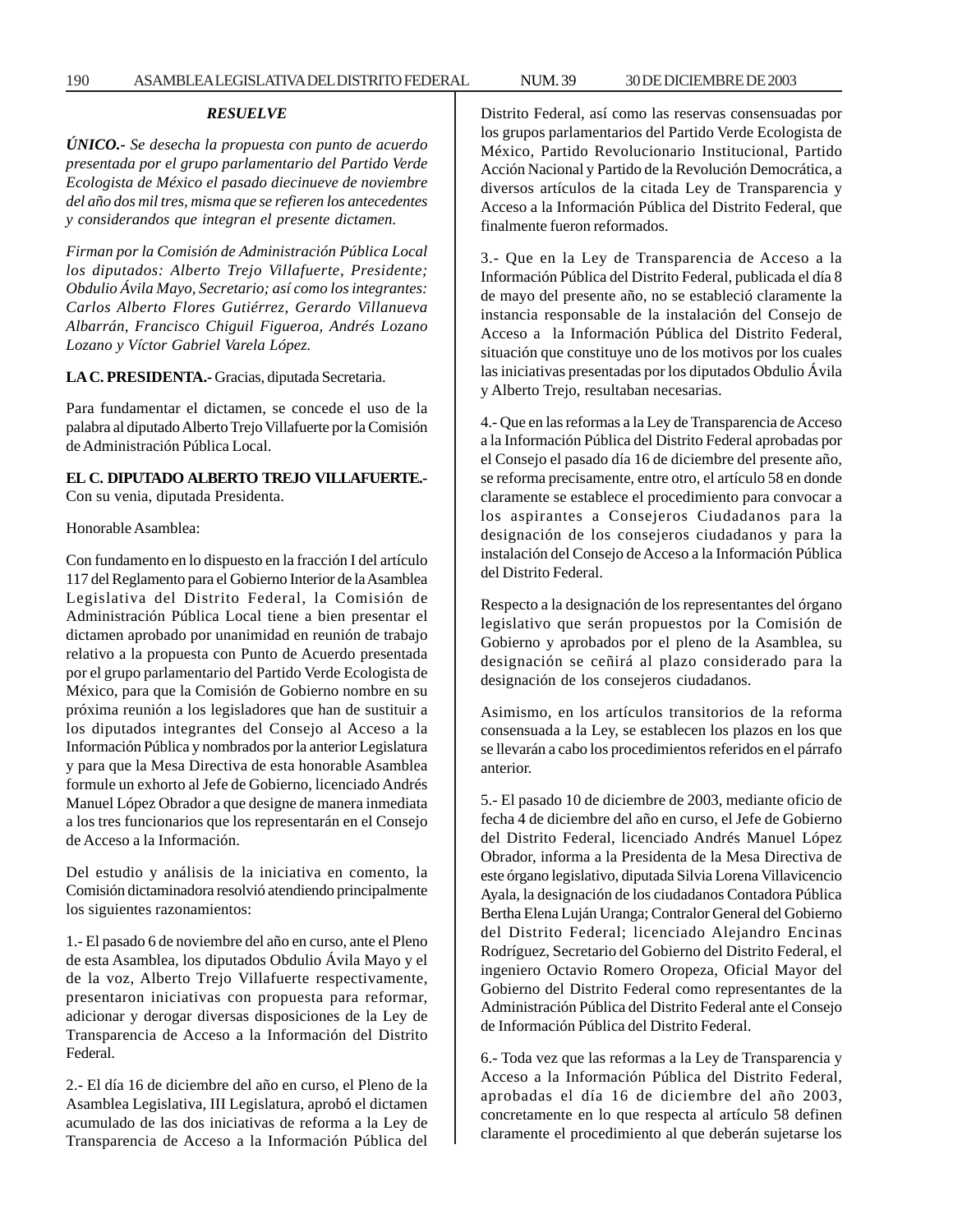aspirantes a Consejeros Ciudadanos y el procedimiento mediante el cual se designará a los Consejeros representantes de los entes públicos, además de que el Órgano Ejecutivo ya realizó la designación de los funcionarios que fungirán como representantes al Consejo de Acceso a la Información Pública del Distrito Federal.

En consecuencia, la propuesta realizada por los proponentes ha quedado superada.

Por lo anteriormente expuesto y fundado, la Comisión de Administración Pública Local resolvió:

Único.- Se desecha la propuesta con punto de Acuerdo presentada por el Grupo Parlamentario del Partido Verde Ecologista de México el pasado 19 de noviembre del año 2003, misma a la que se refieren los antecedentes y considerandos que integran el presente dictamen.

Es cuanto, diputada Presidenta.

**LA C. PRESIDENTA.-** Gracias, diputado Trejo Villafuerte. Está a discusión el dictamen. Se abre el registro de oradores.

¿Oradores en contra? ¿Alguna o algún diputado desea razonar su voto?

Proceda la secretaría a recoger la votación nominal del dictamen en un solo acto.

**LA C. SECRETARIA.-** Se va a proceder a recoger la votación nominal del dictamen en un solo acto.

De conformidad con lo establecido por el artículo 128 del Reglamento para el Gobierno Interior de la Asamblea, se solicita a la Coordinación de Servicios Parlamentarios hacer el anuncio correspondiente a efecto de que los diputados presentes puedan emitir su voto.

Se solicita a los diputados que al emitir su voto lo hagan en voz alta diciendo su nombre y apellido, añadiendo la expresión ''en pro'', ''en contra'' o ''abstención''. La de la voz recogerá la votación comenzamos de derecha a izquierda.

### **(Votación Nominal)**

Juan Antonio Arévalo López, a favor.

Jesús López, en pro.

Gabriela Cuevas, en pro.

Martha Delgado, abstención.

Emilio Fernández, en pro.

Maricela Contreras Julián, a favor.

Higinio Chávez, a favor.

José Jiménez, en pro.

María de Lourdes Rojo e Incháustegui, en pro.

Francisco Chiguil, en pro.

Lozano Lozano, en pro.

González Maltos, a favor.

Araceli Vázquez, en pro.

Alfredo Hernández Raigosa, a favor.

José María Rivera, a favor.

Mónica Serrano, en pro.

Sofía Figueroa, en pro.

Jorge Lara, en pro.

José Espina, en pro.

Irma Islas, en pro.

René Bejarano, en pro.

Silvia Oliva Fragoso, a favor.

Miguel Angel Solares Chávez, a favor.

Elio Bejarano, a favor.

Rodrigo Chávez, a favor.

Alberto Trejo Villafuerte, en pro.

Lourdes Alonso, en pro.

María Elena Torres, en pro.

Francisco Agundis, abstención.

Bernardo de la Garza, en pro.

Aguilar Álvarez, en pro.

Mauricio López, en pro.

Medel Ibarra, a favor.

Jiménez Guzmán, en pro.

Sara Figueroa, abstención.

Gerardo Villanueva, a favor.

Eduardo Malpica, en pro.

Rigoberto Nieto, a favor.

Julio César Moreno, a favor.

Guadalupe Ocampo, a favor.

Víctor Varela, en pro.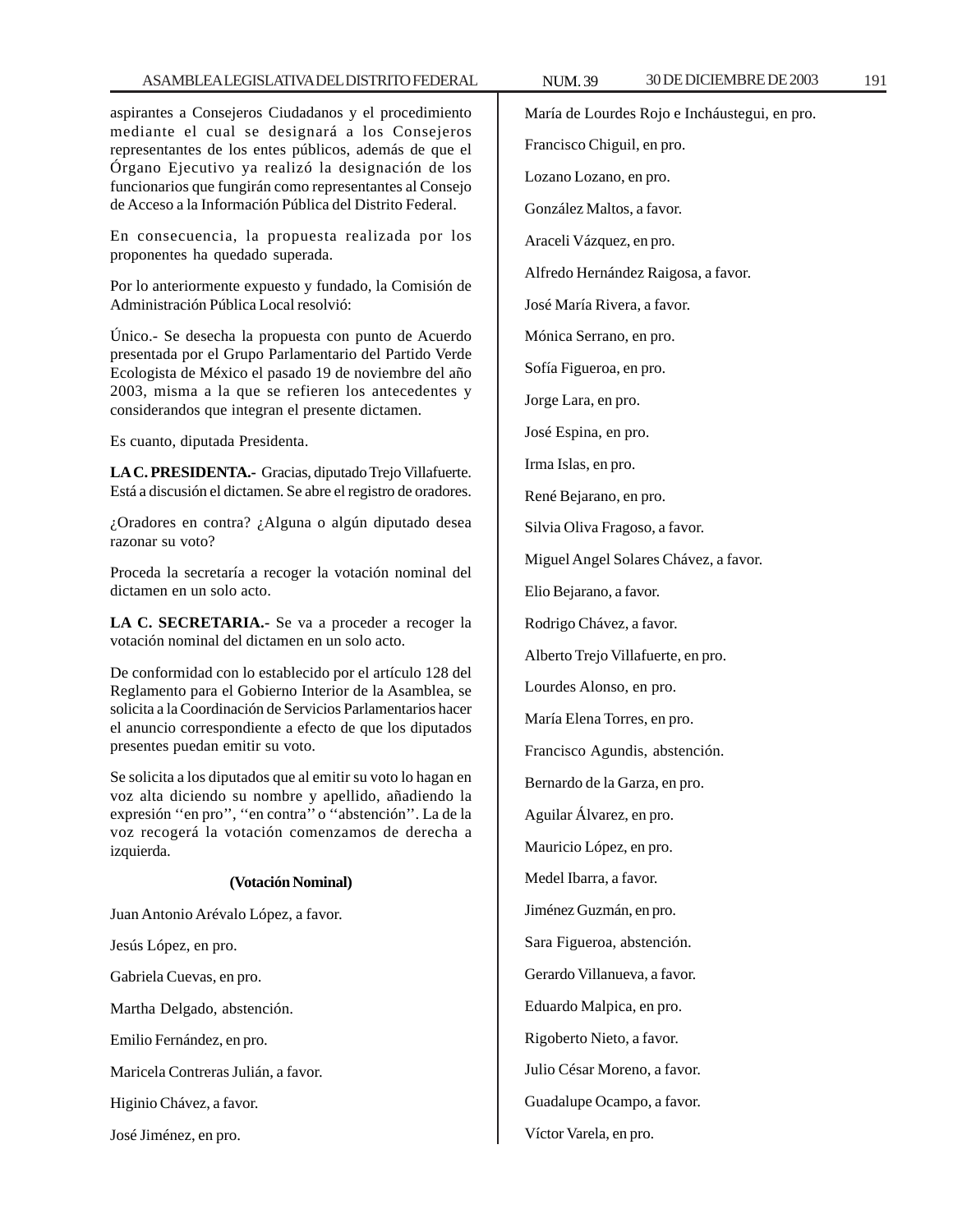| ASAMBLEALEGISLATIVADELDISTRITO FEDERAL<br>192                                                                                                                                                                                                                                                                                                                                                                                                                                                                       | <b>NUM.39</b><br>30 DE DICIEMBRE DE 2003                                                                                                                                                                                                                                                                                                                                                                                                                                                                                                                         |  |
|---------------------------------------------------------------------------------------------------------------------------------------------------------------------------------------------------------------------------------------------------------------------------------------------------------------------------------------------------------------------------------------------------------------------------------------------------------------------------------------------------------------------|------------------------------------------------------------------------------------------------------------------------------------------------------------------------------------------------------------------------------------------------------------------------------------------------------------------------------------------------------------------------------------------------------------------------------------------------------------------------------------------------------------------------------------------------------------------|--|
| Pablo Trejo Pérez, a favor.                                                                                                                                                                                                                                                                                                                                                                                                                                                                                         | de dispensarse el procedimiento a que se refiere el artículo                                                                                                                                                                                                                                                                                                                                                                                                                                                                                                     |  |
| Rodolfo Covarrubias, a favor.                                                                                                                                                                                                                                                                                                                                                                                                                                                                                       | 115 del Reglamento para el Gobierno Interior de la Asamblea<br>Legislativa, así como la lectura del dictamen y se somete a                                                                                                                                                                                                                                                                                                                                                                                                                                       |  |
| Julio Escamilla, a favor.                                                                                                                                                                                                                                                                                                                                                                                                                                                                                           | discusión de inmediato.                                                                                                                                                                                                                                                                                                                                                                                                                                                                                                                                          |  |
| LA C. SECRETARIA.- ¿Faltó alguna o algún diputado de<br>emitir su voto?                                                                                                                                                                                                                                                                                                                                                                                                                                             | Los que estén por la afirmativa, sírvanse manifestarlo<br>poniéndose de pie.                                                                                                                                                                                                                                                                                                                                                                                                                                                                                     |  |
| Alejandra Barrales, en pro.                                                                                                                                                                                                                                                                                                                                                                                                                                                                                         | Los que estén por la negativa, sírvanse manifestarlo<br>poniéndose de pie.                                                                                                                                                                                                                                                                                                                                                                                                                                                                                       |  |
| Carlos Alberto Flores, a favor.                                                                                                                                                                                                                                                                                                                                                                                                                                                                                     | Dispensado el procedimiento y la lectura, diputada                                                                                                                                                                                                                                                                                                                                                                                                                                                                                                               |  |
| Lujano Nicolás, a favor.                                                                                                                                                                                                                                                                                                                                                                                                                                                                                            | Presidenta.                                                                                                                                                                                                                                                                                                                                                                                                                                                                                                                                                      |  |
| LA C. SECRETARIA.- Se va a proceder a recoger la votación                                                                                                                                                                                                                                                                                                                                                                                                                                                           | LA C. PRESIDENTA.- Gracias, diputada Secretaria.                                                                                                                                                                                                                                                                                                                                                                                                                                                                                                                 |  |
| de la Mesa Directiva.                                                                                                                                                                                                                                                                                                                                                                                                                                                                                               | Para fundamentar el dictamen se concede el uso de la                                                                                                                                                                                                                                                                                                                                                                                                                                                                                                             |  |
| Gabriela González, en pro.                                                                                                                                                                                                                                                                                                                                                                                                                                                                                          | palabra al diputado Rodolfo Covarrubias Gutiérrez a nombre<br>de las Comisiones Unidas de Salud y Asistencia Social y                                                                                                                                                                                                                                                                                                                                                                                                                                            |  |
| Juventino Rodríguez, en pro.                                                                                                                                                                                                                                                                                                                                                                                                                                                                                        | de Protección Civil.                                                                                                                                                                                                                                                                                                                                                                                                                                                                                                                                             |  |
| Alfredo Carrasco, a favor.                                                                                                                                                                                                                                                                                                                                                                                                                                                                                          | EL C. DIPUTADO RODOLFO COVARRUBIAS                                                                                                                                                                                                                                                                                                                                                                                                                                                                                                                               |  |
| Lorena Villavicencio, a favor.                                                                                                                                                                                                                                                                                                                                                                                                                                                                                      | GUTIÉRREZ.- Con el permiso de la presidencia.                                                                                                                                                                                                                                                                                                                                                                                                                                                                                                                    |  |
| María Teresita Aguilar, a favor.                                                                                                                                                                                                                                                                                                                                                                                                                                                                                    | DICTAMEN QUE PRESENTAN LAS COMISIONES<br>UNIDAS DE SALUD Y ASISTENCIA SOCIAL Y                                                                                                                                                                                                                                                                                                                                                                                                                                                                                   |  |
| LA C. SECRETARIA.- Diputada Presidenta, el resultado<br>de la votación es el siguiente: 48 votos a favor, 0 votos en<br>contra, 3 abstenciones.                                                                                                                                                                                                                                                                                                                                                                     | PROTECCIÓN CIVIL DE LA ASAMBLEA<br>LEGISLATIVA DEL DISTRITO FEDERAL, III<br>LEGISLATURA, REFERENTE A LA PROPUESTA DE<br>PUNTO DE ACUERDO POR EL QUE SE SOLICITA QUE                                                                                                                                                                                                                                                                                                                                                                                              |  |
| LA C. PRESIDENTA.- En consecuencia, se aprueba en sus<br>términos el dictamen que presenta la Comisión de<br>Administración Pública Local.                                                                                                                                                                                                                                                                                                                                                                          | CADA DIPUTADO INTEGRANTE DE LA III<br>ASAMBLEA LEGISLATIVA DEL DISTRITO FEDERAL,<br>DONE UN DÍA DE DIETA COMO AYUDA PARA LOS                                                                                                                                                                                                                                                                                                                                                                                                                                     |  |
| Hágase del conocimiento del diputado Bernardo de la Garza<br>Herrera, del Partido Verde Ecologista de México.                                                                                                                                                                                                                                                                                                                                                                                                       | DAMNIFICADOS DE LOS ESTADOS AFECTADOS POR<br>EL HURACÁN "MARTY", PRESENTADA POR LA<br>DIPUTADA NORMA GUTIÉRREZ DE LA TORRE,                                                                                                                                                                                                                                                                                                                                                                                                                                      |  |
| Esta presidencia tiene a bien informarles que los puntos 43<br>a 47 del orden del día han sido retirados.                                                                                                                                                                                                                                                                                                                                                                                                           | <b>INTEGRANTE DEL GRUPO PARLAMENTARIO DEL</b><br>PARTIDO REVOLUCIONARIO INSTITUCIONAL.                                                                                                                                                                                                                                                                                                                                                                                                                                                                           |  |
| El siguiente punto del orden del día es la discusión y en su<br>caso aprobación del Dictamen que presentan las Comisiones<br>Unidas de Salud y Asistencia Social y de Protección Civil a<br>propuesta con Punto de Acuerdo por el que se solicita que<br>cada diputado integrante de la III Asamblea Legislativa del<br>Distrito Federal, Done un Día de Dieta como Ayuda para<br>los damnificados de los Estados afectados por el Huracán<br>"Marty".<br>En virtud de que el dictamen no fue distribuido entre las | En cumplimiento al comunicado emitido a esta<br>Comisión por la Presidencia de la Mesa Directiva de<br>la Asamblea Legislativa del Distrito Federal, III<br>Legislatura, de fecha 25 de septiembre de dos mil tres,<br>por el cual se informa que en sesión celebrada en la<br>misma fecha se resolvió turnar a las Comisiones Unidas<br>de Salud y Asistencia Social y de Protección Civil, para<br>su análisis y dictamen la propuesta de punto de<br>acuerdo, previamente citada en este documento,<br>presentada por la Diputada Norma Gutiérrez de la Torre |  |
| diputadas y diputados en términos de lo dispuesto por el<br>artículo 115 del Reglamento para el Gobierno Interior de la<br>Asamblea Legislativa, proceda la secretaría a consultar a la<br>Asamblea en votación económica, si se dispensa el                                                                                                                                                                                                                                                                        | del grupo parlamentario del Partido Revolucionario<br>Institucional; se procede exponer el análisis y el estudio<br>del mismo.                                                                                                                                                                                                                                                                                                                                                                                                                                   |  |

procedimiento de referencia, así como la lectura del mismo

**LA C. SECRETARIA.-** Por instrucciones de la presidencia y en votación económica, se consulta a la Asamblea si es

y se somete a discusión de inmediato.

*Con fundamento en el artículo 63 y 64 de la Ley Orgánica de la Asamblea Legislativa del Distrito Federal; 28, 29 32 y demás relativos y aplicables del Reglamento para el Gobierno Interior de la Asamblea Legislativa del Distrito Federal, estas Comisiones se avocaron al estudio de la*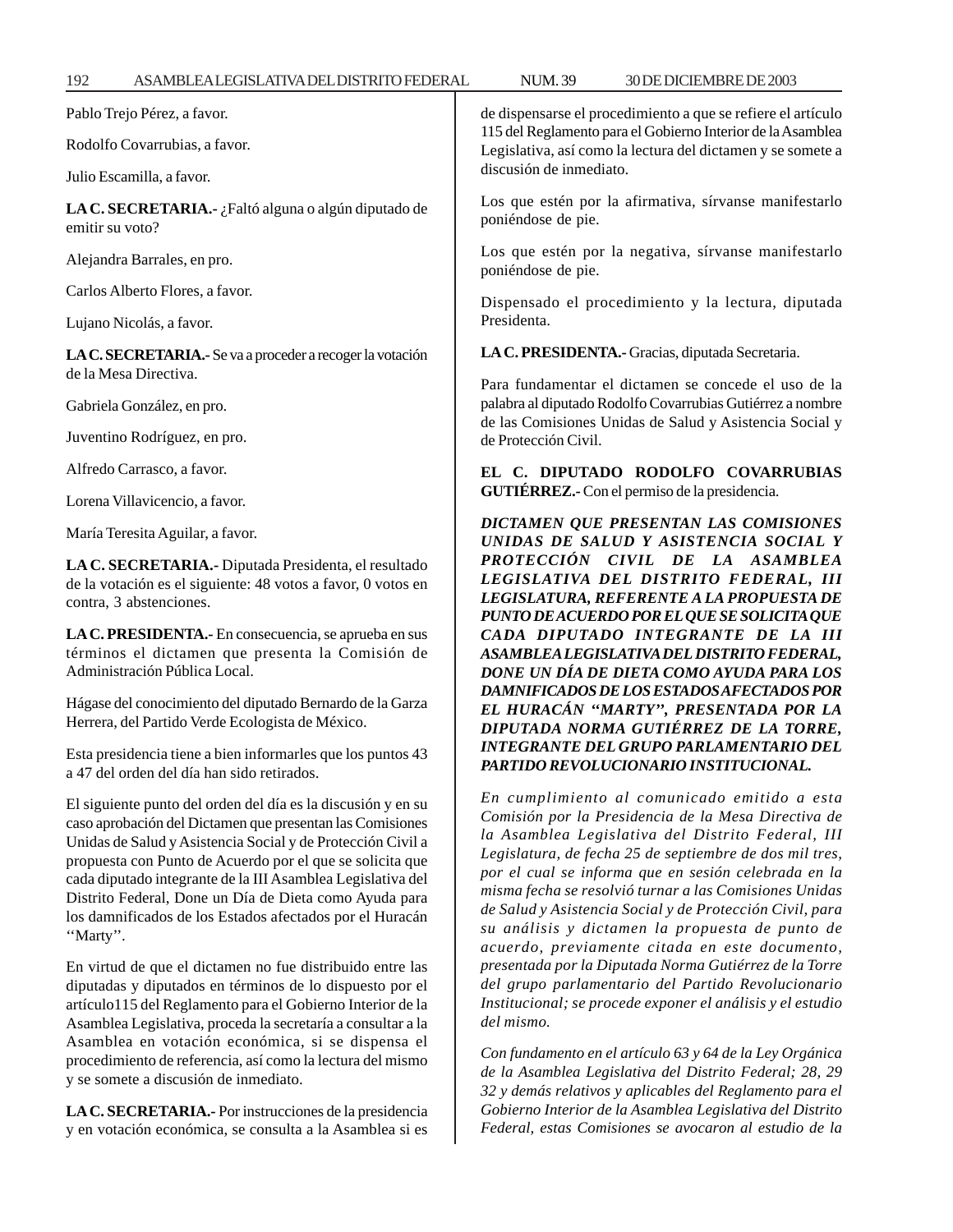*Propuesta con Punto de Acuerdo sometido al Pleno de esta Asamblea Legislativa del Distrito Federal, conforme a los siguientes*

## *ANTECEDENTES*

*PRIMERO. En uso de las facultades de representación ciudadana la C. Diputada Norma Gutiérrez de la Torre, presentó, ante esta H. Asamblea Legislativa del Distrito Federal, una serie de consideraciones sobre los ''severos daños'' que el Huracán Marty provocó a la población de ''algunos estados de la República Mexicana'', consistiendo estos daños en ''miles de viviendas afectadas, más de 300 mil personas sin agua potable e incomunicadas por vía terrestre'', además de la suspensión de ''algunos servicios urbanos''.*

*SEGUNDO. La Diputada Norma Gutiérrez de la Torre apeló a la solidaridad característica de los capitalinos ante los desastres naturales y al deber de sus representantes populares de ''ser solidarios con cualquier Entidad Federativa''.*

*TERCERO. En consecuencia, la Diputada Norma Gutiérrez de la Torre presentó la proposición de punto de acuerdo consistente en que ''cada diputado integrante de la III Asamblea Legislativa del Distrito Federal, done un día de dieta como ayuda para los damnificados de los Estados afectados por el huracán Marty'', entregando dichos recursos a la Cruz Roja, en tanto que ''la Comisión de Gobierno dicte los mecanismos que permitan recabar la dotación.''*

*CUARTO. La Diputada Norma Gutiérrez de la Torre, planteó en dicho punto de acuerdo ''que el Gobierno del Distrito Federal implemente un Programa Integral y Permanente a Damnificados de Desastres Naturales en México o de cualquier parte del Mundo'', complementando este punto con la orientación de que dicho programa ''sea elaborado en conjunto con las Comisiones de Salud y Asistencia Social y de Protección Civil de la Asamblea Legislativa del Distrito Federal.''*

*Por lo tanto, las Comisiones Unidas de Salud y Asistencia Social y de Protección Civil, resuelven al tenor de la siguiente*

# *EXPOSICIÓN DE MOTIVOS*

*PRIMERO. Que es necesario contar con recursos suficientes y dignos para que puedan atenderse las emergencias de apoyo a las víctimas de desastres, para lo cual es necesario generar recursos y tenerlos dispuestos para brindar los apoyos en materia económica, actuando con toda oportunidad. Al respecto, es necesario señalar que dichos recursos están previstos por el Fondo de Desastres Naturales (FONDEN), que fueron entregados con toda oportunidad por la Coordinación General de*

*Protección Civil, cuyo informe sobre el particular se anexa a la presente.*

*SEGUNDO. Debido a que la elaboración de un ''Programa Integral y Permanente a Damnificados de Desastres Naturales en México o en cualquier parte del mundo'', implica que, siendo congruentes con el Artículo 85 de la Ley Orgánica de la Asamblea Legislativa, el cuál consigna que ''toda resolución de la Asamblea tendrá carácter de Ley o Decreto'', no solamente tendría que preverse e origen de los recursos económicos destinados a dicho programa, sino además la modificación de la estructura de la administración pública local, lo cual es atribución del Jefe de Gobierno del Distrito Federal, conforme al artículo 122, numeral C, Base Segunda de la Constitución Política de los Estados Unidos Mexicanos.*

*En virtud de lo anterior y con fundamento en lo dispuesto en los Artículos 63 y 64 de la Ley Orgánica de la Asamblea Legislativa del Distrito Federal, así como lo previsto en los artículos 28, 29 y 32 del Reglamento para el Gobierno Interior de la Asamblea Legislativa del Distrito Federal, las Comisiones Unidas de Salud y Asistencia Social y de Protección Civil, son competentes para conocer y dictaminar, por lo que resuelven lo siguiente:*

*ÚNICO.- Se desecha la proposición con punto de acuerdo que presentó la diputada Norma Gutiérrez de la Torre y que el Presidente de la Mesa Directiva turnó para los efectos de dictamen.*

*Dado en el Salón Uno de la Asamblea Legislativa del Distrito Federal, sito en Plaza de la Constitución número 7, a los 29 días del mes de diciembre del año 2003.*

*Firman por las Comisiones Unidas de Asistencia Social y de Protección Civil.*

*Por la Comisión de Salud y Asistencia Social las y los diputados: Efraín Morales Sánchez, Presidente; Maricela Contreras Julián, integrante.*

*Por la Comisión de Protección Civil las y los diputados: Rodolfo Covarrubias Gutiérrez, Presidente; Alfredo Hernández Raigosa, integrante.*

*\_\_\_\_\_ O \_\_\_\_\_*

*COORDINACIÓN GENERAL DE PROTECCIÓN CIVIL ''Tu participación es tu protección'' ''2003. año del CII Aniversario del Natalicio de Don Miguel Hidalgo I. Costilla. Padre de la Patria''*

*OFICIO No. CGPC/1351/2003*

*México D.F., a 6 de Noviembre de 2003.*

*DIP. SOFIA FIGUEROA TORRES ASAMBLEA LEGISLATIVA DEL DISTRITO FEDERAL PRESENTE*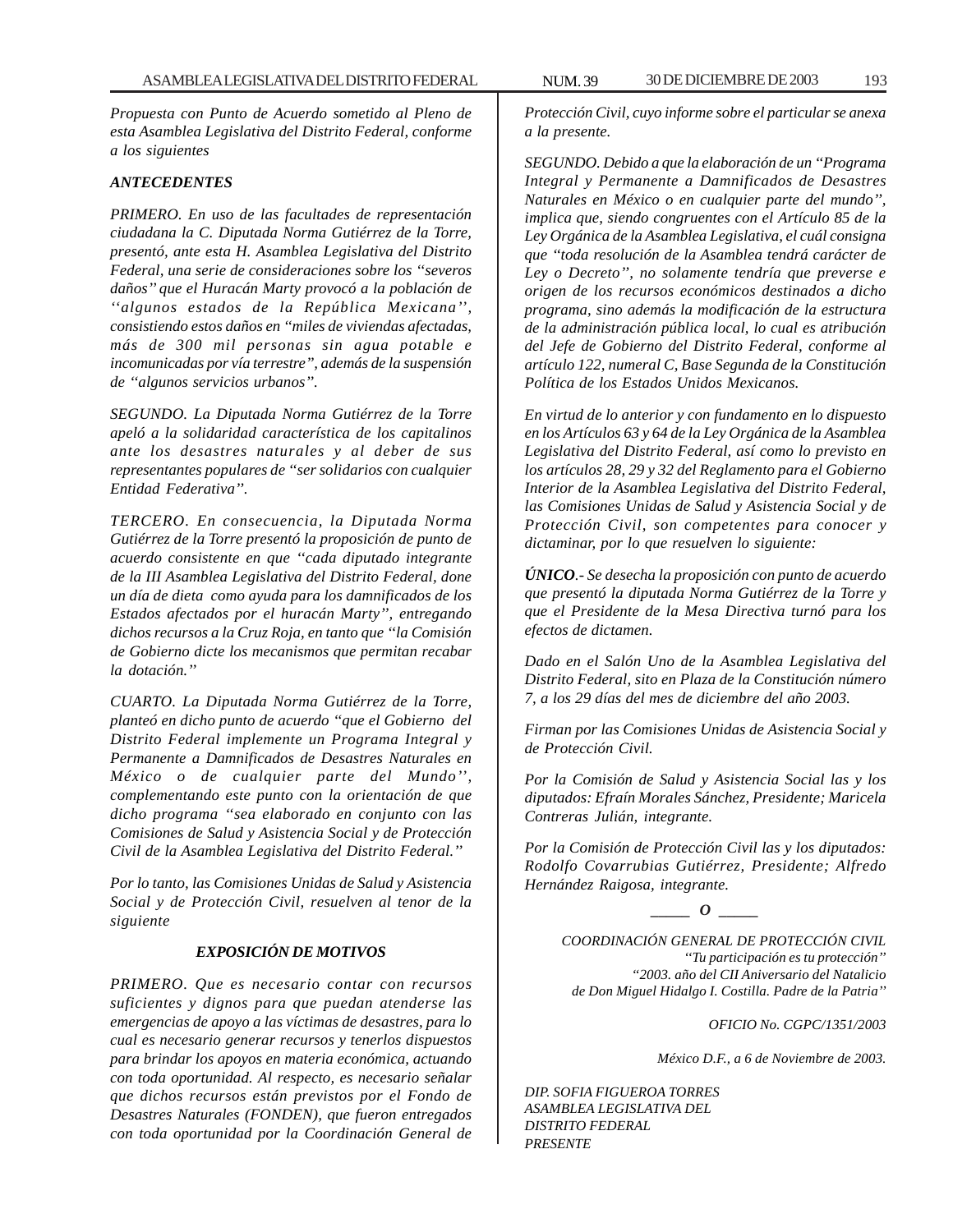*Me refiero a su atenta deferencia de fecha 15 de noviembre, en la que solicita información relacionada con los apoyos otorgados por el Fondo de Desastres Naturales, para atender a personas damnificadas por el huracán Marty*

*Al respecto, le informo:*

• *El monto de la cantidad entregada por el Fondo de Desastres Naturales para el Estado de Sonora es:*

| <b>CONCEPTO</b>           | <b>UNIDAD</b> | <b>CANTIDAD</b> | <b>TOTAL</b>  |
|---------------------------|---------------|-----------------|---------------|
|                           |               |                 |               |
| Apoyo a Fondo Revolvente  |               |                 |               |
| Despensa                  | <i>Piezas</i> | 15,000          | 1,045,500.00  |
| Agua                      | Piezas        | 15,000          | 67,500.00     |
| Cobertores                | Piezas        | 5,000           | 250,000.00    |
| Colchonetas               | Piezas        | 5,000           | 350,000.00    |
| Lámina de cartón          | Pacas         | 20,000          | 4,000,000.00  |
| <b>Medicamentos</b>       |               |                 | 14,408,035.00 |
| Combustible               | Litros        |                 | 250,000.00    |
| Polines                   |               |                 | 3,400,000.00  |
| <b>Herramientas</b>       | Piezas        |                 | 760,000.00    |
| Fletes                    |               |                 | 350,000.00    |
| <b>Municipios</b>         |               |                 | 1,000,000.00  |
|                           |               | Sub-total       | 25,881,035.00 |
| Reserva estratégica       |               |                 |               |
| Pastillas potabilizadoras | Piezas        | 4,200           | 19,950.00     |
| Cobertores                | Piezas        | 2,000           | 100,000.00    |
| Colchoneta                | Piezas        | 1,000           | 71,000.00     |
|                           |               | <b>TOTAL</b>    | 26,071,985.00 |

• *El monto de la cantidad entregada por el Fondo para el Estado de Baja California Sur es:*

| <b>CONCEPTO</b>          | <b>UNIDAD</b> | <b>CANTIDAD</b> | <b>TOTAL</b>  |
|--------------------------|---------------|-----------------|---------------|
|                          |               |                 |               |
| Apoyo a Fondo Revolvente |               |                 |               |
|                          |               |                 |               |
| Despensa                 | Piezas        | 35.000          | 2,439,500.00  |
| <b>Medicamentos</b>      | Varios        |                 | 4,325,204.00  |
| Insumo albergue          | Varios        |                 | 50,000.00     |
| Gasolina                 | Litros        | varios          | 1,050,000.00  |
| Colchonetas              | Piezas        | 5,000           | 350,000.00    |
| Poliquines               | Piezas        | 13.000          | 7,400,250.00  |
| Lámina de cartón         |               |                 | 1.200.600.00  |
|                          |               |                 |               |
| Total                    |               |                 | 17,221,554.00 |

*Finalmente le informo que con fecha 2 de diciembre de 2002, se firmó el Convenio General de Colaboración con el Gobierno del Distrito Federal y la Secretaría de Gobernación que permite acceder a los recursos del FONDEN*

*Sin otro particular reciba un moridla saludo.*

*ATENTAMENTE*

*LIC. MARÍA DEL CARMEN SEGURA RÁNGEL*

Gracias.

**LA C. PRESIDENTA.-** Gracias diputado Covarrubias.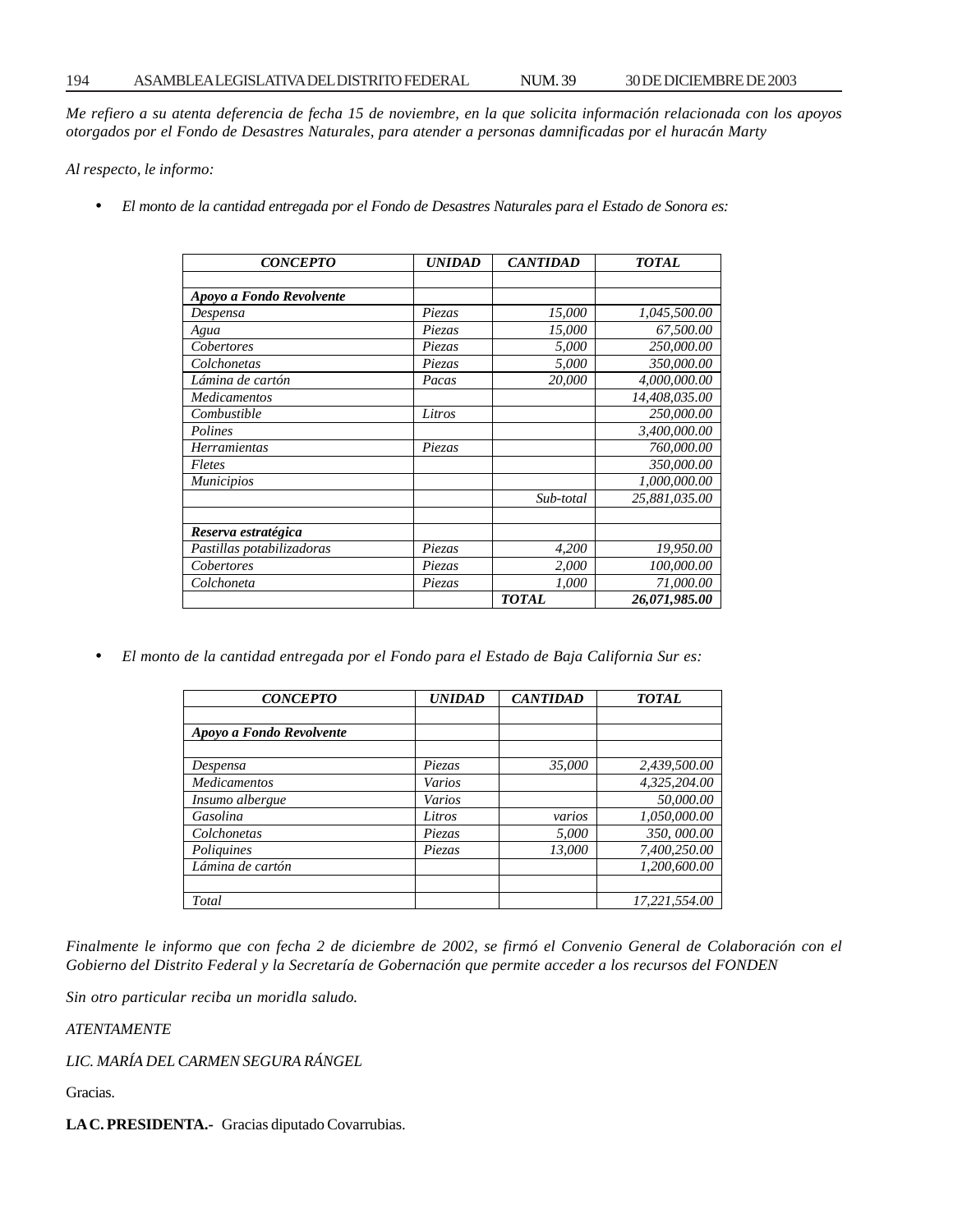Está a discusión el dictamen. Se abre el registro de oradores. ¿Oradores en contra?

¿Alguna o algún diputado desea razonar su voto?

Proceda entonces la secretaría a recoger la votación nominal del dictamen en un solo acto.

**LA C. SECRETARIA.-** Se va a proceder a recoger al votación nominal del dictamen en un solo acto.

De Conformidad con lo establecido por el artículo 128 del Reglamento para el Gobierno Interior de la Asamblea, se solicita a la Coordinación de Servicios Parlamentarios hacer el anuncio correspondiente a efecto de que los diputados presentes puedan emitir su voto.

Se solicita a los diputados que al emitir su voto lo hagan en voz alta, diciendo su nombre y apellido, añadiendo la expresión ''en pro'', ''en contra'' o ''abstención''. La de la voz recogerá la votación. Comenzamos de derecha a izquierda.

# **(Votación Nominal)**

Juan Antonio Arévalo López, en pro.

Jesús López, en pro.

Gabriela Cuevas, en pro.

Martha Delgado, a favor.

Emilio Fernández, en pro.

Rafael Hernández, a favor.

Maricela Contreras, a favor.

Higinio Chávez, a favor.

José Jiménez, en pro.

María de Lourdes Rojo e Incháustegui, en pro.

Francisco Chiguil, en pro.

Lozano Lozano, en pro.

Araceli Vázquez, en pro.

Alfredo Hernández Raigosa, a favor.

Lujano Nicolás, a favor.

Mónica Serrano, en pro.

José María Rivera, a favor.

Sofía Figueroa, en pro.

Jorge Lara, en pro.

José Espina, en pro.

Irma Islas, en pro. René Bejarano, en pro. Alejandra Barrales, en pro.

Reyes Gámiz, a favor.

Silvia Oliva Fragoso, en pro.

Miguel Angel Solares Chávez, a favor.

Elio Bejarano, en pro.

Alberto Trejo Villafuerte, en pro.

Lourdes Alonso, en pro.

María Elena Torres, en pro.

Sara Figueroa, en pro.

Mariana Gómez del Campo, en pro.

José Antonio Arévalo, en pro.

De la Garza, en pro.

Agundis, en pro.

Aguilar Álvarez, abstención.

Mauricio López, abstención.

Medel Ibarra, abstención.

Jorge García Rodríguez, abstención.

Jiménez Guzmán, abstención.

Carlos Alberto Flores, a favor.

Gerardo Villanueva, a favor.

Rigoberto Nieto, a favor.

Julio César Moreno, a favor.

Guadalupe Ocampo, a favor.

Víctor Varela, en pro.

Pablo Trejo, a favor.

Rodolfo Covarrubias, a favor.

Julio Escamilla, a favor.

**LA C. SECRETARIA.-** ¿Faltó alguna o algún diputado de emitir su voto?

Eduardo Malpica, en pro.

**LA C. SECRETARIA.-** Se va a proceder a recoger la votación de la Mesa Directiva.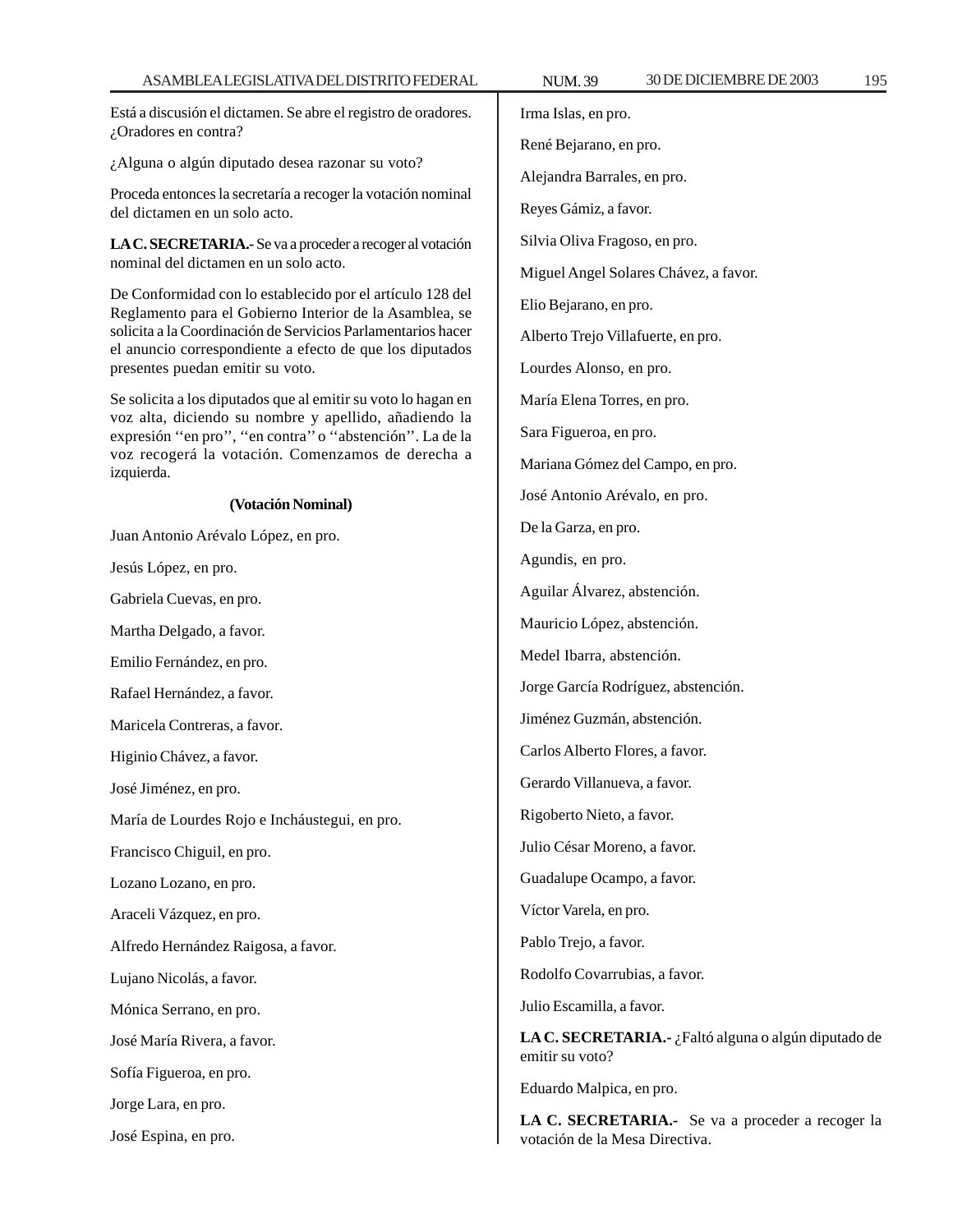Gabriela González, en pro.

Juventino Rodríguez, en pro.

Lorena Villavicencio, en pro.

María Teresita Aguilar, a favor.

**LA C. SECRETARIA.-** Diputada Presidenta, el resultado de la votación es el siguiente: 49 votos a favor, 0 votos en contra, 5 abstenciones.

**LA C. PRESIDENTA.-** En consecuencia, se aprueba en sus términos el dictamen que presenta la Comisiones Unidas de Salud y Asistencia Social y de Protección Civil.

Hágase del conocimiento de la diputada Norma Gutiérrez de la Torre para los efectos conducentes.

El siguiente punto del orden del día, es la discusión y en su caso aprobación del dictamen que presenta la Comisión del Deporte, relativo a una proposición con Punto de Acuerdo para emitir un respetuoso exhorto al Jefe de Gobierno del Distrito Federal para que en el marco de sus atribuciones proceda a la instalación del Consejo del Deporte del Distrito Federal.

En virtud de que el dictamen no fue distribuido entre las diputadas y diputados, en términos de lo dispuesto por el artículo 115 del Reglamento, proceda la Secretaría a consultar a la Asamblea, en votación económica, si se dispensa el procedimiento de referencia, así como la lectura del mismo y se somete a discusión de inmediato.

**EL C. SECRETARIO, DIPUTADO JUVENTINO RODRÍGUEZ RAMOS.-** Por instrucciones de la presidencia y en votación económica, se consulta a la Asamblea si es de dispensarse el procedimiento a que se refiere el artículo 115 del Reglamento para el Gobierno Interior de la Asamblea Legislativa, así como la lectura del dictamen y se somete a discusión de inmediato.

Los que estén por la afirmativa, sírvanse manifestarlo poniéndose de pie.

Los que estén por la negativa, sírvanse manifestarlo poniéndose de pie.

Dispensado el procedimiento y la lectura, diputada Presidenta.

*ASAMBLEA LEGISLATIVA DEL DISTRITO FEDERAL III LEGISLATURA COMISIÓN DE DEPORTE*

*DICTAMEN QUE PRESENTA LA COMISIÓN DE DEPORTE RELATIVO A UNA PROPOSICIÓN CON DE PUNTO DE ACUERDO PARA EMITIR UN RESPETUOSO EXHORTO AL JEFE DE GOBIERNO DEL DISTRITO FEDERAL, PARA QUE EN EL MARCO*

# *DE SUS ATRIBUCIONES PROCEDA A LA INSTALACIÓN DEL CONSEJO DEL DEPORTE DEL DISTRITO FEDERAL.*

 *29 de Diciembre de 2003*

*Honorable Asamblea:*

*A la Comisión de Deporte de esta H. Asamblea Legislativa del Distrito Federal, III Legislatura, fue remitida para su análisis y dictamen la Proposición con Punto de Acuerdo, para hacer un respetuoso exhorto al Jefe de Gobierno del Distrito Federal, Licenciado Andrés Manuel López Obrador, con el propósito de que, en el marco de sus atribuciones, proceda a la instalación del Consejo del Deporte del Distrito Federal, a fin de cumplir con las atribuciones dispuestas en la Ley del Deporte. Esta Proposición fue presentada por el Diputado Víctor Gabriel Varela López, integrante del Grupo Parlamentario del Partido de la Revolución Democrática y apoyada por los Diputados Alfredo Carrasco Baza, Alejandra Barrales Magdaleno, Mariana Gómez del Campo Gurza, Bernardo de la Garza Herrera y Efraín Morales Sánchez. Esta Comisión previo estudio del turno correspondiente, emite el presente Proyecto de Dictamen, conforme a los siguientes:*

## *ANTECEDENTES*

*1.- En la sesión del Pleno de esta H. Asamblea Legislativa del Distrito Federal, III Legislatura, celebrada el 9 de diciembre del año 2003, el Diputado Víctor Gabriel Varela López del Partido de la Revolución Democrática, presentó la Proposición con Punto de Acuerdo para hacer un respetuoso exhorto al Jefe de Gobierno del Distrito Federal, Licenciado Andrés Manuel López Obrador, para que en el marco de sus atribuciones, proceda a la instalación del Consejo del Deporte del Distrito Federal, a fin de cumplir con las atribuciones dispuestas en la Ley del Deporte y mediante oficio número MD/370/2003 de fecha 9 de diciembre del 2003, la Presidencia de la Mesa Directiva de este órgano legislativo turno a esta Comisión la Proposición con Punto de Acuerdo de Referencia.*

*2.- En tal virtud la Comisión que suscribe se reunió el día 29 de diciembre del 2003, a efecto de analizar y dictaminar sobre la Proposición con Punto de Acuerdo, bajo los siguientes:*

## *CONSIDERANDOS*

*I.- De conformidad con los artículos 62 y 64 de la Ley Orgánica de la Asamblea Legislativa del Distrito Federal; 28 y 84 del Reglamento para el Gobierno Interior de la Asamblea Legislativa del Distrito Federal, y en virtud de que la Proposición con Punto de Acuerdo que presenta el Diputado Víctor Gabriel Varela López hace un respetuoso exhorto al Jefe de Gobierno del Distrito Federal para que en el marco de sus atribuciones, proceda a la instalación del Consejo del Deporte del Distrito Federal, a fin de cumplir con las atribuciones dispuestas en la Ley del*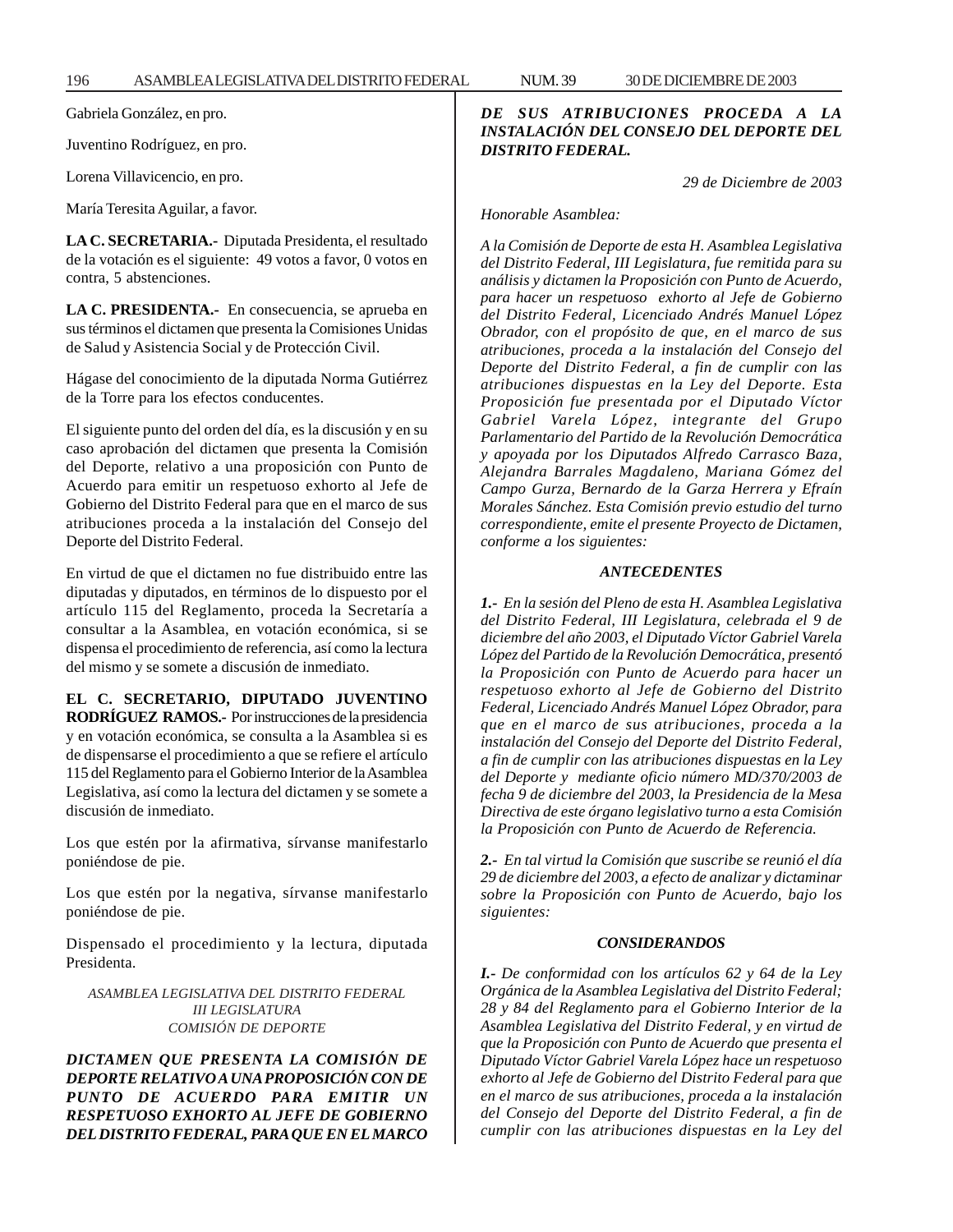*Deporte, esta Comisión se declara competente para analizar y dictaminar la Proposición con Punto de Acuerdo referida.*

*II.- Esta Comisión da cuenta de que en el Punto de Acuerdo propuesto se señala que ''Durante la actual administración, el Instituto del Deporte del Distrito Federal ha promovido las acciones deportivas siguientes:*

*Se atendieron a 1, 158, 440 personas en activación física y recreación, se ha trabajado con 2,028 promotores deportivos y se han apoyado 464 eventos deportivos.*

*Se realizaron los Maratones Internacionales de la Ciudad de México XIX, XX y XXI, con la participación de más de 10, 000 corredores y trotadores en cada edición; los Juegos Infantiles y Juveniles del Distrito Federal; las Olimpiadas Juveniles Nacionales en más de 40 disciplinas y las Olimpiadas Especiales para su participación en los respectivos campeonatos nacionales, entre otras.*

*Sin embargo, la demanda de este tipo de acciones deportivas por parte de la población ha rebasado la capacidad de respuesta del sistema público del deporte fundamentalmente por falta de coordinación en las acciones deportivas, falta de participación de los integrantes del Sistema en el diseño de las líneas de la política deportiva y el rezago en la ejecución de los programas de fomento y desarrollo integral del deporte.''*

*III.- Esta Comisión hace suyo el argumento que vierte el proponente en el sentido que para superar estos rezagos y con el fin de fortalecer el sistema institucional del deporte ya que una de las principales demandas de los habitantes de la ciudad es la relativa a los servicios deportivos, esta Comisión considera necesario la instalación del Consejo del Deporte del Distrito Federal, de conformidad con lo dispuesto en el artículo 16 de la Ley del Deporte del Distrito Federal.*

*IV.- Esta Dictaminadora recoge el propósito de que la instalación del Consejo propiciará la participación de los sectores público, social y privado integrantes del Sistema del Deporte, en el diseño de la Política Deportiva de la Capital, la colaboración con el Instituto del Deporte, la instrumentación de planeación estratégica, para la promoción y coordinación de programas de activación física y fomento a la cultura del deporte entre el Instituto del Deporte, los Comités Delegacionales, las Asociaciones deportivas, la Iniciativa Privada, los órganos de participación ciudadana, los comités del deporte adaptado, las ligas, los equipos y clubes, los deportistas, entrenadores, educadores físicos y los especialistas en materia deportiva.*

*V.- Esta Comisión estima conveniente citar el artículo octavo de la Ley del Deporte que a la letra indica: ''Las funciones que conforme a esta Ley corresponden al* *Sistema del Deporte del Distrito Federal, estarán a cargo del Jefe de Gobierno del Distrito Federal quien las ejercerá por conducto de la Secretaría de Desarrollo Social a través del Instituto del Deporte del Distrito Federal.'' y toda vez que de acuerdo al artículo 16 del citado ordenamiento, el Consejo del Deporte constituye una parte fundamental de la estructura y funcionamiento del Sistema del Deporte del Distrito Federal como órgano de consulta y propuesta, esta Dictaminadora considera pertinente hacer un exhorto al Jefe de Gobierno para que en ejercicio de sus atribuciones proceda a convocar la instalación del Consejo del Deporte en base a lo dispuesto en la Ley del Deporte para el Distrito Federal y su Reglamento.*

*En mérito de lo antes expuesto y con fundamento en los artículos 62 y 64, de la Ley Orgánica de la Asamblea Legislativa del Distrito Federal; 28 y 84, del Reglamento para el Gobierno Interior de la Asamblea Legislativa del Distrito Federal; 7, 8 y 16, de la Ley del Deporte para el Distrito Federal; 6 y 7 del Reglamento de la Ley del Deporte para el Distrito Federal; esta Comisión de Deporte someten a esta Honorable Asamblea Legislativa el siguiente:*

### *DICTAMEN*

*PRIMERO.- Se aprueba el Punto de Acuerdo mediante el cual la Asamblea Legislativa del Distrito Federal, III Legislatura, hace un respetuoso exhorto al Jefe de Gobierno del Distrito Federal para que en el marco de sus atribuciones, proceda a la instalación del Consejo del Deporte del Distrito Federal, a fin de cumplir con las atribuciones dispuestas en la Ley del Deporte.*

*SEGUNDO.- Hágase del conocimiento del Jefe de Gobierno del Distrito Federal para los efectos conducentes.*

*Dado en la Asamblea Legislativa del Distrito Federal, a los 29 días del mes de diciembre de 2003.*

*Firman por la Comisión del Deporte las y los diputados: Víctor Gabriel Varela López, Presidente; Mariana Gómez del Campo Gurza, Vicepresidenta; Alejandra Barrales Magdaleno, Secretaria y los integrantes: Bernardo de la Garza Herrera y Efraín Morales Sánchez.*

**LA C. PRESIDENTA.-** Gracias, diputado Secretario.

Para fundamentar el dictamen se concede el uso de la palabra al diputado Víctor Gabriel Varela López, por la Comisión del Deporte. Adelante diputado Varela.

**EL C. DIPUTADO VÍCTOR GABRIEL VARELA LÓPEZ.-** Con su autorización, diputada Presidenta.

Honorable Asamblea Legislativa:

La Comisión del Deporte de este órgano legislativo somete a consideración de este Pleno el presente dictamen. En la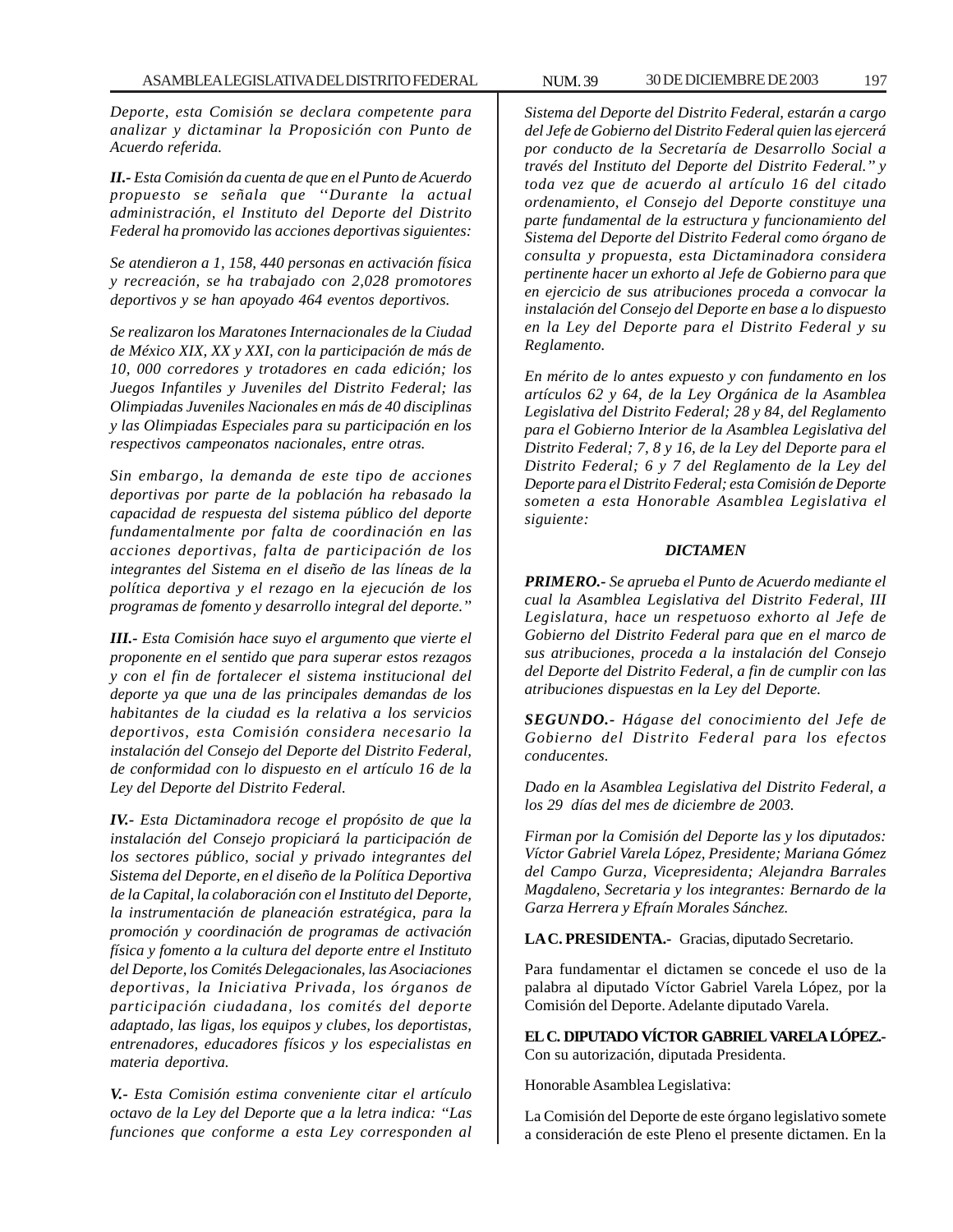# 198 ASAMBLEA LEGISLATIVA DEL DISTRITO FEDERAL NUM. 39 30 DE DICIEMBRE DE 2003

Comisión de Deporte pensamos que la actividad física y el deporte constituyen medios para el desarrollo de las personas, la integración familiar, la promoción de la salud y la prevención del delito, por ello es fundamental establecer un sistema de deporte que permita atender la demanda de la población de los servicios deportivos.

La actual administración, a través del Instituto del Deporte, ha promovido y difundido la actividad física y el deporte mediante diversas acciones deportivas, como pueden ser los maratones internacionales de la Ciudad de México en sus ediciones 19, 20 y 21, con participación de más de diez mil corredores en cada edición; los juegos infantiles y juveniles del D.F.; las olimpiadas juveniles nacionales en más de cuarenta disciplinas, y las olimpiadas especiales para la participación en los respectivos campeonatos nacionales, entre otras.

Sin embargo, sabemos que la demanda de este tipo de acciones deportivas por parte de la población puede haber rebasado la capacidad de respuesta del sistema público del deporte, fundamentalmente por falta de coordinación en acciones deportivas, falta de participación de los integrantes del sistema en el diseño de las líneas de política deportiva y el rezago en la ejecución de los programas de fomento y desarrollo integral del deporte.

Fundado en lo anterior, la Comisión del Deporte de la Asamblea Legislativa del D.F. aprobó por unanimidad en su reunión del día 29 de diciembre del año en curso el dictamen sobre un punto de acuerdo para la instalación del Consejo del Deporte del Distrito Federal, de conformidad a lo dispuesto por el artículo 16 de la Ley del Deporte del Distrito Federal, con el fin de superar estos rezagos y fortalecer el sistema institucional del deporte.

Asimismo, la Comisión considera que la instalación de dicho Consejo del Deporte propiciará la participación de los sectores público, social y privado integrante del sistema, en el diseño de la política deportiva de la capital; de igual manera el Instituto del Deporte impulsará la promoción y coordinación de programas de activación física y fomento a la cultura del deporte entre el Instituto, los comités delegacionales, las asociaciones deportivas y demás actores del ramo.

La instalación del Consejo constituye un factor importante en la conformación institucional del sistema del deporte y le dará sustento al crecimiento del deporte en el Distrito Federal, por lo que los integrantes de la Comisión hemos tenido a bien aprobar el presente dictamen en relación al punto de acuerdo, para emitir un respetuoso exhorto al Jefe de Gobierno del D.F. para que en el marco de sus atribuciones proceda a la instalación del Consejo del Deporte del Distrito Federal.

Hacemos por ello un exhorto respetuoso a este Pleno para que se apruebe el presente dictamen.

**LA C. PRESIDENTA.-** Gracias, diputado Varela.

Está a discusión el dictamen. Se abre el registro de oradores.

¿Oradores en contra? ¿Alguna o algún diputado desea razonar su voto?

Proceda la secretaría a recoger la votación nominal del dictamen en un solo acto.

**EL C. SECRETARIO.-** Se va a proceder recoger la votación nominal del dictamen en un solo acto.

De conformidad con lo establecido por el artículo 128 del Reglamento para el Gobierno Interior de la Asamblea, se solicita a la Coordinación de Servicios Parlamentarios hacer el anuncio correspondiente a efecto de que los diputados presentes puedan emitir su voto.

Se solicita a los diputados que al emitir su voto lo hagan en voz alta diciendo su nombre y apellido, añadiendo la expresión ''en pro'', ''en contra'' o ''abstención''. El de la voz recogerá la votación. Comenzamos de derecha a izquierda.

# **(Votación Nominal)**

Flores Gutiérrez, a favor.

Juan Antonio Arévalo López, en pro.

Gabriela Cuevas, a favor.

Jesús López, en pro.

Mónica Serrano, en pro.

Martha Delgado, a favor.

Emilio Fernández, en pro.

Eduardo Malpica, en pro.

Maricela Contreras Julián, a favor.

Higinio Chávez, a favor.

José Jiménez, en pro.

María de Lourdes Rojo e Incháustegui, en pro.

Francisco Chiguil, en pro.

Lozano Lozano, en pro.

Araceli Vázquez, en pro.

Alfredo Hernández Raigosa, a favor.

Christian Lujano Nicolás, a favor.

José María Rivera, a favor.

Sofía Figueroa, en pro.

Gracias.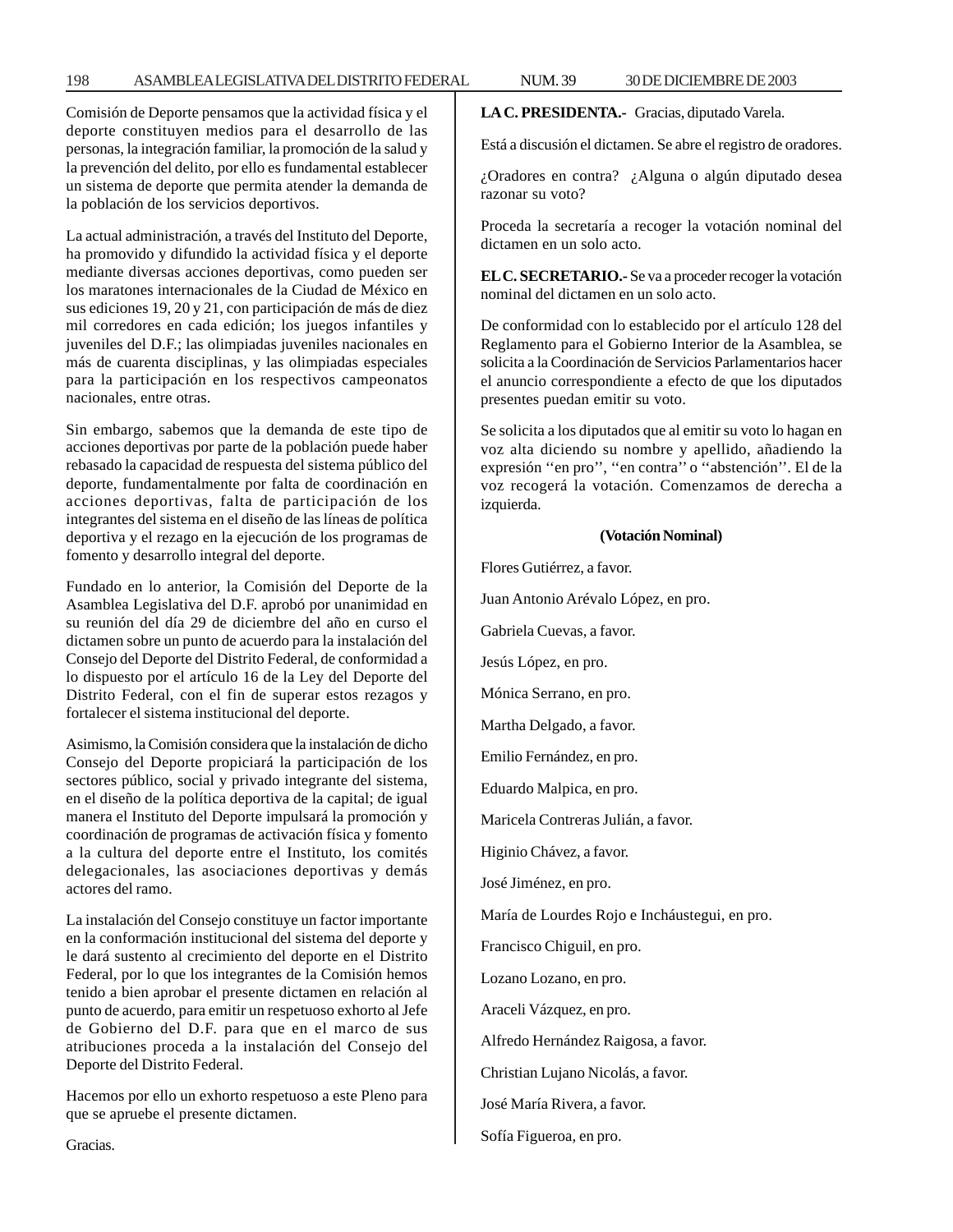Juventino Rodríguez, en pro.

| Jorge Lara, en pro.                                                     | Alfredo Carrasco, a favor.                                                                                                   |  |
|-------------------------------------------------------------------------|------------------------------------------------------------------------------------------------------------------------------|--|
| José Espina, en pro.                                                    | Lorena Villavicencio, en pro.                                                                                                |  |
| Alejandra Barrales, en pro.                                             | María Teresita Aguilar, a favor.                                                                                             |  |
| René Bejarano, en pro.                                                  | EL C. SECRETARIO.- Diputada Presidenta, el resultado de                                                                      |  |
| Reyes Gámiz, a favor.                                                   | la votación es el siguiente: 53 votos a favor, 0 votos en<br>contra, 0 abstenciones.                                         |  |
| Miguel Ángel Solares Chávez, a favor.                                   | Cumplida su instrucción, diputada Presidenta.                                                                                |  |
| Elio Bejarano, en pro.                                                  | LA C. PRESIDENTA.- En consecuencia se aprueba el                                                                             |  |
| María Elena Torres, en pro.                                             | dictamen que presenta la Comisión de Deporte.                                                                                |  |
| Alberto Trejo Villafuerte, en pro.                                      | Hágase del conocimiento del licenciado Andrés Manuel<br>López Obrador, Jefe de Gobierno del Distrito Federal, para           |  |
| Lourdes Alonso, en pro.                                                 | los efectos legales conducentes.                                                                                             |  |
| Irma Islas, en pro.                                                     | Esta presidencia tiene el beneplácito de informarles que el                                                                  |  |
| Sara Figueroa, en pro.                                                  | dictamen enlistado en el punto número 41 se retira del orden<br>del día de esta sesión.                                      |  |
| Mariana Gómez del Campo, en pro.                                        | El siguiente punto del orden del día es la discusión y, en su                                                                |  |
| José Antonio Arévalo, en pro.                                           | caso, aprobación del dictamen que presenta la Comisión<br>de Administración y Procuración de Justicia, con proyecto          |  |
| Bernardo de la Garza, en pro.                                           | de decreto que reforma el Código de Procedimientos Civiles                                                                   |  |
| Francisco Agundis, en pro.                                              | para el Distrito Federal.                                                                                                    |  |
| Aguilar Álvarez, en pro.                                                | En virtud de que el dictamen a que se ha hecho referencia<br>no fue distribuido entre las diputadas y diputados en           |  |
| José Medel Ibarra, a favor.                                             | términos de lo dispuesto por el artículo 115 del Reglamento<br>para el Gobierno Interior de la Asamblea Legislativa, proceda |  |
| Mauricio López, a favor.                                                | la secretaría a consultar a la Asamblea en votación                                                                          |  |
| Jorge García Rodríguez, a favor.                                        | económica si se dispensa el procedimiento a que se refiere<br>el precepto invocado, así como la lectura del mismo y se       |  |
| Jiménez Guzmán, en pro.                                                 | someta a su discusión de inmediato.                                                                                          |  |
| Gerardo Villanueva, a favor.                                            | EL C. SECRETARIO.- Por instrucciones de la presidencia<br>y en votación económica, se consulta a la Asamblea si es           |  |
| Julio César Moreno, a favor.                                            | de dispensarse el procedimiento a que se refiere el artículo                                                                 |  |
| Rafael Hernández, a favor.                                              | 115 del Reglamento para el Gobierno Interior de la Asamblea<br>Legislativa, así como la lectura del dictamen de referencia y |  |
| Rigoberto Nieto, a favor.                                               | se somete a discusión de inmediato.                                                                                          |  |
| Guadalupe Ocampo, a favor.                                              | Los que estén por la afirmativa, sírvanse manifestarlo<br>poniéndose de pie.                                                 |  |
| Víctor Varela, en pro.                                                  | Los que estén por la negativa, sírvanse manifestarlo                                                                         |  |
| Pablo Trejo Pérez, a favor.                                             | poniéndose de pie.                                                                                                           |  |
| Rodolfo Covarrubias, a favor.                                           | Dispensado el procedimiento y la lectura, diputada                                                                           |  |
| Julio Escamilla, a favor.                                               | Presidenta.                                                                                                                  |  |
| EL C. SECRETARIO.- ¿Faltó alguna o algún diputado de<br>emitir su voto? | COMISIÓN DE ADMINISTRACIÓN Y PROCURACIÓN DE<br><b>JUSTICIA</b>                                                               |  |
| Se va a proceder a recoger la votación de la Mesa Directiva.            | DICTAMEN CON PROYECTO DE DECRETO<br>RESPECTO A LAS INICIATIVAS DE DECRETO QUE                                                |  |
| Inventino Rodríguez en pro-                                             | MODIFICA EL CONTENIDO DE LOS ARTÍCULOS 349                                                                                   |  |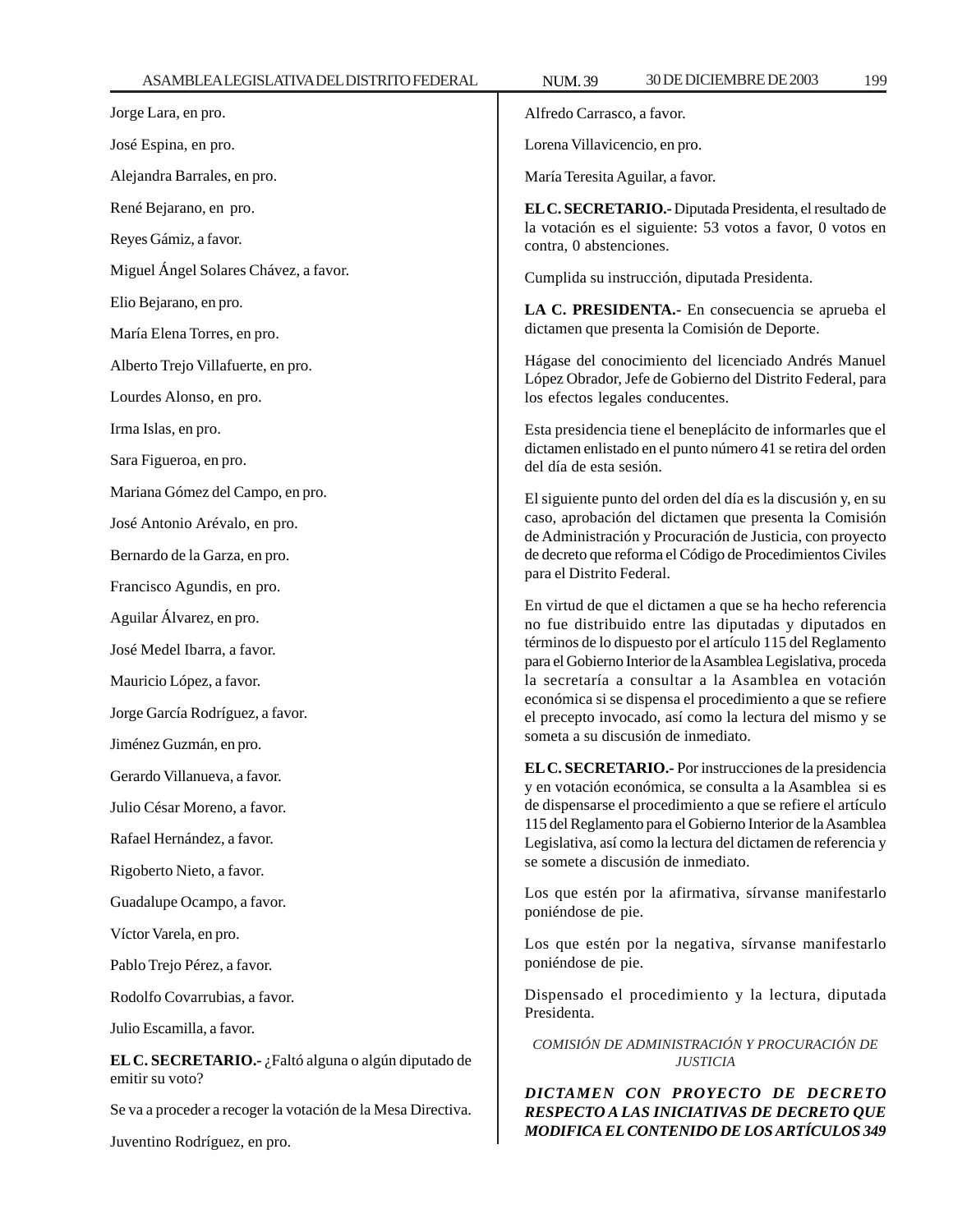*EN MATERIA DE RESPONSABILIDAD DE PERITOS TERCEROS EN DISCORDIA Y QUE ADICIONAN LOS ARTÍCULOS 430 AL 441 DEL CÓDIGO DE PROCEDIMIENTOS CIVILES PARA EL DISTRITO FEDERAL, EN MATERIA DE ACCIÓN DE NULIDAD DE JUICIO CONCLUIDO Y QUE REFORMA, ADICIONA Y MODIFICA A LOS ARTÍCULOS 299, 483 Y 693 DEL MISMO ORDENAMIENTO, LA PRIMERA DE ELLAS PRESENTADA POR EL DIPUTADO ALFREDO HERNÁNDEZ RAIGOSA Y LAS RESTANTES POR LA DIP. ALEIDA ALAVÉZ RUÍZ.*

*Presidente de la Mesa Directiva de la III Asamblea Legislativa del Distrito Federal Presente*

*A la Comisión de Administración y Procuración de Justicia de esta honorable Asamblea Legislativa del Distrito Federal, fueron turnadas para su análisis y dictamen LAS INICIATIVAS DE DECRETO QUE ADICIONA EL CONTENIDO A LOS ARTÍCULOS 430 AL 441 DEL CÓDIGO DE PROCEDIMIENTOS CIVILES PARA EL DISTRITO FEDERAL, EN MATERIA DE ACCIÓN DE NULIDAD DE JUICIO CONCLUIDO Y QUE REFORMA, ADICIONA Y MODIFICA A LOS ARTÍCULOS 299, 483 Y 693 DEL MISMO ORDENAMIENTO, presentada ante esta Asamblea Legislativa del Distrito Federal por la Diputada Aleida Alavéz Ruíz del Partido de la Revolución Democrática; ASÍ COMO LA INICIATIVA DE DECRETO QUE MODIFICA EL CONTENIDO DEL ARTÍCULO 349 DEL CÓDIGO DE PROCEDIMIENTOS CIVILES PARA EL DISTRITO FEDERAL EN MATERIA DE RESPONSABILIDAD DE LOS PERITOS TERCEROS EN DISCORDIA, presentada antes esta Asamblea Legislativa del Distrito Federal por el diputado Alfredo Hernández Raigosa de Partido de a Revolución Democrática.*

*Esta comisión de conformidad con el artículo 122 apartado C, Base Primera Fracción V, Inciso h), de la Constitución Política de los Estados Unidos Mexicanos; los artículos 36, 40 y 42 fracción XII del Estatuto de Gobierno del Distrito Federal; 1, 7, 10 fracción I, 59 párrafo segundo, 63 párrafo segundo y tercero, 73, 84 y 85 de la Ley Orgánica de la Asamblea Legislativa del Distrito Federal; así como 1, 28, 30, 32, 33, del Reglamento para el Gobierno Interior de la Asamblea Legislativa del Distrito Federal, se aboco al estudio de las Iniciativas antes señaladas, conforme a los siguientes:*

## *ANTECEDENTES*

*1. En sesión ordinaria de pleno, de esta honorable Asamblea Legislativa del Distrito Federal Tercera Legislatura, celebrada el 9 de Diciembre de año en curso se presentó la INICIATIVA DE DECRETO QUE* *ADICIONA EL CONTENIDO A LOS ARTÍCULOS 430 AL 441 DEL CÓDIGO DE PROCEDIMIENTOS CIVILES PARA EL DISTRITO FEDERAL, EN MATERIA DE ACCIÓN DE NULIDAD DE JUICIO CONCLUIDO Y QUE REFORMA, ADICIONA Y MODIFICA A LOS ARTÍCULOS 299, 483 Y 693 DEL MISMO ORDENAMIENTO, por la Diputada Aleida Alavez Ruíz, del Grupo Parlamentario del Partido de la Revolución Democrática que a la letra dice:*

*''INICIATIVA DE DECRETO QUE ADICIONA EL CONTENIDO DE LOS ARTÍCULOS 430 AL 443 DEL CÓDIGO DE PROCEDIMIENTOS CIVILES PARA EL DISTRITO FEDERAL, EN MATERIA DE ACCIÓN DE NULIDAD DE JUICIO CONCLUIDO Y QUE REFORMA, ADICIONA Y MODIFICA A LOS ARTÍCULOS 299, 483 Y 693 DEL MISMO ORDENAMIENTO.*

*Los suscritos, con fundamento en los artículos 122, Apartado C, BASE PRIMERA, fracción V, inciso h) de la Constitución Política de los Estados Unidos Mexicanos; 42 fracción XII y 46 fracción I del Estatuto de Gobierno del Distrito Federal; 10 fracción I; 17 fracción IV de la Ley Orgánica de la Asamblea Legislativa del Distrito Federal; y 82 fracción I del Reglamento para el Gobierno Interior de la Asamblea Legislativa del Distrito Federal, por su amable conducto nos permitimos proponer a consideración del Pleno de esta Asamblea Legislativa la presente iniciativa que reforma, adiciona y modifica las diversas disposiciones del Código de Procedimientos Civiles para el Distrito Federal, al tenor de la siguiente:*

### *EXPOSICIÓN DE MOTIVOS*

*Uno de los serios problemas que enfrentamos los habitantes del Distrito Federal es la insuficiente seguridad jurídica, que se genera por diversas causas sociales, económicas, incluso históricas y aún de carácter legal.*

*La marginación, la pobreza y grandes desigualdades sociales, aunadas a una inercia de descuidos y algunas ciertas corruptelas, han llegado a influir en la merma a derechos elementales de la sociedad a través del incumplimiento a salvaguardas jurídicas fundamentales en el transcurso de los años se han deformado para permitir algunas prácticas nocivas en y alrededor de las instituciones, afectándose al tejido social de la comunidad, en cuestiones tan delicadas como la certidumbre y las eficacias jurídicas en algunos procesos legales.*

*Es propósito de esta iniciativa, por una parte, introducir algunas normas que ya han tenido vigencia en nuestra comunidad y que pertenecen al acervo histórico jurídico tradicional, creaciones jurídicas universales comentadas por algunos entre los grandes juristas que han dado la humanidad y que incluso tiene reflejo y sustento en tesis jurisprudenciales de la Suprema Corte de Justicia de la Nación; por lo cual el texto normativo que se propone en tales normas con la visión de un Capítulo X De la Acción de Nulidad de Juicio Concluido, al texto del Título Sexto del Código*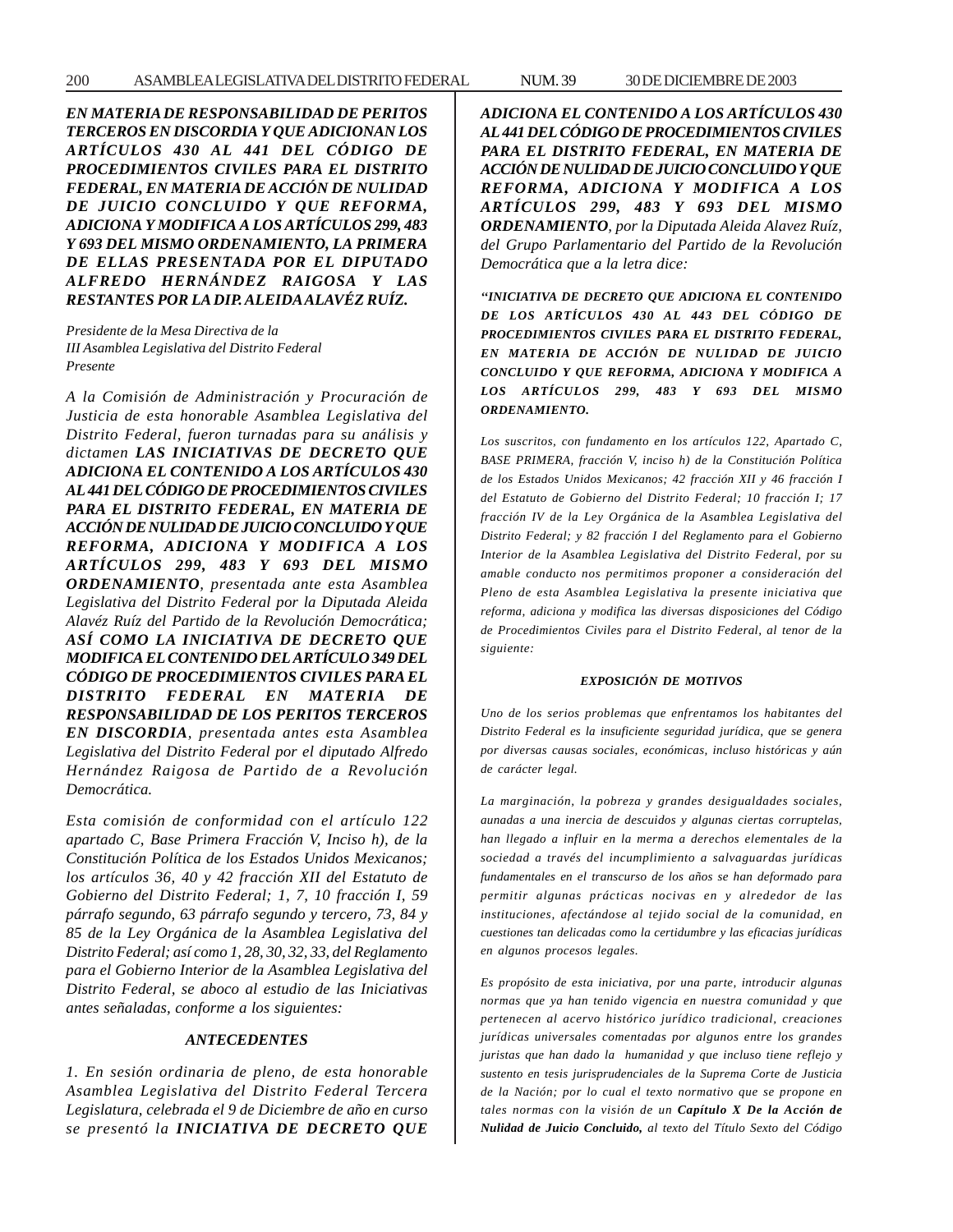*de Procedimientos Civiles para el Distrito Federal, responde a la racionalidad lógico-jurídica y contiene los preceptos que se presentan en las disposiciones y el capítulo que las enmarca a continuación, mismo que permitirá corregir y perfeccionar el sistema jurídico procesal civil y evitar la reiteración de conductas seudolegales que atentan contra intereses generales de la comunidad y del orden jurídico y público del Distrito Federal. Por otra parte, se propone la reforma, adición y modificación de disposiciones procésales que se orientan a aumentar la eficacia, fluidez y el carácter expedito del procedimiento civil, así como para reducir la duración de los juicios para las partes y fomentar que al asumir las últimas mayor responsabilidad de la conducción ágil y razonable de los procedimientos, esta reforma se traduzca en un mejoramiento sensible de la impartición de justicia.*

*La presente iniciativa, tiene como base tanto la doctrina y el desarrollo jurídico acumulados, como además la experiencia colectiva asimilada por especialistas y expertos, así como de abogados postulantes en la práctica de las materias del derecho procesal civil, habida cuenta de, respecto al Capítulo X del Título Sexto del ordenamiento antes referido que se propone, sonados casos recientes ante la opinión pública y medios masivos de comunicación, en que la relación natural de la sociedad ha de poner fin a las manipulaciones legaloides de que se ha tenido noticia y lograr reestablecer un marco jurídico preciso que otorgue plena certeza legal a los procedimientos ante las correspondientes instituciones.*

*En las situaciones jurídicas extremas y previstas por la Ley que se propone sean reguladas se admite que se impugnen sentencias definitivas firmes o ejecutoriadas y aún ejecutadas, como desde tiempo atrás se ha dispuesto en distintos sistemas jurídicos notablemente a partir del derecho romano que ofrecieron algunas soluciones para impedir que ocurriera, salvo disposiciones legales expresas, la reiteración de juicios sobre un mismo conflicto legal entre partes.*

*Antecedentes de los principios jurídicos contenidos en los artículos que ahora se proponen para reformar y adicionar nuestra actual legislación procesal civil, han sido tema de análisis y comentarios por parte de grandes juristas franceses, alemanes, italianos, mexicanos y sudamericanos de los últimos siglos; tales preceptos estuvieron en vigor desde la época de aplicación de Leyes de Partidas (leyes de 12 y 13, de la Partida Tercera del titulo XXII), en el régimen colonial; más adelante como principios y numerales 1600 y 1601 del Primer Código de Procedimientos Civiles de 1872, estableciendo que, aunque no se hubiera interpuesto el entonces vigente recurso de casación, los que no hubieran litigado, pudieran pretender por vía de excepción que la sentencia no les perjudicare, lo que igualmente podían hacer quienes no hubieran sido representados legítimamente. El artículo 85 de la Ley de cuatro de mayo de 1857, expresamente prescribió preceptos similares; el Código de Procedimientos Civiles de 1884, al igual que el anterior de 1880 (todos los citados ordenamientos pertenecientes al distrito y territorios federales), admitían que los terceros no litigantes pudieran excepcionarse contra la cosa juzgada. El Código de Procedimientos Civiles del Distrito Federal y Territorios Federales introdujo el derecho de apelar del tercero que creyera haber recibido algún agravio y restituyó el principio de los citados artículos 1600 y 1601 del Código de 1872 y del artículo 85 de la Ley de cuatro de mayo de 1857; se reestableció entonces el principio de que, por ser juicio res inter alios acta, pudiera el tercero excepcionarse contra*

*la sentencia que hubiera alcanzado la autoridad de la cosa juzgada, salvo cuando se tratare de estado civil de las personas; pero en el entendido de que, aún en ese caso, pudiera el tercero excepcionarse contra la sentencia firme, cuando se tratare de la colusión de los litigantes para perjudicarle. Así, para el señor Ministro Doctor Don José Alfonso Abitia Azapalo, De la Cosa Juzgada en materia civil, publicada por M. León Sánchez, S.C.L. en México, 1959; el autor de esta obra clásica mexicana sobre el tema, quien fuera Ministro de la Suprema Corte de Justicia de la Nación, discípulo del Dr. Don Eduardo Pallares, planteó que en nuestro derecho la cosa juzgada es una presunción de verdad, no verdad absoluta. Si bien, iure et iure, que no admite prueba en contrario, salvo las excepciones previstas en la ley.*

*El legislador como representante popular debe recoger y entender el sensible aspecto de la vida social capitalina y realizar propuestas concretas de regulación acordes con el marco jurídico cierto y preciso que le permita a las personas y autoridades contar con los medios de procedimiento civil idóneos ante el volumen de asuntos que prevalecen en nuestra metrópoli. Inclusive en una legislación adecuada como la que ahora se propone, que en ciertos dispositivos busca evitar hechos constitutivos de ilícitos, que pudieran culminar de manera impune y trastocar el auténtico estado de Derecho; entre otras normas se orienta el mejor y ágil aprovechamiento de los tiempos procesales y la fluidez de las audiencias en los procedimientos civiles.*

*Por lo anterior, la presente iniciativa propone la reforma y adiciona los artículos 430 al 441 del Código de Procedimientos Civiles para el Distrito Federal, para permitir que la acción de nulidad de juicio concluido proceda en aquellos juicios en los cuales se haya dictado sentencia o auto definitivo que haya causado ejecutoria y se actualicen las diversas hipótesis de la ley. En las normas contenidas en los Artículos de texto de la presente iniciativa queda incluida la disposición parta de quienes se encuentren en la hipótesis que señala el Artículo 435 propuesto, siempre sean condenados en costas en primera instancia y en segunda instancia y quedando los abogados patronos como responsables solidarios en tales asuntos o en caso de insolvencia de la parte actora. En cuanto a la reforma, modificación y adiciones a los Artículos 299, 483 y 693 del mismo ordenamiento, se reducen los tiempos para la celebración de audiencias que deban referirse y se establece un mayor compromiso y corresponsabilidad de las partes al ofrecer probanzas e interponer los recursos legales a que tiene derecho.*

*POR PRÁCTICA PARLAMENTARIA SE OMITE LA LECTURA DEL ARTICULADO Y SE SOLICITAA LA PRESIDENCIA DE LA MESA DIRECTIVA SE INTEGRE LA PRESENTE INICIATIVA DE MANERA ÍNTEGRA EN EL DIARIO DE LOS DEBATES COMO SI HUBIERA SIDO LEÍDA EN SU TOTALIDAD.*

*En merito de lo antes expuesto, nos permitimos someter a cisideración de este H. Pleno de la Asamblea Legislativa del Distrito Federal la siguiente:*

*INICIATIVA DE DECRETO QUE ADICIONA EL CONTENIDO A LOS ARTÍCULOS 430 A 443 DEL CÓDIGO DE PROCEDIMIENTOS CIVILES PARA EL DISTRITO FEDERAL, EN MATERIA DE ACCIÓN DE NULIDAD DE JUICIO CONCLUIDO Y QUE REFORMA, ADICIONA Y MODIFICA A LOS ARTÍCULOS 299, 483, Y 693 DEL MISMO ORDENAMIENTO.*

*PRIMERO.- Se establece un CAPÍTULO X al TÍTULO SEXTO del código de Procedimientos Civiles para el Distrito Federa, para quedar como sigue:*

#### *CAPÍTULO X*

### *DE LA ACCIÓN DE NULIDAD DE JUICIO CONCLUIDO*

*Artículo 430. La acción de nulidad de juicio concluido procede en aquellos en los cuales se ha dictado sentencia o auto definitivo que ha causado ejecutoria y se actualiza alguna de las siguientes hipótesis:*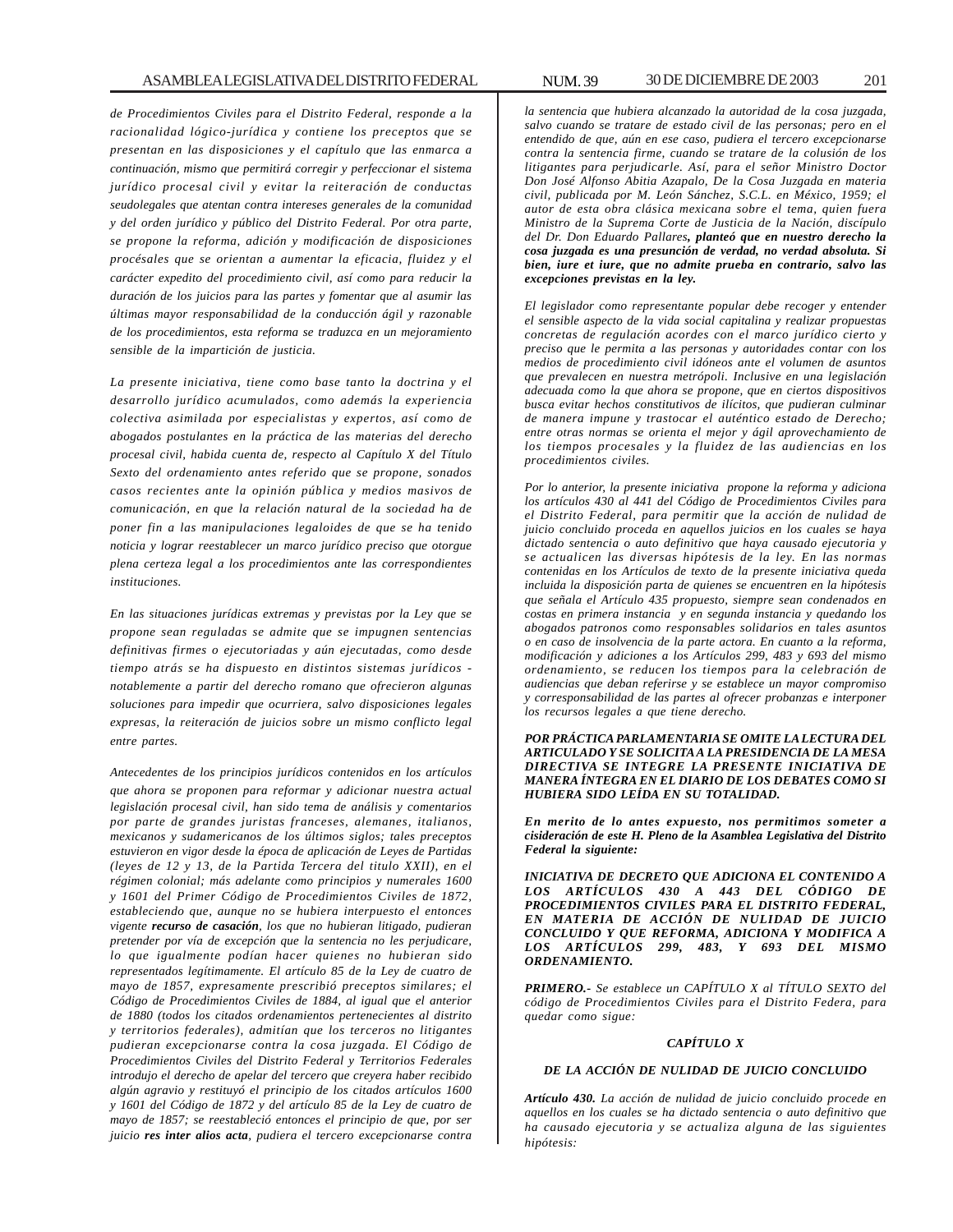*I. Si son el producto del dolo de una de las partes en perjuicio de la otra;*

*II. Si se falló en base a pruebas reconocidas o declaradas de cualquier modo falsas con posterioridad a la resolución, o que la parte vencida ignoraba que se habían reconocido o declarado como tales antes de la sentencia; o bien, que se declaren falsas en el mismo proceso en que se ejercite la presente acción;*

*III. Si después de dictada la resolución se ha encontrado uno o más documentos decisivos que la parte no pudo presentar por causa de fuerza mayor o por un hecho imputable al contrario;*

*IV. Si la resolución adolece de error de hecho en el juzgado que resulta de los actos o documentos de juicio. Dicho error existe cuando el fallo se funda en la admisión de un hecho cuya exactitud debe excluirse por modo incontrastable o cuando se supone la inexistencia de un hecho cuya verdad queda establecida positivamente, y, en ambos casos, si el hecho no representaba un punto controvertido sobre el cual la sentencia debía expedirse;*

*V. Si la resolución emitida en el juicio, cuya nulidad se pretende, es contraria a otra dictada con anterioridad y pasada también en autoridad de cosa juzgada respecto de las partes, siempre que no se haya decidido la relativa excepción de cosa juzgada;*

*VI. Si la resolución es el producto del dolo del juez, comprobado con sentencia pasada en autoridad de cosa juzgada.*

*VII. Cuando existiere colusión u otra maniobra fraudulenta de las partes litigantes, en el juicio cuya nulidad se pide, en perjuicio del actor o del interés público; o bien, para defraudar a la Ley.*

*Artículo 431. La acción de nulidad de juicio concluido puede ser ejercitada por quienes hayan sido partes en el proceso, sus sucesores o causahabientes; los terceros a quienes perjudique la resolución y éstos últimos, además de la autoridad correspondiente, como el Ministerio Público, cuando el fallo afecte al interés público.*

*Artículo 432. Es competente para conocer de la presente acción, independientemente de la cuantía del juicio solicitado nulo, el juez de lo civil en turno de primera instancia.*

*Artículo 433. En ningún caso podrá interponerse la acción de nulidad de juicio concluido:*

*I.- Si ha transcurrido un año desde que hubiere causado cosa juzgada la resolución que en ese juicio se dictó y;*

*II. Si han transcurrido tres meses desde que el recurrente hubiere conocido o debió conocer los motivos en que se fundare la misma.*

*Artículo 434. Si se encuentra juicio pendiente de resolverse sobre la falsedad de alguna prueba que fue determinante en fallo dictado dictado en el juicio reclamado de nulo, se suspenden los plazos a que se refiere el artículo anterior.*

*Artículo 435. Comete el delito de fraude procesal quien ejercite la acción de nulidad de juicio concluido y no obtenga sentencia favorable, o se desista de la demanda o de la acción y de oficio el juzgador dará vista al Ministerio Público. En la misma responsabilidad incurren los abogados que asesoren al demandante.*

*Artículo 436. La interposición de la acción de nulidad de juicio concluido no suspenderá la ejecución de la resolución firme que la motivare, siempre y cuando el vencedor otorgue garantía de cuando menos la cantidad equivalente al treinta por ciento de lo sentenciado; o bien, el monto que el juzgador fije prudencialmente en aquellos procesos en que lo sentenciado no haya versado sobre cuestiones patrimoniales o sean de cuantía indeterminada.*

*Excepción a la regla anterior será el caso en que de ejecutarse la sentencia que ha quedado firme en el juicio reclamado nulo se pueda causar un daño irreparable al promoverte de la nulidad.*

*Artículo 437. En la demanda, contestación, reconvención y contestación a la reconvención, las partes deberán ofrecer las pruebas que pretendan rendir durante el juicio, exhibiendo las documentales que tengan en su poder o el escrito sellado mediante el cual hayan solicitado los documentos que no tuvieren en su poder, en términos de los artículos 95, 96 y 97 de este código.*

*Artículo 438. Se observarán las disposiciones generales del presente código en todo lo que no se opongan a este capítulo.*

*Artículo 439. No procede la acción de nulidad de juicio concluido contra las sentencias dictadas en el mismo juicio de nulidad; sin embargo, sí son procedentes los medios de impugnación a que estuvo sometida la resolución ejecutoriada dictada en el juicio cuya nulidad se pide.*

*Artículo 440. Quien haya dado lugar a alguna de las causales a que se refiere el artículo 430 de este Código, y haya sido determinante para que el juez resolviera en la forma en que lo hizo en el juicio que se declare nulo, será responsable de los daños y perjuicios que con su conducta haya causado. En ningún caso la indemnización será menor al doble de la cuantía del negocio seguido en el proceso declarado nulo. Asimismo, siempre será condenado al pago de los gastos y costos causados en el juicio en que se ejercite la presente acción de nulidad.*

*Artículo 441. Siempre serán condenados en costas, aquellos que se encuentren en la hipótesis que señala el artículo 435, ya sea en primera o en segunda instancia. Los abogados patronos serán responsables solidarios en estos casos o de presentarse insolvencia de la parte actora.*

*SEGUNDO.- Se reforman, modifican y adicionan los artículos 299, 483 y 693 del Código de Procedimientos Civiles por el Distrito Federal, para quedar como se leen:*

*Artículo 299.- El Juez, al admitir las pruebas ofrecidas procederá a la recepción y desahogo de ellas en forma oral. La recepción de las pruebas se hará en una audiencia a la que se citará a las partes en el auto de admisión, señalándose al efecto el día y la hora tendiendo en consideración el tiempo para su preparación. Deberá citarse para esa audiencia dentro de los treinta días siguientes a la admisión. En los juicios de divorcio necesario en que se invoquen como causales únicamente las fracciones XI, XVII o XVIII del artículo 267 del Código Civil, se citará para la audiencia de recepción de pruebas dentro de los quince días siguientes al de la admisión de las pruebas ofrecidas.*

*La audiencia se celebrará con las pruebas que estén preparadas, dejándose a salvo el derecho de que se designe nuevo día y hora para recibir las pendientes, y para ello se señalará, en el acta que para dicho efecto se levante, la fecha para su continuación, la que tendrá verificativo dentro de los veinte días siguientes, misma que no podrá diferirse por ninguna circunstancia, salvo caso fortuito o fuerza mayor. En esta caso no hay que seguir el orden establecido para la recepción de las pruebas.*

*Si llamado un testigo, perito o solicitado un documento, que hayan sido admitidos como pruebas, no se desahogan éstas a más tardar en la audiencia o en su único diferimiento no se suspenderá ni deferirá en ningún caso por falta de preparación o desahogo de las pruebas admitidas.*

*En caso de que la continuación de la audiencia se difiera por caso fortuito o fuerza mayor; en el acta en que se señale tal diferimiento se indicará la fecha de su continuación, que será dentro de los diez días siguientes, siempre que quede demostrado el caso fortuito o fuerza mayor.*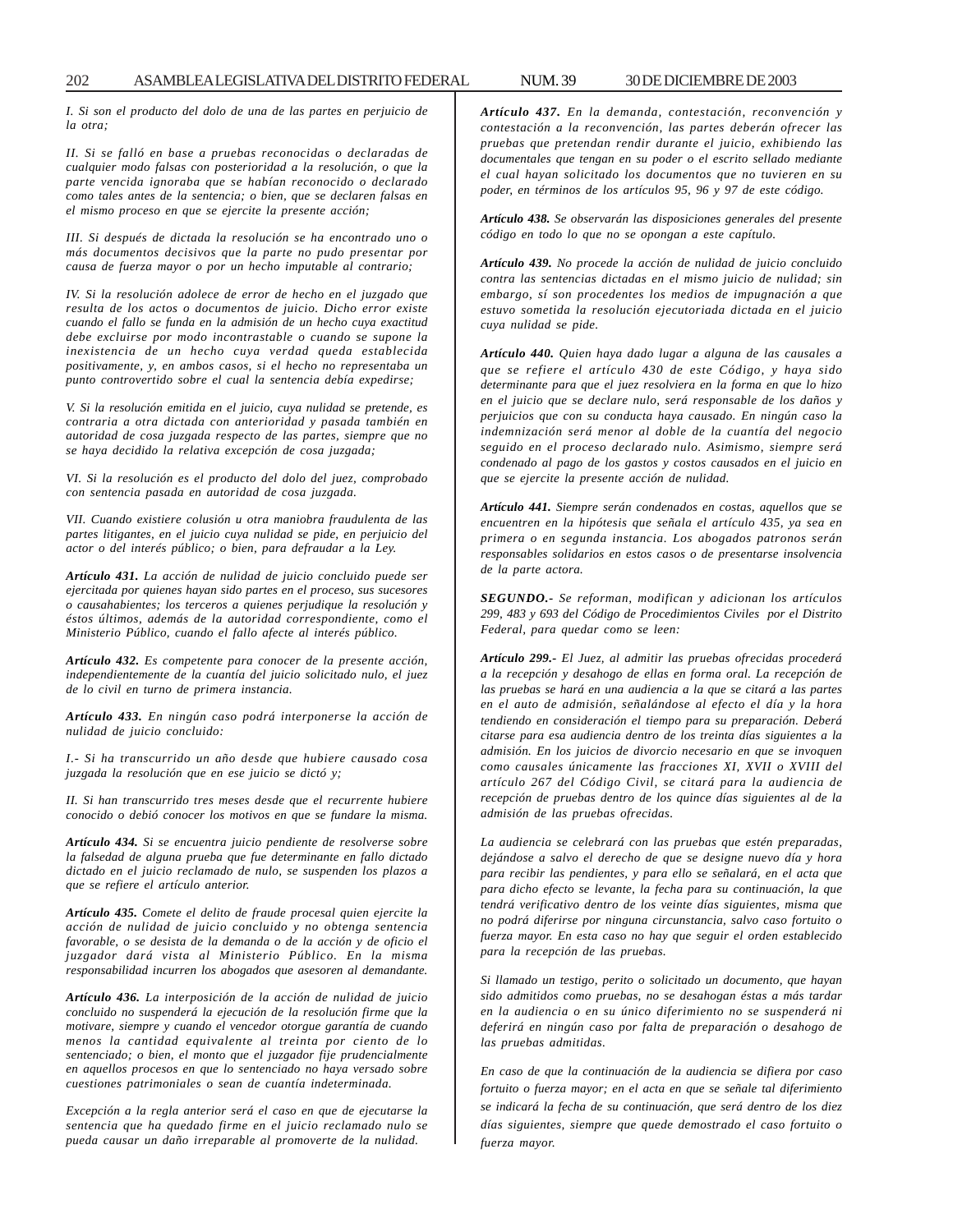*Artículo 483. Las partes deberán ofrecer sus pruebas para acreditar los hechos de su acción o de sus excepciones en los escritos que fijan la controversia, exhibiendo los documentos que tengan en su poder o la copia sellada en que se solicite la expedición de tales documentos que no tuvieran, según ordenen los artículos 96 y 97 de este ordenamiento.*

*Las pruebas admitidas deberán ser preparadas por las partes, y en consecuencia en la audiencia deberán presentar a sus testigos. En cuanto a la pericial, deberá estarse a lo ordenado en el juicio ordinario en cuanto a dicha prueba.*

*No obstante lo anterior, si las partes al ofrecer sus pruebas, bajo protesta de decir verdad, manifiestan no poder presentar a los testigos, ni obtener los documentos que no tengan a su disposición, el juez mandará citar a dichos testigos, con el apercibimiento que de no comparecer a declarar, sin justa causa que se los impida, les impondrá una multa de hasta cien días de salario mínimo general vigente en el Distrito Federal o arresto hasta de treinta y seis horas, y dejará de recibir tales testimoniales.*

*De igual manera auxiliará al oferente, expidiendo los oficios a las autoridades y terceros que tengan en su poder documentos, apercibiendo a las primeras con la imposición de una sanción pecuniaria, a favor de la parte perjudicada, por el equivalente a sesenta días de salario mínimo general vigente, que se hará efectiva por orden del propio juez; y a los segundos con la imposición de un arresto hasta de treinta y seis horas, en la inteligencia de que éstos terceros podrán manifestarle al juez, bajo protesta de decir verdad, que no tienen en su poder los documentos que se les requieren.*

*El juez debe presidir la audiencia que se iniciará resolviendo todas las excepciones procesales que existan, los incidentes que hubiere y desahogará las pruebas admitidas y preparadas. Si no se llegaren a desahogar por falta de preparación, atenderá que se preparen las pruebas para desahogarse en la fecha que se señale, que no excederá en su fijación de los diez días posteriores y la misma no podrá diferirse nuevamente por ninguna circunstancia, salvo caso fortuito o fuerza mayor.*

*En todo lo no previsto en lo relativo al ofrecimiento, admisión, preparación y desahogo de las pruebas, así como al desarrollo de la audiencia y diferimiento de la misma, se observarán las normas del juicio ordinario.*

*Desahogadas las pruebas, las partes alegarán lo que a su derecho convenga y el juez procurará dictar en la misma fecha de la audiencia la sentencia que corresponda, a menos que se trataré de pruebas documentales voluminosas, porque entonces contará el juez con un plazo de ocho días para dictarla y mandarla notificar por Boletín Judicial dentro de dicho término.*

*''Artículo 693. Interpuesta una apelación, el juez la admitirá sin substanciación alguna si fuere procedente, siempre que en el escrito se hayan hecho valer los agravios respectivos y se justifique, con el recibo correspondiente, el pago de las copias que integrarán el testimonio de apelación de que se trate, expresando el juzgador en su auto si la admite en ambos efectos o en uno solo.*

*El juez en el mismo autor admisorio ordenará se forme el testimonio de apelación respectivo con todas las constancias que obren en el expediente que se tramita ante él, si se tratare de la primera apelación que se haga valer por las partes. Si se tratare de segunda o ulteriores apelaciones, solamente formará el testimonio de apelación con las constancias faltantes entre la última apelación con las constancias faltantes entre la última apelación admitida y las subsecuentes,*

*hasta la apelación de que se trate. Las copias necesarias para formar el testimonio de apelación correspondiente serán a costa del o de los apelantes, siendo requisito indispensable para la admisión del recurso el previo pago total de las mismas El pago deberá efectuarse de manera independiente por cada apelante, excepto en el caso de litisconsorcio, sea activo o sea pasivo, en el cual dos o más personas ejerzan la misma acción u opongan la misma excepción, litigando unidas bajo una misma representación, caso en el cual solo se pagará una vez.*

*De igual manera, al tener por interpuesto el recurso de apelación, dará vista con el mismo a la parte apelada, para que en el término de tres días conteste los agravios si se tratare auto o sentencia interlocutoria, y de seis días si se tratare de sentencia definitiva. Transcurridos los plazos señalados, sin necesidad de rebeldía, y se hayan contestado o no los agravios, se remitirán los escritos originales del apelante y en su caso de la parte apelada y las demás constancias que se señalan anteriormente, o los autos originales al Superior.*

*El testimonio de apelación que se forme por el juez, se remitirá a la sala correspondiente dentro del término de cinco días, contados a partir de la fecha en que precluyó el término de la parte apelada para contestar los agravios, o en su caso del auto en que se tuvieron por constados, indicando si se trata de primera, segunda o el número que corresponda en las apelaciones interpuestas.*

*La sala al recibir el testimonio, formará un solo toca, en el que se vayan tramitando todos los recursos de apelación que se interpongan en el juicio de que se trate.*

*La sala, al recibir las constancias que remita el inferior, revisará si la apelación fue interpuesta en tiempo y calificara si se confirma o no el grado en que se admitió por el inferior. De encontrarlo ajustado a derecho, así lo hará saber y citará a las partes en el mismo auto para dictar sentencia, la que pronunciará y notificará dentro de los términos del artículo 704.*

#### *TRANSITORIOS*

*PRIMERO.- Remítase al Jefe de Gobierno del Distrito Federal para su publicación en la Gaceta Oficial del Distrito Federal, y para su mayor difusión también en el Diario de los Oficial de la Federación, en los términos previstos por el artículo 49 del Estatuto de Gobierno del Distrito Federal.*

*SEGUNDO.- Las presentes reformas y adiciones entrarán en vigor al día siguiente de su publicación en la Gaceta Oficial del Distrito Federal.*

*TERCERO.- En los procedimientos o juicios civiles que se estén tramitando ante cualquier instancia al momento de la entrada en vigor de las presentes reformas, modificaciones y adiciones, se aplicarán éstas tres últimas.*

*Dado en el recinto de Donceles de la Asamblea Legislativa del Distrito Federal a los cuatro días del mes de diciembre de dos mil tres.''*

*2. En sesión ordinaria de pleno, de esta honorable Asamblea Legislativa del Distrito Federal Tercera*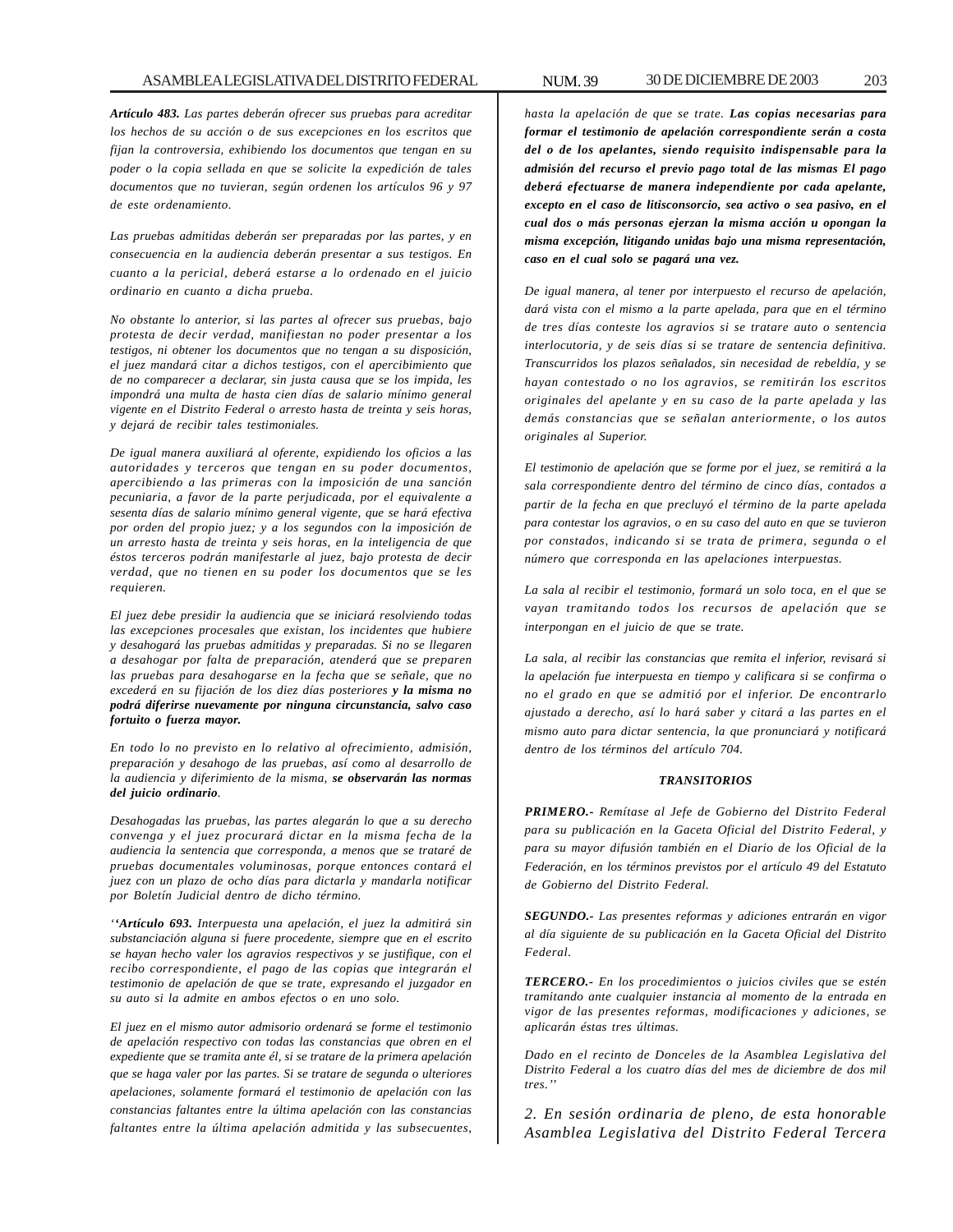*Legislatura, celebrada el 9 de Diciembre de año en curso se presento la INICIATIVA DE DECRETO QUE MODIFICA EL CONTENIDO DEL ARTÍCULO 349 DEL CÓDIGO DE PROCEDIMIENTOS CIVILES PARA EL DISTRITO FEDERAL EN MATERIA DE RESPONSABILIDAD DE LOS PERITOS TERCEROS EN DISCORDIA, por parte del diputado Alfredo Hernández Raigosa, del Grupo Parlamentario del Partido de la Revolución Democrática que a la letra dice:*

#### *''INICIATIVA DE DECRETO QUE MODIFICA EL CONTENIDO DEL ARTÍCULO 349 DEL CÓDIGO DE PROCEDIMIENTOS CIVILES PARA EL DISTRITO FEDERAL, EN MATERIA DE RESPONSABILIDAD DE LOS PERITOS TERCEROS EN DISCORDIA***.**

*Los suscritos, con fundamento en los artículos 122, Apartado C, BASE PRIMERA, fracción V, inciso h) de la Constitución Política de los Estados Unidos Mexicanos; 42 fracción XII y 46 fracción I del Estatuto de Gobierno del Distrito Federal; 10 fracción I, 17 fracción IV de la Ley Orgánica de la Asamblea Legislativa del Distrito Federal; y 82 fracción I del Reglamento para el Gobierno Interior d la Asamblea Legislativa del Distrito Federal, nos permitimos proponer a consideración del Pleno de esta Asamblea Legislativa la presente iniciativa de decreto que modifica el contenido del artículo 349 del código de procedimientos civiles para el distrito federal, en materia de responsabilidad de los peritos tercero en discordia, al tenor de la siguiente:*

### *EXPOSICIÓN DE MOTIVOS*

*La situación actual que priva en el ámbito jurisdiccional en relación al desahogo y valoración de la prueba pericial en algunos países y especialmente en el Distrito Federal, es de total inseguridad, toda vez que peritos en no pocos casos comercian el dictamen que deben emitir, vendiéndolo al mejor postor, esto es que en el peritaje expresan afirmaciones que benefician directamente a quien les paga, sin importarles que sea la verdad o no. Tal conducta perjudica enormemente la función jurisdiccional y la seguridad jurídica de las personas. En virtud de que la mayoría de los expertos auxiliares en administración de justicia no han entendido la importancia de su función, la cual no es otra sino la de ayudar al juzgador en aquellos temas que no conoce y sobre los que versa la litis que en justicia debe de resolverse. De ahí que los peritos designados por las partes más que ayudar al juez le confunden, sin que resulte confiable tampoco el perito tercero que se designa, pues también suele subastar sus conocimientos al mejor postor.*

*Sirva el ejemplo el juicio sobre la expropiación del polígono que han denominado ''Paraje San Juan'', conocido ampliamente por la difusión en los medios que ha tenido, en el cual el perito que dictaminó por parte del quejoso señaló como valor del predio en cuestión la cantidad de \$5,800,000,000.00(CINCO MIL OCHOCIENTOS MILLONES DE PESOS,00/100 M.N), aproximadamente; mientras que el perito de la contraria, de la contraria, lo valuó en \$11,000,000.00 (ONCE MILLONES DE PESOS, 00/100 M.N) existiendo una enorme diferencia entre dichas cantidades y; por tanto es obvio que uno de los dos peritos expresa afirmaciones falsas en su dictamen o incluso ambos.*

*Asimismo, un segundo ejemplo lo podría ser el caso en el que una de las partes litigantes alega la falsedad de un documento que ha venido a juicio y así tenemos que en un perito podría aseverar que la firma que calza dicho documento que ha venido juicio, y así tenemos que un perito podría aseverar que la firma que calza dicho documento sí fue puesta del puño y letra por la persona a quien se le imputa; mientras que el perito designado por la contraria podría afirmar lo contrario, es decir que la firma no proviene del puño y letra de la persona a quien se le imputa.*

*Ante tales situaciones, el juzgador se encuentra en un dilema, pues al no ser perito en la materia sobre lo que se dictamina, en el primer caso el valor del bien y en el segundo la prueba grafoscópica, no sabe quién de los dos peritos dice la verdad y por tanto el peritaje del tercero que resulte tampoco resuelve el problema, toda vez que si el Juez no es experto en el tema motivo del dictamen, tampoco podrá tener la certeza de que el perito tercero en discordia está diciendo la verdad.*

*Ante tales circunstancias, con el fin de solucionar tan espinosa cuestión, consideramos necesario limitar la conducta de aquellas personas que siendo auxiliares de la administración de justicia se dicen peritos, y que con su actitud se han encargado de desprestigiar tan loable y necesaria función para la Impartición de justicia.*

*En mérito de lo antes expuesto, nos permitimos someter a consideración de este H. Pleno de la Asamblea Legislativa del Distrito Federal, la siguiente*

## *INICIATIVA DE DECRETO QUE MODIFICA EL CONTENIDO DEL ARTÍCULO 349 DEL CÓDIGO DE PROCEDIMIENTOS CIVILES PARA EL DISTRITO FEDERAL EN MATERIA DE RESPONSABILIDAD DE LOS PERITOS TERCEROS EN DISCORDIA.*

*Para solucionar tal efecto negativo, se propone la modificación del artículo 349 del Código de Procedimientos Civiles para el Distrito Federal, el cual deberá quedar de la siguiente manera:*

*''Artículo 349.- Cuando los dictámenes rendidos resulten sustancialmente contradictorios de tal modo que el Juez considere que no es posible encontrar conclusiones que le aporten elementos de convicción, primeramente de oficio, dará vista al C. Agente del Ministerio Público para que este, integrando a la averiguación previa correspondiente, investigue la probable comisión del delito de falsedad en declaraciones ante autoridad judicial por parte de aquel perito auxiliar de la administración de justicia que haya dictaminado y que resulte responsable; y en segundo término, el propio Juez designará un perito tercero en discordia. A este perito deberá notificársele para que dentro del plazo de 3 días presente escrito en el que acepta el cargo conferido y proteste su fiel y legal desempeño, debiendo anexar copia de su cédula profesional o documento que acrediten su calidad de perito en el arte, técnica u oficio e industria para que se le designa, manifestando, bajo protesta de decir verdad, que tiene la capacidad suficiente para emitir dictamen sobre el particular. Asimismo, señalará el monto de sus honorarios en los términos fijados en la Ley Orgánica del Tribunal Superior de Justicia, los que deben ser aprobados y autorizados por el Juez y cubiertos por ambas partes en igual proporción.*

*El perito tercero en discordia deberá rendir su peritaje precisamente en la audiencia de pruebas, y su incumplimiento dará lugar a que el Tribunal le imponga una sanción pecuniaria a favor de las partes, el importe de una cantidad igual a la que cotizó por sus servicios, en los términos fijados en la Ley Orgánica del Tribunal Superior de Justicia del Distrito Federal, al aceptar y protestar el cargo. En el mismo acto, el Tribunal dictará proveído de ejecución en contra de dicho perito tercero en discordia, además de hacerlo saber al Tribunal en Pleno y a la asociación, colegio de profesionistas o institución que hubiere propuesto, por así haberlo solicitado el Juez, para los efectos correspondientes.*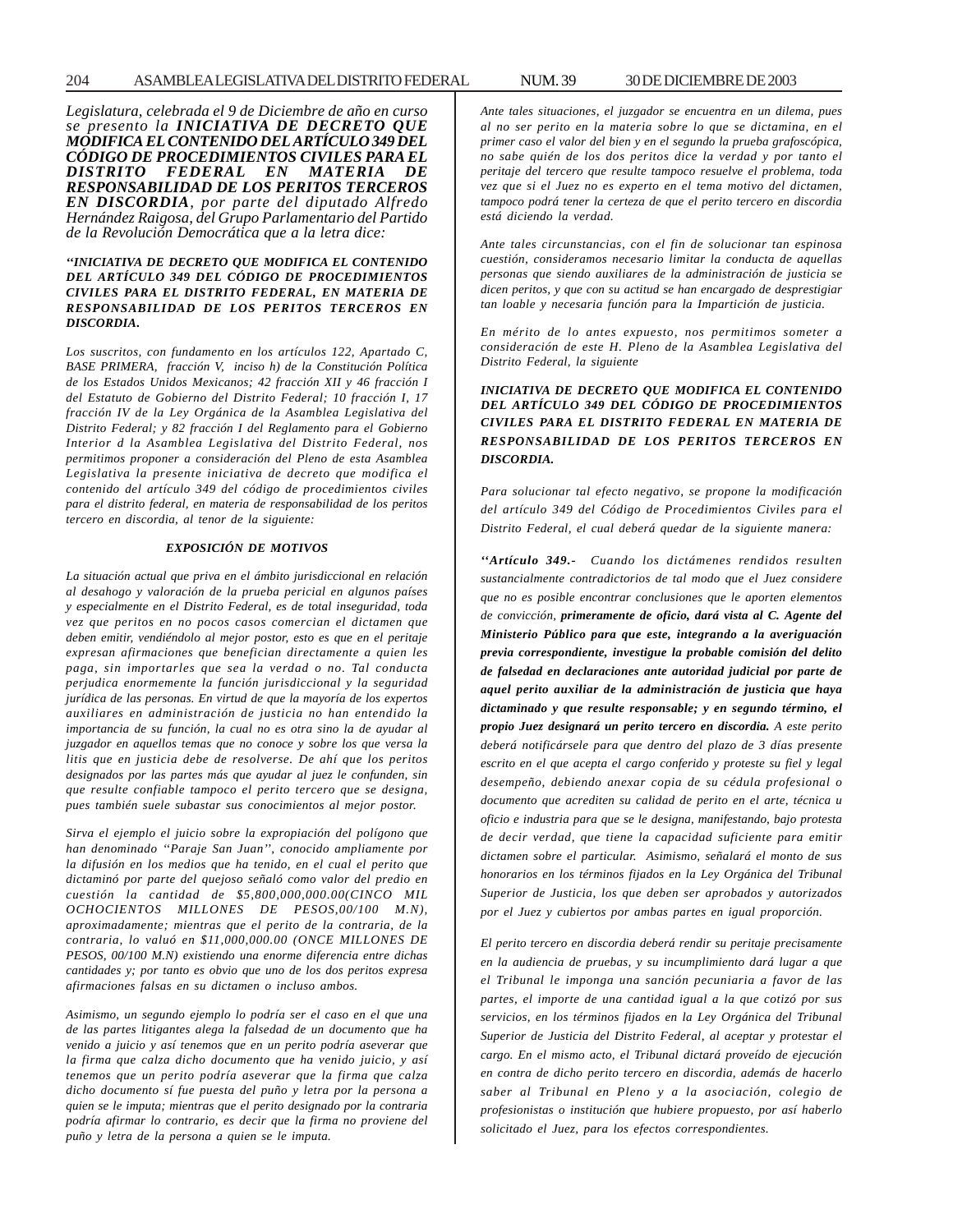*En el supuesto del párrafo anterior, el Juez designará otro perito tercero en discordia, y de ser necesario suspenderá la audiencia para el desahogo de la prueba en cuestión.*

*Dado en el Recinto de Donceles de la Asamblea Legislativa del Distrito Federal a los dieciséis días de diciembre de dos mil tres.''*

*3. Por instrucciones de la Presidencia de la Mesa Directiva de la honorable Asamblea Legislativa del Distrito Federal, Tercera Legislatura, ambas Iniciativas fueron turnadas a la Comisión de Administración y Procuración de Justicia; la primera de ellas con fecha 9 de diciembre del presente año y la segunda con fecha 16 de diciembre del año en curso a fin de que, con fundamento en los artículos 36 fracciones V y VII de la Ley Orgánica de la Asamblea Legislativa del Distrito Federal; 28 Y 32 del Reglamento para el Gobierno Interior de la Asamblea Legislativa del Distrito Federal se procediera a la elaboración del dictamen correspondiente.*

*4. Para cumplir con lo dispuesto en los artículos 28, 32 y 33 del Reglamento para el Gobierno Interior de la Asamblea Legislativa del Distrito Federal, la Comisión de Administración y Procuración de Justicia, se reunió el día 19 de Diciembre del año en curso para dictaminar las iniciativas de ley antes señaladas, con el propósito de someterlo a la consideración del Pleno de esta honorable Asamblea Legislativa bajo los siguientes*

## *CONSIDERANDOS*

*UNO: Que de conformidad con el artículo 122 apartado C, Base Primera Fracción V, Inciso h), de la Constitución Política de los Estados Unidos Mexicanos; los artículos 36, 40 y 42 fracción XII del Estatuto de Gobierno del Distrito Federal; 1, 7, 10 fracción I, 59 párrafo segundo, 63 párrafo segundo y tercero, 73, 84 y 85 de la Ley Orgánica de la Asamblea Legislativa del Distrito Federal; así como 1, 28, 30, 32, 33, del Reglamento para el Gobierno Interior de la Asamblea Legislativa del Distrito Federal, la Comisión de Administración y Procuración de Justicia, tiene competencia para conocer y dictaminar las Iniciativas presentadas por los diputados Aleida Alavez Ruíz y Alfredo Hernández Raigosa, ambos del grupo parlamentario del Partido de la R evolución Democrática.*

*DOS: Que ambas iniciativas tienen como referente procesos judiciales que están basados en documentos apócrifos y periciales diametralmente distintas de diversos casos. Por lo que la Comisión considera correcto legislar en esta materia para abatir los índices de corrupción, impunidad, falsificación y tráfico de influencias en los procesos judiciales.*

*TRES: Que el espíritu de ambas iniciativas es combatir el problema latente que vulnera la confiabilidad de los procesos jurídicos basados en pruebas y documento falsos,*

*por lo que esta Comisión considera correcto legislar al respecto, sin embargo la iniciativa adolece de algunas inconsistencias técnicas que se subsanaron y que se presentan a consideración del Pleno con el presente dictamen.*

*CUATRO: Que la creación y ubicación de los artículos 430 al 441 en el Capítulo X del Título Sexto del Código de Procedimientos civiles para el Distrito Federal, como lo propone la iniciativa de la Diputada Aleida Alavez Ruíz, es inadecuado toda vez que rompe el esquema de técnica y orden jurídico, referente a los Títulos, Capítulos y artículos, por lo que esta Comisión considera pertinente adecuar la propuesta e insertar el articulado de la iniciativa en dictamen en los artículos 737 ''A'' al 737 ''L'' en el Capítulo I ''De la Acción de Nulidad de Juicio Concluido'' dentro del Título Décimo Segundo del Código de Procedimientos Civiles del Distrito Federal.*

*CINCO: Que esta Comisión acuerda retirar el artículo 434, duplicado en la iniciativa de Ley de dictamen, respetándose la secuencia del articulado propuesto en la iniciativa de referencia.*

*SEIS: Que la figura jurídica de nulidad de juicio concluido esta contemplada en diversas legislaciones del país entre ellas la del Estado de México, en el artículo 8º del código Civil el cual menciona que: los actos ejecutados contra el tenor de las leyes prohibitivas o de interés público serán nulos, excepto en los casos en que la ley ordene lo contrario. Asimismo el Código Civil del Estado de Chiapas regula en los artículos 2154, 2155 y 2157 esta misma figura jurídica.*

*SIETE: Que la Suprema Corte de Justicia de la Nación en la jurisprudencia No. II.2º.C.J/14, Tomo XVI, Julio de 2002, página 1140 y No. De Registro 186,513 nos menciona cómo debe de atenderse la figura jurídica de Nulidad de Juicio Concluido en la siguiente jurisprudencia, la cual dice:*

> *''No obstante que por regla general no procede la nulidad de un juicio por la tramitación de otro, en atención al principio de cosa juzgada, sin embargo, existe una excepción a la regla, y lo es: cuando el primer procedimiento se haya tramitado en forma fraudulenta. A esta pretensión se le denomina acción de nulidad de juicio concluido, por ser el resultado de un proceso fraudulento y, consistente en la falta de verdad por simulación en que incurra, quien lo promueva, sólo o con la colusión de los demandados o diversas personas, para instigar o inducir a la autoridad jurisdiccional a actuar en la forma que les intereses, en perjuicio de terceros. Ello*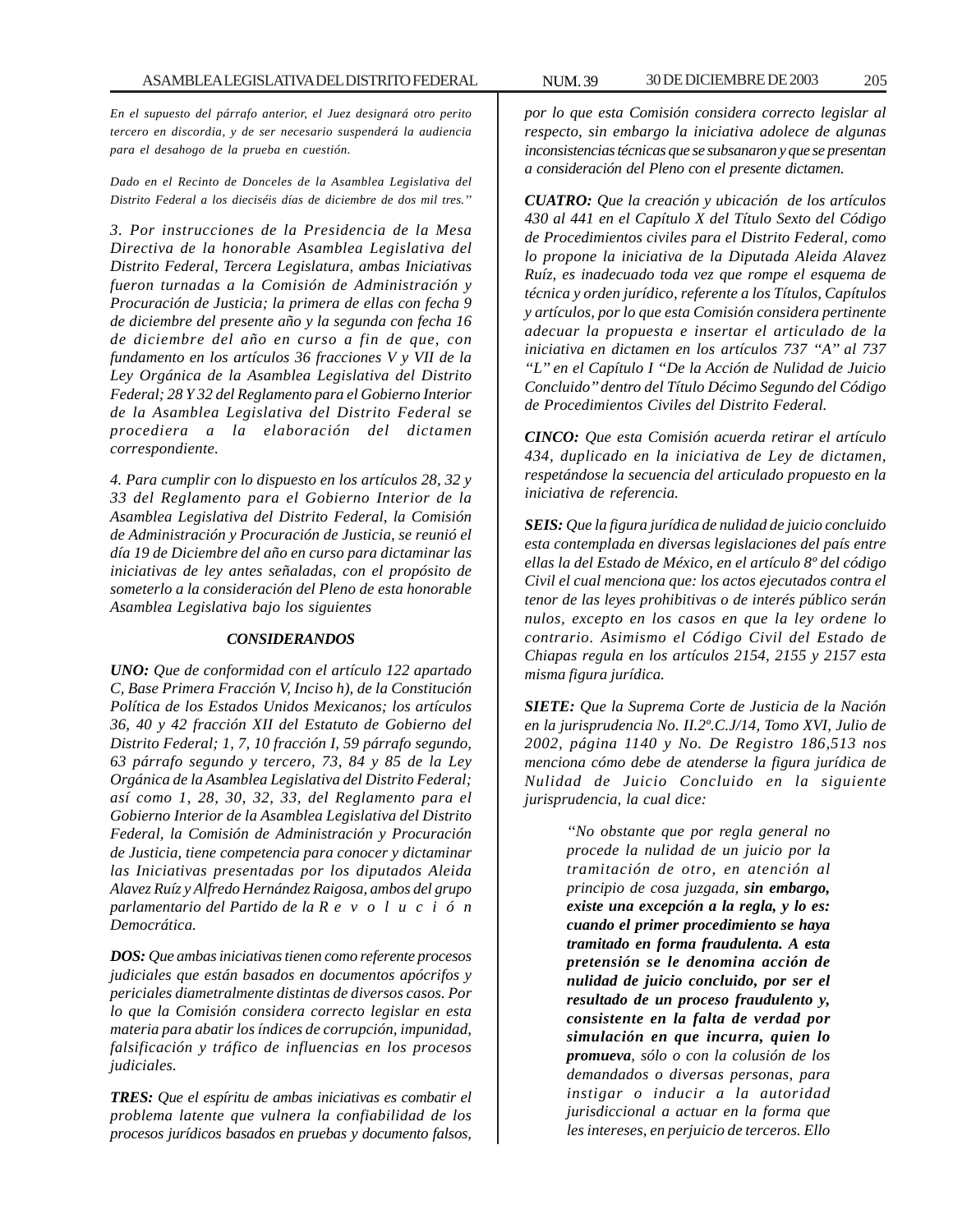*porque la materia de dicho procedimiento es la violación a la garantía de debido proceso legal, por lo que quien intente la acción sólo debe acreditar: a) El hecho en que funda el acto fraudulento objeto del juicio, y, b) Que le cause un perjuicio la resolución que se toma en tal juicio; por tanto, aunque esta acción de nulidad absoluta no está reglamentada en forma específica en el Estado de México, a falta de disposición expresa es de establecer que válidamente deriva de la aplicación de la regla general contenida en el artículo 8º del Código Civil del Estado de México, que determina: ''Los actos ejecutados contra el tenor de la leyes prohibitivas o de interés público, serán nulos, excepto en los casos en que la ley ordene lo contrario.''*

*OCHO: Que la Suprema Corte de Justicia de la Nación en la jurisprudencia No.295, Tomo IV, Parte SCJN, página 199 y No, de registro 392,422 menciona que la nulidad de juicio concluido procede cuando el primer proceso fue fraudulento, como lo establece la siguiente jurisprudencia*

> *''En un principio no procede la nulidad de un juicio mediante la tramitación de un segundo juicio, por respeto a la autoridad de la cosa juzgada; pero cuando el primer proceso fue fraudulento, entonces su procedencia es manifiesta y el tercero puede también excepcionarse contra la sentencia firme, pero no contra la que recayó en juicio de estado civil, al menos que alegue colusión de los litigantes para perjudicarlo.''*

*NUEVE: Que esta Comisión reconoce la figura jurídica de nulidad de juicio concluido por sentencia ejecutoriada no se encuentra expresamente regulada por nuestro ordenamiento civil, al igual que en la generalidad de los Códigos de Procedimientos de las entidades Federativas, permitiéndose con ello violaciones de orden público que prohíben dichos ordenamientos civiles. Por tanto si una sentencia dictada y ejecutoriada se acerca a la verdad histórica, esta debe entenderse así cuando el proceso fue llevado de manera clara y transparente, y no cuando dicha sentencia esta basada en actos fraudulentos.*

*DIEZ: Que la propuesta de crear en nuestro ordenamiento jurídico la figura procesal de a acción de nulidad contra el juicio concluido de forma fraudulenta, se deduce que las partes mismas y los terceros están legitimados para impugnar por ese medio la cosa juzgada, en virtud de que, por un lado, el fraude procesal no sólo es susceptible de perjudicar a los terceros, sino también a las partes,*

*por otro lado de acuerdo con el principio de Res Inter. Alios Acta, la sentencia daña o aprovecha únicamente a los que han litigado.*

*ONCE: Esta Comisión reconoce que la iniciativa de ley presentada por el Diputado Alfredo Hernández Raigosa, esta estrechamente e íntimamente relacionada con la iniciativa de ley en torno a la nulidad de juicio concluido presentada por la Diputada Aleida Alavez Ruíz, por lo que se acordó emitir en un sólo instrumento ambos dictámenes.*

*DOCE: Que el eje de la iniciativa presentada por el Diputado Alfredo Hernández Raigosa es la de dar certeza jurídica a los peritajes realizados durante un proceso judicial, por lo que con la reforma al artículo 349 del Código de Procedimientos Civiles se da vista al Ministerio Público cuando existan peritajes que resulten sustancialmente contradictorios, a fin de que se investigue la probable comisión del delito de falsedad en declaración ante autoridad judicial.*

*TRECE: Esta comisión considera necesario la creación de la figura jurídica de nulidad de juicio concluido a fin de establecer reglas claras que permitan mecanismos de defensa en aquellos casos donde la corrupción o un peritaje erróneo haga del conocimiento apócrifo una prueba indestructible y con ello un juicio impune.*

*CATORCE: Que e propósito de la iniciativa en dictamen es introducir algunas normas que ya tienen vigencia en otros ordenamientos jurídicos de los Estados de la Federación y que pertenecen al sistema tradicional, a fin de dar racionalidad lógico-jurídica. Estas normas contienen los preceptos que se presentan en las disposiciones y el capítulo que las enmarca a continuación, mismo que permitirá corregir y perfeccionar el sistema jurídico procesal civil y evitar la reiteración de conductas pseudolegales que atentan contra el interés generales de la sociedad y orden público del Distrito Federal.*

*QUINCE: Que las reformas se traducirán en un mejoramiento sensible en la impartición de justicia pues la iniciativa en dictamen propone, modificar disposiciones procesales que van encaminadas a aumentar la eficacia, fluidez y el carácter expedito del procedimiento civil, así como para reducir la duración de los juicios.*

*Por lo anteriormente expuesto la Comisión de Administración y Procuración de Justicia, con fundamento en lo establecido por los artículos; 63 párrafo II y III de la Ley Orgánica de la Asamblea Legislativa del Distrito Federal; 28, 30 y 32 del Reglamento para el Gobierno Interior de la Asamblea Legislativa del Distrito Federal, somete a la consideración del Pleno el siguiente:*

### *DECRETO*

*PRIMERO: SE APRUEBA LA INICIATIVA DE DECRETO POR LA QUE SE REFORMAN, ADICIONAN*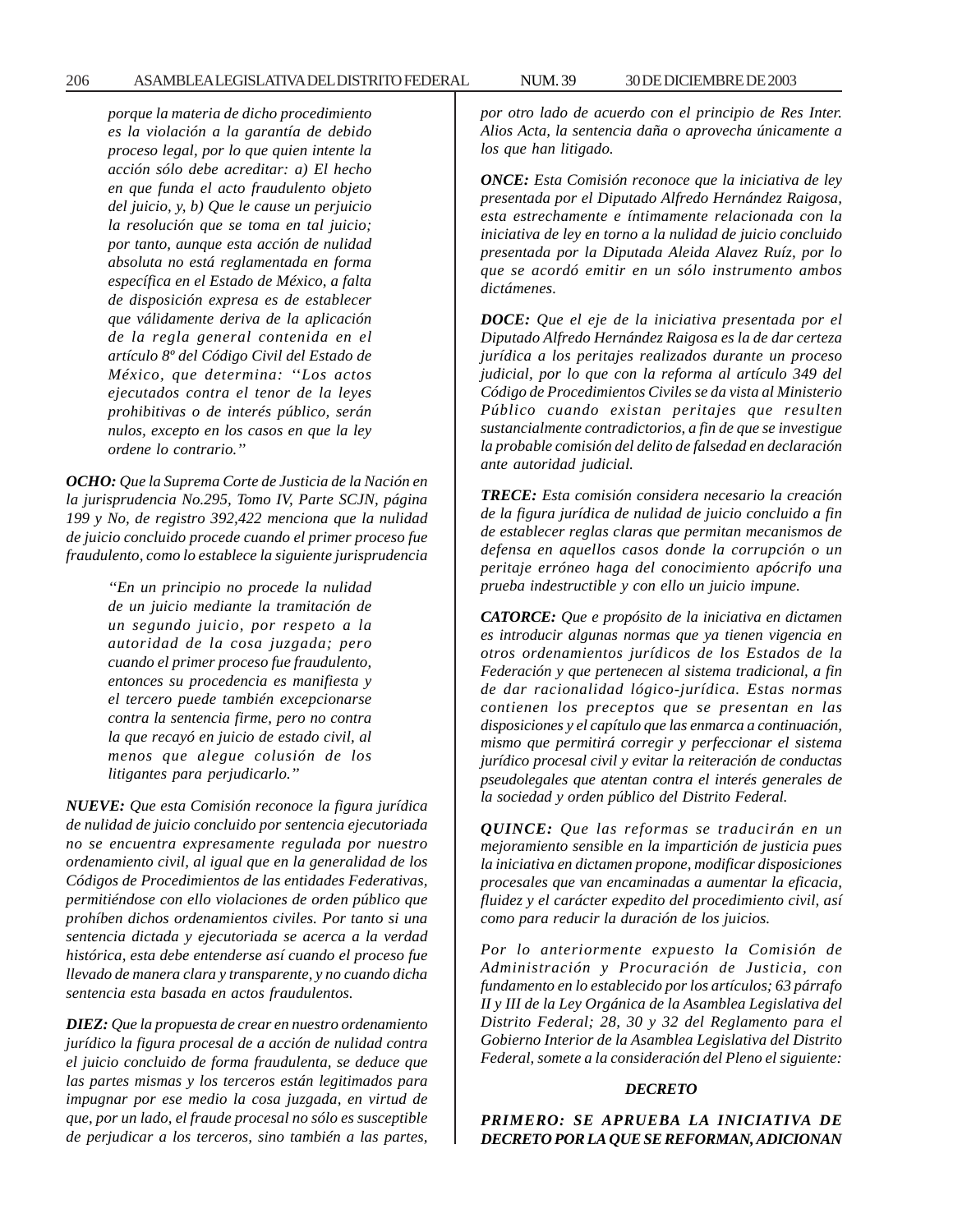*Y DEROGAN DIVERSAS DISPOSICIONES DEL CÓDIGO DE PROCEDIMIENTOS CIVILES PARA EL DISTRITO FEDERAL PRESENTADA POR LA DIPUTADA ALEIDA ALAVÉZ RUÍZ, PARA QUEDAR COMO SIGUE:*

*UNO. Se adicionan los artículos 737 ''A'' al 737 ''L'' dentro del CAPÍTULO I ''DE LA ACCIÓN DE NULIDAD DE JUICIO CONCLUIDO'' del TÍTULO DÉCIMO SEGUNDO BIS del Código de Procedimientos Civiles para el Distrito Federal, para quedar como sigue:*

# *CAPÍTULO I DE LA ACCIÓN DE NULIDAD DE JUICIO CONCLUIDO*

*Artículo 737 A. La acción de nulidad de juicio concluido procede en aquellos asuntos en los cuales se ha dictado sentencia o auto definitivo que ha causado ejecutoria y se actualiza alguna de las siguientes hipótesis:*

- *I. Si son producto de dolo de una de las partes en perjuicio de la otra;*
- *II. Si se falló en base a pruebas reconocidas o declaradas de cualquier modo falsas con posterioridad a la resolución, o que la parte vencida ignoraba que se había reconocido o declarado como tales antes de la sentencia; o bien, se declaren falsas en el mismo proceso en que se ejercite la presente acción;*
- *III. Si después de dictada la resolución se han encontrado uno o más documentos decisivos que la parte no pudo presentar por causa de fuerza mayor o por un hecho imputable al contrario;*
- *IV: Si la resolución adolece de error de hecho en el juzgado que resulta de los actos o documentos de juicio. Dicho error existe cuando el fallo se funda en la admisión de un hecho cuya exactitud debe excluirse por modo incontrastable o cuando se supone la inexistencia de un hecho cuya verdad queda establecida positivamente, y, en ambos casos, si el hecho no representaba un punto controvertido sobre el cual la sentencia debía expedirse;*
- *V. Si la resolución emitida en el juicio, cuya nulidad se pretende, es contraria a otra dictada con anterioridad y pasada también en autoridad de cosa juzgada respecto de las partes, siempre que no se haya decidido la relativa excepción de cosa juzgada;*
- *VI. Si la resolución es el producto del dolo del juez, comprobado con sentencia pasada en autoridad de cosa juzgada;*
- *VII. Cuando existiere colusión u otra maniobra fraudulenta de las pares litigantes, en el juicio cuya nulidad se pide, en perjuicio del actor o del interés público; o bien, para defraudar a la Ley.*

*Artículo 737 B. La acción de nulidad de juicio concluido puede ser ejercitada por quines hayan sido partes en el proceso, sus sucesores o causahabientes; los terceros a quienes perjudique la resolución y éstos últimos, además de la autoridad correspondiente, como el Ministerio Público, cuando el fallo afecte al interés público.*

*Artículo 737 C. Es competente para conocer de la presente acción, independientemente de la cuantía del juicio solicitado como nulo, el juez de lo civil en turno de primera instancia.*

*Artículo 737 D. En ningún caso podrá interponerse la acción de nulidad de juicio concluido:*

*I. Si han transcurrido un año desde que hubiere causado cosa juzgada la resolución que en ese juicio se dictó y;*

*II. Si han transcurrido tres meses desde que el recurrente hubiere conocido o debió conocer los motivos en que se fundare la misa.*

*Artículo 737 E. Si se encuentra juicio pendiente de resolverse sobre la falsedad de alguna prueba que fue determinante en fallo dictado en el juicio reclamado como nulo, se suspenderán los plazos a que se refiere el artículo anterior.*

*Artículo 737 F. Comete el delito de fraude procesal:*

*I. Quien ejerce la acción de nulidad de juicio concluido y no obtenga sentencia favorable;*

*II. Quien se desista de la demanda o de la acción y;*

*III. El abogado patrono o litigante que asesore al demandante a interponer el juicio.*

*En todo caso el juzgador de oficio dará vista la Ministerio Público.*

*Artículo 737 G. La interposición de la acción de nulidad de juicio concluido no suspenderá la ejecución de la resolución firme que la motivare, siempre y cuando el vencedor otorgue garantía de cuando menos la cantidad equivalente al treinta por ciento de lo sentenciado; o bien, el monto que el juzgador fije prudencialmente en aquellos procesos en que lo sentenciado no haya versado sobre cuestiones patrimoniales o sea de cuantía indeterminada.*

*Excepción a la regla anterior será el caso en que de ejecutarse la sentencia que ha quedado forme en el juicio reclamado nulo se pueda causar un daño irreparable al promoverte de la nulidad.*

*Artículo 737 H. En la demanda, contestación, reconvención y contestación a la reconvención, las partes deberán ofrecer las pruebas que pretendan rendir durante el juicio, exhibiendo las documentales que tengan en su poder el escrito sellado mediante el cual hayan solicitado los documentos que no tuvieren en su poder, en términos de los artículos 95, 96 y 97 de este código.*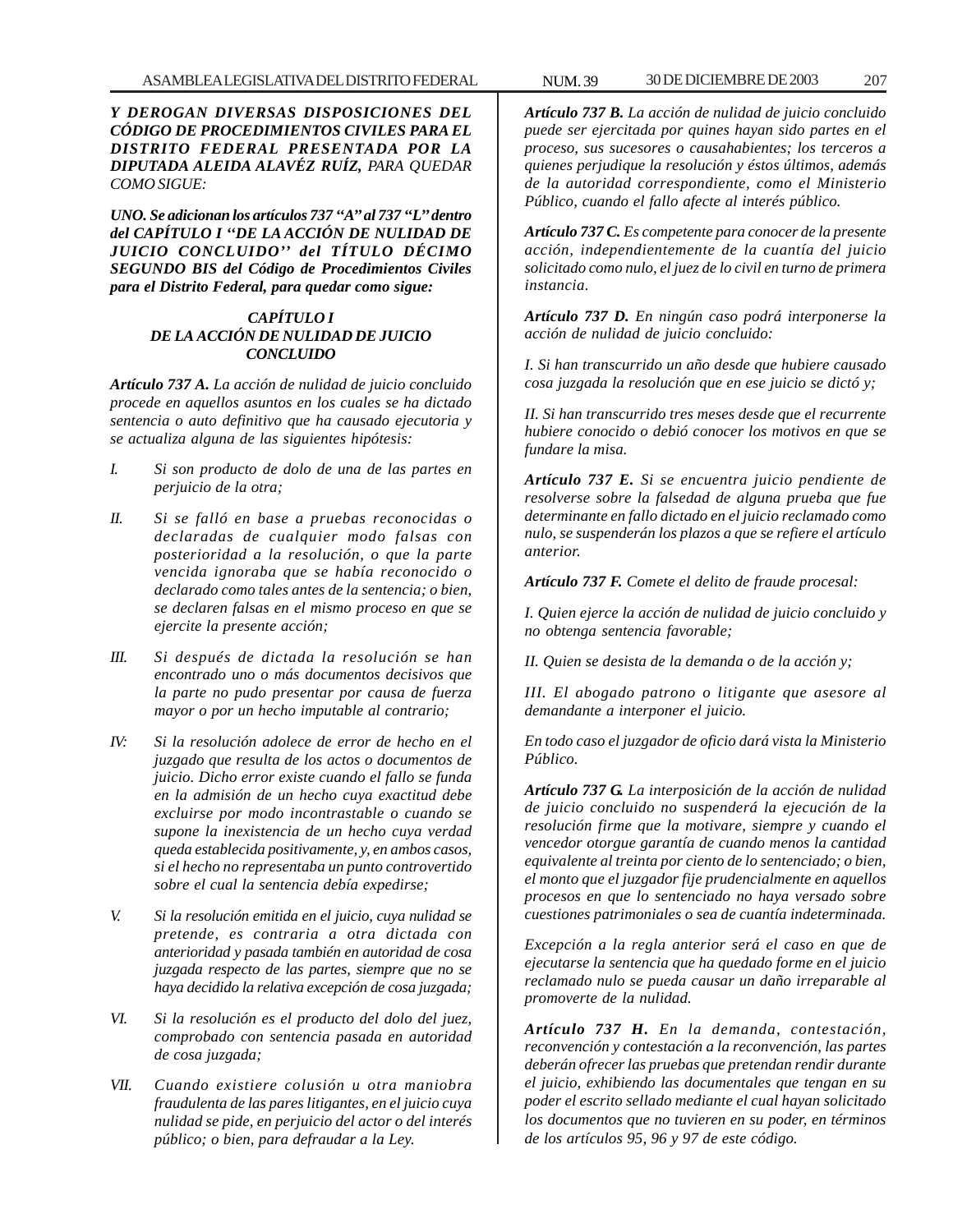*Artículo 737 I. Se observarán las disposiciones generales del presente código en todo lo que no se oponga a este capítulo.*

*Artículo 737 J. No procederá la acción de nulidad de juicio concluido contra las sentencias dictadas en el mismo juicio de nulidad; sin embargo, sí son procedentes los medios de impugnación a que estuvo sometida la resolución ejecutoriada en el juicio cuya nulidad se pide.*

*Artículo 737 K. Quien haya dado lugar a una de las causales a que se refiere el artículo 737 ''A'' de este código, y una o más hayan sido determinantes para que el juez resolviera en la forma en que lo hizo en el juicio que se declare nulo, será responsable de los daños y perjuicios que con su conducta haya causado. En ningún caso la indemnización será menor al doble de la cuantía del negocio seguido en el proceso declarado nulo. Asimismo, siempre será condenado al pago de los gastos y costas causados en el juicio en que se ejercite la presente acción de nulidad.*

*Artículo 737 L. Siempre serán condenados en costas, aquellos que se encuentren en la hipótesis que señala el artículo 737 ''F'', ya sea en primera o en segunda instancia. Los abogados patronos serán responsables solidarios estos casos y en aquellos donde se presentare insolvencia de la parte actora.*

## *DOS: Se reforman, modifican y adicionan los artículos 299, 483 y 693 del Código de Procedimientos Civiles para el Distrito Federal, para quedar como sigue:*

## *Artículo 299. …*

*La audiencia se celebrará con las pruebas que estén preparadas, dejándose a salvo el derecho de que se designe nuevo día y hora para recibir las pendientes, y para ello se señalará, en el acta que para dicho efecto se levante, la fecha para su continuación, la que tendrá verificativo dentro de los veinte días siguientes, misma que no podrá diferirse por ninguna circunstancia, salvo caso fortuito o fuerza mayor. En este caso no hay que seguir el orden establecido para la recepción de las pruebas.*

*Si llamado un testigo, perito o solicitado un documento, que hayan sido admitidos como pruebas, no se desahogan éstas a más tardar en la audiencia o en su único diferimiento no se suspenderá ni diferirá en ningún caso por falta de preparación o desahogo de las pruebas admitidas.*

*En caso de que la continuación de la audiencia se difiera por caso fortuito o fuerza mayor; en el acta en que se señale tal diferimiento se indicará la fecha de su continuación, que será dentro de los diez días siguientes, siempre que quede demostrado el caso fortuito o fuerza mayor.*

# *Artículo 483. …*

| $\cdots$ |  |  |
|----------|--|--|
|          |  |  |
|          |  |  |

*…*

*…*

*El juez debe presidir la audiencia que se iniciará resolviendo todas las excepciones procesales que existan, los incidentes que hubiere y desahogará las pruebas admitidas y preparadas. Si no se llegaren a desahogar por falta de preparación, se diferirá la audiencia y bajo su más estricta responsabilidad, atenderá que se preparen las pruebas para desahogarse en la fecha que se señale, que no excederá en su fijación de los diez días posteriores y la misma no podrá diferirse nuevamente por ninguna circunstancia, salvo caso fortuito o fuerza mayor.*

*En todo lo no previsto en lo relativo al ofrecimiento, admisión, preparación y desahogo de las pruebas, así como al desarrollo de la audiencia y diferimiento de la misma, se observarán las normas del juicio ordinario.*

*…*

*Artículo 693. Interpuesta una apelación, el juez la admitirá sin substanciación alguna si fuere procedente, siempre que en el escrito se hayan hecho valer los agravios respectivos y se justifique, con el recibo correspondiente, el pago de las copias que integrarán el testimonio de apelación de que se trate, expresando el juzgador en su auto si la misma en ambos efectos o en uno solo.*

*El juez en el mismo auto admisorio ordenará se forme el testimonio de apelación respectivo con todas las constancias que obren en el expediente que se tramita ante él, si se tratare de la primera apelación que se haga valer por las partes. Si se tratare de segunda o ulteriores apelaciones solamente formará el testimonio de apelación con las constancias entre la última apelación admitida y las subsecuentes, hasta la apelación de que se trate. Las copias necesarias para formar el testimonio de apelación correspondiente serán a costa del o los apelantes, siendo requisito indispensable para la admisión del recurso previo pago total de las mismas. El pago deberá efectuarse de manera independiente por cada apelante, excepto en el caso de litisconsorcio, sea activo o sea pasivo, en el cual dos o más personas ejerzan la misma acción u opongan la misma excepción, litigando unidas bajo un misma representación, caso en el cual se pagará una vez.*

*…*

*El testimonio de apelación que se forme por el juez se remitirá a la sala correspondiente dentro del término de cinco días, contados a partir de la fecha en que precluyó el término de la parte apelada para contestar los agravios, o en su caso del auto en que tuvieron por contestados,*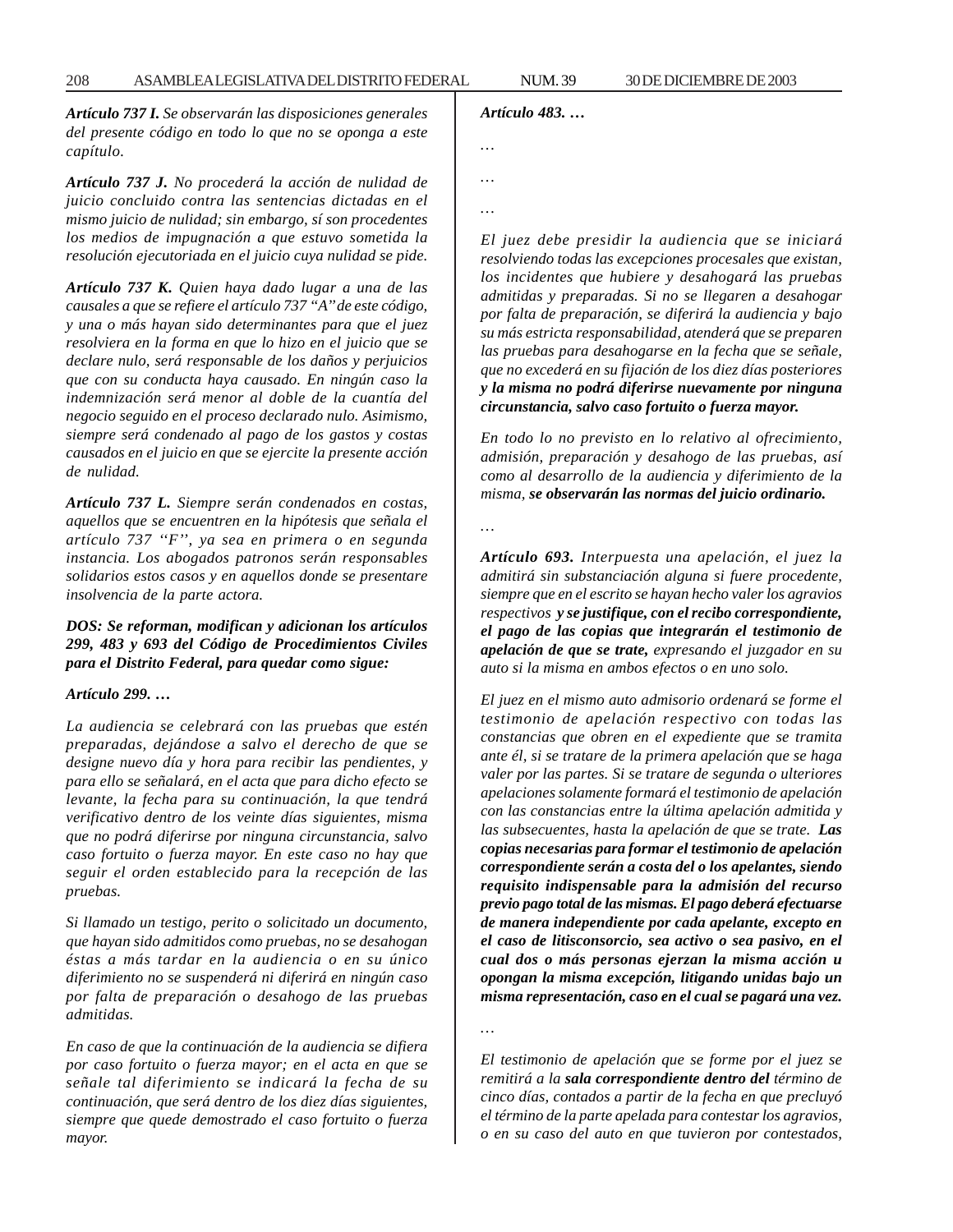*indicando si se trata de primera, segunda o el número que corresponda en las apelaciones interpuestas.*

*… …*

*SEGUNDO: SE APRUEBA LA INICIATIVA DE DECRETO POR LA QUE SE MODIFICA EL CONTENIDO DEL ARTÍCULO 349 DEL CÓDIGO DE PROCEDIMIENTOS CIVILES PARA EL DISTRITO FEDERAL PRESENTADA POR EL DIPUTADO ALFREDO HERNÁNDEZ RAIGOSA, PARA QUEDAR COMO SIGUE:*

*Uno. Se modifica el artículo 349 del Código de Procedimientos Civiles para el Distrito Federal, para quedar como sigue:*

*Artículo 349.- Cuando los dictámenes rendidos resulten sustancialmente contradictorios de tal modo que el Juez considere que no es posible encontrar conclusiones que le aporten elementos de convicción; primeramente, de oficio, dará vista al C. Agente del Ministerio Público para que éste, integrando la averiguación previa correspondiente, investigue la probable comisión del delito de falsedad en declaraciones ante autoridad judicial, por parte de aquel perito, auxiliar de la administración de justicia, que haya dictaminado y que resulte responsable, y en segundo término, el propio Juez designará un perito tercero en discordia. A este perito deberá notificársele para que dentro del plazo de tres días, presente escrito en el que acepta el cargo conferido y proteste su fiel y legal desempeño, debiendo anexar copia de su cédula profesional o documento que acrediten su calidad de perito en el arte, técnica u oficio e industria para el que se le designa, manifestando, bajo protesta de decir verdad, que tiene la capacidad suficiente para emitir dictamen sobre el particular; asimismo, señalará el monto de sus honorarios, en los términos fijados en la Ley Orgánica del Tribunal Superior de Justicia del Distrito Federal, los que deben ser aprobados y autorizados por el Juez, y cubiertos por ambas partes en igual proporción.*

*… …*

### *TRANSITORIOS*

*PRIMERO. Remítase al Jefe de Gobierno del Distrito Federal para su mayor publicación en la Gaceta Oficial del Distrito Federal, y para su mayor difusión también en el Diario Oficial de la Federación, en los términos previstos por el artículo 49 del Estatuto de Gobierno del Distrito Federal.*

*SEGUNDO. Las presentes reformas y adiciones entrarán en vigor al día siguiente de su publicación en la Gaceta Oficial del Distrito Federal.*

*TERCERO. En los procedimientos o juicios civiles que se estén tramitando ante cualquier instancia al momento de la entrada en vigor de las presentes reformas, modificaciones y adiciones, se finalizarán aplicando las normas vigentes al momento de su inicio.*

*Recinto de la Asamblea Legislativa del Distrito Federal a los diecinueve días del mes de diciembre del año dos mil tres.*

*Firma por la Comisión de Administración y Procuración de Justicia las y los diputados: Alfredo Hernández Raigosa, Presidente; Gerardo Villanueva Albarrán, Vicepresidente; José de Jesús López Sandoval, Secretario; así como los integrantes: Mónica Leticia Serrano Peña, Andrés Lozano Lozano, Julio César Moreno Rivera y Héctor Guijosa Mora.*

**LA C. PRESIDENTA.-** Gracias, diputado Secretario.

Para fundamentar el dictamen, se concede el uso de la palabra al diputado Alfredo Hernández Raigosa, por la Comisión de Administración y Procuración de Justicia.

Adelante, diputado Hernández Raigosa.

**EL C. DIPUTADO ALFREDO HERNÁNDEZ RAIGOSA.-** Muchas gracias, diputada Presidenta.

Quiero antes de iniciar mi argumentación y dado que me toca argumentar 3 dictámenes, quiero mandar desde esta tribuna una felicitación a todos los diputados y diputadas, dado que amén de las contradicciones, amén de las diferencias ha reinado la prudencia, la civilidad política y la responsabilidad que nos otorga el fuero que tenemos como diputados locales.

Así es que por medio de mi voz y a nombre de la ciudadanía, estoy seguro, va a reconocer este esfuerzo que después de algunos años, ha sido un esfuerzo sin sobresaltos, ha sido un esfuerzo racional que ha tenido como consecuencia amén de la crítica que hacía la compañera Martha Delgado, la productividad legislativa de la que tanto reclama la ciudadanía, y que por ello, compañeras, señores coordinadores, señoras y señores diputados, sí tenemos que felicitarnos de que hoy vamos a cerrar un período, en un rato más o mañana, con la suerte de que estamos dando cuenta de lo que realizamos de manera productiva, reconociendo la diversidad, la pluralidad pero en el fondo reconociendo la voluntad política para poder llegar a ese fin.

Por ello muchas felicidades a todos, mi reconocimiento y mi saludo a las diputadas y a los diputados por este esfuerzo; muchas gracias en ese aspecto.

Quiero fundamentar esta acción de nulidad de juicio concluido, porque más allá del antecedente de Paraje San Juan, para la gente de esta ciudad que carece de recursos y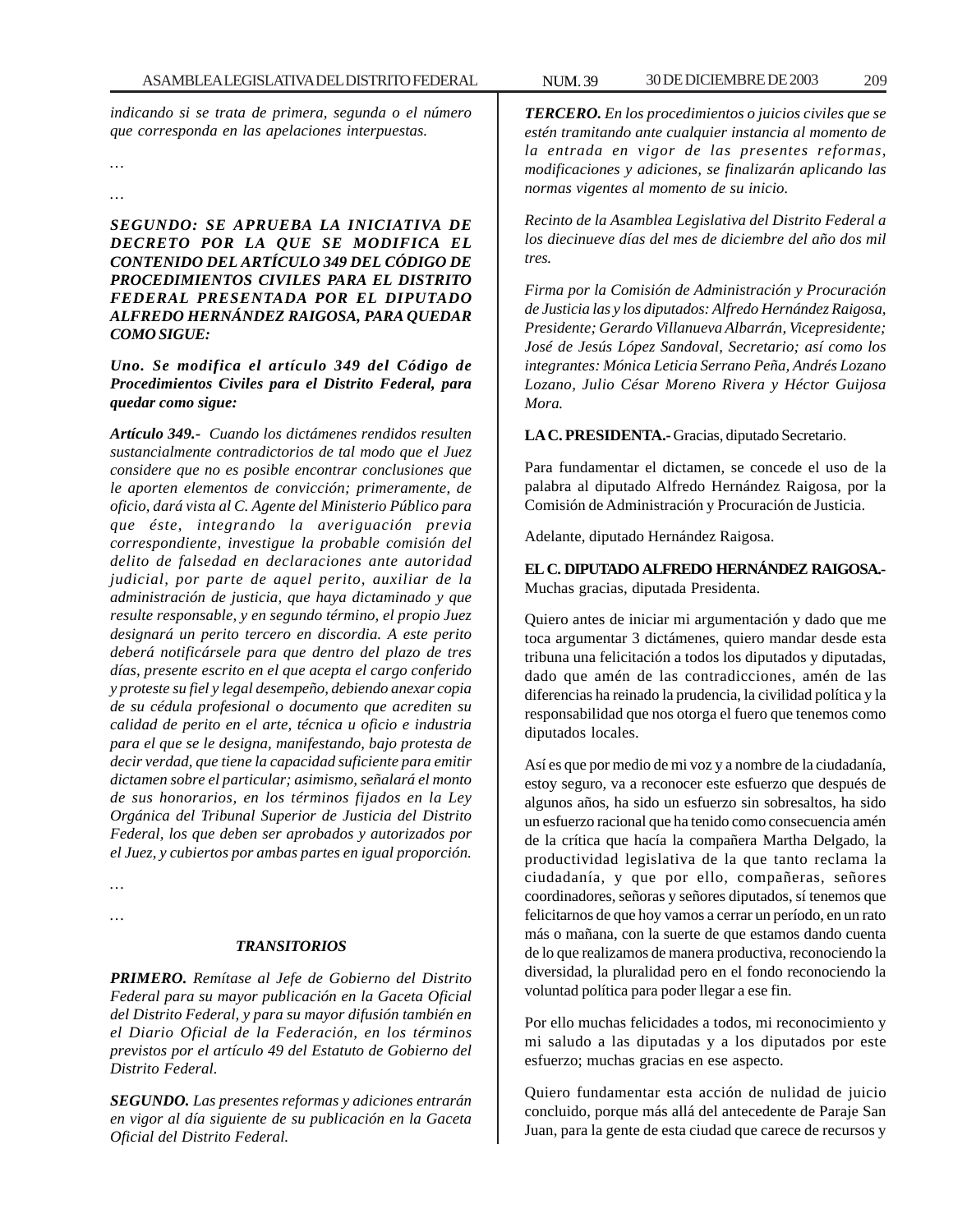## 210 ASAMBLEA LEGISLATIVA DEL DISTRITO FEDERAL 30 DE NUM. 39 DICIEMBRE DE 2003

que se enfrenta en muchas ocasiones a un estado de indefensión en un proceso judicial y que los que somos abogados, hemos observado que esa limitación provoca en muchos de los casos que la contraparte que tenga algún recurso mayor a la persona de la cual señalo, sale ventajosa en los juicios por los actos que a veces peritos, jueces, litigantes, personal administrativo de los juzgados, le favorece a través de tener una dádiva, una lisonja además o un acto de corrupción.

La acción de nulidad de juicio concluido, permite en este momento, de aprobarse, poner un freno a los actos de corrupción a las irregularidades fraudulentas en los procesos judiciales, a la falsificación de documentos y a peritajes encontrados donde unos a favor de su promovente emiten un peritaje favorable, contradictorio al de su contraparte.

Esta acción garantizará que las responsabilidades de aquellos que actúan en un juicio estén apegadas a los actos de transparencia, a los actos de respeto a la ley y si no lo hacen así se harán acreedores a un conjunto de responsabilidades que hoy marca la ley, porque si existiere colusión o maniobras fraudulentas de las partes litigantes en el juicio, habrá esta acción de nulidad para invocarla.

Si la resolución es el producto del dolo del juez, comprobado con sentencia pasada ante autoridad de cosa juzgada, habrá esta acción que permitirá revisar el fondo del procedimiento.

Si esta resolución adolece o conlleva a actos de error, de dolo que dañen, que perviertan o que inclinen la resolución que va a emitir el juzgador, habrá hoy este recurso, esta acción de nulidad, de juicio terminado fraudulento.

Por ello, el imperio de la cosa juzgada hoy tiene esta excepción; excepción que beneficia a todos aquellos que ponemos en el centro de nuestra conducta, de nuestro trabajo, de nuestra profesión a la justicia como eje rector de nuestro comportamiento y de nuestro trabajo cotidiano, pero también de aquellos que se encargan de la administración de justicia.

Resulta por ende importante para los habitantes de esta capital, habiendo antecedentes en otros Estados como en Chiapas de este tipo de acciones, sentar un precedente en beneficio de todos aquellos que llevan a los tribunales la esperanza de encontrar una acción justiciera del juzgador.

Por esa razón vengo a fundamentar este dictamen, reconociendo en él la participación activa de mis compañeros y compañeras miembros de la Comisión de Administración y Procuración de Justicia y reconociendo que la propia propuesta de reformas a diversos artículos tenía un error en su colocación.

Reconocimos en este dictamen la propuesta de la diputada Mónica Serrano de Acción Nacional de incluirlo en un capítulo ad hoc que permita darle certidumbre jurídica y que le permita a esta acción de nulidad darle la viabilidad en su técnica legislativa y procesal.

Por esa razón consideramos que esta acción de nulidad sienta un precedente para la vida de la Ciudad de México, y por ende exhorto a mis compañeras y compañeros diputados en que voten a favor del mismo para que esto sirva a miles, miles de personas que todos los días recurren a los Tribunales para buscar la luz de la justicia.

Muchas gracias.

**LA C. PRESIDENTA.-** Gracias, diputado Alfredo Hernández.

Está a discusión el dictamen. Se abre el registro de oradores. ¿Oradores en contra?

¿Alguna o algún diputado desea razonar su voto?

Antes de proceder a recoger la votación en lo general del dictamen, se pregunta a las diputadas y diputados si habrán de reservar algún artículo para ser discutido en lo particular.

En virtud de no existir reserva de artículos, proceda la Secretaría a recoger la votación nominal del dictamen en lo general y en lo particular, en un solo acto.

**LA C. SECRETARIA, MARÍA GABRIELA GONZÁLEZ MARTÍNEZ.-** Se va a proceder a recoger la votación nominal

del dictamen en lo general y en lo particular en un solo acto.

De conformidad con lo establecido por el artículo 128 del Reglamento para el Gobierno Interior de la Asamblea, se solicita a la Coordinación de Servicios Parlamentarios, hacer el anuncio correspondiente a efecto de que los diputados presentes, puedan emitir su voto.

Se solicita a los diputados que al emitir su voto lo hagan en voz alta diciendo su nombre y apellido añadiendo la expresión "en pro", "en contra" o "abstención". La de la voz recogerá la votación. Comenzamos de derecha a izquierda.

## **(Votación Nominal)**

Juan Antonio Arévalo López, en pro.

Gabriela Cuevas, en pro.

María Elena Torres, en pro.

Jesús López, en pro.

Mónica Serrano, en pro.

Obdulio Ávila, en pro.

Martha Delgado, a favor.

Rafael Hernández, a favor.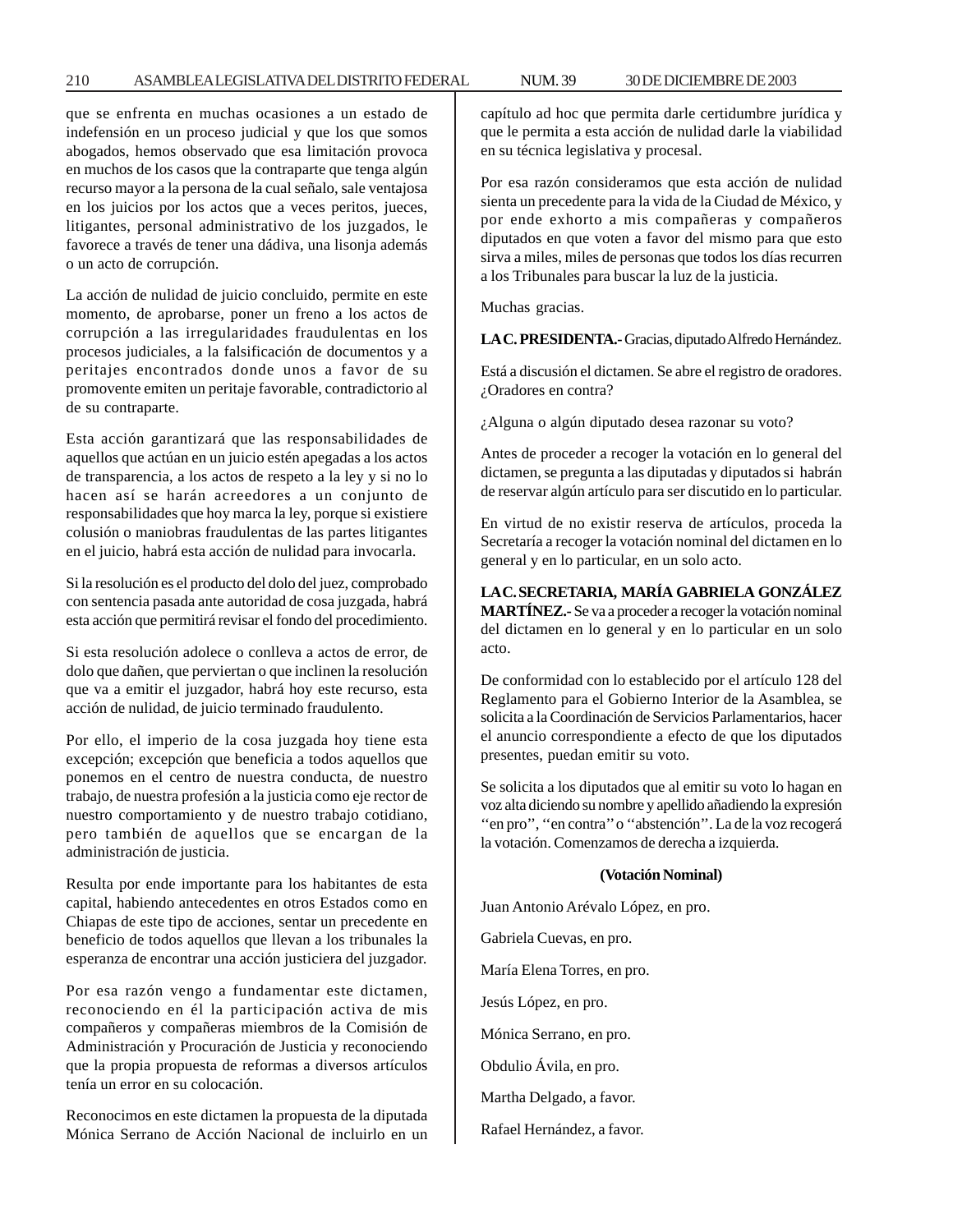Emilio Fernández, en pro. Maricela Contreras Julián, a favor. Higinio Chávez, a favor. María de Lourdes Rojo e Incháustegui, en pro. Lozano Lozano, en pro. González Maltos, a favor. Araceli Vázquez, en pro. Alfredo Hernández Raigosa, a favor. Lujano Nicolás, a favor. Carlos Alberto Flores, a favor. José María Rivera, a favor. Sofía Figueroa, en pro. Irma Islas, en pro. Jorge Lara, en pro. José Espina, en pro. René Bejarano, en pro. Miguel Angel Solares Chávez, a favor. Elio Bejarano, en pro. Rodrigo Chávez, a favor. Alberto Trejo Villafuerte, en pro. Lourdes Alonso, a favor. Sara Figueroa, a favor. Mariana Gómez del Campo, en pro. José Antonio Arévalo, a favor. Bernardo de la Garza, en pro. Francisco Agundis, en pro. Aguilar Álvarez, en pro. Jorge García Rodríguez, en pro. Mauricio López, en pro. José Medel Ibarra, a favor. Jiménez Guzmán, en pro. Francisco Chiguil, en pro. Gerardo Villanueva, a favor. Julio César Moreno, en pro. Rigoberto Nieto, a favor. Reyes Gámiz, a favor. Guadalupe Ocampo, a favor. Víctor Varela, en pro. Pablo Trejo Pérez, a favor. Rodolfo Covarrubias, a favor. Julio Escamilla, a favor. Silvia Oliva Fragoso, en pro. **LA C. SECRETARIA.-** ¿Faltó alguna o algún diputado de emitir su voto? Alejandra Barrales, en pro. **LA C. SECRETARIA.-** ¿Faltó alguna o algún diputado de emitir su voto? Se va a proceder a recoger la votación de la Mesa Directiva. Gabriela González, en pro. Alfredo Carrasco, a favor. Lorena Villavicencio, en pro. María Teresita Aguilar, a favor. **LA C. SECRETARIA.-** Diputada Presidenta, el resultado de la votación es el siguiente: 55 votos a favor, 0 votos en contra, 0 abstenciones. **LA C. PRESIDENTA.-** En consecuencia se aprueba el dictamen que presenta la Comisión de Administración y Procuración de Justicia con decreto de reformas al Código de Procedimientos Civiles para el Distrito Federal. Remítase al Jefe de Gobierno del Distrito Federal para su promulgación y publicación en la Gaceta Oficial del Distrito Federal y para su mayor difusión en el Diario Oficial de la Federación. El siguiente punto de la orden del día es la discusión y en su caso aprobación del dictamen que presentan las Comisiones Unidas de Administración y Procuración de Justicia y de Preservación del Medio Ambiente y Protección Ecológica, con proyecto de decreto que reforma el Nuevo Código Penal para el Distrito Federal en materia de Delitos Ambientales. En virtud de que el dictamen a que se ha hecho referencia no fue distribuido entre las diputadas y diputados, en términos de lo dispuesto por el Artículo 115 del Reglamento para el Gobierno Interior de la Asamblea Legislativa, proceda la secretaría a consultar a la Asamblea en votación económica si se dispensa el procedimiento a que se refiere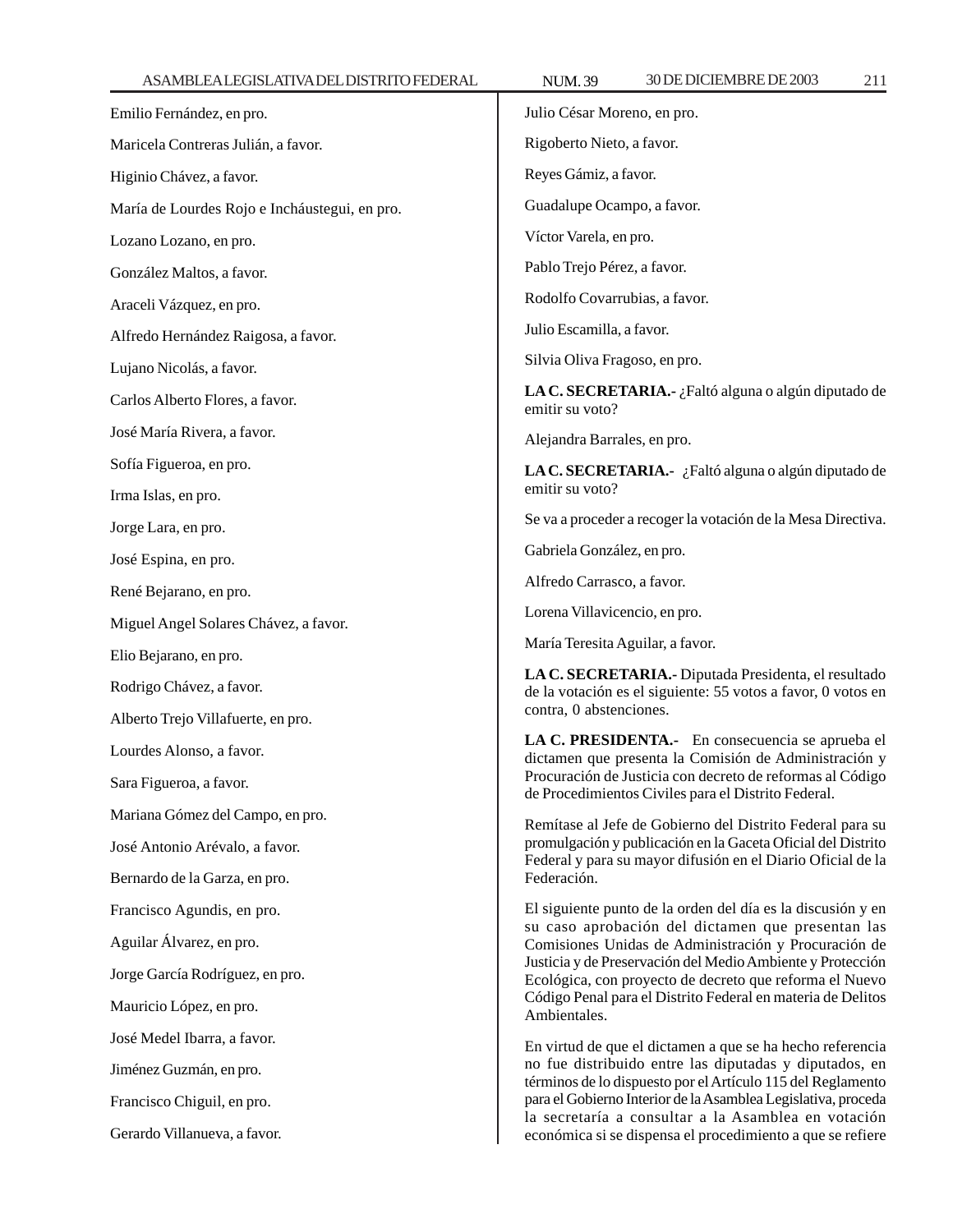dicho precepto, así como la lectura del mismo y se someta a su discusión de inmediato.

**LA C. SECRETARIA.-** Por instrucciones de la presidencia y en votación económica se consulta a la Asamblea si es de dispensarse el procedimiento a que se refiere el Artículo 115 del Reglamento para el Gobierno Interior de la Asamblea Legislativa del Distrito Federal, así como la lectura del dictamen y se somete a discusión de inmediato.

Los que estén por la afirmativa, sírvanse manifestarlo poniéndose de pie.

Los que estén por la negativa, sírvanse manifestarlo poniéndose de pie.

Dispensado el procedimiento y la lectura, diputada Presidenta.

*Comisiones Unidas de Administración y Procuración de Justicia y de Preservación del Medio ambiente y Protección Ecológica*

# *DICTAMEN A LA INICIATIVA DE DECRETO POR EL QUE SE REFORMAN, ADICIONAN Y DEROGAN DIVERSAS DISPOSICIONES DEL CÓDIGO PENAL PARA EL DISTRITO FEDERAL EN MATERIA DE DELITOS AMBIENTALES*

## *HONORABLE ASAMBLEA*

*A las Comisiones Unidas de Administración y Procuración de Justicia y de Preservación del Medio Ambiente y Protección Ecológica de esta H. Asamblea Legislativa del Distrito Federal, fue turnada para su análisis y dictamen LA INICIATIVA DE DECRETO POR EL QUE SE REFORMAN, ADICIONAN Y DEROGAN DIVERSAS DISPOSICIONES DEL CÓDIGO PENAL PARA EL DISTRITO FEDERAL EN MATERIA DE DELITOS AMBIENTALES, presentada por la Diputada Sara Guadalupe Figueroa Canedo, a nombre de los legisladores integrantes de los Grupos Parlamentarios de los Partidos de la Revolución Democrática y Verde Ecologista de México.*

*En consecuencia, estas Comisiones Unidas con fundamento en lo dispuesto en los artículos 122 Apartado C, Base Primera, fracción V, inciso h) y j) de la Constitución Política de los Estados Unidos Mexicanos; 42 fracciones XII y XIV Y 46 fracción I del Estatuto de Gobierno del Distrito Federal, 10 fracción I, y 84 de la Ley Orgánica de la Asamblea Legislativa del Distrito Federal; así como en los artículos 28, 29, y 84 del Reglamento para el Gobierno Interior de la Asamblea Legislativa del Distrito Federal, se avocó al estudio, análisis y dictamen de la iniciativa antes citada, bajo los siguientes:*

# *A N T E C E D E N T E S*

*1.- En sesión ordinaria del pleno, de esta H. Asamblea Legislativa del Distrito Federal, III Legislatura, celebrada* *el día 16 de diciembre de 2003, fue presentada la INICIATIVA DE DECRETO POR EL QUE SE REFORMAN, ADICIONAN Y DEROGAN DIVERSAS DISPOSICIONES DEL CÓDIGO PENAL PARA EL DISTRITO FEDERAL EN MATERIA DE DELITOS AMBIENTALES, por la Diputada Sara Guadalupe Figueroa Canedo, a nombre de los legisladores integrantes de los Grupos Parlamentarios de los Partidos de la Revolución Democrática y Verde Ecologista de México.*

**2.-** *Por instrucción de la Presidencia de la H. Mesa Directiva de la H. Asamblea Legislativa del Distrito Federal, III Legislatura, el 16 de diciembre de 2003, fue turnada la iniciativa de referencia a las Comisiones Unidas de Administración y Procuración de Justicia y de Preservación del Medio Ambiente y Protección Ecológica, a fin de que se procediera a la elaboración del dictamen correspondiente.*

*3.- Para cumplir con lo dispuesto en el artículo 28 del Reglamento para el Gobierno Interior de la Asamblea Legislativa del Distrito Federal, estas Comisiones Unidas se reunieron en sesión ordinaria el día 23 de diciembre del año dos mil tres, para dictaminar la iniciativa de referencia a fin de ser sometidas a la consideración del pleno de esta H. Asamblea Legislativa, conforme a los siguientes:*

## *CONSIDERANDOS*

*PRIMERO.- Que estas Comisiones Unidas son competentes para conocer de la INICIATIVA DE DECRETO POR EL CUAL SE REFORMAN, ADICIONAN Y DEROGAN DIVERSAS DISPOSICIONES DEL CÓDIGO PENAL PARA EL DISTRITO FEDERAL EN MATERIA DE DELITOS AMBIENTALES, presentada por la Diputada Sara Guadalupe Figueroa Canedo, a nombre de los legisladores integrantes de los Grupos Parlamentarios de los Partidos de la Revolución Democrática y Verde Ecologista de México.*

*SEGUNDO.- Que la necesidad de legislar para abatir los problemas de seguridad pública y para seguir y castigar con eficacia a los delincuentes es producto del urgente reclamo de la sociedad, por lo que se requiere de un combate a fondo contra la impunidad y la corrupción, lo que se logra con la mejora de los instrumentos jurídicos que rigen la procuración y administración de justicia. Así pues a la Asamblea Legislativa del Distrito Federal, se le dota de facultades para legislar en materia penal según lo establece el artículo 122 Constitucional.*

*El derecho a un medio ambiente sano es un derecho subjetivo, de gran relevancia en la actualidad, que se puede traducir como el derecho a tener una calidad de vida sana para hoy y para el futuro, que entraña, por su puesto, la obligación del Estado de promoverla y de la*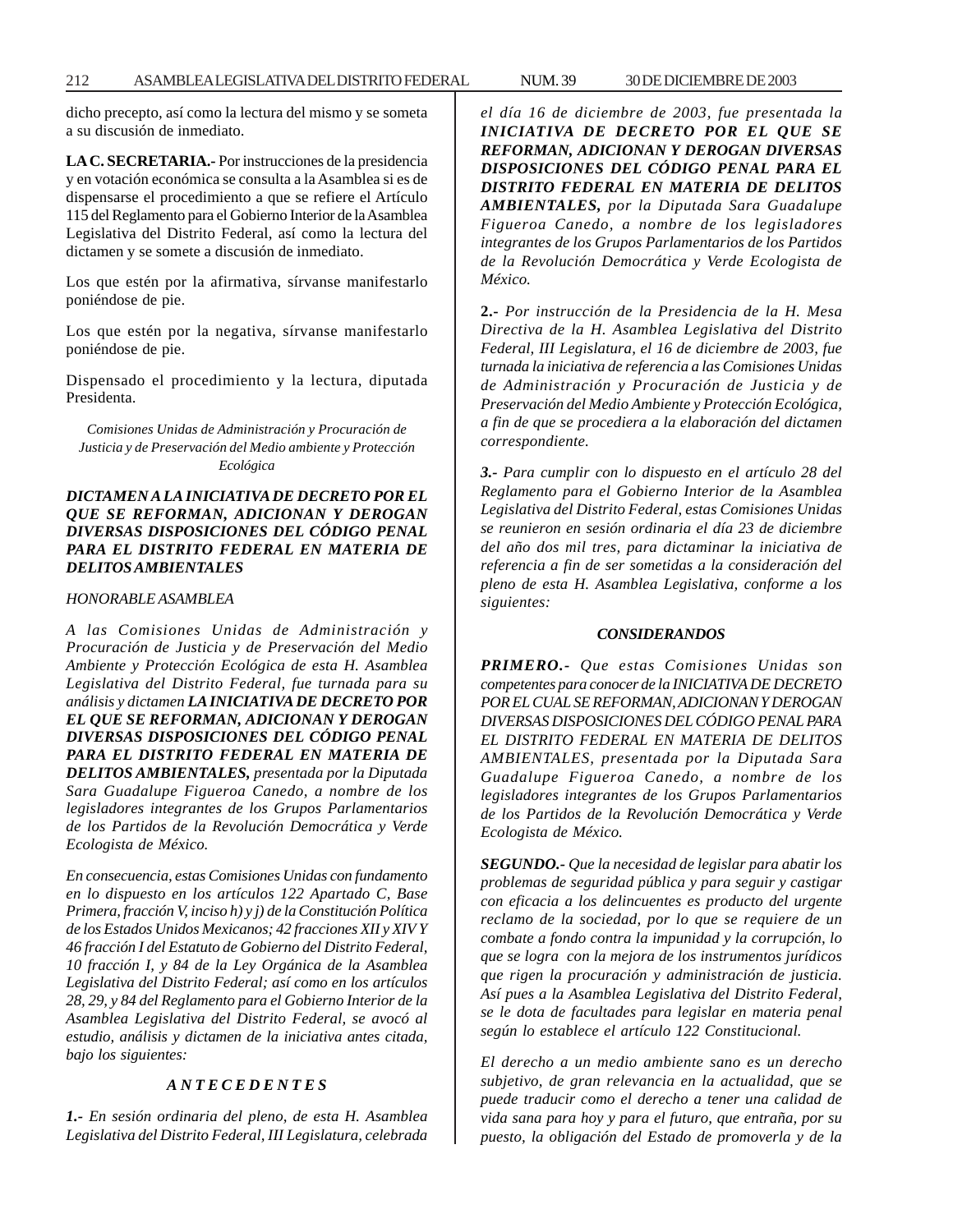*sociedad civil la oportunidad de hacerla efectiva, a través de la creación de normas e instituciones jurídicas que regulen las relaciones de los individuos y la sociedad con el ambiente, normas que construyen el soporte del desarrollo humano del Derecho Ambiental, quien busca vigencia del respeto a este derecho humano.*

*TERCERO.- Que la necesidad de identificar claramente las conductas que producen un daño al entorno, y armonizarlas con las reformas a la Ley Ambiental para el Distrito Federal y demás ordenamientos vinculados, buscan evitar que exista un catálogo tan amplio de conductas que consientan confusiones e imposibiliten el adecuado cuidado y preservación que se debe dar al bien jurídico tutelado que se protege en los Delitos Ambientales, avanzando hacia una Ciudad sustentable para todos los habitantes.*

*En materia de Delitos Ambientales, es necesario tipificar claramente, aquellas conductas que sean contrarias al ambiente y las cuales antes no tenían ese carácter, ello con el objeto de mejorar técnicamente la legislación penal, además se deben integrar todas esas conductas que constituyen delitos ambientales en un solo cuerpo normativo, a efecto de lograr un mayor orden y sistematización en su regulación. La integración de los delitos contra el ambiente en un solo título facilita su pronta localización y mejor comprensión.*

*La necesidad de preservar el ambiente, es un derecho de las generaciones presentes y futuras y es nuestro deber constituir las bases necesarias para ello y dejar en manos de las generaciones futuras, el mundo ambientalmente equilibrado que podamos construir.*

*CUARTO.- Que el proyecto de reformas que se plantea pretende ser congruente con el carácter ideológico del Nuevo Código Penal para el Distrito Federal en otras materias delictivas, de modo que, se plantea una serie de nuevas penas acorde con la materia criminal ambiental en consideración a que el derecho penal en la actualidad no es absolutamente eficaz ni eficiente para prevenir o restaurar los problemas ambientales, antes bien, es importante recordar los factores que han constituido el fundamento de una política criminal errática en el Estado mexicano y en el que han estado implicados los códigos penales locales: por un lado la sobre producción de conductas típicas; y por otro lado, un incremento sustancial de las penas, particularmente la de prisión.*

*QUINTO.- Que considerando que en materia ambiental, lo penalmente relevante debe ser la reparación del daño sobre la pena privativa de prisión con el objeto de que la materia penal ambiental favorezca directamente al medio ambiente, la punibilidad de la presente iniciativa esta orientada al restablecimiento de las condiciones de los elementos naturales afectados o a la compensación de los*

*daño ambientales que se hubieren generado; para ello, se plantea un atenuante penal constitutiva de la teoría penal, consistente en beneficiar al autor de una conducta antisocial por la realización de una conducta posterior que revierta los efectos producidos por su anterior comportamiento delictivo; es decir, se plantea la reducción de las penas hasta en una mitad, cuando el agente haya reestablecido las condiciones de los elementos naturales afectados al estado en que se encontraban antes de realizarse la conducta, y cuando ello no sea posible, ejecutado las acciones u obras que compensen los daños ambientales que se hubiesen generado.*

*SEXTO.- Que a fin de no dejar al libre arbitrio del poder judicial la procedencia de dicha atenuante y asegurar el restablecimiento o compensación de los daños ambientales, se incluye un requisito de procedencia para la mencionada atenuante, consistente en un dictamen técnico favorable emitido por la autoridad ambiental competente en el Distrito Federal.*

*SÉPTIMO.- Que la iniciativa de reformas y adiciones al Título Vigésimo Quinto del Código penal se divide en tres Capítulos y no en uno como se encuentra actualmente, a saber:*

- *Capítulo I, ''Delitos contra el Ambiente'';*
- *Capítulo II, ''Delitos contra la Gestión Ambiental'', y*
- *Capítulo III, ''Disposiciones Comunes a los Delitos previstos en el presente Título''.*

*OCTAVO.- Que se agrupan todos los delitos ambientales dentro de un mismo título, por lo que se traslada de manera general al artículo 343 la conducta típica prevista en el artículo 238 del Nuevo Código Penal para el Distrito Federal, y que el Capítulo I, se enfocaría directamente a los delitos que atentan contra los recursos forestales, protección de suelo de conservación, protección contra incendios forestales, protección de la especies de flora y fauna, especialmente aquellas denominadas como en peligro de extinción y finalmente, protección de las zonas reconocidas con valor de recarga de acuíferos.*

*Las conducta se encuadran como delitos dolosos, culposos y graves, que se persiguen de oficio. Se incluyen las conductas previstas actualmente en los párrafos del artículo 238 por ser conductas que afectan el suelo de conservación y otras superficies con recursos naturales. Se adiciona como parte de las áreas donde pueden presentarse estas conductas, las barrancas, las áreas de valor ambiental y las áreas verdes en suelo urbano. Se establecen diversos supuestos e los que se aumenta la pena por considerar que se trata de hechos con impactos más severos a los recursos que se pretenden proteger.*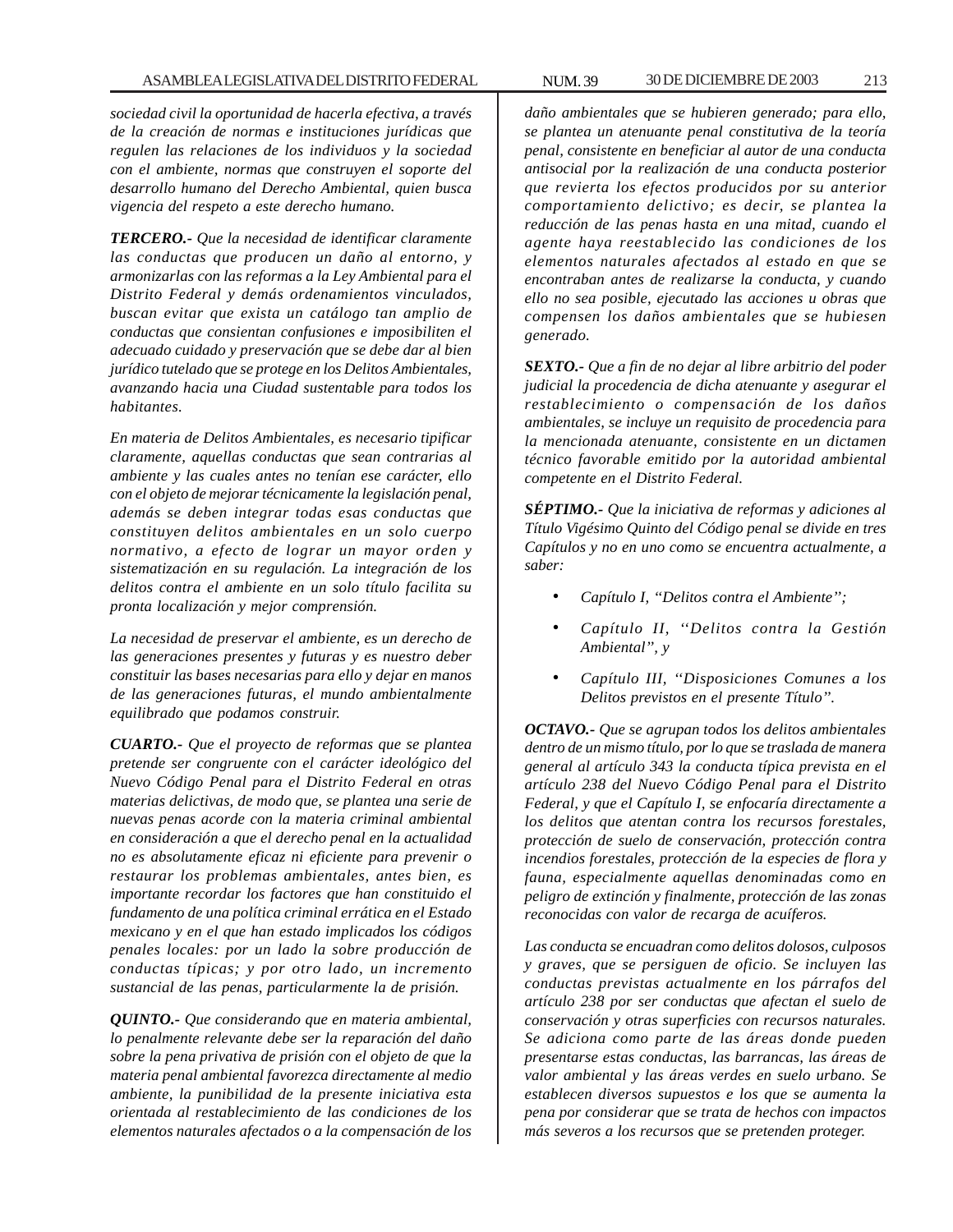*Por lo que toca a la conducta prevista en el artículo 343 Bis, se amplía el tipo penal a las áreas de valor ambiental, áreas verdes en suelo urbano y barrancas. Además se dota de elementos adicionales que permitan a la autoridad judicial acreditar el objeto material, remitiéndolo al programa general de ordenamiento ecológico.*

*NOVENO.- Que se conservan las conductas de extracción de cubierta vegetal, incendiar, derribar, talar u ocasionarla muerte de árboles, emitir gases o partículas a la atmósfera, descargar, infiltrar o depositar contaminantes y generar emisiones de energía; pero se retoma su redacción a fin de dar mayor protección al ambiente y eliminar palabras innecesarias que únicamente dificultaban su aplicación, aunado a que se clasifican como delitos de peligro y se agravan, ya sea porque se cometan en zonas prioritarias de conservación o por la cantidad del recurso natural afectado, agravantes que se obtuvieron a través de parámetros que permiten considerar que el daño ambiental generado es mayor y, escasa o nula, la posibilidad de restaurar o compensar los mismos.*

*DÉCIMO.- Que dentro de Capítulo II se conservan las conductas de realizar el cambio provisional de aditamentos o equipos de vehículos automotores y la alteración u operación en forma indebida de los quipos de computo utilizados para la verificación vehicular, con la adecuación a su reducción, a fin de dar mayor protección al bien jurídico tutelado y eliminar elementos subjetivos innecesarios que únicamente hacían casi imposible su aplicación.*

*DÉCIMO PRIMERO.- Que se adicionan conductas, las cuales a la fecha no se encuentran previstas y sancionadas en el Nuevo Código Penal para el Distrito Federal, como son el realizar actividades riesgosas, generar, manejar o disponer residuos sólidos o industriales no peligrosos, conductas que se prevén como de peligro y se adicionan al catalogo de conductas antisociales cometidas contra el ambiente ya que son conductas que se cometen con regularidad afectando bastos recursos naturales.*

*DÉCIMO SEGUNDO.- Que el artículo 346 de la misma se amplia la protección penal de los tipos al incluir a las fuentes fijas ubicadas en el Distrito Federal y a las fuentes móviles que circulan por su territorio, ya que una parte de los contaminantes que se encuentran en la atmósfera de esta entidad provienen de esas fuentes emisoras.*

*DÉCIMO TERCERO.- Que para determinar su inclusión a la normatividad penal en el artículo 344 se tomó en consideración el gran deterioro ambiental que produce el depósito de residuos de industria de la construcción en lugares no autorizados para ello, en donde generalmente el daño es irreversible y se pierde no solo la calidad del suelo, sino la vida animal y vegetal que en él hábita.*

*DÉCIMO CUARTO.- Que de igual forma, se adiciona la conducta típica prevista en el artículo 347 Bis consistente en la venta ilícita de documentos que acrediten la aprobación de la verificación vehicular, lo que tiene su origen en uno de los grandes problemas que aquejan a esta Ciudad, el robo de hologramas de verificación vehicular, lo que de ninguna manera puede considerarse como un detrimento patrimonial, sino como un detrimento ambiental ya que la conducta ocasiona un verdadero daño al medio ambiente, pues se infiere que dichos hologramas de verificación son utilizados para permitir la circulación vehicular y se encuentran transitando libremente emitiendo contaminantes por encima de los limites establecidos en la normatividad. Con la inclusión de este tipo no se pretende tutelar el detrimento patrimonial de la entidad, sino de manera indirecta el detrimento ambiental producido por la conducta.*

*DÉCIMO QUINTO.- Que se adiciona la conducta que se prevé en el artículo 347 Ter, sancionando penalmente el ofrecer o recibir dinero o dádivas a fin de obtener la aprobación de la verificación vehicular obligatoria, lo que se hace en consideración a que el servicio de verificación vehicular es un servicio propio de esta administración pública que a la fecha se encuentra concesionado a particulares, pero que por ello no queda exento de las reglas que rigen el actuar de los servidores públicos, aunado sal alto índice de comisión de esta conducta que invariablemente contribuye a generar contaminación ambiental, al permitir a circulación de vehículos emiten contaminantes por encima de los límites máximos establecidos en la normatividad vigente.*

*DÉCIMO SEXTO.- Que el artículo 347 Quater, se adiciona una conducta que es la de obtener una autorización ambiental a partir de información o documentos falsos, lo que se hace con la finalidad de frenar a todas aquellas personas que emiten contaminantes o realizan acciones que dañan o ponen en riesgo al ambiente, justificándose en autorizaciones que si bien es cierto fueron expedidas por autoridad competente, las mismas no fueron otorgadas con base en información verídica y acorde a la realidad.*

*DÉCIMO SÉPTIMO.- Que considerando que los prestadores y laboratorios de servicios ambientales, son los directamente responsables de proporcionar información a la autoridad ambiental a fin de que se otorguen permisos, autorizaciones o licencias, y que en la práctica se han detectado un sinnúmero de casos en los que se otorgan permisos, autorizaciones o licencias a partir de información o documentación falsa presentada por los prestadores de o laboratorios ambientales, no siendo suficiente la regulación administrativa para frenar tal conducta, lo que conlleva a un menoscabo del ambiente, se propone adicionar al capítulo de conductas delictivas, la prevista en el artículo 347 Quintus, en donde*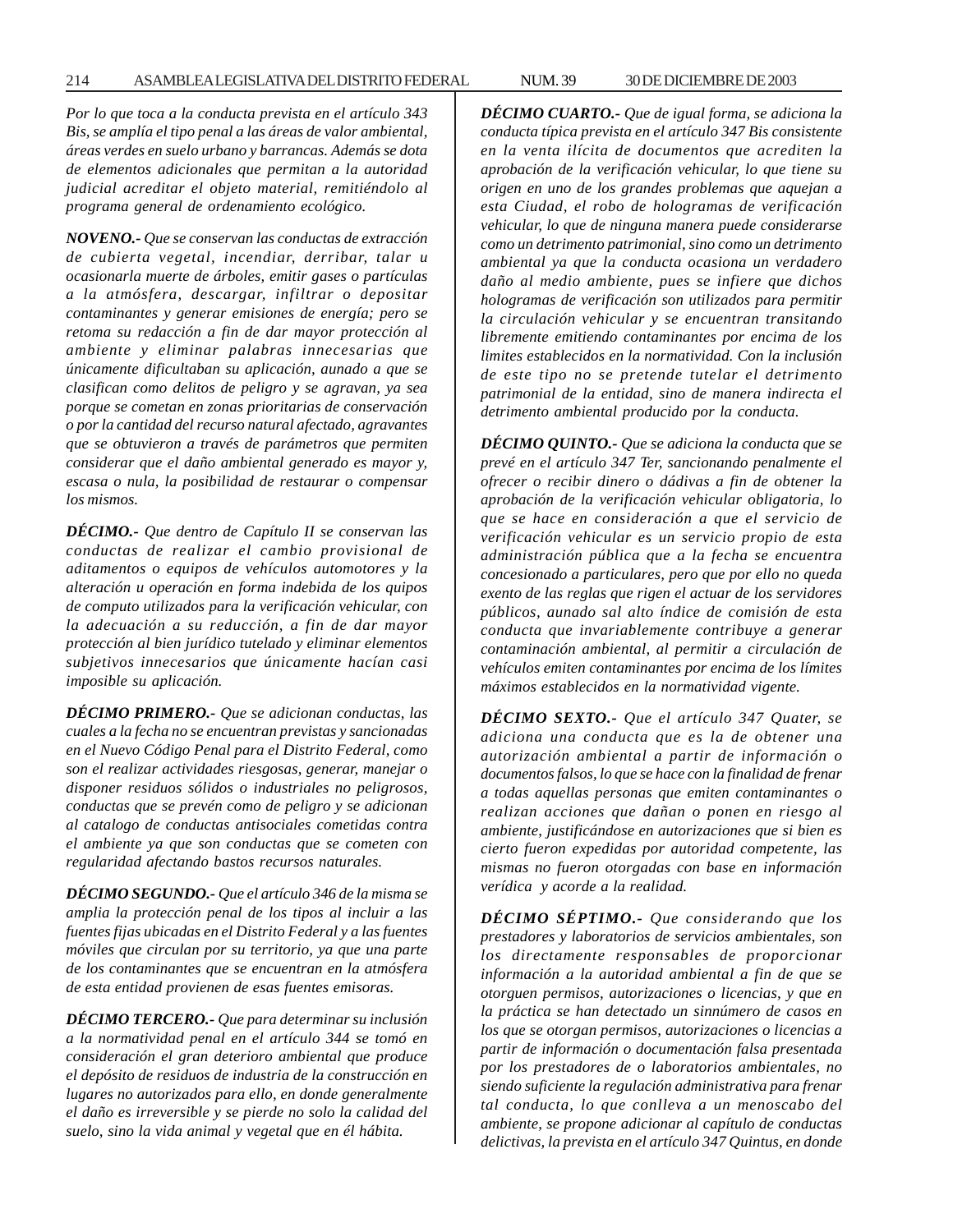*se penaliza a los prestadores y laboratorios de servicios ambientales, con lo que se pretende como última ratio el frenar ese tipo de comportamientos antisociales.*

*DÉCIMO OCTAVO.- Que la presente reforma deja fuera la conducta de tráfico de especies, puesto que dicha conducta se encuentra prevista y sancionada en el Código Penal Federal, y al regularla en el Nuevo Código Penal para el Distrito Federal, provoca un conflicto de leyes que de acuerdo a los principios generales de derecho, hace inaplicable la norma local, pues el Código Penal Federal rige sobre aquella.*

*DÉCIMO NOVENO.- Que el Capítulo II propuesto, consiste en una serie de disposiciones comunes para el Título Vigésimo Quinto, como la ampliación de las alternativas incluidas en la reparación de los daños ambientales, la inclusión de la preferencia de la reparación de los daños ambientales y la inclusión de la definición de ecocidio, que si bien no establece penalidad alguna, ha ganado reconocimiento entre la comunidad ambientalista y la sociedad en general.*

*VIGÉSIMO.- Que se pretende adicionar el artículo 76 del mismo código aludido a efecto de que se contemplen todas las conductas típicas previstas en el Título Vigésimo Quinto, que pueden ser cometidas de manera culposa.*

*VIGÉSIMO PRIMERO.- Que finalmente y para dar coherencia a estas modificaciones se pretende reformar el artículo 238 en virtud de que las conductas previstas en los mismos se incluyen en la propuesta del artículo 343.*

## *DICTAMEN*

*ÚNICO.- Es de aprobarse la INICIATIVA DE REFORMAS Y ADICIONES AL TÍTULO VIGÉSIMO QUINTO DEL NUEVO CÓDIGO PENAL DEL DISTRITO FEDERAL, presentada por la Diputada Sara Guadalupe Figueroa Canedo, a nombre de los legisladores integrantes de los Grupos Parlamentarios de los Partidos de la Revolución Democrática y Verde Ecologista de México, para quedar como sigue:*

# *DECRETO DE REFORMAS AL NUEVO CÓDIGO PENAL PARA EL DISTRITO FEDERAL*

*PRIMERO.- Se derogan los tres últimos párrafos del artículo 238, para quedar como sigue:*

# *TITULO DÉCIMO QUINTO DELITOS CONTRA EL PATRIMONIO*

## *CAPÍTULO VII DESPOJO*

*ARTÍCULO 238.- Cuando el despojo se realice por un grupo o grupos, que en conjunto sean mayores de cinco* *personas, además de la pena señalada en el artículo anterior, se impondrá a los autores intelectuales y a quienes dirijan la invasión, de uno o seis años de prisión.*

*Cuando el delito se cometa en contra de persona mayor de sesenta años de edad o con discapacidad, las penas previstas en el artículo anterior; se incrementarán en una tercera parte.*

*A quienes cometan en forma reiterada el despojo de inmuebles urbanos en el Distrito Federal, se les impondrá de dos a nueve años de prisión y de cien a mil días multa.*

*SEGUNDO.- Se reforma el Título Vigésimo Quinto de los ''Delitos Ambientales'', para quedar como sigue:*

# *TÍTULO VIGÉSIMO QUINTO DELITOS CONTRA EL AMBIENTE Y LA GESTIÓN AMBIENTAL*

# *CAPÍTULO I DELITOS CONTRA EL AMBIENTE*

*ARTÍCULO 343.- Se le impondrán de tres a nueve años de prisión y de 1,000 a 5,000 días multa, a quien ilícitamente realice la ocupación o invasión de:*

- *I. Un área natural protegida o área de valor ambiental de competencia del Distrito Federal, de conformidad con las disposiciones jurídicas aplicables;*
- *II. El suelo de conservación en términos de lo establecido en el programa o programas de ordenamiento ecológico del Distrito Federal aplicables, así como lo establecido en el programa o Programas de Desarrollo Urbano aplicables;*
- *III. Una barranca; o*
- *IV. Un área verde en suelo urbano.*

*Las penas previstas en este artículo se aumentarán en una mitad ciando la ocupación o invasión se realice con violencia, así como a quien instigue, promueva, dirija o incite la comisión de las conductas anteriores.*

*ARTÍCULO 343 Bis.- Se le impondrá de tres a nueve años de prisión y de 1,000 a 5,000 días multa, a quien ilícitamente realice el cambio del uso del suelo en:*

- *I. Un área natural protegida o área de valor ambiental de competencia del Distrito Federal, de conformidad con las disposiciones jurídicas aplicables;*
- *II. El suelo de conservación en términos de lo establecido en el programa o programas de ordenamiento ecológico del Distrito Federal, así como lo establecido en el Programa o Programas de Desarrollo Urbano aplicables;*
- *III. Una barranca; o*

*IV. Un área verde en suelo urbano.*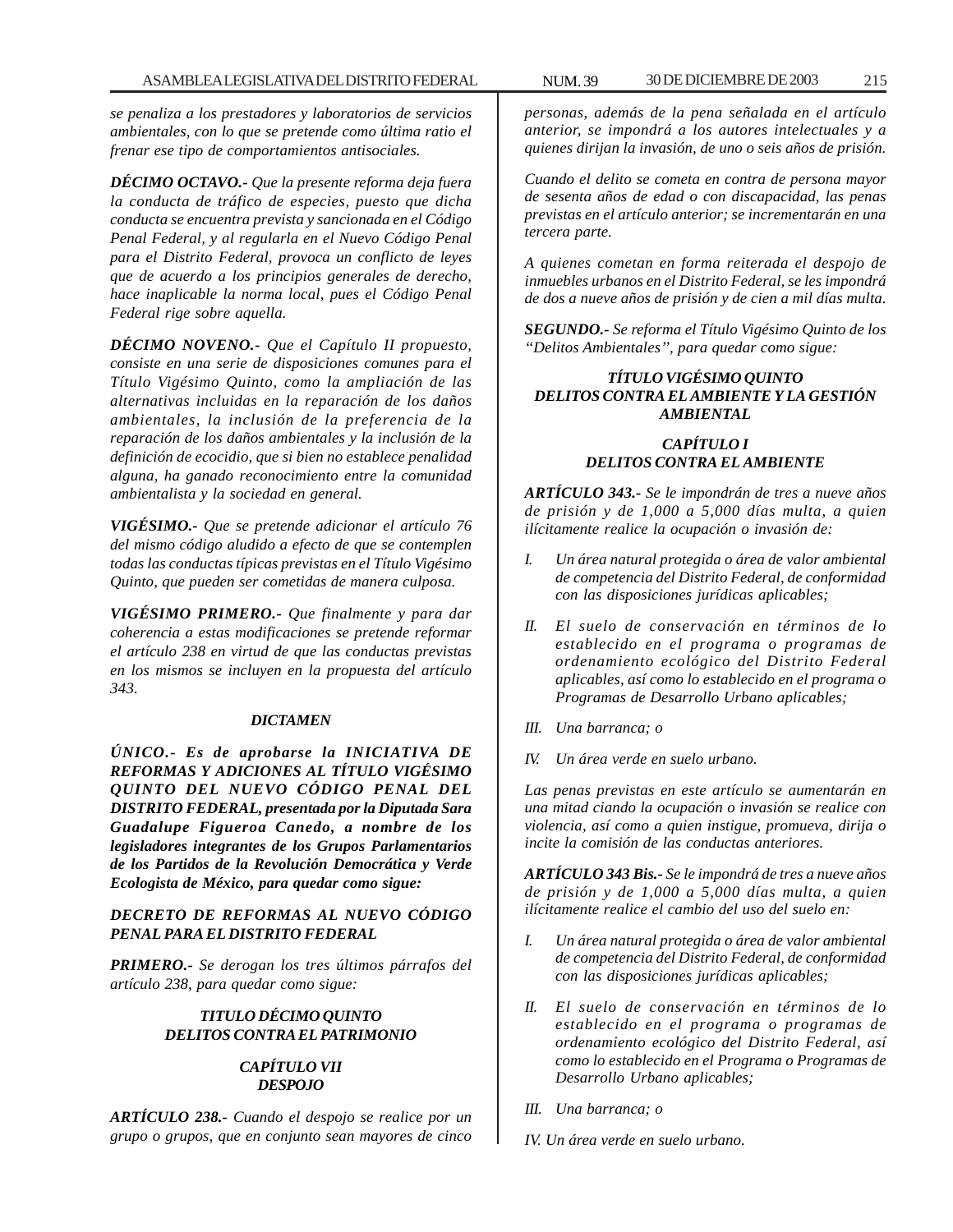## 216 ASAMBLEA LEGISLATIVA DEL DISTRITO FEDERAL 30 DE NUM. 39 DICIEMBRE DE 2003

*Las penas previstas en este artículo se disminuirán en una mitad cuando, el cambio de uso de suelo se realice de uno a otro de los usos de suelos previstos en el programa o programas de ordenamiento ecológico del Distrito Federal, así como lo establecido en el Programa o Programas de Desarrollo Urbano aplicables;*

*ARTÍCULO 344. Se les impondrá de 1 a 5 años de prisión y de 300 a 1,500 días multa, a quien ilícitamente descargue o deposite hasta tres metros cúbicos, en cualquier estado físico, excepto líquido que se establece en el artículo 346 de este mismo capítulo, residuos de la industria de la construcción en:*

- *I. Un área natural protegida o área de valor ambiental de competencia del Distrito Federal, de conformidad con las disposiciones jurídicas aplicables;*
- *II. El suelo de conservación en términos de lo establecido en el programa o programas de ordenamiento ecológico del Distrito Federal aplicables; así como lo establecido en el Programa o Programas de Desarrollo Urbano aplicables;*
- *III. Una barranca;*
- *IV. Una zona de recarga de mantos acuíferos; o*
- *V. Un área verde en suelo urbano.*

*Se le impondrán de 3 a 9 años de prisión y de 1,000 a 5,000 días multa, a quien ilícitamente descargue o deposite más de tres metros cúbicos, en cualquier estado físico, excepto líquido, residuos de la industria de la construcción en las zonas o áreas descritas en las fracciones anteriores.*

*Cuando una o más de las conductas descritas en el presente artículo resulte cometida a nombre, bajo el amparo o a beneficio de una persona moral, a ésta se le impondrá la consecuencia jurídica accesoria consistente en la prohibición de realizar determinados negocios u operaciones hasta por 5 años, independientemente de la responsabilidad en que hubieren incurrido las personas físicas por el delito cometido.*

*ARTÍCULO 344 BIS. Se le impondrán de seis meses a cinco años de prisión y de 500 a 2,000 días multa, a quien ilícitamente extraiga suelo o cubierta vegetal por un volumen igual o mayor a dos metros cúbicos, de:*

- *I. Un área natural protegida o área de valor ambiental de competencia del Distrito Federal, de conformidad con las disposiciones jurídicas aplicables;*
- *II. El suelo de conservación en términos de lo establecido en el programa o programas de ordenamiento ecológico del Distrito Federal*

*aplicables, así como lo establecido en el Programa o Programas de Desarrollo Urbano aplicables;*

## *III. Una barranca; o*

*IV. Un área verde en suelo urbano.*

*ARTÍCULO 345. Se le impondrán de dos a cinco años de prisión y de 1,000 a 5,000 días multa, a quien ilícitamente ocasione uno o más incendios que dañen:*

- *I. Un área natural protegida o área de valor ambiental de competencia del Distrito Federal, de conformidad con las disposiciones jurídicas aplicables;*
- *II. El suelo de conservación en términos de lo establecido en el programa o programas de ordenamiento ecológico del Distrito Federal aplicables, así como lo establecido en el Programa o Programas de Desarrollo Urbano aplicables;*
- *III. Una barranca; o*
- *IV. Un área verde en suelo urbano.*

*Las penas previstas en este artículo se aumentarán en una mitad cuando el área afectada sea igual o mayor a cinco hectáreas o se afecten recursos forestales maderables en una cantidad igual o mayor a mil metros cúbicos rollo total árbol.*

*ARTÍCULO 345 BIS. Se le impondrán de tres meses a cinco años de prisión y de 500 a 2,000 días multa, al que ilícitamente derribe, tale u ocasione la muerte de uno o más árboles.*

*Las penas previstas en este articulo se duplicarán cuando uno a más de las conductas descritas en el párrafo anterior se desarrollen en un área natural protegida o área de valor ambiental de competencia del Distrito Federal, de conformidad con las disposiciones jurídicas aplicables.*

*Cuando una o más de las conductas descritas en el presente artículo resulte cometida a nombre, bajo el amparo o a beneficio de una persona moral, a ésta se le impondrá la consecuencia jurídica accesoria consistente en la prohibición de realizar determinados negocios u operaciones hasta por 5 años, independientemente de la responsabilidad en que hubieren incurrido las personas físicas por el delito cometido.*

*ARTÍCULO 346. Se le impondrán de 2 a 6 años de prisión y de 1,000 a 5,000 días multa, a quien ilícitamente:*

- *I. Emita gases o partículas sólidas o líquidas a la atmósfera, provenientes de fuentes fijas ubicadas en el Distrito Federal o de fuentes móviles que circulan en el Distrito Federal;*
- *II. Descargue, deposite o infiltre aguas residuales, residuos sólidos o industriales no peligrosos, líquidos químicos o bioquímicos;*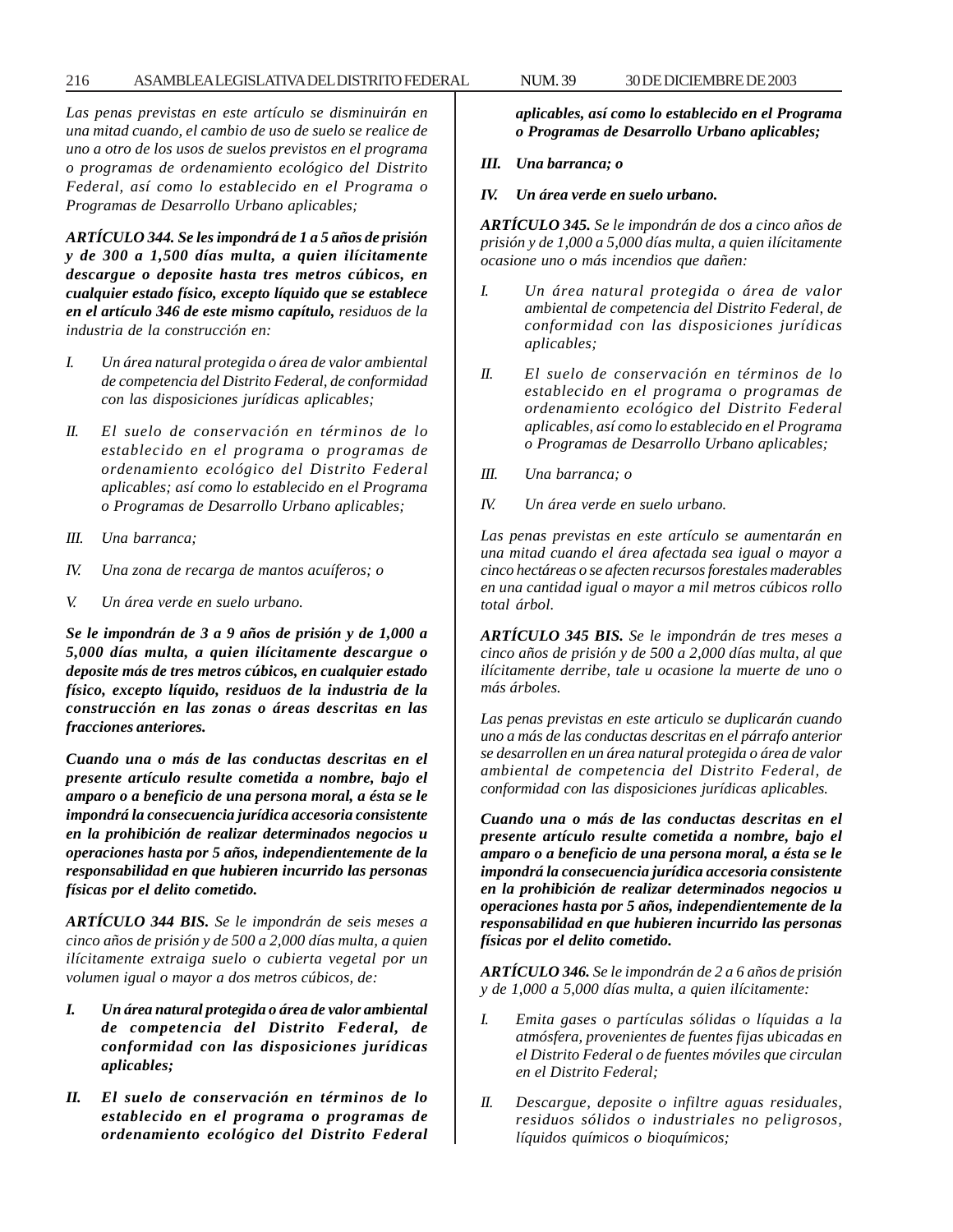- *IV. Genere emisiones de energía térmica o lumínica, olores, ruidos o vibraciones, provenientes de fuentes fijas ubicadas en el Distrito Federal o de fuentes móviles que circulan en el Distrito Federal;*
- *V. Realice actividades riesgosas de las previstas en las disposiciones jurídicas aplicables en el Distrito Federal;*
- *VI. Genere, maneje o disponga residuos sólidos o industriales no peligrosos conforme a lo previsto en las disposiciones jurídicas aplicables en el Distrito Federal.*

*Las penas previstas en este articulo se impondrán siempre que se ocasionen daños a la salud de las personas o uno o más ecosistemas o sus elementos y se aumentarán en una mitad cuando las conductas descritas en las fracciones anteriores se realicen dentro de:*

- *a). Un área natural protegida o área de valor ambiental de competencia del Distrito Federal, de conformidad con las disposiciones jurídicas aplicables;*
- *b). El suelo de conservación en términos de lo establecido en el programa o programas de ordenamiento ecológico del Distrito Federal aplicables, así como lo establecido en el Programa o Programas de Desarrollo Urbano aplicables;*
- *c). Una barranca;*
- *d). Una zona de recarga de mantos acuíferos; o*
- *e). Un área verde en suelo urbano.*

*Cuando una o más de las conductas descritas en el presente articulo resulte cometida a nombre, bajo el amparo o a beneficio de una persona moral, a ésta se le impondrá la consecuencia jurídica accesoria consistente en la prohibición de realizar determinados negocios u operaciones hasta por 5 años, independientemente de la responsabilidad en que hubieren incurrido las personas físicas por el delito cometido.*

### *CAPÍTULO II DELITOS CONTRA LA GESTIÓN AMBIENTAL*

*ARTÍCULO 347. Se le impondrán de seis meses a cinco años de prisión y de 500 a 2,000 días multa, al que realice el cambio provisional de aditamentos o equipos de cualquier vehículo automotor, con el objeto de obtener uno o más documentos que acrediten la aprobación de la*

*verificación vehicular prevista en las disposiciones jurídicas aplicables en el Distrito Federal.*

*ARTÍCULO 347 BIS. Se le impondrán de tres a nueve años de prisión y de 1,000 a 5,000 días multa, al que:*

- *I. Altere, permita la alteración u opere en forma indebida cualquier equipo o programa utilizado para la verificación vehicular prevista en las disposiciones jurídicas aplicables en el Distrito Federal; o*
- *II. Ilícitamente venda uno o más documentos que acrediten la aprobación de la verificación vehicular prevista en las disposiciones jurídicas aplicables en el Distrito Federal.*

*ARTÍCULO 347 TER. Se le impondrán de seis meses a tres años de prisión y de 20 a 500 días multa:*

- *I. Al propietario, responsable o técnico de los centros de verificación vehicular que por si o por interpósita persona, solicite o reciban indebidamente dinero o cualquier otra dádiva para la aprobación de la verificación vehicular, o por cualquier motivo cobre una cantidad superior a la autorizada oficialmente; y*
- *II. En calidad de usuario del servicio de verificación vehicular, ilícitamente ofrezca, prometa o entregue dinero o cualquier dádiva, con el fin de obtener la aprobación de la verificación vehicular obligatoria.*

*ARTÍCULO 347 QUATER. Se le impondrán de seis meses a cinco años de prisión y de 1,000 a 3,000 días multa, al que obtenga una autorización proveniente de cualquier autoridad ambiental del Distrito Federal, a partir de información falsa o de uno o más documentos falsos o alterados.*

*ARTÍCULO 347 QUINTUS. Se les impondrán de seis meses a tres años de prisión y de 20 a 500 días multa a los prestadores y laboratorios de servicios ambientales, que proporcionen documentos o información falsa u omitan datos con el objeto de que las autoridades ambientales otorguen o avalen cualquier tipo de permiso, autorización o licencia.*

*Las penas previstas en este artículo se impondrán, siempre que la autoridad ambiental haya otorgado el permiso, autorización o licencia de que se trate.*

### *CAPÍTULO III DISPOSICIONES COMUNES A LOS DELITOS PREVISTOS EN EL PRESENTE TÍTULO*

*ARTÍCULO 348. Ecocidio es la conducta consistente en causar un daño al ambiente por la emisión de contaminantes, a realización de actividades riesgosas o la afectación de recursos naturales*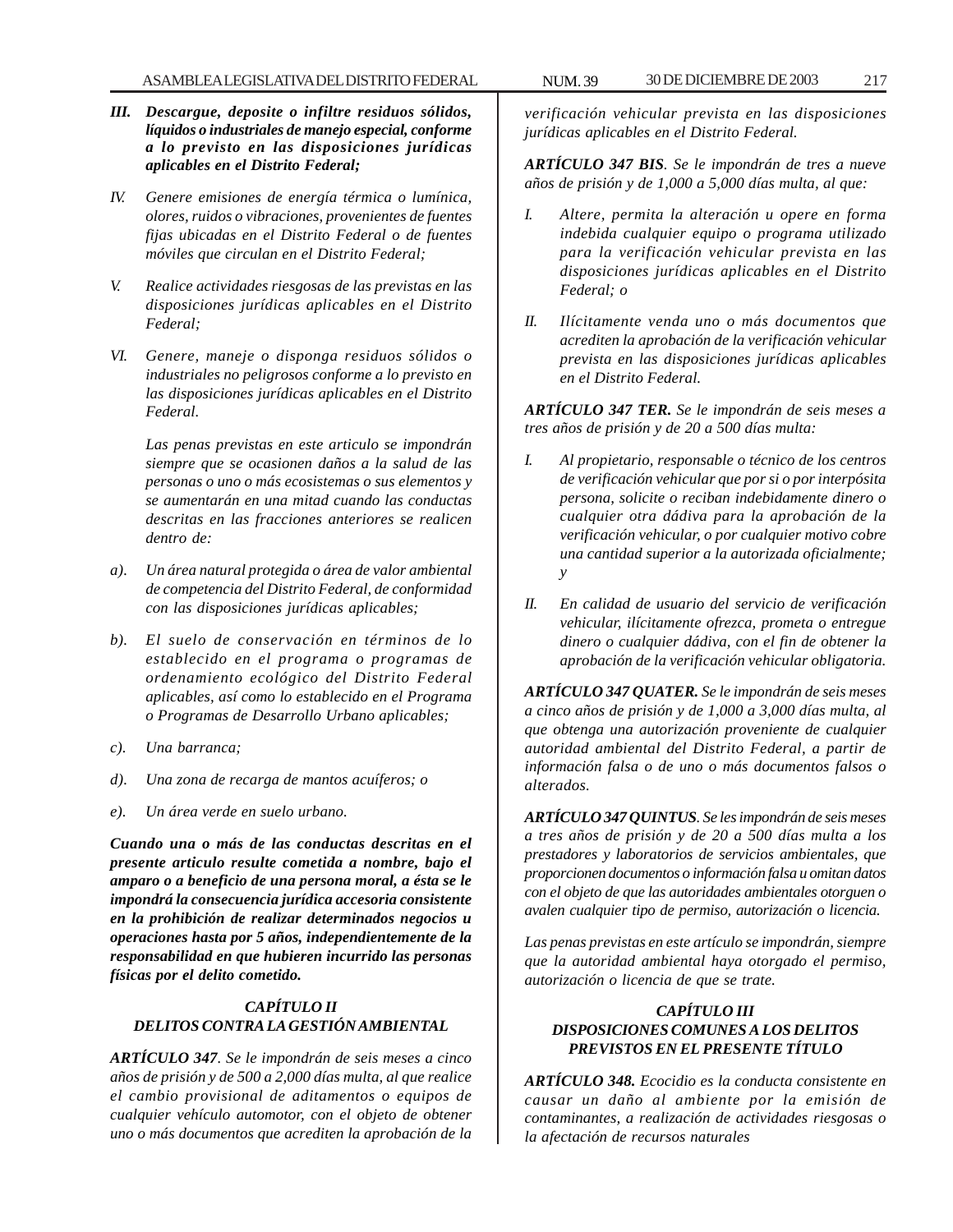#### 218 ASAMBLEA LEGISLATIVA DEL DISTRITO FEDERAL NUM. 39 30 DE DICIEMBRE DE 2003

*ARTÍCULO 349. El Juez, de oficio o a petición de parte, podrá reducir las penas correspondientes para los delitos previstos en este titulo, hasta en tres cuartas partes, cuando el agente haya reestablecido las condiciones de los elementos naturales afectados al estado en que se encontraban antes de realizarse la conducta, y cuando ello no sea posible, ejecutando las acciones u obras que compensen los daños ambientales que se hubiesen generado.*

*A efecto de que pueda acreditarse el supuesto de procedencia de la mencionada atenuante, deberá constar en el expediente respectivo dictamen técnico favorable emitido por la autoridad ambiental competente en el Distrito Federal.*

*ARTÍCULO 349 BIS. Para los efectos del presente Titulo, la reparación del daño se ordenará a petición del Ministerio Público u oficiosamente por el Juez, e incluirá además:*

*I. La realización de las acciones necesarias para restaurar las condiciones de los elementos naturales afectados al estado en que se encontraban antes de realizarse el delito, cuando ello no sea posible, la ejecución de acciones u obras que permitan compensar los daños ambientales que se hubiesen generado, y si ninguna de ellas fuera posible, el pago de una indemnización que se integrará a los recursos del fondo ambiental público previsto en la Ley Ambiental del Distrito Federal.*

*A fin de determinar el monto de la indemnización a que se refiere esta fracción, el Juez deberá considerar los daños ambientales ocasionados, el valor de los bienes afectados y el derecho de toda persona de tener un ambiente sano; debiendo apoyarse en todo caso, en un dictamen técnico emitido por la autoridad ambiental competente para fijar el monto de la indemnización correspondiente, la cual en ninguno de los casos deberá ser inferior al valor de los bienes afectados o de los beneficios obtenidos por la conducta.*

*II. La suspensión, modificación o demolición de las construcciones, obras o actividades, que hubieren dado lugar al delito respectivo.*

*ARTÍCULO 349 TER. Tratándose de los delitos previstos en este titulo, el trabajo a favor de la comunidad, consistirá en actividades relacionadas con la protección al ambiente o la restauración de los recursos naturales.*

*ARTÍCULO 350. En caso de concurso de delitos, en lo referente a la reparación del daño, tendrá preferencia la reparación del daño ambiental, con excepción de la reparación de los daños a la salud, integridad de las personas o a la vida.*

*ARTÍCULO 350 BIS. Cuando en la comisión de un delito previsto en este titulo, intervenga un servidor público en* *ejercicio, con motivo de sus funciones o aprovechándose de su calidad de servidor, la pena de prisión se aumentará en una mitad y se le inhabilitará para ocupar cargo, empleo o comisión, en los términos del articulo 258 de este Código.*

### *TÍTULO CUARTO APLICACIÓN DE PENAS Y MEDIDAS DE SEGURIDAD*

### *CAPÍTULO II PUNIBILIDAD DE LOS DELITOS CULPOSOS*

### *ARTÍCULO 76. …*

*…*

*Sólo se sancionarán como delitos culposos los siguientes: Homicidio, a que se refiere el artículo 123; Lesiones, a que se refiere el artículo 130; Aborto, a que se refiere la primera parte del párrafo segundo del artículo 145; Lesiones por Contagio, a que se refiere el articulo 159; Daños, a que se refiere el artículo 239; Ejercicio Indebido de Servicio Público, a que se refieren las fracciones III y IV del artículo 259, en las hipótesis siguientes: destruir, alterar o inutilizar información o documentación bajo su custodia o a la cual tenga acceso; propicie daños pérdida o sustracción en los supuestos de la fracción IV del artículo 259; Evasión de Presos, a que se refieren los artículos 304, 305, 306 fracción II y 309 segundo párrafo; Suministro de Medicinas Nocivas o Inapropiadas a que se refieren los artículos 328 y 329; Ataques a las Vías y a los Medios de Comunicación a que se refieren los artículos 330, 331 y 332; Delitos contra el Ambiente, a que se refieren los artículos 345 y 346; y los demás casos contemplados específicamente en el presente Código y otras disposiciones legales.*

### *TRANSITORIO*

*ÚNICO: El presente decreto entrará en vigor al día siguiente de su publicación en la Gaceta oficial del Distrito Federal. Para su mayor difusión, publíquese en el diario Oficial de la Federación.*

*Firman por la Comisión de Preservación del Medio Ambiente y Protección Ecológica las y los diputaos: Sara Guadalupe Figueroa Canedo, Presidenta; Juan Manuel González Maltos, Secretario; así como los integrantes: Martha Teresa Delgado Peralta, Christian Martín Lujano Nicólas e Higinio Chávez García*

*Firman por la Comisión de Administración y Procuración de Justicia las y los diputados: Alfredo Hernández Raigosa, Presidente; Gerardo Villanueva Albarrán, Vicepresidente; José de Jesús López Sandoval, Secretario; así como los integrantes: Mónica Leticia Serrano Peña, Andrés Lozano Lozano, Julio César Moreno Rivera y Héctor Guijosa Mora.*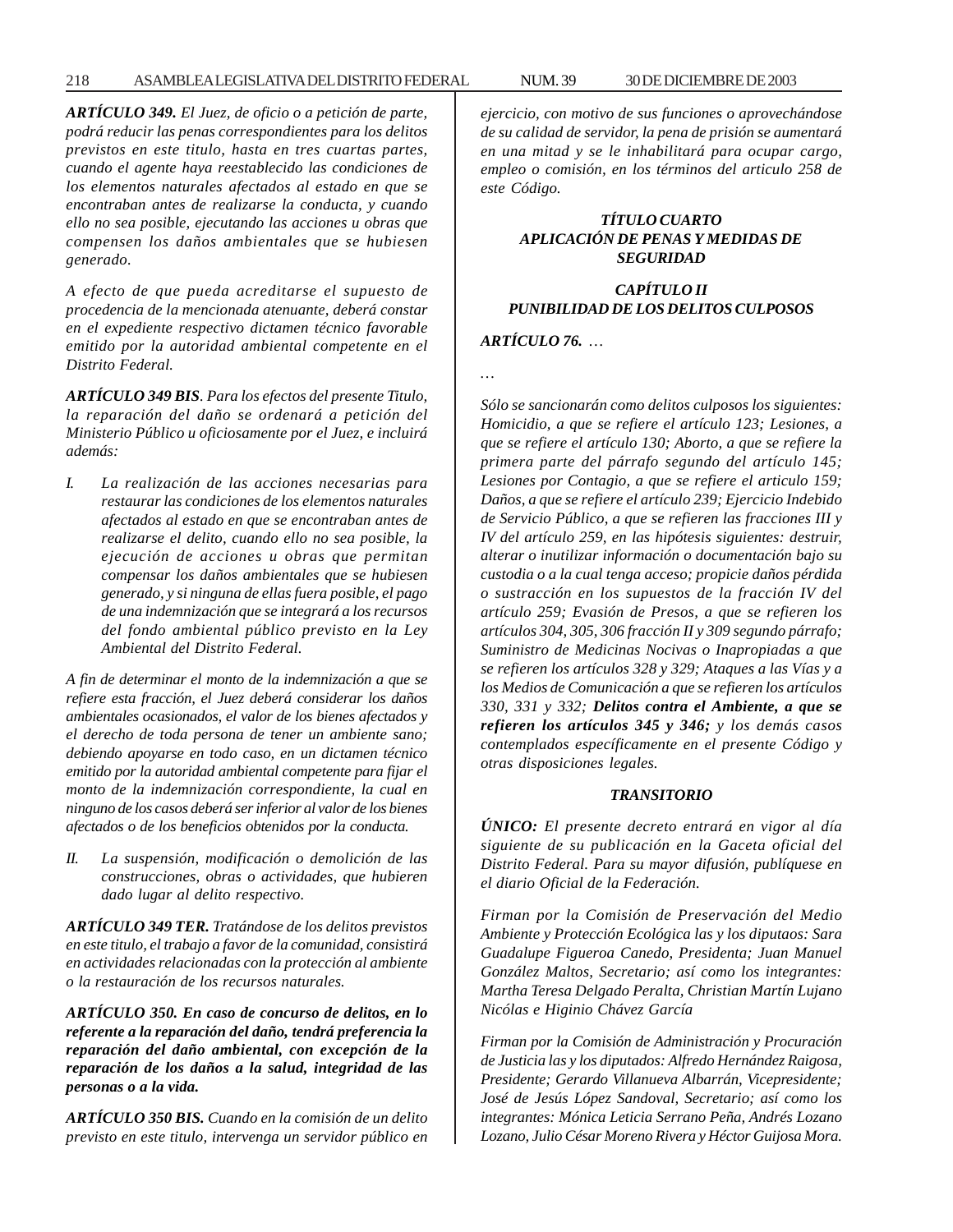### **LA C. PRESIDENTA.-** Gracias diputada Secretaria.

Para fundamentar el dictamen se concede el uso de la tribuna al diputado Alfredo Hernández Raigosa, por las Comisiones Unidas de Administración y Procuración de Justicia y de Preservación del Medio Ambiente y Protección Ecológica.

# **El C. DIPUTADO ALFREDO HERNÁNDEZ RAIGOSA.-**

Muchas gracias diputada Presidenta.

Vengo a fundamentar este dictamen de las Comisiones Unidas de Medio Ambiente y Administración y Procuración de Justicia, y bueno en este dictamen hemos hecho un trabajo importante para encontrar acuerdos y que aunque hay algunas contradicciones, que hubo, logramos prácticamente sacar adelante el dictamen.

El derecho a un medio ambiente sano es un derecho subjetivo, de gran relevancia en la actualidad que se puede traducir como el derecho a tener una calidad, de vida sana para las generaciones presentes y futuras, que entraña, por supuesto la obligación del Estado de promoverla y de la sociedad civil la oportunidad de hacerla efectiva, a través de la creación de normas e instituciones jurídicas que regulen las relaciones de los individuos y la sociedad con el ambiente, normas que constituyen el soporte del desarrollo del derecho ambiental quien busca vigencia del respeto a este derecho humano.

La iniciativa de reformas y adiciones que se dictamina divide en tres capítulos y no en uno como se encuentra actualmente el Título Vigésimo Quinto del nuevo Código Penal del Distrito Federal, a saber: Capítulo I, Delitos contra al Ambiente; Capitulo II, Delitos contra la Gestión Ambiental, y Capítulo III, Disposiciones Comunes a los Delitos previstos en el presente Título.

Estos delitos ambientales se agrupan dentro de un mismo título, por lo que se traslada de manera general al artículo 343 la conducta típica prevista en el artículo 238 del nuevo Código Penal para el Distrito Federal y que el Capítulo I se enfocaría directamente a los delitos que atentan contra los recursos naturales, entre los que se encuentran: protección de los recursos forestales, protección del suelo de conservación, protección contra incendios forestales, protección de las especies de flora y fauna, especialmente aquellas denominadas como en peligro de extinción; y finalmente, protección de las zonas reconocidas con valor de recarga de acuíferos.

Las conductas se encuadran como delitos dolosos, culposos y graves, que se persiguen de oficio. Se incluyen las conductas previstas actualmente en los párrafos del artículo 238, por ser conductas que afectan el suelo de conservación y otras superficies con recursos naturales. Se adiciona como parte de las áreas donde pueden presentarse estas conductas, las barrancas, las áreas de valor ambiental y las áreas verdes en suelo urbano. Se establecen diversos supuestos en los que se aumenta la

pena por considerar que se trata de hechos con impactos más severos a los recursos que se pretenden proteger.

Por lo que toca a la conducta prevista en el artículo 343-Bis, se amplía el tipo penal a las áreas de valor ambiental, áreas verdes en suelo urbano y barrancas, además se dota de elementos adicionales que permitan a la autoridad judicial acreditar el objeto material, remitiéndolo al Programa General de Reordenamiento Ecológico.

Se conservan las conductas de extracción de cubierta vegetal, incendiar, derribar, talar u ocasionar la muerte de árboles; emitir gases o partículas a la atmósfera, descargar, infiltrar o depositar contaminantes y generar emisiones de energía, pero se retoma su redacción a fin de dar mayor protección al ambiente y eliminar palabras innecesarias que únicamente dificultan su aplicación. Aunado a esto, se clasifican como delitos de peligro y se agravan, ya sea porque se cometen en zonas prioritarias de conservación o por la cantidad de recursos naturales afectados, agravantes que se obtuvieron a través de parámetros que permiten considerar que el daño ambiental generado es mayor y escasa o nula la posibilidad de restaurar o compensar los mismos.

Dentro del Capítulo II se conservan las conductas de realizar el cambio provisional de aditamentos o equipos de vehículos automotores y la alteración u operación en forma indebida de los equipos de cómputo utilizados para la verificación vehicular, con la adecuación a su redacción a fin de dar mayor protección al bien jurídico tutelado y eliminar elementos subjetivos innecesarios que únicamente hacían casi imposible su aplicación.

Se adicionan conductas, las cuales a la fecha no se encuentran previstas y sancionadas en el Nuevo Código Penal, como son el realizar actividades riesgosas, generar y manejar o disponer residuos sólidos o industriales no peligrosos, conductas que se prevén como de peligro y se adicionan al Catálogo de Conductas Antisociales cometidas contra el ambiente, ya que son conductas que se cometen con regularidad, afectando vastos recursos naturales.

De la misma manera, se amplía la protección penal de los tipos al incluir a las fuentes fijas ubicadas en el Distrito Federal y a las fuentes móviles que circulan por su territorio, ya que una parte de los contaminantes que se encuentren en la atmósfera de esta entidad provienen de esas fuentes emisoras.

Para determinar su inclusión a la normatividad penal en el artículo 344, se tomó en consideración el gran deterioro ambiental que produce el depósito de residuos industriales de la construcción en lugares no autorizados para ello, en donde generalmente el daño es irreversible y se pierde no sólo la calidad del suelo, sino la vida animal y vegetal que en él habita.

De igual forma, se adiciona la conducta típica prevista en el artículo 347-Bis, consistente en la venta ilícita de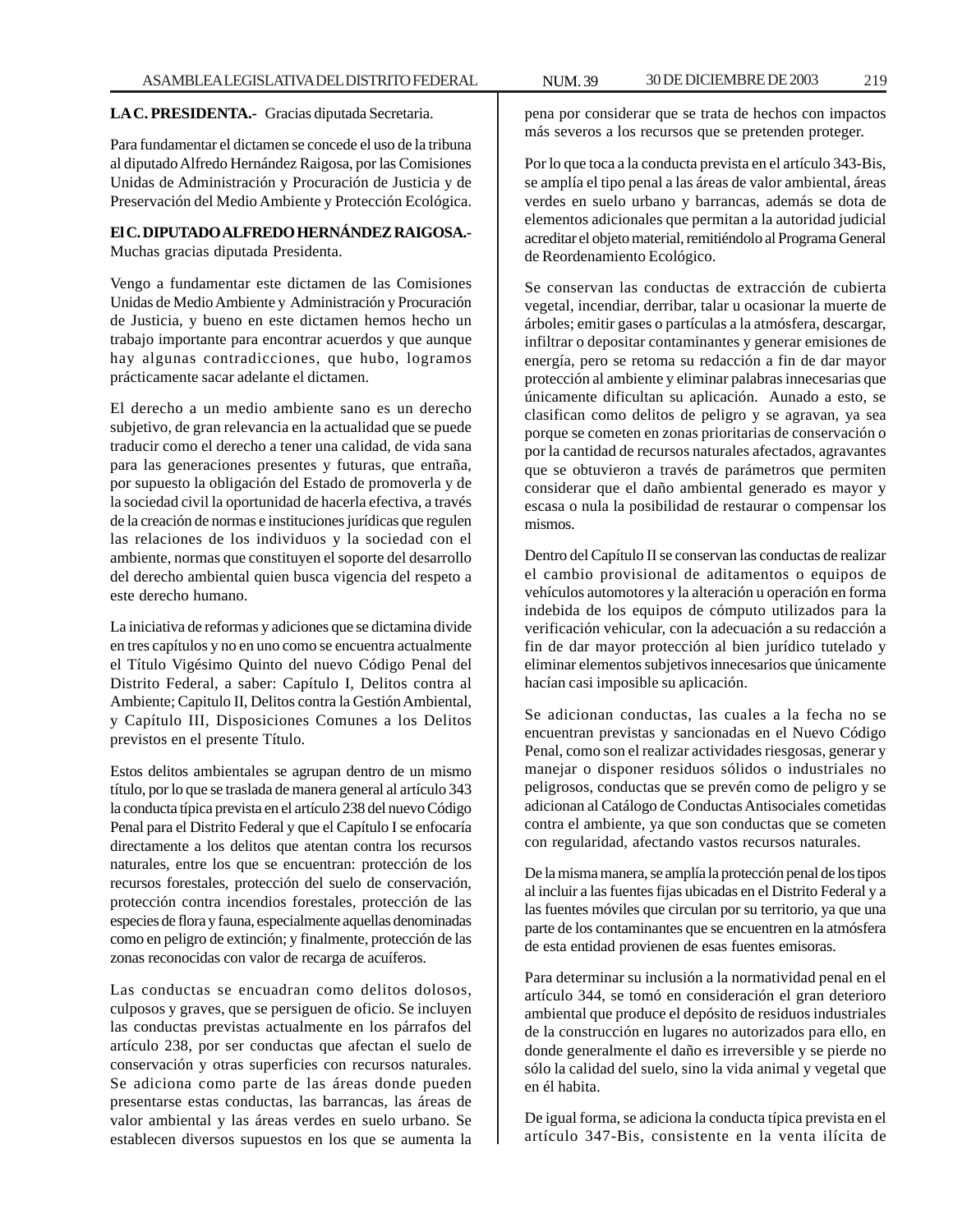220 ASAMBLEA LEGISLATIVA DEL DISTRITO FEDERAL NUM. 39 30 DE DICIEMBRE DE 2003

documentos que acrediten la aprobación de la verificación vehicular, lo que tiene su origen en uno de los grandes problemas que aqueja a esta ciudad.

En tal suerte, compañeras y compañeros diputados, los invito a que voten a favor de este dictamen que en términos generales conceptúa de manera moderna, más ágil, más expedita, las violaciones que se dan al medio ambiente y da pauta a sanciones ejemplares para evitar con esto, para poner un freno a estos efectos.

Solicito a la Presidencia pueda insertar íntegro el documento, que no terminé de leer por razones del tiempo, en el Diario de los Debates.

Muchas gracias.

**LA C. PRESIDENTA.-** Gracias, diputado. Insértese íntegramente en el Diario de los Debates el dictamen en comento.

Está a discusión el dictamen. Se abre el registro de oradores.

¿Oradores en contra? ¿Alguna o algún diputado desea razonar su voto?

Para razonar su voto tiene el uso de la tribuna hasta por diez minutos el diputado Francisco Agundis, del Partido Verde Ecologista de México.

**EL C. DIPUTADO FRANCISCO DE PAULA AGUNDIS ARIAS.-** Con el permiso de la diputada Presidenta.

El tema que hoy nos ocupa reviste una gran importancia, dado que la protección ambiental es uno de los problemas que mayor atención requiere en esta la Ciudad de México, donde en la mayoría de las ocasiones éste se ha visto rezagado por circunstancias de diversa índole. Asimismo, la importancia que tiene la legislación penal para la Ciudad de México deriva de la necesidad de brindar protección a sus habitantes, consecuencia de la ya muy marcada descomposición social.

El legislar en materia penal ambiental es producto de la necesidad de responsabilizar justamente a los actores de un daño ambiental causado, situación que obliga a conjuntar estas dos materias para lograr dicho objetivo.

Así pues y atendiendo la facultad que tiene la Asamblea Legislativa del Distrito Federal de legislar en materia penal según lo establece el artículo 122 de la Constitución Política de los Estados Unidos Mexicanos, se presenta este dictamen que versa sobre las modificaciones al Código Penal del Distrito Federal en materia de delitos ambientales, resultado de una iniciativa de reformas que tiene como objeto el aportar en el campo de su competencia nuevas disposiciones para la lucha contra las conductas delictivas que ponen en riesgo nuestro entorno ambiental.

Es así que con este dictamen tenemos la posibilidad de que por primera vez se otorgue la importancia debida a la tutela del ambiente. Es un bien jurídico que hasta ahora había quedado sin mecanismos adecuados y suficientes para proteger, restituir el daño causado adecuadamente, con especial énfasis en la prevención del crecimiento, en las invasiones sobre el suelo de conservación.

Recordemos que dentro de la clasificación de los derechos humanos de la tercera generación, reconocidos en diversos instrumentos jurídicos internacionales y nacionales, está el tener un ambiente sano y en consecuencia vivir en condiciones de desarrollo que en términos más llanos significa tener una calidad de vida adecuada y mantener las condiciones de vida propicias para las generaciones futuras. Es un derecho de gran relevancia en la actualidad, pues permite mejorar la calidad de vida para los que vivimos aquí, y con ello propiciar su conservación para los que vivirán el día de mañana. De ahí que resulta una obligación tanto para las autoridades el promoverlo y para los habitantes respetarlos, por lo que para garantizarlo es necesario el apoyo en los instrumentos e instituciones jurídicas que regulen y controlen nuestra conducta con relación al ambiente.

De ahí que, como ya hemos mencionado, el contenido del capítulo que hoy se vota para reformar el nuevo Código Penal tenga como finalidad el identificar claramente las conductas dañinas para el entorno y, como bien se ha dicho en la fundamentación del dictamen, evitar confusiones que desprotejan el bien jurídico tutelado en los delitos ambientales.

Sabemos que los problemas ambientales de esta ciudad no sólo pueden resolverse a fuerza de sanciones penales, como ir a la cárcel o pagar una multa, pero éstas son sin duda necesarias cuando las sanciones administrativas y civiles no han sido suficientes; sin embargo, mal haríamos en pensar que castigando con la privación de la libertad será suficiente para proteger al ambiente, por lo que estas reformas privilegian por mucho la prevención y reparación del daño ambiental, que es lo más importante en este tipo de delitos, pues pagar una pena pecuniaria o estar encarcelado, en nada restituye los beneficios ambientales perdidos por una conducta contraria a la protección de nuestro entorno.

En el grupo parlamentario del Partido Verde consideramos que la política ambiental tiene al Derecho Penal como un instrumento que debe utilizar como último recurso para la solución de los problemas ambientales, pero que cuando se utilice debe hacerlo con correcta aplicación de técnica jurídica y de los principios filosóficos que lo sustentan. De ahí que en este dictamen se privilegie la prevención y reparación, antes que las penas excesivas.

Creemos necesario preservar el ambiente, pues éste es un derecho de las presentes generaciones y de las generaciones futuras y es nuestro deber construir las bases necesarias para ello y dejar en manos de los que vendrán el mundo ambientalmente equilibrado que podemos entre todos construir.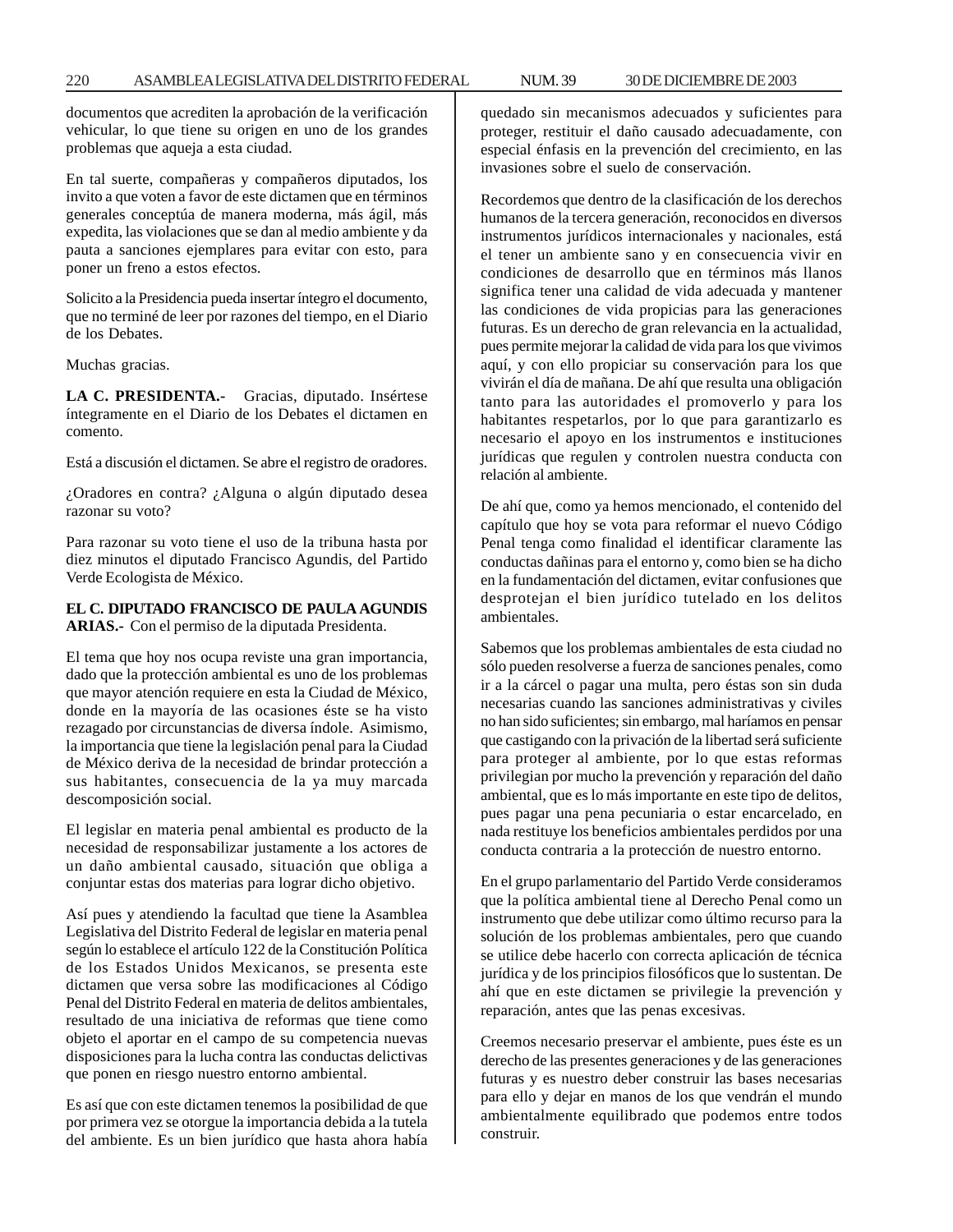Congruentes con este principio es por lo que el día de hoy invitamos a todos los legisladores que integran esta soberanía a votar a favor del presente dictamen.

Por su atención, muchas gracias.

**LA C. PRESIDENTA.-** Gracias, diputado Agundis.

Antes de proceder a recoger la votación en lo general del dictamen, se pregunta a las diputadas y diputados si habrán de reservar algún artículo para ser discutido en lo particular.

**LA C. DIPUTADA MARTHA TERESA DELGADO PERALTA (Desde su curul).-** El artículo 348.

### **LA C. DIPUTADA SARA GUADALUPE FIGUEROA CANEDO (Desde su curul).-** El artículo 238.

**LA C. PRESIDENTA.-** Toda vez que han sido reservados artículos para ser discutidos en lo particular, proceda la secretaría en votación nominal a consultar al pleno si es de aprobarse el dictamen en lo general y los artículos no reservados en lo particular.

**EL C. SECRETARIO, DIPUTADO JUVENTINO RODRÍGUEZ RAMOS.-** Se va a proceder a recoger la votación nominal del dictamen en lo general y de los artículos no reservados en lo particular.

De conformidad con lo establecido por el artículo 128 del Reglamento para el Gobierno Interior de la Asamblea, se solicita a la Coordinación de Servicios Parlamentarios, hacer el anuncio correspondiente a efecto de que los diputados presentes puedan emitir su voto.

Se solicita a los diputados que al emitir su voto, lo hagan en voz alta diciendo su nombre y apellido, añadiendo la expresión, ''en pro'', ''en contra'' o ''abstención''. El de la voz recogerá la votación. Comenzamos de derecha a izquierda.

#### **(Votación Nominal)**

Juan Antonio Arévalo López, en pro. Gabriela Cuevas, en pro. José María Rivera, a favor. Mónica Serrano, en pro. Obdulio Ávila, en pro. Martha Delgado, en pro. Rafael Hernández, a favor. Emilio Fernández, en pro. Eduardo Malpica, en pro.

Maricela Contreras Julián, a favor.

Higinio Chávez, a favor.

María de Lourdes Rojo e Incháustegui, a favor.

Francisco Chiguil, en pro.

Lozano Lozano, en pro.

González Maltos, a favor.

Araceli Vázquez, en pro.

Alfredo Hernández Raigosa, a favor.

Sara Figueroa, a favor.

Christian Lujano, a favor.

Jesús López, en pro.

Mariana Gómez del Campo, en pro.

Irma Islas, en pro en lo general.

Sofía Figueroa, en pro.

Jorge Lara, en pro.

José Espina, en pro.

Alejandra Barrales, en pro.

René Bejarano, en pro.

Reyes Gámiz, a favor.

Silvia Oliva Fragoso, en pro.

Miguel Angel Solares Chávez, a favor.

Elio Bejarano, en pro.

Rodrigo Chávez Contreras, a favor.

Alberto Trejo Villafuerte, en pro.

Lourdes Alonso, en pro.

María Elena Torres, en pro.

José Jiménez, en pro.

José Antonio Arévalo, en pro.

Bernardo de la Garza, en pro.

Francisco Agundis, en pro.

Aguilar Álvarez, en pro.

Mauricio López, en pro.

José Medel Ibarra, a favor.

Jiménez Guzmán, en pro.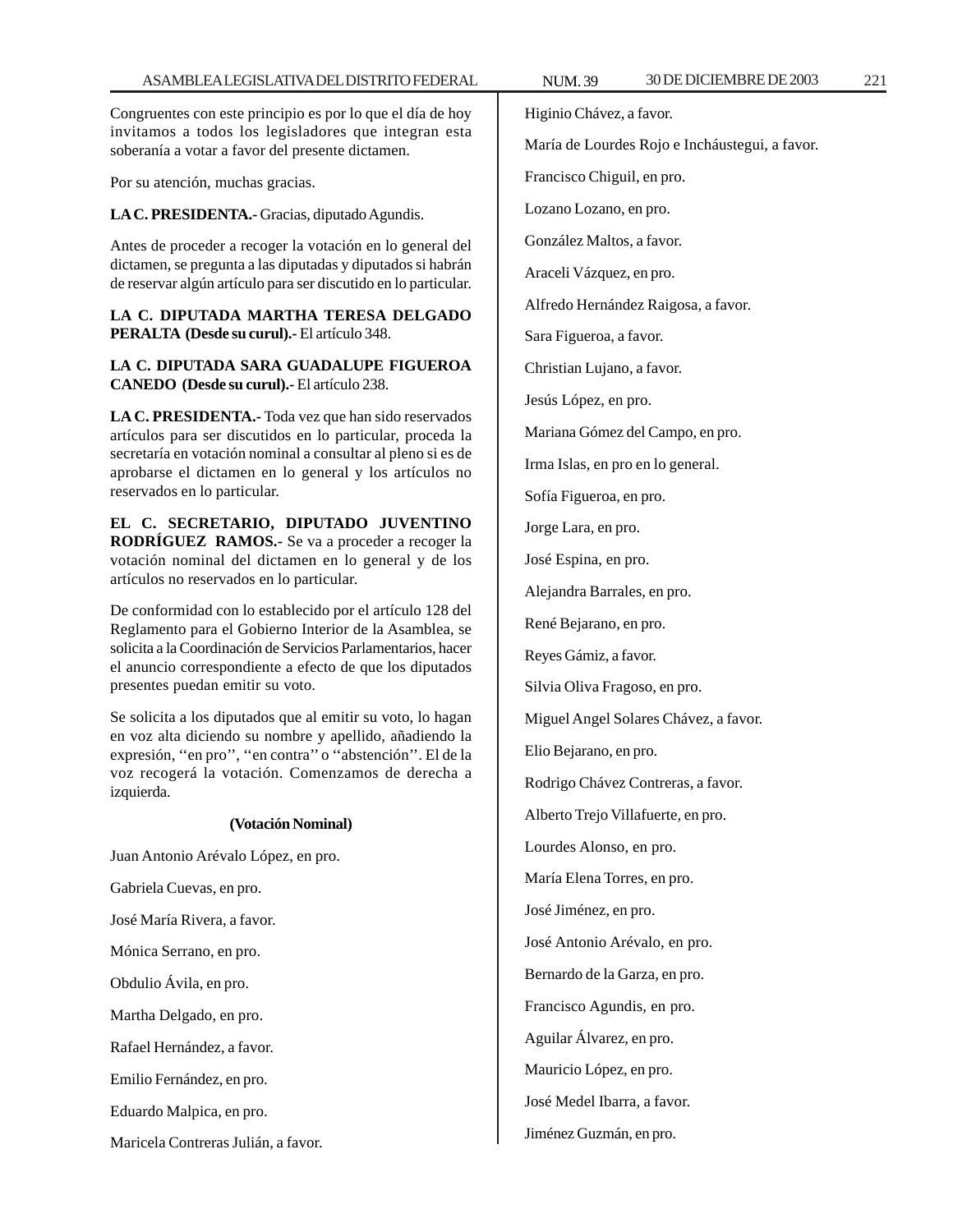222 ASAMBLEA LEGISLATIVA DEL DISTRITO FEDERAL NUM. 39 30 DE DICIEMBRE DE 2003

en otros Estados cuando se ha establecido este tipo de delitos, a los únicos a los que se les empieza a llamar ecocidas son a la gente que hace pequeños delitos y a las

grandes industrias jamás se les llama ecocidas.

| Gerardo Villanueva, a favor.                                                                                                                                                | En relación con la reserva al artículo 348 que señala lo<br>siguiente: Ecocidio es la conducta consistente en causar<br>un daño al ambiente, por la emisión de contaminantes, la<br>realización de actividades riesgosas o la afectación de los<br>recursos naturales.                                                                                                                                                                                                                                                                                                                                                                                                                                                                                                                                                                                                                                                                                                                                                                                                                                                                                                                                                                                                                                                                                                                                                                      |
|-----------------------------------------------------------------------------------------------------------------------------------------------------------------------------|---------------------------------------------------------------------------------------------------------------------------------------------------------------------------------------------------------------------------------------------------------------------------------------------------------------------------------------------------------------------------------------------------------------------------------------------------------------------------------------------------------------------------------------------------------------------------------------------------------------------------------------------------------------------------------------------------------------------------------------------------------------------------------------------------------------------------------------------------------------------------------------------------------------------------------------------------------------------------------------------------------------------------------------------------------------------------------------------------------------------------------------------------------------------------------------------------------------------------------------------------------------------------------------------------------------------------------------------------------------------------------------------------------------------------------------------|
| Julio César Moreno, a favor.                                                                                                                                                |                                                                                                                                                                                                                                                                                                                                                                                                                                                                                                                                                                                                                                                                                                                                                                                                                                                                                                                                                                                                                                                                                                                                                                                                                                                                                                                                                                                                                                             |
| Guadalupe Ocampo, a favor.                                                                                                                                                  |                                                                                                                                                                                                                                                                                                                                                                                                                                                                                                                                                                                                                                                                                                                                                                                                                                                                                                                                                                                                                                                                                                                                                                                                                                                                                                                                                                                                                                             |
| Víctor Varela, en pro.                                                                                                                                                      | En primer lugar, diputados, la parte especial del Código<br>Penal establece los delitos, es decir las conductas típicas,<br>antijurídicas, culpables y punibles y señalar que el ecocidio<br>es la conducta consistente en causar daño al ambiente no<br>lo convierte en un delito porque carece de punibilidad.<br>Por otra parte, este artículo 348 que define lo que es el<br>ecocidio, es el único artículo de toda la modificación y de<br>todo el Código Penal que se refiere al ecocidio y que además<br>carece de punibilidad. Los artículos que se están<br>reformando en materia de delitos ambientales no se<br>encuentran definidos como ecocidio en ninguna parte de<br>la propuesta; por lo que no tiene sentido aprobar un solo<br>artículo que ni siquiera se relaciona con otros artículos y<br>sin ningún artículo de los delitos en contra del ambiente y<br>de la gestión ambiental contiene la palabra ecocidio, si no<br>se pone ninguna pena por ser ecocida, qué sentido tiene<br>que definamos tal palabra.                                                                                                                                                                                                                                                                                                                                                                                                        |
| Pablo Trejo Pérez, a favor.                                                                                                                                                 |                                                                                                                                                                                                                                                                                                                                                                                                                                                                                                                                                                                                                                                                                                                                                                                                                                                                                                                                                                                                                                                                                                                                                                                                                                                                                                                                                                                                                                             |
| Rodolfo Covarrubias, a favor.                                                                                                                                               |                                                                                                                                                                                                                                                                                                                                                                                                                                                                                                                                                                                                                                                                                                                                                                                                                                                                                                                                                                                                                                                                                                                                                                                                                                                                                                                                                                                                                                             |
| Julio Escamilla, a favor.                                                                                                                                                   |                                                                                                                                                                                                                                                                                                                                                                                                                                                                                                                                                                                                                                                                                                                                                                                                                                                                                                                                                                                                                                                                                                                                                                                                                                                                                                                                                                                                                                             |
| Rigoberto Nieto, a favor.                                                                                                                                                   |                                                                                                                                                                                                                                                                                                                                                                                                                                                                                                                                                                                                                                                                                                                                                                                                                                                                                                                                                                                                                                                                                                                                                                                                                                                                                                                                                                                                                                             |
| EL C. SECRETARIO.- ¿Faltó alguna o algún diputado de<br>emitir su voto?                                                                                                     |                                                                                                                                                                                                                                                                                                                                                                                                                                                                                                                                                                                                                                                                                                                                                                                                                                                                                                                                                                                                                                                                                                                                                                                                                                                                                                                                                                                                                                             |
| Se va a proceder a recoger la votación de la Mesa Directiva.                                                                                                                |                                                                                                                                                                                                                                                                                                                                                                                                                                                                                                                                                                                                                                                                                                                                                                                                                                                                                                                                                                                                                                                                                                                                                                                                                                                                                                                                                                                                                                             |
| Juventino Rodríguez, a favor.                                                                                                                                               |                                                                                                                                                                                                                                                                                                                                                                                                                                                                                                                                                                                                                                                                                                                                                                                                                                                                                                                                                                                                                                                                                                                                                                                                                                                                                                                                                                                                                                             |
| Gabriela González, a favor.                                                                                                                                                 |                                                                                                                                                                                                                                                                                                                                                                                                                                                                                                                                                                                                                                                                                                                                                                                                                                                                                                                                                                                                                                                                                                                                                                                                                                                                                                                                                                                                                                             |
| Jorge García Rodríguez, a favor.                                                                                                                                            |                                                                                                                                                                                                                                                                                                                                                                                                                                                                                                                                                                                                                                                                                                                                                                                                                                                                                                                                                                                                                                                                                                                                                                                                                                                                                                                                                                                                                                             |
| Lorena Villavicencio Ayala, a favor.                                                                                                                                        | Por eso, mi propuesta que les hago es eliminar ese artículo<br>y recorrer los artículos siguientes del dictamen.                                                                                                                                                                                                                                                                                                                                                                                                                                                                                                                                                                                                                                                                                                                                                                                                                                                                                                                                                                                                                                                                                                                                                                                                                                                                                                                            |
| Carlos Alberto Flores, a favor.                                                                                                                                             |                                                                                                                                                                                                                                                                                                                                                                                                                                                                                                                                                                                                                                                                                                                                                                                                                                                                                                                                                                                                                                                                                                                                                                                                                                                                                                                                                                                                                                             |
| María Teresita Aguilar, a favor.                                                                                                                                            | Esta propuesta, señores diputados y diputadas, no afectaría<br>las reformas que hemos aprobado en el dictamen y al<br>contrario de permanecer este artículo con un enunciado,<br>podría ocasionar serias confusiones.<br>En el momento en que un Ministerio Público se encargue<br>de ejercitar la acción penal y en su acusación acuse al<br>infractor de ecocida, en la medida en que este delito no<br>tiene ninguna sanción, el ecocida no tendrá tampoco<br>ninguna pena qué cumplir; por un lado.<br>Por otro lado, señores, compañeros, les anuncio que de<br>aprobar este artículo 348, todos los aquí presentes nos<br>convertimos en ecocidas en el instante siguiente, dado que<br>es la conducta consistente en causar un daño al ambiente<br>por la emisión de contaminantes, el que haya llegado aquí<br>en automóvil o camión es ecocida, la realización de<br>actividades riesgosas, toda aquél que realice alguna<br>actividad riesgosa, aunque esta actividad no haya tenido<br>ninguna afectación negativa para la población o para el<br>ambiente ya es un ecocida o la afectación de recursos<br>naturales, que nos encontramos afectando de manera<br>permanente todos los habitantes de la ciudad, seremos<br>todos unos ecocidas.<br>Finalmente, el último razonamiento que quiero hacer es que<br>si bien resulta muy atractivo poder determinar que el<br>ecocidio es esa conducta, generalmente en otros países, |
| EL C. SECRETARIO.- Diputada Presidenta, el resultado de<br>la votación es el siguiente: 57 votos a favor, 0 votos en<br>contra y 0 abstenciones.                            |                                                                                                                                                                                                                                                                                                                                                                                                                                                                                                                                                                                                                                                                                                                                                                                                                                                                                                                                                                                                                                                                                                                                                                                                                                                                                                                                                                                                                                             |
| Cumplida su instrucción, diputada.                                                                                                                                          |                                                                                                                                                                                                                                                                                                                                                                                                                                                                                                                                                                                                                                                                                                                                                                                                                                                                                                                                                                                                                                                                                                                                                                                                                                                                                                                                                                                                                                             |
| LA C. PRESIDENTA.- En consecuencia, se aprueba el<br>dictamen en lo general y los artículos no reservados en lo<br>particular.                                              |                                                                                                                                                                                                                                                                                                                                                                                                                                                                                                                                                                                                                                                                                                                                                                                                                                                                                                                                                                                                                                                                                                                                                                                                                                                                                                                                                                                                                                             |
| Se va a proceder a desahogar cada uno de los artículos no<br>reservados en lo particular. Se va a proceder a desahogar<br>cada uno de los artículos reservados.             |                                                                                                                                                                                                                                                                                                                                                                                                                                                                                                                                                                                                                                                                                                                                                                                                                                                                                                                                                                                                                                                                                                                                                                                                                                                                                                                                                                                                                                             |
| Para presentar una propuesta de modificación al artículo<br>348, se concede el uso de la palabra a la diputada<br>independiente Martha Delgado.                             |                                                                                                                                                                                                                                                                                                                                                                                                                                                                                                                                                                                                                                                                                                                                                                                                                                                                                                                                                                                                                                                                                                                                                                                                                                                                                                                                                                                                                                             |
| LA C. DIPUTADA MARTHA TERESA DELGADO<br>PERALTA.- Muchas gracias, señora Presidenta.                                                                                        |                                                                                                                                                                                                                                                                                                                                                                                                                                                                                                                                                                                                                                                                                                                                                                                                                                                                                                                                                                                                                                                                                                                                                                                                                                                                                                                                                                                                                                             |
| Compañeras diputadas y diputados: Me he permitido<br>reservarme el artículo 348 toda vez que en nuestra reunión<br>no fue aceptado. Voy a proceder a hacer el razonamiento. |                                                                                                                                                                                                                                                                                                                                                                                                                                                                                                                                                                                                                                                                                                                                                                                                                                                                                                                                                                                                                                                                                                                                                                                                                                                                                                                                                                                                                                             |
| Quiero hacer un reconocimiento a los titulares de las<br>Comisiones Huidas de Administración y Procuración de                                                               |                                                                                                                                                                                                                                                                                                                                                                                                                                                                                                                                                                                                                                                                                                                                                                                                                                                                                                                                                                                                                                                                                                                                                                                                                                                                                                                                                                                                                                             |

Comisiones Unidas de Administración y Procuración de Justicia y de Preservación del Medio Ambiente y Protección Ecológica con quienes hicimos este dictamen y quienes permitieron y aceptaron muchas modificaciones propuestas por esta diputación.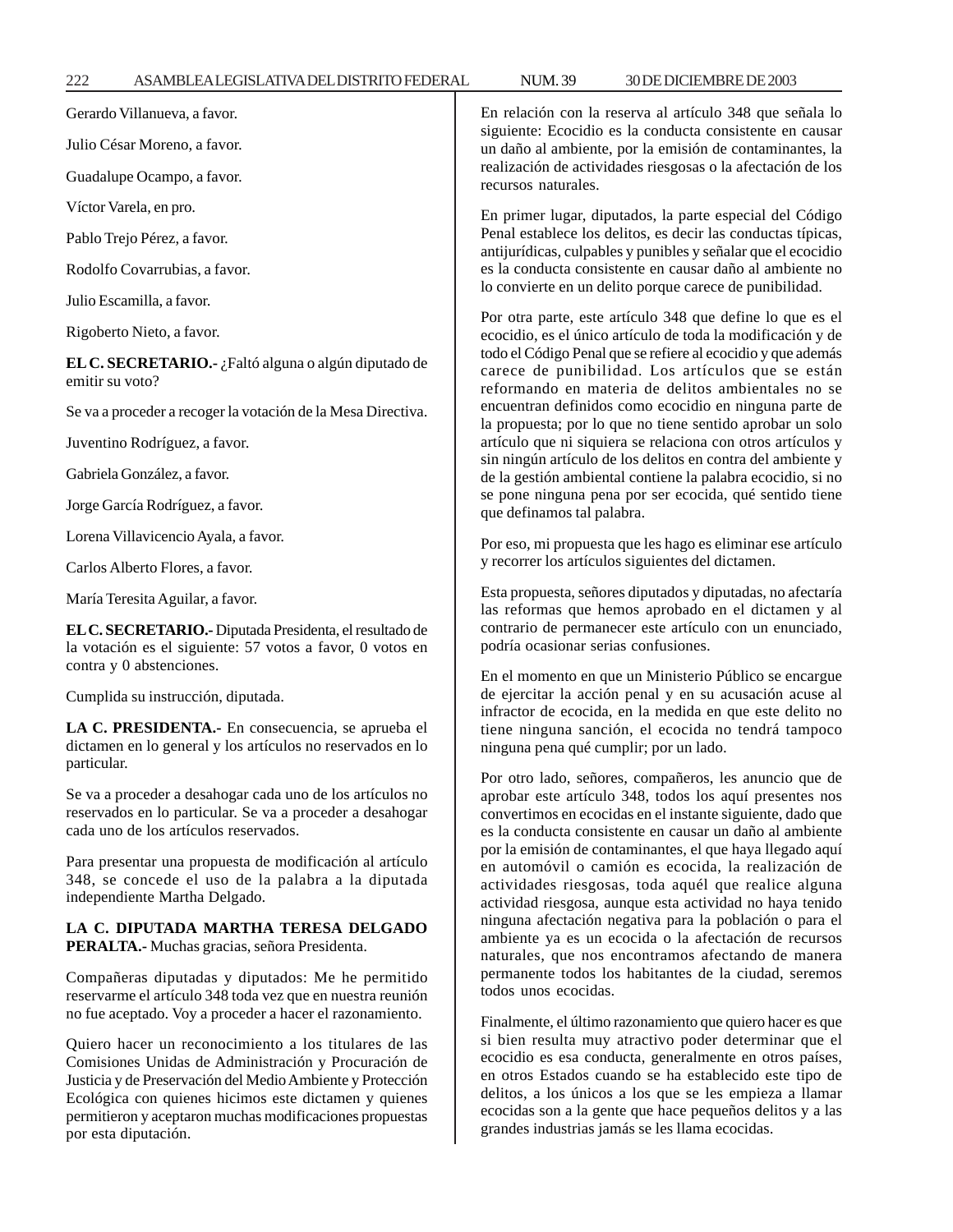*Por lo que por estas tres razones, creo que muy poderosas, les propongo eliminar este artículo y recorrer los artículos siguientes del dictamen.*

Les agradezco su atención y su paciencia.

**LA C. PRESIDENTA.-** Gracias, diputada Martha Delgado.

Está a discusión la propuesta de modificación. Se abre el registro de oradores.

¿Oradores en contra? Diputado Alfredo Hernández Raigosa.

¿Oradores a favor?

Tiene el uso de la tribuna para hablar en contra de la propuesta presentada por la diputada Martha Delgado, el diputado Alfredo Hernández Raigosa.

**EL C. DIPUTADO ALFREDO HERNÁNDEZ RAIGOSA.-** Muchas gracias, Presidenta.

Quiero señalar que esta discusión la derivamos ya en la Comisión y hay que reconocer que es una discusión que nuestra fracción parlamentaria decidió mantener, desde mi apreciación, este concepto en el artículo 348 derivado de varias consultas que además hicimos.

Nosotros preguntábamos desde la Comisión, si las conductas que están ya tipificadas en este dictamen, eran ecocidio o no eran ecocidio y la conclusión fue que sí eran ecocidio, desde la tala, el arrojar residuos de la construcción, la emisión de gases, de líquidos, este convencimiento de reconocer en la Comisión por parte de algunos compañeros que sí se entendía como tal, nos convenció de que el ecocidio es una conducta que agrupa los tipos penales que se han establecido en el presente dictamen.

En tal virtud, me parece que es acertado establecer en este dictamen y mantener este artículo como elemento rector de la articulación general de los tipos penales que se derivan de este dictamen.

Por ello sostenemos nuestra postura de que es procedente hasta para lanzar un conjunto de mensajes de que estos delitos se han tipificado, renovado, revisado hacia la sociedad, donde la propia definición del concepto nos manifiesta que es una conducta consistente en causar un daño al ambiente por la emisión de contaminantes, la realización de actividades riesgosas o la afectación de recursos naturales, y que desprendido de esto, se entiende que las demás conductas ya tipificadas en la articulación, se derivan de este concepto general que sostenemos como ecocidio.

Por esa razón, consideramos que es encomiable la postura de la diputada Martha Delgado, pero me parece que el artículo es necesario en este dictamen para efectos de darle certeza, darle claridad a los demás tipos penales establecidos en este dictamen.

Por ello el de la voz reconoce y acepta como parte del dictamen el presente artículo y por ello rechazamos y rechazamos en lo particular esta propuesta de la diputada Martha Delgado, haciendo la precisión de que en el conjunto del dictamen fueron retomadas un conjunto de observaciones que eran puntuales y eran acertadas en lo previsto.

Muchas gracias.

**LA C. PRESIDENTA.-** Gracias diputado Hernández Raigosa.

**EL C. DIPUTADO OBDULIO ÁVILA MAYO (Desde su curul).-** Señora Presidenta.

**LA C. PRESIDENTA.-** Diputado Obdulio Ávila, ¿con qué objeto?

**EL C. DIPUTADO OBDULIO ÁVILA MAYO (Desde su curul).-** Sí, diputada, para hablar en pro de la reserva.

**LA C. PRESIDENTA.-** Tiene usted el uso de la palabra para hablar a favor de la propuesta de modificación presentada por la diputada Martha Delgado, hasta por diez minutos diputado Ávila Mayo.

**EL C. DIPUTADO OBDULIO ÁVILA MAYO.-** Con su venia diputada Presidenta.

Decía el diputado que me antecedió en el uso de la palabra, el diputado Alfredo Hernández Raigosa, que esto que se discute del 348 era un concepto y señalaba también que la tala, que la emisión son ecocidios. En eso estamos completamente de acuerdo. Sin embargo ésta es la especie, el género ecocidio tal como está redactado incluye mucho más conductas que estas que ha señalado el diputado Alfredo Hernández Raigosa. Por eso consideramos que es una redacción inadecuada.

Señalaba también el diputado Alfredo Hernández Raigosa que con esto se manda un mensaje. Sin embargo, una declaración de principios, un mensaje debe contenerse en todo caso en la exposición de motivos o en la parte considerativa del dictamen y no en el Código Penal.

El Código en función sustantiva es establecer penas, establecer sanciones que con ello inhiban ciertas conductas delictuosas. Dice un viejo refrán, ''que el bien mal hecho es peor que el mal realizado, porque el primero frustra una esperanza y el segundo es una amenaza cumplida''.

Nosotros consideramos que es dable votar a favor la reserva propuesta por la diputada Martha Delgado por tres razones fundamentales: la primera, el 348 de este Código Penal no hace una relación típica de la conducta; segundo, hay una concepción equivocada del ecocidio. Dice el 348: ecocidio es la conducta consistente en causar un daño al ambiente por la emisión de contaminantes, y el ejemplo aquí de la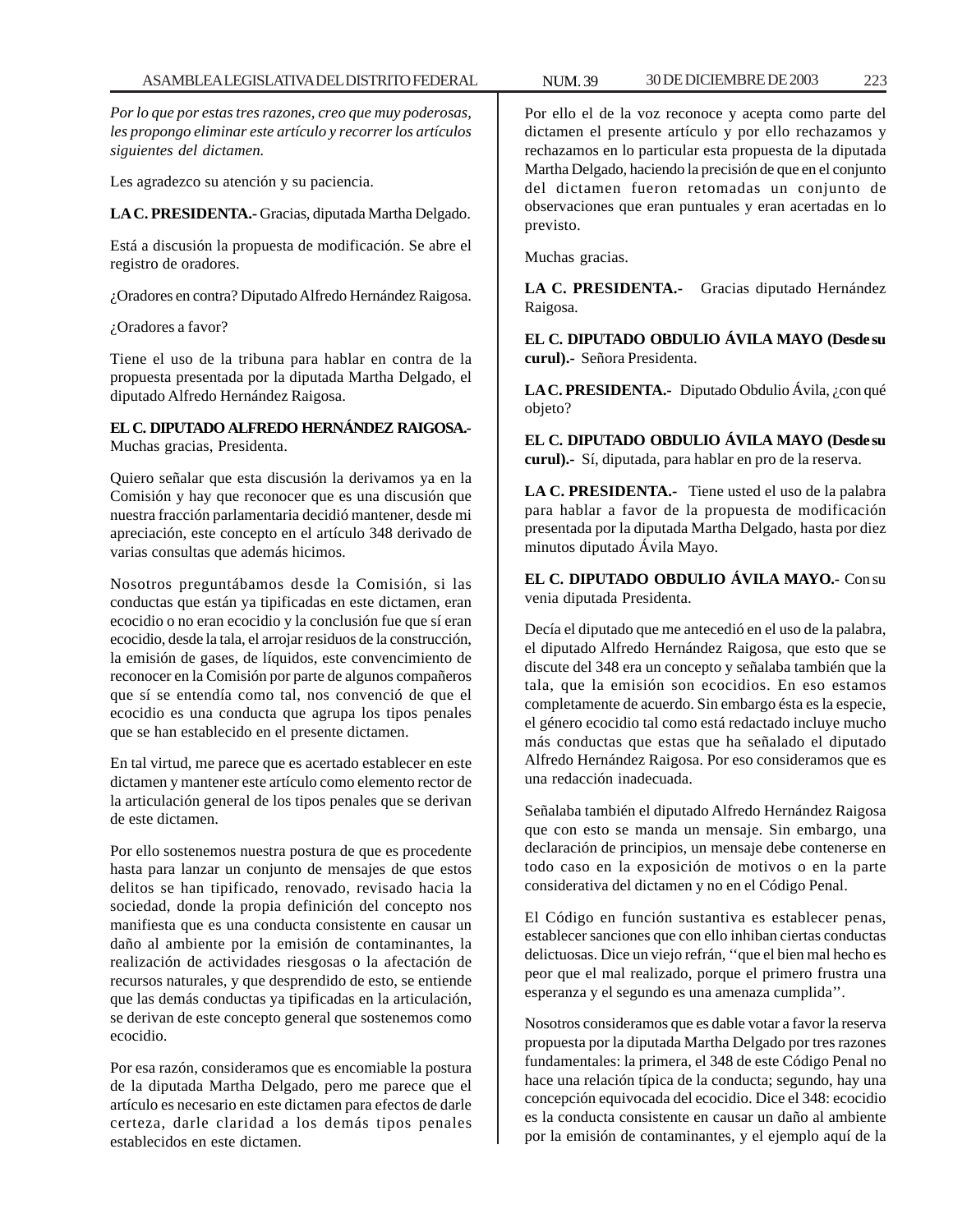diputada es totalmente aplastante: El monóxido que produce cualquiera de los escapes del automóvil cuando nos conducimos a la Asamblea o a cualquier lugar, pues se ubica dentro de la concepción del 348.

En consecuencia, lo que hace es convertir a todos los presentes en presuntos delincuentes, antes de que aprobemos esta norma. Porque al momento de aprobarla pues todos así como está la redacción seremos en ese momento ecocidas, porque todos en algún momento hacemos algún daño al ambiente y en la redacción de este concepto hay una coma, por lo cual separa: es causar un daño al ambiente por la emisión de contaminantes, la realización de actividades riesgosas o la afectación de recursos naturales. Tres supuestos distintos. Pero el primero es el más grave en la concepción errónea equivocada del ecocidio propuesto.

En consecuencia por estas tres razones, por la falta de relación de elementos del tipo, por la concepción equivocada que se tiene del ecocidio y por la falta de punibilidad porque no tiene penas, lo que estamos votando el día de hoy es una declaración de fe, quizás muy ligado porque el actual de la Ciudad sea ''La Ciudad de la Esperanza'', en consecuencia pues entonces ahora vamos a introducir en los cuerpos jurídicos declaraciones de fe, declaraciones de principios, pero con el agravante de que de aprobarse este artículo seremos todos los habitantes de la Capital Federal delincuentes con la aprobación y la publicación de esta norma en la Gaceta Oficial y con cualquier acto que dañe al medio ambiente que se produzca en casa, que se produzca al trasladarnos hacia algún lugar, y seremos todos ecocidas.

Bienvenida pues esta innovadora técnico jurídico penal ambiental que considera a todos los habitantes como una inversión de la carga de la prueba en materia penal, donde todos somos inocentes hasta que se demuestre lo contrario, pero ahora con esta redacción, lo que nosotros tendremos es algo diverso.

Por lo cual les pedimos votar a favor la reserva presentada por la diputada Martha Delgado.

Es cuanto.

**EL C. DIPUTADO ALFREDO HERNÁNDEZ RAIGOSA (Desde su curul).-** Señora Presidenta.

**LA C. PRESIDENTA.-** ¿Con qué objeto, diputado Alfredo Hernández Raigosa?

**EL C. DIPUTADO ALFREDO HERNÁNDEZ RAIGOSA (Desde su curul).-** Si me permite hacer una rectificación de hechos para corregir nuestra postura.

**LA C. PRESIDENTA.-** Con mucho gusto, diputado Alfredo Hernández Raigosa, tiene usted hasta por cinco minutos el uso de la tribuna para rectificar hechos.

**EL C. DIPUTADO ALFREDO HERNÁNDEZ RAIGOSA.-** Muchas gracias por esta oportunidad, diputada.

Quiero manifestar a mis compañeras y compañeros diputados que podemos debatir ampliamente si este artículo es procedente o no; no estamos haciendo ni inventando técnicas, simplemente hay una construcción lógica jurídica que permite, porque esto no está aplicando implícitamente una sanción. Sin embargo, los que somos abogados podemos encuadrar, enmarcar y reconocer esto.

Más sin embargo, mi apreciación personal es que este artículo es una suerte de poder ser y no ser, y entonces, voy a lo siguiente, entonces para nosotros, para mí en lo personal como legislador y como tribuno, resulta importante reconocer argumentos en una vida republicana y democrática en la capacidad de encontrarnos y también de haber desencuentros, de que en sí mismo la propuesta en este momento puede ser aceptada por su servidor, en aras de que el desahogo del dictamen pueda tener viabilidad y que además a los que estamos aquí, en congruencia con lo que hemos venido planteando, podamos construir, seguir construyendo acuerdos, consensos, en beneficio de los habitantes de la Capital.

Sin embargo, lo reconozco y avalo e invito a mis compañeros diputados de mi fracción a que aprobemos la reserva, pero sin embargo invito a la reflexión sobre este artículo, en una consecuencia no tan dramática como la planteaba Obdulio, sino en una consecuencia de un marco normativo general de los tipos penales que se derivan de este dictamen, es decir, cuando lo estudiemos encontraremos que éste es el concepto que le daría viabilidad a la articulación que hoy hemos planteado, sin menoscabo de reconocer que en este momento en aras de avanzarle aceptaría yo en lo personal e invito a mis compañeros que así lo hagan, de la propuesta de reserva al artículo.

Muchas gracias.

LA C. PRESIDENTA.- Diputada Martha Delgado ¿con qué objeto?

**LA C. DIPUTADA MARTHA TERESA DELGADO PERALTA (Desde su curul).-** Solamente por rectificación de hechos, diputada Presidenta.

Quiero hacer un reconocimiento al diputado Presidente de la Comisión de Administración y Procuración de Justicia. Creo que lo que hizo no es fácil de hacer, creo que el tener una reconsideración habla de que en esta Asamblea podemos tener un trabajo de pares, podemos tener reflexiones, podemos tener acuerdos, podemos tener diferencias pero también podemos aceptar las ideas de otros, y quiero agradecerle de verdad este gesto.

Muchas gracias.

**LA C. PRESIDENTA.-** Proceda la secretaría, en votación económica, a preguntar a la Asamblea si es de aprobarse la propuesta de modificación presentada.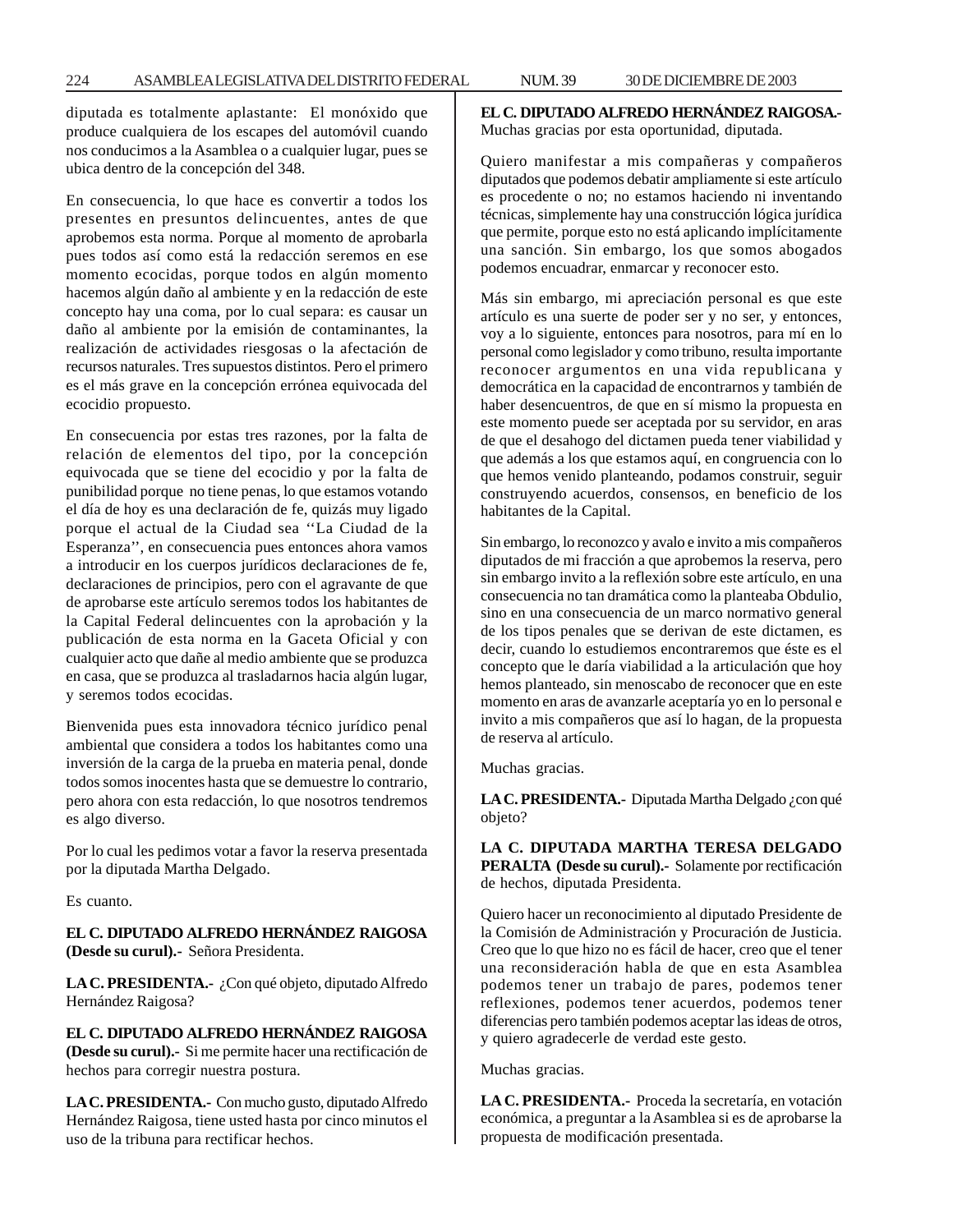**EL C. SECRETARIO, DIPUTADO JUVENTINO RODRÍGUEZ RAMOS.-** Por instrucciones de la presidencia, se pregunta al Pleno en votación económica si es de aprobarse la propuesta de modificación.

Los que estén por la afirmativa, sírvanse manifestarlo poniéndose de pie.

Los que estén por la negativa, sírvanse manifestarlo poniéndose de pie.

Aprobada la propuesta, diputada Presidenta.

**LA C. PRESIDENTA.-** En consecuencia, se reserva para su votación nominal en conjunto de los artículos reservados.

Para presentar una propuesta de modificación al artículo 238, se concede el uso de la palabra a la diputada Sara Figueroa, del Partido Verde Ecologista de México.

### **LA C. DIPUTADA SARA GUADALUPE FIGUEROA CANEDO.-** Gracias, Presidenta.

Compañeras y compañeros diputadas:

La propuesta de modificación al artículo 238 del Nuevo Código Penal vigente para el Distrito Federal.

Actualmente el artículo 238 del Nuevo Código Penal del Distrito Federal establece dentro del título de delitos contra el patrimonio, en su Capítulo VII al despojo figura donde se encuentran las invasiones a suelo de conservación, por lo que en la forma que se plantea se eliminan los tres últimos párrafos, enviándolos al capítulo de delitos ambientales, toda vez que tendría que comprobarse la posesión o propiedad de estos predios para denunciar las invasiones a suelo de conservación, sin embargo consideramos que trasladar los tres últimos párrafos de dicho artículo soluciona parcialmente el problema, es decir dejamos de proteger el patrimonio de todos aquellos que tengan algún título de propiedad sobre el suelo de conservación, quitando con esto toda posibilidad de reparación de daño patrimonial.

A fin de no desproteger ni los derechos patrimoniales ni el derecho a un medio ambiente adecuado, proponemos además de incluir dentro del título Vigésimo Quinto los delitos contra el ambiente, la siguiente redacción del artículo 238, para no desproteger por ejemplo el patrimonio de los poseedores o habitantes de suelo de conservación en los que se encuentran los ejidatarios. La propuesta es:

*Artículo 238.- ''Cuando el despojo se realice por grupo o grupos que en conjunto sean mayores de cinco personas, además de la pena señalada en el artículo anterior se impondrá a los autores intelectuales y a quienes dirijan la invasión de uno a seños años de prisión. Cuando el delito se cometa en contra de persona mayor de 60 años de edad o con discapacidad, las penas previstas en el*

*artículo anterior se incrementarán en una tercera parte. A quienes cometan en forma reiterada despojo de inmuebles urbanos en el Distrito Federal se les impondrá de dos a nueve años de prisión y de cien a mil días multa''.*

### Y se agrega:

*''Si el despojo se lleva a cabo por invasión a las áreas naturales protegidas, zonas sujetas a conservación ecológica, áreas de valor ambiental, barrancas y áreas verdes en suelo urbano, establecidos en el Distrito Federal para la preservación, restauración y mejoramiento ambiental, las sanciones se incrementarán en un tercio. Al que propicie, dirija, incite o realice la ocupación o invasión de predios con usos diferentes a los señalados en los programas de desarrollo urbano en áreas naturales protegidas, suelo de conservación ecológica, áreas de valor ambiental, zonas forestales, bosques, parques, áreas verdes en suelo urbano o barrancas, se les impondrá de tres a diez años de prisión y de mil a diez mil días de multa.*

*La pena prevista en el párrafo anterior se aumentará en una mitad a los instigadores y dirigentes cuando la ocupación o invasión se realice con violencia''.*

Gracias.

**LA C. PRESIDENTA.-** Gracias, diputada Sara Figueroa.

Está a discusión la propuesta de modificación. Se abre el registro de oradores. ¿Oradores en contra?

Proceda la secretaría en votación económica a preguntar a la Asamblea si es de aprobarse la propuesta de modificación presentada por la diputada Sara Figueroa.

**EL C. SECRETARIO.-** Por instrucciones de la presidencia, se pregunta al Pleno en votación económica, si es de aprobarse la propuesta de modificación.

Los que estén por la afirmativa, sírvanse manifestarlo poniéndose de pie.

Los que estén por la negativa, sírvanse manifestarlo poniéndose de pie.

Se desecha la propuesta, diputada Presidenta.

**LA C. PRESIDENTA.-** Lo que significa que queda firme el dictamen.

**EL C. DIPUTADO ALFREDO HERNÁNDEZ RAIGOSA (Desde su curul).-** Señora Presidenta.

**LA C. PRESIDENTA.-** Diputado Hernández Raigosa, ¿con qué objeto?

**EL C. DIPUTADO ALFREDO HERNÁNDEZ RAIGOSA (Desde su curul).-** Nada más quiero hacerle una observación: En virtud de que aceptamos la propuesta de reserva de la diputada Martha Delgado, quisiera que una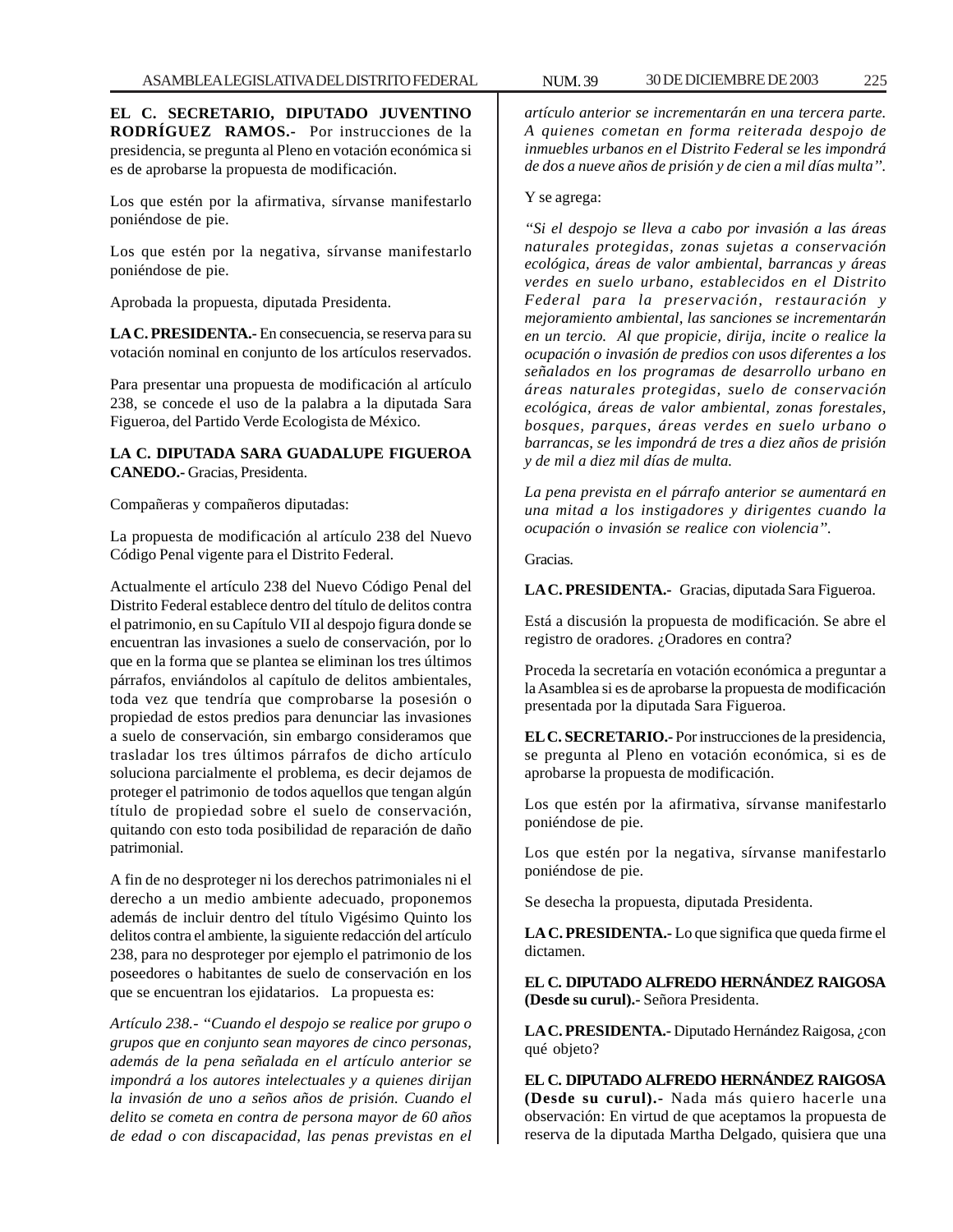vez que usted dice la resolución a esto, pueda aceptarse la consecuencia de los artículos, porque quitar el hecho de aceptar la propuesta modifica la articulación, en términos numerales nada más. Que quede asentado, porque si no, no nos da oportunidad de modificarlo después de que usted dicte la resolución a la votación.

### **EL C. DIPUTADO OBDULIO ÁVILA MAYO (Desde su curul).-** Señora Presidenta.

LA C. PRESIDENTA.- ¿Con qué objeto, diputado Obdulio Ávila?

**EL C. DIPUTADO OBDULIO ÁVILA MAYO (Desde su curul).-** Sí, diputada Presidenta, sólo para señalar que el texto que leyó la diputada Martha Delgado, en su último párrafo es del tenor siguiente, dice: Por esto mi propuesta es eliminar el artículo 348 y recorrer los artículos siguientes del dictamen. Por lo que la propuesta que hizo el diputado está considerada.

### **EL C. DIPUTADO ALFREDO HERNÁNDEZ RAIGOSA (Desde su curul).-** Está bien.

**LA C. PRESIDENTA.-** Aclarado el asunto por el diputado Obdulio Ávila Mayo y agotadas las reservas de los artículos, proceda la secretaría a recoger la votación nominal de los artículos reservados, con las modificaciones aprobadas por la Asamblea en votación económica al artículo 348 y en los términos del dictamen en lo que se refiere al artículo 238.

**EL C. SECRETARIO.-** Se va a proceder recoger la votación nominal de los artículos reservados en lo particular en términos del dictamen en lo referente al artículo 238 y con las modificaciones aprobadas por el Pleno al artículo 348.

De conformidad con lo establecido por el artículo 128 del Reglamento para el Gobierno Interior de la Asamblea, se solicita a la Coordinación de Servicios Parlamentarios hacer el anuncio correspondiente a efecto de que los diputados presentes puedan emitir su voto.

Se solicita a los diputados que al emitir su voto lo hagan en voz alta diciendo su nombre y apellido, añadiendo la expresión ''en pro'', ''en contra'' o ''abstención''. El de la voz recogerá la votación. Comenzamos de derecha a izquierda.

### **(Votación Nominal)**

Juan Antonio Arévalo López, en pro.

Obdulio Ávila, en pro.

Martha Delgado, en pro.

Rafael Hernández, a favor.

Emilio Fernández, en pro.

Eduardo Malpica, en pro.

Maricela Contreras, a favor. Higinio Chávez, a favor. José Jiménez, en pro. Lozano Lozano, en pro. González Maltos, a favor. Araceli Vázquez, en pro. Alfredo Hernández Raigosa, a favor. Mónica Serrano, en pro. Sara Figueroa, en pro. Christian Lujano, en pro. Jesús López, en pro. Julio César Moreno, a favor. Mariana Gómez del Campo, en pro. Víctor Varela, en pro. Sofía Figueroa, en pro. Irma Islas en pro. Jorge Lara, en pro. José Espina, en pro. Alejandra Barrales, en pro. René Bejarano, en pro. Reyes Gámiz, a favor. Silvia Oliva Fragoso, en pro. Miguel Angel Solares Chávez, a favor. Elio Bejarano, en pro. Rodrigo Chávez Contreras, a favor. Alberto Trejo Villafuerte, en pro. Lourdes Alonso, en pro. María Elena Torres, a favor. Gabriela Cuevas, en pro. José María Rivera, a favor. José Antonio Arévalo, a favor. De la Garza Herrera, a favor. Francisco Agundis, en pro.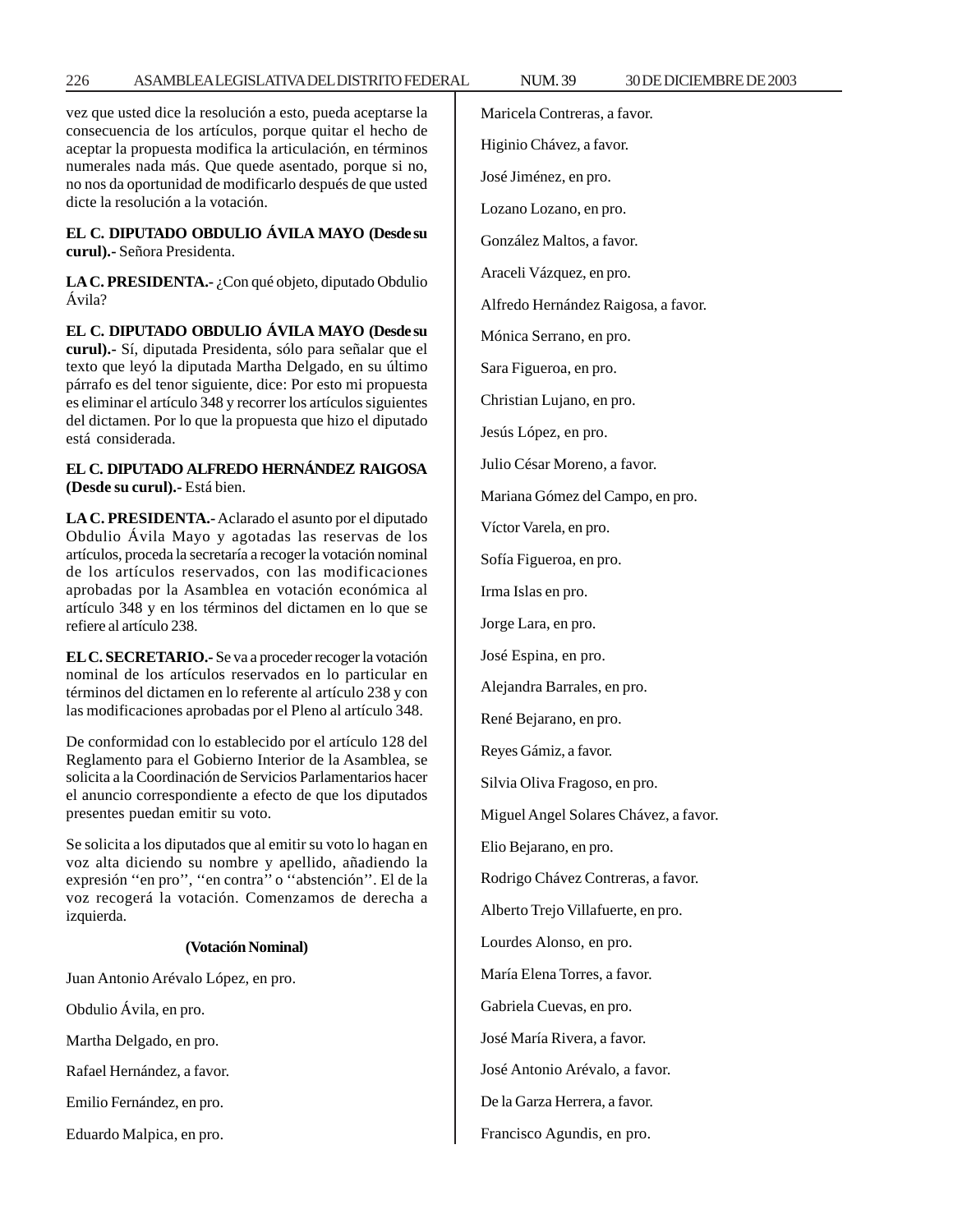Aguilar Álvarez, en pro.

Mauricio López, en pro.

José Medel Ibarra, a favor.

Jiménez Guzmán, en pro.

Gerardo Villanueva, a favor.

Rigoberto Nieto, a favor.

Guadalupe Ocampo, a favor.

Pablo Trejo Pérez, en pro.

Rodolfo Covarrubias, a favor.

Julio Escamilla, a favor.

**EL C. SECRETARIO.-** ¿Faltó alguna o algún diputado de emitir su voto?

Se va a proceder a recoger la votación de la Mesa Directiva.

Juventino Rodríguez, en pro.

Gabriela González, en pro.

Jorge García Rodríguez, en pro.

Alfredo Carrasco, a favor.

Lorena Villavicencio, a favor.

Carlos Alberto Flores, a favor.

María Teresita Aguilar, a favor.

**EL C. SECRETARIO.-** Diputada Presidenta, el resultado de la votación es el siguiente: 56 votos a favor, 0 votos en contra y 0 abstenciones.

Cumplida su instrucción, diputada Presidenta.

**LA C. PRESIDENTA.-** En consecuencia, se aprueba el dictamen que presentan las Comisiones Unidas de Administración y Procuración de Justicia y de Preservación del Medio Ambiente y Protección Ecológica con decreto que reforma el nuevo Código Penal para el Distrito Federal en materia de delitos ambientales con la modificación al artículo 348 aprobada por el Pleno.

Remítase al Jefe de Gobierno del Distrito Federal para su promulgación y publicación en la Gaceta Oficial del Distrito Federal y para su mayor difusión en el Diario Oficial de la Federación.

El siguiente punto del orden del día, es la discusión y en su caso aprobación del dictamen que presenta la Comisión de Administración y Procuración de Justicia con proyecto de decreto por el que se reforma el Nuevo Código Penal para el Distrito Federal.

En virtud de que el dictamen a que se ha hecho referencia no fue distribuido entre las diputadas y diputados en los términos de lo dispuesto por el artículo 115 del Reglamento, proceda la secretaría a consultar a la Asamblea en votación económica, si se dispensa el procedimiento a que se refiere dicho precepto, así como la lectura del mismo y se somete a su discusión de inmediato.

**LA C. SECRETARIA, DIPUTADA MARÍA GABRIELA GONZÁLEZ MARTÍNEZ.-** Por instrucciones de la presidencia y en votación económica, se consulta a la Asamblea si es de dispensarse el procedimiento a que se refiere el artículo 115 del Reglamento para el Gobierno Interior de la Asamblea Legislativa del Distrito Federal, así como la lectura del dictamen y se somete a discusión de inmediato.

Los que estén por la afirmativa, sírvanse manifestarlo poniéndose de pie.

Los que estén por la negativa, sírvanse manifestarlo poniéndose de pie.

Dispensado el procedimiento y la lectura, diputada Presidenta.

*COMISIÓN DE ADMINISTRACIÓN Y PROCURACIÓN DE JUSTICIA*

*DICTAMEN CON PROYECTO DE DECRETO RESPECTO A LA INICIATIVA DE DECRETO POR EL QUE SE REFORMAN Y ADICIONAN DIVERSAS DISPOSICIONES DEL NUEVO CÓDIGO PENAL PARA EL DISTRITO FEDERAL QUE PRESENTA EL JEFE DE GOBIERNO DEL DISTRITO FEDERAL, LIC. ANDRÉS MANUEL LÓPEZ OBRADOR.*

*Presidente de la Mesa Directiva de la III Asamblea Legislativa del Distrito Federal P r e s e n t e*

*A la Comisión de Administración y Procuración de Justicia de esta honorable Asamblea Legislativa del Distrito Federal, fue turnada para su análisis y dictamen LA INICIATIVA DE DECRETO POR EL QUE SE REFORMAN Y ADICIONAN DIVERSAS DISPOSICIONES DEL NUEVO CÓDIGO PENAL PARA EL DISTRITO FEDERAL, enviada ante esta Asamblea Legislativa del Distrito Federal por el Jefe de Gobierno del Distrito Federal.*

*Esta Comisión de conformidad con el artículo 122 apartado C, Base Primera, Fracción V, Inciso h) de la Constitución Política de los Estados Unidos Mexicanos; 36, 40 y 42 fracción XII, del Estatuto de Gobierno del Distrito Federal; 1, 7, 10 fracción I, 59 párrafo segundo, 63 párrafo segundo y tercero, 73, 84 y 85, de la Ley Orgánica de la Asamblea Legislativa del Distrito Federal; así como 1, 28, 30, 32, 33, del Reglamento para el*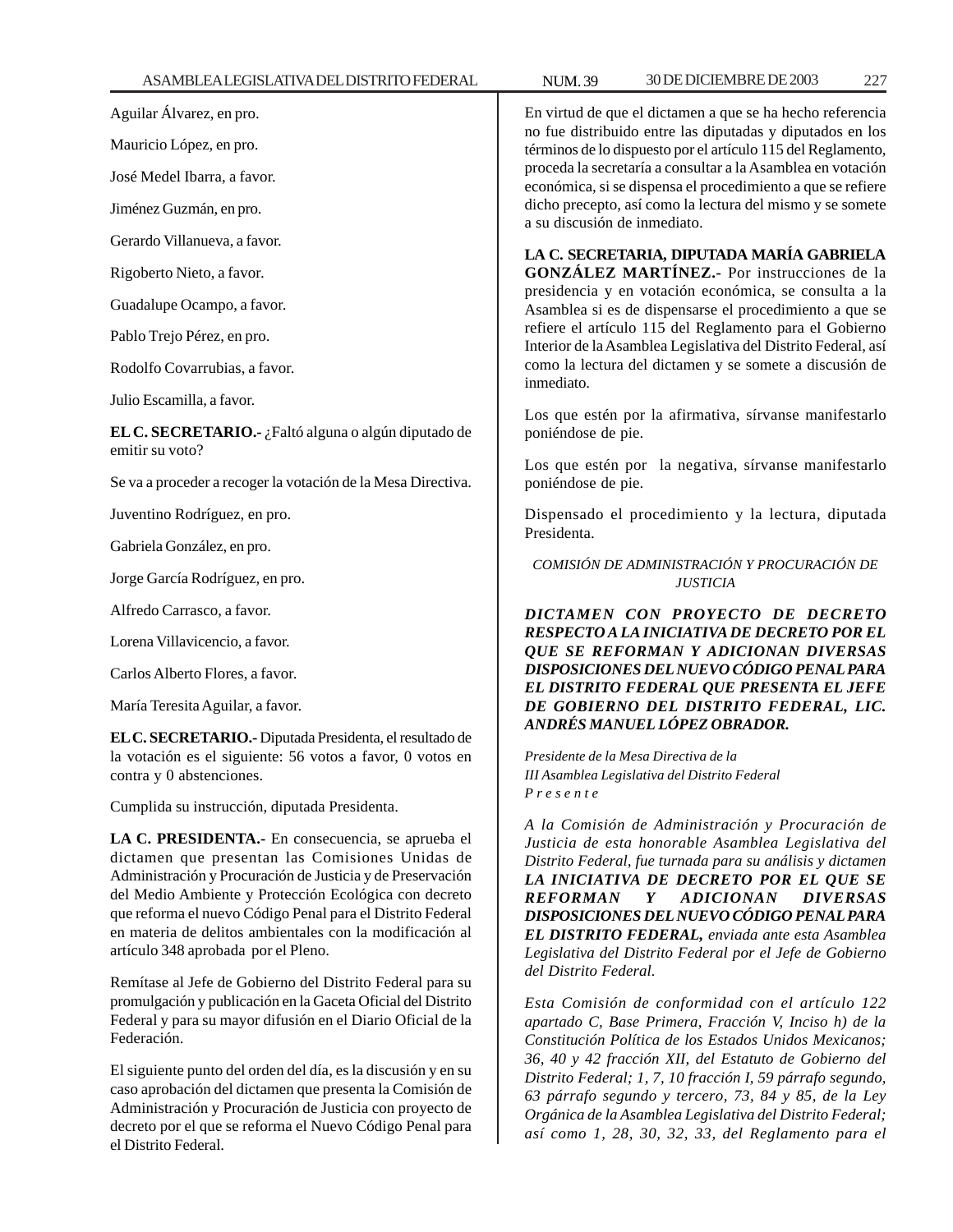*Gobierno Interior de la Asamblea Legislativa del Distrito Federal, se abocó al estudio de la Iniciativa de Decreto antes señalada, conforme a los siguientes:*

### *A N T E C E D E N T E S*

- *1. Con fecha 16 de Diciembre del año 2003, el C. Secretario de Gobierno del Distrito Federal, Alejandro Encinas Rodríguez, con fundamento en lo dispuesto por el artículo 23 fracción II de la Ley Orgánica de la Administración Pública del Distrito Federal, envía Iniciativa de Ley con fecha 18 de Diciembre de 2003, suscrito por el Jefe de Gobierno del Distrito Federal, Licenciado Andrés Manuel López Obrador, mediante el cual somete, para los efectos conducentes, ante este H. Órgano Legislativo la INICIATIVA DE DECRETO POR EL QUE SE REFORMAN Y ADICIONAN DIVERSAS DISPOSICIONES DEL NUEVO CÓDIGO PENAL PARA EL DISTRITO FEDERAL.*
- *2. El 18 de diciembre del año 2003, la Mesa Directiva de la Asamblea Legislativa turnó a la Comisión de Administración y Procuración de Justicia, la Iniciativa de Decreto por el que se reforman y adicionan diversas disposiciones del Nuevo Código Penal para el Distrito Federal, que remitió el Licenciado Andrés Manuel López Obrador, Jefe de Gobierno del Distrito Federal.*
- *3. En razón de lo anterior y con fundamento en lo dispuesto por el artículo 122 Apartado C, Base Segunda, Fracción II, inciso c), de la Constitución Política de los Estados Unidos Mexicanos; 67 fracción I, del Estatuto de Gobierno del Distrito Federal; 83 fracción II, de la Ley Orgánica de la Asamblea Legislativa del Distrito Federal; así como 82 fracción II del Reglamento para el Gobierno Interior de la Asamblea Legislativa del Distrito Federal; el C. Jefe de Gobierno del Distrito Federal Licenciado Andrés Manuel López Obrador, envía por medio de escrito de fecha 16 de Diciembre de 2003, a esta H. Asamblea Legislativa del Distrito Federal III Legislatura, para su análisis, discusión y en su caso aprobación, la Iniciativa de Decreto por el que se reforman y adicionan diversas disposiciones del Nuevo Código Penal para el Distrito Federal, que a la letra dice:*

#### *''INICIATIVA DE DECRETO POR EL QUE SE REFORMAN Y ADICIONAN*

*DIVERSAS DISPOSICIONES DEL NUEVO CÓDIGO PENAL PARA EL DISTRITO FEDERAL.*

*CC. DIPUTADOS DE LA H. ASAMBLEA LEGISLATIVA DEL DISTRITO FEDERAL.*

#### *III LEGISLATURA. P R E S E N T E*

#### $EXPOSICIÓN$  DE MOTIVOS.

*El Derecho Penal es una rama del derecho público interno, pues la potestad punitiva compete exclusivamente al Estado y el ejercicio de ésta, representa la defensa de bienes jurídicos tenidos por fundamentales, que el delito lesiona, dentro de los cuales se encuentran la seguridad de las personas, el estricto cumplimiento del mandato de autoridad, la seguridad jurídica y el adecuado desarrollo del servicio público. Por lo que, cuando una conducta u omisión lesiona o pone en peligro sin causa justa, bienes jurídicos tutelados, ésta debe ser sancionada, ya que el Estado realice su función con una mayor eficacia, se sugiere adecuar la norma relativa a la desobediencia y resistencia de particulares, el quebrantamiento de sellos, de los delitos contra la administración y procuración de justicia, cometidos por particulares y lo relativo a los delitos cometidos en el ejercicio de la profesión contenidos en el Nuevo Código Penal para el Distrito Federal, por lo que, me permito proponer a ese H. Órgano Legislativo, las siguientes reformas y adiciones, en virtud de que presenta diversos problemas de aplicación que a continuación se explican:*

*En lo concerniente al artículo 283, actualmente solo se encuentra tipificada la desobediencia o desacato de una sentencia proveniente de autoridad judicial, existiendo una omisión respecto de las resoluciones emitidas por autoridad administrativa, cuando éstas salvaguardan el orden jurídico y el interés público. Además, nuestro régimen Constitucional y Estatutario colocan a dichos poderes en un mismo nivel jerárquico, por lo que atendiendo a este principio es necesario homologar la punibilidad establecida para ambas conductas.*

*Con relación al artículo 286 se considera pertinente incluir la denominación de anuncio, ya que derivado de una resolución administrativa se impone la clausura de éste; presentándose en la práctica el quebrantamiento de los sellos colocados en éstos, trasgrediendo con esta conducta el orden jurídico. Sin embargo de conformidad con la redacción vigente del artículo en cita, no se incluye el supuesto de los anuncios y de conformidad con el principio vertido en el artículo 14 Constitucional que establece que en juicios del orden criminal queda prohibido imponer por simple analogía aún por mayoría de razón pena que no este decretada por*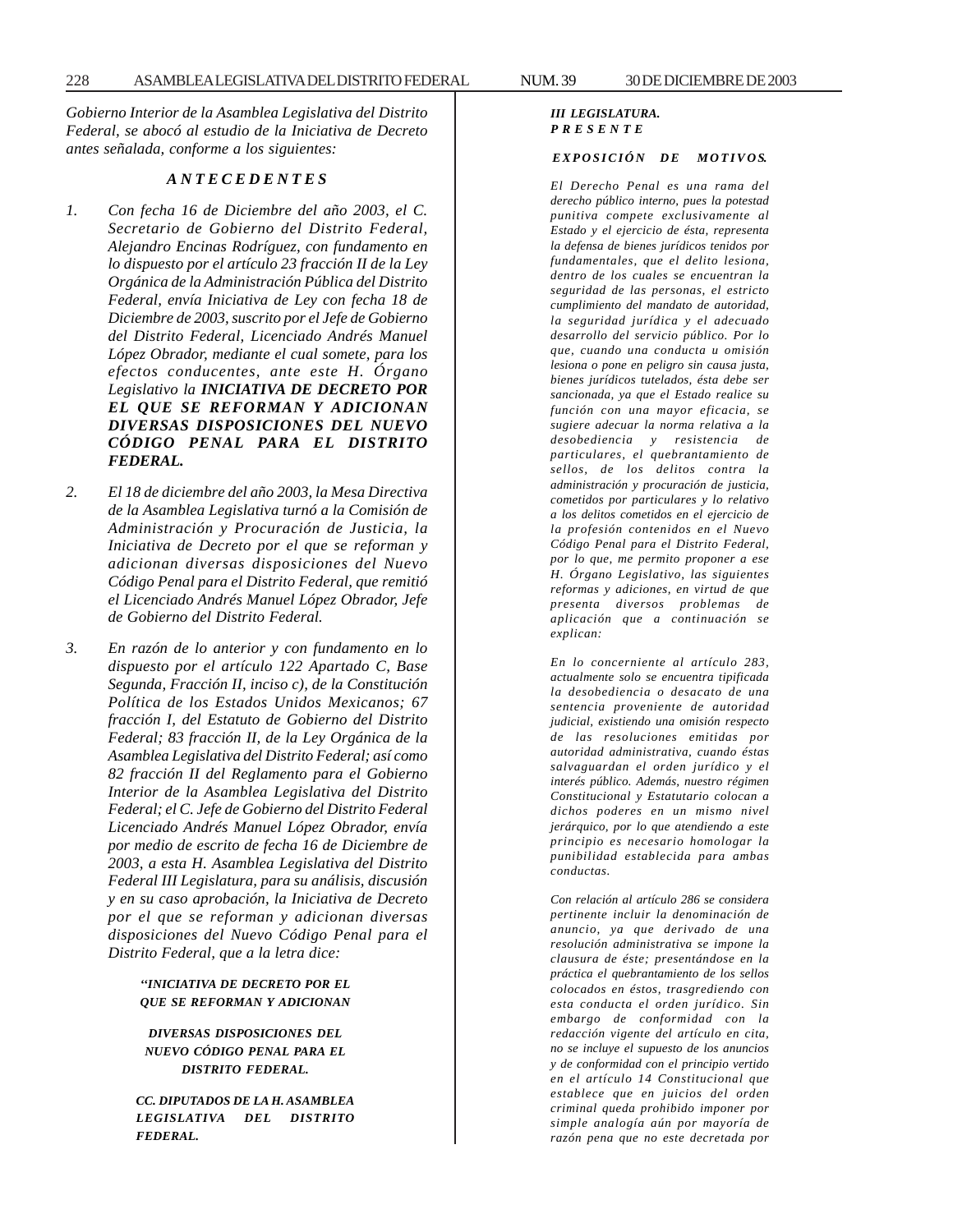*una Ley, dicha conducta no puede ser sancionada penalmente ya que no se integran los elementos del tipo contenido en el precepto de referencia ya que los anuncios no se señalan en la descripción típica, de éste delito, por lo que se hace necesario la reforma de éste artículo.*

*Asimismo, es necesario precisar que la conducta sancionada no solo implica el quebrantamiento de sellos de clausura, sino que también permite al sujeto activo continuar obteniendo un beneficio ilícito, al seguir explotando comercialmente, realizando o promoviendo actos de comercio, construcción o prestación de un servicio de una construcción de obra, anuncio o establecimiento mercantil, por lo que la sanción penal debe ser acorde al beneficio ilícito obtenido.*

*En relación al aumento de la penalidad de dicho artículo, es en virtud de la tutela de bienes jurídicos de interés público como lo son la seguridad de las personas, en su vida y en su patrimonio.*

*Respecto del título vigésimo primero, ''delitos contra la administración y procuración de justicia'', cometidos por particulares, se considera que existe la necesidad de modificar el título de éste, en virtud de que los delitos de este tipo son cometidos no solo en el ejercicio de procuración y administración de justicia sino también ante autoridades administrativas, por lo que acorde al principio establecido en el artículo 14 de la Constitución Política de los Estados Unidos Mexicanos que señala ''En los juicios del orden criminal queda prohibido imponer, por simple analogía y aun por mayoría de razón, pena alguna que no esté decretada por una Ley exactamente aplicable al delito que se trata'', se hace necesario la modificación del título a efectos de no violentar los preceptos consagrados en la constitución y adecuarlo a la práctica; por lo que, se considera necesario modificar la denominación a ''Delitos cometidos por particulares ante el Ministerio Público, Autoridad Judicial o Administrativa''.*

*Respecto de la inclusión de un nuevo capítulo relativo de la responsabilidad de los Directores Responsables de Obra o Corresponsables, en el título que se refiere a los Delitos cometidos en el ejercicio de la profesión, en donde los bienes jurídicos tutelados entre otros son la práctica y el ejercicio adecuado de la profesión, las conductas indebidas o contrarias a las normas deben ser sancionadas. Por lo que los Directores Responsables de Obra o Corresponsables, en el desempeño de su actividad profesional y como auxiliar de*

*la administración pública, tienen la obligación de ser garantes de la estricta observancia de la normativa en materia de construcción, en aquellos actos en los que otorguen su responsiva, lo que redundará en la salvaguarda de la seguridad de las personas, la planeación del desarrollo urbano y del ordenamiento territorial del Distrito Federal, mejorando así el nivel y la calidad de vida de la población urbana y rural. Es así que, se hace necesario de que la acción u comisión de éstos pongan en peligro la seguridad de las personas y la certeza jurídica les merezca una sanción penal, ya que todo riesgo debe tener un garante y todo un daño responsable.*

*Por lo anteriormente expuesto y con fundamento en lo dispuesto por los artículos 122, Base Segunda, Fracción II, inciso c), de la Constitución Política de los Estados Unidos Mexicanos; 46, fracción III y 67, fracción I del Estatuto de Gobierno del Distrito Federal; someto a consideración de esta H. Asamblea Legislativa la siguiente:*

#### *INICIATIVA DE DECRETO POR EL QUE SE REFORMAN Y ADICIONAN DIVERSAS DISPOSICIONES DEL NUEVO CÓDIGO PENAL PARA EL DISTRITO FEDERAL.*

*ÚNICO.- Se reforma el artículo 283 y el segundo párrafo del artículo 286; la denominación del título vigésimo primero, y se adicionan el artículo 326 bis, el capítulo VI al título vigésimo segundo, todos del Nuevo Código Penal para el Distrito Federal, publicado el 16 de julio de 2002m en la Gaceta Oficial del Distrito Federal, para quedar como siguen:*

#### *CAPÍTULO II DESOBEDIENCIA Y RESISTENCIA DE PARTICULARES.*

*Artículo 283. La pena será de uno a cinco años, cuando la desobediencia o resistencia sea a un mandato judicial o al cumplimiento de una sentencia o resolución administrativa*

*Artículo 286. Al que quebrante los sellos puestos por orden de la autoridad competente, se le impondrán de dos a ocho años de prisión y de cien a quinientos días multa.*

*Se equipara al delito de quebrantamiento de sellos y se sancionará con la misma pena, al titular, propietario o responsable de una construcción de obra, anuncio o establecimiento mercantil, en estado de clausura, que explote comercialmente, realice o promueva actos de comercio, construcción o prestación de un servicio,*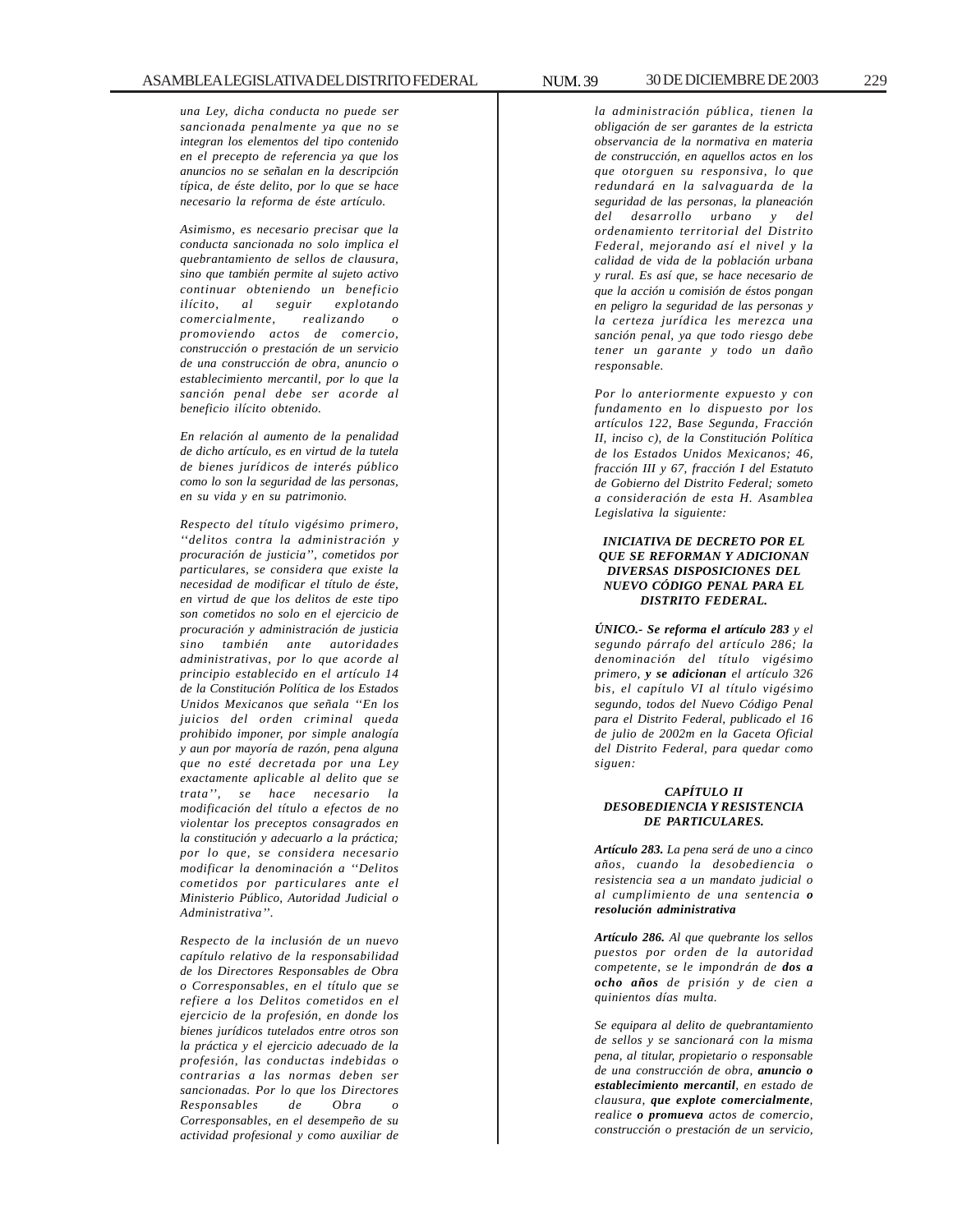*aún cuando los sellos permanezcan incólumes.*

*Al titular o propietario de una casa habitación en construcción que quebrante los sellos de clausura, se explicará pena de seis meses o dos años de prisión y de cincuenta a ciento cincuenta de multa.*

*TITULO VIGÉSIMO PRIMERO DELITOS COMETIDOS POR PARTICULARES ANTE EL MINISTERIO PÚBLICO, AUTORIDAD JUDICIAL O ADMINISTRATIVA.*

*TÍTULO VIGÉSIMO SEGUNDO DELITOS COMETIDOS EN EL EJERCICIO DE LA PROFESIÓN*

*CAPÍTULO I A V*

#### *CAPITULO VI RESPONSABILIDAD DE LOS DIRECTORES RESPONSABLES DE OBRA O CORRESPONSABLES*

*Artículo 329 bis.- Al Director Responsable de Obra o Corresponsable que permita el desarrollo de los obra, en la que otorgó su responsiva, sin apego a la licencia, autorización, permiso, registro o conforme a las disposiciones aplicables, se le impondrá de dos a seis años de prisión y de cuatrocientos a setecientos días multa, así como suspensión para desempeñar profesión u oficio hasta por un periodo igual a la pena de prisión impuesta*

#### *T R A N S I T O R I O S*

*PRIMERO.- Publíquese el presente Decreto en la Gaceta Oficial del Distrito Federal*

*SEGUNDO.- El presente decreto entrará en vigor al día siguiente de su publicación en la Gaceta Oficial del Distrito Federal.''*

*4. Para cumplir con lo dispuesto en los artículos 28, 32 y 33 del Reglamento para el Gobierno Interior de la Asamblea Legislativa del Distrito Federal, la Comisión de Administración y Procuración de Justicia se reunió el día treinta de Diciembre del año en curso para dictaminar la iniciativa de ley antes señalada con el propósito de someterlo a la consideración del Pleno de esta honorable Asamblea Legislativa bajo los siguientes:*

### *C O N S I D E R A N D O S*

*UNO: Que de conformidad con lo establecido por el artículo 122 apartado C, Base Primera Fracción*

*V, Inciso h), de la Constitución Política de los Estados Unidos Mexicanos; 36, 40 y 42 fracción XII, del Estatuto de Gobierno del Distrito Federal; 1, 7, 10 fracción I, 59 párrafo segundo, 63 párrafo segundo y tercero, 73, 84 y 85, de la Ley Orgánica de la Asamblea Legislativa del Distrito Federal; así como 1, 28, 30, 32 y 33, del Reglamento para el Gobierno Interior de la Asamblea Legislativa del Distrito Federal, la Comisión de Administración y Procuración de Justicia tiene competencia para conocer y dictaminar la Iniciativa de Decreto presentada por el Jefe de Gobierno del Distrito Federal.*

- *DOS: Que el objeto central de la iniciativa en dictamen, es que el Estado realice su función con una mayor eficiencia, por lo que esta Comisión considera pertinente adecuar y perfeccionar los alcances de la potestad punitiva del Estado, en lo que se refiere a las normas relativas a la desobediencia, resistencia de particulares, quebrantamiento de sellos, delitos contra la administración y procuración de justicia y los relativos a los delitos cometidos en el ejercicio de la profesión contenidos en el Nuevo Código Penal para el Distrito Federal.*
- *TRES: Esta Comisión considera que incorporar el concepto de resolución administrativa al artículo 283 es inadecuado, pues el proceso administrativo tiene su estructura, técnicas y procesos distintos a la materia penal; además las vías de apremio, sanciones y multas establecidas en los ordenamientos administrativos son eficaces para el cumplimiento de las resoluciones administrativas y la conservación del Estado de Derecho, por lo que se propone dejar en los mismos términos en que se encuentra actualmente dicho precepto legal.*
- *CUATRO: Que aumentar la penalidad como se propone en el artículo 286 es de considerarse correcta, pues con ello se estaría ampliando el rango de aplicación; dejando al juzgador que en base a la gravedad de la infracción aplique la pena mínima o la máxima de ocho años.*
- *CINCO: La Comisión considera adecuado incluir los vocablos de: Anuncio, y Establecimiento Mercantil al artículo 286, toda vez que en la práctica el quebrantamiento de sellos colocados en los establecimientos mercantiles y en los anuncios espectaculares se da con mayor frecuencia. Por ello se considera correcto adecuar el alcance punitivo del Estado pues actualmente la redacción vigente de este artículo*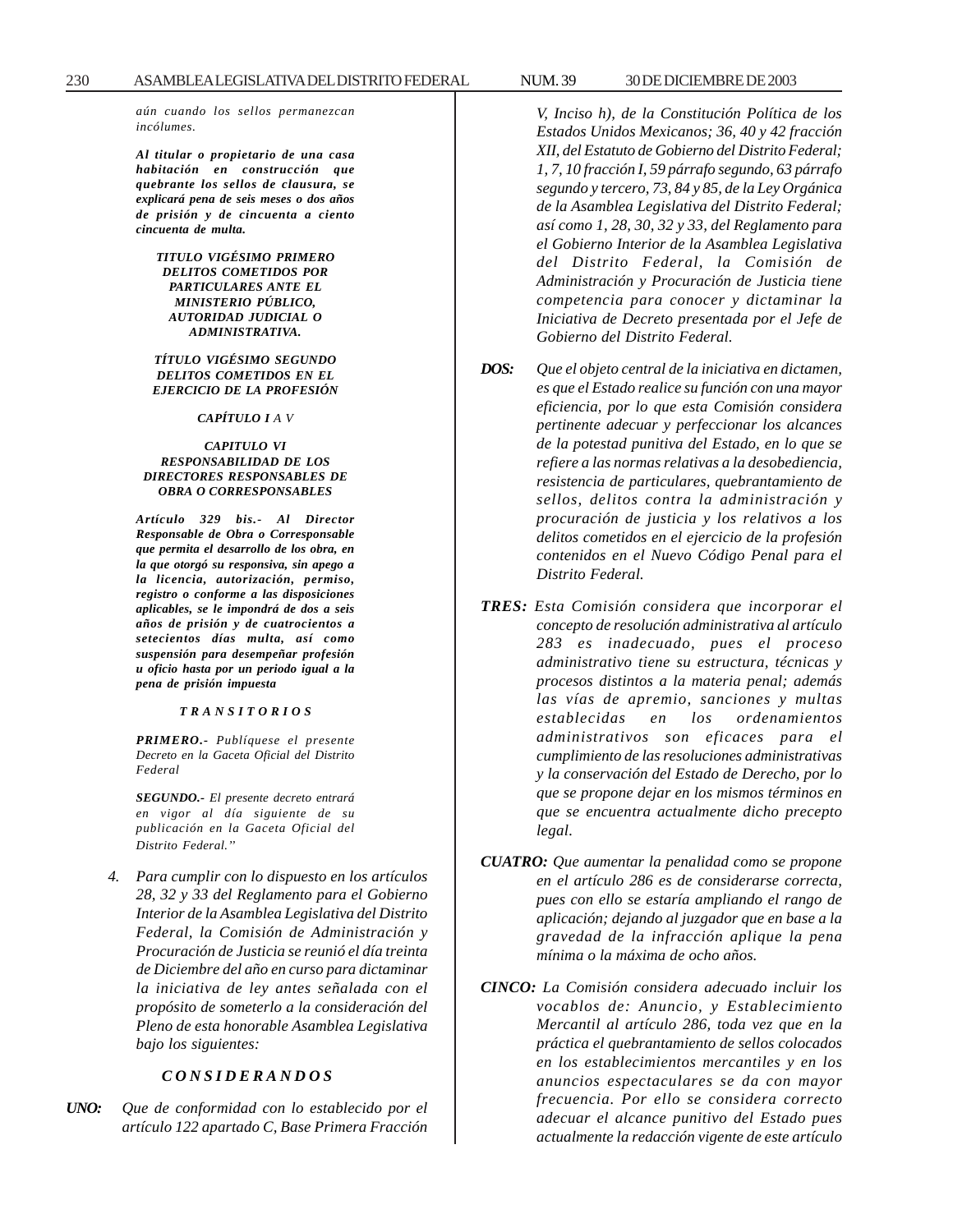*no sanciona, dicha conducta y por tanto apegados al principio de ''nullum crimen nulla poena sine lege'' no puede ser sancionada penalmente por el Estado al no estar prevista sanción alguna en el ordenamiento penal.*

- *SEIS: La Comisión considera pertinente adicionar el párrafo tercero al artículo 286 como se propone en la iniciativa en dictamen, toda vez que ello se pretende que quien construya en cualquier parte de la Ciudad, lo haga con el permiso y al amparo de la ley. Además en la actualidad la simplificación administrativa en el rubro de permisos para construir permite al peticionario saber con certeza si puede o no iniciar la construcción de una casa habitación.*
- *SIETE: La Comisión considera que es necesario alcanzar un mayor control legal respecto de los establecimientos mercantiles que realizan actividades irregulares e ilícitas mediante la aplicación de sanciones penales que permitan a las autoridades hacer efectivo el Estado de Derecho, con el fin de dar a las personas seguridad jurídica.*
- *OCHO: Que para dar continuidad y secuencia a los títulos y capítulos del nuevo código penal, esta Comisión considera adecuado modificar el nombre del Título Vigésimo Quinto como lo propone la iniciativa en dictamen.*
- *NUEVE: Que la creación del capítulo VI en el Título Vigésimo Segundo es necesaria para perfeccionar la potestad punitiva del Estado por lo que añadir el artículo 329 Bis es necesario pues con ello se inhibe que los responsables de obra o corresponsables de la misma, otorguen un permiso, licencia o autorización sin haber reunido los requisitos mínimos de construcción.*

*Por lo anteriormente expuesto la Comisión de Administración y Procuración de Justicia, con fundamento en lo establecido por los artículos; 63 párrafo Segundo y Tercero de la Ley Orgánica de la Asamblea Legislativa del Distrito Federal; 28, 30 y 32 del Reglamento para el Gobierno Interior de la Asamblea Legislativa del Distrito Federal, somete a la consideración del Pleno el siguiente:*

### *D E C R E T O*

*ÚNICO: SE APRUEBA LA INICIATIVA DE DECRETO POR LA QUE SE REFORMAN Y ADICIONAN DIVERSAS DISPOSICIONES DEL NUEVO CÓDIGO PENAL PARA EL DISTRITO FEDERAL PRESENTADA POR EL JEFE DE*

### *GOBIERNO DEL DISTRITO FEDERAL, LICENCIADO ANDRÉS MANUEL LÓPEZ OBRADOR, PARA QUEDAR COMO SIGUE:*

*PRIMERO: Se reforma el primer y segundo párrafo del artículo 286; la denominación del título vigésimo primero; y se adicionan: el artículo 329 Bis, el capítulo VI al título vigésimo segundo, todos del Nuevo Código Penal para el Distrito Federal, para quedar como siguen:*

### *CAPÍTULO IV QUEBRANTAMIENTO DE SELLOS*

*Artículo 286. Al que quebrante los sellos puestos por orden de la autoridad competente, se le impondrán de dos a siete años de prisión y de cien a quinientos días multa.*

*Se equipara al delito de quebrantamiento de sellos y se sancionará con la misma pena, al titular, propietario o responsable de una construcción de obra, anuncio o establecimiento mercantil, en estado de clausura, que explote comercialmente, realice o promueva actos de comercio, construcción o prestación de un servicio, aún cuando los sellos permanezcan incólumes.*

*Al titular o propietario de una casa habitación en construcción que quebrante los sellos de clausura, se aplicará pena de seis meses a dos años de prisión y de cincuenta a ciento cincuenta días multa.*

### *TÍTULO VIGÉSIMO PRIMERO DELITOS COMETIDOS POR PARTICULARES ANTE EL MINISTERIO PÚBLICO, AUTORIDAD JUDICIAL O ADMINISTRATIVA*

*TÍTULO VIGÉSIMO SEGUNDO DELITOS COMETIDOS EN EL EJERCICIO DE LA PROFESIÓN*

*CAPITULO I A V. …*

### *CAPITULO VI RESPONSABILIDAD DE LOS DIRECTORES RESPONSABLES DE OBRA O CORRESPONSABLES*

*Artículo 329 Bis. Al Director Responsable de Obra o Corresponsable de Obra que permita el desarrollo de la obra, en la que otorgó su responsiva, sin apego a la licencia, autorización, permiso, registro o conforme a las disposiciones aplicables, se le impondrá de dos a cinco años de prisión y de cuatrocientos a setecientos días multa, así como suspensión para desempeñar profesión u oficio hasta por un período igual a la pena de prisión impuesta.*

### *T R A N S I T O R I O S*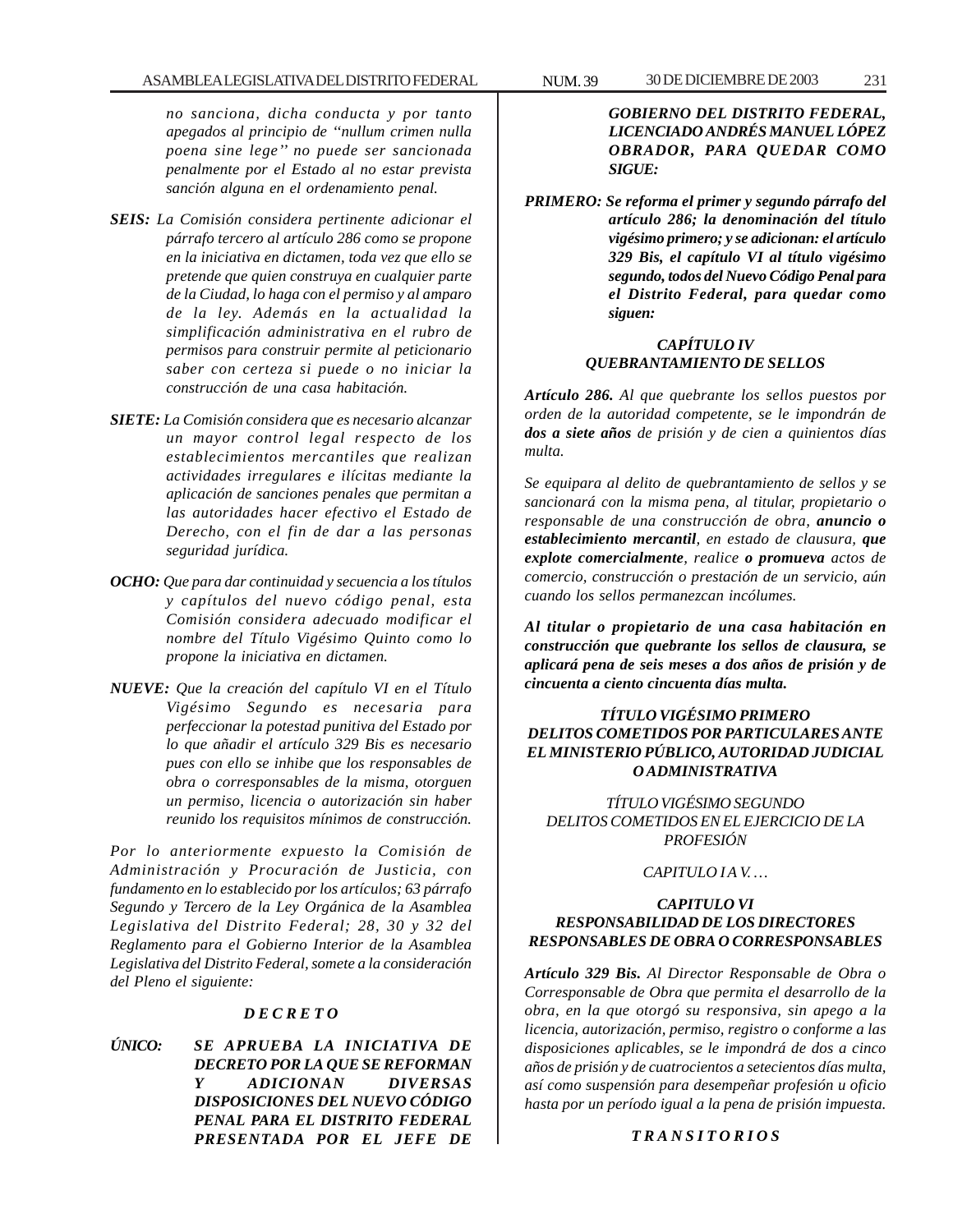*PRIMERO. Publíquese el presente Decreto en la Gaceta Oficial del Distrito Federal*

*SEGUNDO. El presente decreto entrará en vigor al día siguiente de su publicación en la Gaceta Oficial del Distrito Federal.*

*Recinto de la Asamblea Legislativa del Distrito Federal a treinta de Diciembre del año dos mil tres.*

*Firman por la Comisión de Administración y Procuración de Justicia las y los diputados: Alfredo Hernández Raigosa, Presidente; Gerardo Villanueva Albarrán, Vicepresidente; José de Jesús López Sandoval, Secretario; así como los integrantes: Mónica Leticia Serrano Peña, Andrés Lozano Lozano, Julio César Moreno Rivera y Héctor Guijosa Mora.*

**LA C. PRESIDENTA.-** Para fundamentar el dictamen, se concede el uso de la Tribuna al diputado Alfredo Hernández Raigosa, por la Comisión de Administración y Procuración de Justicia.

Adelante, diputado Hernández Raigosa.

**EL C. DIPUTADO ALFREDO HERNÁNDEZ RAIGOSA.-** Muchas gracias, diputada Presidenta.

Estamos presentado un dictamen que aprobamos en esta Comisión relativa a un conjunto de reformas al Código, al Nuevo Código Penal, relativas a los establecimientos mercantiles, a los anuncios y a un conjunto de conductas que se dan cotidianamente y que no eran sancionables.

Hemos retirado de esta iniciativa lo concerniente a las resoluciones administrativas derivado de la argumentación que en esta Comisión se dio de que era esto una sanción derivada de una resolución administrativa en materia penal resultaba violatorio de la Constitución y asimismo se agrega al presente, en el dictamen, un inciso en el cual aquellos que una vez quebrantado el sello y que mantengan actividades en el lugar que fue clausurado se hagan merecedores a un conjunto de sanciones de carácter penal.

De tal suerte que el artículo 283 del nuevo Código Penal lo omitimos en el presente dictamen por resultar improcedente y en el caso del artículo 286 del nuevo Código Penal se agrega que la pena al que quebrante los sellos por orden de la autoridad competente se le impondrán de 2 a 7 años de prisión y de 100 a 500 días de multa.

A su vez, en ese mismo artículo, se contempla que se equipara al delito de quebramiento de sello y se sancionará con la misma pena al titular propietario responsable de una construcción de obra y se agrega anuncio o establecimiento mercantil en estado de clausura que explote comercialmente, realice o promueva actos de comercio, construcción o prestación de un servicio aún cuando los sellos permanezcan incólumes y también se hace una modificación en términos de la pena, en el artículo 329-bis y se modifica una parte del párrafo primero, en el que se habla en los términos siguientes: Al director responsable o corresponsable de obra que permita el desarrollo de la obra en la que otorgó su responsiva, sin apego a la licencia, autorización, permiso o registro o conforme a las disposiciones aplicables, se le impondrá de 2 a 4 años de prisión, a 5 años de prisión y de 400 a 700 días de multa, así como una suspensión para desempeñar profesión u oficio hasta por un periodo igual a la pena de prisión impuesta.

En virtud de esto, este dictamen discutido en la Comisión se hicieron las modificaciones correspondientes a la iniciativa, de tal manera en que fueron tomadas en cuenta las opiniones de los diversos diputados integrantes de la Comisión y del cual hoy hacemos esta señalización para efectos de exhortarlos a apoyar el presente dictamen.

### **LA C. PRESIDENTA.-** Gracias, diputado.

Está a discusión el dictamen. Se abre el registro de oradores.

¿Oradores en contra?

¿Alguna o algún diputado desea razonar su voto?

Antes de proceder a recoger la votación en lo general del dictamen, se pregunta a las diputadas y diputados si habrán de reservar algún artículo para ser discutido en lo particular.

En virtud de que no existe reserva de artículos, proceda la secretaría a recoger la votación nominal del dictamen en lo general y en lo particular en un solo acto.

**LA C. SECRETARIA.-** Se va a proceder a recoger la votación nominal del dictamen en lo general y en lo particular en un solo acto.

De conformidad con lo establecido por el artículo 128 del Reglamento para el Gobierno Interior de la Asamblea, se solicita a la Coordinación de Servicios Parlamentarios hacer el anuncio correspondiente a efecto de que los diputados presentes puedan emitir su voto.

Se solicita a los diputados que al emitir su voto, lo hagan en voz alta, diciendo su nombre y apellido añadiendo la expresión ''en pro'', ''en contra'' o ''abstención''. La de la voz recogerá la votación. Comenzamos de derecha a izquierda.

### **(Votación Nominal)**

Juan Antonio Arévalo López, a favor.

Gabriela Cuevas, en pro.

José María Rivera, a favor.

Mónica Serrano, en pro.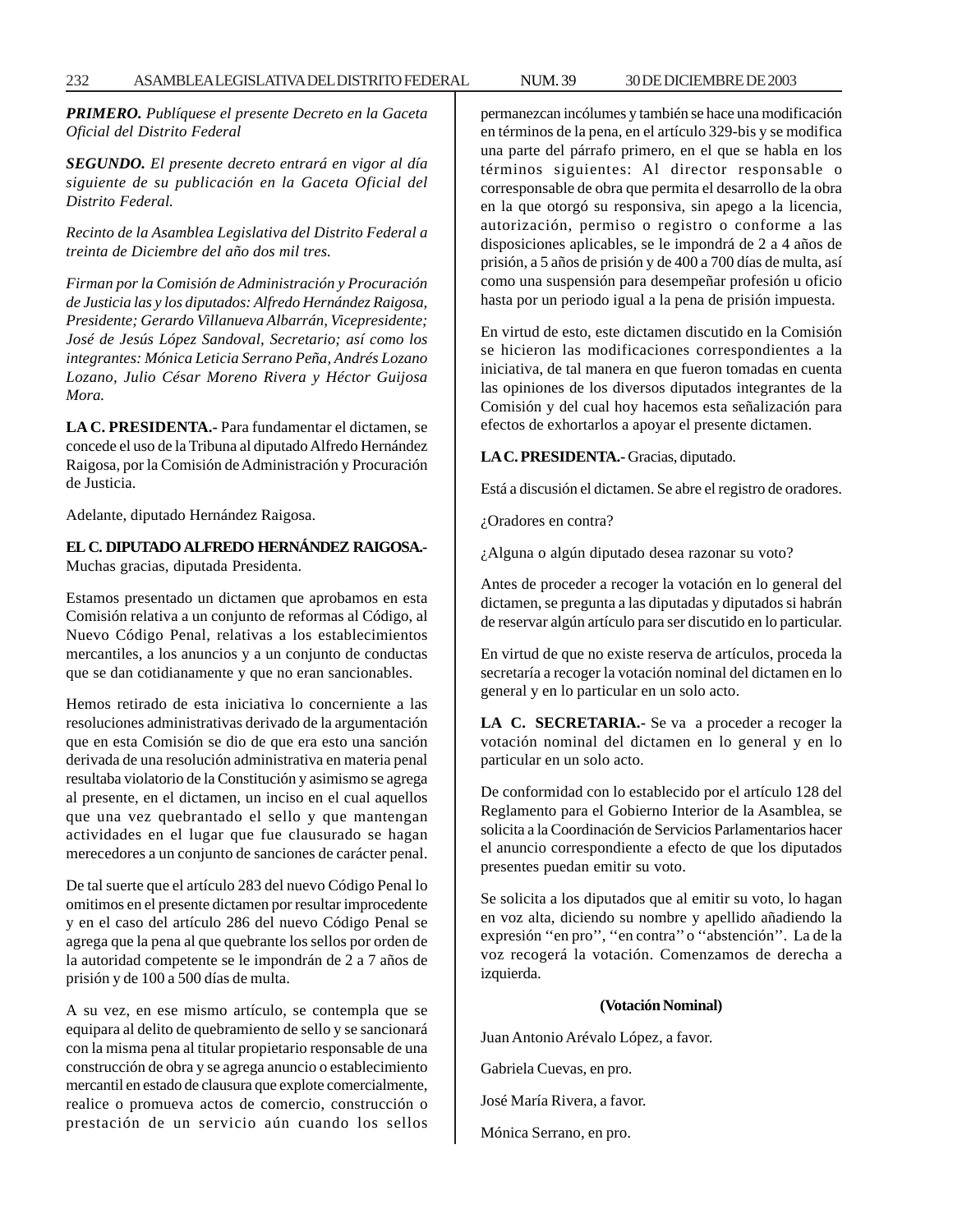| Obdulio Ávila, en pro.                | Mauricio López, en pro.                                                                                                                                                                                                                                                                                                                                                                                                                                                                                                                                                        |
|---------------------------------------|--------------------------------------------------------------------------------------------------------------------------------------------------------------------------------------------------------------------------------------------------------------------------------------------------------------------------------------------------------------------------------------------------------------------------------------------------------------------------------------------------------------------------------------------------------------------------------|
| Rafael Hernández, a favor.            | José Medel Ibarra, a favor.                                                                                                                                                                                                                                                                                                                                                                                                                                                                                                                                                    |
| Emilio Fernández, en pro.             | Jiménez Guzmán, en pro.                                                                                                                                                                                                                                                                                                                                                                                                                                                                                                                                                        |
| Eduardo Malpica, en pro.              | Rigoberto Nieto, a favor.                                                                                                                                                                                                                                                                                                                                                                                                                                                                                                                                                      |
| Maricela Contreras Julián, a favor.   | Guadalupe Ocampo, a favor.                                                                                                                                                                                                                                                                                                                                                                                                                                                                                                                                                     |
| Higinio Chávez, a favor.              | Pablo Trejo, en pro.                                                                                                                                                                                                                                                                                                                                                                                                                                                                                                                                                           |
| José Jiménez, en pro.                 | Rodolfo Covarrubias, a favor.                                                                                                                                                                                                                                                                                                                                                                                                                                                                                                                                                  |
| Andrés Lozano Lozano, en pro.         | Julio Escamilla, a favor.                                                                                                                                                                                                                                                                                                                                                                                                                                                                                                                                                      |
| González Maltos, a favor.             | Gerardo Villanueva, a favor.                                                                                                                                                                                                                                                                                                                                                                                                                                                                                                                                                   |
| Araceli Vázquez, en pro.              | LA C. SECRETARIA.- ¿Faltó alguna o algún diputado de<br>emitir su voto?                                                                                                                                                                                                                                                                                                                                                                                                                                                                                                        |
| Alfredo Hernández Raigosa, a favor.   | Se va a proceder a recoger la votación de la Mesa Directiva.                                                                                                                                                                                                                                                                                                                                                                                                                                                                                                                   |
| Silvia Oliva Fragoso, a favor.        | Gabriela González, a favor.                                                                                                                                                                                                                                                                                                                                                                                                                                                                                                                                                    |
| Sara Figueroa, a favor.               | Juventino Rodríguez, en pro.                                                                                                                                                                                                                                                                                                                                                                                                                                                                                                                                                   |
| Christian Lujano, a favor.            | Jorge García Rodríguez, a favor.                                                                                                                                                                                                                                                                                                                                                                                                                                                                                                                                               |
| Jesús López, en pro.                  | Alfredo Carrasco, a favor.                                                                                                                                                                                                                                                                                                                                                                                                                                                                                                                                                     |
| Julio César Moreno, a favor.          | Lorena Villavicencio, en pro.                                                                                                                                                                                                                                                                                                                                                                                                                                                                                                                                                  |
| Mariana Gómez del Campo, en pro.      | Carlos Alberto Flores, a favor.                                                                                                                                                                                                                                                                                                                                                                                                                                                                                                                                                |
| Víctor Varela, en pro.                | María Teresita Aguilar, a favor.                                                                                                                                                                                                                                                                                                                                                                                                                                                                                                                                               |
| Sofía Figueroa, en pro.               | LA C. SECRETARIA.- Diputada Presidenta, el resultado<br>de la votación es el siguiente: 54 votos a favor, 0 votos en<br>contra, 0 abstenciones.                                                                                                                                                                                                                                                                                                                                                                                                                                |
| Jorge Lara, en pro.                   |                                                                                                                                                                                                                                                                                                                                                                                                                                                                                                                                                                                |
| José Espina, en pro.                  | LA C. PRESIDENTA.- En consecuencia se aprueba el<br>dictamen que presenta la Comisión de Administración y<br>Procuración de Justicia con decreto por el que se reforma el<br>Nuevo Código Penal para el Distrito Federal.                                                                                                                                                                                                                                                                                                                                                      |
| Alejandra Barrales, en pro.           |                                                                                                                                                                                                                                                                                                                                                                                                                                                                                                                                                                                |
| René Bejarano, en pro.                |                                                                                                                                                                                                                                                                                                                                                                                                                                                                                                                                                                                |
| Reyes Gámiz, a favor.                 | Remítase al Jefe de Gobierno del Distrito Federal, para su<br>promulgación y publicación en la Gaceta Oficial del Distrito<br>Federal y para su mayor difusión en el Diario Oficial de la<br>Federación.<br>El siguiente punto del orden del día es la discusión y en<br>su caso aprobación del dictamen que presentan las<br>Comisiones Unidas de Preservación del Medio Ambiente<br>y Protección Ecológica y de Uso y Aprovechamiento de<br>Bienes y Servicios Públicos con Proyecto de Decreto por<br>el que se reforma la Ley de Residuos Sólidos del Distrito<br>Federal. |
| Miguel Angel Solares Chávez, a favor. |                                                                                                                                                                                                                                                                                                                                                                                                                                                                                                                                                                                |
| Elio Bejarano, en pro.                |                                                                                                                                                                                                                                                                                                                                                                                                                                                                                                                                                                                |
| Rodrigo Chávez Contreras, a favor.    |                                                                                                                                                                                                                                                                                                                                                                                                                                                                                                                                                                                |
| Alberto Trejo Villafuerte, en pro.    |                                                                                                                                                                                                                                                                                                                                                                                                                                                                                                                                                                                |
| Lourdes Alonso, en pro.               |                                                                                                                                                                                                                                                                                                                                                                                                                                                                                                                                                                                |
| María Elena Torres, en pro.           |                                                                                                                                                                                                                                                                                                                                                                                                                                                                                                                                                                                |
| Bernardo de la Garza, a favor.        | En virtud de que el dictamen a que se ha hecho referencia                                                                                                                                                                                                                                                                                                                                                                                                                                                                                                                      |
| Francisco Agundis, en pro.            | no fue distribuido entre las diputadas y diputados en los<br>términos de lo dispuesto por el artículo 115 del Reglamento,                                                                                                                                                                                                                                                                                                                                                                                                                                                      |
| Aguilar Álvarez, en pro.              | proceda la Secretaría a consultar a la Asamblea en votación<br>económica si se dispensa el procedimiento a que se refiere                                                                                                                                                                                                                                                                                                                                                                                                                                                      |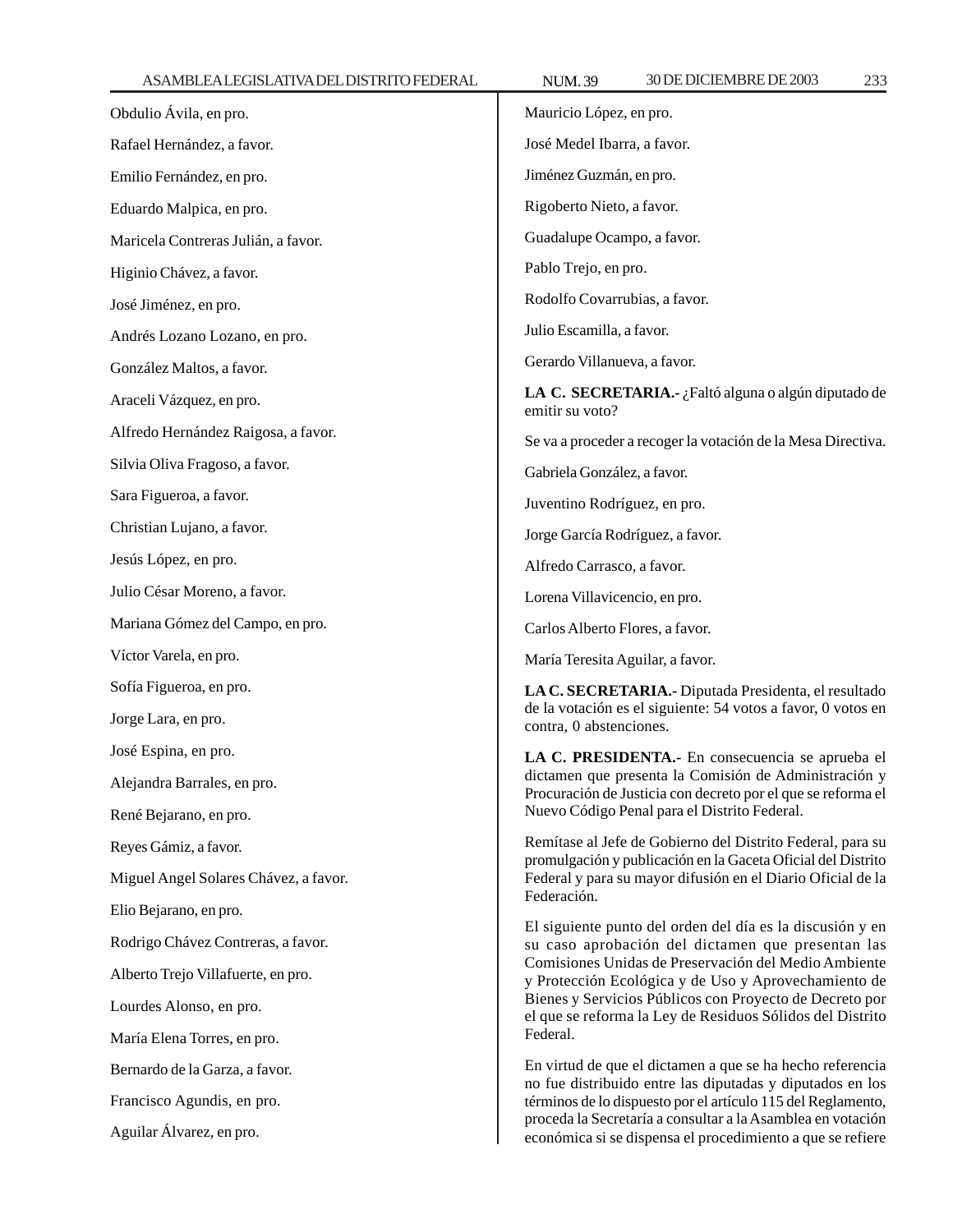234 ASAMBLEA LEGISLATIVA DEL DISTRITO FEDERAL 30 DE NUM. 39 DICIEMBRE DE 2003

dicho precepto, así como la lectura del mismo y se someta a su discusión de inmediato.

**EL C. SECRETARIO.-** Por instrucciones de la presidencia y en votación económica, se consulta a la Asamblea si es de dispensarse el procedimiento a que se refiere el Artículo 115 del Reglamento para el Gobierno Interior de la Asamblea Legislativa del Distrito Federal, así como la lectura del dictamen y se somete a discusión de inmediato.

Los que estén por la afirmativa, sírvanse manifestarlo poniéndose de pie.

Los que estén por la negativa, sírvanse manifestarlo poniéndose de pie.

Dispensado el procedimiento y la lectura, diputada Presidenta.

*COMISIONES UNIDAS DE USO Y APROVECHAMIENTO DE BIENES Y SERVICIOS PÚBLICOS Y DE PRESERVACIÓN DEL MEDIO AMBIENTE Y PROTECCIÓN ECOLÓGICA III LEGISLATURA ASAMBLEA LEGISLATIVA DEL DISTRITO FEDERAL*

*DICTAMEN QUE PRESENTAN LAS COMISIONES UNIDAS DE USO Y APROVECHAMIENTO DE BIENES Y SERVICIOS PÚBLICOS Y DE PRESERVACIÓN DEL MEDIO AMBIENTE Y PROTECCIÓN ECOLÓGICA RESPECTO A LA INICIATIVA DE DECRETO PARA REFORMAR LA LEY DE RESIDUOS SÓLIDOS DEL DISTRITO FEDERAL, PRESENTADA POR LA DIP. NORMA GUTIÉRREZ DE LA TORRE DEL PARTIDO REVOLUCIONARIO INSTITUCIONAL.*

*Honorable Asamblea Legislativa del Distrito Federal:*

*A las Comisiones Unidas de Uso y Aprovechamiento de Bienes y Servicios Públicos y de Preservación del Medio Ambiente y Protección Ecológica fue turnada el pasado día 16 de diciembre en curso la iniciativa de decreto para reformar la Ley de Residuos Sólidos del Distrito Federal, presentada por la Dip. Norma Gutiérrez de la Torre, del Partido Revolucionario Institucional.*

*En cumplimiento a lo dispuesto por los artículos 59, 60, 61, 62, 63, 64 y 73 de la Ley Orgánica de la Asamblea Legislativa del Distrito Federal y los artículos 28, 29, 32 y 33 del Reglamento para el Gobierno Interior de la Asamblea Legislativa del Distrito Federal las Comisiones Unidas realizaron el estudio y análisis de la iniciativa presentada a fin de presentar el presente Proyecto de Dictamen.*

#### *ANTECEDENTES*

*PRIMERO.- En sesión ordinaria del Pleno de la H. Asamblea Legislativa del Distrito Federal, efectuada el 16 de diciembre de 2003, la Dip. Norma Gutiérrez de la* *Torre, miembro del Grupo Parlamentario del Partido Revolucionario Institucional, presentó una iniciativa de Decreto para reformar el artículo tercero transitorio de la Ley de Residuos Sólidos del Distrito Federal, publicada en la Gaceta del Distrito Federal el día 22 de abril de 2003.*

*SEGUNDO.- En esa misma fecha la Asamblea Legislativa del Distrito Federal acordó remitir dicha iniciativa a las Comisiones Unidas de Uso y Aprovechamiento de Bienes y Servicios Públicos y de Preservación del Medio Ambiente y Protección Ecológica para su análisis y dictamen, lo que comunicó a las Comisiones citadas la Presidenta de la Mesa Directiva en oficio MD/416/2003.*

*TERCERO.- El día 9 de diciembre de 2003 el Pleno de la Asamblea Legislativa aprobó como de urgente y obvia resolución un punto de acuerdo presentado por el Dip. Christian Martín Lujano Nicolás, y suscrito por 29 diputados más, en el que se solicita a los titulares de la Secretaría del Medio Ambiente, de Obras y Servicios del Gobierno del Distrito Federal y a los titulares de las 16 delegaciones políticas del Distrito Federal que proporcionen a la Asamblea Legislativa del Distrito Federal información pormenorizada sobre la difusión de la Ley de Residuos Sólidos del distrito Federal y los programas en materia ambiental, separación obligatoria y valorización de los residuos sólidos, así como de los 82 sitios en donde ya se realiza el Programa de Separación de Residuos Sólidos.*

*CUARTO.- Las Comisiones Unidas procedieron al estudio de la iniciativa y al análisis de la situación en que se encuentra la aplicación de la Ley de Residuos Sólidos del Distrito Federal, apegándose a lo dispuesto en la Ley Orgánica de la Asamblea Legislativa del Distrito Federal y al Reglamento para el Gobierno Interior de dicho cuerpo colegiado.*

*QUINTO.- Como resultado de los trabajos efectuados, las Comisiones Unidas sesionaron conjuntamente, el día 26 de diciembre de 2003, para emitir el correspondiente Dictamen, para lo cual tuvieron en cuenta los siguientes:*

#### *CONSIDERANDOS*

*PRIMERO.- Que las Comisiones Unidas de Uso y Aprovechamiento de Bienes y Servicios Públicos y de Preservación del Medio Ambiente y Protección Ecológica son competentes para conocer la iniciativa en comento, de conformidad con lo dispuesto en los artículos 59, 60 fracción II, 61, 62 y 64 de la Ley Orgánica de la Asamblea Legislativa del Distrito Federal, así como los artículos 32 y 33 del reglamento para el Gobierno Interior de la Asamblea Legislativa del Distrito Federal.*

*SEGUNDO.- Que la Asamblea Legislativa del Distrito Federal tiene las facultades necesarias para dictaminar*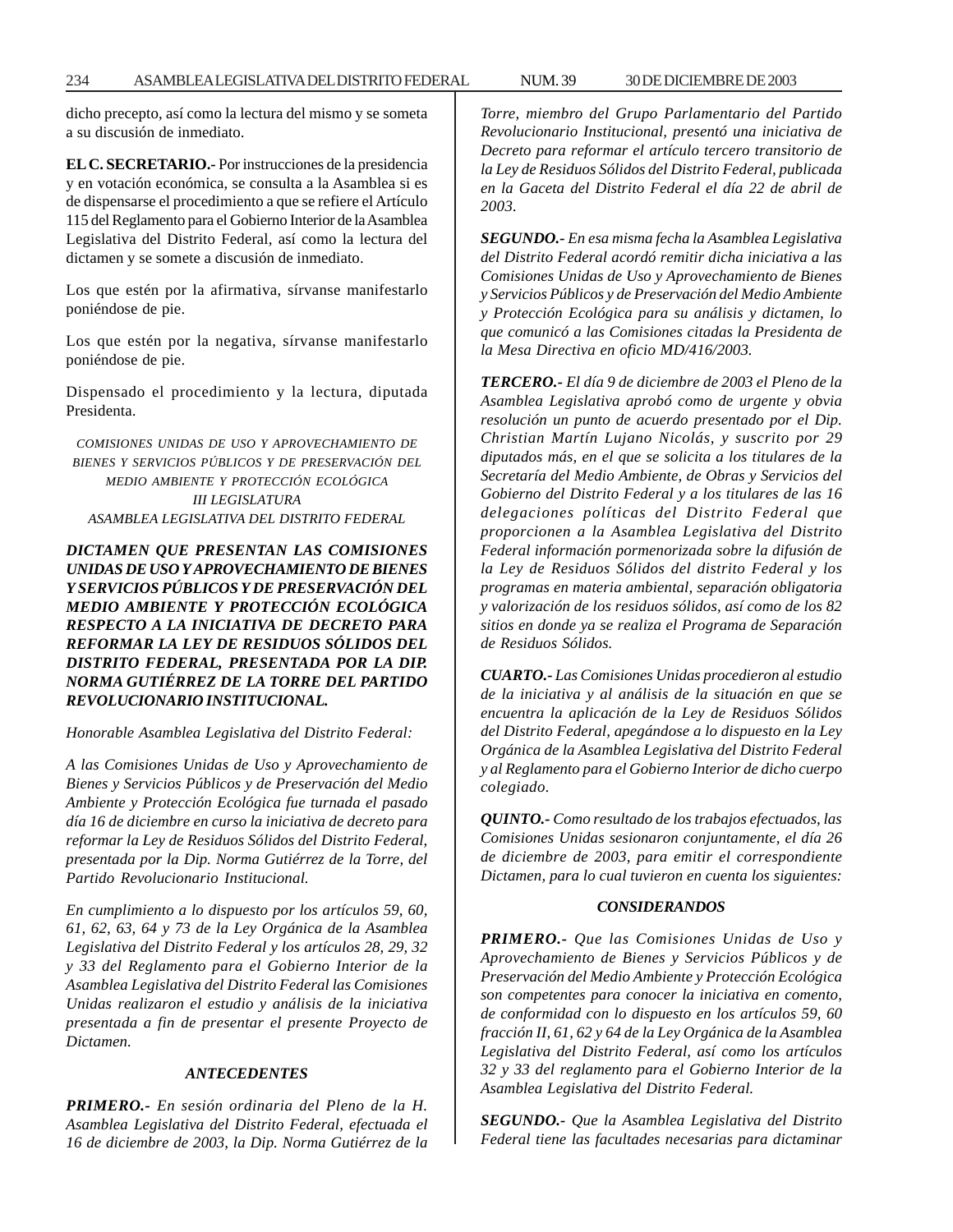*iniciativas de ley o de reformas a las mismas, según se desprende del contenido de la Constitución General de los Estados Unidos Mexicanos, el Estatuto de Gobierno del Distrito Federal y la Ley Orgánica de la Asamblea Legislativa del Distrito Federal.*

*TERCERO.- Que la Ley de Residuos Sólidos del Distrito Federal contiene disposiciones de orden público e interés social para el manejo de residuos sólidos no peligrosos y la prestación del servicio público de limpia y en sus artículos se ordena la emisión de diversos reglamentos y la preparación de diversa infraestructura física y equipamiento que faciliten y aseguren el cumplimiento de las normas establecidas en su texto; asimismo la Ley ordena la ejecución de campañas de difusión de su contenido y de educación cívica para que los habitantes del Distrito Federal cumplan adecuadamente lo dispuesto en dicho ordenamiento y se beneficien plenamente de su aplicación.*

*CUARTO.- Que es necesario que la Asamblea Legislativa del Distrito Federal elabore leyes adecuadas a la realidad de la comunidad a la que sirve y vele por el cumplimiento de las mismas.*

*QUINTO.- Que durante el año de 2003 no se cumplieron muchas de las disposiciones de la Ley de Residuos Sólidos del Distrito Federal, especialmente las que se refieren a la puesta en vigor de diversos reglamentos, ni se realizaron las campañas informativas y educativas entre la población respecto al manejo de esos residuos que la propia Ley ordena.*

*SEXTO.- Que no se contó en este año con partidas presupuestales para que las diferentes entidades del gobierno de la Ciudad avanzaran en el cumplimiento de los programas ordenados por la Ley mencionada y que la Jefatura de Gobierno del distrito Federal no realizó ni propuso efectuar las transferencias de partidas que hubiesen podido subsanar dicha carencia.*

*SÉPTIMO.- Que los residuos sólidos son una importante fuente de contaminación de la atmósfera del Distrito Federal y, en consecuencia, uno de los peligros latentes para la salud de los pobladores.*

*OCTAVO.- Que la iniciativa de Decreto de reforma de la Ley de Residuos Sólidos del Distrito Federal presentada por la Dip. Norma Gutiérrez de la Torre, integrante del Grupo Parlamentario del Partido Revolucionario Institucional, está orientada a evitar que se sancione injustamente a la población por el no cumplimiento de las disposiciones contenidas en el artículo 33 y otros de dicho ordenamiento, normas que no han sido suficiente y adecuadamente difundidas entre la población por las autoridades a las que la Ley de Residuos Sólidos del Distrito Federal responsabiliza de esta tarea.*

*NOVENO.- Que el análisis de dicha iniciativa de Decreto motivó que las Comisiones Unidas realizaran una revisión del cumplimiento de la Ley de Residuos Sólidos del Distrito Federal, en vigor desde el día 22 de abril de 2003, en el curso de la cual se encontró que diversas autoridades han hecho caso omiso de las disposiciones y responsabilidades que en la ley se les asignan.*

*DÉCIMO.- Que es evidente que existe un desfasamiento entre algunos plazos fijados en la Ley de Residuos Sólidos del Distrito Federal y las condiciones objetivas para su cumplimiento, por lo que se ha generado un problema de observancia de ciertas disposiciones de la Ley en comento, sin que exista en las autoridades del Gobierno del distrito Federal el propósito deliberado de incumplirla.*

*DÉCIMO PRIMERO.- Que para que la recolección separada de residuos sólidos y la instrumentación de planes de manejo sea una realidad, se requiere, tal y como lo demuestran ejemplos de otras ciudades del mundo, de una aplicación gradual que incluya la educación de la población, la capacitación del personal operativo, rediseños de la logística de recolección y disposición final, la infraestructura necesaria para la recolección y el aprovechamiento separado, así como el ajuste de prácticas comerciales e industriales de los grandes generadores de residuos sólidos.*

*DÉCIMO SEGUNDO.- Que la recolección separada de residuos sólidos es una estrategia ambiental adecuada para promover el reciclamiento y, en general, el manejo integral de los residuos sólidos, por lo que es indispensable programar etapas de su aplicación de acuerdo a un calendario que se desarrolle de manera interinstitucional.*

*DÉCIMO TERCERO.- Que es conveniente verificar que se incluyan en el presupuesto de egresos del Distrito Federal para 2004 los recursos necesarios para que las diversas dependencias y delegaciones cumplan oportunamente las disposiciones de la Ley de Residuos Sólidos del Distrito Federal.*

*Las Comisiones Unidas de Uso y Aprovechamiento de Bienes y Servicios Públicos y de Preservación del Medio Ambiente y Protección Ecológica han aprobado, y someten a la consideración del Pleno de la Asamblea Legislativa del Distrito Federal, el siguiente:*

### *DICTAMEN*

*PRIMERO.- Es de aprobarse, y se aprueba, la Iniciativa de Decreto que reforma el Artículo Tercero Transitorio de la Ley de Residuos Sólidos del Distrito Federal, estableciendo una nueva fecha para la aplicación de las disposiciones de la Ley en materia de separación de residuos sólidos, la recolección selectiva de los mismos y la instrumentación de planes de manejo y se adicionan disposiciones para crear un comité técnico que estructure*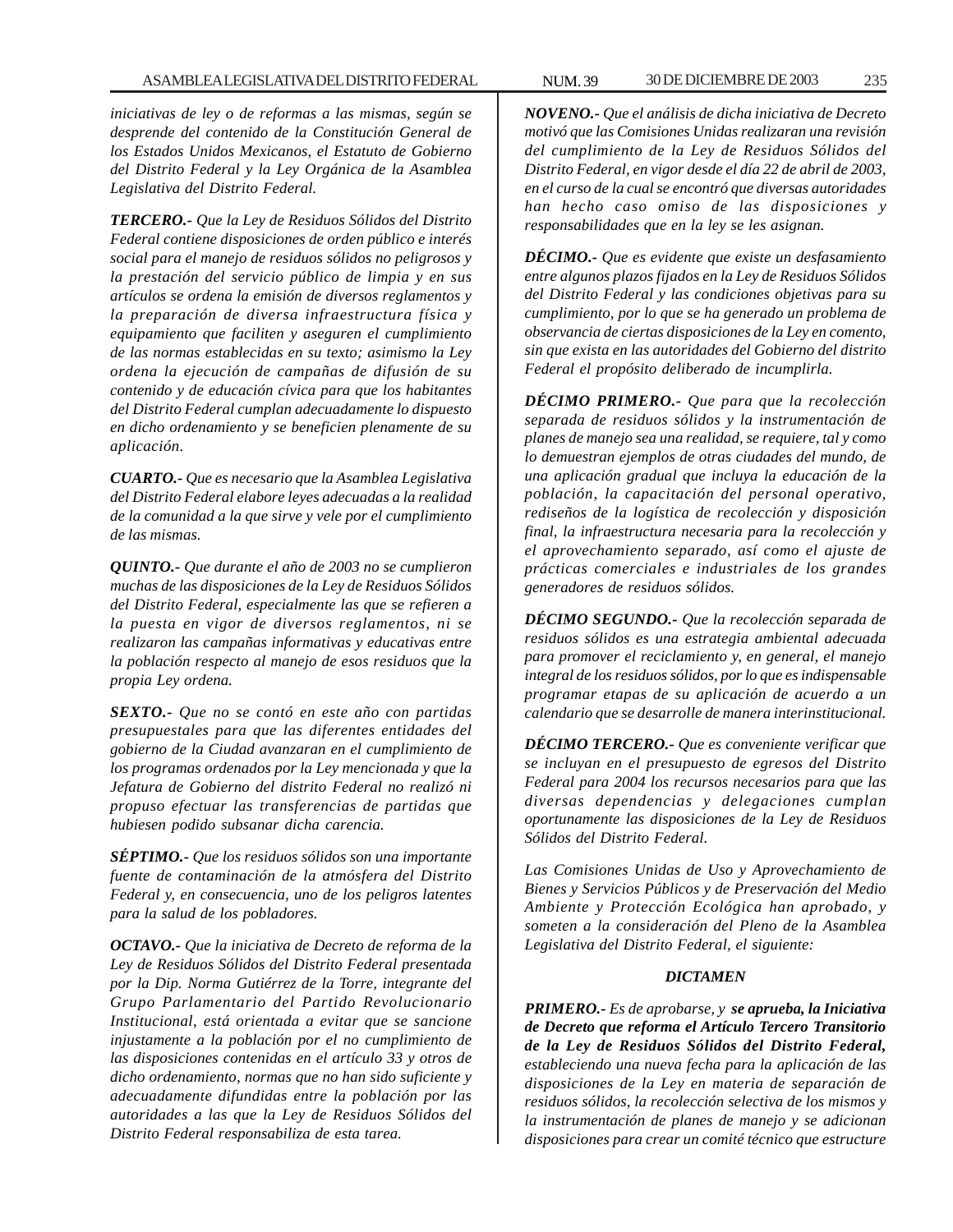*un programa de acciones para el cumplimiento de los contenidos de la presente Ley.*

*SEGUNDO.- En concordancia con lo anterior se considera necesario reformar también, para asegurar su cumplimiento, los artículos transitorios cuarto, séptimo y octavo de la Ley de Residuos Sólidos del Distrito Federal, publicada en la Gaceta Oficial del Distrito Federal el día 22 de abril de 2003.*

*TERCERO.- En consecuencia se aprueban las siguientes reformas a la Ley de Residuos sólidos del distrito Federal:*

*''ARTÍCULOS TRANSITORIOS*

*''PRIMERO.- ……………………………………………… ''SEGUNDO.- ……………………………………………….*

*''TERCERO.- Las disposiciones que esta ley establece en materia de separación de los residuos sólidos, recolección selectiva de dichos residuos y la instrumentación de planes de manejo, así como las sanciones previstas a este respecto en el artículo 69 de la presente Ley se aplicarán a partir de primero de Octubre de 2004 la implantación de medidas y mecanismos tendientes a organizar la estructura e instalar la infraestructura necesaria para cumplir estas disposiciones e iniciarán una campaña masiva para difundir entre la población las disposiciones de esta Ley y educar cívicamente a la población en cuanto a las ventajas de su cumplimiento, de acuerdo a los recursos presupuestales asignados.*

*El calendario de aplicación de estas disposiciones deberá publicarse en el programa de gestión integral de residuos sólidos al que se refiere el artículo 11 de la presente Ley, durante el primer semestre de 2004.*

*Para la elaboración de dicho calendario de aplicación y vigilar el cumplimiento de sus acuerdos, se consituirá un Comité Técnico conformado por siete Diputados de la Asamblea Legislativa designados por la comisión de Gobierno y por un representante de cada una de las siguientes entidades: Secretaría de Gobierno, Secretaría del Medio Ambiente, Secretaría de Obras y Servicios, Secretaría de Salud y Procuraduría ambiental y de Ordenamiento Territorial.*

*Dicho Comité Técnico efectuará su primera sesión durante los primeros quince días del mes de enero de 2004, a convocatoria de la Secretaría del Medio Ambiente del Gobierno del Distrito Federal.*

*Los días 28 de febrero, 30 de abril y 30 de junio de 2004 la Secretaría informará a la Asamblea Legislativa del Distrito Federal de los avances concretos realizados en la aplicación y promoción de los programas mencionados.''*

*''CUARTO.- La Secretaría de Obras y Servicios deberá concluir a más tardar el 30 de abril de 2004 la elaboración del registro de los establecimientos mercantiles y de servicios relacionados con la recolección, manejo, tratamiento, reutilización, reciclaje y disposición final de los residuos sólidos.*

*''QUINTO.-……………………………………………………. ''SEXTO.- ……………………………………………………..*

*''SÉPTIMO,- El Jefe de Gobierno expedirá el reglamento de la presente Ley a más tardar el día 30 de mayo de 2004.*

*OCTAVO.- La Secretaría, la Secretaria de Obras y Servicios y las Delegaciones deberán expedir a más tardar el 30 de mayo de 2004 los programas que esta Ley establece.*

*''NOVENO.- ……………………………………………….''*

*CUARTO.- Estas reformas entrarán en vigor el día siguiente de su aprobación por el Pleno de la Asamblea Legislativa del Distrito Federal.*

*QUINTO.- Túrnese al Jefe de Gobierno del Distrito Federal única y exclusivamente para su publicación en la Gaceta Oficial del Distrito Federal y publíquese también en el Diario Oficial de la Federación para su mayor difusión.*

*Dado en la Sala de comisiones de la Asamblea Legislativa del Distrito Federal, a los 27 días del mes de diciembre de 2003.*

*Por la Comisión de Uso y Aprovechamiento de Bienes y Servicios Públicos las y los diputados: Jaime Aguilar Álvarez y Mazarrasa, Presidente; Higinio Chávez García, Vicepresidente; Emilio Fernández Allende, Secretario; así como los integrantes: Alfredo Hernández Raigosa y Carlos Reyes Gámiz.*

*Firman por la Comisión de Preservación del Medio Ambiente y Protección Ecológica las y los diputados: Sara Guadalupe Figueroa Canedo, Presidenta; Juan Manuel González Maltos, Secretario; así como los integrantes: Martha Teresa Delgado Peralta, Christian Martín Lujano Nicólas e Higinio Chávez García*

#### **LA C. PRESIDENTA.-** Gracias diputado.

Para fundamentar el dictamen se concede el uso de la tribuna a la diputada Sara Figueroa Canedo, por las Comisiones Unidas de Preservación del Medio Ambiente y Protección Ecológica y de Uso y Aprovechamiento de Bienes y Servicios.

**LA C. DIPUTADA SARA GUADALUPE FIGUEROA CANEDO.-** Con el permiso diputada Presidenta.

Compañeras y compañeros diputados: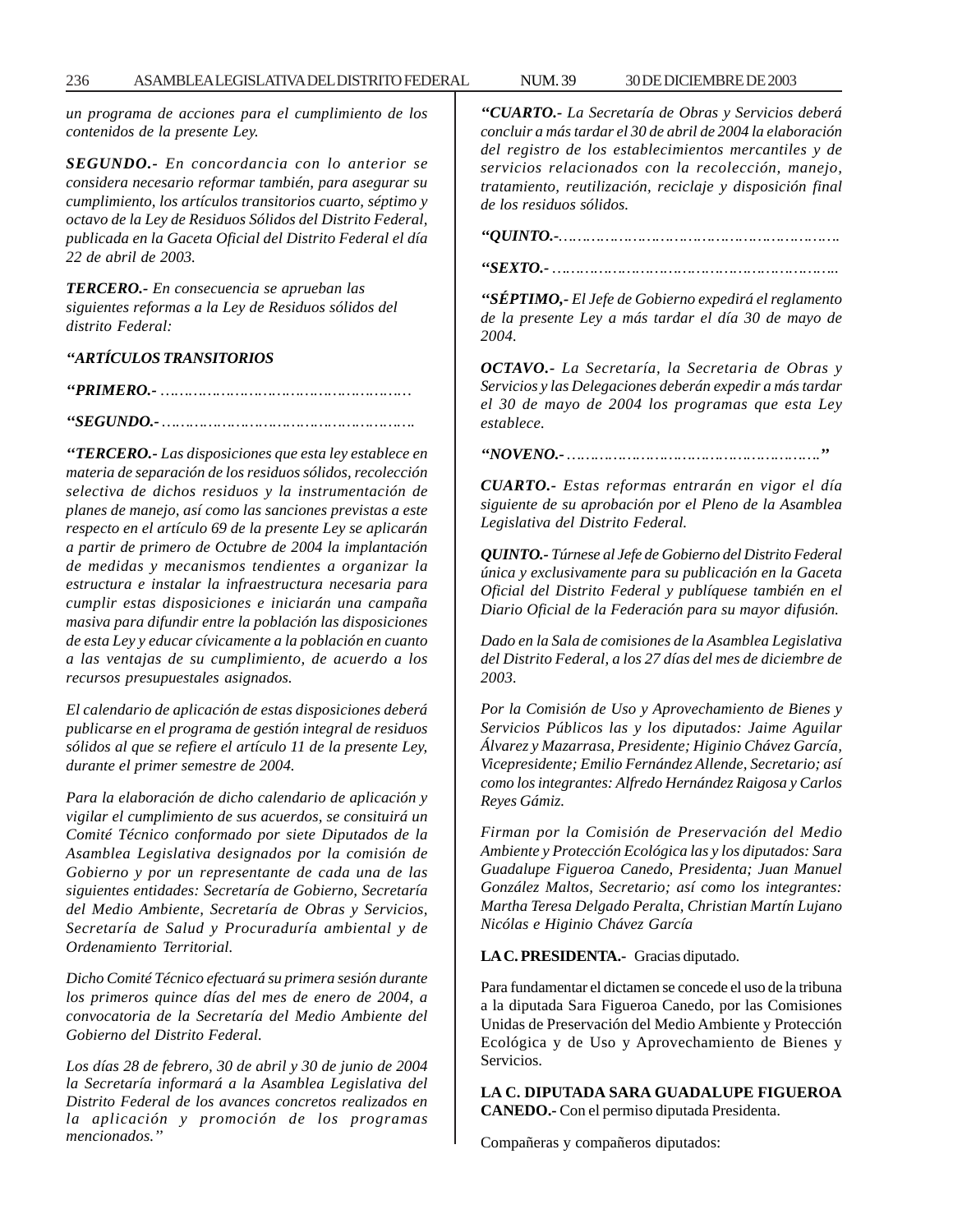El pasado 20 de marzo de este año fue aprobada la Ley de Residuos del Distrito Federal, misma que fue publicada en la Gaceta Oficial el 22 de abril del año en curso.

Esta ley surge como contribución a la protección del medio ambiente de la Ciudad de México a partir del establecimiento y coordinación de la política de residuos sólidos en el Distrito Federal para asegurar su manejo sanitario y ambientalmente sustentable con observancia de los principios de minimización, prevención de riesgos ambientales y protección de la salud y bienestar de la población, siendo los citados principios aplicables a las actividades, procesos y operaciones del manejo de dichos residuos, desde su generación hasta su disposición final.

Por décadas la degradación producida por la generación de residuos sólidos ha sido una constante en la realidad de la Ciudad de México por falta de visión en la aplicación de la política, los clientelismos solapados y la falta de conciencia de la sociedad sobre el manejo de los residuos.

En el Distrito Federal habitan más de 10 millones de personas en una superficie menor a 3 mil 500 kilómetros cuadrados, de los cuales 115 kilómetros cuadrados corresponden al área urbana. Se estima que cada habitante desecha diariamente un promedio de 1.3 kilogramos de basura, lo que significa casi 13 mil toneladas diarias de residuos sólidos que requieren ser confinados adecuadamente.

Es así que debido a la magnitud que representan los residuos sólidos a nuestra ciudad es fundamental legislar en esa materia y asegurar su aplicación.

En este sentido, no obstante que existe una Ley vigente de residuos sólidos para el Distrito Federal, el problema radica en una ausencia de su implementación la cual requiere de equipamiento urbano como camiones con doble contenedor, centros de reciclaje, centros de composteo, así como campañas masivas de información y difusión de la legislación vigente para que la ciudadanía conozca el manejo que deben tener de sus residuos.

A este respecto es importante señalar que algunas disposiciones contenidas en la Ley de Residuos Sólidos no se han podido instrumentar debido a la falta de recursos presupuestales para que las diferentes entidades del Gobierno de la Ciudad avancen en el cumplimiento de los programas ordenados por la Ley mencionada, así como tampoco se realizó ni se propuso efectuar transferencias que hubiesen podido subsanar dicha carencia.

No obstante que conforme a lo descrito en párrafos anteriores, el tema de los residuos sólidos o la basura es un problema grave en nuestra ciudad que requiere de acciones concretas para su futura erradicación.

En este orden de ideas y debido a la ausencia de acciones concretas, nuestro grupo parlamentario apoya la propuesta presentada por la diputada Norma Gutiérrez de la Torre, el día 16 de diciembre del 2003, consistente en prorrogar la entrada en vigor de la disposición legal que dispone que todo generador de residuos debe separarlos en orgánicos e inorgánicos en virtud de que esta Asamblea Legislativa del Distrito Federal debe elaborar leyes adecuadas a la realidad de la comunidad a la que sirve y vele por el cumplimiento de las mismas.

Así, la iniciativa de reformas a la Ley de Residuos Sólidos que hoy nos ocupa está orientada a evitar que se sancione injustamente a la población por el incumplimiento de disposiciones contenidas en el artículo 33 y otros de dicho ordenamiento, normas que han sido suficiente y adecuadamente difundidas entre la población por las autoridades correspondientes.

No obstante lo anterior, al ser la gestión integral de los residuos sólidos un tema de urgente necesidad social y ambiental, se requiere que el Gobierno del Distrito Federal lleve a cabo las acciones necesarias para que el artículo 33 y otras disposiciones de la ley puedan entrar en vigor.

En este sentido, para que la recolección separada de residuos sólidos y la instrumentación de planes de manejo sea una realidad, se requiere, tal y como lo demuestran los ejemplos de otras ciudades del mundo, de una aplicación gradual que incluya la educación de la población, la capacitación del personal operativo, rediseños de la logística de recolección y disposición final, la infraestructura necesaria para la recolección y el aprovechamiento separado, así como el ajuste de prácticas comerciales e industriales de los grandes generadores de residuos sólidos.

Así, la recolección separada de residuos sólidos debe ser una estrategia ambiental adecuada para promover el reciclamiento y en general el manejo integral de los residuos sólidos, por lo que es indispensable programar etapas en su aplicación de acuerdo a un calendario que se desarrolle de manera interinstitucional.

Nuestro grupo parlamentario apoya el dictamen que propone reformar el artículo Tercero Transitorio de la Ley de Residuos Sólidos del Distrito Federal, estableciendo una nueva fecha para la aplicación de las disposiciones de la ley en materia de separación de residuos sólidos, la recolección selectiva de los mismos y la instrumentación de planes de manejo a partir del 1º de octubre del 2004.

Como consecuencia, la Secretaría de Medio Ambiente adquiere el compromiso de iniciar paulatinamente a partir del 1º de enero del 2004, la implantación de medidas y mecanismos tendientes a organizar la estructura e instalar la infraestructura necesaria para cumplir estas disposiciones. De igual manera, iniciará una campaña masiva para difundir entre la población las disposiciones de esta ley e informar de las ventajas de su cumplimiento.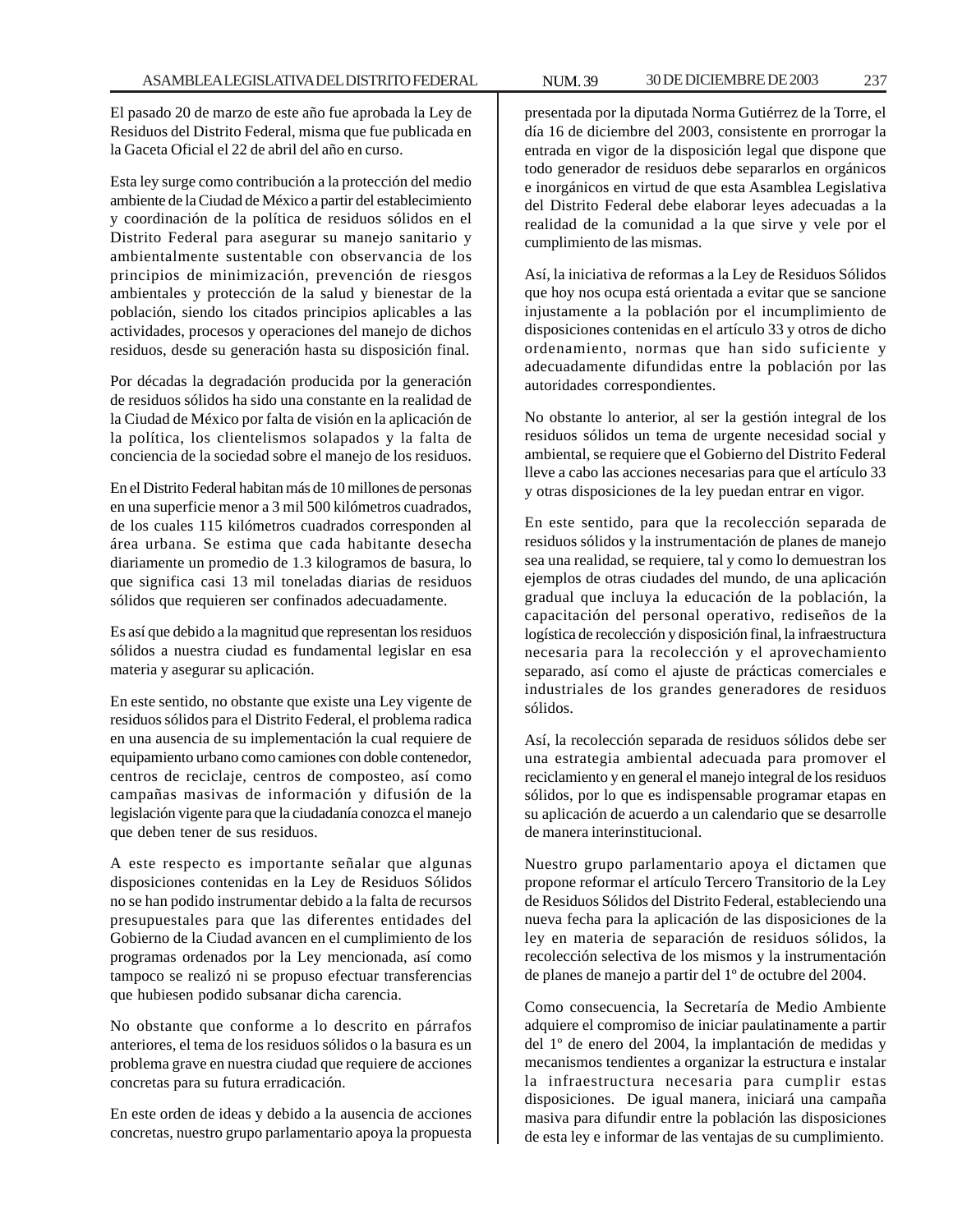### 238 ASAMBLEA LEGISLATIVA DEL DISTRITO FEDERAL NUM. 39 30 DE DICIEMBRE DE 2003

A efecto de lograr un mayor control sobre la implementación de las medidas descritas anteriormente, la Secretaría deberá informar a esta Asamblea Legislativa del Distrito Federal sobre los avances concretos realizados en la aplicación de los programas mencionados.

Por otro lado, la Secretaría de Obras y Servicios deberá concluir a más tardar el 30 de abril del 2004 la elaboración del Registro de los Establecimientos Mercantiles y de Servicios relacionados con la recolección, manejo, tratamiento, reutilización, reciclaje y disposición final de los residuos sólidos.

Con todo lo anterior, estamos ciertos que se logrará subsanar la no factibilidad del cumplimiento de la ley que hasta ahora ha provocado un retraso en nuestro camino hacia el desarrollo sustentable de la ciudad.

Muchas gracias.

### **EL C. PRESIDENTE, DIPUTADO CARLOS ALBERTO FLORES GUTIÉRREZ.-** Gracias, diputada.

Está a discusión el dictamen. Se abre el registro de oradores.

¿Oradores en contra?

¿Alguna o algún diputado desea razonar su voto?

Tiene el uso de la palabra el diputado Christian Lujano, hasta por diez minutos para razonar su voto.

**EL C. DIPUTADO CHRISTIAN MARTÍN LUJANO NICOLÁS.-** Con su permiso, señor Presidente.

Únicamente es para hacer unos antecedentes y dar algunas aclaraciones respecto al voto que emitiremos el grupo parlamentario de Acción Nacional.

Si bien es cierto que hoy se dictamina el posponer la entrada en vigor de esta ley, es necesario mencionar que este grupo parlamentario a través de un servidor fue el primero de esta Legislatura de sacar de la oscuridad y del olvido una ley que pareciese que al Gobierno del Distrito Federal no le iba a importar establecer en los próximos meses ni nunca, y es precisamente que en anteriores semanas hubo un punto de urgente y obvia resolución en donde se le pidió información concisa a la Secretaría de Medio Ambiente y al Secretario de Obras sobre los avances de esta ley, que como ya se dijo aquí fue el 22 de abril cuando se aprobó por esta honorable Asamblea en su II Legislatura.

La gravedad del asunto no queda ahí, sino que durante casi trescientos días, a partir del 22 de abril, la Secretaría de Medio Ambiente particularmente omitió tener su responsabilidad en varias cuestiones. Primero y la más importante que se ha discutido aquí, la conscientización y la educación cívica y ambiental que debe tener todo el ciudadano de esta ciudad para poder separar la basura en orgánica e inorgánica. Eso es más grave porque entonces estamos viendo que el Gobierno del Distrito Federal sí da muchas cosas, sí regala mucho pero educa poco, y en este tema del medio ambiente es claro y es evidente.

Los antecedentes precisamente de estas omisiones tienen lugar desde el 2002, cuando en diciembre y noviembre de ese año se reunieron las comisiones unidas precisamente que hoy dictaminan esta iniciativa, Uso y Aprovechamiento y Medio Ambiente, con la Secretaría de Medio Ambiente y la Secretaría de Obras, es decir que desde diciembre y noviembre del 2002 la Secretaría de Medio Ambiente tuvo conocimiento de que iba a entrar en vigor esta ley en abril pasado, lo cual quiere decir que se extiende aún más la irresponsabilidad del gobierno de esta ciudad en materia de la separación de la basura.

Ahora nos convocan con este punto a ambas comisiones precisamente porque tenemos que, como ya se dijo anteriormente, parchar legislativamente las omisiones del gobierno.

**EL C. DIPUTADO JORGE ALBERTO LARA RIVERA (Desde su curul).-** Diputada Presidenta.

**LA C. PRESIDENTA, DIPUTADA SILVIA LORENA VILLAVICENCIO AYALA.-** ¿Con qué objeto, diputado Lara?

**EL C. DIPUTADO JORGE ALBERTO LARA RIVERA (Desde su curul).-** Mire, yo sé que todos estamos cansados, pero quisiera que haga un llamamiento al orden de este salón para escuchar con atención el importante mensaje de nuestro compañero diputado.

**LA C. PRESIDENTA.-** Con todo gusto, diputado Lara.

Esta presidencia le solicita de manera muy respetuosa a todas las diputadas y diputados integrantes de esta Asamblea que guardemos silencio para poder escuchar al orador.

**EL C. DIPUTADO CHRISTIAN MARTÍN LUJANO NICOLÁS.-** Gracias, diputado. Gracias diputada, muy amable.

Precisamente hoy nos convoca y precisamente estamos aquí ya en el último punto, pues si no hubiera habido irresponsabilidad de parte del Gobierno del Distrito Federal ya estaríamos nosotros en nuestras casas o rumbo a ellas, entonces yo creo que cabe hacer mención de esto, precisamente porque estamos aquí parchando legislativamente una omisión, y precisamente lo hacemos en el entendido de que la gente no tiene culpa de la irresponsabilidad del gobierno, la gente tendrá que pagar una multa sea física o moral en los próximos meses en caso de haber puesto en marcha esta ley el 1° de enero, ellos no tienen la culpa de la irresponsabilidad.

Por eso nosotros en Acción Nacional vamos a votar a favor de este dictamen, primeramente por qué, porque tiene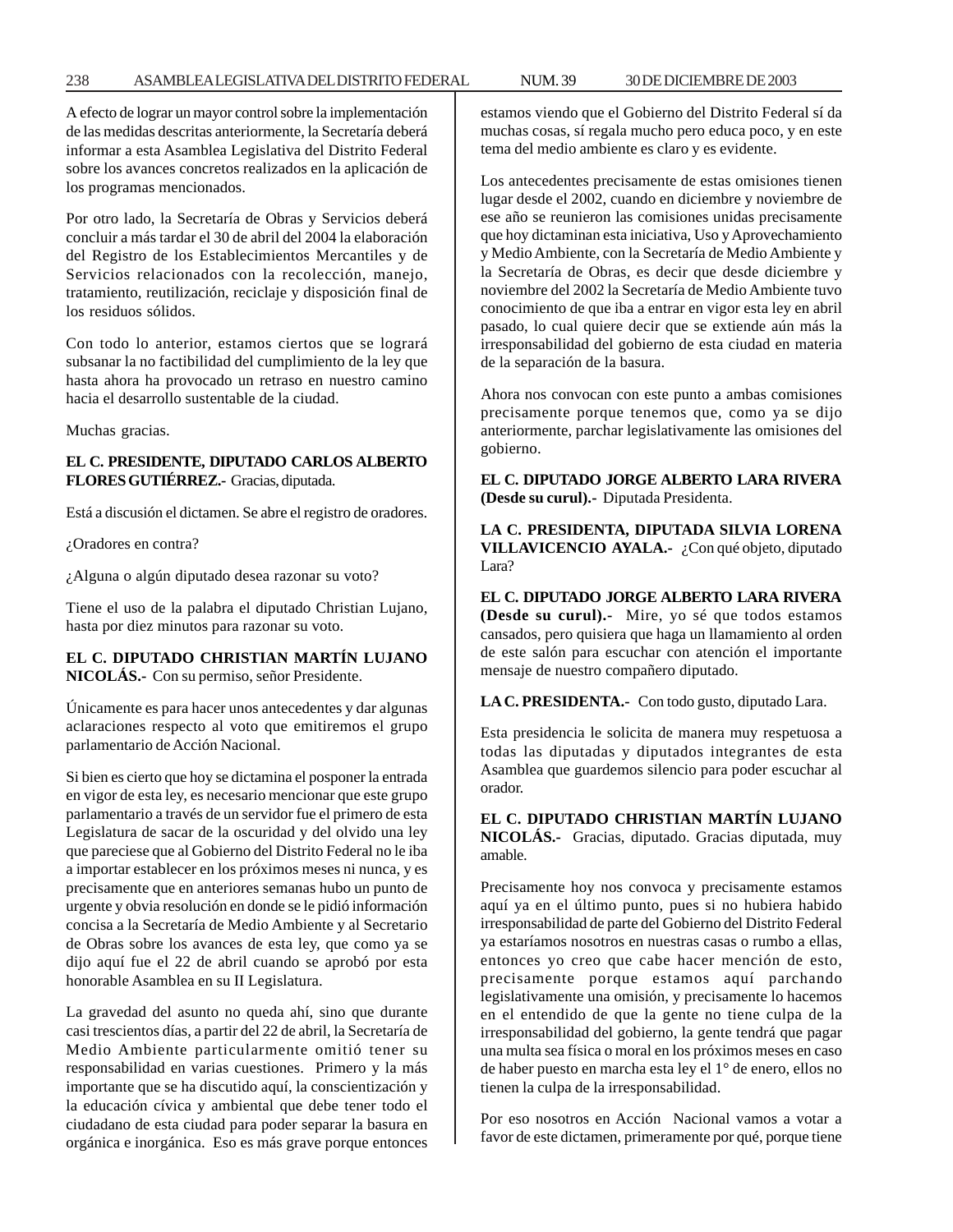la integración de un comité técnico en donde lo integran siete diputados de esta honorable Asamblea. A ver si ahora sí con este Comité y con otros funcionarios del gobierno de la ciudad la Secretaría del Medio Ambiente, su titular Sheinbaum, pueda hacer caso de estas disposiciones y pueda hacer caso más aún todavía de la responsabilidad que tiene para equipar con infraestructura necesaria para la separación de basura los próximos meses.

Por otro lado, también esta ley, y es lo que hemos nosotros omitido decir aquí, tiene muchas bondades y una de ellas es una de las grandes pendientes que tiene el gobierno de la ciudad, y es precisamente el que el Bordo Poniente, que está cada vez más al límite, no puede seguir creciendo y no puede haber por supuesto más tiraderos de basura a cielo abierto o que este bordo siga creciendo indiscriminadamente, precisamente por qué, porque esta ley también prevé el reciclaje y el reuso, la reutilización de varios de estos subproductos que tiene lo que nosotros generamos en la casa o en la industria.

Estamos a favor precisamente porque permite de una vez por todas la concientización de la ciudadanía, porque permite establecer con periodicidad que el gobierno de la ciudad se comprometa por lo menos en lo más grave que ahorita acabo de mencionar, en la educación ecológica, y no nada más de la separación de la basura, yo creo que tiene que ver mucho con lo que es el cuidado del agua, que tiene que ver mucho con el cuidado del bosque, que tiene que ver mucho con el cuidado de la reserva ecológica y eso también podemos discutirlo en los próximos días, tampoco tiene ninguna política para ese sentido el Gobierno del Distrito Federal.

Por eso y por ser consecuentes, porque en Acción Nacional estamos comprometidos con la ciudadanía, pero también mucho más allá, con el desarrollo sustentable de la ciudad, damos nuestro voto a favor del dictamen y de posponer la ley en vigor.

Muchas gracias.

**LA C. PRESIDENTA.-** Gracias, diputado Lujano.

Antes de proceder a recoger la votación en lo general del dictamen, se pregunta a las diputadas y diputados si habrán de reservar algún artículo para ser discutido en lo particular.

En virtud de no existir reserva de artículos, proceda la Secretaría a recoger la votación nominal del dictamen en lo general y en lo particular en un solo acto.

**EL C. SECRETARIO DIPUTADO JUVENTINO RODRÍGUEZ RAMOS.-** Se va a proceder recoger la votación nominal del dictamen en lo general y en lo particular en un solo acto.

De conformidad con lo establecido por el artículo 128 del Reglamento para el Gobierno Interior de la Asamblea, se

solicita a la Coordinación de Servicios Parlamentarios hacer el anuncio correspondiente a efecto de que los diputados presentes puedan emitir su voto.

Se solicita a los diputados que al emitir su voto lo hagan en voz alta diciendo su nombre y apellido, añadiendo la expresión en pro, en contra o abstención. El de la voz recogerá la votación. Comenzamos de derecha a izquierda.

Juan Antonio Arévalo López, en pro.

Gabriela Cuevas, en pro.

José María Rivera, a favor.

Mónica Serrano, en pro.

Martha Delgado, en pro.

Rafael Hernández, a favor.

Emilio Fernández, a favor.

Eduardo Malpica, en pro.

Maricela Contreras Julián, a favor.

Higinio Chávez, a favor.

José Jiménez, en pro.

Andrés Lozano, en pro.

González Maltos, a favor.

Araceli Vázquez, en pro.

Bernardo de la Garza, en pro.

Sara Figueroa, en pro.

Christian Lujano, en pro.

Jesús López, a favor.

José Espina, en pro.

Obdulio Ávila, en pro.

Jorge Lara, en pro.

Alejandra Barrales, en pro.

René Bejarano, en pro.

Mariana Gómez del Campo, en pro.

Silvia Oliva Fragoso, a favor.

Miguel Ángel Solares Chávez, a favor.

Reyes Gámiz, a favor.

Elio Bejarano, en pro.

Rodrigo Chávez, a favor.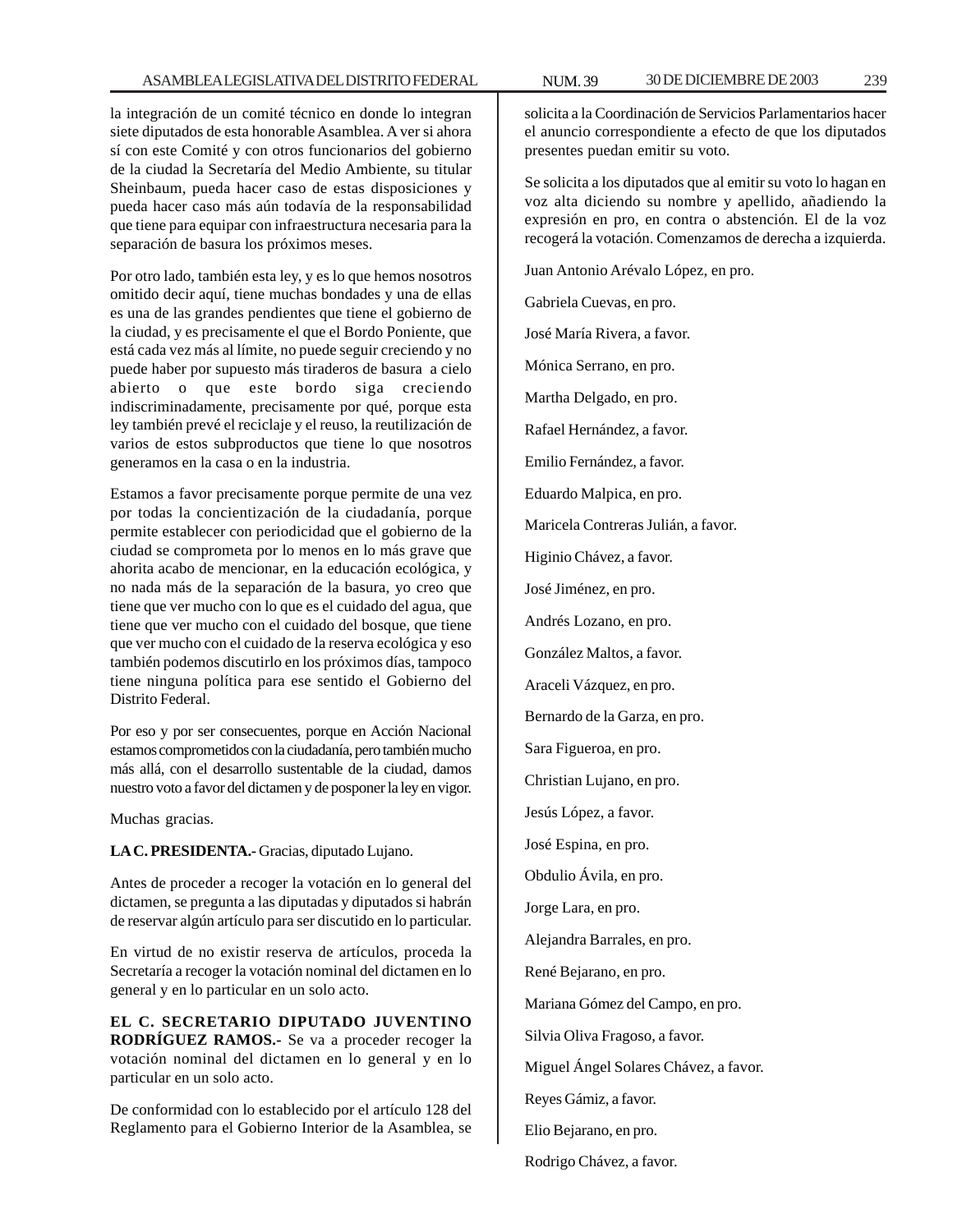240 ASAMBLEA LEGISLATIVA DEL DISTRITO FEDERAL 30 DE NUM. 39 DICIEMBRE DE 2003

Alberto Trejo Villafuerte, en pro.

Lourdes Alonso, en pro.

María Elena Torres, en pro.

Alfredo Hernández Raigosa, a favor.

Sofía Figueroa, en pro.

Gabriela González, en pro.

Mauricio López, en pro.

José Medel Ibarra, a favor.

Jiménez Guzmán, en pro.

Gerardo Villanueva, a favor.

Julio César Moreno, a favor.

Guadalupe Ocampo, a favor.

Víctor Varela, en pro.

Pablo Trejo, a favor.

Rodolfo Covarrubias, a favor.

Julio Escamilla, a favor.

**EL C. SECRETARIO DIPUTADO JUVENTINO RODRÍGUEZ RAMOS.-** ¿Faltó alguna o algún diputado de emitir su voto?

Aguilar Álvarez, en pro.

**EL C. SECRETARIO DIPUTADO JUVENTINO RODRÍGUEZ RAMOS.-** ¿Faltó alguna o algún diputado de emitir su voto?

Se va a proceder a recoger la votación de la Mesa Directiva.

Juventino Rodríguez, en pro.

Jorge García Rodríguez, a favor.

Alfredo Carrasco, a favor.

Lorena Villavicencio, en pro.

Carlos Alberto Flores, a favor.

María Teresita Aguilar, a favor.

**EL C. SECRETARIO.-** Diputada Presidenta, el resultado de la votación es el siguiente: 52 votos a favor, 0 votos en contra, 0 abstenciones.

**LA C. PRESIDENTA.-** En consecuencia, se aprueba el dictamen que presentan las Comisiones Unidas de Preservación del Medio Ambiente y Protección Ecológica y de Uso y Aprovechamiento de Bienes y Servicios Públicos con decreto por el que se reforma la Ley de Residuos Sólidos del Distrito Federal.

Remítase al Jefe de Gobierno del Distrito Federal para su promulgación y publicación en la Gaceta Oficial del Distrito Federal y para su mayor y difusión en el Diario Oficial de la Federación.

En otro día del orden del día, para presentar una propuesta con Punto de Acuerdo respecto a que la Contraloría General revise el Ejercicio del Gasto en materia de Obra Pública por Contrato del Órgano Político Administrativo de Milpa Alta durante el ejercicio 2003, se concede el uso de la tribuna al diputado Carlos Reyes Gámiz, del Partido de la Revolución Democrática.

**EL C. DIPUTADO ROBERTO CARLOS REYES GAMIZ.-** Con el permiso de la presidencia.

*PROPUESTA CON PUNTO DE ACUERDO PARA QUE SE REVISEN LAS CAUSAS QUE HAN IMPEDIDO LA APLICACIÓN DE LA INVERSIÓN Y CONCLUSIÓN EN LAS OBRAS DE LA DELEGACIÓN MILPA ALTA.*

#### *CONSIDERACIONES*

*La problemática que hay en materia de desarrollo de obras en las demarcaciones territoriales, es el reflejo de que los recursos no están siendo eficientemente aplicados de manera oportuna.*

*Tal es el caso de las solicitudes que hemos recibido de los vecinos de Milpa Alta quienes han estado insistiendo, ante nosotros que no se han terminado obras en varios pueblos, ya que se desconoce qué pasa con los recursos que se sabe obran a disposición del gobierno delegacional.*

*Solicitan que a través de nuestro conducto, se pida audiencia al Jefe Delegacional, a fin de que explique cómo se están ejerciendo esos recursos.*

*El pasado 29 de octubre se solicitó formalmente una entrevista con el Jefe Delegacional, licenciado Cuauhtémoc Martínez, para que los vecinos conocieran qué ocurre con los recursos y la continuidad de las obras como escuelas, deportivos, infraestructura de salud en Santa Ana, Tlacotengo, San Lorenzo Tlacoyucan y de San Bartolomé Xicomulco, respectivamente, entre lo más importantes.*

*Sabemos que en Milpa Alta el gobierno delegacional tenía planificado para el año 2003 una inversión en obra prioritaria de 129 millones de pesos, empleando para ello la partida del Capítulo 6 mil 100 ó por contrato.*

*Estos recursos no se han aplicado como así nos lo han hecho manifiesto los vecinos de algunos de los poblados, que han dejado de esta forma de percibir beneficios de obra pública, en dicha demarcación.*

*El 29 de diciembre se tuvo una reunión con vecinos de la población de Santa Ana, San Lorenzo, Villa Milpa Alta, de San Salvador, de San Pedro Actopan, así como de autoridades delegacionales y los diputados locales, en la que no explicaron satisfactoriamente por qué no se*